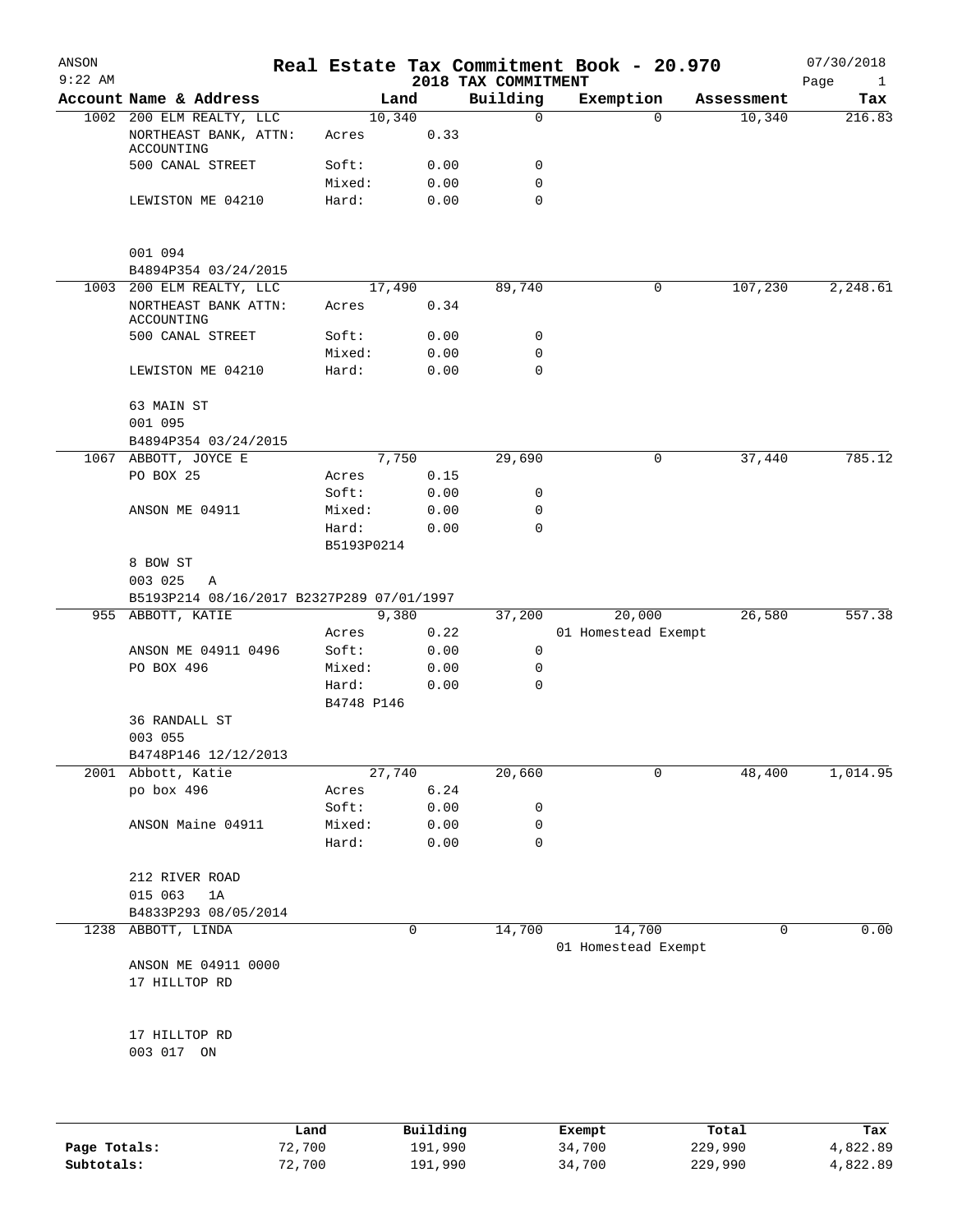| ANSON     |                                            |                    |          |                                 | Real Estate Tax Commitment Book - 20.970 |            | 07/30/2018      |
|-----------|--------------------------------------------|--------------------|----------|---------------------------------|------------------------------------------|------------|-----------------|
| $9:22$ AM | Account Name & Address                     |                    | Land     | 2018 TAX COMMITMENT<br>Building | Exemption                                | Assessment | Page<br>2       |
|           | 102 ABDELRIHIM, MOHAMED A                  |                    | 9,490    | 101,930                         | 0                                        | 111,420    | Tax<br>2,336.48 |
|           |                                            | Acres              | 0.10     |                                 |                                          |            |                 |
|           | MADISON ME 04950 0000                      | Soft:              | 0.00     | 0                               |                                          |            |                 |
|           | 38 ASH STREET                              | Mixed:             | 0.00     | 0                               |                                          |            |                 |
|           |                                            | Hard:              | 0.00     | 0                               |                                          |            |                 |
|           | 53 MAIN ST<br>001 097                      |                    |          |                                 |                                          |            |                 |
|           | B5060P143 08/10/2016 B3401P2697 11/02/2004 |                    |          |                                 |                                          |            |                 |
|           | 1357 ABRUZZESE, MICHAEL A                  |                    | 20,000   | 70,140                          | 20,000                                   | 70,140     | 1,470.84        |
|           | ABRUZZESE, VALERIE L                       | Acres              | 1.00     |                                 | 01 Homestead Exempt                      |            |                 |
|           | 759 RIVER ROAD                             | Soft:              | 0.00     | 0                               |                                          |            |                 |
|           |                                            | Mixed:             | 0.00     | $\mathbf 0$                     |                                          |            |                 |
|           | ANSON ME 04911                             | Hard:              | 0.00     | $\mathbf 0$                     |                                          |            |                 |
|           | 759 RIVER RD<br>017 013<br>В               |                    |          |                                 |                                          |            |                 |
|           | B3364P329 08/19/2004                       |                    |          |                                 |                                          |            |                 |
|           | 267 ACUMEN PROPERTIES, LLC                 |                    | 10,000   | 52,580                          | 0                                        | 62,580     | 1,312.30        |
|           | C/O ERIC PATTERSON                         | Acres              | 0.25     |                                 |                                          |            |                 |
|           | 1958 WASHINGTON AVE                        | Soft:              | 0.00     | 0                               |                                          |            |                 |
|           | PORTLAND ME 04103 1630                     | Mixed:             | 0.00     | 0                               |                                          |            |                 |
|           |                                            | Hard:              | 0.00     | 0                               |                                          |            |                 |
|           | 7 FRONT ST                                 |                    |          |                                 |                                          |            |                 |
|           | 001 074                                    |                    |          |                                 |                                          |            |                 |
|           | B3927P28 10/26/2007                        |                    |          |                                 |                                          |            |                 |
|           | 259 ADAMS, BARRY JR                        |                    | 26,000   | 72,760                          | 20,000                                   | 78,760     | 1,651.60        |
|           | ADAMS, MELISSA                             | Acres              | 5.00     |                                 | 01 Homestead Exempt                      |            |                 |
|           |                                            | Soft:              | 0.00     | $\mathbf 0$                     |                                          |            |                 |
|           | 784 PEASE HILL RD                          | Mixed:             | 0.00     | 0                               |                                          |            |                 |
|           | ANSON ME 04911 0000                        | Hard:              | 0.00     | 0                               |                                          |            |                 |
|           | 784 PEASE HILL RD                          |                    |          |                                 |                                          |            |                 |
|           | 012 014<br>1                               |                    |          |                                 |                                          |            |                 |
|           | B2227P308                                  |                    |          |                                 |                                          |            |                 |
|           | 663 ADAMS, CYNTHIA                         |                    | 0        | 21,080                          | 0                                        | 21,080     | 442.05          |
|           | NORTH ANSON ME 04958<br>7608               |                    |          |                                 |                                          |            |                 |
|           | 85 PATTERSON BRIDGE RD                     |                    |          |                                 |                                          |            |                 |
|           |                                            |                    |          |                                 |                                          |            |                 |
|           | 017 039<br>B<br>ON                         |                    |          |                                 |                                          |            |                 |
|           | 1923 ADAMS, ERIC G                         |                    | 53,600   | 9,980                           | 0                                        | 63,580     | 1,333.27        |
|           | PO BOX 302                                 | Acres              | 53.20    |                                 |                                          |            |                 |
|           |                                            | Soft:              | 0.00     | 0                               |                                          |            |                 |
|           | STRONG ME 04983 0000                       | Mixed:             | 0.00     | 0                               |                                          |            |                 |
|           |                                            | Hard:<br>B5188P085 | 0.00     | 0                               |                                          |            |                 |
|           | 934 VALLEY RD<br>020 017                   |                    |          |                                 |                                          |            |                 |
|           | B5188P085 07/24/2017 B3877P83 07/05/2007   |                    |          |                                 |                                          |            |                 |
|           |                                            |                    |          |                                 |                                          |            |                 |
|           |                                            |                    |          |                                 |                                          |            |                 |
|           |                                            | Land               | Building |                                 | Exempt                                   | Total      | Tax             |

|              | Land    | Building | Exempt | Total   | Tax       |
|--------------|---------|----------|--------|---------|-----------|
| Page Totals: | 119,090 | 328,470  | 40,000 | 407,560 | 8,546.54  |
| Subtotals:   | 191,790 | 520,460  | 74,700 | 637,550 | 13,369.43 |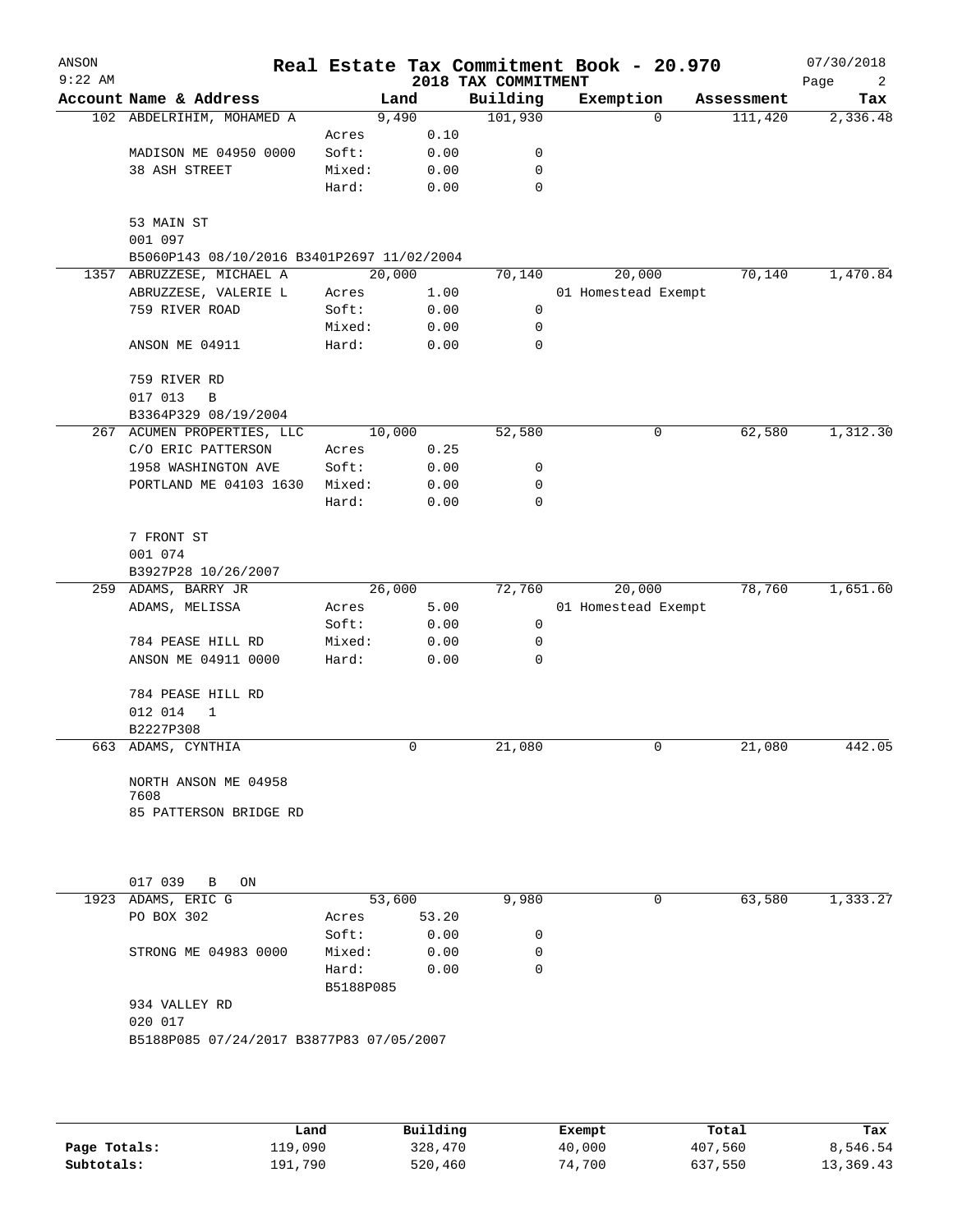| ANSON        |                              |        |                | Real Estate Tax Commitment Book - 20.970 |           |                               |                      | 07/30/2018    |
|--------------|------------------------------|--------|----------------|------------------------------------------|-----------|-------------------------------|----------------------|---------------|
| $9:22$ AM    | Account Name & Address       |        |                | 2018 TAX COMMITMENT<br>Building          |           |                               |                      | Page<br>3     |
|              | 148 ADAMS, JOANNE M          |        | Land<br>17,550 | 49,910                                   | Exemption |                               | Assessment<br>47,460 | Tax<br>995.24 |
|              |                              |        | 0.77           |                                          |           | 20,000<br>01 Homestead Exempt |                      |               |
|              |                              | Acres  |                | 0                                        |           |                               |                      |               |
|              | ANSON ME 04911 0175          | Soft:  | 0.00           |                                          |           |                               |                      |               |
|              | PO BOX 175                   | Mixed: | 0.00           | 0                                        |           |                               |                      |               |
|              |                              | Hard:  | 0.00           | 0                                        |           |                               |                      |               |
|              |                              |        |                |                                          |           |                               |                      |               |
|              | 67 PREBLE AVE                |        |                |                                          |           |                               |                      |               |
|              | 004 014                      |        |                |                                          |           |                               |                      |               |
|              | B2955P66                     |        |                |                                          |           |                               |                      |               |
| 3            | ADAMS, MARGARET              |        | 31,900         | 74,270                                   |           | 20,000                        | 86,170               | 1,806.98      |
|              | ADAMS, CYNTHIA E             | Acres  | 10.40          |                                          |           | 01 Homestead Exempt           |                      |               |
|              |                              | Soft:  | 0.00           | 0                                        |           |                               |                      |               |
|              | 85 PATTERSON BRIDGE RD       | Mixed: | 0.00           | 0                                        |           |                               |                      |               |
|              | NORTH ANSON ME 04958         | Hard:  | 0.00           | 0                                        |           |                               |                      |               |
|              | 0000                         |        |                |                                          |           |                               |                      |               |
|              |                              |        |                |                                          |           |                               |                      |               |
|              | 85 PATTERSON BRIDGE RD       |        |                |                                          |           |                               |                      |               |
|              | 017 039<br>B                 |        |                |                                          |           |                               |                      |               |
|              | B4481P351 01/09/2012         |        |                |                                          |           |                               | 17,400               |               |
|              | 5 ADAMS, MARGARET            |        | 17,400         | 0                                        |           | 0                             |                      | 364.88        |
|              |                              | Acres  | 4.60           |                                          |           |                               |                      |               |
|              | NORTH ANSON ME 04958<br>0000 | Soft:  | 0.00           | 0                                        |           |                               |                      |               |
|              | 85 PATTERSON BRIDGE RD       | Mixed: | 0.00           | 0                                        |           |                               |                      |               |
|              |                              | Hard:  | 0.00           | $\Omega$                                 |           |                               |                      |               |
|              |                              |        |                |                                          |           |                               |                      |               |
|              |                              |        |                |                                          |           |                               |                      |               |
|              | 017 039                      |        |                |                                          |           |                               |                      |               |
|              | B1835P52                     |        |                |                                          |           |                               |                      |               |
|              | 1968 ADAMS, MELISSA J        |        | 45,570         | 0                                        |           | 0                             | 45,570               | 955.60        |
|              |                              | Acres  | 35.70          |                                          |           |                               |                      |               |
|              | ANSON ME 04911               | Soft:  | 0.00           | 0                                        |           |                               |                      |               |
|              | 784 PEASE HILL RD            | Mixed: | 0.00           | 0                                        |           |                               |                      |               |
|              |                              | Hard:  | 0.00           | 0                                        |           |                               |                      |               |
|              |                              |        |                |                                          |           |                               |                      |               |
|              | 788 PEASE HILL RD            |        |                |                                          |           |                               |                      |               |
|              |                              |        |                |                                          |           |                               |                      |               |
|              | 012 014 1 A                  |        |                |                                          |           |                               |                      |               |
|              | B2231P150 08/09/1996         |        |                |                                          |           |                               |                      | 1,231.57      |
| 1220         | ADAMS, MICHAEL D             |        | 20,750         | 37,980                                   |           | 0                             | 58,730               |               |
|              |                              | Acres  | 1.50           |                                          |           |                               |                      |               |
|              | NORTH ANSON ME 04958<br>0000 | Soft:  | 0.00           | 0                                        |           |                               |                      |               |
|              | 110 PATTERSON BRIDGE RD      | Mixed: | 0.00           | 0                                        |           |                               |                      |               |
|              |                              | Hard:  | 0.00           | 0                                        |           |                               |                      |               |
|              |                              |        |                |                                          |           |                               |                      |               |
|              | 558 RIVER RD                 |        |                |                                          |           |                               |                      |               |
|              | 016 010<br>B                 |        |                |                                          |           |                               |                      |               |
|              | B4542P176 06/26/2012         |        |                |                                          |           |                               |                      |               |
|              | 8 ADAMS, MICHAEL D           |        | 23,000         | 126, 360                                 |           | 20,000                        | 129,360              | 2,712.68      |
|              |                              | Acres  | 3.00           |                                          |           | 01 Homestead Exempt           |                      |               |
|              | NORTH ANSON ME 04958         | Soft:  | 0.00           | 0                                        |           |                               |                      |               |
|              | 0000                         |        |                |                                          |           |                               |                      |               |
|              | 110 PATTERSON BRIDGE RD      | Mixed: | 0.00           | 0                                        |           |                               |                      |               |
|              |                              | Hard:  | 0.00           | 0                                        |           |                               |                      |               |
|              |                              |        |                |                                          |           |                               |                      |               |
|              | 110 PATTERSON BRIDGE RD      |        |                |                                          |           |                               |                      |               |
|              | 017 041                      |        |                |                                          |           |                               |                      |               |
|              | B1922P253                    |        |                |                                          |           |                               |                      |               |
|              |                              |        |                |                                          |           |                               |                      |               |
|              | Land                         |        | Building       |                                          | Exempt    |                               | Total                | Tax           |
| Page Totals: | 156,170                      |        | 288,520        |                                          | 60,000    |                               | 384,690              | 8,066.95      |
| Subtotals:   | 347,960                      |        | 808,980        |                                          | 134,700   |                               | 1,022,240            | 21,436.38     |
|              |                              |        |                |                                          |           |                               |                      |               |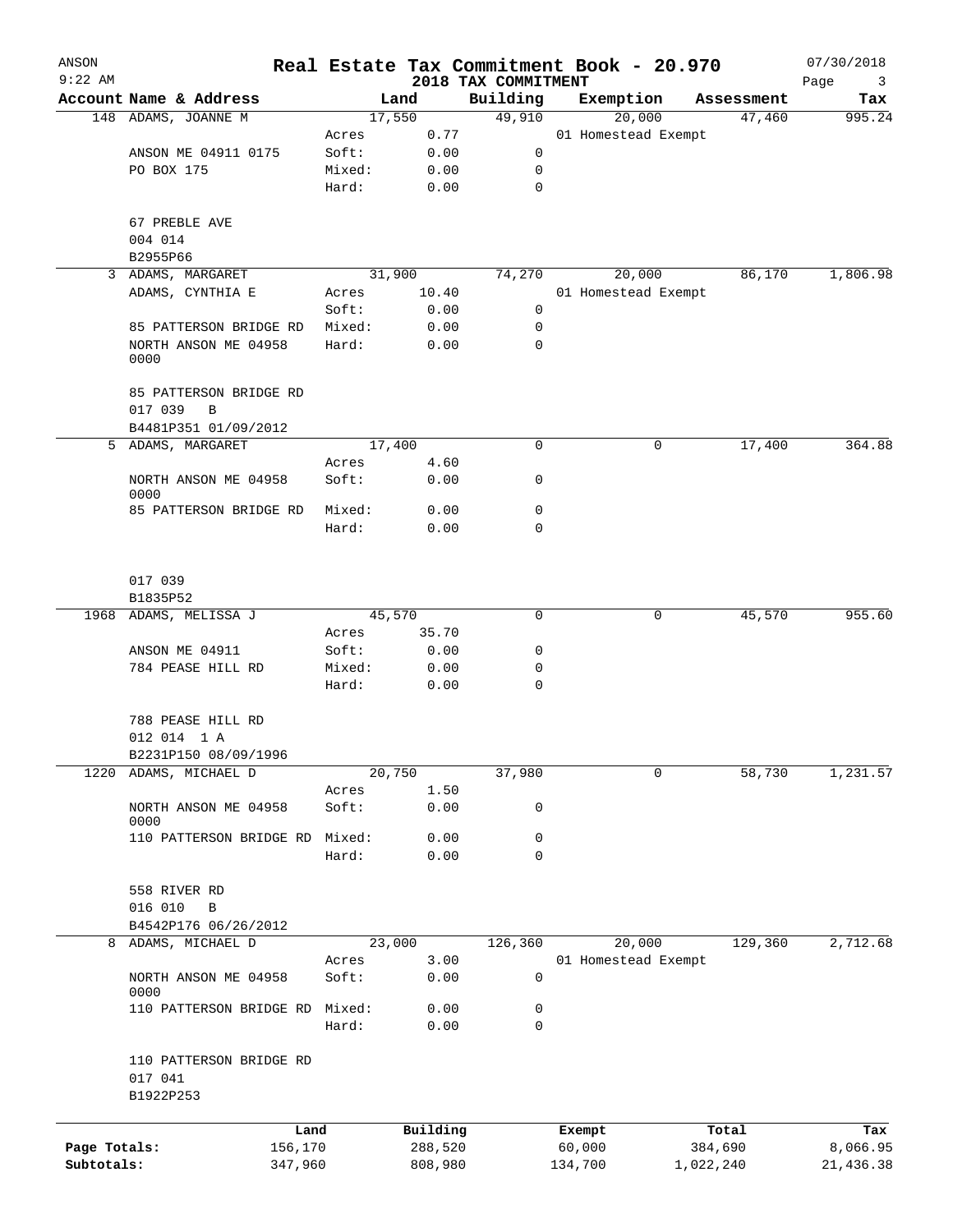| ANSON<br>$9:22$ AM |                                                                  |        |          | 2018 TAX COMMITMENT | Real Estate Tax Commitment Book - 20.970 |            | 07/30/2018<br>Page<br>$\overline{4}$ |
|--------------------|------------------------------------------------------------------|--------|----------|---------------------|------------------------------------------|------------|--------------------------------------|
|                    | Account Name & Address                                           |        | Land     | Building            | Exemption                                | Assessment | Tax                                  |
|                    | 252 ADAMS, MICHAEL D                                             |        | 15,750   | 3,220               | $\Omega$                                 | 18,970     | 397.80                               |
|                    |                                                                  | Acres  | 1.50     |                     |                                          |            |                                      |
|                    | NORTH ANSON ME 04958<br>0000                                     | Soft:  | 0.00     | 0                   |                                          |            |                                      |
|                    | 110 PATTERSON BRIDGE RD Mixed:                                   |        | 0.00     | 0                   |                                          |            |                                      |
|                    |                                                                  | Hard:  | 0.00     | $\Omega$            |                                          |            |                                      |
|                    |                                                                  |        |          |                     |                                          |            |                                      |
|                    |                                                                  |        |          |                     |                                          |            |                                      |
|                    | 017 023<br>$\Box$                                                |        |          |                     |                                          |            |                                      |
|                    | B4695P304 05/13/2013<br>695 ADAMS, MICHAEL D                     |        | 20,740   | 15,090              | 0                                        | 35,830     | 751.36                               |
|                    | ADAMS, MARGARET W                                                | Acres  | 0.85     |                     |                                          |            |                                      |
|                    |                                                                  | Soft:  | 0.00     | 0                   |                                          |            |                                      |
|                    | 110 PATTERSON BRIDGE RD Mixed:                                   |        | 0.00     | $\mathbf 0$         |                                          |            |                                      |
|                    | NORTH ANSON ME 04958                                             | Hard:  | 0.00     | $\mathbf 0$         |                                          |            |                                      |
|                    | 0000                                                             |        |          |                     |                                          |            |                                      |
|                    |                                                                  |        |          |                     |                                          |            |                                      |
|                    | 023 041<br>J                                                     |        |          |                     |                                          |            |                                      |
|                    | B4057P308 09/26/2008 B3996P69 05/12/2008<br>778 ADAMS, MICHAEL D |        | 25,940   | 38,930              | 0                                        | 64,870     | 1,360.32                             |
|                    | 110 PATTERSON BRIDGE                                             | Acres  | 4.96     |                     |                                          |            |                                      |
|                    | ROAD                                                             |        |          |                     |                                          |            |                                      |
|                    |                                                                  | Soft:  | 0.00     | 0                   |                                          |            |                                      |
|                    | NORTH ANSON ME 04958                                             | Mixed: | 0.00     | 0                   |                                          |            |                                      |
|                    |                                                                  | Hard:  | 0.00     | $\mathbf 0$         |                                          |            |                                      |
|                    | 34 PATTERSON BRIDGE RD                                           |        |          |                     |                                          |            |                                      |
|                    | 017 037                                                          |        |          |                     |                                          |            |                                      |
|                    | B5113P130 12/23/2016                                             |        |          |                     |                                          |            |                                      |
|                    | 779 ADAMS, MICHAEL D                                             |        | 6,500    | $\mathbf 0$         | 0                                        | 6,500      | 136.31                               |
|                    | 110 PATTERSON BRIDGE                                             | Acres  | 6.00     |                     |                                          |            |                                      |
|                    | ROAD                                                             | Soft:  | 0.00     | 0                   |                                          |            |                                      |
|                    | NORTH ANSON ME 04958                                             | Mixed: | 0.00     | 0                   |                                          |            |                                      |
|                    |                                                                  | Hard:  | 0.00     | $\mathbf 0$         |                                          |            |                                      |
|                    |                                                                  |        |          |                     |                                          |            |                                      |
|                    | 017 038                                                          |        |          |                     |                                          |            |                                      |
|                    | B5113P130 12/23/2016                                             |        |          |                     |                                          |            |                                      |
|                    | 710 ADAMS, SHERMAN G                                             |        | 52,540   | $\mathbf 0$         | 0                                        | 52,540     | 1,101.76                             |
|                    | 1691 INDUSTRY ROAD                                               | Acres  | 77.40    |                     |                                          |            |                                      |
|                    |                                                                  | Soft:  | 0.00     | 0                   |                                          |            |                                      |
|                    | INDUSTRY ME 04938 0369                                           | Mixed: | 0.00     | 0                   |                                          |            |                                      |
|                    |                                                                  | Hard:  | 0.00     | 0                   |                                          |            |                                      |
|                    | 73 PARLIN RD                                                     |        |          |                     |                                          |            |                                      |
|                    | 019 024                                                          |        |          |                     |                                          |            |                                      |
|                    | B2535P217 B2526P25                                               |        |          |                     |                                          |            |                                      |
| 531                | ADAMS, SHERMAN, JR., &                                           |        | 7,210    | 24,620              | 0                                        | 31,830     | 667.48                               |
|                    | <b>SHARON</b>                                                    | Acres  | 0.13     |                     |                                          |            |                                      |
|                    | INDUSTRY ME 04938 0369                                           | Soft:  | 0.00     | 0                   |                                          |            |                                      |
|                    | 1691 INDUSTRY ROAD                                               | Mixed: | 0.00     | $\mathbf 0$         |                                          |            |                                      |
|                    |                                                                  | Hard:  | 0.00     | $\mathbf 0$         |                                          |            |                                      |
|                    | 23 HIGHLAND AVE                                                  |        |          |                     |                                          |            |                                      |
|                    | 003 038                                                          |        |          |                     |                                          |            |                                      |
|                    | B3384P281 09/29/2004                                             |        |          |                     |                                          |            |                                      |
|                    |                                                                  | Land   | Building |                     | Exempt                                   | Total      | Tax                                  |
| Page Totals:       | 128,680                                                          |        | 81,860   |                     | 0                                        | 210,540    | 4, 415.03                            |
| Subtotals:         | 476,640                                                          |        | 890,840  |                     | 134,700                                  | 1,232,780  | 25,851.41                            |
|                    |                                                                  |        |          |                     |                                          |            |                                      |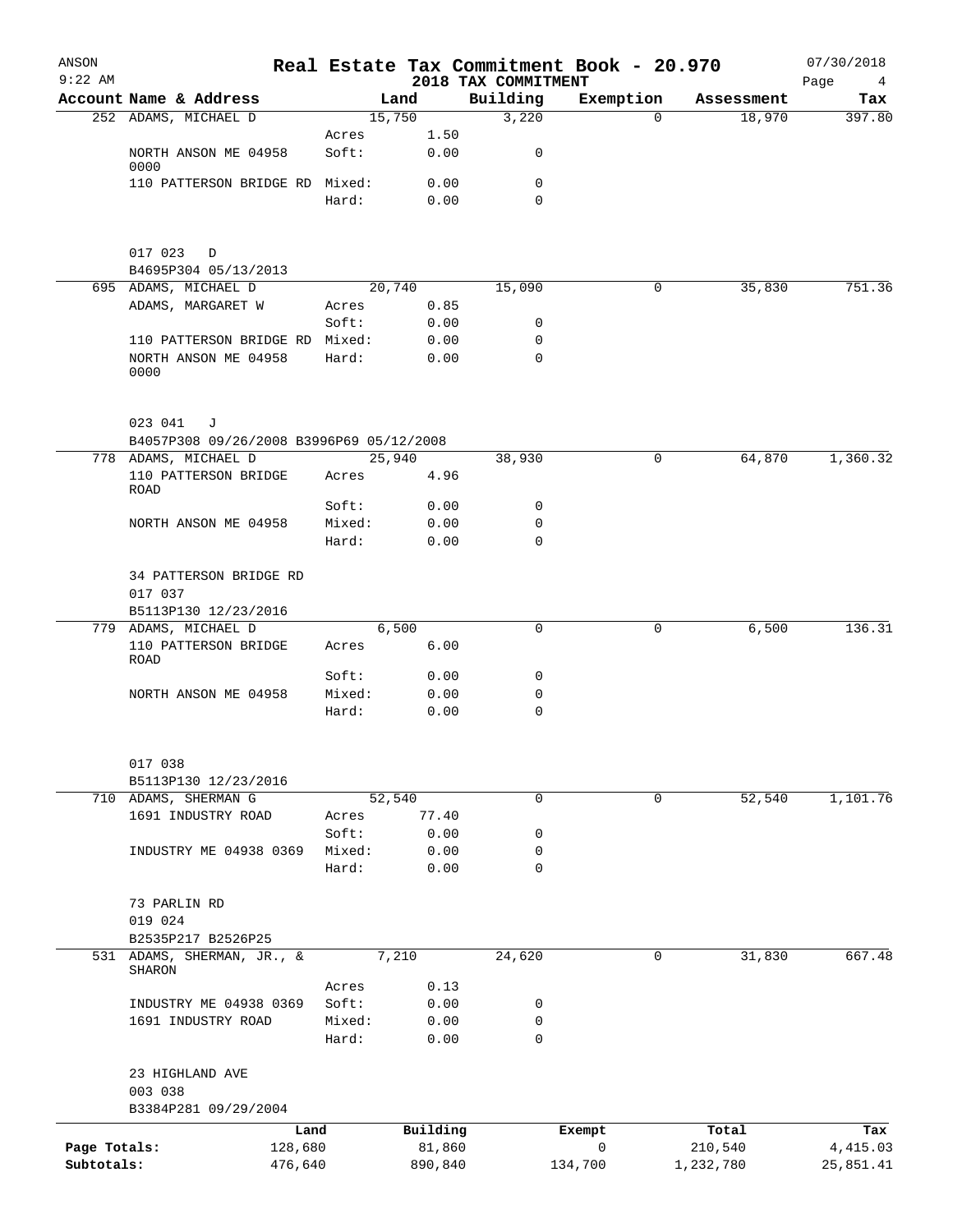| ANSON<br>$9:22$ AM |                                         |               |                        | 2018 TAX COMMITMENT | Real Estate Tax Commitment Book - 20.970 |            | 07/30/2018       |
|--------------------|-----------------------------------------|---------------|------------------------|---------------------|------------------------------------------|------------|------------------|
|                    | Account Name & Address                  |               | Land                   | Building            | Exemption                                | Assessment | Page<br>5<br>Tax |
|                    | 72 AGOSTINO, STEVEN                     |               | 30,690                 | 10,810              | $\Omega$                                 | 41,500     | 870.26           |
|                    | AGOSTINO, MELANIE                       | Acres         | 69.00                  |                     |                                          |            |                  |
|                    | 6 PINE HILL AVE                         | Soft:         | 0.00                   | 0                   |                                          |            |                  |
|                    |                                         | Mixed:        | 54.00                  | 9,288               |                                          |            |                  |
|                    | CHELMSFORD MA 01824                     | Hard:         | 0.00                   | $\Omega$            |                                          |            |                  |
|                    |                                         |               | TREE GROWTH B5165P0116 |                     |                                          |            |                  |
|                    | 99 FOUR MILE SQUARE RD<br>021 005       |               |                        |                     |                                          |            |                  |
|                    | B5165P116 05/12/2017 B1971P6 12/13/1993 |               |                        |                     |                                          |            |                  |
|                    | 240 ALEXANDRIN, ALLA                    |               | 27,500                 | 11,240              | 0                                        | 38,740     | 812.38           |
|                    | ALEXANDRIN, EUGENE                      | Acres         | 6.00                   |                     |                                          |            |                  |
|                    | 1371 HIGHLAND COURT                     | Soft:         | 0.00                   | 0                   |                                          |            |                  |
|                    |                                         | Mixed:        | 0.00                   | 0                   |                                          |            |                  |
|                    | ALLENTOWN PA 18103 0000 Hard:           | B4996P0260 JT | 0.00                   | $\Omega$            |                                          |            |                  |
|                    | 184 SKIDMORE RD                         |               |                        |                     |                                          |            |                  |
|                    | 023 015<br>L <sub>1</sub>               |               |                        |                     |                                          |            |                  |
|                    | B4996P260 01/27/2016                    |               |                        |                     |                                          |            |                  |
|                    | 727 ALEXANDRIN, ALLA                    |               | 23,440                 | 82,240              | 0                                        | 105,680    | 2,216.11         |
|                    | ALEXANDRIN, EUGENE                      | Acres         | 21.00                  |                     |                                          |            |                  |
|                    | 1371 HIGHLAND CT                        | Soft:         | 0.00                   | 0                   |                                          |            |                  |
|                    |                                         | Mixed:        | 20.00                  | 3,440               |                                          |            |                  |
|                    | ALLENTOWN PA 18103 6025 Hard:           | TREE GROWTH   | 0.00                   | $\mathbf 0$         |                                          |            |                  |
|                    | 191 SKIDMORE RD                         |               |                        |                     |                                          |            |                  |
|                    | 023 015<br>J                            |               |                        |                     |                                          |            |                  |
|                    | B4988P29 12/18/2015                     |               |                        |                     |                                          |            |                  |
|                    | 1130 ALLEN, BENJAMIN J                  | 15,000        |                        | 0                   | 0                                        | 15,000     | 314.55           |
|                    | ALLEN, JAMIEE L                         | Acres         | 3.00                   |                     |                                          |            |                  |
|                    |                                         | Soft:         | 0.00                   | 0                   |                                          |            |                  |
|                    | PO BOX 412                              | Mixed:        | 0.00                   | 0                   |                                          |            |                  |
|                    | NORTH ANSON ME 04958<br>0412            | Hard:         | 0.00                   | 0                   |                                          |            |                  |
|                    | 182 CARRABASSETT RD                     |               |                        |                     |                                          |            |                  |
|                    | 022 024<br>B                            |               |                        |                     |                                          |            |                  |
|                    | B4208P352 10/28/2009                    |               |                        |                     |                                          |            |                  |
| 428                | ALLEN, BENJAMIN J                       |               | 173,700                | 169,970             | 20,000                                   | 323,670    | 6,787.36         |
|                    | ALLEN, JAMIEE L                         | Acres         | 329.00                 |                     | 01 Homestead Exempt                      |            |                  |
|                    |                                         | Soft:         | 0.00                   | 0                   |                                          |            |                  |
|                    | PO BOX 412                              | Mixed:        | 0.00                   | 0                   |                                          |            |                  |
|                    | NORTH ANSON ME 04958<br>0412            | Hard:         | 0.00                   | 0                   |                                          |            |                  |
|                    | 182 CARRABASSETT RD                     |               |                        |                     |                                          |            |                  |
|                    | 022 036                                 |               |                        |                     |                                          |            |                  |
|                    | B4208P352 10/28/2009                    |               |                        |                     |                                          |            |                  |
|                    | 1988 ALLEN, JAMES R                     |               | 7,750                  | 22,600              | 20,000                                   | 10,350     | 217.04           |
|                    | ALLEN, KIMBERLY J                       | Acres         | 0.15                   |                     | 01 Homestead Exempt                      |            |                  |
|                    |                                         | Soft:         | 0.00                   | 0                   |                                          |            |                  |
|                    | PO BOX 36                               | Mixed:        | 0.00                   | 0                   |                                          |            |                  |
|                    | MADISON ME 04950                        | Hard:         | 0.00                   | 0                   |                                          |            |                  |
|                    | 9 INGALLS ST                            |               |                        |                     |                                          |            |                  |
|                    | 002 046 B                               |               |                        |                     |                                          |            |                  |
|                    | B4603P297 11/28/2012                    |               |                        |                     |                                          |            |                  |
|                    |                                         |               |                        |                     |                                          |            |                  |
|                    | Land                                    |               | Building               |                     | Exempt                                   | Total      | Tax              |
| Page Totals:       | 278,080                                 |               | 296,860                |                     | 40,000                                   | 534,940    | 11,217.70        |

**Subtotals:** 754,720 1,187,700 174,700 1,767,720 37,069.11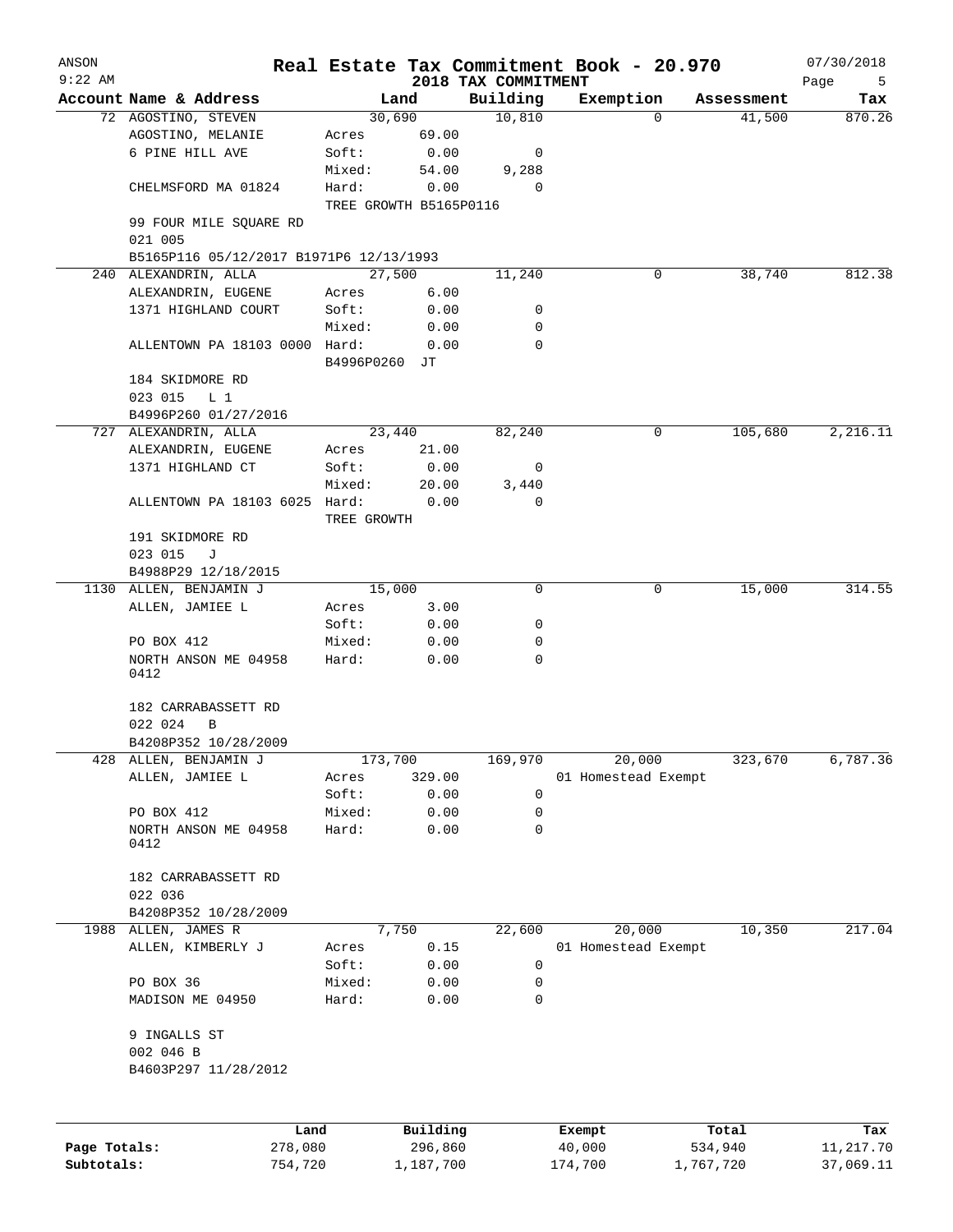| ANSON<br>$9:22$ AM |                                           |                      |           |                                 | Real Estate Tax Commitment Book - 20.970 |            | 07/30/2018       |
|--------------------|-------------------------------------------|----------------------|-----------|---------------------------------|------------------------------------------|------------|------------------|
|                    | Account Name & Address                    |                      | Land      | 2018 TAX COMMITMENT<br>Building | Exemption                                | Assessment | Page<br>6<br>Tax |
|                    | 1026 ALLEN, KATRINA H                     |                      | 27,560    | 57,740                          | 20,000                                   | 65,300     | 1,369.34         |
|                    |                                           | Acres                | 6.04      |                                 | 01 Homestead Exempt                      |            |                  |
|                    | NORTH ANSON ME 04958<br>7622              | Soft:                | 0.00      | 0                               |                                          |            |                  |
|                    | 314 SOLON RD                              | Mixed:               | 0.00      | 0                               |                                          |            |                  |
|                    |                                           | Hard:                | 0.00      | 0                               |                                          |            |                  |
|                    | 314 SOLON RD                              |                      |           |                                 |                                          |            |                  |
|                    | 024 024<br>2                              |                      |           |                                 |                                          |            |                  |
|                    | B2776P191                                 |                      |           |                                 |                                          |            |                  |
|                    | 1480 ALOES, CHARLES P                     |                      | 10,770    | 27,330                          | 0                                        | 38,100     | 798.96           |
|                    | ALOES, ELAINE O                           | Acres                | 0.29      |                                 |                                          |            |                  |
|                    |                                           | Soft:                | 0.00      | 0                               |                                          |            |                  |
|                    | PO BOX 174                                | Mixed:               | 0.00      | 0                               |                                          |            |                  |
|                    | SOLON ME 04979 0174                       | Hard:                | 0.00      | 0                               |                                          |            |                  |
|                    | 565 RIVER RD                              |                      |           |                                 |                                          |            |                  |
|                    | 016 023                                   |                      |           |                                 |                                          |            |                  |
|                    | B2598P124                                 |                      |           |                                 |                                          |            |                  |
| 1530               | AMES PROPERTY<br>MANAGEMENT, LLC          |                      | 20,210    | 38,040                          | 0                                        | 58,250     | 1,221.50         |
|                    |                                           | Acres                | 1.14      |                                 |                                          |            |                  |
|                    | CANAAN ME 04924                           | Soft:                | 0.00      | 0                               |                                          |            |                  |
|                    | 131 HINKLEY ROAD                          | Mixed:               | 0.00      | 0                               |                                          |            |                  |
|                    |                                           | Hard:                | 0.00      | 0                               |                                          |            |                  |
|                    |                                           | B5115P015            |           |                                 |                                          |            |                  |
|                    | 29 NEW PORTLAND RD                        |                      |           |                                 |                                          |            |                  |
|                    | 009 005                                   |                      |           |                                 |                                          |            |                  |
|                    | B5115P015 12/29/2016 B4398P346 08/12/2009 |                      |           |                                 |                                          |            |                  |
|                    | 1781 AMES, SCOTT R                        |                      | 15,290    | $\mathbf 0$                     | 0                                        | 15,290     | 320.63           |
|                    |                                           | Acres                | 89.00     |                                 |                                          |            |                  |
|                    | AUBURN ME 04210 0000                      | Soft:                | 0.00      | 0                               |                                          |            |                  |
|                    | 42 POLIQUIN AVE                           | Mixed:               | 57.00     | 9,804                           |                                          |            |                  |
|                    |                                           | Hard:<br>TREE GROWTH | 26.00     | 4,888                           |                                          |            |                  |
|                    | 015 006                                   |                      |           |                                 |                                          |            |                  |
|                    | B3410P266 11/22/2004                      |                      |           |                                 |                                          |            |                  |
| 1848               | AMES, SCOTT R                             |                      | 12,100    | 0                               | $\mathsf{O}$                             | 12,100     | 253.74           |
|                    | 53 POLIQUIN AVENUE                        | Acres                | 17.00     |                                 |                                          |            |                  |
|                    |                                           | Soft:                | 0.00      | 0                               |                                          |            |                  |
|                    | AUBRUN ME 04210 0000                      | Mixed:               | 0.00      | 0                               |                                          |            |                  |
|                    |                                           | Hard:<br>B5215P0314  | 0.00      | $\mathbf 0$                     |                                          |            |                  |
|                    |                                           |                      |           |                                 |                                          |            |                  |
|                    | 014 001 B                                 |                      |           |                                 |                                          |            |                  |
|                    | B5215P314 10/30/2017 B2103P249            |                      |           |                                 |                                          |            |                  |
| 1117               | AMES, SCOTT R                             |                      | 10,940    | 0                               | $\mathsf{O}$                             | 10,940     | 229.41           |
|                    |                                           | Acres                | 64.40     |                                 |                                          |            |                  |
|                    | AUBURN ME 04210 0000                      | Soft:                | 0.00      | 0                               |                                          |            |                  |
|                    | 42 POLIQUIN AVE                           | Mixed:               | 54.00     | 9,288                           |                                          |            |                  |
|                    |                                           | Hard:<br>TREE GROWTH | 7.00      | 1,316                           |                                          |            |                  |
|                    | 015 010 6                                 |                      |           |                                 |                                          |            |                  |
|                    | B3786P199 12/13/2006                      |                      |           |                                 |                                          |            |                  |
|                    |                                           | Land                 | Building  |                                 | Exempt                                   | Total      | Tax              |
| Page Totals:       | 96,870                                    |                      | 123,110   |                                 | 20,000                                   | 199,980    | 4,193.58         |
| Subtotals:         | 851,590                                   |                      | 1,310,810 |                                 | 194,700                                  | 1,967,700  | 41,262.69        |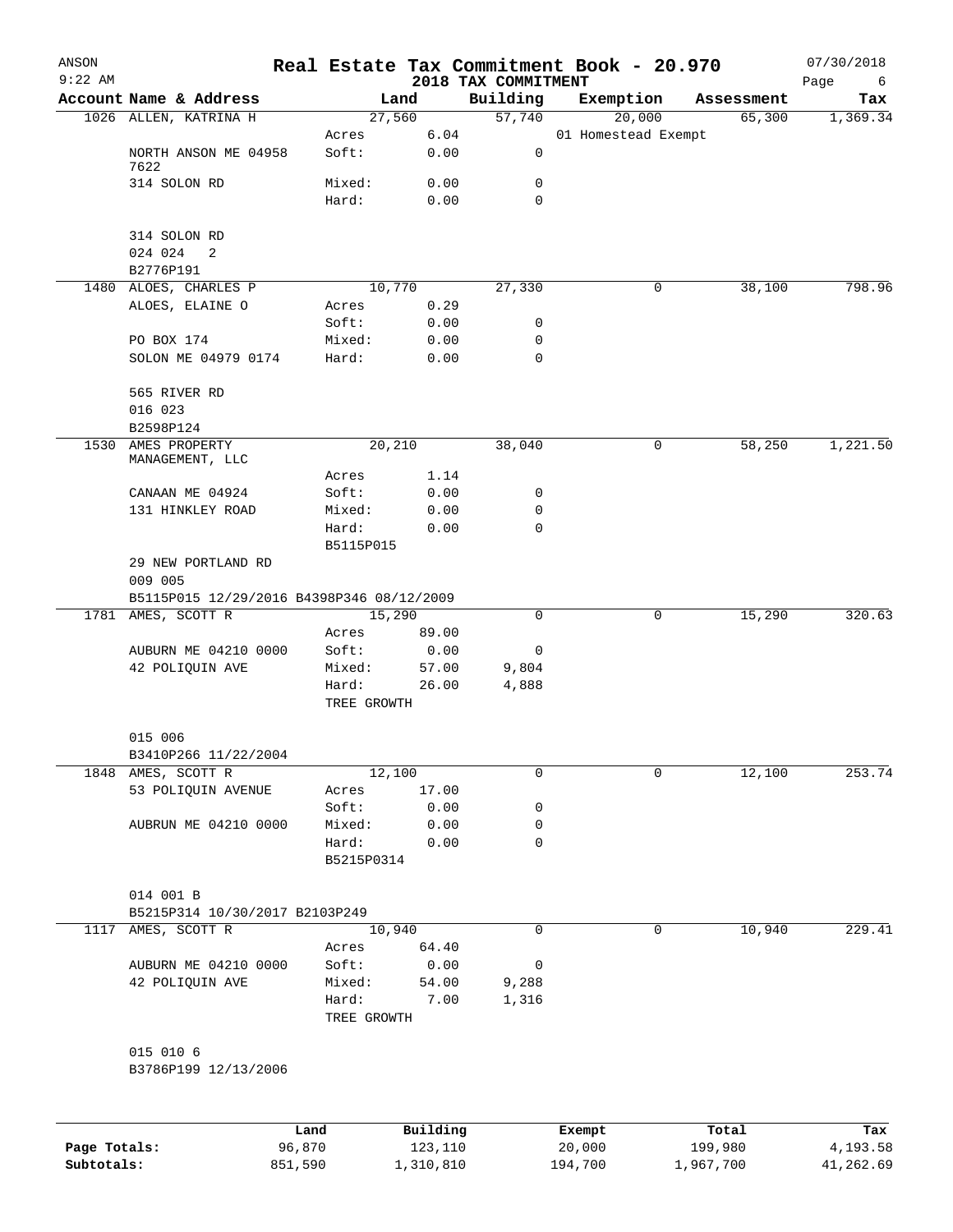| ANSON<br>$9:22$ AM |                                           |                      |                | 2018 TAX COMMITMENT | Real Estate Tax Commitment Book - 20.970 |            | 07/30/2018                     |
|--------------------|-------------------------------------------|----------------------|----------------|---------------------|------------------------------------------|------------|--------------------------------|
|                    | Account Name & Address                    |                      | Land           | Building            | Exemption                                | Assessment | Page<br>$7\phantom{.0}$<br>Tax |
|                    | 69 AMES, SCOTT R                          |                      | 34,450         | 27,610              | $\Omega$                                 | 62,060     | 1,301.40                       |
|                    |                                           | Acres                | 79.00          |                     |                                          |            |                                |
|                    | AUBURN ME 04210 0000                      | Soft:                | 0.00           | 0                   |                                          |            |                                |
|                    | 42 POLIQUIN AVE                           | Mixed:               | 36.00          | 6,192               |                                          |            |                                |
|                    |                                           | Hard:                | 37.00          | 6,956               |                                          |            |                                |
|                    |                                           | TREE GROWTH          |                |                     |                                          |            |                                |
|                    | 300 HILTON HILL RD                        |                      |                |                     |                                          |            |                                |
|                    | 015 005                                   |                      |                |                     |                                          |            |                                |
|                    | B3277P169                                 |                      |                |                     |                                          |            |                                |
| 111                | AMES, SCOTT R                             |                      | 7,080          | 0                   | 0                                        | 7,080      | 148.47                         |
|                    | AUBURN ME 04210 0000                      | Acres<br>Soft:       | 21.00<br>0.00  | 0                   |                                          |            |                                |
|                    | 42 POLIQUIN AVE                           | Mixed:               | 15.00          | 2,580               |                                          |            |                                |
|                    |                                           | Hard:                | 0.00           | $\mathbf 0$         |                                          |            |                                |
|                    |                                           |                      |                |                     |                                          |            |                                |
|                    | 015 007                                   |                      |                |                     |                                          |            |                                |
|                    | B4532P186 06/01/2012                      |                      |                |                     |                                          |            |                                |
|                    | 17 ANDERSON, CARL A                       |                      | 36,400         | 135,170             | 0                                        | 171,570    | 3,597.82                       |
|                    | ANDERSON, CAROL J                         | Acres                | 10.90          |                     |                                          |            |                                |
|                    | PO BOX 301                                | Soft:                | 0.00           | 0                   |                                          |            |                                |
|                    |                                           | Mixed:               | 0.00           | 0                   |                                          |            |                                |
|                    | ANSON ME 04911                            | Hard:                | 0.00           | 0                   |                                          |            |                                |
|                    | 139 CAMPGROUND RD                         |                      |                |                     |                                          |            |                                |
|                    | 015 037                                   |                      |                |                     |                                          |            |                                |
|                    | B1056P271                                 |                      |                |                     |                                          |            |                                |
|                    | 66 ANDERSON, DAVID<br>ANDERSON, LAURA G   |                      | 15,000<br>3.00 | 0                   | 0                                        | 15,000     | 314.55                         |
|                    |                                           | Acres<br>Soft:       | 0.00           | 0                   |                                          |            |                                |
|                    | 97 WALES RD                               | Mixed:               | 0.00           | 0                   |                                          |            |                                |
|                    | ANDOVER CT 06232 0000                     | Hard:                | 0.00           | 0                   |                                          |            |                                |
|                    |                                           |                      |                |                     |                                          |            |                                |
|                    | 015 015<br>Α                              |                      |                |                     |                                          |            |                                |
|                    | B2436P18                                  |                      |                |                     |                                          |            |                                |
|                    | 18 ANDERSON, GARY H                       |                      | 21,500         | 52,470              | 20,000                                   | 53,970     | 1,131.75                       |
|                    | ANDERSON, VICKI L                         | Acres                | 2.00           |                     | 01 Homestead Exempt                      |            |                                |
|                    |                                           | Soft:                | 0.00           | 0                   |                                          |            |                                |
|                    | 20 CAMPGROUND RD                          | Mixed:               | 0.00           | 0                   |                                          |            |                                |
|                    | NORTH ANSON ME 04958<br>0000              | Hard:                | 0.00           | 0                   |                                          |            |                                |
|                    |                                           | B5210P068            |                |                     |                                          |            |                                |
|                    | 20 CAMPGROUND RD                          |                      |                |                     |                                          |            |                                |
|                    | 015 035                                   |                      |                |                     |                                          |            |                                |
|                    | B5210P068 09/29/2017 B1575P316 12/13/1989 |                      |                |                     |                                          |            |                                |
| 1114               | ANDERSON, JULIETTE M                      |                      | 43,500         | 53,910              | 26,000                                   | 71,410     | 1,497.47                       |
|                    |                                           | Acres                | 23.00          |                     | 01 Homestead Exempt                      |            |                                |
|                    | NORTH ANSON ME 04958<br>0000              | Soft:                | 0.00           | $\Omega$            | 02 Resident Veteran                      |            |                                |
|                    | 352 RIVER RD                              | Mixed:               | 0.00           | 0                   |                                          |            |                                |
|                    |                                           | Hard:<br>LIFE ESTATE | 0.00           | 0                   |                                          |            |                                |
|                    | 352 RIVER RD                              |                      |                |                     |                                          |            |                                |
|                    | 016 005                                   |                      |                |                     |                                          |            |                                |
|                    | B3370P269 09/01/2004                      |                      |                |                     |                                          |            |                                |
|                    |                                           |                      |                |                     |                                          |            |                                |
|                    | Land                                      |                      | Building       |                     |                                          | Total      | Tax                            |
| Page Totals:       | 157,930                                   |                      | 269,160        |                     | Exempt<br>46,000                         | 381,090    | 7,991.46                       |

**Subtotals:** 1,009,520 1,579,970 240,700 2,348,790 49,254.15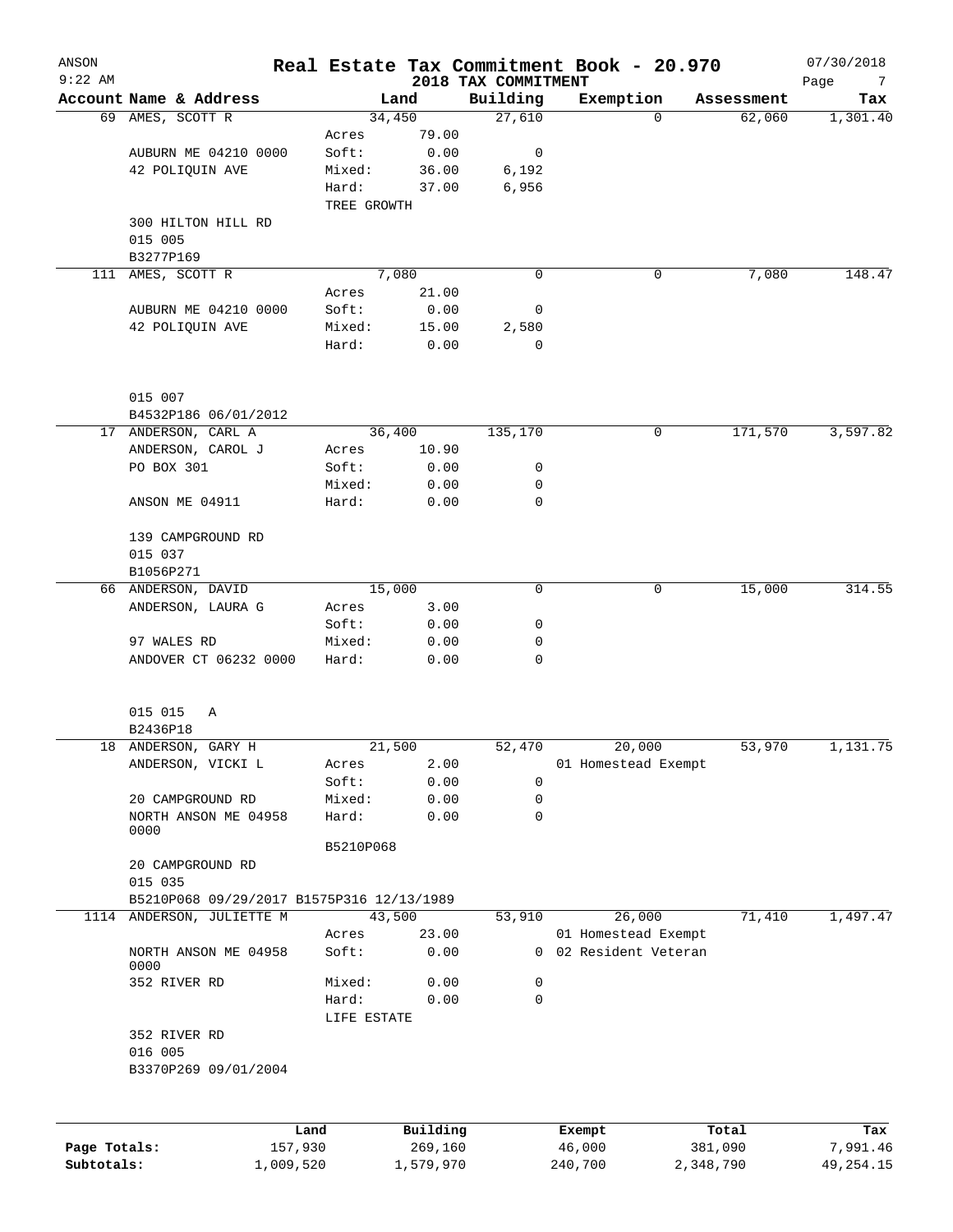| ANSON<br>$9:22$ AM |                                                                       |             |       | 2018 TAX COMMITMENT | Real Estate Tax Commitment Book - 20.970 |            | 07/30/2018<br>Page<br>8 |
|--------------------|-----------------------------------------------------------------------|-------------|-------|---------------------|------------------------------------------|------------|-------------------------|
|                    | Account Name & Address                                                |             | Land  | Building            | Exemption                                | Assessment | Tax                     |
|                    | 895 ANDERSON, PATRICK W                                               | 31,090      |       | 0                   | $\Omega$                                 | 31,090     | 651.96                  |
|                    | 2205 DURHAM ROAD                                                      | Acres       | 13.59 |                     |                                          |            |                         |
|                    |                                                                       | Soft:       | 0.00  | 0                   |                                          |            |                         |
|                    | GUILFORD CT 06437                                                     | Mixed:      | 0.00  | 0                   |                                          |            |                         |
|                    |                                                                       | Hard:       | 0.00  | 0                   |                                          |            |                         |
|                    |                                                                       | B5101P0309  |       |                     |                                          |            |                         |
|                    | 359 VALLEY RD                                                         |             |       |                     |                                          |            |                         |
|                    | 019 008                                                               |             |       |                     |                                          |            |                         |
|                    | B5101P309 11/21/2016 B4964P247 10/14/2015<br>1102 ANDERSON, REBECCA D | 38,250      |       | 0                   | 0                                        | 38,250     | 802.10                  |
|                    |                                                                       | Acres       | 28.50 |                     |                                          |            |                         |
|                    | EDGEWATER FL 32132 0609 Soft:                                         |             | 0.00  | 0                   |                                          |            |                         |
|                    | PO BOX 609                                                            | Mixed:      | 0.00  | 0                   |                                          |            |                         |
|                    |                                                                       | Hard:       | 0.00  | 0                   |                                          |            |                         |
|                    |                                                                       |             |       |                     |                                          |            |                         |
|                    | 019 028<br>1                                                          |             |       |                     |                                          |            |                         |
|                    | B2619P189                                                             |             |       |                     |                                          |            |                         |
| 1831               | ANDERSON, REBECCA D                                                   | 13,980      |       | 0                   | 0                                        | 13,980     | 293.16                  |
|                    |                                                                       | Acres       | 12.30 |                     |                                          |            |                         |
|                    | EDGEWATER FL 32132 0609 Soft:                                         |             | 0.00  | 0                   |                                          |            |                         |
|                    | PO BOX 609                                                            | Mixed:      | 9.30  | 1,600               |                                          |            |                         |
|                    |                                                                       | Hard:       | 2.00  | 376                 |                                          |            |                         |
|                    |                                                                       | TREE GROWTH |       |                     |                                          |            |                         |
|                    | 31 PARLIN RD                                                          |             |       |                     |                                          |            |                         |
|                    | 019 024<br>D<br>B2405P16                                              |             |       |                     |                                          |            |                         |
|                    | 20 ANGSTROM, JOHN                                                     | 21,150      |       | 2,500               | 0                                        | 23,650     | 495.94                  |
|                    |                                                                       | Acres       | 5.10  |                     |                                          |            |                         |
|                    | HAVERHILL MA 01835 0000 Soft:                                         |             | 0.00  | 0                   |                                          |            |                         |
|                    | 28 RAINBOW DR                                                         | Mixed:      | 0.00  | 0                   |                                          |            |                         |
|                    |                                                                       | Hard:       | 0.00  | 0                   |                                          |            |                         |
|                    | 022 022<br>1                                                          |             |       |                     |                                          |            |                         |
|                    | B1306P1915                                                            |             |       |                     |                                          |            |                         |
|                    | 1769 ANSON GRANGE                                                     |             | 7,210 | 49,280              | 56,490                                   | 0          | 0.00                    |
|                    |                                                                       | Acres       | 0.13  |                     | 15 Fraternal Organization                |            |                         |
|                    | NORTH ANSON ME 04958<br>0000                                          | Soft:       | 0.00  | 0                   |                                          |            |                         |
|                    | 10 ELM ST                                                             | Mixed:      | 0.00  | 0                   |                                          |            |                         |
|                    |                                                                       | Hard:       | 0.00  | 0                   |                                          |            |                         |
|                    | 10 ELM ST<br>006 038                                                  |             |       |                     |                                          |            |                         |
|                    | 22 ANSON LTD PARTNERSHIP                                              | 70,380      |       | 839,600             | 0                                        | 909,980    | 19,082.28               |
|                    | C/O FORESIDE MANAGEMENT Acres                                         |             | 3.25  |                     |                                          |            |                         |
|                    | PO BOX 957                                                            | Soft:       | 0.00  | 0                   |                                          |            |                         |
|                    | PORTLAND ME 04104                                                     | Mixed:      | 0.00  | 0                   |                                          |            |                         |
|                    |                                                                       | Hard:       | 0.00  | 0                   |                                          |            |                         |
|                    | 28 PARKWOODS DR                                                       |             |       |                     |                                          |            |                         |
|                    | 010 007<br>$\mathbf{1}$                                               |             |       |                     |                                          |            |                         |
|                    | B1838P58                                                              |             |       |                     |                                          |            |                         |
|                    |                                                                       |             |       |                     |                                          |            |                         |
|                    |                                                                       |             |       |                     |                                          |            |                         |
|                    |                                                                       |             |       |                     |                                          |            |                         |
|                    |                                                                       |             |       |                     |                                          |            |                         |

|              | Land      | Building  | Exempt  | Total     | Tax       |
|--------------|-----------|-----------|---------|-----------|-----------|
| Page Totals: | 182,060   | 891,380   | 56,490  | 1,016,950 | 21,325.44 |
| Subtotals:   | 1,191,580 | 2,471,350 | 297,190 | 3,365,740 | 70,579.59 |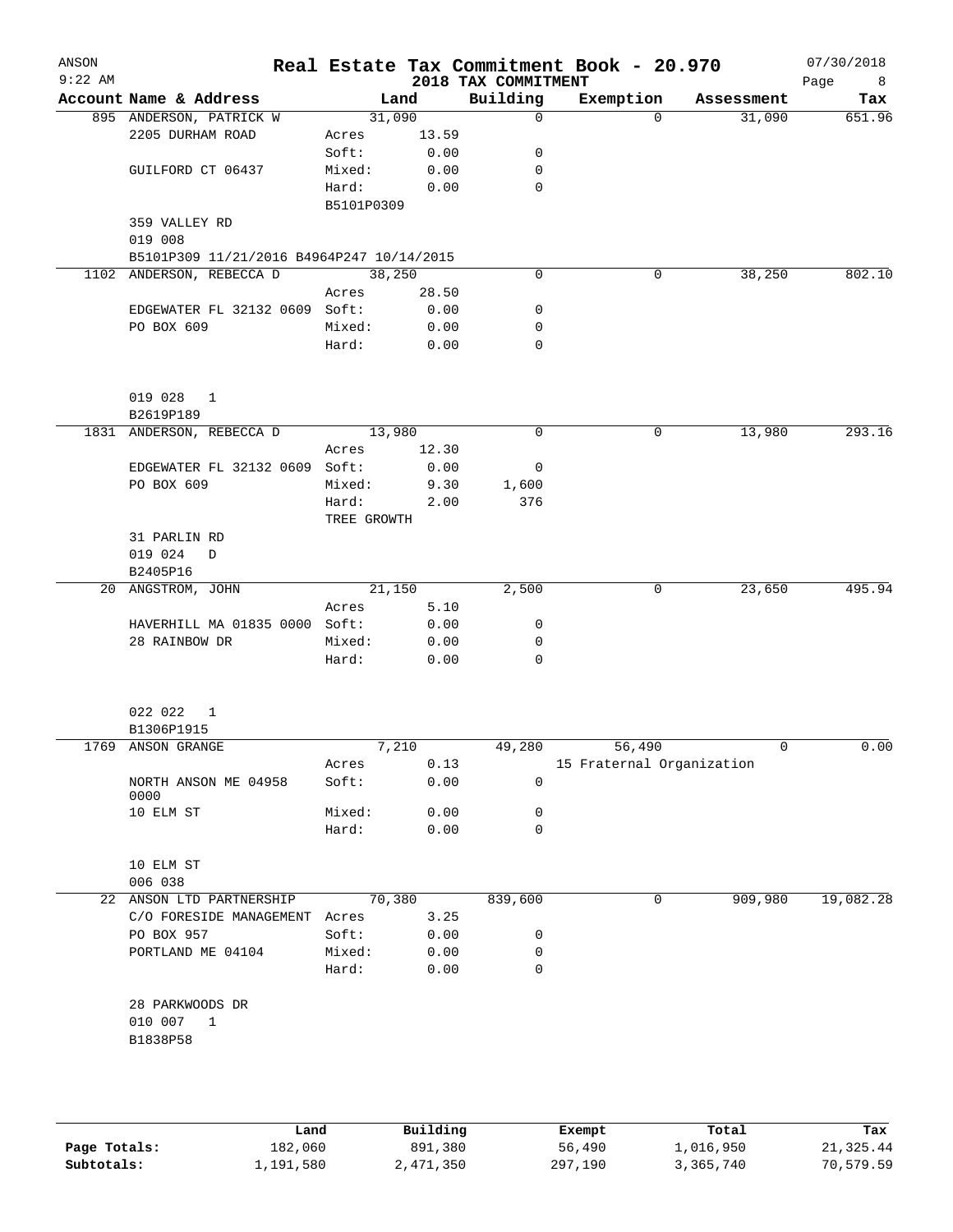| ANSON<br>$9:22$ AM |                                                           |                 |                      | 2018 TAX COMMITMENT        | Real Estate Tax Commitment Book - 20.970 |            |          | 07/30/2018<br>Page<br>9 |
|--------------------|-----------------------------------------------------------|-----------------|----------------------|----------------------------|------------------------------------------|------------|----------|-------------------------|
|                    | Account Name & Address                                    |                 | Land                 | Building                   | Exemption                                | Assessment |          | Tax                     |
|                    | 158 ANSON MADISON SANITARY                                |                 | 38,660               | $\mathbf 0$                | 38,660                                   |            | 0        | 0.00                    |
|                    | DIST<br>52 MAIN STREET STE 1                              | Acres           | 17.16                |                            | 12 Public Municipal Corp                 |            |          |                         |
|                    |                                                           | Soft:           | 0.00                 | $\mathbf 0$                |                                          |            |          |                         |
|                    | MADISON ME 04950 1221                                     | Mixed:          | 0.00                 | $\mathsf{O}$               |                                          |            |          |                         |
|                    |                                                           | Hard:           | 0.00                 | $\mathbf 0$                |                                          |            |          |                         |
|                    |                                                           |                 |                      |                            |                                          |            |          |                         |
|                    | 010 002<br>A<br>B5160P306 05/26/2017 B803P1047 03/05/1971 |                 |                      |                            |                                          |            |          |                         |
|                    | 1861 ANSON MADISON SANITARY                               |                 | 8,490                | 0                          | 8,490                                    |            | 0        | 0.00                    |
|                    | DIST                                                      |                 |                      |                            |                                          |            |          |                         |
|                    | 52 MAIN STREET STE 1                                      | Acres           | 0.18                 |                            | 12 Public Municipal Corp                 |            |          |                         |
|                    |                                                           | Soft:           | 0.00                 | 0                          |                                          |            |          |                         |
|                    | MADISON ME 04950 1221                                     | Mixed:<br>Hard: | 0.00<br>0.00         | $\mathbf 0$<br>$\mathbf 0$ |                                          |            |          |                         |
|                    | 8 SPEAR HILL RD                                           |                 |                      |                            |                                          |            |          |                         |
|                    | 001 099<br>B                                              |                 |                      |                            |                                          |            |          |                         |
|                    | B3838P166 04/06/2007                                      |                 |                      |                            |                                          |            |          |                         |
|                    | 944 ANSON MADISON STARKS<br>EMER. SVCS. INC               |                 | 14,560               | 112,000                    | 126,560                                  |            | 0        | 0.00                    |
|                    |                                                           | Acres           | 0.53                 |                            | 12 Public Municipal Corp                 |            |          |                         |
|                    | MADISON ME 04950 0277                                     | Soft:           | 0.00                 | 0                          |                                          |            |          |                         |
|                    | PO BOX 277                                                | Mixed:          | 0.00                 | 0                          |                                          |            |          |                         |
|                    |                                                           | Hard:           | 0.00                 | $\mathbf 0$                |                                          |            |          |                         |
|                    | 11 ARNOLDS LN                                             |                 |                      |                            |                                          |            |          |                         |
|                    | 001 020                                                   |                 |                      |                            |                                          |            |          |                         |
|                    | B4069P238 04/17/2008                                      |                 |                      |                            |                                          |            |          |                         |
|                    | 904 ANSON TOWN OF                                         |                 | 8,250                | 700                        | 8,950                                    |            | $\Omega$ | 0.00                    |
|                    |                                                           | Acres           | 0.17                 |                            | 12 Public Municipal Corp                 |            |          |                         |
|                    | ANSON ME 04911 0297                                       | Soft:           | 0.00                 | 0                          |                                          |            |          |                         |
|                    | PO BOX 297                                                | Mixed:<br>Hard: | 0.00<br>0.00         | 0<br>$\mathbf 0$           |                                          |            |          |                         |
|                    |                                                           |                 |                      |                            |                                          |            |          |                         |
|                    | 006 039                                                   |                 |                      |                            |                                          |            |          |                         |
|                    | B3783P11 11/22/2006                                       |                 |                      |                            |                                          |            |          |                         |
|                    | 774 ANSON TOWN OF                                         |                 | 5,630                | 0                          | 5,630                                    |            | $\Omega$ | 0.00                    |
|                    |                                                           | Acres           | 0.22                 |                            | 12 Public Municipal Corp                 |            |          |                         |
|                    | ANSON ME 04911 0297                                       | Soft:           | 0.00                 | $\mathbf 0$                |                                          |            |          |                         |
|                    | PO BOX 297                                                | Mixed:          | 0.00                 | 0                          |                                          |            |          |                         |
|                    |                                                           | Hard:           | 0.00                 | $\mathbf 0$                |                                          |            |          |                         |
|                    | 023 018<br>C                                              |                 |                      |                            |                                          |            |          |                         |
| 750                | ANSON TOWN OF                                             |                 | 12,270               | 0                          | 12,270                                   |            | 0        | 0.00                    |
|                    |                                                           | Acres           | 1.18                 |                            | 12 Public Municipal Corp                 |            |          |                         |
|                    | ANSON ME 04911 0297                                       | Soft:           | 0.00                 | 0                          |                                          |            |          |                         |
|                    | PO BOX 297                                                | Mixed:          | 0.00                 | 0                          |                                          |            |          |                         |
|                    |                                                           | Hard:           | 0.00                 | $\mathbf 0$                |                                          |            |          |                         |
|                    | 006 040                                                   |                 |                      |                            |                                          |            |          |                         |
|                    | B2609P235                                                 |                 |                      |                            |                                          |            |          |                         |
|                    |                                                           |                 |                      |                            |                                          |            |          |                         |
|                    |                                                           |                 | <b>D.,; 1,4; -</b> , |                            | <b>Ducamod</b>                           | መልዙል'      |          |                         |

|              | Land      | Building  | Exempt  | Total     | Tax       |
|--------------|-----------|-----------|---------|-----------|-----------|
| Page Totals: | 87,860    | 112,700   | 200,560 |           | 0.00      |
| Subtotals:   | ⊥,279,440 | 2,584,050 | 497.750 | 3,365,740 | 70,579.59 |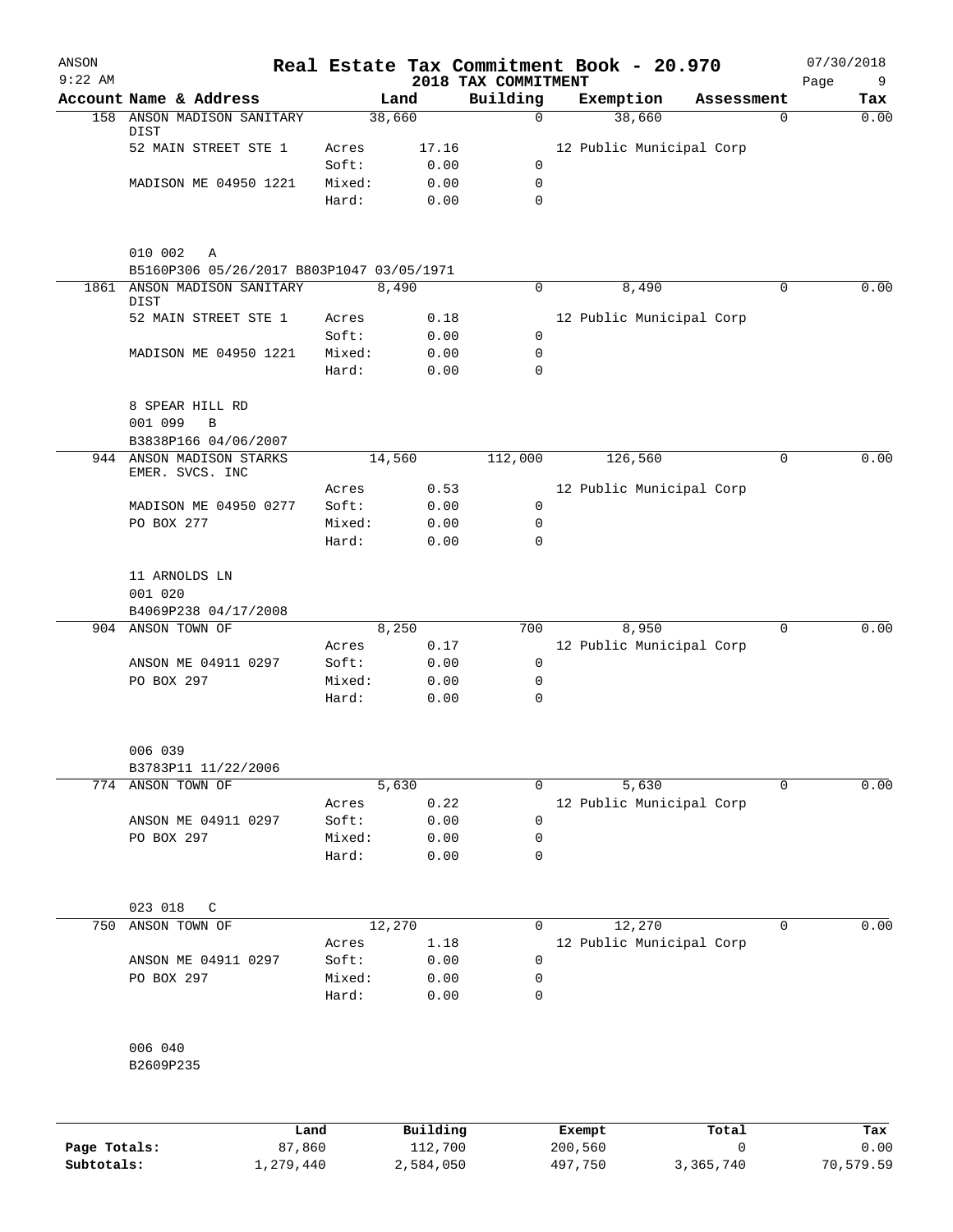| ANSON<br>$9:22$ AM |                             |              |      | 2018 TAX COMMITMENT | Real Estate Tax Commitment Book - 20.970 |            | 07/30/2018<br>Page<br>10 |
|--------------------|-----------------------------|--------------|------|---------------------|------------------------------------------|------------|--------------------------|
|                    | Account Name & Address      | Land         |      | Building            | Exemption                                | Assessment | Tax                      |
| 120                | ANSON TOWN OF               | 23,620       |      | 0                   | 23,620                                   |            | 0<br>0.00                |
|                    |                             | Acres        | 0.62 |                     | 12 Public Municipal Corp                 |            |                          |
|                    | ANSON ME 04911 0297         | Soft:        | 0.00 | 0                   |                                          |            |                          |
|                    | PO BOX 297                  | Mixed:       | 0.00 | 0                   |                                          |            |                          |
|                    |                             | Hard:        | 0.00 | 0                   |                                          |            |                          |
|                    | 26 NORTH MAIN ST<br>006 060 |              |      |                     |                                          |            |                          |
|                    | B4651P205 04/23/2013        |              |      |                     |                                          |            |                          |
| 1873               | ANSON TOWN OF               | 6,000        |      | 0                   | 6,000                                    |            | 0.00<br>0                |
|                    |                             | Acres        | 0.09 |                     | 12 Public Municipal Corp                 |            |                          |
|                    | ANSON ME 04911 0297         | Soft:        | 0.00 | 0                   |                                          |            |                          |
|                    | PO BOX 297                  | Mixed:       | 0.00 | 0                   |                                          |            |                          |
|                    |                             | Hard:        | 0.00 | 0                   |                                          |            |                          |
|                    | 1 BROOK ST                  |              |      |                     |                                          |            |                          |
|                    | 001 089                     |              |      |                     |                                          |            |                          |
|                    | B1620P227                   |              |      |                     |                                          |            |                          |
| 1903               | ANSON TOWN OF               | 6,930        |      | 35,000              | 41,930                                   |            | 0.00<br>0                |
|                    |                             | Acres        | 0.12 |                     | 12 Public Municipal Corp                 |            |                          |
|                    | ANSON ME 04911 0297         | Soft:        | 0.00 | 0                   |                                          |            |                          |
|                    | PO BOX 297                  | Mixed:       | 0.00 | 0                   |                                          |            |                          |
|                    |                             | Hard:        | 0.00 | 0                   |                                          |            |                          |
|                    |                             | PUMP STATION |      |                     |                                          |            |                          |
|                    | 548 RIVER RD                |              |      |                     |                                          |            |                          |
|                    | 016 010<br>Ε                |              |      |                     |                                          |            |                          |
| 1770               | ANSON TOWN OF               | 8,940        |      | 23,240              | 32,180                                   |            | 0.00<br>0                |
|                    |                             | Acres        | 0.20 |                     | 12 Public Municipal Corp                 |            |                          |
|                    | ANSON ME 04911 0297         | Soft:        | 0.00 | 0                   |                                          |            |                          |
|                    | PO BOX 297                  | Mixed:       | 0.00 | 0                   |                                          |            |                          |
|                    |                             | Hard:        | 0.00 | 0                   |                                          |            |                          |
|                    | 22 NORTH MAIN ST            |              |      |                     |                                          |            |                          |
|                    | 006 054                     |              |      |                     |                                          |            |                          |
| 1766               | ANSON TOWN OF               | 8,050        |      | 0                   | 8,050                                    |            | 0.00<br>0                |
|                    |                             | Acres        | 0.45 |                     | 12 Public Municipal Corp                 |            |                          |
|                    | ANSON ME 04911 0297         | Soft:        | 0.00 | 0                   |                                          |            |                          |
|                    | PO BOX 297                  | Mixed:       | 0.00 | 0                   |                                          |            |                          |
|                    |                             | Hard:        | 0.00 | 0                   |                                          |            |                          |
|                    | 60 RIVER RD                 |              |      |                     |                                          |            |                          |
|                    | 003 085                     |              |      |                     |                                          |            |                          |
|                    | B1434P246                   |              |      |                     |                                          |            |                          |
| 1767               | ANSON TOWN OF               | 6,000        |      | 35,000              | 41,000                                   |            | 0.00<br>0                |
|                    |                             | Acres        | 0.09 |                     | 12 Public Municipal Corp                 |            |                          |
|                    | ANSON ME 04911 0297         | Soft:        | 0.00 | 0                   |                                          |            |                          |
|                    | PO BOX 297                  | Mixed:       | 0.00 | 0                   |                                          |            |                          |
|                    |                             | Hard:        | 0.00 | 0                   |                                          |            |                          |
|                    | 913 RIVER RD                |              |      |                     |                                          |            |                          |
|                    | 005 023<br>1                |              |      |                     |                                          |            |                          |
|                    |                             |              |      |                     |                                          |            |                          |

|              | Land      | Building  | Exempt  | Total     | Tax       |
|--------------|-----------|-----------|---------|-----------|-----------|
| Page Totals: | 59,540    | 93,240    | 152,780 |           | 0.00      |
| Subtotals:   | 1,338,980 | 2,677,290 | 650,530 | 3,365,740 | 70,579.59 |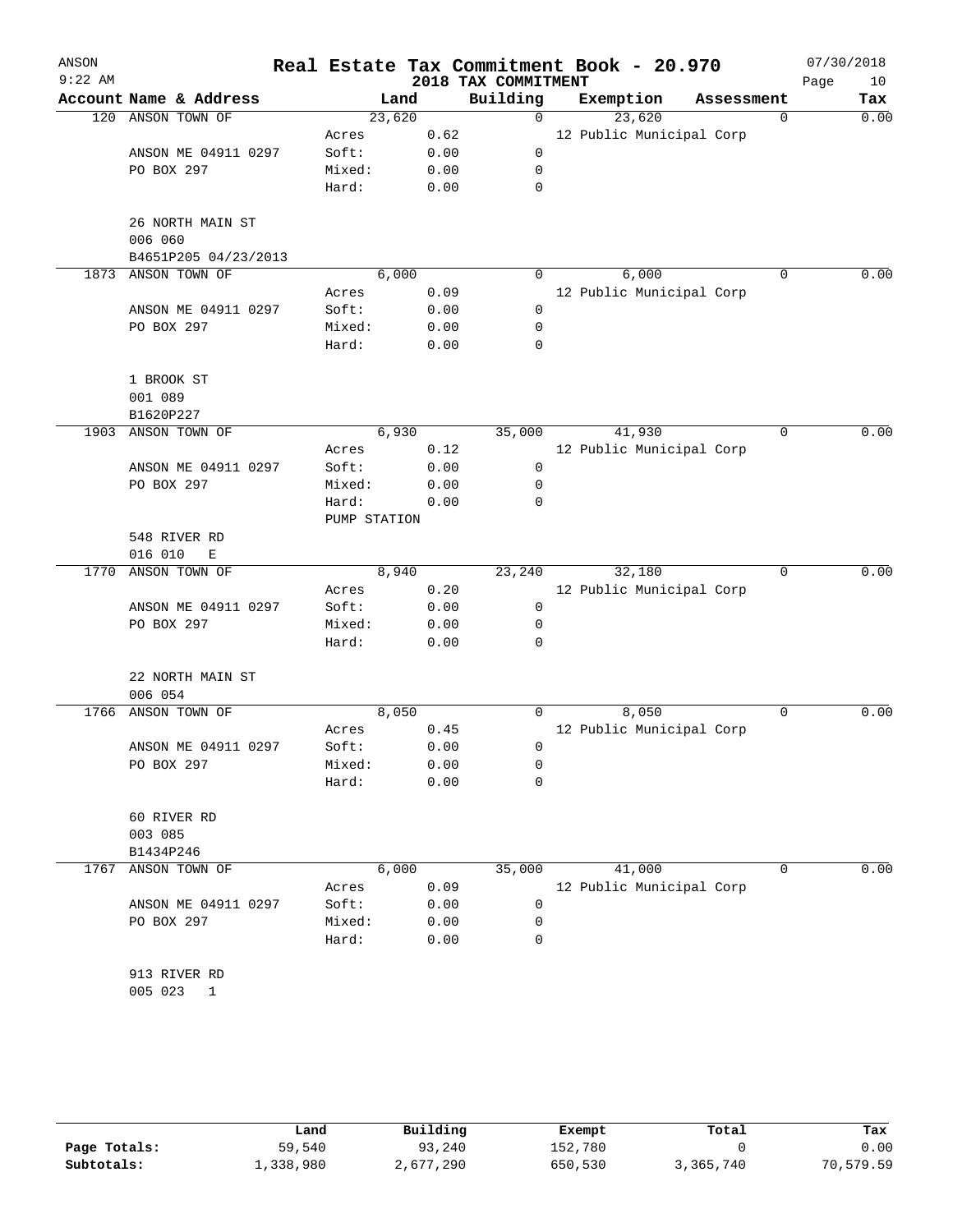| ANSON     |                                          |                 |                      |                     | Real Estate Tax Commitment Book - 20.970 |            | 07/30/2018 |      |
|-----------|------------------------------------------|-----------------|----------------------|---------------------|------------------------------------------|------------|------------|------|
| $9:22$ AM |                                          |                 |                      | 2018 TAX COMMITMENT |                                          |            | Page       | 11   |
|           | Account Name & Address                   |                 | Land                 | Building            | Exemption                                | Assessment |            | Tax  |
| 1768      | ANSON TOWN OF                            |                 | 4,900                | 35,000              | 39,900                                   | $\Omega$   |            | 0.00 |
|           |                                          | Acres           | 0.06                 |                     | 12 Public Municipal Corp                 |            |            |      |
|           | ANSON ME 04911 0297                      | Soft:           | 0.00                 | $\mathbf 0$         |                                          |            |            |      |
|           | PO BOX 297                               | Mixed:          | 0.00                 | $\mathbf 0$         |                                          |            |            |      |
|           |                                          | Hard:           | 0.00                 | 0                   |                                          |            |            |      |
|           | 31 MADISON ST<br>006 002<br>$\mathbb{C}$ |                 |                      |                     |                                          |            |            |      |
| 1799      | ANSON TOWN OF                            |                 | 13,500               | 0                   | 13,500                                   | $\Omega$   |            | 0.00 |
|           |                                          | Acres           | 2.00                 |                     | 12 Public Municipal Corp                 |            |            |      |
|           | ANSON ME 04911 0297                      | Soft:           | 0.00                 | $\mathbf 0$         |                                          |            |            |      |
|           | PO BOX 297                               | Mixed:          | 0.00                 | 0                   |                                          |            |            |      |
|           |                                          | Hard:           | 0.00                 | 0                   |                                          |            |            |      |
|           | 022 016                                  |                 |                      |                     |                                          |            |            |      |
| 1801      | ANSON TOWN OF                            |                 | 3,980                | $\Omega$            | 3,980                                    | $\Omega$   |            | 0.00 |
|           |                                          | Acres           | 0.11                 |                     | 12 Public Municipal Corp                 |            |            |      |
|           | ANSON ME 04911 0297                      | Soft:           | 0.00                 | $\mathbf 0$         |                                          |            |            |      |
|           | PO BOX 297                               | Mixed:          | 0.00                 | 0                   |                                          |            |            |      |
|           |                                          | Hard:           | 0.00                 | 0                   |                                          |            |            |      |
|           | 006 022                                  |                 |                      |                     |                                          |            |            |      |
| 1551      | ANSON TOWN OF                            |                 | 6,630                | 35,000              | 41,630                                   | 0          |            | 0.00 |
|           |                                          | Acres           | 0.11                 |                     | 12 Public Municipal Corp                 |            |            |      |
|           | ANSON ME 04911 0297                      | Soft:           | 0.00                 | 0                   |                                          |            |            |      |
|           | PO BOX 297                               | Mixed:          | 0.00                 | 0                   |                                          |            |            |      |
|           |                                          | Hard:           | 0.00                 | $\Omega$            |                                          |            |            |      |
|           |                                          |                 | PUMPSTATION BUILDING |                     |                                          |            |            |      |
|           | 339 RIVER RD                             |                 |                      |                     |                                          |            |            |      |
|           | 016 031<br>$\mathbb{A}$                  |                 |                      |                     |                                          |            |            |      |
| 1572      | ANSON TOWN OF                            |                 | 4,330                | 1,540               | 5,870                                    | $\Omega$   |            | 0.00 |
|           |                                          | Acres           | 0.13                 |                     | 12 Public Municipal Corp                 |            |            |      |
|           | ANSON ME 04911 0297                      | Soft:           | 0.00                 | 0                   |                                          |            |            |      |
|           | PO BOX 297                               | Mixed:          | 0.00                 | 0                   |                                          |            |            |      |
|           |                                          | Hard:           | 0.00                 | 0                   |                                          |            |            |      |
|           | 023 036<br>C                             |                 |                      |                     |                                          |            |            |      |
|           | B3682P34 04/28/2006                      |                 |                      |                     |                                          |            |            |      |
|           | 1597 ANSON TOWN OF                       |                 | 20,710               | 145,240             | 165,950                                  | $\Omega$   |            | 0.00 |
|           |                                          | Acres           | 1.47                 |                     | 12 Public Municipal Corp                 |            |            |      |
|           | ANSON ME 04911 0297                      | Soft:           | 0.00                 | $\mathbf 0$         |                                          |            |            |      |
|           | PO BOX 297                               | Mixed:<br>Hard: | 0.00<br>0.00         | 0<br>0              |                                          |            |            |      |
|           |                                          |                 |                      |                     |                                          |            |            |      |
|           | 5 KENNEBEC STREET<br>001 009             |                 |                      |                     |                                          |            |            |      |
|           | B4823P54 08/26/2014                      |                 |                      |                     |                                          |            |            |      |

|              | Land      | Building  | Exempt  | Total     | Tax       |
|--------------|-----------|-----------|---------|-----------|-----------|
| Page Totals: | 54,050    | 216,780   | 270,830 |           | 0.00      |
| Subtotals:   | 1,393,030 | 2,894,070 | 921,360 | 3,365,740 | 70,579.59 |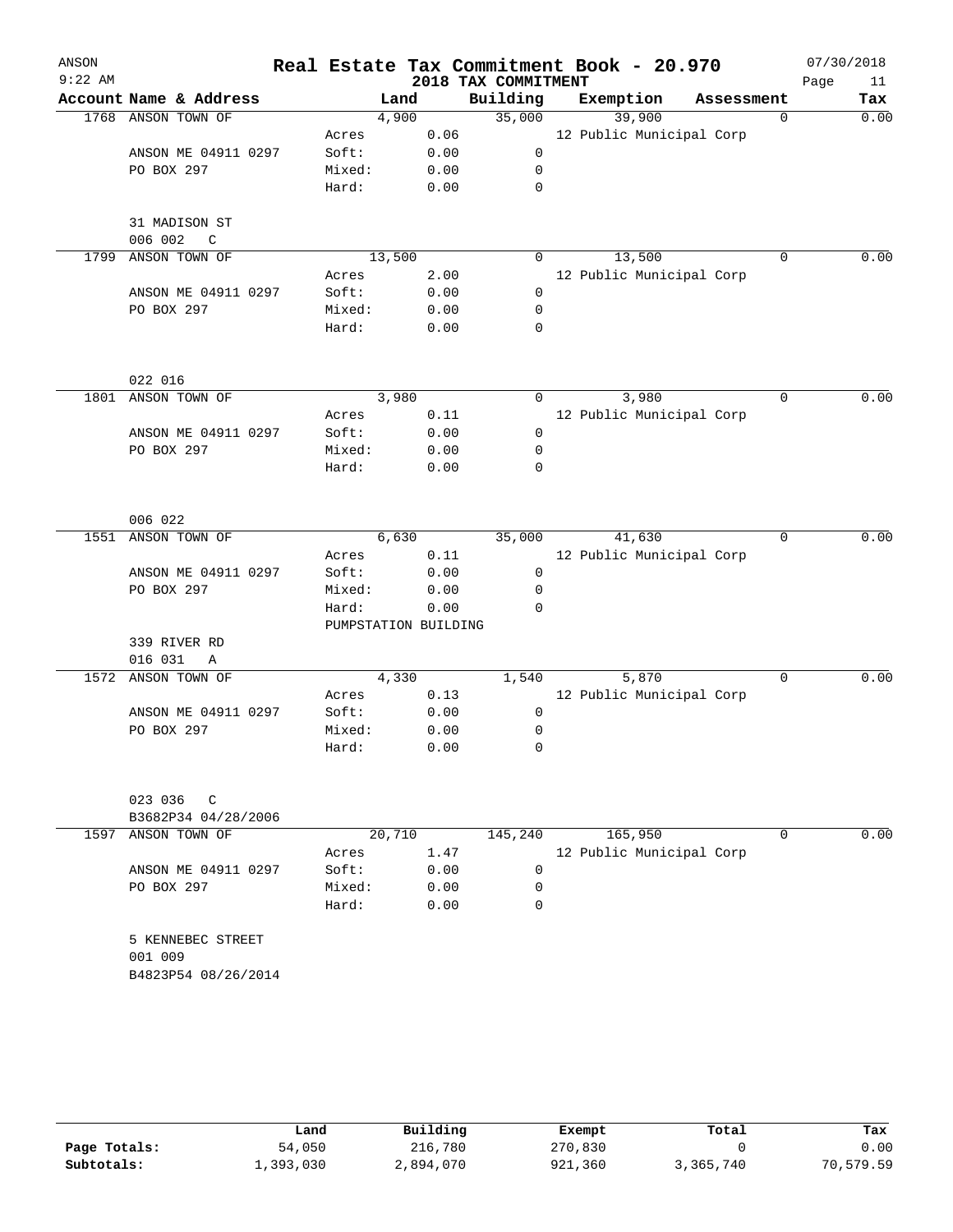| ANSON<br>$9:22$ AM |                                   |                 |       | 2018 TAX COMMITMENT | Real Estate Tax Commitment Book - 20.970 |            |             | 07/30/2018<br>Page<br>12 |
|--------------------|-----------------------------------|-----------------|-------|---------------------|------------------------------------------|------------|-------------|--------------------------|
|                    | Account Name & Address            |                 | Land  | Building            | Exemption                                | Assessment |             | Tax                      |
| 1640               | ANSON TOWN OF                     | 13,170          |       | $\mathbf 0$         | 13,170                                   |            | 0           | 0.00                     |
|                    |                                   | Acres           | 1.78  |                     | 12 Public Municipal Corp                 |            |             |                          |
|                    | ANSON ME 04911 0297               | Soft:           | 0.00  | 0                   |                                          |            |             |                          |
|                    | PO BOX 297                        | Mixed:          | 0.00  | 0                   |                                          |            |             |                          |
|                    |                                   | Hard:           | 0.00  | 0                   |                                          |            |             |                          |
|                    |                                   | O'HARA PROPERTY |       |                     |                                          |            |             |                          |
|                    | 004 028                           |                 |       |                     |                                          |            |             |                          |
|                    | B2683P256                         |                 |       |                     |                                          |            |             |                          |
| 1755               | ANSON TOWN OF                     | 9,820           |       | 0                   | 9,820                                    |            | $\mathbf 0$ | 0.00                     |
|                    |                                   | Acres           | 0.67  |                     | 12 Public Municipal Corp                 |            |             |                          |
|                    | ANSON ME 04911 0297               | Soft:           | 0.00  | 0                   |                                          |            |             |                          |
|                    | PO BOX 297                        | Mixed:          | 0.00  | 0                   |                                          |            |             |                          |
|                    |                                   | Hard:           | 0.00  | 0                   |                                          |            |             |                          |
|                    | 008 017                           |                 |       |                     |                                          |            |             |                          |
| 1756               | ANSON TOWN OF                     | 7,100           |       | 0                   | 7,100                                    |            | $\mathbf 0$ | 0.00                     |
|                    |                                   | Acres           | 0.35  |                     | 12 Public Municipal Corp                 |            |             |                          |
|                    | ANSON ME 04911 0297               | Soft:           | 0.00  | 0                   |                                          |            |             |                          |
|                    | PO BOX 297                        | Mixed:          | 0.00  | 0                   |                                          |            |             |                          |
|                    |                                   | Hard:           | 0.00  | 0                   |                                          |            |             |                          |
|                    |                                   |                 |       |                     |                                          |            |             |                          |
|                    | 009 034                           |                 |       |                     |                                          |            |             |                          |
| 1760               | ANSON TOWN OF                     | 7,490           |       | 0                   | 7,490                                    |            | $\mathbf 0$ | 0.00                     |
|                    |                                   | Acres           | 0.39  |                     | 12 Public Municipal Corp                 |            |             |                          |
|                    | ANSON ME 04911 0297               | Soft:           | 0.00  | 0                   |                                          |            |             |                          |
|                    | PO BOX 297                        | Mixed:          | 0.00  | 0                   |                                          |            |             |                          |
|                    |                                   | Hard:           | 0.00  | 0                   |                                          |            |             |                          |
|                    | 004 028<br>C                      |                 |       |                     |                                          |            |             |                          |
| 1761               | ANSON TOWN OF                     | 36,500          |       | 0                   | 36,500                                   |            | 0           | 0.00                     |
|                    |                                   | Acres           | 25.00 |                     | 12 Public Municipal Corp                 |            |             |                          |
|                    | ANSON ME 04911 0297               | Soft:           | 0.00  | 0                   |                                          |            |             |                          |
|                    | PO BOX 297                        | Mixed:          | 0.00  | 0                   |                                          |            |             |                          |
|                    |                                   | Hard:           | 0.00  | 0                   |                                          |            |             |                          |
|                    | 017 040                           |                 |       |                     |                                          |            |             |                          |
|                    | B440P351                          |                 |       |                     |                                          |            |             |                          |
| 1763               | ANSON TOWN OF                     | 20,630          |       | 37,800              | 58,430                                   |            | 0           | 0.00                     |
|                    |                                   | Acres           | 1.42  |                     |                                          |            |             |                          |
|                    |                                   |                 |       |                     | 12 Public Municipal Corp                 |            |             |                          |
|                    | ANSON ME 04911 0297<br>PO BOX 297 | Soft:           | 0.00  | 0                   |                                          |            |             |                          |
|                    |                                   | Mixed:          | 0.00  | 0                   |                                          |            |             |                          |
|                    |                                   | Hard:           | 0.00  | 0                   |                                          |            |             |                          |
|                    | 40 SPEAR HILL RD<br>003 006       |                 |       |                     |                                          |            |             |                          |

|              | Land      | Building  | Exempt    | Total     | Tax       |
|--------------|-----------|-----------|-----------|-----------|-----------|
| Page Totals: | 94,710    | 37,800    | 132,510   |           | 0.00      |
| Subtotals:   | 1,487,740 | 2,931,870 | 1,053,870 | 3,365,740 | 70,579.59 |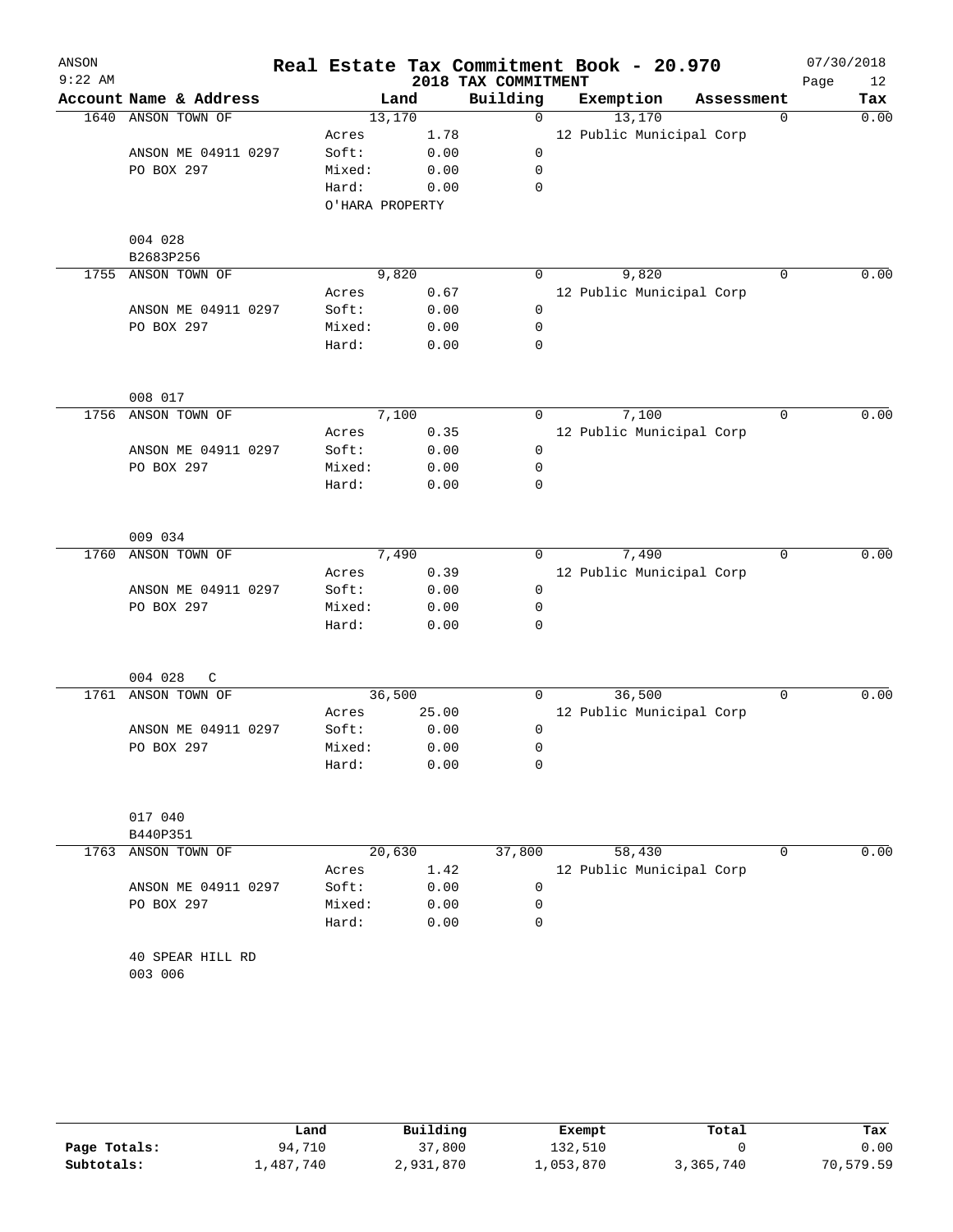| ANSON<br>$9:22$ AM |                                            |                 |              | 2018 TAX COMMITMENT | Real Estate Tax Commitment Book - 20.970 |   | 07/30/2018<br>Page<br>13 |
|--------------------|--------------------------------------------|-----------------|--------------|---------------------|------------------------------------------|---|--------------------------|
|                    | Account Name & Address                     | Land            |              | Building            | Exemption<br>Assessment                  |   | Tax                      |
|                    | 1435 ANSON TOWN OF                         | 12,080          |              | 0                   | 12,080                                   | 0 | 0.00                     |
|                    |                                            | Acres           | 1.81         |                     | 12 Public Municipal Corp                 |   |                          |
|                    | ANSON ME 04911 0297                        | Soft:           | 0.00         | 0                   |                                          |   |                          |
|                    | PO BOX 297                                 | Mixed:          | 0.00         | 0                   |                                          |   |                          |
|                    |                                            | Hard:           | 0.00         | $\mathbf 0$         |                                          |   |                          |
|                    | 005 017                                    |                 |              |                     |                                          |   |                          |
| 1757               | B4814P281 07/24/2014<br>ANSON TOWN OF FIRE | 14,420          |              | 72,800              | 87,220                                   | 0 | 0.00                     |
|                    | ANSON FIRE STATION                         | Acres           | 0.52         |                     | 12 Public Municipal Corp                 |   |                          |
|                    |                                            | Soft:           | 0.00         | 0                   |                                          |   |                          |
|                    | PO BOX 297                                 | Mixed:          | 0.00         | 0                   |                                          |   |                          |
|                    | ANSON ME 04911 0297                        | Hard:           | 0.00         | 0                   |                                          |   |                          |
|                    | 33 MAIN ST                                 |                 |              |                     |                                          |   |                          |
|                    | 001 109                                    |                 |              |                     |                                          |   |                          |
| 1754               | ANSON/MADISON WATER<br>DIST                | 8,940           |              | 67,620              | 76,560                                   | 0 | 0.00                     |
|                    |                                            | Acres           | 0.20         |                     | 12 Public Municipal Corp                 |   |                          |
|                    | MADISON ME 04950                           | Soft:           | 0.00         | 0                   |                                          |   |                          |
|                    | 13 SOUTH MAIN ST                           | Mixed:          | 0.00         | 0                   |                                          |   |                          |
|                    |                                            | Hard:           | 0.00         | $\mathbf 0$         |                                          |   |                          |
|                    | 9 ELM ST                                   |                 |              |                     |                                          |   |                          |
|                    | 006 057                                    |                 |              |                     |                                          |   |                          |
| 1862               | ANSON/MADISON WATER<br>DIST                | 32,500          |              | 0                   | 32,500                                   | 0 | 0.00                     |
|                    |                                            |                 |              |                     | 12 Public Municipal Corp                 |   |                          |
|                    | MADISON ME 04950<br>13 SOUTH MAIN ST       |                 |              |                     |                                          |   |                          |
|                    |                                            |                 |              |                     |                                          |   |                          |
|                    | 28 WARD ST                                 |                 |              |                     |                                          |   |                          |
|                    | 010 035<br>Α                               |                 |              |                     |                                          |   |                          |
| 553                | ANSON/MADISON WATER<br><b>DIST</b>         | 5,760           |              | 0                   | 5,760                                    | 0 | 0.00                     |
|                    |                                            | Acres           | 0.23         |                     | 12 Public Municipal Corp                 |   |                          |
|                    | MADISON ME 04950<br>13 SOUTH MAIN ST       | Soft:<br>Mixed: | 0.00<br>0.00 | 0<br>0              |                                          |   |                          |
|                    |                                            | Hard:           | 0.00         | 0                   |                                          |   |                          |
|                    | 48 EMBDEN POND RD                          |                 |              |                     |                                          |   |                          |
|                    | 018 043<br>Α                               |                 |              |                     |                                          |   |                          |
|                    | B2256P261                                  |                 |              |                     |                                          |   |                          |
| 1721               | ANSON-NORTH ANSON<br>SNOWMOBILE CLUB       | 1,140           |              | 0                   | 1,140                                    | 0 | 0.00                     |
|                    | P.O. BOX 437                               | Acres           | 0.76         |                     | 13 Benevolent & Charitable               |   |                          |
|                    |                                            | Soft:           | 0.00         | 0                   |                                          |   |                          |
|                    | ANSON ME 04911                             | Mixed:          | 0.00         | 0                   |                                          |   |                          |
|                    |                                            | Hard:           | 0.00         | 0                   |                                          |   |                          |
|                    |                                            | B5072P052       |              |                     |                                          |   |                          |
|                    | 003 081                                    |                 |              |                     |                                          |   |                          |
|                    | B5142P199 03/29/2017                       |                 |              |                     |                                          |   |                          |
|                    |                                            |                 |              |                     |                                          |   |                          |
|                    |                                            |                 |              |                     |                                          |   |                          |

|              | Land      | Building | Exempt    | Total     | Tax       |
|--------------|-----------|----------|-----------|-----------|-----------|
| Page Totals: | 74,840    | 140,420  | 215,260   |           | 0.00      |
| Subtotals:   | 1,562,580 | ,072,290 | 1,269,130 | 3,365,740 | 70,579.59 |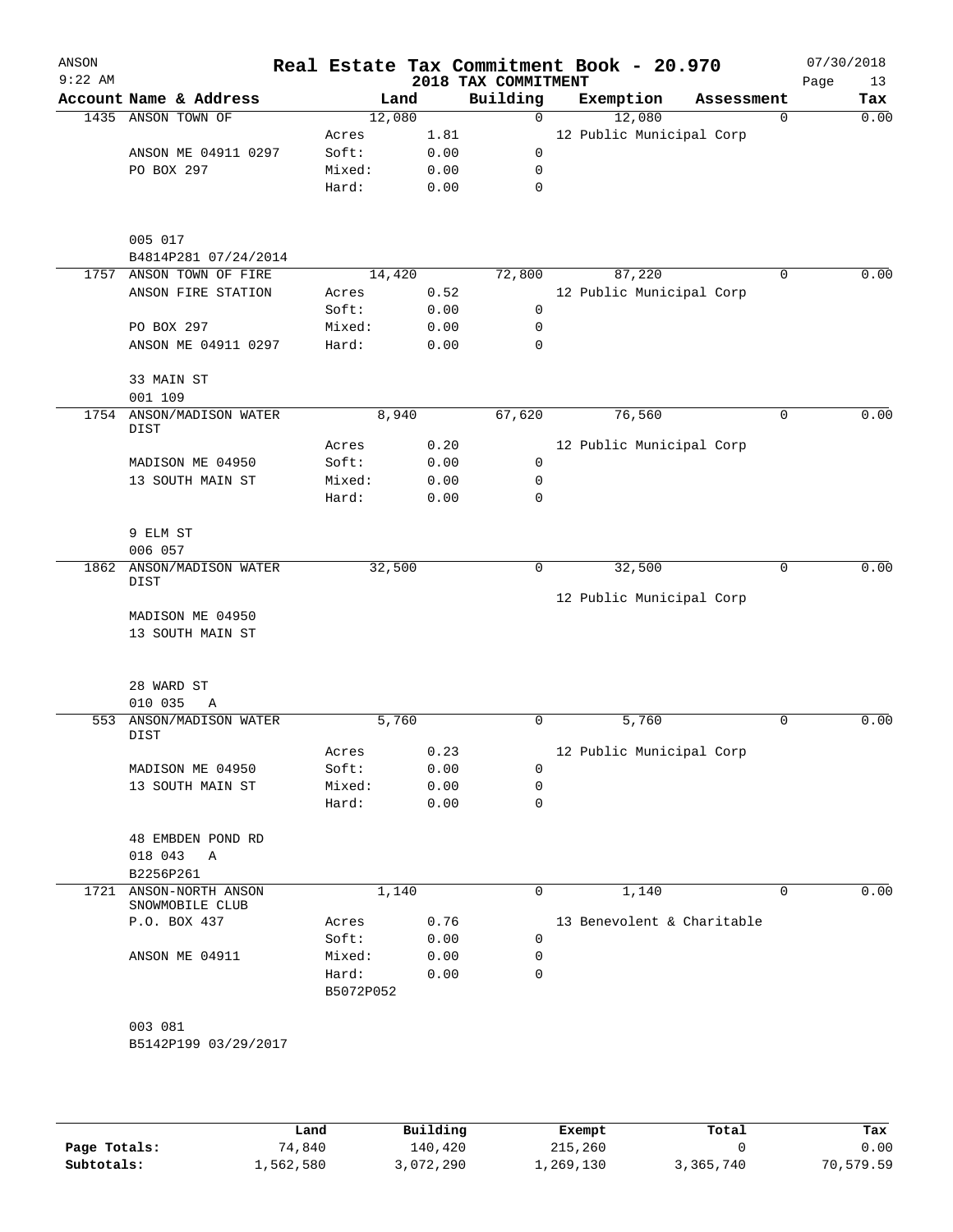| ANSON<br>$9:22$ AM |                                                           |                     |       | 2018 TAX COMMITMENT | Real Estate Tax Commitment Book - 20.970 |            | 07/30/2018<br>Page<br>14 |
|--------------------|-----------------------------------------------------------|---------------------|-------|---------------------|------------------------------------------|------------|--------------------------|
|                    | Account Name & Address                                    | Land                |       | Building            | Exemption                                | Assessment | Tax                      |
|                    | 23 ARABASZ, JOHN B JR                                     | 21,200              |       | 60, 240             | 20,000                                   | 61,440     | 1,288.40                 |
|                    |                                                           | Acres               | 1.80  |                     | 01 Homestead Exempt                      |            |                          |
|                    | ANSON ME 04911 0218                                       | Soft:               | 0.00  | 0                   |                                          |            |                          |
|                    | PO BOX 218                                                | Mixed:              | 0.00  | 0                   |                                          |            |                          |
|                    |                                                           | Hard:               | 0.00  | $\mathbf 0$         |                                          |            |                          |
|                    | 566 PEASE HILL RD<br>011 046<br>D                         |                     |       |                     |                                          |            |                          |
|                    | B1988P114                                                 |                     |       |                     |                                          |            |                          |
|                    | 893 ARSENAULT, DARCY ANN                                  | 12,960              |       | 22,750              | 0                                        | 35,710     | 748.84                   |
|                    | 306 WEST FRONT STREET                                     | Acres               | 0.42  |                     |                                          |            |                          |
|                    |                                                           | Soft:               | 0.00  | 0                   |                                          |            |                          |
|                    | SKOWHEGAN ME 04976 0000 Mixed:                            |                     | 0.00  | 0                   |                                          |            |                          |
|                    |                                                           | Hard:<br>B5110P082  | 0.00  | $\mathbf 0$         |                                          |            |                          |
|                    | 479 CAMPGROUND RD                                         |                     |       |                     |                                          |            |                          |
|                    | 018 013<br>D                                              |                     |       |                     |                                          |            |                          |
|                    | B5110P82 12/14/2016 B3031P336 11/01/2002                  |                     |       |                     |                                          |            |                          |
|                    | 7 ARSENAULT, LANCE                                        | 52,980              |       | 0                   | 0                                        | 52,980     | 1,110.99                 |
|                    | ARSENAULT, HILLARY                                        | Acres               | 57.95 |                     |                                          |            |                          |
|                    | 134 SOLITUDE ACRES ROAD Soft:                             |                     | 0.00  | 0                   |                                          |            |                          |
|                    |                                                           | Mixed:              | 0.00  | $\mathbf 0$         |                                          |            |                          |
|                    | OXFORD ME 04270 0000                                      | Hard:               | 0.00  | 0                   |                                          |            |                          |
|                    |                                                           | B5247P0103 JT       |       |                     |                                          |            |                          |
|                    | VALLEY ROAD<br>018 035                                    |                     |       |                     |                                          |            |                          |
|                    | B5247P103 01/19/2018 B5089P124 10/13/2016                 |                     |       |                     |                                          |            |                          |
|                    | 877 ARSENAULT, MICHAEL J                                  | 6,330               |       | 34,430              | 20,000                                   | 20,760     | 435.34                   |
|                    | ARSENAULT, DEBORAH M                                      | Acres               | 0.10  |                     | 01 Homestead Exempt                      |            |                          |
|                    |                                                           | Soft:               | 0.00  | 0                   |                                          |            |                          |
|                    | PO BOX 209                                                | Mixed:              | 0.00  | 0                   |                                          |            |                          |
|                    | ANSON ME 04911 0209                                       | Hard:               | 0.00  | 0                   |                                          |            |                          |
|                    | 83 MAIN ST                                                |                     |       |                     |                                          |            |                          |
|                    | 001 046                                                   |                     |       |                     |                                          |            |                          |
|                    | B4499P33 02/27/2012                                       |                     |       |                     |                                          |            |                          |
|                    | 1308 ATKINS, CAMDEN                                       | 42,300              |       | 10,370              | 0                                        | 52,670     | 1,104.49                 |
|                    | 341 Goose Cove Road                                       | Acres               | 20.80 |                     |                                          |            |                          |
|                    |                                                           | Soft:               | 0.00  | 0                   |                                          |            |                          |
|                    | Trenton ME 04605                                          | Mixed:              | 0.00  | 0                   |                                          |            |                          |
|                    |                                                           | Hard:<br>B5208P0223 | 0.00  | 0                   |                                          |            |                          |
|                    | 31 BARTON HILL RD                                         |                     |       |                     |                                          |            |                          |
|                    | 013 006<br>A<br>B5208P223 09/15/2017 B5192P136 08/14/2017 |                     |       |                     |                                          |            |                          |
|                    | 995 ATWOOD, JOSHUA C                                      | 18,150              |       | 0                   | 0                                        | 18,150     | 380.61                   |
|                    | ATWOOD, LORENE S                                          | Acres               | 5.10  |                     |                                          |            |                          |
|                    | PO BOX 343                                                | Soft:               | 0.00  | 0                   |                                          |            |                          |
|                    |                                                           | Mixed:              | 0.00  | 0                   |                                          |            |                          |
|                    |                                                           |                     |       | $\Omega$            |                                          |            |                          |
|                    | NORTH ANSON ME 04958<br>0000                              | Hard:               | 0.00  |                     |                                          |            |                          |
|                    | 023 044 L                                                 |                     |       |                     |                                          |            |                          |
|                    |                                                           |                     |       |                     |                                          |            |                          |
|                    | B4385P359 04/13/2011                                      |                     |       |                     |                                          |            |                          |

|              | Land      | Building  | Exempt    | Total     | Tax       |
|--------------|-----------|-----------|-----------|-----------|-----------|
| Page Totals: | 153,920   | 127,790   | 40,000    | 241,710   | 5,068.67  |
| Subtotals:   | 1,716,500 | 3,200,080 | 1,309,130 | 3,607,450 | 75,648.26 |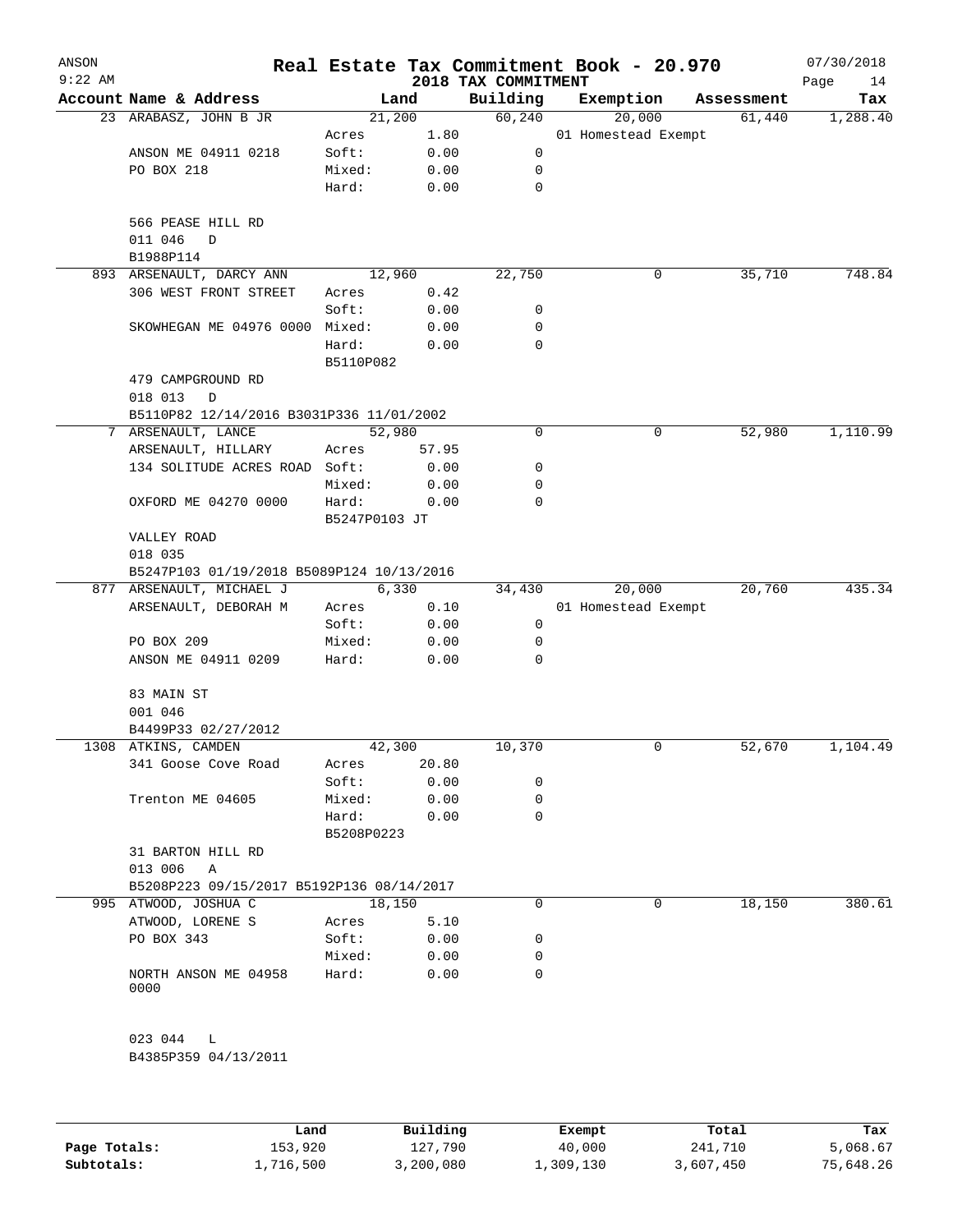| ANSON        |                              |             |           |                                 | Real Estate Tax Commitment Book - 20.970 |            | 07/30/2018        |
|--------------|------------------------------|-------------|-----------|---------------------------------|------------------------------------------|------------|-------------------|
| $9:22$ AM    | Account Name & Address       |             | Land      | 2018 TAX COMMITMENT<br>Building | Exemption                                | Assessment | Page<br>15<br>Tax |
|              | 27 ATWOOD, RAYMOND M         |             | 23,000    | 63,670                          | 20,000                                   | 66,670     | 1,398.07          |
|              |                              | Acres       | 3.00      |                                 | 01 Homestead Exempt                      |            |                   |
|              | NORTH ANSON ME 04958         | Soft:       | 0.00      | 0                               |                                          |            |                   |
|              | 422 EMBDEN POND ROAD         | Mixed:      | 0.00      | 0                               |                                          |            |                   |
|              |                              | Hard:       | 0.00      | $\mathbf 0$                     |                                          |            |                   |
|              | 422 EMBDEN POND RD           |             |           |                                 |                                          |            |                   |
|              | 023 027<br>B877P94           |             |           |                                 |                                          |            |                   |
| 1318         | AUBREY, ROBERT D             |             | 21,500    | 29,640                          | 0                                        | 51,140     | 1,072.41          |
|              |                              | Acres       | 2.00      |                                 |                                          |            |                   |
|              | SKOWHEGAN ME 04976 0000      | Soft:       | 0.00      | 0                               |                                          |            |                   |
|              | 26 EATON MOUNTAIN RD         | Mixed:      | 0.00      | 0                               |                                          |            |                   |
|              |                              | Hard:       | 0.00      | 0                               |                                          |            |                   |
|              | 372 PEASE HILL RD            |             |           |                                 |                                          |            |                   |
|              | 011 043<br>DF                |             |           |                                 |                                          |            |                   |
|              | B4659P10 05/13/2013          |             |           |                                 |                                          |            |                   |
|              | 30 AVALLONE, ROBERT M        |             | 35,040    | 100,280                         | 20,000                                   | 115,320    | 2,418.26          |
|              | AVALLONE, JANET L            | Acres       | 43.60     |                                 | 01 Homestead Exempt                      |            |                   |
|              |                              | Soft:       | 32.00     | 3,744                           |                                          |            |                   |
|              | 77 FAHI POND RD              | Mixed:      | 0.00      | 0                               |                                          |            |                   |
|              | NORTH ANSON ME 04958<br>0000 | Hard:       | 0.00      | 0                               |                                          |            |                   |
|              |                              | TREE GROWTH |           |                                 |                                          |            |                   |
|              | 77 FAHI POND RD              |             |           |                                 |                                          |            |                   |
|              | 024 001                      |             |           |                                 |                                          |            |                   |
|              | B1047P53                     |             |           |                                 |                                          |            |                   |
| 1139         | AVALLONE, ROBERT M           |             | 16,800    | 0                               | 0                                        | 16,800     | 352.30            |
|              | AVALLONE, JANET L            | Acres       | 4.20      |                                 |                                          |            |                   |
|              |                              | Soft:       | 0.00      | 0                               |                                          |            |                   |
|              | 77 FAHI POND RD              | Mixed:      | 0.00      | 0                               |                                          |            |                   |
|              | NORTH ANSON ME 04958<br>0000 | Hard:       | 0.00      | $\mathbf 0$                     |                                          |            |                   |
|              |                              |             |           |                                 |                                          |            |                   |
|              | 007 011<br>B                 |             |           |                                 |                                          |            |                   |
|              | B1427P91                     |             |           |                                 |                                          |            |                   |
|              | 32 AYOTTE, ANTHONY           |             | 47,940    | 86,660                          | 20,000                                   | 114,600    | 2,403.16          |
|              |                              | Acres       | 31.87     |                                 | 01 Homestead Exempt                      |            |                   |
|              | NORTH ANSON ME 04958<br>0000 | Soft:       | 0.00      | 0                               |                                          |            |                   |
|              | 63 NAULT RD                  | Mixed:      | 0.00      | 0                               |                                          |            |                   |
|              |                              | Hard:       | 0.00      | 0                               |                                          |            |                   |
|              | 63 NAULT RD                  |             |           |                                 |                                          |            |                   |
|              | 018 018<br>B                 |             |           |                                 |                                          |            |                   |
|              | B1634P310                    |             |           |                                 |                                          |            |                   |
|              | 639 AYOTTE, ANTHONY A        |             | 55,720    | $\mathbf 0$                     | 0                                        | 55,720     | 1,168.45          |
|              | AYOTTE, STACEY A             | Acres       | 63.44     |                                 |                                          |            |                   |
|              |                              | Soft:       | 0.00      | 0                               |                                          |            |                   |
|              | 63 NAULT RD                  | Mixed:      | 0.00      | 0                               |                                          |            |                   |
|              | NORTH ANSON ME 04958<br>0000 | Hard:       | 0.00      | 0                               |                                          |            |                   |
|              | 018 018                      |             |           |                                 |                                          |            |                   |
|              | B2146P255                    |             |           |                                 |                                          |            |                   |
|              |                              | Land        | Building  |                                 | Exempt                                   | Total      | Tax               |
| Page Totals: | 200,000                      |             | 280,250   |                                 | 60,000                                   | 420,250    | 8,812.65          |
| Subtotals:   | 1,916,500                    |             | 3,480,330 |                                 | 1,369,130                                | 4,027,700  | 84,460.91         |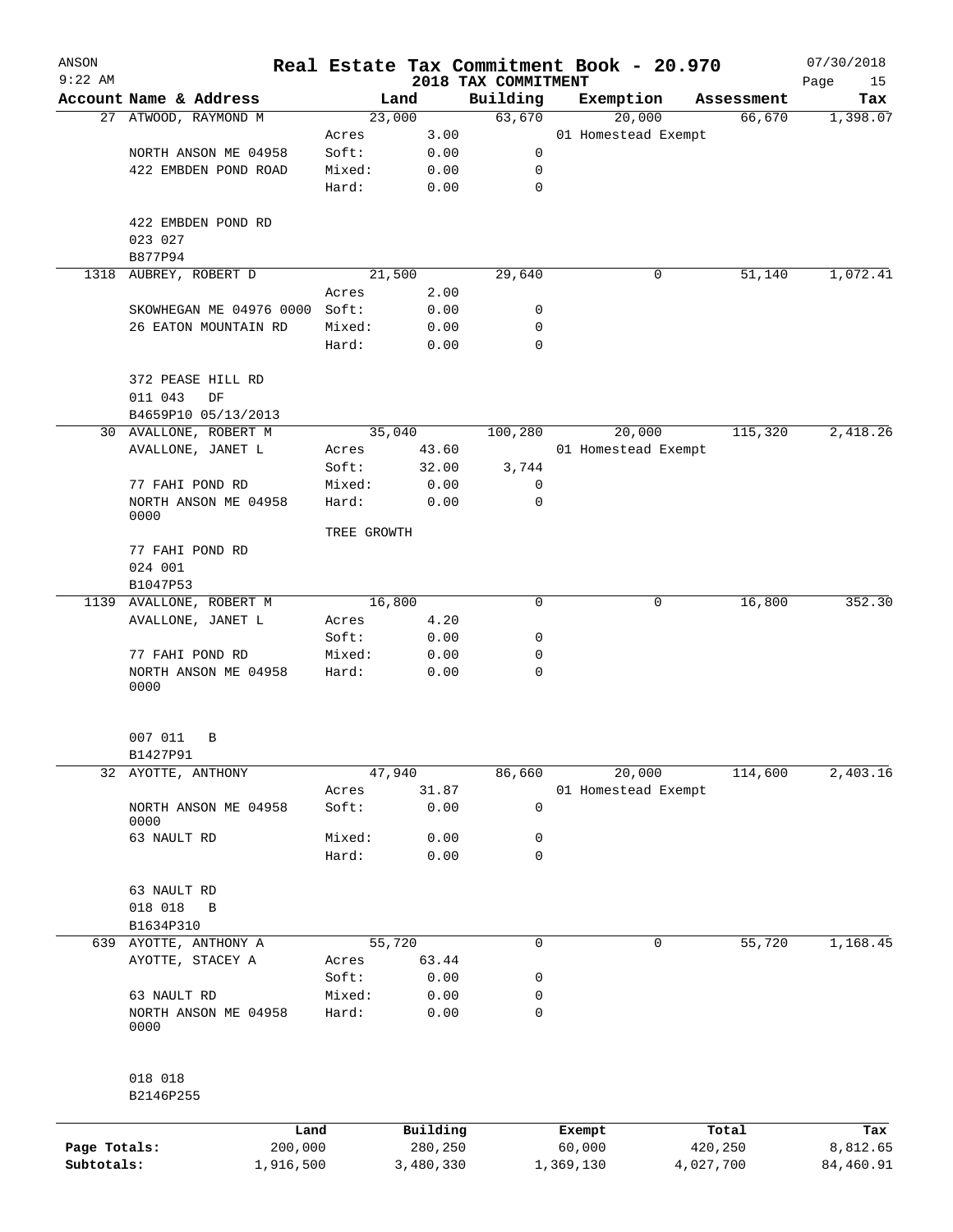| ANSON<br>$9:22$ AM |                                           |                 |               | 2018 TAX COMMITMENT | Real Estate Tax Commitment Book - 20.970 |            | 07/30/2018<br>Page<br>16 |
|--------------------|-------------------------------------------|-----------------|---------------|---------------------|------------------------------------------|------------|--------------------------|
|                    | Account Name & Address                    |                 | Land          | Building            | Exemption                                | Assessment | Tax                      |
|                    | 33 AYOTTE, CLARENCE L                     |                 | 76,540        | 122,800             | 20,000                                   | 179,340    | 3,760.76                 |
|                    |                                           | Acres           | 146.00        |                     | 01 Homestead Exempt                      |            |                          |
|                    | NORTH ANSON ME 04958                      | Soft:           | 15.00         | 1,755               |                                          |            |                          |
|                    | 0154<br>456 CAMPGROUND RD                 | Mixed:          | 82.00         | 14,104              |                                          |            |                          |
|                    |                                           | Hard:           | 18.00         | 3,384               |                                          |            |                          |
|                    |                                           | TREE GROWTH     |               |                     |                                          |            |                          |
|                    | 456 CAMPGROUND RD                         |                 |               |                     |                                          |            |                          |
|                    | 018 015                                   |                 |               |                     |                                          |            |                          |
|                    | B2041P307                                 |                 |               |                     |                                          |            |                          |
|                    | 37 AYOTTE, W PATRICK                      |                 | 24,740        | 17,580              | 0                                        | 42,320     | 887.45                   |
|                    |                                           | Acres           | 4.16          |                     |                                          |            |                          |
|                    | NORTH ANSON ME 04958<br>0000              | Soft:           | 0.00          | 0                   |                                          |            |                          |
|                    | 32 VALLEY RD                              | Mixed:          | 0.00          | 0                   |                                          |            |                          |
|                    |                                           | Hard:           | 0.00          | $\mathbf 0$         |                                          |            |                          |
|                    |                                           |                 |               |                     |                                          |            |                          |
|                    | 48 VALLEY RD                              |                 |               |                     |                                          |            |                          |
|                    | 018 018<br>$\mathbb{C}$                   |                 |               |                     |                                          |            |                          |
|                    | B1501P306                                 |                 |               |                     |                                          |            |                          |
|                    | 1140 AYOTTE, W PATRICK                    |                 | 23,350        | 27,800              | 20,000                                   | 31,150     | 653.22                   |
|                    |                                           | Acres           | 3.23          |                     | 01 Homestead Exempt                      |            |                          |
|                    | NORTH ANSON ME 04958<br>0000              | Soft:           | 0.00          | 0                   |                                          |            |                          |
|                    | 32 VALLEY RD                              | Mixed:          | 0.00          | $\mathbf 0$         |                                          |            |                          |
|                    |                                           | Hard:           | 0.00          | $\mathbf 0$         |                                          |            |                          |
|                    |                                           |                 |               |                     |                                          |            |                          |
|                    | 32 VALLEY RD                              |                 |               |                     |                                          |            |                          |
|                    | 018 018<br>D                              |                 |               |                     |                                          |            |                          |
|                    | B4650P173 04/10/2013 B3573P221 10/13/2005 |                 |               |                     |                                          |            |                          |
|                    | 1294 BACON, RODGER S &                    |                 | 39,550        | 63,760              | 0                                        | 103,310    | 2,166.41                 |
|                    | CARLSON BACON, MURIEL                     | Acres           | 118.00        |                     |                                          |            |                          |
|                    |                                           | Soft:           | 38.00         | 4,446               |                                          |            |                          |
|                    | PO BOX 528<br>HARWICH PORT MA 02646       | Mixed:<br>Hard: | 55.00<br>5.00 | 9,460<br>940        |                                          |            |                          |
|                    | 0000                                      |                 |               |                     |                                          |            |                          |
|                    |                                           | TREE GROWTH     |               |                     |                                          |            |                          |
|                    | 905 VALLEY RD                             |                 |               |                     |                                          |            |                          |
|                    | 021 001                                   |                 |               |                     |                                          |            |                          |
|                    | B3714P67 07/19/2006                       |                 |               |                     |                                          |            |                          |
| 1723               | BAGROWSKI, JOSEPH R                       |                 | 26,050        | 46,300              | 20,000                                   | 52,350     | 1,097.78                 |
|                    |                                           | Acres           | 5.03          |                     | 01 Homestead Exempt                      |            |                          |
|                    | LOWELL MA 01854 0000                      | Soft:           | 0.00          | $\mathbf 0$         |                                          |            |                          |
|                    | 204 ACROPOLIS RD.                         | Mixed:<br>Hard: | 0.00<br>0.00  | 0<br>$\mathbf 0$    |                                          |            |                          |
|                    |                                           |                 |               |                     |                                          |            |                          |
|                    | 680 PEASE HILL RD                         |                 |               |                     |                                          |            |                          |
|                    | 012 009<br>1                              |                 |               |                     |                                          |            |                          |
|                    | B4728P20 10/25/2013                       |                 |               |                     |                                          |            |                          |
| 1056               | BAILEY, JOEL E                            |                 | 10,200        | 65,930              | 20,000                                   | 56,130     | 1,177.05                 |
|                    |                                           | Acres           | 0.26          |                     | 01 Homestead Exempt                      |            |                          |
|                    | NORTH ANSON ME 04958<br>0683              | Soft:           | 0.00          | $\mathsf 0$         |                                          |            |                          |
|                    | PO BOX 683                                | Mixed:          | 0.00          | 0                   |                                          |            |                          |
|                    |                                           | Hard:           | 0.00          | 0                   |                                          |            |                          |
|                    |                                           |                 |               |                     |                                          |            |                          |
|                    | 17 MADISON ST                             |                 |               |                     |                                          |            |                          |
|                    | 006 005                                   |                 |               |                     |                                          |            |                          |
|                    | B3624P254 01/24/2006                      |                 |               |                     |                                          |            |                          |
|                    |                                           | Land            | Building      |                     | Exempt                                   | Total      | Tax                      |
| Page Totals:       |                                           | 200,430         | 344,170       |                     | 80,000                                   | 464,600    | 9,742.67                 |
| Subtotals:         |                                           | 2,116,930       | 3,824,500     |                     | 1,449,130                                | 4,492,300  | 94,203.58                |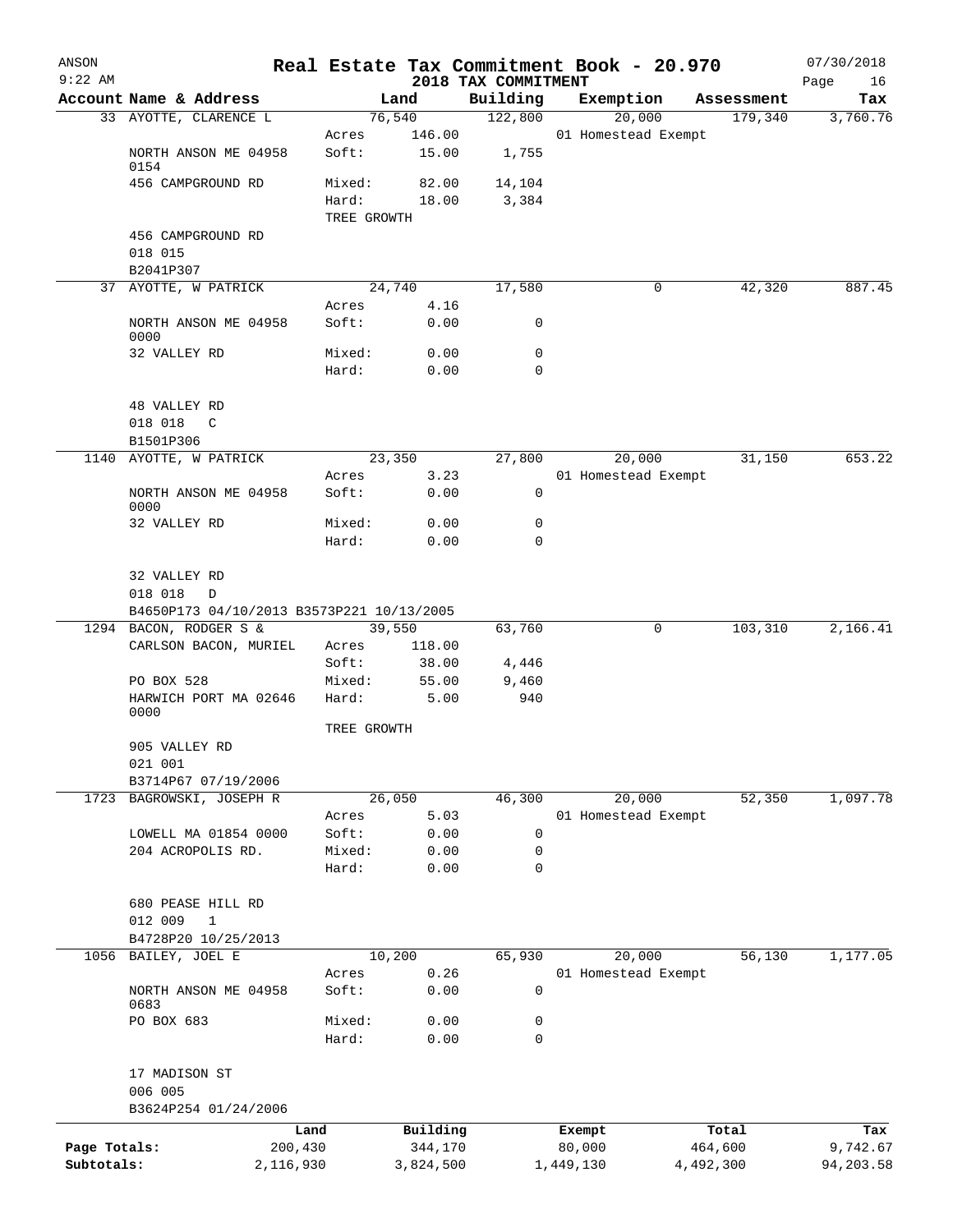| ANSON<br>$9:22$ AM |                                                      |                     |           | 2018 TAX COMMITMENT | Real Estate Tax Commitment Book - 20.970 |           |            | 07/30/2018<br>Page<br>17 |
|--------------------|------------------------------------------------------|---------------------|-----------|---------------------|------------------------------------------|-----------|------------|--------------------------|
|                    | Account Name & Address                               |                     | Land      | Building            | Exemption                                |           | Assessment | Tax                      |
|                    | 38 BAILEY, WALTER W                                  |                     | 24,130    | 170,070             | 26,000                                   |           | 168,200    | 3,527.15                 |
|                    | BAILEY, SYLVIA A                                     | Acres               | 3.75      |                     | 01 Homestead Exempt                      |           |            |                          |
|                    |                                                      | Soft:               | 0.00      |                     | 0 02 Resident Veteran                    |           |            |                          |
|                    | 5 UNION STREET                                       | Mixed:              | 0.00      | 0                   |                                          |           |            |                          |
|                    | NORTH ANSON ME 04958                                 | Hard:               | 0.00      | 0                   |                                          |           |            |                          |
|                    | 5 UNION ST                                           |                     |           |                     |                                          |           |            |                          |
|                    | 005 025                                              |                     |           |                     |                                          |           |            |                          |
|                    | B1363P172                                            |                     |           |                     |                                          |           |            |                          |
| 39                 | BAILEY, WILBERT D &                                  |                     | 37,400    | 122,530             |                                          | 0         | 159,930    | 3, 353. 73               |
|                    | JUNE A (Life Estate)                                 |                     |           |                     |                                          |           |            |                          |
|                    | BAILEY, BRETT J. & COLE Acres<br>D., TRUSTEES        |                     | 33.00     |                     |                                          |           |            |                          |
|                    |                                                      | Soft:               | 0.00      | 0                   |                                          |           |            |                          |
|                    | 162 FOUR MILE SQUARE RD Mixed:                       |                     | 0.00      | 0                   |                                          |           |            |                          |
|                    | ANSON ME 04911 0000                                  | Hard:               | 0.00      | $\Omega$            |                                          |           |            |                          |
|                    | 154 FOUR MILE SQUARE RD                              |                     |           |                     |                                          |           |            |                          |
|                    | 021 007<br>B4854P302 10/21/2014 B4631P299 02/25/2013 |                     |           |                     |                                          |           |            |                          |
|                    | 1898 BAKER, AMY J                                    |                     | 25,400    | 24,050              | 20,000                                   |           | 29,450     | 617.57                   |
|                    |                                                      | Acres               | 4.60      |                     | 01 Homestead Exempt                      |           |            |                          |
|                    | ANSON ME 04911                                       | Soft:               | 0.00      | 0                   |                                          |           |            |                          |
|                    | 1091 VALLEY RD                                       | Mixed:              | 0.00      | 0                   |                                          |           |            |                          |
|                    |                                                      | Hard:               | 0.00      | $\Omega$            |                                          |           |            |                          |
|                    |                                                      |                     |           |                     |                                          |           |            |                          |
|                    | 1091 VALLEY RD                                       |                     |           |                     |                                          |           |            |                          |
|                    | 020 022<br>C                                         |                     |           |                     |                                          |           |            |                          |
|                    | B3203P320                                            |                     |           |                     |                                          |           |            |                          |
|                    | 954 BAKER, DONNA L                                   |                     | 20,000    | 10,110              |                                          | 0         | 30,110     | 631.41                   |
|                    | PO BOX 303                                           | Acres               | 1.00      |                     |                                          |           |            |                          |
|                    |                                                      | Soft:               | 0.00      | 0                   |                                          |           |            |                          |
|                    | MADISON ME 04950                                     | Mixed:              | 0.00      | 0                   |                                          |           |            |                          |
|                    |                                                      | Hard:<br>B5050P0350 | 0.00      | $\mathbf 0$         |                                          |           |            |                          |
|                    | 006 002                                              |                     |           |                     |                                          |           |            |                          |
|                    | B5050P350 07/20/2016 B910P382 06/22/1979             |                     |           |                     |                                          |           |            |                          |
|                    | 1196 BAKER, LEONA                                    |                     | 23,000    | 14,290              |                                          | 0         | 37,290     | 781.97                   |
|                    |                                                      | Acres               | 3.00      |                     |                                          |           |            |                          |
|                    | ANSON ME 04911 0564                                  | Soft:               | 0.00      | 0                   |                                          |           |            |                          |
|                    | 204 Horseback Road                                   | Mixed:              | 0.00      | 0                   |                                          |           |            |                          |
|                    |                                                      | Hard:               | 0.00      | 0                   |                                          |           |            |                          |
|                    |                                                      |                     |           |                     |                                          |           |            |                          |
|                    | 204 HORSEBACK RD                                     |                     |           |                     |                                          |           |            |                          |
|                    | 015 010<br>C                                         |                     |           |                     |                                          |           |            |                          |
|                    | B810P898                                             |                     |           |                     |                                          |           |            |                          |
|                    | 329 BAKER, NORMAN G                                  |                     | 23,750    | 6,440               | 20,000                                   |           | 10,190     | 213.68                   |
|                    | BAKER, BECKY J                                       | Acres               | 3.50      |                     | 01 Homestead Exempt                      |           |            |                          |
|                    |                                                      | Soft:               | 0.00      | 0                   |                                          |           |            |                          |
|                    | 624 FOUR MILE SQUARE RD                              | Mixed:              | 0.00      | 0                   |                                          |           |            |                          |
|                    | ANSON ME 04911 0000                                  | Hard:               | 0.00      | 0                   |                                          |           |            |                          |
|                    | 624 FOUR MILE SQUARE RD                              |                     |           |                     |                                          |           |            |                          |
|                    | 020 025<br>F                                         |                     |           |                     |                                          |           |            |                          |
|                    | B2073P323                                            |                     |           |                     |                                          |           |            |                          |
|                    |                                                      |                     |           |                     |                                          |           |            |                          |
|                    |                                                      | Land                | Building  |                     | Exempt                                   |           | Total      | Tax                      |
| Page Totals:       | 153,680                                              |                     | 347,490   |                     | 66,000                                   |           | 435,170    | 9,125.51                 |
| Subtotals:         | 2,270,610                                            |                     | 4,171,990 |                     | 1,515,130                                | 4,927,470 |            | 103,329.09               |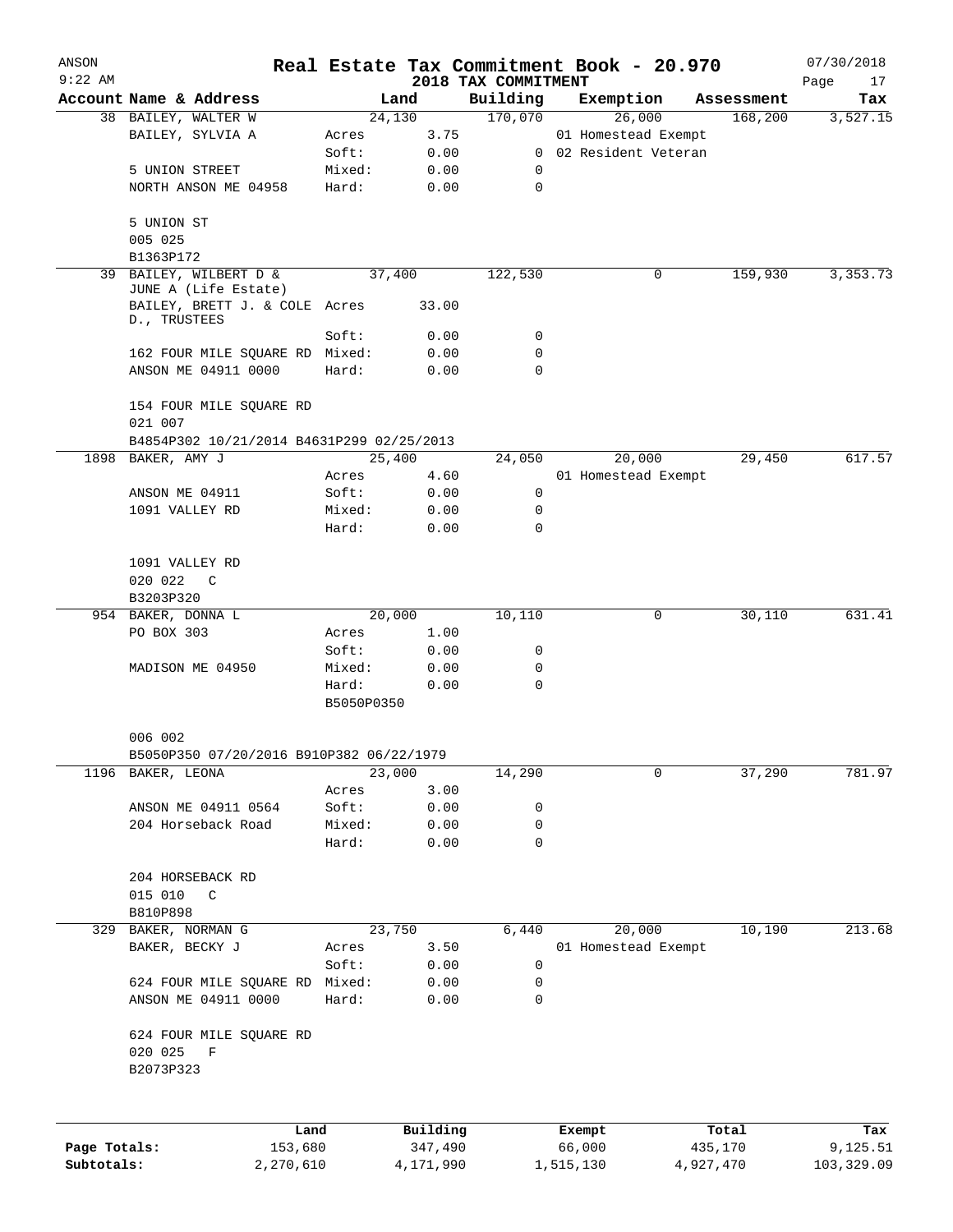| ANSON     |                                          |              |                |                         | Real Estate Tax Commitment Book - 20.970 |                      | 07/30/2018    |
|-----------|------------------------------------------|--------------|----------------|-------------------------|------------------------------------------|----------------------|---------------|
| $9:22$ AM | Account Name & Address                   |              |                | 2018 TAX COMMITMENT     |                                          |                      | Page<br>18    |
|           | 149 BAKER, THOMAS D                      |              | Land<br>29,710 | Building<br>$\mathbf 0$ | Exemption<br>$\Omega$                    | Assessment<br>29,710 | Tax<br>623.02 |
|           |                                          | Acres        | 8.21           |                         |                                          |                      |               |
|           | NEEDHAM MA 02492 0000                    | Soft:        | 0.00           | 0                       |                                          |                      |               |
|           | 30 MARSH RD                              | Mixed:       | 0.00           | 0                       |                                          |                      |               |
|           |                                          | Hard:        | 0.00           | $\mathbf 0$             |                                          |                      |               |
|           |                                          |              |                |                         |                                          |                      |               |
|           | 015 045                                  |              |                |                         |                                          |                      |               |
|           | B3630P158 01/27/2006                     |              |                |                         |                                          |                      |               |
|           | 150 BAKER, THOMAS D                      |              | 26,900         | 106,580                 | 0                                        | 133,480              | 2,799.08      |
|           | DRUKER, SUSAN K                          | Acres        | 5.60           |                         |                                          |                      |               |
|           |                                          | Soft:        | 0.00           | 0                       |                                          |                      |               |
|           | 30 MARSH RD                              | Mixed:       | 0.00           | 0                       |                                          |                      |               |
|           | NEEDHAM MA 02492 0000                    | Hard:        | 0.00           | $\Omega$                |                                          |                      |               |
|           |                                          | B4952P087 JT |                |                         |                                          |                      |               |
|           | 417 CAMPGROUND RD                        |              |                |                         |                                          |                      |               |
|           | 015 046 A                                |              |                |                         |                                          |                      |               |
|           | B4952P87 09/04/2015 B3630P158 01/27/2006 |              |                |                         |                                          |                      |               |
|           | 752 BARBONE, BRUCE R                     |              | 10,040         | 0                       | 0                                        | 10,040               | 210.54        |
|           | 509 RANDOLPH STREET                      | Acres        | 0.70           |                         |                                          |                      |               |
|           |                                          | Soft:        | 0.00           | 0                       |                                          |                      |               |
|           | ABINGTON MA 02351 0000                   | Mixed:       | 0.00           | 0                       |                                          |                      |               |
|           |                                          | Hard:        | 0.00           | 0                       |                                          |                      |               |
|           | FOUR MILE SQUARE RD                      |              |                |                         |                                          |                      |               |
|           | 020 026<br>$\mathbf D$                   |              |                |                         |                                          |                      |               |
|           | B5137P12 02/10/2017                      |              |                |                         |                                          |                      |               |
|           | 1211 BARKWELL, REX H                     |              | 41,850         | $\Omega$                | 0                                        | 41,850               | 877.59        |
|           | BARKWELL, CARLA M                        | Acres        | 179.00         |                         |                                          |                      |               |
|           |                                          | Soft:        | 0.00           | 0                       |                                          |                      |               |
|           | PO BOX 104                               | Mixed:       | 0.00           | 0                       |                                          |                      |               |
|           | WENTWORTH NH 03282 0000 Hard:            |              | 146.00         | 27,448                  |                                          |                      |               |
|           |                                          | TREE GROWTH  |                |                         |                                          |                      |               |
|           | 017 025                                  |              |                |                         |                                          |                      |               |
|           | B2342P128                                |              |                |                         |                                          |                      |               |
|           | 1243 BARNES, DOUGLAS K., JR.             |              | 21,300         | 0                       | 0                                        | 21,300               | 446.66        |
|           | &                                        |              |                |                         |                                          |                      |               |
|           | HOULIHAN, SARAH                          | Acres        | 7.80           |                         |                                          |                      |               |
|           |                                          | Soft:        | 0.00           | 0                       |                                          |                      |               |
|           | 188 GREENLEAF ROAD                       | Mixed:       | 0.00           | 0                       |                                          |                      |               |
|           | ANSON ME 04911 3412                      | Hard:        | 0.00           | 0                       |                                          |                      |               |
|           | 188 GREENLEAF RD                         |              |                |                         |                                          |                      |               |
|           | 013 022<br>5                             |              |                |                         |                                          |                      |               |
|           | B4722P26 10/16/2013                      |              |                |                         |                                          |                      |               |
|           | 970 BARRETTE, STEVEN E                   |              | 23,540         | 63,620                  | 20,000                                   | 67,160               | 1,408.35      |
|           | BARRETTE, JOANNE M                       | Acres        | 3.36           |                         | 01 Homestead Exempt                      |                      |               |
|           | PO BOX 221                               | Soft:        | 0.00           | 0                       |                                          |                      |               |
|           |                                          | Mixed:       | 0.00           | 0                       |                                          |                      |               |
|           | NORTH ANSON ME 04958                     | Hard:        | 0.00           | 0                       |                                          |                      |               |
|           | 284 SOLON RD                             |              |                |                         |                                          |                      |               |
|           | 024 024<br>4                             |              |                |                         |                                          |                      |               |
|           | B2900P94                                 |              |                |                         |                                          |                      |               |
|           |                                          |              |                |                         |                                          |                      |               |
|           |                                          |              |                |                         |                                          |                      |               |
|           | Land                                     |              | Building       |                         | Exempt                                   | Total                | Tax           |

|              | Land      | Building  | Exempt    | Total     | Tax        |
|--------------|-----------|-----------|-----------|-----------|------------|
| Page Totals: | 153,340   | 170,200   | 20,000    | 303,540   | 6,365.24   |
| Subtotals:   | 2,423,950 | 4,342,190 | 1,535,130 | 5,231,010 | 109,694.33 |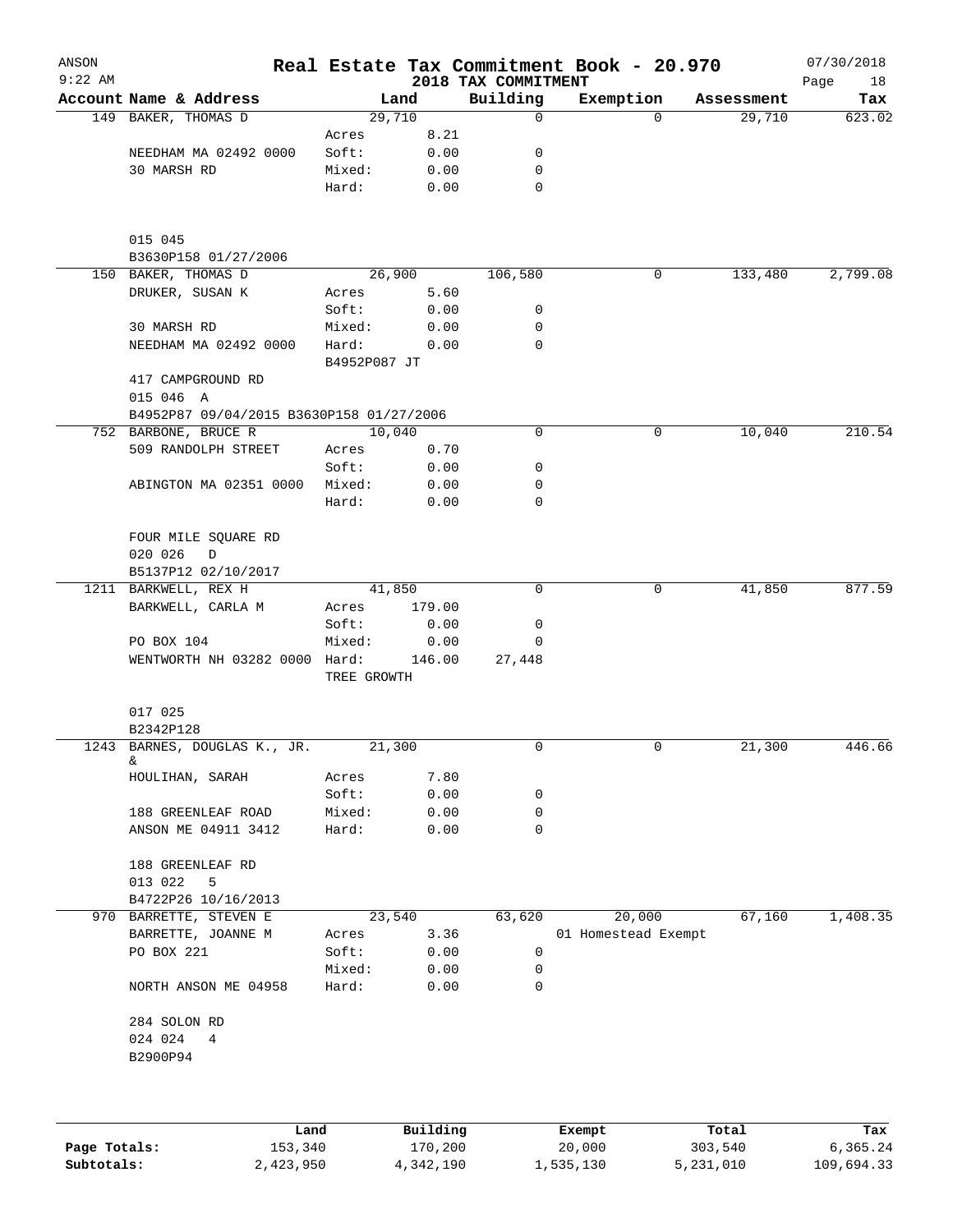| ANSON        |                                   |                 |              | Real Estate Tax Commitment Book - 20.970 |                     |   |            | 07/30/2018        |
|--------------|-----------------------------------|-----------------|--------------|------------------------------------------|---------------------|---|------------|-------------------|
| $9:22$ AM    | Account Name & Address            |                 | Land         | 2018 TAX COMMITMENT<br>Building          | Exemption           |   | Assessment | Page<br>19<br>Tax |
|              | 1149 BARRY, DEBRA E               |                 | 31,990       | 98,560                                   | 20,000              |   | 110,550    | 2,318.23          |
|              |                                   | Acres           | 10.49        |                                          | 01 Homestead Exempt |   |            |                   |
|              | ANSON ME 04911 0111               | Soft:           | 0.00         | 0                                        |                     |   |            |                   |
|              | PO BOX 111                        | Mixed:          | 0.00         | 0                                        |                     |   |            |                   |
|              |                                   | Hard:           | 0.00         | 0                                        |                     |   |            |                   |
|              | 29 WARD ST                        |                 |              |                                          |                     |   |            |                   |
|              | 010 034                           |                 |              |                                          |                     |   |            |                   |
|              | B2519P188                         |                 |              |                                          |                     |   |            |                   |
|              | 50 BARTLETT, DONNA                |                 | 20,890       | 83,750                                   | 20,000              |   | 84,640     | 1,774.90          |
|              | BARTLETT, WENDELL G.<br>ESTATE    | Acres           | 1.59         |                                          | 01 Homestead Exempt |   |            |                   |
|              |                                   | Soft:           | 0.00         | 0                                        |                     |   |            |                   |
|              | 754 RIVER RD                      | Mixed:          | 0.00         | 0                                        |                     |   |            |                   |
|              | NORTH ANSON ME 04958<br>0000      | Hard:           | 0.00         | 0                                        |                     |   |            |                   |
|              | 754 RIVER RD<br>017 008           |                 |              |                                          |                     |   |            |                   |
|              | B845P142                          |                 |              |                                          |                     |   |            |                   |
|              | 1235 BARTLETT, JOHN ROBERT        |                 | 67,000       | 0                                        |                     | 0 | 67,000     | 1,404.99          |
|              | 27 HAWKES STREET                  | Acres           | 86.00        |                                          |                     |   |            |                   |
|              |                                   | Soft:           | 0.00         | 0                                        |                     |   |            |                   |
|              | SAUGUS MA 01906                   | Mixed:          | 0.00         | 0                                        |                     |   |            |                   |
|              |                                   | Hard:           | 0.00         | $\Omega$                                 |                     |   |            |                   |
|              |                                   |                 |              |                                          |                     |   |            |                   |
|              | 013 004                           |                 |              |                                          |                     |   |            |                   |
|              | B4827P152 08/08/2014              |                 |              |                                          |                     |   |            |                   |
|              | 44 BARTLETT, SYLVIA G.            |                 | 11,830       | 61,390                                   |                     | 0 | 73,220     | 1,535.42          |
|              | ESTATE OF                         |                 |              |                                          |                     |   |            |                   |
|              | C/O PATRICK BARTLETT              | Acres           | 0.35         |                                          |                     |   |            |                   |
|              | 759 RIVER ROAD                    | Soft:           | 0.00         | 0                                        |                     |   |            |                   |
|              | NORTH ANSON ME 04958              | Mixed:<br>Hard: | 0.00<br>0.00 | 0<br>0                                   |                     |   |            |                   |
|              | 0116                              |                 |              |                                          |                     |   |            |                   |
|              | 32 UNION ST                       |                 |              |                                          |                     |   |            |                   |
|              | 005 010                           |                 |              |                                          |                     |   |            |                   |
|              | B783P544                          |                 |              |                                          |                     |   |            |                   |
|              | 667 BASSETT, WAYNE E              |                 | 6,630        | 38,710                                   | 20,000              |   | 25,340     | 531.38            |
|              | BASSETT, SUZANNE                  | Acres           | 0.11         |                                          | 01 Homestead Exempt |   |            |                   |
|              |                                   | Soft:           | 0.00         | 0                                        |                     |   |            |                   |
|              | PO BOX 594<br>ANSON ME 04911 0000 | Mixed:<br>Hard: | 0.00<br>0.00 | 0<br>0                                   |                     |   |            |                   |
|              |                                   |                 |              |                                          |                     |   |            |                   |
|              | 37 FINCH ST                       |                 |              |                                          |                     |   |            |                   |
|              | 003 031<br>C                      |                 |              |                                          |                     |   |            |                   |
|              | B4137P42 05/14/2009               |                 |              |                                          |                     |   |            |                   |
| 1797         | BATES, MARTIN W                   |                 | 27,500       | 79,200                                   | 20,000              |   | 86,700     | 1,818.10          |
|              | BATES, RAYLENE V                  | Acres           | 11.00        |                                          | 01 Homestead Exempt |   |            |                   |
|              | 170 BARRON ROAD                   | Soft:           | 0.00         | 0                                        |                     |   |            |                   |
|              |                                   | Mixed:          | 0.00         | $\mathbf 0$                              |                     |   |            |                   |
|              | EMBDEN ME 04958                   | Hard:           | 0.00         | 0                                        |                     |   |            |                   |
|              | 022 001<br>1 A                    |                 |              |                                          |                     |   |            |                   |
|              | B4851P237 11/13/2014              |                 |              |                                          |                     |   |            |                   |
|              |                                   | Land            | Building     |                                          | Exempt              |   | Total      | Tax               |
| Page Totals: | 165,840                           |                 | 361,610      |                                          | 80,000              |   | 447,450    | 9,383.02          |

**Subtotals:** 2,589,790 4,703,800 1,615,130 5,678,460 119,077.35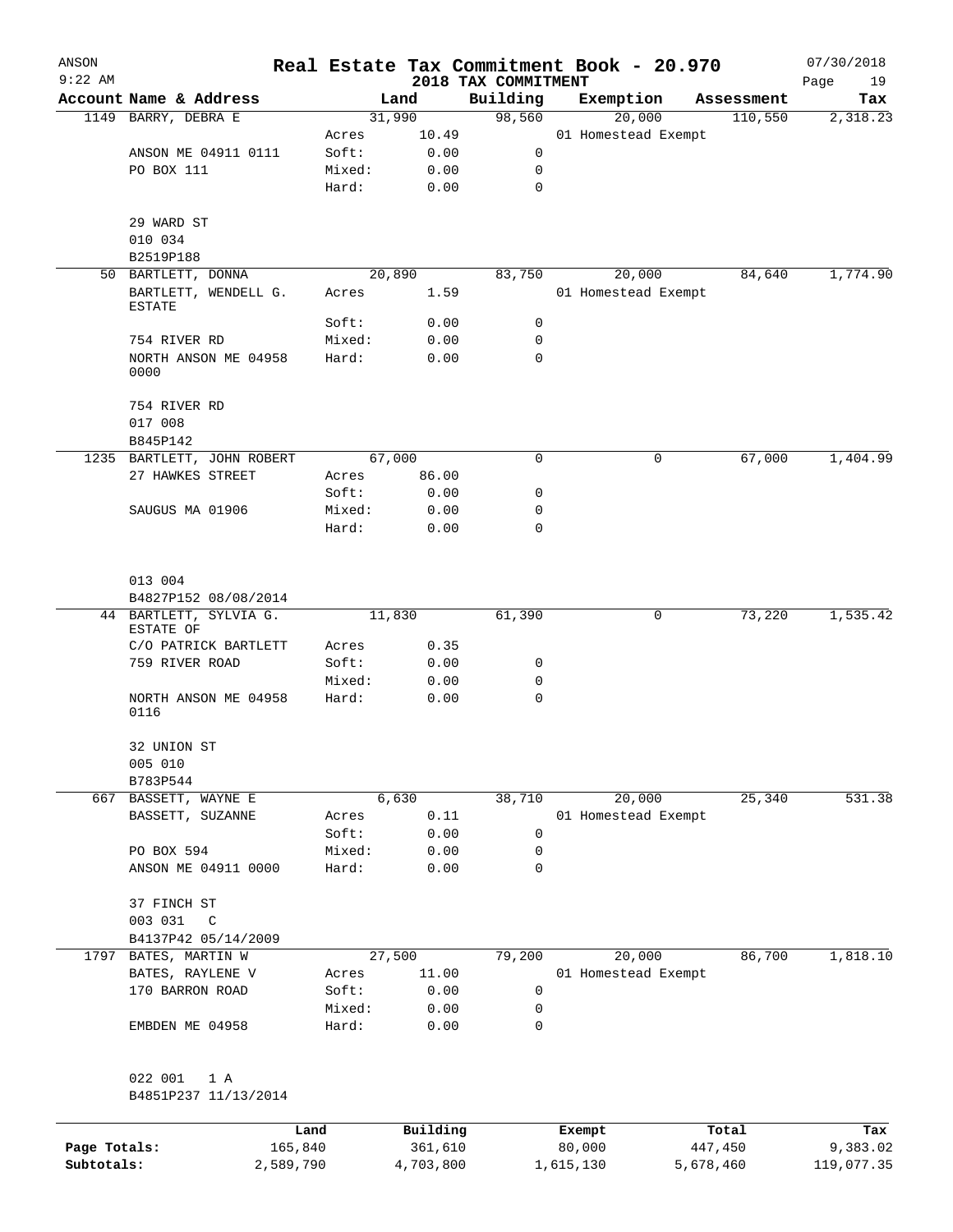| ANSON     |                                                |                 |                 | Real Estate Tax Commitment Book - 20.970 |                             |                               |            | 07/30/2018      |
|-----------|------------------------------------------------|-----------------|-----------------|------------------------------------------|-----------------------------|-------------------------------|------------|-----------------|
| $9:22$ AM |                                                |                 |                 | 2018 TAX COMMITMENT                      |                             |                               |            | Page<br>20      |
|           | Account Name & Address                         |                 | Land            | Building                                 | Exemption                   |                               | Assessment | Tax<br>1,978.73 |
|           | 619 BEANE, CARRIE M<br>BEANE, LEO              |                 | 46,000<br>20.50 | 68,360                                   |                             | 20,000<br>01 Homestead Exempt | 94,360     |                 |
|           | PO BOX 217                                     | Acres<br>Soft:  | 0.00            | 0                                        |                             |                               |            |                 |
|           |                                                |                 |                 |                                          |                             |                               |            |                 |
|           | NORTH ANSON ME 04958                           | Mixed:<br>Hard: | 0.00<br>0.00    | 0<br>0                                   |                             |                               |            |                 |
|           |                                                |                 |                 |                                          |                             |                               |            |                 |
|           | 847 RIVER RD                                   |                 |                 |                                          |                             |                               |            |                 |
|           | 017 015                                        |                 |                 |                                          |                             |                               |            |                 |
|           | B2252P39                                       |                 | 14,280          |                                          |                             |                               |            | 492.38          |
| 1436      | BEANE, ELEANOR M                               |                 |                 | 35,200                                   |                             | 26,000                        | 23,480     |                 |
|           | PO BOX 115                                     | Acres<br>Soft:  | 0.51            |                                          | 0 03 Resident Veteran Widow | 01 Homestead Exempt           |            |                 |
|           |                                                |                 | 0.00            |                                          |                             |                               |            |                 |
|           | NORTH ANSON ME 04958                           | Mixed:          | 0.00            | 0                                        |                             |                               |            |                 |
|           |                                                | Hard:           | 0.00            | 0                                        |                             |                               |            |                 |
|           |                                                | B5076P0133      |                 |                                          |                             |                               |            |                 |
|           | 12 Union Street                                |                 |                 |                                          |                             |                               |            |                 |
|           | 005 014                                        |                 |                 |                                          |                             |                               |            |                 |
|           | B5076P133 09/10/2016                           |                 |                 |                                          |                             |                               |            |                 |
|           | 60 BEANE, KENNETH H, TRUST                     |                 | 18,830          | 15,760                                   |                             | 0                             | 34,590     | 725.35          |
|           | C/O RACHEL BEANE                               | Acres           | 0.55            |                                          |                             |                               |            |                 |
|           |                                                | Soft:           | 0.00            | 0                                        |                             |                               |            |                 |
|           | PO BOX 66                                      | Mixed:          | 0.00            | 0                                        |                             |                               |            |                 |
|           | NORTH ANSON ME 04958<br>0066                   | Hard:           | 0.00            | 0                                        |                             |                               |            |                 |
|           | 7 HIGH ST                                      |                 |                 |                                          |                             |                               |            |                 |
|           | 006 050<br>B<br>B5268P317 04/13/2018 B1562P247 |                 |                 |                                          |                             |                               |            |                 |
|           | 155 BEANE, KRISTI                              |                 | 13,270          | 53,230                                   |                             | 20,000                        | 46,500     | 975.10          |
|           | BEANE, LEO & CARRIE                            | Acres           | 0.44            |                                          |                             | 01 Homestead Exempt           |            |                 |
|           | PO BOX 252                                     | Soft:           | 0.00            | 0                                        |                             |                               |            |                 |
|           |                                                | Mixed:          | 0.00            | 0                                        |                             |                               |            |                 |
|           | NORTH ANSON ME 04958                           | Hard:           | 0.00            | 0                                        |                             |                               |            |                 |
|           | 49 UNION ST                                    |                 |                 |                                          |                             |                               |            |                 |
|           | 005 032                                        |                 |                 |                                          |                             |                               |            |                 |
|           | B5264P313 03/30/2018 B4798P87 06/20/2014       |                 |                 |                                          |                             |                               |            |                 |
|           | 308 BEANE, LISA M                              |                 | 10,000          | 47,810                                   |                             | 20,000                        | 37,810     | 792.88          |
|           |                                                | Acres           | 0.25            |                                          |                             | 01 Homestead Exempt           |            |                 |
|           | ANSON ME 04911 0000                            | Soft:           | 0.00            | 0                                        |                             |                               |            |                 |
|           | PO BOX 484                                     | Mixed:          | 0.00            | 0                                        |                             |                               |            |                 |
|           |                                                | Hard:           | 0.00            | 0                                        |                             |                               |            |                 |
|           | 11 PINE ST                                     |                 |                 |                                          |                             |                               |            |                 |
|           | 002 042                                        |                 |                 |                                          |                             |                               |            |                 |
|           | B3145P190                                      |                 |                 |                                          |                             |                               |            |                 |
|           | 1929 BEANE, RACHEL                             |                 | 0               | 2,600                                    |                             | 0                             | 2,600      | 54.52           |
|           | PO BOX 66                                      |                 |                 |                                          |                             |                               |            |                 |
|           | NORTH ANSON ME 04958<br>0000                   |                 |                 |                                          |                             |                               |            |                 |
|           | 7 HIGH ST                                      |                 |                 |                                          |                             |                               |            |                 |
|           | 006 050B ON<br>B5227P282 11/17/2017            |                 |                 |                                          |                             |                               |            |                 |
|           |                                                |                 |                 |                                          |                             |                               |            |                 |
|           |                                                | Land            | Building        |                                          | Exempt                      |                               | Total      | Tax             |

|              | .         | <u>DULLULUM</u> | <b>BY CITING</b> | ----      | $-0.0$     |
|--------------|-----------|-----------------|------------------|-----------|------------|
| Page Totals: | 102,380   | 222,960         | 86,000           | 239,340   | 5,018.96   |
| Subtotals:   | 2,692,170 | 4,926,760       | 1,701,130        | 5,917,800 | 124,096.31 |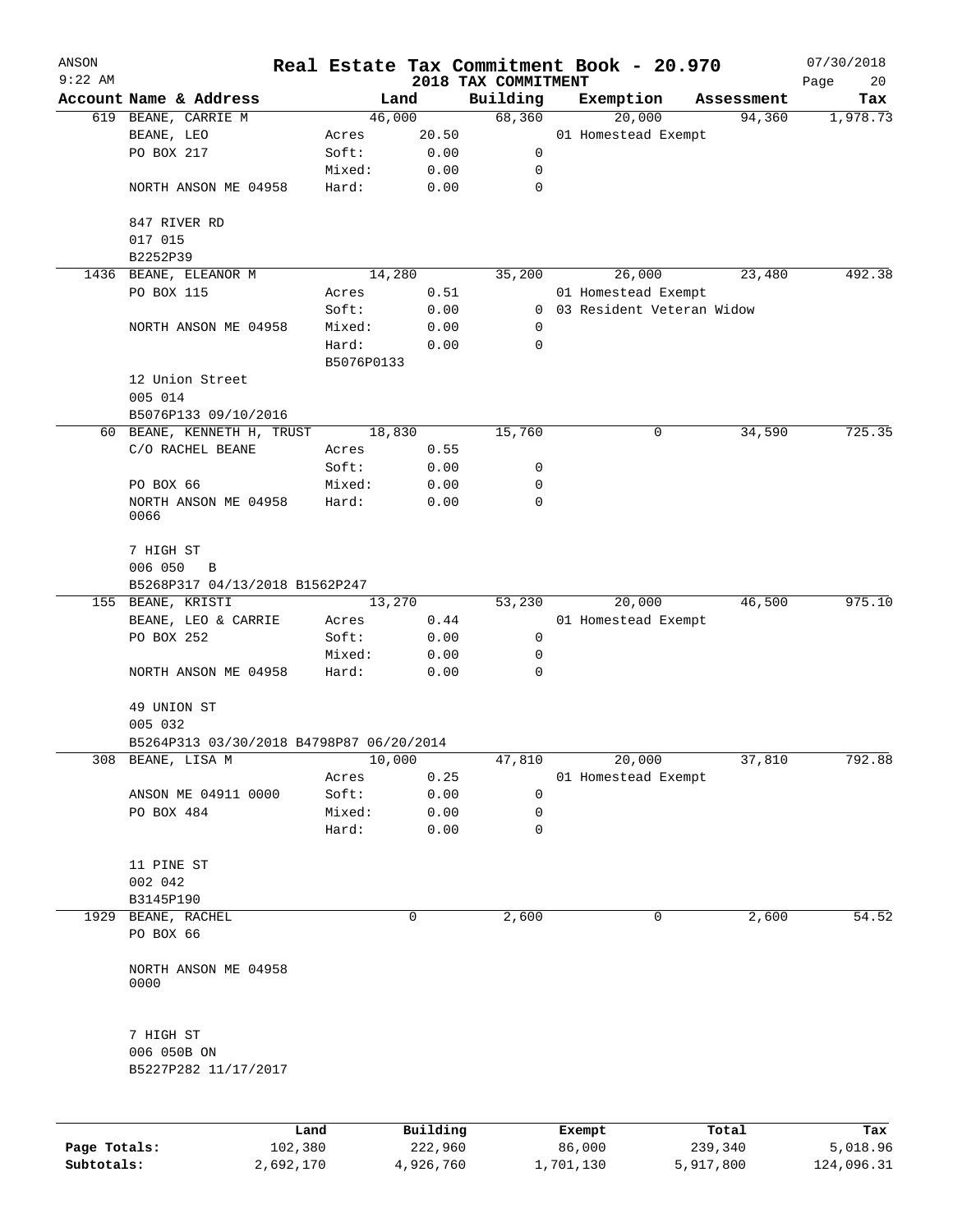| ANSON<br>$9:22$ AM |                                            |                |                 | 2018 TAX COMMITMENT | Real Estate Tax Commitment Book - 20.970 |            | 07/30/2018<br>Page<br>21 |
|--------------------|--------------------------------------------|----------------|-----------------|---------------------|------------------------------------------|------------|--------------------------|
|                    | Account Name & Address                     |                | Land            | Building            | Exemption                                | Assessment | Tax                      |
|                    | 242 BEANE-SMITH, JAIME                     |                | $\mathbf 0$     | 14,900              | 14,900                                   | 0          | 0.00                     |
|                    |                                            |                |                 |                     | 01 Homestead Exempt                      |            |                          |
|                    | NORTH ANSON ME 04958<br>0000               |                |                 |                     |                                          |            |                          |
|                    | PO BOX 612                                 |                |                 |                     |                                          |            |                          |
|                    |                                            |                |                 |                     |                                          |            |                          |
|                    |                                            |                |                 |                     |                                          |            |                          |
|                    | 845 RIVER RD                               |                |                 |                     |                                          |            |                          |
|                    | 017 015<br>ON                              |                |                 |                     |                                          |            |                          |
|                    | 1237 BEAROR, JAMES A                       |                | 33,700          | 61,820              | 20,000                                   | 75,520     | 1,583.65                 |
|                    | 85 TOWN FARM ROAD                          | Acres<br>Soft: | 14.00<br>0.00   | $\mathsf{O}$        | 01 Homestead Exempt                      |            |                          |
|                    | NORTH ANSON ME 04958                       | Mixed:         | 0.00            | 0                   |                                          |            |                          |
|                    |                                            | Hard:          | 0.00            | $\mathbf 0$         |                                          |            |                          |
|                    |                                            |                |                 |                     |                                          |            |                          |
|                    | 85 TOWN FARM RD                            |                |                 |                     |                                          |            |                          |
|                    | 023 045                                    |                |                 |                     |                                          |            |                          |
|                    | B3340P121 07/08/2004                       |                |                 |                     |                                          |            |                          |
|                    | 1936 BEAUFORT, KENNETH                     |                | 30,800          | 110,440             | 20,000                                   | 121,240    | 2,542.40                 |
|                    | BEAUFORT, GRACE                            | Acres          | 14.30           |                     | 01 Homestead Exempt                      |            |                          |
|                    | 39 GRUMPY MEN AVE                          | Soft:          | 0.00            | 0                   |                                          |            |                          |
|                    |                                            | Mixed:         | 0.00            | 0                   |                                          |            |                          |
|                    | NORTH ANSON ME 04958                       | Hard:          | 0.00            | 0                   |                                          |            |                          |
|                    |                                            |                |                 |                     |                                          |            |                          |
|                    | 39 GRUMPY MEN AVE                          |                |                 |                     |                                          |            |                          |
|                    | 017 045                                    |                |                 |                     |                                          |            |                          |
|                    | B3659P272 04/07/2006                       |                |                 |                     |                                          |            |                          |
|                    | 63 BEAULIEU, DANA W<br>BEAULIEU, NARCISA B | Acres          | 39,250<br>17.75 | 92,920              | 20,000<br>01 Homestead Exempt            | 112,170    | 2,352.20                 |
|                    |                                            | Soft:          | 0.00            | $\mathsf{O}$        |                                          |            |                          |
|                    | 14 HILLTOP RD                              | Mixed:         | 0.00            | 0                   |                                          |            |                          |
|                    | ANSON ME 04911 0000                        | Hard:          | 0.00            | 0                   |                                          |            |                          |
|                    |                                            |                |                 |                     |                                          |            |                          |
|                    | 14 HILLTOP RD                              |                |                 |                     |                                          |            |                          |
|                    | 010 038                                    |                |                 |                     |                                          |            |                          |
|                    | B2359P206                                  |                |                 |                     |                                          |            |                          |
|                    | 549 BEAULIEU, MARIE S                      |                | 12,000          | 122,990             | 0                                        | 134,990    | 2,830.74                 |
|                    | CARREIRO, DERIVAL M                        | Acres          | 0.36            |                     |                                          |            |                          |
|                    | 370 CAMPGROUND ROAD                        | Soft:          | 0.00            | 0                   |                                          |            |                          |
|                    |                                            | Mixed:         | 0.00            | 0                   |                                          |            |                          |
|                    | NORTH ANSON ME 04958                       | Hard:          | 0.00            | 0                   |                                          |            |                          |
|                    |                                            |                |                 |                     |                                          |            |                          |
|                    | 7 COURT ST<br>006 029                      |                |                 |                     |                                          |            |                          |
|                    | B4773P313 04/11/2014                       |                |                 |                     |                                          |            |                          |
| 15                 | BEAULIEU, MARIE S. &                       |                | 22,700          | 43,190              | 20,000                                   | 45,890     | 962.31                   |
|                    | CARREIRO, GRACE N. &<br>DERIVAL            | Acres          | 2.80            |                     | 01 Homestead Exempt                      |            |                          |
|                    | 370 CAMPGROUND ROAD                        | Soft:          | 0.00            | 0                   |                                          |            |                          |
|                    |                                            | Mixed:         | 0.00            | 0                   |                                          |            |                          |
|                    | NORTH ANSON ME 04958                       | Hard:          | 0.00            | 0                   |                                          |            |                          |
|                    |                                            |                |                 |                     |                                          |            |                          |
|                    | 84 NORTH MAIN ST                           |                |                 |                     |                                          |            |                          |
|                    | 006 068                                    |                |                 |                     |                                          |            |                          |
|                    | B4468P210 11/29/2011                       |                |                 |                     |                                          |            |                          |
|                    |                                            |                |                 |                     |                                          |            |                          |
|                    |                                            |                |                 |                     |                                          |            |                          |

|              | Land      | Building  | Exempt    | Total     | Tax        |
|--------------|-----------|-----------|-----------|-----------|------------|
|              |           |           |           |           |            |
| Page Totals: | 138,450   | 446,260   | 94,900    | 489,810   | 10,271.30  |
| Subtotals:   | 2,830,620 | 5,373,020 | 1,796,030 | 6,407,610 | 134,367.61 |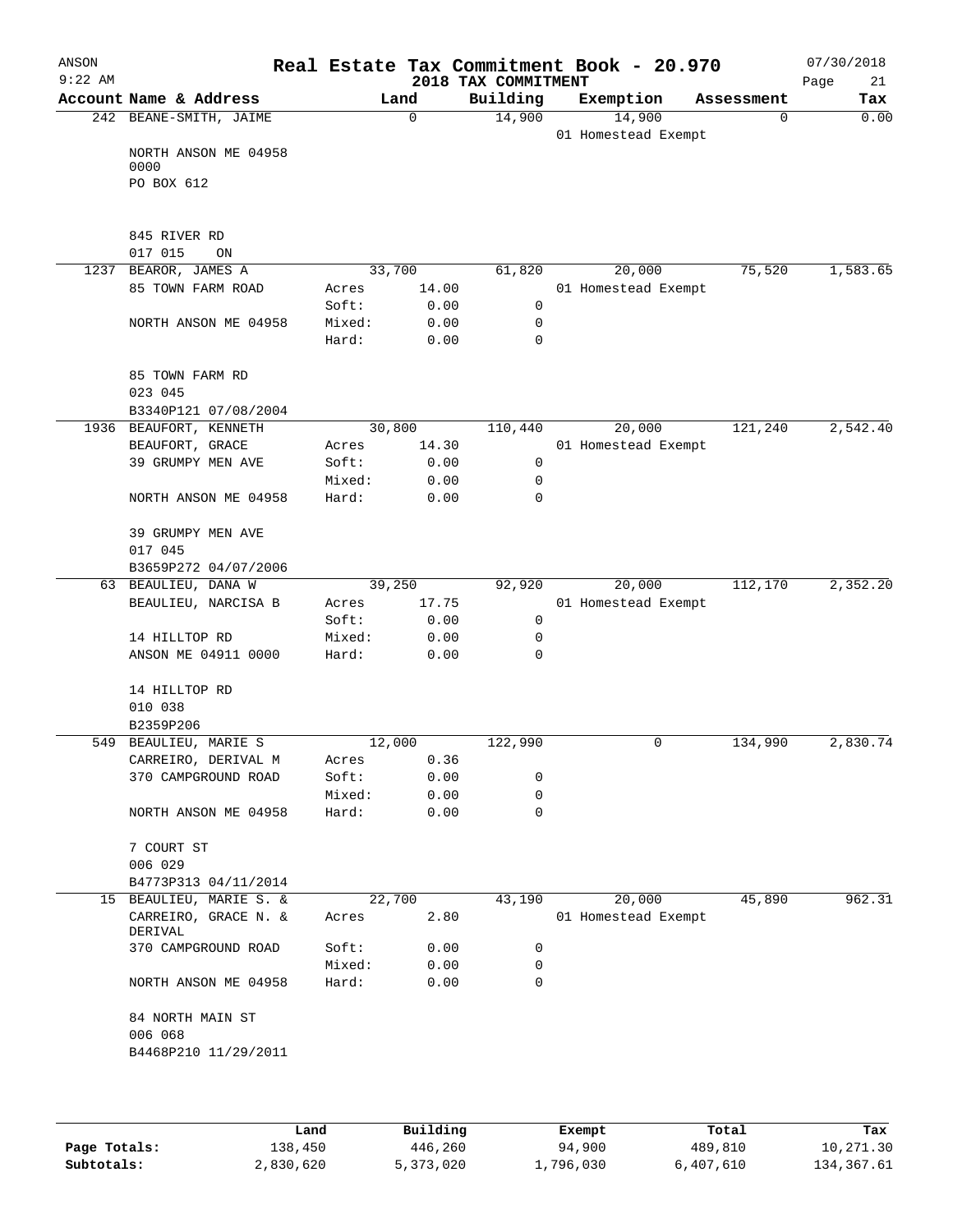| ANSON<br>$9:22$ AM |                                           |                 |                 |                                 | Real Estate Tax Commitment Book - 20.970 |            | 07/30/2018        |
|--------------------|-------------------------------------------|-----------------|-----------------|---------------------------------|------------------------------------------|------------|-------------------|
|                    | Account Name & Address                    |                 | Land            | 2018 TAX COMMITMENT<br>Building | Exemption                                | Assessment | Page<br>22<br>Tax |
|                    | 1490 BEAULIEU, ROGER                      |                 | 33,680          | 20,170                          | 20,000                                   | 33,850     | 709.83            |
|                    | 517 FOUR MILE SQUARE<br>ROAD              | Acres           | 12.18           |                                 | 01 Homestead Exempt                      |            |                   |
|                    |                                           | Soft:           | 0.00            | 0                               |                                          |            |                   |
|                    | ANSON ME 04911 3815                       | Mixed:          | 0.00            | 0                               |                                          |            |                   |
|                    |                                           | Hard:           | 0.00            | 0                               |                                          |            |                   |
|                    | 517 FOUR MILE SQUARE RD                   |                 |                 |                                 |                                          |            |                   |
|                    | 021 023<br>$\mathbf{1}$                   |                 |                 |                                 |                                          |            |                   |
|                    | B4782P73 05/12/2014                       |                 |                 |                                 |                                          |            |                   |
|                    | 822 BELANGER, IAN K                       |                 | 29,100          | 18,440                          | 20,000                                   | 27,540     | 577.51            |
|                    |                                           | Acres           | 7.60            | $\mathbf 0$                     | 01 Homestead Exempt                      |            |                   |
|                    | ANSON ME 04911 0000<br>176 FLETCHER RD    | Soft:<br>Mixed: | 0.00<br>0.00    | $\mathbf 0$                     |                                          |            |                   |
|                    |                                           | Hard:           | 0.00            | $\mathbf 0$                     |                                          |            |                   |
|                    | 176 FLETCHER RD                           |                 |                 |                                 |                                          |            |                   |
|                    | 013 008<br>C                              |                 |                 |                                 |                                          |            |                   |
|                    | B3786P197 11/11/2006                      |                 |                 |                                 |                                          |            |                   |
|                    | 1515 BELANGER, ROBBIE A                   |                 | 27,500          | 38,560                          | 20,000                                   | 46,060     | 965.88            |
|                    |                                           | Acres           | 6.00            |                                 | 01 Homestead Exempt                      |            |                   |
|                    | ANSON ME 04911 0000                       | Soft:           | 0.00            | 0                               |                                          |            |                   |
|                    | 303 WEST MILLS RD                         | Mixed:          | 0.00            | 0                               |                                          |            |                   |
|                    |                                           | Hard:           | 0.00            | 0                               |                                          |            |                   |
|                    | 303 WEST MILLS RD                         |                 |                 |                                 |                                          |            |                   |
|                    | 011 032<br>5                              |                 |                 |                                 |                                          |            |                   |
|                    | B5060P144 08/10/2016 B4509P340 03/27/2012 |                 |                 |                                 |                                          |            |                   |
| 71                 | BELL, STEPHEN B                           |                 | 50,500          | 76,030                          | 20,000                                   | 106,530    | 2, 233.93         |
|                    |                                           | Acres           | 29.00           |                                 | 01 Homestead Exempt                      |            |                   |
|                    | ANSON ME 04911 0247                       | Soft:           | 0.00            | 0                               |                                          |            |                   |
|                    | PO BOX 247                                | Mixed:          | 0.00            | 0                               |                                          |            |                   |
|                    |                                           | Hard:           | 0.00            | $\mathbf 0$                     |                                          |            |                   |
|                    | 783 HOLLIN WAITE HILL                     |                 |                 |                                 |                                          |            |                   |
|                    | 020 019                                   |                 |                 |                                 |                                          |            |                   |
|                    | B2006P269 B823P485 11/13/1972             |                 |                 |                                 |                                          |            |                   |
|                    | 1252 BERLINGHOFF, WILLIAM P               |                 | 43,900<br>39.80 | 0                               | $\overline{0}$                           | 43,900     | 920.58            |
|                    | FARMINGTON ME 04938                       | Acres<br>Soft:  | 0.00            | 0                               |                                          |            |                   |
|                    | 0000                                      |                 |                 |                                 |                                          |            |                   |
|                    | 104 COURT ST                              | Mixed:          | 0.00            | 0                               |                                          |            |                   |
|                    |                                           | Hard:           | 0.00            | 0                               |                                          |            |                   |
|                    | 011 043 B                                 |                 |                 |                                 |                                          |            |                   |
|                    | B4352P211 12/20/2010                      |                 |                 |                                 |                                          |            |                   |
|                    | 216 BERNIER, GARY                         |                 | 18,230          | 18,710                          | 0                                        | 36,940     | 774.63            |
|                    | BERNIER, CATHY                            | Acres           | 3.82            |                                 |                                          |            |                   |
|                    |                                           | Soft:           | 0.00            | 0                               |                                          |            |                   |
|                    | 9 COVENTRY DR                             | Mixed:          | 0.00            | 0                               |                                          |            |                   |
|                    | LIMINGTON ME 04049 0000 Hard:             |                 | 0.00            | 0                               |                                          |            |                   |
|                    | 014 041 4                                 |                 |                 |                                 |                                          |            |                   |
|                    | B3683P134 05/26/2006                      |                 |                 |                                 |                                          |            |                   |
|                    |                                           |                 |                 |                                 |                                          |            |                   |
|                    | Land                                      |                 | Building        |                                 | Exempt                                   | Total      | Tax               |

|              | Land      | Building  | Exempt    | Total     | Tax        |
|--------------|-----------|-----------|-----------|-----------|------------|
| Page Totals: | 202,910   | 171,910   | 80,000    | 294,820   | 6,182.36   |
| Subtotals:   | 3,033,530 | 5,544,930 | 1,876,030 | 6,702,430 | 140,549.97 |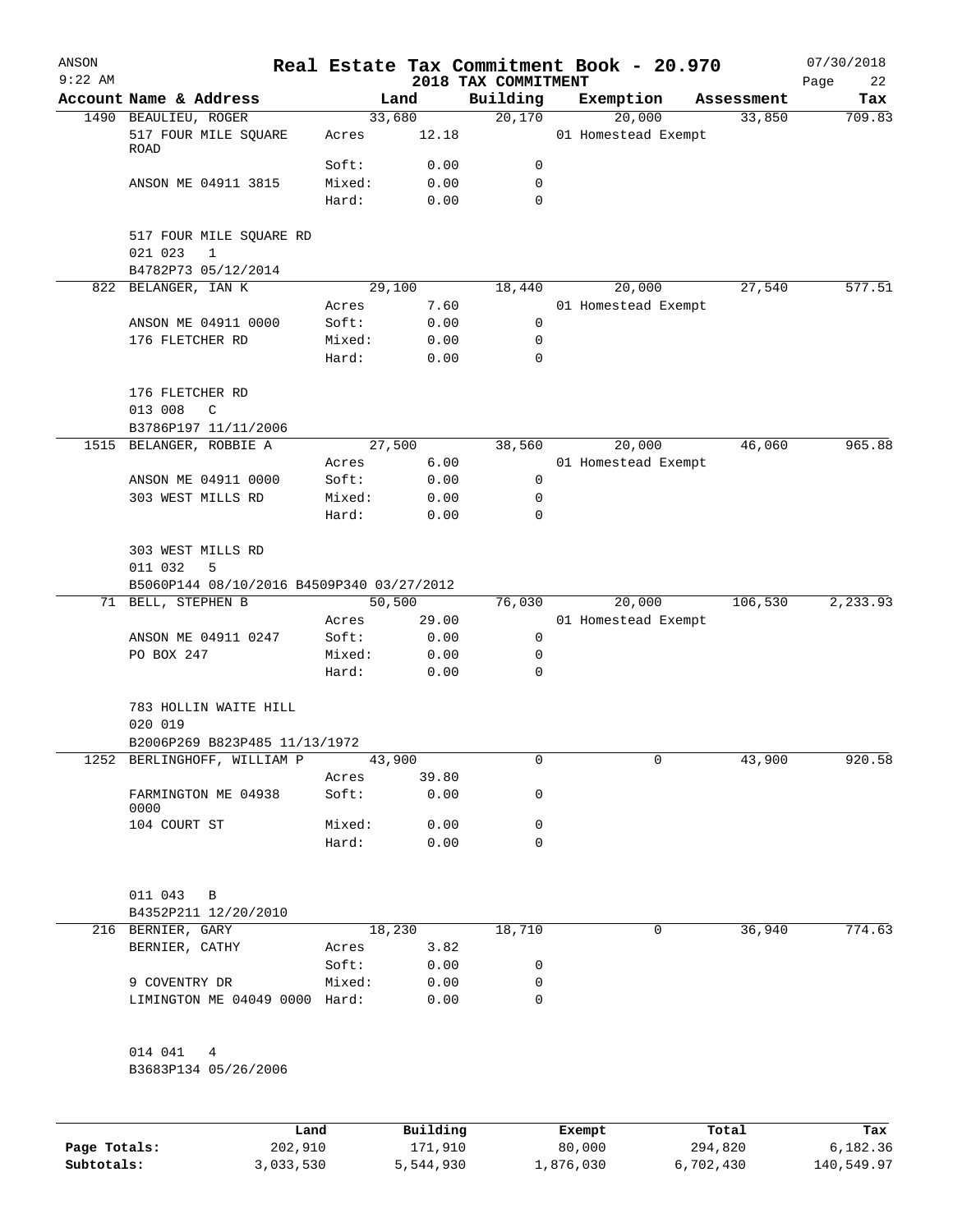| ANSON<br>$9:22$ AM |                                           |              |          | 2018 TAX COMMITMENT | Real Estate Tax Commitment Book - 20.970 |            | 07/30/2018<br>Page<br>23 |
|--------------------|-------------------------------------------|--------------|----------|---------------------|------------------------------------------|------------|--------------------------|
|                    | Account Name & Address                    |              | Land     | Building            | Exemption                                | Assessment | Tax                      |
|                    | 1778 BERRY, PHYLLIS H                     |              | $\Omega$ | 2,410               | 2,410                                    | 0          | 0.00                     |
|                    | NORTH ANSON ME 04958                      |              |          |                     | 01 Homestead Exempt                      |            |                          |
|                    | 0162                                      |              |          |                     |                                          |            |                          |
|                    | PO BOX 162                                |              |          |                     |                                          |            |                          |
|                    |                                           |              |          |                     |                                          |            |                          |
|                    | 11 EMBDEN POND RD                         |              |          |                     |                                          |            |                          |
|                    | 009 023<br>ON                             |              |          |                     |                                          |            |                          |
|                    | 117 BERUBE, ZOYA                          |              | 21,850   | 33,670              | 0                                        | 55,520     | 1,164.25                 |
|                    | BERUBE, LAWRENCE                          | Acres        | 2.23     |                     |                                          |            |                          |
|                    | 1 MANCHESTER STREET                       | Soft:        | 0.00     | 0                   |                                          |            |                          |
|                    |                                           | Mixed:       | 0.00     | 0                   |                                          |            |                          |
|                    | PITTSFIELD NH 03263                       | Hard:        | 0.00     | $\mathbf 0$         |                                          |            |                          |
|                    |                                           | B5196P068 JT |          |                     |                                          |            |                          |
|                    | 147 WEST MILLS RD                         |              |          |                     |                                          |            |                          |
|                    | 010 015<br>1                              |              |          |                     |                                          |            |                          |
|                    | B5196P68 08/22/2017 B4818P219 08/14/2014  |              |          |                     |                                          |            |                          |
|                    | 1334 BERUBE, ZOYA                         |              | 36,170   | 28,960              | 0                                        | 65,130     | 1,365.78                 |
|                    | BERUBE, LWRENCE                           | Acres        | 14.67    |                     |                                          |            |                          |
|                    | 1 MANCHASTER STREET                       | Soft:        | 0.00     | 0                   |                                          |            |                          |
|                    |                                           | Mixed:       | 0.00     | 0                   |                                          |            |                          |
|                    | PITSFIELD ME 03263 0000 Hard:             |              | 0.00     | $\Omega$            |                                          |            |                          |
|                    | 152 WEST MILLS RD                         | B5148P0257   |          |                     |                                          |            |                          |
|                    | 010 012<br>B                              |              |          |                     |                                          |            |                          |
|                    | B5148P257 04/18/2017 B4240P263 02/11/2010 |              |          |                     |                                          |            |                          |
|                    | 77 BESSEY, VAUGHN                         |              | 17,890   | 63,450              | 26,000                                   | 55,340     | 1,160.48                 |
|                    | BESSEY, EVANGELINE                        | Acres        | 0.80     |                     | 01 Homestead Exempt                      |            |                          |
|                    |                                           | Soft:        | 0.00     |                     | 0 02 Resident Veteran                    |            |                          |
|                    | 835 RIVER RD                              | Mixed:       | 0.00     | 0                   |                                          |            |                          |
|                    | NORTH ANSON ME 04958                      | Hard:        | 0.00     | 0                   |                                          |            |                          |
|                    | 0000                                      |              |          |                     |                                          |            |                          |
|                    | 835 RIVER RD                              |              |          |                     |                                          |            |                          |
|                    | 017 015<br>Α                              |              |          |                     |                                          |            |                          |
|                    | B1517P229                                 |              |          |                     |                                          |            |                          |
|                    | 1016 BEVANS, ANTHONY                      |              | 20,100   | U                   | $\cup$                                   | 20,100     | 421.50                   |
|                    | BEVANS, DEBRA J                           | Acres        | 11.10    |                     |                                          |            |                          |
|                    | 79 HOXIE ROAD                             | Soft:        | 0.00     | 0                   |                                          |            |                          |
|                    |                                           | Mixed:       | 0.00     | 0                   |                                          |            |                          |
|                    | RICHMOND RI 02892                         | Hard:        | 0.00     | 0                   |                                          |            |                          |
|                    | 024 028<br>$\mathbb{C}$                   |              |          |                     |                                          |            |                          |
|                    | B4949P234 08/26/2015                      |              |          |                     |                                          |            |                          |
|                    | 1865 BEVANS, ANTHONY                      |              | 21,000   | 73,370              | 0                                        | 94,370     | 1,978.94                 |
|                    | BEVANS, DEBRA J                           | Acres        | 5.00     |                     |                                          |            |                          |
|                    |                                           | Soft:        | 0.00     | 0                   |                                          |            |                          |
|                    | 79 HOXIE RD                               | Mixed:       | 0.00     | 0                   |                                          |            |                          |
|                    | RICHMOND RI 02832 0000                    | Hard:        | 0.00     | $\mathbf 0$         |                                          |            |                          |
|                    | 45 WEEKS DR                               |              |          |                     |                                          |            |                          |
|                    | 024 031                                   |              |          |                     |                                          |            |                          |
|                    | B4512P289 04/03/2012                      |              |          |                     |                                          |            |                          |
|                    |                                           |              |          |                     |                                          |            |                          |
|                    | Land                                      |              | Building |                     | Exempt                                   | Total      | Tax                      |

|              | ⊥and      | Building  | Exempt    | Total     | тах        |
|--------------|-----------|-----------|-----------|-----------|------------|
| Page Totals: | 117,010   | 201,860   | 28,410    | 290,460   | 6,090.95   |
| Subtotals:   | 3,150,540 | 5,746,790 | 1,904,440 | 6,992,890 | 146,640.92 |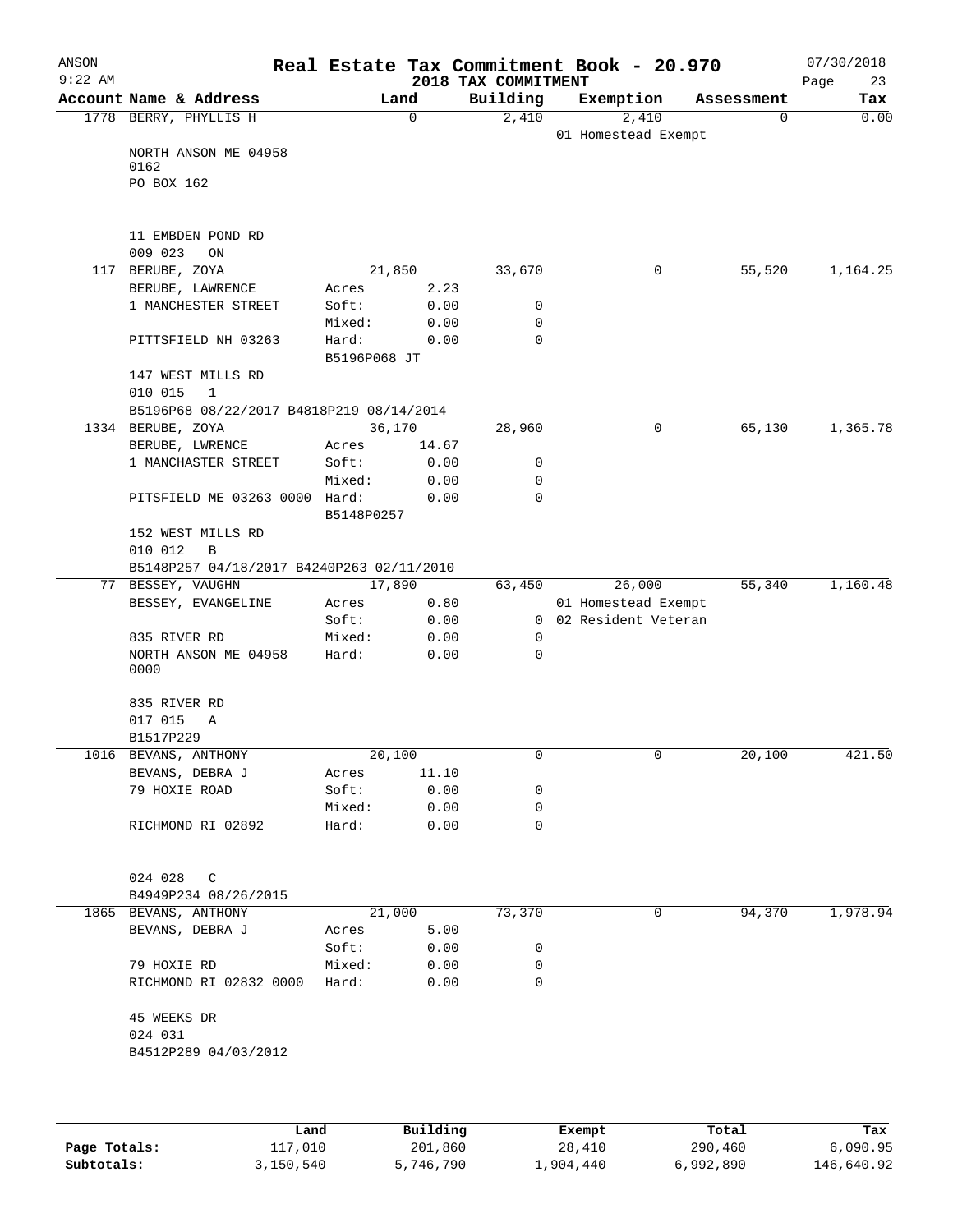| ANSON     |                                                                      |        |                |                     | Real Estate Tax Commitment Book - 20.970 |                      | 07/30/2018    |
|-----------|----------------------------------------------------------------------|--------|----------------|---------------------|------------------------------------------|----------------------|---------------|
| $9:22$ AM | Account Name & Address                                               |        |                | 2018 TAX COMMITMENT |                                          |                      | Page<br>24    |
|           | 10 BIGELOW, LARRY R                                                  |        | Land<br>27,200 | Building<br>38,700  | Exemption<br>20,000                      | Assessment<br>45,900 | Tax<br>962.52 |
|           | BIGELOW, ALICE I ADLEY                                               | Acres  | 5.80           |                     | 01 Homestead Exempt                      |                      |               |
|           |                                                                      | Soft:  | 0.00           | 0                   |                                          |                      |               |
|           | 170 EMBDEN POND RD                                                   | Mixed: | 0.00           | 0                   |                                          |                      |               |
|           | NORTH ANSON ME 04958                                                 | Hard:  | 0.00           | 0                   |                                          |                      |               |
|           | 0000                                                                 |        |                |                     |                                          |                      |               |
|           | 170 EMBDEN POND RD                                                   |        |                |                     |                                          |                      |               |
|           | 023 034<br>$\mathbb D$                                               |        |                |                     |                                          |                      |               |
|           | B4908P111 05/26/2015 B4183P229 03/31/2007<br>1483 BILLINGS, CHERYL & |        | 39,500         | 91,670              | 20,000                                   | 111,170              | 2,331.23      |
|           | TOLX, ERNEST                                                         | Acres  | 18.00          |                     | 01 Homestead Exempt                      |                      |               |
|           |                                                                      | Soft:  | 0.00           | 0                   |                                          |                      |               |
|           | PO BOX 136                                                           | Mixed: | 0.00           | 0                   |                                          |                      |               |
|           | ANSON ME 04911 0136                                                  | Hard:  | 0.00           | 0                   |                                          |                      |               |
|           | 115 STARKS RD                                                        |        |                |                     |                                          |                      |               |
|           | 010 011<br>B                                                         |        |                |                     |                                          |                      |               |
|           | B2575P105                                                            |        |                |                     |                                          |                      |               |
|           | 1894 BILLINGS, CHERYL A &                                            |        | 13,500         | 0                   | 0                                        | 13,500               | 283.09        |
|           | TOLX, ERNEST, JR.                                                    | Acres  | 2.00           |                     |                                          |                      |               |
|           |                                                                      | Soft:  | 0.00           | 0                   |                                          |                      |               |
|           | PO BOX 136                                                           | Mixed: | 0.00           | 0                   |                                          |                      |               |
|           | ANSON ME 04911 0000                                                  | Hard:  | 0.00           | 0                   |                                          |                      |               |
|           | 010 011<br>$B-1$<br>B4114P122 03/20/2009                             |        |                |                     |                                          |                      |               |
|           | 1255 BISHOP, BERNARD L                                               |        | 24,000         | 22,620              | 20,000                                   | 26,620               | 558.22        |
|           |                                                                      | Acres  | 6.00           |                     | 01 Homestead Exempt                      |                      |               |
|           | NORTH ANSON ME 04958<br>0000                                         | Soft:  | 0.00           | 0                   |                                          |                      |               |
|           | 263 EMBDEN POND RD                                                   | Mixed: | 0.00           | 0                   |                                          |                      |               |
|           |                                                                      | Hard:  | 0.00           | 0                   |                                          |                      |               |
|           | 263 EMBDEN POND RD                                                   |        |                |                     |                                          |                      |               |
|           | 023 024<br>$\mathsf{C}$                                              |        |                |                     |                                          |                      |               |
|           | B2612P175                                                            |        |                |                     |                                          |                      |               |
|           | 1535 BISHOP, RICHARD                                                 |        | 0              | 51,210              | 20,000                                   | 31,210               | 654.47        |
|           | BISHOP, JULIA                                                        |        |                |                     | 01 Homestead Exempt                      |                      |               |
|           | 812 HORSEBACK ROAD                                                   |        |                |                     |                                          |                      |               |
|           | ANSON ME 04911 0105                                                  |        |                |                     |                                          |                      |               |
|           | 812 HORSEBACK RD                                                     |        |                |                     |                                          |                      |               |
|           | 019 037<br>Α<br>ON                                                   |        |                |                     |                                          |                      |               |
|           | 2002 BISSONETTE, DANA                                                |        | 18,900         | 0                   | 0                                        | 18,900               | 396.33        |
|           | BISSONETTE, WENDY                                                    | Acres  | 5.60           |                     |                                          |                      |               |
|           | 350 TATNIC ROAD                                                      | Soft:  | 0.00           | 0                   |                                          |                      |               |
|           |                                                                      | Mixed: | 0.00           | 0                   |                                          |                      |               |
|           | WELLS ME 04090                                                       | Hard:  | 0.00           | 0                   |                                          |                      |               |
|           | TOWN FARM ROAD                                                       |        |                |                     |                                          |                      |               |
|           | 022 012 00A                                                          |        |                |                     |                                          |                      |               |
|           | B4894P263 04/06/2015 B4894P261 04/06/2015                            |        |                |                     |                                          |                      |               |
|           |                                                                      |        |                |                     |                                          |                      |               |
|           |                                                                      | Land   | Building       |                     | Exempt                                   | Total                | Tax           |

|              | Land        | Building  | Exempt    | Total     | Tax        |
|--------------|-------------|-----------|-----------|-----------|------------|
| Page Totals: | 123,100     | 204,200   | 80,000    | 247,300   | 5,185.86   |
| Subtotals:   | 3, 273, 640 | 5,950,990 | 1,984,440 | 7,240,190 | 151,826.78 |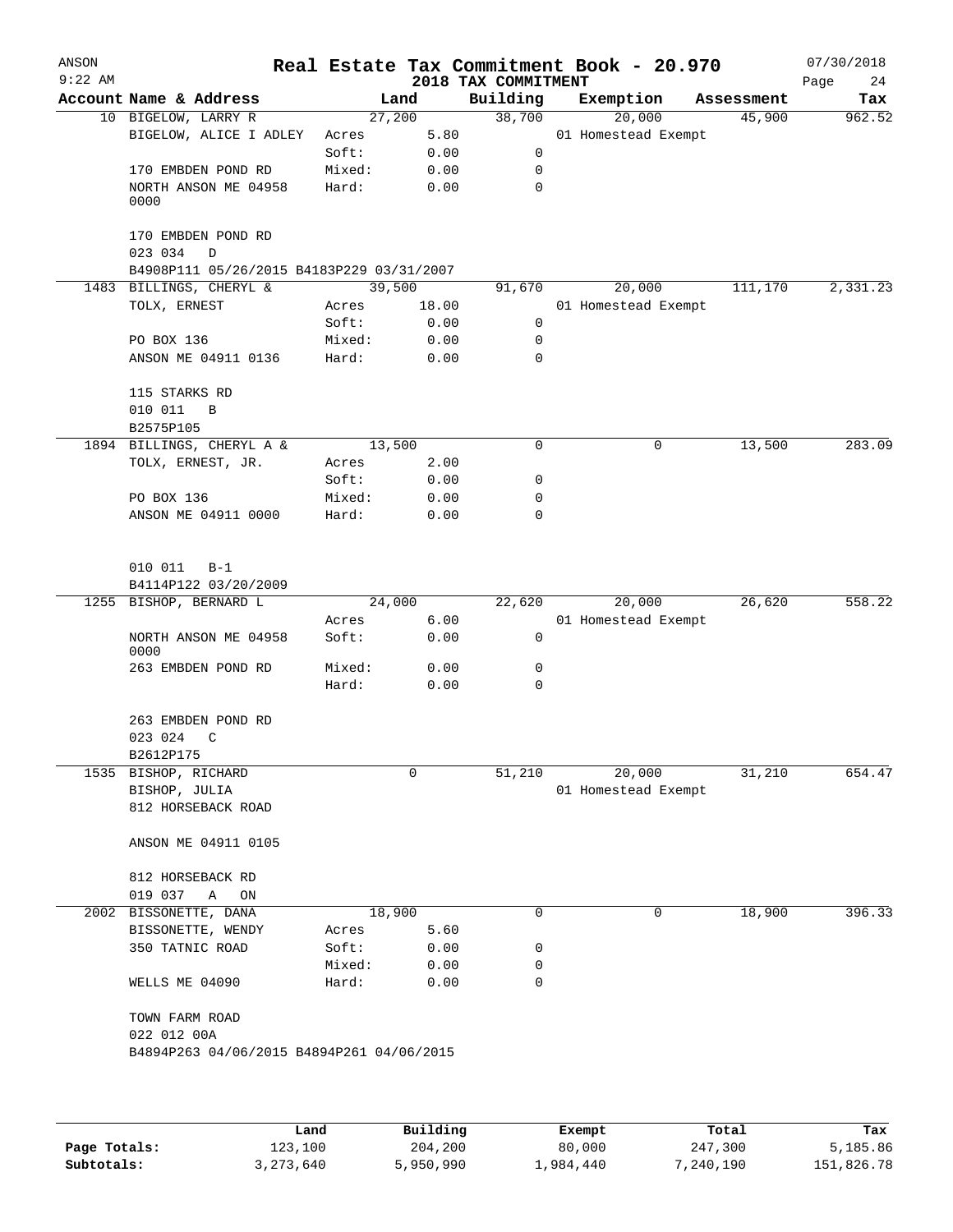| ANSON        |                              |        |          |                                 | Real Estate Tax Commitment Book - 20.970 |            | 07/30/2018        |
|--------------|------------------------------|--------|----------|---------------------------------|------------------------------------------|------------|-------------------|
| $9:22$ AM    | Account Name & Address       |        | Land     | 2018 TAX COMMITMENT<br>Building | Exemption                                | Assessment | Page<br>25<br>Tax |
|              | 825 BLACK, MICHAEL C         |        | 26,450   | 37,620                          | 20,000                                   | 44,070     | 924.15            |
|              |                              | Acres  | 5.30     |                                 | 01 Homestead Exempt                      |            |                   |
|              | ANSON ME 04911 0279          | Soft:  | 0.00     | 0                               |                                          |            |                   |
|              | PO BOX 279                   | Mixed: | 0.00     | 0                               |                                          |            |                   |
|              |                              | Hard:  | 0.00     | $\mathbf 0$                     |                                          |            |                   |
|              | 45 CAMPGROUND RD             |        |          |                                 |                                          |            |                   |
|              | 015 037<br>$\mathbf{1}$      |        |          |                                 |                                          |            |                   |
|              | B2237P47                     |        |          |                                 |                                          |            |                   |
|              | 1221 BLACK, WILLIAM L        |        | 8,490    | 44,170                          | 20,000                                   | 32,660     | 684.88            |
|              | BLACK, KELLY A               | Acres  | 0.18     |                                 | 01 Homestead Exempt                      |            |                   |
|              | 12 CENTER STREET             | Soft:  | 0.00     | 0                               |                                          |            |                   |
|              |                              | Mixed: | 0.00     | 0                               |                                          |            |                   |
|              | NORTH ANSON ME 04958         | Hard:  | 0.00     | 0                               |                                          |            |                   |
|              | 12 CENTER ST<br>006 013      |        |          |                                 |                                          |            |                   |
|              | B4902P77 05/07/2015          |        |          |                                 |                                          |            |                   |
|              | 83 BLAKE, DEBORAH            |        | 20,660   | 0                               | 0                                        | 20,660     | 433.24            |
|              |                              | Acres  | 1.44     |                                 |                                          |            |                   |
|              | CADET MO 63630 0000          | Soft:  | 0.00     | 0                               |                                          |            |                   |
|              | 10626 FOXTROT RD             | Mixed: | 0.00     | 0                               |                                          |            |                   |
|              |                              | Hard:  | 0.00     | 0                               |                                          |            |                   |
|              |                              |        |          |                                 |                                          |            |                   |
|              | 332 PEASE HILL RD            |        |          |                                 |                                          |            |                   |
|              | 011 042<br>6 1               |        |          |                                 |                                          |            |                   |
|              | B2043P114                    |        |          |                                 |                                          |            |                   |
|              | 514 BLANCHARD, MARIE E       |        | 26,150   | 6,890                           | 0                                        | 33,040     | 692.85            |
|              | PO BOX 283                   | Acres  | 5.10     |                                 |                                          |            |                   |
|              |                              | Soft:  | 0.00     | 0                               |                                          |            |                   |
|              | ANSON ME 04911               | Mixed: | 0.00     | 0                               |                                          |            |                   |
|              |                              | Hard:  | 0.00     | 0                               |                                          |            |                   |
|              | 278 HOLLIN WAITE HILL        |        |          |                                 |                                          |            |                   |
|              | 014 030<br>6                 |        |          |                                 |                                          |            |                   |
|              | B4817P127 08/06/2014         |        |          |                                 |                                          |            |                   |
|              | 739 BLAZIC, GLENNA           |        | 19,900   | 45,250                          | 0                                        | 65,150     | 1,366.20          |
|              |                              | Acres  | 0.44     |                                 |                                          |            |                   |
|              | NORTH ANSON ME 04958<br>0000 | Soft:  | 0.00     | 0                               |                                          |            |                   |
|              | 123 NEW PORTLAND ROAD        | Mixed: | 0.00     | 0                               |                                          |            |                   |
|              |                              | Hard:  | 0.00     | $\Omega$                        |                                          |            |                   |
|              | 25 NEW PORTLAND RD           |        |          |                                 |                                          |            |                   |
|              | 009 006<br>Α                 |        |          |                                 |                                          |            |                   |
|              | B2313P9                      |        |          |                                 |                                          |            |                   |
|              | 981 BLAZIC, GLENNA A         |        | 34,500   | 0                               | 0                                        | 34,500     | 723.46            |
|              | BLAZIC, FRANCIS P            | Acres  | 0.78     |                                 |                                          |            |                   |
|              |                              | Soft:  | 0.00     | 0                               |                                          |            |                   |
|              | 123 NEW PORTLAND ROAD        | Mixed: | 0.00     | 0                               |                                          |            |                   |
|              | NORTH ANSON ME 04958<br>0000 | Hard:  | 0.00     | 0                               |                                          |            |                   |
|              | 7 EMBDEN POND RD             |        |          |                                 |                                          |            |                   |
|              | 009 023                      |        |          |                                 |                                          |            |                   |
|              | B3474P159 04/26/2005         |        |          |                                 |                                          |            |                   |
|              |                              |        |          |                                 |                                          |            |                   |
|              | Land                         |        | Building |                                 | Exempt                                   | Total      | Tax               |
| Page Totals: | 136,150                      |        | 133,930  |                                 | 40,000                                   | 230,080    | 4,824.78          |

**Subtotals:** 3,409,790 6,084,920 2,024,440 7,470,270 156,651.56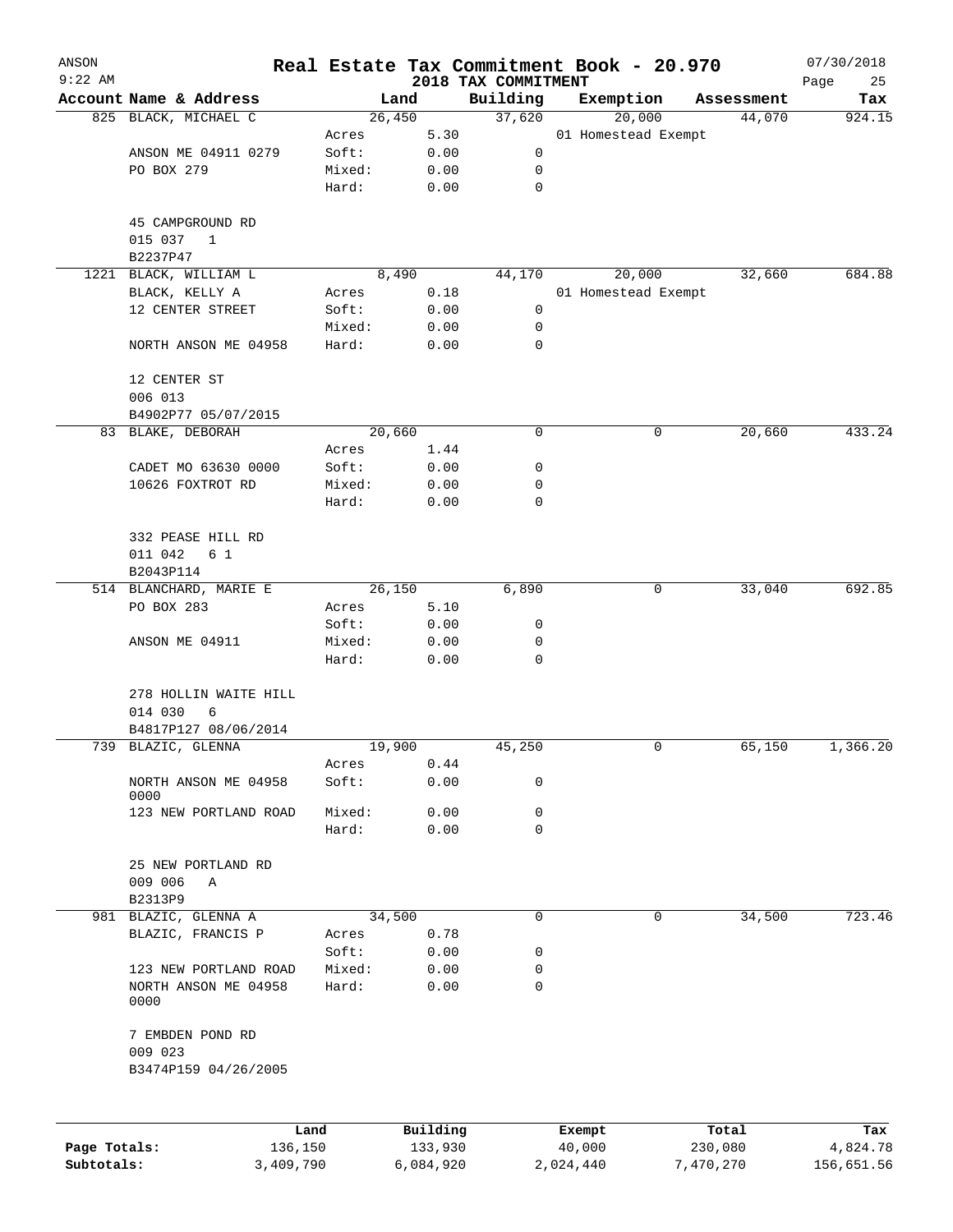| ANSON        |                                                      |                 |              |                                 | Real Estate Tax Commitment Book - 20.970 |             |            | 07/30/2018        |
|--------------|------------------------------------------------------|-----------------|--------------|---------------------------------|------------------------------------------|-------------|------------|-------------------|
| $9:22$ AM    | Account Name & Address                               |                 | Land         | 2018 TAX COMMITMENT<br>Building | Exemption                                |             | Assessment | 26<br>Page<br>Tax |
|              | 478 BLAZIC, GLENNA A                                 |                 | 18,420       | $\mathbf 0$                     |                                          | $\Omega$    | 18,420     | 386.27            |
|              |                                                      | Acres           | 5.28         |                                 |                                          |             |            |                   |
|              | NORTH ANSON ME 04958<br>0000                         | Soft:           | 0.00         | 0                               |                                          |             |            |                   |
|              | 123 NEW PORTLAND ROAD                                | Mixed:          | 0.00         | 0                               |                                          |             |            |                   |
|              |                                                      | Hard:           | 0.00         | $\mathbf 0$                     |                                          |             |            |                   |
|              | 023 020                                              |                 |              |                                 |                                          |             |            |                   |
|              | B3061P41                                             |                 |              |                                 |                                          |             |            |                   |
|              | 1316 BLAZIC, GLENNA A                                |                 | 26,750       | 90,150                          | 20,000                                   |             | 96,900     | 2,031.99          |
|              |                                                      | Acres           | 5.50         |                                 | 01 Homestead Exempt                      |             |            |                   |
|              | NORTH ANSON ME 04958<br>0000                         | Soft:           | 0.00         | 0                               |                                          |             |            |                   |
|              | 123 NEW PORTLAND ROAD                                | Mixed:          | 0.00         | 0                               |                                          |             |            |                   |
|              |                                                      | Hard:           | 0.00         | $\mathbf 0$                     |                                          |             |            |                   |
|              | 123 NEW PORTLAND RD<br>023 035<br>B                  |                 |              |                                 |                                          |             |            |                   |
|              | B3287P18                                             |                 |              |                                 |                                          |             |            |                   |
|              | 1681 BLAZIC, GLENNA A                                |                 | 22,040       | 56,210                          |                                          | 0           | 78,250     | 1,640.90          |
|              | BLAZIC, FRANCIS P                                    | Acres           | 2.36         |                                 |                                          |             |            |                   |
|              |                                                      | Soft:           | 0.00         | 0                               |                                          |             |            |                   |
|              | 123 NEW PORTLAND ROAD                                | Mixed:          | 0.00         | 0                               |                                          |             |            |                   |
|              | NORTH ANSON ME 04958<br>0000                         | Hard:           | 0.00         | $\mathbf 0$                     |                                          |             |            |                   |
|              | 24 NEW PORTLAND RD<br>008 022                        |                 |              |                                 |                                          |             |            |                   |
|              | B3726P22 08/14/2006                                  |                 |              |                                 |                                          |             |            |                   |
| 1887         | BLAZIC, GLENNA A                                     |                 | 13,370       | 0                               |                                          | 0           | 13,370     | 280.37            |
|              | NORTH ANSON ME 04958<br>0000                         | Acres<br>Soft:  | 1.91<br>0.00 | 0                               |                                          |             |            |                   |
|              | 123 NEW PORTLAND ROAD                                | Mixed:          | 0.00         | 0                               |                                          |             |            |                   |
|              |                                                      | Hard:           | 0.00         | 0                               |                                          |             |            |                   |
|              | 13 NEW PORTLAND RD<br>009 006 B<br>B1246P339         |                 |              |                                 |                                          |             |            |                   |
|              | 84 BLOOD, CHARLES A                                  |                 | 9,980        | $\mathbf 0$                     |                                          | $\mathbf 0$ | 9,980      | 209.28            |
|              | BLOOD, SHIRLEY A                                     | Acres           | 58.00        |                                 |                                          |             |            |                   |
|              |                                                      | Soft:           | 0.00         | 0                               |                                          |             |            |                   |
|              | PO BOX 261                                           | Mixed:          | 58.00        | 9,976                           |                                          |             |            |                   |
|              | BELGRADE LAKES ME 04918                              | Hard:           | 0.00         | 0                               |                                          |             |            |                   |
|              | 0261                                                 | TREE GROWTH     |              |                                 |                                          |             |            |                   |
|              | 021 002                                              |                 |              |                                 |                                          |             |            |                   |
|              | B5021P267 04/28/2016 B1859P169 01/18/1993 B807P742   |                 |              |                                 |                                          |             |            |                   |
|              | 28 BLOOM, WILLIAM B                                  |                 | 3,120        | $\mathbf 0$                     |                                          | 0           | 3,120      | 65.43             |
|              | PO BOX 61                                            | Acres           | 0.27         |                                 |                                          |             |            |                   |
|              |                                                      | Soft:           | 0.00         | 0                               |                                          |             |            |                   |
|              | NORTH ANSON ME 04958                                 | Mixed:<br>Hard: | 0.00<br>0.00 | 0<br>0                          |                                          |             |            |                   |
|              | <b>MAIN STREET</b>                                   |                 |              |                                 |                                          |             |            |                   |
|              | 006 090<br>B5088P198 10/14/2016 B3995P236 05/09/2008 |                 |              |                                 |                                          |             |            |                   |
|              |                                                      | Land            | Building     |                                 | Exempt                                   |             | Total      | Tax               |
| Page Totals: |                                                      | 93,680          | 146,360      |                                 | 20,000                                   |             | 220,040    | 4,614.24          |
| Subtotals:   | 3,503,470                                            |                 | 6,231,280    |                                 | 2,044,440                                | 7,690,310   |            | 161,265.80        |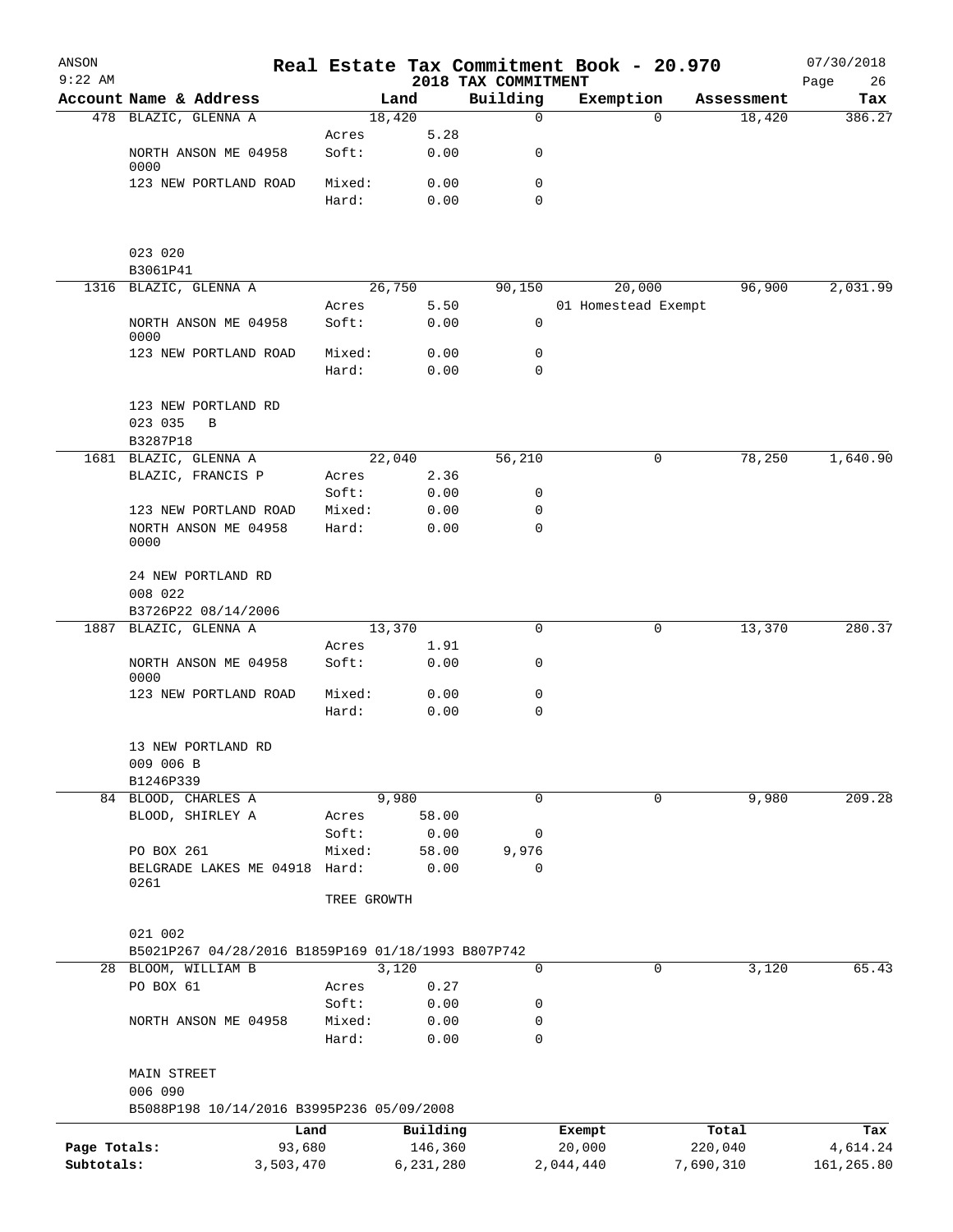| ANSON<br>$9:22$ AM |                                              |                |                | 2018 TAX COMMITMENT | Real Estate Tax Commitment Book - 20.970 |                               | 07/30/2018<br>Page<br>27 |
|--------------------|----------------------------------------------|----------------|----------------|---------------------|------------------------------------------|-------------------------------|--------------------------|
|                    | Account Name & Address                       |                | Land           | Building            | Exemption                                | Assessment                    | Tax                      |
|                    | 29 BLOOM, WILLIAM B                          |                | 23,000         | 145,630             | 20,000                                   | 148,630                       | 3,116.77                 |
|                    | PO BOX 61                                    | Acres          | 3.00           |                     | 01 Homestead Exempt                      |                               |                          |
|                    |                                              | Soft:          | 0.00           | 0                   |                                          |                               |                          |
|                    | NORTH ANSON ME 04958<br>0000                 | Mixed:         | 0.00           | 0                   |                                          |                               |                          |
|                    |                                              | Hard:          | 0.00           | $\mathbf 0$         |                                          |                               |                          |
|                    | 46 NORTH MAIN ST<br>006 063                  |                |                |                     |                                          |                               |                          |
|                    | B3995P236 05/09/2008                         |                |                |                     |                                          |                               |                          |
| 699                | BLUEBERRY BROADCASTING                       |                | 0              | 21,000              | 0                                        | 21,000                        | 440.37                   |
|                    | LLC<br>$D/B/A$ WIGY                          |                |                |                     |                                          |                               |                          |
|                    | PO BOX 3059                                  |                |                |                     |                                          |                               |                          |
|                    | KENNEBUNKPORT ME 04046<br>0000               |                |                |                     |                                          |                               |                          |
|                    |                                              | TOWER AND BLDG |                |                     |                                          |                               |                          |
|                    | 011 019<br>ON<br>B2476P289                   |                |                |                     |                                          |                               |                          |
|                    | 943 BOIARDI, LAWRENCE A                      |                | 11,140         | 50,540              | 20,000                                   | 41,680                        | 874.03                   |
|                    | BOIARDI, SHELLEY A                           | Acres          | 0.31           |                     | 01 Homestead Exempt                      |                               |                          |
|                    | 49B MORTON AVE                               | Soft:          | 0.00           | 0                   |                                          |                               |                          |
|                    |                                              | Mixed:         | 0.00           | 0                   |                                          |                               |                          |
|                    | SAUGUS MA 01906 3983                         | Hard:          | 0.00           | $\mathbf 0$         |                                          |                               |                          |
|                    | 13 HALL ST                                   |                |                |                     |                                          |                               |                          |
|                    | 009 039                                      |                |                |                     |                                          |                               |                          |
|                    | B3937P40 11/16/2007<br>403 BOLDUC, MICHAEL R |                | 45,000         | 24,580              | 0                                        | 69,580                        | 1,459.09                 |
|                    | BOLDUC, SHARON A                             | Acres          | 26.00          |                     |                                          |                               |                          |
|                    | 27 ELM STREET                                | Soft:          | 0.00           | 0                   |                                          |                               |                          |
|                    |                                              | Mixed:         | 0.00           | 0                   |                                          |                               |                          |
|                    | FAIRFIELD ME 04937 0000 Hard:                | B5023P0237 JT  | 0.00           | $\mathbf 0$         |                                          |                               |                          |
|                    | 134 SKIDMORE RD                              |                |                |                     |                                          |                               |                          |
|                    | 023 014 A                                    |                |                |                     |                                          |                               |                          |
|                    | B5023P237 05/02/2016 B4623P338 01/24/2013    |                |                |                     |                                          |                               |                          |
|                    | 1481 BOLIA, CRAIG D                          |                | 33,500         | 0                   | 0                                        | 33,500                        | 702.50                   |
|                    | BOLIA, SHARLENE D                            | Acres          | 12.00          |                     |                                          |                               |                          |
|                    | 17A TAMMY CT                                 | Soft:          | 0.00           | 0                   |                                          |                               |                          |
|                    |                                              | Mixed:         | 0.00           | 0                   |                                          |                               |                          |
|                    | HUDSON NH 03051                              | Hard:          | 0.00           | $\mathbf 0$         |                                          |                               |                          |
|                    | 999 MAYHEW RD                                |                |                |                     |                                          |                               |                          |
|                    | 010 011 14                                   |                |                |                     |                                          |                               |                          |
|                    | B3379P125 09/20/2004                         |                |                |                     |                                          |                               |                          |
| 1263               | BOLVIN, BETSY                                |                | 25,200<br>1.80 | 162,430             | 26,000<br>01 Homestead Exempt            | 161,630                       | 3,389.38                 |
|                    | NORTH ANSON ME 04958                         | Acres<br>Soft: | 0.00           | 0                   |                                          | 05 Non-resident Veteran Widow |                          |
|                    | 19 UNION STREET                              | Mixed:         | 0.00           | 0                   |                                          |                               |                          |
|                    |                                              | Hard:          | 0.00           | 0                   |                                          |                               |                          |
|                    | 19 UNION ST                                  |                |                |                     |                                          |                               |                          |
|                    | 005 027                                      |                |                |                     |                                          |                               |                          |
|                    | B1646P49                                     |                |                |                     |                                          |                               |                          |
|                    | Land                                         |                | Building       |                     | Exempt                                   | Total                         | Tax                      |
| Page Totals:       | 137,840                                      |                | 404,180        |                     | 66,000                                   | 476,020                       | 9,982.14                 |
| Subtotals:         | 3,641,310                                    |                | 6,635,460      |                     | 2,110,440                                | 8,166,330                     | 171,247.94               |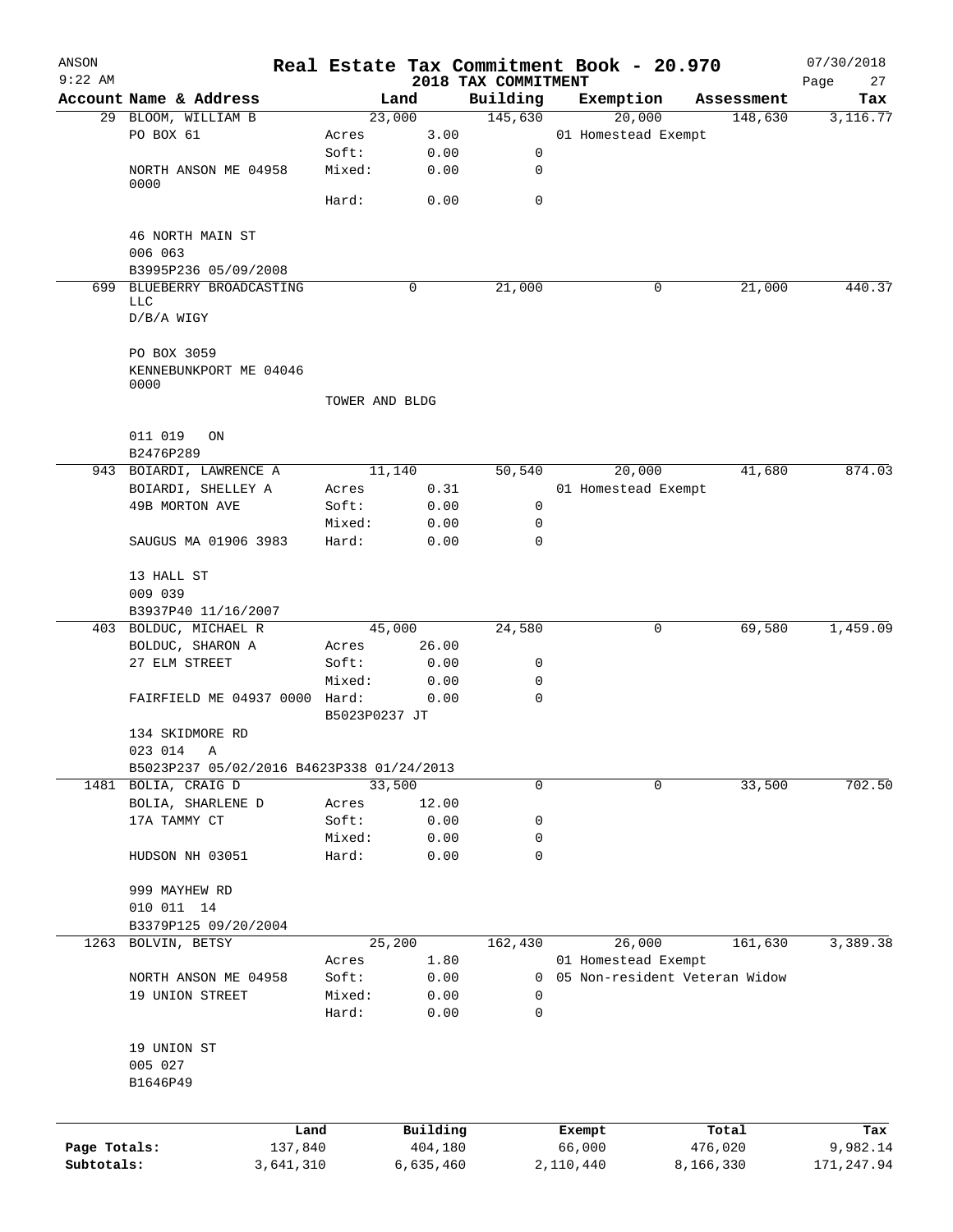| ANSON        |                                                      |              |          |                                 | Real Estate Tax Commitment Book - 20.970 |                      | 07/30/2018        |
|--------------|------------------------------------------------------|--------------|----------|---------------------------------|------------------------------------------|----------------------|-------------------|
| $9:22$ AM    | Account Name & Address                               |              | Land     | 2018 TAX COMMITMENT<br>Building |                                          |                      | Page<br>28<br>Tax |
|              | 979 BOLYARD, CRAIG A                                 |              | 13,710   | 55,610                          | Exemption<br>0                           | Assessment<br>69,320 | 1,453.64          |
|              | BOLYARD, THELMA A                                    | Acres        | 0.47     |                                 |                                          |                      |                   |
|              | 27 OAK STREET                                        | Soft:        | 0.00     | 0                               |                                          |                      |                   |
|              |                                                      | Mixed:       | 0.00     | 0                               |                                          |                      |                   |
|              | ANSON ME 04911 3446                                  | Hard:        | 0.00     | 0                               |                                          |                      |                   |
|              |                                                      | B5107P231 JT |          |                                 |                                          |                      |                   |
|              | 27 OAK ST                                            |              |          |                                 |                                          |                      |                   |
|              | 003 002                                              |              |          |                                 |                                          |                      |                   |
|              | B5107P231 12/02/2016 B3270P138 02/12/2004            |              |          |                                 |                                          |                      |                   |
| 1066         | BOOKER, RUSSELL E                                    |              | 25,700   | 48,600                          | 20,000                                   | 54,300               | 1,138.67          |
|              | BOOKER, JENNIFER L                                   | Acres        | 4.80     |                                 | 01 Homestead Exempt                      |                      |                   |
|              |                                                      | Soft:        | 0.00     | 0                               |                                          |                      |                   |
|              | 36 MADISON STREET                                    | Mixed:       | 0.00     | 0                               |                                          |                      |                   |
|              | NORTH ANSON ME 04958                                 | Hard:        | 0.00     | 0                               |                                          |                      |                   |
|              | 0621                                                 |              |          |                                 |                                          |                      |                   |
|              | 36 MADISON ST                                        |              |          |                                 |                                          |                      |                   |
|              | 006 098<br>B5197P154 08/22/2017 B5197P154 08/25/2017 |              |          |                                 |                                          |                      |                   |
| 1548         | BOOTHBY, JANET M                                     |              | 18,000   | 49,690                          | 0                                        | 67,690               | 1,419.46          |
|              | PO BOX 102                                           | Acres        | 0.81     |                                 |                                          |                      |                   |
|              |                                                      | Soft:        | 0.00     | 0                               |                                          |                      |                   |
|              | NORTH ANSON ME 04958                                 | Mixed:       | 0.00     | 0                               |                                          |                      |                   |
|              |                                                      | Hard:        | 0.00     | 0                               |                                          |                      |                   |
|              |                                                      |              |          |                                 |                                          |                      |                   |
|              | 566 RIVER RD                                         |              |          |                                 |                                          |                      |                   |
|              | 016 010<br>D                                         |              |          |                                 |                                          |                      |                   |
|              | B4919P153 06/18/2015                                 |              |          |                                 |                                          |                      |                   |
| 89           | BOOTHBY, PETER M                                     |              | 9,380    | 76,310                          | 26,000                                   | 59,690               | 1,251.70          |
|              | BOOTHBY, JANET M                                     | Acres        | 0.22     |                                 | 01 Homestead Exempt                      |                      |                   |
|              |                                                      | Soft:        | 0.00     | $\overline{0}$                  | 02 Resident Veteran                      |                      |                   |
|              | PO BOX 102                                           | Mixed:       | 0.00     | 0                               |                                          |                      |                   |
|              | NORTH ANSON ME 04958<br>0102                         | Hard:        | 0.00     | 0                               |                                          |                      |                   |
|              | 15 MADISON ST                                        |              |          |                                 |                                          |                      |                   |
|              | 006 006                                              |              |          |                                 |                                          |                      |                   |
|              | B1569P196                                            |              |          |                                 |                                          |                      |                   |
| 1264         | BORELLI, PETER                                       |              | 28,200   | 46,770                          | 20,000                                   | 54,970               | 1,152.72          |
|              |                                                      | Acres        | 6.70     |                                 | 01 Homestead Exempt                      |                      |                   |
|              | NORTH ANSON ME 04958<br>0000                         | Soft:        | 0.00     | 0                               |                                          |                      |                   |
|              | 97 CARRABASSETT RD                                   | Mixed:       | 0.00     | 0                               |                                          |                      |                   |
|              |                                                      | Hard:        | 0.00     | 0                               |                                          |                      |                   |
|              | 97 CARRABASSETT RD                                   |              |          |                                 |                                          |                      |                   |
|              | 022 022<br>8                                         |              |          |                                 |                                          |                      |                   |
|              | B1179P114                                            |              |          |                                 |                                          |                      |                   |
|              | 1265 BORELLI, PETER                                  |              | 23,800   | 0                               | 0                                        | 23,800               | 499.09            |
|              | PO BOX 237                                           | Acres        | 10.30    |                                 |                                          |                      |                   |
|              |                                                      | Soft:        | 0.00     | 0                               |                                          |                      |                   |
|              | NORTH ANSON ME 04958                                 | Mixed:       | 0.00     | 0                               |                                          |                      |                   |
|              |                                                      | Hard:        | 0.00     | 0                               |                                          |                      |                   |
|              |                                                      |              |          |                                 |                                          |                      |                   |
|              | 022 021 1<br>B1179P114                               |              |          |                                 |                                          |                      |                   |
|              |                                                      |              |          |                                 |                                          |                      |                   |
|              | Land                                                 |              | Building |                                 | Exempt                                   | Total                | Tax               |
| Page Totals: | 118,790                                              |              | 276,980  |                                 | 66,000                                   | 329,770              | 6,915.28          |

**Subtotals:** 3,760,100 6,912,440 2,176,440 8,496,100 178,163.22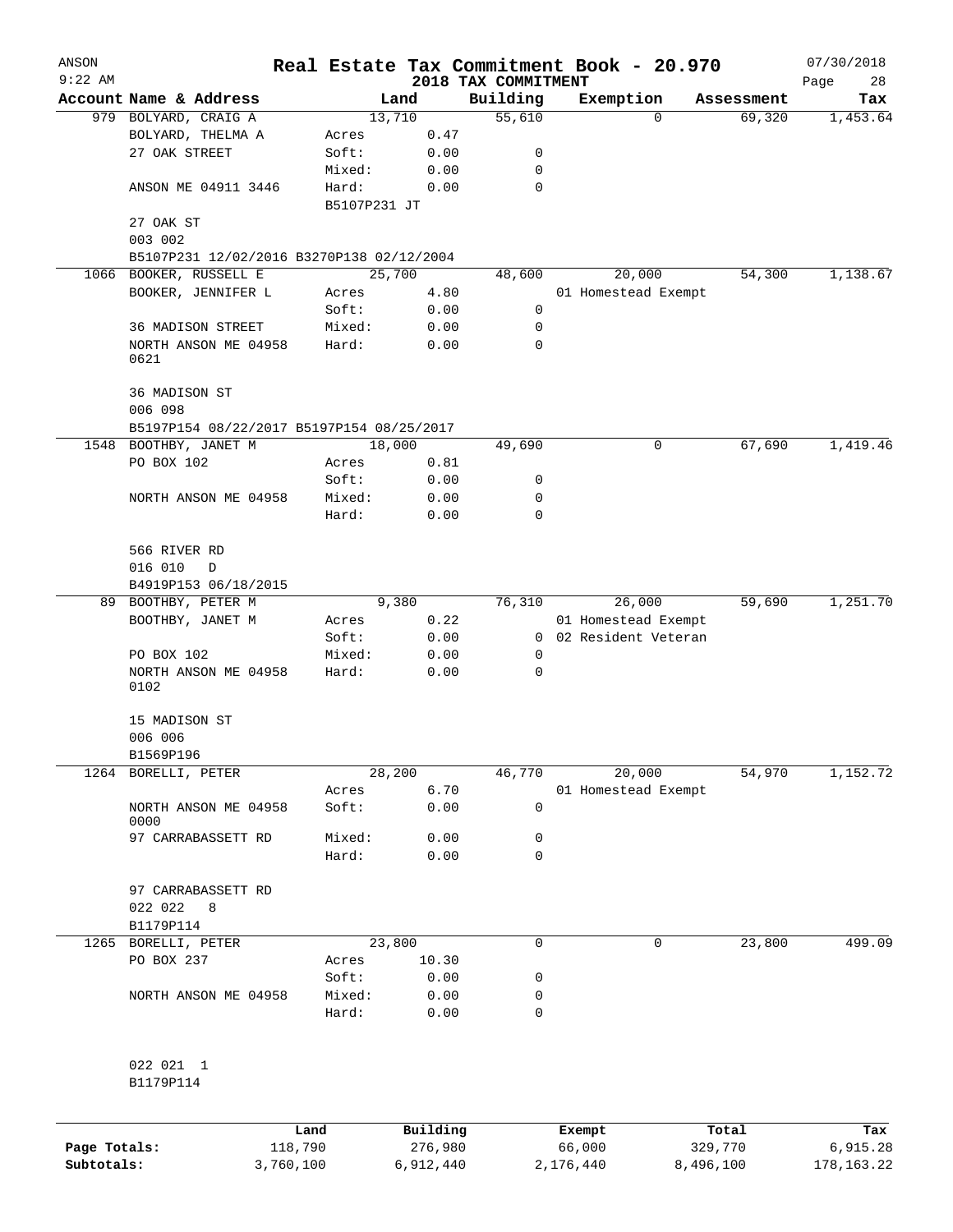| ANSON<br>$9:22$ AM |                                                   |                      |           |                                 | Real Estate Tax Commitment Book - 20.970 |            | 07/30/2018        |
|--------------------|---------------------------------------------------|----------------------|-----------|---------------------------------|------------------------------------------|------------|-------------------|
|                    | Account Name & Address                            |                      | Land      | 2018 TAX COMMITMENT<br>Building | Exemption                                | Assessment | Page<br>29<br>Tax |
|                    | 675 BORELLI, PETER A                              | 60,400               |           | 81,820                          | $\Omega$                                 | 142,220    | 2,982.35          |
|                    | BORELLI, MICHELLE A                               | Acres                | 60.00     |                                 |                                          |            |                   |
|                    |                                                   | Soft:                | 0.00      | 0                               |                                          |            |                   |
|                    | 97 CARRABASSETT RD                                | Mixed:               | 0.00      | 0                               |                                          |            |                   |
|                    | NORTH ANSON ME 04958                              | Hard:                | 0.00      | $\mathbf 0$                     |                                          |            |                   |
|                    | 0000                                              |                      |           |                                 |                                          |            |                   |
|                    | 275 TOWN FARM RD                                  |                      |           |                                 |                                          |            |                   |
|                    | 022 018                                           |                      |           |                                 |                                          |            |                   |
|                    | B4603P293 12/04/2012                              |                      |           |                                 |                                          |            |                   |
| 130                | BORELLI, PETER P                                  | 19,800               |           | 0                               | 0                                        | 19,800     | 415.21            |
|                    | BORELLI, MICHELLE A                               | Acres                | 6.20      |                                 |                                          |            |                   |
|                    |                                                   | Soft:                | 0.00      | 0                               |                                          |            |                   |
|                    | 97 CARRABASSETT RD                                | Mixed:               | 0.00      | 0                               |                                          |            |                   |
|                    | NORTH ANSON ME 04958<br>0000                      | Hard:                | 0.00      | $\mathbf 0$                     |                                          |            |                   |
|                    | 022 022<br>7                                      |                      |           |                                 |                                          |            |                   |
|                    | B4446P88 09/30/2011                               |                      |           |                                 |                                          |            |                   |
| 1919               | BORNTRAEGER, IV, HENRY<br>WILLIAM &               | 24,300               |           | $\Omega$                        | 0                                        | 24,300     | 509.57            |
|                    | QUINTAL-SNOWMAN, ANGELA Acres<br>MARIE            |                      | 10.80     |                                 |                                          |            |                   |
|                    | 8 HARDY'S HILL ROAD                               | Soft:                | 0.00      | 0                               |                                          |            |                   |
|                    |                                                   | Mixed:               | 0.00      | 0                               |                                          |            |                   |
|                    | DEER ISLE ME 04627                                | Hard:<br>B4962P099   | 0.00      | $\Omega$                        |                                          |            |                   |
|                    | HOLLIN WAITE HILL RD                              |                      |           |                                 |                                          |            |                   |
|                    | 020 014 11                                        |                      |           |                                 |                                          |            |                   |
|                    | B4962P99 10/05/2015                               |                      |           |                                 |                                          |            |                   |
|                    | 90 BOTTESCH, GEORGE B                             |                      | 40,010    | 87,440                          | 20,000                                   | 107,450    | 2,253.23          |
|                    |                                                   | Acres                | 82.00     |                                 | 01 Homestead Exempt                      |            |                   |
|                    | ANSON ME 04911 0000                               | Soft:                | 0.00      | 0                               |                                          |            |                   |
|                    | 583 WEST MILLS RD                                 | Mixed:               | 29.00     | 4,988                           |                                          |            |                   |
|                    |                                                   | Hard:<br>TREE GROWTH | 48.00     | 9,024                           |                                          |            |                   |
|                    | 583 WEST MILLS RD                                 |                      |           |                                 |                                          |            |                   |
|                    | 011 018                                           |                      |           |                                 |                                          |            |                   |
|                    | B2931P328                                         |                      |           |                                 |                                          |            |                   |
|                    | 521 BOUCHARD, DALE J                              | 40,750               |           | 0                               | 0                                        | 40,750     | 854.53            |
|                    | BOUCHARD, GERMAINE P                              | Acres                | 33.50     |                                 |                                          |            |                   |
|                    |                                                   | Soft:                | 0.00      | 0                               |                                          |            |                   |
|                    | P.O. BOX 594                                      | Mixed:               | 0.00      | 0                               |                                          |            |                   |
|                    | OAKLAND ME 04963                                  | Hard:                | 0.00      | 0                               |                                          |            |                   |
|                    | CAMPGROUND ROAD<br>015 047                        |                      |           |                                 |                                          |            |                   |
|                    | B4847P81 11/03/2014 B4847P79 04/04/2014 B2645P141 |                      |           |                                 |                                          |            |                   |
| 993                | BOUCHARD, LOUIS J III                             | 26,150               |           | 38,690                          | 20,000                                   | 44,840     | 940.29            |
|                    | C/O KEYBANK N.A.,                                 | Acres                | 5.10      |                                 | 01 Homestead Exempt                      |            |                   |
|                    | $OH - 01 - 51 - 0548$                             |                      |           |                                 |                                          |            |                   |
|                    | 4910 TIEDEMAN RD                                  | Soft:                | 0.00      | 0                               |                                          |            |                   |
|                    | BROOKLYN OH 44144                                 | Mixed:               | 0.00      | 0                               |                                          |            |                   |
|                    |                                                   | Hard:                | 0.00      | $\mathbf 0$                     |                                          |            |                   |
|                    | 43 BROWN HILL RD                                  |                      |           |                                 |                                          |            |                   |
|                    | 014 030<br>9                                      |                      |           |                                 |                                          |            |                   |
|                    | B2434P143                                         |                      |           |                                 |                                          |            |                   |
|                    | Land                                              |                      | Building  |                                 | Exempt                                   | Total      | Tax               |
| Page Totals:       | 211,410                                           |                      | 207,950   |                                 | 40,000                                   | 379,360    | 7,955.18          |
| Subtotals:         | 3,971,510                                         |                      | 7,120,390 |                                 | 2,216,440                                | 8,875,460  | 186, 118.40       |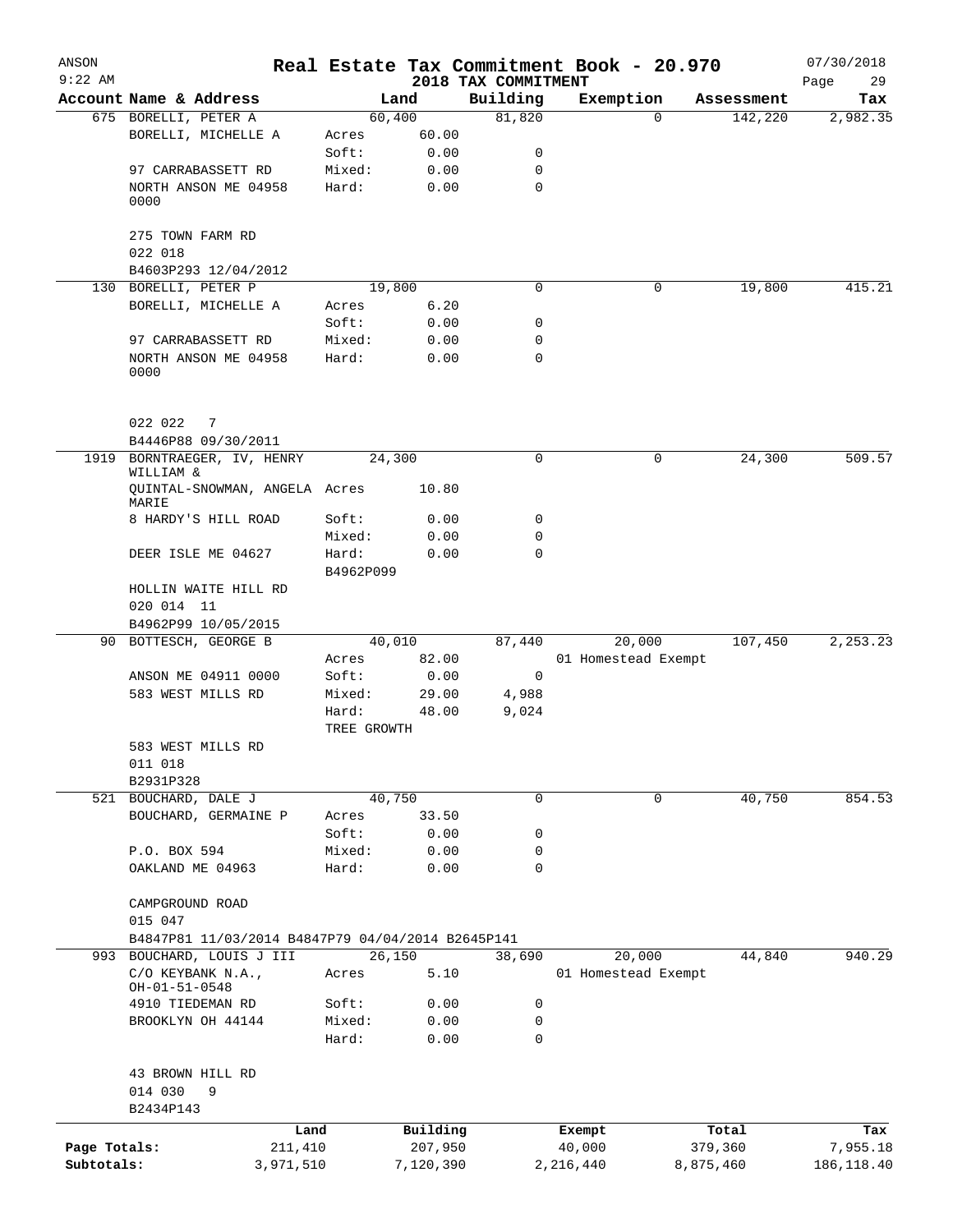| ANSON        |                                          |                |              |                     | Real Estate Tax Commitment Book - 20.970 |            | 07/30/2018 |
|--------------|------------------------------------------|----------------|--------------|---------------------|------------------------------------------|------------|------------|
| $9:22$ AM    |                                          |                |              | 2018 TAX COMMITMENT |                                          |            | Page<br>30 |
|              | Account Name & Address                   |                | Land         | Building            | Exemption                                | Assessment | Tax        |
|              | 1946 BOUDREAU, MICHAEL                   |                | 15,000       | $\mathbf 0$         | $\mathbf 0$                              | 15,000     | 314.55     |
|              | BOUDREAU, JENNIFER G                     | Acres<br>Soft: | 3.00<br>0.00 | 0                   |                                          |            |            |
|              | 124 OVERLOOK ROAD                        | Mixed:         | 0.00         | 0                   |                                          |            |            |
|              | SOUTH WINDSOR CT 06074                   | Hard:          | 0.00         | $\mathbf 0$         |                                          |            |            |
|              |                                          |                |              |                     |                                          |            |            |
|              | 015 015<br>B                             |                |              |                     |                                          |            |            |
|              | B3588P195 11/08/2005                     |                |              |                     |                                          |            |            |
| 1222         | BOULETTE, LAWRENCE R.,<br>JR.            |                | 28,500       | 52,300              | 0                                        | 80,800     | 1,694.38   |
|              |                                          | Acres          | 7.00         |                     |                                          |            |            |
|              | SKOWHEGAN ME 04976                       | Soft:          | 0.00         | 0                   |                                          |            |            |
|              | 94 EAST RIVER ROAD                       | Mixed:         | 0.00         | 0                   |                                          |            |            |
|              |                                          | Hard:          | 0.00         | 0                   |                                          |            |            |
|              | 383 WEST MILLS RD<br>011 031             |                |              |                     |                                          |            |            |
|              | B3782P166 12/05/2006                     |                |              |                     |                                          |            |            |
|              | 803 BOURQUE, WILLIAM R.<br>TRUSTEE       |                | 46,000       | 77,060              | $\mathbf 0$                              | 123,060    | 2,580.57   |
|              | BOURQUE, CAITRIN S.<br>TRUSTEE           | Acres          | 28.00        |                     |                                          |            |            |
|              | 201 LAKE STREET                          | Soft:          | 0.00         | 0                   |                                          |            |            |
|              |                                          | Mixed:         | 0.00         | 0                   |                                          |            |            |
|              | HAVERHILL MA 01832                       | Hard:          | 0.00         | $\mathbf 0$         |                                          |            |            |
|              | 497 FOUR MILE SQUARE RD<br>021 021       |                |              |                     |                                          |            |            |
|              | B4784P12 02/25/2014 B4478P249 12/27/2011 |                |              |                     |                                          |            |            |
| 1217         | BOWN, MATTHEW F                          |                | 33,320       | 91,250              | 20,000                                   | 104,570    | 2,192.83   |
|              | BOWN, AMY A                              | Acres          | 11.82        |                     | 01 Homestead Exempt                      |            |            |
|              |                                          | Soft:          | 0.00         | 0                   |                                          |            |            |
|              | PO BOX 334                               | Mixed:         | 0.00         | 0                   |                                          |            |            |
|              | NORTH ANSON ME 04958<br>0334             | Hard:          | 0.00         | $\mathbf 0$         |                                          |            |            |
|              | 314 CAMPGROUND RD                        |                |              |                     |                                          |            |            |
|              | 015 043<br>F                             |                |              |                     |                                          |            |            |
|              | B2518P126                                |                |              |                     |                                          |            |            |
| 97           | BOYCE, GENE F                            |                | 9,170        | 47,260              | 26,000                                   | 30,430     | 638.12     |
|              |                                          | Acres          | 0.21         |                     | 01 Homestead Exempt                      |            |            |
|              | ANSON ME 04911 0076                      | Soft:          | 0.00         | 0                   | 02 Resident Veteran                      |            |            |
|              | PO BOX 76                                | Mixed:         | 0.00         | 0                   |                                          |            |            |
|              |                                          | Hard:          | 0.00         | 0                   |                                          |            |            |
|              | 102 MAIN ST                              |                |              |                     |                                          |            |            |
|              | 001 033                                  |                |              |                     |                                          |            |            |
|              | B793P116                                 |                |              |                     |                                          |            |            |
| 1518         | BOYCE, LISA                              |                | 14,970       | 58,800              | 20,000                                   | 53,770     | 1,127.56   |
|              |                                          | Acres          | 0.56         |                     | 01 Homestead Exempt                      |            |            |
|              | ANSON ME 04911 0414                      | Soft:          | 0.00         | 0                   |                                          |            |            |
|              | PO BOX 414                               | Mixed:         | 0.00         | 0                   |                                          |            |            |
|              |                                          | Hard:          | 0.00         | $\mathbf 0$         |                                          |            |            |
|              | 3 PINE ST                                |                |              |                     |                                          |            |            |
|              | 001 036                                  |                |              |                     |                                          |            |            |
|              | B4325P129 10/08/2010                     |                |              |                     |                                          |            |            |
|              |                                          | Land           | Building     |                     | Exempt                                   | Total      | Tax        |
| Page Totals: | 146,960                                  |                | 326,670      |                     | 66,000                                   | 407,630    | 8,548.01   |
| Subtotals:   | 4, 118, 470                              |                | 7,447,060    |                     | 2,282,440                                | 9,283,090  | 194,666.41 |
|              |                                          |                |              |                     |                                          |            |            |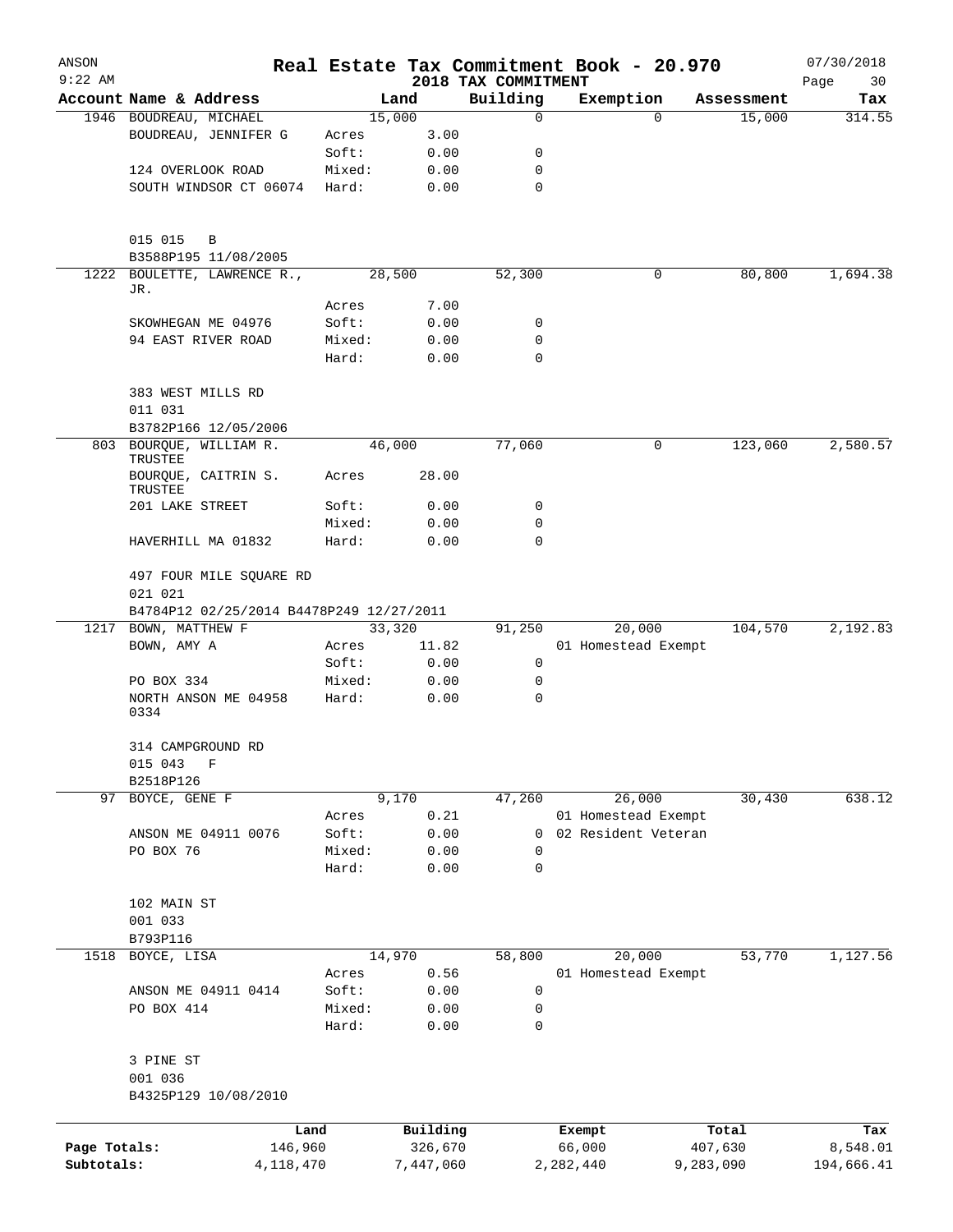| ANSON<br>$9:22$ AM |                                    |                 | 2018 TAX COMMITMENT          |              | Real Estate Tax Commitment Book - 20.970 |            | 07/30/2018<br>Page<br>31 |
|--------------------|------------------------------------|-----------------|------------------------------|--------------|------------------------------------------|------------|--------------------------|
|                    | Account Name & Address             |                 | Land                         | Building     | Exemption                                | Assessment | Tax                      |
|                    | 100 BOYCE, TIMOTHY G &             |                 | 26,150                       | 45,290       | 20,000                                   | 51,440     | 1,078.70                 |
|                    | TUCCI, KELLIE S                    | Acres           | 5.10                         |              | 01 Homestead Exempt                      |            |                          |
|                    |                                    | Soft:           | 0.00                         | 0            |                                          |            |                          |
|                    | PO BOX 246                         | Mixed:          | 0.00                         | 0            |                                          |            |                          |
|                    | ANSON ME 04911 0246                | Hard:           | 0.00                         | $\mathbf 0$  |                                          |            |                          |
|                    | 35 BROWN HILL RD<br>014 030<br>8   |                 |                              |              |                                          |            |                          |
|                    | B5060P130 08/10/2016 B2339P244     |                 |                              |              |                                          |            |                          |
|                    | 104 BRACK, DAVID                   |                 | 17,320                       | 43,530       | 26,000                                   | 34,850     | 730.80                   |
|                    | PO BOX 96                          | Acres           | 0.75                         |              | 01 Homestead Exempt                      |            |                          |
|                    |                                    | Soft:           | 0.00                         |              | 0 02 Resident Veteran                    |            |                          |
|                    | ANSON ME 04911 0096                | Mixed:          | 0.00                         | 0            |                                          |            |                          |
|                    |                                    | Hard:           | 0.00                         | $\mathbf 0$  |                                          |            |                          |
|                    | 11 THIRD ST                        |                 |                              |              |                                          |            |                          |
|                    | 001 054                            |                 |                              |              |                                          |            |                          |
|                    | B3976P352 03/21/2008 B2723P298     |                 |                              |              |                                          |            |                          |
|                    | 1857 BRADBURY, CHAD H              |                 | 18,330                       | 25,020       | 0                                        | 43,350     | 909.05                   |
|                    |                                    | Acres           | 4.22                         |              |                                          |            |                          |
|                    | RUMFORD ME 04276 3644              | Soft:           | 0.00                         | 0            |                                          |            |                          |
|                    | 1180 ROUTE 2 STE 5                 | Mixed:          | 0.00                         | 0            |                                          |            |                          |
|                    |                                    | Hard:           | 0.00<br>WOOD ENERGY PROPERTY | 0            |                                          |            |                          |
|                    |                                    |                 |                              |              |                                          |            |                          |
|                    | 016 015<br>Α<br>B2599P238          |                 |                              |              |                                          |            |                          |
|                    | 107 BRADLEY, SHIRLEY M             |                 | 17,600                       | 0            | 0                                        | 17,600     | 369.07                   |
|                    | C/O PETER BRADLEY                  | Acres           | 10.50                        |              |                                          |            |                          |
|                    | PO BOX 397                         | Soft:           | 0.00                         | 0            |                                          |            |                          |
|                    | NUTTING LAKE MA 01865<br>0000      | Mixed:          | 0.00                         | 0            |                                          |            |                          |
|                    |                                    | Hard:           | 0.00                         | $\mathsf{O}$ |                                          |            |                          |
|                    | 015 044<br>К<br>B1292P14           |                 |                              |              |                                          |            |                          |
|                    |                                    |                 |                              |              |                                          |            |                          |
|                    | 1921 BRADY, CHERYL                 |                 | 21,820                       | 0            | 0                                        | 21,820     | 457.57                   |
|                    |                                    | Acres           | 8.32                         |              |                                          |            |                          |
|                    | WORCESTER MA 01608 0000            | Soft:           | 0.00                         | 0            |                                          |            |                          |
|                    | 70 SOUTHBRIDGE ST                  | Mixed:<br>Hard: | 0.00<br>0.00                 | 0<br>0       |                                          |            |                          |
|                    |                                    |                 |                              |              |                                          |            |                          |
|                    | HOLLIN WAITE HILL RD<br>020 014 13 |                 |                              |              |                                          |            |                          |
|                    | B3416P7 12/02/2004                 |                 |                              |              |                                          |            |                          |
| 1687               | BRALEY, FRANK W                    |                 | 11,130                       | 9,760        | 0                                        | 20,890     | 438.06                   |
|                    | BRALEY, RUTH E                     | Acres           | 1.75                         |              |                                          |            |                          |
|                    |                                    | Soft:           | 0.00                         | 0            |                                          |            |                          |
|                    | 112 MAIN ST                        | Mixed:          | 0.00                         | 0            |                                          |            |                          |
|                    | ANSON ME 04911 0000                | Hard:           | 0.00                         | 0            |                                          |            |                          |
|                    | 24 FRONT ST                        |                 |                              |              |                                          |            |                          |
|                    | 001 051<br>B3532P151 08/04/2005    |                 |                              |              |                                          |            |                          |
|                    |                                    |                 |                              |              |                                          |            |                          |
|                    |                                    |                 |                              |              |                                          |            |                          |
|                    | Land                               |                 | Building                     |              | Exempt                                   | Total      | Tax                      |

|              | ⊥and      | Building  | Exempt    | Total     | Tax        |
|--------------|-----------|-----------|-----------|-----------|------------|
| Page Totals: | 112,350   | 123,600   | 46,000    | 189,950   | 3,983.25   |
| Subtotals:   | 4,230,820 | 7,570,660 | 2,328,440 | 9,473,040 | 198,649.66 |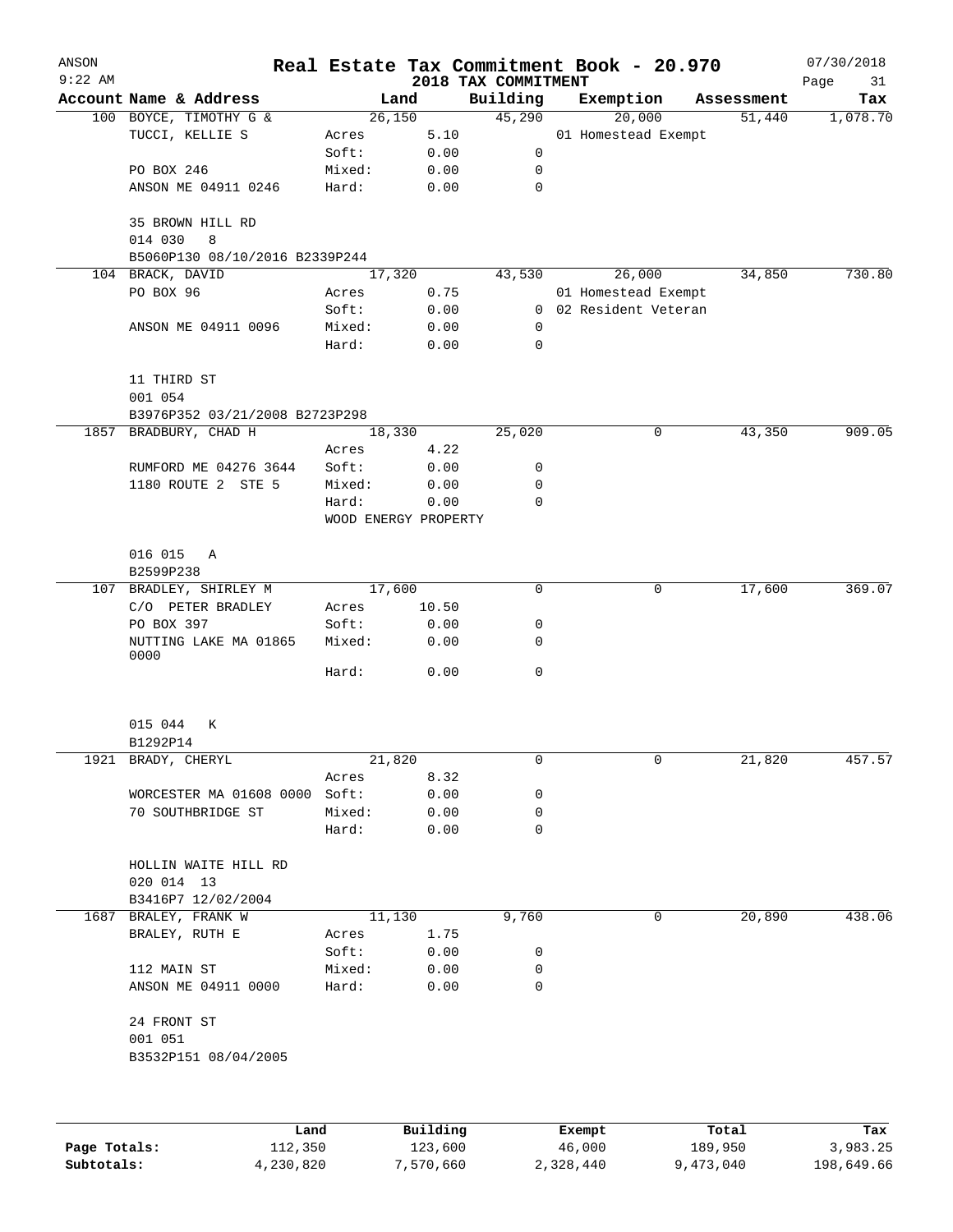| ANSON<br>$9:22$ AM |                              |           |           |                                 | Real Estate Tax Commitment Book - 20.970 |            | 07/30/2018        |
|--------------------|------------------------------|-----------|-----------|---------------------------------|------------------------------------------|------------|-------------------|
|                    | Account Name & Address       |           | Land      | 2018 TAX COMMITMENT<br>Building | Exemption                                | Assessment | Page<br>32<br>Tax |
|                    | 103 BRALEY, FRANK W          |           | 14,560    | 77,810                          | 20,000                                   | 72,370     | 1,517.60          |
|                    | BRALEY, RUTH E               | Acres     | 0.53      |                                 | 01 Homestead Exempt                      |            |                   |
|                    |                              | Soft:     | 0.00      | 0                               |                                          |            |                   |
|                    | 112 MAIN ST                  | Mixed:    | 0.00      | 0                               |                                          |            |                   |
|                    | ANSON ME 04911 0000          | Hard:     | 0.00      | $\mathbf 0$                     |                                          |            |                   |
|                    | 112 MAIN ST                  |           |           |                                 |                                          |            |                   |
|                    | 001 035                      |           |           |                                 |                                          |            |                   |
|                    | B815P888                     |           |           |                                 |                                          |            |                   |
|                    | 1474 BRAUER, KURT &          |           | 17,320    | 37,410                          | 0                                        | 54,730     | 1,147.69          |
|                    | WALBRECHT, ALYSSA            | Acres     | 0.75      |                                 |                                          |            |                   |
|                    |                              | Soft:     | 0.00      | 0                               |                                          |            |                   |
|                    | 161 SAPE ROAD                | Mixed:    | 0.00      | 0                               |                                          |            |                   |
|                    | RAYMOND ME 04071             | Hard:     | 0.00      | 0                               |                                          |            |                   |
|                    | 14 FRONT ST                  |           |           |                                 |                                          |            |                   |
|                    | 001 050                      |           |           |                                 |                                          |            |                   |
|                    | B4767P33 03/21/2014          |           |           |                                 |                                          |            |                   |
|                    | 135 BREEN, SHANE L           |           | 22,500    | 0                               | 0                                        | 22,500     | 471.83            |
|                    | 21 PARKVIEW AVENUE           | Acres     | 9.00      |                                 |                                          |            |                   |
|                    |                              | Soft:     | 0.00      | 0                               |                                          |            |                   |
|                    | LIVERMORE FALLS ME<br>04254  | Mixed:    | 0.00      | 0                               |                                          |            |                   |
|                    |                              | Hard:     | 0.00      | $\mathbf 0$                     |                                          |            |                   |
|                    | SKIDMORE RD                  |           |           |                                 |                                          |            |                   |
|                    | 023 015<br>F <sub>1</sub>    |           |           |                                 |                                          |            |                   |
|                    | B4381P337 03/25/2011         |           |           |                                 |                                          |            |                   |
|                    | 110 BRIDGES, LUCIE E         |           | 34,000    | 80,840                          | 20,000                                   | 94,840     | 1,988.79          |
|                    |                              | Acres     | 12.50     |                                 | 01 Homestead Exempt                      |            |                   |
|                    | NORTH ANSON ME 04958<br>0000 | Soft:     | 0.00      | 0                               |                                          |            |                   |
|                    | 329 EMBDEN POND RD           | Mixed:    | 0.00      | 0                               |                                          |            |                   |
|                    |                              | Hard:     | 0.00      | 0                               |                                          |            |                   |
|                    | 329 EMBDEN POND RD           |           |           |                                 |                                          |            |                   |
|                    | 023 024<br>D                 |           |           |                                 |                                          |            |                   |
|                    | B3893P298 08/13/2007         |           |           |                                 |                                          |            |                   |
| 122                | BROWN, DANIEL M              |           | 43,000    | 109,360                         | 20,000                                   | 132,360    | 2,775.59          |
|                    |                              | Acres     | 41.00     |                                 | 01 Homestead Exempt                      |            |                   |
|                    | NORTH ANSON ME 04958<br>0011 | Soft:     | 0.00      | 0                               |                                          |            |                   |
|                    | PO BOX 11                    | Mixed:    | 0.00      | 0                               |                                          |            |                   |
|                    |                              | Hard:     | 0.00      | 0                               |                                          |            |                   |
|                    | 91 MADISON ST                |           |           |                                 |                                          |            |                   |
|                    | 017 027                      |           |           |                                 |                                          |            |                   |
|                    | B2346P141                    |           |           |                                 |                                          |            |                   |
|                    | 1261 BROWN, DANIEL M         |           | 11,490    | 55,200                          | 0                                        | 66,690     | 1,398.49          |
|                    | PO BOX 11                    | Acres     | 0.33      |                                 |                                          |            |                   |
|                    |                              | Soft:     | 0.00      | 0                               |                                          |            |                   |
|                    | NORTH ANSON ME 04958         | Mixed:    | 0.00      | 0                               |                                          |            |                   |
|                    |                              | Hard:     | 0.00      | 0                               |                                          |            |                   |
|                    |                              | B4993P001 |           |                                 |                                          |            |                   |
|                    | 11 MADISON ST                |           |           |                                 |                                          |            |                   |
|                    | 006 007                      |           |           |                                 |                                          |            |                   |
|                    | B4993P001 08/14/2016         |           |           |                                 |                                          |            |                   |
|                    |                              | Land      | Building  |                                 | Exempt                                   | Total      | Tax               |
| Page Totals:       |                              | 142,870   | 360,620   |                                 | 60,000                                   | 443,490    | 9,299.99          |
| Subtotals:         |                              | 4,373,690 | 7,931,280 |                                 | 2,388,440                                | 9,916,530  | 207,949.65        |
|                    |                              |           |           |                                 |                                          |            |                   |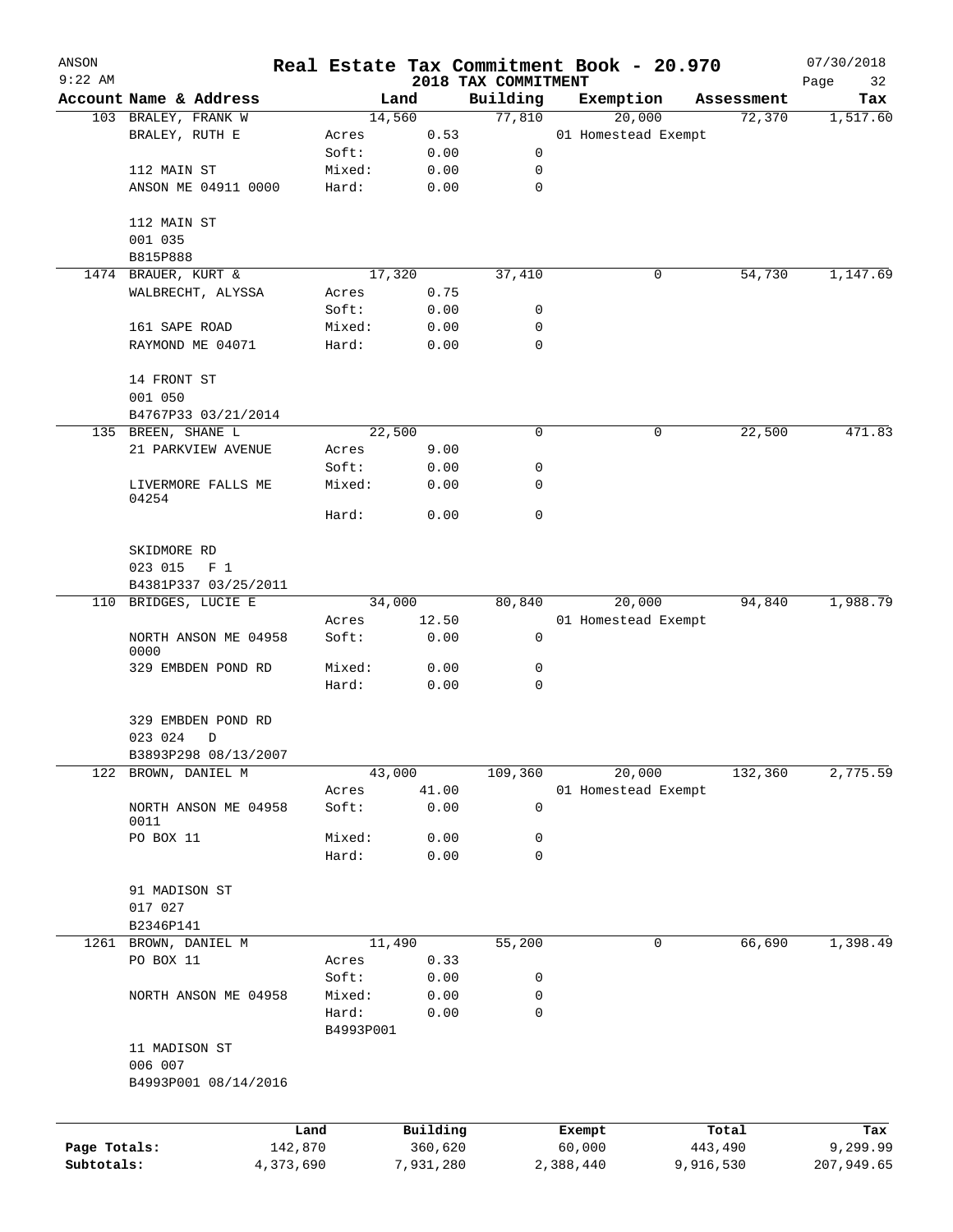| ANSON<br>$9:22$ AM |                              |                      |        | 2018 TAX COMMITMENT | Real Estate Tax Commitment Book - 20.970 |             | 07/30/2018<br>Page<br>33 |
|--------------------|------------------------------|----------------------|--------|---------------------|------------------------------------------|-------------|--------------------------|
|                    | Account Name & Address       |                      | Land   | Building            | Exemption                                | Assessment  | Tax                      |
|                    | 1925 BROWN, FRED D           |                      | 16,110 | $\mathbf 0$         | $\Omega$                                 | 16, 110     | 337.83                   |
|                    | BROWN, CHRISTINE L           | Acres                | 20.50  |                     |                                          |             |                          |
|                    | 97 CANADA RD                 | Soft:                | 0.00   | 0                   |                                          |             |                          |
|                    |                              | Mixed:               | 13.00  | 2,236               |                                          |             |                          |
|                    | MOSCOW ME 04920              | Hard:                | 6.00   | 1,128               |                                          |             |                          |
|                    | CROSS RD                     |                      |        |                     |                                          |             |                          |
|                    | 011 035 A                    |                      |        |                     |                                          |             |                          |
| 651                | BROWN, JASON A               |                      | 11,540 | $\mathbf 0$         | 0                                        | 11,540      | 241.99                   |
|                    | BROWN, JODY M                | Acres                | 24.80  |                     |                                          |             |                          |
|                    |                              | Soft:                | 1.00   | 117                 |                                          |             |                          |
|                    | 13 GARFIELD ST               | Mixed:               | 22.80  | 3,922               |                                          |             |                          |
|                    | MADISON ME 04950             | Hard:<br>TREE GROWTH | 0.00   | 0                   |                                          |             |                          |
|                    | 024 028<br>B                 |                      |        |                     |                                          |             |                          |
|                    | B2807P168                    |                      |        |                     |                                          |             |                          |
|                    | 1678 BROWN, LOUISE J         |                      | 24,230 | 18,760              | 20,000                                   | 22,990      | 482.10                   |
|                    | DOUGLAS D, DOUGLAS D,<br>JR  | Acres                | 3.82   |                     | 01 Homestead Exempt                      |             |                          |
|                    | 555 PEASE HILL ROAD          | Soft:                | 0.00   | 0                   |                                          |             |                          |
|                    |                              | Mixed:               | 0.00   | $\mathbf 0$         |                                          |             |                          |
|                    | ANSON ME 04911               | Hard:                | 0.00   | 0                   |                                          |             |                          |
|                    | 555 PEASE HILL RD            |                      |        |                     |                                          |             |                          |
|                    | 014 041<br>1                 |                      |        |                     |                                          |             |                          |
|                    | B3326P330 06/16/2004         |                      |        |                     |                                          |             |                          |
|                    | 1246 BROWN, MARY D           |                      | 0      | 9,940               | 9,940                                    | $\mathbf 0$ | 0.00                     |
|                    |                              |                      |        |                     | 01 Homestead Exempt                      |             |                          |
|                    | ANSON ME 04911 0126          |                      |        |                     |                                          |             |                          |
|                    | PO BOX 126                   |                      |        |                     |                                          |             |                          |
|                    | 78 CAMPGROUND RD             |                      |        |                     |                                          |             |                          |
|                    | 015 036<br>5<br>ON           |                      |        |                     |                                          |             |                          |
| 448                | BROWN, RICHARD E JR          |                      | 10,000 | 51,860              | 20,000                                   | 41,860      | 877.80                   |
|                    |                              | Acres                | 0.25   |                     | 01 Homestead Exempt                      |             |                          |
|                    | ANSON ME 04911 0193          | Soft:                | 0.00   | 0                   |                                          |             |                          |
|                    | PO BOX 193                   | Mixed:               | 0.00   | 0                   |                                          |             |                          |
|                    |                              | Hard:                | 0.00   | 0                   |                                          |             |                          |
|                    | 9 SECOND ST                  |                      |        |                     |                                          |             |                          |
|                    | 001 067                      |                      |        |                     |                                          |             |                          |
|                    | B2842P336                    |                      |        |                     |                                          |             |                          |
| 1855               | BROWN, SHEILA W              |                      | 31,650 | 44,950              | 20,000                                   | 56,600      | 1,186.90                 |
|                    |                              | Acres                | 10.15  |                     | 01 Homestead Exempt                      |             |                          |
|                    | NORTH ANSON ME 04958<br>0000 | Soft:                | 0.00   | $\mathbf 0$         |                                          |             |                          |
|                    | 840 RIVER ROAD               | Mixed:               | 0.00   | 0                   |                                          |             |                          |
|                    |                              | Hard:                | 0.00   | 0                   |                                          |             |                          |
|                    | 840 RIVER RD                 |                      |        |                     |                                          |             |                          |
|                    | 018 007                      |                      |        |                     |                                          |             |                          |
|                    | B4275P175 05/13/2010         |                      |        |                     |                                          |             |                          |
|                    |                              |                      |        |                     |                                          |             |                          |
|                    |                              |                      |        |                     |                                          |             |                          |

|              | Land      | Building  | Exempt    | Total      | Tax        |
|--------------|-----------|-----------|-----------|------------|------------|
| Page Totals: | 93,530    | 125,510   | 69,940    | 149,100    | 3,126.62   |
| Subtotals:   | 4,467,220 | 8,056,790 | 2,458,380 | 10,065,630 | 211,076.27 |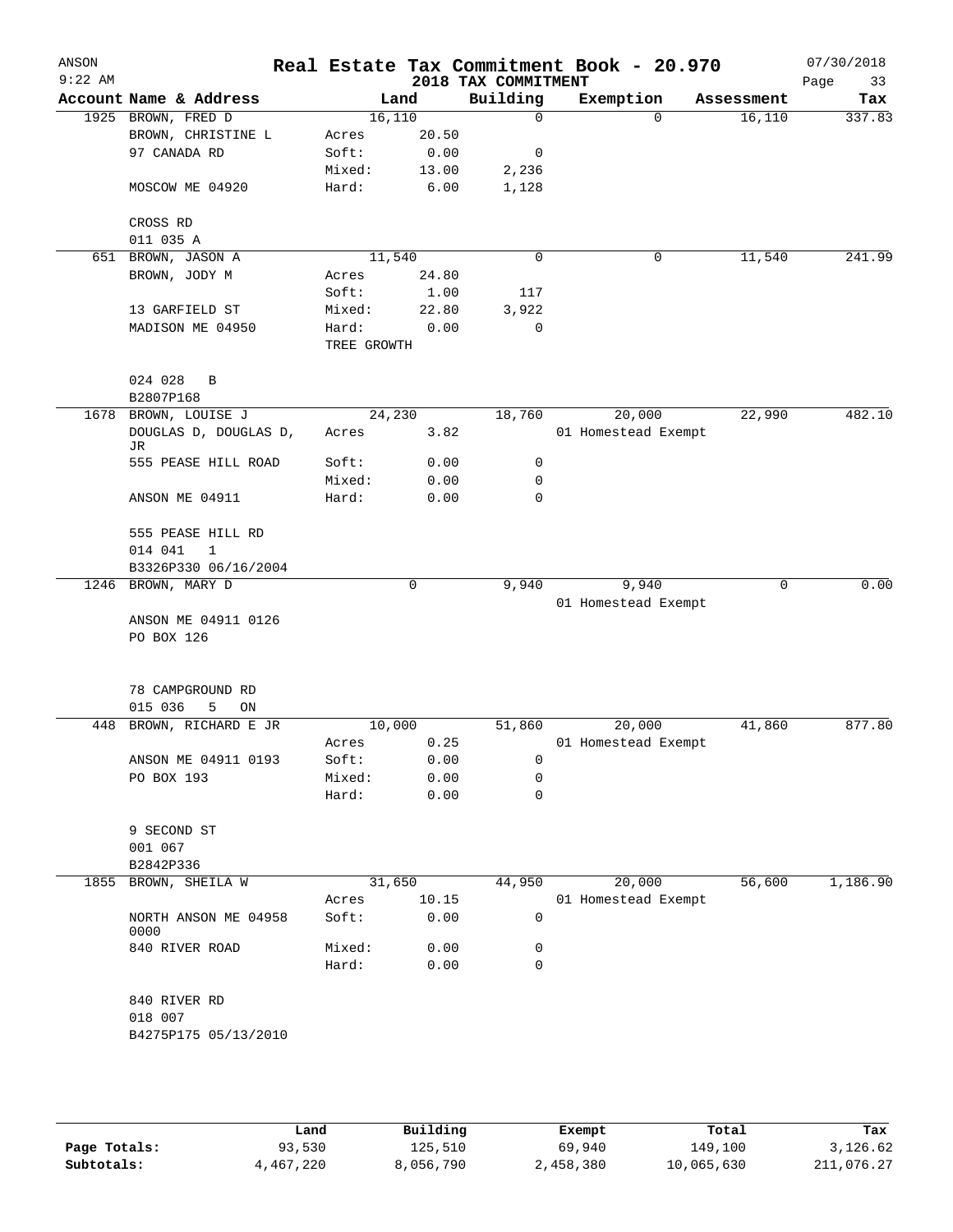| ANSON        |                                              |           |                 |           |                          | Real Estate Tax Commitment Book - 20.970 |            |                      | 07/30/2018    |
|--------------|----------------------------------------------|-----------|-----------------|-----------|--------------------------|------------------------------------------|------------|----------------------|---------------|
| $9:22$ AM    | Account Name & Address                       |           |                 |           | 2018 TAX COMMITMENT      |                                          |            |                      | Page<br>34    |
|              | 124 BROWN, STEPHEN W                         |           | 18,150          | Land      | Building<br>$\mathsf{O}$ | Exemption                                | 0          | Assessment<br>18,150 | Tax<br>380.61 |
|              | BROWN, PAULA D                               |           | Acres           | 5.10      |                          |                                          |            |                      |               |
|              | BOX 413                                      |           | Soft:           | 0.00      | 0                        |                                          |            |                      |               |
|              |                                              |           | Mixed:          | 0.00      | 0                        |                                          |            |                      |               |
|              | CLINTON ME 04927 0000                        |           | Hard:           | 0.00      | $\mathbf 0$              |                                          |            |                      |               |
|              |                                              |           |                 |           |                          |                                          |            |                      |               |
|              | 014 030<br>7                                 |           |                 |           |                          |                                          |            |                      |               |
|              | B2061P1409                                   |           |                 |           |                          |                                          |            |                      |               |
|              | 1635 BROWNE, DONALD J                        |           | 32,220          |           | 9,420                    |                                          | 0          | 41,640               | 873.19        |
|              | BROWNE, CHERYL A                             |           | Acres           | 28.43     |                          |                                          |            |                      |               |
|              |                                              |           | Soft:           | 0.00      | 0                        |                                          |            |                      |               |
|              | 24 WIRE BRIDGE ROAD                          |           | Mixed:          | 0.00      | 0                        |                                          |            |                      |               |
|              | NEW PORTLAND ME 04961<br>3605                |           | Hard:           | 0.00      | $\mathbf 0$              |                                          |            |                      |               |
|              | 019 026<br>Α                                 |           |                 |           |                          |                                          |            |                      |               |
|              | B2576P335                                    |           |                 |           |                          |                                          |            |                      |               |
|              | 114 BROWNE, SHAWN E                          |           | 30,000          |           | 122,920                  | 20,000                                   |            | 132,920              | 2,787.33      |
|              |                                              |           | Acres           | 8.50      |                          | 01 Homestead Exempt                      |            |                      |               |
|              | NORTH ANSON ME 04958<br>0358                 |           | Soft:           | 0.00      | 0                        |                                          |            |                      |               |
|              | PO BOX 358                                   |           | Mixed:          | 0.00      | 0                        |                                          |            |                      |               |
|              |                                              |           | Hard:           | 0.00      | $\mathbf 0$              |                                          |            |                      |               |
|              | 106 VALLEY RD                                |           |                 |           |                          |                                          |            |                      |               |
|              | 018 028<br>B2034P142                         |           |                 |           |                          |                                          |            |                      |               |
|              | 594 BRUCE, RANDY C                           |           | 19,880          |           | 20,990                   |                                          | 0          | 40,870               | 857.04        |
|              |                                              |           | Acres           | 10.60     |                          |                                          |            |                      |               |
|              | MADISON ME 04950 0000                        |           | Soft:           | 0.00      | 0                        |                                          |            |                      |               |
|              | 1174 LAKEWOOD RD                             |           | Mixed:          | 0.00      | 0                        |                                          |            |                      |               |
|              |                                              |           | Hard:           | 0.00      | 0                        |                                          |            |                      |               |
|              | OFF POULIN CORNER ROAD                       |           |                 |           |                          |                                          |            |                      |               |
|              | 018 021<br>J                                 |           |                 |           |                          |                                          |            |                      |               |
| 1549         | B2732P203<br>BRUCE, RANDY C                  |           | 13,200          |           | $\mathbf 0$              |                                          | 0          | 13,200               | 276.80        |
|              |                                              |           | Acres           | 22.00     |                          |                                          |            |                      |               |
|              | MADISON ME 04950 0000                        |           | Soft:           | 0.00      | 0                        |                                          |            |                      |               |
|              | 1174 LAKEWOOD RD                             |           | Mixed:          | 0.00      | 0                        |                                          |            |                      |               |
|              |                                              |           | Hard:           | 0.00      | $\mathbf 0$              |                                          |            |                      |               |
|              |                                              |           |                 |           |                          |                                          |            |                      |               |
|              | 018 020                                      |           |                 |           |                          |                                          |            |                      |               |
|              | B3988P282 04/18/2008                         |           |                 |           | $\mathsf{O}$             |                                          |            |                      | 377.46        |
| 1135         | BRYAN, WENDY J., ESTATE<br>C/O TERRY GRIFFIN |           | 18,000<br>Acres | 5.00      |                          |                                          | 0          | 18,000               |               |
|              | 340 COUNTY LINE DRIVE                        |           | Soft:           | 0.00      | 0                        |                                          |            |                      |               |
|              | MARTINSBURG WV 25404                         |           | Mixed:          | 0.00      | 0                        |                                          |            |                      |               |
|              | 0000                                         |           |                 |           |                          |                                          |            |                      |               |
|              |                                              |           | Hard:           | 0.00      | $\mathbf 0$              |                                          |            |                      |               |
|              | 019 010<br>Α                                 |           |                 |           |                          |                                          |            |                      |               |
|              | B2356P168                                    |           |                 |           |                          |                                          |            |                      |               |
|              |                                              | Land      |                 | Building  |                          | Exempt                                   |            | Total                | Tax           |
| Page Totals: |                                              | 131,450   |                 | 153,330   |                          | 20,000                                   |            | 264,780              | 5,552.43      |
| Subtotals:   |                                              | 4,598,670 |                 | 8,210,120 |                          | 2,478,380                                | 10,330,410 |                      | 216,628.70    |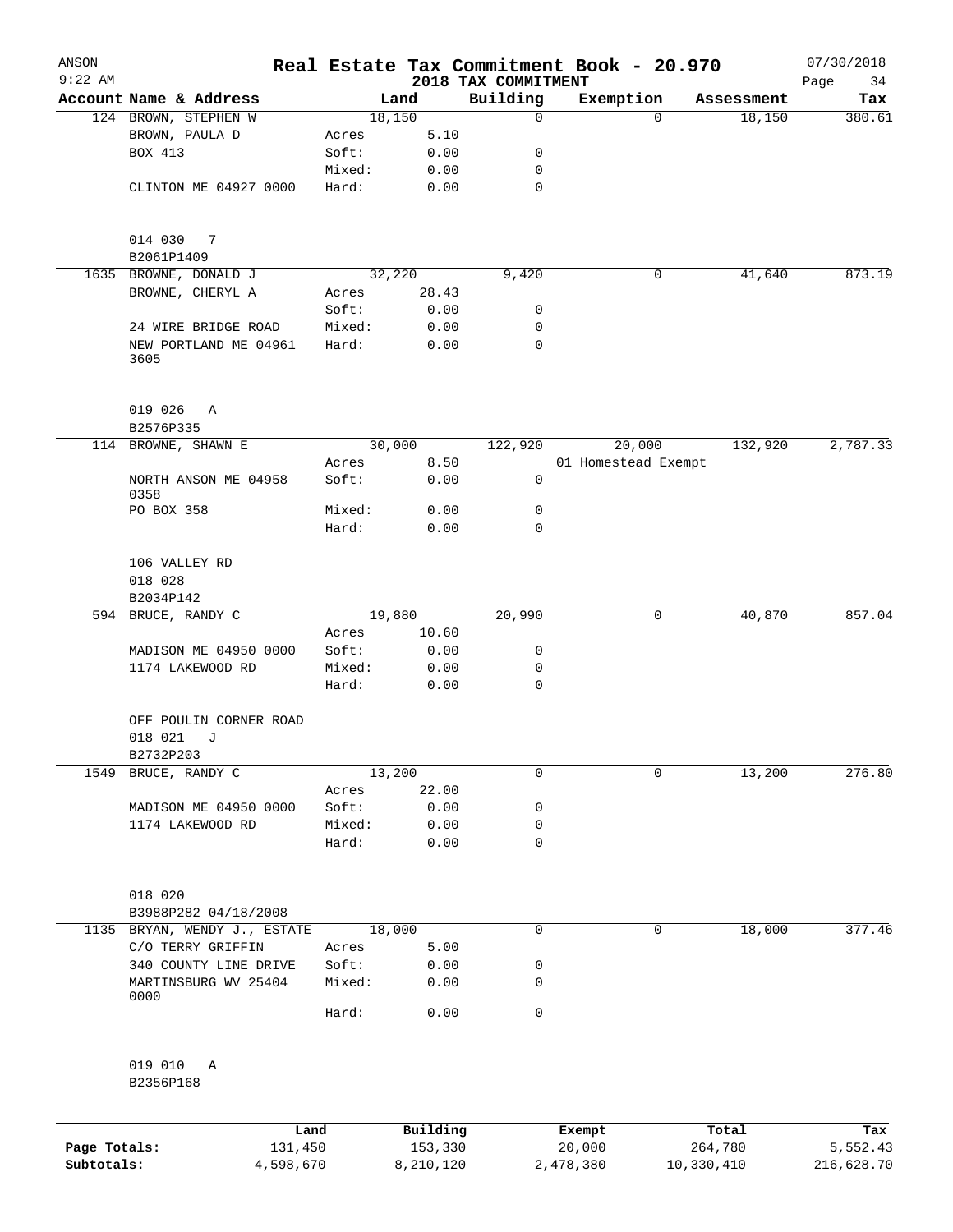| ANSON                      |                                                |                      |        |                     |                      | Real Estate Tax Commitment Book - 20.970 |                     |                          |                       | 07/30/2018              |
|----------------------------|------------------------------------------------|----------------------|--------|---------------------|----------------------|------------------------------------------|---------------------|--------------------------|-----------------------|-------------------------|
| $9:22$ AM                  |                                                |                      |        |                     |                      | 2018 TAX COMMITMENT                      |                     |                          |                       | Page<br>35              |
|                            | Account Name & Address<br>225 BRYANT, BILLY II |                      |        | Land<br>20,000      |                      | Building<br>12,180                       |                     | Exemption<br>$\mathbf 0$ | Assessment<br>32,180  | Tax<br>674.81           |
|                            | 1160 VALLEY ROAD                               |                      | Acres  |                     | 1.00                 |                                          |                     |                          |                       |                         |
|                            |                                                |                      | Soft:  |                     | 0.00                 | 0                                        |                     |                          |                       |                         |
|                            | ANSON ME 04911                                 |                      | Mixed: |                     | 0.00                 | 0                                        |                     |                          |                       |                         |
|                            |                                                |                      | Hard:  |                     | 0.00                 | $\mathbf 0$                              |                     |                          |                       |                         |
|                            |                                                |                      |        |                     |                      |                                          |                     |                          |                       |                         |
|                            | 1160 VALLEY RD                                 |                      |        |                     |                      |                                          |                     |                          |                       |                         |
|                            | 020 024<br>E                                   |                      |        |                     |                      |                                          |                     |                          |                       |                         |
|                            | B4820P287 08/19/2014 B1572P165                 |                      |        |                     |                      |                                          |                     |                          |                       |                         |
|                            | 126 BRYANT, HARRIET R                          |                      |        | $\overline{20,110}$ |                      | 73,390                                   |                     | 26,000                   | 67,500                | 1,415.48                |
|                            | BRYANT, JOHN H                                 |                      | Acres  |                     | 1.07                 |                                          |                     | 01 Homestead Exempt      |                       |                         |
|                            |                                                |                      | Soft:  |                     | 0.00                 |                                          |                     | 0 02 Resident Veteran    |                       |                         |
|                            | PO BOX 444                                     |                      | Mixed: |                     | 0.00                 | 0                                        |                     |                          |                       |                         |
|                            | NORTH ANSON ME 04958                           |                      | Hard:  |                     | 0.00                 | 0                                        |                     |                          |                       |                         |
|                            | 0444                                           |                      |        |                     |                      |                                          |                     |                          |                       |                         |
|                            | 25 MADISON ST                                  |                      |        |                     |                      |                                          |                     |                          |                       |                         |
|                            | 006 003                                        |                      |        |                     |                      |                                          |                     |                          |                       |                         |
|                            | B1605P80                                       |                      |        |                     |                      |                                          |                     |                          |                       |                         |
|                            | 127 BRYANT, HARRIET R                          |                      |        | 26,790              |                      | $\mathbf 0$                              |                     | 0                        | 26,790                | 561.79                  |
|                            | BRYANT, JOHN H                                 |                      | Acres  |                     | 5.79                 |                                          |                     |                          |                       |                         |
|                            |                                                |                      | Soft:  |                     | 0.00                 | 0                                        |                     |                          |                       |                         |
|                            | PO BOX 444                                     |                      | Mixed: |                     | 0.00                 | 0                                        |                     |                          |                       |                         |
|                            | NORTH ANSON ME 04958                           |                      | Hard:  |                     | 0.00                 | 0                                        |                     |                          |                       |                         |
|                            | 0444                                           |                      |        |                     |                      |                                          |                     |                          |                       |                         |
|                            | 006 002<br>B                                   |                      |        |                     |                      |                                          |                     |                          |                       |                         |
|                            | B1605P80                                       |                      |        |                     |                      |                                          |                     |                          |                       |                         |
|                            | 1025 BRYANT, JOHN H                            |                      |        | 3,370               |                      | 0                                        |                     | 0                        | 3,370                 | 70.67                   |
|                            | BRYANT, HARRIET R                              |                      | Acres  |                     | 0.25                 |                                          |                     |                          |                       |                         |
|                            |                                                |                      | Soft:  |                     | 0.00                 | 0                                        |                     |                          |                       |                         |
|                            | PO BOX 444                                     |                      | Mixed: |                     | 0.00                 | 0                                        |                     |                          |                       |                         |
|                            | NORTH ANSON ME 04958                           |                      | Hard:  |                     | 0.00                 | $\mathbf 0$                              |                     |                          |                       |                         |
|                            | 0444                                           |                      |        |                     |                      |                                          |                     |                          |                       |                         |
|                            | 001 031<br>В                                   |                      |        |                     |                      |                                          |                     |                          |                       |                         |
|                            | B4593P157 10/17/2012                           |                      |        |                     |                      |                                          |                     |                          |                       |                         |
|                            | 1024 BRYANT, JOHN H                            |                      |        | 13,120              |                      | 37,350                                   |                     | 0                        | 50,470                | 1,058.36                |
|                            | BRYANT, HARRIET R                              |                      | Acres  |                     | 0.43                 |                                          |                     |                          |                       |                         |
|                            |                                                |                      | Soft:  |                     | 0.00                 | 0                                        |                     |                          |                       |                         |
|                            | PO BOX 444                                     |                      | Mixed: |                     | 0.00                 | 0                                        |                     |                          |                       |                         |
|                            | NORTH ANSON ME 04958<br>0444                   |                      | Hard:  |                     | 0.00                 | $\mathbf 0$                              |                     |                          |                       |                         |
|                            | 100 MAIN ST                                    |                      |        |                     |                      |                                          |                     |                          |                       |                         |
|                            | 001 032                                        |                      |        |                     |                      |                                          |                     |                          |                       |                         |
|                            | B4593P157 10/17/2012                           |                      |        |                     |                      |                                          |                     |                          |                       |                         |
|                            | 432 BRYSON, WILLIAM J                          |                      |        | 26,300              |                      | 15,950                                   |                     | 0                        | 42,250                | 885.98                  |
|                            | BRYSON, BRENDA D                               |                      | Acres  |                     | 5.20                 |                                          |                     |                          |                       |                         |
|                            | PO BOX 233                                     |                      | Soft:  |                     | 0.00                 | 0                                        |                     |                          |                       |                         |
|                            |                                                |                      | Mixed: |                     | 0.00                 | 0                                        |                     |                          |                       |                         |
|                            | NORTH ANSON ME 04958                           |                      | Hard:  |                     | 0.00                 | $\mathbf 0$                              |                     |                          |                       |                         |
|                            | 203 FOUR MILE SQUARE RD<br>021 009<br>3        |                      |        |                     |                      |                                          |                     |                          |                       |                         |
|                            | B3196P112                                      |                      |        |                     |                      |                                          |                     |                          |                       |                         |
|                            |                                                | Land                 |        |                     | Building             |                                          | Exempt              |                          | Total                 | Tax                     |
| Page Totals:<br>Subtotals: |                                                | 109,690<br>4,708,360 |        |                     | 138,870<br>8,348,990 |                                          | 26,000<br>2,504,380 |                          | 222,560<br>10,552,970 | 4,667.09<br>221, 295.79 |
|                            |                                                |                      |        |                     |                      |                                          |                     |                          |                       |                         |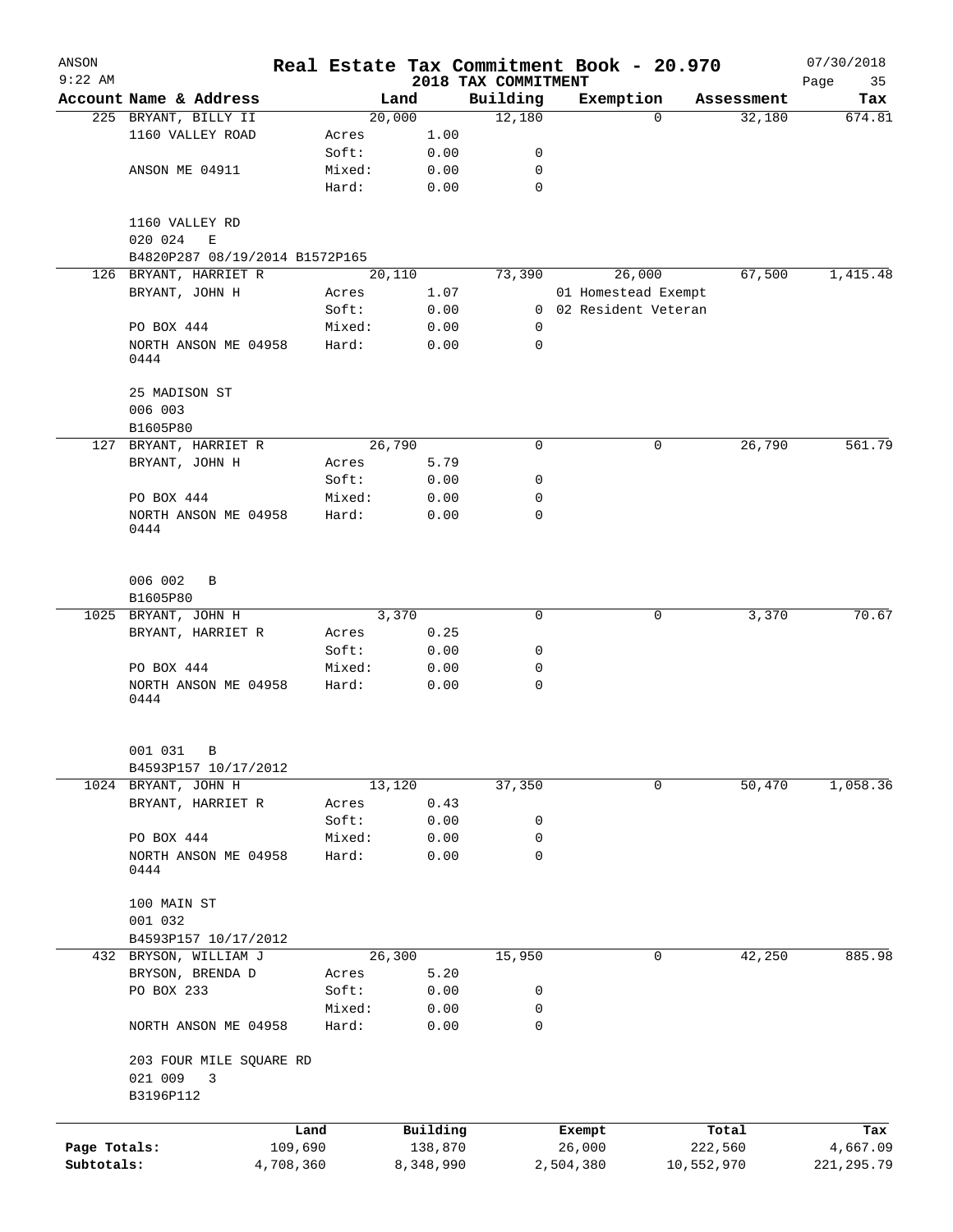| ANSON<br>$9:22$ AM |                                           |                      |       | 2018 TAX COMMITMENT | Real Estate Tax Commitment Book - 20.970 |            | 07/30/2018<br>36<br>Page |
|--------------------|-------------------------------------------|----------------------|-------|---------------------|------------------------------------------|------------|--------------------------|
|                    | Account Name & Address                    |                      | Land  | Building            | Exemption                                | Assessment | Tax                      |
|                    | 398 BUBAR, RANDY G                        | 12,650               |       | 24,610              | $\Omega$                                 | 37,260     | 781.34                   |
|                    | 91 PREBLE AVENUE                          | Acres                | 0.40  |                     |                                          |            |                          |
|                    |                                           | Soft:                | 0.00  | 0                   |                                          |            |                          |
|                    | ANSON ME 04911                            | Mixed:               | 0.00  | 0                   |                                          |            |                          |
|                    |                                           | Hard:                | 0.00  | $\mathbf 0$         |                                          |            |                          |
|                    | 91 PREBLE AVE                             |                      |       |                     |                                          |            |                          |
|                    | 004 005<br>B                              |                      |       |                     |                                          |            |                          |
|                    | B4828P262 09/11/2014                      |                      |       |                     |                                          |            |                          |
|                    | 780 BUBAR, RANDY G                        | 21,650               |       | 35,560              | 0                                        | 57,210     | 1,199.69                 |
|                    | 91 PREBLE AVENUE                          | Acres                | 2.10  |                     |                                          |            |                          |
|                    |                                           | Soft:                | 0.00  | 0                   |                                          |            |                          |
|                    | ANSON ME 04911                            | Mixed:               | 0.00  | 0                   |                                          |            |                          |
|                    |                                           | Hard:                | 0.00  | 0                   |                                          |            |                          |
|                    |                                           | B4923P022            |       |                     |                                          |            |                          |
|                    | 740 RIVER RD                              |                      |       |                     |                                          |            |                          |
|                    | 017 007                                   |                      |       |                     |                                          |            |                          |
|                    | B4974P184 10/01/2015                      |                      |       |                     |                                          |            |                          |
|                    | 1813 BUBAR, RANDY G                       |                      | 2,430 | 0                   | 0                                        | 2,430      | 50.96                    |
|                    | 91 PREBLE AVENUE                          | Acres                | 0.42  |                     |                                          |            |                          |
|                    |                                           | Soft:                | 0.00  | 0                   |                                          |            |                          |
|                    | ANSON ME 04911                            | Mixed:               | 0.00  | 0                   |                                          |            |                          |
|                    |                                           | Hard:                | 0.00  | $\mathbf 0$         |                                          |            |                          |
|                    |                                           |                      |       |                     |                                          |            |                          |
|                    | OFF PREBLE AVE                            |                      |       |                     |                                          |            |                          |
|                    | 004 005<br><b>B</b> 1                     |                      |       |                     |                                          |            |                          |
|                    | B5295P036 06/21/2018 B4429P122 08/09/2011 |                      |       |                     |                                          |            |                          |
|                    | 1534 BUCKLAND, LISA A                     | 29,000               |       | 0                   | 0                                        | 29,000     | 608.13                   |
|                    | 158 SKIDMORE ROAD                         | Acres                | 7.50  |                     |                                          |            |                          |
|                    |                                           | Soft:                |       | 0                   |                                          |            |                          |
|                    |                                           |                      | 0.00  |                     |                                          |            |                          |
|                    | NORTH ANSON ME 04958                      | Mixed:               | 0.00  | 0                   |                                          |            |                          |
|                    |                                           | Hard:                | 0.00  | 0                   |                                          |            |                          |
|                    | 023 015<br>I                              |                      |       |                     |                                          |            |                          |
|                    | B4891P201 12/19/2014                      |                      |       |                     |                                          |            |                          |
|                    | 1355 BUCKNAM, CLARENCE, JR.<br>&          | 18,800               |       | 9,610               | 20,000                                   | 8,410      | 176.36                   |
|                    | PEAVEY, ELIZABETH                         | Acres                | 12.10 |                     | 01 Homestead Exempt                      |            |                          |
|                    |                                           | Soft:                | 0.00  | 0                   |                                          |            |                          |
|                    | PO BOX 384                                | Mixed:               | 0.00  | 0                   |                                          |            |                          |
|                    | ANSON ME 04911 0384                       | Hard:                | 0.00  | 0                   |                                          |            |                          |
|                    |                                           |                      |       |                     |                                          |            |                          |
|                    |                                           | 1/2 INTEREST IN LAND |       |                     |                                          |            |                          |
|                    | 126 CARRABASSETT RD                       |                      |       |                     |                                          |            |                          |
|                    | 022 021 2 1/2int                          |                      |       |                     |                                          |            |                          |
|                    | B4984P288 12/11/2015 B3951P225 12/18/2008 |                      |       |                     |                                          |            |                          |
|                    | 131 BUNKER, CHARLES ESTATE<br>OF &        | 15,000               |       | 0                   | 0                                        | 15,000     | 314.55                   |
|                    | BUNKER RICHARD I                          | Acres                | 3.00  |                     |                                          |            |                          |
|                    |                                           | Soft:                | 0.00  | 0                   |                                          |            |                          |
|                    | 92 JOHN EWER RD                           | Mixed:               | 0.00  | 0                   |                                          |            |                          |
|                    |                                           |                      |       |                     |                                          |            |                          |
|                    | SANDWICH MA 02563 0000                    | Hard:                | 0.00  | 0                   |                                          |            |                          |
|                    | 022 025                                   |                      |       |                     |                                          |            |                          |
|                    | B725P385                                  |                      |       |                     |                                          |            |                          |
|                    |                                           |                      |       |                     |                                          |            |                          |
|                    |                                           |                      |       |                     |                                          |            |                          |

|              | Land      | Building  | Exempt    | Total      | Tax        |
|--------------|-----------|-----------|-----------|------------|------------|
| Page Totals: | 99,530    | 69,780    | 20,000    | 149,310    | 3,131.03   |
| Subtotals:   | 4,807,890 | 8,418,770 | 2,524,380 | 10,702,280 | 224,426.82 |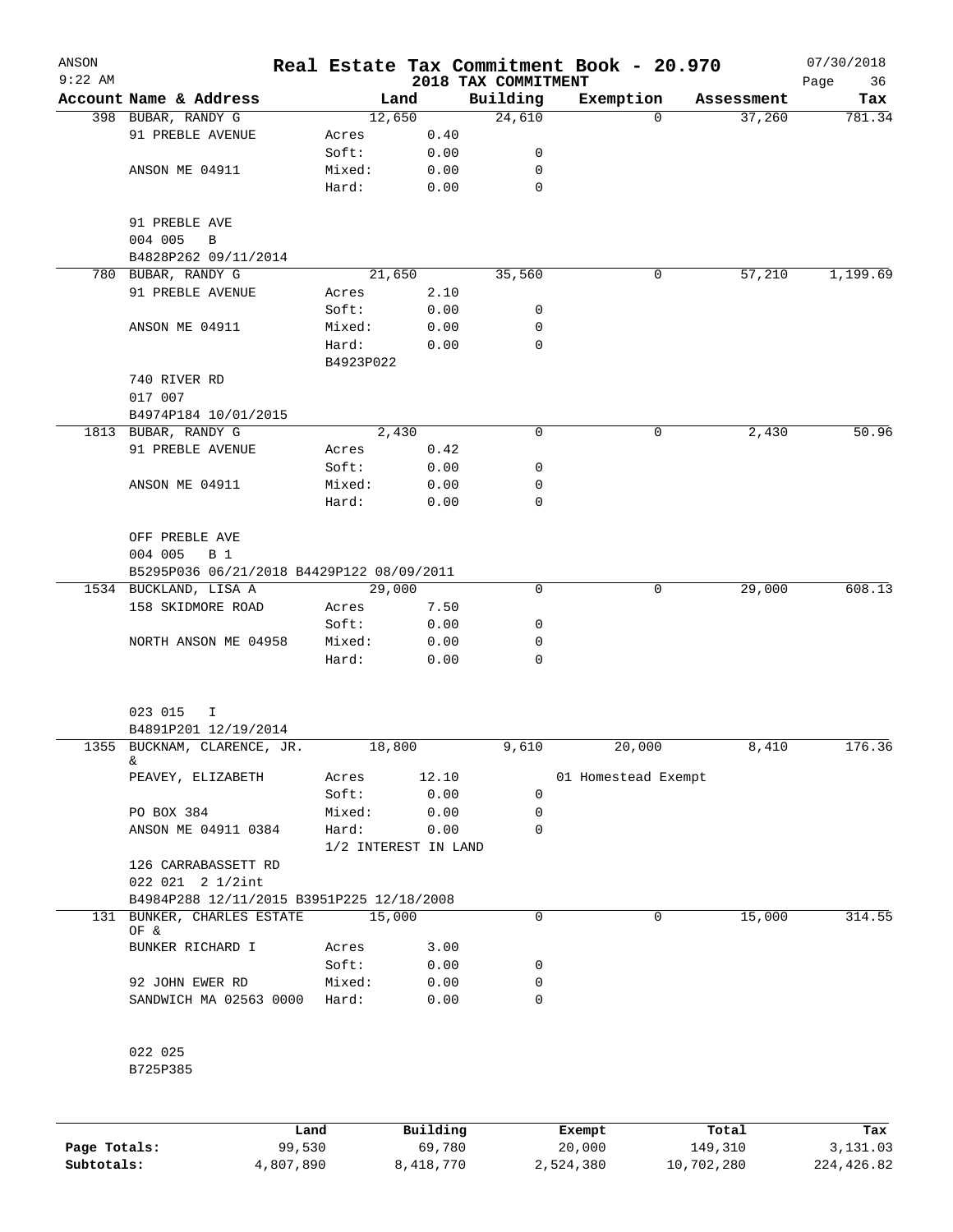| ANSON<br>$9:22$ AM |                                 |                      |          |                                 | Real Estate Tax Commitment Book - 20.970 |            | 07/30/2018        |
|--------------------|---------------------------------|----------------------|----------|---------------------------------|------------------------------------------|------------|-------------------|
|                    | Account Name & Address          |                      | Land     | 2018 TAX COMMITMENT<br>Building | Exemption                                | Assessment | Page<br>37<br>Tax |
|                    | 1784 BUNNEY, JOHN P &           |                      | 35,500   | 13,080                          | 0                                        | 48,580     | 1,018.72          |
|                    | LUCAS, EILEEN V                 | Acres                | 40.00    |                                 |                                          |            |                   |
|                    |                                 | Soft:                | 0.00     | 0                               |                                          |            |                   |
|                    | 129 CHESTNUT HILL RD            | Mixed:               | 0.00     | 0                               |                                          |            |                   |
|                    | GROTON MA 01450 0000            | Hard:                | 0.00     | $\mathbf 0$                     |                                          |            |                   |
|                    | CLARK ROAD                      |                      |          |                                 |                                          |            |                   |
|                    | 022 035                         |                      |          |                                 |                                          |            |                   |
|                    | B2645P153                       |                      |          |                                 |                                          |            |                   |
|                    | 286 BURNETT, JOANN              |                      | 51,000   | 0                               | 0                                        | 51,000     | 1,069.47          |
|                    |                                 | Acres                | 54.00    |                                 |                                          |            |                   |
|                    | NEW BEDFORD MA 02745<br>3514    | Soft:                | 0.00     | 0                               |                                          |            |                   |
|                    | 139 STEVENSON ST                | Mixed:               | 0.00     | 0                               |                                          |            |                   |
|                    |                                 | Hard:                | 0.00     | 0                               |                                          |            |                   |
|                    | 019 017<br>5                    |                      |          |                                 |                                          |            |                   |
|                    | B1462P11                        |                      |          |                                 |                                          |            |                   |
| 105                | BURNS, BRIAN                    |                      | 17,270   | 0                               | 0                                        | 17,270     | 362.15            |
|                    | BURNS, ALICE                    | Acres                | 68.00    |                                 |                                          |            |                   |
|                    |                                 | Soft:                | 24.00    | 2,808                           |                                          |            |                   |
|                    | PO BOX 334                      | Mixed:               | 21.00    | 3,612                           |                                          |            |                   |
|                    | ANSON ME 04911 0334             | Hard:<br>TREE GROWTH | 21.00    | 3,948                           |                                          |            |                   |
|                    | 94 BURNS RD                     |                      |          |                                 |                                          |            |                   |
|                    | 011 019                         |                      |          |                                 |                                          |            |                   |
|                    | B889P1022                       |                      |          |                                 |                                          |            |                   |
| 98                 | BURNS, BRIAN                    |                      | 37,460   | 0                               | 0                                        | 37,460     | 785.54            |
|                    | BURNS, ALICE                    | Acres                | 96.00    |                                 |                                          |            |                   |
|                    |                                 | Soft:                | 3.00     | 351                             |                                          |            |                   |
|                    | PO BOX 334                      | Mixed:               | 12.00    | 2,064                           |                                          |            |                   |
|                    | ANSON ME 04911 0334             | Hard:<br>TREE GROWTH | 80.00    | 15,040                          |                                          |            |                   |
|                    | BURNS ROAD                      |                      |          |                                 |                                          |            |                   |
|                    | 011 023                         |                      |          |                                 |                                          |            |                   |
|                    | B859P443                        |                      |          |                                 |                                          |            |                   |
|                    | 613 BURNS, BRIAN E              |                      | 6,630    | 39,730                          | 20,000                                   | 26,360     | 552.77            |
|                    | BURNS, ALICE E                  | Acres                | 0.11     |                                 | 01 Homestead Exempt                      |            |                   |
|                    |                                 | Soft:                | 0.00     | 0                               |                                          |            |                   |
|                    | PO BOX 334                      | Mixed:               | 0.00     | 0                               |                                          |            |                   |
|                    | ANSON ME 04911 0334             | Hard:                | 0.00     | 0                               |                                          |            |                   |
|                    | 2 BOW ST                        |                      |          |                                 |                                          |            |                   |
|                    | 003 024                         |                      |          |                                 |                                          |            |                   |
|                    | B1639P255                       |                      |          |                                 |                                          |            |                   |
| 1287               | BURNS, BRIAN E                  |                      | 20,000   | 39,830                          | 0                                        | 59,830     | 1,254.64          |
|                    | BURNS, ALICE E                  | Acres                | 1.00     |                                 |                                          |            |                   |
|                    |                                 | Soft:                | 0.00     | 0                               |                                          |            |                   |
|                    | PO BOX 334                      | Mixed:               | 0.00     | 0                               |                                          |            |                   |
|                    | ANSON ME 04911 0334             | Hard:                | 0.00     | 0                               |                                          |            |                   |
|                    | 21 SPEAR HILL RD                |                      |          |                                 |                                          |            |                   |
|                    | 001 103<br>B3758P167 10/16/2006 |                      |          |                                 |                                          |            |                   |
|                    |                                 |                      |          |                                 |                                          |            |                   |
|                    |                                 | Land                 | Building |                                 | Exempt                                   | Total      | Tax               |
|                    |                                 |                      |          |                                 |                                          |            |                   |

**Page Totals:** 167,860 92,640 20,000 240,500 5,043.29 **Subtotals:** 4,975,750 8,511,410 2,544,380 10,942,780 229,470.11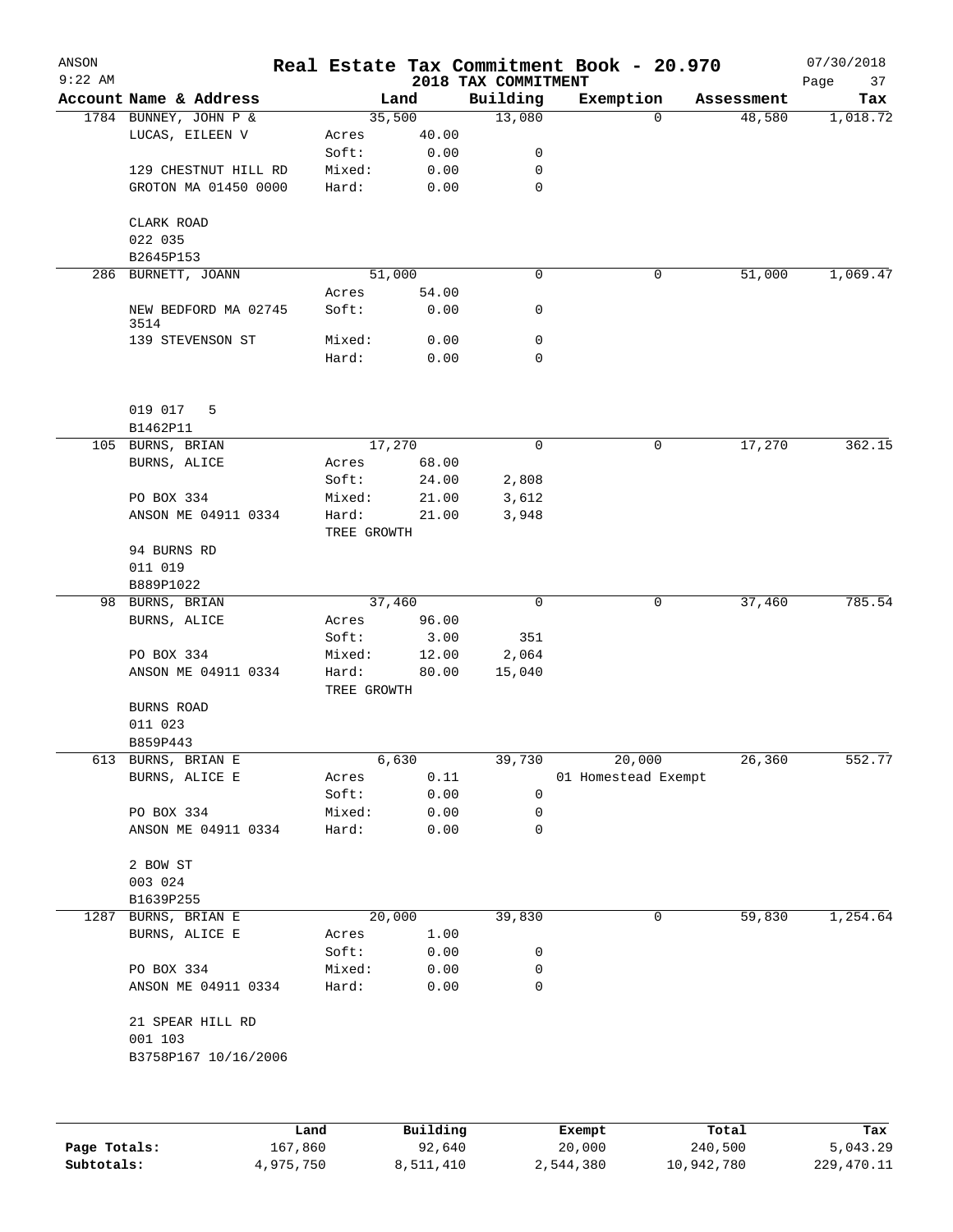| ANSON<br>$9:22$ AM |                                                           |                         |       | 2018 TAX COMMITMENT | Real Estate Tax Commitment Book - 20.970 |            | 07/30/2018<br>Page<br>38 |
|--------------------|-----------------------------------------------------------|-------------------------|-------|---------------------|------------------------------------------|------------|--------------------------|
|                    | Account Name & Address                                    | Land                    |       | Building            | Exemption                                | Assessment | Tax                      |
|                    | 82 BURNS, DANA E                                          | 30,580                  |       | 57,470              | 20,000                                   | 68,050     | 1,427.01                 |
|                    | BURNS, SUSAN J                                            | Acres                   | 9.08  |                     | 01 Homestead Exempt                      |            |                          |
|                    | 572 WEST MILLS ROAD                                       | Soft:                   | 0.00  | 0                   |                                          |            |                          |
|                    | PO BOX 321                                                | Mixed:                  | 0.00  | 0                   |                                          |            |                          |
|                    | ANSON ME 04911 0321                                       | Hard:                   | 0.00  | $\mathbf 0$         |                                          |            |                          |
|                    | 572 WEST MILLS RD<br>011 017<br>C<br>B4830P213 09/09/2014 |                         |       |                     |                                          |            |                          |
|                    | 91 BURNS, DANNY E                                         | 26,500                  |       | 7,150               | 0                                        | 33,650     | 705.64                   |
|                    |                                                           | Acres                   | 9.00  |                     |                                          |            |                          |
|                    | EMBDEN ME 04958 0000                                      | Soft:                   | 0.00  | 0                   |                                          |            |                          |
|                    | 56 CROSS TOWN RD                                          | Mixed:                  | 0.00  | 0                   |                                          |            |                          |
|                    |                                                           | Hard:                   | 0.00  | $\mathbf 0$         |                                          |            |                          |
|                    | 586 WEST MILLS RD<br>011 017<br>B<br>B1450P184            |                         |       |                     |                                          |            |                          |
|                    | 694 BURNS, DANNY J                                        | 21,130                  |       | 61,760              | 20,000                                   | 62,890     | 1,318.80                 |
|                    | 137 FAHI POND RD                                          | Acres                   | 1.75  |                     | 01 Homestead Exempt                      |            |                          |
|                    |                                                           | Soft:                   | 0.00  | $\mathsf 0$         |                                          |            |                          |
|                    | NORTH ANSON ME 04958                                      | Mixed:                  | 0.00  | 0                   |                                          |            |                          |
|                    |                                                           | Hard:                   | 0.00  | 0                   |                                          |            |                          |
|                    | 137 FAHI POND RD<br>024 010<br>B<br>B4648P138 04/12/2013  |                         |       |                     |                                          |            |                          |
|                    | 255 BURNS, DUSTY-LYN M                                    | 10,580                  |       | 46,860              | 20,000                                   | 37,440     | 785.12                   |
|                    | 5 EDGAR AVE.                                              | Acres                   | 0.28  |                     | 01 Homestead Exempt                      |            |                          |
|                    |                                                           | Soft:                   | 0.00  | 0                   |                                          |            |                          |
|                    | EMBDEN ME 04958                                           | Mixed:                  | 0.00  | 0                   |                                          |            |                          |
|                    |                                                           | Hard:                   | 0.00  | 0                   |                                          |            |                          |
|                    | 73 RANDALL ST                                             |                         |       |                     |                                          |            |                          |
|                    | 003 010                                                   |                         |       |                     |                                          |            |                          |
|                    | B2820P259                                                 |                         |       |                     |                                          |            |                          |
|                    | 46 BURNS, KEITH E                                         | 29,170                  |       | 29,570              | 0                                        | 58,740     | 1,231.78                 |
|                    | BURNS, SAMANTHA M                                         | Acres                   | 50.80 |                     |                                          |            |                          |
|                    |                                                           | Soft:                   | 0.00  | 0                   |                                          |            |                          |
|                    | PO BOX 185                                                | Mixed:                  | 0.00  | 0                   |                                          |            |                          |
|                    | ANSON ME 04911 0185                                       | Hard:<br>FARMLAND CLASS | 0.00  | 0                   |                                          |            |                          |
|                    | 94 BURNS RD                                               |                         |       |                     |                                          |            |                          |
|                    | 011 019<br>Α                                              |                         |       |                     |                                          |            |                          |
|                    | B4612P109 12/21/2012                                      |                         |       |                     |                                          |            |                          |
|                    | 140 BURNS, RUSSELL A II                                   | 45,760                  |       | 124,870             | 20,000                                   | 150,630    | 3,158.71                 |
|                    | BURNS, JOANNE M                                           | Acres                   | 67.32 |                     | 01 Homestead Exempt                      |            |                          |
|                    |                                                           | Soft:                   | 0.00  | $\mathbf 0$         |                                          |            |                          |
|                    | PO BOX 45                                                 | Mixed:                  | 52.00 | 8,944               |                                          |            |                          |
|                    | ANSON ME 04911 0045                                       | Hard:                   | 0.00  | $\Omega$            |                                          |            |                          |
|                    | 515 WEST MILLS RD                                         | TREE GROWTH             |       |                     |                                          |            |                          |
|                    | 011 025                                                   |                         |       |                     |                                          |            |                          |
|                    | B1912P184                                                 |                         |       |                     |                                          |            |                          |
|                    |                                                           |                         |       |                     |                                          |            |                          |
|                    |                                                           |                         |       |                     |                                          |            |                          |
|                    |                                                           |                         |       |                     |                                          |            |                          |

|              | Land      | Building  | Exempt    | Total      | Tax        |
|--------------|-----------|-----------|-----------|------------|------------|
| Page Totals: | 163,720   | 327,680   | 80,000    | 411,400    | 8,627.06   |
| Subtotals:   | 5,139,470 | 8,839,090 | 2,624,380 | 11,354,180 | 238,097.17 |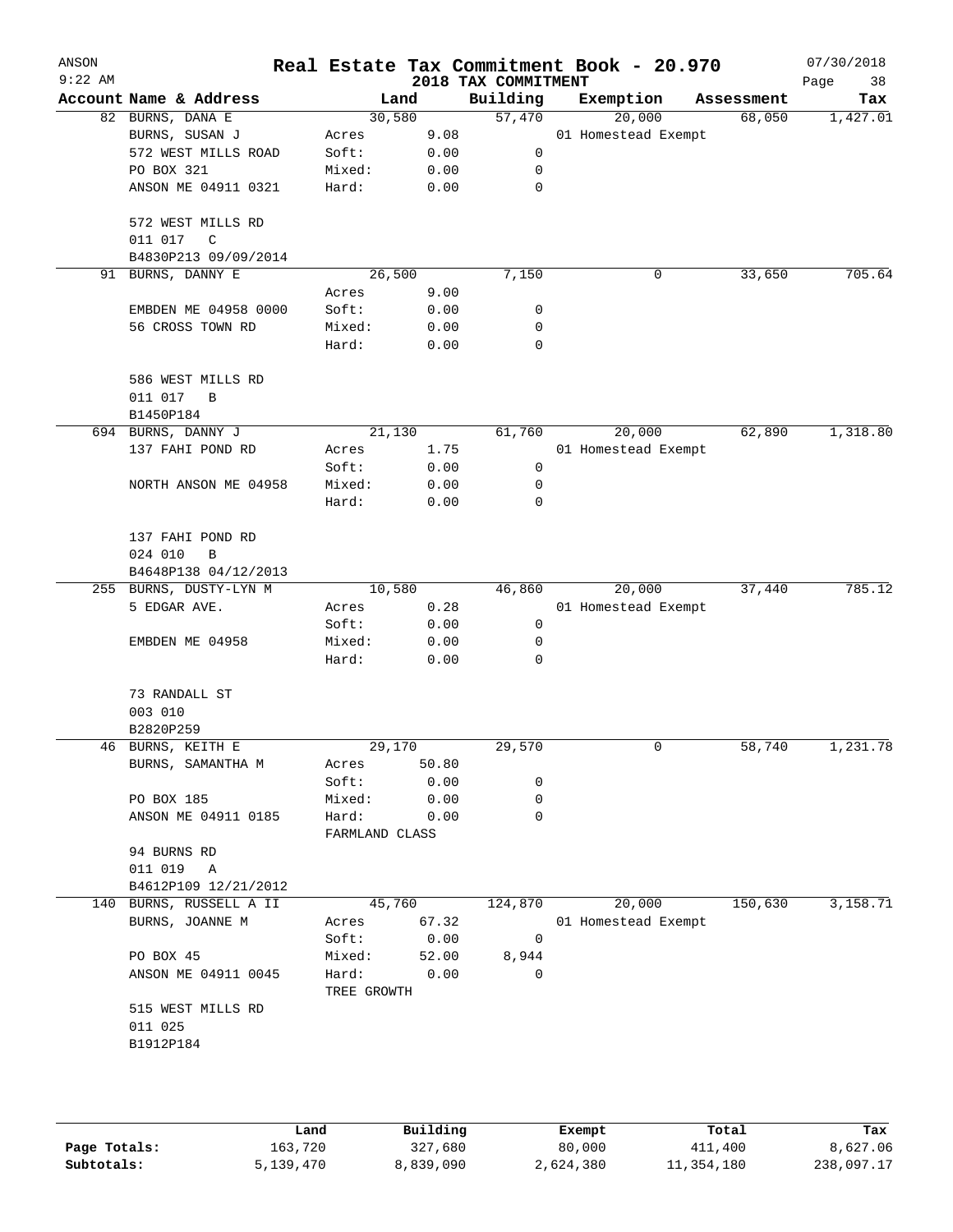| ANSON<br>$9:22$ AM |                                     |             |        | 2018 TAX COMMITMENT | Real Estate Tax Commitment Book - 20.970 |            | 07/30/2018<br>Page<br>39 |
|--------------------|-------------------------------------|-------------|--------|---------------------|------------------------------------------|------------|--------------------------|
|                    | Account Name & Address              |             | Land   | Building            | Exemption                                | Assessment | Tax                      |
|                    | 141 BURNS, RUSSELL A II             |             | 4,300  | $\mathbf 0$         | 0                                        | 4,300      | 90.17                    |
|                    | BURNS, JOANNE M                     | Acres       | 25.00  |                     |                                          |            |                          |
|                    |                                     | Soft:       | 0.00   | 0                   |                                          |            |                          |
|                    | PO BOX 45                           | Mixed:      | 25.00  | 4,300               |                                          |            |                          |
|                    | ANSON ME 04911 0045                 | Hard:       | 0.00   | 0                   |                                          |            |                          |
|                    |                                     | TREE GROWTH |        |                     |                                          |            |                          |
|                    | 011 024                             |             |        |                     |                                          |            |                          |
|                    | B1924P47                            |             |        |                     |                                          |            |                          |
|                    | 827 BURNS, RUSSELL A II             |             | 20,000 | 17,150              | 0                                        | 37,150     | 779.04                   |
|                    | BURNS, JOANNE M                     | Acres       | 1.00   |                     |                                          |            |                          |
|                    |                                     | Soft:       | 0.00   | 0                   |                                          |            |                          |
|                    | PO BOX 45                           | Mixed:      | 0.00   | 0                   |                                          |            |                          |
|                    | ANSON ME 04911 0045                 | Hard:       | 0.00   | 0                   |                                          |            |                          |
|                    | 92 UNION ST                         |             |        |                     |                                          |            |                          |
|                    | 008 009                             |             |        |                     |                                          |            |                          |
|                    | B2124P117                           |             |        |                     |                                          |            |                          |
|                    | 1343 BURNS, RUSSELL A II            |             | 20,750 | 25,820              | 0                                        | 46,570     | 976.57                   |
|                    | BURNS, JOANNE M                     | Acres       | 1.50   |                     |                                          |            |                          |
|                    |                                     | Soft:       | 0.00   | 0                   |                                          |            |                          |
|                    | PO BOX 45                           | Mixed:      | 0.00   | 0                   |                                          |            |                          |
|                    | ANSON ME 04911 0045                 | Hard:       | 0.00   | 0                   |                                          |            |                          |
|                    | 800 RIVER RD                        |             |        |                     |                                          |            |                          |
|                    | 018 005                             |             |        |                     |                                          |            |                          |
|                    | B2727P65                            |             |        |                     |                                          |            |                          |
|                    | 1163 BURNS, RUSSELL A II            |             | 13,420 | 18,680              | 0                                        | 32,100     | 673.14                   |
|                    | BURNS, JOANNE M                     | Acres       | 0.45   |                     |                                          |            |                          |
|                    |                                     | Soft:       | 0.00   | 0                   |                                          |            |                          |
|                    | PO BOX 45                           | Mixed:      | 0.00   | 0                   |                                          |            |                          |
|                    | ANSON ME 04911 0045                 | Hard:       | 0.00   | 0                   |                                          |            |                          |
|                    | 197 RIVER RD                        |             |        |                     |                                          |            |                          |
|                    | 015 070<br>B                        |             |        |                     |                                          |            |                          |
|                    | B2613P196                           |             |        |                     |                                          |            |                          |
|                    | 1175 BURNS, RUSSELL A II            |             | 8,250  | 44,410              | 0                                        | 52,660     | 1,104.28                 |
|                    | BURNS, JOANNE M                     | Acres       | 0.17   |                     |                                          |            |                          |
|                    |                                     | Soft:       | 0.00   | 0                   |                                          |            |                          |
|                    | PO BOX 45                           | Mixed:      | 0.00   | 0                   |                                          |            |                          |
|                    | ANSON ME 04911 0045                 | Hard:       | 0.00   | 0                   |                                          |            |                          |
|                    | 7 ARNOLDS LN                        |             |        |                     |                                          |            |                          |
|                    | 001 020 A                           |             |        |                     |                                          |            |                          |
|                    | B2750P61                            |             |        |                     |                                          |            |                          |
| 1939               | BURPEE, BETSY L                     |             | 26,840 | 108,620             | 26,000                                   | 109,460    | 2,295.38                 |
|                    |                                     | Acres       | 5.56   |                     | 01 Homestead Exempt                      |            |                          |
|                    | NORTH ANSON ME 04958<br>7424        | Soft:       | 0.00   |                     | 0 03 Resident Veteran Widow              |            |                          |
|                    | 58 EMBDEN POND RD                   | Mixed:      | 0.00   | 0                   |                                          |            |                          |
|                    |                                     | Hard:       | 0.00   | $\mathbf 0$         |                                          |            |                          |
|                    | 58 EMBDEN POND RD                   |             |        |                     |                                          |            |                          |
|                    | 018 043<br>D<br>B3504P82 06/16/2005 |             |        |                     |                                          |            |                          |
|                    |                                     |             |        |                     |                                          |            |                          |
|                    |                                     |             |        |                     |                                          |            |                          |
|                    |                                     |             |        |                     |                                          |            |                          |

|              | Land      | Building  | Exempt    | Total      | Tax        |
|--------------|-----------|-----------|-----------|------------|------------|
| Page Totals: | 93,560    | 214,680   | 26,000    | 282,240    | 5,918.58   |
| Subtotals:   | 5,233,030 | 9,053,770 | 2,650,380 | 11,636,420 | 244,015.75 |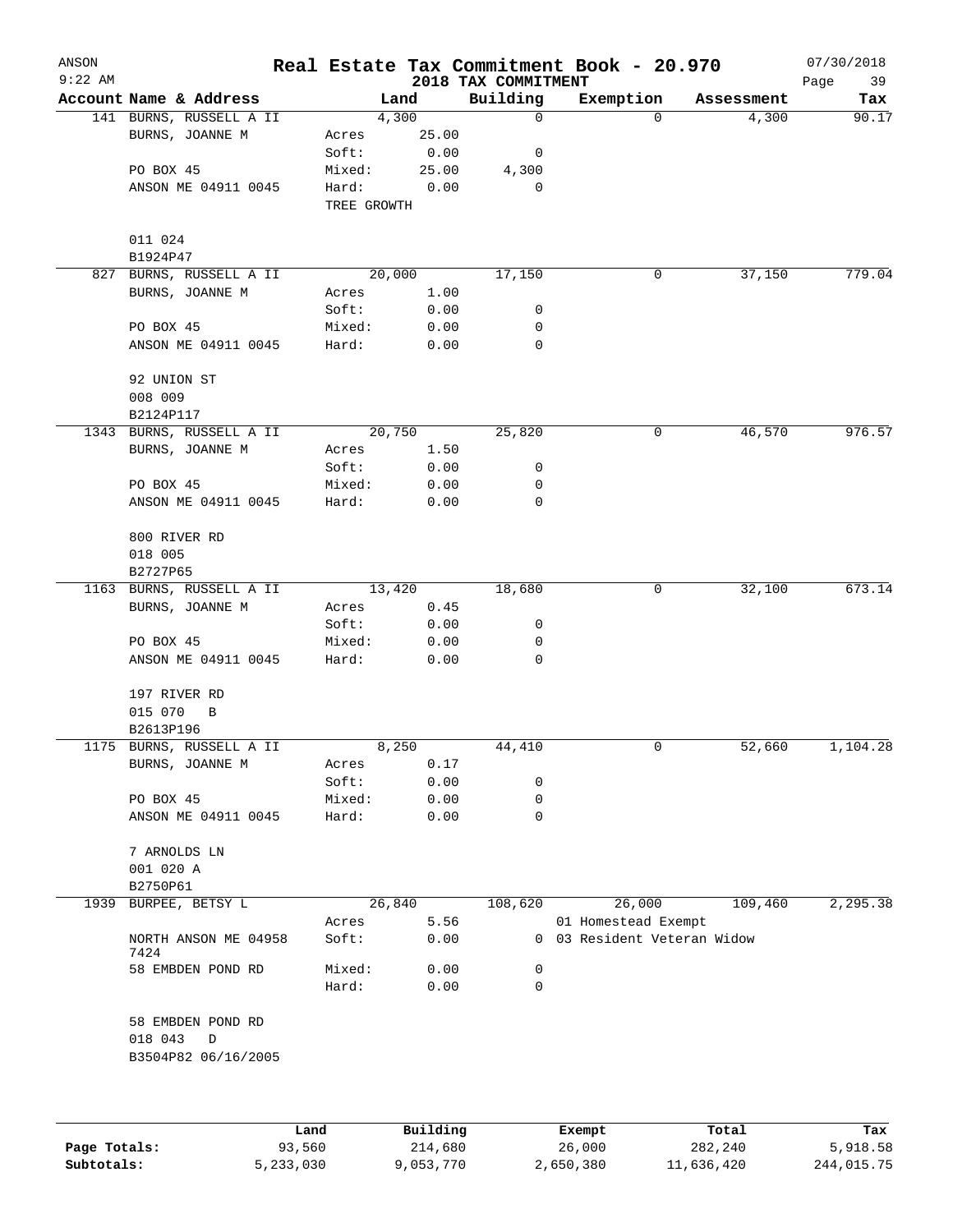| ANSON<br>$9:22$ AM |                                                                |                |              | 2018 TAX COMMITMENT | Real Estate Tax Commitment Book - 20.970 |            |          | 07/30/2018<br>Page<br>40 |
|--------------------|----------------------------------------------------------------|----------------|--------------|---------------------|------------------------------------------|------------|----------|--------------------------|
|                    | Account Name & Address                                         |                | Land         | Building            | Exemption                                | Assessment |          | Tax                      |
|                    | 285 BURRIS, CHASELLOR<br>BURRIS, JESSICA                       |                | $\Omega$     | 14,090              | 14,090<br>01 Homestead Exempt            |            | $\Omega$ | 0.00                     |
|                    | 81 HILLTOP RD<br>ANSON ME 04911                                |                |              |                     |                                          |            |          |                          |
|                    | 81 HILLTOP RD                                                  |                |              |                     |                                          |            |          |                          |
|                    | 004 026 ON1                                                    |                |              |                     |                                          |            |          |                          |
|                    | 1467 BURRIS, WILLIAM                                           | 22,730         |              | 26,840              | 20,000                                   |            | 29,570   | 620.08                   |
|                    | ANSON ME 04911 0000                                            | Acres<br>Soft: | 2.82<br>0.00 | 0                   | 01 Homestead Exempt                      |            |          |                          |
|                    | 85 HOLLIN WAITE HILL RD Mixed:                                 |                | 0.00         | 0                   |                                          |            |          |                          |
|                    |                                                                | Hard:          | 0.00         | 0                   |                                          |            |          |                          |
|                    | 85 HOLLIN WAITE HILL RD<br>014 045<br>$\mathbf{1}$<br>B2610P69 |                |              |                     |                                          |            |          |                          |
|                    | 649 BURROWS, VERNIE W                                          | 15,650         |              | 6,780               | 0                                        |            | 22,430   | 470.36                   |
|                    | PO BOX 3                                                       | Acres          | 1.43         |                     |                                          |            |          |                          |
|                    |                                                                | Soft:          | 0.00         | 0                   |                                          |            |          |                          |
|                    | SOLON ME 04979                                                 | Mixed:         | 0.00         | 0                   |                                          |            |          |                          |
|                    |                                                                | Hard:          | 0.00         | $\mathbf 0$         |                                          |            |          |                          |
|                    |                                                                | B4932P085      |              |                     |                                          |            |          |                          |
|                    | 023 041<br>L<br>B4932P85 07/08/2015                            |                |              |                     |                                          |            |          |                          |
|                    | 182 BURTT, SHAWN                                               | 13,500         |              | 0                   | 0                                        |            | 13,500   | 283.09                   |
|                    | 7 MARCY ROAD                                                   | Acres          | 2.00         |                     |                                          |            |          |                          |
|                    |                                                                | Soft:          | 0.00         | 0                   |                                          |            |          |                          |
|                    | HOLLAND MA 01521 2100                                          | Mixed:         | 0.00         | 0                   |                                          |            |          |                          |
|                    |                                                                | Hard:          | 0.00         | 0                   |                                          |            |          |                          |
|                    | OFF GREENLEAF ROAD<br>013 021                                  |                |              |                     |                                          |            |          |                          |
|                    | B4660P313 05/13/2013                                           |                |              |                     |                                          |            |          |                          |
|                    | 257 BURTT, VAUGHN A                                            | 43,800         |              | 90,080              | 20,000                                   |            | 113,880  | 2,388.06                 |
|                    | BURTT, ROBERTA H                                               | Acres          | 23.60        |                     | 01 Homestead Exempt                      |            |          |                          |
|                    |                                                                | Soft:          | 0.00         | 0                   |                                          |            |          |                          |
|                    | 35 BARTON HILL RD                                              | Mixed:         | 0.00         | 0                   |                                          |            |          |                          |
|                    | ANSON ME 04911 0000                                            | Hard:          | 0.00         | 0                   |                                          |            |          |                          |
|                    | 35 BARTON HILL RD<br>013 006 C                                 |                |              |                     |                                          |            |          |                          |
|                    | B2106P250                                                      |                |              |                     |                                          |            |          |                          |
|                    | 143 BUSBY, ARCHIBALD H                                         |                | 79,500       | 11,350              | 0                                        |            | 90,850   | 1,905.12                 |
|                    |                                                                | Acres          | 95.00        |                     |                                          |            |          |                          |
|                    | DOVER NH 03821 0000                                            | Soft:          | 0.00         | 0                   |                                          |            |          |                          |
|                    | PO BOX 1251                                                    | Mixed:         | 0.00         | 0                   |                                          |            |          |                          |
|                    |                                                                | Hard:          | 0.00         | $\mathbf 0$         |                                          |            |          |                          |
|                    | 785 PEASE HILL RD<br>013 012<br>B820P133                       |                |              |                     |                                          |            |          |                          |
|                    |                                                                |                |              |                     |                                          |            |          |                          |

|              | Land      | Building  | Exempt    | Total      | Tax        |
|--------------|-----------|-----------|-----------|------------|------------|
| Page Totals: | 175,180   | 149,140   | 54,090    | 270,230    | 5,666.71   |
| Subtotals:   | 5,408,210 | 9,202,910 | 2,704,470 | 11,906,650 | 249,682.46 |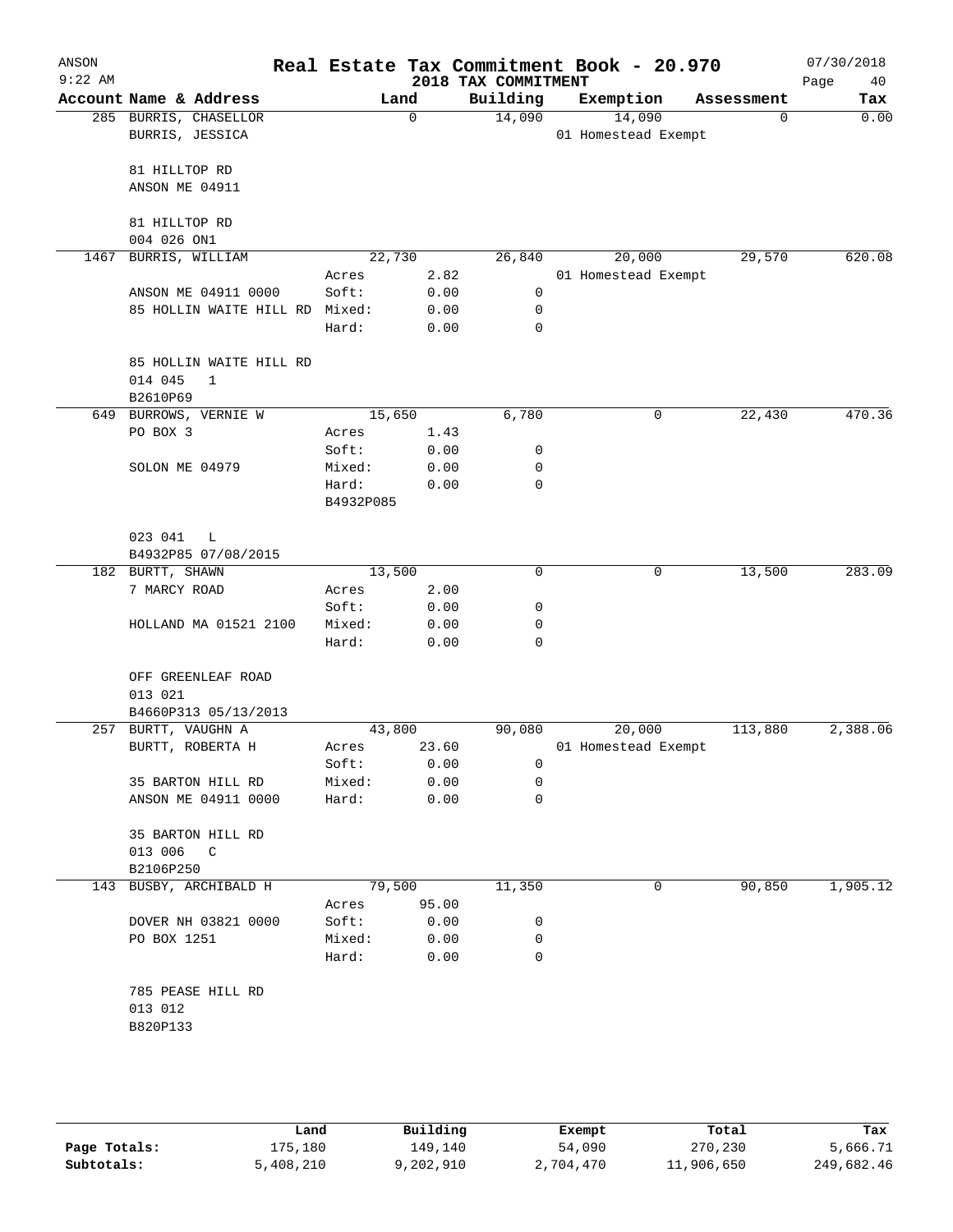| ANSON<br>$9:22$ AM |                               |             |                     |                                 | Real Estate Tax Commitment Book - 20.970 |                  | 07/30/2018        |
|--------------------|-------------------------------|-------------|---------------------|---------------------------------|------------------------------------------|------------------|-------------------|
|                    | Account Name & Address        |             | Land                | 2018 TAX COMMITMENT<br>Building | Exemption                                | Assessment       | Page<br>41<br>Tax |
|                    | 146 BUZZELL, CLINTON A        |             | 12,650              | 76,590                          | 26,000                                   | 63,240           | 1,326.14          |
|                    | BUZZELL, HELEN P              | Acres       | 0.40                |                                 | 01 Homestead Exempt                      |                  |                   |
|                    |                               | Soft:       | 0.00                |                                 | 0 02 Resident Veteran                    |                  |                   |
|                    | PO BOX 206                    | Mixed:      | 0.00                | 0                               |                                          |                  |                   |
|                    | ANSON ME 04911 0206           | Hard:       | 0.00                | 0                               |                                          |                  |                   |
|                    | 11 BUSWELL ST                 |             |                     |                                 |                                          |                  |                   |
|                    | 002 058<br>B                  |             |                     |                                 |                                          |                  |                   |
|                    | B869P589                      |             |                     |                                 |                                          |                  |                   |
|                    | 806 BUZZELL, DONALD E, JR,    |             | 17,000              | 17,400                          | 0                                        | 34,400           | 721.37            |
|                    | & CYNTHIA A                   |             |                     |                                 |                                          |                  |                   |
|                    |                               | Acres       | 3.00                |                                 |                                          |                  |                   |
|                    | KENNEBUNK ME 04043 0000 Soft: |             | 0.00                | 0                               |                                          |                  |                   |
|                    | 8 BALSAM LN                   | Mixed:      | 0.00                | 0                               |                                          |                  |                   |
|                    |                               | Hard:       | 0.00                | 0                               |                                          |                  |                   |
|                    | 538 VALLEY RD                 |             |                     |                                 |                                          |                  |                   |
|                    | 019 033 A                     |             |                     |                                 |                                          |                  |                   |
|                    | B4251P268 03/25/2010          |             |                     |                                 |                                          |                  |                   |
| 470                | BYTHER, LICIA                 |             | 28,810              | 15,090                          | 0                                        | 43,900           | 920.58            |
|                    |                               | Acres       | 75.00               |                                 |                                          |                  |                   |
|                    | LYMAN ME 04002 0000           | Soft:       | 1.50                | 176                             |                                          |                  |                   |
|                    | 231 SOUTH WATERBORO RD        | Mixed:      | 0.00                | 0                               |                                          |                  |                   |
|                    |                               | Hard:       | 72.50               | 13,630                          |                                          |                  |                   |
|                    |                               | TREE GROWTH |                     |                                 |                                          |                  |                   |
|                    | 020 011 A 1                   |             |                     |                                 |                                          |                  |                   |
|                    | B4631P14 02/22/2013           |             |                     |                                 |                                          |                  |                   |
|                    | 1656 CABECEIRAS, MELISSA A    |             | 23,750              | 1,540                           | 0                                        | 25,290           | 530.33            |
|                    |                               | Acres       | 3.50                |                                 |                                          |                  |                   |
|                    | FALL RIVER MA 02724<br>0000   | Soft:       | 0.00                | 0                               |                                          |                  |                   |
|                    | 84 CHURCH ST, 1ST FLR         | Mixed:      | 0.00                | 0                               |                                          |                  |                   |
|                    |                               | Hard:       | 0.00                | 0                               |                                          |                  |                   |
|                    | 98 SMITH RD                   |             |                     |                                 |                                          |                  |                   |
|                    | 010 011<br>6                  |             |                     |                                 |                                          |                  |                   |
|                    | B3266P303                     |             |                     |                                 |                                          |                  |                   |
| 714                | CABRAL, CATHERINE R           |             | 19,180              | 63,110                          | 0                                        | 82,290           | 1,725.62          |
|                    | 45 UNION STREET               | Acres       | 0.92                |                                 |                                          |                  |                   |
|                    |                               | Soft:       | 0.00                | 0                               |                                          |                  |                   |
|                    | NORTH ANSON ME 04958          | Mixed:      | 0.00                | 0                               |                                          |                  |                   |
|                    |                               | Hard:       | 0.00                | 0                               |                                          |                  |                   |
|                    | 45 UNION ST                   |             |                     |                                 |                                          |                  |                   |
|                    | 005 031                       |             |                     |                                 |                                          |                  |                   |
|                    | B4916P283 06/08/2015          |             |                     |                                 |                                          |                  |                   |
| 1525               | CACCHILLO, GENNARO R          |             | 14,000              | 100, 270                        | 26,000                                   | 88,270           | 1,851.02          |
|                    | CACCHILLO, DEIRDRA L          | Acres       | 0.49                |                                 | 01 Homestead Exempt                      |                  |                   |
|                    | c/o Jenks, Geraldine &        | Soft:       | 0.00                | 0                               | 02 Resident Veteran                      |                  |                   |
|                    | Josph                         |             |                     |                                 |                                          |                  |                   |
|                    | 6 Unoin Street                | Mixed:      | 0.00                | 0                               |                                          |                  |                   |
|                    | NORTH ANSON ME 04958          | Hard:       | 0.00                | 0                               |                                          |                  |                   |
|                    | 6 UNION ST                    |             |                     |                                 |                                          |                  |                   |
|                    | 005 015                       |             |                     |                                 |                                          |                  |                   |
|                    | B3541P265 08/22/2005          |             |                     |                                 |                                          |                  |                   |
|                    |                               |             |                     |                                 |                                          |                  |                   |
| Page Totals:       | Land<br>115,390               |             | Building<br>274,000 |                                 | Exempt<br>52,000                         | Total<br>337,390 | Tax<br>7,075.06   |
| Subtotals:         | 5,523,600                     |             | 9,476,910           |                                 | 2,756,470                                | 12, 244, 040     | 256,757.52        |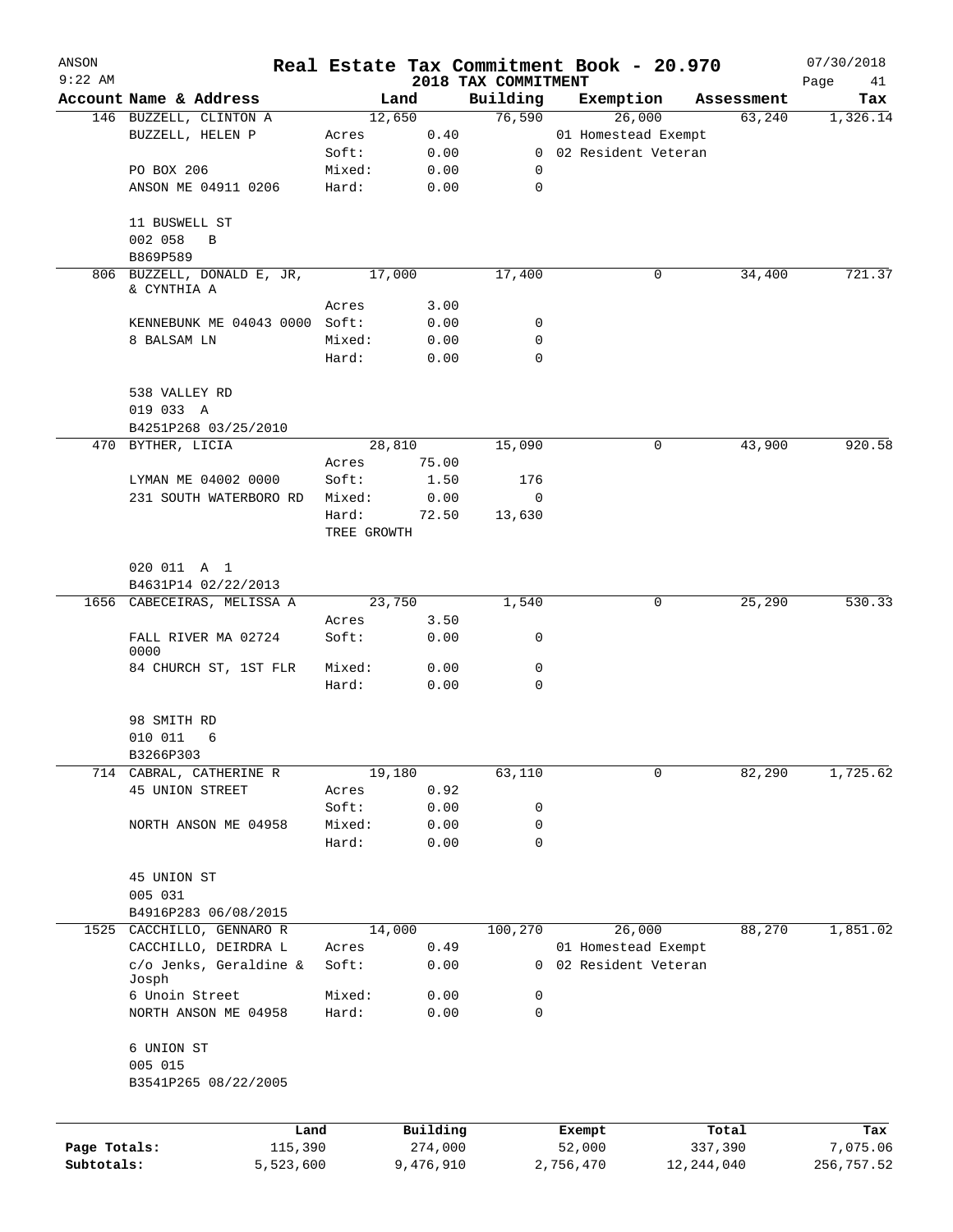| ANSON<br>$9:22$ AM         |                                                     |                 |                      |                                 | Real Estate Tax Commitment Book - 20.970 |                       | 07/30/2018             |
|----------------------------|-----------------------------------------------------|-----------------|----------------------|---------------------------------|------------------------------------------|-----------------------|------------------------|
|                            | Account Name & Address                              |                 | Land                 | 2018 TAX COMMITMENT<br>Building | Exemption                                | Assessment            | Page<br>42<br>Tax      |
|                            | 889 CAHILL, DOUGLAS O                               |                 | 28,050               | 54,280                          | 20,000                                   | 62,330                | 1,307.06               |
|                            | CAHILL, DONNA L                                     | Acres           | 1.03                 |                                 | 01 Homestead Exempt                      |                       |                        |
|                            |                                                     | Soft:           | 0.00                 | 0                               |                                          |                       |                        |
|                            | PO BOX 297                                          | Mixed:          | 0.00                 | 0                               |                                          |                       |                        |
|                            | NORTH ANSON ME 04958<br>0297                        | Hard:           | 0.00                 | 0                               |                                          |                       |                        |
|                            | 26 EMBDEN POND RD<br>009 010                        |                 |                      |                                 |                                          |                       |                        |
|                            | B868P496                                            |                 |                      |                                 |                                          |                       |                        |
|                            | 57 CAHILL, DOUGLAS O                                |                 | 16,490               | 60,510                          | 0                                        | 77,000                | 1,614.69               |
|                            | CAHILL, DONNA L                                     | Acres           | 0.39                 |                                 |                                          |                       |                        |
|                            |                                                     | Soft:           | 0.00                 | 0                               |                                          |                       |                        |
|                            | PO BOX 297                                          | Mixed:          | 0.00                 | 0                               |                                          |                       |                        |
|                            | NORTH ANSON ME 04958<br>0297                        | Hard:           | 0.00                 | $\mathbf 0$                     |                                          |                       |                        |
|                            | 13 EMBDEN POND RD                                   |                 |                      |                                 |                                          |                       |                        |
|                            | 009 022                                             |                 |                      |                                 |                                          |                       |                        |
|                            | B2299P315<br>115 CAHILL, DOUGLAS O                  |                 | 14,420               |                                 | 0                                        |                       | 371.38                 |
|                            | CAHILL, DONNA L                                     | Acres           | 0.52                 | 3,290                           |                                          | 17,710                |                        |
|                            |                                                     | Soft:           | 0.00                 | 0                               |                                          |                       |                        |
|                            | PO BOX 297                                          | Mixed:          | 0.00                 | 0                               |                                          |                       |                        |
|                            | NORTH ANSON ME 04958<br>0297                        | Hard:           | 0.00                 | 0                               |                                          |                       |                        |
|                            | 15 EMBDEN POND RD<br>009 021                        |                 |                      |                                 |                                          |                       |                        |
| 879                        | CALDWELL, DANIEL E                                  |                 | 15,100               | 30,690                          | 20,000                                   | 25,790                | 540.82                 |
|                            |                                                     | Acres           | 0.57                 |                                 | 01 Homestead Exempt                      |                       |                        |
|                            | NORTH ANSON ME 04958<br>0703                        | Soft:           | 0.00                 | 0                               |                                          |                       |                        |
|                            | PO BOX 703                                          | Mixed:<br>Hard: | 0.00<br>0.00         | 0<br>$\mathbf 0$                |                                          |                       |                        |
|                            | 78 NORTH MAIN ST<br>006 067<br>B4280P224 06/09/2010 |                 |                      |                                 |                                          |                       |                        |
| 163                        | CALDWELL, RICHARD ALAN                              |                 | 24,380               | 152,100                         | 0                                        | 176,480               | 3,700.79               |
|                            | &.                                                  |                 |                      |                                 |                                          |                       |                        |
|                            | CALDWELL, ELIZABETH R                               | Acres           | 1.25                 |                                 |                                          |                       |                        |
|                            |                                                     | Soft:           | 0.00                 | 0                               |                                          |                       |                        |
|                            | 189 EATON HILL ROAD                                 | Mixed:          | 0.00                 | 0                               |                                          |                       |                        |
|                            | SOLON ME 04979 3328                                 | Hard:           | 0.00                 | 0                               |                                          |                       |                        |
|                            | 19 WILSON ST<br>003 066                             |                 |                      |                                 |                                          |                       |                        |
|                            | B1547P126                                           |                 |                      |                                 |                                          |                       |                        |
| 1206                       | CAMELIO, NANCY M                                    |                 | 21,430               | 88,050                          | 0                                        | 109,480               | 2,295.80               |
|                            |                                                     | Acres           | 1.95                 |                                 |                                          |                       |                        |
|                            | NORTH ANSON ME 04958<br>7634                        | Soft:           | 0.00                 | 0                               |                                          |                       |                        |
|                            | 208 FAHI POND RD                                    | Mixed:<br>Hard: | 0.00<br>0.00         | 0<br>0                          |                                          |                       |                        |
|                            | 208 FAHI POND RD                                    |                 |                      |                                 |                                          |                       |                        |
|                            | 023 009<br>D                                        |                 |                      |                                 |                                          |                       |                        |
|                            | B4613P325 12/31/2012                                |                 |                      |                                 |                                          |                       |                        |
|                            |                                                     | Land            | Building             |                                 | Exempt                                   | Total                 | Tax                    |
| Page Totals:<br>Subtotals: | 119,870<br>5,643,470                                |                 | 388,920<br>9,865,830 |                                 | 40,000<br>2,796,470                      | 468,790<br>12,712,830 | 9,830.54<br>266,588.06 |
|                            |                                                     |                 |                      |                                 |                                          |                       |                        |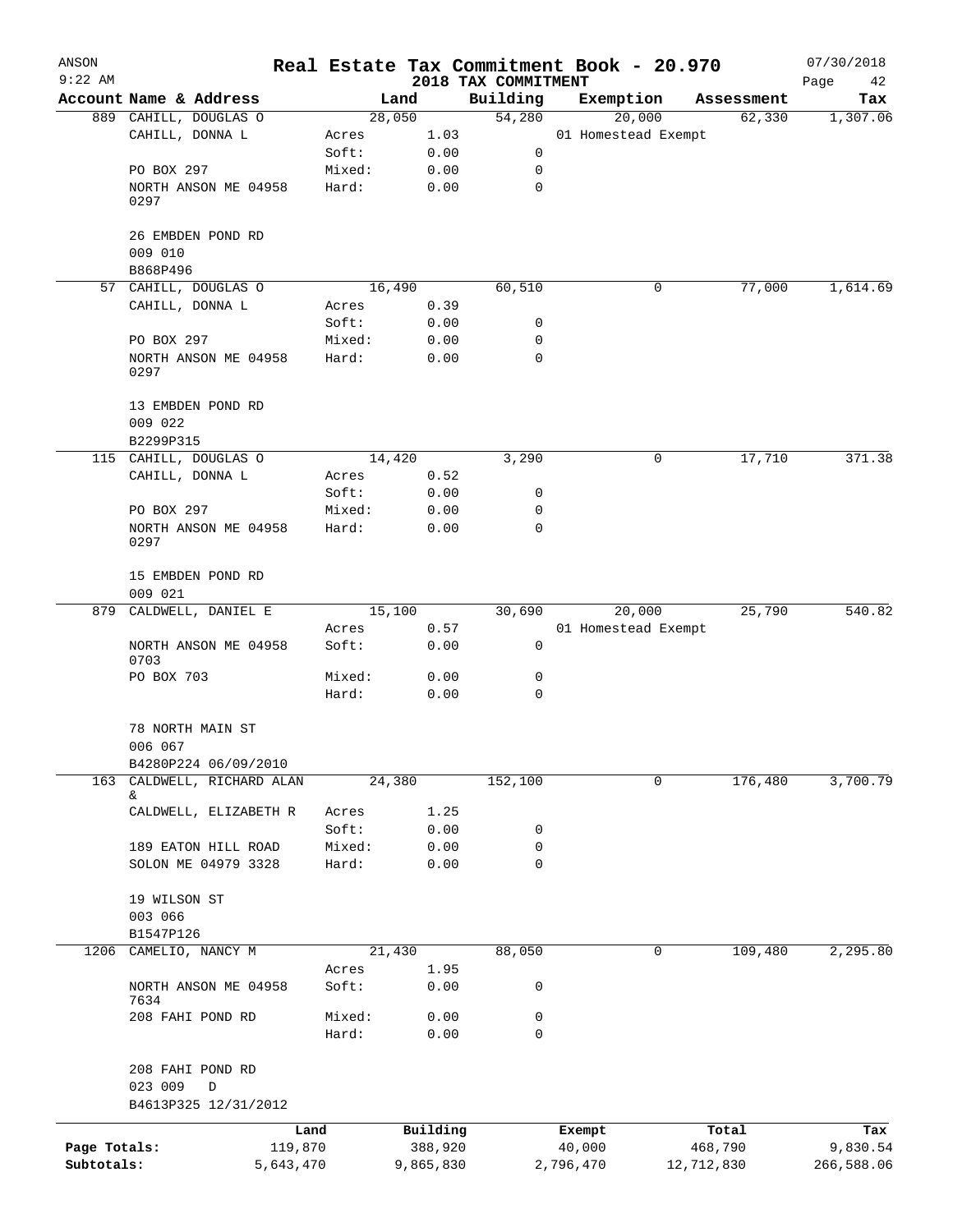| ANSON<br>$9:22$ AM |                        |             |                         |                                 | Real Estate Tax Commitment Book - 20.970 |            | 07/30/2018        |
|--------------------|------------------------|-------------|-------------------------|---------------------------------|------------------------------------------|------------|-------------------|
|                    | Account Name & Address |             | Land                    | 2018 TAX COMMITMENT<br>Building | Exemption                                | Assessment | Page<br>43<br>Tax |
|                    | 164 CAMPBELL, ALAN     |             | 2,150                   | $\mathbf 0$                     | $\Omega$                                 | 2,150      | 45.09             |
|                    | CAMPBELL, ELIZABETH M  | Acres       | 14.00                   |                                 |                                          |            |                   |
|                    |                        | Soft:       | 2.00                    | 234                             |                                          |            |                   |
|                    | PO BOX 154             | Mixed:      | 10.00                   | 1,720                           |                                          |            |                   |
|                    | ANSON ME 04911 0154    | Hard:       | 0.00                    | $\mathbf 0$                     |                                          |            |                   |
|                    |                        | TREE GROWTH |                         |                                 |                                          |            |                   |
|                    | 014 024                |             |                         |                                 |                                          |            |                   |
|                    | B880P415               |             |                         |                                 |                                          |            |                   |
|                    | 165 CAMPBELL, ALAN S   |             | 38,220                  | 120,620                         | 26,000                                   | 132,840    | 2,785.65          |
|                    | CAMPBELL, ELIZABETH M  | Acres       | 99.00                   |                                 | 01 Homestead Exempt                      |            |                   |
|                    |                        | Soft:       | 0.00                    |                                 | 0 02 Resident Veteran                    |            |                   |
|                    | PO BOX 154             | Mixed:      | 13.00                   | 2,236                           |                                          |            |                   |
|                    | ANSON ME 04911 0154    | Hard:       | 85.00                   | 15,980                          |                                          |            |                   |
|                    |                        | TREE GROWTH |                         |                                 |                                          |            |                   |
|                    | 218 MILLER RD          |             |                         |                                 |                                          |            |                   |
|                    | 014 022                |             |                         |                                 |                                          |            |                   |
|                    | B1910P211              |             |                         |                                 |                                          |            |                   |
|                    | 1293 CAMPBELL, ALAN S  |             | 13,900                  | 0                               | 0                                        | 13,900     | 291.48            |
|                    | CAMPBELL, COLIN D      | Acres       | 100.00                  |                                 |                                          |            |                   |
|                    |                        | Soft:       | 60.00                   | 7,020                           |                                          |            |                   |
|                    | PO BOX 154             | Mixed:      | 40.00                   | 6,880                           |                                          |            |                   |
|                    |                        |             |                         | 0                               |                                          |            |                   |
|                    | ANSON ME 04911 0154    | Hard:       | 0.00                    |                                 |                                          |            |                   |
|                    |                        | TREE GROWTH |                         |                                 |                                          |            |                   |
|                    | 014 048                |             |                         |                                 |                                          |            |                   |
|                    | B3407P160 11/15/2004   |             |                         |                                 |                                          |            |                   |
|                    | 166 CAMPBELL, BEVERLY  |             | 4,280                   | 0                               | 0                                        | 4,280      | 89.75             |
|                    |                        | Acres       | 29.00                   |                                 |                                          |            |                   |
|                    | WINTHROP ME 04364 0000 | Soft:       | 15.00                   | 1,755                           |                                          |            |                   |
|                    | 34 BERNIER LN          | Mixed:      | 7.00                    | 1,204                           |                                          |            |                   |
|                    |                        | Hard:       | 7.00                    | 1,316                           |                                          |            |                   |
|                    |                        | TREE GROWTH |                         |                                 |                                          |            |                   |
|                    | 014 045<br>В           |             |                         |                                 |                                          |            |                   |
|                    | B927P193               |             |                         |                                 |                                          |            |                   |
|                    | 167 CAMPBELL, COLIN D  |             | 26,500                  | 0                               | 0                                        | 26,500     | 555.70            |
|                    |                        | Acres       | 13.00                   |                                 |                                          |            |                   |
|                    | ANSON ME 04911 0000    | Soft:       | 0.00                    | 0                               |                                          |            |                   |
|                    | 72 DINSMORE RD         | Mixed:      | 0.00                    | 0                               |                                          |            |                   |
|                    |                        | Hard:       | 0.00                    | 0                               |                                          |            |                   |
|                    |                        |             |                         |                                 |                                          |            |                   |
|                    | 011 040                |             |                         |                                 |                                          |            |                   |
|                    | B929P191               |             |                         |                                 |                                          |            |                   |
| 168                | CAMPBELL, COLIN D      |             | 37,500                  | 177,980                         | 20,000                                   | 195,480    | 4,099.22          |
|                    | CAMPBELL, REGINA       | Acres       | 16.00                   |                                 | 01 Homestead Exempt                      |            |                   |
|                    |                        | Soft:       | 0.00                    | 0                               |                                          |            |                   |
|                    | 72 DINSMORE RD         | Mixed:      | 0.00                    | 0                               |                                          |            |                   |
|                    |                        |             |                         |                                 |                                          |            |                   |
|                    | ANSON ME 04911 0000    | Hard:       | 0.00                    | 0                               |                                          |            |                   |
|                    | 72 DINSMORE RD         |             |                         |                                 |                                          |            |                   |
|                    | 014 046                |             |                         |                                 |                                          |            |                   |
|                    | B829P418               |             |                         |                                 |                                          |            |                   |
|                    |                        |             |                         |                                 |                                          |            |                   |
|                    |                        |             |                         |                                 |                                          |            |                   |
|                    |                        |             | $D_{11}$ + 1.4 + $\sim$ |                                 | Premot                                   | $T - 1$    | m.                |

|              | Land      | Building   | Exempt    | Total      | Tax        |
|--------------|-----------|------------|-----------|------------|------------|
| Page Totals: | 122,550   | 298,600    | 46,000    | 375,150    | 7,866.89   |
| Subtotals:   | 5,766,020 | 10,164,430 | 2,842,470 | 13,087,980 | 274,454.95 |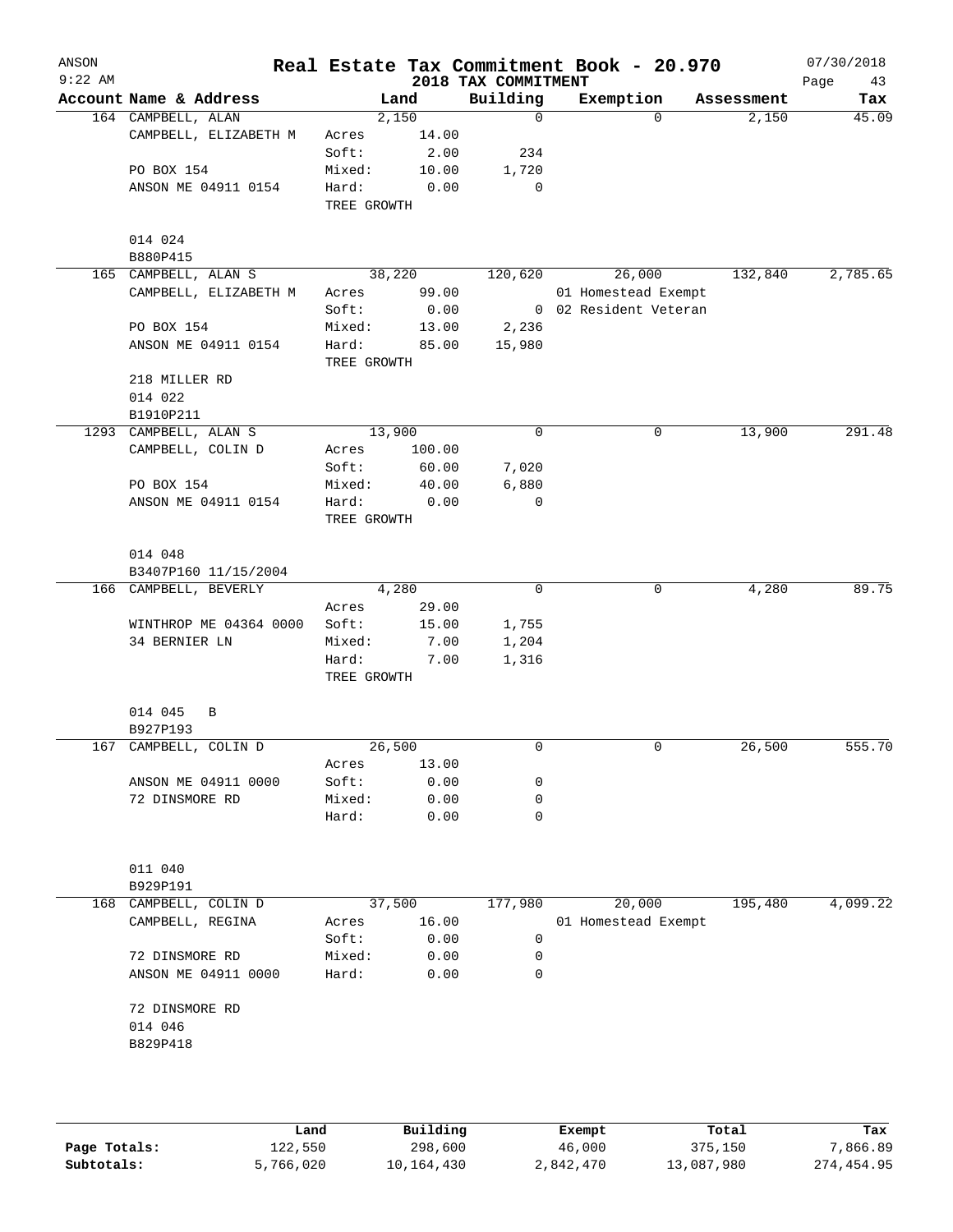| ANSON<br>$9:22$ AM |                                           |             |            | Real Estate Tax Commitment Book - 20.970<br>2018 TAX COMMITMENT |           |            |            | 07/30/2018<br>Page<br>44 |
|--------------------|-------------------------------------------|-------------|------------|-----------------------------------------------------------------|-----------|------------|------------|--------------------------|
|                    | Account Name & Address                    |             | Land       | Building                                                        | Exemption |            | Assessment | Tax                      |
|                    | 169 CAMPBELL, COLIN D                     |             | 36,710     | $\mathbf 0$                                                     |           | 0          | 36,710     | 769.81                   |
|                    | CAMPBELL, REGINA P                        | Acres       | 220.00     |                                                                 |           |            |            |                          |
|                    |                                           | Soft:       | 33.00      | 3,861                                                           |           |            |            |                          |
|                    | 72 DINSMORE RD                            | Mixed:      | 144.00     | 24,768                                                          |           |            |            |                          |
|                    | ANSON ME 04911 0000                       | Hard:       | 43.00      | 8,084                                                           |           |            |            |                          |
|                    |                                           | TREE GROWTH |            |                                                                 |           |            |            |                          |
|                    | 014 028                                   |             |            |                                                                 |           |            |            |                          |
|                    | B4813P71 08/04/2014 B874P581              |             |            |                                                                 |           |            |            |                          |
|                    | 1054 CAMPBELL, COLIN D                    |             | 17,200     | 0                                                               | 0         |            | 17,200     | 360.68                   |
|                    | CAMPBELL, REGINA                          | Acres       | 100.00     |                                                                 |           |            |            |                          |
|                    |                                           | Soft:       | 0.00       | 0                                                               |           |            |            |                          |
|                    | 72 DINSMORE RD                            | Mixed:      | 100.00     | 17,200                                                          |           |            |            |                          |
|                    | ANSON ME 04911 0000                       | Hard:       | 0.00       | 0                                                               |           |            |            |                          |
|                    |                                           | TREE GROWTH |            |                                                                 |           |            |            |                          |
|                    | 014 047                                   |             |            |                                                                 |           |            |            |                          |
|                    | B3878P87 07/10/2007                       |             |            |                                                                 |           |            |            |                          |
|                    | 1289 CAMPBELL, COLIN D                    |             | 7,950      | $\mathbf 0$                                                     |           | 0          | 7,950      | 166.71                   |
|                    | CAMPBELL, REGINA                          | Acres       | 63.50      |                                                                 |           |            |            |                          |
|                    |                                           | Soft:       | 52.00      | 6,084                                                           |           |            |            |                          |
|                    | 72 DINSMORE RD                            | Mixed:      | 10.00      | 1,720                                                           |           |            |            |                          |
|                    | ANSON ME 04911 0000                       | Hard:       | 0.00       | 0                                                               |           |            |            |                          |
|                    |                                           | TREE GROWTH |            |                                                                 |           |            |            |                          |
|                    | 014 046<br>B                              |             |            |                                                                 |           |            |            |                          |
|                    | B3716P341 01/01/2004 B3716P339 01/01/2004 |             |            |                                                                 |           |            |            |                          |
|                    | 1128 CAMPBELL, COLIN D. SR.,              |             | 31,500     | 16,790                                                          |           | 0          | 48,290     | 1,012.64                 |
|                    | COLLIN D. JR, ALAN S.                     |             |            |                                                                 |           |            |            |                          |
|                    | CAMPBELL, BROCK,<br>REGINA, DOUGLAS S. &  | Acres       | 10.00      |                                                                 |           |            |            |                          |
|                    | KRISTEN T.D.<br>72 DINSMORE ROAD          | Soft:       | 0.00       | 0                                                               |           |            |            |                          |
|                    |                                           | Mixed:      | 0.00       | 0                                                               |           |            |            |                          |
|                    | ANSON ME 04911                            | Hard:       | 0.00       | 0                                                               |           |            |            |                          |
|                    |                                           | B5211P032   |            |                                                                 |           |            |            |                          |
|                    | 209 MILLER RD                             |             |            |                                                                 |           |            |            |                          |
|                    | 014 021                                   |             |            |                                                                 |           |            |            |                          |
|                    | B5211P33 09/11/2017                       |             |            |                                                                 |           |            |            |                          |
|                    | 1122 CAMPBELL, COLIN D;                   |             | 9,130      | $\Omega$                                                        |           | 0          | 9,130      | 191.46                   |
|                    | REGINA P<br>CAMPBELL, COLIN D JR          | Acres       | 50.00      |                                                                 |           |            |            |                          |
|                    | 72 DINSMORE ROAD                          | Soft:       | 0.00       | 0                                                               |           |            |            |                          |
|                    |                                           | Mixed:      | 17.00      | 2,924                                                           |           |            |            |                          |
|                    | ANSON ME 04911 0000                       | Hard:       | 33.00      | 6,204                                                           |           |            |            |                          |
|                    |                                           | B5013P0164  |            |                                                                 |           |            |            |                          |
|                    |                                           |             |            |                                                                 |           |            |            |                          |
|                    | 014 001 3                                 |             |            |                                                                 |           |            |            |                          |
|                    | B5013P164 02/19/2016 B2103P251            |             |            | 0                                                               |           | 0          |            | 690.33                   |
|                    | 980 CAMPBELL, COLIN SR.,<br>COLIN JR., &  |             | 32,920     |                                                                 |           |            | 32,920     |                          |
|                    | BROCK & DOUGLAS                           | Acres       | 176.00     |                                                                 |           |            |            |                          |
|                    |                                           | Soft:       | 0.00       | 0                                                               |           |            |            |                          |
|                    | 72 DINSMORE RD                            | Mixed:      | 5.00       | 860                                                             |           |            |            |                          |
|                    | ANSON ME 04911 0000                       | Hard:       | 170.00     | 31,960                                                          |           |            |            |                          |
|                    |                                           | TREE GROWTH |            |                                                                 |           |            |            |                          |
|                    | 014 020                                   |             |            |                                                                 |           |            |            |                          |
|                    | B4601P257 11/22/2012                      |             |            |                                                                 |           |            |            |                          |
|                    | Land                                      |             | Building   |                                                                 | Exempt    |            | Total      | Tax                      |
| Page Totals:       | 135,410                                   |             | 16,790     |                                                                 | 0         | 152,200    |            | 3,191.63                 |
| Subtotals:         | 5,901,430                                 |             | 10,181,220 |                                                                 | 2,842,470 | 13,240,180 |            | 277,646.58               |
|                    |                                           |             |            |                                                                 |           |            |            |                          |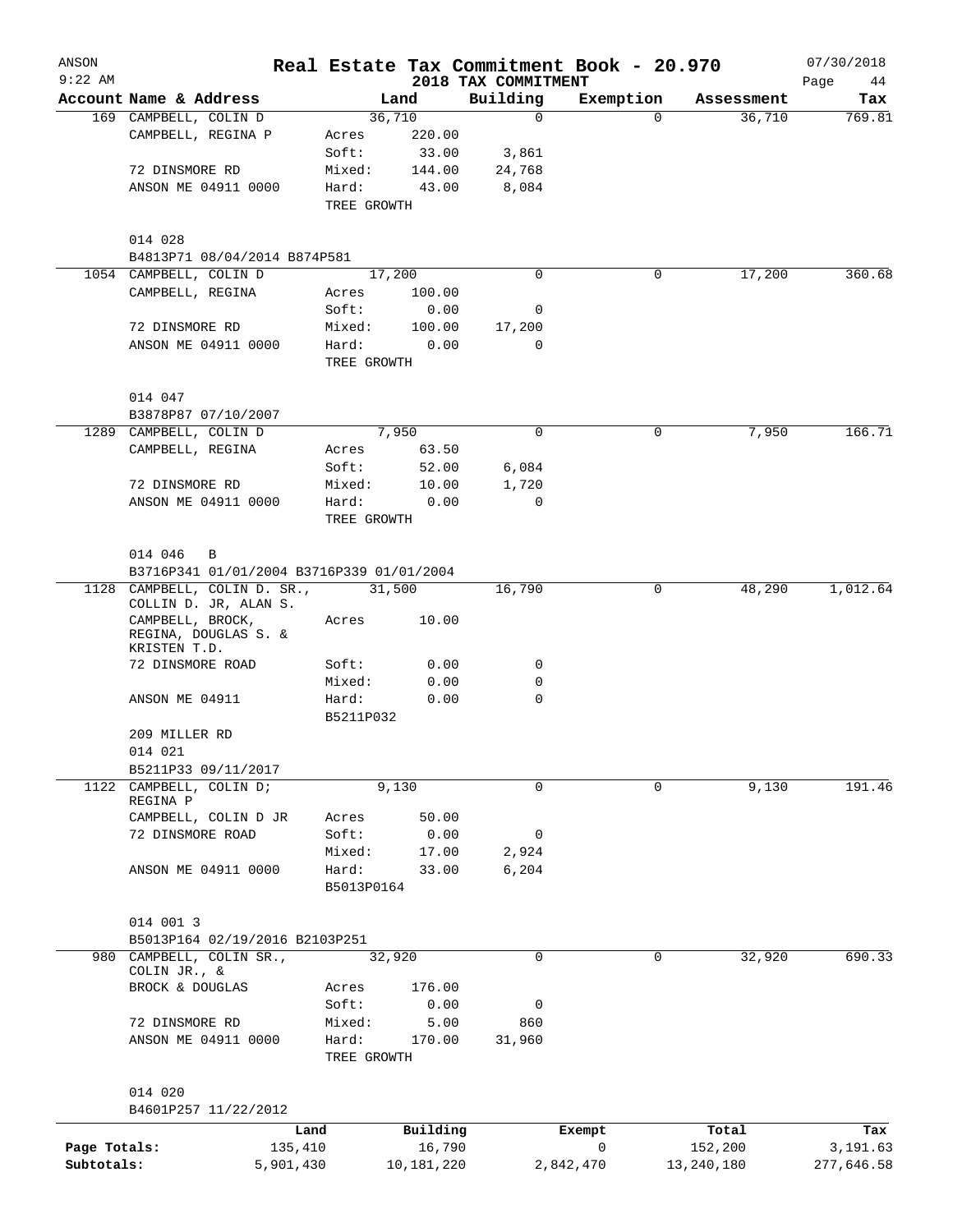| ANSON<br>$9:22$ AM |                                           |                |               | 2018 TAX COMMITMENT | Real Estate Tax Commitment Book - 20.970 |            | 07/30/2018<br>Page<br>45 |
|--------------------|-------------------------------------------|----------------|---------------|---------------------|------------------------------------------|------------|--------------------------|
|                    | Account Name & Address                    |                | Land          | Building            | Exemption                                | Assessment | Tax                      |
|                    | 1683 CAMPBELL, CRAIG I                    | 36,500         |               | 97,690              | 20,000                                   | 114,190    | 2,394.56                 |
|                    | CAMPBELL, CAROL                           | Acres          | 24.00         |                     | 01 Homestead Exempt                      |            |                          |
|                    |                                           | Soft:          | 0.00          | 0                   |                                          |            |                          |
|                    | 60 HOLLIN WAITE HILL RD                   | Mixed:         | 0.00          | 0                   |                                          |            |                          |
|                    | ANSON ME 04911 0000                       | Hard:          | 0.00          | 0                   |                                          |            |                          |
|                    | 60 HOLLIN WAITE HILL RD<br>014 044        |                |               |                     |                                          |            |                          |
|                    | 1514 CAMPBELL, MARK L                     | 16,600         |               | 0                   | 0                                        | 16,600     | 348.10                   |
|                    | CAMPBELL, DONNA A                         | Acres          | 5.00          |                     |                                          |            |                          |
|                    |                                           | Soft:          | 0.00          | 0                   |                                          |            |                          |
|                    | 43 CAMPBELL RD                            | Mixed:         | 0.00          | 0                   |                                          |            |                          |
|                    | ANSON ME 04911 0000                       | Hard:          | 0.00          | 0                   |                                          |            |                          |
|                    | 014 037                                   |                |               |                     |                                          |            |                          |
|                    | B4846P10 08/31/2014 B2293P316             |                |               |                     |                                          |            |                          |
|                    | 1292 CAMPBELL, MARK L                     | 41,850         |               | 79,310              | 0                                        | 121,160    | 2,540.73                 |
|                    | CAMPBELL, DONNA A                         | Acres          | 100.00        |                     |                                          |            |                          |
|                    |                                           | Soft:          | 20.00         | 2,340               |                                          |            |                          |
|                    | 43 CAMPBELL RD                            | Mixed:         | 37.00         | 6,364               |                                          |            |                          |
|                    | ANSON ME 04911 0000                       | Hard:          | 38.00         | 7,144               |                                          |            |                          |
|                    |                                           | TREE GROWTH    |               |                     |                                          |            |                          |
|                    | 112 CAMPBELL RD                           |                |               |                     |                                          |            |                          |
|                    | 014 025                                   |                |               |                     |                                          |            |                          |
|                    | B3953P49 04/26/2007                       |                |               |                     |                                          |            | 2, 239.39                |
|                    | 171 CAMPBELL, MARK L                      | 31,600         |               | 95,190              | 20,000                                   | 106,790    |                          |
|                    | CAMPBELL, DONNA A                         | Acres<br>Soft: | 29.00<br>0.00 | 0                   | 01 Homestead Exempt                      |            |                          |
|                    | 43 CAMPBELL RD                            | Mixed:         | 0.00          | 0                   |                                          |            |                          |
|                    | ANSON ME 04911 0000                       | Hard:          | 0.00          | $\Omega$            |                                          |            |                          |
|                    | 43 CAMPBELL RD                            |                |               |                     |                                          |            |                          |
|                    | 014 027                                   |                |               |                     |                                          |            |                          |
|                    | B1497P190                                 |                |               |                     |                                          |            |                          |
|                    | 1394 CANCEMI, DINA                        | 10,000         |               | 50,550              | 0                                        | 60,550     | 1,269.73                 |
|                    |                                           | Acres          | 0.25          |                     |                                          |            |                          |
|                    | NORRIDGEWOCK ME 04957<br>3709             | Soft:          | 0.00          | 0                   |                                          |            |                          |
|                    | 685 MADISON ROAD                          | Mixed:         | 0.00          | 0                   |                                          |            |                          |
|                    |                                           | Hard:          | 0.00          | 0                   |                                          |            |                          |
|                    | 9 WILSON ST                               |                |               |                     |                                          |            |                          |
|                    | 001 114<br>B4984P283 12/11/2015 B2548P321 |                |               |                     |                                          |            |                          |
|                    | 473 CANCEMI, JOSEPH                       | 14,830         |               | 63,340              | 20,000                                   | 58,170     | 1,219.82                 |
|                    |                                           | Acres          | 0.55          |                     | 01 Homestead Exempt                      |            |                          |
|                    | NORTH ANSON ME 04958<br>0646              | Soft:          | 0.00          | 0                   |                                          |            |                          |
|                    | 17 CENTER ST                              | Mixed:         | 0.00          | 0                   |                                          |            |                          |
|                    |                                           | Hard:          | 0.00          | 0                   |                                          |            |                          |
|                    | 17 CENTER ST                              |                |               |                     |                                          |            |                          |
|                    | 006 018                                   |                |               |                     |                                          |            |                          |
|                    | B3945P259 12/20/2007                      |                |               |                     |                                          |            |                          |
|                    |                                           |                |               |                     |                                          |            |                          |
|                    |                                           |                |               |                     |                                          |            |                          |
|                    |                                           |                |               |                     |                                          |            |                          |

|              | Land      | Building   | Exempt    | Total      | Tax        |
|--------------|-----------|------------|-----------|------------|------------|
| Page Totals: | 151,380   | 386,080    | 60,000    | 477,460    | 10,012.33  |
| Subtotals:   | 6,052,810 | 10,567,300 | 2,902,470 | 13,717,640 | 287,658.91 |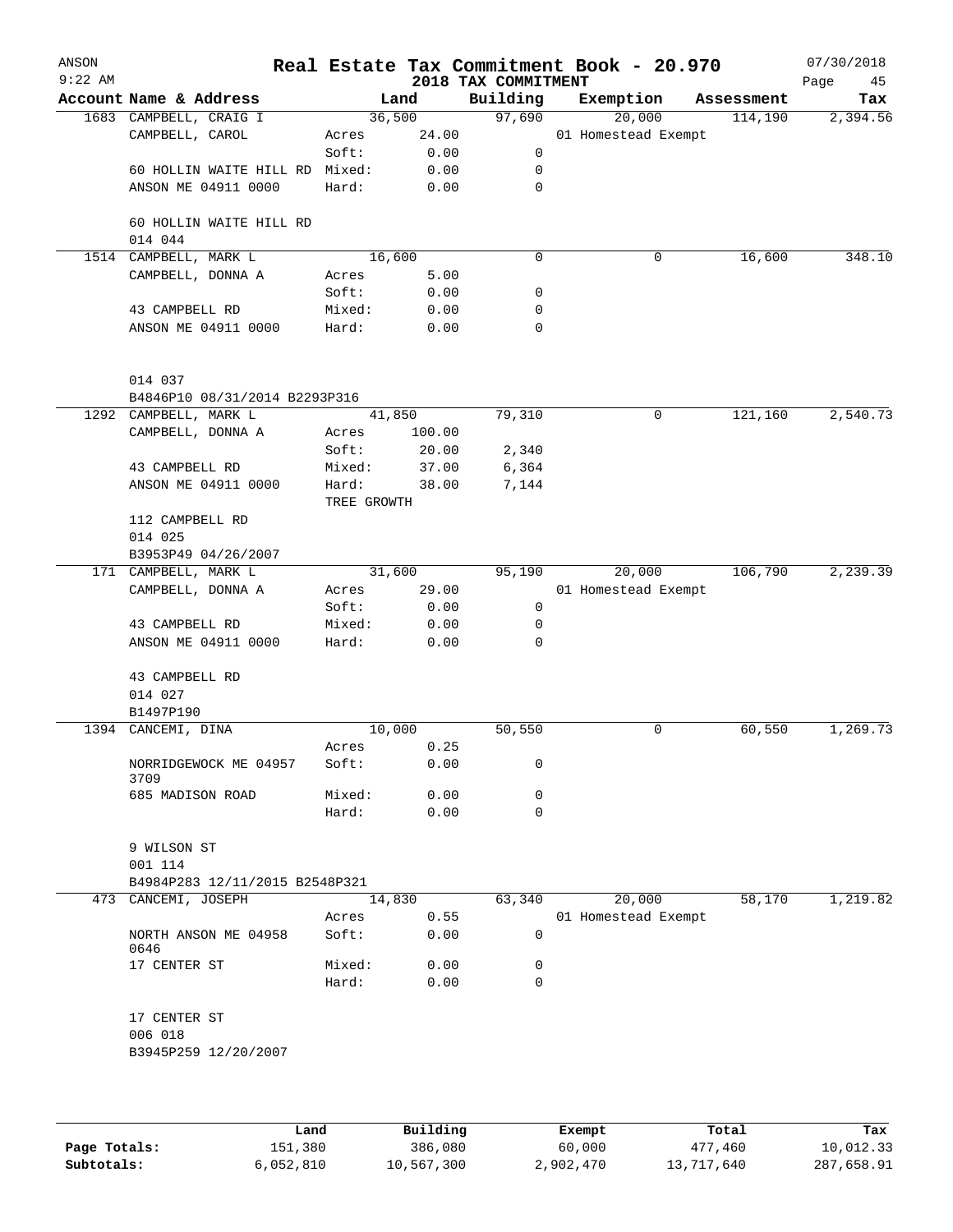| ANSON        |                                           |                 |              |                                 | Real Estate Tax Commitment Book - 20.970 |                       | 07/30/2018      |
|--------------|-------------------------------------------|-----------------|--------------|---------------------------------|------------------------------------------|-----------------------|-----------------|
| $9:22$ AM    | Account Name & Address                    |                 | Land         | 2018 TAX COMMITMENT<br>Building | Exemption                                |                       | Page<br>46      |
|              | 1291 CANNON, JOHN                         |                 | 41,500       | 201,340                         | $\Omega$                                 | Assessment<br>242,840 | Tax<br>5,092.35 |
|              | CANNON, KRISTINA                          | Acres           | 20.00        |                                 |                                          |                       |                 |
|              | 671 RIVER ROAD                            | Soft:           | 0.00         | 0                               |                                          |                       |                 |
|              |                                           | Mixed:          | 0.00         | 0                               |                                          |                       |                 |
|              | NORTH ANSON ME 04958                      | Hard:           | 0.00         | $\mathbf 0$                     |                                          |                       |                 |
|              | 0000                                      |                 |              |                                 |                                          |                       |                 |
|              |                                           | B5029P0145 JT   |              |                                 |                                          |                       |                 |
|              | 671 RIVER RD                              |                 |              |                                 |                                          |                       |                 |
|              | 016 017                                   |                 |              |                                 |                                          |                       |                 |
|              | B5029P145 05/20/2016 B4188P250 09/03/2009 |                 |              |                                 |                                          |                       |                 |
|              | 1019 CANTRELL, JANE A                     |                 | 9,800        | 28,380                          | 26,000                                   | 12,180                | 255.41          |
|              |                                           | Acres           | 0.24         |                                 | 01 Homestead Exempt                      |                       |                 |
|              | NORTH ANSON ME 04958<br>0000              | Soft:           | 0.00         |                                 | 0 04 Non-resident Veteran                |                       |                 |
|              | 732 RIVER ROAD                            | Mixed:          | 0.00         | 0                               |                                          |                       |                 |
|              |                                           | Hard:           | 0.00         | $\mathbf 0$                     |                                          |                       |                 |
|              |                                           |                 |              |                                 |                                          |                       |                 |
|              | 732 RIVER RD                              |                 |              |                                 |                                          |                       |                 |
|              | 017 005                                   |                 |              |                                 |                                          |                       |                 |
|              | B3864P6 05/09/2007                        |                 |              |                                 |                                          |                       |                 |
|              | 173 CARBONE, ANNA-ROSE                    |                 | 10,770       | 2,230                           | 13,000                                   | 0                     | 0.00            |
|              |                                           | Acres           | 0.29         |                                 | 01 Homestead Exempt                      |                       |                 |
|              | NORTH ANSON ME 04958                      | Soft:           | 0.00         | $\mathbf 0$                     |                                          |                       |                 |
|              | 7134                                      |                 |              |                                 |                                          |                       |                 |
|              | 426 RIVER ROAD                            | Mixed:          | 0.00         | 0                               |                                          |                       |                 |
|              |                                           | Hard:           | 0.00         | $\mathbf 0$                     |                                          |                       |                 |
|              |                                           |                 |              |                                 |                                          |                       |                 |
|              | 426 RIVER RD<br>016 008<br>B              |                 |              |                                 |                                          |                       |                 |
|              | B1737P110                                 |                 |              |                                 |                                          |                       |                 |
| 1765         | CAREY, ROSE M                             |                 | 12,650       | 81,830                          | 20,000                                   | 74,480                | 1,561.85        |
|              |                                           | Acres           | 0.40         |                                 | 01 Homestead Exempt                      |                       |                 |
|              | ANSON ME 04911 0383                       | Soft:           | 0.00         | 0                               |                                          |                       |                 |
|              | PO BOX 383                                | Mixed:          | 0.00         | 0                               |                                          |                       |                 |
|              |                                           | Hard:           | 0.00         | 0                               |                                          |                       |                 |
|              |                                           |                 |              |                                 |                                          |                       |                 |
|              | 12 HIGHLAND AVE                           |                 |              |                                 |                                          |                       |                 |
|              | 003 040                                   |                 |              |                                 |                                          |                       |                 |
|              | B3033P110                                 |                 |              |                                 |                                          |                       |                 |
|              | 261 CARLSON, NORMAN R                     |                 | 10,000       | 47,040                          | 20,000                                   | 37,040                | 776.73          |
|              |                                           | Acres           | 0.25         |                                 | 01 Homestead Exempt                      |                       |                 |
|              | ANSON ME 04911 0121                       | Soft:           | 0.00         | 0                               |                                          |                       |                 |
|              | PO BOX 121                                | Mixed:          | 0.00         | 0                               |                                          |                       |                 |
|              |                                           | Hard:           | 0.00         | $\mathbf 0$                     |                                          |                       |                 |
|              |                                           |                 |              |                                 |                                          |                       |                 |
|              | 29 WILSON ST                              |                 |              |                                 |                                          |                       |                 |
|              | 003 029                                   |                 |              |                                 |                                          |                       |                 |
|              | B4887P11 03/16/2016 B4164P317 07/20/2009  |                 |              |                                 |                                          |                       |                 |
|              | 175 CARMICHAEL, WELDON                    |                 | 14,280       | 490                             | 0                                        | 14,770                | 309.73          |
|              |                                           | Acres           | 0.51         | 0                               |                                          |                       |                 |
|              | SKOWHEGAN ME 04976 2000<br>PO BOX 2000    | Soft:<br>Mixed: | 0.00<br>0.00 | 0                               |                                          |                       |                 |
|              |                                           |                 |              | $\mathbf 0$                     |                                          |                       |                 |
|              |                                           | Hard:           | 0.00         |                                 |                                          |                       |                 |
|              | HILTON HILL ROAD                          |                 |              |                                 |                                          |                       |                 |
|              | 010 022<br>B                              |                 |              |                                 |                                          |                       |                 |
|              | B1817P92                                  |                 |              |                                 |                                          |                       |                 |
|              |                                           |                 |              |                                 |                                          |                       |                 |
|              |                                           |                 |              |                                 |                                          |                       |                 |
|              | Land                                      |                 | Building     |                                 | Exempt                                   | Total                 | Tax             |
| Page Totals: | 99,000                                    |                 | 361,310      |                                 | 79,000                                   | 381,310               | 7,996.07        |
| Subtotals:   | 6,151,810                                 |                 | 10,928,610   |                                 | 2,981,470                                | 14,098,950            | 295,654.98      |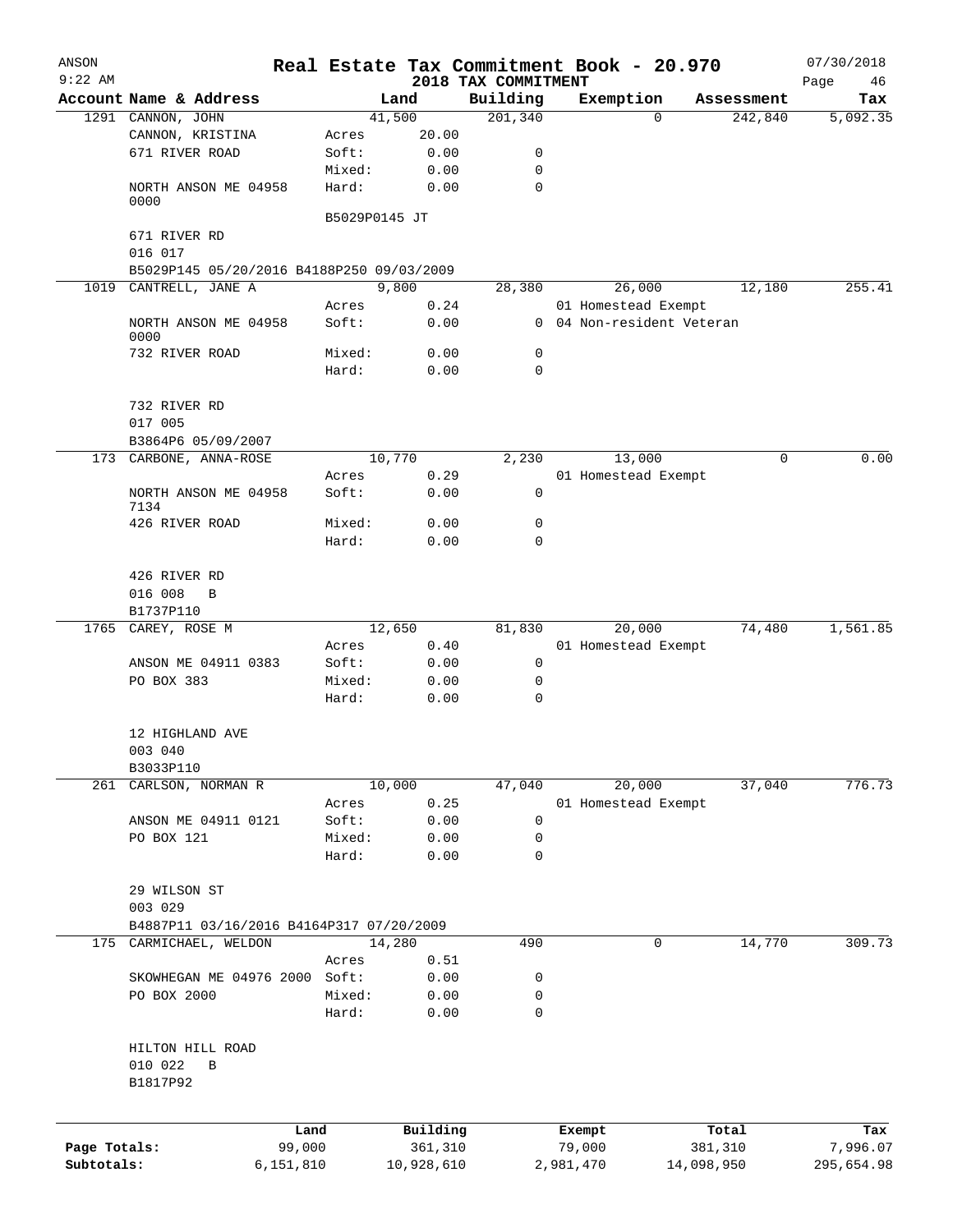| ANSON<br>$9:22$ AM |                                           |         |          |      | Real Estate Tax Commitment Book - 20.970<br>2018 TAX COMMITMENT |                          |          |            | 07/30/2018<br>Page<br>47 |
|--------------------|-------------------------------------------|---------|----------|------|-----------------------------------------------------------------|--------------------------|----------|------------|--------------------------|
|                    | Account Name & Address                    |         | Land     |      | Building                                                        | Exemption                |          | Assessment | Tax                      |
|                    | 40 CARON, DENNIS L                        |         | 12,810   |      | 40,870                                                          |                          | $\Omega$ | 53,680     | 1,125.67                 |
|                    | CARON, HELEN V                            | Acres   |          | 0.41 |                                                                 |                          |          |            |                          |
|                    | 80 FOX RUN ROAD                           | Soft:   |          | 0.00 | 0                                                               |                          |          |            |                          |
|                    |                                           | Mixed:  |          | 0.00 | 0                                                               |                          |          |            |                          |
|                    | MADISON ME 04950                          | Hard:   |          | 0.00 | 0                                                               |                          |          |            |                          |
|                    | 29 ARNOLDS LN                             |         |          |      |                                                                 |                          |          |            |                          |
|                    | 001 017<br>B4817P204 07/22/2014           |         |          |      |                                                                 |                          |          |            |                          |
|                    | 1361 CARON, FRANCES L                     |         | 20,180   |      | 115,290                                                         | 20,000                   |          | 115,470    | 2,421.41                 |
|                    |                                           | Acres   |          | 1.12 |                                                                 | 01 Homestead Exempt      |          |            |                          |
|                    | NORTH ANSON ME 04958<br>0234              | Soft:   |          | 0.00 | $\mathbf 0$                                                     |                          |          |            |                          |
|                    | PO BOX 234                                | Mixed:  |          | 0.00 | 0                                                               |                          |          |            |                          |
|                    |                                           | Hard:   |          | 0.00 | 0                                                               |                          |          |            |                          |
|                    | 3 SUMMER ST                               |         |          |      |                                                                 |                          |          |            |                          |
|                    | 006 097                                   |         |          |      |                                                                 |                          |          |            |                          |
|                    | B2910P242<br>174 CARPENTER, SHIRLEY       |         | 20,000   |      | 39,650                                                          | 20,000                   |          | 39,650     | 831.46                   |
|                    |                                           | Acres   |          | 1.00 |                                                                 | 01 Homestead Exempt      |          |            |                          |
|                    | NORTH ANSON ME 04958<br>0267              | Soft:   |          | 0.00 | 0                                                               |                          |          |            |                          |
|                    | PO BOX 267                                | Mixed:  |          | 0.00 | 0                                                               |                          |          |            |                          |
|                    |                                           | Hard:   |          | 0.00 | $\Omega$                                                        |                          |          |            |                          |
|                    | 679 RIVER RD<br>016 016                   |         |          |      |                                                                 |                          |          |            |                          |
|                    | B1370P1                                   |         |          |      |                                                                 |                          |          |            |                          |
| 1867               | CARRABEC HIGH SCHOOL                      |         | 23,000   |      | $\overline{0}$                                                  | 23,000                   |          | 0          | 0.00                     |
|                    |                                           | Acres   |          | 9.50 |                                                                 | 12 Public Municipal Corp |          |            |                          |
|                    | NORTH ANSON ME 04958<br>0220              | Soft:   |          | 0.00 | 0                                                               |                          |          |            |                          |
|                    | PO BOX 220                                | Mixed:  |          | 0.00 | 0                                                               |                          |          |            |                          |
|                    |                                           | Hard:   |          | 0.00 | 0                                                               |                          |          |            |                          |
|                    |                                           |         |          |      |                                                                 |                          |          |            |                          |
| 151                | 017 050<br>CARREIRO, GRACE N &            |         | 49,890   |      | 57,720                                                          | 20,000                   |          | 87,610     | 1,837.18                 |
|                    | BEAULIEU, MARIE S                         | Acres   | 30.77    |      |                                                                 | 01 Homestead Exempt      |          |            |                          |
|                    |                                           | Soft:   |          | 0.00 | 0                                                               |                          |          |            |                          |
|                    | 370 CAMPGROUND RD                         | Mixed:  |          | 0.00 | 0                                                               |                          |          |            |                          |
|                    | NORTH ANSON ME 04958                      | Hard:   |          | 0.00 | 0                                                               |                          |          |            |                          |
|                    | 0000                                      |         |          |      |                                                                 |                          |          |            |                          |
|                    | 370 CAMPGROUND RD                         |         |          |      |                                                                 |                          |          |            |                          |
|                    | 015 045 1                                 |         |          |      |                                                                 |                          |          |            |                          |
|                    | B3980P24 04/01/2008                       |         |          |      |                                                                 |                          |          |            |                          |
| 1422               | CARRIGAN, JOSEPH F                        |         | 16,500   |      | 0                                                               |                          | 0        | 16,500     | 346.01                   |
|                    | 126 PREBLE AVE                            | Acres   |          | 4.00 |                                                                 |                          |          |            |                          |
|                    |                                           | Soft:   |          | 0.00 | 0                                                               |                          |          |            |                          |
|                    | ANSON ME 04911 3346                       | Mixed:  |          | 0.00 | 0                                                               |                          |          |            |                          |
|                    |                                           | Hard:   |          | 0.00 | 0                                                               |                          |          |            |                          |
|                    | RIVER ROAD<br>015 032                     |         |          |      |                                                                 |                          |          |            |                          |
|                    | B5004P264 02/25/2016 B4957P320 08/25/2015 |         |          |      |                                                                 |                          |          |            |                          |
|                    |                                           |         |          |      |                                                                 |                          |          |            |                          |
|                    |                                           | Land    | Building |      |                                                                 | Exempt                   |          | Total      | Tax                      |
| Page Totals:       |                                           | 142,380 | 253,530  |      |                                                                 | 83,000                   |          | 312,910    | 6,561.73                 |

**Subtotals:** 6,294,190 11,182,140 3,064,470 14,411,860 302,216.71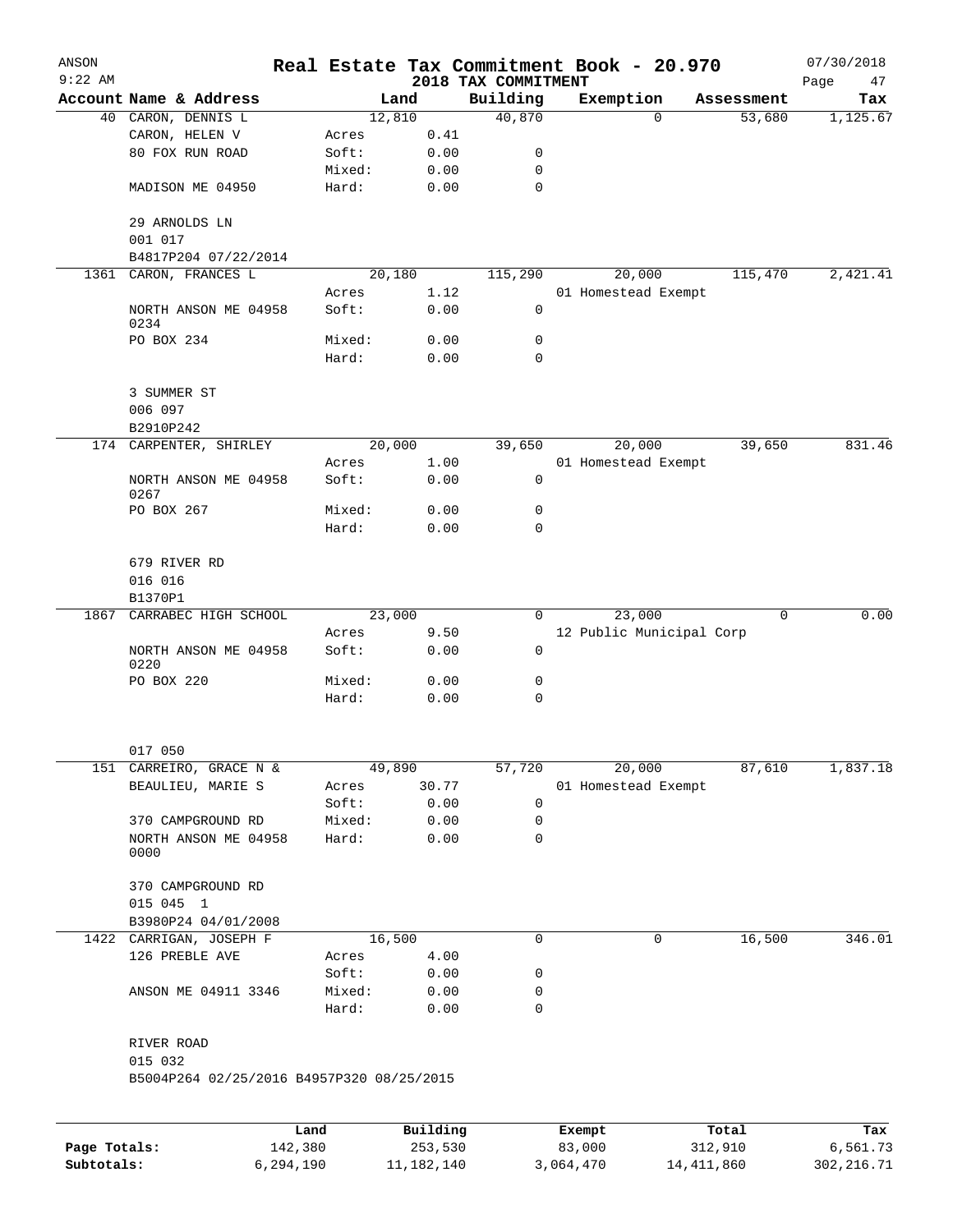| Account Name & Address<br>1424 CARRIGAN, VICTOR H<br>PO Box 42<br>Madison ME 04950<br>166 RIVER RD<br>004 009<br>B5004P264 02/25/2016 B4957P320 08/25/2015<br>1097 CARRIGAN, VICTOR H<br>PO BOX 42<br>MADISON ME 04950<br>167 RIVER RD<br>004 010<br>B<br>B5060P132 08/10/2016 B2264P80 | 16,730<br>Acres<br>Soft:<br>Mixed:<br>Hard:<br>B4957P0320<br>12,170<br>Acres<br>Soft:<br>Mixed:<br>Hard:        | Land<br>0.70<br>0.00<br>0.00<br>0.00<br>0.37<br>0.00<br>0.00<br>0.00 | 2018 TAX COMMITMENT<br>Building<br>68,220<br>0<br>0<br>0<br>58,620<br>0                                                                                                   |                                                              | Exemption<br>$\Omega$<br>26,000<br>01 Homestead Exempt | Assessment<br>84,950<br>44,790 | Page<br>48<br>Tax                               |
|-----------------------------------------------------------------------------------------------------------------------------------------------------------------------------------------------------------------------------------------------------------------------------------------|-----------------------------------------------------------------------------------------------------------------|----------------------------------------------------------------------|---------------------------------------------------------------------------------------------------------------------------------------------------------------------------|--------------------------------------------------------------|--------------------------------------------------------|--------------------------------|-------------------------------------------------|
|                                                                                                                                                                                                                                                                                         |                                                                                                                 |                                                                      |                                                                                                                                                                           |                                                              |                                                        |                                | 1,781.40                                        |
|                                                                                                                                                                                                                                                                                         |                                                                                                                 |                                                                      |                                                                                                                                                                           |                                                              |                                                        |                                |                                                 |
|                                                                                                                                                                                                                                                                                         |                                                                                                                 |                                                                      |                                                                                                                                                                           |                                                              |                                                        |                                |                                                 |
|                                                                                                                                                                                                                                                                                         |                                                                                                                 |                                                                      |                                                                                                                                                                           |                                                              |                                                        |                                |                                                 |
|                                                                                                                                                                                                                                                                                         |                                                                                                                 |                                                                      |                                                                                                                                                                           |                                                              |                                                        |                                |                                                 |
|                                                                                                                                                                                                                                                                                         |                                                                                                                 |                                                                      |                                                                                                                                                                           |                                                              |                                                        |                                |                                                 |
|                                                                                                                                                                                                                                                                                         |                                                                                                                 |                                                                      |                                                                                                                                                                           |                                                              |                                                        |                                |                                                 |
|                                                                                                                                                                                                                                                                                         |                                                                                                                 |                                                                      |                                                                                                                                                                           |                                                              |                                                        |                                |                                                 |
|                                                                                                                                                                                                                                                                                         |                                                                                                                 |                                                                      |                                                                                                                                                                           |                                                              |                                                        |                                | 939.25                                          |
|                                                                                                                                                                                                                                                                                         |                                                                                                                 |                                                                      |                                                                                                                                                                           |                                                              |                                                        |                                |                                                 |
|                                                                                                                                                                                                                                                                                         |                                                                                                                 |                                                                      |                                                                                                                                                                           |                                                              |                                                        |                                |                                                 |
|                                                                                                                                                                                                                                                                                         |                                                                                                                 |                                                                      |                                                                                                                                                                           |                                                              |                                                        |                                |                                                 |
|                                                                                                                                                                                                                                                                                         |                                                                                                                 |                                                                      |                                                                                                                                                                           |                                                              | 0 02 Resident Veteran                                  |                                |                                                 |
|                                                                                                                                                                                                                                                                                         |                                                                                                                 |                                                                      |                                                                                                                                                                           |                                                              |                                                        |                                |                                                 |
|                                                                                                                                                                                                                                                                                         |                                                                                                                 |                                                                      | 0                                                                                                                                                                         |                                                              |                                                        |                                |                                                 |
|                                                                                                                                                                                                                                                                                         |                                                                                                                 |                                                                      |                                                                                                                                                                           |                                                              |                                                        |                                |                                                 |
|                                                                                                                                                                                                                                                                                         |                                                                                                                 |                                                                      |                                                                                                                                                                           |                                                              |                                                        |                                |                                                 |
|                                                                                                                                                                                                                                                                                         |                                                                                                                 |                                                                      |                                                                                                                                                                           |                                                              |                                                        |                                |                                                 |
| 54 CARTER, KENNETH R                                                                                                                                                                                                                                                                    | 31,800                                                                                                          |                                                                      | 50,050                                                                                                                                                                    |                                                              | 0                                                      | 81,850                         | 1,716.39                                        |
| CARTER, BETH-ANN                                                                                                                                                                                                                                                                        | Acres                                                                                                           | 10.30                                                                |                                                                                                                                                                           |                                                              |                                                        |                                |                                                 |
| 754 LOWELL STREET                                                                                                                                                                                                                                                                       | Soft:                                                                                                           | 0.00                                                                 | 0                                                                                                                                                                         |                                                              |                                                        |                                |                                                 |
|                                                                                                                                                                                                                                                                                         | Mixed:                                                                                                          | 0.00                                                                 | 0                                                                                                                                                                         |                                                              |                                                        |                                |                                                 |
| PEABODY MA 01960                                                                                                                                                                                                                                                                        | Hard:                                                                                                           | 0.00                                                                 | 0                                                                                                                                                                         |                                                              |                                                        |                                |                                                 |
|                                                                                                                                                                                                                                                                                         |                                                                                                                 |                                                                      |                                                                                                                                                                           |                                                              |                                                        |                                |                                                 |
| 204 SKIDMORE RD                                                                                                                                                                                                                                                                         |                                                                                                                 |                                                                      |                                                                                                                                                                           |                                                              |                                                        |                                |                                                 |
| 023 015<br>Е                                                                                                                                                                                                                                                                            |                                                                                                                 |                                                                      |                                                                                                                                                                           |                                                              |                                                        |                                |                                                 |
| B5001P145 02/16/2016                                                                                                                                                                                                                                                                    |                                                                                                                 |                                                                      |                                                                                                                                                                           |                                                              |                                                        |                                |                                                 |
|                                                                                                                                                                                                                                                                                         |                                                                                                                 |                                                                      |                                                                                                                                                                           |                                                              |                                                        |                                | 0.00                                            |
|                                                                                                                                                                                                                                                                                         |                                                                                                                 |                                                                      |                                                                                                                                                                           |                                                              |                                                        |                                |                                                 |
|                                                                                                                                                                                                                                                                                         |                                                                                                                 |                                                                      |                                                                                                                                                                           |                                                              |                                                        |                                |                                                 |
|                                                                                                                                                                                                                                                                                         |                                                                                                                 |                                                                      |                                                                                                                                                                           |                                                              |                                                        |                                |                                                 |
|                                                                                                                                                                                                                                                                                         |                                                                                                                 |                                                                      |                                                                                                                                                                           |                                                              |                                                        |                                |                                                 |
| 703 HORSEBACK RD                                                                                                                                                                                                                                                                        |                                                                                                                 |                                                                      |                                                                                                                                                                           |                                                              |                                                        |                                |                                                 |
| 019 004<br>В<br>ON                                                                                                                                                                                                                                                                      |                                                                                                                 |                                                                      |                                                                                                                                                                           |                                                              |                                                        |                                |                                                 |
| CARVER, DONNA J                                                                                                                                                                                                                                                                         |                                                                                                                 |                                                                      | 0                                                                                                                                                                         |                                                              | 0                                                      | 11,490                         | 240.95                                          |
| 77 MARSH ROAD                                                                                                                                                                                                                                                                           | Acres                                                                                                           | 0.33                                                                 |                                                                                                                                                                           |                                                              |                                                        |                                |                                                 |
|                                                                                                                                                                                                                                                                                         | Soft:                                                                                                           | 0.00                                                                 | 0                                                                                                                                                                         |                                                              |                                                        |                                |                                                 |
|                                                                                                                                                                                                                                                                                         |                                                                                                                 |                                                                      | 0                                                                                                                                                                         |                                                              |                                                        |                                |                                                 |
|                                                                                                                                                                                                                                                                                         |                                                                                                                 |                                                                      |                                                                                                                                                                           |                                                              |                                                        |                                |                                                 |
| 834 RIVER RD                                                                                                                                                                                                                                                                            |                                                                                                                 |                                                                      |                                                                                                                                                                           |                                                              |                                                        |                                |                                                 |
| 018 006                                                                                                                                                                                                                                                                                 |                                                                                                                 |                                                                      |                                                                                                                                                                           |                                                              |                                                        |                                |                                                 |
|                                                                                                                                                                                                                                                                                         |                                                                                                                 |                                                                      |                                                                                                                                                                           |                                                              |                                                        |                                |                                                 |
| 487 CASALETTO, FRANK J, JR.                                                                                                                                                                                                                                                             |                                                                                                                 |                                                                      | 72,620                                                                                                                                                                    |                                                              | 20,000                                                 | 74,120                         | 1,554.30                                        |
| 293 CAMPGROUND ROAD                                                                                                                                                                                                                                                                     | Acres                                                                                                           | 2.00                                                                 |                                                                                                                                                                           |                                                              |                                                        |                                |                                                 |
|                                                                                                                                                                                                                                                                                         | Soft:                                                                                                           |                                                                      | 0                                                                                                                                                                         |                                                              |                                                        |                                |                                                 |
| NORTH ANSON ME 04958<br>0000                                                                                                                                                                                                                                                            | Mixed:                                                                                                          |                                                                      | 0                                                                                                                                                                         |                                                              |                                                        |                                |                                                 |
|                                                                                                                                                                                                                                                                                         | Hard:                                                                                                           |                                                                      | $\mathbf 0$                                                                                                                                                               |                                                              |                                                        |                                |                                                 |
|                                                                                                                                                                                                                                                                                         |                                                                                                                 |                                                                      |                                                                                                                                                                           |                                                              |                                                        |                                |                                                 |
| 015 047                                                                                                                                                                                                                                                                                 |                                                                                                                 |                                                                      |                                                                                                                                                                           |                                                              |                                                        |                                |                                                 |
|                                                                                                                                                                                                                                                                                         |                                                                                                                 |                                                                      |                                                                                                                                                                           |                                                              |                                                        |                                |                                                 |
|                                                                                                                                                                                                                                                                                         | 1871 CARTER, RENEE<br>ANSON ME 04911 0000<br>703 HORSEBACK RD<br>PELHAM NH 03076 0000<br>293 CAMPGROUND RD<br>Е | Mixed:<br>Hard:                                                      | BK 4764/PG 8<br>0<br>MOBILE HOME<br>11,490<br>B5155P0217<br>B5155P217 04/24/2017 B2311P123 08/29/1997<br>21,500<br>B5131P0104<br>B5131P104 02/17/2017 B3148P29 07/03/2003 | 7,250<br>0.00<br>0.00<br>$\mathbf 0$<br>0.00<br>0.00<br>0.00 |                                                        | 7,250                          | 0<br>01 Homestead Exempt<br>01 Homestead Exempt |

|              | Land      | Building   | Exempt      | Total      | Tax        |
|--------------|-----------|------------|-------------|------------|------------|
| Page Totals: | 93,690    | 256,760    | 53,250      | 297,200    | 6,232.29   |
| Subtotals:   | 6,387,880 | 11,438,900 | 3, 117, 720 | 14,709,060 | 308,449.00 |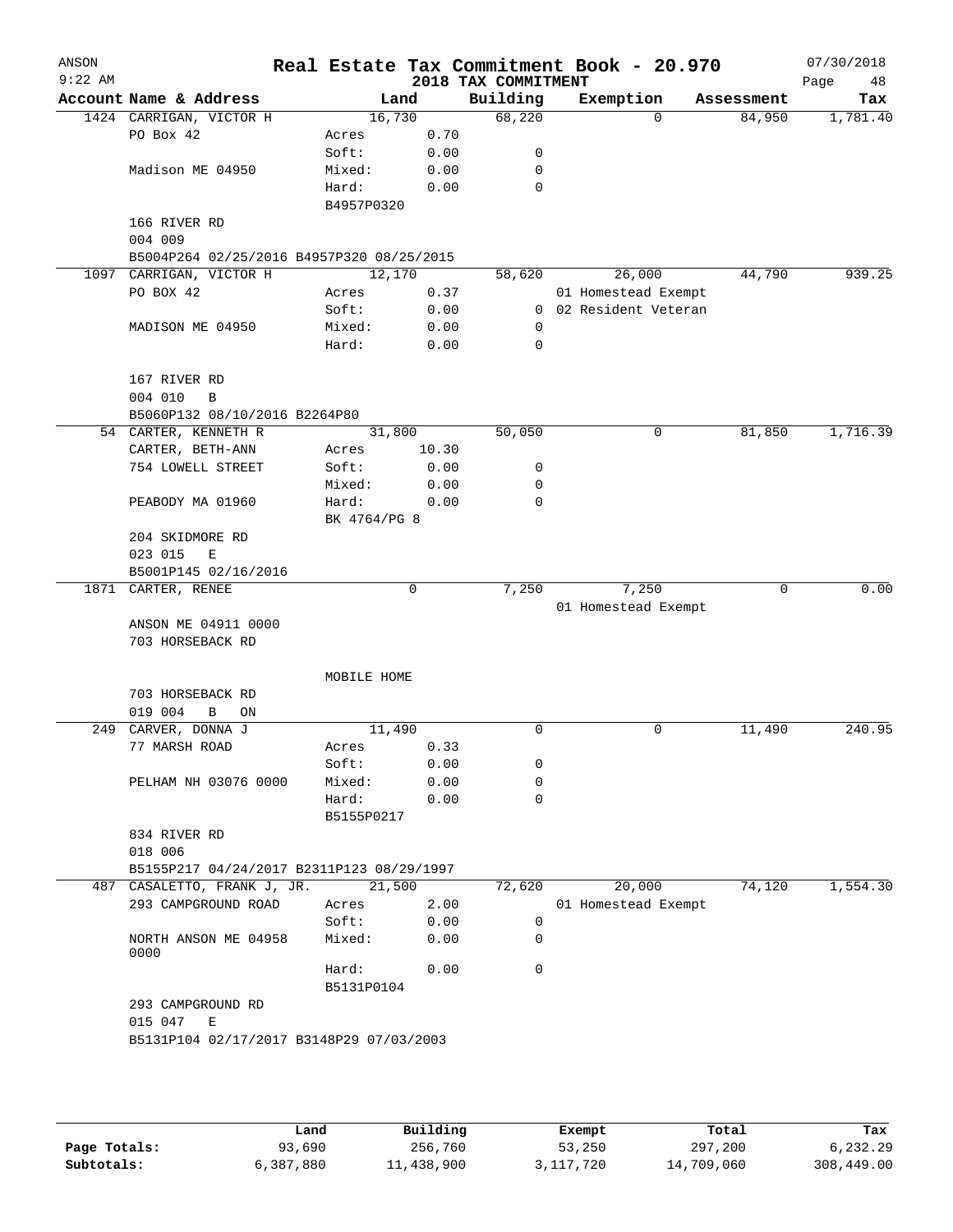| ANSON<br>$9:22$ AM |                                          |                        |              |                                 | Real Estate Tax Commitment Book - 20.970 |            | 07/30/2018        |
|--------------------|------------------------------------------|------------------------|--------------|---------------------------------|------------------------------------------|------------|-------------------|
|                    | Account Name & Address                   |                        | Land         | 2018 TAX COMMITMENT<br>Building | Exemption                                | Assessment | Page<br>49<br>Tax |
|                    | 1077 CASALETTO, FRANK SR                 |                        | 21,470       | $\mathbf 0$                     | $\Omega$                                 | 21,470     | 450.23            |
|                    | 23 CHESTLER PLACE                        | Acres                  | 1.98         |                                 |                                          |            |                   |
|                    |                                          | Soft:                  | 0.00         | 0                               |                                          |            |                   |
|                    | LYNN MA 10904                            | Mixed:                 | 0.00         | 0                               |                                          |            |                   |
|                    |                                          | Hard:                  | 0.00         | $\mathbf 0$                     |                                          |            |                   |
|                    |                                          | B5211P030              |              |                                 |                                          |            |                   |
|                    | 1177 VALLEY RD                           |                        |              |                                 |                                          |            |                   |
|                    | 020 027<br>B 5                           |                        |              |                                 |                                          |            |                   |
|                    | B5211P030 10/02/2017 B4595P34 10/26/2012 |                        |              |                                 |                                          |            |                   |
|                    | 477 CASAVOLA, JOSEPH P                   | 11,660                 |              | 64,990                          | 20,000                                   | 56,650     | 1,187.95          |
|                    |                                          | Acres                  | 0.34         |                                 | 01 Homestead Exempt                      |            |                   |
|                    | NORTH ANSON ME 04958<br>0000             | Soft:                  | 0.00         | 0                               |                                          |            |                   |
|                    | 10 EMBDEN POND RD                        | Mixed:                 | 0.00         | 0                               |                                          |            |                   |
|                    |                                          | Hard:                  | 0.00         | 0                               |                                          |            |                   |
|                    | 10 EMBDEN POND RD<br>009 007             |                        |              |                                 |                                          |            |                   |
|                    | B3956P109 01/02/2008                     |                        |              |                                 |                                          |            |                   |
|                    | 899 CASEY, ALEXIS                        |                        | 9,060        | 18,180                          | 0                                        | 27,240     | 571.22            |
|                    | CASEY, LISA                              | Acres                  | 0.57         |                                 |                                          |            |                   |
|                    | PO BOX 372                               | Soft:                  | 0.00         | 0                               |                                          |            |                   |
|                    |                                          | Mixed:                 | 0.00         | 0                               |                                          |            |                   |
|                    | ANSON ME 04911 0000                      | Hard:<br>B4979P0157 JT | 0.00         | 0                               |                                          |            |                   |
|                    | 9 RANDALL ST                             |                        |              |                                 |                                          |            |                   |
|                    | 003 051                                  |                        |              |                                 |                                          |            |                   |
|                    | B4979P157 11/24/2015                     |                        |              |                                 |                                          |            |                   |
|                    | 176 CASEY, ALEXIS M JR                   |                        | 13,420       | 82,570                          | 0                                        | 95,990     | 2,012.91          |
|                    |                                          | Acres                  | 0.20         |                                 |                                          |            |                   |
|                    | ANSON ME 04911 0372                      | Soft:                  | 0.00         | 0                               |                                          |            |                   |
|                    | PO BOX 372                               | Mixed:                 | 0.00         | 0                               |                                          |            |                   |
|                    |                                          | Hard:                  | 0.00         | 0                               |                                          |            |                   |
|                    | 3 MAIN ST                                |                        |              |                                 |                                          |            |                   |
|                    | 003 074                                  |                        |              |                                 |                                          |            |                   |
|                    | B2255P59                                 |                        |              |                                 |                                          |            |                   |
|                    | 785 CASEY'S MARKET, LLC                  | 15,270                 |              | 0                               | 0                                        | 15,270     | 320.21            |
|                    |                                          | Acres                  | 0.72         |                                 |                                          |            |                   |
|                    | ANSON ME 04911 0000<br>PO BOX 372        | Soft:<br>Mixed:        | 0.00<br>0.00 | 0<br>0                          |                                          |            |                   |
|                    |                                          | Hard:                  | 0.00         | 0                               |                                          |            |                   |
|                    |                                          |                        |              |                                 |                                          |            |                   |
|                    | 7 MAIN ST                                |                        |              |                                 |                                          |            |                   |
|                    | 003 073                                  |                        |              |                                 |                                          |            |                   |
|                    | B4388P108 04/27/2011                     |                        |              |                                 |                                          |            |                   |
|                    | 178 CASWELL, LINTON A                    |                        | 26,150       | 83,370                          | 26,000                                   | 83,520     | 1,751.41          |
|                    | CASWELL, MARLENE E                       | Acres                  | 5.10         |                                 | 01 Homestead Exempt                      |            |                   |
|                    | PO BOX 144                               | Soft:                  | 0.00         | $\Omega$                        | 0 08 Vietnam Veteran                     |            |                   |
|                    | ANSON ME 04911 0144                      | Mixed:<br>Hard:        | 0.00<br>0.00 | 0                               |                                          |            |                   |
|                    |                                          |                        |              |                                 |                                          |            |                   |
|                    | 40 CAMPGROUND RD                         |                        |              |                                 |                                          |            |                   |
|                    | 015 036<br>$\mathbf{1}$                  |                        |              |                                 |                                          |            |                   |
|                    | B1072P338                                |                        |              |                                 |                                          |            |                   |
|                    |                                          |                        |              |                                 |                                          |            |                   |
|                    |                                          |                        |              |                                 |                                          |            |                   |
|                    |                                          | Land,                  | Building     |                                 | Exempt                                   | Total      | Tax               |

|              | Land      | Building   | Exempt      | Total      | Tax        |
|--------------|-----------|------------|-------------|------------|------------|
| Page Totals: | 97,030    | 249,110    | 46,000      | 300,140    | 6.293.93   |
| Subtotals:   | 6,484,910 | 11,688,010 | 3, 163, 720 | 15,009,200 | 314,742.93 |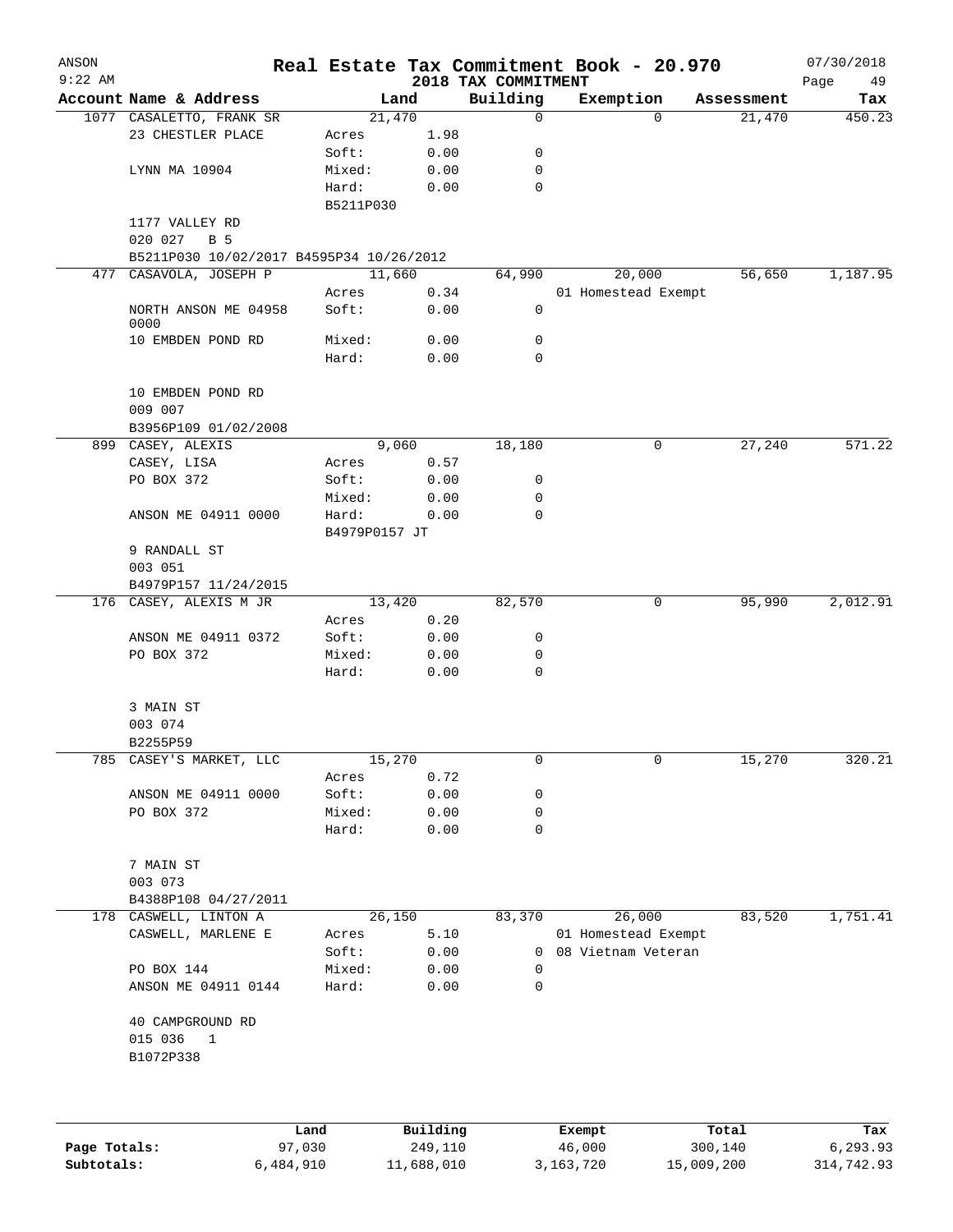| ANSON<br>$9:22$ AM |                                           |        |            | 2018 TAX COMMITMENT | Real Estate Tax Commitment Book - 20.970 |              | 07/30/2018        |
|--------------------|-------------------------------------------|--------|------------|---------------------|------------------------------------------|--------------|-------------------|
|                    | Account Name & Address                    |        | Land       | Building            | Exemption                                | Assessment   | Page<br>50<br>Tax |
|                    | 177 CASWELL, SHAWN L                      |        | 21,650     | 61,870              | 20,000                                   | 63,520       | 1,332.01          |
|                    |                                           | Acres  | 2.10       |                     | 01 Homestead Exempt                      |              |                   |
|                    | NORTH ANSON ME 04958<br>0216              | Soft:  | 0.00       | 0                   |                                          |              |                   |
|                    | PO BOX 216                                | Mixed: | 0.00       | 0                   |                                          |              |                   |
|                    |                                           | Hard:  | 0.00       | 0                   |                                          |              |                   |
|                    | 230 FAHI POND RD                          |        |            |                     |                                          |              |                   |
|                    | 023 013                                   |        |            |                     |                                          |              |                   |
| 1648               | B2522P94<br>CATALYST PAPER                |        | 42,500     | 40,600              | 0                                        | 83,100       | 1,742.61          |
|                    | OPERATIONS INC.                           |        |            |                     |                                          |              |                   |
|                    | C/O FINANCE DEPARTMENT                    | Acres  | 31.00      |                     |                                          |              |                   |
|                    |                                           | Soft:  | 0.00       | 0                   |                                          |              |                   |
|                    | 35 HARTFORD STREET                        | Mixed: | 0.00       | 0                   |                                          |              |                   |
|                    | RUMFORD ME 04276                          | Hard:  | 0.00       | $\mathbf 0$         |                                          |              |                   |
|                    | 696 RIVER RD                              |        |            |                     |                                          |              |                   |
|                    | 016 015<br>B                              |        |            |                     |                                          |              |                   |
|                    | B4867P35 12/30/2014                       |        |            |                     |                                          |              |                   |
|                    | 187 CATES, AGNES E, ESTATE                |        | 15,490     | 37,980              | 0                                        | 53,470       | 1,121.27          |
|                    | C/O JAMES FRENCH, II                      | Acres  | 0.60       |                     |                                          |              |                   |
|                    | 1121 RIVER RD                             | Soft:  | 0.00       | 0                   |                                          |              |                   |
|                    | SOLON ME 04979 0000                       | Mixed: | 0.00       | 0                   |                                          |              |                   |
|                    |                                           | Hard:  | 0.00       | $\mathbf 0$         |                                          |              |                   |
|                    | 115 NORTH MAIN ST                         |        |            |                     |                                          |              |                   |
|                    | 007 007                                   |        |            |                     |                                          |              |                   |
|                    | B806P1128                                 |        |            |                     |                                          |              |                   |
|                    | 984 CATES, BRANDON R                      |        | 21,200     | 62,870              | 20,000                                   | 64,070       | 1,343.55          |
|                    | CATES, AMY                                | Acres  | 1.80       |                     | 01 Homestead Exempt                      |              |                   |
|                    |                                           | Soft:  | 0.00       | 0                   |                                          |              |                   |
|                    | PO BOX 37                                 | Mixed: | 0.00       | 0                   |                                          |              |                   |
|                    | ANSON ME 04911 0037                       | Hard:  | 0.00       | 0                   |                                          |              |                   |
|                    | 248 RIVER RD                              |        |            |                     |                                          |              |                   |
|                    | 015 067                                   |        |            |                     |                                          |              |                   |
|                    | B3072P67                                  |        |            |                     |                                          |              |                   |
| 310                | Cates, Cathy L. &<br>Desrosier, Brendalee |        | 33,500     | 44,860              | 20,000                                   | 58,360       | 1,223.81          |
|                    | Palmer, Pamela J. &<br>Weiss, Bonita F.   | Acres  | 12.00      |                     | 01 Homestead Exempt                      |              |                   |
|                    |                                           | Soft:  | 0.00       | 0                   |                                          |              |                   |
|                    | 243 FAHI POND RD                          | Mixed: | 0.00       | 0                   |                                          |              |                   |
|                    | NORTH ANSON ME 04958<br>0000              | Hard:  | 0.00       | 0                   |                                          |              |                   |
|                    | 243 FAHI POND RD                          |        |            |                     |                                          |              |                   |
|                    | 024 015                                   |        |            |                     |                                          |              |                   |
|                    | B4532P64 05/31/2012                       |        |            |                     |                                          |              |                   |
| 1298               | CATES, DEAN                               |        | 23,000     | 1,260               | 0                                        | 24,260       | 508.73            |
|                    | CATES, LINDA                              | Acres  | 3.00       |                     |                                          |              |                   |
|                    |                                           | Soft:  | 0.00       | 0                   |                                          |              |                   |
|                    | 628 VALLEY RD                             | Mixed: | 0.00       | 0                   |                                          |              |                   |
|                    | ANSON ME 04911 0000                       | Hard:  | 0.00       | 0                   |                                          |              |                   |
|                    | 606 VALLEY RD                             |        |            |                     |                                          |              |                   |
|                    | 019 028<br>Α                              |        |            |                     |                                          |              |                   |
|                    | B1025P32                                  |        |            |                     |                                          |              |                   |
|                    | Land                                      |        | Building   |                     | Exempt                                   | Total        | Tax               |
| Page Totals:       | 157,340                                   |        | 249,440    |                     | 60,000                                   | 346,780      | 7,271.98          |
| Subtotals:         | 6,642,250                                 |        | 11,937,450 |                     | 3,223,720                                | 15, 355, 980 | 322,014.91        |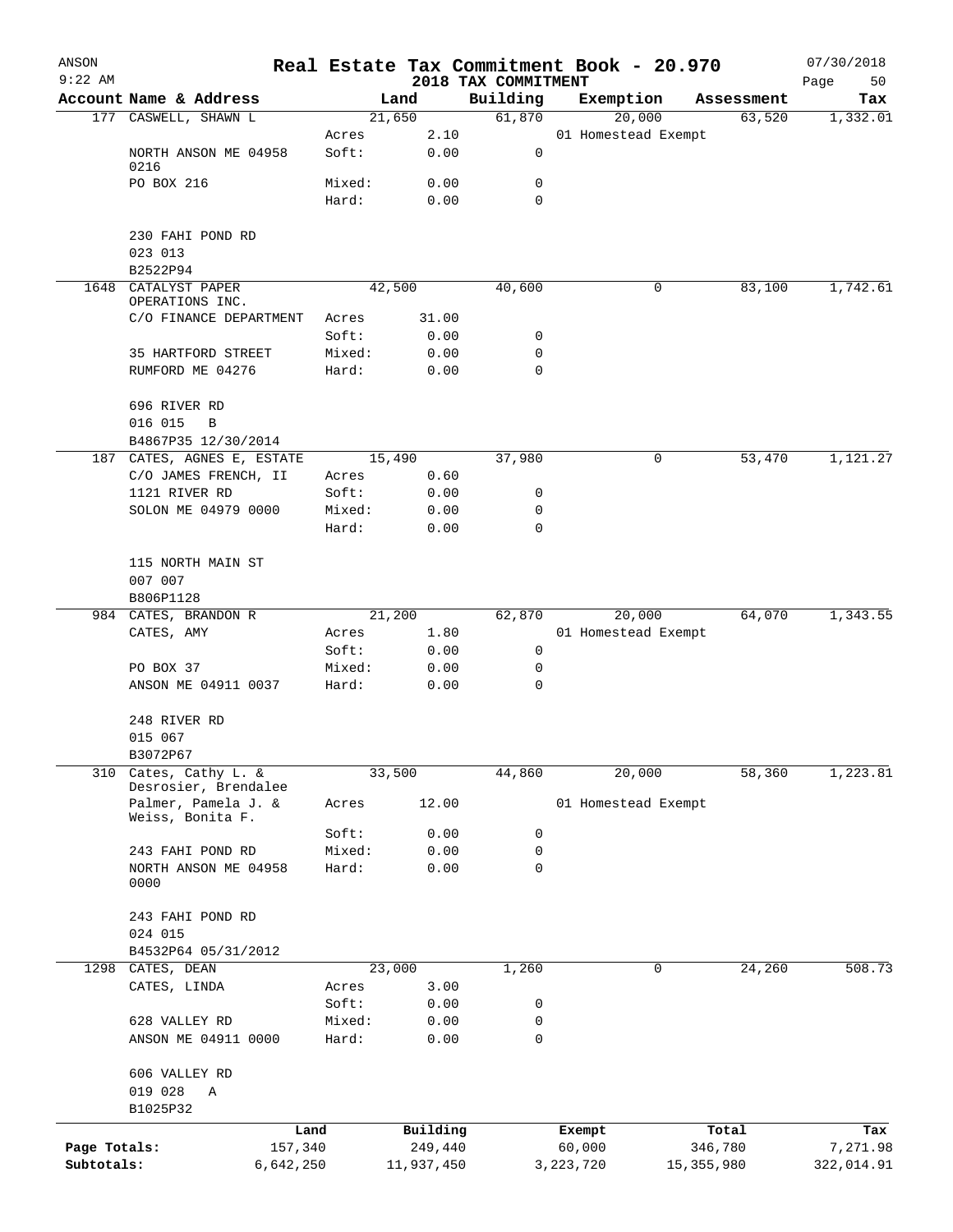| ANSON<br>$9:22$ AM |                                                                 |        |                       | 2018 TAX COMMITMENT              | Real Estate Tax Commitment Book - 20.970 |            | 07/30/2018<br>Page<br>51 |
|--------------------|-----------------------------------------------------------------|--------|-----------------------|----------------------------------|------------------------------------------|------------|--------------------------|
|                    | Account Name & Address                                          |        | Land                  | Building                         | Exemption                                | Assessment | Tax                      |
|                    | 184 CATES, DEAN F                                               |        | 36,500                | 109,310                          | 20,000                                   | 125,810    | 2,638.24                 |
|                    | CATES, LINDA M                                                  | Acres  | 15.00                 |                                  | 01 Homestead Exempt                      |            |                          |
|                    |                                                                 | Soft:  | 0.00                  | 0                                |                                          |            |                          |
|                    | 628 VALLEY RD                                                   | Mixed: | 0.00                  | $\mathbf 0$                      |                                          |            |                          |
|                    | ANSON ME 04911 0000                                             | Hard:  | 0.00                  | $\mathbf 0$                      |                                          |            |                          |
|                    | 628 VALLEY RD                                                   |        |                       |                                  |                                          |            |                          |
|                    | 019 028<br>$\mathbf B$                                          |        |                       |                                  |                                          |            |                          |
|                    | B1873P35                                                        |        |                       |                                  |                                          |            |                          |
|                    | 1303 CENTRAL MAINE POWER CO                                     |        | 7,350                 | $\mathbf 0$                      | 0                                        | 7,350      | 154.13                   |
|                    | c/o AVANGRID MANAGEMENT Acres<br>COMPANY-LOCAL TAX              |        | 0.06                  |                                  |                                          |            |                          |
|                    | ONE CITY CENTER                                                 | Soft:  | 0.00                  | $\mathbf 0$                      |                                          |            |                          |
|                    | 5TH FLOOR                                                       | Mixed: | 0.00                  | 0                                |                                          |            |                          |
|                    | PORTLAND ME 04101 0000                                          | Hard:  | 0.00                  | 0                                |                                          |            |                          |
|                    | 005 038                                                         |        |                       |                                  |                                          |            |                          |
|                    | 1304 CENTRAL MAINE POWER CO                                     |        | 5,740                 | 0                                | 0                                        | 5,740      | 120.37                   |
|                    | c/o AVANGRID MANAGEMENT Acres<br>COMPANY-LOCAL TAX              |        | 0.26                  |                                  |                                          |            |                          |
|                    | ONE CITY CENTER                                                 | Soft:  | 0.00                  | 0                                |                                          |            |                          |
|                    | 5TH FLOOR                                                       | Mixed: | 0.00                  | 0                                |                                          |            |                          |
|                    | PORTLAND ME 04101 0000                                          | Hard:  | 0.00                  | $\Omega$                         |                                          |            |                          |
|                    | 005 024<br>B                                                    |        |                       |                                  |                                          |            |                          |
| 1338               | CENTRAL MAINE POWER CO                                          |        | 4,975,040             | 0                                | 0                                        | 4,975,040  | 104,326.59               |
|                    | C/O AVANGRID MANAGEMENT<br>COMPABY-LOCAL TAX<br>ONE CITY CENTER |        |                       |                                  |                                          |            |                          |
|                    | 5TH FLOOR                                                       |        |                       |                                  |                                          |            |                          |
|                    | PORTLAND ME 04101 0000                                          |        |                       |                                  |                                          |            |                          |
|                    |                                                                 |        |                       | TRANS & DIST SYSTEM, SUBSTATIONS |                                          |            |                          |
|                    | 1830 CENTRAL MAINE POWER CO                                     |        | 378,000               | 0                                | $\Omega$                                 | 378,000    | 7,926.66                 |
|                    | C/O AVANGRID MANAGEMENT Acres 420.00                            |        |                       |                                  |                                          |            |                          |
|                    | COMPANY-LOCAL TA                                                |        |                       |                                  |                                          |            |                          |
|                    | ONE CITY CENTER                                                 | Soft:  | 0.00                  | 0                                |                                          |            |                          |
|                    | 5TH FLOOR                                                       | Mixed: | 0.00                  | 0                                |                                          |            |                          |
|                    | PORTLAND ME 04101 0000                                          | Hard:  | 0.00                  | $\mathbf 0$                      |                                          |            |                          |
|                    |                                                                 |        | TRANSMISSION LINE ROW |                                  |                                          |            |                          |
|                    | 010 008                                                         |        |                       |                                  |                                          |            |                          |
|                    | B5247P211 12/29/2017                                            |        |                       |                                  |                                          |            |                          |
|                    | 1782 CHADWICK, GLENN A                                          |        | 29,680                | 63,270                           | 20,000                                   | 72,950     | 1,529.76                 |
|                    | CHADWICK, ANNETTE G                                             | Acres  | 8.18                  |                                  | 01 Homestead Exempt                      |            |                          |
|                    |                                                                 | Soft:  | 0.00                  | $\mathbf 0$                      |                                          |            |                          |
|                    | 501 FOUR MILE SQUARE RD Mixed:                                  |        | 0.00                  | 0                                |                                          |            |                          |
|                    | ANSON ME 04911                                                  | Hard:  | 0.00                  | $\mathbf 0$                      |                                          |            |                          |
|                    | 501 FOUR MILE SQUARE RD<br>021 022 & 22B                        |        |                       |                                  |                                          |            |                          |
|                    | B3378P108 09/16/2004                                            |        |                       |                                  |                                          |            |                          |
|                    |                                                                 |        |                       |                                  |                                          |            |                          |
|                    |                                                                 |        |                       |                                  |                                          |            |                          |

|              | Land       | Building   | Exempt      | Total      | Tax        |
|--------------|------------|------------|-------------|------------|------------|
| Page Totals: | 5,432,310  | 172,580    | 40,000      | 5,564,890  | 116,695.75 |
| Subtotals:   | 12,074,560 | 12,110,030 | 3, 263, 720 | 20,920,870 | 438,710.66 |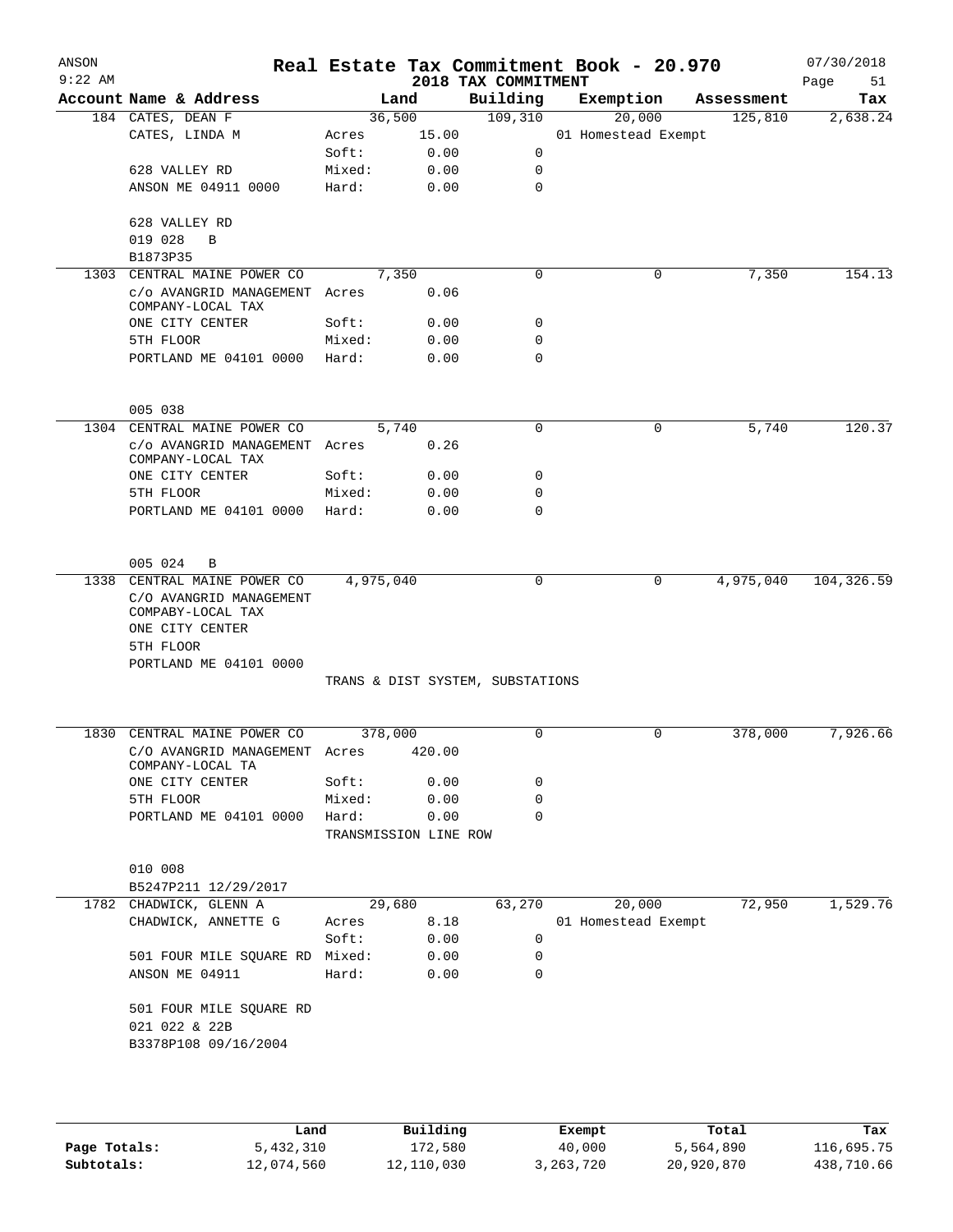| ANSON<br>$9:22$ AM |                                                                     |                     |              | 2018 TAX COMMITMENT | Real Estate Tax Commitment Book - 20.970 |            | 07/30/2018<br>Page<br>52 |
|--------------------|---------------------------------------------------------------------|---------------------|--------------|---------------------|------------------------------------------|------------|--------------------------|
|                    | Account Name & Address                                              |                     | Land         | Building            | Exemption                                | Assessment | Tax                      |
|                    | 1311 CHAMPION, ROGER L                                              |                     | 44,630       | 243,280             | 26,000                                   | 261,910    | 5,492.25                 |
|                    | CHAMPION, LORRAINE I                                                | Acres               | 25.25        |                     | 01 Homestead Exempt                      |            |                          |
|                    |                                                                     | Soft:               | 0.00         |                     | 0 02 Resident Veteran                    |            |                          |
|                    | PO BOX 166                                                          | Mixed:              | 0.00         | 0                   |                                          |            |                          |
|                    | NORTH ANSON ME 04958                                                | Hard:               | 0.00         | $\mathbf 0$         |                                          |            |                          |
|                    | 0160                                                                |                     |              |                     |                                          |            |                          |
|                    |                                                                     |                     |              |                     |                                          |            |                          |
|                    | 461 SOLON RD                                                        |                     |              |                     |                                          |            |                          |
|                    | 024 034<br>B                                                        |                     |              |                     |                                          |            |                          |
|                    | B1390P97                                                            |                     |              |                     |                                          |            |                          |
|                    | 156 CHAPMAN, BRADY T                                                |                     | 10,950       | 81,090              | 0                                        | 92,040     | 1,930.08                 |
|                    | CHAPMAN, JENNIFER L                                                 | Acres               | 0.30         |                     |                                          |            |                          |
|                    | 59 MT PLEASANT AVENUE                                               | Soft:               | 0.00         | 0                   |                                          |            |                          |
|                    |                                                                     | Mixed:              | 0.00         | 0                   |                                          |            |                          |
|                    | SKOWHEGAN ME 04976 0400 Hard:                                       |                     | 0.00         | $\mathbf 0$         |                                          |            |                          |
|                    |                                                                     |                     |              |                     |                                          |            |                          |
|                    | 28 WILLOW ST                                                        |                     |              |                     |                                          |            |                          |
|                    | 006 048<br>B                                                        |                     |              |                     |                                          |            | 2,060.93                 |
|                    | 367 CHAPMAN, BRADY T                                                |                     | 12,000       | 86,280              | 0                                        | 98,280     |                          |
|                    | CHAPMAN, JENNIFER L<br>59 MT PLEASANT AVENUE                        | Acres               | 0.16         |                     |                                          |            |                          |
|                    |                                                                     | Soft:               | 0.00         | 0                   |                                          |            |                          |
|                    |                                                                     | Mixed:              | 0.00         | 0                   |                                          |            |                          |
|                    | SKOWHEGAN ME 04976 0400 Hard:                                       |                     | 0.00         | $\Omega$            |                                          |            |                          |
|                    |                                                                     | B5131P0127          | JТ           |                     |                                          |            |                          |
|                    | 7 CENTER ST<br>006 021                                              |                     |              |                     |                                          |            |                          |
|                    |                                                                     |                     |              |                     |                                          |            |                          |
|                    | B5131P127 02/17/2017 B3335P303 06/30/2004<br>1312 CHAREST, ROBERT T |                     | 26,750       |                     | 20,000                                   | 53,710     | 1,126.30                 |
|                    | CHAREST, PATRICIA                                                   |                     | 5.50         | 46,960              | 01 Homestead Exempt                      |            |                          |
|                    |                                                                     | Acres<br>Soft:      | 0.00         | $\mathbf 0$         |                                          |            |                          |
|                    | PO BOX 464                                                          | Mixed:              |              | 0                   |                                          |            |                          |
|                    |                                                                     |                     | 0.00         | $\mathbf 0$         |                                          |            |                          |
|                    | NORTH ANSON ME 04958<br>0464                                        | Hard:               | 0.00         |                     |                                          |            |                          |
|                    | 311 VALLEY RD                                                       |                     |              |                     |                                          |            |                          |
|                    | 023 044<br>Е                                                        |                     |              |                     |                                          |            |                          |
|                    | 188 CHARETTE, JOHN E                                                |                     | 67,000       | 0                   | 0                                        | 67,000     | 1,404.99                 |
|                    | CHARETTE, KRISTIE S                                                 |                     | Acres 111.00 |                     |                                          |            |                          |
|                    |                                                                     | Soft:               | 0.00         | 0                   |                                          |            |                          |
|                    | 28 MIGHTY ST                                                        | Mixed:              | 0.00         | 0                   |                                          |            |                          |
|                    | GORHAM ME 04038 0000                                                | Hard:               | 0.00         | 0                   |                                          |            |                          |
|                    |                                                                     |                     |              |                     |                                          |            |                          |
|                    | 021 012                                                             |                     |              |                     |                                          |            |                          |
|                    | B2059P316<br>385 CHARTIER, GLORIA                                   |                     | 21,520       | 163,370             | 20,000                                   | 164,890    | 3,457.74                 |
|                    |                                                                     | Acres               | 2.01         |                     |                                          |            |                          |
|                    | PLOURDE, DONNA RAE                                                  |                     |              | 0                   | 01 Homestead Exempt                      |            |                          |
|                    | 27 PARKWOODS DR                                                     | Soft:               | 0.00         |                     |                                          |            |                          |
|                    |                                                                     | Mixed:              | 0.00         | 0                   |                                          |            |                          |
|                    | ANSON ME 04911 0000                                                 | Hard:<br>B5016P0240 | 0.00         | $\mathbf 0$         |                                          |            |                          |
|                    | 27 PARKWOODS DR                                                     |                     |              |                     |                                          |            |                          |
|                    | 010 007<br>9                                                        |                     |              |                     |                                          |            |                          |
|                    | B5016P240 04/07/2016 B3020P77 10/11/2002                            |                     |              |                     |                                          |            |                          |
|                    |                                                                     |                     |              |                     |                                          |            |                          |
|                    |                                                                     |                     |              |                     |                                          |            |                          |
|                    |                                                                     |                     |              |                     |                                          |            |                          |

|              | Land       | Building   | Exempt    | Total      | Tax         |
|--------------|------------|------------|-----------|------------|-------------|
| Page Totals: | 182,850    | 620,980    | 66,000    | 737,830    | 15,472.29   |
| Subtotals:   | 12,257,410 | 12,731,010 | 3,329,720 | 21,658,700 | 454, 182.95 |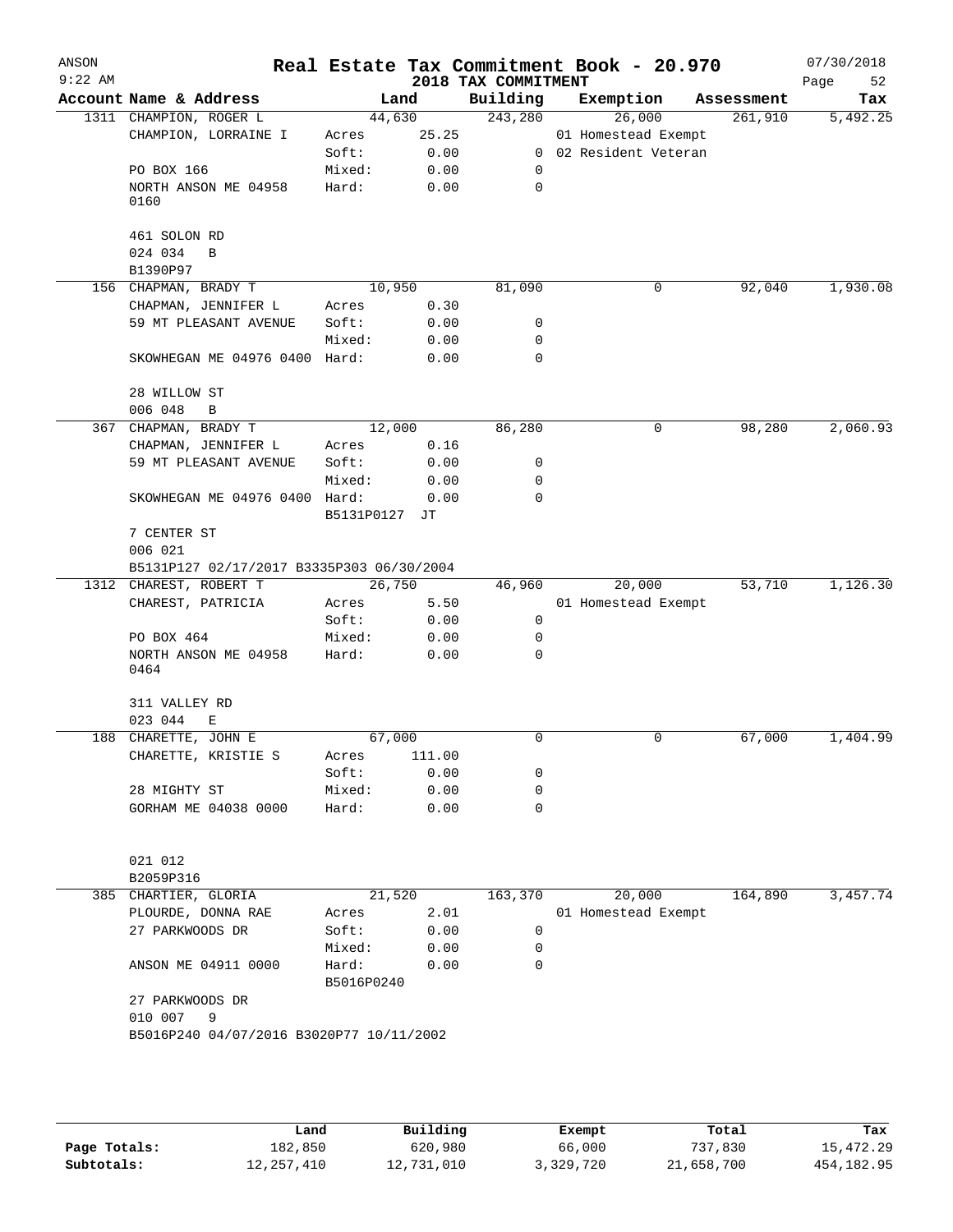| ANSON<br>$9:22$ AM |                                                          |        |          | 2018 TAX COMMITMENT | Real Estate Tax Commitment Book - 20.970 |             | 07/30/2018<br>Page<br>53 |
|--------------------|----------------------------------------------------------|--------|----------|---------------------|------------------------------------------|-------------|--------------------------|
|                    | Account Name & Address                                   |        | Land     | Building            | Exemption                                | Assessment  | Tax                      |
|                    | 2025 CHASE, TYSON I                                      |        | 3,760    | 0                   | $\Omega$                                 | 3,760       | 78.85                    |
|                    | PO BOX 75                                                | Acres  | 20.00    |                     |                                          |             |                          |
|                    |                                                          | Soft:  | 0.00     | 0                   |                                          |             |                          |
|                    | STRONG ME 04983 0075                                     | Mixed: | 0.00     | 0                   |                                          |             |                          |
|                    |                                                          | Hard:  | 20.00    | 3,760               |                                          |             |                          |
|                    | GREENLEAF RD                                             |        |          |                     |                                          |             |                          |
|                    | 013 025 C                                                |        |          |                     |                                          |             |                          |
|                    | B5059P273 08/05/2016                                     |        |          |                     |                                          |             |                          |
| 297                | CHASE, WILLIAM D                                         |        | 37,000   | 0                   | 0                                        | 37,000      | 775.89                   |
|                    | CHASE, EVA S                                             | Acres  | 26.00    |                     |                                          |             |                          |
|                    |                                                          | Soft:  | 0.00     | 0                   |                                          |             |                          |
|                    | 22 GRAY ST                                               | Mixed: | 0.00     | 0                   |                                          |             |                          |
|                    | WATERVILLE ME 04901<br>0000                              | Hard:  | 0.00     | 0                   |                                          |             |                          |
|                    | 020 029                                                  |        |          |                     |                                          |             |                          |
|                    | B3518P101 07/15/2005                                     |        |          |                     |                                          |             |                          |
|                    | 334 CHASSE, CLAUDETTE P                                  |        | 13,570   | 52,000              | 0                                        | 65,570      | 1,375.00                 |
|                    |                                                          | Acres  | 0.46     |                     |                                          |             |                          |
|                    | MILO ME 04463 0000                                       | Soft:  | 0.00     | 0                   |                                          |             |                          |
|                    | 31 CLINTON ST                                            | Mixed: | 0.00     | 0                   |                                          |             |                          |
|                    |                                                          | Hard:  | 0.00     | $\mathbf 0$         |                                          |             |                          |
|                    | 45 ELM ST                                                |        |          |                     |                                          |             |                          |
|                    | 006 042                                                  |        |          |                     |                                          |             |                          |
|                    | B3222P248                                                |        |          |                     |                                          |             |                          |
| 1349               | CHESSMAN, JAMES C                                        |        | 27,200   | 48,610              | 20,000                                   | 55,810      | 1,170.34                 |
|                    |                                                          | Acres  | 5.80     |                     | 01 Homestead Exempt                      |             |                          |
|                    | ANSON ME 04911 0000                                      | Soft:  | 0.00     | 0                   |                                          |             |                          |
|                    | 106 FLETCHER RD                                          | Mixed: | 0.00     | 0                   |                                          |             |                          |
|                    |                                                          | Hard:  | 0.00     | 0                   |                                          |             |                          |
|                    | 106 FLETCHER RD<br>013 011<br>C                          |        |          |                     |                                          |             |                          |
|                    | B4654P274 B4236P172 01/26/2010                           |        |          |                     |                                          |             |                          |
| 1099               | CHESTNUT, GEORGE E.,                                     |        | 47,500   | 0                   |                                          | 0<br>47,500 | 996.08                   |
|                    | III                                                      | Acres  | 47.00    |                     |                                          |             |                          |
|                    | NORTH ANSON ME 04958                                     | Soft:  | 0.00     | 0                   |                                          |             |                          |
|                    | 168 FAHI POND ROAD                                       | Mixed: | 0.00     | 0                   |                                          |             |                          |
|                    |                                                          | Hard:  | 0.00     | 0                   |                                          |             |                          |
|                    | OFF VALLEY ROAD<br>019 032                               |        |          |                     |                                          |             |                          |
|                    | B5021P91 04/28/2016 B3807P114 01/26/2007                 |        |          |                     |                                          |             |                          |
|                    | 561 CHICK, FREEMAN I                                     |        | 35,140   | 0                   | 0                                        | 35,140      | 736.89                   |
|                    |                                                          | Acres  | 9.64     |                     |                                          |             |                          |
|                    | INDUSTRY ME 04938 0000                                   | Soft:  | 0.00     | 0                   |                                          |             |                          |
|                    | 96 CHICK RD                                              | Mixed: | 0.00     | 0                   |                                          |             |                          |
|                    |                                                          | Hard:  | 0.00     | 0                   |                                          |             |                          |
|                    | 703 HORSEBACK RD<br>019 004<br>$\, {\bf B}$<br>B2376P245 |        |          |                     |                                          |             |                          |
|                    |                                                          |        |          |                     |                                          |             |                          |
|                    |                                                          | Land   | Building |                     | Exempt                                   | Total       | Tax                      |
| Page Totals:       | 164,170                                                  |        | 100,610  |                     | 20,000                                   | 244,780     | 5,133.05                 |

**Subtotals:** 12,421,580 12,831,620 3,349,720 21,903,480 459,316.00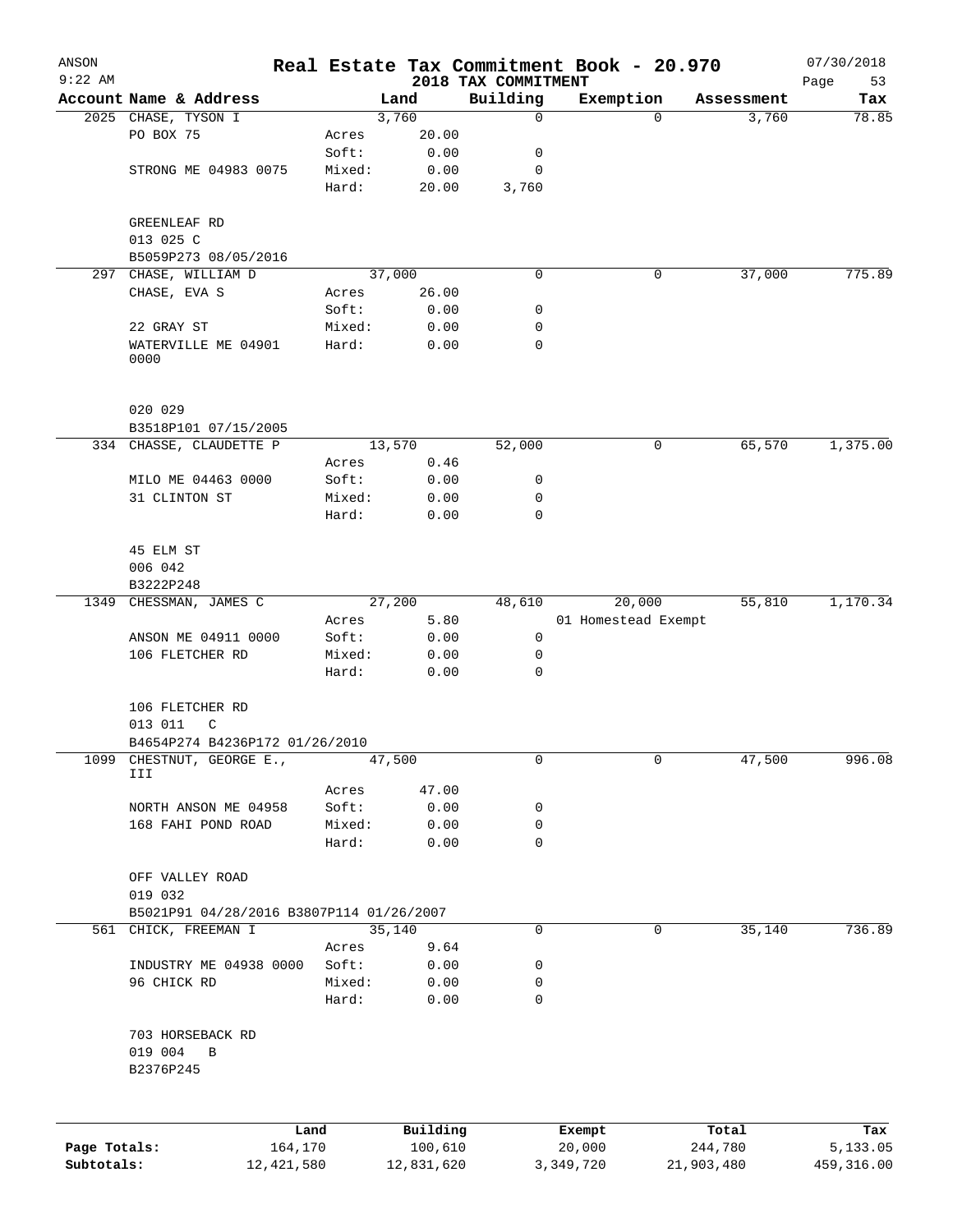| ANSON<br>$9:22$ AM |                                                         |                     |              | 2018 TAX COMMITMENT | Real Estate Tax Commitment Book - 20.970 |            | 07/30/2018<br>Page<br>54 |
|--------------------|---------------------------------------------------------|---------------------|--------------|---------------------|------------------------------------------|------------|--------------------------|
|                    | Account Name & Address                                  |                     | Land         | Building            | Exemption                                | Assessment | Tax                      |
|                    | 1573 CHICK, FREEMAN I                                   |                     | 16,500       | 0                   | 0                                        | 16,500     | 346.01                   |
|                    |                                                         | Acres               | 4.00         |                     |                                          |            |                          |
|                    | INDUSTRY ME 04938 0000                                  | Soft:               | 0.00         | 0                   |                                          |            |                          |
|                    | 96 CHICK RD                                             | Mixed:              | 0.00         | 0                   |                                          |            |                          |
|                    |                                                         | Hard:               | 0.00         | 0                   |                                          |            |                          |
|                    | 019 040<br>D<br>B22376P245                              |                     |              |                     |                                          |            |                          |
|                    | 1574 CHICK, FREEMAN I                                   |                     | 27,500       | 0                   | 0                                        | 27,500     | 576.67                   |
|                    |                                                         | Acres               | 36.00        |                     |                                          |            |                          |
|                    | INDUSTRY ME 04938 0000                                  | Soft:               | 0.00         | 0                   |                                          |            |                          |
|                    | 96 CHICK RD                                             | Mixed:              | 0.00         | 0                   |                                          |            |                          |
|                    |                                                         | Hard:               | 0.00         | 0                   |                                          |            |                          |
|                    | 019 040<br>Е                                            |                     |              |                     |                                          |            |                          |
|                    | B2376P245                                               |                     |              |                     |                                          |            |                          |
|                    | 1191 CHICK, FREEMAN L                                   |                     | 21,500       | 13,790              | 0                                        | 35,290     | 740.03                   |
|                    | CHICK, FREEMAN T                                        | Acres               | 2.00         |                     |                                          |            |                          |
|                    | 97 CHICK ROAD                                           | Soft:               | 0.00         | 0                   |                                          |            |                          |
|                    |                                                         | Mixed:              | 0.00         | 0                   |                                          |            |                          |
|                    | INDUSTRY ME 04938                                       | Hard:<br>B5158P0321 | 0.00         | 0                   |                                          |            |                          |
|                    | 180 HORSEBACK RD<br>015 010<br>B                        |                     |              |                     |                                          |            |                          |
|                    | B5158P321 05/18/2017 B5132P194 02/14/2017               |                     |              |                     |                                          |            |                          |
|                    | 771 CHICK, FREEMAN L                                    |                     | 14,580       | 15,630              | 0                                        | 30,210     | 633.50                   |
|                    | CHICK, FREEMAN T                                        | Acres               | 0.83         |                     |                                          |            |                          |
|                    |                                                         | Soft:               | 0.00         | 0                   |                                          |            |                          |
|                    | 97 CHICK ROAD                                           | Mixed:              | 0.00         | 0                   |                                          |            |                          |
|                    | INDUSTRY ME 04938                                       | Hard:               | 0.00         | 0                   |                                          |            |                          |
|                    | 118 RIVER RD                                            |                     |              |                     |                                          |            |                          |
|                    | 004 030                                                 |                     |              |                     |                                          |            |                          |
|                    | B4674P155 06/17/2013<br>1074 CHICK, FREEMAN L           |                     | 22,010       | 0                   | 0                                        | 22,010     | 461.55                   |
|                    | CHICK, FREEMAN T                                        | Acres               | 2.34         |                     |                                          |            |                          |
|                    |                                                         | Soft:               | 0.00         | 0                   |                                          |            |                          |
|                    | 97 CHICK ROAD                                           | Mixed:              | 0.00         | 0                   |                                          |            |                          |
|                    | INDUSTRY ME 04938                                       | Hard:               | 0.00         | 0                   |                                          |            |                          |
|                    | 1195 VALLEY RD                                          |                     |              |                     |                                          |            |                          |
|                    | 020 027 B 2                                             |                     |              |                     |                                          |            |                          |
|                    | B4632P176 05/27/2008 B2893P256<br>1075 CHICK, FREEMAN L |                     |              | 0                   | 0                                        |            | 302.39                   |
|                    |                                                         |                     | 14,420       |                     |                                          | 14,420     |                          |
|                    | CHICK, FREEMAN T                                        | Acres<br>Soft:      | 2.61<br>0.00 | 0                   |                                          |            |                          |
|                    | 97 CHICK ROAD                                           | Mixed:              | 0.00         | 0                   |                                          |            |                          |
|                    | INDUSTRY ME 04938                                       | Hard:               | 0.00         | 0                   |                                          |            |                          |
|                    |                                                         |                     |              |                     |                                          |            |                          |
|                    | 020 027 B 3                                             |                     |              |                     |                                          |            |                          |
|                    | B4362P176 05/27/2008 B2893P256                          |                     |              |                     |                                          |            |                          |
|                    |                                                         |                     |              |                     |                                          |            |                          |

|              | Land       | Building   | Exempt    | Total      | Tax          |
|--------------|------------|------------|-----------|------------|--------------|
| Page Totals: | 116,510    | 29,420     |           | 145,930    | 3,060.15     |
| Subtotals:   | 12,538,090 | 12,861,040 | 3,349,720 | 22,049,410 | 462, 376. 15 |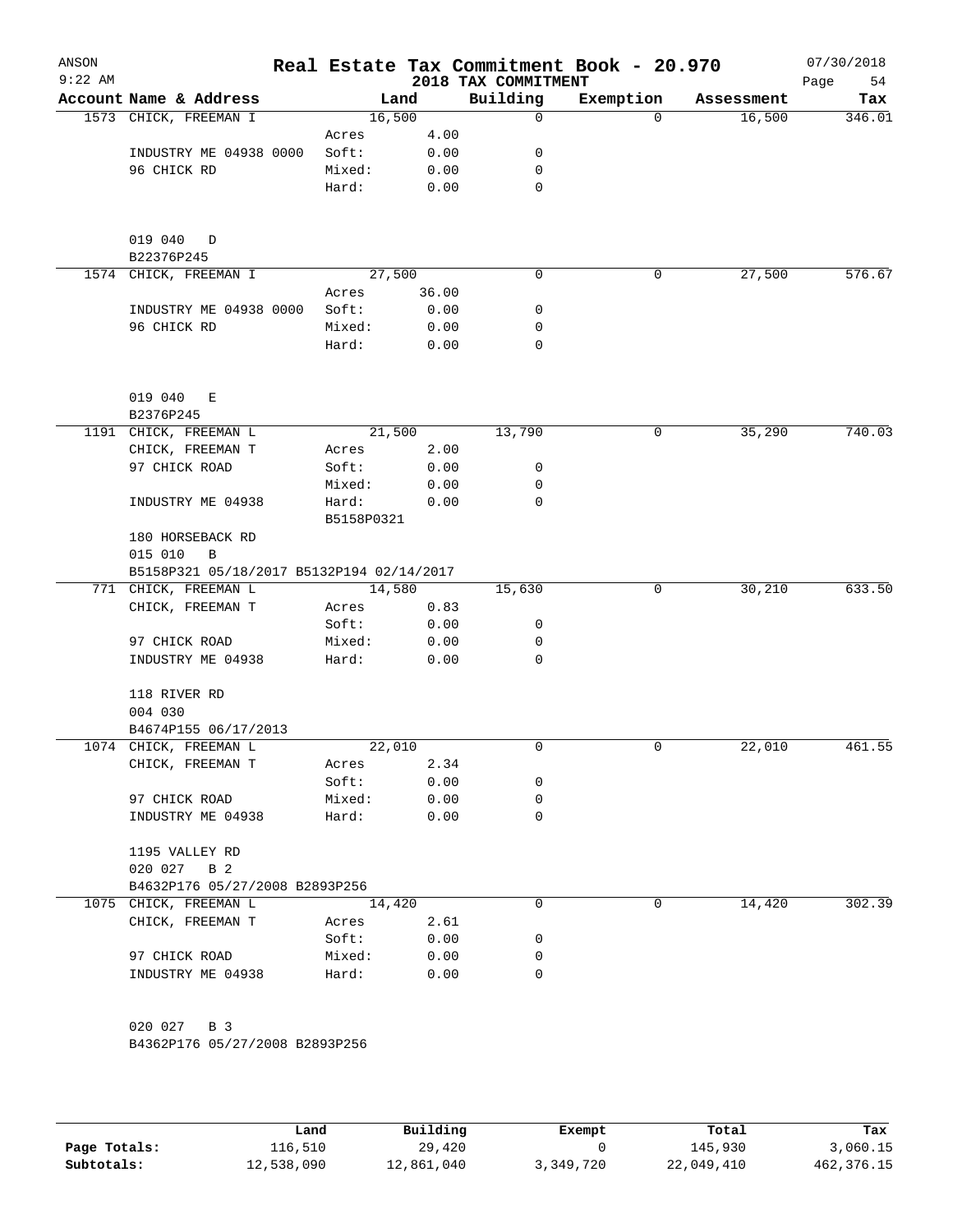| ANSON<br>$9:22$ AM |                                                    |           |             |          | 2018 TAX COMMITMENT | Real Estate Tax Commitment Book - 20.970 |            | 07/30/2018<br>55<br>Page |
|--------------------|----------------------------------------------------|-----------|-------------|----------|---------------------|------------------------------------------|------------|--------------------------|
|                    | Account Name & Address                             |           | Land        |          | Building            | Exemption                                | Assessment | Tax                      |
|                    | 1735 CHIPMAN, WADE                                 |           | 4,950       |          | $\mathbf 0$         | $\Omega$                                 | 4,950      | 103.80                   |
|                    | 54 BARRON ROAD                                     | Acres     |             | 3.30     |                     |                                          |            |                          |
|                    |                                                    | Soft:     |             | 0.00     | 0                   |                                          |            |                          |
|                    | EMBDEN ME 04958                                    | Mixed:    |             | 0.00     | 0                   |                                          |            |                          |
|                    |                                                    | Hard:     |             | 0.00     | 0                   |                                          |            |                          |
|                    | OFF BARRON ROAD<br>022 002<br>2                    |           |             |          |                     |                                          |            |                          |
|                    | B5030P304 05/27/2016 B3040P5 11/13/2002            |           |             |          |                     |                                          |            |                          |
|                    | 1317 CHURCHILL, EDWIN B JR                         |           | 18,500      |          | $\mathbf 0$         | 0                                        | 18,500     | 387.95                   |
|                    | CHURCHILL, EDWIN B SR                              | Acres     |             | 16.00    |                     |                                          |            |                          |
|                    |                                                    | Soft:     |             | 0.00     | 0                   |                                          |            |                          |
|                    | PO BOX 167                                         | Mixed:    |             | 0.00     | 0                   |                                          |            |                          |
|                    | ANSON ME 04911 0167                                | Hard:     |             | 0.00     | 0                   |                                          |            |                          |
|                    | 010 004                                            |           |             |          |                     |                                          |            |                          |
|                    | B4834P106 09/23/2014                               |           |             |          |                     |                                          |            | 824.75                   |
|                    | 193 CHURCHILL, EDWIN B JR<br>CHURCHILL, EDWIN B SR |           | 15,360      |          | 43,970              | 20,000                                   | 39,330     |                          |
|                    |                                                    | Acres     |             | 0.59     |                     | 01 Homestead Exempt                      |            |                          |
|                    | PO BOX 167                                         | Soft:     |             | 0.00     | 0<br>0              |                                          |            |                          |
|                    |                                                    | Mixed:    |             | 0.00     | $\mathbf 0$         |                                          |            |                          |
|                    | ANSON ME 04911 0167                                | Hard:     |             | 0.00     |                     |                                          |            |                          |
|                    |                                                    |           | LIFE ESTATE |          |                     |                                          |            |                          |
|                    | 11 BEANE ST                                        |           |             |          |                     |                                          |            |                          |
|                    | 002 015                                            |           |             |          |                     |                                          |            |                          |
|                    | B4834P106 09/23/2014                               |           |             |          |                     |                                          |            |                          |
|                    | 194 CHURCHILL, EDWIN B JR                          |           | 15,990      |          | 10,230              | 0                                        | 26,220     | 549.83                   |
|                    | CHURCHILL, EDWIN B SR                              | Acres     |             | 1.66     |                     |                                          |            |                          |
|                    |                                                    | Soft:     |             | 0.00     | 0                   |                                          |            |                          |
|                    | PO BOX 167                                         | Mixed:    |             | 0.00     | 0                   |                                          |            |                          |
|                    | ANSON ME 04911 0167                                | Hard:     |             | 0.00     | $\Omega$            |                                          |            |                          |
|                    | 002 014                                            |           |             |          |                     |                                          |            |                          |
|                    | B4834P106 09/23/2014                               |           |             |          |                     |                                          |            |                          |
|                    | 301 CICCHINO, JOSHUA                               |           | 21,470      |          | 58,640              | 26,000                                   | 54,110     | 1,134.69                 |
|                    | MOORE, IMAGE                                       | Acres     |             | 1.98     |                     | 01 Homestead Exempt                      |            |                          |
|                    |                                                    | Soft:     |             | 0.00     |                     | 0 04 Non-resident Veteran                |            |                          |
|                    | PO BOX 95                                          | Mixed:    |             | 0.00     | $\Omega$            |                                          |            |                          |
|                    | NORTH ANSON ME 04958<br>0095                       | Hard:     |             | 0.00     | 0                   |                                          |            |                          |
|                    | 461 FOUR MILE SQUARE RD                            |           |             |          |                     |                                          |            |                          |
|                    | 021 019<br>B                                       |           |             |          |                     |                                          |            |                          |
|                    | B49P999 03/16/2015                                 |           |             |          |                     |                                          |            |                          |
|                    | 412 CICHOCKI, TIMOTHY S                            |           | 49,900      |          | 20,770              | 20,000                                   | 50,670     | 1,062.55                 |
|                    | 483 PEASE HILL ROAD                                | Acres     |             | 43.00    |                     | 01 Homestead Exempt                      |            |                          |
|                    |                                                    | Soft:     |             | 0.00     | 0                   |                                          |            |                          |
|                    | ANSON ME 04911                                     | Mixed:    |             | 0.00     | 0                   |                                          |            |                          |
|                    |                                                    | Hard:     |             | 0.00     | 0                   |                                          |            |                          |
|                    |                                                    | B5015P083 |             |          |                     |                                          |            |                          |
|                    | 483 PEASE HILL RD                                  |           |             |          |                     |                                          |            |                          |
|                    | 014 042                                            |           |             |          |                     |                                          |            |                          |
|                    | B5015P083 03/28/2016 B4283P51 06/18/2010           |           |             |          |                     |                                          |            |                          |
|                    |                                                    |           |             |          |                     |                                          |            |                          |
|                    |                                                    | Land      |             | Building |                     | Exempt                                   | Total      | Tax                      |

|              | Land       | Building   | Exempt      | Total        | Tax        |
|--------------|------------|------------|-------------|--------------|------------|
| Page Totals: | 126.170    | 133,610    | 66,000      | 193,780      | 4,063.57   |
| Subtotals:   | 12,664,260 | 12,994,650 | 3, 415, 720 | 22, 243, 190 | 466,439.72 |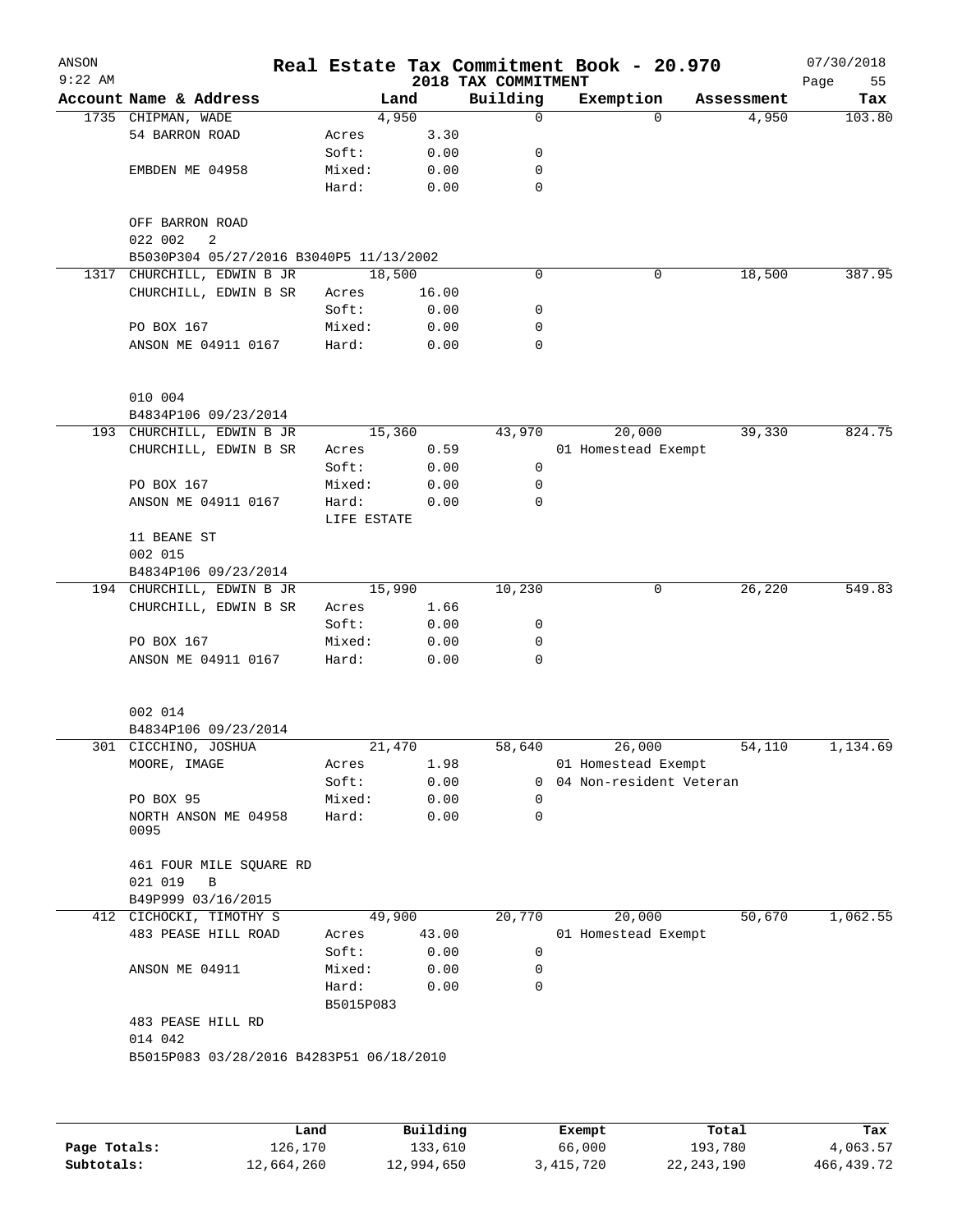| ANSON<br>$9:22$ AM |                                |        |       | 2018 TAX COMMITMENT | Real Estate Tax Commitment Book - 20.970 |            | 07/30/2018<br>Page<br>56 |
|--------------------|--------------------------------|--------|-------|---------------------|------------------------------------------|------------|--------------------------|
|                    | Account Name & Address         |        | Land  | Building            | Exemption                                | Assessment | Tax                      |
|                    | 769 CINSOV, JAMES              | 25,950 |       | 0                   | $\Omega$                                 | 25,950     | 544.17                   |
|                    | BURKE-CINSOV, LINDSAY          | Acres  | 12.45 |                     |                                          |            |                          |
|                    | 147 GREENLEAF ROAD             | Soft:  | 0.00  | 0                   |                                          |            |                          |
|                    |                                | Mixed: | 0.00  | 0                   |                                          |            |                          |
|                    | ANSON ME 04911                 | Hard:  | 0.00  | 0                   |                                          |            |                          |
|                    | 013 023<br>8                   |        |       |                     |                                          |            |                          |
|                    | B4912P35 06/06/2015            |        |       |                     |                                          |            |                          |
|                    | 596 CINSOV, JAMES &            | 33,910 |       | 60,680              | 20,000                                   | 74,590     | 1,564.15                 |
|                    | BURKE, LINDSAY E               | Acres  | 12.41 |                     | 01 Homestead Exempt                      |            |                          |
|                    | 147 GREENLEAF RD               | Soft:  | 0.00  | 0                   |                                          |            |                          |
|                    |                                | Mixed: | 0.00  | $\mathbf 0$         |                                          |            |                          |
|                    | ANSON ME 04911 0000            | Hard:  | 0.00  | 0                   |                                          |            |                          |
|                    | 147 GREENLEAF RD               |        |       |                     |                                          |            |                          |
|                    | 013 023<br>7                   |        |       |                     |                                          |            |                          |
|                    | B4627P261 02/05/2013           |        |       |                     |                                          |            |                          |
|                    | 195 CLARK, ALTON S             | 12,650 |       | 700                 | 6,000                                    | 7,350      | 154.13                   |
|                    |                                | Acres  | 0.40  |                     |                                          |            |                          |
|                    | ANSON ME 04911 0000            | Soft:  | 0.00  | $\mathbf 0$         | 06 Disabled Vet. Res.                    |            |                          |
|                    | 1147 VALLEY RD                 | Mixed: | 0.00  | $\mathbf 0$         |                                          |            |                          |
|                    |                                | Hard:  | 0.00  | 0                   |                                          |            |                          |
|                    | 1147 VALLEY RD                 |        |       |                     |                                          |            |                          |
|                    | 020 025<br>E                   |        |       |                     |                                          |            |                          |
|                    | B5060P140 08/10/2016 B821P1050 |        |       |                     |                                          |            |                          |
|                    | 196 CLARK, ARNOLD ESTATE       | 11,830 |       | $\Omega$            | 0                                        | 11,830     | 248.08                   |
|                    | C/O SUSAN NILE WHITE           | Acres  | 0.35  |                     |                                          |            |                          |
|                    | 15 SHELBY LANE                 | Soft:  | 0.00  | 0                   |                                          |            |                          |
|                    | SO PORTLAND ME 04106           | Mixed: | 0.00  | 0                   |                                          |            |                          |
|                    |                                | Hard:  | 0.00  | 0                   |                                          |            |                          |
|                    | 1142 VALLEY RD                 |        |       |                     |                                          |            |                          |
|                    | 020 024<br>$\mathsf{C}$        |        |       |                     |                                          |            |                          |
|                    | B1028P11                       |        |       |                     |                                          |            |                          |
|                    | 1320 CLARK, CARLTON            | 14,970 |       | 53,170              | 20,000                                   | 48,140     | 1,009.50                 |
|                    | CLARK, PATRICIA                | Acres  | 0.56  |                     | 01 Homestead Exempt                      |            |                          |
|                    |                                | Soft:  | 0.00  | 0                   |                                          |            |                          |
|                    | PO BOX 306                     | Mixed: | 0.00  | 0                   |                                          |            |                          |
|                    | ANSON ME 04911 0306            | Hard:  | 0.00  | 0                   |                                          |            |                          |
|                    | 52 RANDALL ST                  |        |       |                     |                                          |            |                          |
|                    | 003 034                        |        |       |                     |                                          |            |                          |
| 456                | CLARK, CARLTON                 |        | 4,160 | 0                   | 0                                        | 4,160      | 87.24                    |
|                    | CLARK, PATRICIA                | Acres  | 0.12  |                     |                                          |            |                          |
|                    |                                | Soft:  | 0.00  | 0                   |                                          |            |                          |
|                    | PO BOX 306                     | Mixed: | 0.00  | 0                   |                                          |            |                          |
|                    | ANSON ME 04911 0306            | Hard:  | 0.00  | 0                   |                                          |            |                          |
|                    | 24 BOW ST                      |        |       |                     |                                          |            |                          |
|                    | 003 032                        |        |       |                     |                                          |            |                          |
|                    | B2279P350                      |        |       |                     |                                          |            |                          |
|                    |                                |        |       |                     |                                          |            |                          |
|                    |                                |        |       |                     |                                          |            |                          |

|              | Land       | Building   | Exempt    | Total      | Tax        |
|--------------|------------|------------|-----------|------------|------------|
| Page Totals: | 103,470    | 114,550    | 46,000    | 172,020    | 3,607.27   |
| Subtotals:   | 12,767,730 | 13,109,200 | 3,461,720 | 22,415,210 | 470,046.99 |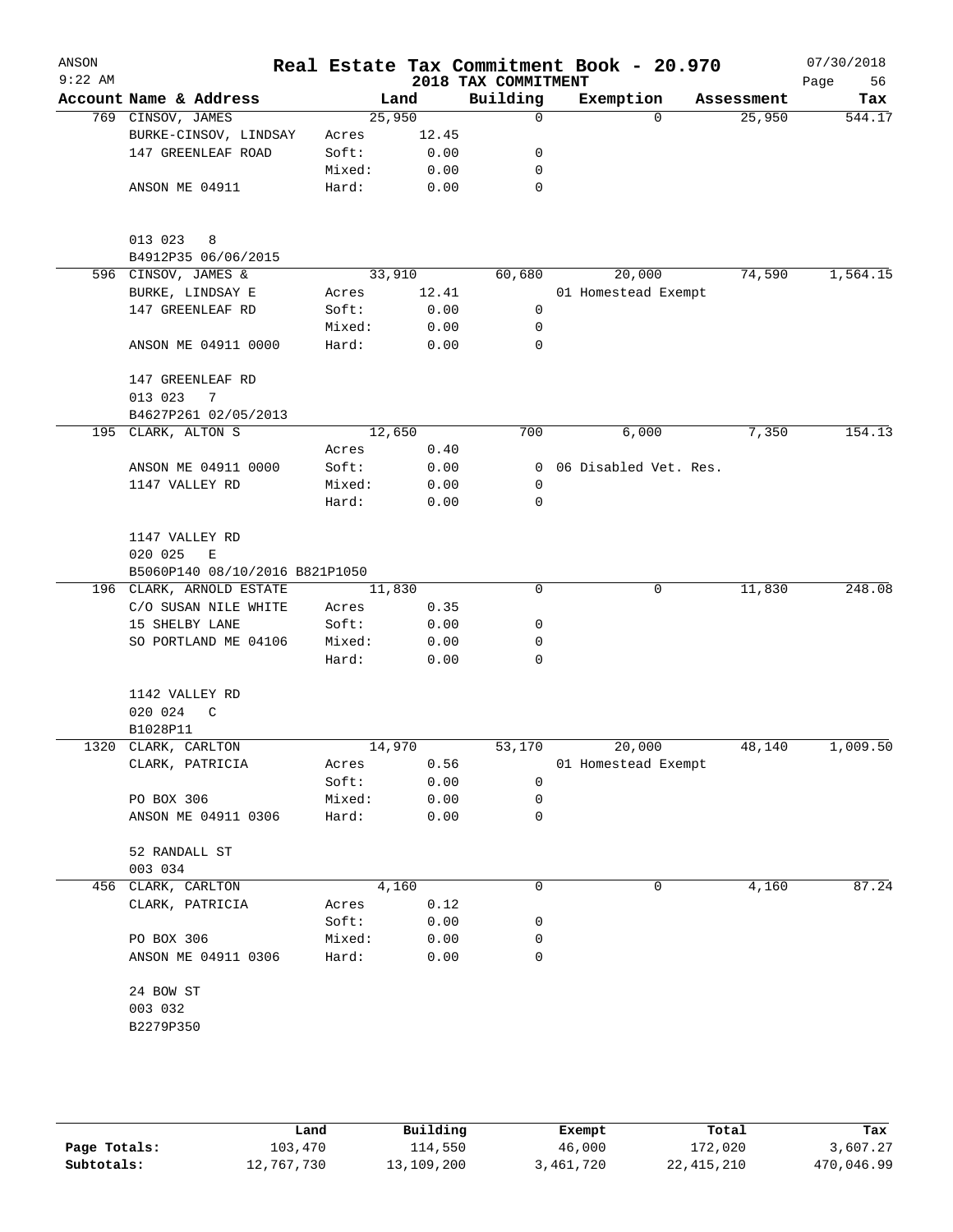| ANSON     |                                           |        |               |              |                                 | Real Estate Tax Commitment Book - 20.970 |          |                     | 07/30/2018    |
|-----------|-------------------------------------------|--------|---------------|--------------|---------------------------------|------------------------------------------|----------|---------------------|---------------|
| $9:22$ AM | Account Name & Address                    |        |               |              | 2018 TAX COMMITMENT<br>Building |                                          |          |                     | Page<br>57    |
|           | 457 CLARK, CARLTON                        |        | Land<br>5,630 |              | $\Omega$                        | Exemption                                | $\Omega$ | Assessment<br>5,630 | Tax<br>118.06 |
|           | CLARK, PATRICIA                           | Acres  |               | 0.22         |                                 |                                          |          |                     |               |
|           |                                           | Soft:  |               | 0.00         | 0                               |                                          |          |                     |               |
|           | PO BOX 306                                | Mixed: |               | 0.00         | 0                               |                                          |          |                     |               |
|           | ANSON ME 04911 0306                       | Hard:  |               | 0.00         | 0                               |                                          |          |                     |               |
|           |                                           |        |               |              |                                 |                                          |          |                     |               |
|           | 003 033                                   |        |               |              |                                 |                                          |          |                     |               |
|           | B2279P348                                 |        |               |              |                                 |                                          |          |                     |               |
|           | 1634 CLARK, CARLTON                       |        | 9,800         |              | 0                               |                                          | 0        | 9,800               | 205.51        |
|           | CLARK, PATRICIA                           | Acres  |               | 0.24         |                                 |                                          |          |                     |               |
|           |                                           | Soft:  |               | 0.00         | 0                               |                                          |          |                     |               |
|           | PO BOX 306                                | Mixed: |               | 0.00         | 0                               |                                          |          |                     |               |
|           | ANSON ME 04911 0306                       | Hard:  |               | 0.00         | 0                               |                                          |          |                     |               |
|           | 003 035                                   |        |               |              |                                 |                                          |          |                     |               |
|           | B2646P216 B1872P43                        |        |               |              |                                 |                                          |          |                     |               |
|           | 1109 CLARK, CARROL                        |        |               | 0            | 5,980                           |                                          | 0        | 5,980               | 125.40        |
|           | CLARK, KELLY                              |        |               |              |                                 |                                          |          |                     |               |
|           | 243 EAST MADRID RD                        |        |               |              |                                 |                                          |          |                     |               |
|           | PHILLIPS ME 04966 0000                    |        |               |              |                                 |                                          |          |                     |               |
|           | 580 FOUR MILE SQUARE RD                   |        |               |              |                                 |                                          |          |                     |               |
|           | 020 025<br>ON                             |        |               |              |                                 |                                          |          |                     |               |
| 200       | CLARK, DALE F                             |        | 27,650        |              | 108,310                         | 20,000                                   |          | 115,960             | 2,431.68      |
|           |                                           | Acres  |               | 6.10         |                                 | 01 Homestead Exempt                      |          |                     |               |
|           | ANSON ME 04911 0000                       | Soft:  |               | 0.00         | 0<br>0                          |                                          |          |                     |               |
|           | 221 FOUR MILE SQUARE RD Mixed:            | Hard:  |               | 0.00<br>0.00 | 0                               |                                          |          |                     |               |
|           |                                           |        |               |              |                                 |                                          |          |                     |               |
|           | 221 FOUR MILE SQUARE RD<br>021 009<br>5   |        |               |              |                                 |                                          |          |                     |               |
|           | B2720P45 B1364P19                         |        |               |              |                                 |                                          |          |                     |               |
|           | 202 CLARK, DANA E                         |        | 24,500        |              | 7,480                           | 20,000                                   |          | 11,980              | 251.22        |
|           |                                           | Acres  |               | 4.00         |                                 | 01 Homestead Exempt                      |          |                     |               |
|           | ANSON ME 04911                            | Soft:  |               | 0.00         | 0                               |                                          |          |                     |               |
|           | 1139 VALLEY ROAD                          | Mixed: |               | 0.00         | 0                               |                                          |          |                     |               |
|           |                                           | Hard:  |               | 0.00         | 0                               |                                          |          |                     |               |
|           | 1139 VALLEY RD                            |        |               |              |                                 |                                          |          |                     |               |
|           | 020 025 C & D                             |        |               |              |                                 |                                          |          |                     |               |
|           | B5080P206 09/22/2016 B4282P313 06/08/2010 |        |               |              |                                 |                                          |          |                     |               |
|           | 1682 CLARK, DANIEL W                      |        | 32,000        |              | 0                               |                                          | 0        | 32,000              | 671.04        |
|           | CLARK, TRAVIS T                           | Acres  |               | 25.00        |                                 |                                          |          |                     |               |
|           |                                           | Soft:  |               | 0.00         | 0                               |                                          |          |                     |               |
|           | PO BOX 1142                               | Mixed: |               | 0.00         | 0                               |                                          |          |                     |               |
|           | DOUGLAS MA 01516 1142                     | Hard:  |               | 0.00         | 0                               |                                          |          |                     |               |
|           | 014 001 4                                 |        |               |              |                                 |                                          |          |                     |               |
|           | B4592P291 08/23/2012                      |        |               |              |                                 |                                          |          |                     |               |
|           |                                           |        |               |              |                                 |                                          |          |                     |               |

|              | Land       | Building   | Exempt    | Total      | Tax        |
|--------------|------------|------------|-----------|------------|------------|
| Page Totals: | 99,580     | 121,770    | 40,000    | 181,350    | 3,802.91   |
| Subtotals:   | 12,867,310 | 13,230,970 | 3,501,720 | 22,596,560 | 473,849.90 |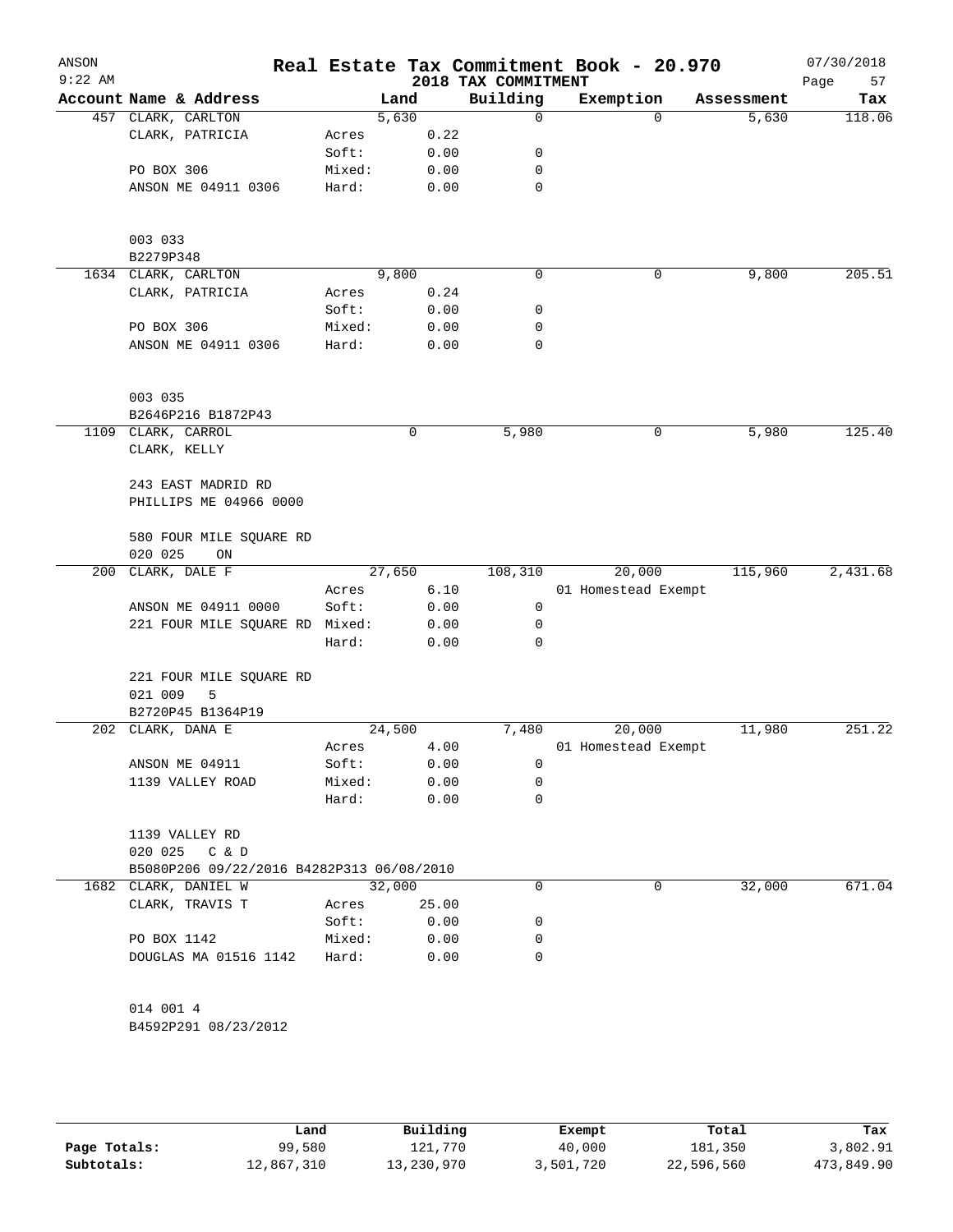| ANSON<br>$9:22$ AM |                                           |                     |          |                                 | Real Estate Tax Commitment Book - 20.970 |             | 07/30/2018        |
|--------------------|-------------------------------------------|---------------------|----------|---------------------------------|------------------------------------------|-------------|-------------------|
|                    | Account Name & Address                    |                     | Land     | 2018 TAX COMMITMENT<br>Building | Exemption                                | Assessment  | Page<br>58<br>Tax |
|                    | 201 CLARK, DARRELL                        |                     | 18,000   | 22,540                          | 20,000                                   | 20,540      | 430.72            |
|                    | CLARK, TROY                               | Acres               | 0.81     |                                 | 01 Homestead Exempt                      |             |                   |
|                    |                                           | Soft:               | 0.00     | 0                               |                                          |             |                   |
|                    | 602 CAMPGROUND RD                         | Mixed:              | 0.00     | 0                               |                                          |             |                   |
|                    | NORTH ANSON ME 04958                      | Hard:               | 0.00     | 0                               |                                          |             |                   |
|                    | 0000                                      |                     |          |                                 |                                          |             |                   |
|                    | 602 CAMPGROUND RD                         |                     |          |                                 |                                          |             |                   |
|                    | 008 003                                   |                     |          |                                 |                                          |             |                   |
|                    | B1298P177                                 |                     |          |                                 |                                          |             |                   |
|                    | 599 CLARK, ELLOUISE                       |                     | 0        | 9,920                           | 9,920                                    | $\Omega$    | 0.00              |
|                    | CLARK, JAMMIE                             |                     |          |                                 | 01 Homestead Exempt                      |             |                   |
|                    | 612 FOUR MILE SQUARE                      |                     |          |                                 |                                          |             |                   |
|                    | ROAD                                      |                     |          |                                 |                                          |             |                   |
|                    | ANSON ME 04911 3824                       |                     |          |                                 |                                          |             |                   |
|                    | 612 FOUR MILE SQUARE RD                   |                     |          |                                 |                                          |             |                   |
|                    | 020 025<br>G<br>ON                        |                     |          |                                 |                                          |             |                   |
|                    | 1962 CLARK, ELLOUISE A                    |                     | 7,950    | $\Omega$                        |                                          | 7,950<br>0  | 166.71            |
|                    | 4 CARRIGAN DRIVE APT 8                    | Acres               | 1.80     |                                 |                                          |             |                   |
|                    |                                           | Soft:               | 0.00     | 0                               |                                          |             |                   |
|                    | NORTH ANSON ME 04958                      | Mixed:              | 0.00     | 0                               |                                          |             |                   |
|                    |                                           | Hard:               | 0.00     | $\Omega$                        |                                          |             |                   |
|                    | 020 025<br>$H_1$                          |                     |          |                                 |                                          |             |                   |
|                    |                                           |                     |          |                                 |                                          |             |                   |
|                    | B5060P154 08/10/2016 B2826P337            |                     |          |                                 |                                          |             | 848.66            |
|                    | 1331 CLARK, GLADYS, HEIRS                 |                     | 31,500   | 8,970                           |                                          | 40,470<br>0 |                   |
|                    | C/O CARROLL CLARK                         | Acres               | 10.00    |                                 |                                          |             |                   |
|                    | 243 EAST MADRID RD                        | Soft:               | 0.00     | 0                               |                                          |             |                   |
|                    | PHILLIPS ME 04966 0000                    | Mixed:              | 0.00     | 0                               |                                          |             |                   |
|                    |                                           | Hard:               | 0.00     | 0                               |                                          |             |                   |
|                    | 582 FOUR MILE SQUARE RD<br>020 025        |                     |          |                                 |                                          |             |                   |
|                    | 1329 CLARK, JASON                         |                     | 24,880   | 34,750                          | 20,000                                   | 39,630      | 831.04            |
|                    |                                           | Acres               | 4.25     |                                 | 01 Homestead Exempt                      |             |                   |
|                    | ANSON ME 04911 0000                       | Soft:               | 0.00     | 0                               |                                          |             |                   |
|                    | 350 HOLLIN WAITE HILL                     | Mixed:              | 0.00     | 0                               |                                          |             |                   |
|                    | RD                                        | Hard:               | 0.00     | 0                               |                                          |             |                   |
|                    | 350 HOLLIN WAITE HILL                     |                     |          |                                 |                                          |             |                   |
|                    | 014 030<br>2 A                            |                     |          |                                 |                                          |             |                   |
|                    | B3146P253                                 |                     |          |                                 |                                          |             |                   |
|                    | 546 CLARK, JASON D                        |                     | 24,880   | 0                               |                                          | 24,880<br>0 | 521.73            |
|                    | 350 HOLLIN WAITE HILL<br>ROAD             | Acres               | 4.25     |                                 |                                          |             |                   |
|                    |                                           | Soft:               | 0.00     | 0                               |                                          |             |                   |
|                    | ANSON ME 04911                            | Mixed:              | 0.00     | 0                               |                                          |             |                   |
|                    |                                           | Hard:<br>B5196P0103 | 0.00     | 0                               |                                          |             |                   |
|                    | 354 HOLLIN WAITE HILL                     |                     |          |                                 |                                          |             |                   |
|                    | 014 030<br>2                              |                     |          |                                 |                                          |             |                   |
|                    | B5196P103 08/18/2017 B3327P270 06/17/2004 |                     |          |                                 |                                          |             |                   |
|                    |                                           |                     |          |                                 |                                          |             |                   |
|                    | Land                                      |                     | Building |                                 | Exempt                                   | Total       | Tax               |

|              | Land       | Building   | Exempt    | Total      | Tax        |
|--------------|------------|------------|-----------|------------|------------|
| Page Totals: | 107,210    | 76,180     | 49,920    | 133,470    | 2,798.86   |
| Subtotals:   | 12,974,520 | 13,307,150 | 3,551,640 | 22,730,030 | 476,648.76 |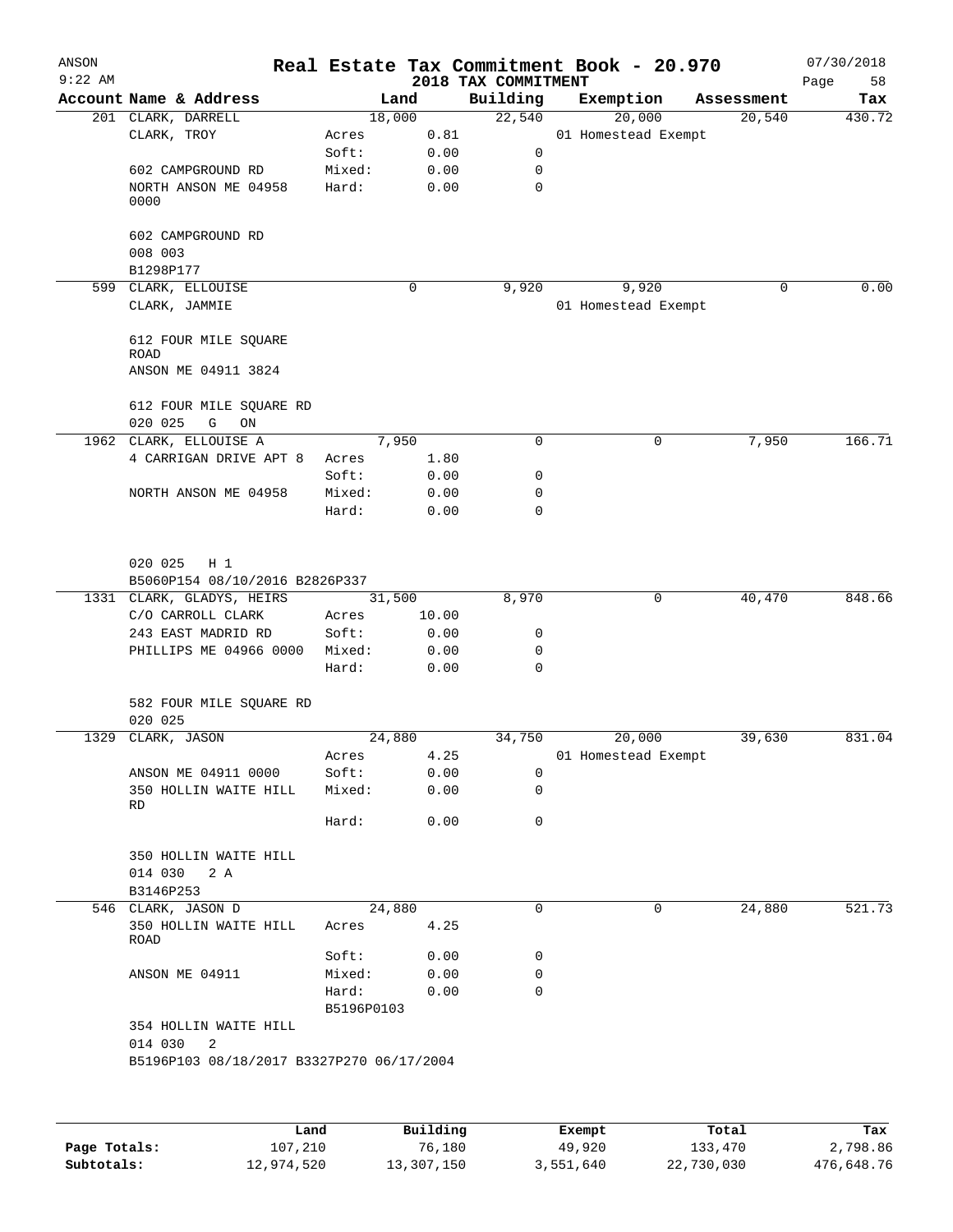| ANSON<br>$9:22$ AM |                                                    |            |       | 2018 TAX COMMITMENT | Real Estate Tax Commitment Book - 20.970 |            | 07/30/2018<br>59<br>Page |
|--------------------|----------------------------------------------------|------------|-------|---------------------|------------------------------------------|------------|--------------------------|
|                    | Account Name & Address                             | Land       |       | Building            | Exemption                                | Assessment | Tax                      |
|                    | 210 CLARK, LINDA                                   | 19,490     |       | 43,360              | 20,000                                   | 42,850     | 898.56                   |
|                    |                                                    | Acres      | 0.60  |                     | 01 Homestead Exempt                      |            |                          |
|                    | ANSON ME 04911 0000                                | Soft:      | 0.00  | $\mathbf 0$         |                                          |            |                          |
|                    | 604 FOUR MILE SQUARE RD Mixed:                     |            | 0.00  | 0                   |                                          |            |                          |
|                    |                                                    | Hard:      | 0.00  | $\mathbf 0$         |                                          |            |                          |
|                    |                                                    |            |       |                     |                                          |            |                          |
|                    | 604 FOUR MILE SQUARE RD                            |            |       |                     |                                          |            |                          |
|                    | 020 025<br>$\mathbb{G}$                            |            |       |                     |                                          |            |                          |
|                    | B5060P139 08/10/2016 B4984P287 12/11/2015 B856P979 |            |       |                     |                                          |            |                          |
|                    | 2030 CLARK, MOLLY                                  |            | 0     | 11,860              | 0                                        | 11,860     | 248.70                   |
|                    | PO BOX 494                                         |            |       |                     |                                          |            |                          |
|                    |                                                    |            |       |                     |                                          |            |                          |
|                    | ANSON ME 04911                                     |            |       |                     |                                          |            |                          |
|                    |                                                    |            |       |                     |                                          |            |                          |
|                    |                                                    |            |       |                     |                                          |            |                          |
|                    | 61 EMBDEN POND RD                                  |            |       |                     |                                          |            |                          |
|                    | 009 016 ON                                         |            |       |                     |                                          |            |                          |
|                    | 736 CLARK, NATHAN R                                | 26,750     |       | 0                   | 0                                        | 26,750     | 560.95                   |
|                    | CLARK, MICHELLE L                                  | Acres      | 26.00 |                     |                                          |            |                          |
|                    |                                                    | Soft:      | 0.00  | 0                   |                                          |            |                          |
|                    | 11 HEMLOCK DR                                      | Mixed:     | 0.00  | $\mathbf 0$         |                                          |            |                          |
|                    | MILLBURY MA 01527 0000                             | Hard:      | 0.00  | $\mathbf 0$         |                                          |            |                          |
|                    |                                                    |            |       |                     |                                          |            |                          |
|                    |                                                    |            |       |                     |                                          |            |                          |
|                    | 011 044                                            |            |       |                     |                                          |            |                          |
|                    | B3095P94                                           |            |       |                     |                                          |            |                          |
|                    | 209 CLARK, PAMELA L                                | 8,000      |       | 50,360              | 20,000                                   | 38,360     | 804.41                   |
|                    |                                                    | Acres      | 0.16  |                     | 01 Homestead Exempt                      |            |                          |
|                    | ANSON ME 04911 0307                                | Soft:      | 0.00  | $\mathbf 0$         |                                          |            |                          |
|                    | PO BOX 307                                         | Mixed:     | 0.00  | 0                   |                                          |            |                          |
|                    |                                                    | Hard:      | 0.00  | $\mathbf 0$         |                                          |            |                          |
|                    |                                                    |            |       |                     |                                          |            |                          |
|                    | 24 FINCH ST                                        |            |       |                     |                                          |            |                          |
|                    | 003 065                                            |            |       |                     |                                          |            |                          |
|                    | B853P444                                           |            |       |                     |                                          |            |                          |
|                    | 203 CLARK, RICHARD R JR                            | 13,050     |       | 0                   | 0                                        | 13,050     | 273.66                   |
|                    |                                                    | Acres 1.70 |       |                     |                                          |            |                          |
|                    | ANSON ME 04911 0000                                | Soft:      | 0.00  | 0                   |                                          |            |                          |
|                    | 395 FOUR MILE SQUARE RD Mixed:                     |            | 0.00  | 0                   |                                          |            |                          |
|                    |                                                    | Hard:      | 0.00  | 0                   |                                          |            |                          |
|                    |                                                    |            |       |                     |                                          |            |                          |
|                    |                                                    |            |       |                     |                                          |            |                          |
|                    | 020 023                                            |            |       |                     |                                          |            |                          |
|                    | B3212P184                                          |            |       |                     |                                          |            |                          |
| 1166               | CLARK, RICHARD R, JR.                              | 28,750     |       | 9,480               | 20,000                                   | 18,230     | 382.28                   |
|                    |                                                    | Acres      | 7.25  |                     | 01 Homestead Exempt                      |            |                          |
|                    | ANSON ME 04911 0000                                | Soft:      | 0.00  | 0                   |                                          |            |                          |
|                    | 395 FOUR MILE SQUARE RD                            | Mixed:     | 0.00  | 0                   |                                          |            |                          |
|                    |                                                    | Hard:      | 0.00  | 0                   |                                          |            |                          |
|                    |                                                    |            |       |                     |                                          |            |                          |
|                    | 395 FOUR MILE SQUARE RD                            |            |       |                     |                                          |            |                          |
|                    | 021 018<br>C                                       |            |       |                     |                                          |            |                          |
|                    | B3698P223 06/21/2006                               |            |       |                     |                                          |            |                          |
|                    |                                                    |            |       |                     |                                          |            |                          |
|                    |                                                    |            |       |                     |                                          |            |                          |
|                    |                                                    |            |       |                     |                                          |            |                          |
|                    |                                                    |            |       |                     |                                          |            |                          |

|              | Land       | Building   | Exempt    | Total      | Tax        |
|--------------|------------|------------|-----------|------------|------------|
| Page Totals: | 96,040     | 115,060    | 60,000    | 151,100    | 3,168.56   |
| Subtotals:   | 13,070,560 | 13,422,210 | 3,611,640 | 22,881,130 | 479,817.32 |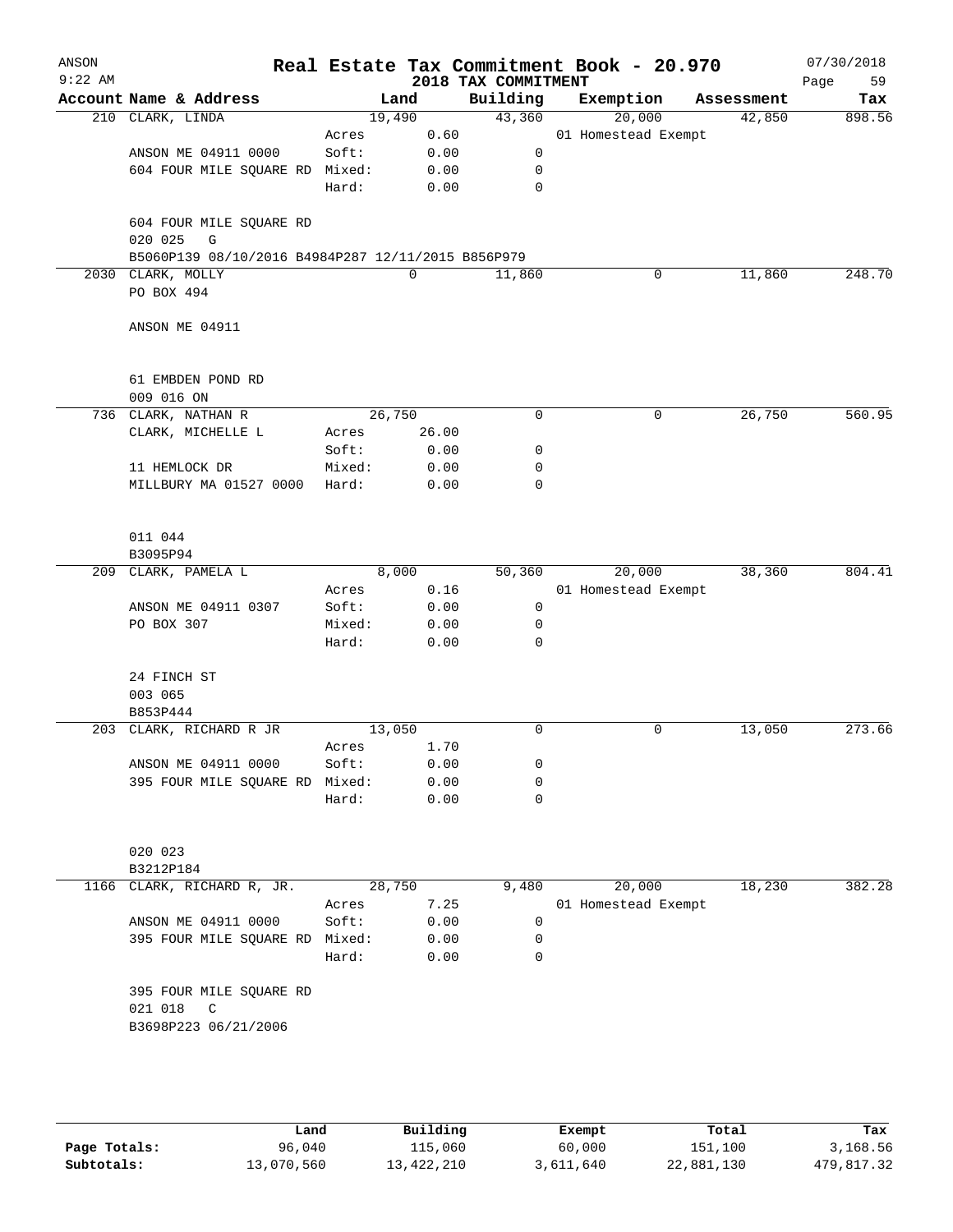| ANSON<br>$9:22$ AM |                                        |                 |              |                                 | Real Estate Tax Commitment Book - 20.970 |            | 07/30/2018        |
|--------------------|----------------------------------------|-----------------|--------------|---------------------------------|------------------------------------------|------------|-------------------|
|                    | Account Name & Address                 |                 | Land         | 2018 TAX COMMITMENT<br>Building | Exemption                                | Assessment | Page<br>60<br>Tax |
|                    | 206 CLARKE, JUANITA A                  | 39,260          |              | 28,630                          | 20,000                                   | 47,890     | 1,004.25          |
|                    | C/O ROBERT LECLAIR                     | Acres           | 13.76        |                                 | 01 Homestead Exempt                      |            |                   |
|                    | 64 PEASE HILL ROAD                     | Soft:           | 0.00         | 0                               |                                          |            |                   |
|                    | ANSON ME 04911 0000                    | Mixed:          | 0.00         | 0                               |                                          |            |                   |
|                    |                                        | Hard:           | 0.00         | $\mathbf 0$                     |                                          |            |                   |
|                    | 64 PEASE HILL RD<br>010 015<br>3       |                 |              |                                 |                                          |            |                   |
|                    | B1954P209                              |                 |              |                                 |                                          |            |                   |
|                    | 207 CLARKE, JUANITA A                  | 20,510          |              | 0                               | 0                                        | 20,510     | 430.09            |
|                    | C/O ROBERT LECLAIR                     | Acres           | 7.01         |                                 |                                          |            |                   |
|                    | 64 PEASE HILL ROAD                     | Soft:           | 0.00         | 0                               |                                          |            |                   |
|                    | ANSON ME 04911 0000                    | Mixed:          | 0.00         | 0                               |                                          |            |                   |
|                    |                                        | Hard:           | 0.00         | $\Omega$                        |                                          |            |                   |
|                    | PEASE HILL ROAD<br>010 015<br>2        |                 |              |                                 |                                          |            |                   |
|                    | B1954P209                              |                 |              |                                 |                                          |            |                   |
|                    | 1924 CLARKIN, DAVID D                  | 27,780          |              | 24,400                          | 20,000                                   | 32,180     | 674.81            |
|                    |                                        | Acres           | 6.28         |                                 | 01 Homestead Exempt                      |            |                   |
|                    | ANSON ME 04911 0655                    | Soft:           | 0.00         | 0                               |                                          |            |                   |
|                    | PO BOX 655                             | Mixed:<br>Hard: | 0.00<br>0.00 | 0<br>0                          |                                          |            |                   |
|                    | 70 MOUNTAIN VIEW RD<br>012 009<br>9    |                 |              |                                 |                                          |            |                   |
|                    | B3336P243 07/01/2004                   |                 |              |                                 |                                          |            |                   |
|                    | 1922 CLEMENT, JOEL                     | 16,700          |              | 0                               | 0                                        | 16,700     | 350.20            |
|                    |                                        | Acres           | 10.40        |                                 |                                          |            |                   |
|                    | SKOWHEGAN ME 04976 0000 Soft:          |                 | 0.00         | 0                               |                                          |            |                   |
|                    | 14 EAST DYER ST                        | Mixed:          | 0.00         | 0                               |                                          |            |                   |
|                    |                                        | Hard:           | 0.00         | 0                               |                                          |            |                   |
|                    | 019 037<br>Е<br>B3936P198 11/21/2007   |                 |              |                                 |                                          |            |                   |
|                    | 856 CLEMENT, JOEL K                    | 9,390           |              | 0                               | 0                                        | 9,390      | 196.91            |
|                    |                                        | Acres           | 5.90         |                                 |                                          |            |                   |
|                    | SKOWHEGAN ME 04976 0000                | Soft:           | 0.00         | 0                               |                                          |            |                   |
|                    | 14 E DYER ST                           | Mixed:          | 0.00         | 0                               |                                          |            |                   |
|                    |                                        | Hard:           | 0.00         | 0                               |                                          |            |                   |
|                    | 019 037 C<br>B4209P264 10/14/2009      |                 |              |                                 |                                          |            |                   |
|                    | 498 CLIFFORD, DAVID C                  | 21,380          |              | 7,450                           | 0                                        | 28,830     | 604.57            |
|                    | CLIFFORD, VIRGINIA C                   | Acres           | 1.92         |                                 |                                          |            |                   |
|                    | P.O. BOX 584                           | Soft:           | 0.00         | 0                               |                                          |            |                   |
|                    |                                        | Mixed:          | 0.00         | 0                               |                                          |            |                   |
|                    | ANSON ME 04911                         | Hard:           | 0.00         | $\Omega$                        |                                          |            |                   |
|                    | 326 PEASE HILL RD                      | JТ              |              |                                 |                                          |            |                   |
|                    | 011 042<br>5 4                         |                 |              |                                 |                                          |            |                   |
|                    | B5265P82 03/27/2018 B5263P9 03/23/2018 |                 |              |                                 |                                          |            |                   |
|                    |                                        |                 |              |                                 |                                          |            |                   |
|                    |                                        |                 |              |                                 |                                          |            |                   |
|                    |                                        |                 |              |                                 |                                          |            |                   |
|                    |                                        |                 |              |                                 |                                          |            |                   |
|                    |                                        |                 |              |                                 |                                          |            |                   |

|              | Land       | Building   | Exempt    | Total      | Tax        |
|--------------|------------|------------|-----------|------------|------------|
| Page Totals: | 135,020    | 60,480     | 40,000    | 155,500    | 3,260.83   |
| Subtotals:   | 13,205,580 | 13,482,690 | 3,651,640 | 23,036,630 | 483,078.15 |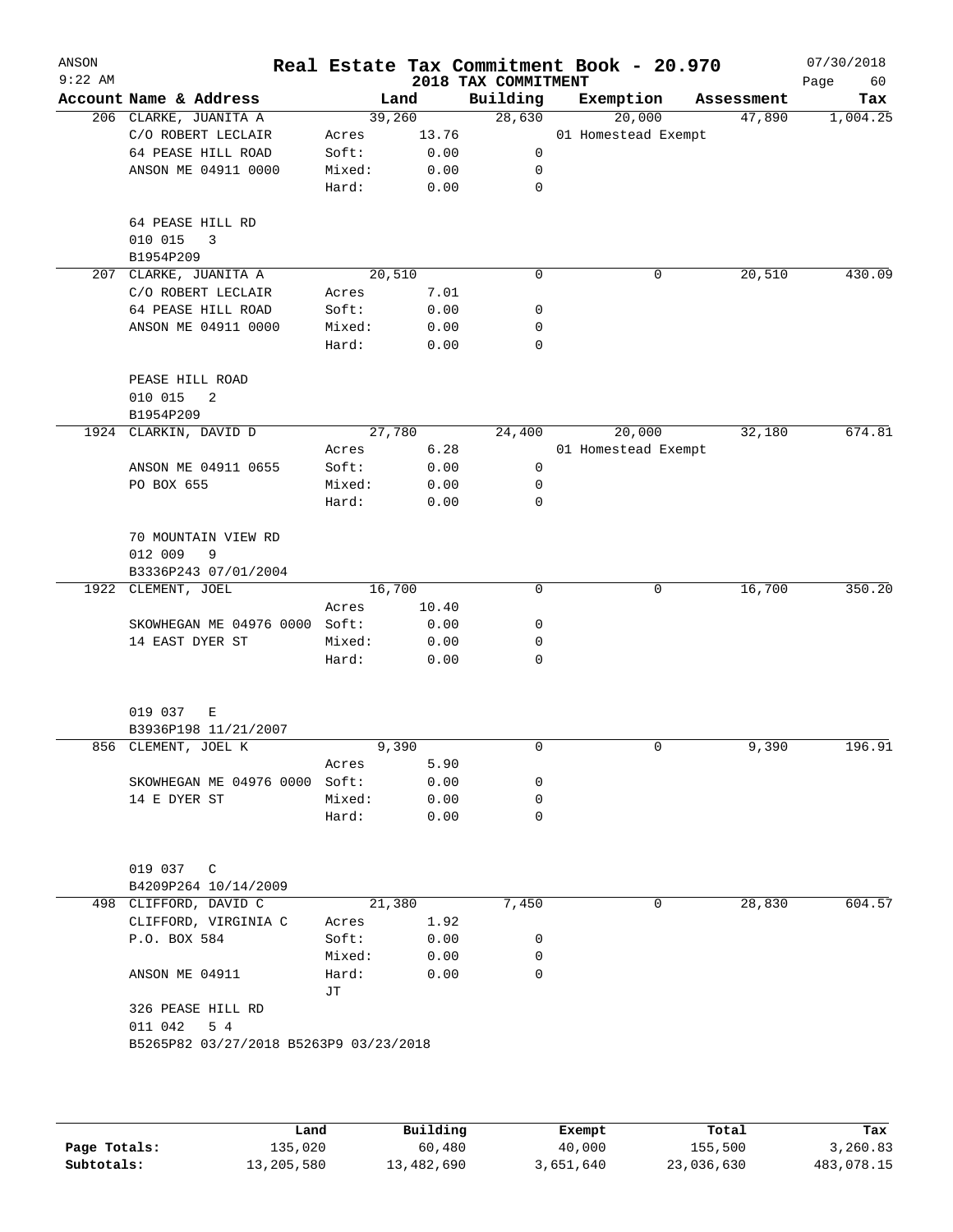| ANSON<br>$9:22$ AM |                              |            |                      |            | 2018 TAX COMMITMENT | Real Estate Tax Commitment Book - 20.970 |              | 07/30/2018<br>Page | 61     |
|--------------------|------------------------------|------------|----------------------|------------|---------------------|------------------------------------------|--------------|--------------------|--------|
|                    | Account Name & Address       |            |                      | Land       | Building            | Exemption                                | Assessment   |                    | Tax    |
|                    | 138 CLOUGH, NORRIS           |            | 14,450               |            | $\mathbf 0$         |                                          | 0            | 14,450             | 303.02 |
|                    |                              |            | Acres                | 84.00      |                     |                                          |              |                    |        |
|                    | MADISON ME 04950 0000        |            | Soft:                | 0.00       | 0                   |                                          |              |                    |        |
|                    | 644 WHITE SCHOOLHOUSE        |            | Mixed:               | 84.00      | 14,448              |                                          |              |                    |        |
|                    | RD                           |            |                      |            |                     |                                          |              |                    |        |
|                    |                              |            | Hard:                | 0.00       | 0                   |                                          |              |                    |        |
|                    |                              |            | TREE GROWTH          |            |                     |                                          |              |                    |        |
|                    | 019 027                      |            |                      |            |                     |                                          |              |                    |        |
|                    | B2341P258                    |            |                      |            |                     |                                          |              |                    |        |
|                    | 197 CLOUGH, NORRIS A         |            |                      | 7,500      | 0                   |                                          | 0            | 7,500              | 157.28 |
|                    | CLOUGH, MARY C               |            | Acres                | 26.00      |                     |                                          |              |                    |        |
|                    |                              |            | Soft:                | 0.00       | 0                   |                                          |              |                    |        |
|                    | 644 WHITE SCHOOLHOUSE        |            | Mixed:               | 25.00      | 4,300               |                                          |              |                    |        |
|                    | RD                           |            |                      |            |                     |                                          |              |                    |        |
|                    | MADISON ME 04950 0000        |            | Hard:                | 0.00       | 0                   |                                          |              |                    |        |
|                    |                              |            | TREE GROWTH          |            |                     |                                          |              |                    |        |
|                    | 019 030                      |            |                      |            |                     |                                          |              |                    |        |
|                    | B1811P39                     |            |                      |            |                     |                                          |              |                    |        |
|                    | 213 CLOUGH, NORRIS A         |            | 18,920               |            | 0                   |                                          | 0            | 18,920             | 396.75 |
|                    | CLOUGH, MARY C               |            | Acres                | 33.00      |                     |                                          |              |                    |        |
|                    |                              |            | Soft:                | 0.00       | 0                   |                                          |              |                    |        |
|                    | 644 WHITE SCHOOLHOUSE        |            | Mixed:               | 28.00      | 4,816               |                                          |              |                    |        |
|                    | RD                           |            |                      |            |                     |                                          |              |                    |        |
|                    | MADISON ME 04950 0000        |            | Hard:<br>TREE GROWTH | 0.00       | 0                   |                                          |              |                    |        |
|                    | 596 VALLEY RD                |            |                      |            |                     |                                          |              |                    |        |
|                    | 019 029                      |            |                      |            |                     |                                          |              |                    |        |
|                    | B2073P191                    |            |                      |            |                     |                                          |              |                    |        |
|                    | 575 CLOUTIER, BRIAN D        |            |                      | 9,170      | 59,350              | 20,000                                   |              | 1,017.46<br>48,520 |        |
|                    | CLOUTIER, THERESA A          |            | Acres                | 0.21       |                     | 01 Homestead Exempt                      |              |                    |        |
|                    |                              |            | Soft:                | 0.00       | 0                   |                                          |              |                    |        |
|                    | PO BOX 555                   |            | Mixed:               | 0.00       | 0                   |                                          |              |                    |        |
|                    | NORTH ANSON ME 04958<br>0555 |            | Hard:                | 0.00       | 0                   |                                          |              |                    |        |
|                    | 12 HALL ST                   |            |                      |            |                     |                                          |              |                    |        |
|                    | 009 028                      |            |                      |            |                     |                                          |              |                    |        |
|                    | B3561P238 09/26/2005         |            |                      |            |                     |                                          |              |                    |        |
|                    | 354 CLOUTIER, RAYMOND J      |            | 23,450               |            | 64,790              | 20,000                                   |              | 68,240<br>1,430.99 |        |
|                    |                              |            | Acres                | 3.30       |                     | 01 Homestead Exempt                      |              |                    |        |
|                    | NORTH ANSON ME 04958         |            | Soft:                | 0.00       | 0                   |                                          |              |                    |        |
|                    | 0543                         |            |                      |            |                     |                                          |              |                    |        |
|                    | PO BOX 543                   |            | Mixed:               | 0.00       | 0                   |                                          |              |                    |        |
|                    |                              |            | Hard:                | 0.00       | $\mathbf 0$         |                                          |              |                    |        |
|                    |                              |            |                      |            |                     |                                          |              |                    |        |
|                    | 297 VALLEY RD<br>023 044     |            |                      |            |                     |                                          |              |                    |        |
|                    | $\mathbf B$<br>B2784P236     |            |                      |            |                     |                                          |              |                    |        |
| 488                | COBB, NATHAN T               |            | 15,490               |            | 52,390              | 20,000                                   |              | 1,004.04<br>47,880 |        |
|                    | COBB, JESSICA L              |            | Acres                | 0.60       |                     | 01 Homestead Exempt                      |              |                    |        |
|                    |                              |            | Soft:                | 0.00       | 0                   |                                          |              |                    |        |
|                    | PO BOX 229                   |            | Mixed:               | 0.00       | 0                   |                                          |              |                    |        |
|                    | ANSON ME 04911 0229          |            | Hard:                | 0.00       | 0                   |                                          |              |                    |        |
|                    |                              |            |                      |            |                     |                                          |              |                    |        |
|                    | 19 PINE ST                   |            |                      |            |                     |                                          |              |                    |        |
|                    | 002 040                      |            |                      |            |                     |                                          |              |                    |        |
|                    | B2541P151                    |            |                      |            |                     |                                          |              |                    |        |
|                    |                              | Land       |                      | Building   |                     | Exempt                                   | Total        |                    | Tax    |
| Page Totals:       |                              | 88,980     |                      | 176,530    |                     | 60,000                                   | 205,510      | 4,309.54           |        |
| Subtotals:         |                              | 13,294,560 |                      | 13,659,220 |                     | 3,711,640                                | 23, 242, 140 | 487, 387.69        |        |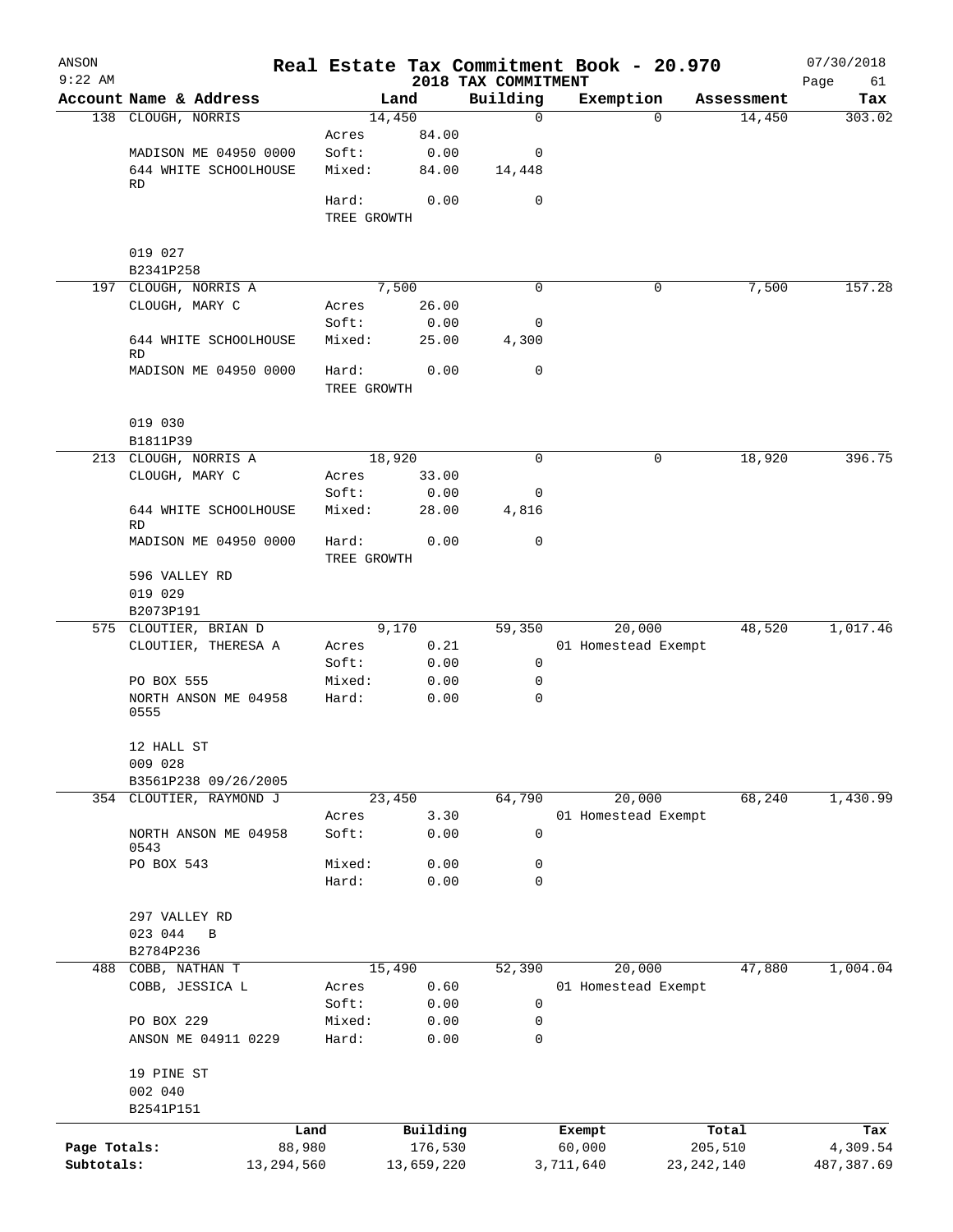| ANSON<br>$9:22$ AM |                                                 |        |       | 2018 TAX COMMITMENT | Real Estate Tax Commitment Book - 20.970 |            | 07/30/2018<br>Page<br>62 |
|--------------------|-------------------------------------------------|--------|-------|---------------------|------------------------------------------|------------|--------------------------|
|                    | Account Name & Address                          | Land   |       | Building            | Exemption                                | Assessment | Tax                      |
|                    | 215 CODY, BRUCE E                               | 8,940  |       | 49,420              | 26,000                                   | 32,360     | 678.59                   |
|                    | CODY, ALBERTA L                                 | Acres  | 0.20  |                     | 01 Homestead Exempt                      |            |                          |
|                    |                                                 | Soft:  | 0.00  | $\overline{0}$      | 08 Vietnam Veteran                       |            |                          |
|                    | PO BOX 214                                      | Mixed: | 0.00  | 0                   |                                          |            |                          |
|                    | ANSON ME 04911 0214                             | Hard:  | 0.00  | 0                   |                                          |            |                          |
|                    | 33 RANDALL ST<br>003 045                        |        |       |                     |                                          |            |                          |
|                    | B1847P171                                       |        |       |                     |                                          |            |                          |
| 219                | COLE, BETTY J                                   | 17,550 |       | 89,210              | 20,000                                   | 86,760     | 1,819.36                 |
|                    | COLE, JEROME                                    | Acres  | 0.77  |                     | 01 Homestead Exempt                      |            |                          |
|                    |                                                 | Soft:  | 0.00  | 0                   |                                          |            |                          |
|                    | 110 PREBLE AVE                                  | Mixed: | 0.00  | 0                   |                                          |            |                          |
|                    | ANSON ME 04911 0000                             | Hard:  | 0.00  | 0                   |                                          |            |                          |
|                    |                                                 |        |       |                     |                                          |            |                          |
|                    | 110 PREBLE AVE                                  |        |       |                     |                                          |            |                          |
|                    | 004 003<br>E                                    |        |       |                     |                                          |            |                          |
|                    | B3764P207 10/25/2006<br>666 COLE, CHRISTOPHER M |        |       | 29,390              |                                          |            | 755.34                   |
|                    |                                                 | 6,630  |       |                     | 0                                        | 36,020     |                          |
|                    | COLE, RHONDA                                    | Acres  | 0.11  |                     |                                          |            |                          |
|                    | 56 MADISON ST.                                  | Soft:  | 0.00  | 0                   |                                          |            |                          |
|                    |                                                 | Mixed: | 0.00  | 0                   |                                          |            |                          |
|                    | NORTH ANSON ME 04958                            | Hard:  | 0.00  | 0                   |                                          |            |                          |
|                    | 29 BOW ST                                       |        |       |                     |                                          |            |                          |
|                    | 003 056<br>B                                    |        |       |                     |                                          |            |                          |
|                    | B5021P090 04/28/2016 B4038P93 07/14/2008        |        |       |                     |                                          |            |                          |
| 608                | COLE, JEAN                                      | 20,000 |       | 19,390              | 26,000                                   | 13,390     | 280.79                   |
|                    |                                                 | Acres  | 1.00  |                     | 01 Homestead Exempt                      |            |                          |
|                    | NORTH ANSON ME 04958                            | Soft:  | 0.00  | $\overline{0}$      | 03 Resident Veteran Widow                |            |                          |
|                    | 51 MADISON ST                                   | Mixed: | 0.00  | 0                   |                                          |            |                          |
|                    |                                                 | Hard:  | 0.00  | 0                   |                                          |            |                          |
|                    | 51 MADISON ST                                   |        |       |                     |                                          |            |                          |
|                    | 006 001                                         |        |       |                     |                                          |            |                          |
|                    | B3321P5 06/08/2004                              |        |       |                     |                                          |            |                          |
|                    | 763 COLE, JESSE R &                             | 14,140 |       | 24,010              | 20,000                                   | 18,150     | 380.61                   |
|                    | COLE, CARRIE E                                  | Acres  | 0.50  |                     | 01 Homestead Exempt                      |            |                          |
|                    | 124 SOLON ROAD                                  | Soft:  | 0.00  | 0                   |                                          |            |                          |
|                    |                                                 | Mixed: | 0.00  | 0                   |                                          |            |                          |
|                    | NORTH ANSON ME 04958<br>7620                    | Hard:  | 0.00  | 0                   |                                          |            |                          |
|                    | 124 SOLON RD                                    |        |       |                     |                                          |            |                          |
|                    | 017 044<br>F                                    |        |       |                     |                                          |            |                          |
|                    | B4908P112 05/26/2015 B3336P217 07/01/2004       |        |       |                     |                                          |            |                          |
|                    | 392 COLLINS, DEBORAH S                          | 48,000 |       | 48,690              | 20,000                                   | 76,690     | 1,608.19                 |
|                    | 386 WEST MILLS ROAD                             | Acres  | 32.00 |                     | 01 Homestead Exempt                      |            |                          |
|                    |                                                 | Soft:  | 0.00  | $\mathbf 0$         |                                          |            |                          |
|                    | ANSON ME 04911 0520                             | Mixed: | 0.00  | 0                   |                                          |            |                          |
|                    |                                                 | Hard:  | 0.00  | 0                   |                                          |            |                          |
|                    | 386 WEST MILLS RD                               |        |       |                     |                                          |            |                          |
|                    | 011 013<br>В                                    |        |       |                     |                                          |            |                          |
|                    | B2858P90                                        |        |       |                     |                                          |            |                          |
|                    |                                                 |        |       |                     |                                          |            |                          |
|                    |                                                 |        |       |                     |                                          |            |                          |
|                    |                                                 |        |       |                     |                                          |            |                          |

|              | Land       | Building   | Exempt    | Total      | Tax        |
|--------------|------------|------------|-----------|------------|------------|
| Page Totals: | 115,260    | 260,110    | 112,000   | 263,370    | 5,522.88   |
| Subtotals:   | 13,409,820 | 13,919,330 | 3,823,640 | 23,505,510 | 492,910.57 |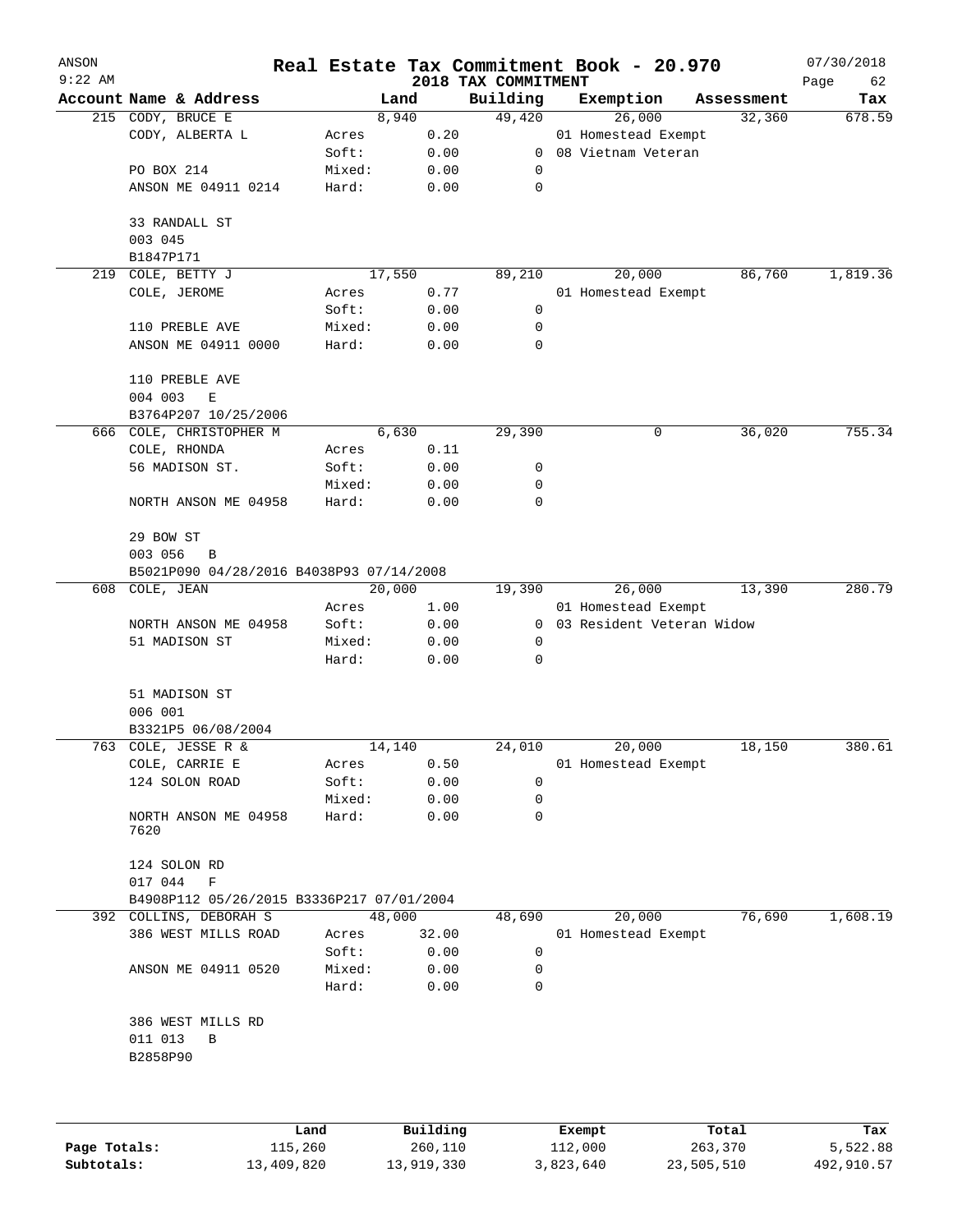| ANSON        |                                   |                 |              |                                 | Real Estate Tax Commitment Book - 20.970 |   |            | 07/30/2018        |
|--------------|-----------------------------------|-----------------|--------------|---------------------------------|------------------------------------------|---|------------|-------------------|
| $9:22$ AM    | Account Name & Address            | Land            |              | 2018 TAX COMMITMENT<br>Building | Exemption                                |   | Assessment | Page<br>63<br>Tax |
|              | 1337 COLLINS, PATSY L             | 22,250          |              | 75,660                          | 20,000                                   |   | 77,910     | 1,633.77          |
|              | COLLINS, JOHN N                   | Acres           | 2.50         |                                 | 01 Homestead Exempt                      |   |            |                   |
|              |                                   | Soft:           | 0.00         | 0                               |                                          |   |            |                   |
|              | 171 SOLON RD                      | Mixed:          | 0.00         | 0                               |                                          |   |            |                   |
|              | NORTH ANSON ME 04958<br>7613      | Hard:           | 0.00         | $\mathbf 0$                     |                                          |   |            |                   |
|              |                                   | LIFE ESTATE     |              |                                 |                                          |   |            |                   |
|              | 171 SOLON RD                      |                 |              |                                 |                                          |   |            |                   |
|              | 017 034                           |                 |              |                                 |                                          |   |            |                   |
|              | B4388P145 04/26/2011              |                 |              |                                 |                                          |   |            |                   |
|              | 223 COLLINS, RAYMOND A            | 26,000          |              | 23,690                          | 20,000                                   |   | 29,690     | 622.60            |
|              | COLLINS, CAROL J                  | Acres           | 5.00         |                                 | 01 Homestead Exempt                      |   |            |                   |
|              |                                   | Soft:           | 0.00         | 0                               |                                          |   |            |                   |
|              | PO BOX 64                         | Mixed:          | 0.00         | 0                               |                                          |   |            |                   |
|              | NORTH ANSON ME 04958<br>0064      | Hard:           | 0.00         | 0                               |                                          |   |            |                   |
|              | 156 EMBDEN POND RD                |                 |              |                                 |                                          |   |            |                   |
|              | 023 034<br>C                      |                 |              |                                 |                                          |   |            |                   |
|              | B9111P117                         |                 |              |                                 |                                          |   |            |                   |
|              | 882 COLON, ZAIDA &                | 26,300          |              | 0                               |                                          | 0 | 26,300     | 551.51            |
|              | MELENDEZ, SONIA                   | Acres           | 5.20         |                                 |                                          |   |            |                   |
|              |                                   | Soft:           | 0.00         | 0                               |                                          |   |            |                   |
|              | 61 CHARLES ST                     | Mixed:          | 0.00         | 0                               |                                          |   |            |                   |
|              | HYDE PARK MA 02136 0000 Hard:     |                 | 0.00         | 0                               |                                          |   |            |                   |
|              | 149 CARRABASSETT RD               |                 |              |                                 |                                          |   |            |                   |
|              | 022 022<br>4                      |                 |              |                                 |                                          |   |            |                   |
|              | B2965P343                         |                 |              |                                 |                                          |   |            |                   |
| 1339         | COMEAU, CHRYSTAL ANN              | 9,590           |              | 39,790                          | 20,000                                   |   | 29,380     | 616.10            |
|              |                                   | Acres           | 0.23         |                                 | 01 Homestead Exempt                      |   |            |                   |
|              | ANSON ME 04911 0156<br>PO BOX 156 | Soft:<br>Mixed: | 0.00<br>0.00 | 0<br>0                          |                                          |   |            |                   |
|              |                                   | Hard:           | 0.00         | 0                               |                                          |   |            |                   |
|              | 55 RANDALL ST                     |                 |              |                                 |                                          |   |            |                   |
|              | 003 036<br>C                      |                 |              |                                 |                                          |   |            |                   |
|              | B3826P338 01/14/2007              |                 |              |                                 |                                          |   |            |                   |
| 224          | COMEAU, GLORIA                    | 10,390          |              | 25,750                          | 26,000                                   |   | 10,140     | 212.64            |
|              |                                   | Acres           | 0.27         |                                 | 01 Homestead Exempt                      |   |            |                   |
|              | ANSON ME 04911 0362               | Soft:           | 0.00         | 0                               | 03 Resident Veteran Widow                |   |            |                   |
|              | PO BOX 362                        | Mixed:          | 0.00         | 0                               |                                          |   |            |                   |
|              |                                   | Hard:           | 0.00         | 0                               |                                          |   |            |                   |
|              | 59 RANDALL ST                     |                 |              |                                 |                                          |   |            |                   |
|              | 003 036<br>B1470P280              |                 |              |                                 |                                          |   |            |                   |
| 1413         | CONCORD LAND COMPANY<br>LLC,      | 30,500          |              | 0                               |                                          | 0 | 30,500     | 639.58            |
|              | PO BOX 481                        | Acres           | 17.00        |                                 |                                          |   |            |                   |
|              |                                   | Soft:           | 0.00         | 0                               |                                          |   |            |                   |
|              | NORTH ANSON ME 04958<br>0000      | Mixed:          | 0.00         | 0                               |                                          |   |            |                   |
|              |                                   | Hard:           | 0.00         | 0                               |                                          |   |            |                   |
|              | 015 016                           |                 |              |                                 |                                          |   |            |                   |
|              | B4865P284 12/30/2014              |                 |              |                                 |                                          |   |            |                   |
|              | Land                              |                 | Building     |                                 | Exempt                                   |   | Total      | Tax               |
| Page Totals: | 125,030                           |                 | 164,890      |                                 | 86,000                                   |   | 203,920    | 4,276.20          |

**Subtotals:** 13,534,850 14,084,220 3,909,640 23,709,430 497,186.77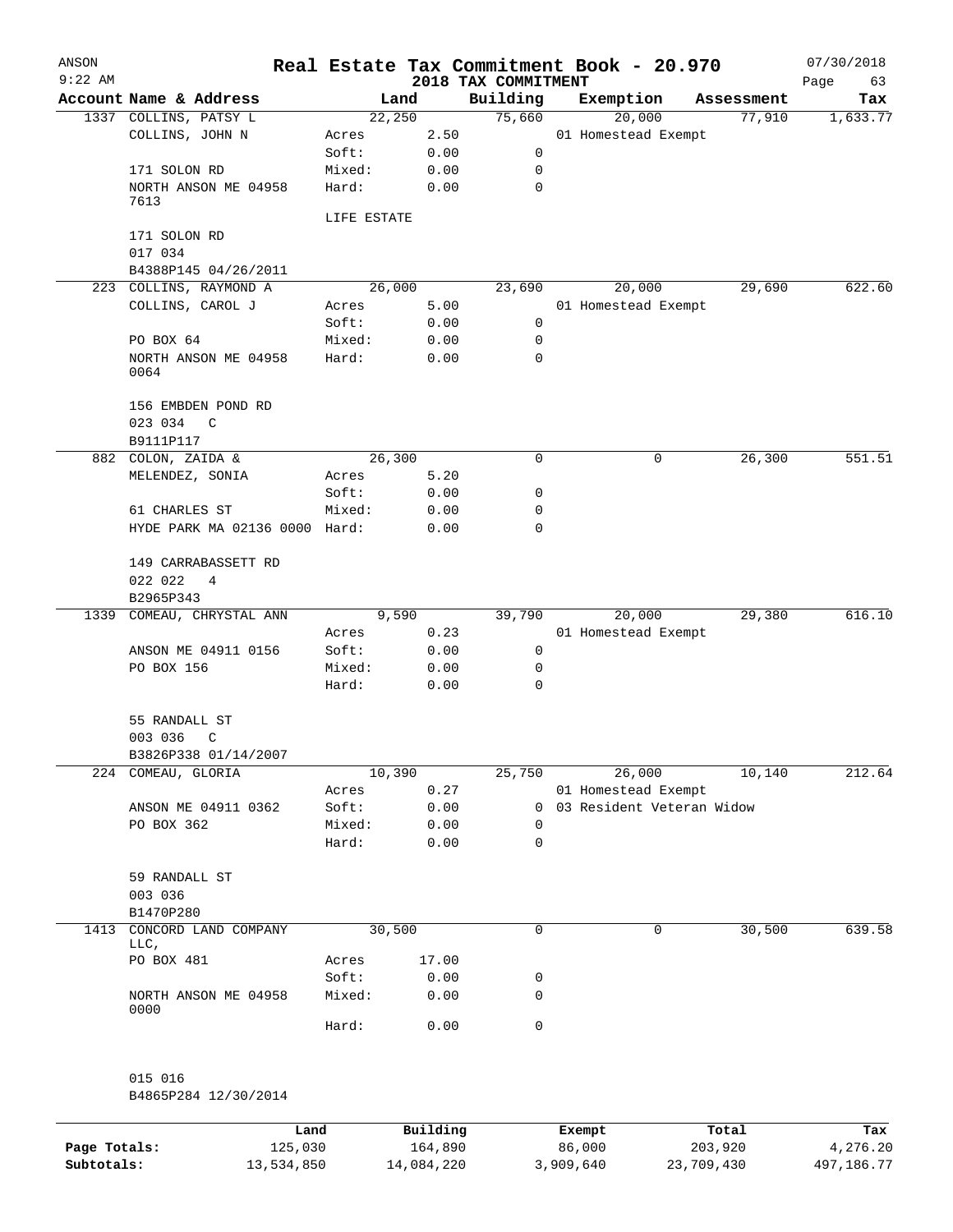| ANSON<br>$9:22$ AM         |                                          |                 |                         |                                 | Real Estate Tax Commitment Book - 20.970 |            |            | 07/30/2018             |
|----------------------------|------------------------------------------|-----------------|-------------------------|---------------------------------|------------------------------------------|------------|------------|------------------------|
|                            | Account Name & Address                   |                 | Land                    | 2018 TAX COMMITMENT<br>Building | Exemption                                |            | Assessment | Page<br>64<br>Tax      |
|                            | 227 CONNERS, GLENN D                     |                 | 24,850                  | 81,860                          | 20,000                                   |            | 86,710     | 1,818.31               |
|                            | CONNERS, TAMMY L                         | Acres           | 4.23                    |                                 | 01 Homestead Exempt                      |            |            |                        |
|                            |                                          | Soft:           | 0.00                    | 0                               |                                          |            |            |                        |
|                            | 46 FAHI POND RD                          | Mixed:          | 0.00                    | 0                               |                                          |            |            |                        |
|                            | NORTH ANSON ME 04958<br>0000             | Hard:           | 0.00                    | $\mathbf 0$                     |                                          |            |            |                        |
|                            | 46 FAHI POND RD                          |                 |                         |                                 |                                          |            |            |                        |
|                            | 007 009<br>B                             |                 |                         |                                 |                                          |            |            |                        |
|                            | B1690P282 B1077P215                      |                 |                         |                                 |                                          |            |            |                        |
|                            | 1931 CONNOR, SEAN                        |                 | 22,250                  | 12,680                          | 20,000                                   |            | 14,930     | 313.08                 |
|                            | 948 VALLEY RD                            | Acres           | 2.50                    |                                 | 01 Homestead Exempt                      |            |            |                        |
|                            |                                          | Soft:           | 0.00                    | $\mathsf{O}$                    |                                          |            |            |                        |
|                            | ANSON ME 04911                           | Mixed:<br>Hard: | 0.00<br>0.00            | 0<br>$\mathbf 0$                |                                          |            |            |                        |
|                            | 948 VALLEY RD                            |                 |                         |                                 |                                          |            |            |                        |
|                            | 020 017 B ON                             |                 |                         |                                 |                                          |            |            |                        |
|                            | B4380P225 11/12/2010                     |                 |                         |                                 |                                          |            |            |                        |
|                            | 632 CONNOR, WILLIAM J                    |                 | 26,150                  | 20,110                          | 20,000                                   |            | 26,260     | 550.67                 |
|                            |                                          | Acres           | 5.10                    |                                 | 01 Homestead Exempt                      |            |            |                        |
|                            | ANSON ME 04911 0000                      | Soft:           | 0.00                    | 0                               |                                          |            |            |                        |
|                            | 87 MOUNTAIN VIEW ROAD                    | Mixed:          | 0.00                    | 0                               |                                          |            |            |                        |
|                            |                                          | Hard:           | 0.00                    | 0                               |                                          |            |            |                        |
|                            |                                          | B4981P057       |                         |                                 |                                          |            |            |                        |
|                            | 87 MOUNTAIN VIEW RD                      |                 |                         |                                 |                                          |            |            |                        |
|                            | 012 009 15                               |                 |                         |                                 |                                          |            |            |                        |
|                            | B4981P57 11/19/2015 B3942P283 12/10/2007 |                 |                         |                                 |                                          |            |            |                        |
|                            | 230 CONTOIS, SHARON R                    |                 | 5,060                   | 0                               |                                          | 0          | 5,060      | 106.11                 |
|                            | CONTOIS, THOMAS                          | Acres           | 3.37                    |                                 |                                          |            |            |                        |
|                            |                                          | Soft:           | 0.00                    | 0                               |                                          |            |            |                        |
|                            | 200 BARRON ROAD                          | Mixed:          | 0.00                    | 0                               |                                          |            |            |                        |
|                            | EMBDEN ME 04958                          | Hard:           | 0.00                    | 0                               |                                          |            |            |                        |
|                            | 022 002<br>1<br>B3450P172 02/25/2005     |                 |                         |                                 |                                          |            |            |                        |
| 1625                       | COOKINHAM, HARRY, III &                  |                 | 26,000                  | 31,270                          |                                          | 0          | 57,270     | 1,200.95               |
|                            | PAULA                                    |                 |                         |                                 |                                          |            |            |                        |
|                            |                                          | Acres           | 5.00                    |                                 |                                          |            |            |                        |
|                            | TIVERTON RI 02878 0000                   | Soft:           | 0.00                    | 0                               |                                          |            |            |                        |
|                            | 898 CRANDALL RD                          | Mixed:          | 0.00                    | 0                               |                                          |            |            |                        |
|                            |                                          | Hard:           | 0.00                    | $\mathbf 0$                     |                                          |            |            |                        |
|                            | 32 BROWN HILL RD                         |                 |                         |                                 |                                          |            |            |                        |
|                            | 014 034<br>4                             |                 |                         |                                 |                                          |            |            |                        |
|                            | B3461P83 03/24/2005                      |                 |                         |                                 |                                          |            |            |                        |
|                            | 231 COOLEY, GLYNES W                     |                 | 15,490                  | 4,230                           | 19,720                                   |            | 0          | 0.00                   |
|                            |                                          | Acres           | 0.60                    |                                 | 01 Homestead Exempt                      |            |            |                        |
|                            | NORTH ANSON ME 04958<br>0000             | Soft:           | 0.00                    | 0                               |                                          |            |            |                        |
|                            | 727 RIVER RD                             | Mixed:          | 0.00                    | 0                               |                                          |            |            |                        |
|                            |                                          | Hard:           | 0.00                    | $\mathbf 0$                     |                                          |            |            |                        |
|                            | 727 RIVER RD                             |                 |                         |                                 |                                          |            |            |                        |
|                            | 017 003<br>B579P454                      |                 |                         |                                 |                                          |            |            |                        |
|                            |                                          |                 |                         |                                 |                                          |            |            |                        |
|                            |                                          | Land            | Building                |                                 | Exempt                                   |            | Total      | Tax                    |
| Page Totals:<br>Subtotals: | 13,654,650                               | 119,800         | 150,150<br>14, 234, 370 |                                 | 79,720<br>3,989,360                      | 23,899,660 | 190,230    | 3,989.12<br>501,175.89 |
|                            |                                          |                 |                         |                                 |                                          |            |            |                        |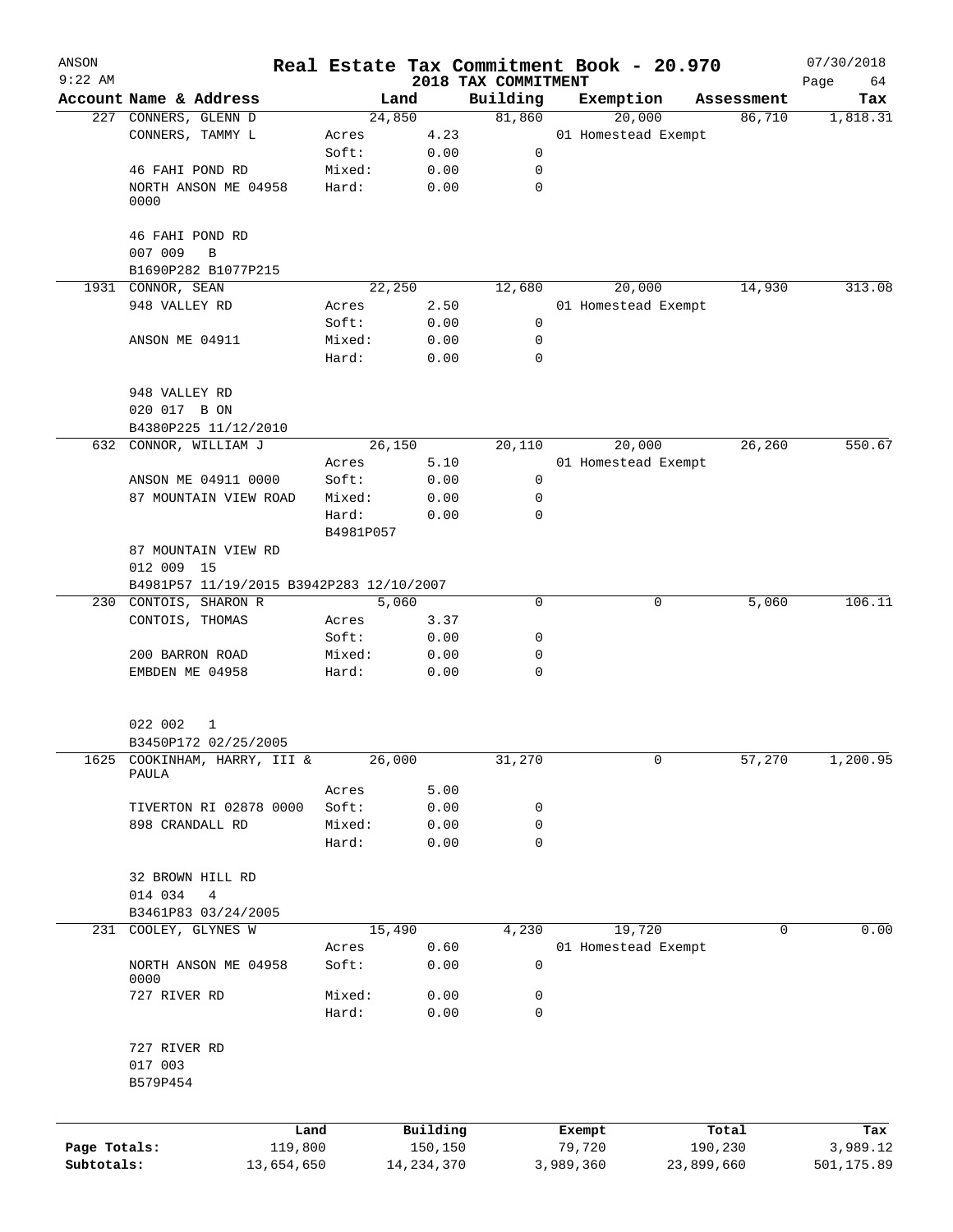| ANSON<br>$9:22$ AM |                                                                    |                |              | 2018 TAX COMMITMENT | Real Estate Tax Commitment Book - 20.970 |                                 | 07/30/2018<br>65<br>Page |
|--------------------|--------------------------------------------------------------------|----------------|--------------|---------------------|------------------------------------------|---------------------------------|--------------------------|
|                    | Account Name & Address                                             | Land           |              | Building            | Exemption                                | Assessment                      | Tax                      |
|                    | 1694 CORNELIA, RAINBOW<br>3 CATHERDAL SOUARE APT Acres 97.00<br>9A | 36,510         |              | 13,380              | 26,000<br>01 Homestead Exempt            | 23,890                          | 500.97                   |
|                    |                                                                    | Soft:          | 0.00         |                     |                                          | 0 05 Non-resident Veteran Widow |                          |
|                    | BERLINGTON VT 05401                                                | Mixed:         | 96.00        | 16,512              |                                          |                                 |                          |
|                    |                                                                    | Hard:          | 0.00         | 0                   |                                          |                                 |                          |
|                    |                                                                    | TREE GROWTH    |              |                     |                                          |                                 |                          |
|                    | 157 SPENCER RD<br>020 009                                          |                |              |                     |                                          |                                 |                          |
|                    | 1649 CORNELL, STEPHEN &                                            | 8,740          |              | $\Omega$            | 0                                        | 8,740                           | 183.28                   |
|                    | KRAUSE, KAREN                                                      | Acres          | 11.28        |                     |                                          |                                 |                          |
|                    | 205 GREENLEAF RD                                                   | Soft:          | 0.00         | 0                   |                                          |                                 |                          |
|                    |                                                                    | Mixed:         | 0.00         | $\mathbf 0$         |                                          |                                 |                          |
|                    | ANSON ME 04911 0000                                                | Hard:          | 0.00         | $\mathbf 0$         |                                          |                                 |                          |
|                    | 013 023<br>-2                                                      |                |              |                     |                                          |                                 |                          |
|                    | B3291P215 04/09/2004                                               |                |              |                     |                                          |                                 |                          |
|                    | 480 CORNELL, STEPHEN T &                                           | 36,310         |              | 20,440              | 20,000                                   | 36,750                          | 770.65                   |
|                    | KRAUSE, KAREN D                                                    | Acres<br>Soft: | 14.81        | 0                   | 01 Homestead Exempt                      |                                 |                          |
|                    | 205 GREENLEAF RD                                                   | Mixed:         | 0.00<br>0.00 | 0                   |                                          |                                 |                          |
|                    | ANSON ME 04911 0000                                                | Hard:          | 0.00         | $\mathbf 0$         |                                          |                                 |                          |
|                    |                                                                    |                |              |                     |                                          |                                 |                          |
|                    | 205 GREENLEAF RD                                                   |                |              |                     |                                          |                                 |                          |
|                    | 013 023<br>$\overline{\mathbf{3}}$                                 |                |              |                     |                                          |                                 |                          |
|                    | B2819P122                                                          |                |              |                     |                                          |                                 |                          |
|                    | 1344 CORO, PATRICIA                                                | 14,140         |              | 47,070              | 20,000                                   | 41,210                          | 864.17                   |
|                    |                                                                    | Acres          | 0.50         |                     | 01 Homestead Exempt                      |                                 |                          |
|                    | NORTH ANSON ME 04958<br>0000                                       | Soft:          | 0.00         | 0                   |                                          |                                 |                          |
|                    | 808 RIVER RD                                                       | Mixed:         | 0.00         | 0                   |                                          |                                 |                          |
|                    |                                                                    | Hard:          | 0.00         | $\mathbf 0$         |                                          |                                 |                          |
|                    | 808 RIVER RD<br>018 005<br>Α                                       |                |              |                     |                                          |                                 |                          |
|                    | B1283P28 08/14/1986                                                |                |              |                     |                                          |                                 |                          |
|                    | 220 CORRIGAN, JEFRY B                                              |                | 15,490       | 25,870              |                                          | 41,360                          | 867.32                   |
|                    | 16 MANSON STREET                                                   | Acres          | 0.60         |                     |                                          |                                 |                          |
|                    |                                                                    | Soft:          | 0.00         | 0                   |                                          |                                 |                          |
|                    | SWAMPSCOTT MA 01907                                                | Mixed:         | 0.00         | 0                   |                                          |                                 |                          |
|                    |                                                                    | Hard:          | 0.00         | $\mathbf 0$         |                                          |                                 |                          |
|                    | 503 CAMPGROUND RD                                                  |                |              |                     |                                          |                                 |                          |
|                    | 018 012 B                                                          |                |              |                     |                                          |                                 |                          |
|                    | B5235P352 12/01/2017<br>489 CORSON, GREGORY                        |                | 13,860       | 23,790              | 0                                        | 37,650                          | 789.52                   |
|                    |                                                                    | Acres          | 0.48         |                     |                                          |                                 |                          |
|                    | NORTH ANSON ME 04958                                               | Soft:          | 0.00         | 0                   |                                          |                                 |                          |
|                    | 116 CAMPGROUND RD                                                  | Mixed:         | 0.00         | $\mathbf 0$         |                                          |                                 |                          |
|                    |                                                                    | Hard:          | 0.00         | 0                   |                                          |                                 |                          |
|                    | 108 CAMPGROUND RD<br>015 036 7 1<br>B3819P299 03/07/2007           |                |              |                     |                                          |                                 |                          |
|                    |                                                                    |                |              |                     |                                          |                                 |                          |

|              | Land       | Building   | Exempt    | Total      | Tax        |
|--------------|------------|------------|-----------|------------|------------|
| Page Totals: | 125,050    | 130,550    | 66,000    | 189,600    | 3,975.91   |
| Subtotals:   | 13,779,700 | 14,364,920 | 4,055,360 | 24,089,260 | 505,151.80 |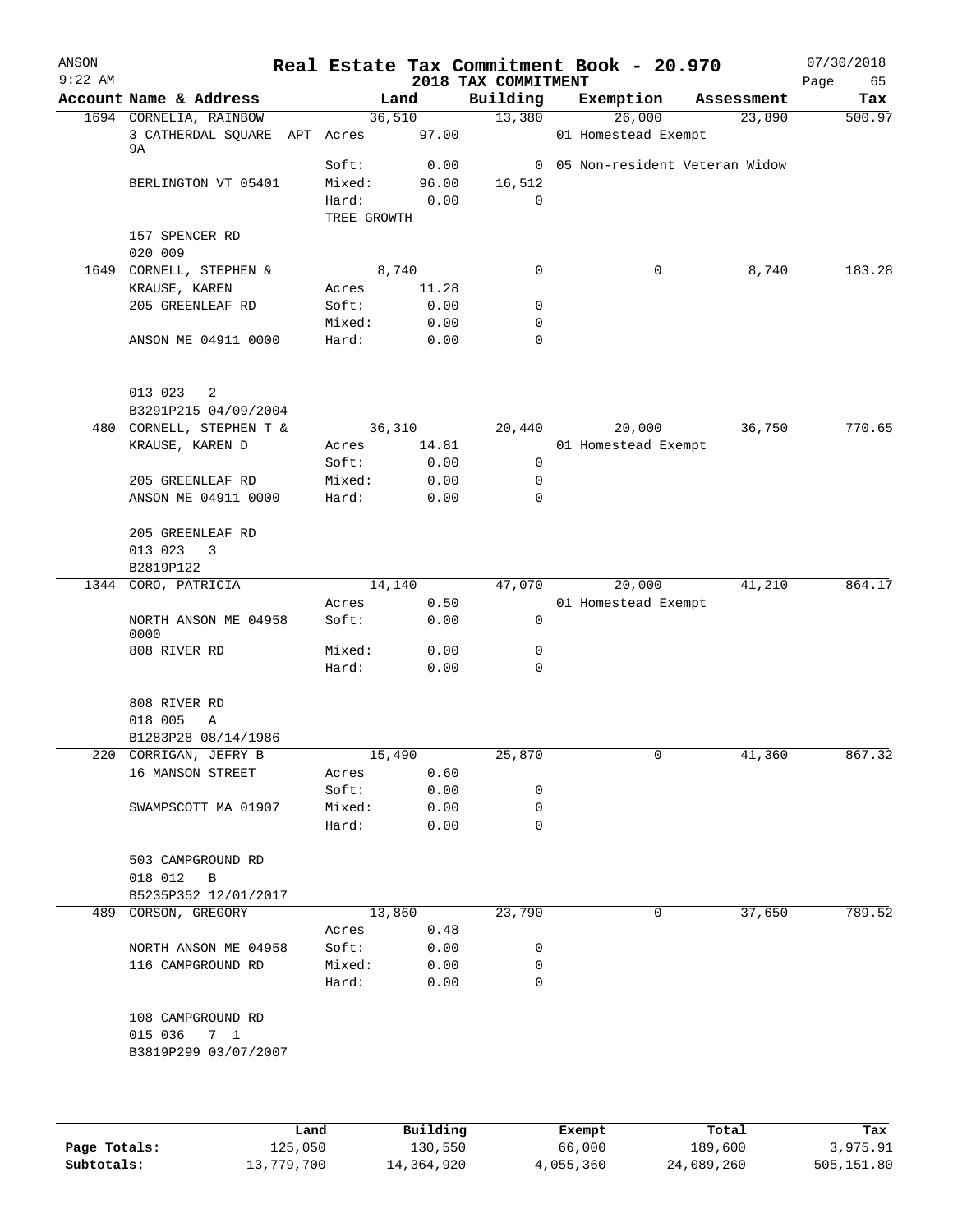| ANSON<br>$9:22$ AM |                                           |                 |              | 2018 TAX COMMITMENT | Real Estate Tax Commitment Book - 20.970 |            | 07/30/2018<br>66<br>Page |
|--------------------|-------------------------------------------|-----------------|--------------|---------------------|------------------------------------------|------------|--------------------------|
|                    | Account Name & Address                    | Land            |              | Building            | Exemption                                | Assessment | Tax                      |
|                    | 507 CORSON, GREGORY                       | 20,000          |              | 82,240              | 20,000                                   | 82,240     | 1,724.57                 |
|                    |                                           | Acres           | 1.00         |                     | 01 Homestead Exempt                      |            |                          |
|                    | NORTH ANSON ME 04958                      | Soft:           | 0.00         | 0                   |                                          |            |                          |
|                    | 116 CAMPGROUND RD                         | Mixed:          | 0.00         | 0                   |                                          |            |                          |
|                    |                                           | Hard:           | 0.00         | 0                   |                                          |            |                          |
|                    | 116 CAMPGROUND RD<br>015 036<br>9         |                 |              |                     |                                          |            |                          |
| 548                | CORSON, GREGORY                           | 10,390          |              | 44,830              | 0                                        | 55,220     | 1,157.96                 |
|                    |                                           | Acres           | 0.27         |                     |                                          |            |                          |
|                    | NORTH ANSON ME 04958                      | Soft:           | 0.00         | 0                   |                                          |            |                          |
|                    | 116 CAMPGROUND RD                         | Mixed:          | 0.00         | 0                   |                                          |            |                          |
|                    |                                           | Hard:           | 0.00         | $\mathbf 0$         |                                          |            |                          |
|                    | 87 MAIN ST                                |                 |              |                     |                                          |            |                          |
|                    | 001 045                                   |                 |              |                     |                                          |            |                          |
|                    | B2294P83                                  |                 |              |                     |                                          |            |                          |
|                    | 236 CORSON, MARIE S                       | 14,070          |              | 89,640              | 0                                        | 103,710    | 2,174.80                 |
|                    |                                           | Acres           | 0.22         |                     |                                          |            |                          |
|                    | ANSON ME 04911 0322                       | Soft:           | 0.00         | 0                   |                                          |            |                          |
|                    | PO BOX 322                                | Mixed:          | 0.00         | 0                   |                                          |            |                          |
|                    |                                           | Hard:           | 0.00         | $\mathbf 0$         |                                          |            |                          |
|                    | 7 CHURCH ST                               |                 |              |                     |                                          |            |                          |
|                    | 001 079                                   |                 |              |                     |                                          |            |                          |
|                    | B1672P46                                  |                 |              |                     |                                          |            |                          |
|                    | 233 CORSON, ROBIN, & DENNIS               | 6,000           |              | 33,320              | 0                                        | 39,320     | 824.54                   |
|                    | MCNALLY, DANIELLE L                       | Acres           | 0.09         |                     |                                          |            |                          |
|                    |                                           | Soft:           | 0.00         | 0                   |                                          |            |                          |
|                    | PO BOX 284                                | Mixed:          | 0.00         | 0                   |                                          |            |                          |
|                    | KENDUSKEAG ME 04450<br>0000               | Hard:           | 0.00         | $\Omega$            |                                          |            |                          |
|                    |                                           | B5251P0232      | JT           |                     |                                          |            |                          |
|                    | 4 COURT ST                                |                 |              |                     |                                          |            |                          |
|                    | 006 028                                   |                 |              |                     |                                          |            |                          |
|                    | B5251P232 01/31/2018 B3731P217 08/24/2006 |                 |              |                     |                                          |            |                          |
|                    | 232 COULTHARD, BRIANE                     | 36,000          |              | 0                   | 0                                        | 36,000     | 754.92                   |
|                    | COULTHARD, JUDITH E                       | Acres           | 27.00        |                     |                                          |            |                          |
|                    |                                           | Soft:           | 0.00         | 0                   |                                          |            |                          |
|                    | PO BOX 366                                | Mixed:          | 0.00         | 0                   |                                          |            |                          |
|                    | BUCKFIELD ME 04220 0366 Hard:             |                 | 0.00         | 0                   |                                          |            |                          |
|                    |                                           |                 |              |                     |                                          |            |                          |
|                    | 024 026<br>D                              |                 |              |                     |                                          |            |                          |
|                    | B613P403                                  |                 |              |                     |                                          |            |                          |
|                    | 796 COURTNEY, AMOS R                      | 16,000          |              | 55,220              | 20,000                                   | 51,220     | 1,074.08                 |
|                    |                                           | Acres           | 0.64         |                     | 01 Homestead Exempt                      |            |                          |
|                    | MADISON ME 04950 0000                     | Soft:           | 0.00         | 0                   |                                          |            |                          |
|                    | PO BOX 353                                | Mixed:<br>Hard: | 0.00<br>0.00 | 0<br>0              |                                          |            |                          |
|                    | 64 UNION ST                               |                 |              |                     |                                          |            |                          |
|                    | 005 004                                   |                 |              |                     |                                          |            |                          |
|                    | B3589P204 11/10/2005                      |                 |              |                     |                                          |            |                          |
|                    |                                           |                 |              |                     |                                          |            |                          |
|                    |                                           |                 |              |                     |                                          |            |                          |
|                    |                                           |                 |              |                     |                                          |            |                          |
|                    |                                           |                 |              |                     |                                          |            |                          |

|              | Land       | Building   | Exempt    | Total      | Tax        |
|--------------|------------|------------|-----------|------------|------------|
| Page Totals: | 102,460    | 305,250    | 40,000    | 367,710    | 7,710.87   |
| Subtotals:   | 13,882,160 | 14,670,170 | 4,095,360 | 24,456,970 | 512,862.67 |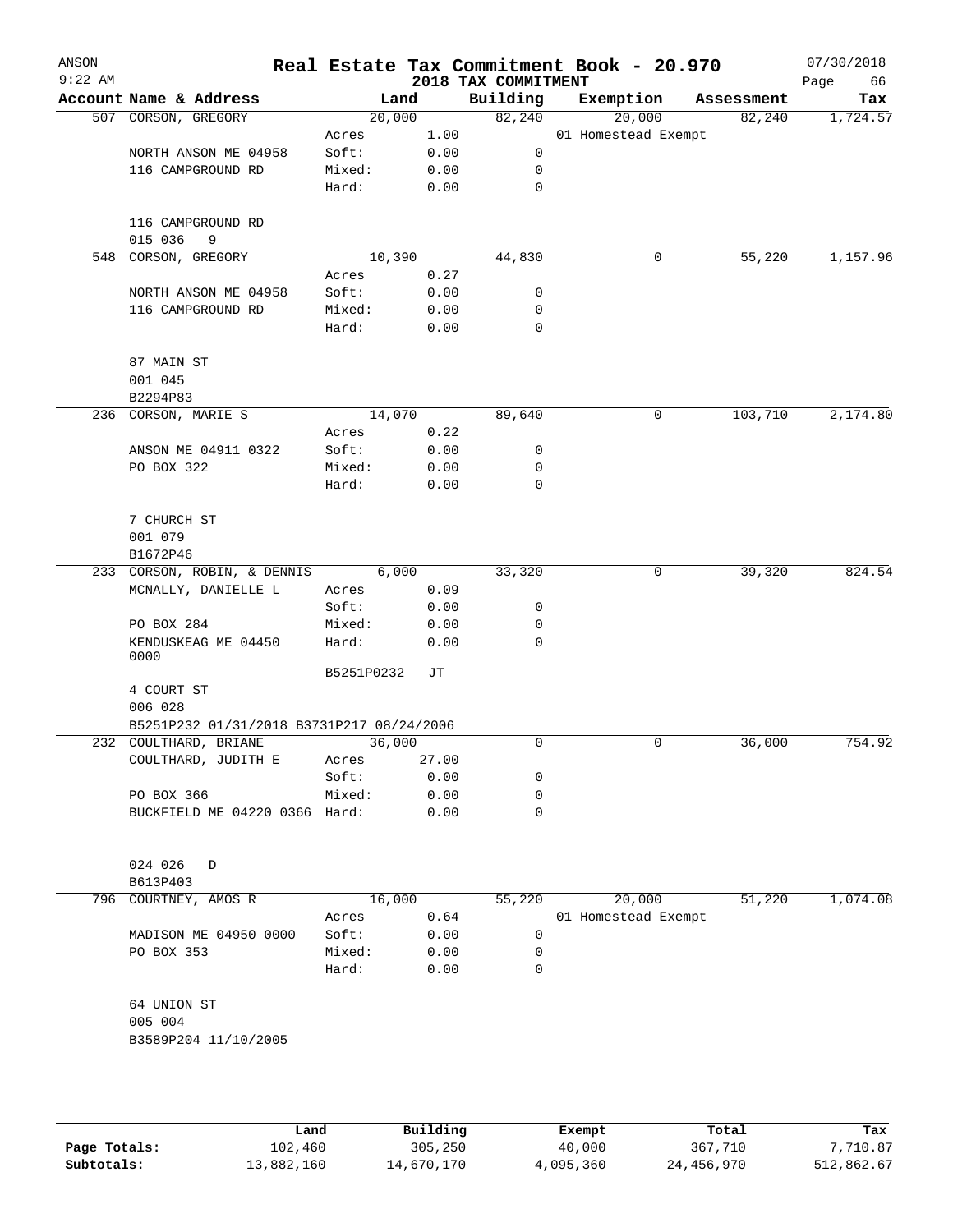| ANSON<br>$9:22$ AM |                                              |        |        | 2018 TAX COMMITMENT | Real Estate Tax Commitment Book - 20.970 |            | 07/30/2018<br>Page<br>67 |
|--------------------|----------------------------------------------|--------|--------|---------------------|------------------------------------------|------------|--------------------------|
|                    | Account Name & Address                       |        | Land   | Building            | Exemption                                | Assessment | Tax                      |
|                    | 241 COURTNEY, THOMAS J                       |        | 32,940 | 25,580              | 20,000                                   | 38,520     | 807.76                   |
|                    |                                              | Acres  | 11.44  |                     | 01 Homestead Exempt                      |            |                          |
|                    | ANSON ME 04911 0000                          | Soft:  | 0.00   | 0                   |                                          |            |                          |
|                    | 242 PEASE HILL RD                            | Mixed: | 0.00   | 0                   |                                          |            |                          |
|                    |                                              | Hard:  | 0.00   | $\mathbf 0$         |                                          |            |                          |
|                    | 242 PEASE HILL RD<br>011 042<br>$\mathbf{1}$ |        |        |                     |                                          |            |                          |
|                    | B1247P109                                    |        |        |                     |                                          |            |                          |
|                    | 1172 COURTNEY, THOMAS J VIII                 |        | 8,490  | 46,090              | 0                                        | 54,580     | 1,144.54                 |
|                    |                                              | Acres  | 0.18   |                     |                                          |            |                          |
|                    | ANSON ME 04911 0000                          | Soft:  | 0.00   | 0                   |                                          |            |                          |
|                    | PO BOX 117                                   | Mixed: | 0.00   | $\mathsf{O}$        |                                          |            |                          |
|                    |                                              | Hard:  | 0.00   | $\mathbf 0$         |                                          |            |                          |
|                    | 3 HILLTOP RD<br>003 018                      |        |        |                     |                                          |            |                          |
|                    | B4199P133 10/05/2009                         |        |        |                     |                                          |            |                          |
| 1008               | COUSINEAU WOOD PRODUCTS<br>LLC               |        | 60,000 | 840,250             | 0                                        | 900,250    | 18,878.24                |
|                    |                                              | Acres  | 34.00  |                     |                                          |            |                          |
|                    | NORTH ANSON ME 04958<br>0000                 | Soft:  | 0.00   | 0                   |                                          |            |                          |
|                    | PO BOX 58                                    | Mixed: | 0.00   | 0                   |                                          |            |                          |
|                    |                                              | Hard:  | 0.00   | $\Omega$            |                                          |            |                          |
|                    | 3 VALLEY RD                                  |        |        |                     |                                          |            |                          |
|                    | 008 015                                      |        |        |                     |                                          |            |                          |
|                    | B2875P197                                    |        |        |                     |                                          |            |                          |
|                    | 1009 COUSINEAU WOOD PRODUCTS                 |        | 14,370 | 0                   | 0                                        | 14,370     | 301.34                   |
|                    | <b>LLC</b>                                   |        |        |                     |                                          |            |                          |
|                    |                                              | Acres  | 2.58   |                     |                                          |            |                          |
|                    | NORTH ANSON ME 04958<br>0000                 | Soft:  | 0.00   | 0                   |                                          |            |                          |
|                    | PO BOX 58                                    | Mixed: | 0.00   | 0                   |                                          |            |                          |
|                    |                                              | Hard:  | 0.00   | $\mathbf 0$         |                                          |            |                          |
|                    |                                              |        |        |                     |                                          |            |                          |
|                    | 008 005<br>Α<br>B2875P197                    |        |        |                     |                                          |            |                          |
| 1010               | COUSINEAU WOOD PRODUCTS                      |        | 11,000 | 0                   | 0                                        | 11,000     | 230.67                   |
|                    | LLC                                          |        |        |                     |                                          |            |                          |
|                    |                                              | Acres  | 22.00  |                     |                                          |            |                          |
|                    | NORTH ANSON ME 04958<br>0000                 | Soft:  | 0.00   | 0                   |                                          |            |                          |
|                    | PO BOX 58                                    | Mixed: | 0.00   | 0                   |                                          |            |                          |
|                    |                                              | Hard:  | 0.00   | 0                   |                                          |            |                          |
|                    | 018 026                                      |        |        |                     |                                          |            |                          |
|                    | B2875P197                                    |        |        |                     |                                          |            |                          |
|                    |                                              |        |        |                     |                                          |            |                          |

|              | Land       | Building   | Exempt    | Total      | Tax          |
|--------------|------------|------------|-----------|------------|--------------|
| Page Totals: | 126,800    | 911,920    | 20,000    | 1,018,720  | 21,362.55    |
| Subtotals:   | 14,008,960 | 15,582,090 | 4,115,360 | 25,475,690 | 534, 225, 22 |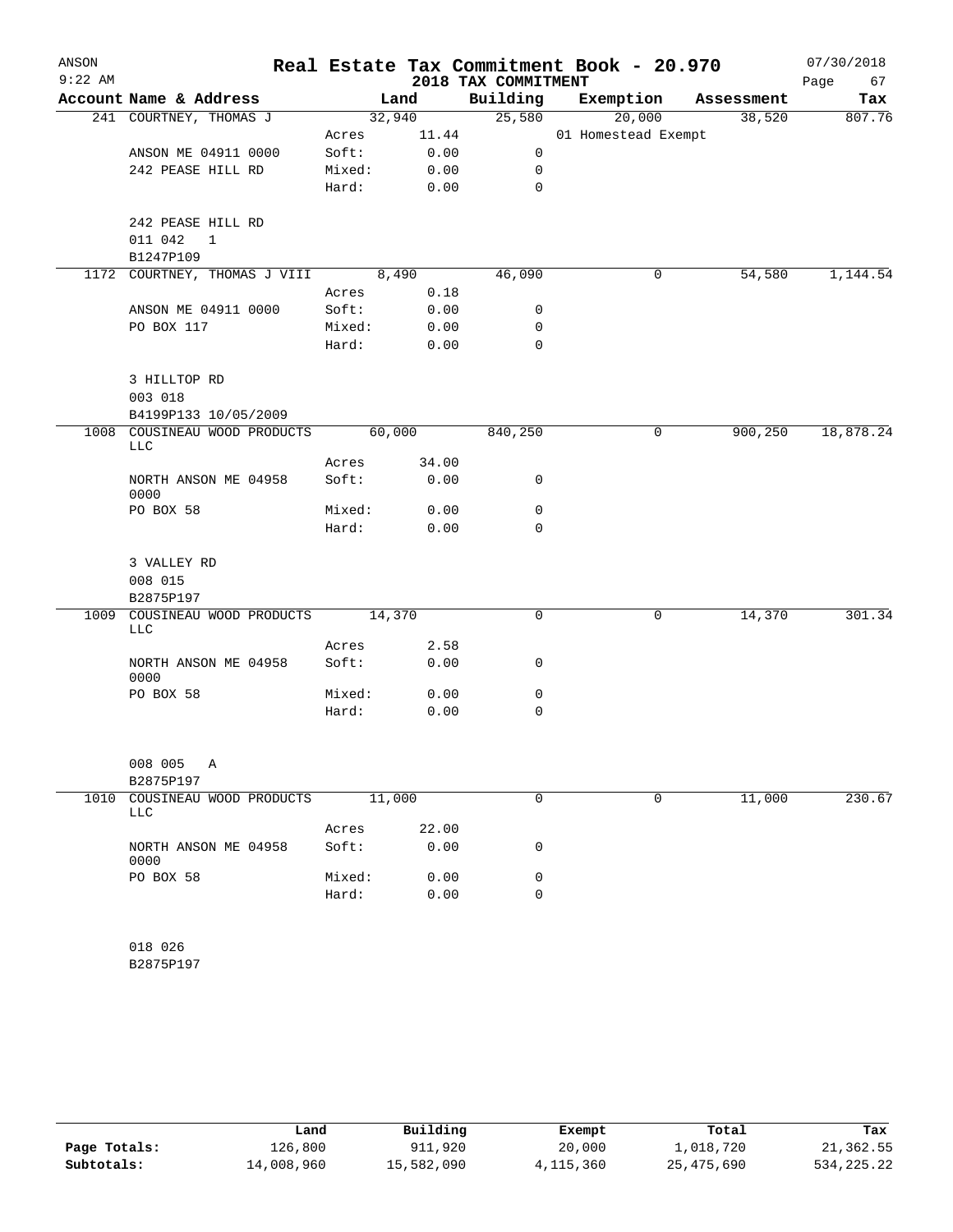| ANSON<br>$9:22$ AM |                                                            |                 |                |   | Real Estate Tax Commitment Book - 20.970<br>2018 TAX COMMITMENT |             |                 | 07/30/2018<br>68<br>Page |
|--------------------|------------------------------------------------------------|-----------------|----------------|---|-----------------------------------------------------------------|-------------|-----------------|--------------------------|
|                    | Account Name & Address                                     |                 | Land           |   | Building                                                        | Exemption   | Assessment      | Tax                      |
|                    | 1011 COUSINEAU WOOD PRODUCTS                               |                 | 4,500          |   | $\mathbf 0$                                                     | $\Omega$    | 4,500           | 94.37                    |
|                    | LLC                                                        | Acres           | 3.00           |   |                                                                 |             |                 |                          |
|                    | NORTH ANSON ME 04958                                       | Soft:           | 0.00           |   | 0                                                               |             |                 |                          |
|                    | 0000                                                       |                 |                |   |                                                                 |             |                 |                          |
|                    | PO BOX 58                                                  | Mixed:          | 0.00           |   | $\mathbf 0$                                                     |             |                 |                          |
|                    |                                                            | Hard:           | 0.00           |   | 0                                                               |             |                 |                          |
|                    | 008 016                                                    |                 |                |   |                                                                 |             |                 |                          |
|                    | B2875P197                                                  |                 |                |   |                                                                 |             |                 |                          |
|                    | 1951 COUTU, MICHAEL L                                      |                 | 16,460         |   | 0                                                               | 0           | 16,460          | 345.17                   |
|                    |                                                            | Acres           | 3.97           |   |                                                                 |             |                 |                          |
|                    | HARRISVILLE RI 02830                                       | Soft:           | 0.00           |   | 0                                                               |             |                 |                          |
|                    | 620 COLWELL RD                                             | Mixed:<br>Hard: | 0.00           |   | 0<br>$\mathbf 0$                                                |             |                 |                          |
|                    |                                                            |                 | 0.00           |   |                                                                 |             |                 |                          |
|                    | 675 HOLLIN WAITE HILL                                      |                 |                |   |                                                                 |             |                 |                          |
|                    | 020 015 1                                                  |                 |                |   |                                                                 |             |                 |                          |
|                    | B3629P225 02/03/2006                                       |                 |                |   |                                                                 |             |                 |                          |
|                    | 1952 COUTU, MICHAEL L                                      | Acres           | 17,640<br>4.76 |   | 0                                                               | 0           | 17,640          | 369.91                   |
|                    | HARRISVILLE RI 02830                                       | Soft:           | 0.00           |   | 0                                                               |             |                 |                          |
|                    | 620 COLWELL RD                                             | Mixed:          | 0.00           |   | 0                                                               |             |                 |                          |
|                    |                                                            | Hard:           | 0.00           |   | 0                                                               |             |                 |                          |
|                    | 673 HOLLIN WAITE HILL<br>020 015 2                         |                 |                |   |                                                                 |             |                 |                          |
|                    | B3629P225 02/03/2006                                       |                 |                |   |                                                                 |             |                 |                          |
|                    | 1953 COUTU, MICHAEL L                                      |                 | 18,140         |   | 0                                                               | 0           | 18,140          | 380.40                   |
|                    |                                                            | Acres           | 5.09           |   | 0                                                               |             |                 |                          |
|                    | HARRISVILLE RI 02830<br>620 COLWELL RD                     | Soft:<br>Mixed: | 0.00<br>0.00   |   | 0                                                               |             |                 |                          |
|                    |                                                            | Hard:           | 0.00           |   | 0                                                               |             |                 |                          |
|                    | 653 HOLLIN WAITE HILL<br>020 015 3<br>B3629P225 02/03/2006 |                 |                |   |                                                                 |             |                 |                          |
|                    | 1954 COUTU, MICHAEL L                                      |                 | 18,090         |   | 0                                                               | 0           | 18,090          | 379.35                   |
|                    |                                                            | Acres           | 5.06           |   |                                                                 |             |                 |                          |
|                    | HARRISVILLE RI 02830                                       | Soft:           | 0.00           |   | 0                                                               |             |                 |                          |
|                    | 620 COLWELL RD                                             | Mixed:          | 0.00           |   | 0                                                               |             |                 |                          |
|                    |                                                            | Hard:           | 0.00           |   | $\mathbf 0$                                                     |             |                 |                          |
|                    | 651 HOLLIN WAITE HILL<br>020 015 4                         |                 |                |   |                                                                 |             |                 |                          |
|                    | B3629P225 02/03/2006<br>1955 COUTU, MICHAEL L              |                 | 17,370         |   | 0                                                               | 0           | 17,370          | 364.25                   |
|                    |                                                            | Acres           | 4.58           |   |                                                                 |             |                 |                          |
|                    | HARRISVILLE RI 02830                                       | Soft:           | 0.00           |   | 0                                                               |             |                 |                          |
|                    | 620 COLWELL RD                                             | Mixed:          | 0.00           |   | 0                                                               |             |                 |                          |
|                    |                                                            | Hard:           | 0.00           |   | 0                                                               |             |                 |                          |
|                    | 637 HOLLIN WAITE HILL<br>020 015 5<br>B3629P225 02/03/2006 |                 |                |   |                                                                 |             |                 |                          |
|                    |                                                            |                 |                |   |                                                                 |             |                 |                          |
| Page Totals:       | Land<br>92,200                                             |                 | Building       | 0 |                                                                 | Exempt<br>0 | Total<br>92,200 | Tax<br>1,933.45          |
|                    |                                                            |                 |                |   |                                                                 |             |                 |                          |

**Subtotals:** 14,101,160 15,582,090 4,115,360 25,567,890 536,158.67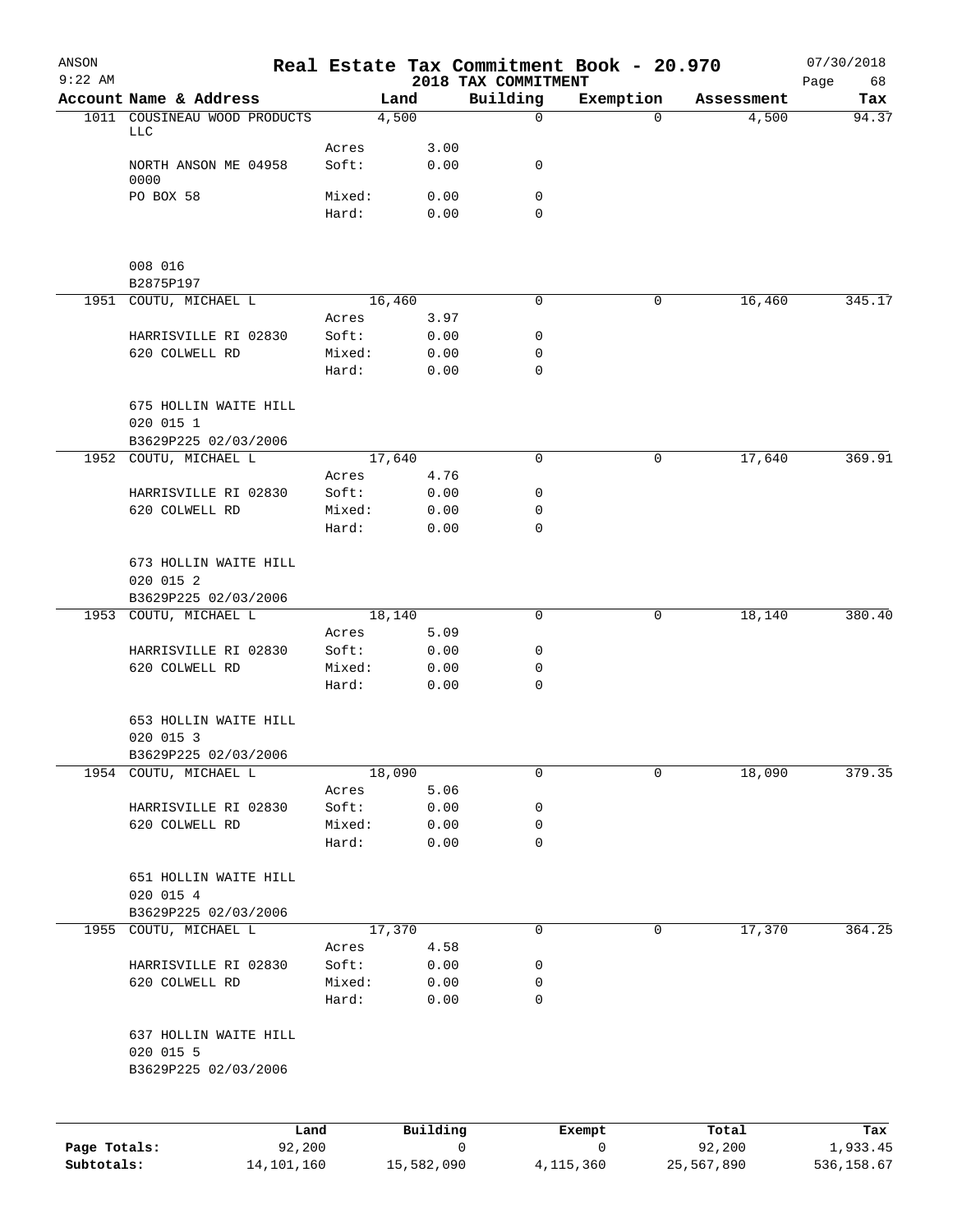| ANSON<br>$9:22$ AM |                                               |               |       | 2018 TAX COMMITMENT | Real Estate Tax Commitment Book - 20.970 |            | 07/30/2018        |
|--------------------|-----------------------------------------------|---------------|-------|---------------------|------------------------------------------|------------|-------------------|
|                    | Account Name & Address                        |               | Land  | Building            | Exemption                                | Assessment | Page<br>69<br>Tax |
|                    | 381 COWAN, MARC E                             | 22,840        |       | 74,940              | $\Omega$                                 | 97,780     | 2,050.45          |
|                    | COWAN, TRACY M                                | Acres         | 2.89  |                     |                                          |            |                   |
|                    |                                               | Soft:         | 0.00  | 0                   |                                          |            |                   |
|                    | 39 FREEDOM WAY                                | Mixed:        | 0.00  | 0                   |                                          |            |                   |
|                    | STARKS ME 04911 0000                          | Hard:         | 0.00  | $\mathbf 0$         |                                          |            |                   |
|                    | 46 PARKWOODS DR                               |               |       |                     |                                          |            |                   |
|                    | 010 007<br>4                                  |               |       |                     |                                          |            |                   |
|                    | B4532P176 05/31/2012                          |               |       |                     |                                          |            |                   |
|                    | 1730 COWETTE, SALLY                           |               | 0     | 25,240              | 20,000                                   | 5,240      | 109.88            |
|                    |                                               |               |       |                     | 01 Homestead Exempt                      |            |                   |
|                    | NORTH ANSON ME 04958<br>382 RIVER ROAD LOT #1 |               |       |                     |                                          |            |                   |
|                    |                                               | 1991 FAIRMONT |       |                     |                                          |            |                   |
|                    | 016 005<br>Α<br>ON                            |               |       |                     |                                          |            |                   |
|                    | 245 COYLE, LORETTA M                          | 17,600        |       | 0                   | 0                                        | 17,600     | 369.07            |
|                    |                                               | Acres         | 10.50 |                     |                                          |            |                   |
|                    | NORWOOD MA 02062 0000                         | Soft:         | 0.00  | 0                   |                                          |            |                   |
|                    | 460 WASHINGTON ST                             | Mixed:        | 0.00  | 0                   |                                          |            |                   |
|                    |                                               | Hard:         | 0.00  | 0                   |                                          |            |                   |
|                    | 018 021<br>B                                  |               |       |                     |                                          |            |                   |
|                    | B2922P150                                     |               |       |                     |                                          |            |                   |
|                    | 246 CRAFFEY, MICHAEL &                        | 37,200        |       | $\mathbf 0$         | 0                                        | 37,200     | 780.08            |
|                    | SPARROW, LAVINIA G                            | Acres         | 26.40 |                     |                                          |            |                   |
|                    |                                               | Soft:         | 0.00  | 0                   |                                          |            |                   |
|                    | PO BOX 308                                    | Mixed:        | 0.00  | 0                   |                                          |            |                   |
|                    | SOUTH CHATHAM MA 02659<br>0308                | Hard:         | 0.00  | 0                   |                                          |            |                   |
|                    | VALLEY RD<br>020 022                          |               |       |                     |                                          |            |                   |
|                    | B3203P138                                     |               |       |                     |                                          |            |                   |
|                    | 555 CRAWFORD, WILLIAM III &                   | 12,650        |       | 72,330              | 20,000                                   | 64,980     | 1,362.63          |
|                    | CRAWFORD, MARLENE M                           | Acres         | 0.40  |                     | 01 Homestead Exempt                      |            |                   |
|                    |                                               | Soft:         | 0.00  | 0                   |                                          |            |                   |
|                    | PO BOX 417                                    | Mixed:        | 0.00  | 0                   |                                          |            |                   |
|                    | ANSON ME 04911 0417                           | Hard:         | 0.00  | 0                   |                                          |            |                   |
|                    | 27 WILSON ST                                  |               |       |                     |                                          |            |                   |
|                    | 003 030                                       |               |       |                     |                                          |            |                   |
| 247                | B2823P84<br>CRAWFORD, WILLIAM JR              | 15,360        |       | 29,230              | 20,000                                   | 24,590     | 515.65            |
|                    | CRAWFORD, VICKI L                             | Acres         | 0.59  |                     | 01 Homestead Exempt                      |            |                   |
|                    |                                               | Soft:         | 0.00  | 0                   |                                          |            |                   |
|                    | 41 EMBDEN POND RD                             | Mixed:        | 0.00  | 0                   |                                          |            |                   |
|                    | NORTH ANSON ME 04958<br>0000                  | Hard:         | 0.00  | 0                   |                                          |            |                   |
|                    | 41 EMBDEN POND RD                             |               |       |                     |                                          |            |                   |
|                    | 009 019                                       |               |       |                     |                                          |            |                   |
|                    | B956P332                                      |               |       |                     |                                          |            |                   |
|                    |                                               |               |       |                     |                                          |            |                   |
|                    |                                               |               |       |                     |                                          |            |                   |
|                    |                                               |               |       |                     |                                          |            |                   |

|              | Land       | Building   | Exempt    | Total      | Tax         |
|--------------|------------|------------|-----------|------------|-------------|
| Page Totals: | 105,650    | 201,740    | 60,000    | 247,390    | 5,187.76    |
| Subtotals:   | 14,206,810 | 15,783,830 | 4,175,360 | 25,815,280 | 541, 346.43 |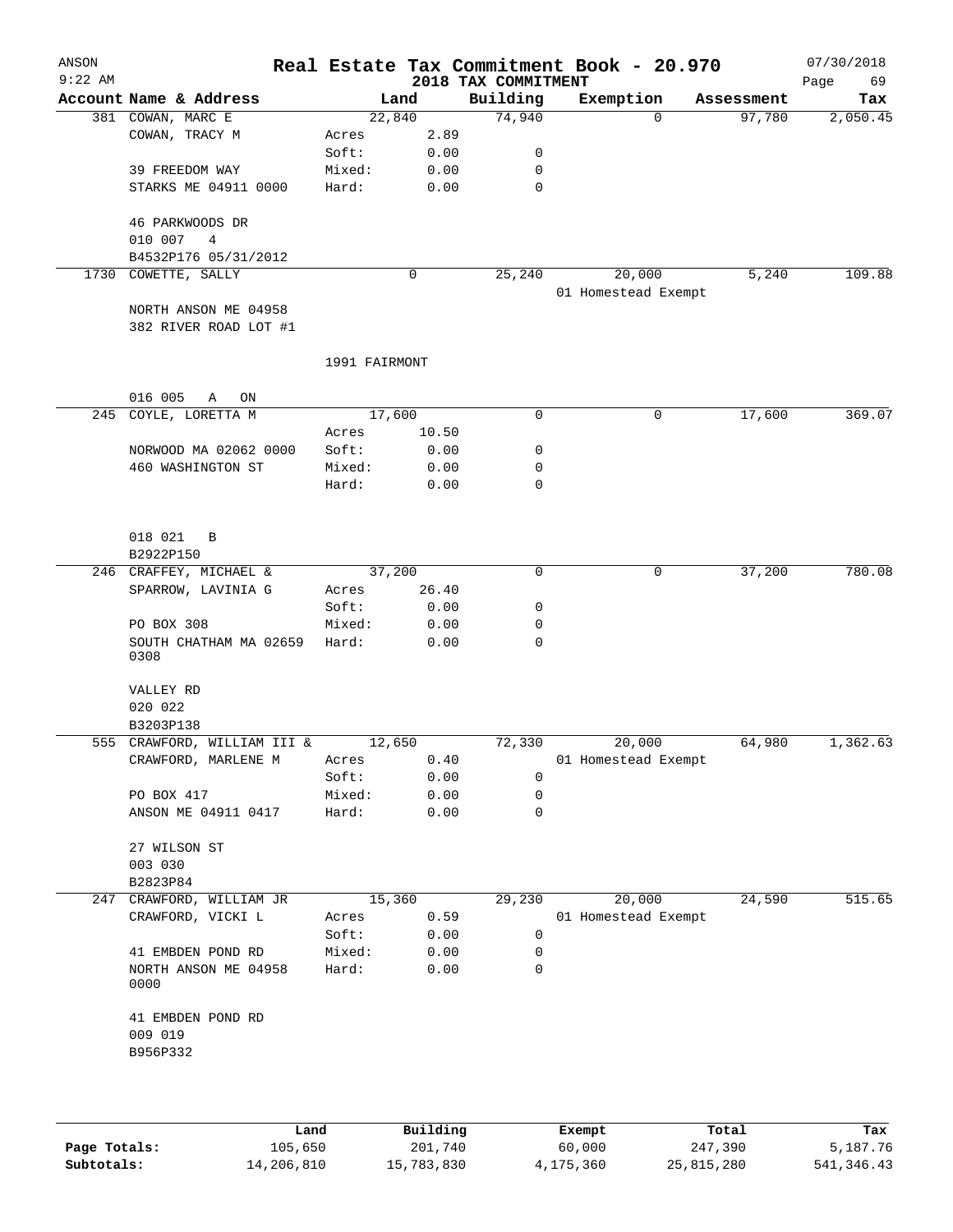| ANSON<br>$9:22$ AM |                                                                   |            |                        | 2018 TAX COMMITMENT | Real Estate Tax Commitment Book - 20.970 |                        | 07/30/2018<br>Page<br>70 |
|--------------------|-------------------------------------------------------------------|------------|------------------------|---------------------|------------------------------------------|------------------------|--------------------------|
|                    | Account Name & Address                                            |            | Land                   | Building            | Exemption                                | Assessment             | Tax                      |
|                    | 384 CROCKER, CROCKER A                                            |            | 8,650                  | $\mathbf 0$         |                                          | 8,650<br>$\Omega$      | 181.39                   |
|                    | IRELAND, TENA M                                                   | Acres      | 0.52                   |                     |                                          |                        |                          |
|                    | 43 HILL TOP ROAD                                                  | Soft:      | 0.00                   | 0                   |                                          |                        |                          |
|                    |                                                                   | Mixed:     | 0.00                   | 0                   |                                          |                        |                          |
|                    | ANSON ME 04911 3358                                               | Hard:      | 0.00                   | 0                   |                                          |                        |                          |
|                    |                                                                   |            | B5249P0190 LIFE ESTATE |                     |                                          |                        |                          |
|                    | 41 HILLTOP RD                                                     |            |                        |                     |                                          |                        |                          |
|                    | 003 014                                                           |            |                        |                     |                                          |                        |                          |
|                    | B5249P190 01/30/2018 B5231P257 11/30/2017                         |            |                        |                     |                                          |                        |                          |
|                    | 250 CROCKER, ROBIN A                                              |            | 22,700                 | 38,500              |                                          | 61,200<br>0            | 1,283.36                 |
|                    | IRELAND, TENA M                                                   | Acres      | 2.80                   |                     |                                          |                        |                          |
|                    |                                                                   | Soft:      | 0.00                   | 0                   |                                          |                        |                          |
|                    | PO BOX 162                                                        | Mixed:     | 0.00                   | 0                   |                                          |                        |                          |
|                    | ANSON ME 04911 0318                                               | Hard:      | 0.00                   | $\mathbf 0$         |                                          |                        |                          |
|                    |                                                                   | B5196P0293 |                        |                     |                                          |                        |                          |
|                    | 43 HILLTOP RD                                                     |            |                        |                     |                                          |                        |                          |
|                    | 003 013                                                           |            |                        |                     |                                          |                        |                          |
|                    | B5196P293 08/23/2017 B3326P196 06/16/2004 B1516P251<br>05/03/1989 |            |                        |                     |                                          |                        |                          |
|                    | 1012 CROMPTON, JOHN J                                             |            | 20,000                 | 39,440              |                                          | 59,440<br>0            | 1,246.46                 |
|                    | CROMPTON, BRENDA L                                                | Acres      | 1.00                   |                     |                                          |                        |                          |
|                    |                                                                   | Soft:      | 0.00                   | 0                   |                                          |                        |                          |
|                    | 11 DOUGLAS CIRCLE                                                 | Mixed:     | 0.00                   | 0                   |                                          |                        |                          |
|                    | GREENVILLE RI 02828                                               | Hard:      | 0.00                   | 0                   |                                          |                        |                          |
|                    | 010 034<br>B<br>B3431P186 01/05/2005                              |            |                        |                     |                                          |                        |                          |
|                    | 950 CROSBY, RONALD                                                |            | 20,000                 | 20,250              | 20,000                                   | 20,250                 | 424.64                   |
|                    |                                                                   | Acres      | 1.00                   |                     | 01 Homestead Exempt                      |                        |                          |
|                    | ANSON ME 04911                                                    | Soft:      | 0.00                   | 0                   |                                          |                        |                          |
|                    | 1153 VALLEY ROAD                                                  | Mixed:     | 0.00                   | 0                   |                                          |                        |                          |
|                    |                                                                   | Hard:      | 0.00                   | $\mathbf 0$         |                                          |                        |                          |
|                    | 1153 VALLEY RD<br>020 026<br>В                                    |            |                        |                     |                                          |                        |                          |
|                    | B4527P254 05/04/2012                                              |            |                        |                     |                                          |                        |                          |
|                    | 511 CROTEAU, CHERYL A                                             |            | 9,380                  | 72,790              | 20,000                                   | 62,170                 | 1,303.70                 |
|                    |                                                                   | Acres      | 0.22                   |                     | 01 Homestead Exempt                      |                        |                          |
|                    | ANSON ME 04911 0547                                               | Soft:      | 0.00                   | 0                   |                                          |                        |                          |
|                    | PO BOX 547                                                        | Mixed:     | 0.00                   | 0                   |                                          |                        |                          |
|                    |                                                                   | Hard:      | 0.00                   | 0                   |                                          |                        |                          |
|                    | 18 HIGHLAND AVE                                                   |            |                        |                     |                                          |                        |                          |
|                    | 003 041                                                           |            |                        |                     |                                          |                        |                          |
|                    | B2493P215                                                         |            |                        |                     |                                          |                        |                          |
|                    | 251 CROWE, KENNETH M                                              |            | 60,630                 | 10,960              |                                          | 71,590<br>$\mathbf{0}$ | 1,501.24                 |
|                    |                                                                   | Acres      | 57.26                  |                     |                                          |                        |                          |
|                    | HUDSON NH 03051 3433                                              | Soft:      | 0.00                   | 0                   |                                          |                        |                          |
|                    | 19 CHAGNON LN                                                     | Mixed:     | 0.00                   | 0                   |                                          |                        |                          |
|                    |                                                                   | Hard:      | 0.00                   | 0                   |                                          |                        |                          |
|                    | 165 FOUR MILE SQUARE RD<br>021 008                                |            |                        |                     |                                          |                        |                          |
|                    | B5060P156 08/10/2016 B1415P343 03/11/1988                         |            |                        |                     |                                          |                        |                          |
|                    |                                                                   |            |                        |                     |                                          |                        |                          |
|                    |                                                                   | Land       | Building               |                     | Exempt                                   | Total                  | Tax                      |
|                    |                                                                   |            |                        |                     |                                          |                        |                          |

|              | Land       | Building   | Exempt    | Total      | Tax        |
|--------------|------------|------------|-----------|------------|------------|
| Page Totals: | 141,360    | 181,940    | 40,000    | 283,300    | 5,940.79   |
| Subtotals:   | 14,348,170 | 15,965,770 | 4,215,360 | 26,098,580 | 547,287.22 |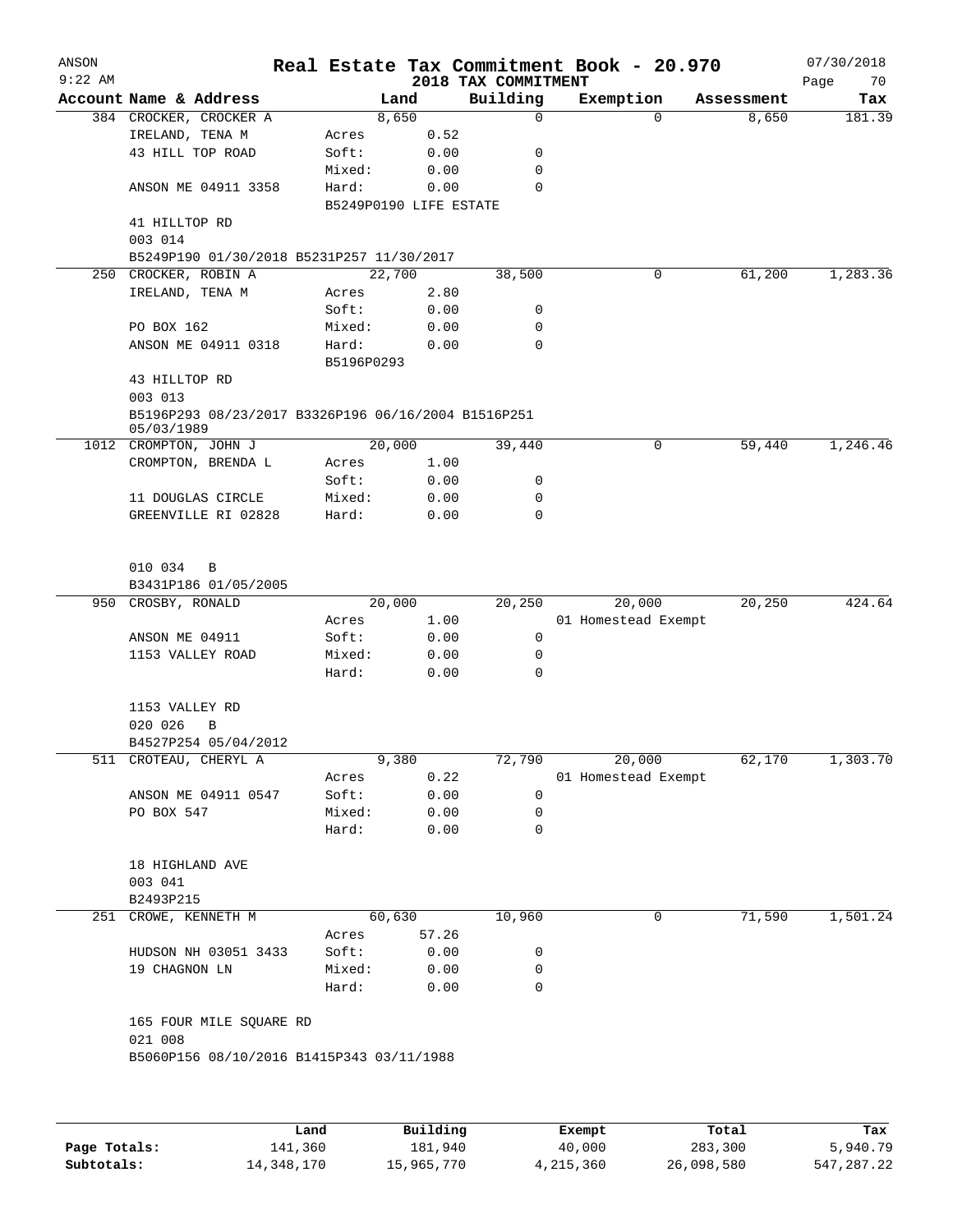| ANSON<br>$9:22$ AM |                                                                  |            |                |              | 2018 TAX COMMITMENT | Real Estate Tax Commitment Book - 20.970 |                        | 07/30/2018<br>Page<br>71 |
|--------------------|------------------------------------------------------------------|------------|----------------|--------------|---------------------|------------------------------------------|------------------------|--------------------------|
|                    | Account Name & Address                                           |            |                | Land         | Building            | Exemption                                | Assessment             | Tax                      |
|                    | 254 CROWE, WILLIAM L                                             |            |                | 27,110       | $\mathbf 0$         |                                          | 27,110<br>$\Omega$     | 568.50                   |
|                    |                                                                  |            | Acres          | 33.72        |                     |                                          |                        |                          |
|                    | HUDSON NH 03051 3433                                             |            | Soft:          | 0.00         | 0                   |                                          |                        |                          |
|                    | 19 CHAGNON LN                                                    |            | Mixed:         | 0.00         | 0                   |                                          |                        |                          |
|                    |                                                                  |            | Hard:          | 0.00         | $\mathbf 0$         |                                          |                        |                          |
|                    | 021 011<br>4                                                     |            |                |              |                     |                                          |                        |                          |
|                    | B1601P223                                                        |            |                |              |                     |                                          |                        |                          |
|                    | 1053 CROWE, ZACHARY                                              |            |                | 13,710       | 107,250             |                                          | 120,960<br>0           | 2,536.53                 |
|                    |                                                                  |            | Acres          | 0.47         |                     |                                          |                        |                          |
|                    | ANDREWS AFB MD 20762                                             |            | Soft:          | 0.00         | 0                   |                                          |                        |                          |
|                    | 4456 MAPLE LANE, UNIT 4 Mixed:                                   |            | Hard:          | 0.00<br>0.00 | 0<br>$\Omega$       |                                          |                        |                          |
|                    | 16 MADISON ST                                                    |            |                |              |                     |                                          |                        |                          |
|                    | 006 094                                                          |            |                |              |                     |                                          |                        |                          |
| 1578               | B4741P151 11/25/2013<br>CULVER, JEAN B. (Life<br>Estate)         |            |                | 27,290       | 212,860             | 20,000                                   | 220,150                | 4,616.55                 |
|                    | NEWTON, SAWN & LEEANNE<br>Υ.                                     |            | Acres          | 3.19         |                     | 01 Homestead Exempt                      |                        |                          |
|                    | P.O. BOX 155                                                     |            | Soft:          | 0.00         | 0                   |                                          |                        |                          |
|                    |                                                                  |            | Mixed:         | 0.00         | 0                   |                                          |                        |                          |
|                    | ANSON ME 04911 0000                                              |            | Hard:          | 0.00         | 0                   |                                          |                        |                          |
|                    | 42 HILLTOP RD<br>010 036                                         |            |                |              |                     |                                          |                        |                          |
|                    | B5229P357 11/27/2017 B5225P28 11/08/2017 B3942P278<br>12/12/2007 |            |                |              |                     |                                          |                        |                          |
|                    | 1388 CULVER, JEAN B. (Life                                       |            |                | 15,000       | 0                   |                                          | 15,000<br>0            | 314.55                   |
|                    | Estate)                                                          |            |                |              |                     |                                          |                        |                          |
|                    | VERMETTE, DORIS & DAVID Acres                                    |            |                | 3.00         |                     |                                          |                        |                          |
|                    | 42 HILLTOP ROAD                                                  |            | Soft:          | 0.00         | 0                   |                                          |                        |                          |
|                    |                                                                  |            | Mixed:         | 0.00         | 0                   |                                          |                        |                          |
|                    | ANSON ME 04911 0000                                              |            | Hard:          | 0.00         | 0                   |                                          |                        |                          |
|                    | 017 041<br>B                                                     |            |                |              |                     |                                          |                        |                          |
|                    | B5225P26 B3942P278 12/12/2007                                    |            |                |              |                     |                                          |                        |                          |
|                    | 260 CURRIE, STEPHEN A                                            |            |                | 57,500       | 49,980              |                                          | $\mathbf 0$<br>107,480 | 2, 253.86                |
|                    | CURRIE, JANE E                                                   |            | Acres          | 53.00        |                     |                                          |                        |                          |
|                    |                                                                  |            | Soft:          | 0.00         | 0                   |                                          |                        |                          |
|                    | 412 THOMPSON ST                                                  |            | Mixed:         | 0.00         | 0                   |                                          |                        |                          |
|                    | HALIFAX MA 02338 0000                                            |            | Hard:          | 0.00         | 0                   |                                          |                        |                          |
|                    | 1060 PEASE HILL RD                                               |            |                |              |                     |                                          |                        |                          |
|                    | 012 018                                                          |            |                |              |                     |                                          |                        |                          |
|                    | B2006P205                                                        |            |                |              |                     |                                          |                        |                          |
| 1532               | CURRIER, SCOTT                                                   |            |                | 23,750       | 22,140              |                                          | 0<br>45,890            | 962.31                   |
|                    | NORRIDGEWOCK ME 04957                                            |            | Acres<br>Soft: | 3.50<br>0.00 | 0                   |                                          |                        |                          |
|                    | 0000<br>33 FOREST AVE                                            |            | Mixed:         | 0.00         | 0                   |                                          |                        |                          |
|                    |                                                                  |            | Hard:          | 0.00         | 0                   |                                          |                        |                          |
|                    | 294 RIVER RD                                                     |            |                |              |                     |                                          |                        |                          |
|                    | 016 001<br>Е<br>B3036P151                                        |            |                |              |                     |                                          |                        |                          |
|                    |                                                                  | Land       |                | Building     |                     | Exempt                                   | Total                  | Tax                      |
| Page Totals:       |                                                                  | 164,360    |                | 392,230      |                     | 20,000                                   | 536,590                | 11,252.30                |
| Subtotals:         |                                                                  | 14,512,530 |                | 16,358,000   |                     | 4,235,360                                | 26,635,170             | 558,539.52               |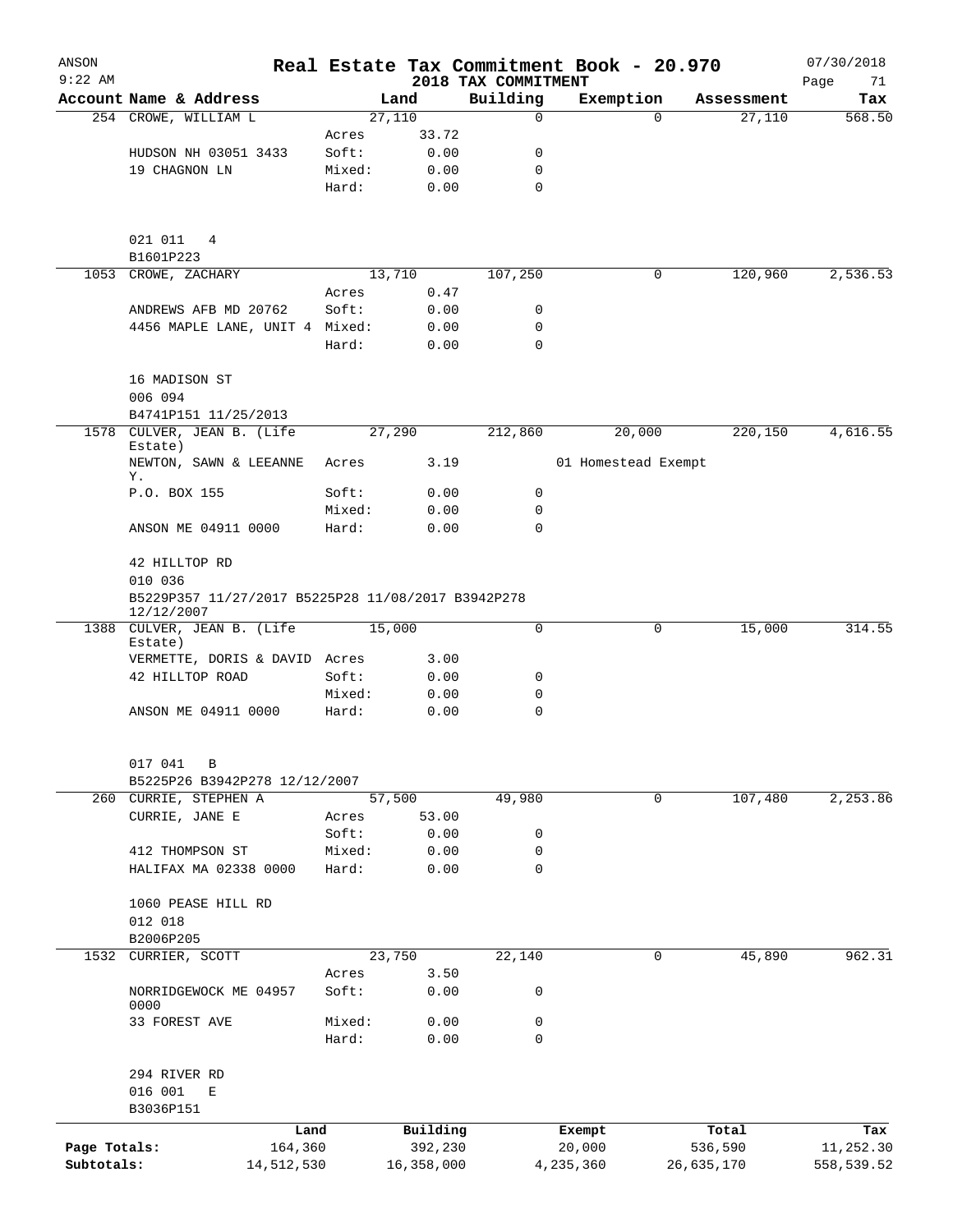| ANSON<br>$9:22$ AM |                                                  |                 |              | 2018 TAX COMMITMENT | Real Estate Tax Commitment Book - 20.970 |            | 07/30/2018<br>Page<br>72 |
|--------------------|--------------------------------------------------|-----------------|--------------|---------------------|------------------------------------------|------------|--------------------------|
|                    | Account Name & Address                           |                 | Land         | Building            | Exemption                                | Assessment | Tax                      |
|                    | 1085 CURRIER, SCOTT J                            |                 | 6,630        | 18,130              | $\mathbf 0$                              | 24,760     | 519.22                   |
|                    |                                                  | Acres           | 0.11         |                     |                                          |            |                          |
|                    | NORRIDGEWOCK ME 04957                            | Soft:           | 0.00         | 0                   |                                          |            |                          |
|                    | 0000<br>33 FOREST AVE                            | Mixed:          | 0.00         | 0                   |                                          |            |                          |
|                    |                                                  | Hard:           | 0.00         | $\mathbf 0$         |                                          |            |                          |
|                    |                                                  |                 |              |                     |                                          |            |                          |
|                    | 39 BOW ST                                        |                 |              |                     |                                          |            |                          |
|                    | 003 043                                          |                 |              |                     |                                          |            |                          |
|                    | B3036P151                                        |                 |              |                     |                                          |            |                          |
|                    | 133 CURRIER, WENDY L                             |                 | 24,500       | 79,840              | 0                                        | 104,340    | 2,188.01                 |
|                    | PO BOX 374                                       | Acres           | 4.00         |                     |                                          |            |                          |
|                    |                                                  | Soft:           | 0.00         | 0                   |                                          |            |                          |
|                    | ANSON ME 04911                                   | Mixed:<br>Hard: | 0.00<br>0.00 | 0<br>$\mathbf 0$    |                                          |            |                          |
|                    |                                                  | B5093P0198      |              |                     |                                          |            |                          |
|                    | 54 HILTON HILL RD                                |                 |              |                     |                                          |            |                          |
|                    | 010 014<br>Α                                     |                 |              |                     |                                          |            |                          |
|                    | B5093P198 10/26/2016                             |                 |              |                     |                                          |            |                          |
|                    | 137 CURRY, KAREN A                               |                 | 21,800       | 35,310              | 0                                        | 57,110     | 1,197.60                 |
|                    | PO BOX 313                                       | Acres           | 2.20         |                     |                                          |            |                          |
|                    |                                                  | Soft:           | 0.00         | 0                   |                                          |            |                          |
|                    | NORTH ANSON ME 04958                             | Mixed:          | 0.00         | 0                   |                                          |            |                          |
|                    |                                                  | Hard:           | 0.00         | $\mathbf 0$         |                                          |            |                          |
|                    |                                                  |                 |              |                     |                                          |            |                          |
|                    | 269 SOLON RD                                     |                 |              |                     |                                          |            |                          |
|                    | 024 021<br>B5143P228 03/31/2017 B2746P215        |                 |              |                     |                                          |            |                          |
|                    | 513 CWIKLA, JASON E. &                           |                 | 29,280       | 44,630              | 20,000                                   | 53,910     | 1,130.49                 |
|                    | BAKER, AMANDA ANN                                | Acres           | 7.78         |                     | 01 Homestead Exempt                      |            |                          |
|                    |                                                  | Soft:           | 0.00         | 0                   |                                          |            |                          |
|                    | 25 FOUR MILE SQUARE RD                           | Mixed:          | 0.00         | 0                   |                                          |            |                          |
|                    | ANSON ME 04911 0000                              | Hard:           | 0.00         | 0                   |                                          |            |                          |
|                    |                                                  |                 |              |                     |                                          |            |                          |
|                    | 25 FOUR MILE SQUARE RD<br>020 022<br>$2 \quad 4$ |                 |              |                     |                                          |            |                          |
|                    | B4615P322 12/31/2012                             |                 |              |                     |                                          |            |                          |
|                    | 266 CYRUS, WM THOMAS &                           |                 | 32,500       | 10,720              | 0                                        | 43,220     | 906.32                   |
|                    | GERHARDT-CYRUS, JEANNE                           | Acres           | 11.00        |                     |                                          |            |                          |
|                    |                                                  | Soft:           | 0.00         | 0                   |                                          |            |                          |
|                    | PO BOX 15                                        | Mixed:          | 0.00         | 0                   |                                          |            |                          |
|                    | KIANA AK 99749 0015                              | Hard:           | 0.00         | 0                   |                                          |            |                          |
|                    |                                                  |                 |              |                     |                                          |            |                          |
|                    | 90 FISH RD                                       |                 |              |                     |                                          |            |                          |
|                    | 013 017                                          |                 |              |                     |                                          |            |                          |
| 268                | B995P159<br>DAGGETT, GERALD                      |                 | 10,950       | 66,490              | 20,000                                   | 57,440     | 1,204.52                 |
|                    |                                                  | Acres           | 0.30         |                     | 01 Homestead Exempt                      |            |                          |
|                    | ANSON ME 04911 0275                              | Soft:           | 0.00         | 0                   |                                          |            |                          |
|                    | PO BOX 275                                       | Mixed:          | 0.00         | 0                   |                                          |            |                          |
|                    |                                                  | Hard:           | 0.00         | 0                   |                                          |            |                          |
|                    |                                                  |                 |              |                     |                                          |            |                          |
|                    | 25 KENNEBEC ST<br>001 006                        |                 |              |                     |                                          |            |                          |
|                    | B2262P309                                        |                 |              |                     |                                          |            |                          |
|                    |                                                  |                 |              |                     |                                          |            |                          |
|                    |                                                  |                 |              |                     |                                          |            |                          |
|                    |                                                  |                 |              |                     |                                          |            |                          |
|                    |                                                  | Land            | Building     |                     | Exempt                                   | Total      | Tax                      |

|              | Land       | Building   | Exempt    | Total      | Tax        |
|--------------|------------|------------|-----------|------------|------------|
| Page Totals: | 125,660    | 255,120    | 40,000    | 340,780    | 7,146.16   |
| Subtotals:   | 14,638,190 | 16,613,120 | 4,275,360 | 26,975,950 | 565,685.68 |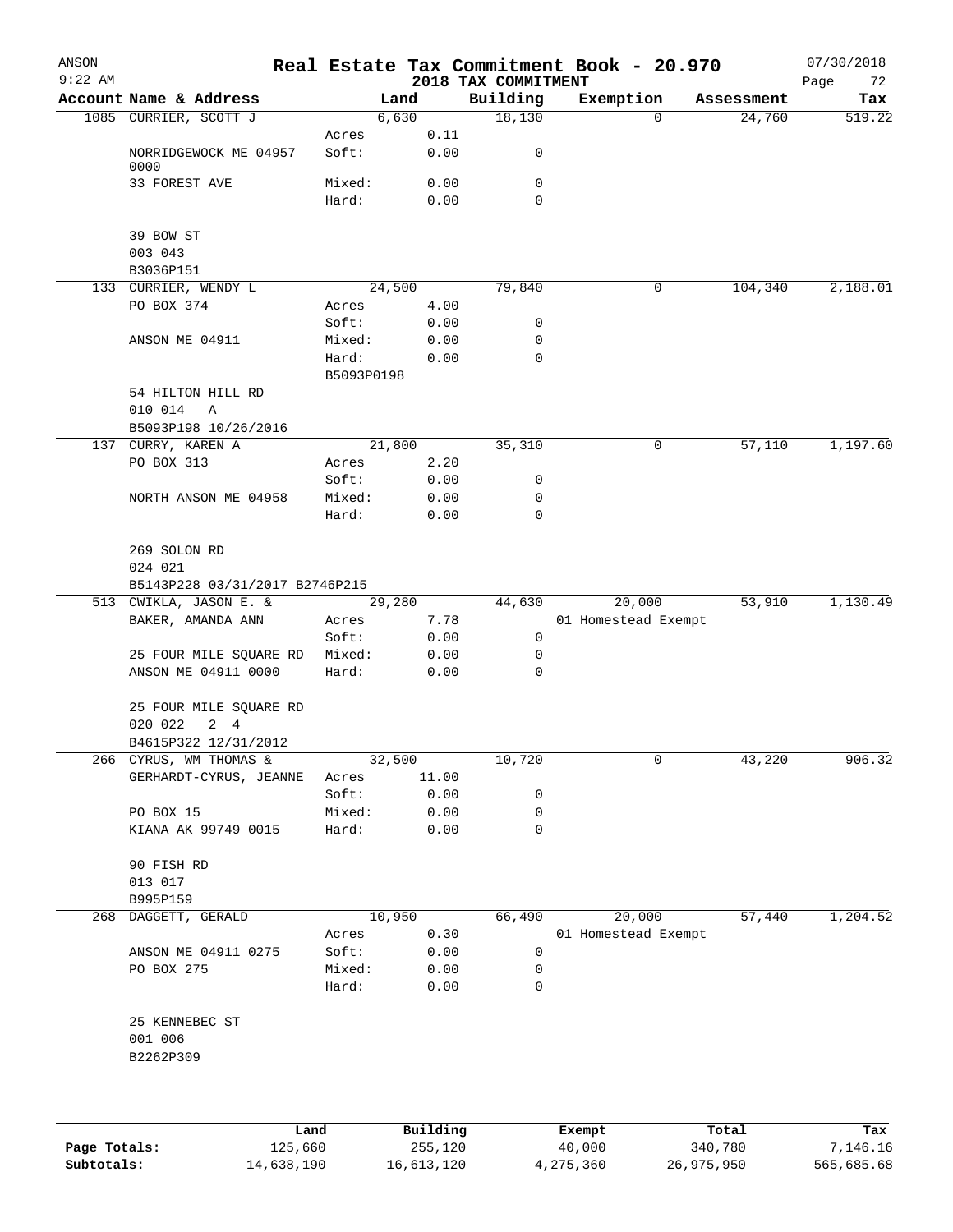| ANSON<br>$9:22$ AM |                                                             |        |                | 2018 TAX COMMITMENT | Real Estate Tax Commitment Book - 20.970 |            | 07/30/2018        |
|--------------------|-------------------------------------------------------------|--------|----------------|---------------------|------------------------------------------|------------|-------------------|
|                    | Account Name & Address                                      |        | Land           | Building            | Exemption                                | Assessment | Page<br>73<br>Tax |
|                    | 270 DAIGLE, PATRICK J                                       |        | 22,280         | 0                   | $\Omega$                                 | 22,280     | 467.21            |
|                    |                                                             | Acres  | 24.28          |                     |                                          |            |                   |
|                    | MADISON ME 04950 0000                                       | Soft:  | 0.00           | 0                   |                                          |            |                   |
|                    | 168 OLD POINT AVE                                           | Mixed: | 0.00           | 0                   |                                          |            |                   |
|                    |                                                             | Hard:  | 0.00           | $\mathbf 0$         |                                          |            |                   |
|                    | 010 028<br>B4188P142 09/08/2009                             |        |                |                     |                                          |            |                   |
|                    | 271 DAIGLE, PATRICK JASON                                   |        | 46,300         | 126,410             | 20,000                                   | 152,710    | 3,202.33          |
|                    |                                                             | Acres  | 25.30          |                     | 01 Homestead Exempt                      |            |                   |
|                    | MADISON ME 04950 0000                                       | Soft:  | 0.00           | 0                   |                                          |            |                   |
|                    | 168 OLD POINT AVE                                           | Mixed: | 0.00           | 0                   |                                          |            |                   |
|                    |                                                             | Hard:  | 0.00           | 0                   |                                          |            |                   |
|                    | 18 DAIGLE DR<br>010 040<br>3&2                              |        |                |                     |                                          |            |                   |
|                    | B4188P142 09/08/2009 B3992P127 04/30/2008 B1768P32          |        |                |                     |                                          |            |                   |
|                    | 272 DAIGLE, PAUL J III                                      |        | 23,950         | 100,400             | 20,000                                   | 104,350    | 2,188.22          |
|                    | DAIGLE, CHERYL M                                            | Acres  | 3.63           |                     | 01 Homestead Exempt                      |            |                   |
|                    |                                                             | Soft:  | 0.00           | 0                   |                                          |            |                   |
|                    | 221 MAIN ST                                                 | Mixed: | 0.00           | 0                   |                                          |            |                   |
|                    | ANSON ME 04911 0000                                         | Hard:  | 0.00           | $\Omega$            |                                          |            |                   |
|                    | 221 MAIN ST                                                 |        |                |                     |                                          |            |                   |
|                    | 010 040<br>5                                                |        |                |                     |                                          |            |                   |
|                    | B3984P39 04/04/2008                                         |        |                |                     |                                          |            |                   |
|                    | 273 DAIGLE, PRESCOTT HEIRS<br>DAIGLE, DEVAN J. JARRAD Acres |        | 27,500<br>6.00 | 65,660              | 20,000<br>01 Homestead Exempt            | 73,160     | 1,534.17          |
|                    | JOSEPH<br>C/O JENNIFER FOTTER                               | Soft:  | 0.00           | 0                   |                                          |            |                   |
|                    | 9 DAIGLE DR                                                 | Mixed: | 0.00           | 0                   |                                          |            |                   |
|                    | ANSON ME 04911 0000                                         | Hard:  | 0.00           | 0                   |                                          |            |                   |
|                    | 9 DAIGLE DR                                                 |        |                |                     |                                          |            |                   |
|                    | 010 040<br>4                                                |        |                |                     |                                          |            |                   |
|                    | B4948P183 08/28/2015                                        |        |                |                     |                                          |            |                   |
|                    | 1544 DAVIS, ANDREW L                                        |        | 28,760         | 0                   | 0                                        | 28,760     | 603.10            |
|                    | DAVIS, JENNIFER L                                           | Acres  | 15.26          |                     |                                          |            |                   |
|                    |                                                             | Soft:  | 0.00           | 0                   |                                          |            |                   |
|                    | 44 HARRIS ROAD                                              | Mixed: | 0.00           | 0                   |                                          |            |                   |
|                    | MINOT ME 04258                                              | Hard:  | 0.00           | 0                   |                                          |            |                   |
|                    | 022 005<br>B 1                                              |        |                |                     |                                          |            |                   |
|                    | B4802P124 06/30/2014                                        |        |                |                     |                                          |            |                   |
|                    | 42 DAVIS, JOHN P                                            |        | 9,380          | 49,840              | 20,000                                   | 39,220     | 822.44            |
|                    |                                                             | Acres  | 0.22           |                     | 01 Homestead Exempt                      |            |                   |
|                    | ANSON ME 04911 0000                                         | Soft:  | 0.00           | 0                   |                                          |            |                   |
|                    | PO BOX 131                                                  | Mixed: | 0.00           | 0                   |                                          |            |                   |
|                    |                                                             | Hard:  | 0.00           | $\mathbf 0$         |                                          |            |                   |
|                    | 19 CHURCH ST                                                |        |                |                     |                                          |            |                   |
|                    | 001 076<br>B4021P19 07/03/2008                              |        |                |                     |                                          |            |                   |
|                    |                                                             |        |                |                     |                                          |            |                   |
|                    |                                                             |        |                |                     |                                          |            |                   |
|                    | Land                                                        |        | Building       |                     | Exempt                                   | Total      | Tax               |

|              | Land.      | Building   | Exempt    | тосат      | rax.       |
|--------------|------------|------------|-----------|------------|------------|
| Page Totals: | 158,170    | 342,310    | 80,000    | 420,480    | 8,817.47   |
| Subtotals:   | 14,796,360 | 16,955,430 | 4,355,360 | 27,396,430 | 574,503.15 |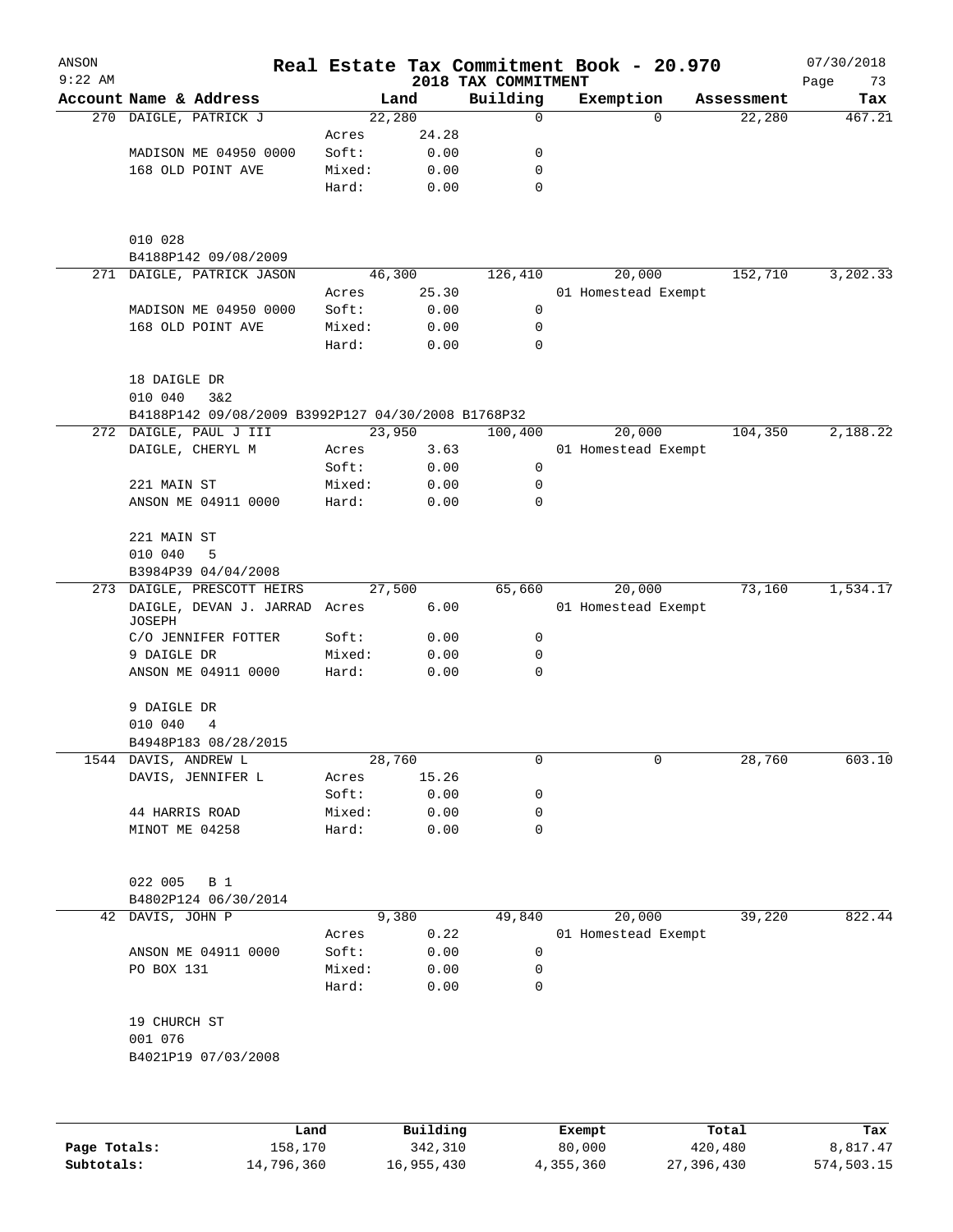| ANSON               |                                |        |          |                                 | Real Estate Tax Commitment Book - 20.970 |            | 07/30/2018        |
|---------------------|--------------------------------|--------|----------|---------------------------------|------------------------------------------|------------|-------------------|
| $9:22$ AM           | Account Name & Address         |        | Land     | 2018 TAX COMMITMENT<br>Building | Exemption                                | Assessment | Page<br>74<br>Tax |
|                     | 370 DAVIS, KIM                 |        | 33,000   | 15,190                          | 20,000                                   | 28,190     | 591.14            |
|                     |                                | Acres  | 7.50     |                                 | 01 Homestead Exempt                      |            |                   |
|                     | ANSON ME 04911 0000            | Soft:  | 0.00     | 0                               |                                          |            |                   |
|                     | 607 FOUR MILE SQUARE RD Mixed: |        | 0.00     | 0                               |                                          |            |                   |
|                     |                                | Hard:  | 0.00     | $\mathbf 0$                     |                                          |            |                   |
|                     |                                |        |          |                                 |                                          |            |                   |
|                     | 607 FOUR MILE SQUARE RD        |        |          |                                 |                                          |            |                   |
|                     | 020 026<br>Е                   |        |          |                                 |                                          |            |                   |
|                     | B2303P348                      |        |          |                                 |                                          |            |                   |
| 278                 | DAVIS, LAWNY A                 |        | 21,230   | 65,540                          | 20,000                                   | 66,770     | 1,400.17          |
|                     | DAVIS, CHARLENE E              | Acres  | 1.82     |                                 | 01 Homestead Exempt                      |            |                   |
|                     |                                | Soft:  | 0.00     | 0                               |                                          |            |                   |
|                     | PO BOX 518                     | Mixed: | 0.00     | 0                               |                                          |            |                   |
|                     | ANSON ME 04911 0518            | Hard:  | 0.00     | 0                               |                                          |            |                   |
|                     | 10 WARD ST                     |        |          |                                 |                                          |            |                   |
|                     | 004 036                        |        |          |                                 |                                          |            |                   |
|                     | B4131P201 05/08/2009           |        |          |                                 |                                          |            |                   |
|                     | 515 DAVIS, MARY LOU            |        | 8,940    | 38,930                          | 0                                        | 47,870     | 1,003.83          |
|                     | C/O OLIVER PELLETIER           | Acres  | 0.20     |                                 |                                          |            |                   |
|                     | 132 MAIN STREET                | Soft:  | 0.00     | 0                               |                                          |            |                   |
|                     | ANSON ME 04911 0000            | Mixed: | 0.00     | 0                               |                                          |            |                   |
|                     |                                | Hard:  | 0.00     | 0                               |                                          |            |                   |
|                     | 132 MAIN ST                    |        |          |                                 |                                          |            |                   |
|                     | 002 005                        |        |          |                                 |                                          |            |                   |
|                     | B4661P6 05/16/2013             |        |          |                                 |                                          |            |                   |
| 1417 DAWES, AARON A |                                |        | 10,200   | 72,690                          | 0                                        | 82,890     | 1,738.20          |
|                     |                                | Acres  | 0.26     |                                 |                                          |            |                   |
|                     |                                |        |          |                                 |                                          |            |                   |
|                     | ANSON ME 04911 0115            | Soft:  | 0.00     | 0                               |                                          |            |                   |
|                     | PO BOX 115                     | Mixed: | 0.00     | 0                               |                                          |            |                   |
|                     |                                | Hard:  | 0.00     | 0                               |                                          |            |                   |
|                     | 94 MAIN ST                     |        |          |                                 |                                          |            |                   |
|                     | 001 031                        |        |          |                                 |                                          |            |                   |
|                     | B4241P8 02/16/2010             |        |          |                                 |                                          |            |                   |
|                     | 282 DAWES, KENNETH             |        | 14,420   | 42,770                          | 20,000                                   | 37,190     | 779.87            |
|                     | DAWES, MARY                    | Acres  | 0.52     |                                 | 01 Homestead Exempt                      |            |                   |
|                     |                                | Soft:  | 0.00     | 0                               |                                          |            |                   |
|                     | PO BOX 82                      | Mixed: | 0.00     | 0                               |                                          |            |                   |
|                     | ANSON ME 04911 0082            | Hard:  | 0.00     | 0                               |                                          |            |                   |
|                     |                                |        |          |                                 |                                          |            |                   |
|                     | 14 PINE ST                     |        |          |                                 |                                          |            |                   |
|                     | 002 045                        |        |          |                                 |                                          |            |                   |
|                     | B2113P279                      |        |          |                                 |                                          |            |                   |
| 725                 | DAWES, TRACY A                 |        | 10,130   | 3,780                           | 0                                        | 13,910     | 291.69            |
|                     |                                | Acres  | 2.00     |                                 |                                          |            |                   |
|                     | NORTH ANSON ME 04958<br>0000   | Soft:  | 0.00     | 0                               |                                          |            |                   |
|                     | 36 UNION ST.                   | Mixed: | 0.00     | 0                               |                                          |            |                   |
|                     |                                | Hard:  | 0.00     | 0                               |                                          |            |                   |
|                     | 1322 VALLEY RD                 |        |          |                                 |                                          |            |                   |
|                     | 020 031                        |        |          |                                 |                                          |            |                   |
|                     | B4694P324 07/30/2013           |        |          |                                 |                                          |            |                   |
|                     |                                |        |          |                                 |                                          |            |                   |
|                     |                                |        |          |                                 |                                          |            |                   |
|                     |                                | Land   | Building |                                 | Exempt                                   | Total      | Tax               |

|              | Land       | Building   | Exempt    | Total      | Tax        |
|--------------|------------|------------|-----------|------------|------------|
| Page Totals: | 97,920     | 238,900    | 60,000    | 276,820    | 5,804.90   |
| Subtotals:   | 14,894,280 | 17,194,330 | 4,415,360 | 27,673,250 | 580,308.05 |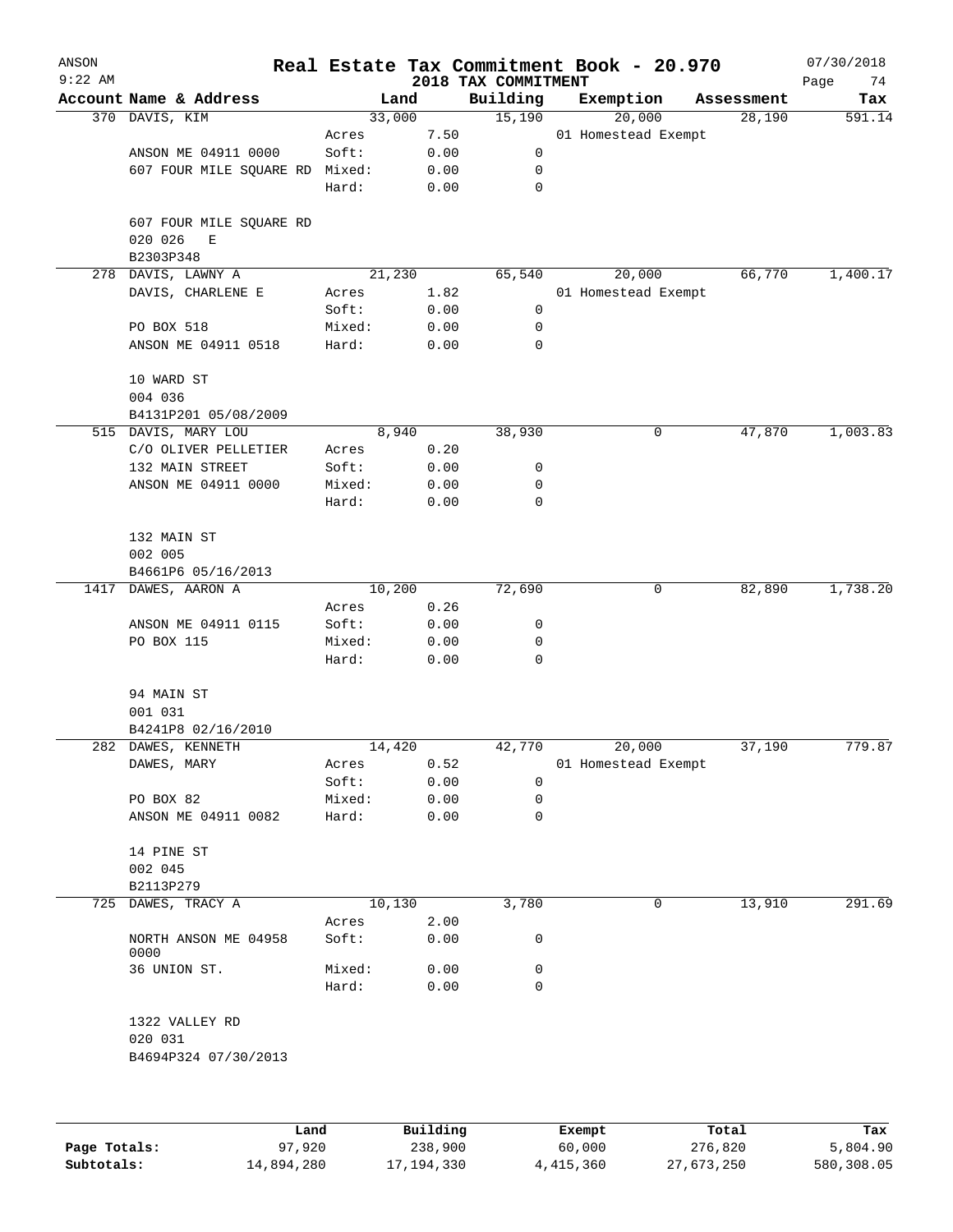| ANSON        |                                                                    |                      |               |                     | Real Estate Tax Commitment Book - 20.970 |   |                      | 07/30/2018    |
|--------------|--------------------------------------------------------------------|----------------------|---------------|---------------------|------------------------------------------|---|----------------------|---------------|
| $9:22$ AM    |                                                                    |                      |               | 2018 TAX COMMITMENT |                                          |   |                      | Page<br>75    |
|              | Account Name & Address<br>1283 DAWES, TRACY A                      |                      | Land<br>8,720 | Building<br>50,090  | Exemption                                |   | Assessment<br>38,810 | Tax<br>813.85 |
|              |                                                                    | Acres                | 0.19          |                     | 20,000<br>01 Homestead Exempt            |   |                      |               |
|              | NORTH ANSON ME 04958<br>0000                                       | Soft:                | 0.00          | 0                   |                                          |   |                      |               |
|              | 36 UNION ST.                                                       | Mixed:               | 0.00          | 0                   |                                          |   |                      |               |
|              |                                                                    | Hard:                | 0.00          | 0                   |                                          |   |                      |               |
|              | 36 UNION ST                                                        |                      |               |                     |                                          |   |                      |               |
|              | 005 009                                                            |                      |               |                     |                                          |   |                      |               |
|              | B2376P97                                                           |                      |               |                     |                                          |   |                      |               |
|              | 1731 DAY, IRA                                                      |                      | 35,250        | 99,530              | 20,000                                   |   | 114,780              | 2,406.94      |
|              |                                                                    | Acres                | 13.75         |                     | 01 Homestead Exempt                      |   |                      |               |
|              | ANSON ME 04911 0000                                                | Soft:                | 0.00          | 0                   |                                          |   |                      |               |
|              | PO BOX 315                                                         | Mixed:               | 0.00          | 0                   |                                          |   |                      |               |
|              |                                                                    | Hard:                | 0.00          | 0                   |                                          |   |                      |               |
|              | 611 HORSEBACK RD                                                   |                      |               |                     |                                          |   |                      |               |
|              | 019 001<br>1                                                       |                      |               |                     |                                          |   |                      |               |
|              | B2978P1                                                            |                      |               |                     |                                          |   |                      |               |
|              | 284 DEANE, ROBERT A &                                              |                      | 35,560        | 0                   |                                          | 0 | 35,560               | 745.69        |
|              | RANDALL, BERNARD C                                                 | Acres                | 114.80        |                     |                                          |   |                      |               |
|              |                                                                    | Soft:                | 0.00          | 0                   |                                          |   |                      |               |
|              | PO BOX 433                                                         | Mixed:               | 110.80        | 19,058              |                                          |   |                      |               |
|              | BERNARDSTON MA 01337<br>0433                                       | Hard:                | 0.00          | $\Omega$            |                                          |   |                      |               |
|              |                                                                    | TREE GROWTH          |               |                     |                                          |   |                      |               |
|              | 021 015 & 16<br>B1455P258                                          |                      |               |                     |                                          |   |                      |               |
|              | 730 DEBLOIS, TRAVIS N                                              |                      | 37,220        | 1,500               |                                          | 0 | 38,720               | 811.96        |
|              | DEBLOIS, BERDINA L                                                 | Acres                | 40.22         |                     |                                          |   |                      |               |
|              |                                                                    | Soft:                | 4.30          | 503                 |                                          |   |                      |               |
|              | 445 ROUTE 133, WAYNE RD                                            | Mixed:               | 4.70          | 808                 |                                          |   |                      |               |
|              | WINTHROP ME 04364 0000                                             | Hard:<br>TREE GROWTH | 20.70         | 3,892               |                                          |   |                      |               |
|              | 825 VALLEY RD                                                      |                      |               |                     |                                          |   |                      |               |
|              | 019 017<br>4                                                       |                      |               |                     |                                          |   |                      |               |
|              | B4754P269 01/14/2014                                               |                      |               |                     |                                          |   |                      |               |
| 287          | DELEONARDIS, ANNA                                                  |                      | 22,550        | 22,300              | 20,000                                   |   | 24,850               | 521.10        |
|              |                                                                    | Acres                | 0.86          |                     | 01 Homestead Exempt                      |   |                      |               |
|              | NORTH ANSON ME 04958<br>0000                                       | Soft:                | 0.00          | 0                   |                                          |   |                      |               |
|              | 197 EMBDEN POND RD                                                 | Mixed:               | 0.00          | 0                   |                                          |   |                      |               |
|              |                                                                    | Hard:                | 0.00          | 0                   |                                          |   |                      |               |
|              | 197 EMBDEN POND RD                                                 |                      |               |                     |                                          |   |                      |               |
|              | 023 020<br>$\, {\bf B}$                                            |                      |               |                     |                                          |   |                      |               |
|              | B1802P154 05/22/1992                                               |                      |               |                     |                                          |   |                      |               |
| 360          | DELEONARDIS, FREDERICK                                             |                      | 0             | 12,430              |                                          | 0 | 12,430               | 260.66        |
|              |                                                                    |                      |               |                     |                                          |   |                      |               |
|              | NORTH ANSON ME 04958<br>0000                                       |                      |               |                     |                                          |   |                      |               |
|              | PO BOX 362                                                         |                      |               |                     |                                          |   |                      |               |
|              |                                                                    |                      |               |                     |                                          |   |                      |               |
|              | 199 EMBDEN POND RD<br>023 020<br>$\, {\bf B}$<br>$\mathop{\rm ON}$ |                      |               |                     |                                          |   |                      |               |
|              |                                                                    |                      |               |                     |                                          |   |                      |               |
|              | Land                                                               |                      | Building      |                     | Exempt                                   |   | Total                | Tax           |
| Page Totals: | 139,300                                                            |                      | 185,850       |                     | 60,000                                   |   | 265,150              | 5,560.20      |
| Subtotals:   | 15,033,580                                                         |                      | 17,380,180    |                     | 4,475,360                                |   | 27,938,400           | 585,868.25    |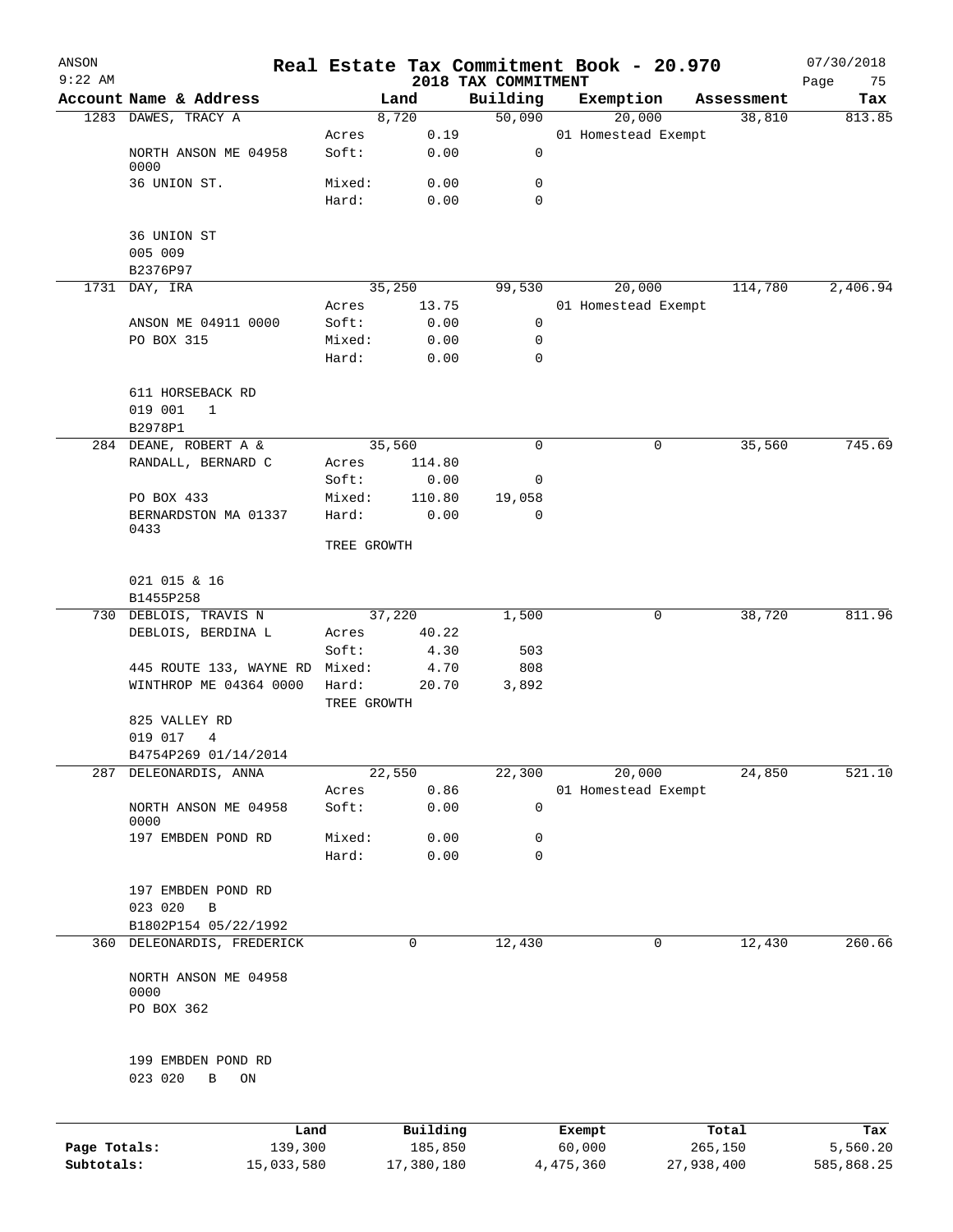| ANSON     |                               |        |        |                     | Real Estate Tax Commitment Book - 20.970 |            | 07/30/2018 |
|-----------|-------------------------------|--------|--------|---------------------|------------------------------------------|------------|------------|
| $9:22$ AM |                               |        |        | 2018 TAX COMMITMENT |                                          |            | 76<br>Page |
|           | Account Name & Address        |        | Land   | Building            | Exemption                                | Assessment | Tax        |
|           | 757 DELEONARDIS, FREDERICK    |        | 10,950 | 44,110              | 20,000                                   | 35,060     | 735.21     |
|           | DELEONARDIS, AMANDA           | Acres  | 0.30   |                     | 01 Homestead Exempt                      |            |            |
|           |                               | Soft:  | 0.00   | $\mathbf 0$         |                                          |            |            |
|           | PO BOX 362                    | Mixed: | 0.00   | $\mathbf 0$         |                                          |            |            |
|           | NORTH ANSON ME 04958<br>0000  | Hard:  | 0.00   | 0                   |                                          |            |            |
|           | 23 SUMMER ST<br>006 084       |        |        |                     |                                          |            |            |
|           | B3779P281 11/16/2006          |        |        |                     |                                          |            |            |
|           | 1185 DEMCHAK, ROBERT E        |        | 28,500 | 73,290              | 26,000                                   | 75,790     | 1,589.32   |
|           | DEMCHAK, MARGARET A           | Acres  | 7.00   |                     | 01 Homestead Exempt                      |            |            |
|           |                               | Soft:  | 0.00   |                     | 0 02 Resident Veteran                    |            |            |
|           | 790 HORSEBACK RD              | Mixed: | 0.00   | 0                   |                                          |            |            |
|           | ANSON ME 04911 0000           | Hard:  | 0.00   | 0                   |                                          |            |            |
|           |                               |        |        |                     |                                          |            |            |
|           | 790 HORSEBACK RD              |        |        |                     |                                          |            |            |
|           |                               |        |        |                     |                                          |            |            |
|           | 019 037<br>B                  |        |        |                     |                                          |            |            |
|           | B3257P237                     |        |        |                     |                                          | 33,500     |            |
|           | 290 DENNER, JOHN J JR         |        | 33,500 | 0                   | 0                                        |            | 702.50     |
|           |                               | Acres  | 28.00  |                     |                                          |            |            |
|           | GREENWICH CT 06831 0000 Soft: |        | 0.00   | 0                   |                                          |            |            |
|           | 565 STANWICH ROAD             | Mixed: | 0.00   | 0                   |                                          |            |            |
|           |                               | Hard:  | 0.00   | $\Omega$            |                                          |            |            |
|           | 020 030                       |        |        |                     |                                          |            |            |
|           | B778P999                      |        |        |                     |                                          |            |            |
|           | 1299 DESILVA, MAUREEN         |        | 26,750 | 16,020              | 20,000                                   | 22,770     | 477.49     |
|           |                               | Acres  | 5.50   |                     | 01 Homestead Exempt                      |            |            |
|           | NORTH ANSON ME 04958<br>0393  | Soft:  | 0.00   | 0                   |                                          |            |            |
|           | PO BOX 393                    | Mixed: | 0.00   | 0                   |                                          |            |            |
|           |                               | Hard:  | 0.00   | 0                   |                                          |            |            |
|           | 111 CAMPGROUND RD             |        |        |                     |                                          |            |            |
|           | 015 037<br>4                  |        |        |                     |                                          |            |            |
|           | B3123P68                      |        |        |                     |                                          |            |            |
|           | 462 DESROCHERS, ROGER L       |        | 13,950 | 0                   | 0                                        | 13,950     | 292.53     |
|           | DESROCHERS, BETTY E           | Acres  | 2.30   |                     |                                          |            |            |
|           |                               | Soft:  | 0.00   | 0                   |                                          |            |            |
|           |                               |        |        | 0                   |                                          |            |            |
|           | 151 EMERY CORNER RD           | Mixed: | 0.00   |                     |                                          |            |            |
|           | LIMERICK ME 04048 0000        | Hard:  | 0.00   | 0                   |                                          |            |            |
|           |                               |        |        |                     |                                          |            |            |

B3962P346 02/05/2008 022 029 B

|              | Land       | Building   | Exempt    | Total      | Tax        |
|--------------|------------|------------|-----------|------------|------------|
| Page Totals: | 113,650    | 133,420    | 66,000    | 181,070    | 3,797.05   |
| Subtotals:   | 15,147,230 | 17,513,600 | 4,541,360 | 28,119,470 | 589,665.30 |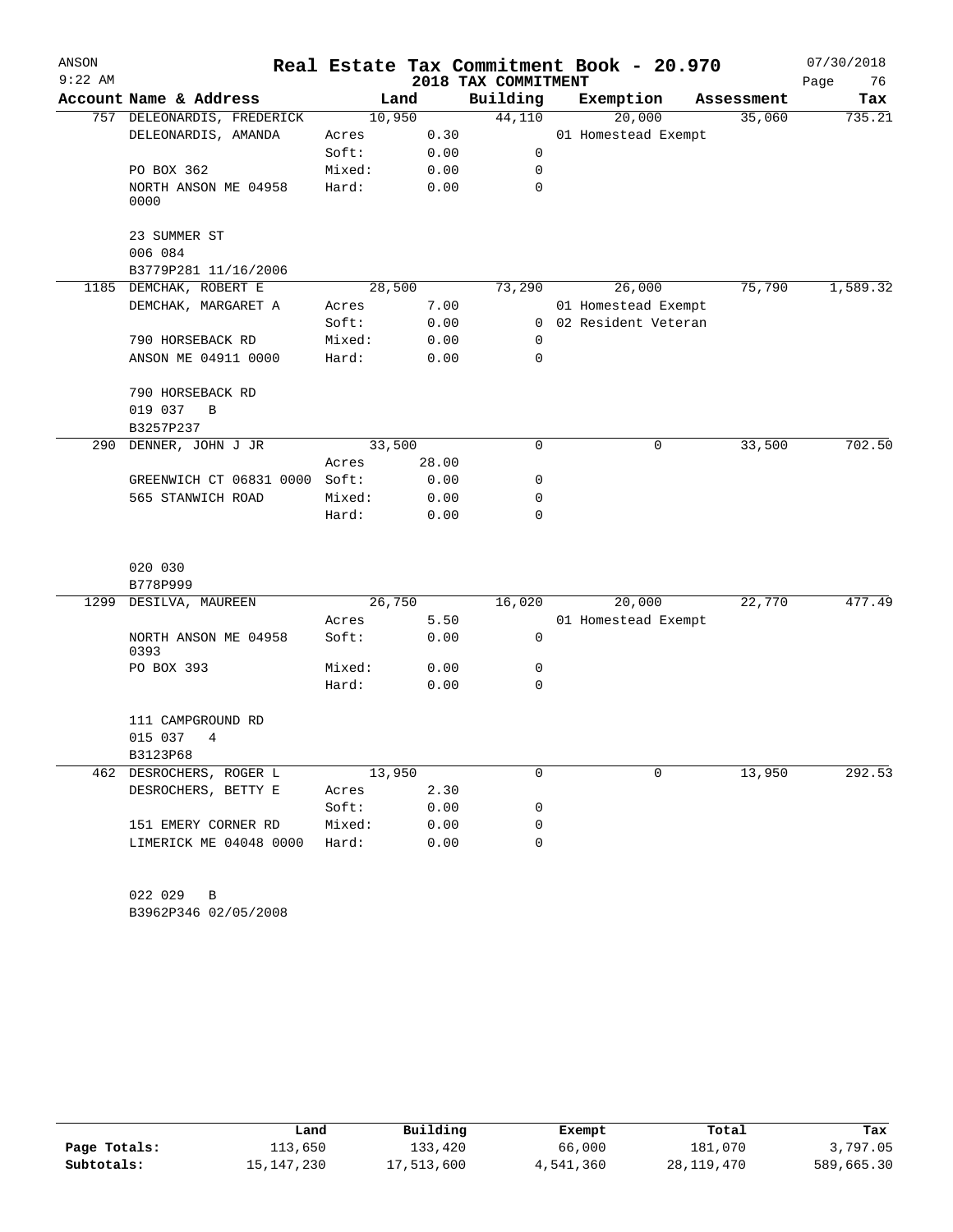| ANSON<br>$9:22$ AM         |                                                                                                                         |                 |                       | 2018 TAX COMMITMENT | Real Estate Tax Commitment Book - 20.970 |                       | 07/30/2018             |
|----------------------------|-------------------------------------------------------------------------------------------------------------------------|-----------------|-----------------------|---------------------|------------------------------------------|-----------------------|------------------------|
|                            | Account Name & Address                                                                                                  |                 | Land                  | Building            | Exemption                                | Assessment            | Page<br>77<br>Tax      |
|                            | 1860 DEUTSCHE BANK NATIONAL<br>TRUST COMPANY, AS<br>TRUSTEE FOR SOUNDVIEW<br>HOME LOAN TRUST<br>2005-OPT1, ASSET-BACKED |                 | 27,500                | 32,020              | 0                                        | 59,520                | 1,248.13               |
|                            | CERTIFICATES, SERIES<br>2005-OPT1                                                                                       |                 |                       |                     |                                          |                       |                        |
|                            | C/O OCWEN LAON<br>SERVICING, LLC<br>1661 WORTHINGTON ROAD,                                                              | Acres<br>Soft:  | 6.00<br>0.00          | 0                   |                                          |                       |                        |
|                            | SUITE 100                                                                                                               | Mixed:          | 0.00                  | 0                   |                                          |                       |                        |
|                            | WEST PALM BEACH FL<br>33409                                                                                             | Hard:           | 0.00                  | $\mathbf 0$         |                                          |                       |                        |
|                            | 230 TOWN FARM RD<br>022 014<br>1                                                                                        |                 |                       |                     |                                          |                       |                        |
|                            | B5255P203 02/01/2018                                                                                                    |                 |                       |                     |                                          |                       |                        |
|                            | 293 DEVINE, LAWRENCE<br>ATTN: AMANDA<br>TERWILLIGER                                                                     | Acres           | 61,000<br>58.00       | 57,960              | 0                                        | 118,960               | 2,494.59               |
|                            | 78 WHITE STREET                                                                                                         | Soft:           | 0.00                  | 0                   |                                          |                       |                        |
|                            | SOUTH HAMPTON NY 11968<br>0000                                                                                          | Mixed:          | 0.00                  | 0                   |                                          |                       |                        |
|                            |                                                                                                                         | Hard:           | 0.00                  | $\mathbf 0$         |                                          |                       |                        |
|                            | 25 DEER WANDER RIDGE RD<br>011 046<br>B830P452                                                                          |                 |                       |                     |                                          |                       |                        |
|                            | 697 DEVINE, LAWRENCE L                                                                                                  |                 | 39,500                | 32,460              | 0                                        | 71,960                | 1,509.00               |
|                            | ATTN: AMANDA<br>TERWILLIGER                                                                                             | Acres           | 18.00                 |                     |                                          |                       |                        |
|                            | 78 WHITE STREET<br>SOUTH HAMPTON NY 11968                                                                               | Soft:<br>Mixed: | 0.00<br>0.00          | 0<br>0              |                                          |                       |                        |
|                            | 0000                                                                                                                    | Hard:           | 0.00                  | $\mathbf 0$         |                                          |                       |                        |
|                            | 51 DEER WANDER RIDGE RD<br>011 046<br>B                                                                                 |                 |                       |                     |                                          |                       |                        |
|                            | B4319P262 09/15/2010                                                                                                    |                 |                       |                     |                                          |                       |                        |
|                            | 298 DEXTER, RICKY                                                                                                       |                 | 23,050                | 27,630              | 0                                        | 50,680                | 1,062.76               |
|                            | NORTH ANSON ME 04958<br>0000                                                                                            | Acres<br>Soft:  | 3.03<br>0.00          | 0                   |                                          |                       |                        |
|                            | 268 SOLON ROAD                                                                                                          | Mixed:          | 0.00                  | 0                   |                                          |                       |                        |
|                            |                                                                                                                         | Hard:           | 0.00                  | $\mathbf 0$         |                                          |                       |                        |
|                            | 268 SOLON RD<br>024 024                                                                                                 |                 |                       |                     |                                          |                       |                        |
|                            | B2685P261 06/20/2000                                                                                                    |                 |                       |                     |                                          |                       |                        |
|                            | 1270 DIAMOND, ROBERT E                                                                                                  |                 | 19,390                | 85,330              | 0                                        | 104,720               | 2,195.98               |
|                            | 618 DUNBAR HILL RD.                                                                                                     | Acres           | 0.94                  |                     |                                          |                       |                        |
|                            |                                                                                                                         | Soft:           | 0.00                  | 0                   |                                          |                       |                        |
|                            | EMBDEN ME 04958                                                                                                         | Mixed:<br>Hard: | 0.00<br>0.00          | 0<br>0              |                                          |                       |                        |
|                            |                                                                                                                         | BK3456PG36      |                       |                     |                                          |                       |                        |
|                            | 17 OAK ST<br>003 003<br>B3456P36 03/10/2005                                                                             |                 |                       |                     |                                          |                       |                        |
|                            |                                                                                                                         |                 |                       |                     |                                          |                       |                        |
|                            | Land                                                                                                                    |                 | Building              |                     | Exempt                                   | Total                 | Tax                    |
| Page Totals:<br>Subtotals: | 170,440<br>15, 317, 670                                                                                                 |                 | 235,400<br>17,749,000 |                     | $\mathsf{O}$<br>4,541,360                | 405,840<br>28,525,310 | 8,510.46<br>598,175.76 |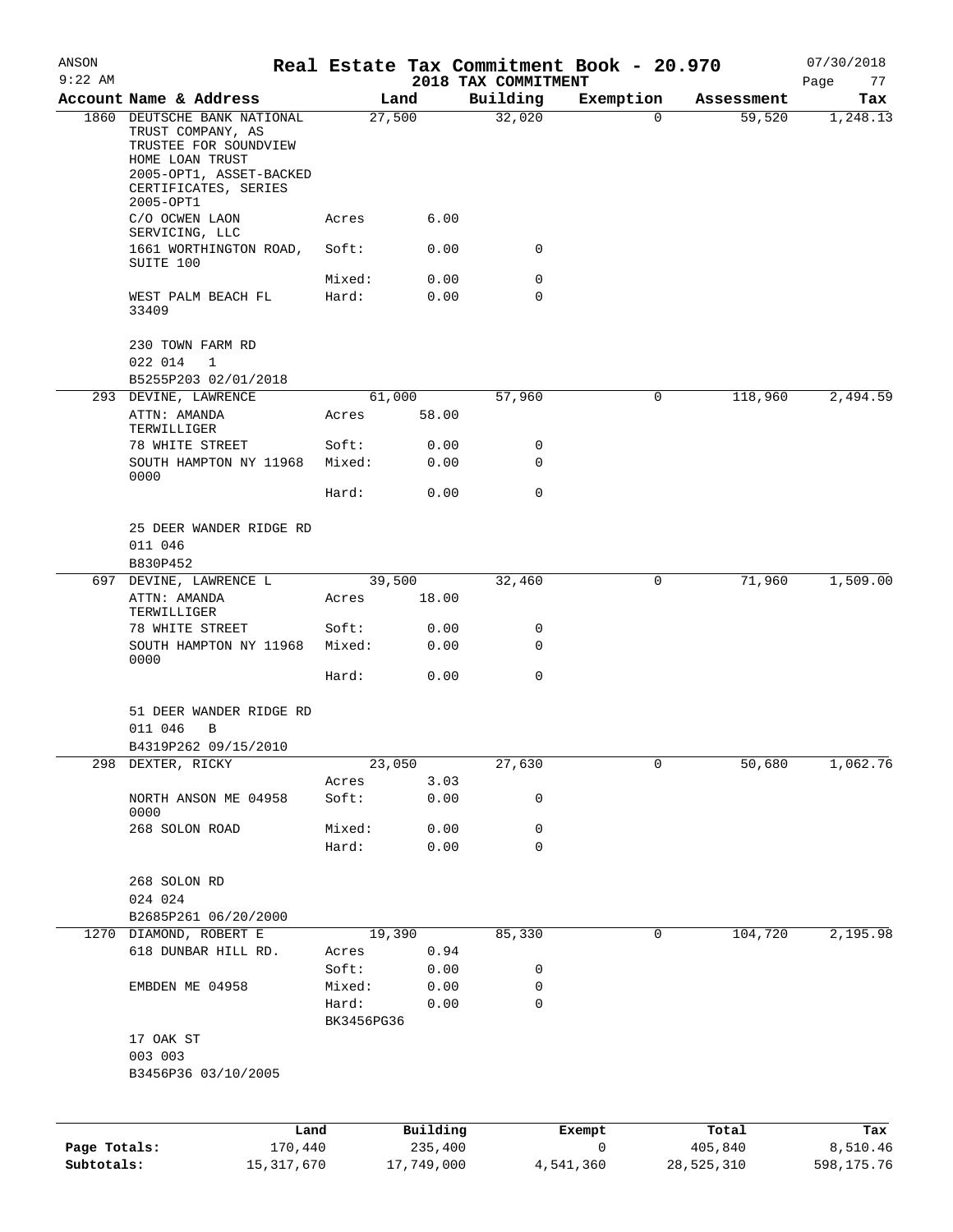| ANSON<br>$9:22$ AM |                                                    |            |       | 2018 TAX COMMITMENT | Real Estate Tax Commitment Book - 20.970 |            | 07/30/2018<br>Page<br>78 |
|--------------------|----------------------------------------------------|------------|-------|---------------------|------------------------------------------|------------|--------------------------|
|                    | Account Name & Address                             | Land       |       | Building            | Exemption                                | Assessment | Tax                      |
|                    | 306 DICKEY, CHRISTOPHER A,<br>JOSEPH P. &          | 18,600     |       | 2,940               | $\Omega$                                 | 21,540     | 451.69                   |
|                    | PARADIS, ANGEL D                                   | Acres      | 3.40  |                     |                                          |            |                          |
|                    |                                                    | Soft:      | 0.00  | 0                   |                                          |            |                          |
|                    | 29 TROLLEY LINE DR                                 | Mixed:     | 0.00  | 0                   |                                          |            |                          |
|                    | MADISON ME 04950 0000                              | Hard:      | 0.00  | $\mathbf 0$         |                                          |            |                          |
|                    |                                                    |            |       |                     |                                          |            |                          |
|                    | 023 041<br>Η<br>B3430P24 12/30/2004 B918P245       |            |       |                     |                                          |            |                          |
|                    | 205 DICKEY, DALE                                   | 12,000     |       | 0                   | 0                                        | 12,000     | 251.64                   |
|                    | 670 PREBLE AVE                                     | Acres      | 1.00  |                     |                                          |            |                          |
|                    |                                                    | Soft:      | 0.00  | 0                   |                                          |            |                          |
|                    | MADISON ME 04950                                   | Mixed:     | 0.00  | $\mathbf 0$         |                                          |            |                          |
|                    |                                                    | Hard:      | 0.00  | $\mathbf 0$         |                                          |            |                          |
|                    | 017 007 A                                          |            |       |                     |                                          |            |                          |
|                    | B4542P177 06/26/2012                               |            |       |                     |                                          |            |                          |
|                    | 483 DICKEY, DALE                                   | 39,770     |       | 55,780              | 0                                        | 95,550     | 2,003.68                 |
|                    |                                                    |            |       |                     |                                          |            |                          |
|                    | 670 PREBLE AVE                                     | Acres      | 10.27 |                     |                                          |            |                          |
|                    |                                                    | Soft:      | 0.00  | 0                   |                                          |            |                          |
|                    | MADISON ME 04950                                   | Mixed:     | 0.00  | $\mathbf 0$         |                                          |            |                          |
|                    |                                                    | Hard:      | 0.00  | $\mathbf 0$         |                                          |            |                          |
|                    |                                                    | B5065P099  |       |                     |                                          |            |                          |
|                    | 89 CAMPGROUND RD                                   |            |       |                     |                                          |            |                          |
|                    | 015 037<br>3                                       |            |       |                     |                                          |            |                          |
|                    | B5065P099 08/15/2016                               |            |       |                     |                                          |            |                          |
|                    | 1771 DICKEY, DALE                                  | 4,900      |       | 2,000               | 0                                        | 6,900      | 144.69                   |
|                    | DICKEY, DAWN A                                     | Acres      | 0.06  |                     |                                          |            |                          |
|                    | 670 PREBLE AVE                                     | Soft:      | 0.00  | 0                   |                                          |            |                          |
|                    |                                                    | Mixed:     | 0.00  | 0                   |                                          |            |                          |
|                    | MADISON ME 04950                                   | Hard:      | 0.00  | $\mathbf 0$         |                                          |            |                          |
|                    | 31 EMBDEN POND RD                                  |            |       |                     |                                          |            |                          |
|                    | 009 020<br>B                                       |            |       |                     |                                          |            |                          |
|                    | B4271P163 04/06/2010                               |            |       |                     |                                          |            |                          |
|                    | 1513 DICKEY, DALE W                                | 8,940      |       | 20,290              | 0                                        | 29,230     | 612.95                   |
|                    | DICKEY, DAWN A                                     | Acres      | 0.20  |                     |                                          |            |                          |
|                    | 670 PREBLE AVE                                     | Soft:      | 0.00  | 0                   |                                          |            |                          |
|                    |                                                    | Mixed:     | 0.00  | 0                   |                                          |            |                          |
|                    | MADISON ME 04950 0000                              | Hard:      | 0.00  | 0                   |                                          |            |                          |
|                    |                                                    |            |       |                     |                                          |            |                          |
|                    | 16 CENTER ST                                       |            |       |                     |                                          |            |                          |
|                    | 006 014                                            |            |       |                     |                                          |            |                          |
|                    | B4071P54 11/06/2008                                |            |       |                     |                                          |            |                          |
|                    | 313 DICKEY, DALE W                                 | 8,980      |       | 14,790              | 0                                        | 23,770     | 498.46                   |
|                    | 670 PREBLE AVE                                     | Acres      | 0.56  |                     |                                          |            |                          |
|                    |                                                    | Soft:      | 0.00  | 0                   |                                          |            |                          |
|                    | MADISON ME 04950 0000                              | Mixed:     | 0.00  | 0                   |                                          |            |                          |
|                    |                                                    | Hard:      | 0.00  | $\mathbf 0$         |                                          |            |                          |
|                    |                                                    | B5189P0249 |       |                     |                                          |            |                          |
|                    | 255 SOLON RD                                       |            |       |                     |                                          |            |                          |
|                    | 024 021 B                                          |            |       |                     |                                          |            |                          |
|                    | B5189P249 06/28/2017 B5036P297 09/13/2015 B2744P49 |            |       |                     |                                          |            |                          |
|                    |                                                    |            |       |                     |                                          |            |                          |
|                    |                                                    |            |       |                     |                                          |            |                          |
|                    |                                                    |            |       |                     |                                          |            |                          |
|                    |                                                    |            |       |                     |                                          |            |                          |

|              | Land       | Building   | Exempt    | Total      | Tax        |
|--------------|------------|------------|-----------|------------|------------|
| Page Totals: | 93,190     | 95,800     |           | 188,990    | 3,963.11   |
| Subtotals:   | 15,410,860 | 17,844,800 | 4,541,360 | 28,714,300 | 602,138.87 |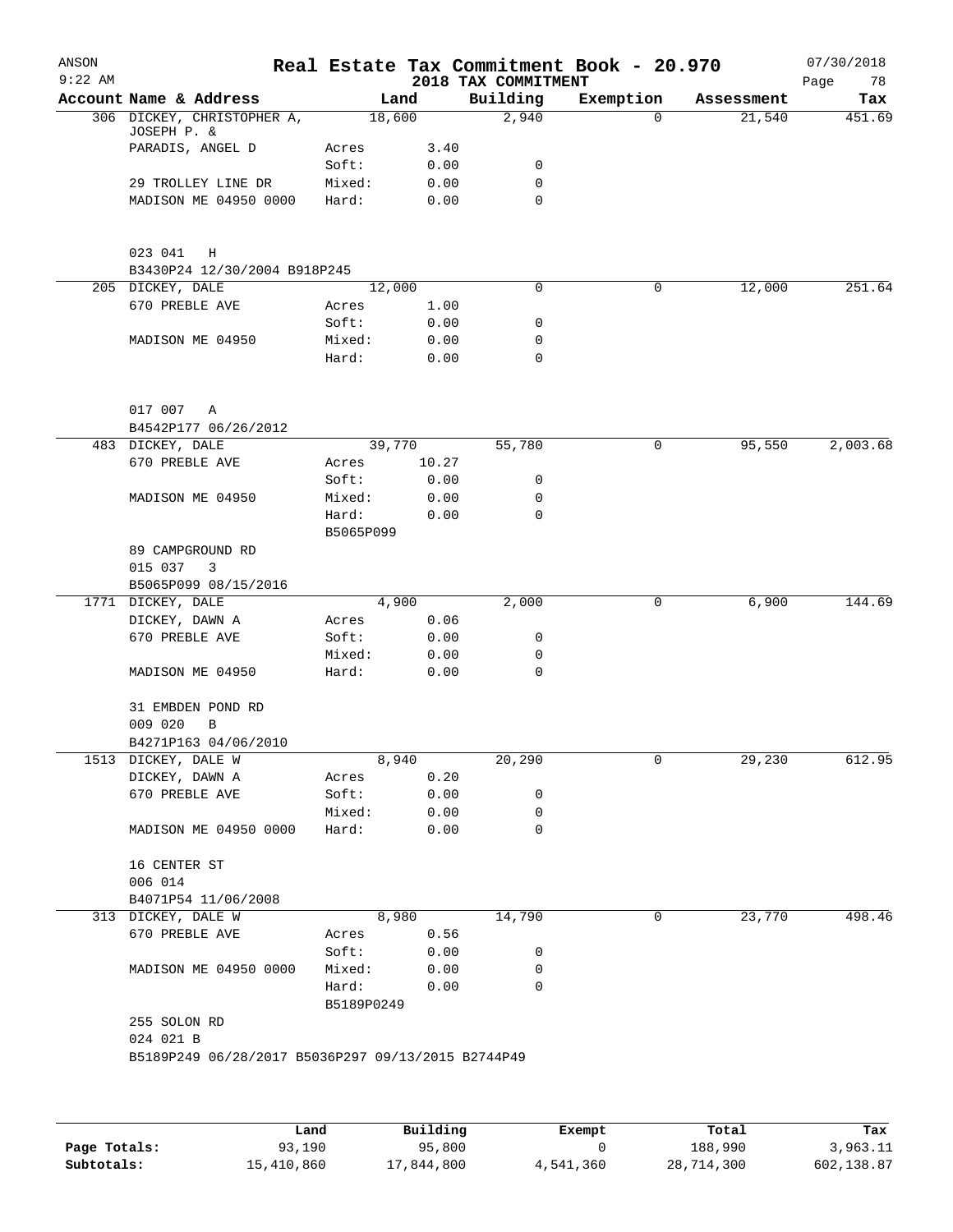| ANSON<br>$9:22$ AM |                                        |        |                |                                 | Real Estate Tax Commitment Book - 20.970 |                    | 07/30/2018        |
|--------------------|----------------------------------------|--------|----------------|---------------------------------|------------------------------------------|--------------------|-------------------|
|                    | Account Name & Address                 |        | Land           | 2018 TAX COMMITMENT<br>Building | Exemption                                | Assessment         | Page<br>79<br>Tax |
|                    | 458 DICKEY, DALE W                     |        | 11,660         | 67,650                          |                                          | $\Omega$<br>79,310 | 1,663.13          |
|                    | 670 PREBLE AVE                         | Acres  | 0.34           |                                 |                                          |                    |                   |
|                    |                                        | Soft:  | 0.00           | 0                               |                                          |                    |                   |
|                    | MADISON ME 04950 0000                  | Mixed: | 0.00           | 0                               |                                          |                    |                   |
|                    |                                        | Hard:  | 0.00           | $\mathbf 0$                     |                                          |                    |                   |
|                    | 24 WILSON ST                           |        |                |                                 |                                          |                    |                   |
|                    | 001 101                                |        |                |                                 |                                          |                    |                   |
|                    | B4921P233 06/11/2015                   |        |                |                                 |                                          |                    |                   |
|                    | 836 DICKEY, MYRON R                    |        | 30,550         | 132,920                         | 20,000                                   | 143,470            | 3,008.57          |
|                    | DICKEY, SANDRA J                       | Acres  | 52.00          |                                 | 01 Homestead Exempt                      |                    |                   |
|                    | 301 FAHI POND ROAD                     | Soft:  | 12.00          | 1,404                           |                                          |                    |                   |
|                    |                                        | Mixed: | 34.00          | 5,848                           |                                          |                    |                   |
|                    | NORTH ANSON ME 04958<br>0000           | Hard:  | 0.00           | $\mathbf 0$                     |                                          |                    |                   |
|                    | 301 FAHI POND RD                       |        |                |                                 |                                          |                    |                   |
|                    | 024 017                                |        |                |                                 |                                          |                    |                   |
|                    | B3303P119 05/06/2004                   |        |                |                                 |                                          |                    |                   |
| 269                | DICKEY, PAMELA J                       |        | 25,500         | 82,210                          | 20,000                                   | 87,710             | 1,839.28          |
|                    |                                        | Acres  | 2.00           |                                 | 01 Homestead Exempt                      |                    |                   |
|                    | MADISON ME 04950 0317                  | Soft:  | 0.00           | 0                               |                                          |                    |                   |
|                    | PO BOX 317                             | Mixed: | 0.00           | 0                               |                                          |                    |                   |
|                    |                                        | Hard:  | 0.00           | 0                               |                                          |                    |                   |
|                    | 171 MAIN ST<br>010 040                 |        |                |                                 |                                          |                    |                   |
|                    | B4188P145 09/08/2009                   |        |                |                                 |                                          |                    |                   |
|                    | 314 DICKEY, PHILLIP W SR &             |        | 19,180         | 34,160                          |                                          | 0<br>53,340        | 1,118.54          |
|                    | TAYLOR, JUDY                           | Acres  | 0.92           |                                 |                                          |                    |                   |
|                    |                                        | Soft:  | 0.00           | 0                               |                                          |                    |                   |
|                    | PO BOX 1645                            | Mixed: | 0.00           | 0                               |                                          |                    |                   |
|                    | WATERVILLE ME 04901<br>0000            | Hard:  | 0.00           | $\mathbf 0$                     |                                          |                    |                   |
|                    | 383 NEW PORTLAND RD                    |        |                |                                 |                                          |                    |                   |
|                    | 023 042<br>Α                           |        |                |                                 |                                          |                    |                   |
|                    | B4907P49 05/22/2015                    |        |                |                                 |                                          |                    |                   |
| 304                | DICKEY, SHIRLEY                        |        | 16,500         | 770                             |                                          | 17,270<br>0        | 362.15            |
|                    | C/O CLAYTON DICKEY                     | Acres  | 2.00           |                                 |                                          |                    |                   |
|                    | 24 NAOMI AVE                           | Soft:  | 0.00           | 0                               |                                          |                    |                   |
|                    | MADISON ME 04950 0000                  | Mixed: | 0.00           | 0                               |                                          |                    |                   |
|                    |                                        | Hard:  | 0.00           | $\mathbf 0$                     |                                          |                    |                   |
|                    | 402 NEW PORTLAND RD                    |        |                |                                 |                                          |                    |                   |
|                    | 023 041<br>E                           |        |                |                                 |                                          |                    |                   |
|                    | B2504P346 B1470P218<br>DICKEY, TIMOTHY |        |                |                                 |                                          |                    | 660.14            |
| 316                |                                        | Acres  | 22,700<br>2.80 | 28,780                          | 20,000<br>01 Homestead Exempt            | 31,480             |                   |
|                    | NORTH ANSON ME 04958<br>0046           | Soft:  | 0.00           | 0                               |                                          |                    |                   |
|                    | PO BOX 46                              | Mixed: | 0.00           | 0                               |                                          |                    |                   |
|                    |                                        | Hard:  | 0.00           | 0                               |                                          |                    |                   |
|                    | 410 NEW PORTLAND RD                    |        |                |                                 |                                          |                    |                   |
|                    | 023 041<br>D<br>B1133P235              |        |                |                                 |                                          |                    |                   |
|                    |                                        |        |                |                                 |                                          |                    |                   |
|                    |                                        | Land   | Building       |                                 | Exempt                                   | Total              | Tax               |
| Page Totals:       | 126,090                                |        | 346,490        |                                 | 60,000                                   | 412,580            | 8,651.81          |
| Subtotals:         | 15,536,950                             |        | 18,191,290     |                                 | 4,601,360                                | 29,126,880         | 610,790.68        |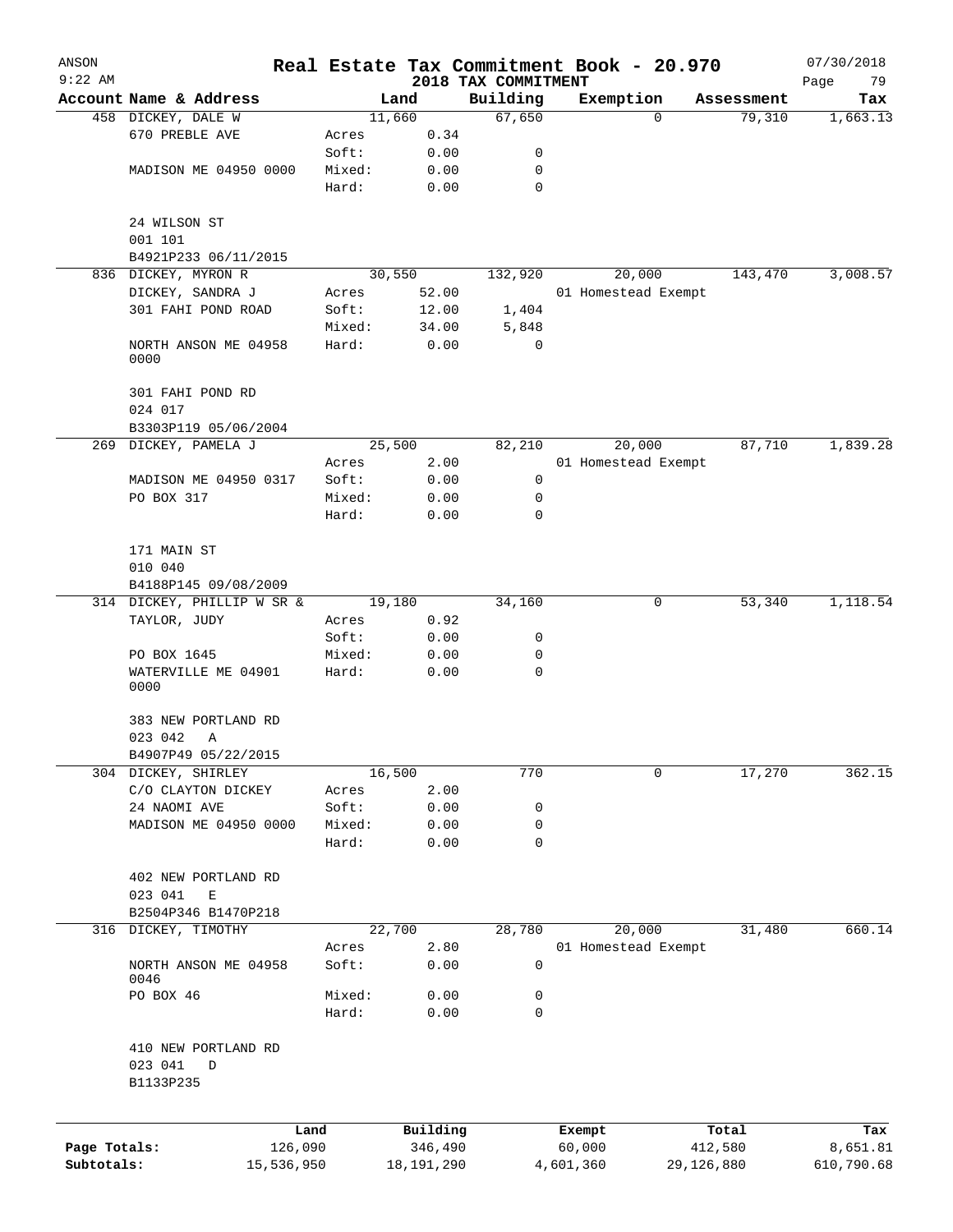|                         |                                                                                                                                                                                                                                                                                                     |                                                                      |                                                                                                                                  |                                                                     |                                                                                 | 07/30/2018                                                                                                                                                        |
|-------------------------|-----------------------------------------------------------------------------------------------------------------------------------------------------------------------------------------------------------------------------------------------------------------------------------------------------|----------------------------------------------------------------------|----------------------------------------------------------------------------------------------------------------------------------|---------------------------------------------------------------------|---------------------------------------------------------------------------------|-------------------------------------------------------------------------------------------------------------------------------------------------------------------|
|                         |                                                                                                                                                                                                                                                                                                     |                                                                      |                                                                                                                                  |                                                                     |                                                                                 | Page<br>80                                                                                                                                                        |
|                         |                                                                                                                                                                                                                                                                                                     |                                                                      |                                                                                                                                  |                                                                     |                                                                                 | Tax                                                                                                                                                               |
|                         |                                                                                                                                                                                                                                                                                                     |                                                                      |                                                                                                                                  |                                                                     |                                                                                 | 106.74                                                                                                                                                            |
| NORTH ANSON ME 04958    | Soft:                                                                                                                                                                                                                                                                                               | 0.00                                                                 | 0                                                                                                                                |                                                                     |                                                                                 |                                                                                                                                                                   |
| PO BOX 46               | Mixed:                                                                                                                                                                                                                                                                                              | 0.00                                                                 | 0                                                                                                                                |                                                                     |                                                                                 |                                                                                                                                                                   |
|                         | Hard:                                                                                                                                                                                                                                                                                               | 0.00                                                                 | $\mathbf 0$                                                                                                                      |                                                                     |                                                                                 |                                                                                                                                                                   |
| 023 041 D 1             |                                                                                                                                                                                                                                                                                                     |                                                                      |                                                                                                                                  |                                                                     |                                                                                 |                                                                                                                                                                   |
| B4531P306 05/25/2012    |                                                                                                                                                                                                                                                                                                     |                                                                      |                                                                                                                                  |                                                                     |                                                                                 |                                                                                                                                                                   |
|                         |                                                                                                                                                                                                                                                                                                     |                                                                      |                                                                                                                                  |                                                                     |                                                                                 | 624.07                                                                                                                                                            |
|                         |                                                                                                                                                                                                                                                                                                     |                                                                      |                                                                                                                                  |                                                                     |                                                                                 |                                                                                                                                                                   |
| 0000                    |                                                                                                                                                                                                                                                                                                     |                                                                      |                                                                                                                                  |                                                                     |                                                                                 |                                                                                                                                                                   |
| 88 FAHI POND RD         | Mixed:                                                                                                                                                                                                                                                                                              | 0.00                                                                 | 0                                                                                                                                |                                                                     |                                                                                 |                                                                                                                                                                   |
|                         | Hard:                                                                                                                                                                                                                                                                                               | 0.00                                                                 | 0                                                                                                                                |                                                                     |                                                                                 |                                                                                                                                                                   |
| 88 FAHI POND RD         |                                                                                                                                                                                                                                                                                                     |                                                                      |                                                                                                                                  |                                                                     |                                                                                 |                                                                                                                                                                   |
|                         |                                                                                                                                                                                                                                                                                                     |                                                                      |                                                                                                                                  |                                                                     |                                                                                 |                                                                                                                                                                   |
|                         |                                                                                                                                                                                                                                                                                                     |                                                                      |                                                                                                                                  |                                                                     |                                                                                 |                                                                                                                                                                   |
|                         |                                                                                                                                                                                                                                                                                                     |                                                                      |                                                                                                                                  |                                                                     |                                                                                 | 285.19                                                                                                                                                            |
| NORTH ANSON ME 04958    | Soft:                                                                                                                                                                                                                                                                                               | 0.00                                                                 | 0                                                                                                                                |                                                                     |                                                                                 |                                                                                                                                                                   |
| 88 FAHI POND RD         | Mixed:                                                                                                                                                                                                                                                                                              | 0.00                                                                 | 0                                                                                                                                |                                                                     |                                                                                 |                                                                                                                                                                   |
|                         | Hard:                                                                                                                                                                                                                                                                                               | 0.00                                                                 | 0                                                                                                                                |                                                                     |                                                                                 |                                                                                                                                                                   |
| 023 001                 |                                                                                                                                                                                                                                                                                                     |                                                                      |                                                                                                                                  |                                                                     |                                                                                 |                                                                                                                                                                   |
| B847P229                |                                                                                                                                                                                                                                                                                                     |                                                                      |                                                                                                                                  |                                                                     |                                                                                 |                                                                                                                                                                   |
| 309 DICKEY, WAYNE       |                                                                                                                                                                                                                                                                                                     |                                                                      |                                                                                                                                  | 0                                                                   |                                                                                 | 484.41                                                                                                                                                            |
|                         |                                                                                                                                                                                                                                                                                                     |                                                                      |                                                                                                                                  |                                                                     |                                                                                 |                                                                                                                                                                   |
|                         |                                                                                                                                                                                                                                                                                                     |                                                                      |                                                                                                                                  |                                                                     |                                                                                 |                                                                                                                                                                   |
| 88 FAHI POND RD         | Mixed:                                                                                                                                                                                                                                                                                              | 0.00                                                                 | 0                                                                                                                                |                                                                     |                                                                                 |                                                                                                                                                                   |
|                         | Hard:                                                                                                                                                                                                                                                                                               | 0.00                                                                 | $\mathbf 0$                                                                                                                      |                                                                     |                                                                                 |                                                                                                                                                                   |
| 251 FAHI POND RD        |                                                                                                                                                                                                                                                                                                     |                                                                      |                                                                                                                                  |                                                                     |                                                                                 |                                                                                                                                                                   |
|                         |                                                                                                                                                                                                                                                                                                     |                                                                      |                                                                                                                                  |                                                                     |                                                                                 |                                                                                                                                                                   |
|                         |                                                                                                                                                                                                                                                                                                     |                                                                      |                                                                                                                                  |                                                                     |                                                                                 | 749.26                                                                                                                                                            |
|                         |                                                                                                                                                                                                                                                                                                     |                                                                      |                                                                                                                                  |                                                                     |                                                                                 |                                                                                                                                                                   |
| 88 FAHI POND ROAD       | Soft:                                                                                                                                                                                                                                                                                               | 0.00                                                                 | 0                                                                                                                                |                                                                     |                                                                                 |                                                                                                                                                                   |
|                         | Mixed:                                                                                                                                                                                                                                                                                              | 0.00                                                                 | 0                                                                                                                                |                                                                     |                                                                                 |                                                                                                                                                                   |
| ANSON ME 04911          | Hard:                                                                                                                                                                                                                                                                                               | 0.00                                                                 | 0                                                                                                                                |                                                                     |                                                                                 |                                                                                                                                                                   |
| 84 FAHI POND RD         |                                                                                                                                                                                                                                                                                                     |                                                                      |                                                                                                                                  |                                                                     |                                                                                 |                                                                                                                                                                   |
| 023 002<br>A            |                                                                                                                                                                                                                                                                                                     |                                                                      |                                                                                                                                  |                                                                     |                                                                                 |                                                                                                                                                                   |
|                         |                                                                                                                                                                                                                                                                                                     |                                                                      |                                                                                                                                  |                                                                     |                                                                                 |                                                                                                                                                                   |
|                         |                                                                                                                                                                                                                                                                                                     |                                                                      |                                                                                                                                  |                                                                     |                                                                                 | 670.83                                                                                                                                                            |
| NORTH ANSON ME 04958    | Soft:                                                                                                                                                                                                                                                                                               | 0.00                                                                 | 0                                                                                                                                |                                                                     |                                                                                 |                                                                                                                                                                   |
|                         |                                                                                                                                                                                                                                                                                                     |                                                                      |                                                                                                                                  |                                                                     |                                                                                 |                                                                                                                                                                   |
| 0000<br>88 FAHI POND RD | Mixed:                                                                                                                                                                                                                                                                                              | 0.00                                                                 | 0                                                                                                                                |                                                                     |                                                                                 |                                                                                                                                                                   |
| 1810                    | Account Name & Address<br>1780 DICKEY, TIMOTHY S<br>0046<br>1350 DICKEY, WAYNE<br>NORTH ANSON ME 04958<br>023 004<br>B795P44<br>317 DICKEY, WAYNE<br>0000<br>NORTH ANSON ME 04958<br>0000<br>024 016<br>B2300P68<br>351 DICKEY, WAYNE A<br>DICKEY, DALE W<br>B5228P95 11/16/2017<br>DICKEY, WAYNE A | Acres<br>Acres<br>Soft:<br>Acres<br>Acres<br>Soft:<br>Acres<br>Acres | Land<br>5,090<br>3.39<br>14,140<br>0.50<br>0.00<br>13,600<br>6.00<br>20,300<br>1.20<br>0.00<br>14,830<br>0.55<br>31,990<br>35.59 | Building<br>$\mathbf 0$<br>0<br>2,800<br>0<br>20,900<br>$\mathbf 0$ | 2018 TAX COMMITMENT<br>Exemption<br>$\Omega$<br>41,620<br>26,000<br>0<br>0<br>0 | Real Estate Tax Commitment Book - 20.970<br>Assessment<br>5,090<br>29,760<br>01 Homestead Exempt<br>0 02 Resident Veteran<br>13,600<br>23,100<br>35,730<br>31,990 |

023 002

B3324P86 06/14/2004 B2837P312

|              | Land       | Building   | Exempt    | Total      | Tax        |
|--------------|------------|------------|-----------|------------|------------|
| Page Totals: | 99,950     | 65,320     | 26,000    | 139,270    | 2,920.50   |
| Subtotals:   | 15,636,900 | 18,256,610 | 4,627,360 | 29,266,150 | 613,711.18 |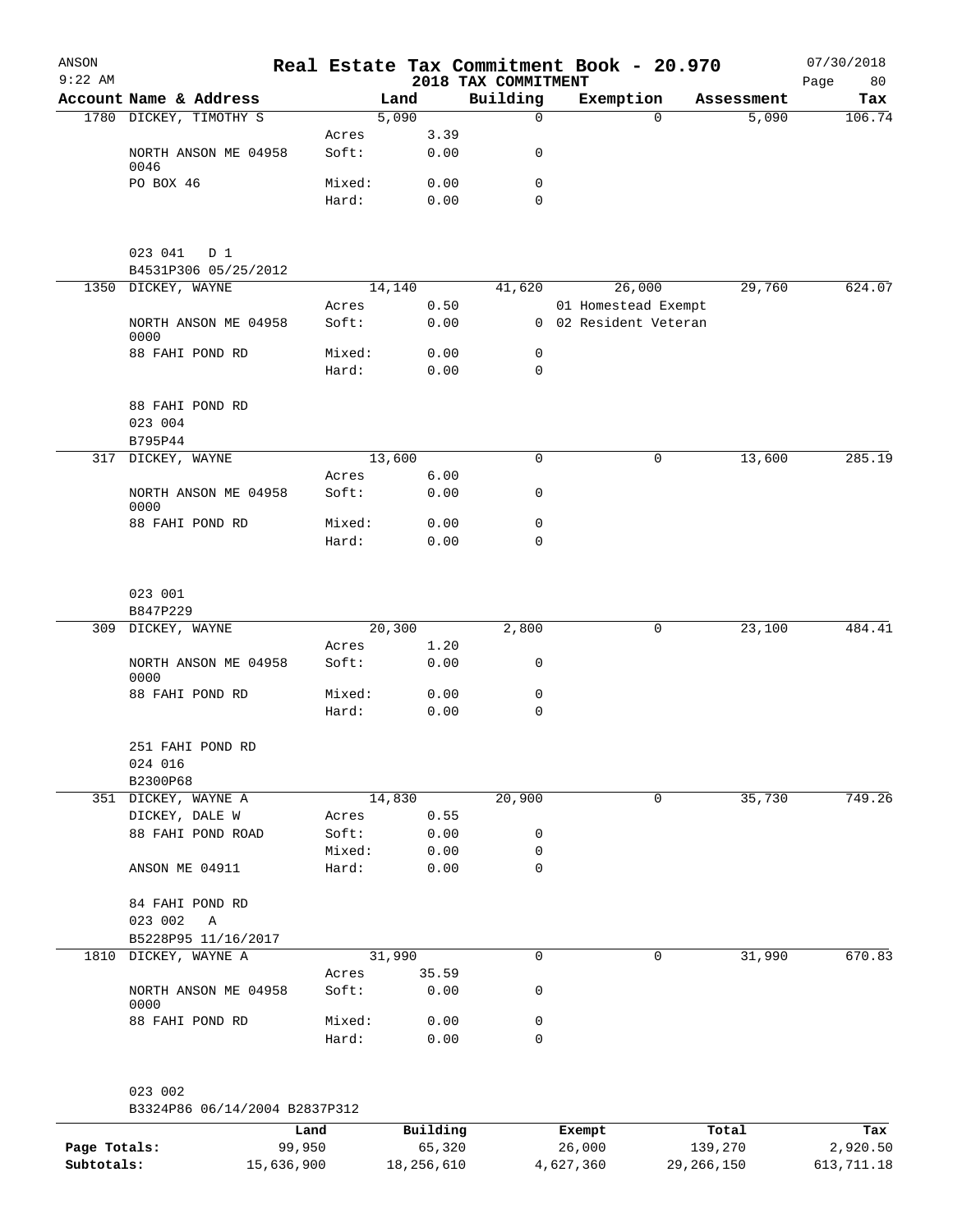| ANSON     |                                        |                 |              |                     | Real Estate Tax Commitment Book - 20.970 |            | 07/30/2018 |
|-----------|----------------------------------------|-----------------|--------------|---------------------|------------------------------------------|------------|------------|
| $9:22$ AM |                                        |                 |              | 2018 TAX COMMITMENT |                                          |            | Page<br>81 |
|           | Account Name & Address                 | Land            |              | Building            | Exemption                                | Assessment | Tax        |
|           | 1405 DILLINGHAM, REBECCA J             | 21,350          |              | 8,370               | $\Omega$                                 | 29,720     | 623.23     |
|           | SKOWHEGAN ME 04976 0000                | Acres<br>Soft:  | 1.90         |                     |                                          |            |            |
|           |                                        |                 | 0.00         | 0<br>0              |                                          |            |            |
|           | 1074 CANAAN RD                         | Mixed:<br>Hard: | 0.00<br>0.00 | 0                   |                                          |            |            |
|           |                                        |                 |              |                     |                                          |            |            |
|           | 312 PEASE HILL RD                      |                 |              |                     |                                          |            |            |
|           | 011 042<br>5 <sub>3</sub>              |                 |              |                     |                                          |            |            |
|           | B4442P150 09/21/2011                   |                 |              |                     |                                          |            |            |
|           | 318 DILLON, GERALD R                   | 13,570          |              | 57,720              | 20,000                                   | 51,290     | 1,075.55   |
|           | DILLON, CYNTHIA                        | Acres           | 0.46         |                     | 01 Homestead Exempt                      |            |            |
|           |                                        | Soft:           | 0.00         | 0                   |                                          |            |            |
|           | 87 EMBDEN POND RD                      | Mixed:          | 0.00         | 0                   |                                          |            |            |
|           | NORTH ANSON ME 04958<br>0000           | Hard:           | 0.00         | $\mathbf 0$         |                                          |            |            |
|           | 87 EMBDEN POND RD                      |                 |              |                     |                                          |            |            |
|           | 018 044<br>C                           |                 |              |                     |                                          |            |            |
|           | B1178P287                              |                 |              |                     |                                          |            |            |
| 221       | DILLON, THOMAS R &                     | 15,000          |              | 0                   | 0                                        | 15,000     | 314.55     |
|           | JOYCE G, TRUSTEES                      |                 |              |                     |                                          |            |            |
|           |                                        | Acres           | 3.00         |                     |                                          |            |            |
|           | ANSON ME 04911 0296                    | Soft:           | 0.00         | 0                   |                                          |            |            |
|           | PO BOX 296                             | Mixed:          | 0.00         | 0                   |                                          |            |            |
|           |                                        | Hard:           | 0.00         | 0                   |                                          |            |            |
|           | 001 057                                |                 |              |                     |                                          |            |            |
|           | B4069P36 10/31/2008                    |                 |              |                     |                                          |            |            |
|           | 1347 DILLON, THOMAS R JR,<br>TRUSTEE & | 26,450          |              | 171,230             | 20,000                                   | 177,680    | 3,725.95   |
|           | DILLON, JOYCE G.,<br>TRUSTEE           | Acres           | 5.30         |                     | 01 Homestead Exempt                      |            |            |
|           |                                        | Soft:           | 0.00         | 0                   |                                          |            |            |
|           | PO BOX 296                             | Mixed:          | 0.00         | 0                   |                                          |            |            |
|           | ANSON ME 04911 0296                    | Hard:           | 0.00         | 0                   |                                          |            |            |
|           | 84 RANDALL ST                          |                 |              |                     |                                          |            |            |
|           | 010 039<br>C                           |                 |              |                     |                                          |            |            |
|           | B4069P36 10/31/2008                    |                 |              |                     |                                          |            |            |
| 319       | DILLON, THOMAS R<br>JR, TRUSTEE &      | 38,400          |              | 0                   | 0                                        | 38,400     | 805.25     |
|           | DILLON, JOYCE G,<br>TRUSTEE            | Acres           | 41.00        |                     |                                          |            |            |
|           |                                        | Soft:           | 0.00         | 0                   |                                          |            |            |
|           | PO BOX 296                             | Mixed:          | 0.00         | 0                   |                                          |            |            |
|           | ANSON ME 04911 0296                    | Hard:           | 0.00         | 0                   |                                          |            |            |
|           | 010 039                                |                 |              |                     |                                          |            |            |
|           | B4069P36 10/31/2008                    |                 |              |                     |                                          |            |            |
|           |                                        |                 |              |                     |                                          |            |            |

|              | Land       | Building   |           | Total      | Tax          |
|--------------|------------|------------|-----------|------------|--------------|
|              |            |            | Exempt    |            |              |
| Page Totals: | 114,770    | 237,320    | 40,000    | 312,090    | 6,544.53     |
| Subtotals:   | 15,751,670 | 18,493,930 | 4,667,360 | 29,578,240 | 620, 255. 71 |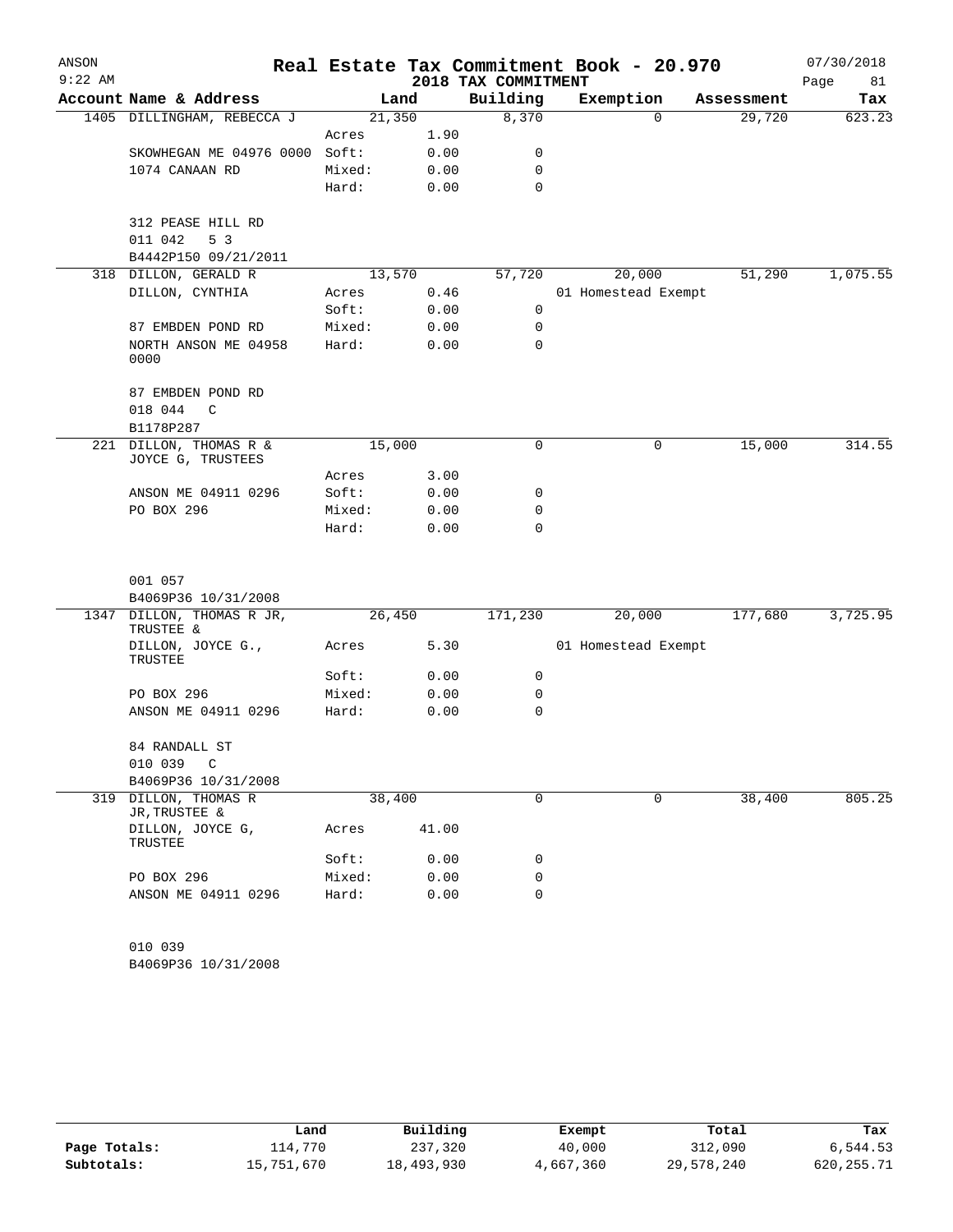| ANSON<br>$9:22$ AM |                                                               |                |                |                       | 2018 TAX COMMITMENT | Real Estate Tax Commitment Book - 20.970 |                       | 07/30/2018<br>Page<br>82 |
|--------------------|---------------------------------------------------------------|----------------|----------------|-----------------------|---------------------|------------------------------------------|-----------------------|--------------------------|
|                    | Account Name & Address                                        |                |                | Land                  | Building            | Exemption                                | Assessment            | Tax                      |
| 580                | DIPLOMAT PROPETY<br>MANAGER, LLC                              |                |                | 21,880                | 51,600              | 0                                        | 73,480                | 1,540.88                 |
|                    | C/O FAY SERVICING, LLC                                        |                | Acres          | 2.25                  |                     |                                          |                       |                          |
|                    | 440 S. LASALLE STREET,<br>SUITE 2000                          |                | Soft:          | 0.00                  | 0                   |                                          |                       |                          |
|                    | CHICAGO IL 60605                                              |                | Mixed:         | 0.00                  | 0                   |                                          |                       |                          |
|                    |                                                               |                | Hard:          | 0.00                  | $\mathbf 0$         |                                          |                       |                          |
|                    | 105 MAIN ST<br>001 041                                        |                |                |                       |                     |                                          |                       |                          |
|                    | B2151P128                                                     |                |                |                       |                     |                                          |                       |                          |
| 1472               | DIRIGO TIMBERLANDS                                            |                |                | 16,160                | 77,460              | 0                                        | 93,620                | 1,963.21                 |
|                    |                                                               |                | Acres          | 0.29                  |                     |                                          |                       |                          |
|                    | NORTH ANSON ME 04958                                          |                | Soft:          | 0.00                  | 0                   |                                          |                       |                          |
|                    | PO BOX 481                                                    |                | Mixed:         | 0.00                  | 0                   |                                          |                       |                          |
|                    |                                                               |                | Hard:          | 0.00                  | $\mathbf 0$         |                                          |                       |                          |
|                    | 18 NORTH MAIN ST                                              |                |                |                       |                     |                                          |                       |                          |
|                    | 006 059                                                       |                |                |                       |                     |                                          |                       |                          |
|                    | B3880P182 07/16/2007                                          |                |                |                       |                     |                                          |                       |                          |
|                    | 956 DIRIGO WOODLAND, LLC,<br>PO BOX 481                       |                |                | 4,670<br>26.00        | $\mathbf 0$         | 0                                        | 4,670                 | 97.93                    |
|                    |                                                               |                | Acres<br>Soft: | 0.00                  | 0                   |                                          |                       |                          |
|                    | NORTH ANSON ME 04958                                          |                | Mixed:         | 8.00                  | 1,376               |                                          |                       |                          |
|                    | 0000                                                          |                |                |                       |                     |                                          |                       |                          |
|                    |                                                               |                | Hard:          | 17.00                 | 3,196               |                                          |                       |                          |
|                    |                                                               |                |                |                       |                     |                                          |                       |                          |
|                    | 019 031                                                       |                |                |                       |                     |                                          |                       |                          |
|                    | B4841P56 09/30/2014                                           |                |                |                       |                     |                                          |                       |                          |
|                    | 957 DIRIGO WOODLANDS LLC                                      |                |                | 9,790                 | $\mathbf 0$         | 0                                        | 9,790                 | 205.30                   |
|                    | PO BOX 481                                                    |                | Acres<br>Soft: | 40.00<br>6.00         | 702                 |                                          |                       |                          |
|                    | N. ANSON ME 04958 0000                                        |                | Mixed:         | 6.00                  | 1,032               |                                          |                       |                          |
|                    |                                                               |                | Hard:          | 0.00                  | 0                   |                                          |                       |                          |
|                    |                                                               |                |                |                       |                     |                                          |                       |                          |
|                    | 019 039<br>B4861P194 12/15/2014 B4846P311 08/10/2014 B4827P78 |                |                |                       |                     |                                          |                       |                          |
|                    | 08/10/2014                                                    |                |                |                       |                     |                                          |                       |                          |
|                    | 321 DIRKMAN, JOHN                                             |                |                | 12,230                | 0                   | 0                                        | 12,230                | 256.46                   |
|                    |                                                               |                | Acres          | 72.00                 |                     |                                          |                       |                          |
|                    | WATERVILLE ME 04901<br>0000                                   |                | Soft:          | 10.00                 | 1,170               |                                          |                       |                          |
|                    | 17 MERRILL ST                                                 |                | Mixed:         | 37.00                 | 6,364               |                                          |                       |                          |
|                    |                                                               |                | Hard:          | 25.00                 | 4,700               |                                          |                       |                          |
|                    |                                                               |                | TREE GROWTH    |                       |                     |                                          |                       |                          |
|                    | 011 017                                                       |                |                |                       |                     |                                          |                       |                          |
|                    | 323 DOBSON, CLINTON K JR                                      |                |                | 18,140                | 10,500              | 0                                        | 28,640                | 600.58                   |
|                    | 138 MAST ROAD                                                 |                | Acres          | 6.12                  |                     |                                          |                       |                          |
|                    |                                                               |                | Soft:          | 0.00                  | 0                   |                                          |                       |                          |
|                    | FALMOUTH ME 04105 2408                                        |                | Mixed:         | 0.00                  | 0                   |                                          |                       |                          |
|                    |                                                               |                | Hard:          | 0.00                  | 0                   |                                          |                       |                          |
|                    | 35 GRAY RD                                                    |                |                |                       |                     |                                          |                       |                          |
|                    | 022 038<br>6<br>B1753P185                                     |                |                |                       |                     |                                          |                       |                          |
|                    |                                                               |                |                |                       |                     |                                          |                       |                          |
| Page Totals:       |                                                               | Land<br>82,870 |                | Building              |                     | Exempt<br>0                              | Total                 | Tax                      |
| Subtotals:         |                                                               | 15,834,540     |                | 139,560<br>18,633,490 |                     | 4,667,360                                | 222,430<br>29,800,670 | 4,664.36<br>624,920.07   |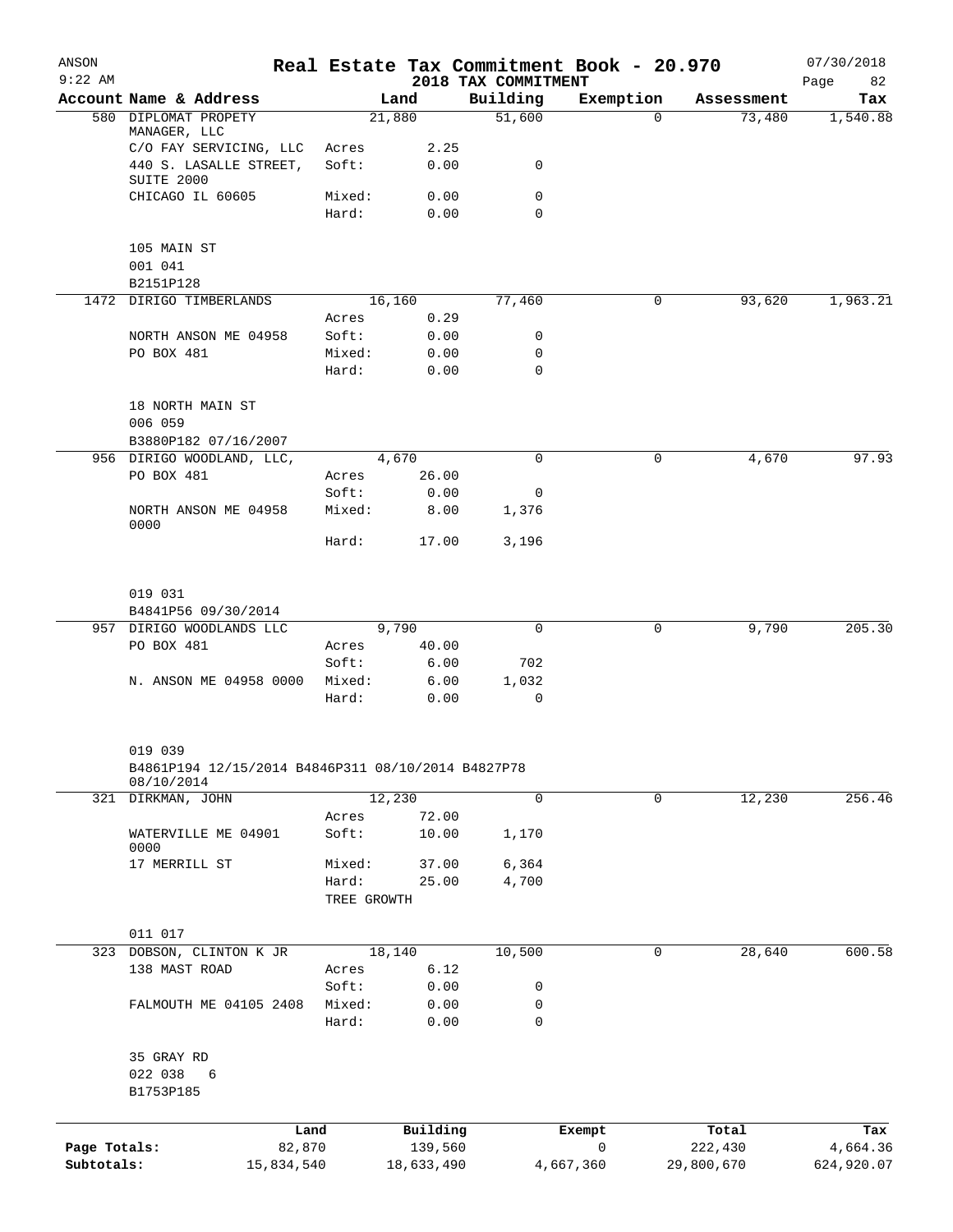| ANSON<br>$9:22$ AM |                                          |                        |       | 2018 TAX COMMITMENT | Real Estate Tax Commitment Book - 20.970 |            | 07/30/2018<br>Page<br>83 |
|--------------------|------------------------------------------|------------------------|-------|---------------------|------------------------------------------|------------|--------------------------|
|                    | Account Name & Address                   |                        | Land  | Building            | Exemption                                | Assessment | Tax                      |
|                    | 113 DODGE, JEREMIAH N                    | 35,500                 |       | 15,140              | $\Omega$                                 | 50,640     | 1,061.92                 |
|                    |                                          | Acres                  | 10.00 |                     |                                          |            |                          |
|                    | MADISON ME 04950                         | Soft:                  | 0.00  | 0                   |                                          |            |                          |
|                    | 18 EAST HOUGHTON STREET                  | Mixed:                 | 0.00  | $\mathbf 0$         |                                          |            |                          |
|                    |                                          | Hard:                  | 0.00  | $\mathbf 0$         |                                          |            |                          |
|                    | 342 HOLLIN WAITE HILL                    |                        |       |                     |                                          |            |                          |
|                    | 3<br>014 030                             |                        |       |                     |                                          |            |                          |
|                    | B4348P216 11/24/2010                     |                        |       |                     |                                          |            |                          |
|                    | 181 DOIRON, FRANCIS T                    | 25,550                 |       | 7,790               | 33,340                                   | 0          | 0.00                     |
|                    |                                          | Acres                  | 4.70  |                     |                                          |            |                          |
|                    | NORTH ANSON ME 04958<br>0000             | Soft:                  | 0.00  |                     | 0 65 Tax Acquired                        |            |                          |
|                    | 128 CAMPGROUND RD                        | Mixed:                 | 0.00  | 0                   |                                          |            |                          |
|                    |                                          | Hard:                  | 0.00  | 0                   |                                          |            |                          |
|                    |                                          | OWNED BY TOWN OF ANSON |       |                     |                                          |            |                          |
|                    | 128 CAMPGROUND RD                        |                        |       |                     |                                          |            |                          |
|                    | 015 036                                  |                        |       |                     |                                          |            |                          |
|                    | B2218P291                                |                        |       |                     |                                          |            |                          |
|                    | 1872 DOMER, DEBRA                        |                        | 0     | 26,840              | 20,000                                   | 6,840      | 143.43                   |
|                    | ANSON ME 04911 0534                      |                        |       |                     | 01 Homestead Exempt                      |            |                          |
|                    | PO BOX 534                               |                        |       |                     |                                          |            |                          |
|                    |                                          |                        |       |                     |                                          |            |                          |
|                    |                                          |                        |       |                     |                                          |            |                          |
|                    | 14 PEASE HILL RD                         |                        |       |                     |                                          |            |                          |
|                    | 010 015 ON                               |                        |       |                     |                                          |            |                          |
|                    | 56 DOMINSKI, ROBERT J                    | 14,830                 |       | 56,270              | 20,000                                   | 51,100     | 1,071.57                 |
|                    | DOMINSKI, BRENDA L                       | Acres                  | 0.55  |                     | 01 Homestead Exempt                      |            |                          |
|                    |                                          | Soft:                  | 0.00  | 0                   |                                          |            |                          |
|                    | 36 PREBLE AVE                            | Mixed:                 | 0.00  | 0                   |                                          |            |                          |
|                    | ANSON ME 04911 0000                      | Hard:                  | 0.00  | 0                   |                                          |            |                          |
|                    | 36 PREBLE AVE                            |                        |       |                     |                                          |            |                          |
|                    | 004 021                                  |                        |       |                     |                                          |            |                          |
|                    | B2194P265                                |                        |       |                     |                                          |            |                          |
|                    | 1100 DOMINSKI, ROBERT J                  | 41,250                 |       | 0                   | 0                                        | 41,250     | 865.01                   |
|                    | DOMINSKI, BRENDA                         | Acres                  | 43.50 |                     |                                          |            |                          |
|                    | 36 PREBLE AVE                            | Soft:                  | 0.00  | 0                   |                                          |            |                          |
|                    | ANSON ME 04911                           | Mixed:                 | 0.00  | 0<br>$\mathbf 0$    |                                          |            |                          |
|                    |                                          | Hard:<br>B4987P0214    | 0.00  |                     |                                          |            |                          |
|                    |                                          |                        |       |                     |                                          |            |                          |
|                    | 022 030<br>3                             |                        |       |                     |                                          |            |                          |
|                    | B4987P214 12/21/2015 B4237P11 02/02/2010 |                        |       |                     |                                          |            |                          |
|                    | 759 DONAHUE, MICHAEL                     | 8,940                  |       | 61,910              | 20,000                                   | 50,850     | 1,066.32                 |
|                    |                                          | Acres                  | 0.20  |                     | 01 Homestead Exempt                      |            |                          |
|                    | ANSON ME 04911 0108                      | Soft:                  | 0.00  | 0                   |                                          |            |                          |
|                    | PO BOX 108                               | Mixed:                 | 0.00  | 0                   |                                          |            |                          |
|                    |                                          | Hard:                  | 0.00  | $\mathbf 0$         |                                          |            |                          |
|                    |                                          |                        |       |                     |                                          |            |                          |
|                    | 12 INGALLS ST<br>002 052                 |                        |       |                     |                                          |            |                          |
|                    | B4212P127 11/10/2009                     |                        |       |                     |                                          |            |                          |
|                    |                                          |                        |       |                     |                                          |            |                          |
|                    |                                          |                        |       |                     |                                          |            |                          |
|                    |                                          |                        |       |                     |                                          |            |                          |

|              | Land       | Building   | Exempt    | Total      | Tax         |
|--------------|------------|------------|-----------|------------|-------------|
| Page Totals: | 126,070    | 167,950    | 93,340    | 200,680    | 4,208.25    |
| Subtotals:   | 15,960,610 | 18,801,440 | 4,760,700 | 30,001,350 | 629, 128.32 |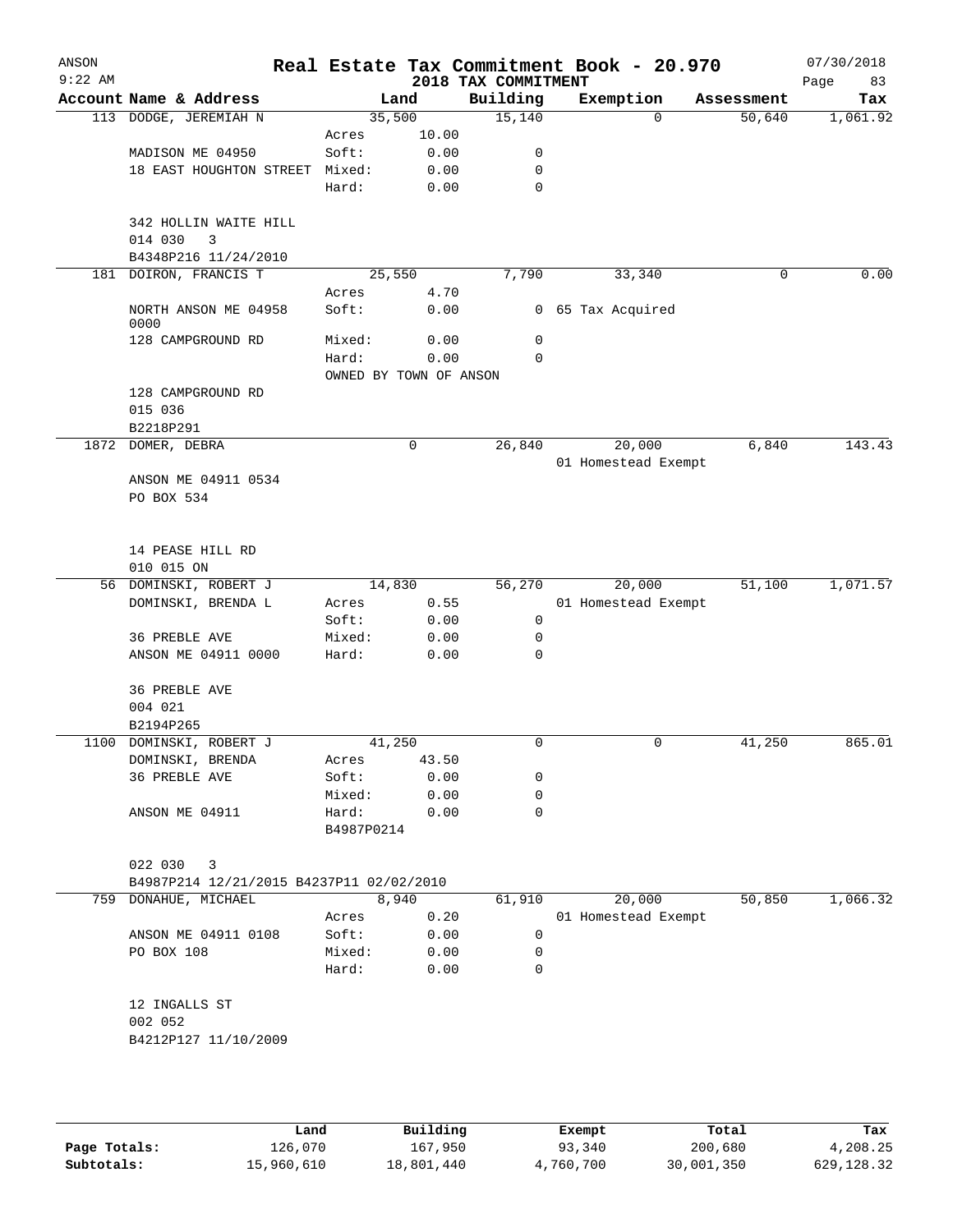| ANSON<br>$9:22$ AM |                                          |                 |              | 2018 TAX COMMITMENT | Real Estate Tax Commitment Book - 20.970 |            | 07/30/2018<br>Page<br>84 |
|--------------------|------------------------------------------|-----------------|--------------|---------------------|------------------------------------------|------------|--------------------------|
|                    | Account Name & Address                   |                 | Land         | Building            | Exemption                                | Assessment | Tax                      |
|                    | 327 DONOVAN, JACK W                      |                 | 9,000        | 71,850              | 0                                        | 80,850     | 1,695.42                 |
|                    |                                          | Acres           | 0.09         |                     |                                          |            |                          |
|                    | GORHAM ME 04038 0000                     | Soft:           | 0.00         | 0                   |                                          |            |                          |
|                    | 21 NASON RD                              | Mixed:          | 0.00         | 0                   |                                          |            |                          |
|                    |                                          | Hard:           | 0.00         | 0                   |                                          |            |                          |
|                    | 6 ELM ST                                 |                 |              |                     |                                          |            |                          |
|                    | 006 035                                  |                 |              |                     |                                          |            |                          |
|                    | B1001P58                                 |                 |              |                     |                                          |            |                          |
|                    | 669 DOUCETTE, LORIE K                    |                 | 25,850       | 54,530              | 0                                        | 80,380     | 1,685.57                 |
|                    | 129 CAMPGROUND ROAD                      | Acres           | 4.90         |                     |                                          |            |                          |
|                    |                                          | Soft:           | 0.00         | 0                   |                                          |            |                          |
|                    | NORTH ANSON ME 04958                     | Mixed:          | 0.00         | 0                   |                                          |            |                          |
|                    |                                          | Hard:           | 0.00         | 0                   |                                          |            |                          |
|                    | 129 CAMPGROUND RD                        |                 |              |                     |                                          |            |                          |
|                    | 015 037<br>6 A                           |                 |              |                     |                                          |            |                          |
|                    | B4812P51 07/23/2014                      |                 |              |                     |                                          |            |                          |
|                    | 330 DOUGLAS, DEBORAH A                   |                 | 39,030       | 110,700             | 0                                        | 149,730    | 3,139.84                 |
|                    | DOUGLAS, ROLAND H                        | Acres           | 17.53        |                     |                                          |            |                          |
|                    |                                          | Soft:           | 0.00         | 0                   |                                          |            |                          |
|                    | PO BOX 137                               | Mixed:          | 0.00         | 0                   |                                          |            |                          |
|                    | ANSON ME 04911 0137                      | Hard:           | 0.00         | 0                   |                                          |            |                          |
|                    | 288 CAMPGROUND RD                        |                 |              |                     |                                          |            |                          |
|                    | 015 043<br>C                             |                 |              |                     |                                          |            |                          |
|                    | B4878P228 02/11/2015 B4668P14 05/28/2013 |                 |              |                     |                                          |            |                          |
|                    | 1906 DOVER, MARK III                     |                 | 26,780       | $\mathbf 0$         | 0                                        | 26,780     | 561.58                   |
|                    |                                          | Acres           | 17.78        |                     |                                          |            |                          |
|                    | ANSON ME 04911 0269                      | Soft:           | 0.00         | 0                   |                                          |            |                          |
|                    | PO BOX 269                               | Mixed:          | 0.00         | 0                   |                                          |            |                          |
|                    |                                          | Hard:           | 0.00         | 0                   |                                          |            |                          |
|                    | DOVER LANE                               |                 |              |                     |                                          |            |                          |
|                    | 018 014 4                                |                 |              |                     |                                          |            |                          |
|                    | B3006P9                                  |                 |              |                     |                                          |            |                          |
|                    | 1528 DOVER, MARK III                     |                 | 23,560       | 33,490              | 20,000                                   | 37,050     | 776.94                   |
|                    |                                          | Acres           | 3.37         |                     | 01 Homestead Exempt                      |            |                          |
|                    | ANSON ME 04911 0269                      | Soft:           | 0.00         | 0                   |                                          |            |                          |
|                    | PO BOX 269                               | Mixed:          | 0.00         | 0                   |                                          |            |                          |
|                    |                                          | Hard:           | 0.00         | 0                   |                                          |            |                          |
|                    | 8 DOVER LANE                             |                 |              |                     |                                          |            |                          |
|                    | 018 014 1                                |                 |              |                     |                                          |            |                          |
|                    | B3006P9                                  |                 |              |                     |                                          |            |                          |
| 1501               | DOW, LAWRENCE E                          |                 | 35,770       | 0                   | 0                                        | 35,770     | 750.10                   |
|                    | 103 VIRGINIA COURT                       | Acres           | 23.53        |                     |                                          |            |                          |
|                    |                                          | Soft:           | 0.00         | 0                   |                                          |            |                          |
|                    | NEW BERN NC 28562                        | Mixed:<br>Hard: | 0.00<br>0.00 | 0<br>0              |                                          |            |                          |
|                    |                                          |                 |              |                     |                                          |            |                          |
|                    | 011 043                                  |                 |              |                     |                                          |            |                          |
|                    | B837P373                                 |                 |              |                     |                                          |            |                          |
|                    |                                          |                 |              |                     |                                          |            |                          |

|              | Land       | Building   | Exempt    | Total        | Tax        |
|--------------|------------|------------|-----------|--------------|------------|
| Page Totals: | 159,990    | 270,570    | 20,000    | 410,560      | 8,609.45   |
| Subtotals:   | 16,120,600 | 19,072,010 | 4,780,700 | 30, 411, 910 | 637,737.77 |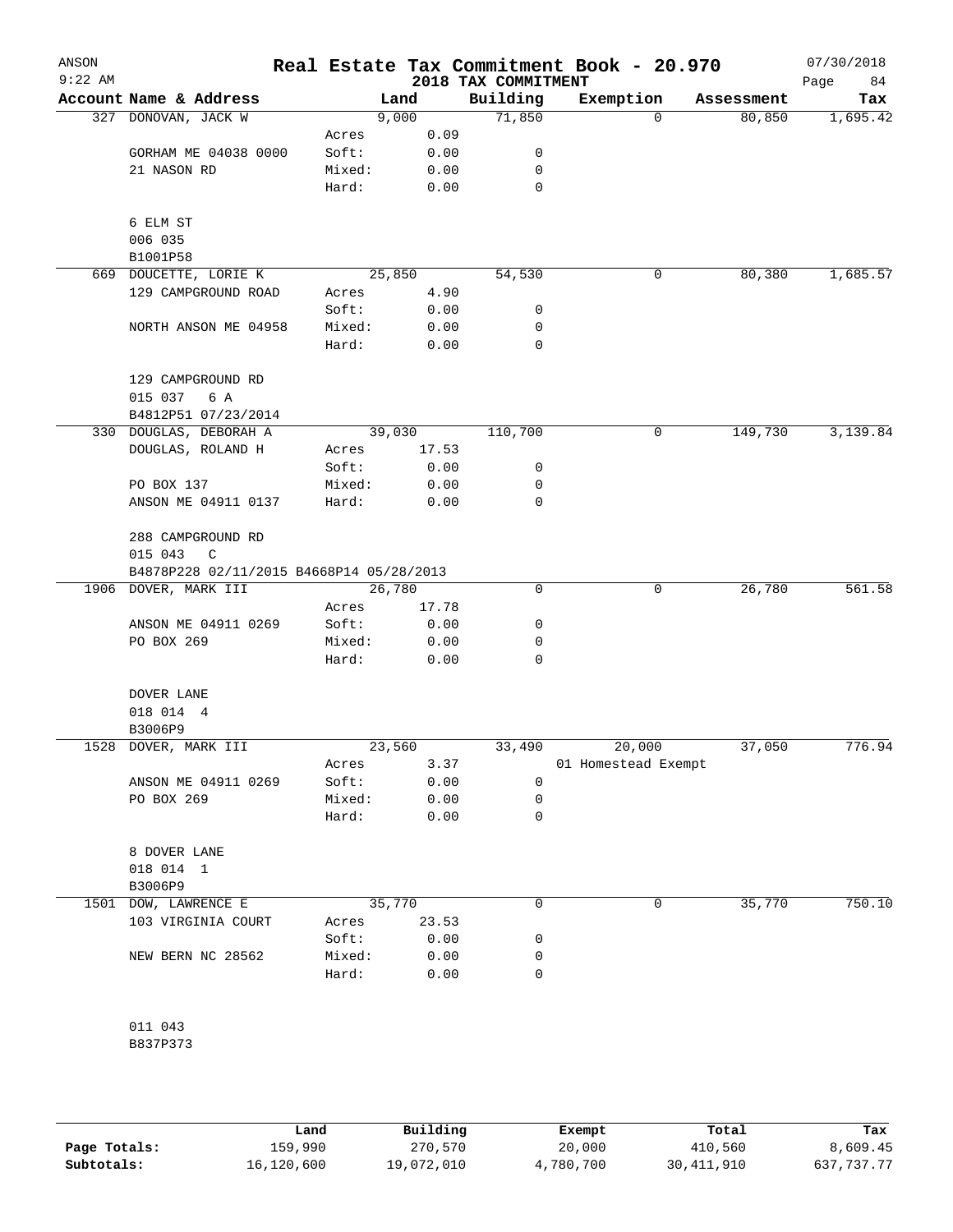| ANSON<br>$9:22$ AM |                                                 |                 |        |              | 2018 TAX COMMITMENT | Real Estate Tax Commitment Book - 20.970 |            | 07/30/2018<br>Page<br>85 |
|--------------------|-------------------------------------------------|-----------------|--------|--------------|---------------------|------------------------------------------|------------|--------------------------|
|                    | Account Name & Address                          |                 | Land   |              | Building            | Exemption                                | Assessment | Tax                      |
|                    | 459 DOW, MERVIN L                               |                 | 9,800  |              | 40,450              | $\Omega$                                 | 50,250     | 1,053.74                 |
|                    | DOW, CELIA M E                                  | Acres           |        | 0.24         |                     |                                          |            |                          |
|                    |                                                 | Soft:           |        | 0.00         | 0                   |                                          |            |                          |
|                    | 762 MUTTON LANE                                 | Mixed:          |        | 0.00         | $\mathbf 0$         |                                          |            |                          |
|                    | CLINTON ME 04927 0000                           | Hard:           |        | 0.00         | 0                   |                                          |            |                          |
|                    |                                                 |                 |        |              |                     |                                          |            |                          |
|                    | 5 BOW ST                                        |                 |        |              |                     |                                          |            |                          |
|                    | 001 102                                         |                 |        |              |                     |                                          |            |                          |
|                    | B3258P203<br>935 DOW, PETER N                   |                 | 9,800  |              | 50,950              | 20,000                                   | 40,750     | 854.53                   |
|                    | DOW, DORCAS M                                   | Acres           |        | 0.24         |                     | 01 Homestead Exempt                      |            |                          |
|                    |                                                 | Soft:           |        | 0.00         | 0                   |                                          |            |                          |
|                    | PO BOX 384                                      | Mixed:          |        | 0.00         | 0                   |                                          |            |                          |
|                    | NORTH ANSON ME 04958                            | Hard:           |        | 0.00         | $\mathbf 0$         |                                          |            |                          |
|                    | 0384                                            |                 |        |              |                     |                                          |            |                          |
|                    | 11 UNION ST                                     |                 |        |              |                     |                                          |            |                          |
|                    | 005 026                                         |                 |        |              |                     |                                          |            |                          |
|                    | B2999P335                                       |                 |        |              |                     |                                          |            |                          |
|                    | 1177 DOWD, GREGG A                              |                 | 18,280 |              | 1,000               | 0                                        | 19,280     | 404.30                   |
|                    |                                                 | Acres           |        | 10.10        |                     |                                          |            |                          |
|                    | GUILFORD CT 06437 0000                          | Soft:           |        | 0.00         | 0                   |                                          |            |                          |
|                    | 301 STATE ST                                    | Mixed:          |        | 0.00         | 0                   |                                          |            |                          |
|                    |                                                 | Hard:           |        | 0.00         | $\mathbf 0$         |                                          |            |                          |
|                    |                                                 |                 |        |              |                     |                                          |            |                          |
|                    | 018 021<br>A                                    |                 |        |              |                     |                                          |            |                          |
|                    | B5021P88 04/28/2016 B2876P114                   |                 |        |              |                     |                                          |            |                          |
|                    | 337 DRAFFIN, ROBERT E                           |                 | 63,700 |              | $\mathbf 0$         | $\mathsf{O}$                             | 63,700     | 1,335.79                 |
|                    |                                                 | Acres           |        | 122.00       |                     |                                          |            |                          |
|                    | BAYPORT NY 11705<br>493 SECOND AVENUE           | Soft:<br>Mixed: |        | 0.00<br>0.00 | 0<br>0              |                                          |            |                          |
|                    |                                                 | Hard:           |        | 0.00         | 0                   |                                          |            |                          |
|                    |                                                 |                 |        |              |                     |                                          |            |                          |
|                    | 023 003                                         |                 |        |              |                     |                                          |            |                          |
|                    | B1187P125 04/29/1985                            |                 |        |              |                     |                                          |            |                          |
|                    | 1089 DREW, REBECCA L                            |                 | 21,860 |              | 0                   | 0                                        | 21,860     | 458.40                   |
|                    |                                                 | Acres           |        | 8.36         |                     |                                          |            |                          |
|                    | WESTBROOK ME 04092 0000 Soft:                   |                 |        | 0.00         | 0                   |                                          |            |                          |
|                    | 30 DEARBORN ST                                  | Mixed:          |        | 0.00         | 0                   |                                          |            |                          |
|                    |                                                 | Hard:           |        | 0.00         | 0                   |                                          |            |                          |
|                    |                                                 |                 |        |              |                     |                                          |            |                          |
|                    | 013 022<br>$\mathbf{1}$<br>B4377P155 02/25/2011 |                 |        |              |                     |                                          |            |                          |
| 1090               | DREW, REBECCA L                                 |                 | 22,050 |              | $\Omega$            | 0                                        | 22,050     | 462.39                   |
|                    |                                                 | Acres           |        | 8.55         |                     |                                          |            |                          |
|                    | WESTBROOK ME 04092 0000 Soft:                   |                 |        | 0.00         | 0                   |                                          |            |                          |
|                    | 30 DEARBORN ST                                  | Mixed:          |        | 0.00         | 0                   |                                          |            |                          |
|                    |                                                 | Hard:           |        | 0.00         | $\mathbf 0$         |                                          |            |                          |
|                    |                                                 |                 |        |              |                     |                                          |            |                          |
|                    | 013 022<br>2                                    |                 |        |              |                     |                                          |            |                          |
|                    | B4377P155 02/25/2011                            |                 |        |              |                     |                                          |            |                          |
|                    |                                                 |                 |        |              |                     |                                          |            |                          |
|                    |                                                 |                 |        |              |                     |                                          |            |                          |

|              | Land       | Building   | Exempt    | Total      | Tax        |
|--------------|------------|------------|-----------|------------|------------|
| Page Totals: | 145,490    | 92,400     | 20,000    | 217,890    | 4,569.15   |
| Subtotals:   | 16,266,090 | 19,164,410 | 4,800,700 | 30,629,800 | 642,306.92 |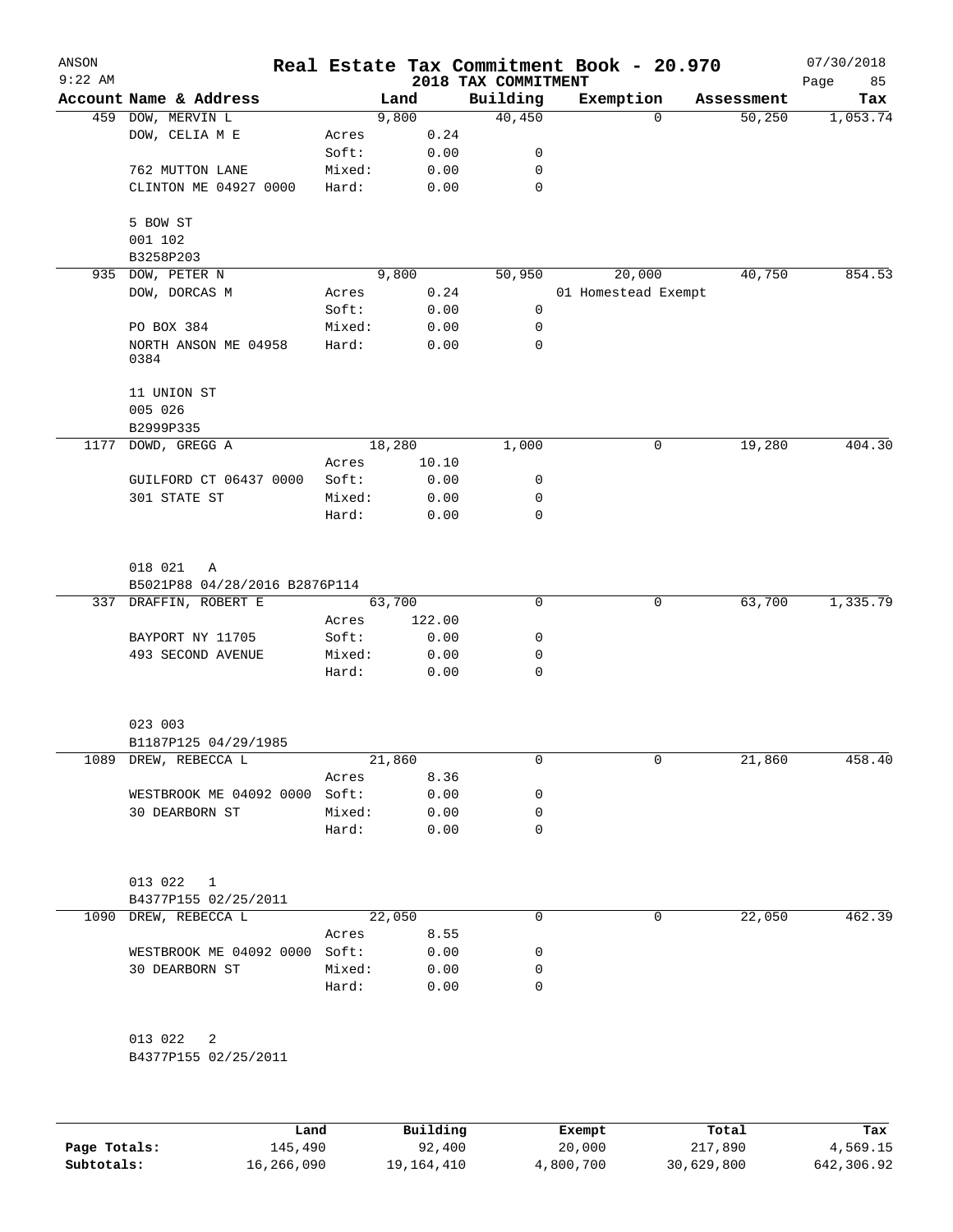| ANSON<br>$9:22$ AM |                                                                  |                     |      | 2018 TAX COMMITMENT | Real Estate Tax Commitment Book - 20.970 |            | 07/30/2018<br>Page<br>86 |
|--------------------|------------------------------------------------------------------|---------------------|------|---------------------|------------------------------------------|------------|--------------------------|
|                    | Account Name & Address                                           |                     | Land | Building            | Exemption                                | Assessment | Tax                      |
|                    | 812 DRISCOLL, ROBERT J                                           | 21,600              |      | 15,170              | $\Omega$                                 | 36,770     | 771.07                   |
|                    | DRISCOLL, PATRICIA A                                             | Acres               | 8.10 |                     |                                          |            |                          |
|                    | PO BOX 40                                                        | Soft:               | 0.00 | 0                   |                                          |            |                          |
|                    |                                                                  | Mixed:              | 0.00 | 0                   |                                          |            |                          |
|                    | GREENE ME 04236 0000                                             | Hard:               | 0.00 | $\mathbf 0$         |                                          |            |                          |
|                    | 023 044<br>Η                                                     |                     |      |                     |                                          |            |                          |
| 959                | B4828P264 09/12/2014<br>DRIVER, BILLIE A                         | 17,510              |      | 0                   | 0                                        | 17,510     | 367.18                   |
|                    |                                                                  | Acres               | 4.67 |                     |                                          |            |                          |
|                    | WINSLOW ME 04901                                                 | Soft:               | 0.00 | 0                   |                                          |            |                          |
|                    | 10 WHIPPLE STREET                                                | Mixed:              | 0.00 | 0                   |                                          |            |                          |
|                    |                                                                  | Hard:               | 0.00 | 0                   |                                          |            |                          |
|                    | 014 030<br>$\mathbf{1}$                                          |                     |      |                     |                                          |            |                          |
|                    | B4685P355 04/12/2013                                             |                     |      |                     |                                          |            |                          |
|                    | 1494 DUBE, HONORE GENE                                           | 24,460              |      | 31,250              | 26,000                                   | 29,710     | 623.02                   |
|                    | DUBE, MAXINE REBECCA                                             | Acres               | 3.97 |                     | 02 Resident Veteran                      |            |                          |
|                    | 6 COUNTY ROAD                                                    | Soft:               | 0.00 |                     | 0 01 Homestead Exempt                    |            |                          |
|                    |                                                                  | Mixed:              | 0.00 | 0                   |                                          |            |                          |
|                    | ANSON ME 04911 0129                                              | Hard:<br>B5011P0225 | 0.00 | 0                   |                                          |            |                          |
|                    | 6 COUNTY RD                                                      |                     |      |                     |                                          |            |                          |
|                    | 014 041<br>5                                                     |                     |      |                     |                                          |            |                          |
|                    | B5011P225 03/28/2016 B5011P223 03/04/2016 B2720P60<br>07/28/2000 |                     |      |                     |                                          |            |                          |
|                    | 1526 DUBE, TRACY A                                               | 8,250               |      | 31,370              | 20,000                                   | 19,620     | 411.43                   |
|                    |                                                                  | Acres               | 0.17 |                     | 01 Homestead Exempt                      |            |                          |
|                    | ANSON ME 04911 3369                                              | Soft:               | 0.00 | 0                   |                                          |            |                          |
|                    | 27 RANDALL STREET                                                | Mixed:              | 0.00 | 0                   |                                          |            |                          |
|                    |                                                                  | Hard:               | 0.00 | 0                   |                                          |            |                          |
|                    | 27 RANDALL ST<br>003 047                                         |                     |      |                     |                                          |            |                          |
|                    | B4172P223 07/30/2009                                             |                     |      |                     |                                          |            |                          |
|                    | 34 DULEY, HAROLD CRAIG                                           | 11,140              |      | 47,460              | 0                                        | 58,600     | $1,228.\overline{84}$    |
|                    | PO BOX 517                                                       | Acres               | 0.31 |                     |                                          |            |                          |
|                    |                                                                  | Soft:               | 0.00 | 0                   |                                          |            |                          |
|                    | ANSON ME 04911                                                   | Mixed:              | 0.00 | 0                   |                                          |            |                          |
|                    |                                                                  | Hard:               | 0.00 | $\mathbf 0$         |                                          |            |                          |
|                    |                                                                  | B5124P0197          |      |                     |                                          |            |                          |
|                    | 29 MAIN ST<br>001 110                                            |                     |      |                     |                                          |            |                          |
|                    | B5124P197 01/24/2017 B4910P287 05/12/2015                        |                     |      |                     |                                          |            |                          |
|                    | 31 DULEY, HAROLD CRAIG                                           |                     | 910  | 0                   | 0                                        | 910        | 19.08                    |
|                    | PO BOX 517                                                       | Acres               | 0.15 |                     |                                          |            |                          |
|                    |                                                                  | Soft:               | 0.00 | 0                   |                                          |            |                          |
|                    | ANSON ME 04911                                                   | Mixed:              | 0.00 | 0                   |                                          |            |                          |
|                    |                                                                  | Hard:               | 0.00 | 0                   |                                          |            |                          |
|                    |                                                                  | B5124P0197          |      |                     |                                          |            |                          |
|                    | WILSON STREET                                                    |                     |      |                     |                                          |            |                          |
|                    | 001 111                                                          |                     |      |                     |                                          |            |                          |
|                    | B5124P0197 01/24/2017 B4910P285 05/12/2015                       |                     |      |                     |                                          |            |                          |
|                    |                                                                  |                     |      |                     |                                          |            |                          |
|                    |                                                                  |                     |      |                     |                                          |            |                          |
|                    |                                                                  |                     |      |                     |                                          |            |                          |

|              | Land       | Building   | Exempt    | Total      | Tax        |
|--------------|------------|------------|-----------|------------|------------|
| Page Totals: | 83,870     | 125,250    | 46,000    | 163,120    | 3,420.62   |
| Subtotals:   | 16,349,960 | 19,289,660 | 4,846,700 | 30,792,920 | 645,727.54 |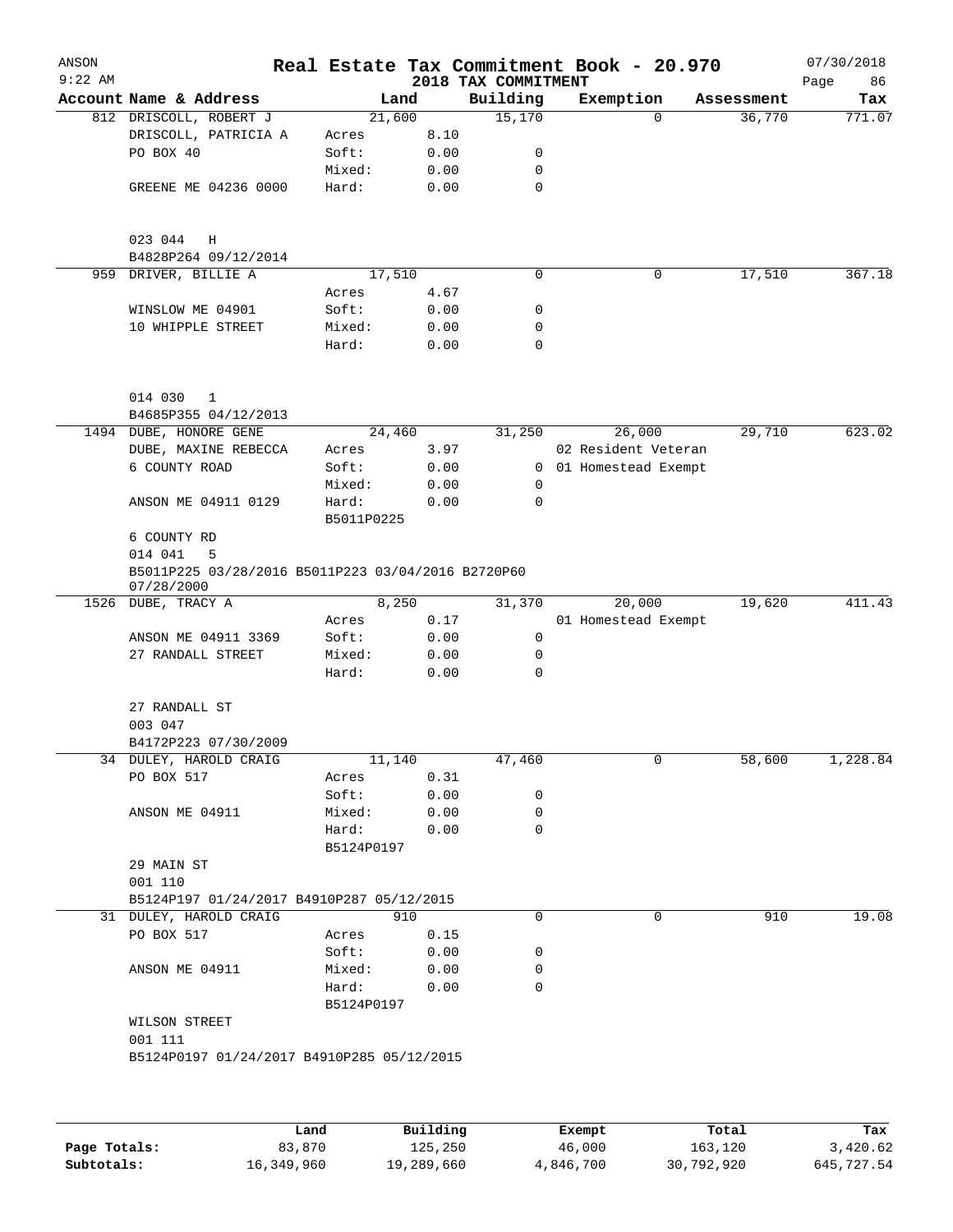| ANSON<br>$9:22$ AM |                                                                                        |                 |                        |                                 | Real Estate Tax Commitment Book - 20.970 |            | 07/30/2018        |
|--------------------|----------------------------------------------------------------------------------------|-----------------|------------------------|---------------------------------|------------------------------------------|------------|-------------------|
|                    | Account Name & Address                                                                 |                 | Land                   | 2018 TAX COMMITMENT<br>Building | Exemption                                | Assessment | Page<br>87<br>Tax |
|                    | 341 DULEY, RICHARD                                                                     |                 | 9,590                  | 28,810                          | 26,000                                   | 12,400     | 260.03            |
|                    |                                                                                        | Acres           | 0.23                   |                                 | 01 Homestead Exempt                      |            |                   |
|                    | ANSON ME 04911 0217                                                                    | Soft:           | 0.00                   | $\mathbf{0}$                    | 02 Resident Veteran                      |            |                   |
|                    | PO BOX 217                                                                             | Mixed:          | 0.00                   | 0                               |                                          |            |                   |
|                    |                                                                                        | Hard:           | 0.00                   | 0                               |                                          |            |                   |
|                    | 10 MOORE ST                                                                            |                 |                        |                                 |                                          |            |                   |
|                    | 002 003                                                                                |                 |                        |                                 |                                          |            |                   |
|                    | B4396P343 05/20/2011                                                                   |                 |                        |                                 |                                          |            |                   |
| 869                | DULEY, ROSE A                                                                          |                 | 10,000                 | 30,930                          | 20,000                                   | 20,930     | 438.90            |
|                    | DULEY, ROBERT T                                                                        | Acres           | 0.25                   |                                 | 01 Homestead Exempt                      |            |                   |
|                    | 14 THIRD STREET                                                                        | Soft:           | 0.00                   | 0                               |                                          |            |                   |
|                    | ANSON ME 09411                                                                         | Mixed:<br>Hard: | 0.00<br>0.00           | 0<br>0                          |                                          |            |                   |
|                    |                                                                                        | B5118P042       |                        |                                 |                                          |            |                   |
|                    | 14 THIRD ST                                                                            |                 |                        |                                 |                                          |            |                   |
|                    | 001 060                                                                                |                 |                        |                                 |                                          |            |                   |
|                    | B5118P042 01/09/2017 B5118P042 01/12/2017 B5060P131<br>08/10/2016 B3532P150 08/04/2005 |                 |                        |                                 |                                          |            |                   |
| 340                | DULEY, SHIRLEY A                                                                       |                 | 12,810                 | 68,630                          | 26,000                                   | 55,440     | 1,162.58          |
|                    |                                                                                        | Acres           | 0.41                   |                                 | 01 Homestead Exempt                      |            |                   |
|                    | ANSON ME 04911 0072                                                                    | Soft:           | 0.00                   | $\mathbf{0}$                    | 03 Resident Veteran Widow                |            |                   |
|                    | PO BOX 72                                                                              | Mixed:          | 0.00                   | 0                               |                                          |            |                   |
|                    |                                                                                        | Hard:           | 0.00                   | 0                               |                                          |            |                   |
|                    |                                                                                        |                 | B5050P0348 LIFE ESTATE |                                 |                                          |            |                   |
|                    | 5 SCHOOL ST                                                                            |                 |                        |                                 |                                          |            |                   |
|                    | 001 030                                                                                |                 |                        |                                 |                                          |            |                   |
|                    | B5050P348 07/11/2016 B1421P93 03/28/1988                                               |                 |                        |                                 |                                          |            |                   |
|                    | 1203 DUNHAM, KENNETH W                                                                 |                 | 22,850                 | 10,930                          | 0                                        | 33,780     | 708.37            |
|                    | DUNHAM, DIANE L                                                                        | Acres           | 2.90                   |                                 |                                          |            |                   |
|                    | 115 INTERVALE ROAD                                                                     | Soft:           | 0.00                   | 0                               |                                          |            |                   |
|                    |                                                                                        | Mixed:          | 0.00                   | 0                               |                                          |            |                   |
|                    | TEMPLE ME 04984                                                                        | Hard:           | 0.00                   | 0                               |                                          |            |                   |
|                    | 132 GREENLEAF RD                                                                       |                 |                        |                                 |                                          |            |                   |
|                    | 013 022 10                                                                             |                 |                        |                                 |                                          |            |                   |
|                    | B4823P26 08/27/2014                                                                    |                 |                        |                                 |                                          |            |                   |
|                    | 1881 DUNHAM, REBEKAH K                                                                 |                 | 10,500                 | 0                               | 0                                        | 10,500     | 220.19            |
|                    |                                                                                        | Acres           | 3.00                   |                                 |                                          |            |                   |
|                    | TEMPLE ME 04984 0000                                                                   | Soft:           | 0.00                   | 0                               |                                          |            |                   |
|                    | 115 INTERVALE RD                                                                       | Mixed:          | 0.00                   | 0                               |                                          |            |                   |
|                    |                                                                                        | Hard:           | 0.00                   | 0                               |                                          |            |                   |
|                    | 013 022 10 A                                                                           |                 |                        |                                 |                                          |            |                   |
|                    | B3003P193                                                                              |                 |                        |                                 |                                          |            |                   |
| 1779               | DUNLAP VEGETABLE FARMS,<br>LLC                                                         |                 | 8,760                  | 0                               | 0                                        | 8,760      | 183.70            |
|                    |                                                                                        | Acres           | 17.70                  |                                 |                                          |            |                   |
|                    | NORTH ANSON ME 04958<br>0000                                                           | Soft:           | 0.00                   | 0                               |                                          |            |                   |
|                    | 438 SOLON RD                                                                           | Mixed:          | 0.00                   | 0                               |                                          |            |                   |
|                    |                                                                                        | Hard:           | 0.00                   | $\Omega$                        |                                          |            |                   |
|                    | SOLON RD                                                                               |                 |                        |                                 |                                          |            |                   |
|                    | 024 027<br>Α                                                                           |                 |                        |                                 |                                          |            |                   |
|                    | B5143P95 03/31/2017                                                                    |                 |                        |                                 |                                          |            |                   |
|                    |                                                                                        | Land            | Building               |                                 | Exempt                                   | Total      | Tax               |
| Page Totals:       |                                                                                        | 74,510          | 139,300                |                                 | 72,000                                   | 141,810    | 2,973.77          |
| Subtotals:         |                                                                                        | 16, 424, 470    | 19,428,960             |                                 | 4,918,700<br>30,934,730                  |            | 648,701.31        |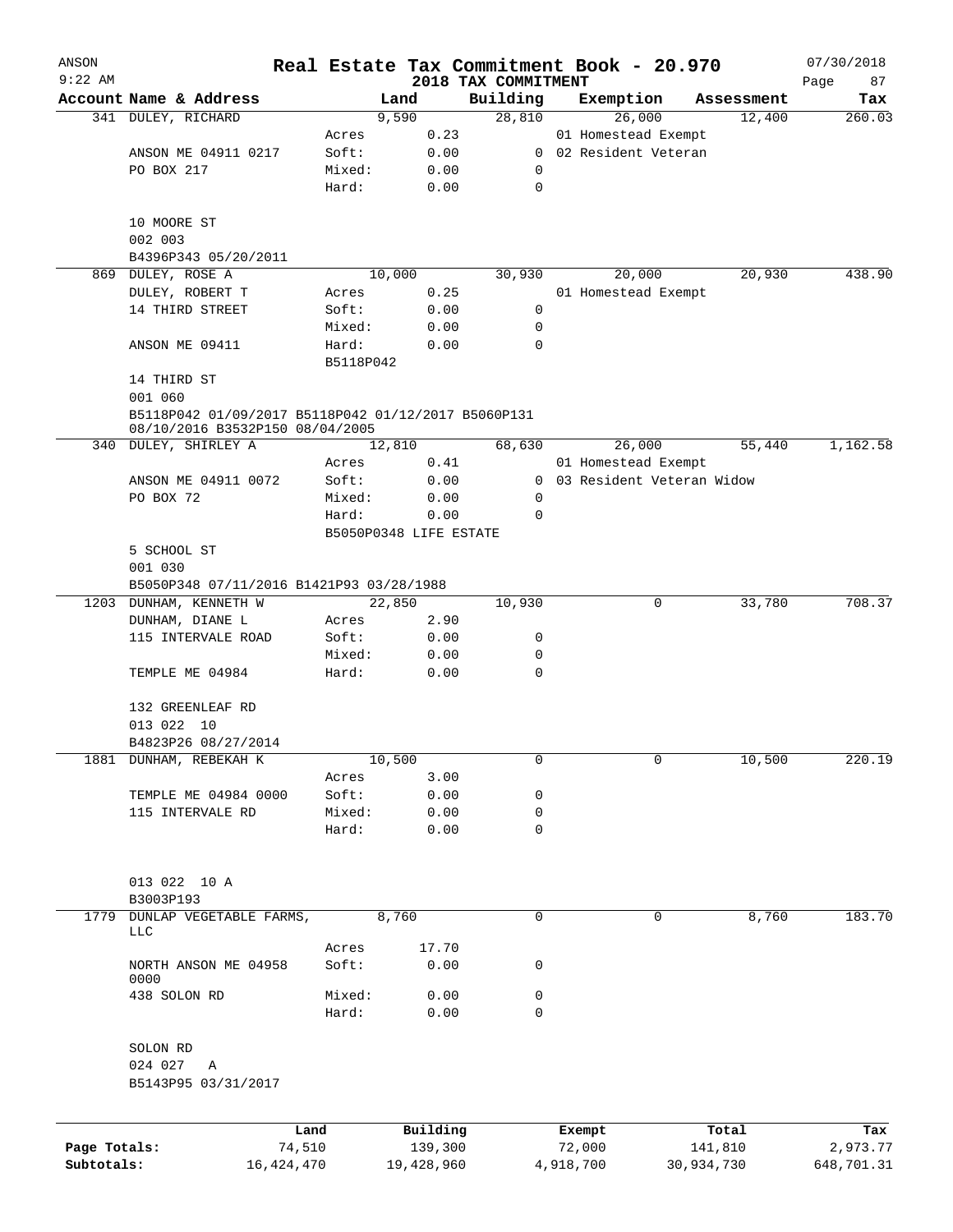| ANSON     |                                           |             |       |                     | Real Estate Tax Commitment Book - 20.970 |            | 07/30/2018 |
|-----------|-------------------------------------------|-------------|-------|---------------------|------------------------------------------|------------|------------|
| $9:22$ AM |                                           |             |       | 2018 TAX COMMITMENT |                                          |            | Page<br>88 |
|           | Account Name & Address                    |             | Land  | Building            | Exemption                                | Assessment | Tax        |
|           | 353 DUNLAP VEGETABLE FARMS,               | 11,130      |       | 11,550              | $\Omega$                                 | 22,680     | 475.60     |
|           | LLC                                       |             |       |                     |                                          |            |            |
|           | NORTH ANSON ME 04958                      | Acres       | 0.86  |                     |                                          |            |            |
|           | 0000                                      | Soft:       | 0.00  | 0                   |                                          |            |            |
|           | 438 SOLON RD                              | Mixed:      | 0.00  | 0                   |                                          |            |            |
|           |                                           | Hard:       | 0.00  | 0                   |                                          |            |            |
|           |                                           |             |       |                     |                                          |            |            |
|           | 390 SOLON RD                              |             |       |                     |                                          |            |            |
|           | 024 027<br>$\, {\bf B}$                   |             |       |                     |                                          |            |            |
|           | B5143P95 03/31/2017                       |             |       |                     |                                          |            |            |
|           | 153 DUNLAP VEGETABLE FARMS,               | 17,890      |       | 30,860              | 0                                        | 48,750     | 1,022.29   |
|           | LLC                                       | Acres       | 20.10 |                     |                                          |            |            |
|           | NORTH ANSON ME 04958                      | Soft:       | 0.00  | 0                   |                                          |            |            |
|           | 0000                                      |             |       |                     |                                          |            |            |
|           | 438 SOLON RD                              | Mixed:      | 0.00  | 0                   |                                          |            |            |
|           |                                           | Hard:       | 0.00  | 0                   |                                          |            |            |
|           |                                           |             |       |                     |                                          |            |            |
|           | 398 SOLON RD                              |             |       |                     |                                          |            |            |
|           | 024 032                                   |             |       |                     |                                          |            |            |
|           | B5143P143 03/31/2017 B5143P100 03/31/2017 |             |       |                     |                                          |            |            |
|           | 345 DUNLAP, EVERETT G                     | 19,080      |       | 78,050              | 20,000                                   | 77,130     | 1,617.42   |
|           | DUNLAP, GLENDA A                          | Acres       | 0.91  |                     | 01 Homestead Exempt                      |            |            |
|           |                                           | Soft:       | 0.00  | $\mathbf 0$         |                                          |            |            |
|           | 438 SOLON RD                              | Mixed:      | 0.00  | 0                   |                                          |            |            |
|           | NORTH ANSON ME 04958                      | Hard:       | 0.00  | 0                   |                                          |            |            |
|           | 0000                                      |             |       |                     |                                          |            |            |
|           | 438 SOLON RD                              |             |       |                     |                                          |            |            |
|           | 024 035<br>$\, {\bf B}$                   |             |       |                     |                                          |            |            |
|           | B1833P177                                 |             |       |                     |                                          |            |            |
| 344       | DUNLAP, WENDELL E                         | 27,320      |       | 91,780              | 20,000                                   | 99,100     | 2,078.13   |
|           |                                           | Acres       | 5.88  |                     | 01 Homestead Exempt                      |            |            |
|           | NORTH ANSON ME 04958                      | Soft:       | 0.00  | 0                   |                                          |            |            |
|           | 0000                                      |             |       |                     |                                          |            |            |
|           | 438 SOLON ROAD                            | Mixed:      | 0.00  | 0                   |                                          |            |            |
|           |                                           | Hard:       | 0.00  | 0                   |                                          |            |            |
|           |                                           |             |       |                     |                                          |            |            |
|           | 374 SOLON RD                              |             |       |                     |                                          |            |            |
|           | 024 027<br>B2852P133                      |             |       |                     |                                          |            |            |
|           | 709 DUNLAP, WENDELL E                     |             | 2,100 | 0                   | 0                                        | 2,100      | 44.04      |
|           |                                           | Acres       | 11.60 |                     |                                          |            |            |
|           | NORTH ANSON ME 04958                      | Soft:       | 0.00  | 0                   |                                          |            |            |
|           | 0000                                      |             |       |                     |                                          |            |            |
|           | 438 SOLON ROAD                            | Mixed:      | 5.00  | 860                 |                                          |            |            |
|           |                                           | Hard:       | 6.60  | 1,241               |                                          |            |            |
|           |                                           | TREE GROWTH |       |                     |                                          |            |            |
|           |                                           |             |       |                     |                                          |            |            |
|           | 024 038                                   |             |       |                     |                                          |            |            |
|           | B4735P215 11/22/2013                      |             |       |                     |                                          |            |            |

|              | Land       | Building   | Exempt    | Total      | Tax        |
|--------------|------------|------------|-----------|------------|------------|
| Page Totals: | .520       | 212,240    | 40,000    | 249,760    | 5,237.48   |
| Subtotals:   | 16,501,990 | 19,641,200 | 4,958,700 | 31,184,490 | 653,938.79 |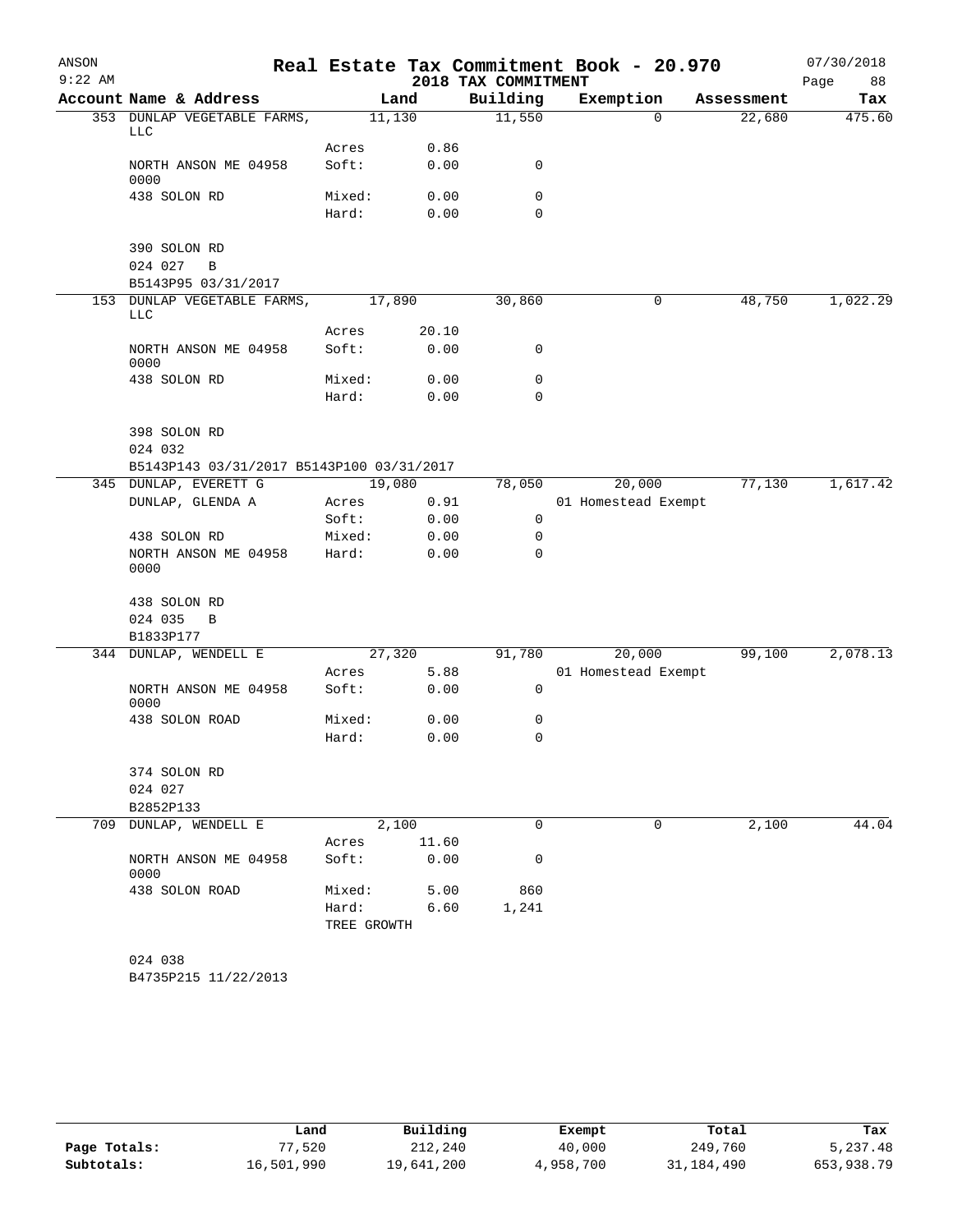| ANSON<br>$9:22$ AM |                                                        |            |                      |                 | 2018 TAX COMMITMENT | Real Estate Tax Commitment Book - 20.970 |            | 07/30/2018<br>Page<br>89 |
|--------------------|--------------------------------------------------------|------------|----------------------|-----------------|---------------------|------------------------------------------|------------|--------------------------|
|                    | Account Name & Address                                 |            |                      | Land            | Building            | Exemption                                | Assessment | Tax                      |
|                    | 1884 DUNLAP, WENDELL E                                 |            | 25,920               |                 | $\mathbf 0$         | 0                                        | 25,920     | 543.54                   |
|                    | NORTH ANSON ME 04958                                   |            | Acres<br>Soft:       | 120.80<br>11.00 | 1,287               |                                          |            |                          |
|                    | 0000<br>438 SOLON ROAD                                 |            | Mixed:               | 46.00           | 7,912               |                                          |            |                          |
|                    |                                                        |            | Hard:<br>TREE GROWTH | 60.20           | 11,318              |                                          |            |                          |
|                    | 024 031 A<br>B4735P215 11/22/2013                      |            |                      |                 |                     |                                          |            |                          |
|                    | 917 DUNN, SCOTT E                                      |            | 24,700               |                 | 14,500              | 0                                        | 39,200     | 822.02                   |
|                    |                                                        |            | Acres                | 11.20           |                     |                                          |            |                          |
|                    | NORTH ANSON ME 04958<br>0000                           |            | Soft:                | 0.00            | 0                   |                                          |            |                          |
|                    | 46 BEAVER DAM RD                                       |            | Mixed:<br>Hard:      | 0.00<br>0.00    | 0<br>$\mathbf 0$    |                                          |            |                          |
|                    | 46 BEAVER DAM RD                                       |            |                      |                 |                     |                                          |            |                          |
|                    | 015 043<br>I                                           |            |                      |                 |                     |                                          |            |                          |
|                    | B3446P343 02/15/2005<br>1042 DUNPHY, BONNIE J          |            | 31,500               |                 | 51,390              | 0                                        | 82,890     | 1,738.20                 |
|                    |                                                        |            | Acres                | 10.00           |                     |                                          |            |                          |
|                    | EMBDEN ME 04958 0000                                   |            | Soft:                | 0.00            | 0                   |                                          |            |                          |
|                    | 126 KENNEBEC RIVER RD                                  |            | Mixed:               | 0.00            | 0                   |                                          |            |                          |
|                    |                                                        |            | Hard:                | 0.00            | 0                   |                                          |            |                          |
|                    | 333 SOLON RD<br>024 026                                |            |                      |                 |                     |                                          |            |                          |
|                    | B3661P9 04/14/2006                                     |            |                      |                 |                     |                                          |            |                          |
|                    | 908 DUNPHY, BRYCE K                                    |            | 28,180               |                 | 63,290              | 0                                        | 91,470     | 1,918.13                 |
|                    | DUNPHY, TAMERA A                                       |            | Acres                | 19.96           |                     |                                          |            |                          |
|                    | 312 SCHOOL STREET                                      |            | Soft:                | 0.00            | 0                   |                                          |            |                          |
|                    |                                                        |            | Mixed:               | 0.00            | 0                   |                                          |            |                          |
|                    | NORTH NEW PORTLAND ME<br>04961                         |            | Hard:                | 0.00            | 0                   |                                          |            |                          |
|                    | 34 TOWN FARM RD                                        |            |                      |                 |                     |                                          |            |                          |
|                    | 019 008 3<br>B4125P216 04/23/2009 B4067P111 10/27/2008 |            |                      |                 |                     |                                          |            |                          |
|                    | 346 DUNPHY, GARY                                       |            | 14,000               |                 | $\mathbf 0$         | 0                                        | 14,000     | 293.58                   |
|                    |                                                        |            | Acres                | 2.33            |                     |                                          |            |                          |
|                    | NORTH ANSON ME 04958<br>0339                           |            | Soft:                | 0.00            | 0                   |                                          |            |                          |
|                    | PO BOX 339                                             |            | Mixed:               | 0.00            | 0                   |                                          |            |                          |
|                    |                                                        |            | Hard:                | 0.00            | 0                   |                                          |            |                          |
|                    | 017 033<br>B                                           |            |                      |                 |                     |                                          |            |                          |
|                    | B1951P246                                              |            |                      |                 |                     |                                          |            |                          |
| 347                | DUNPHY, GARY L                                         |            | 30,000               |                 | 99,500              | 20,000                                   | 109,500    | 2,296.21                 |
|                    | NORTH ANSON ME 04958<br>0339                           |            | Acres<br>Soft:       | 8.50<br>0.00    | 0                   | 01 Homestead Exempt                      |            |                          |
|                    | PO BOX 339                                             |            | Mixed:               | 0.00            | 0                   |                                          |            |                          |
|                    |                                                        |            | Hard:                | 0.00            | 0                   |                                          |            |                          |
|                    | 5 HANNAH'S WAY                                         |            |                      |                 |                     |                                          |            |                          |
|                    | 017 031<br>C<br>B2424P97                               |            |                      |                 |                     |                                          |            |                          |
|                    |                                                        | Land       |                      | Building        |                     | Exempt                                   | Total      | Tax                      |
| Page Totals:       |                                                        | 154,300    |                      | 228,680         |                     | 20,000                                   | 362,980    | 7,611.68                 |
| Subtotals:         |                                                        | 16,656,290 |                      | 19,869,880      |                     | 4,978,700                                | 31,547,470 | 661,550.47               |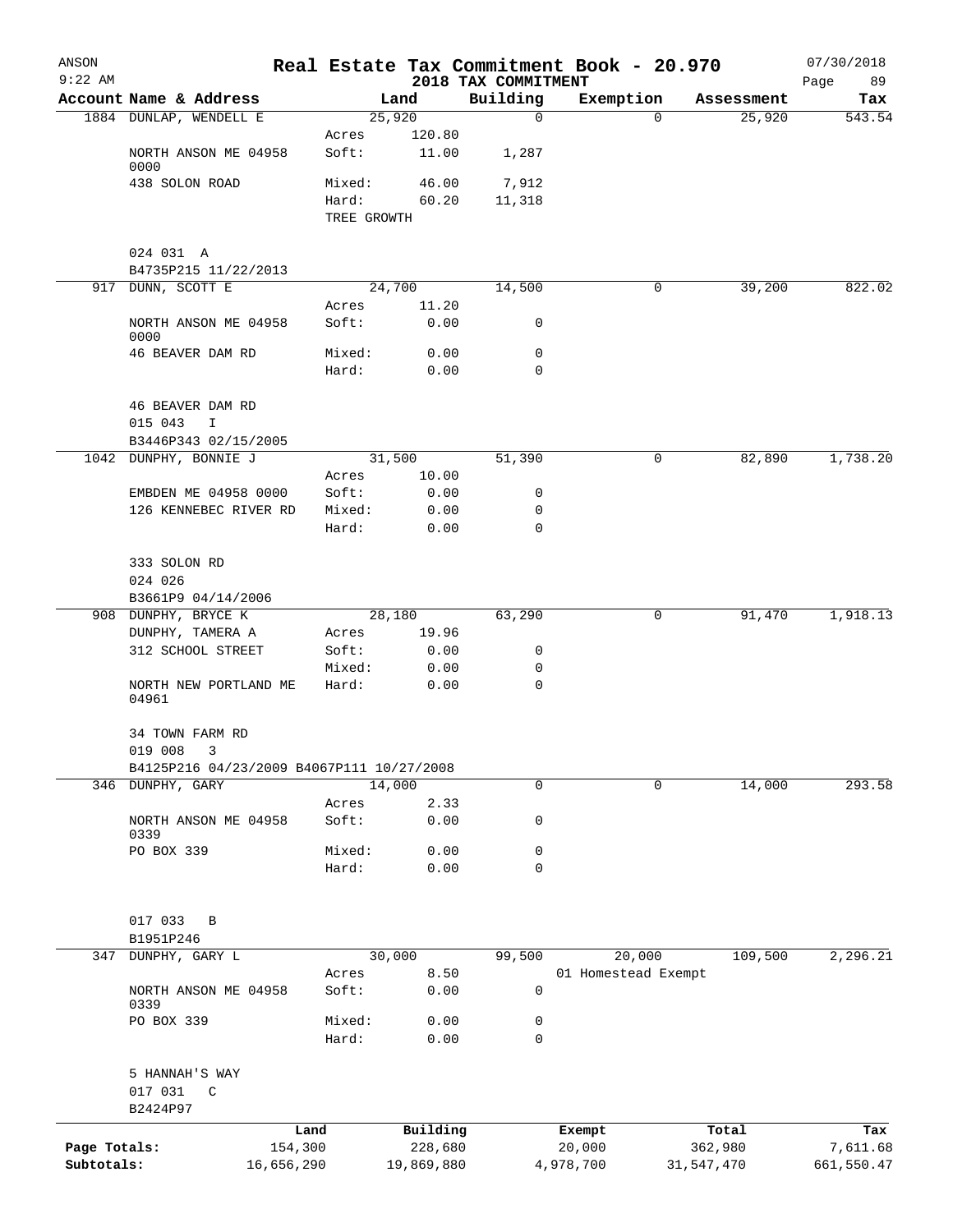| ANSON<br>$9:22$ AM |                                 |            |                |             |              | 2018 TAX COMMITMENT | Real Estate Tax Commitment Book - 20.970 |            |            | 07/30/2018<br>90<br>Page |
|--------------------|---------------------------------|------------|----------------|-------------|--------------|---------------------|------------------------------------------|------------|------------|--------------------------|
|                    | Account Name & Address          |            |                | Land        |              | Building            | Exemption                                |            | Assessment | Tax                      |
|                    | 1419 DUNPHY, GARY L             |            |                | $\mathbf 0$ |              | 9,310               |                                          | $\Omega$   | 9,310      | 195.23                   |
|                    | NORTH ANSON ME 04958<br>0339    |            |                |             |              |                     |                                          |            |            |                          |
|                    | PO BOX 339                      |            |                |             |              |                     |                                          |            |            |                          |
|                    | 6 HANNAH'S WAY                  |            |                |             |              |                     |                                          |            |            |                          |
|                    | 017 031<br>ON                   |            |                |             |              |                     |                                          |            |            |                          |
|                    | 735 DUNPHY, TROY                |            |                | 7,740       |              | 0                   |                                          | 0          | 7,740      | 162.31                   |
|                    | DUNPHY, JUDITH                  |            | Acres          |             | 1.16         |                     |                                          |            |            |                          |
|                    |                                 |            | Soft:          |             | 0.00         | 0                   |                                          |            |            |                          |
|                    | PO BOX 490                      |            | Mixed:         |             | 0.00         | 0                   |                                          |            |            |                          |
|                    | NORTH ANSON ME 04958<br>0490    |            | Hard:          |             | 0.00         | $\mathbf 0$         |                                          |            |            |                          |
|                    | 008 014<br>B                    |            |                |             |              |                     |                                          |            |            |                          |
|                    | B2348P172                       |            |                |             |              |                     |                                          |            |            |                          |
|                    | 913 DUNPHY, TROY T              |            |                | 14,100      |              | $\mathbf 0$         |                                          | 0          | 14,100     | 295.68                   |
|                    | DUNPHY, JUDITH R                |            | Acres<br>Soft: |             | 2.40         | 0                   |                                          |            |            |                          |
|                    | PO BOX 490                      |            | Mixed:         |             | 0.00<br>0.00 | 0                   |                                          |            |            |                          |
|                    | NORTH ANSON ME 04958<br>0490    |            | Hard:          |             | 0.00         | $\mathbf 0$         |                                          |            |            |                          |
|                    | 005 035<br>B2348P169            |            |                |             |              |                     |                                          |            |            |                          |
|                    | 923 DUNPHY, TROY T              |            |                | 16,750      |              | 0                   |                                          | 0          | 16,750     | 351.25                   |
|                    | DUNPHY, JUDITH R                |            | Acres          |             | 8.25         |                     |                                          |            |            |                          |
|                    |                                 |            | Soft:          |             | 0.00         | 0                   |                                          |            |            |                          |
|                    | PO BOX 490                      |            | Mixed:         |             | 0.00         | 0                   |                                          |            |            |                          |
|                    | NORTH ANSON ME 04958<br>0490    |            | Hard:          |             | 0.00         | $\mathbf 0$         |                                          |            |            |                          |
|                    | 005 037                         |            |                |             |              |                     |                                          |            |            |                          |
|                    | B2348P169<br>336 DUNPHY, TROY T |            |                | 20,260      |              | 93,760              | 20,000                                   |            | 94,020     | 1,971.60                 |
|                    |                                 |            | Acres          |             | 1.17         |                     | 01 Homestead Exempt                      |            |            |                          |
|                    | NORTH ANSON ME 04958<br>0490    |            | Soft:          |             | 0.00         | 0                   |                                          |            |            |                          |
|                    | PO BOX 490                      |            | Mixed:         |             | 0.00         | 0                   |                                          |            |            |                          |
|                    |                                 |            | Hard:          |             | 0.00         | 0                   |                                          |            |            |                          |
|                    | 71 NORTH MAIN ST<br>006 076     |            |                |             |              |                     |                                          |            |            |                          |
|                    | B2120P259                       |            |                |             |              |                     |                                          |            |            |                          |
|                    | 409 DUNPHY, TROY T              |            |                | 8,000       |              | 0                   |                                          | 0          | 8,000      | 167.76                   |
|                    | DUNPHY, JUDITH R                |            | Acres          |             | 0.16         |                     |                                          |            |            |                          |
|                    |                                 |            | Soft:          |             | 0.00         | 0                   |                                          |            |            |                          |
|                    | PO BOX 490                      |            | Mixed:         |             | 0.00         | 0                   |                                          |            |            |                          |
|                    | NORTH ANSON ME 04958<br>0490    |            | Hard:          |             | 0.00         | 0                   |                                          |            |            |                          |
|                    | 75 NORTH MAIN ST<br>006 075     |            |                |             |              |                     |                                          |            |            |                          |
|                    | B4827P54 09/03/2014             |            |                |             |              |                     |                                          |            |            |                          |
|                    |                                 | Land       |                | Building    |              |                     | Exempt                                   |            | Total      | Tax                      |
| Page Totals:       |                                 | 66,850     |                |             | 103,070      |                     | 20,000                                   |            | 149,920    | 3, 143.83                |
| Subtotals:         |                                 | 16,723,140 |                | 19,972,950  |              |                     | 4,998,700                                | 31,697,390 |            | 664,694.30               |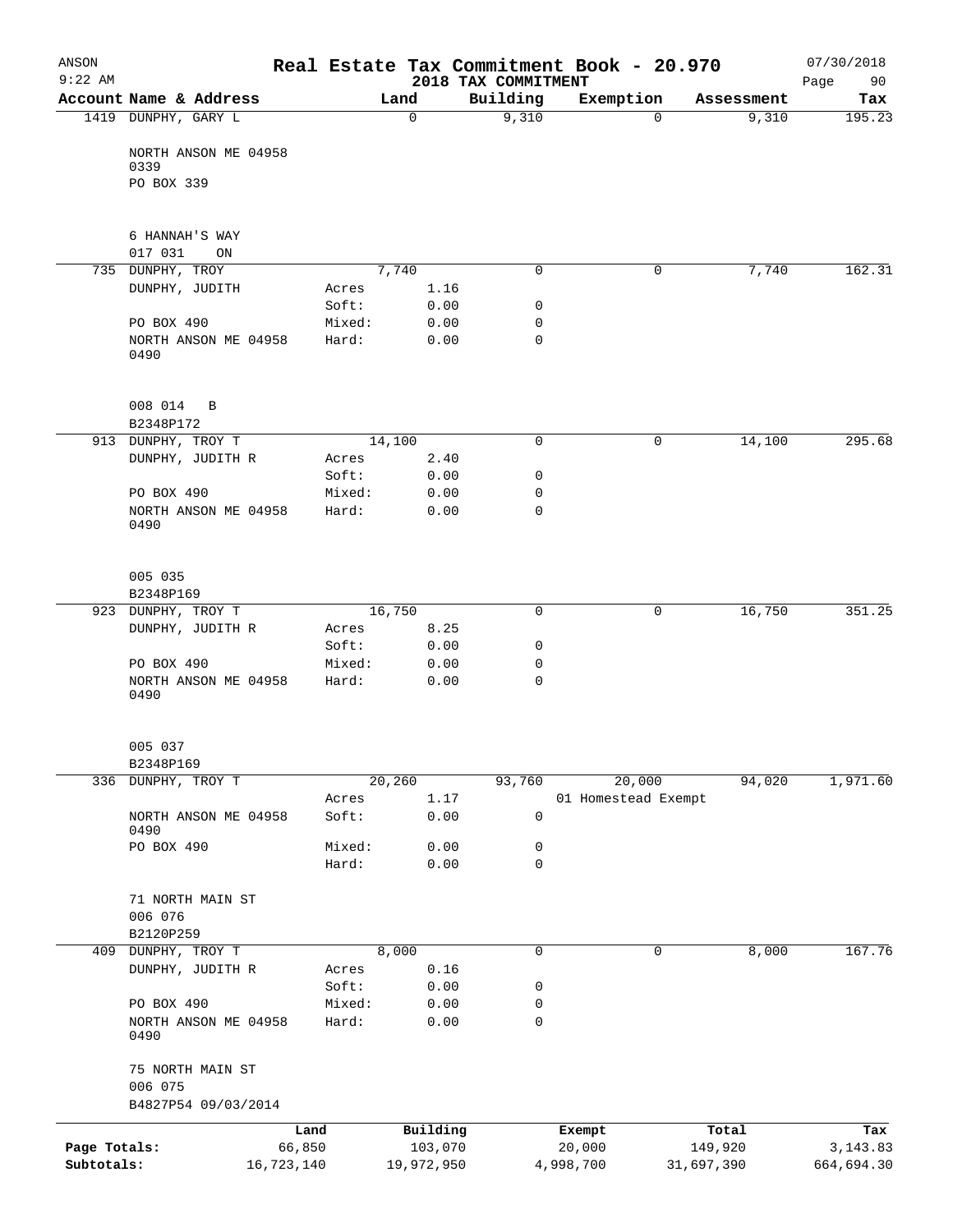| ANSON<br>$9:22$ AM |                                           |                     |                        | 2018 TAX COMMITMENT | Real Estate Tax Commitment Book - 20.970 |            | 07/30/2018<br>Page<br>91 |
|--------------------|-------------------------------------------|---------------------|------------------------|---------------------|------------------------------------------|------------|--------------------------|
|                    | Account Name & Address                    |                     | Land                   | Building            | Exemption                                | Assessment | Tax                      |
|                    | 1869 DUNPHY, TROY T                       |                     | 57,120                 | 172,330             | $\Omega$                                 | 229,450    | 4,811.57                 |
|                    | DUNPHY, JUDITH                            | Acres               | 42.23                  |                     |                                          |            |                          |
|                    |                                           | Soft:               | 0.00                   | 0                   |                                          |            |                          |
|                    | PO BOX 490                                | Mixed:              | 0.00                   | 0                   |                                          |            |                          |
|                    | NORTH ANSON ME 04958<br>0490              | Hard:               | 0.00                   | 0                   |                                          |            |                          |
|                    | 56 HANNAH'S WAY<br>017 031                |                     |                        |                     |                                          |            |                          |
|                    | B4542P299 06/28/2012 B2914P282            |                     |                        |                     |                                          |            |                          |
|                    | 1589 DURRELL, JOHN A                      |                     | 20,750                 | 30,910              | 0                                        | 51,660     | 1,083.31                 |
|                    | PO BOX 194                                | Acres               | 1.50                   |                     |                                          |            |                          |
|                    |                                           | Soft:               | 0.00                   | 0                   |                                          |            |                          |
|                    | SOLON ME 04979 0000                       | Mixed:              | 0.00                   | 0                   |                                          |            |                          |
|                    |                                           | Hard:<br>B5021P0265 | 0.00                   | $\mathbf 0$         |                                          |            |                          |
|                    | 349 SOLON RD                              |                     |                        |                     |                                          |            |                          |
|                    | 024 026<br>A                              |                     |                        |                     |                                          |            |                          |
|                    | B5021P265 05/02/2016 B4255P135 04/01/2010 |                     |                        |                     |                                          |            |                          |
|                    | 357 DYER, GARY R                          |                     | 10,390                 | $\mathbf 0$         | 0                                        | 10,390     | 217.88                   |
|                    | DYER, TERRI M                             | Acres               | 0.75                   |                     |                                          |            |                          |
|                    |                                           | Soft:               | 0.00                   | 0                   |                                          |            |                          |
|                    | 6 FALL ST                                 | Mixed:              | 0.00                   | 0                   |                                          |            |                          |
|                    | MADISON ME 04950 0000                     | Hard:               | 0.00                   | 0                   |                                          |            |                          |
|                    | 001 086<br>B1548P176                      |                     |                        |                     |                                          |            |                          |
|                    | 361 DYER, STAFFORD                        |                     | 16,500                 | 0                   | 0                                        | 16,500     | 346.01                   |
|                    |                                           | Acres               | 4.00                   |                     |                                          |            |                          |
|                    | MADISON ME 04950 0000                     | Soft:               | 0.00                   | 0                   |                                          |            |                          |
|                    | 24 EAST HOUGHTON ST                       | Mixed:              | 0.00                   | 0                   |                                          |            |                          |
|                    |                                           | Hard:               | 0.00                   | 0                   |                                          |            |                          |
|                    |                                           |                     | B5207P0131 LIFE ESTATE |                     |                                          |            |                          |
|                    | HORSEBACK ROAD<br>015 025                 |                     |                        |                     |                                          |            |                          |
|                    | B5207P131 09/11/2017                      |                     |                        |                     |                                          |            |                          |
|                    | 708 EAGEN, AARON                          |                     | 24,500                 | 98,280              | 0                                        | 122,780    | 2,574.70                 |
|                    | 41 ELM STREET                             | Acres               | 4.00                   |                     |                                          |            |                          |
|                    |                                           | Soft:               | 0.00                   | 0                   |                                          |            |                          |
|                    | NORTH ANSON ME 04958                      | Mixed:              | 0.00                   | 0                   |                                          |            |                          |
|                    |                                           | Hard:               | 0.00                   | 0                   |                                          |            |                          |
|                    | 70 NORTH MAIN ST<br>006 066               |                     |                        |                     |                                          |            |                          |
|                    | B4861P145 12/16/2014 B3715P258 07/26/2006 |                     |                        |                     |                                          |            |                          |
|                    | 423 EAGEN, AARON T                        |                     | 12,810                 | 34,640              | 26,000                                   | 21,450     | 449.81                   |
|                    | 41 ELM STREET                             | Acres               | 0.41                   |                     | 06 Disabled Vet. Res.                    |            |                          |
|                    |                                           | Soft:               | 0.00                   |                     | 0 01 Homestead Exempt                    |            |                          |
|                    | NORTH ANSON ME 04958                      | Mixed:              | 0.00                   | 0                   |                                          |            |                          |
|                    |                                           | Hard:<br>B4933P0159 | 0.00                   | $\Omega$            |                                          |            |                          |
|                    | 15 RANDALL ST                             |                     |                        |                     |                                          |            |                          |
|                    | 003 050                                   |                     |                        |                     |                                          |            |                          |
|                    | B4999P349 11/24/2015                      |                     |                        |                     |                                          |            |                          |
|                    |                                           |                     |                        |                     |                                          |            |                          |
|                    |                                           | Land.               | Building               |                     | $F$ vomnt                                | $T$ ctal   | To y                     |

|              | Land       | Building   | Exempt    | Total      | Tax        |
|--------------|------------|------------|-----------|------------|------------|
| Page Totals: | 142,070    | 336,160    | 26,000    | 452,230    | 9,483.28   |
| Subtotals:   | 16,865,210 | 20,309,110 | 5,024,700 | 32,149,620 | 674,177.58 |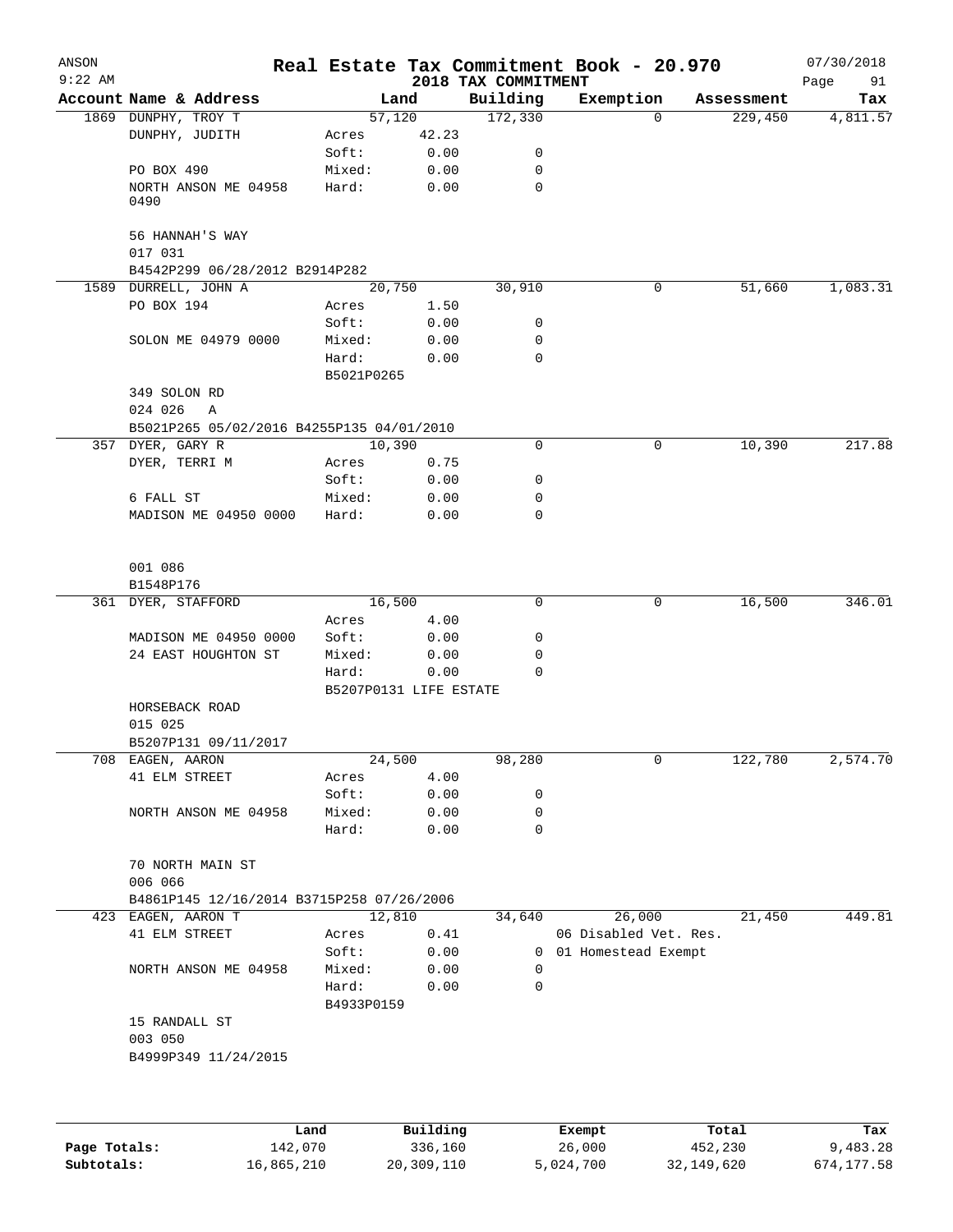| $9:22$ AM |                                                                |                |                                          | 2018 TAX COMMITMENT | Real Estate Tax Commitment Book - 20.970 |            | 07/30/2018<br>Page<br>92 |
|-----------|----------------------------------------------------------------|----------------|------------------------------------------|---------------------|------------------------------------------|------------|--------------------------|
|           | Account Name & Address                                         |                | Land                                     | Building            | Exemption                                | Assessment | Tax                      |
|           | 1029 EASTMAN, RICHARD                                          | 17,000         |                                          | 17,050              | $\Omega$                                 | 34,050     | 714.03                   |
|           | EASTMAN, KATHRYN                                               | Acres          | 3.00                                     |                     |                                          |            |                          |
|           | 37 WEST VIEW DRIVE                                             | Soft:          | 0.00                                     | 0                   |                                          |            |                          |
|           |                                                                | Mixed:         | 0.00                                     | $\mathbf 0$         |                                          |            |                          |
|           | FRYEBURG ME 04037 0000                                         | Hard:          | 0.00                                     | 0                   |                                          |            |                          |
|           |                                                                | B5196P029 JT   |                                          |                     |                                          |            |                          |
|           | 269 CARRABASSETT RD<br>022 028                                 |                |                                          |                     |                                          |            |                          |
|           | B5196P29 08/16/2017 B4907P238 05/13/2015                       |                |                                          |                     |                                          |            |                          |
|           | 1284 EDELL, EDISON E                                           | 25,980         |                                          | 36,900              | 0                                        | 62,880     | 1,318.59                 |
|           | C/O RACHEL WENTWORTH                                           | Acres          | 2.32                                     |                     |                                          |            |                          |
|           | 116 EASY STREET                                                | Soft:          | 0.00                                     | 0                   |                                          |            |                          |
|           | CANAAN ME 04924 0000                                           | Mixed:         | 0.00                                     | 0                   |                                          |            |                          |
|           |                                                                | Hard:          | 0.00                                     | 0                   |                                          |            |                          |
|           | 26 NEW PORTLAND RD<br>008 023                                  |                |                                          |                     |                                          |            |                          |
|           | B2231P220                                                      |                |                                          |                     |                                          |            |                          |
| 363       | EDES, DONALD W. TRUSTEE                                        | 13,420         |                                          | 50,040              | 26,000                                   | 37,460     | 785.54                   |
|           | DARRELL W & ELLEANOR A.<br>EDES LIVING TRUST                   | Acres          | 0.45                                     |                     | 01 Homestead Exempt                      |            |                          |
|           | 79 EMBDEN POND ROAD                                            | Soft:          | 0.00                                     | 0                   | 02 Resident Veteran                      |            |                          |
|           |                                                                | Mixed:         | 0.00                                     | 0                   |                                          |            |                          |
|           | NORTH ANSON ME 04958                                           | Hard:          | 0.00<br>LIFE ESTATE TO DARRELL & ELEANOR | 0                   |                                          |            |                          |
|           | 79 EMBDEN POND RD<br>009 015                                   |                |                                          |                     |                                          |            |                          |
|           | B4840P240 10/09/2014                                           |                |                                          |                     |                                          |            |                          |
|           | 1041 EDES, KENNETH F &                                         | 25,480         |                                          | 69,400              | 20,000                                   | 74,880     | 1,570.23                 |
|           | HERTLEIN, CHANTELL M                                           | Acres          | 4.65                                     |                     | 01 Homestead Exempt                      |            |                          |
|           |                                                                | Soft:          | 0.00                                     | 0                   |                                          |            |                          |
|           | 246 HORSEBACK RD                                               | Mixed:         | 0.00                                     | 0                   |                                          |            |                          |
|           | ANSON ME 04911 0000                                            | Hard:          | 0.00                                     | 0                   |                                          |            |                          |
|           | 246 HORSEBACK RD                                               |                |                                          |                     |                                          |            |                          |
|           | 015 010<br>D                                                   |                |                                          |                     |                                          |            |                          |
|           | B2321P1                                                        |                |                                          |                     |                                          |            |                          |
|           | 1594 EDGERLY, DONALD J                                         | 23,050         |                                          | 9,310               | 0                                        | 32,360     | 678.59                   |
|           | EDGERLY, CHERYL E                                              | Acres          | 5.70                                     |                     |                                          |            |                          |
|           |                                                                | Soft:          | 0.00                                     | 0                   |                                          |            |                          |
|           | PO BOX 5                                                       | Mixed:         | 0.00                                     | 0                   |                                          |            |                          |
|           | LIMERICK ME 04048 0005                                         | Hard:          | 0.00                                     | $\Omega$            |                                          |            |                          |
|           | 321 CARRABASSETT RD                                            |                |                                          |                     |                                          |            |                          |
|           | 022 029                                                        |                |                                          |                     |                                          |            |                          |
|           | B3180P238                                                      |                |                                          |                     |                                          |            |                          |
|           | 1804 EDINGTON, LORI ELLEN<br>AKA TOZIER                        | 26,220         |                                          | $\Omega$            | 0                                        | 26,220     | 549.83                   |
|           | 5331 HUMBOLDT DRIVE                                            | Acres<br>Soft: | 85.00<br>6.00                            | 702                 |                                          |            |                          |
|           | ROCKLIN CA 95765                                               | Mixed:         | 66.00                                    | 11,352              |                                          |            |                          |
|           |                                                                | Hard:          | 11.00                                    | 2,068               |                                          |            |                          |
|           |                                                                |                | TREE GROWTH B4960P0345                   |                     |                                          |            |                          |
|           |                                                                |                |                                          |                     |                                          |            |                          |
|           |                                                                |                |                                          |                     |                                          |            |                          |
|           | 013 009<br>B4960P345 09/30/2015 B3701P316 05/30/2006 B2594P193 |                |                                          |                     |                                          |            |                          |

|              | Land       | Building   | Exempt    | Total      | Tax        |
|--------------|------------|------------|-----------|------------|------------|
| Page Totals: | 131,150    | 182,700    | 46,000    | 267,850    | 5,616.81   |
| Subtotals:   | 16,996,360 | 20,491,810 | 5,070,700 | 32,417,470 | 679,794.39 |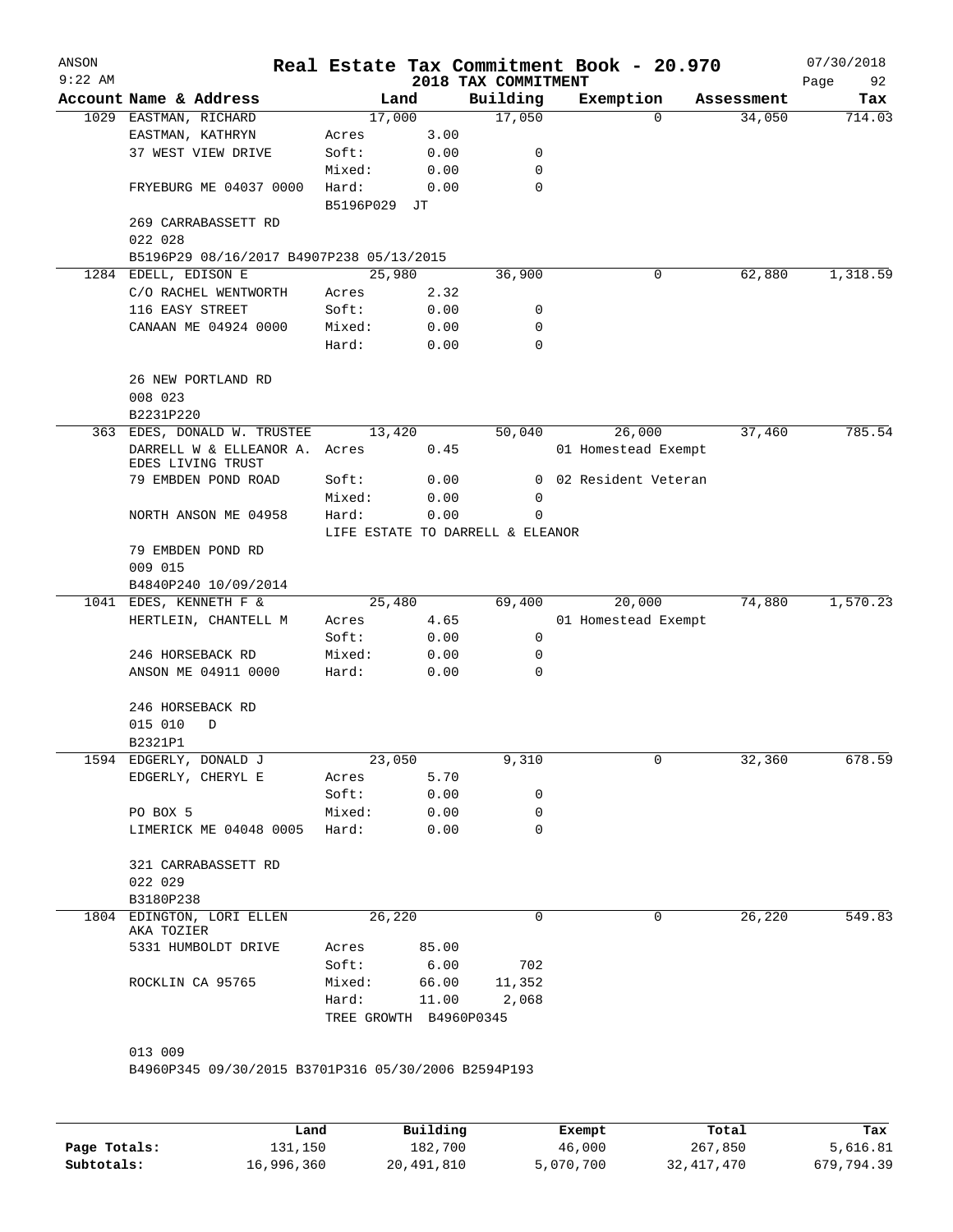| ANSON                      |                                                     |                       |        |                        |                                 | Real Estate Tax Commitment Book - 20.970 |                       | 07/30/2018             |
|----------------------------|-----------------------------------------------------|-----------------------|--------|------------------------|---------------------------------|------------------------------------------|-----------------------|------------------------|
| $9:22$ AM                  | Account Name & Address                              |                       |        | Land                   | 2018 TAX COMMITMENT<br>Building | Exemption                                | Assessment            | Page<br>93<br>Tax      |
| 1087                       | EDINGTON, LORI ELLEN                                |                       |        | 42,950                 | 0                               | $\Omega$                                 | 42,950                | 900.66                 |
|                            | AKA TOZIER                                          |                       |        |                        |                                 |                                          |                       |                        |
|                            | 5331 HUMBOLDT DRIVE                                 |                       | Acres  | 94.00                  |                                 |                                          |                       |                        |
|                            |                                                     |                       | Soft:  | 13.00                  | 1,521                           |                                          |                       |                        |
|                            | ROCKLIN CA 95765                                    |                       | Mixed: | 2.00                   | 344                             |                                          |                       |                        |
|                            |                                                     |                       | Hard:  | 60.00                  | 11,280                          |                                          |                       |                        |
|                            |                                                     |                       |        | TREE GROWTH B4960P0345 |                                 |                                          |                       |                        |
|                            | FLETCHER RD                                         |                       |        |                        |                                 |                                          |                       |                        |
|                            | 013 002                                             |                       |        |                        |                                 |                                          |                       |                        |
|                            | B4960P345 09/30/2015 B3701P316 05/30/2006 B2594P193 |                       |        |                        |                                 |                                          |                       | 828.32                 |
|                            | 365 EDWARDS, JANET                                  |                       |        | 26,750                 | 32,750                          | 20,000                                   | 39,500                |                        |
|                            |                                                     |                       | Acres  | 5.50                   |                                 | 01 Homestead Exempt                      |                       |                        |
|                            | ANSON ME 04911 0000                                 |                       | Soft:  | 0.00                   | 0                               |                                          |                       |                        |
|                            | 858 PEASE HILL RD                                   |                       | Mixed: | 0.00                   | 0                               |                                          |                       |                        |
|                            |                                                     |                       | Hard:  | 0.00                   | $\mathbf 0$                     |                                          |                       |                        |
|                            |                                                     |                       |        |                        |                                 |                                          |                       |                        |
|                            | 858 PEASE HILL RD                                   |                       |        |                        |                                 |                                          |                       |                        |
|                            | 012 015<br>E                                        |                       |        |                        |                                 |                                          |                       |                        |
|                            | B1016P210<br>ELA, DAVID C                           |                       |        |                        |                                 |                                          |                       |                        |
| 144                        |                                                     |                       |        | 22,060                 | 72,210                          | 20,000                                   | 74,270                | 1,557.44               |
|                            |                                                     |                       | Acres  | 2.37                   |                                 | 01 Homestead Exempt                      |                       |                        |
|                            | ANSON ME 04911                                      |                       | Soft:  | 0.00                   | 0                               |                                          |                       |                        |
|                            | 51 PARKWOODS DRIVE                                  |                       | Mixed: | 0.00                   | 0                               |                                          |                       |                        |
|                            |                                                     |                       | Hard:  | 0.00                   | 0                               |                                          |                       |                        |
|                            |                                                     |                       |        |                        |                                 |                                          |                       |                        |
|                            | 51 Parkwoods Drive                                  |                       |        |                        |                                 |                                          |                       |                        |
|                            | 010 007<br>6                                        |                       |        |                        |                                 |                                          |                       |                        |
|                            | B4609P119 12/17/2012                                |                       |        |                        |                                 |                                          |                       |                        |
| 1587                       | ELLIS, ALLEN J. &                                   |                       |        | 43,500                 | 111,260                         | 0                                        | 154,760               | 3, 245.32              |
|                            | LUCE, JAMIE L                                       |                       | Acres  | 23.00                  |                                 |                                          |                       |                        |
|                            |                                                     |                       | Soft:  | 0.00                   | 0                               |                                          |                       |                        |
|                            | 25 GREENLEAF ROAD                                   |                       | Mixed: | 0.00                   | 0                               |                                          |                       |                        |
|                            | ANSON ME 04911 3407                                 |                       | Hard:  | 0.00                   | 0                               |                                          |                       |                        |
|                            |                                                     |                       |        |                        |                                 |                                          |                       |                        |
|                            | 25 GREENLEAF RD                                     |                       |        |                        |                                 |                                          |                       |                        |
|                            | 013 013<br>Α                                        |                       |        |                        |                                 |                                          |                       |                        |
|                            | B4410P150 06/01/2010                                |                       |        |                        |                                 |                                          |                       |                        |
|                            | 371 ELLIS, EDWARD G                                 |                       |        | 20,650                 | 74,090                          | 20,000                                   | 74,740                | 1,567.30               |
|                            | ELLIS, PRISCILLA                                    |                       | Acres  | 1.43                   |                                 | 01 Homestead Exempt                      |                       |                        |
|                            |                                                     |                       | Soft:  | 0.00                   | 0                               |                                          |                       |                        |
|                            | PO BOX 275                                          |                       | Mixed: | 0.00                   | 0                               |                                          |                       |                        |
|                            | NORTH ANSON ME 04958<br>0275                        |                       | Hard:  | 0.00                   | 0                               |                                          |                       |                        |
|                            |                                                     |                       |        |                        |                                 |                                          |                       |                        |
|                            | 40 EMBDEN POND RD                                   |                       |        |                        |                                 |                                          |                       |                        |
|                            | 009 013                                             |                       |        |                        |                                 |                                          |                       |                        |
|                            | B821P512                                            |                       |        |                        |                                 |                                          |                       |                        |
| 854                        | EMERY, BRIAN I                                      |                       |        | 10,580                 | 47,530                          | 20,000                                   | 38,110                | 799.17                 |
|                            | EMERY, BRANDI A                                     |                       | Acres  | 0.28                   |                                 | 01 Homestead Exempt                      |                       |                        |
|                            |                                                     |                       | Soft:  | 0.00                   | 0                               |                                          |                       |                        |
|                            | PO BOX 204                                          |                       | Mixed: | 0.00                   | 0                               |                                          |                       |                        |
|                            | ANSON ME 04911 0204                                 |                       | Hard:  | 0.00                   | 0                               |                                          |                       |                        |
|                            |                                                     |                       |        |                        |                                 |                                          |                       |                        |
|                            | 51 SPEAR HILL RD                                    |                       |        |                        |                                 |                                          |                       |                        |
|                            | 003 020                                             |                       |        |                        |                                 |                                          |                       |                        |
|                            | B3689P9 06/02/2006                                  |                       |        |                        |                                 |                                          |                       |                        |
|                            |                                                     |                       |        |                        |                                 |                                          |                       |                        |
|                            |                                                     |                       |        |                        |                                 |                                          |                       |                        |
|                            |                                                     |                       |        |                        |                                 |                                          |                       |                        |
|                            |                                                     | Land                  |        | Building               |                                 | Exempt                                   | Total                 | Tax                    |
| Page Totals:<br>Subtotals: |                                                     | 166,490<br>17,162,850 |        | 337,840                |                                 | 80,000<br>5,150,700                      | 424,330<br>32,841,800 | 8,898.21<br>688,692.60 |
|                            |                                                     |                       |        | 20,829,650             |                                 |                                          |                       |                        |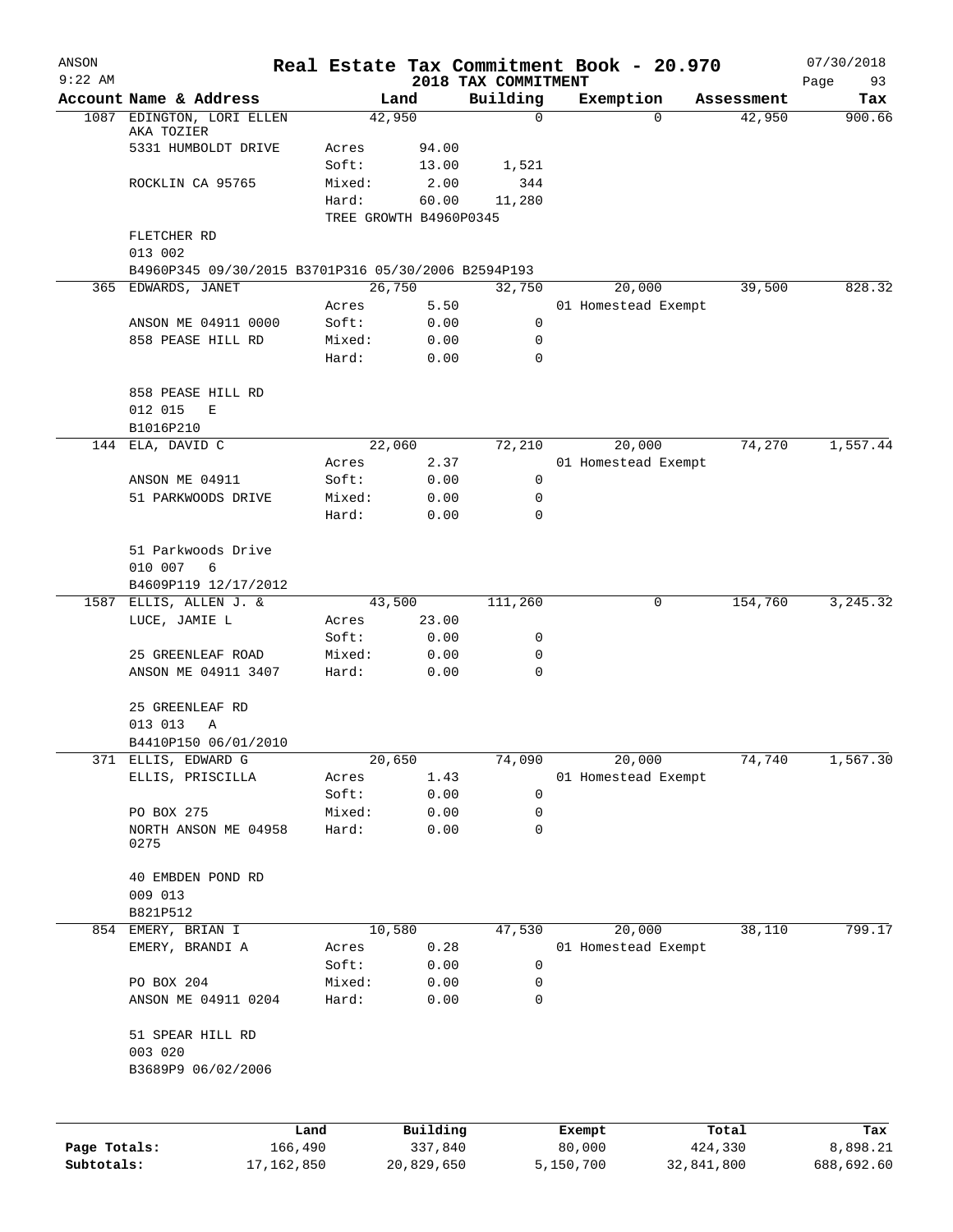| ANSON<br>$9:22$ AM |                                                      |               |        | 2018 TAX COMMITMENT | Real Estate Tax Commitment Book - 20.970 |            | 07/30/2018<br>Page<br>94 |
|--------------------|------------------------------------------------------|---------------|--------|---------------------|------------------------------------------|------------|--------------------------|
|                    | Account Name & Address                               |               | Land   | Building            | Exemption                                | Assessment | Tax                      |
|                    | 373 EMERY, CHARLES H                                 |               | 29,760 | 56,880              | 26,000                                   | 60,640     | 1,271.62                 |
|                    | EMERY, MARTHA K                                      | Acres         | 8.26   |                     | 01 Homestead Exempt                      |            |                          |
|                    |                                                      | Soft:         | 0.00   |                     | 0 04 Non-resident Veteran                |            |                          |
|                    | 323 FOUR MILE SQUARE RD                              | Mixed:        | 0.00   | 0                   |                                          |            |                          |
|                    | ANSON ME 04911 0000                                  | Hard:         | 0.00   | $\mathbf 0$         |                                          |            |                          |
|                    | 323 FOUR MILE SQUARE RD<br>021 016<br>1              |               |        |                     |                                          |            |                          |
|                    | 1747 EMERY, RODNEY                                   |               | 21,500 | $\mathbf 0$         | 0                                        | 21,500     | 450.85                   |
|                    | EMERY, HEIDI A                                       | Acres         | 8.00   |                     |                                          |            |                          |
|                    | PO BOX 150                                           | Soft:         | 0.00   | 0                   |                                          |            |                          |
|                    |                                                      | Mixed:        | 0.00   | 0                   |                                          |            |                          |
|                    | NORTH NEW PORTLAND ME<br>04961                       | Hard:         | 0.00   | 0                   |                                          |            |                          |
|                    |                                                      | B5077P0288 JT |        |                     |                                          |            |                          |
|                    | CARRABASSETT RD<br>022 029<br>Α                      |               |        |                     |                                          |            |                          |
|                    | B5077P288 09/16/2016 B2096P278 05/10/1995            |               |        |                     |                                          |            |                          |
|                    | 374 ERICKSON, CHRISTOPHER                            |               | 26,300 | 73,540              | 20,000                                   | 79,840     | 1,674.24                 |
|                    |                                                      | Acres         | 5.20   |                     | 01 Homestead Exempt                      |            |                          |
|                    | ANSON ME 04911 0342                                  | Soft:         | 0.00   | 0                   |                                          |            |                          |
|                    | PO BOX 342                                           | Mixed:        | 0.00   | 0                   |                                          |            |                          |
|                    |                                                      | Hard:         | 0.00   | 0                   |                                          |            |                          |
|                    | 209 FOUR MILE SQUARE RD<br>021 009<br>$\overline{4}$ |               |        |                     |                                          |            |                          |
|                    | B1354P202                                            |               |        |                     |                                          |            |                          |
|                    | 85 ESTES, RICHARD E                                  |               | 21,500 | 57,880              | 0                                        | 79,380     | 1,664.60                 |
|                    |                                                      | Acres         | 2.00   |                     |                                          |            |                          |
|                    | ANSON ME 04911                                       | Soft:         | 0.00   | 0                   |                                          |            |                          |
|                    | 358 VALLEY RD                                        | Mixed:        | 0.00   | 0                   |                                          |            |                          |
|                    |                                                      | Hard:         | 0.00   | 0                   |                                          |            |                          |
|                    | 358 VALLEY RD                                        |               |        |                     |                                          |            |                          |
|                    | 018 039<br>$\mathbb C$                               |               |        |                     |                                          |            |                          |
|                    | B4720P298 10/08/2013                                 |               |        |                     |                                          |            |                          |
|                    | 376 ESTY, HENRY A                                    |               | 45,630 | 85,370              | 20,000                                   | 111,000    | 2,327.67                 |
|                    | ESTY, BETTY A                                        | Acres         | 27.25  |                     | 01 Homestead Exempt                      |            |                          |
|                    |                                                      | Soft:         | 0.00   | 0                   |                                          |            |                          |
|                    | 469 CAMPGROUND RD                                    | Mixed:        | 0.00   | 0                   |                                          |            |                          |
|                    | NORTH ANSON ME 04958<br>0000                         | Hard:         | 0.00   | $\mathbf 0$         |                                          |            |                          |
|                    | 469 CAMPGROUND RD                                    |               |        |                     |                                          |            |                          |
|                    | 018 013                                              |               |        |                     |                                          |            |                          |
|                    | B1375P300                                            |               |        |                     |                                          |            |                          |
| 1300               | EVANS, WALTER E                                      |               | 27,970 | 7,270               | 20,000                                   | 15,240     | 319.58                   |
|                    |                                                      | Acres         | 6.47   |                     | 01 Homestead Exempt                      |            |                          |
|                    | ANSON ME 04911 0220                                  | Soft:         | 0.00   | 0                   |                                          |            |                          |
|                    | PO BOX 220                                           | Mixed:        | 0.00   | 0                   |                                          |            |                          |
|                    |                                                      | Hard:         | 0.00   | 0                   |                                          |            |                          |
|                    | 1203 VALLEY RD                                       |               |        |                     |                                          |            |                          |
|                    | 020 027<br>B                                         |               |        |                     |                                          |            |                          |
|                    | B3059P242                                            |               |        |                     |                                          |            |                          |
|                    |                                                      |               |        |                     |                                          |            |                          |
|                    |                                                      |               |        |                     |                                          |            |                          |
|                    |                                                      |               |        |                     |                                          |            |                          |

|              | Land       | Building     | Exempt    | Total      | Tax        |
|--------------|------------|--------------|-----------|------------|------------|
| Page Totals: | 172,660    | 280,940      | 86,000    | 367,600    | 7,708.56   |
| Subtotals:   | 17,335,510 | 21, 110, 590 | 5,236,700 | 33,209,400 | 696,401.16 |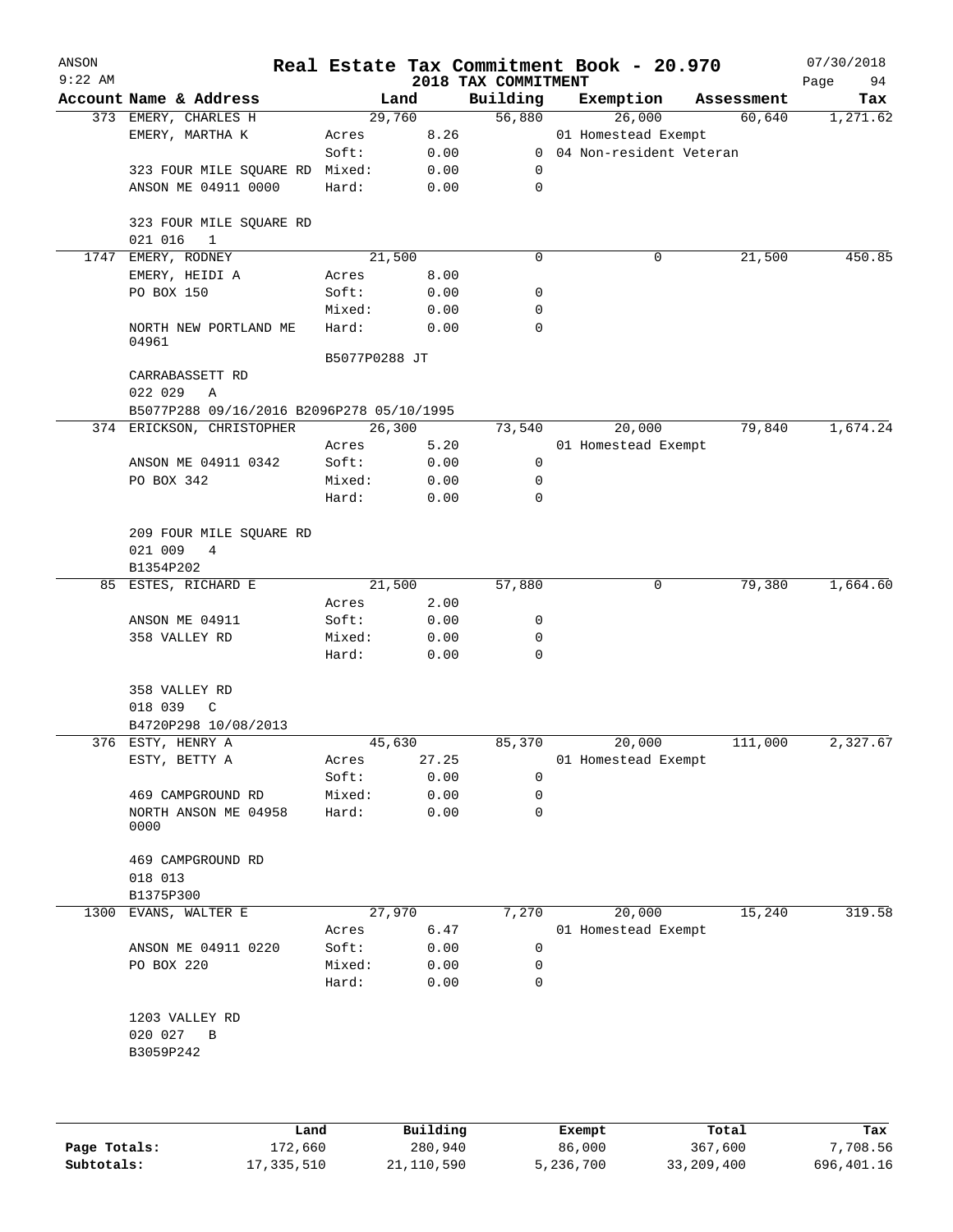| ANSON        |                                             |                 |                 |                     | Real Estate Tax Commitment Book - 20.970 |                  |                     |                  | 07/30/2018        |
|--------------|---------------------------------------------|-----------------|-----------------|---------------------|------------------------------------------|------------------|---------------------|------------------|-------------------|
| $9:22$ AM    | Account Name & Address                      |                 |                 | Land                | 2018 TAX COMMITMENT<br>Building          | Exemption        |                     | Assessment       | 95<br>Page<br>Tax |
|              | 383 EVERETT, LEVI ESTATE OF                 |                 |                 | 23,000              | 3,500                                    |                  | $\Omega$            | 26,500           | 555.70            |
|              | C/O JOSEPH A EVERETTE<br>IΙ                 |                 | Acres           | 3.00                |                                          |                  |                     |                  |                   |
|              | 5600 MANOR DRIVE                            |                 | Soft:           | 0.00                | 0                                        |                  |                     |                  |                   |
|              |                                             |                 | Mixed:          | 0.00                | 0                                        |                  |                     |                  |                   |
|              | WOODBINE MD 21797                           |                 | Hard:           | 0.00                | $\mathbf 0$                              |                  |                     |                  |                   |
|              | 50 VALLEY RD                                |                 |                 |                     |                                          |                  |                     |                  |                   |
|              | 018 024                                     |                 |                 |                     |                                          |                  |                     |                  |                   |
|              | B819P610<br>388 EVERETT, STEVEN A           |                 |                 | 23,300              | 105,630                                  |                  | 20,000              | 108,930          | 2,284.26          |
|              |                                             |                 | Acres           | 3.20                |                                          |                  | 01 Homestead Exempt |                  |                   |
|              | ANSON ME 04911 0198                         |                 | Soft:           | 0.00                | $\mathbf 0$                              |                  |                     |                  |                   |
|              | PO BOX 198                                  |                 | Mixed:          | 0.00                | 0                                        |                  |                     |                  |                   |
|              |                                             |                 | Hard:           | 0.00                | 0                                        |                  |                     |                  |                   |
|              | 54 SPEAR HILL RD<br>003 007<br>B            |                 |                 |                     |                                          |                  |                     |                  |                   |
|              | B2168P52                                    |                 |                 |                     |                                          |                  |                     |                  |                   |
|              | 389 EVERETT, STEVEN A<br>ANSON COIN LAUNDRY |                 | Acres           | 7,940<br>0.07       | 47,420                                   |                  | 0                   | 55,360           | 1,160.90          |
|              |                                             |                 | Soft:           | 0.00                | 0                                        |                  |                     |                  |                   |
|              | PO BOX 198                                  |                 | Mixed:          | 0.00                | 0                                        |                  |                     |                  |                   |
|              | ANSON ME 04911 0198                         |                 | Hard:           | 0.00                | 0                                        |                  |                     |                  |                   |
|              | 49 MAIN ST                                  |                 |                 |                     |                                          |                  |                     |                  |                   |
|              | 001 098                                     |                 |                 |                     |                                          |                  |                     |                  |                   |
|              | B2168P52                                    |                 |                 |                     |                                          |                  |                     |                  |                   |
|              | 378 EVERETT, STEVEN A                       |                 |                 | 48,620              | 0                                        |                  | 0                   | 48,620           | 1,019.56          |
|              |                                             |                 | Acres           | 63.14               |                                          |                  |                     |                  |                   |
|              | ANSON ME 04911 0198                         |                 | Soft:           | 0.00                | 0                                        |                  |                     |                  |                   |
|              | PO BOX 198                                  |                 | Mixed:          | 0.00                | 0                                        |                  |                     |                  |                   |
|              |                                             |                 | Hard:           | 0.00                | 0                                        |                  |                     |                  |                   |
|              | 010 007                                     |                 |                 |                     |                                          |                  |                     |                  |                   |
|              | B1504P85                                    |                 |                 |                     |                                          |                  |                     |                  |                   |
|              | 1457 EVERETT, STEVEN A                      |                 |                 | 9,060               | 0                                        |                  | 0                   | 9,060            | 189.99            |
|              |                                             |                 | Acres           | 0.57                |                                          |                  |                     |                  |                   |
|              | ANSON ME 04911 0198                         |                 | Soft:           | 0.00                | 0<br>0                                   |                  |                     |                  |                   |
|              | PO BOX 198                                  |                 | Mixed:<br>Hard: | 0.00<br>0.00        | 0                                        |                  |                     |                  |                   |
|              |                                             |                 |                 |                     |                                          |                  |                     |                  |                   |
|              | 003 008<br>B2355P45                         |                 |                 |                     |                                          |                  |                     |                  |                   |
|              | 382 EVERETT, STEVEN A.,<br>TRUSTEE          |                 |                 | 27,800              | 113,040                                  |                  | 0                   | 140,840          | 2,953.41          |
|              |                                             |                 | Acres           | 6.80                |                                          |                  |                     |                  |                   |
|              | ANSON ME 04911 0198                         |                 | Soft:           | 0.00                | 0                                        |                  |                     |                  |                   |
|              | PO BOX 198                                  |                 | Mixed:<br>Hard: | 0.00<br>0.00        | 0<br>0                                   |                  |                     |                  |                   |
|              |                                             |                 |                 |                     |                                          |                  |                     |                  |                   |
|              | 61 HILLTOP RD<br>004 027                    |                 |                 |                     |                                          |                  |                     |                  |                   |
|              | B4647P93 04/09/2013                         |                 |                 |                     |                                          |                  |                     |                  |                   |
|              |                                             |                 |                 |                     |                                          |                  |                     |                  |                   |
| Page Totals: |                                             | Land<br>139,720 |                 | Building<br>269,590 |                                          | Exempt<br>20,000 |                     | Total<br>389,310 | Tax<br>8,163.82   |
| Subtotals:   |                                             | 17, 475, 230    |                 | 21,380,180          |                                          | 5,256,700        |                     | 33,598,710       | 704,564.98        |
|              |                                             |                 |                 |                     |                                          |                  |                     |                  |                   |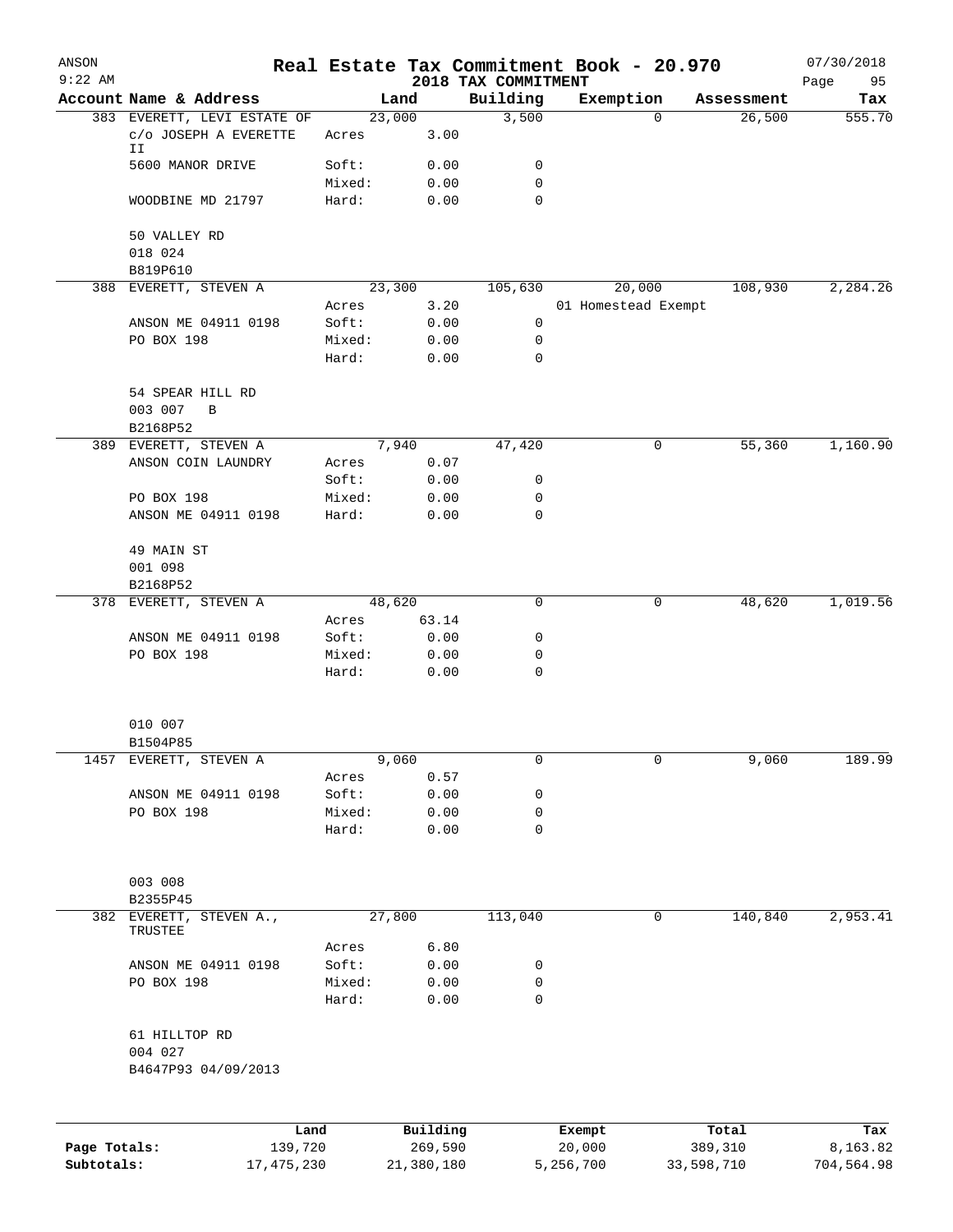| ANSON<br>$9:22$ AM |                                           |        |          | 2018 TAX COMMITMENT | Real Estate Tax Commitment Book - 20.970 |            | 07/30/2018<br>Page<br>96 |
|--------------------|-------------------------------------------|--------|----------|---------------------|------------------------------------------|------------|--------------------------|
|                    | Account Name & Address                    |        | Land     | Building            | Exemption                                | Assessment | Tax                      |
|                    | 145 EVERETT, STEVEN A.,                   |        | 23,830   | 0                   | $\Omega$                                 | 23,830     | 499.72                   |
|                    | TRUSTEE                                   | Acres  | 10.33    |                     |                                          |            |                          |
|                    | ANSON ME 04911 0198                       | Soft:  | 0.00     | 0                   |                                          |            |                          |
|                    | PO BOX 198                                | Mixed: | 0.00     | 0                   |                                          |            |                          |
|                    |                                           | Hard:  | 0.00     | 0                   |                                          |            |                          |
|                    |                                           |        |          |                     |                                          |            |                          |
|                    | 010 040<br>1<br>B4647P93 04/09/2013       |        |          |                     |                                          |            |                          |
|                    | 147 EVERETT, STEVEN A.,<br>TRUSTEE        |        | 7,780    | 0                   | 0                                        | 7,780      | 163.15                   |
|                    |                                           | Acres  | 0.42     |                     |                                          |            |                          |
|                    | ANSON ME 04911 0198                       | Soft:  | 0.00     | 0                   |                                          |            |                          |
|                    | PO BOX 198                                | Mixed: | 0.00     | 0                   |                                          |            |                          |
|                    |                                           | Hard:  | 0.00     | 0                   |                                          |            |                          |
|                    | 002 032                                   |        |          |                     |                                          |            |                          |
|                    | B4647P93 04/09/2013                       |        |          |                     |                                          |            |                          |
|                    | 387 EVERLITH, RONALD                      |        | 25,700   | 33,610              | 20,000                                   | 39,310     | 824.33                   |
|                    |                                           | Acres  | 4.80     |                     | 01 Homestead Exempt                      |            |                          |
|                    | ANSON ME 04911 0382                       | Soft:  | 0.00     | 0                   |                                          |            |                          |
|                    | PO BOX 382                                | Mixed: | 0.00     | 0                   |                                          |            |                          |
|                    |                                           | Hard:  | 0.00     | 0                   |                                          |            |                          |
|                    | 230 SPENCER RD                            |        |          |                     |                                          |            |                          |
|                    | 020 009<br>F                              |        |          |                     |                                          |            |                          |
|                    | B1997P212                                 |        |          |                     |                                          |            |                          |
|                    | 121 FAHY, THOMAS E                        |        | 11,800   | 0                   | 0                                        | 11,800     | 247.45                   |
|                    | FAHY, FARON D                             | Acres  | 12.00    |                     |                                          |            |                          |
|                    |                                           | Soft:  | 0.00     | 0                   |                                          |            |                          |
|                    | 2017 FOX HOLLOW RD                        | Mixed: | 0.00     | 0                   |                                          |            |                          |
|                    | CARRABASSETT VALLEY ME<br>04947 0000      | Hard:  | 0.00     | 0                   |                                          |            |                          |
|                    | 023 016                                   |        |          |                     |                                          |            |                          |
|                    | B4090P327 01/21/2009                      |        |          |                     |                                          |            |                          |
|                    | 391 FANCY, ERIC N &                       |        | 21,040   | 103,280             | 20,000                                   | 104,320    | 2,187.59                 |
|                    | BERGERON, MARY ANN                        | Acres  | 1.69     |                     | 01 Homestead Exempt                      |            |                          |
|                    |                                           | Soft:  | 0.00     | 0                   |                                          |            |                          |
|                    | PO BOX 1                                  | Mixed: | 0.00     | 0                   |                                          |            |                          |
|                    | ANSON ME 04911 0001                       | Hard:  | 0.00     | 0                   |                                          |            |                          |
|                    | 85 RANDALL ST                             |        |          |                     |                                          |            |                          |
|                    | 010 039<br>$\mathbf D$                    |        |          |                     |                                          |            |                          |
|                    | B1694P316                                 |        |          |                     |                                          |            |                          |
|                    | 394 FARINA, FRANK J                       |        | 10,000   | 55,570              | 20,000                                   | 45,570     | 955.60                   |
|                    | FARINA, LINDA                             | Acres  | 0.25     |                     | 01 Homestead Exempt                      |            |                          |
|                    |                                           | Soft:  | 0.00     | 0                   |                                          |            |                          |
|                    | PO BOX 286                                | Mixed: | 0.00     | 0                   |                                          |            |                          |
|                    | ANSON ME 04911                            | Hard:  | 0.00     | 0                   |                                          |            |                          |
|                    | 46 RIVER RD<br>003 083                    |        |          |                     |                                          |            |                          |
|                    | B5060P153 08/10/2016 B4681P172 06/28/2013 |        |          |                     |                                          |            |                          |
|                    |                                           | Land   | Building |                     | Exempt                                   | Total      | Tax                      |
| Page Totals:       | 100,150                                   |        | 192,460  |                     | 60,000                                   | 232,610    | 4,877.84                 |

**Subtotals:** 17,575,380 21,572,640 5,316,700 33,831,320 709,442.82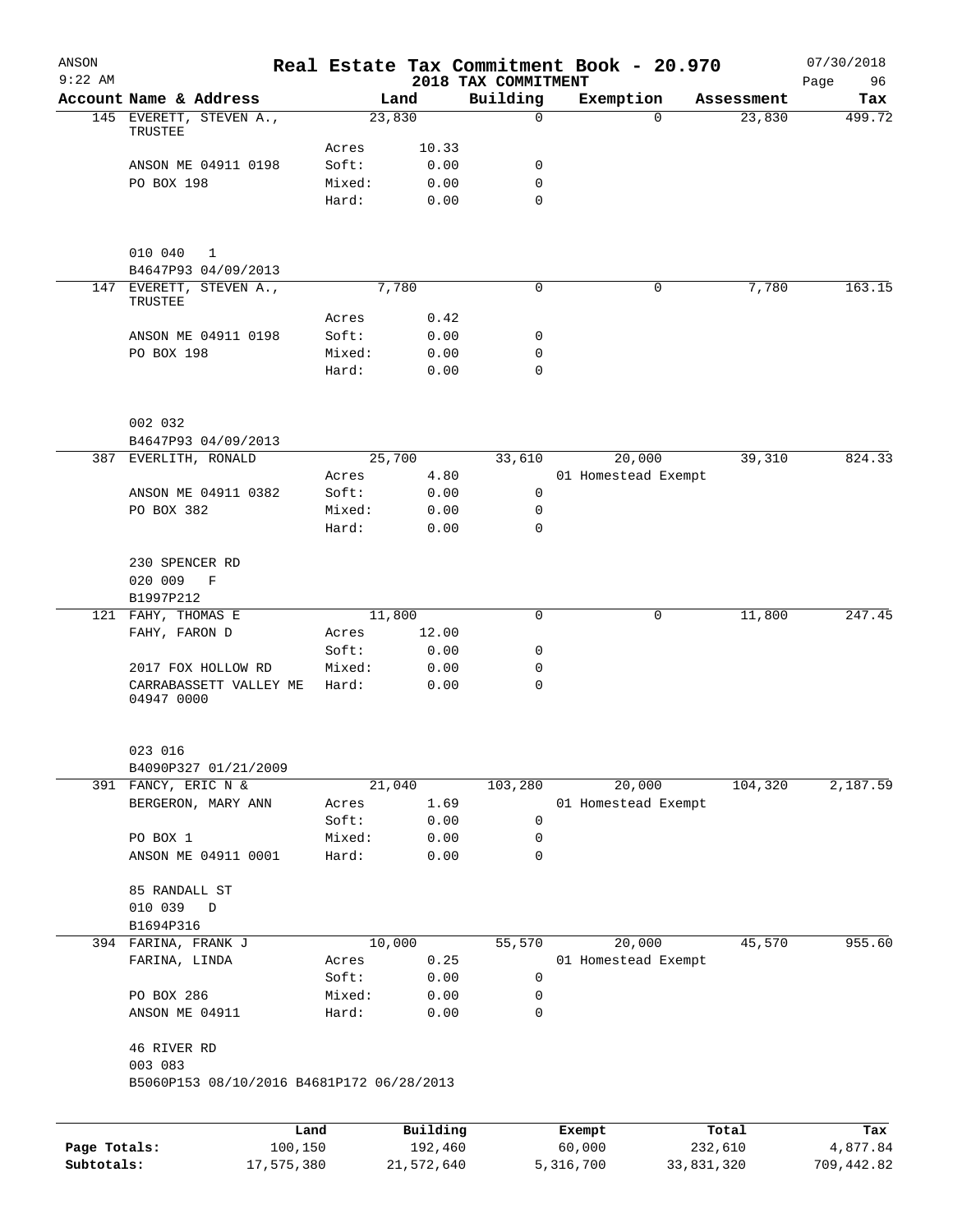| ANSON<br>$9:22$ AM |                                                     |                 |          | 2018 TAX COMMITMENT | Real Estate Tax Commitment Book - 20.970 |            | 07/30/2018<br>97<br>Page |
|--------------------|-----------------------------------------------------|-----------------|----------|---------------------|------------------------------------------|------------|--------------------------|
|                    | Account Name & Address                              | Land            |          | Building            | Exemption                                | Assessment | Tax                      |
|                    | 343 FARLEY DUNTON, MARY E                           | 21,780          |          | 49,570              | 20,000                                   | 51,350     | 1,076.81                 |
|                    |                                                     | Acres           | 0.79     |                     | 01 Homestead Exempt                      |            |                          |
|                    | NORTH ANSON ME 04958                                | Soft:           | 0.00     | $\mathbf 0$         |                                          |            |                          |
|                    | 0104                                                |                 |          |                     |                                          |            |                          |
|                    | PO BOX 104                                          | Mixed:          | 0.00     | 0                   |                                          |            |                          |
|                    |                                                     | Hard:           | 0.00     | $\Omega$            |                                          |            |                          |
|                    |                                                     | LIFE ESTATE     |          |                     |                                          |            |                          |
|                    | 5 DEPOT ST                                          |                 |          |                     |                                          |            |                          |
|                    | 005 002                                             |                 |          |                     |                                          |            |                          |
|                    | B1404P60                                            |                 |          |                     |                                          |            |                          |
|                    | 1070 FARMER, DEREK E                                | 31,480          |          | 82,780              | 0                                        | 114,260    | 2,396.03                 |
|                    | PO BOX 412                                          | Acres           | 9.98     |                     |                                          |            |                          |
|                    |                                                     | Soft:           | 0.00     | 0                   |                                          |            |                          |
|                    | ANSON ME 04950                                      | Mixed:          | 0.00     | 0                   |                                          |            |                          |
|                    |                                                     | Hard:           | 0.00     | $\mathbf 0$         |                                          |            |                          |
|                    |                                                     | B5129P0238      |          |                     |                                          |            |                          |
|                    | 542 FOUR MILE SQUARE RD                             |                 |          |                     |                                          |            |                          |
|                    | 021 025                                             |                 |          |                     |                                          |            |                          |
|                    | B5129P238 02/10/2017 B4875P324 12/02/2014 B2261P40  |                 |          |                     |                                          |            |                          |
|                    | 1069 FARMER, DEREK E                                | 14,300          |          | 0                   | 0                                        | 14,300     | 299.87                   |
|                    | 542 FOUR MILE SQUARE RD Acres                       |                 | 2.53     |                     |                                          |            |                          |
|                    |                                                     | Soft:           | 0.00     | 0                   |                                          |            |                          |
|                    | ANSON ME 04911 3823                                 | Mixed:          | 0.00     | 0                   |                                          |            |                          |
|                    |                                                     | Hard:           | 0.00     | 0                   |                                          |            |                          |
|                    |                                                     | B5129P0238      |          |                     |                                          |            |                          |
|                    | 542 FOUR MILE SQUARE RD                             |                 |          |                     |                                          |            |                          |
|                    | 021 025<br>$\mathbf{1}$                             |                 |          |                     |                                          |            |                          |
|                    | B5129P238 02/10/2017 B2473P3                        |                 |          | 74,780              | 20,000                                   | 77,780     | 1,631.05                 |
|                    | 1470 FARRINGTON, DEBORAH L &<br>LEVASSEUR, KATHLEEN | 23,000<br>Acres | 3.00     |                     | 01 Homestead Exempt                      |            |                          |
|                    |                                                     | Soft:           | 0.00     | $\mathbf 0$         |                                          |            |                          |
|                    | PO BOX 195                                          | Mixed:          | 0.00     | 0                   |                                          |            |                          |
|                    | ANSON ME 04911 0195                                 | Hard:           | 0.00     | 0                   |                                          |            |                          |
|                    |                                                     |                 |          |                     |                                          |            |                          |
|                    | 133 CAMPGROUND RD                                   |                 |          |                     |                                          |            |                          |
|                    | 015 037 6                                           |                 |          |                     |                                          |            |                          |
|                    | B3112P321                                           |                 |          |                     |                                          |            |                          |
|                    | 393 FAUCETT, GREGORY                                | 31,110          |          | 47,390              | 20,000                                   | 58,500     | 1,226.74                 |
|                    | FAUCETT, CYNTHIA                                    | Acres           | 9.61     |                     | 01 Homestead Exempt                      |            |                          |
|                    |                                                     | Soft:           | 0.00     | 0                   |                                          |            |                          |
|                    | 574 FOUR MILE SQUARE RD Mixed:                      |                 | 0.00     | 0                   |                                          |            |                          |
|                    | ANSON ME 04911 0000                                 | Hard:           | 0.00     | 0                   |                                          |            |                          |
|                    |                                                     |                 |          |                     |                                          |            |                          |
|                    | 574 FOUR MILE SQUARE RD                             |                 |          |                     |                                          |            |                          |
|                    | 020 025<br>J                                        |                 |          |                     |                                          |            |                          |
|                    | B1880P246                                           |                 |          |                     |                                          |            |                          |
| 2036               | FECTEAU, MARK M & JONI                              | 18,000          |          | 0                   | 0                                        | 18,000     | 377.46                   |
|                    | L                                                   |                 |          |                     |                                          |            |                          |
|                    | 925 POLAND SPRING ROAD                              | Acres           | 5.00     |                     |                                          |            |                          |
|                    |                                                     | Soft:           | 0.00     | 0                   |                                          |            |                          |
|                    | CASCO ME 04015                                      | Mixed:          | 0.00     | 0                   |                                          |            |                          |
|                    |                                                     | Hard:           | 0.00     | 0                   |                                          |            |                          |
|                    |                                                     | B5153P033 JT    |          |                     |                                          |            |                          |
|                    | 595 FOUR MILE SQUARE RD                             |                 |          |                     |                                          |            |                          |
|                    | 020 026<br>G                                        |                 |          |                     |                                          |            |                          |
|                    | B5259P162 03/05/2018                                |                 |          |                     |                                          |            |                          |
|                    |                                                     |                 |          |                     |                                          |            |                          |
|                    |                                                     |                 |          |                     |                                          |            |                          |
|                    |                                                     |                 |          |                     |                                          |            |                          |
|                    | Land                                                |                 | Building |                     | Exempt                                   | Total      | Tax                      |
| Page Totals:       | 139,670                                             |                 | 254,520  |                     | 60,000                                   | 334,190    | 7,007.96                 |

**Subtotals:** 17,715,050 21,827,160 5,376,700 34,165,510 716,450.78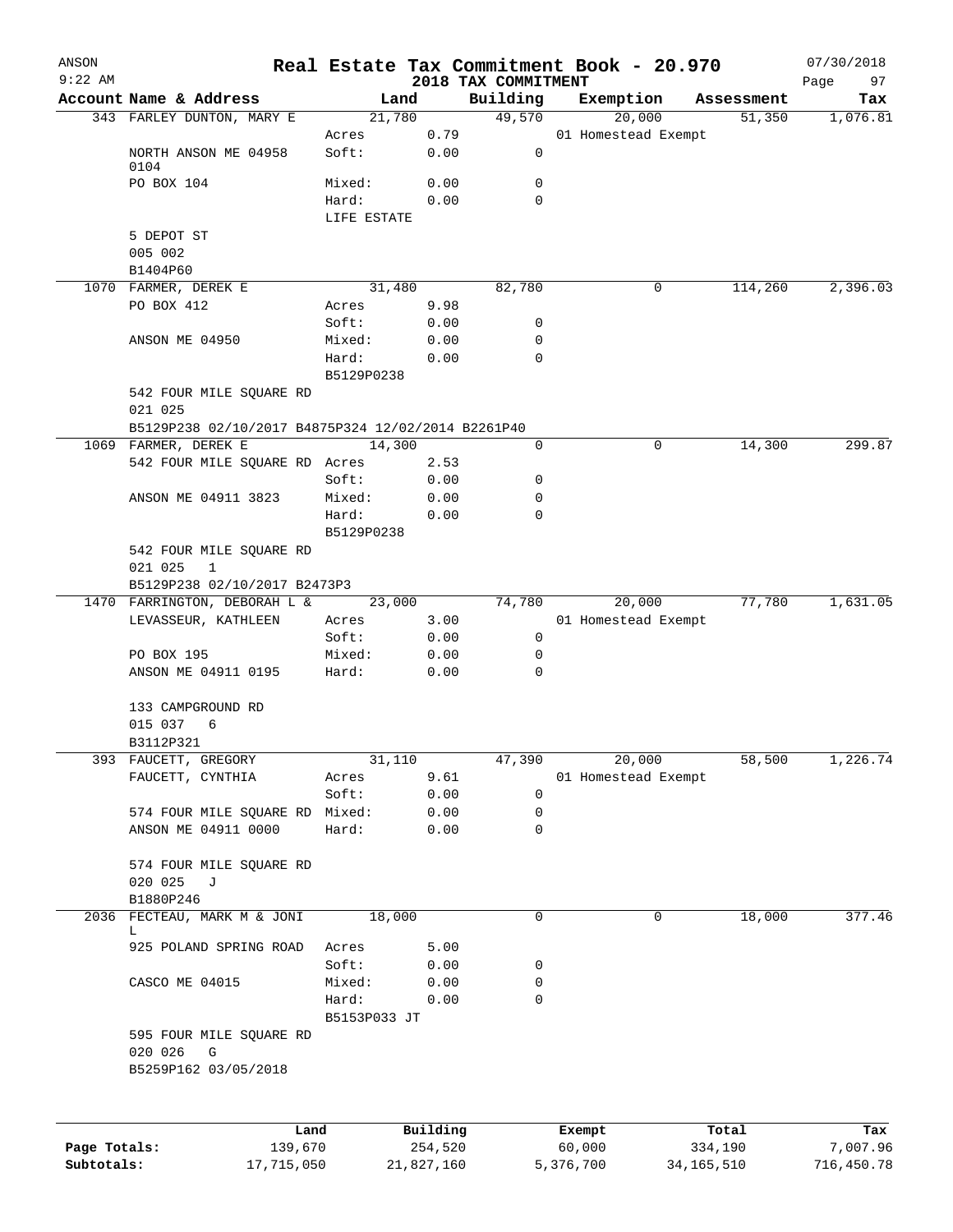| ANSON<br>$9:22$ AM |                                                                            |                 |                     | 2018 TAX COMMITMENT | Real Estate Tax Commitment Book - 20.970 |              |                  | 07/30/2018<br>Page<br>98 |
|--------------------|----------------------------------------------------------------------------|-----------------|---------------------|---------------------|------------------------------------------|--------------|------------------|--------------------------|
|                    | Account Name & Address                                                     |                 | Land                | Building            | Exemption                                |              | Assessment       | Tax                      |
| 1499               | FEDERAL HOME LOAN                                                          |                 | 21,500              | 68,890              |                                          | $\Omega$     | 90, 390          | 1,895.48                 |
|                    | MORTAGE CORPORATION                                                        |                 |                     |                     |                                          |              |                  |                          |
|                    | 8200 JONES BRANCH DRIVE                                                    | Acres           | 2.00                |                     |                                          |              |                  |                          |
|                    |                                                                            | Soft:           | 0.00                | 0                   |                                          |              |                  |                          |
|                    | MCLEAN VA 22102                                                            | Mixed:          | 0.00                | 0                   |                                          |              |                  |                          |
|                    |                                                                            | Hard:           | 0.00                | $\Omega$            |                                          |              |                  |                          |
|                    | 62 FAHI POND RD                                                            |                 |                     |                     |                                          |              |                  |                          |
|                    | 007 011                                                                    |                 |                     |                     |                                          |              |                  |                          |
|                    | B5260P180 03/06/2018                                                       |                 |                     |                     |                                          |              |                  |                          |
|                    | 265 FEDERAL NATIONAL                                                       |                 | 14,140              | 46,350              |                                          | 0            | 60,490           | 1,268.48                 |
|                    | MORTGAGE ASSOCIATION                                                       |                 |                     |                     |                                          |              |                  |                          |
|                    | 14221 DALLAS PARKWAY,                                                      | Acres           | 0.50                |                     |                                          |              |                  |                          |
|                    | SUITE 1000                                                                 |                 |                     |                     |                                          |              |                  |                          |
|                    | DALLAS TX 75254                                                            | Soft:<br>Mixed: | 0.00<br>0.00        | 0<br>0              |                                          |              |                  |                          |
|                    |                                                                            | Hard:           | 0.00                | $\Omega$            |                                          |              |                  |                          |
|                    |                                                                            | B5241P0230      |                     |                     |                                          |              |                  |                          |
|                    | 20 HALL ST                                                                 |                 |                     |                     |                                          |              |                  |                          |
|                    | 009 033                                                                    |                 |                     |                     |                                          |              |                  |                          |
|                    | B5241P230 01/02/2018 B4623P277 01/18/2013                                  |                 |                     |                     |                                          |              |                  |                          |
|                    | 1937 FENLASON, JOHN R                                                      |                 | 43,200              | 0                   |                                          | 0            | 43,200           | 905.90                   |
|                    | PO BOX 431                                                                 | Acres           | 56.00               |                     |                                          |              |                  |                          |
|                    |                                                                            | Soft:           | 0.00                | 0                   |                                          |              |                  |                          |
|                    | SARATOGA WY 82331 0431                                                     | Mixed:          | 0.00                | 0                   |                                          |              |                  |                          |
|                    |                                                                            | Hard:           | 0.00                | 0                   |                                          |              |                  |                          |
|                    |                                                                            |                 |                     |                     |                                          |              |                  |                          |
|                    | TOWN FARM RD                                                               |                 |                     |                     |                                          |              |                  |                          |
|                    | 022 014                                                                    |                 |                     |                     |                                          |              |                  |                          |
|                    | B3475P332 04/28/2005                                                       |                 |                     |                     |                                          |              |                  |                          |
|                    | 1120 FENLASON, JOHN R. &                                                   |                 | 29,700              | 0                   |                                          | 0            | 29,700           | 622.81                   |
|                    | PAINE, SIRENA                                                              | Acres           | 16.20               |                     |                                          |              |                  |                          |
|                    | 326 TOWN FARM ROAD                                                         | Soft:           | 0.00                | 0                   |                                          |              |                  |                          |
|                    |                                                                            | Mixed:          | 0.00                | 0                   |                                          |              |                  |                          |
|                    | ANSON ME 04911                                                             | Hard:           | 0.00                | 0                   |                                          |              |                  |                          |
|                    | 022 013                                                                    |                 |                     |                     |                                          |              |                  |                          |
|                    | A<br>B3475P330 04/17/2005                                                  |                 |                     |                     |                                          |              |                  |                          |
|                    | 395 FENLASON, RONALD B                                                     |                 | 24,000              | 37,160              | 26,000                                   |              | 35,160           | 737.31                   |
|                    | FENLASON, GAIL A                                                           | Acres           | 1.00                |                     | 01 Homestead Exempt                      |              |                  |                          |
|                    |                                                                            | Soft:           | 0.00                | 0                   | 02 Resident Veteran                      |              |                  |                          |
|                    | 326 TOWN FARM RD                                                           | Mixed:          | 0.00                | 0                   |                                          |              |                  |                          |
|                    | ANSON ME 04911 0000                                                        | Hard:           | 0.00                | $\mathbf 0$         |                                          |              |                  |                          |
|                    |                                                                            |                 |                     |                     |                                          |              |                  |                          |
|                    | 326 TOWN FARM RD                                                           |                 |                     |                     |                                          |              |                  |                          |
|                    | 022 014<br>В                                                               |                 |                     |                     |                                          |              |                  |                          |
|                    | B1921P1 B1034P97                                                           |                 |                     |                     |                                          |              |                  |                          |
|                    | 1144 FERNALD, JOHN R &                                                     |                 | 42,750              | 125,920             | 20,000                                   |              | 148,670          | 3,117.61                 |
|                    | COWAN, TERI J                                                              | Acres           | 21.50               |                     | 01 Homestead Exempt                      |              |                  |                          |
|                    |                                                                            | Soft:           | 0.00                | 0                   |                                          |              |                  |                          |
|                    | 948 MAYHEW RD                                                              | Mixed:          | 0.00                | 0                   |                                          |              |                  |                          |
|                    | ANSON ME 04911 0000                                                        | Hard:           | 0.00                | 0                   |                                          |              |                  |                          |
|                    | 948 MAYHEW RD                                                              |                 |                     |                     |                                          |              |                  |                          |
|                    | 011 009<br>D                                                               |                 |                     |                     |                                          |              |                  |                          |
|                    | B4310P78 06/16/2010 B4171P138 07/29/2009 B4163P167<br>07/14/2009 B2258P229 |                 |                     |                     |                                          |              |                  |                          |
|                    |                                                                            |                 |                     |                     |                                          |              |                  |                          |
| Page Totals:       | 175,290                                                                    | Land            | Building<br>278,320 |                     | Exempt<br>46,000                         |              | Total<br>407,610 | Tax<br>8,547.59          |
| Subtotals:         | 17,890,340                                                                 |                 | 22,105,480          |                     | 5,422,700                                | 34, 573, 120 |                  | 724,998.37               |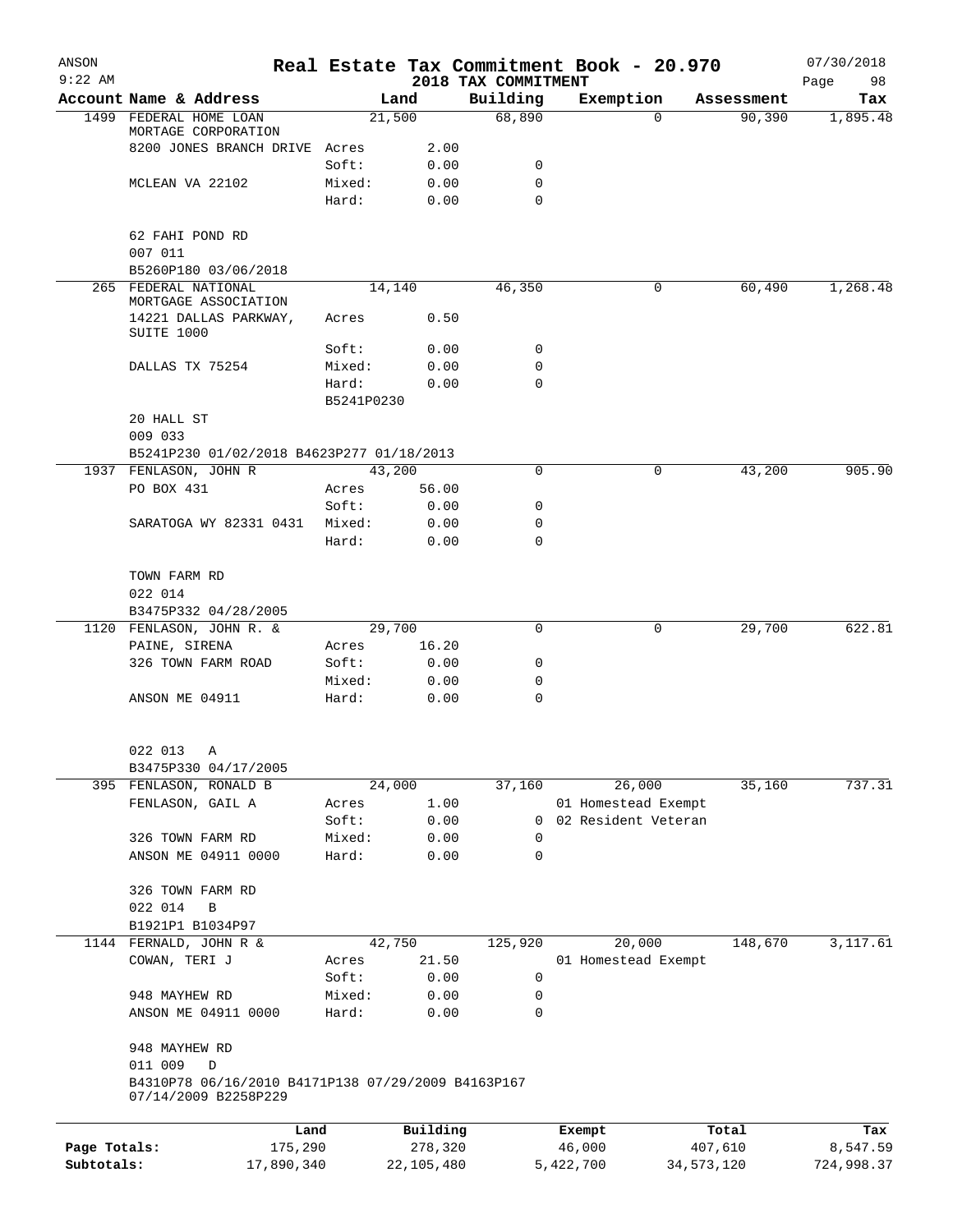| ANSON<br>$9:22$ AM |                                |                 |              | 2018 TAX COMMITMENT | Real Estate Tax Commitment Book - 20.970 |            | 07/30/2018<br>99 |
|--------------------|--------------------------------|-----------------|--------------|---------------------|------------------------------------------|------------|------------------|
|                    | Account Name & Address         |                 | Land         | Building            | Exemption                                | Assessment | Page<br>Tax      |
|                    | 73 FIELD, CATHERINE H          |                 | 18,550       | 17,310              | $\Omega$                                 | 35,860     | 751.98           |
|                    | estate of                      |                 |              |                     |                                          |            |                  |
|                    | FIELD, FRANK J                 | Acres           | 0.86         |                     |                                          |            |                  |
|                    | 8 PERRYMAN DRIVE               | Soft:           | 0.00         | 0                   |                                          |            |                  |
|                    |                                | Mixed:          | 0.00         | 0                   |                                          |            |                  |
|                    | BRUNSWICK ME 04011             | Hard:           | 0.00         | $\Omega$            |                                          |            |                  |
|                    | 35 EMBDEN POND RD              |                 |              |                     |                                          |            |                  |
|                    | 009 020<br>C                   |                 |              |                     |                                          |            |                  |
|                    | B2399P1                        |                 |              |                     |                                          |            |                  |
|                    | 400 FIFIELD, MICHAEL G         |                 | 48,250       | 15,790              | 0                                        | 64,040     | 1,342.92         |
|                    |                                | Acres           | 50.00        |                     |                                          |            |                  |
|                    | FAIRLEE VT 05045 0000          | Soft:           | 0.00         | 0                   |                                          |            |                  |
|                    | 1123 TERRY HILL RD             | Mixed:          | 0.00         | 0                   |                                          |            |                  |
|                    |                                | Hard:           | 0.00         | 0                   |                                          |            |                  |
|                    | 019 025                        |                 |              |                     |                                          |            |                  |
|                    | B1645P292                      |                 |              |                     |                                          |            |                  |
|                    | 1271 FILES, CATHERINE          |                 | 1,890        | $\mathbf 0$         | 0                                        | 1,890      | 39.63            |
|                    |                                | Acres           | 11.00        |                     |                                          |            |                  |
|                    | N. STONINGTON CT 06359<br>0000 | Soft:           | 0.00         | 0                   |                                          |            |                  |
|                    | 62 BUTTON RD                   | Mixed:          | 11.00        | 1,892               |                                          |            |                  |
|                    |                                | Hard:           | 0.00         | 0                   |                                          |            |                  |
|                    |                                | TG              |              |                     |                                          |            |                  |
|                    | 023 015<br>G                   |                 |              |                     |                                          |            |                  |
|                    | B3996P140 04/17/2008           |                 |              |                     |                                          |            |                  |
|                    | 1272 FILES, CATHERINE          |                 | 13,720       | $\mathbf 0$         | 0                                        | 13,720     | 287.71           |
|                    |                                | Acres           | 11.00        |                     |                                          |            |                  |
|                    | N. STONINGTON CT 06359<br>0000 | Soft:           | 0.00         | 0                   |                                          |            |                  |
|                    | 62 BUTTON RD                   | Mixed:          | 10.00        | 1,720               |                                          |            |                  |
|                    |                                | Hard:           | 0.00         | 0                   |                                          |            |                  |
|                    |                                | TG              |              |                     |                                          |            |                  |
|                    | 242 FAHI POND RD               |                 |              |                     |                                          |            |                  |
|                    | 023 015 3                      |                 |              |                     |                                          |            |                  |
|                    | B3996P140 04/17/2008           |                 |              |                     |                                          |            |                  |
|                    | 1340 FIRST CONGREGATIONAL      |                 | 21,500       | 82,770              | 20,000                                   | 84,270     | 1,767.14         |
|                    | CHURCH OF NORTH ANSON          | Acres           | 2.00         |                     | 16 Parsonage 652-1G                      |            |                  |
|                    |                                | Soft:           | 0.00         | 0                   |                                          |            |                  |
|                    | PO BOX 247                     | Mixed:<br>Hard: | 0.00<br>0.00 | 0<br>$\mathbf 0$    |                                          |            |                  |
|                    | NORTH ANSON ME 04958<br>0247   |                 |              |                     |                                          |            |                  |
|                    | 23 ELM ST                      |                 |              |                     |                                          |            |                  |
|                    | 006 053                        |                 |              |                     |                                          |            |                  |
|                    | B1936P1                        |                 |              |                     |                                          |            |                  |
| 1859               | FIRST CONGREGATIONAL           |                 | 9,590        | 206,370             | 215,960                                  | 0          | 0.00             |
|                    | CHURCH                         | Acres           | 0.23         |                     | 14 Church 652-1G                         |            |                  |
|                    |                                | Soft:           | 0.00         | 0                   |                                          |            |                  |
|                    | PO BOX 247                     | Mixed:          | 0.00         | 0                   |                                          |            |                  |
|                    | NORTH ANSON ME 04958<br>0247   | Hard:           | 0.00         | $\mathbf 0$         |                                          |            |                  |
|                    | 21 ELM ST<br>006 055           |                 |              |                     |                                          |            |                  |
|                    |                                |                 |              |                     |                                          |            |                  |
|                    |                                | Land            | Building     |                     | Exempt                                   | Total      | Tax              |
| Page Totals:       |                                | 113,500         | 322,240      |                     | 235,960                                  | 199,780    | 4,189.38         |
| Subtotals:         | 18,003,840                     |                 | 22, 427, 720 |                     | 5,658,660                                | 34,772,900 | 729,187.75       |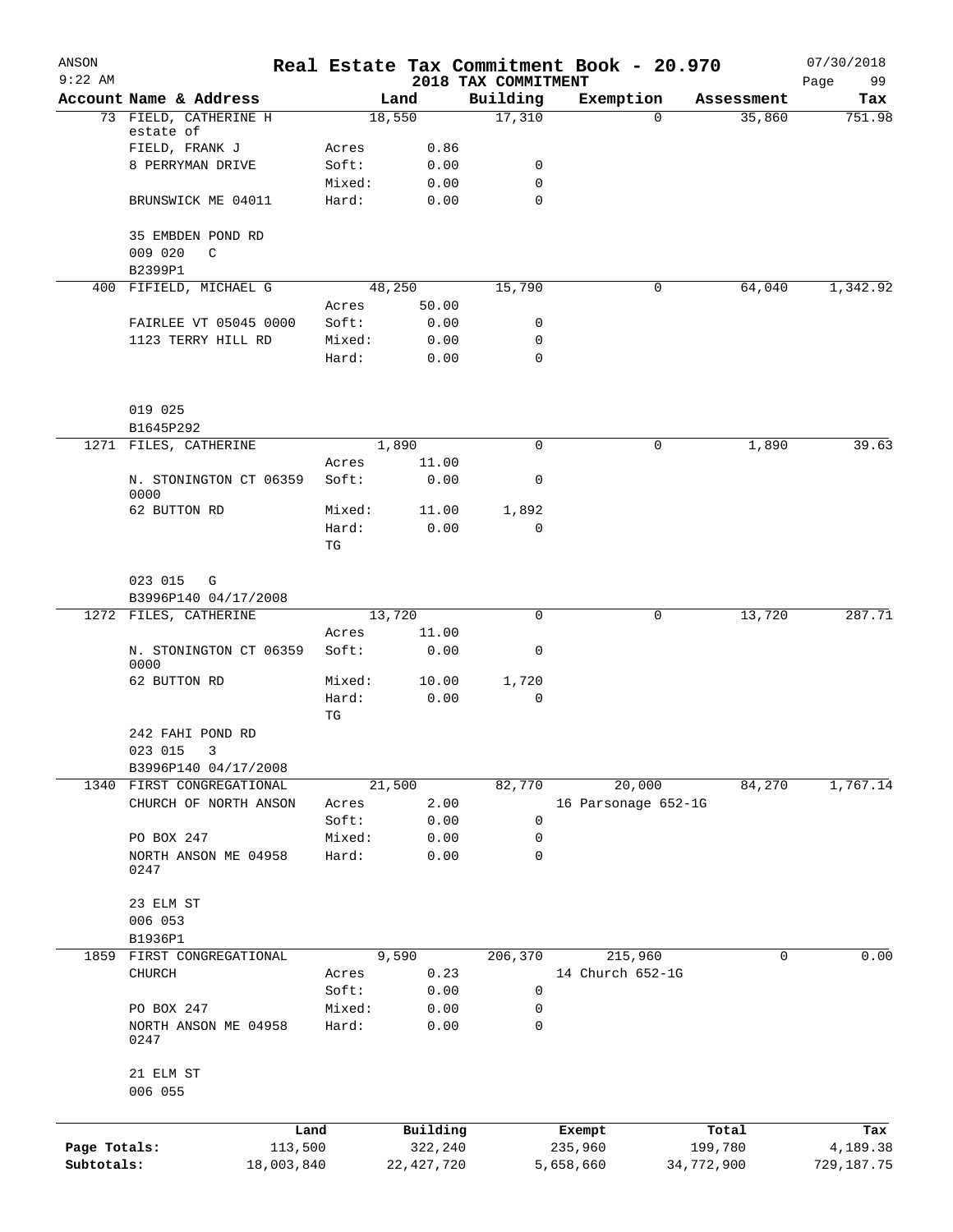| ANSON<br>$9:22$ AM |                                               |                 |              | 2018 TAX COMMITMENT | Real Estate Tax Commitment Book - 20.970 |            | 07/30/2018<br>100<br>Page |
|--------------------|-----------------------------------------------|-----------------|--------------|---------------------|------------------------------------------|------------|---------------------------|
|                    | Account Name & Address                        |                 | Land         | Building            | Exemption                                | Assessment | Tax                       |
|                    | 401 FISHER, ALBERT G III                      |                 | 35,500       | 50,510              | 20,000                                   | 66,010     | 1,384.23                  |
|                    |                                               | Acres           | 14.00        |                     | 01 Homestead Exempt                      |            |                           |
|                    | NORTH ANSON ME 04958                          | Soft:           | 0.00         | 0                   |                                          |            |                           |
|                    | 0594<br>PO BOX 594                            | Mixed:          | 0.00         | 0                   |                                          |            |                           |
|                    |                                               | Hard:           | 0.00         | $\mathbf 0$         |                                          |            |                           |
|                    |                                               |                 |              |                     |                                          |            |                           |
|                    | 140 SKIDMORE RD                               |                 |              |                     |                                          |            |                           |
|                    | 023 014<br>$\overline{1}$                     |                 |              |                     |                                          |            |                           |
|                    | B1453P119                                     |                 |              |                     |                                          |            |                           |
|                    | 871 FISHER, W CLIFFORD                        |                 | 21,500       | 69,310              | 0                                        | 90,810     | 1,904.29                  |
|                    |                                               | Acres           | 2.00         |                     |                                          |            |                           |
|                    | BRUNSWICK ME 04011 0000 Soft:<br>13 SCHOOL ST | Mixed:          | 0.00<br>0.00 | 0<br>0              |                                          |            |                           |
|                    |                                               | Hard:           | 0.00         | 0                   |                                          |            |                           |
|                    |                                               |                 |              |                     |                                          |            |                           |
|                    | 26 UNION ST                                   |                 |              |                     |                                          |            |                           |
|                    | 005 011                                       |                 |              |                     |                                          |            |                           |
|                    | B1733P156                                     |                 |              |                     |                                          |            |                           |
|                    | 1134 FISHER, WAYNE E                          |                 | 53,500       | 114,240             | 0                                        | 167,740    | 3,517.51                  |
|                    | FISHER, MARIA                                 | Acres           | 47.00        |                     |                                          |            |                           |
|                    |                                               | Soft:<br>Mixed: | 0.00         | 0<br>0              |                                          |            |                           |
|                    | 26 PEQUOT RD<br>MASHPEE MA 02649 0000         | Hard:           | 0.00<br>0.00 | 0                   |                                          |            |                           |
|                    |                                               |                 |              |                     |                                          |            |                           |
|                    | 838 HORSEBACK RD                              |                 |              |                     |                                          |            |                           |
|                    | 019 036                                       |                 |              |                     |                                          |            |                           |
|                    | B2982P290                                     |                 |              |                     |                                          |            |                           |
|                    | 404 FITZGERALD, SALMA                         |                 | 40,280       | 10,740              | 0                                        | 51,020     | 1,069.89                  |
|                    | 9 FAYETTE ST                                  | Acres           | 21.78        |                     |                                          |            |                           |
|                    | UNIT <sub>2</sub>                             | Soft:           | 0.00         | 0<br>0              |                                          |            |                           |
|                    | BEVERLY MA 01915 0000                         | Mixed:<br>Hard: | 0.00<br>0.00 | 0                   |                                          |            |                           |
|                    |                                               |                 |              |                     |                                          |            |                           |
|                    | 151 FOUR MILE SQUARE RD                       |                 |              |                     |                                          |            |                           |
|                    | 021 008<br>2                                  |                 |              |                     |                                          |            |                           |
|                    | B2861P7                                       |                 |              |                     |                                          |            |                           |
|                    | 294 FLAGG, JASON                              | 11,310          |              | 57,180              | 0                                        | 68,490     | 1,436.24                  |
|                    | PINKHAM, PINKHAM,<br>ANGELA                   | Acres           | 0.32         |                     |                                          |            |                           |
|                    | PO BOX 128                                    | Soft:           | 0.00         | 0                   |                                          |            |                           |
|                    |                                               | Mixed:          | 0.00         | 0                   |                                          |            |                           |
|                    | STRONG ME 04983                               | Hard:           | 0.00         | 0                   |                                          |            |                           |
|                    |                                               | B5070P0330 JT   |              |                     |                                          |            |                           |
|                    | 16 MAIN ST                                    |                 |              |                     |                                          |            |                           |
|                    | 001 120                                       |                 |              |                     |                                          |            |                           |
|                    | B5070P330 08/25/2016 B4241P214 02/11/2010     |                 |              |                     |                                          |            |                           |
|                    | 894 FLAGG, MELISSA &<br>VOTER, MICHAEL        |                 | 17,750       | 30,860              | 0                                        | 48,610     | 1,019.35                  |
|                    |                                               | Acres<br>Soft:  | 2.83<br>0.00 | 0                   |                                          |            |                           |
|                    | PO BOX 287                                    | Mixed:          | 0.00         | 0                   |                                          |            |                           |
|                    | ANSON ME 04911 0000                           | Hard:           | 0.00         | 0                   |                                          |            |                           |
|                    |                                               |                 |              |                     |                                          |            |                           |
|                    | 195 FAHI POND RD                              |                 |              |                     |                                          |            |                           |
|                    | 024 011 C                                     |                 |              |                     |                                          |            |                           |
|                    | B2355P79                                      |                 |              |                     |                                          |            |                           |
|                    |                                               |                 |              |                     |                                          |            |                           |
|                    |                                               |                 |              |                     |                                          |            |                           |
|                    | Land                                          |                 | Building     |                     | Exempt                                   | Total      | Tax                       |
| Page Totals:       | 179,840                                       |                 | 332,840      |                     | 20,000                                   | 492,680    | 10,331.51                 |

**Subtotals:** 18,183,680 22,760,560 5,678,660 35,265,580 739,519.26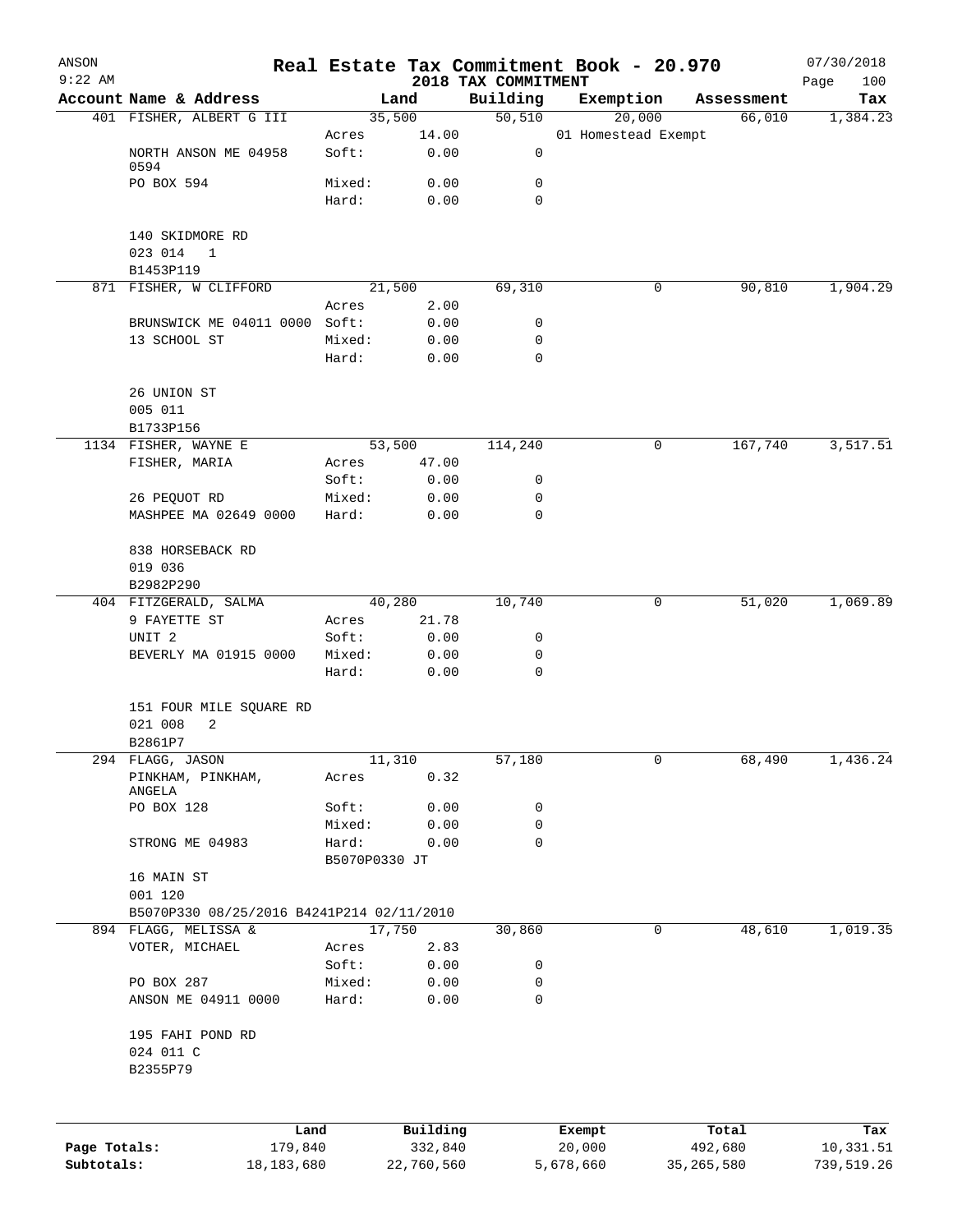| ANSON<br>$9:22$ AM |                                          |             |       | 2018 TAX COMMITMENT | Real Estate Tax Commitment Book - 20.970 |            | 07/30/2018<br>Page<br>101 |
|--------------------|------------------------------------------|-------------|-------|---------------------|------------------------------------------|------------|---------------------------|
|                    | Account Name & Address                   |             | Land  | Building            | Exemption                                | Assessment | Tax                       |
|                    | 407 FLANAGIN, CHESTER                    |             | 0     | 9,460               | $\Omega$                                 | 9,460      | 198.38                    |
|                    |                                          |             |       |                     |                                          |            |                           |
|                    | ANSON ME 04911 0278                      |             |       |                     |                                          |            |                           |
|                    | PO BOX 278                               |             |       |                     |                                          |            |                           |
|                    |                                          |             |       |                     |                                          |            |                           |
|                    | 107 PREBLE AVE                           | LIFE ESTATE |       |                     |                                          |            |                           |
|                    | 004 004<br>ON                            |             |       |                     |                                          |            |                           |
|                    | 406 FLANAGIN, CHESTER E                  | 31,500      |       | 69,540              | 20,000                                   | 81,040     | 1,699.41                  |
|                    | FLANAGIN, ELAINE                         | Acres       | 6.50  |                     | 01 Homestead Exempt                      |            |                           |
|                    |                                          | Soft:       | 0.00  | 0                   |                                          |            |                           |
|                    | PO BOX 278                               | Mixed:      | 0.00  | 0                   |                                          |            |                           |
|                    | ANSON ME 04911 0278                      | Hard:       | 0.00  | 0                   |                                          |            |                           |
|                    |                                          | LIFE ESTATE |       |                     |                                          |            |                           |
|                    | 101 PREBLE AVE                           |             |       |                     |                                          |            |                           |
|                    | 004 004                                  |             |       |                     |                                          |            |                           |
|                    | B4001P63 05/22/2008                      |             |       |                     |                                          |            |                           |
|                    | 1773 FLANAGIN, CINDY J                   | 22,700      |       | 46,980              | 20,000                                   | 49,680     | 1,041.79                  |
|                    | FLANAGIN, JASON P                        | Acres       | 2.80  |                     | 01 Homestead Exempt                      |            |                           |
|                    |                                          | Soft:       | 0.00  | 0                   |                                          |            |                           |
|                    | 524 HORSEBACK RD                         | Mixed:      | 0.00  | 0                   |                                          |            |                           |
|                    | ANSON ME 04911 0000                      | Hard:       | 0.00  | 0                   |                                          |            |                           |
|                    |                                          |             |       |                     |                                          |            |                           |
|                    | 524 HORSEBACK RD                         |             |       |                     |                                          |            |                           |
|                    | 014 011 E                                |             |       |                     |                                          |            |                           |
|                    | B3191P308                                |             |       |                     |                                          |            |                           |
|                    | 2010 FLANAGIN, CINDY J                   | 17,660      |       | $\mathbf 0$         | 0                                        | 17,660     | 370.33                    |
|                    | 524 HORSEBACK ROAD                       | Acres       | 19.20 |                     |                                          |            |                           |
|                    |                                          | Soft:       | 1.00  | 117                 |                                          |            |                           |
|                    | ANSON ME 04911                           | Mixed:      | 14.20 | 2,442               |                                          |            |                           |
|                    |                                          | Hard:       | 0.00  | $\mathbf 0$         |                                          |            |                           |
|                    |                                          |             |       |                     |                                          |            |                           |
|                    | HORSEBACK ROAD                           |             |       |                     |                                          |            |                           |
|                    | 014 011 I                                |             |       |                     |                                          |            |                           |
| 848                | FLANAGIN, JAMES R                        | 6,630       |       | 47,310              | 0                                        | 53,940     | 1,131.12                  |
|                    | FLANAGIN, BRENDA E                       | Acres       | 0.11  |                     |                                          |            |                           |
|                    |                                          | Soft:       | 0.00  | 0                   |                                          |            |                           |
|                    | 29 PARK STREET                           | Mixed:      | 0.00  | 0<br>0              |                                          |            |                           |
|                    | MADISON ME 04950 0000                    | Hard:       | 0.00  |                     |                                          |            |                           |
|                    | 17 FINCH ST                              |             |       |                     |                                          |            |                           |
|                    | 003 060                                  |             |       |                     |                                          |            |                           |
|                    | B4084P196 12/22/2008                     |             |       |                     |                                          |            |                           |
|                    | 628 FLANAGIN, MELISSA L                  | 18,550      |       | 61,040              | 0                                        | 79,590     | 1,669.00                  |
|                    | PO BOX 184                               | Acres       | 0.86  |                     |                                          |            |                           |
|                    |                                          | Soft:       | 0.00  | 0                   |                                          |            |                           |
|                    | ANSON ME 04911                           | Mixed:      | 0.00  | 0                   |                                          |            |                           |
|                    |                                          | Hard:       | 0.00  | 0                   |                                          |            |                           |
|                    |                                          | B5037P032   |       |                     |                                          |            |                           |
|                    | 539 HORSEBACK RD                         |             |       |                     |                                          |            |                           |
|                    | 014 010 1                                |             |       |                     |                                          |            |                           |
|                    | B5037P32 06/10/2016 B5060P125 08/10/2016 |             |       |                     |                                          |            |                           |
|                    |                                          |             |       |                     |                                          |            |                           |
|                    |                                          |             |       |                     |                                          |            |                           |

|              | Land       | Building   | Exempt    | Total      | Tax        |
|--------------|------------|------------|-----------|------------|------------|
| Page Totals: | 97,040     | 234,330    | 40,000    | 291,370    | 6.110.03   |
| Subtotals:   | 18,280,720 | 22,994,890 | 5,718,660 | 35,556,950 | 745,629.29 |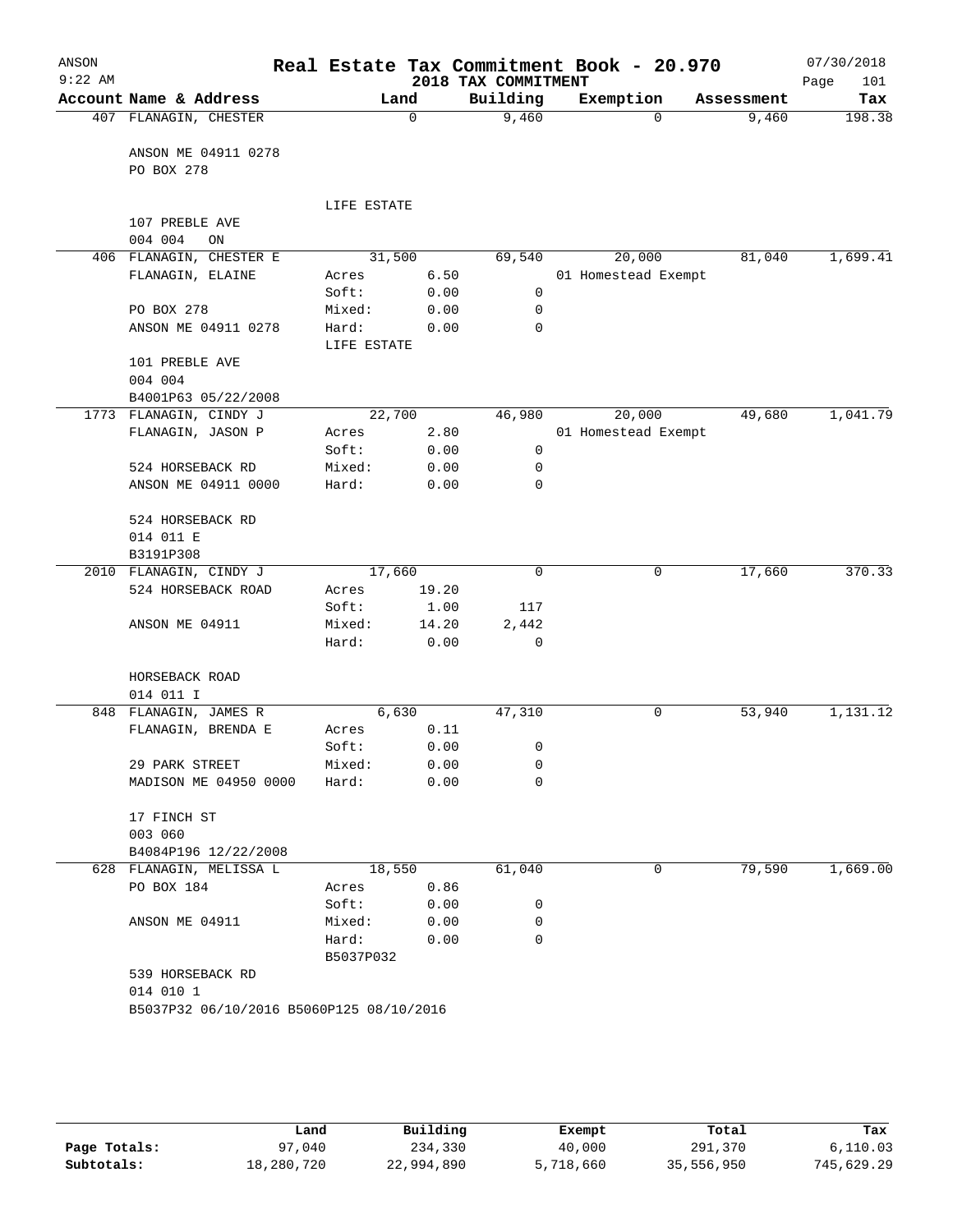| ANSON<br>$9:22$ AM |                                 |        |        |                                 | Real Estate Tax Commitment Book - 20.970 |            | 07/30/2018         |
|--------------------|---------------------------------|--------|--------|---------------------------------|------------------------------------------|------------|--------------------|
|                    | Account Name & Address          |        | Land   | 2018 TAX COMMITMENT<br>Building | Exemption                                | Assessment | 102<br>Page<br>Tax |
|                    | 833 FLANAGIN, PATRICK M         |        | 10,770 | 52,840                          | 20,000                                   | 43,610     | 914.50             |
|                    |                                 | Acres  | 0.29   |                                 | 01 Homestead Exempt                      |            |                    |
|                    | ANSON ME 04911 0522             | Soft:  | 0.00   | 0                               |                                          |            |                    |
|                    | PO BOX 522                      | Mixed: | 0.00   | 0                               |                                          |            |                    |
|                    |                                 | Hard:  | 0.00   | 0                               |                                          |            |                    |
|                    | 13 FINCH ST<br>003 061          |        |        |                                 |                                          |            |                    |
|                    | B4050P282 09/05/2008            |        |        |                                 |                                          |            |                    |
|                    | 410 FLETCHER, DAVID W           |        | 42,500 | 0                               | 0                                        | 42,500     | 891.22             |
|                    | FLETCHER, DENNIS E              | Acres  | 53.00  |                                 |                                          |            |                    |
|                    |                                 | Soft:  | 0.00   | 0                               |                                          |            |                    |
|                    | 160 HILTON HILL ROAD            | Mixed: | 0.00   | 0                               |                                          |            |                    |
|                    | ANSON ME 04911 0000             | Hard:  | 0.00   | 0                               |                                          |            |                    |
|                    | HILTON HILL ROAD<br>010 025     |        |        |                                 |                                          |            |                    |
|                    | B4109P163 03/12/2009            |        |        |                                 |                                          |            |                    |
|                    | 411 FLETCHER, DAVID W           |        | 40,000 | 78,240                          | 20,000                                   | 98,240     | 2,060.09           |
|                    |                                 | Acres  | 14.50  |                                 | 01 Homestead Exempt                      |            |                    |
|                    | ANSON ME 04911 0000             | Soft:  | 0.00   | 0                               |                                          |            |                    |
|                    | 160 HILTON HILL ROAD            | Mixed: | 0.00   | 0                               |                                          |            |                    |
|                    |                                 | Hard:  | 0.00   | 0                               |                                          |            |                    |
|                    | 160 HILTON HILL RD<br>010 018   |        |        |                                 |                                          |            |                    |
|                    | B4872P246 01/26/2015            |        |        |                                 |                                          |            |                    |
|                    | 408 FLETCHER, DENNIS            |        | 19,360 | 89,940                          | 20,000                                   | 89,300     | 1,872.62           |
|                    | FLETCHER, LINDA                 | Acres  | 0.59   |                                 | 01 Homestead Exempt                      |            |                    |
|                    |                                 | Soft:  | 0.00   | $\mathbf 0$                     |                                          |            |                    |
|                    | 221 RIVER RD                    | Mixed: | 0.00   | 0                               |                                          |            |                    |
|                    | NORTH ANSON ME 04958<br>0000    | Hard:  | 0.00   | 0                               |                                          |            |                    |
|                    | 221 RIVER RD                    |        |        |                                 |                                          |            |                    |
|                    | 015 069<br>Α                    |        |        |                                 |                                          |            |                    |
|                    | B1105P143                       |        |        |                                 |                                          |            |                    |
|                    | 2005 FLETCHER, DENNIS E         |        | 72,300 | 19,270                          | 0                                        | 91,570     | 1,920.22           |
|                    | 221 RIVER ROAD                  | Acres  | 83.00  |                                 |                                          |            |                    |
|                    |                                 | Soft:  | 0.00   | 0                               |                                          |            |                    |
|                    | NORTH ANSON ME 04958            | Mixed: | 0.00   | 0                               |                                          |            |                    |
|                    |                                 | Hard:  | 0.00   | 0                               |                                          |            |                    |
|                    | PEASE HILL ROAD<br>010 018<br>A |        |        |                                 |                                          |            |                    |
|                    | B4872P245 01/26/2015            |        |        |                                 |                                          |            |                    |
|                    | 413 FOGERTY, KATHY E            |        | 37,650 | 0                               | 0                                        | 37,650     | 789.52             |
|                    | FOGERTY, DAVID M                | Acres  | 43.50  |                                 |                                          |            |                    |
|                    |                                 | Soft:  | 0.00   | 0                               |                                          |            |                    |
|                    | 42 COOK RD                      | Mixed: | 0.00   | 0                               |                                          |            |                    |
|                    | CUMBERLAND RI 02864<br>0000     | Hard:  | 0.00   | 0                               |                                          |            |                    |
|                    | 021 014                         |        |        |                                 |                                          |            |                    |
|                    | B1437P144                       |        |        |                                 |                                          |            |                    |
|                    |                                 |        |        |                                 |                                          |            |                    |

|              | Land       | Building   | Exempt    | Total      | Tax        |
|--------------|------------|------------|-----------|------------|------------|
| Page Totals: | 222,580    | 240,290    | 60,000    | 402,870    | 8,448.17   |
| Subtotals:   | 18,503,300 | 23,235,180 | 5,778,660 | 35,959,820 | 754,077.46 |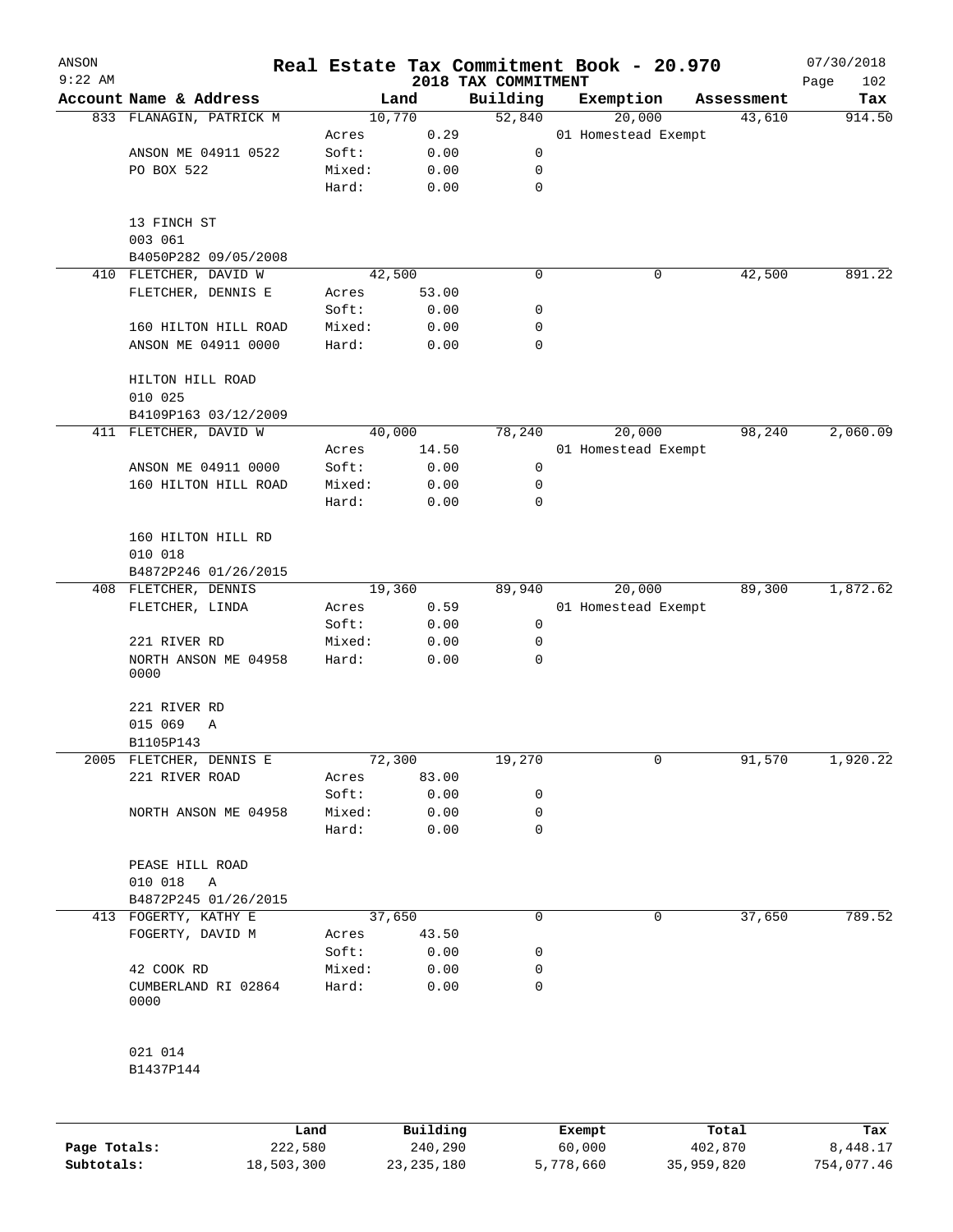| ANSON<br>$9:22$ AM |                                           |        |        | 2018 TAX COMMITMENT | Real Estate Tax Commitment Book - 20.970 |            | 07/30/2018<br>103<br>Page |
|--------------------|-------------------------------------------|--------|--------|---------------------|------------------------------------------|------------|---------------------------|
|                    | Account Name & Address                    |        | Land   | Building            | Exemption                                | Assessment | Tax                       |
|                    | 417 FORRISTER, GLEN                       |        | 23,900 | 0                   | 0                                        | 23,900     | 501.18                    |
|                    |                                           | Acres  | 10.40  |                     |                                          |            |                           |
|                    | CLINTON MA 01510 0000                     | Soft:  | 0.00   | 0                   |                                          |            |                           |
|                    | 39 CROWN ST                               | Mixed: | 0.00   | 0                   |                                          |            |                           |
|                    |                                           | Hard:  | 0.00   | 0                   |                                          |            |                           |
|                    | 022 021<br>B1179P116                      |        |        |                     |                                          |            |                           |
|                    | 418 FORRISTER, GLEN                       |        | 28,800 | 35,010              | 0                                        | 63,810     | 1,338.10                  |
|                    |                                           | Acres  | 7.30   |                     |                                          |            |                           |
|                    | CLINTON MA 01510 0000                     | Soft:  | 0.00   | 0                   |                                          |            |                           |
|                    | 39 CROWN ST                               | Mixed: | 0.00   | 0                   |                                          |            |                           |
|                    |                                           | Hard:  | 0.00   | 0                   |                                          |            |                           |
|                    | 95 CARRABASSETT RD<br>022 022<br>9        |        |        |                     |                                          |            |                           |
|                    | B1179P116                                 |        |        |                     |                                          |            |                           |
|                    | 99 FORTIER, JOSEPH                        |        | 9,170  | 36,570              | 0                                        | 45,740     | 959.17                    |
|                    | 70 WARD HILL ROAD                         | Acres  | 0.21   |                     |                                          |            |                           |
|                    | PO BOX 103                                | Soft:  | 0.00   | 0                   |                                          |            |                           |
|                    | ANSON ME 04911                            | Mixed: | 0.00   | 0                   |                                          |            |                           |
|                    |                                           | Hard:  | 0.00   | 0                   |                                          |            |                           |
|                    | 25 ARNOLDS LN                             |        |        |                     |                                          |            |                           |
|                    | 001 018                                   |        |        |                     |                                          |            |                           |
|                    | B4801P241 07/30/2014                      |        |        |                     |                                          |            |                           |
|                    | 362 FORTIER, LEE C                        |        | 13,710 | 36,130              | 20,000                                   | 29,840     | 625.74                    |
|                    | FORTIER, IRENE M                          | Acres  | 0.47   |                     | 01 Homestead Exempt                      |            |                           |
|                    |                                           | Soft:  | 0.00   | 0                   |                                          |            |                           |
|                    | 183 EMBDEN POND RD                        | Mixed: | 0.00   | 0                   |                                          |            |                           |
|                    | NORTH ANSON ME 04958<br>0000              | Hard:  | 0.00   | 0                   |                                          |            |                           |
|                    | 183 EMBDEN POND RD                        |        |        |                     |                                          |            |                           |
|                    | 023 019                                   |        |        |                     |                                          |            |                           |
|                    | B3606P347 11/28/2005 B3606P343 11/28/2005 |        |        |                     |                                          |            |                           |
|                    | 415 FORTIN, BARRY                         |        | 26,170 | 87,150              | 20,000                                   | 93,320     | 1,956.92                  |
|                    |                                           | Acres  | 5.11   |                     | 01 Homestead Exempt                      |            |                           |
|                    | ANSON ME 04911 0000                       | Soft:  | 0.00   | 0                   |                                          |            |                           |
|                    | 52 SMITH RD                               | Mixed: | 0.00   | 0                   |                                          |            |                           |
|                    |                                           | Hard:  | 0.00   | 0                   |                                          |            |                           |
|                    | 52 SMITH RD                               |        |        |                     |                                          |            |                           |
|                    | 010 011<br>4                              |        |        |                     |                                          |            |                           |
|                    | B992P100                                  |        |        |                     |                                          |            |                           |
|                    | 421 FORTIN, BRUCE P                       |        | 13,070 | 0                   | 0                                        | 13,070     | 274.08                    |
|                    | 973 UPPER MAPLE STREET                    | Acres  | 1.71   |                     |                                          |            |                           |
|                    |                                           | Soft:  | 0.00   | 0                   |                                          |            |                           |
|                    | DAYVILLE CT 06241 0000                    | Mixed: | 0.00   | 0                   |                                          |            |                           |
|                    |                                           | Hard:  | 0.00   | 0                   |                                          |            |                           |
|                    | 010 011<br>8 B                            |        |        |                     |                                          |            |                           |
|                    | B3093P354                                 |        |        |                     |                                          |            |                           |
|                    |                                           |        |        |                     |                                          |            |                           |

|              | Land       | Building   | Exempt    | Total      | Tax        |
|--------------|------------|------------|-----------|------------|------------|
| Page Totals: | 114,820    | 194,860    | 40,000    | 269,680    | 5,655.19   |
| Subtotals:   | 18,618,120 | 23,430,040 | 5,818,660 | 36,229,500 | 759,732.65 |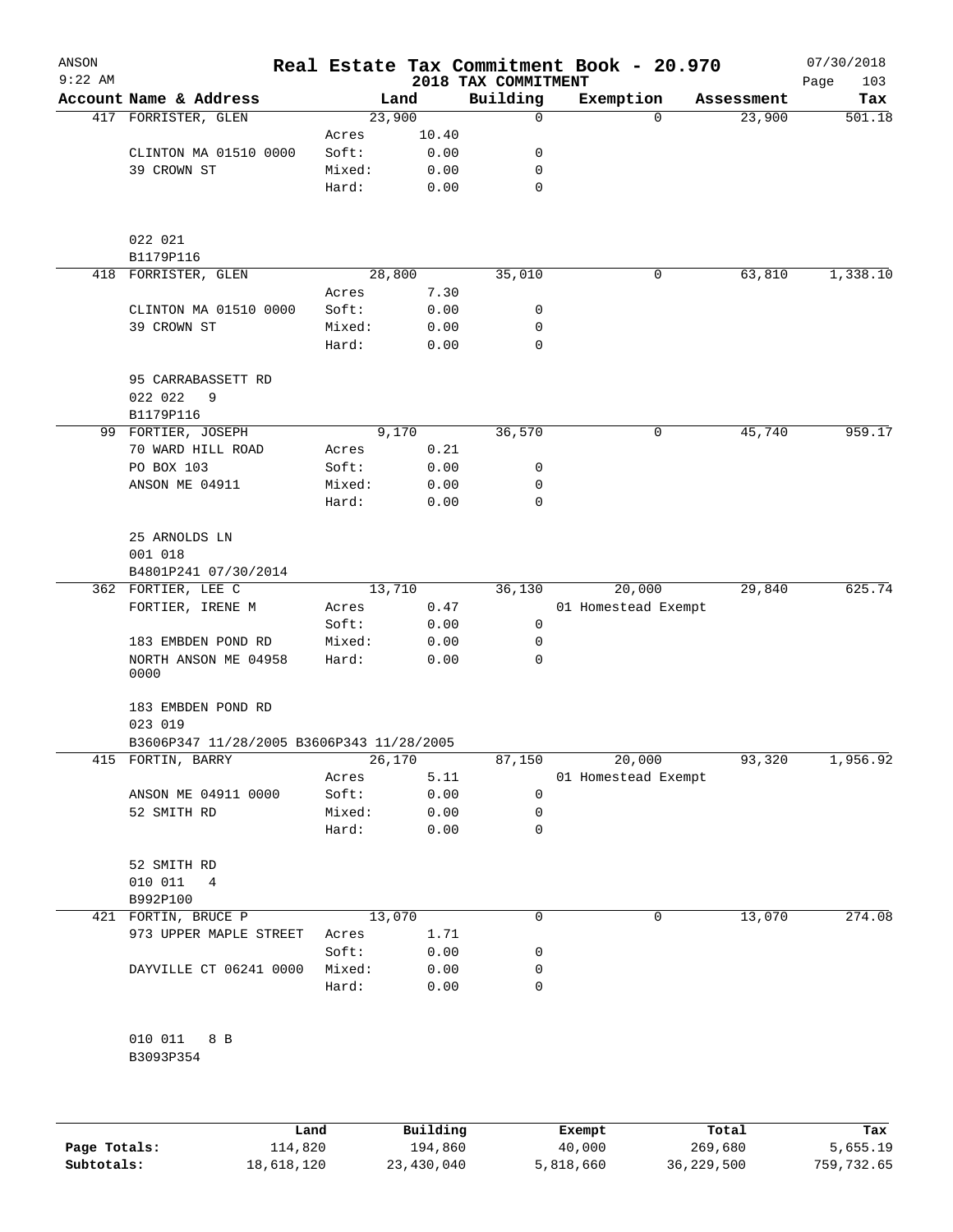| ANSON                      |                                                                            |                |                       |                     | Real Estate Tax Commitment Book - 20.970 |                       | 07/30/2018             |
|----------------------------|----------------------------------------------------------------------------|----------------|-----------------------|---------------------|------------------------------------------|-----------------------|------------------------|
| $9:22$ AM                  |                                                                            |                |                       | 2018 TAX COMMITMENT |                                          |                       | Page<br>104            |
|                            | Account Name & Address                                                     |                | Land                  | Building            | Exemption                                | Assessment            | Tax                    |
|                            | 419 FORTIN, JEFFREY                                                        |                | 24,650                | 75,500              | 20,000                                   | 80,150                | 1,680.75               |
|                            | FORTIN, NORMA                                                              | Acres          | 4.10                  |                     | 01 Homestead Exempt                      |                       |                        |
|                            |                                                                            | Soft:          | 0.00                  | 0                   |                                          |                       |                        |
|                            | 113 FAHI POND RD                                                           | Mixed:         | 0.00                  | 0                   |                                          |                       |                        |
|                            | NORTH ANSON ME 04958<br>0000                                               | Hard:          | 0.00                  | 0                   |                                          |                       |                        |
|                            | 113 FAHI POND RD                                                           |                |                       |                     |                                          |                       |                        |
|                            | 024 007                                                                    |                |                       |                     |                                          |                       |                        |
|                            | B4294P289 07/21/2010 B3818P266 03/05/2007 B890P792<br>380 FORTIN, JORDAN T |                | 21,860                | 79,470              | 0                                        | 101,330               | 2,124.89               |
|                            | 43 PARKWOODS DRIVE                                                         | Acres          | 2.24                  |                     |                                          |                       |                        |
|                            |                                                                            | Soft:          | 0.00                  | 0                   |                                          |                       |                        |
|                            | ANSON ME 04911                                                             | Mixed:         | 0.00                  | 0                   |                                          |                       |                        |
|                            |                                                                            | Hard:          | 0.00                  | 0                   |                                          |                       |                        |
|                            |                                                                            | B4974P0145     |                       |                     |                                          |                       |                        |
|                            | 43 PARKWOODS DR<br>010 007<br>$\overline{7}$                               |                |                       |                     |                                          |                       |                        |
|                            |                                                                            |                |                       |                     |                                          |                       |                        |
|                            | B4974P145 11/06/2015<br>1829 FOSKETT, RICHARD D                            |                | 26,150                | 29,930              | 0                                        | 56,080                | 1,176.00               |
|                            | FOSKETT, WANDA SUE                                                         |                | 5.10                  |                     |                                          |                       |                        |
|                            |                                                                            | Acres<br>Soft: | 0.00                  | 0                   |                                          |                       |                        |
|                            | 488 STAFFORD ST                                                            | Mixed:         | 0.00                  | 0                   |                                          |                       |                        |
|                            |                                                                            |                |                       | 0                   |                                          |                       |                        |
|                            | CHARLTON MA 01507 0000                                                     | Hard:          | 0.00                  |                     |                                          |                       |                        |
|                            | 99 MOUNTAIN VIEW RD<br>012 009 13                                          |                |                       |                     |                                          |                       |                        |
|                            | B3641P253 03/04/2006                                                       |                |                       |                     |                                          |                       |                        |
|                            | 1487 FOSKETT, RICHARD D                                                    |                | 26,150                | 0                   | 0                                        | 26,150                | 548.37                 |
|                            | FOSKETT, WANDA SUE                                                         | Acres          | 5.10                  |                     |                                          |                       |                        |
|                            |                                                                            | Soft:          | 0.00                  | 0                   |                                          |                       |                        |
|                            | 488 STAFFORD ST                                                            | Mixed:         | 0.00                  | 0                   |                                          |                       |                        |
|                            | CHARLTON MA 01507 0000                                                     | Hard:          | 0.00                  | 0                   |                                          |                       |                        |
|                            |                                                                            | JТ             |                       |                     |                                          |                       |                        |
|                            | 012 009 12<br>B5261P55 03/19/2018                                          |                |                       |                     |                                          |                       |                        |
|                            | 1704 FOSS, DANVILLE G &                                                    |                | 12,000                | 44,830              | 20,000                                   | 36,830                | 772.33                 |
|                            | FOSS, JESSICA LYNN                                                         | Acres          | 0.36                  |                     | 01 Homestead Exempt                      |                       |                        |
|                            |                                                                            | Soft:          | 0.00                  | 0                   |                                          |                       |                        |
|                            | 147 N MAIN STREET                                                          | Mixed:         | 0.00                  | 0                   |                                          |                       |                        |
|                            | NORTH ANSON ME 04958<br>7626                                               | Hard:          | 0.00                  | 0                   |                                          |                       |                        |
|                            |                                                                            | BK 2649 PG 204 |                       |                     |                                          |                       |                        |
|                            | 147 NORTH MAIN ST<br>007 001                                               |                |                       |                     |                                          |                       |                        |
|                            | B2649P204                                                                  |                |                       |                     |                                          |                       |                        |
| 424                        | FOSS, JAMES D                                                              |                | 10,950                | 57,810              | 20,000                                   | 48,760                | 1,022.50               |
|                            | FOSS, BEVERLY A                                                            | Acres          | 0.30                  |                     | 01 Homestead Exempt                      |                       |                        |
|                            |                                                                            | Soft:          | 0.00                  | 0                   |                                          |                       |                        |
|                            | BOX 195                                                                    | Mixed:         | 0.00                  | 0                   |                                          |                       |                        |
|                            | NORTH ANSON ME 04958<br>0195                                               | Hard:          | 0.00                  | 0                   |                                          |                       |                        |
|                            | 98 NORTH MAIN ST<br>006 070<br>B867P711                                    |                |                       |                     |                                          |                       |                        |
|                            |                                                                            |                |                       |                     |                                          |                       |                        |
|                            | Land                                                                       |                | Building              |                     | Exempt                                   | Total                 | Tax                    |
| Page Totals:<br>Subtotals: | 121,760<br>18,739,880                                                      |                | 287,540<br>23,717,580 |                     | 60,000<br>5,878,660                      | 349,300<br>36,578,800 | 7,324.84<br>767,057.49 |
|                            |                                                                            |                |                       |                     |                                          |                       |                        |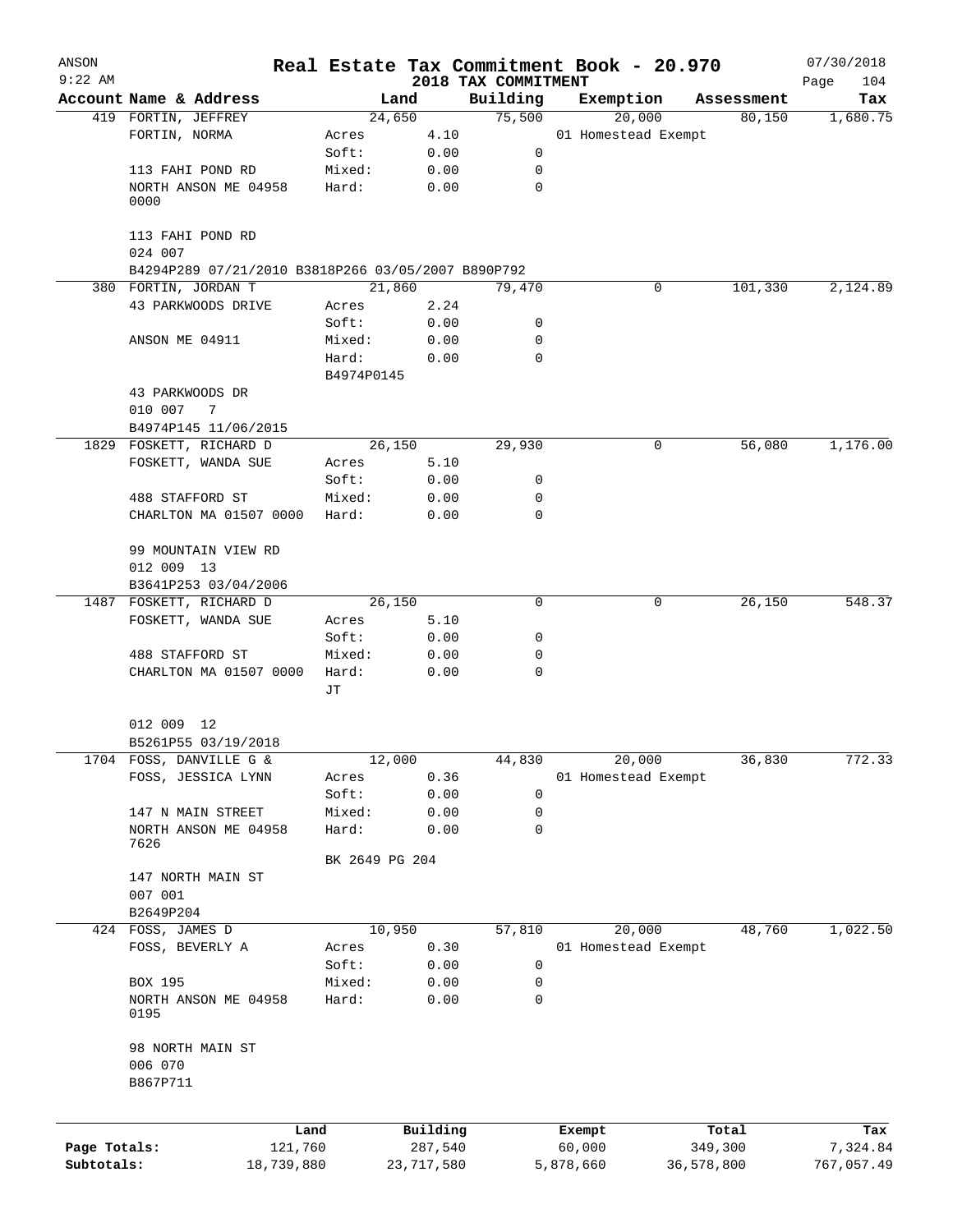| ANSON<br>$9:22$ AM |                                             |                 |              | 2018 TAX COMMITMENT | Real Estate Tax Commitment Book - 20.970 |            | 07/30/2018<br>Page<br>105 |
|--------------------|---------------------------------------------|-----------------|--------------|---------------------|------------------------------------------|------------|---------------------------|
|                    | Account Name & Address                      |                 | Land         | Building            | Exemption                                | Assessment | Tax                       |
|                    | 62 FOSS, RICHARD E                          |                 | 15,000       | $\mathbf 0$         | 0                                        | 15,000     | 314.55                    |
|                    | FOSS, TERRY L                               | Acres           | 3.00         |                     |                                          |            |                           |
|                    |                                             | Soft:           | 0.00         | 0                   |                                          |            |                           |
|                    | 13 OLD SUMNER RD                            | Mixed:          | 0.00         | 0                   |                                          |            |                           |
|                    | BUCKFIELD ME 04220 0000 Hard:               |                 | 0.00         | $\mathbf 0$         |                                          |            |                           |
|                    | 023 015<br>F<br>B4678P260 06/17/2013        |                 |              |                     |                                          |            |                           |
|                    | 2013 FOSTER, HENRY M                        |                 | 22,370       | $\mathbf 0$         | 0                                        | 22,370     | 469.10                    |
|                    |                                             | Acres           | 15.00        |                     |                                          |            |                           |
|                    | RUMFORD ME 04276 0000                       | Soft:           | 3.00         | 351                 |                                          |            |                           |
|                    | 15 RUMFORD AVENUE                           | Mixed:          | 3.00         | 516                 |                                          |            |                           |
|                    |                                             | Hard:           | 8.00         | 1,504               |                                          |            |                           |
|                    | 102 HOLLIN WAITE HILL<br>014 038 002        |                 |              |                     |                                          |            |                           |
|                    | B4999P60 01/26/2016                         |                 |              |                     |                                          |            |                           |
|                    | 2014 FOSTER, HENRY M                        |                 | 3,180        | 0                   | 0                                        | 3,180      | 66.68                     |
|                    |                                             | Acres           | 19.00        |                     |                                          |            |                           |
|                    | RUMFORD ME 04276 0000                       | Soft:           | 3.00         | 351                 |                                          |            |                           |
|                    | 15 RUMFORD AVENUE                           | Mixed:          | 11.00        | 1,892               |                                          |            |                           |
|                    |                                             | Hard:           | 5.00         | 940                 |                                          |            |                           |
|                    | HOLLIN WAITE HILL ROAD                      |                 |              |                     |                                          |            |                           |
|                    | 014 038 003                                 |                 |              |                     |                                          |            |                           |
|                    | B4999P60 01/26/2016<br>427 FOTTER, LAWRENCE |                 | 21,500       | 36,650              | 20,000                                   | 38,150     | 800.01                    |
|                    | FOTTER, SHIRLEY                             | Acres           | 2.00         |                     | 01 Homestead Exempt                      |            |                           |
|                    |                                             | Soft:           | 0.00         | 0                   |                                          |            |                           |
|                    | 250 WEST MILLS RD                           | Mixed:          | 0.00         | 0                   |                                          |            |                           |
|                    | ANSON ME 04911 0000                         | Hard:           | 0.00         | $\mathbf 0$         |                                          |            |                           |
|                    | 250 WEST MILLS RD                           |                 |              |                     |                                          |            |                           |
|                    | 011 009<br>Α                                |                 |              |                     |                                          |            |                           |
|                    | B2334P109                                   |                 |              |                     |                                          |            |                           |
|                    | 170 FRAPPIER, LINDA M                       |                 | 20,600       | 41,100              | 20,000                                   | 41,700     | 874.45                    |
|                    | NORRIDGEWOCK ME 04957<br>0000               | Acres<br>Soft:  | 1.40<br>0.00 | $\mathbf 0$         | 01 Homestead Exempt                      |            |                           |
|                    | PO BOX 696                                  | Mixed:          | 0.00         | 0                   |                                          |            |                           |
|                    |                                             | Hard:           | 0.00         | 0                   |                                          |            |                           |
|                    | 53 UNION ST                                 |                 |              |                     |                                          |            |                           |
|                    | 005 034                                     |                 |              |                     |                                          |            |                           |
|                    | B3498P70 06/08/2005                         |                 |              |                     |                                          |            |                           |
|                    | 429 FRATERNITY HALL                         |                 | 10,390       | 0                   | 0                                        | 10,390     | 217.88                    |
|                    |                                             | Acres           | 0.12         |                     |                                          |            |                           |
|                    | ANSON ME 04911 0355                         | Soft:           | 0.00         | 0                   |                                          |            |                           |
|                    | PO BOX 355                                  | Mixed:<br>Hard: | 0.00<br>0.00 | 0<br>0              |                                          |            |                           |
|                    | 13 NORTH MAIN ST                            |                 |              |                     |                                          |            |                           |
|                    | 006 027<br>B1392P73                         |                 |              |                     |                                          |            |                           |
|                    |                                             |                 |              |                     |                                          |            |                           |
|                    | Land                                        |                 | Building     |                     | Exempt                                   | Total      | Tax                       |

|              | Land       | Building   | Exempt    | Total      | Tax        |
|--------------|------------|------------|-----------|------------|------------|
| Page Totals: | 93,040     | 77.750     | 40,000    | 130,790    | 2,742.67   |
| Subtotals:   | 18,832,920 | 23,795,330 | 5,918,660 | 36,709,590 | 769,800.16 |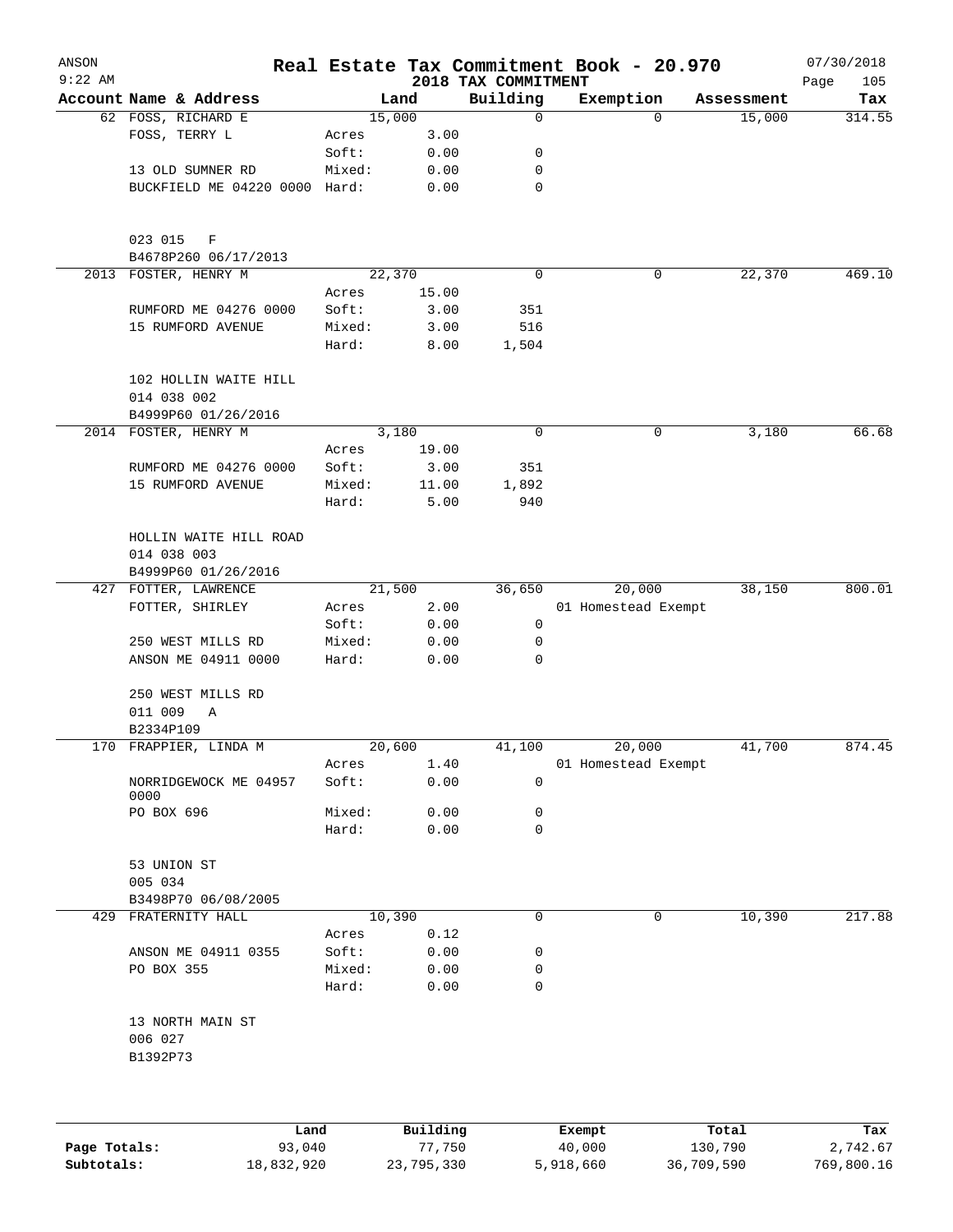| ANSON        |                                                                   |                |        |              |                                 | Real Estate Tax Commitment Book - 20.970 |            |            | 07/30/2018         |
|--------------|-------------------------------------------------------------------|----------------|--------|--------------|---------------------------------|------------------------------------------|------------|------------|--------------------|
| $9:22$ AM    | Account Name & Address                                            |                | Land   |              | 2018 TAX COMMITMENT<br>Building | Exemption                                |            | Assessment | 106<br>Page<br>Tax |
|              | 1015 FRATERNITY HALL ASSOC.,                                      |                | 20,600 |              | 237,360                         | 257,960                                  |            | 0          | 0.00               |
|              | LTD                                                               |                |        |              |                                 |                                          |            |            |                    |
|              | ANSON ME 04911 0000                                               | Acres<br>Soft: |        | 1.40<br>0.00 | 0                               | 15 Fraternal Organization                |            |            |                    |
|              | PO BOX 355                                                        | Mixed:         |        | 0.00         | 0                               |                                          |            |            |                    |
|              |                                                                   | Hard:          |        | 0.00         | $\Omega$                        |                                          |            |            |                    |
|              | 173 NORTH MAIN ST                                                 |                |        |              |                                 |                                          |            |            |                    |
|              | 017 019 C-1                                                       |                |        |              |                                 |                                          |            |            |                    |
|              | B4280P356 08/27/2009                                              |                |        |              |                                 |                                          |            |            |                    |
|              | 1032 FREESE, ROBERT C, JR &<br>SUSAN                              |                | 18,110 |              | 59,790                          | 20,000                                   |            | 57,900     | 1,214.16           |
|              |                                                                   | Acres          |        | 0.82         |                                 | 01 Homestead Exempt                      |            |            |                    |
|              | NORTH ANSON ME 04958<br>0394                                      | Soft:          |        | 0.00         | 0                               |                                          |            |            |                    |
|              | 397 RIVER ROAD                                                    | Mixed:         |        | 0.00         | 0                               |                                          |            |            |                    |
|              |                                                                   | Hard:          |        | 0.00         | 0                               |                                          |            |            |                    |
|              | 397 RIVER RD                                                      |                |        |              |                                 |                                          |            |            |                    |
|              | 016 030<br>B4078P199 11/26/2008                                   |                |        |              |                                 |                                          |            |            |                    |
|              | 433 FREITAS, CAETANO                                              |                | 95,700 |              | 17,990                          |                                          | 0          | 113,690    | 2,384.08           |
|              |                                                                   | Acres          |        | 134.00       |                                 |                                          |            |            |                    |
|              | E TAUNTON MA 02718 0000 Soft:                                     |                |        | 0.00         | 0                               |                                          |            |            |                    |
|              | 30 BIRCHWOOD DR                                                   | Mixed:         |        | 0.00         | 0                               |                                          |            |            |                    |
|              |                                                                   | Hard:          |        | 0.00         | $\mathbf 0$                     |                                          |            |            |                    |
|              | 718 PEASE HILL RD                                                 |                |        |              |                                 |                                          |            |            |                    |
|              | 012 013<br>D                                                      |                |        |              |                                 |                                          |            |            |                    |
|              | B1226P316                                                         |                |        |              |                                 |                                          |            |            |                    |
|              | 431 FREITAS, CAETANO L                                            |                | 7,510  |              | 0                               |                                          | 0          | 7,510      | 157.48             |
|              |                                                                   | Acres          |        | 0.80         |                                 |                                          |            |            |                    |
|              | E TAUNTON MA 02718 0000 Soft:                                     |                |        | 0.00         | 0                               |                                          |            |            |                    |
|              | 30 BIRCHWOOD DR                                                   | Mixed:         |        | 0.00         | 0                               |                                          |            |            |                    |
|              |                                                                   | Hard:          |        | 0.00         | $\mathbf 0$                     |                                          |            |            |                    |
|              | 012 013                                                           |                |        |              |                                 |                                          |            |            |                    |
|              | B2073P144                                                         |                |        |              |                                 |                                          |            |            |                    |
|              | 212 FRENCH, ERICA L                                               |                | 10,000 |              | 61,320                          |                                          | 0          | 71,320     | 1,495.58           |
|              | P.O. BOX 225                                                      | Acres          |        | 0.25         |                                 |                                          |            |            |                    |
|              |                                                                   | Soft:          |        | 0.00         | 0                               |                                          |            |            |                    |
|              | ANSON ME 04911                                                    | Mixed:         |        | 0.00         | 0                               |                                          |            |            |                    |
|              |                                                                   | Hard:          |        | 0.00         | $\mathbf 0$                     |                                          |            |            |                    |
|              | 13 SECOND ST                                                      |                |        |              |                                 |                                          |            |            |                    |
|              | 001 066                                                           |                |        |              |                                 |                                          |            |            |                    |
|              | B5229P197 11/21/2017                                              |                |        |              |                                 |                                          |            |            |                    |
|              | 1942 FRENCH, ROBERT P                                             |                | 23,600 |              | 69,190                          | 20,000                                   |            | 72,790     | 1,526.41           |
|              | FRENCH, LAURIE A                                                  | Acres          |        | 3.40         |                                 | 01 Homestead Exempt                      |            |            |                    |
|              |                                                                   | Soft:          |        | 0.00         | 0                               |                                          |            |            |                    |
|              | PO BOX 225                                                        | Mixed:         |        | 0.00         | 0                               |                                          |            |            |                    |
|              | ANSON ME 04911 0225                                               | Hard:          |        | 0.00         | 0                               |                                          |            |            |                    |
|              | 272 RIVER RD                                                      |                |        |              |                                 |                                          |            |            |                    |
|              | 015 068<br>C                                                      |                |        |              |                                 |                                          |            |            |                    |
|              | B4908P295 05/21/2015 B4908P293 05/21/2015 B4067P128<br>10/22/2008 |                |        |              |                                 |                                          |            |            |                    |
|              |                                                                   | Land           |        | Building     |                                 | Exempt                                   |            | Total      | Tax                |
| Page Totals: |                                                                   | 175,520        |        | 445,650      |                                 | 297,960                                  | 323,210    |            | 6,777.71           |
| Subtotals:   |                                                                   | 19,008,440     |        | 24, 240, 980 |                                 | 6,216,620                                | 37,032,800 |            | 776,577.87         |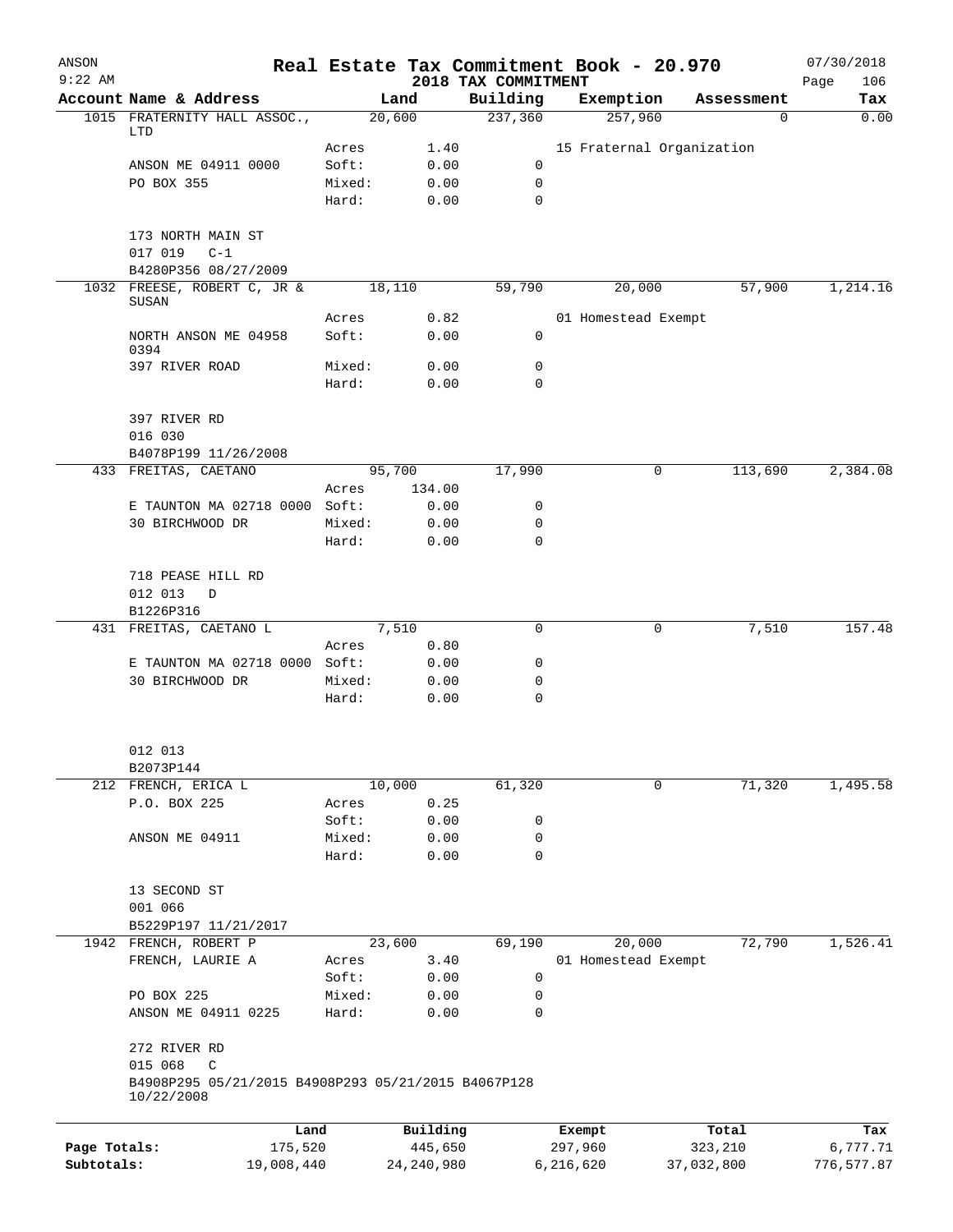| ANSON<br>$9:22$ AM |                                              |                 |        | 2018 TAX COMMITMENT | Real Estate Tax Commitment Book - 20.970 |            | 07/30/2018<br>Page<br>107 |
|--------------------|----------------------------------------------|-----------------|--------|---------------------|------------------------------------------|------------|---------------------------|
|                    | Account Name & Address                       |                 | Land   | Building            | Exemption                                | Assessment | Tax                       |
|                    | 439 FRIEND, DARREN L                         | 16,150          |        | 0                   | $\Omega$                                 | 16,150     | 338.67                    |
|                    |                                              | Acres           | 8.50   |                     |                                          |            |                           |
|                    | ANSON ME 04911 0000                          | Soft:           | 0.00   | 0                   |                                          |            |                           |
|                    | 194 HILTON HILL RD                           | Mixed:          | 0.00   | 0                   |                                          |            |                           |
|                    |                                              | Hard:           | 0.00   | 0                   |                                          |            |                           |
|                    | 022 017<br>B2237P99                          |                 |        |                     |                                          |            |                           |
|                    | 442 FRIEND, DARREN L                         | 22,720          |        | 0                   | 0                                        | 22,720     | 476.44                    |
|                    | FRIEND, BERTHA M                             | Acres           | 18.22  |                     |                                          |            |                           |
|                    |                                              | Soft:           | 0.00   | 0                   |                                          |            |                           |
|                    | 194 HILTON HILL RD                           | Mixed:          | 0.00   | 0                   |                                          |            |                           |
|                    | ANSON ME 04911 0000                          | Hard:           | 0.00   | 0                   |                                          |            |                           |
|                    | 010 024                                      |                 |        |                     |                                          |            |                           |
|                    | 443 FRIEND, DARREN L                         | 50,400          |        | 43,980              | 20,000                                   | 74,380     | 1,559.75                  |
|                    | FRIEND, BERTHA                               | Acres           | 32.00  |                     | 01 Homestead Exempt                      |            |                           |
|                    |                                              | Soft:           | 0.00   | 0                   |                                          |            |                           |
|                    | 194 HILTON HILL RD                           | Mixed:          | 0.00   | 0                   |                                          |            |                           |
|                    | ANSON ME 04911 0000                          | Hard:           | 0.00   | 0                   |                                          |            |                           |
|                    | 194 HILTON HILL RD                           |                 |        |                     |                                          |            |                           |
|                    | 010 019                                      |                 |        |                     |                                          |            |                           |
|                    | 445 FRIEND, DOROTHY M                        | 124,100         |        | 0                   | $\mathbf 0$                              | 124,100    | 2,602.38                  |
|                    | FRIEND, KELVIN R                             | Acres           | 205.00 |                     |                                          |            |                           |
|                    |                                              | Soft:           | 0.00   | 0                   |                                          |            |                           |
|                    | 699 NEW PORTLAND HILL<br><b>RD</b>           | Mixed:          | 0.00   | 0                   |                                          |            |                           |
|                    | NEW PORTLAND ME 04961<br>0000                | Hard:           | 0.00   | 0                   |                                          |            |                           |
|                    | 868 VALLEY RD                                |                 |        |                     |                                          |            |                           |
|                    | 019 018                                      |                 |        |                     |                                          |            |                           |
|                    | B4122P257 04/10/2009<br>68 FRIEND, KELVIN R  |                 | 0      |                     |                                          |            | 1,700.25                  |
|                    |                                              |                 |        | 101,080             | 20,000<br>01 Homestead Exempt            | 81,080     |                           |
|                    | ANSON ME 04911 0000                          |                 |        |                     |                                          |            |                           |
|                    | 868 VALLEY ROAD                              |                 |        |                     |                                          |            |                           |
|                    | 868 VALLEY RD                                |                 |        |                     |                                          |            |                           |
|                    | 019 018 ON                                   |                 |        |                     |                                          |            |                           |
|                    | 832 FRIEND, KRISTIN<br>699 NEW PORTLAND HILL | 17,780<br>Acres | 0.79   | 87,220              | 0                                        | 105,000    | 2,201.85                  |
|                    | ROAD                                         | Soft:           | 0.00   | 0                   |                                          |            |                           |
|                    | NEW PORTLAND ME 04961                        | Mixed:          | 0.00   | 0                   |                                          |            |                           |
|                    |                                              | Hard:           | 0.00   | $\mathbf 0$         |                                          |            |                           |
|                    |                                              | B5191P0118      |        |                     |                                          |            |                           |
|                    | 84 EMBDEN POND RD<br>018 043<br>$\mathbf C$  |                 |        |                     |                                          |            |                           |
|                    | B5191P0118 08/07/2017 B5184P348 07/27/2017   |                 |        |                     |                                          |            |                           |
|                    |                                              |                 |        |                     |                                          |            |                           |
|                    |                                              |                 |        |                     |                                          |            |                           |
|                    |                                              |                 |        |                     |                                          |            |                           |

|              | Land       | Building     | Exempt    | Total      | Tax         |
|--------------|------------|--------------|-----------|------------|-------------|
| Page Totals: | 231,150    | 232,280      | 40,000    | 423,430    | 8,879.34    |
| Subtotals:   | 19,239,590 | 24, 473, 260 | 6,256,620 | 37,456,230 | 785, 457.21 |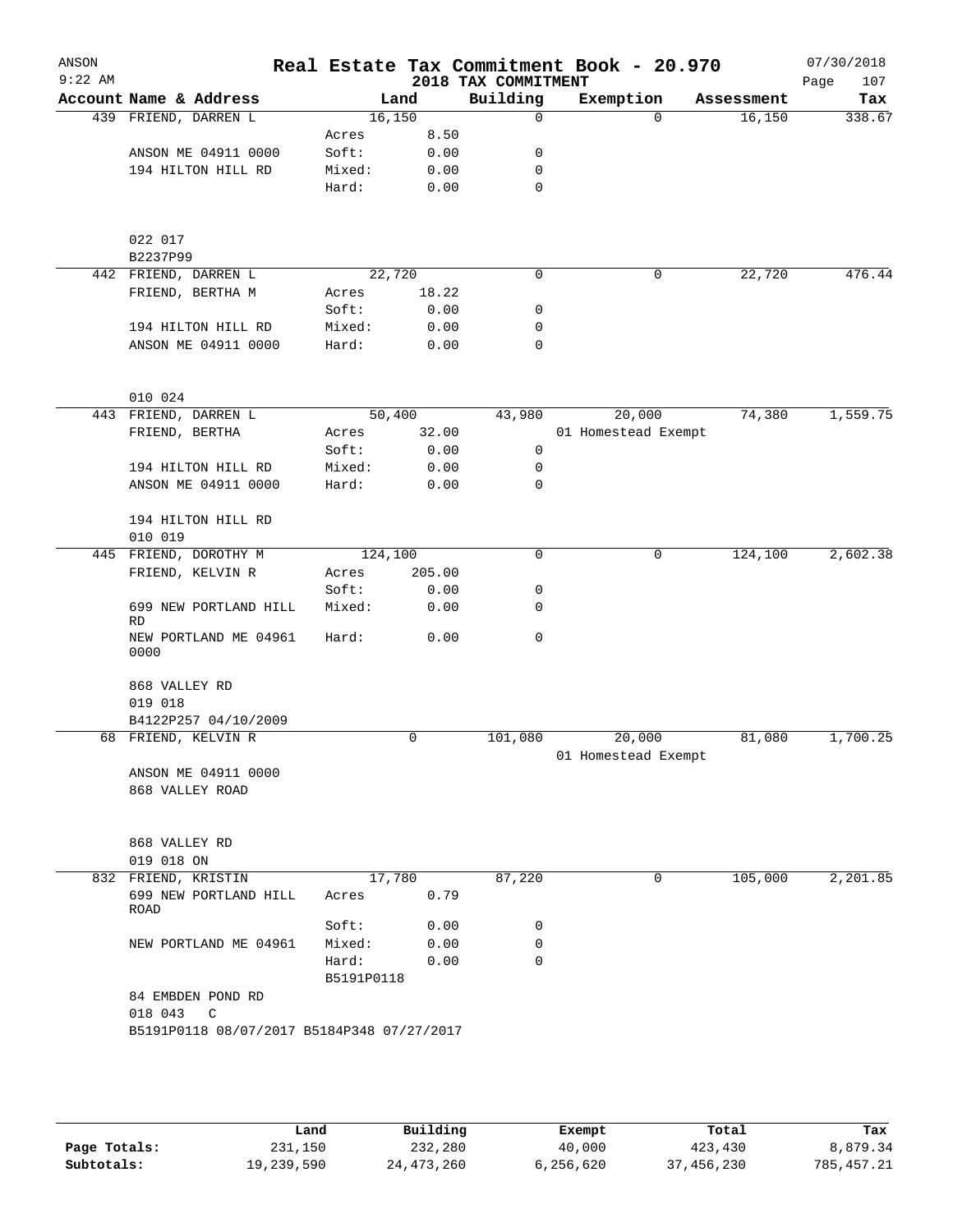| ANSON<br>$9:22$ AM |                                                           |            | Real Estate Tax Commitment Book - 20.970 |              | 2018 TAX COMMITMENT |             |           |                     |            | 07/30/2018         |
|--------------------|-----------------------------------------------------------|------------|------------------------------------------|--------------|---------------------|-------------|-----------|---------------------|------------|--------------------|
|                    | Account Name & Address                                    |            |                                          | Land         | Building            |             | Exemption |                     | Assessment | 108<br>Page<br>Tax |
|                    | 447 FRIEND, RALPH EST OF                                  |            | 63,200                                   |              |                     | $\mathbf 0$ |           | $\Omega$            | 63,200     | 1,325.30           |
|                    |                                                           |            | Acres                                    | 88.00        |                     |             |           |                     |            |                    |
|                    | NEW PORTLAND ME 04961<br>0000                             |            | Soft:                                    | 0.00         |                     | 0           |           |                     |            |                    |
|                    | 699 NEW PORTLAND HILL<br>RD                               |            | Mixed:                                   | 0.00         |                     | 0           |           |                     |            |                    |
|                    |                                                           |            | Hard:                                    | 0.00         |                     | 0           |           |                     |            |                    |
|                    | 022 033 & 34                                              |            |                                          |              |                     |             |           |                     |            |                    |
|                    | B1034P91                                                  |            |                                          |              |                     |             |           |                     |            |                    |
|                    | 446 FRIEND, RALPH EST OF &                                |            | 13,500                                   |              |                     | 0           |           | 0                   | 13,500     | 283.09             |
|                    | FRIEND, DARREN                                            |            | Acres<br>Soft:                           | 2.00<br>0.00 |                     | 0           |           |                     |            |                    |
|                    | 699 NEW PORTLAND HILL<br>RD                               |            | Mixed:                                   | 0.00         |                     | 0           |           |                     |            |                    |
|                    | NEW PORTLAND ME 04961<br>0000                             |            | Hard:                                    | 0.00         |                     | $\mathbf 0$ |           |                     |            |                    |
|                    | 020 009<br>B<br>B1034P92                                  |            |                                          |              |                     |             |           |                     |            |                    |
|                    | 1154 FRIEND, STEPHEN M                                    |            | 17,320                                   |              |                     | 56,270      |           | 20,000              | 53,590     | 1,123.78           |
|                    | FRIEND, ANGELA M                                          |            | Acres                                    | 0.75         |                     |             |           | 01 Homestead Exempt |            |                    |
|                    |                                                           |            | Soft:                                    | 0.00         |                     | 0           |           |                     |            |                    |
|                    | PO BOX 593                                                |            | Mixed:                                   | 0.00         |                     | 0           |           |                     |            |                    |
|                    | ANSON ME 04911 0593                                       |            | Hard:                                    | 0.00         |                     | 0           |           |                     |            |                    |
|                    | 168 MAIN ST<br>002 019                                    |            |                                          |              |                     |             |           |                     |            |                    |
|                    | B2310P153                                                 |            |                                          |              |                     |             |           |                     |            |                    |
|                    | 1256 FRITH, BERNARD P                                     |            | 24,500                                   |              |                     | 76,650      |           | 20,000              | 81,150     | 1,701.72           |
|                    | FRITH, MONICA L                                           |            | Acres                                    | 4.00         |                     |             |           | 01 Homestead Exempt |            |                    |
|                    |                                                           |            | Soft:                                    | 0.00         |                     | 0           |           |                     |            |                    |
|                    | 262 EMBDEN POND RD                                        |            | Mixed:                                   | 0.00         |                     | 0           |           |                     |            |                    |
|                    | NORTH ANSON ME 04958<br>0000                              |            | Hard:                                    | 0.00         |                     | 0           |           |                     |            |                    |
|                    | 262 EMBDEN POND RD                                        |            |                                          |              |                     |             |           |                     |            |                    |
|                    | 023 030<br>B4534P328 06/07/2012                           |            |                                          |              |                     |             |           |                     |            |                    |
|                    | 1960 FRITH, DONALD A                                      |            | 28,890                                   |              |                     | 72,980      |           | 20,000              | 81,870     | 1,716.81           |
|                    | FRITH, CRYSTAL A                                          |            | Acres                                    | 16.89        |                     |             |           | 01 Homestead Exempt |            |                    |
|                    |                                                           |            | Soft:                                    | 0.00         |                     | 0           |           |                     |            |                    |
|                    | PO BOX 35                                                 |            | Mixed:                                   | 0.00         |                     | 0           |           |                     |            |                    |
|                    | ANSON ME 04911 0035                                       |            | Hard:                                    | 0.00         |                     | 0           |           |                     |            |                    |
|                    | 29 Whitetail Way                                          |            |                                          |              |                     |             |           |                     |            |                    |
|                    | 015 010 5                                                 |            |                                          |              |                     |             |           |                     |            |                    |
|                    | B3725P155 08/10/2006                                      |            |                                          |              |                     |             |           |                     |            |                    |
|                    | 179 FROST, DIANE M                                        |            | 17,320                                   |              |                     | 32,090      |           | 0                   | 49,410     | 1,036.13           |
|                    | BAUM, LAWRENCE J                                          |            | Acres                                    | 0.75         |                     |             |           |                     |            |                    |
|                    | 168 GOLF COURSE ROAD                                      |            | Soft:                                    | 0.00         |                     | 0           |           |                     |            |                    |
|                    |                                                           |            | Mixed:                                   | 0.00         |                     | 0           |           |                     |            |                    |
|                    | HAMILTON MT 59840 3029                                    |            | Hard:<br>B5013P070 JT                    | 0.00         |                     | 0           |           |                     |            |                    |
|                    | 387 RIVER RD                                              |            |                                          |              |                     |             |           |                     |            |                    |
|                    | 016 030<br>C<br>B5013P070 03/30/2016 B3425P318 12/21/2004 |            |                                          |              |                     |             |           |                     |            |                    |
|                    |                                                           | Land       |                                          | Building     |                     |             | Exempt    |                     | Total      | Tax                |
| Page Totals:       |                                                           | 164,730    |                                          | 237,990      |                     |             | 60,000    |                     | 342,720    | 7,186.83           |
| Subtotals:         |                                                           | 19,404,320 |                                          | 24,711,250   |                     |             | 6,316,620 |                     | 37,798,950 | 792,644.04         |
|                    |                                                           |            |                                          |              |                     |             |           |                     |            |                    |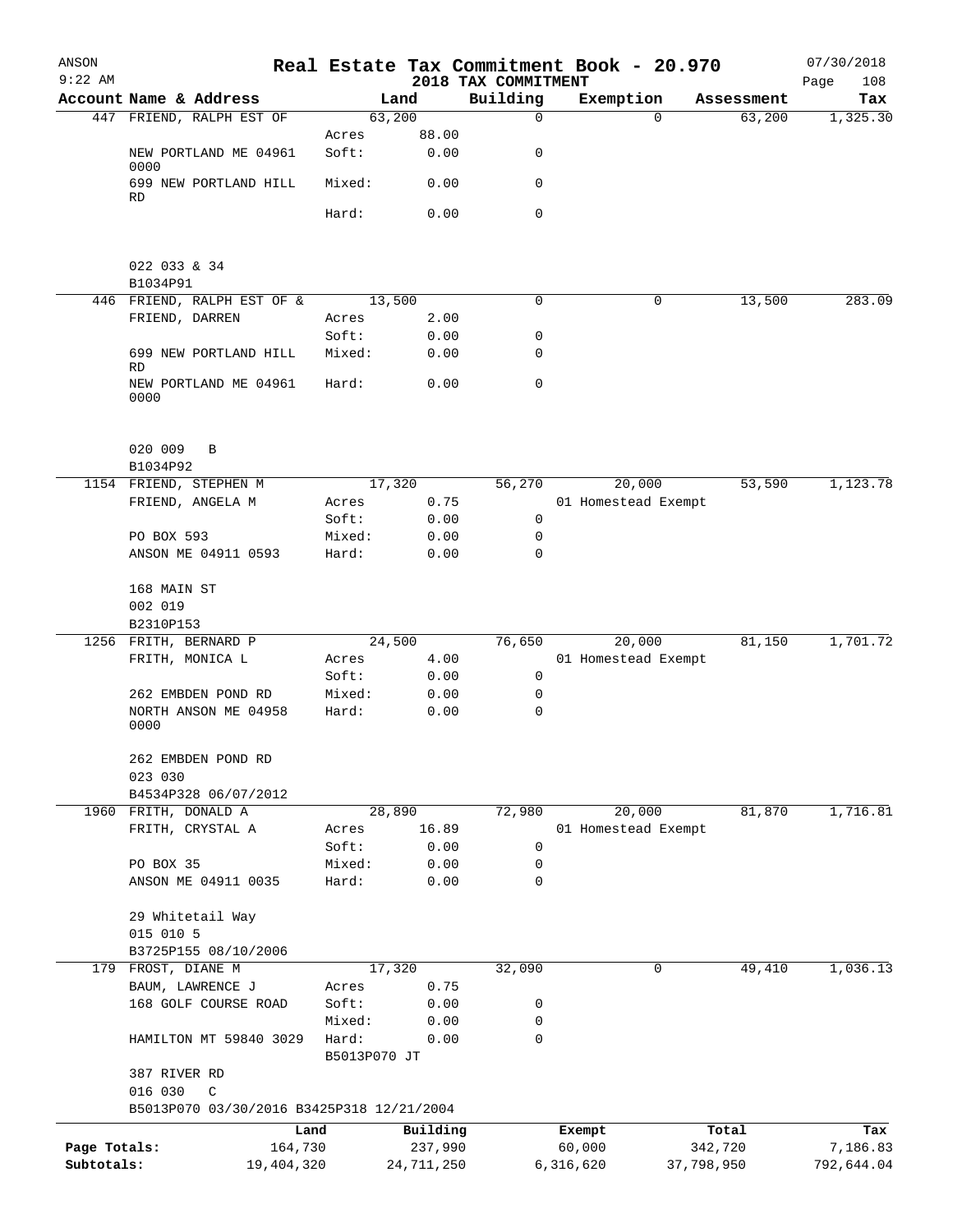| ANSON<br>$9:22$ AM |                                   |        |         | 2018 TAX COMMITMENT | Real Estate Tax Commitment Book - 20.970 |            | 07/30/2018<br>109 |
|--------------------|-----------------------------------|--------|---------|---------------------|------------------------------------------|------------|-------------------|
|                    | Account Name & Address            |        | Land    | Building            | Exemption                                | Assessment | Page<br>Tax       |
|                    | 449 FROST, JACK H                 |        | 16,490  | 59,040              | 20,000                                   | 55,530     | 1,164.46          |
|                    | FROST, ROBIN M                    | Acres  | 0.39    |                     | 01 Homestead Exempt                      |            |                   |
|                    |                                   | Soft:  | 0.00    | 0                   |                                          |            |                   |
|                    | PO BOX 445                        | Mixed: | 0.00    | 0                   |                                          |            |                   |
|                    | ANSON ME 04911 0062               | Hard:  | 0.00    | 0                   |                                          |            |                   |
|                    | 23 FINCH ST                       |        |         |                     |                                          |            |                   |
|                    | 003 058                           |        |         |                     |                                          |            |                   |
|                    | B876P816                          |        |         |                     |                                          |            |                   |
|                    | 450 FROST, JACK H                 |        | 3,980   | 0                   | 0                                        | 3,980      | 83.46             |
|                    | FROST, ROBIN M                    | Acres  | 0.11    |                     |                                          |            |                   |
|                    |                                   | Soft:  | 0.00    | 0                   |                                          |            |                   |
|                    | PO BOX 445                        | Mixed: | 0.00    | 0                   |                                          |            |                   |
|                    | ANSON ME 04911 0062               | Hard:  | 0.00    | 0                   |                                          |            |                   |
|                    | 003 057                           |        |         |                     |                                          |            |                   |
|                    | B876P816                          |        |         |                     |                                          |            |                   |
|                    | 847 FROST, PHILLIP L SR &         |        | 20,600  | 47,210              | 26,000                                   | 41,810     | 876.76            |
|                    | FROST, CLAUDETTE G                | Acres  | 1.40    |                     | 01 Homestead Exempt                      |            |                   |
|                    |                                   | Soft:  | 0.00    | $\overline{0}$      | 02 Resident Veteran                      |            |                   |
|                    | PO BOX 512                        | Mixed: | 0.00    | 0                   |                                          |            |                   |
|                    | ANSON ME 04911 0512               | Hard:  | 0.00    | 0                   |                                          |            |                   |
|                    | 652 HORSEBACK RD                  |        |         |                     |                                          |            |                   |
|                    | 019 042<br>B                      |        |         |                     |                                          |            |                   |
|                    | B1384P117                         |        |         |                     |                                          |            |                   |
|                    | 1280 FROST, ROBIN M               |        | 6,630   | 3,050               | 0                                        | 9,680      | 202.99            |
|                    |                                   | Acres  | 0.11    |                     |                                          |            |                   |
|                    | ANSON ME 04911 0062               | Soft:  | 0.00    | 0                   |                                          |            |                   |
|                    | PO BOX 445                        | Mixed: | 0.00    | 0                   |                                          |            |                   |
|                    |                                   | Hard:  | 0.00    | 0                   |                                          |            |                   |
|                    | 29 FINCH ST                       |        |         |                     |                                          |            |                   |
|                    | 003 056                           |        |         |                     |                                          |            |                   |
|                    | B3162P214                         |        |         |                     |                                          |            |                   |
|                    | 1365 FROST, TIFFANY L             |        | 4,200   | 0                   | 0                                        | 4,200      | 88.07             |
|                    | 174 BARRON ROAD                   | Acres  | 2.80    |                     |                                          |            |                   |
|                    |                                   | Soft:  | 0.00    | 0                   |                                          |            |                   |
|                    | EMBDEN ME 04958                   | Mixed: | 0.00    | 0                   |                                          |            |                   |
|                    |                                   | Hard:  | 0.00    | 0                   |                                          |            |                   |
|                    | 022 002<br>3                      |        |         |                     |                                          |            |                   |
|                    | B5072P97 08/22/2016               |        |         |                     |                                          |            |                   |
|                    | 485 FURLONG, JOHN E               |        | 22,550  | 210,120             | 20,000                                   | 212,670    | 4,459.69          |
|                    | FURLONG, JEANNINE A               | Acres  | 2.70    |                     | 01 Homestead Exempt                      |            |                   |
|                    |                                   | Soft:  | 0.00    | 0                   |                                          |            |                   |
|                    | PO BOX 146                        | Mixed: | 0.00    | 0                   |                                          |            |                   |
|                    | NORTH ANSON ME 04958<br>0146      | Hard:  | 0.00    | 0                   |                                          |            |                   |
|                    | 132 NORTH MAIN ST                 |        |         |                     |                                          |            |                   |
|                    | 007 019 B<br>B3715P328 07/25/2006 |        |         |                     |                                          |            |                   |
|                    |                                   |        |         |                     |                                          |            |                   |
|                    |                                   |        |         |                     |                                          |            |                   |
|                    |                                   |        | 2 T 2 2 |                     |                                          |            | m.                |

|              | Land       | Building   | Exempt    | Total      | Tax        |
|--------------|------------|------------|-----------|------------|------------|
| Page Totals: | 74,450     | 319,420    | 66,000    | 327,870    | 6,875.43   |
| Subtotals:   | 19,478,770 | 25,030,670 | 6,382,620 | 38,126,820 | 799,519.47 |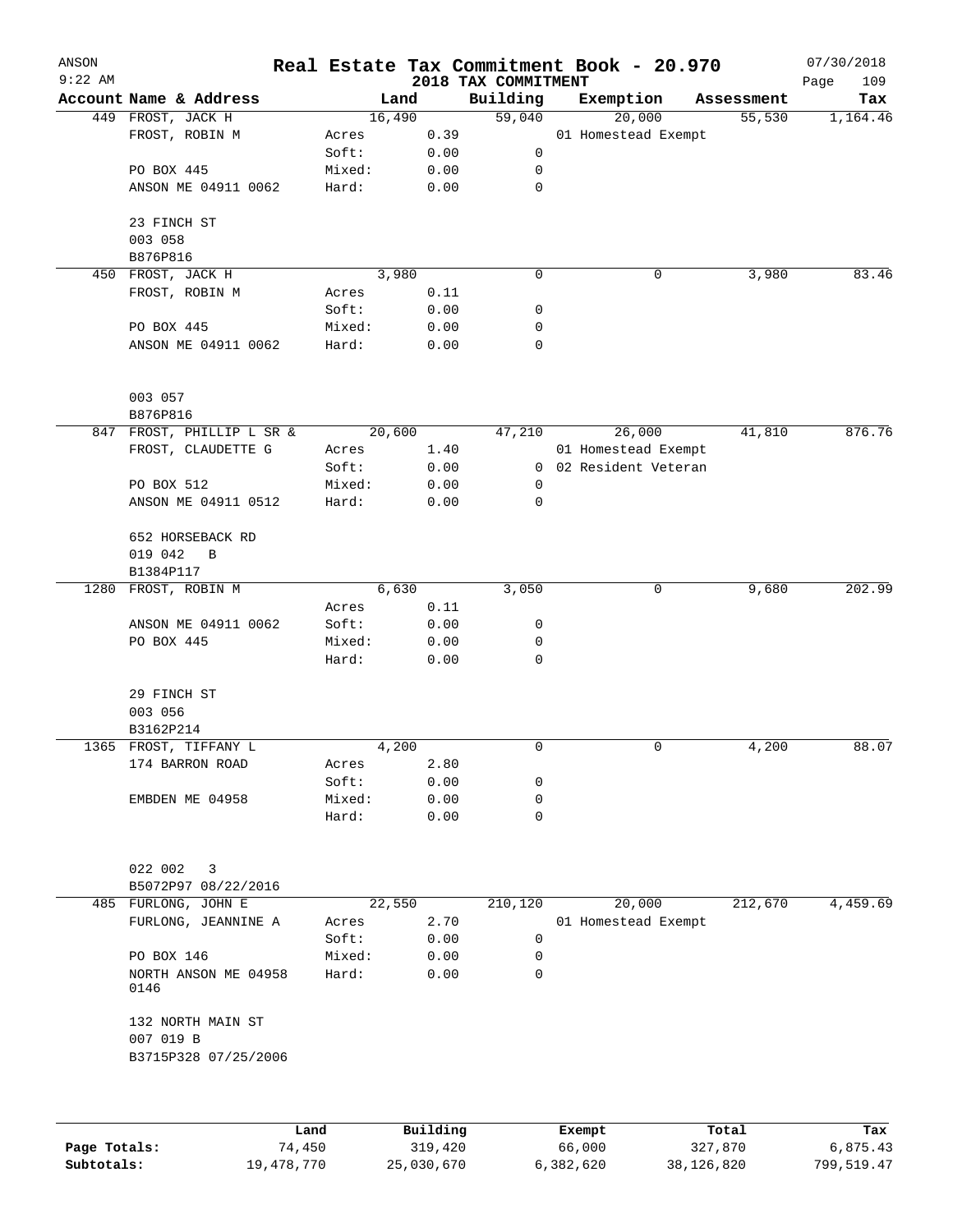| ANSON        |                                                      |                 |                |                     | Real Estate Tax Commitment Book - 20.970 |                      | 07/30/2018    |
|--------------|------------------------------------------------------|-----------------|----------------|---------------------|------------------------------------------|----------------------|---------------|
| $9:22$ AM    |                                                      |                 |                | 2018 TAX COMMITMENT |                                          |                      | 110<br>Page   |
|              | Account Name & Address<br>724 GALLANT, RONALD H &    |                 | Land<br>13,420 | Building<br>45,630  | Exemption                                | Assessment<br>39,050 | Tax<br>818.88 |
|              | GALLANT, CHRISTINE A                                 | Acres           | 0.45           |                     | 20,000<br>01 Homestead Exempt            |                      |               |
|              |                                                      | Soft:           | 0.00           | 0                   |                                          |                      |               |
|              | PO BOX 388                                           | Mixed:          | 0.00           | 0                   |                                          |                      |               |
|              | ANSON ME 04911 0388                                  | Hard:           | 0.00           | $\mathbf 0$         |                                          |                      |               |
|              | 4 BEANE ST                                           |                 |                |                     |                                          |                      |               |
|              | 002 012                                              |                 |                |                     |                                          |                      |               |
|              | B2789P161 B2640P84 B2607P342                         |                 |                |                     |                                          |                      |               |
|              | 453 GARGAS, JOHN F                                   |                 | 26,170         | $\Omega$            | 0                                        | 26,170               | 548.78        |
|              | 21 CHACE AVENUE                                      | Acres<br>Soft:  | 5.11<br>0.00   | 0                   |                                          |                      |               |
|              | PEPPERLL MA 01463                                    | Mixed:          | 0.00           | 0                   |                                          |                      |               |
|              |                                                      | Hard:           | 0.00           | $\Omega$            |                                          |                      |               |
|              | MOUNTAIN VIEW ROAD                                   |                 |                |                     |                                          |                      |               |
|              | 012 009 11                                           |                 |                |                     |                                          |                      |               |
|              | B5222P202 10/16/2017 B1420P128                       |                 |                |                     |                                          |                      |               |
|              | 1917 GARIS, HARRY J., JR. &<br>HORTON, WILLIAM J JR. |                 | 22,350         | 12,310              | 0                                        | 34,660               | 726.82        |
|              | 187 DORAN TOWN ROAD                                  | Acres           | 5.90           |                     |                                          |                      |               |
|              |                                                      | Soft:           | 0.00           | 0                   |                                          |                      |               |
|              | COVINGTON TOWNSHIP PA<br>18444                       | Mixed:          | 0.00           | $\Omega$            |                                          |                      |               |
|              |                                                      | Hard:           | 0.00           | 0                   |                                          |                      |               |
|              |                                                      | B5069P036 JT    |                |                     |                                          |                      |               |
|              | 24 FIREFLY LANE                                      |                 |                |                     |                                          |                      |               |
|              | 020 014<br>9                                         |                 |                |                     |                                          |                      |               |
|              | B5069P36 08/19/2016 B4715P142 09/11/2013             |                 |                |                     |                                          |                      |               |
|              | 1464 GARLAND, BRENDA L                               |                 | 31,910         | 73,160              | 0                                        | 105,070              | 2,203.32      |
|              |                                                      | Acres           | 10.41          |                     |                                          |                      |               |
|              | ANSON ME 04911 0085                                  | Soft:           | 0.00           | 0                   |                                          |                      |               |
|              | PO BOX 85                                            | Mixed:<br>Hard: | 0.00<br>0.00   | 0<br>0              |                                          |                      |               |
|              | 42 HORSEBACK RD                                      |                 |                |                     |                                          |                      |               |
|              | 015 003<br>2                                         |                 |                |                     |                                          |                      |               |
|              | B2420P233                                            |                 |                |                     |                                          |                      |               |
| 464          | GARLAND, BRENDA L                                    |                 | 10,950         | 70,850              | 26,000                                   | 55,800               | 1,170.13      |
|              |                                                      | Acres           | 0.30           |                     | 01 Homestead Exempt                      |                      |               |
|              | ANSON ME 04911 0085                                  | Soft:           | 0.00           | 0                   | 03 Resident Veteran Widow                |                      |               |
|              | PO BOX 85                                            | Mixed:          | 0.00           | 0                   |                                          |                      |               |
|              |                                                      | Hard:           | 0.00           | 0                   |                                          |                      |               |
|              | 3 BUSWELL ST                                         |                 |                |                     |                                          |                      |               |
|              | 002 059                                              |                 |                |                     |                                          |                      |               |
|              | B1742P44                                             |                 |                |                     |                                          |                      |               |
| 749          | GARLOFF, CHRISTY M                                   |                 | 11,010         | 0                   | 0                                        | 11,010               | 230.88        |
|              |                                                      | Acres           | 3.34           |                     |                                          |                      |               |
|              | WINDSOR CA 95492                                     | Soft:           | 0.00           | 0                   |                                          |                      |               |
|              | 7646 8TH HOLE DRIVE                                  | Mixed:          | 0.00           | 0                   |                                          |                      |               |
|              |                                                      | Hard:           | 0.00           | 0                   |                                          |                      |               |
|              | 024 024<br>2 A                                       |                 |                |                     |                                          |                      |               |
|              | B2418P125                                            |                 |                |                     |                                          |                      |               |
|              |                                                      | Land            | Building       |                     | Exempt                                   | Total                | Tax           |
| Page Totals: | 115,810                                              |                 | 201,950        |                     | 46,000                                   | 271,760              | 5,698.81      |
| Subtotals:   | 19,594,580                                           |                 | 25, 232, 620   |                     | 6,428,620                                | 38, 398, 580         | 805, 218.28   |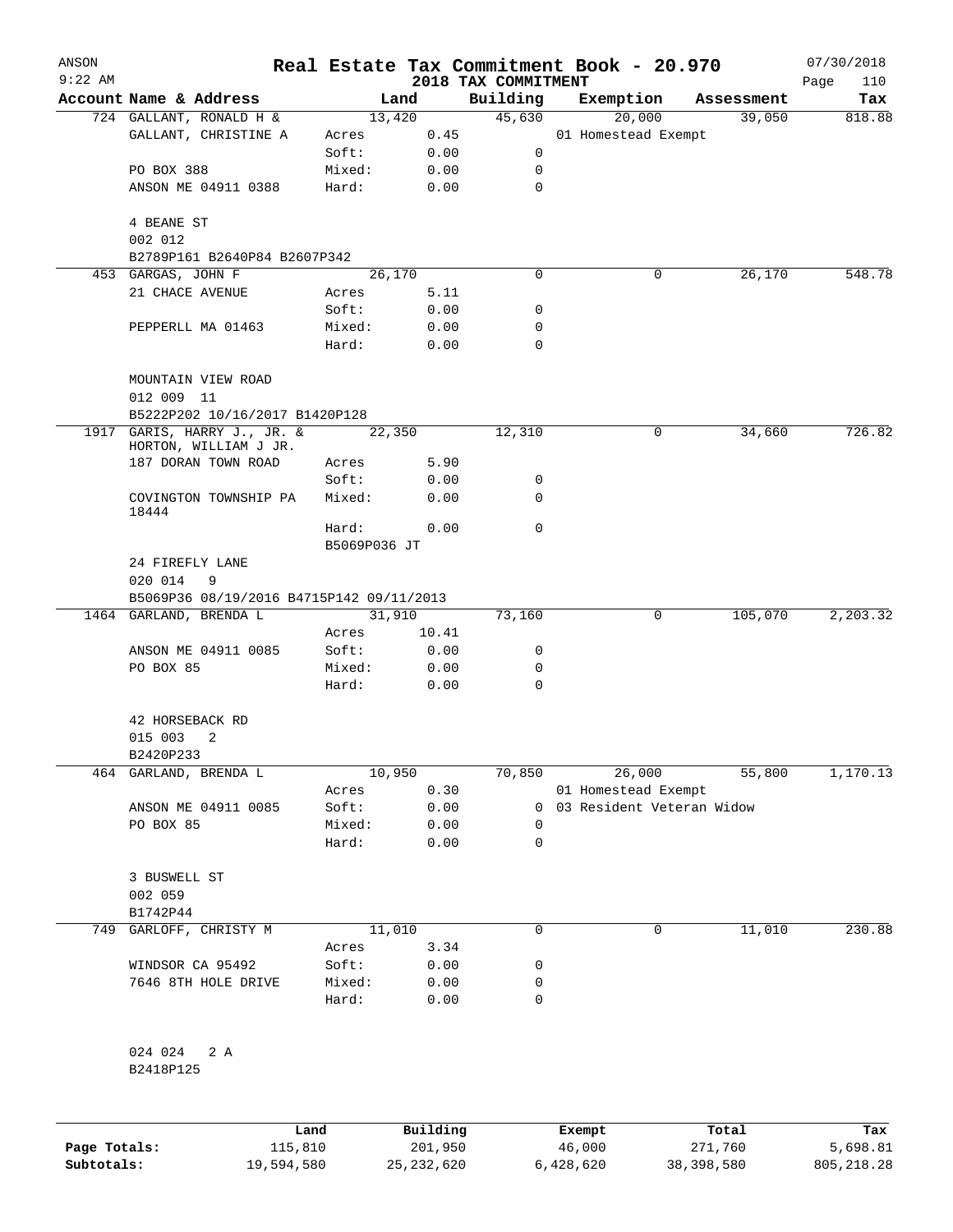| 2018 TAX COMMITMENT<br>Building<br>Account Name & Address<br>Land<br>Exemption<br>Assessment<br>Tax<br>20,080<br>61,540<br>26,000<br>1,166.35<br>463 GARNETT, ROBERT E<br>55,620<br>GARNETT, ADELAIDE<br>1.05<br>01 Homestead Exempt<br>Acres<br>Soft:<br>0.00<br>0 02 Resident Veteran<br>36 EMBDEN POND RD<br>Mixed:<br>0.00<br>0<br>Hard:<br>0.00<br>0<br>NORTH ANSON ME 04958<br>0000<br>36 EMBDEN POND RD<br>009 012<br>B821P573<br>1,310.21<br>618 GASSERT, WILLIAM K<br>10,000<br>52,480<br>0<br>62,480<br>GASSERT, KAREN A<br>0.25<br>Acres<br>Soft:<br>0.00<br>0<br>776 FAHI POND ROAD<br>Mixed:<br>0.00<br>0<br>EMBDEN ME 04958 3313<br>Hard:<br>0.00<br>0<br>51 UNION ST<br>005 033<br>B3112P288<br>20,000<br>GAUDETTE, JAY G<br>26, 240<br>38,670<br>44,910<br>1883<br>GAUDETTE, AMY M<br>5.16<br>Acres<br>01 Homestead Exempt<br>Soft:<br>0.00<br>0<br>13 ROLLING RIDGE DR<br>Mixed:<br>0.00<br>0<br>ANSON ME 04911<br>Hard:<br>0.00<br>0<br>13 ROLLING RIDGE DR<br>010 036<br>A 1<br>B4501P12 03/07/2012 B4485P99 01/17/2012<br>466 GAYNE, DAVID A<br>9,320<br>0<br>0<br>9,320<br>Acres<br>51.00<br>MADISON ME 04950 0000<br>Soft:<br>0.00<br>0<br>645 MAIN ST<br>Mixed:<br>2,924<br>17.00<br>6,392<br>Hard:<br>34.00<br>TREE GROWTH<br>020 005<br>B1617P45<br>468 GEHRKE, ERIC E<br>28,500<br>0<br>0<br>28,500<br>597.65<br>15.00<br>Acres<br>SKOWHEGAN ME 04976 0000 Soft:<br>0.00<br>0<br>197 MOORES MILL RD<br>Mixed:<br>0.00<br>0<br>Hard:<br>0.00<br>0<br>118 MILLER RD<br>014 019<br>B4347P131 12/06/2010<br>469 GEHRKE, JEANETTE WACOME<br>27,500<br>7,040<br>20,000<br>14,540<br>6.00<br>01 Homestead Exempt<br>Acres<br>ANSON ME 04911<br>Soft:<br>0.00<br>0<br>44 FOUR MILE SQUARE RD<br>Mixed:<br>0.00<br>$\Omega$<br>Hard:<br>0.00<br>0<br>44 FOUR MILE SQUARE RD<br>020 025<br>B<br>B1274P218<br>$D_{11}$ in $I$ in $\sim$<br><b>Tond</b><br>$T - - 1$<br>π-<br>$P$ <sub>re</sub> $m$ $+$ | ANSON<br>$9:22$ AM |  |  | Real Estate Tax Commitment Book - 20.970 | 07/30/2018  |
|-----------------------------------------------------------------------------------------------------------------------------------------------------------------------------------------------------------------------------------------------------------------------------------------------------------------------------------------------------------------------------------------------------------------------------------------------------------------------------------------------------------------------------------------------------------------------------------------------------------------------------------------------------------------------------------------------------------------------------------------------------------------------------------------------------------------------------------------------------------------------------------------------------------------------------------------------------------------------------------------------------------------------------------------------------------------------------------------------------------------------------------------------------------------------------------------------------------------------------------------------------------------------------------------------------------------------------------------------------------------------------------------------------------------------------------------------------------------------------------------------------------------------------------------------------------------------------------------------------------------------------------------------------------------------------------------------------------------------------------------------------------------------------------------------------------------------------------------------------------------------------------------------------------------------|--------------------|--|--|------------------------------------------|-------------|
|                                                                                                                                                                                                                                                                                                                                                                                                                                                                                                                                                                                                                                                                                                                                                                                                                                                                                                                                                                                                                                                                                                                                                                                                                                                                                                                                                                                                                                                                                                                                                                                                                                                                                                                                                                                                                                                                                                                       |                    |  |  |                                          | Page<br>111 |
|                                                                                                                                                                                                                                                                                                                                                                                                                                                                                                                                                                                                                                                                                                                                                                                                                                                                                                                                                                                                                                                                                                                                                                                                                                                                                                                                                                                                                                                                                                                                                                                                                                                                                                                                                                                                                                                                                                                       |                    |  |  |                                          |             |
|                                                                                                                                                                                                                                                                                                                                                                                                                                                                                                                                                                                                                                                                                                                                                                                                                                                                                                                                                                                                                                                                                                                                                                                                                                                                                                                                                                                                                                                                                                                                                                                                                                                                                                                                                                                                                                                                                                                       |                    |  |  |                                          |             |
|                                                                                                                                                                                                                                                                                                                                                                                                                                                                                                                                                                                                                                                                                                                                                                                                                                                                                                                                                                                                                                                                                                                                                                                                                                                                                                                                                                                                                                                                                                                                                                                                                                                                                                                                                                                                                                                                                                                       |                    |  |  |                                          |             |
|                                                                                                                                                                                                                                                                                                                                                                                                                                                                                                                                                                                                                                                                                                                                                                                                                                                                                                                                                                                                                                                                                                                                                                                                                                                                                                                                                                                                                                                                                                                                                                                                                                                                                                                                                                                                                                                                                                                       |                    |  |  |                                          |             |
|                                                                                                                                                                                                                                                                                                                                                                                                                                                                                                                                                                                                                                                                                                                                                                                                                                                                                                                                                                                                                                                                                                                                                                                                                                                                                                                                                                                                                                                                                                                                                                                                                                                                                                                                                                                                                                                                                                                       |                    |  |  |                                          |             |
|                                                                                                                                                                                                                                                                                                                                                                                                                                                                                                                                                                                                                                                                                                                                                                                                                                                                                                                                                                                                                                                                                                                                                                                                                                                                                                                                                                                                                                                                                                                                                                                                                                                                                                                                                                                                                                                                                                                       |                    |  |  |                                          |             |
|                                                                                                                                                                                                                                                                                                                                                                                                                                                                                                                                                                                                                                                                                                                                                                                                                                                                                                                                                                                                                                                                                                                                                                                                                                                                                                                                                                                                                                                                                                                                                                                                                                                                                                                                                                                                                                                                                                                       |                    |  |  |                                          |             |
|                                                                                                                                                                                                                                                                                                                                                                                                                                                                                                                                                                                                                                                                                                                                                                                                                                                                                                                                                                                                                                                                                                                                                                                                                                                                                                                                                                                                                                                                                                                                                                                                                                                                                                                                                                                                                                                                                                                       |                    |  |  |                                          |             |
|                                                                                                                                                                                                                                                                                                                                                                                                                                                                                                                                                                                                                                                                                                                                                                                                                                                                                                                                                                                                                                                                                                                                                                                                                                                                                                                                                                                                                                                                                                                                                                                                                                                                                                                                                                                                                                                                                                                       |                    |  |  |                                          |             |
|                                                                                                                                                                                                                                                                                                                                                                                                                                                                                                                                                                                                                                                                                                                                                                                                                                                                                                                                                                                                                                                                                                                                                                                                                                                                                                                                                                                                                                                                                                                                                                                                                                                                                                                                                                                                                                                                                                                       |                    |  |  |                                          |             |
|                                                                                                                                                                                                                                                                                                                                                                                                                                                                                                                                                                                                                                                                                                                                                                                                                                                                                                                                                                                                                                                                                                                                                                                                                                                                                                                                                                                                                                                                                                                                                                                                                                                                                                                                                                                                                                                                                                                       |                    |  |  |                                          |             |
|                                                                                                                                                                                                                                                                                                                                                                                                                                                                                                                                                                                                                                                                                                                                                                                                                                                                                                                                                                                                                                                                                                                                                                                                                                                                                                                                                                                                                                                                                                                                                                                                                                                                                                                                                                                                                                                                                                                       |                    |  |  |                                          |             |
|                                                                                                                                                                                                                                                                                                                                                                                                                                                                                                                                                                                                                                                                                                                                                                                                                                                                                                                                                                                                                                                                                                                                                                                                                                                                                                                                                                                                                                                                                                                                                                                                                                                                                                                                                                                                                                                                                                                       |                    |  |  |                                          |             |
|                                                                                                                                                                                                                                                                                                                                                                                                                                                                                                                                                                                                                                                                                                                                                                                                                                                                                                                                                                                                                                                                                                                                                                                                                                                                                                                                                                                                                                                                                                                                                                                                                                                                                                                                                                                                                                                                                                                       |                    |  |  |                                          |             |
|                                                                                                                                                                                                                                                                                                                                                                                                                                                                                                                                                                                                                                                                                                                                                                                                                                                                                                                                                                                                                                                                                                                                                                                                                                                                                                                                                                                                                                                                                                                                                                                                                                                                                                                                                                                                                                                                                                                       |                    |  |  |                                          | 941.76      |
|                                                                                                                                                                                                                                                                                                                                                                                                                                                                                                                                                                                                                                                                                                                                                                                                                                                                                                                                                                                                                                                                                                                                                                                                                                                                                                                                                                                                                                                                                                                                                                                                                                                                                                                                                                                                                                                                                                                       |                    |  |  |                                          |             |
|                                                                                                                                                                                                                                                                                                                                                                                                                                                                                                                                                                                                                                                                                                                                                                                                                                                                                                                                                                                                                                                                                                                                                                                                                                                                                                                                                                                                                                                                                                                                                                                                                                                                                                                                                                                                                                                                                                                       |                    |  |  |                                          |             |
|                                                                                                                                                                                                                                                                                                                                                                                                                                                                                                                                                                                                                                                                                                                                                                                                                                                                                                                                                                                                                                                                                                                                                                                                                                                                                                                                                                                                                                                                                                                                                                                                                                                                                                                                                                                                                                                                                                                       |                    |  |  |                                          |             |
|                                                                                                                                                                                                                                                                                                                                                                                                                                                                                                                                                                                                                                                                                                                                                                                                                                                                                                                                                                                                                                                                                                                                                                                                                                                                                                                                                                                                                                                                                                                                                                                                                                                                                                                                                                                                                                                                                                                       |                    |  |  |                                          |             |
|                                                                                                                                                                                                                                                                                                                                                                                                                                                                                                                                                                                                                                                                                                                                                                                                                                                                                                                                                                                                                                                                                                                                                                                                                                                                                                                                                                                                                                                                                                                                                                                                                                                                                                                                                                                                                                                                                                                       |                    |  |  |                                          |             |
|                                                                                                                                                                                                                                                                                                                                                                                                                                                                                                                                                                                                                                                                                                                                                                                                                                                                                                                                                                                                                                                                                                                                                                                                                                                                                                                                                                                                                                                                                                                                                                                                                                                                                                                                                                                                                                                                                                                       |                    |  |  |                                          |             |
|                                                                                                                                                                                                                                                                                                                                                                                                                                                                                                                                                                                                                                                                                                                                                                                                                                                                                                                                                                                                                                                                                                                                                                                                                                                                                                                                                                                                                                                                                                                                                                                                                                                                                                                                                                                                                                                                                                                       |                    |  |  |                                          | 195.44      |
|                                                                                                                                                                                                                                                                                                                                                                                                                                                                                                                                                                                                                                                                                                                                                                                                                                                                                                                                                                                                                                                                                                                                                                                                                                                                                                                                                                                                                                                                                                                                                                                                                                                                                                                                                                                                                                                                                                                       |                    |  |  |                                          |             |
|                                                                                                                                                                                                                                                                                                                                                                                                                                                                                                                                                                                                                                                                                                                                                                                                                                                                                                                                                                                                                                                                                                                                                                                                                                                                                                                                                                                                                                                                                                                                                                                                                                                                                                                                                                                                                                                                                                                       |                    |  |  |                                          |             |
|                                                                                                                                                                                                                                                                                                                                                                                                                                                                                                                                                                                                                                                                                                                                                                                                                                                                                                                                                                                                                                                                                                                                                                                                                                                                                                                                                                                                                                                                                                                                                                                                                                                                                                                                                                                                                                                                                                                       |                    |  |  |                                          |             |
|                                                                                                                                                                                                                                                                                                                                                                                                                                                                                                                                                                                                                                                                                                                                                                                                                                                                                                                                                                                                                                                                                                                                                                                                                                                                                                                                                                                                                                                                                                                                                                                                                                                                                                                                                                                                                                                                                                                       |                    |  |  |                                          |             |
|                                                                                                                                                                                                                                                                                                                                                                                                                                                                                                                                                                                                                                                                                                                                                                                                                                                                                                                                                                                                                                                                                                                                                                                                                                                                                                                                                                                                                                                                                                                                                                                                                                                                                                                                                                                                                                                                                                                       |                    |  |  |                                          |             |
|                                                                                                                                                                                                                                                                                                                                                                                                                                                                                                                                                                                                                                                                                                                                                                                                                                                                                                                                                                                                                                                                                                                                                                                                                                                                                                                                                                                                                                                                                                                                                                                                                                                                                                                                                                                                                                                                                                                       |                    |  |  |                                          |             |
|                                                                                                                                                                                                                                                                                                                                                                                                                                                                                                                                                                                                                                                                                                                                                                                                                                                                                                                                                                                                                                                                                                                                                                                                                                                                                                                                                                                                                                                                                                                                                                                                                                                                                                                                                                                                                                                                                                                       |                    |  |  |                                          |             |
|                                                                                                                                                                                                                                                                                                                                                                                                                                                                                                                                                                                                                                                                                                                                                                                                                                                                                                                                                                                                                                                                                                                                                                                                                                                                                                                                                                                                                                                                                                                                                                                                                                                                                                                                                                                                                                                                                                                       |                    |  |  |                                          |             |
|                                                                                                                                                                                                                                                                                                                                                                                                                                                                                                                                                                                                                                                                                                                                                                                                                                                                                                                                                                                                                                                                                                                                                                                                                                                                                                                                                                                                                                                                                                                                                                                                                                                                                                                                                                                                                                                                                                                       |                    |  |  |                                          |             |
|                                                                                                                                                                                                                                                                                                                                                                                                                                                                                                                                                                                                                                                                                                                                                                                                                                                                                                                                                                                                                                                                                                                                                                                                                                                                                                                                                                                                                                                                                                                                                                                                                                                                                                                                                                                                                                                                                                                       |                    |  |  |                                          |             |
|                                                                                                                                                                                                                                                                                                                                                                                                                                                                                                                                                                                                                                                                                                                                                                                                                                                                                                                                                                                                                                                                                                                                                                                                                                                                                                                                                                                                                                                                                                                                                                                                                                                                                                                                                                                                                                                                                                                       |                    |  |  |                                          |             |
|                                                                                                                                                                                                                                                                                                                                                                                                                                                                                                                                                                                                                                                                                                                                                                                                                                                                                                                                                                                                                                                                                                                                                                                                                                                                                                                                                                                                                                                                                                                                                                                                                                                                                                                                                                                                                                                                                                                       |                    |  |  |                                          |             |
|                                                                                                                                                                                                                                                                                                                                                                                                                                                                                                                                                                                                                                                                                                                                                                                                                                                                                                                                                                                                                                                                                                                                                                                                                                                                                                                                                                                                                                                                                                                                                                                                                                                                                                                                                                                                                                                                                                                       |                    |  |  |                                          |             |
|                                                                                                                                                                                                                                                                                                                                                                                                                                                                                                                                                                                                                                                                                                                                                                                                                                                                                                                                                                                                                                                                                                                                                                                                                                                                                                                                                                                                                                                                                                                                                                                                                                                                                                                                                                                                                                                                                                                       |                    |  |  |                                          | 304.90      |
|                                                                                                                                                                                                                                                                                                                                                                                                                                                                                                                                                                                                                                                                                                                                                                                                                                                                                                                                                                                                                                                                                                                                                                                                                                                                                                                                                                                                                                                                                                                                                                                                                                                                                                                                                                                                                                                                                                                       |                    |  |  |                                          |             |
|                                                                                                                                                                                                                                                                                                                                                                                                                                                                                                                                                                                                                                                                                                                                                                                                                                                                                                                                                                                                                                                                                                                                                                                                                                                                                                                                                                                                                                                                                                                                                                                                                                                                                                                                                                                                                                                                                                                       |                    |  |  |                                          |             |
|                                                                                                                                                                                                                                                                                                                                                                                                                                                                                                                                                                                                                                                                                                                                                                                                                                                                                                                                                                                                                                                                                                                                                                                                                                                                                                                                                                                                                                                                                                                                                                                                                                                                                                                                                                                                                                                                                                                       |                    |  |  |                                          |             |
|                                                                                                                                                                                                                                                                                                                                                                                                                                                                                                                                                                                                                                                                                                                                                                                                                                                                                                                                                                                                                                                                                                                                                                                                                                                                                                                                                                                                                                                                                                                                                                                                                                                                                                                                                                                                                                                                                                                       |                    |  |  |                                          |             |
|                                                                                                                                                                                                                                                                                                                                                                                                                                                                                                                                                                                                                                                                                                                                                                                                                                                                                                                                                                                                                                                                                                                                                                                                                                                                                                                                                                                                                                                                                                                                                                                                                                                                                                                                                                                                                                                                                                                       |                    |  |  |                                          |             |
|                                                                                                                                                                                                                                                                                                                                                                                                                                                                                                                                                                                                                                                                                                                                                                                                                                                                                                                                                                                                                                                                                                                                                                                                                                                                                                                                                                                                                                                                                                                                                                                                                                                                                                                                                                                                                                                                                                                       |                    |  |  |                                          |             |
|                                                                                                                                                                                                                                                                                                                                                                                                                                                                                                                                                                                                                                                                                                                                                                                                                                                                                                                                                                                                                                                                                                                                                                                                                                                                                                                                                                                                                                                                                                                                                                                                                                                                                                                                                                                                                                                                                                                       |                    |  |  |                                          |             |

|              | Land       | Building   | Exempt    | Total      | Tax        |
|--------------|------------|------------|-----------|------------|------------|
| Page Totals: | 121,640    | 159,730    | 66,000    | 215,370    | 4,516.31   |
| Subtotals:   | 19,716,220 | 25,392,350 | 6,494,620 | 38,613,950 | 809,734.59 |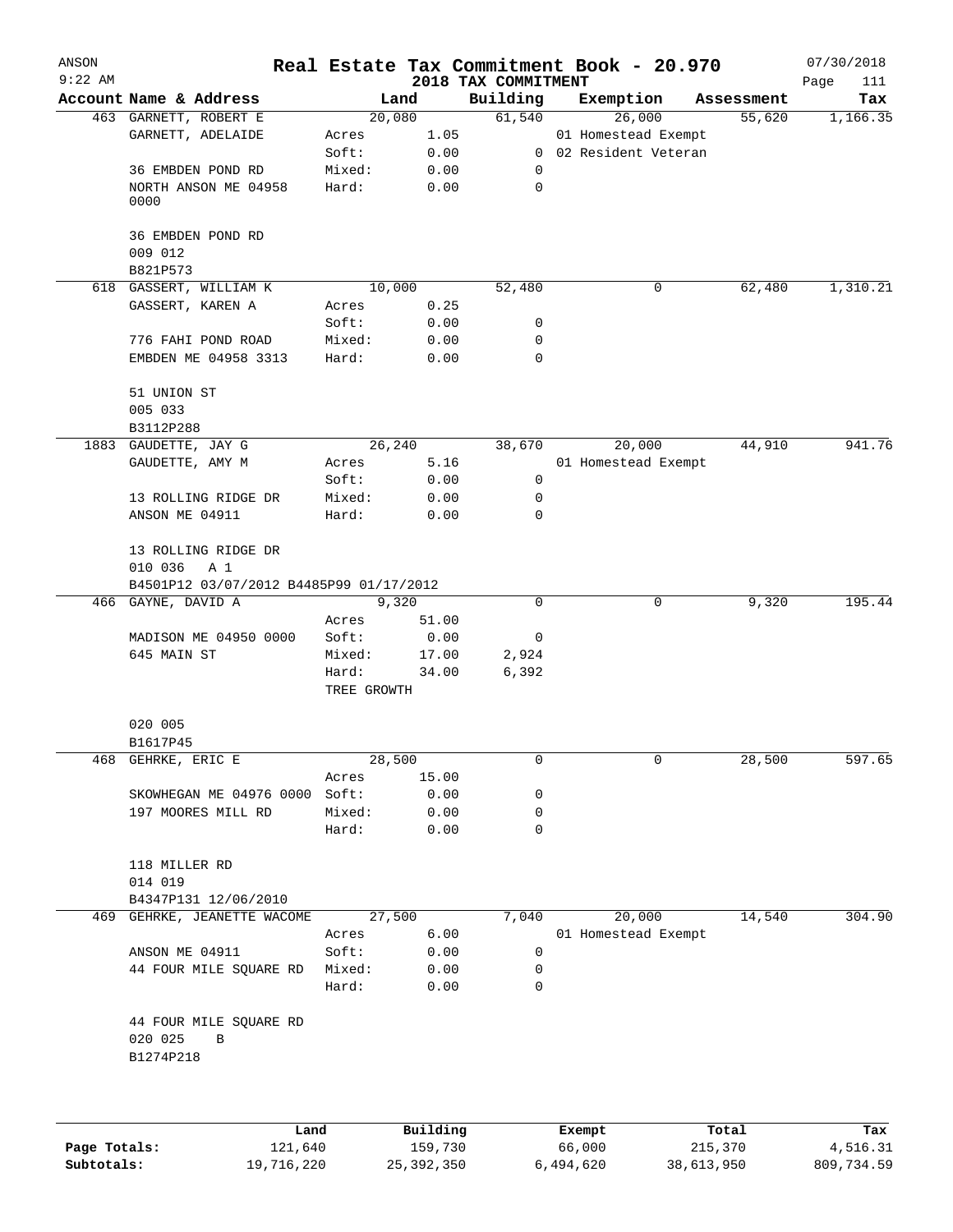| ANSON<br>$9:22$ AM |                                                                 |                 |                      | Real Estate Tax Commitment Book - 20.970 |                     |          |            | 07/30/2018         |
|--------------------|-----------------------------------------------------------------|-----------------|----------------------|------------------------------------------|---------------------|----------|------------|--------------------|
|                    | Account Name & Address                                          |                 | Land                 | 2018 TAX COMMITMENT<br>Building          | Exemption           |          | Assessment | Page<br>112<br>Tax |
|                    | 471 GERMINI, DAVID A                                            |                 | 13,350               | 0                                        |                     | $\Omega$ | 13,350     | 279.95             |
|                    |                                                                 | Acres           | 1.90                 |                                          |                     |          |            |                    |
|                    | FAIRBANKS AK 99701 0000                                         | Soft:           | 0.00                 | 0                                        |                     |          |            |                    |
|                    | 1708 RICKERT ST                                                 | Mixed:          | 0.00                 | 0                                        |                     |          |            |                    |
|                    |                                                                 | Hard:           | 0.00                 | 0                                        |                     |          |            |                    |
|                    | 013 018<br>B                                                    |                 |                      |                                          |                     |          |            |                    |
|                    | B1629P287                                                       |                 |                      |                                          |                     |          |            |                    |
|                    | 1964 GERVAIS, JENNIFER P                                        |                 | 23,460               | 7,440                                    |                     | 20,000   | 10,900     | 228.57             |
|                    |                                                                 | Acres           | 21.00                |                                          | 01 Homestead Exempt |          |            |                    |
|                    | ALBION ME 04910                                                 | Soft:           | 0.00                 | $\overline{0}$                           |                     |          |            |                    |
|                    | PO BOX 121                                                      | Mixed:<br>Hard: | 2.00<br>15.00        | 344<br>2,820                             |                     |          |            |                    |
|                    | 563 HORSEBACK RD                                                |                 |                      |                                          |                     |          |            |                    |
|                    | 014 010 C                                                       |                 |                      |                                          |                     |          |            |                    |
|                    | B4798P85 06/11/2014                                             |                 |                      |                                          |                     |          |            |                    |
|                    | 47 GIESE, WILLIAM                                               |                 | 29,740               | 38,230                                   |                     | 0        | 67,970     | 1,425.33           |
|                    | GIESE, DIANE DOREMAN                                            | Acres           | 52.00                |                                          |                     |          |            |                    |
|                    | 1851 W MARSHALL ST                                              | Soft:           | 21.80                | 2,551                                    |                     |          |            |                    |
|                    |                                                                 | Mixed:          | 26.20                | 4,506                                    |                     |          |            |                    |
|                    | JEFFERSONVILLE PA 19403 Hard:                                   |                 | 0.00                 | 0                                        |                     |          |            |                    |
|                    | 314 FOUR MILE SQUARE RD<br>021 017                              | B5204P0337      |                      | TREE GROWTH JT                           |                     |          |            |                    |
|                    | B5204P337 08/23/2017 B2863P98 10/31/2001                        |                 |                      |                                          |                     |          |            |                    |
|                    | 1430 GIGUERE, CHRISTINE                                         |                 | 14,200               | 11,020                                   |                     | 20,000   | 5,220      | 109.46             |
|                    |                                                                 | Acres           | 0.26                 |                                          | 01 Homestead Exempt |          |            |                    |
|                    | NORTH ANSON ME 04958<br>7117                                    | Soft:           | 0.00                 | 0                                        |                     |          |            |                    |
|                    | 211 RIVER ROAD                                                  | Mixed:          | 0.00                 | 0                                        |                     |          |            |                    |
|                    |                                                                 | Hard:           | 0.00                 | 0                                        |                     |          |            |                    |
|                    | 211 RIVER RD<br>015 064<br>В                                    |                 |                      |                                          |                     |          |            |                    |
|                    | B5060P116 08/10/2016 B2091P341                                  |                 |                      |                                          |                     |          |            |                    |
|                    | 476 GIGUERE, SCOTT J                                            |                 | 29,000               | 58,620                                   |                     | 20,000   | 67,620     | 1,417.99           |
|                    | NORTH ANSON ME 04958<br>0433                                    | Acres<br>Soft:  | 7.50<br>0.00         | 0                                        | 01 Homestead Exempt |          |            |                    |
|                    | PO BOX 433                                                      | Mixed:          | 0.00                 | 0                                        |                     |          |            |                    |
|                    |                                                                 | Hard:           | 0.00                 | 0                                        |                     |          |            |                    |
|                    | 64 CAMPGROUND RD                                                |                 |                      |                                          |                     |          |            |                    |
|                    | 015 036<br>4                                                    |                 |                      |                                          |                     |          |            |                    |
|                    | B1963P236                                                       |                 |                      |                                          |                     |          |            |                    |
|                    | 479 GILBERT, DAVID W                                            |                 | 18,800               | 0                                        |                     | 0        | 18,800     | 394.24             |
|                    | GILBERT, GERTRUDE M                                             | Acres           | 12.10                |                                          |                     |          |            |                    |
|                    |                                                                 | Soft:           | 0.00                 | 0                                        |                     |          |            |                    |
|                    | 134 CARRABASSETT ROAD                                           | Mixed:          | 0.00                 | 0                                        |                     |          |            |                    |
|                    | NORTH ANSON ME 04958<br>0491                                    | Hard:           | 0.00                 | 0                                        |                     |          |            |                    |
|                    |                                                                 |                 | 1/2 INTEREST IN LAND |                                          |                     |          |            |                    |
|                    | 134 CARRABASSETT RD<br>022 021 2 1/2int<br>B3951P225 12/18/2008 |                 |                      |                                          |                     |          |            |                    |
|                    | Land                                                            |                 | Building             |                                          | Exempt              |          | Total      | Tax                |
| Page Totals:       | 128,550                                                         |                 | 115,310              |                                          | 60,000              |          | 183,860    | 3,855.54           |
| Subtotals:         | 19,844,770                                                      |                 | 25,507,660           |                                          | 6,554,620           |          | 38,797,810 | 813,590.13         |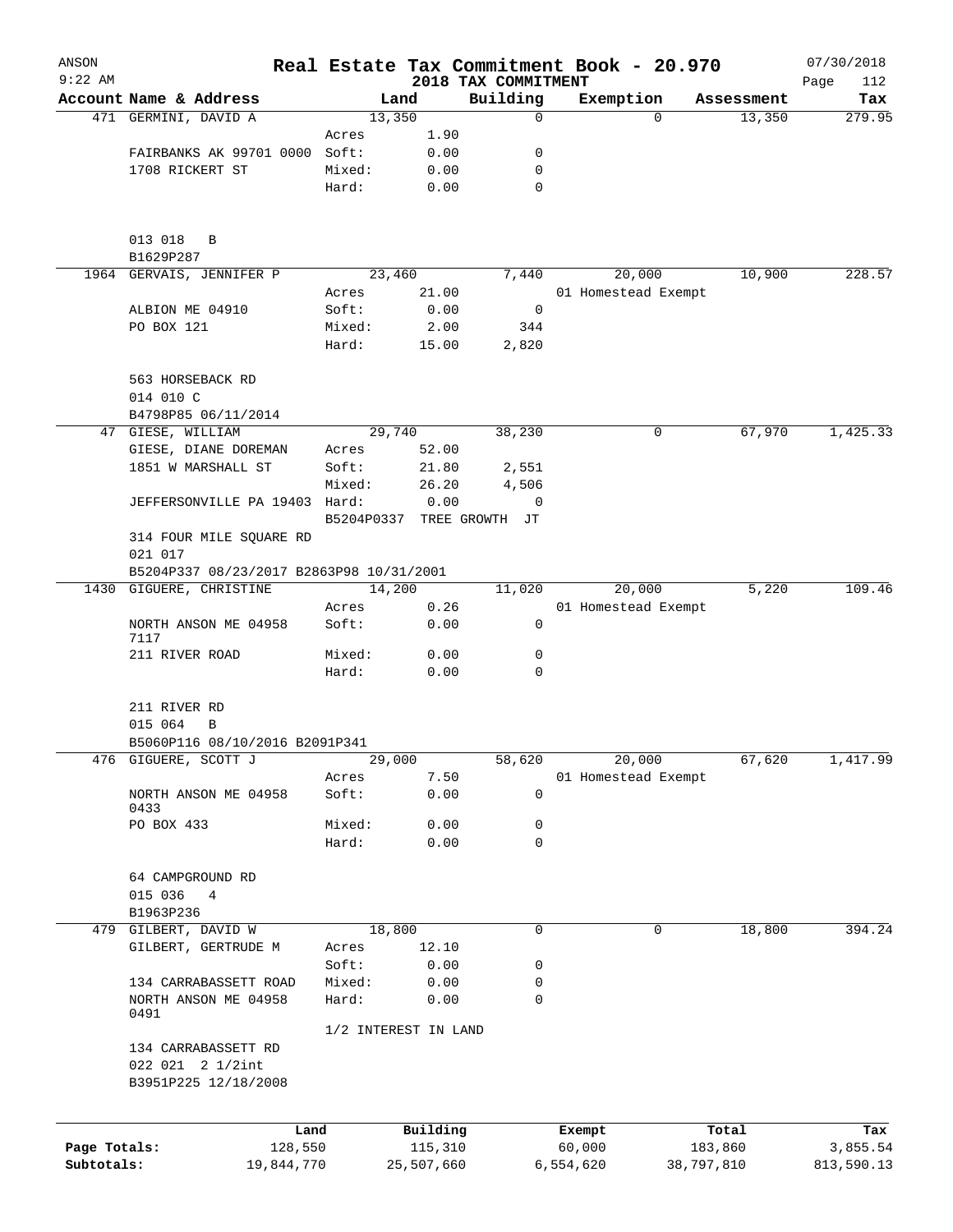| ANSON<br>$9:22$ AM |                                                     |            |             | 2018 TAX COMMITMENT | Real Estate Tax Commitment Book - 20.970 |            | 07/30/2018<br>Page<br>113 |
|--------------------|-----------------------------------------------------|------------|-------------|---------------------|------------------------------------------|------------|---------------------------|
|                    | Account Name & Address                              |            | Land        | Building            | Exemption                                | Assessment | Tax                       |
|                    | 444 GILE, BRANDON W                                 | 10,580     |             | 49,450              | $\Omega$                                 | 60,030     | 1,258.83                  |
|                    | GILE, HEATHER                                       | Acres      | 0.28        |                     |                                          |            |                           |
|                    | 20 CHURCH STREET                                    | Soft:      | 0.00        | 0                   |                                          |            |                           |
|                    |                                                     | Mixed:     | 0.00        | 0                   |                                          |            |                           |
|                    | ANSON ME 04911                                      | Hard:      | 0.00        | $\mathbf 0$         |                                          |            |                           |
|                    | 20 CHURCH ST<br>001 085                             |            |             |                     |                                          |            |                           |
|                    | B4819P61 08/14/2014                                 |            |             |                     |                                          |            |                           |
|                    | 1561 GILLIGAN, BRITTANY L                           | 24,000     |             | 72,180              | 0                                        | 96,180     | 2,016.89                  |
|                    | PO BOX 88                                           | Acres      | 0.64        |                     |                                          |            |                           |
|                    |                                                     | Soft:      | 0.00        | 0                   |                                          |            |                           |
|                    | ANSON ME 04911                                      | Mixed:     | 0.00        | 0                   |                                          |            |                           |
|                    |                                                     | Hard:      | 0.00        | 0                   |                                          |            |                           |
|                    |                                                     | B5044P0283 |             |                     |                                          |            |                           |
|                    | 117 MAIN ST<br>001 039                              |            |             |                     |                                          |            |                           |
|                    | B5044P283 06/30/2016 B2477P325 09/17/2016           |            |             |                     |                                          |            |                           |
|                    | 804 GIROUX, KATHY M                                 | 28,200     |             | 75,290              | 20,000                                   | 83,490     | 1,750.79                  |
|                    | GIROUX, ANDREW J                                    | Acres      | 6.70        |                     | 01 Homestead Exempt                      |            |                           |
|                    |                                                     | Soft:      | 0.00        | 0                   |                                          |            |                           |
|                    | 32 HORSEBACK RD                                     | Mixed:     | 0.00        | 0                   |                                          |            |                           |
|                    | ANSON ME 04911 0000                                 | Hard:      | 0.00        | $\mathbf 0$         |                                          |            |                           |
|                    |                                                     | B5060P075  |             |                     |                                          |            |                           |
|                    | 32 HORSEBACK RD                                     |            |             |                     |                                          |            |                           |
|                    | 015 003<br>$\mathbf{1}$                             |            |             |                     |                                          |            |                           |
|                    | B5060P075 04/26/2016 B3844P99 04/26/2007            |            |             |                     |                                          |            |                           |
|                    | 1577 GLEASON, FRANK III                             |            | $\mathbf 0$ | 11,430              | 0                                        | 11,430     | 239.69                    |
|                    | ANSON ME 04911 0059<br>PO BOX 59                    |            |             |                     |                                          |            |                           |
|                    | 97 CAMPGROUND RD<br>015 037<br>3<br>ON              |            |             |                     |                                          |            |                           |
|                    | 484 GLEASON, MARY ALICE                             | 20,000     |             | 59,300              | 20,000                                   | 59,300     | 1,243.52                  |
|                    |                                                     | Acres      | 1.00        |                     | 01 Homestead Exempt                      |            |                           |
|                    | ANSON ME 04911 0059                                 | Soft:      | 0.00        | 0                   |                                          |            |                           |
|                    | PO BOX 59                                           | Mixed:     | 0.00        | 0                   |                                          |            |                           |
|                    |                                                     | Hard:      | 0.00        | $\mathbf 0$         |                                          |            |                           |
|                    | 479 WEST MILLS RD                                   |            |             |                     |                                          |            |                           |
|                    | 011 025<br>C                                        |            |             |                     |                                          |            |                           |
|                    | B890P25                                             |            |             |                     |                                          |            |                           |
|                    | 809 GOFF, MICHAEL J                                 | 22,780     |             | 68,960              | 0                                        | 91,740     | 1,923.79                  |
|                    | C/O Corporation<br>Services comp. Me<br>#20130131fc | Acres      | 2.85        |                     |                                          |            |                           |
|                    |                                                     |            |             |                     |                                          |            |                           |
|                    | 45 Memorial Circle                                  | Soft:      | 0.00        | 0                   |                                          |            |                           |
|                    | Augusta ME 04330                                    | Mixed:     | 0.00        | 0                   |                                          |            |                           |
|                    |                                                     | Hard:      | 0.00        | $\mathbf 0$         |                                          |            |                           |
|                    | 264 HORSEBACK RD                                    |            |             |                     |                                          |            |                           |
|                    | 015 011<br>B                                        |            |             |                     |                                          |            |                           |
|                    | B4908P89 05/26/2015                                 |            |             |                     |                                          |            |                           |
|                    |                                                     |            |             |                     |                                          |            |                           |
|                    |                                                     |            |             |                     |                                          |            |                           |

|              | Land       | Building   | Exempt    | Total      | Tax        |
|--------------|------------|------------|-----------|------------|------------|
| Page Totals: | 105,560    | 336,610    | 40,000    | 402,170    | 8,433.51   |
| Subtotals:   | 19,950,330 | 25,844,270 | 6,594,620 | 39,199,980 | 822,023.64 |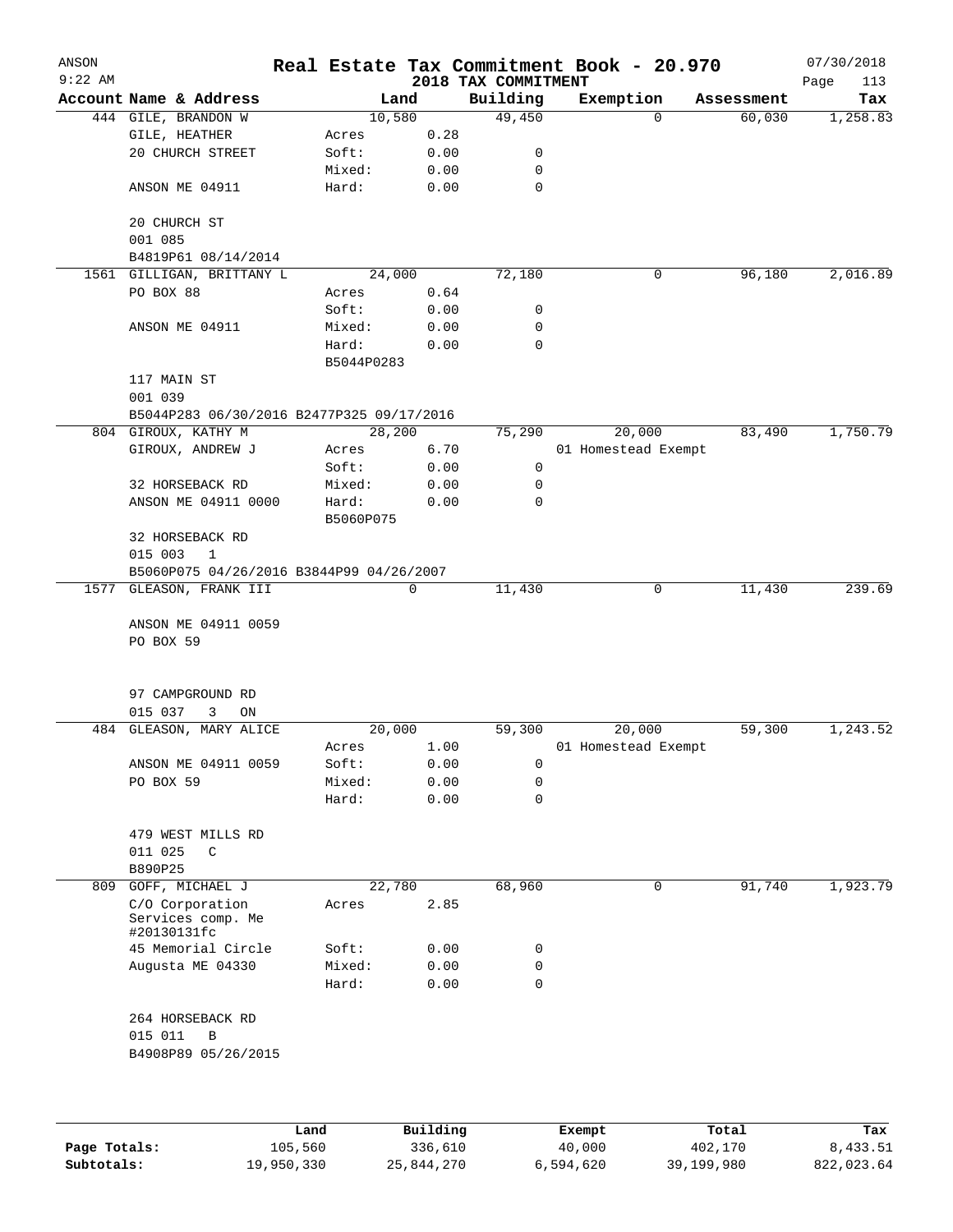| ANSON<br>$9:22$ AM         |                                                      |                       |             |               |                                 | Real Estate Tax Commitment Book - 20.970           |                       | 07/30/2018             |
|----------------------------|------------------------------------------------------|-----------------------|-------------|---------------|---------------------------------|----------------------------------------------------|-----------------------|------------------------|
|                            | Account Name & Address                               |                       | Land        |               | 2018 TAX COMMITMENT<br>Building | Exemption                                          | Assessment            | Page<br>114<br>Tax     |
|                            | 276 GOODINE, LUKE S                                  |                       | 10,770      |               | 52,740                          | $\Omega$                                           | 63,510                | 1,331.80               |
|                            | GOODINE, JOANNE M                                    | Acres                 |             | 0.29          |                                 |                                                    |                       |                        |
|                            |                                                      | Soft:                 |             | 0.00          | 0                               |                                                    |                       |                        |
|                            | 33 FALL STREET                                       | Mixed:                |             | 0.00          | $\mathbf 0$                     |                                                    |                       |                        |
|                            | MADISON ME 04950 1415                                | Hard:                 |             | 0.00          | $\mathbf 0$                     |                                                    |                       |                        |
|                            | 76 PREBLE AVE                                        |                       |             |               |                                 |                                                    |                       |                        |
|                            | 004 002                                              |                       |             |               |                                 |                                                    |                       |                        |
|                            | B3758P334 10/17/2006                                 |                       |             |               |                                 |                                                    |                       |                        |
| 1305                       | GOOGINS, ROBERT G SR                                 |                       | 21,500      |               | 61,250                          | 0                                                  | 82,750                | 1,735.27               |
|                            | GOOGINS, CAROL A                                     | Acres                 |             | 2.00          |                                 |                                                    |                       |                        |
|                            |                                                      | Soft:                 |             | 0.00          | 0                               |                                                    |                       |                        |
|                            | 62 LAWN AVE<br>SOUTH PORTLAND ME 04106 Hard:<br>0000 | Mixed:                |             | 0.00<br>0.00  | 0<br>0                          |                                                    |                       |                        |
|                            | 313 TOWN FARM RD<br>022 019<br>1<br>B3031P97         |                       |             |               |                                 |                                                    |                       |                        |
|                            | 2007 Gordon JR, Robert                               |                       | 17,000      |               | $\mathbf 0$                     | 0                                                  | 17,000                | 356.49                 |
|                            | 265 Hilton Hill Road                                 | Acres                 |             | 17.00         |                                 |                                                    |                       |                        |
|                            |                                                      | Soft:                 |             | 0.00          | 0                               |                                                    |                       |                        |
|                            | Anson Maine 04911                                    | Mixed:<br>Hard:       |             | 0.00<br>0.00  | 0<br>0                          |                                                    |                       |                        |
|                            | 015 004 A                                            |                       |             |               |                                 |                                                    |                       |                        |
|                            | B4891P90 03/27/2015                                  |                       |             |               |                                 |                                                    |                       |                        |
|                            | 1325 GORDON, ANNE F                                  |                       | 28,020      |               | 0                               | 0                                                  | 28,020                | 587.58                 |
|                            |                                                      | Acres                 |             | 46.75         |                                 |                                                    |                       |                        |
|                            | ANSON ME 04911 0000<br>264 HILTON HILL RD            | Soft:<br>Mixed:       |             | 0.00<br>10.00 | 0<br>1,720                      |                                                    |                       |                        |
|                            |                                                      | Hard:                 |             | 29.50         | 5,546                           |                                                    |                       |                        |
|                            | HILTON HILL ROAD                                     |                       | TREE GROWTH |               |                                 |                                                    |                       |                        |
|                            | 010 022                                              |                       |             |               |                                 |                                                    |                       |                        |
|                            | B1281P287                                            |                       |             |               |                                 |                                                    |                       |                        |
|                            | 1324 GORDON, ANNE F                                  |                       | 47,530      |               | 19,600                          | 26,000                                             | 41,130                | 862.50                 |
|                            | ANSON ME 04911 0000                                  | Acres<br>Soft:        |             | 74.40<br>0.00 |                                 | 01 Homestead Exempt<br>0 03 Resident Veteran Widow |                       |                        |
|                            | 264 HILTON HILL RD                                   | Mixed:                |             | 29.00         | 4,988                           |                                                    |                       |                        |
|                            |                                                      | Hard:                 |             | 30.00         | 5,640                           |                                                    |                       |                        |
|                            |                                                      |                       | TREE GROWTH |               |                                 |                                                    |                       |                        |
|                            | 264 HILTON HILL RD                                   |                       |             |               |                                 |                                                    |                       |                        |
|                            | 010 021<br>B1281P287                                 |                       |             |               |                                 |                                                    |                       |                        |
|                            | 572 GORDON, DANNY B                                  |                       | 33,450      |               | 53,410                          | 0                                                  | 86,860                | 1,821.45               |
|                            | GORDON, JENNIFER S                                   | Acres                 |             | 11.95         |                                 |                                                    |                       |                        |
|                            | 5 JACKSON POND ROAD                                  | Soft:                 |             | 0.00          | 0                               |                                                    |                       |                        |
|                            |                                                      | Mixed:                |             | 0.00          | 0                               |                                                    |                       |                        |
|                            | CONCORD TWP ME 04920<br>6159                         | Hard:                 |             | 0.00          | $\mathbf 0$                     |                                                    |                       |                        |
|                            | 340 CAMPGROUND RD<br>015 043<br>G<br>B3230P144       |                       |             |               |                                 |                                                    |                       |                        |
|                            |                                                      |                       |             |               |                                 |                                                    |                       |                        |
|                            |                                                      | Land                  |             | Building      |                                 | Exempt                                             | Total                 | Tax                    |
| Page Totals:<br>Subtotals: |                                                      | 158,270<br>20,108,600 | 26,031,270  | 187,000       |                                 | 26,000<br>6,620,620                                | 319,270<br>39,519,250 | 6,695.09<br>828,718.73 |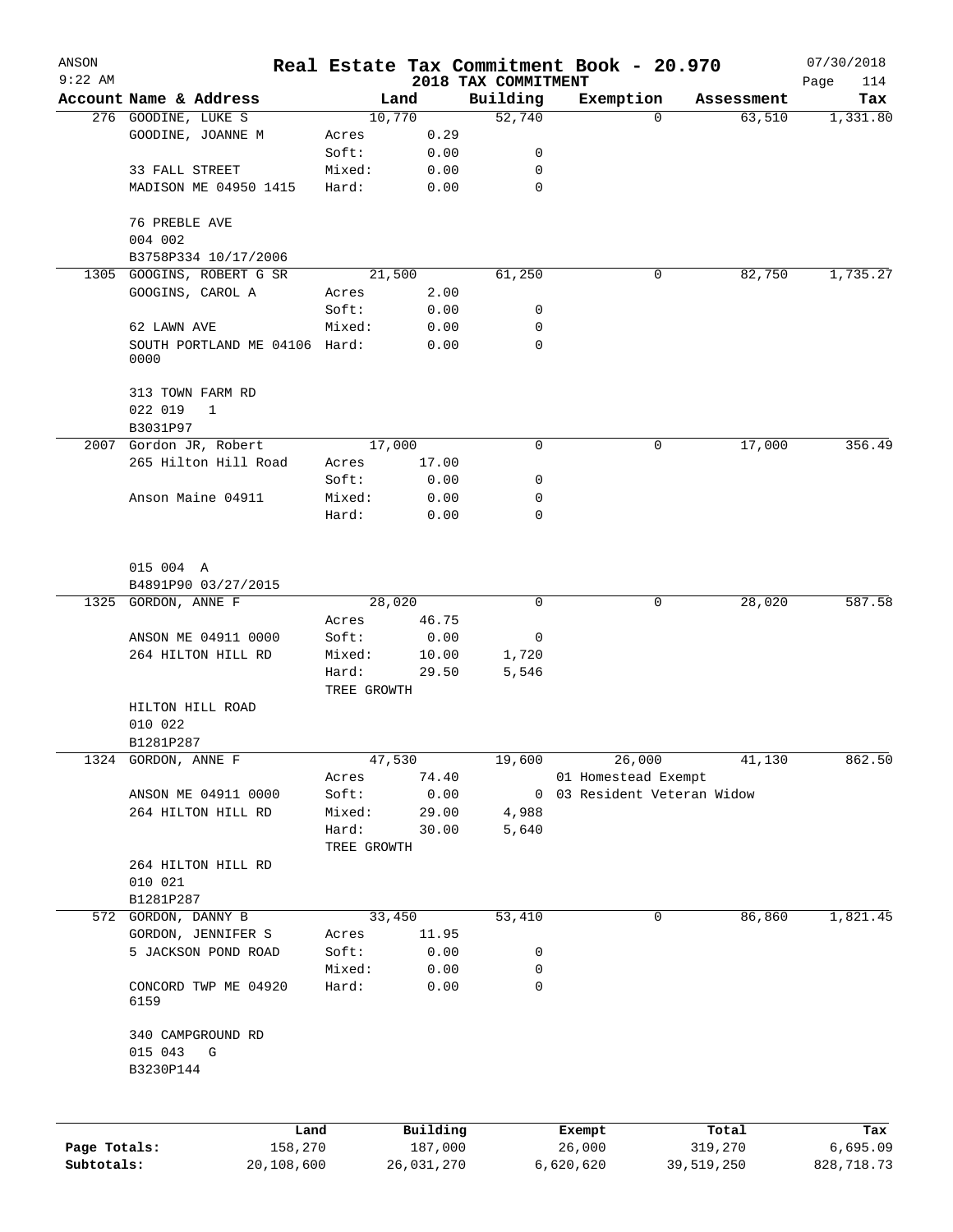| ANSON        |                                                |                      |                |                     | Real Estate Tax Commitment Book - 20.970 |                           | 07/30/2018      |
|--------------|------------------------------------------------|----------------------|----------------|---------------------|------------------------------------------|---------------------------|-----------------|
| $9:22$ AM    |                                                |                      |                | 2018 TAX COMMITMENT |                                          |                           | Page<br>115     |
|              | Account Name & Address<br>1213 GORDON, DAVID H |                      | Land<br>16,490 | Building<br>77,000  | Exemption                                | Assessment<br>93,490<br>0 | Tax<br>1,960.49 |
|              | GORDON, JANET L                                | Acres                | 0.68           |                     |                                          |                           |                 |
|              | 64 HILLTOP ROAD                                | Soft:                | 0.00           | 0                   |                                          |                           |                 |
|              |                                                | Mixed:               | 0.00           | 0                   |                                          |                           |                 |
|              | ANSON ME 04911 0000                            | Hard:<br>B4968P0289  | 0.00           | 0                   |                                          |                           |                 |
|              | 64 HILLTOP RD                                  |                      |                |                     |                                          |                           |                 |
|              | 010 036<br>B                                   |                      |                |                     |                                          |                           |                 |
|              | B4968P289 10/26/2015                           |                      |                |                     |                                          |                           |                 |
|              | 496 GORDON, EDWARD M. &<br>RICHARD M. Trustees |                      | 67,960         | 35,590              |                                          | 103,550<br>$\mathbf 0$    | 2,171.44        |
|              | GORDON, NANCY M. TRUST<br>7/17/2015            | Acres                | 196.00         |                     |                                          |                           |                 |
|              |                                                | Soft:                | 21.00          | 2,457               |                                          |                           |                 |
|              | PO BOX 594                                     | Mixed:               | 118.00         | 20,296              |                                          |                           |                 |
|              | AMHERST MA 01004 0594                          | Hard:<br>TREE GROWTH | 41.00          | 7,708               |                                          |                           |                 |
|              | 31 MUTTON HILL RD<br>015 027                   |                      |                |                     |                                          |                           |                 |
|              | B4998P153 01/21/2016                           |                      |                |                     |                                          |                           |                 |
|              | 953 GORDON, GEORGETTE                          |                      | 20,000         | 59,980              | 20,000                                   | 59,980                    | 1,257.78        |
|              |                                                | Acres                | 1.00           |                     | 01 Homestead Exempt                      |                           |                 |
|              | ANSON ME 04911 0012                            | Soft:                | 0.00           | 0                   |                                          |                           |                 |
|              | PO BOX 12                                      | Mixed:               | 0.00           | 0                   |                                          |                           |                 |
|              |                                                | Hard:                | 0.00           | 0                   |                                          |                           |                 |
|              |                                                |                      | MH AND GARAGE  |                     |                                          |                           |                 |
|              | 1037 VALLEY RD                                 |                      |                |                     |                                          |                           |                 |
|              | 020 021                                        |                      |                |                     |                                          |                           |                 |
|              | B2354P240                                      |                      |                |                     |                                          |                           |                 |
|              | 1663 GORDON, HAZEL L                           |                      | 23,900         | 14,050              |                                          | 37,950<br>0               | 795.81          |
|              |                                                | Acres                | 3.60           |                     |                                          |                           |                 |
|              | ANSON ME 04911 0000                            | Soft:                | 0.00           | 0                   |                                          |                           |                 |
|              | 264 HILTON HILL ROAD                           | Mixed:               | 0.00           | 0                   |                                          |                           |                 |
|              |                                                | Hard:                | 0.00           | 0                   |                                          |                           |                 |
|              | 280 HILTON HILL ROAD<br>010 021<br>B           |                      |                |                     |                                          |                           |                 |
|              | B2654P19                                       |                      |                |                     |                                          |                           |                 |
| 1507         | GORDON, JAMES                                  |                      | 0              | 8,810               |                                          | 0<br>8,810                | 184.75          |
|              | ANSON ME 04911 0411<br>PO BOX 411              |                      |                |                     |                                          |                           |                 |
|              |                                                |                      |                |                     |                                          |                           |                 |
|              | 26 CROSS RD                                    |                      |                |                     |                                          |                           |                 |
|              | 011 032<br>$3$ ON                              |                      |                |                     |                                          |                           |                 |
| 70           | GORDON, KENNETH P.,<br><b>ESTATE</b>           |                      | 13,710         | 500                 |                                          | 14,210<br>$\mathbf 0$     | 297.98          |
|              | C/O CHARLEEN H. GORDON                         | Acres                | 0.47           |                     |                                          |                           |                 |
|              | 556 BROWNS CORNER ROAD                         | Soft:                | 0.00           | 0                   |                                          |                           |                 |
|              | CANAAN ME 04924 3060                           | Mixed:<br>Hard:      | 0.00<br>0.00   | 0<br>0              |                                          |                           |                 |
|              |                                                |                      |                |                     |                                          |                           |                 |
|              | 45 PREBLE AVE<br>004 017                       |                      |                |                     |                                          |                           |                 |
|              | B3631P207 02/08/2006                           |                      |                |                     |                                          |                           |                 |
|              |                                                |                      |                |                     |                                          |                           |                 |
|              |                                                | Land                 | Building       |                     | Exempt                                   | Total                     | Tax             |
| Page Totals: |                                                | 142,060              | 195,930        |                     | 20,000                                   | 317,990                   | 6,668.25        |
| Subtotals:   | 20, 250, 660                                   |                      | 26, 227, 200   |                     | 6,640,620                                | 39,837,240                | 835, 386.98     |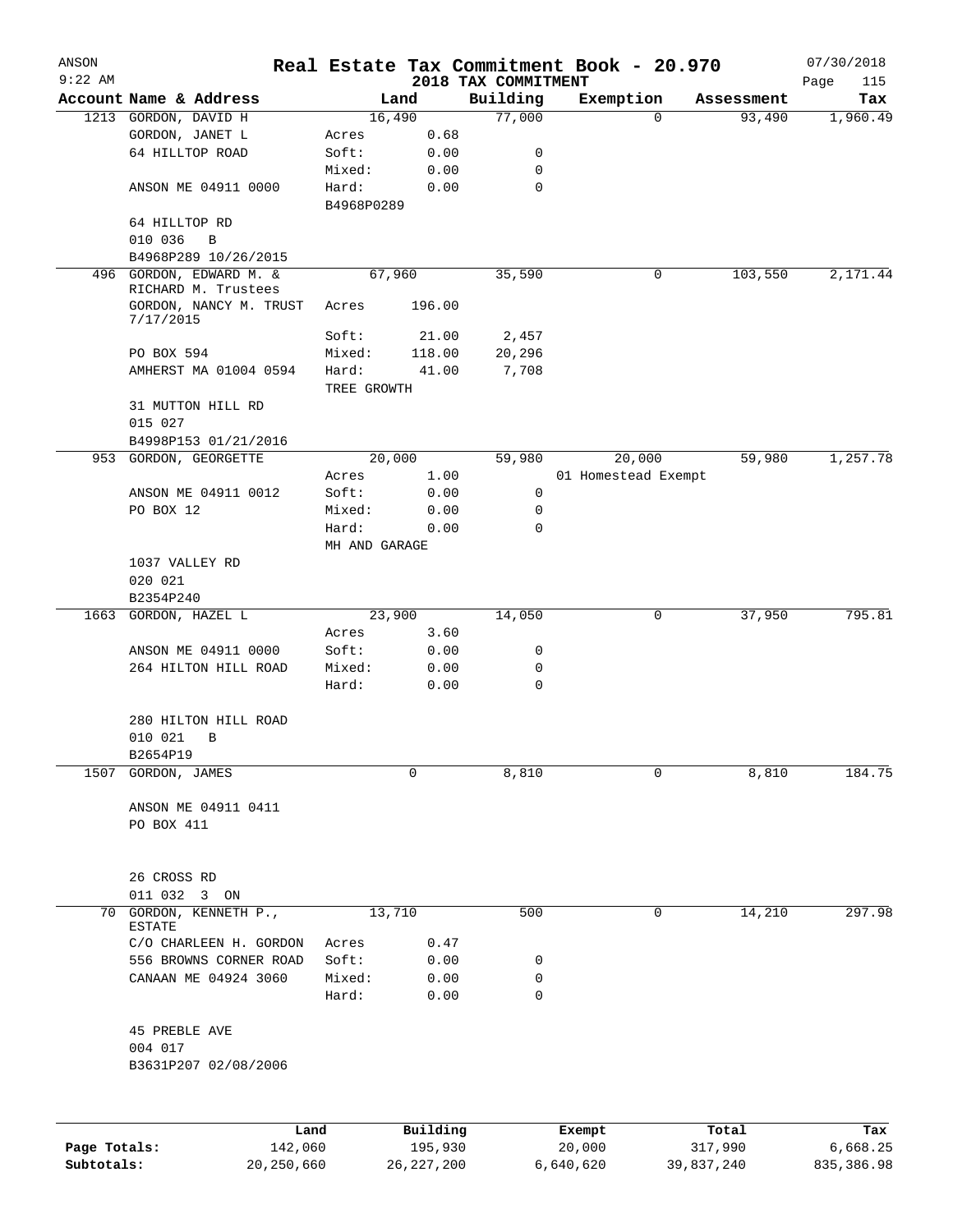| ANSON<br>$9:22$ AM |                                                    |                 |              | 2018 TAX COMMITMENT | Real Estate Tax Commitment Book - 20.970 |          |            | 07/30/2018<br>116<br>Page |
|--------------------|----------------------------------------------------|-----------------|--------------|---------------------|------------------------------------------|----------|------------|---------------------------|
|                    | Account Name & Address                             |                 | Land         | Building            | Exemption                                |          | Assessment | Tax                       |
|                    | 1933 GORDON, RAYMOND<br>26 PATTEN LN               |                 | $\mathbf 0$  | 5,060               |                                          | $\Omega$ | 5,060      | 106.11                    |
|                    | NORTH ANSON ME 04958<br>7652                       |                 |              |                     |                                          |          |            |                           |
|                    |                                                    |                 |              |                     |                                          |          |            |                           |
|                    | 41 PATTEN LN<br>023 026<br>C 1 ON                  |                 |              |                     |                                          |          |            |                           |
|                    | 495 GORDON, REGGIE                                 | 12,300          |              | 0                   |                                          | 0        | 12,300     | 257.93                    |
|                    |                                                    | Acres           | 2.20         |                     |                                          |          |            |                           |
|                    | ANSON ME 04911                                     | Soft:           | 0.00         | 0                   |                                          |          |            |                           |
|                    | 264 HILTON HILL ROAD                               | Mixed:          | 0.00         | 0                   |                                          |          |            |                           |
|                    |                                                    | Hard:           | 0.00         | 0                   |                                          |          |            |                           |
|                    | 015 007 A<br>B2604P336                             |                 |              |                     |                                          |          |            |                           |
|                    | 948 GORDON, RICKY E                                | 26,300          |              | 59,600              | 20,000                                   |          | 65,900     | 1,381.92                  |
|                    | GORDON, SUSAN V                                    | Acres           | 5.20         |                     | 01 Homestead Exempt                      |          |            |                           |
|                    |                                                    | Soft:           | 0.00         | 0                   |                                          |          |            |                           |
|                    | PO BOX 411                                         | Mixed:          | 0.00         | 0                   |                                          |          |            |                           |
|                    | ANSON ME 04911 0411                                | Hard:           | 0.00         | 0                   |                                          |          |            |                           |
|                    | 36 CROSS RD                                        |                 |              |                     |                                          |          |            |                           |
|                    | 011 032<br>2<br>B3647P166 03/17/2006               |                 |              |                     |                                          |          |            |                           |
|                    | 12 GORDON, RICKY E, SR, &<br>SUSAN V               | 30,450          |              | 0                   |                                          | 0        | 30,450     | 638.54                    |
|                    |                                                    | Acres           | 5.30         |                     |                                          |          |            |                           |
|                    | ANSON ME 04911 0000                                | Soft:           | 0.00         | 0                   |                                          |          |            |                           |
|                    | PO BOX 411                                         | Mixed:          | 0.00         | 0                   |                                          |          |            |                           |
|                    |                                                    | Hard:           | 0.00         | 0                   |                                          |          |            |                           |
|                    | 26 CROSS RD                                        |                 |              |                     |                                          |          |            |                           |
|                    | 011 032<br>3                                       |                 |              |                     |                                          |          |            |                           |
|                    | B3844P267 05/09/2007<br>1505 GORDON, RICKY E., JR. |                 | 0            | 9,220               |                                          | 0        | 9,220      | 193.34                    |
|                    |                                                    | Acres           | 17.53        |                     |                                          |          |            |                           |
|                    | ANSON ME 04911                                     | Soft:           | 0.00         | 0                   |                                          |          |            |                           |
|                    | PO BOX 411                                         | Mixed:          | 0.00         | 0                   |                                          |          |            |                           |
|                    |                                                    | Hard:           | 0.00         | 0                   |                                          |          |            |                           |
|                    | 26 CROSS RD                                        |                 |              |                     |                                          |          |            |                           |
|                    | 011 032 3 ON                                       |                 |              |                     |                                          |          |            |                           |
|                    | 1644 GORDON, ROBERT B SR                           |                 | 26,500       | 3,360               |                                          | 0        | 29,860     | 626.16                    |
|                    |                                                    | Acres           | 9.00         |                     |                                          |          |            |                           |
|                    | ANSON ME 04911                                     | Soft:           | 0.00         | 0                   |                                          |          |            |                           |
|                    | 279 HILTON HILL ROAD                               | Mixed:<br>Hard: | 0.00<br>0.00 | 0<br>0              |                                          |          |            |                           |
|                    |                                                    |                 |              |                     |                                          |          |            |                           |
|                    | 023 044 F                                          |                 |              |                     |                                          |          |            |                           |
|                    | B2589P317                                          |                 |              |                     |                                          |          |            |                           |

|              | Land       | Building   | Exempt    | Total      | Tax        |
|--------------|------------|------------|-----------|------------|------------|
| Page Totals: | 95,550     | 77,240     | 20,000    | 152,790    | 3,204.00   |
| Subtotals:   | 20,346,210 | 26,304,440 | 6,660,620 | 39,990,030 | 838,590.98 |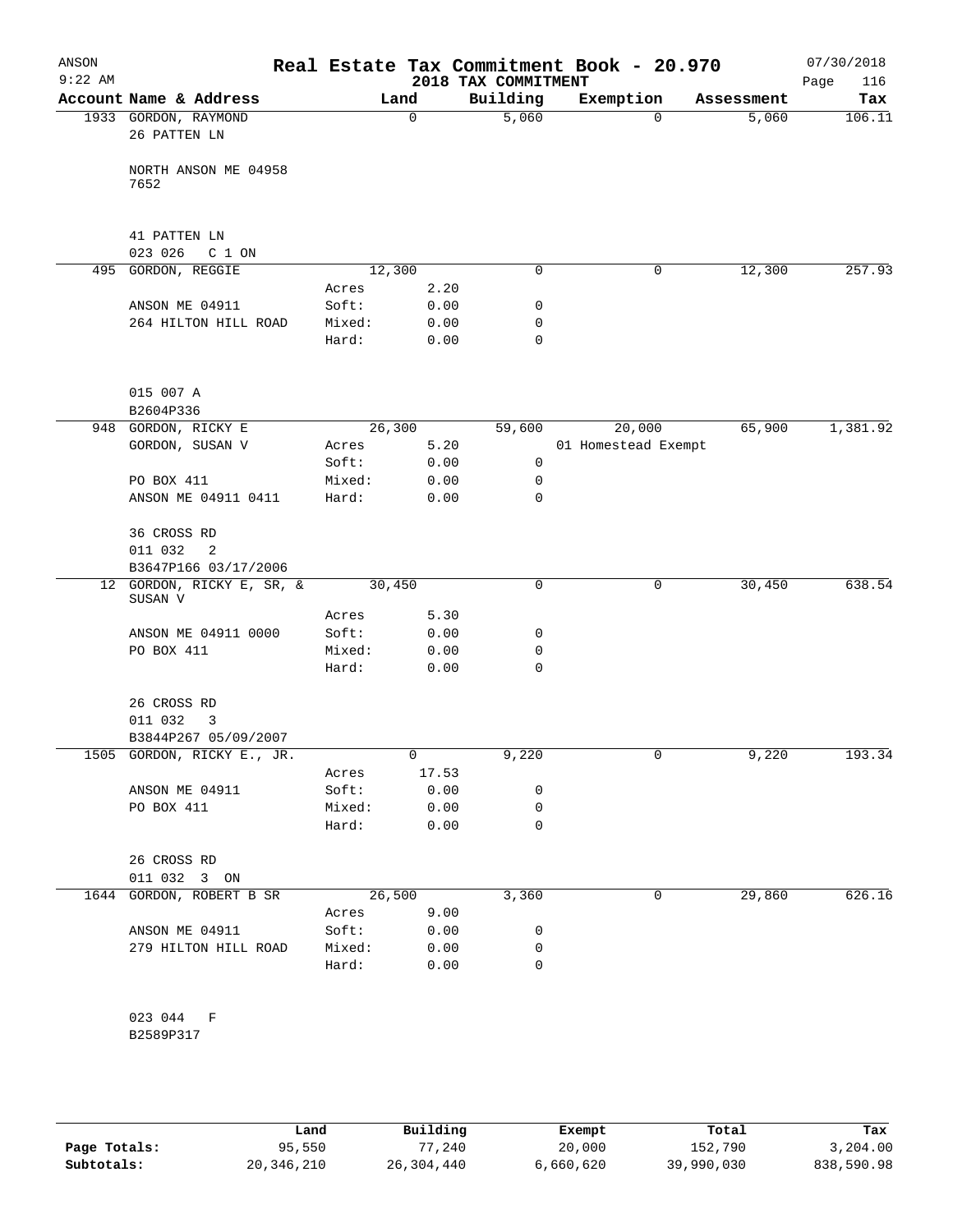| ANSON<br>$9:22$ AM |                               |                      |          |                                 | Real Estate Tax Commitment Book - 20.970 |            | 07/30/2018         |
|--------------------|-------------------------------|----------------------|----------|---------------------------------|------------------------------------------|------------|--------------------|
|                    | Account Name & Address        |                      | Land     | 2018 TAX COMMITMENT<br>Building | Exemption                                | Assessment | Page<br>117<br>Tax |
|                    | 1296 GORDON, ROBERT B., JR.   |                      | 20,380   | 63,700                          | 0                                        | 84,080     | 1,763.16           |
|                    |                               | Acres                | 1.25     |                                 |                                          |            |                    |
|                    | ANSON ME 04911 3207           | Soft:                | 0.00     | 0                               |                                          |            |                    |
|                    | 265 HILTON HILL ROAD          | Mixed:               | 0.00     | 0                               |                                          |            |                    |
|                    |                               | Hard:                | 0.00     | 0                               |                                          |            |                    |
|                    | 265 HILTON HILL RD            |                      |          |                                 |                                          |            |                    |
|                    | 010 022 D                     |                      |          |                                 |                                          |            |                    |
|                    | B4044P324 06/23/2007          |                      |          |                                 |                                          |            |                    |
| 1559               | GORDON, ROBERT SR             |                      | 38,140   | 43,340                          | 0                                        | 81,480     | 1,708.64           |
|                    |                               | Acres                | 16.64    |                                 |                                          |            |                    |
|                    | ANSON ME 04911                | Soft:                | 0.00     | 0                               |                                          |            |                    |
|                    | 279 HILTON HILL ROAD          | Mixed:               | 0.00     | 0                               |                                          |            |                    |
|                    |                               | Hard:                | 0.00     | 0                               |                                          |            |                    |
|                    | 279 HILTON HILL RD            |                      |          |                                 |                                          |            |                    |
|                    | 010 022<br>$\mathbf{1}$       |                      |          |                                 |                                          |            |                    |
|                    | B3919P201 10/03/2007 B1457P23 |                      |          |                                 |                                          |            |                    |
|                    | 1621 GORDON, SHIRLEY &        |                      | 28,500   | 39,210                          | 20,000                                   | 47,710     | 1,000.48           |
|                    | PATTEN, MERTON                | Acres                | 7.00     |                                 | 01 Homestead Exempt                      |            |                    |
|                    |                               | Soft:                | 0.00     | 0                               |                                          |            |                    |
|                    | 26 PATTEN LN                  | Mixed:               | 0.00     | 0                               |                                          |            |                    |
|                    | NORTH ANSON ME 04958<br>7652  | Hard:                | 0.00     | 0                               |                                          |            |                    |
|                    | 26 PATTEN LN                  |                      |          |                                 |                                          |            |                    |
|                    | 023 026<br>C <sub>2</sub>     |                      |          |                                 |                                          |            |                    |
|                    | B1835P35                      |                      |          |                                 |                                          |            |                    |
|                    | 494 GORDON, TRACY L           |                      | 18,760   | 0                               | 0                                        | 18,760     | 393.40             |
|                    |                               | Acres                | 101.00   |                                 |                                          |            |                    |
|                    | STRONG ME 04983 0483          | Soft:                | 0.00     | 0                               |                                          |            |                    |
|                    | PO BOX 483                    | Mixed:               | 14.00    | 2,408                           |                                          |            |                    |
|                    |                               | Hard:<br>TREE GROWTH | 87.00    | 16,356                          |                                          |            |                    |
|                    | 020 007                       |                      |          |                                 |                                          |            |                    |
|                    | B4101P136 02/10/2009          |                      |          |                                 |                                          |            |                    |
|                    | 139 GOREY, DAVID A            |                      | 10,000   | 1,960                           | 0                                        | 11,960     | 250.80             |
|                    | GOREY, JOANNE D               | Acres                | 1.00     |                                 |                                          |            |                    |
|                    |                               | Soft:                | 0.00     | 0                               |                                          |            |                    |
|                    | 495 WEST MILLS RD             | Mixed:               | 0.00     | 0                               |                                          |            |                    |
|                    | ANSON ME 04911 0000           | Hard:                | 0.00     | 0                               |                                          |            |                    |
|                    |                               |                      |          |                                 |                                          |            |                    |
|                    | 011 015                       |                      |          |                                 |                                          |            |                    |
|                    | B3819P132 02/28/2007          |                      |          |                                 |                                          |            |                    |
|                    | 142 GOREY, DAVID A            |                      | 30,180   | 49,360                          | 20,000                                   | 59,540     | 1,248.55           |
|                    | GOREY, JOANNE D               | Acres                | 8.68     |                                 | 01 Homestead Exempt                      |            |                    |
|                    |                               | Soft:                | 0.00     | 0                               |                                          |            |                    |
|                    | 495 WEST MILLS RD             | Mixed:               | 0.00     | 0                               |                                          |            |                    |
|                    | ANSON ME 04911 0000           | Hard:                | 0.00     | 0                               |                                          |            |                    |
|                    | 495 WEST MILLS RD             |                      |          |                                 |                                          |            |                    |
|                    | 011 025<br>D                  |                      |          |                                 |                                          |            |                    |
|                    | B3819P132 02/28/2007          |                      |          |                                 |                                          |            |                    |
|                    |                               |                      |          |                                 |                                          |            |                    |
|                    |                               | Land                 | Building |                                 | Exempt                                   | Total      | Tax                |

**Page Totals:** 145,960 197,570 40,000 303,530 6,365.03 **Subtotals:** 20,492,170 26,502,010 6,700,620 40,293,560 844,956.01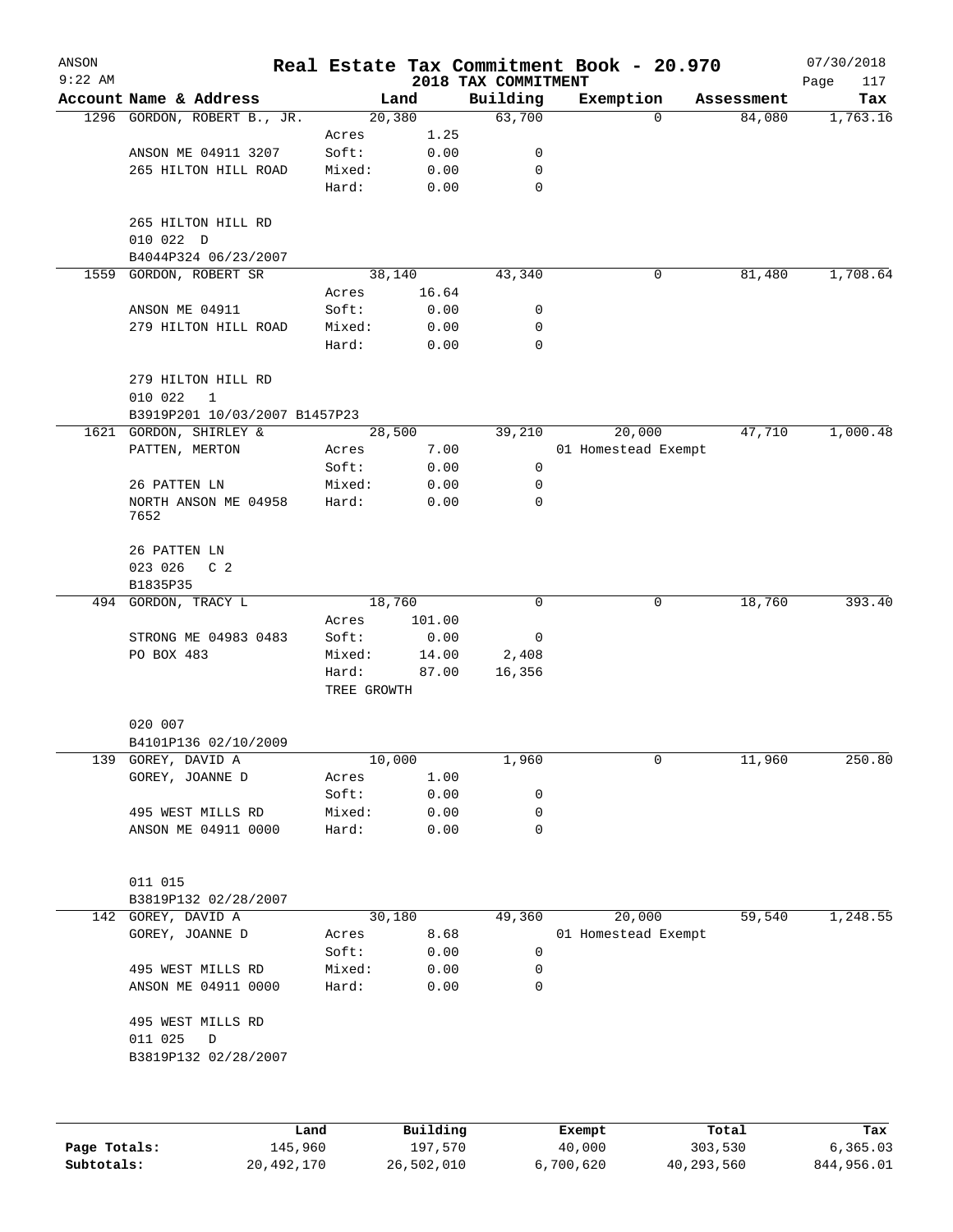| ANSON<br>$9:22$ AM |                                                           |                |       | 2018 TAX COMMITMENT | Real Estate Tax Commitment Book - 20.970 |            | 07/30/2018<br>Page<br>118 |
|--------------------|-----------------------------------------------------------|----------------|-------|---------------------|------------------------------------------|------------|---------------------------|
|                    | Account Name & Address                                    |                | Land  | Building            | Exemption                                | Assessment | Tax                       |
|                    | 691 GOREY, DAVID A                                        | 47,800         |       | $\mathbf 0$         | $\Omega$                                 | 47,800     | 1,002.37                  |
|                    | GOREY, JOANNE D                                           | Acres          | 59.00 |                     |                                          |            |                           |
|                    |                                                           | Soft:          | 0.00  | 0                   |                                          |            |                           |
|                    | 495 WEST MILLS RD                                         | Mixed:         | 0.00  | 0                   |                                          |            |                           |
|                    | ANSON ME 04911 0000                                       | Hard:          | 0.00  | 0                   |                                          |            |                           |
|                    |                                                           | Henry M Foster |       |                     |                                          |            |                           |
|                    |                                                           |                |       |                     |                                          |            |                           |
|                    | 022 010                                                   |                |       |                     |                                          |            |                           |
|                    | B2961P36                                                  |                |       |                     |                                          |            |                           |
|                    | 1044 GORISS, TRACIE L                                     | 20,230         |       | 5,390               | 0                                        | 25,620     | 537.25                    |
|                    |                                                           | Acres          | 1.15  |                     |                                          |            |                           |
|                    | GORHAM ME 04038 0000                                      | Soft:          | 0.00  | 0                   |                                          |            |                           |
|                    | 41 NARRAGANSETT ST                                        | Mixed:         | 0.00  | 0                   |                                          |            |                           |
|                    |                                                           | Hard:          | 0.00  | 0                   |                                          |            |                           |
|                    |                                                           |                |       |                     |                                          |            |                           |
|                    | 170 VALLEY RD                                             |                |       |                     |                                          |            |                           |
|                    |                                                           |                |       |                     |                                          |            |                           |
|                    | 018 035<br>Α                                              |                |       |                     |                                          |            |                           |
|                    | B5263P255 03/19/2018 B3233P128<br>1076 GORMAN, FLORENCE E |                |       |                     |                                          |            |                           |
|                    |                                                           |                | 0     | 13,110              | 0                                        | 13,110     | 274.92                    |
|                    |                                                           |                |       |                     |                                          |            |                           |
|                    | MADISON ME 04950 0000                                     |                |       |                     |                                          |            |                           |
|                    | ONE MADISON AVE, APT 3B                                   |                |       |                     |                                          |            |                           |
|                    |                                                           |                |       |                     |                                          |            |                           |
|                    |                                                           | MOBILE HOME    |       |                     |                                          |            |                           |
|                    | 4 GORMAN RD                                               |                |       |                     |                                          |            |                           |
|                    | 013 001<br>B<br>ON                                        |                |       |                     |                                          |            |                           |
|                    | 1036 GOSPODAREK, MICHAEL                                  | 26,960         |       | 0                   | 0                                        | 26,960     | 565.35                    |
|                    | GOSPODAREK, ROBIN                                         | Acres          | 13.46 |                     |                                          |            |                           |
|                    |                                                           | Soft:          | 0.00  | 0                   |                                          |            |                           |
|                    | 19 CARSON CIRCLE                                          | Mixed:         | 0.00  | 0                   |                                          |            |                           |
|                    | NASHUA NH 03062 0000                                      | Hard:          | 0.00  | $\Omega$            |                                          |            |                           |
|                    |                                                           |                |       |                     |                                          |            |                           |
|                    |                                                           |                |       |                     |                                          |            |                           |
|                    | 011 042<br>7                                              |                |       |                     |                                          |            |                           |
|                    | B1249P194                                                 |                |       |                     |                                          |            |                           |
|                    | 1674 GOULD, FRANCES J                                     | 25,920         |       | 92,600              | 20,000                                   | 98,520     | 2,065.96                  |
|                    |                                                           | Acres          | 2.28  |                     | 01 Homestead Exempt                      |            |                           |
|                    | NORTH ANSON ME 04958                                      | Soft:          | 0.00  | 0                   |                                          |            |                           |
|                    | 0000                                                      |                |       |                     |                                          |            |                           |
|                    | 125 NORTH MAIN ST                                         | Mixed:         | 0.00  | 0                   |                                          |            |                           |
|                    |                                                           | Hard:          | 0.00  | 0                   |                                          |            |                           |
|                    |                                                           | LIFE ESTATE    |       |                     |                                          |            |                           |
|                    | 125 NORTH MAIN ST                                         |                |       |                     |                                          |            |                           |
|                    | 007 005                                                   |                |       |                     |                                          |            |                           |
|                    | B3896P43 08/06/2007                                       |                |       |                     |                                          |            |                           |
|                    | 504 GOUTHRO, THOMAS                                       | 40,600         |       | $\Omega$            | 0                                        | 40,600     | 851.38                    |
|                    | NEGRI, DOMINIC R                                          | Acres          | 50.00 |                     |                                          |            |                           |
|                    | 5 MAWN DRIVE                                              | Soft:          | 0.00  | 0                   |                                          |            |                           |
|                    |                                                           | Mixed:         | 0.00  | 0                   |                                          |            |                           |
|                    | WOBURN MA 01801 0000                                      | Hard:          | 0.00  | $\mathbf 0$         |                                          |            |                           |
|                    |                                                           |                |       |                     |                                          |            |                           |
|                    |                                                           |                |       |                     |                                          |            |                           |
|                    | 020 018                                                   |                |       |                     |                                          |            |                           |
|                    | B5261P71 B5261P70 B5261P69 B5158P196 B5158P193            |                |       |                     |                                          |            |                           |
|                    | B5158P195 B903P941                                        |                |       |                     |                                          |            |                           |
|                    |                                                           |                |       |                     |                                          |            |                           |
|                    |                                                           |                |       |                     |                                          |            |                           |
|                    |                                                           |                |       |                     |                                          |            |                           |
|                    |                                                           |                |       |                     |                                          |            |                           |

|              | Land       | Building   | Exempt    | Total      | Tax          |
|--------------|------------|------------|-----------|------------|--------------|
| Page Totals: | 161,510    | 111,100    | 20,000    | 252,610    | 5,297.23     |
| Subtotals:   | 20,653,680 | 26,613,110 | 6,720,620 | 40,546,170 | 850, 253, 24 |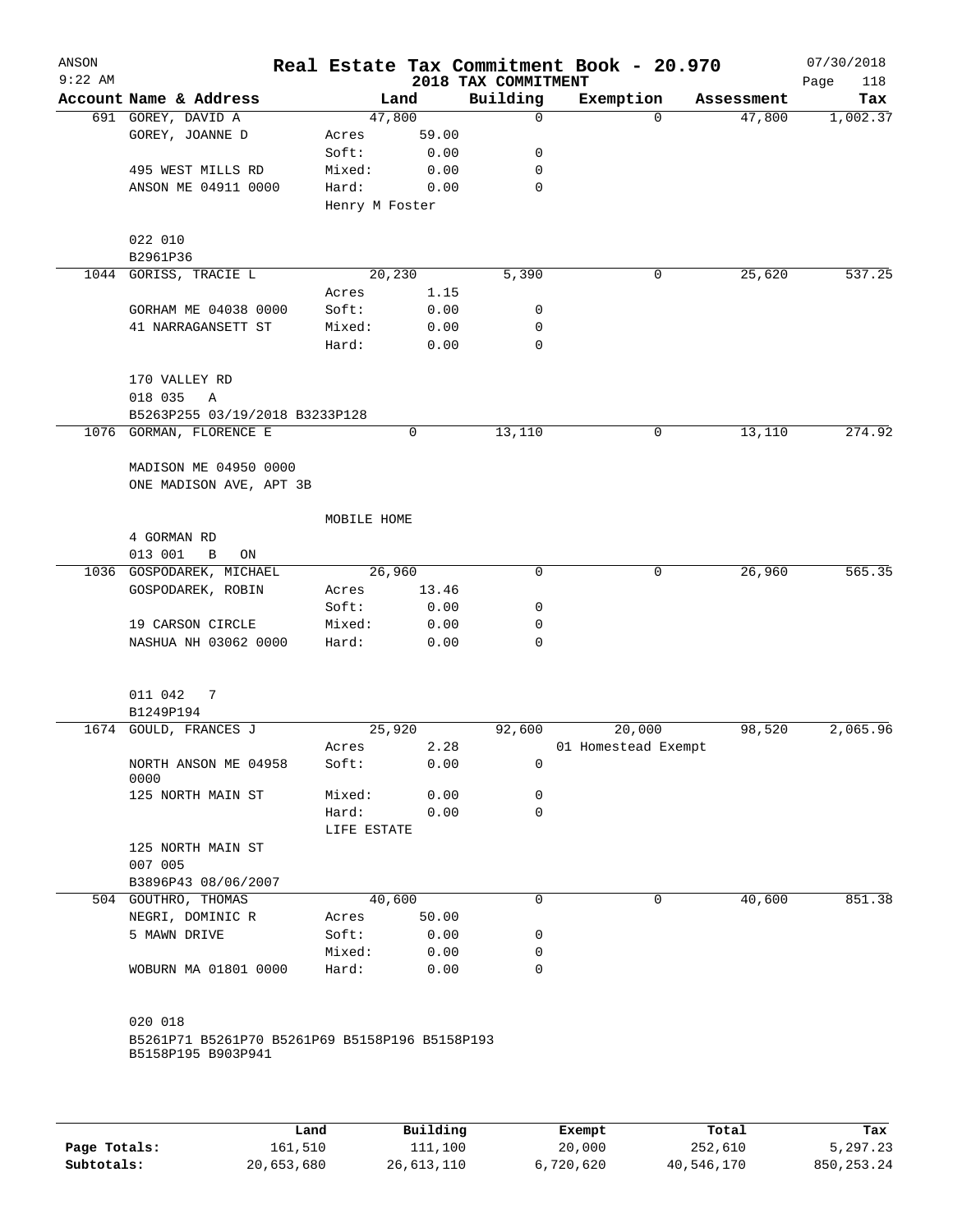| ANSON        |                                           |                     |                   | Real Estate Tax Commitment Book - 20.970 |                             |          |            | 07/30/2018  |
|--------------|-------------------------------------------|---------------------|-------------------|------------------------------------------|-----------------------------|----------|------------|-------------|
| $9:22$ AM    |                                           |                     |                   | 2018 TAX COMMITMENT                      |                             |          |            | 119<br>Page |
|              | Account Name & Address                    |                     | Land              | Building                                 | Exemption                   |          | Assessment | Tax         |
|              | 1127 GOWER, DUSTIN D                      |                     | 21,000            | 0                                        |                             | $\Omega$ | 21,000     | 440.37      |
|              | DAISEY, ELIZABETH A<br>56 LLOYD ROAD      | Acres               | 7.00              |                                          |                             |          |            |             |
|              |                                           | Soft:               | 0.00              | 0                                        |                             |          |            |             |
|              |                                           | Mixed:              | 0.00              | 0<br>0                                   |                             |          |            |             |
|              | ANSON ME 04911                            | Hard:<br>B5048P0145 | 0.00              |                                          |                             |          |            |             |
|              | HORSEBACK ROAD                            |                     |                   |                                          |                             |          |            |             |
|              | 019 037<br>D                              |                     |                   |                                          |                             |          |            |             |
|              | B5048P145 07/12/2016 B2595P140 08/24/1999 |                     |                   |                                          |                             |          |            |             |
|              | 41 GOWER, KEVIN & LISA, &                 |                     | 11,660            | 29,950                                   |                             | 0        | 41,610     | 872.56      |
|              | DAVIS, DEAN A                             | Acres               | 0.34              |                                          |                             |          |            |             |
|              |                                           | Soft:               | 0.00              | 0                                        |                             |          |            |             |
|              | 526 BELLSQUEEZE RD                        | Mixed:              | 0.00              | 0                                        |                             |          |            |             |
|              | CLINTON ME 04927 0000                     | Hard:               | 0.00              | 0                                        |                             |          |            |             |
|              |                                           |                     |                   |                                          |                             |          |            |             |
|              | 18 RIVER RD                               |                     |                   |                                          |                             |          |            |             |
|              | 003 077                                   |                     |                   |                                          |                             |          |            |             |
|              | B4274P311 04/15/2010 B4274P309 04/14/2010 |                     |                   |                                          |                             |          |            |             |
|              | 597 GRAF, PAMELA H                        |                     | 20,900            | 70,460                                   |                             | 26,000   | 65,360     | 1,370.60    |
|              |                                           | Acres               | 1.60              |                                          | 01 Homestead Exempt         |          |            |             |
|              | NORTH ANSON ME 04958                      | Soft:               | 0.00              |                                          | 0 03 Resident Veteran Widow |          |            |             |
|              | 0000                                      |                     |                   |                                          |                             |          |            |             |
|              | 56 FAHI POND RD                           | Mixed:              | 0.00              | 0                                        |                             |          |            |             |
|              |                                           | Hard:               | 0.00              | 0                                        |                             |          |            |             |
|              |                                           |                     |                   |                                          |                             |          |            |             |
|              | 56 FAHI POND RD                           |                     |                   |                                          |                             |          |            |             |
|              | 007 010                                   |                     |                   |                                          |                             |          |            |             |
|              | B2010P115                                 |                     |                   |                                          |                             |          |            |             |
| 1285         | GRAHAM, DOUGLAS                           |                     | 36,500            | 0                                        |                             | 0        | 36,500     | 765.41      |
|              | GRAHAM, SHIRLEY J                         | Acres               | 15.00             |                                          |                             |          |            |             |
|              | 52 LYNBROOK DRIVE                         | Soft:               | 0.00              | 0                                        |                             |          |            |             |
|              |                                           | Mixed:              | 0.00              | 0                                        |                             |          |            |             |
|              | SOUND BEACH NY 11789<br>0000              | Hard:               | 0.00              | $\mathbf 0$                              |                             |          |            |             |
|              |                                           |                     | TENANTS IN COMMON |                                          |                             |          |            |             |
|              | 107 EMBDEN POND RD                        |                     |                   |                                          |                             |          |            |             |
|              | 018 044                                   |                     |                   |                                          |                             |          |            |             |
|              | B4883P250 03/05/2015                      |                     |                   |                                          |                             |          |            |             |
| 116          | GRAHAM, STEPHEN                           |                     | 34,100            | 0                                        |                             | 0        | 34,100     | 715.08      |
|              | GRAHAM, LIZA                              | Acres               | 12.60             |                                          |                             |          |            |             |
|              | 30 SAUK BLVD APT E301                     | Soft:               | 0.00              | 0                                        |                             |          |            |             |
|              |                                           | Mixed:              | 0.00              | 0                                        |                             |          |            |             |
|              | COLDWATER MI 49036000                     | Hard:               | 0.00              | 0                                        |                             |          |            |             |
|              |                                           | B5120P0323          |                   |                                          |                             |          |            |             |
|              | CARRABASSET ROAD                          |                     |                   |                                          |                             |          |            |             |
|              | 022 021 4                                 |                     |                   |                                          |                             |          |            |             |
|              | B5120P0323 04/01/2016 B1974P181           |                     |                   |                                          |                             |          |            |             |
| 1629         | GRAM, CHRISTOPHER                         |                     | 41,000            | 0                                        |                             | 0        | 41,000     | 859.77      |
|              |                                           | Acres               | 34.00             |                                          |                             |          |            |             |
|              | FAIRFIELD ME 04937 0000                   | Soft:               | 0.00              | 0                                        |                             |          |            |             |
|              | 2 MCKENZIE AVENUE                         | Mixed:              | 0.00              | 0                                        |                             |          |            |             |
|              |                                           | Hard:               | 0.00              | 0                                        |                             |          |            |             |
|              |                                           |                     |                   |                                          |                             |          |            |             |
|              | 218 HILTON HILL RD                        |                     |                   |                                          |                             |          |            |             |
|              | 010 020 B&C                               |                     |                   |                                          |                             |          |            |             |
|              | B2573P206                                 |                     |                   |                                          |                             |          |            |             |
|              |                                           |                     |                   |                                          |                             |          |            |             |
|              |                                           |                     |                   |                                          |                             |          |            |             |
|              | Land                                      |                     | Building          |                                          | Exempt                      |          | Total      | Tax         |
| Page Totals: | 165,160                                   |                     | 100,410           |                                          | 26,000                      |          | 239,570    | 5,023.79    |
| Subtotals:   | 20,818,840                                |                     | 26,713,520        |                                          | 6,746,620                   |          | 40,785,740 | 855, 277.03 |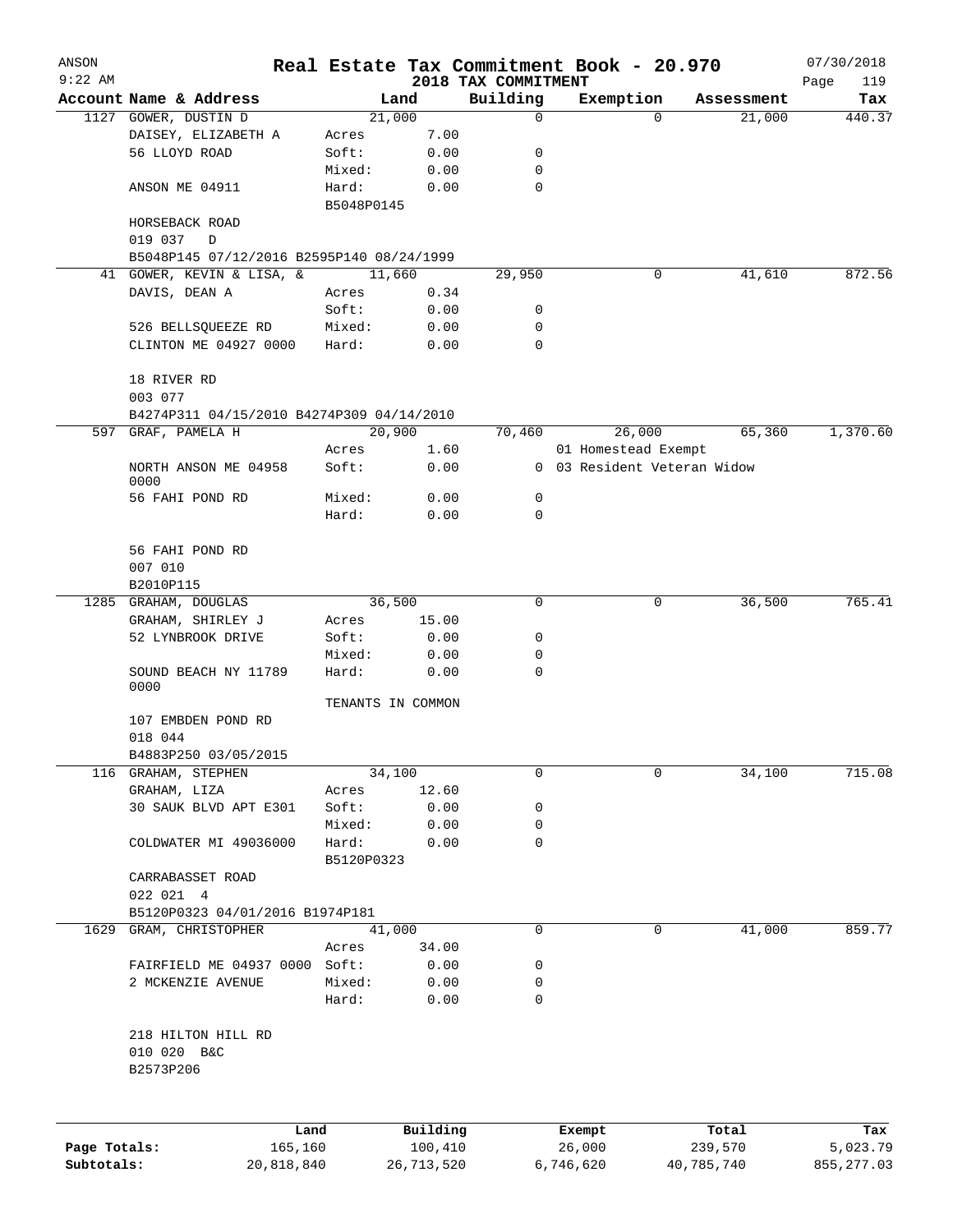| ANSON<br>$9:22$ AM |                                                                   |             |       | 2018 TAX COMMITMENT | Real Estate Tax Commitment Book - 20.970 |            | 07/30/2018<br>Page<br>120 |
|--------------------|-------------------------------------------------------------------|-------------|-------|---------------------|------------------------------------------|------------|---------------------------|
|                    | Account Name & Address                                            | Land        |       | Building            | Exemption                                | Assessment | Tax                       |
|                    | 829 GRAVEL, KURTIS W. &                                           | 4,900       |       | 44,460              | $\Omega$                                 | 49,360     | 1,035.08                  |
|                    | GRAVEL, AMY L                                                     | Acres       | 0.06  |                     |                                          |            |                           |
|                    | 634 SANDY RIVER ROAD                                              | Soft:       | 0.00  | 0                   |                                          |            |                           |
|                    |                                                                   | Mixed:      | 0.00  | 0                   |                                          |            |                           |
|                    | STARKS ME 04911 0476                                              | Hard:       | 0.00  | 0                   |                                          |            |                           |
|                    | 31 SPEAR HILL RD                                                  |             |       |                     |                                          |            |                           |
|                    | 003 023                                                           |             |       |                     |                                          |            |                           |
|                    | B3816P299 02/28/2007                                              |             |       |                     |                                          |            |                           |
| 1539               | GRAY, BARRY A                                                     | 21,710      |       | 103,760             | 20,000                                   | 105,470    | 2, 211.71                 |
|                    | GRAY, SUSAN E                                                     | Acres       | 2.14  |                     | 01 Homestead Exempt                      |            |                           |
|                    |                                                                   | Soft:       | 0.00  | 0                   |                                          |            |                           |
|                    | PO BOX 353                                                        | Mixed:      | 0.00  | 0                   |                                          |            |                           |
|                    | ANSON ME 04911 0353                                               | Hard:       | 0.00  | $\mathbf 0$         |                                          |            |                           |
|                    | 35 PARKWOODS DR                                                   |             |       |                     |                                          |            |                           |
|                    | 010 007<br>8<br>B1504P85                                          |             |       |                     |                                          |            |                           |
|                    | 58 GRAY, CAROLYN J                                                | 22,210      |       | 48,170              | 0                                        | 70,380     | 1,475.87                  |
|                    | 9 INDIAN ROAD                                                     | Acres       | 2.47  |                     |                                          |            |                           |
|                    |                                                                   | Soft:       | 0.00  | 0                   |                                          |            |                           |
|                    | MARSFIELD MA 02050 1729 Mixed:                                    |             | 0.00  | 0                   |                                          |            |                           |
|                    |                                                                   | Hard:       | 0.00  | 0                   |                                          |            |                           |
|                    |                                                                   | B5083P0308  |       |                     |                                          |            |                           |
|                    | 241 HILTON HILL RD                                                |             |       |                     |                                          |            |                           |
|                    | 010 022<br>C                                                      |             |       |                     |                                          |            |                           |
|                    | B5083P308 09/29/2016 B5055P322 08/01/2014 B4982P139<br>12/04/2015 |             |       |                     |                                          |            |                           |
|                    | 523 GRAY, DANA A                                                  | 21,500      |       | 35,010              | 20,000                                   | 36,510     | 765.61                    |
|                    |                                                                   | Acres       | 2.00  |                     | 01 Homestead Exempt                      |            |                           |
|                    | NORTH ANSON ME 04958<br>7106                                      | Soft:       | 0.00  | 0                   |                                          |            |                           |
|                    | 561 CAMPGROUND RD                                                 | Mixed:      | 0.00  | 0                   |                                          |            |                           |
|                    |                                                                   | Hard:       | 0.00  | 0                   |                                          |            |                           |
|                    | 561 CAMPGROUND RD                                                 |             |       |                     |                                          |            |                           |
|                    | 018 010<br>Α                                                      |             |       |                     |                                          |            |                           |
|                    | B4280P23 05/17/2010                                               |             |       |                     |                                          |            |                           |
|                    | 1614 GRAY, DARLENE                                                | 36,990      |       | 85,590              | 26,000                                   | 96,580     | 2,025.28                  |
|                    |                                                                   | Acres       | 15.49 |                     | 01 Homestead Exempt                      |            |                           |
|                    | ANSON ME 04911 0000                                               | Soft:       | 0.00  |                     | 0 02 Resident Veteran                    |            |                           |
|                    | 242 HILTON HILL RD                                                | Mixed:      | 0.00  | $\Omega$            |                                          |            |                           |
|                    |                                                                   | Hard:       | 0.00  | 0                   |                                          |            |                           |
|                    | 242 HILTON HILL RD                                                |             |       |                     |                                          |            |                           |
|                    | 010 021<br>Α                                                      |             |       |                     |                                          |            |                           |
|                    | B1634P8                                                           |             |       |                     |                                          |            |                           |
| 1288               | GRAY, RICHARD E                                                   | 33,000      |       | 0                   | 0                                        | 33,000     | 692.01                    |
|                    |                                                                   | Acres       | 33.00 |                     |                                          |            |                           |
|                    | STARKS ME 04911 0000                                              | Soft:       | 0.00  | 0                   |                                          |            |                           |
|                    | 1294 ANSON RD                                                     | Mixed:      | 4.00  | 688                 |                                          |            |                           |
|                    |                                                                   | Hard:       | 7.00  | 1,316               |                                          |            |                           |
|                    |                                                                   | TREE GROWTH |       |                     |                                          |            |                           |
|                    | 010 010                                                           |             |       |                     |                                          |            |                           |
|                    | B4237P5 01/22/2010 B4236P357 01/22/2010                           |             |       |                     |                                          |            |                           |
|                    |                                                                   |             |       |                     |                                          |            |                           |
|                    |                                                                   |             |       |                     |                                          |            |                           |

|              | Land       | Building   | Exempt    | Total      | Tax         |
|--------------|------------|------------|-----------|------------|-------------|
| Page Totals: | 140,310    | 316,990    | 66,000    | 391,300    | 8,205.56    |
| Subtotals:   | 20,959,150 | 27,030,510 | 6,812,620 | 41,177,040 | 863, 482.59 |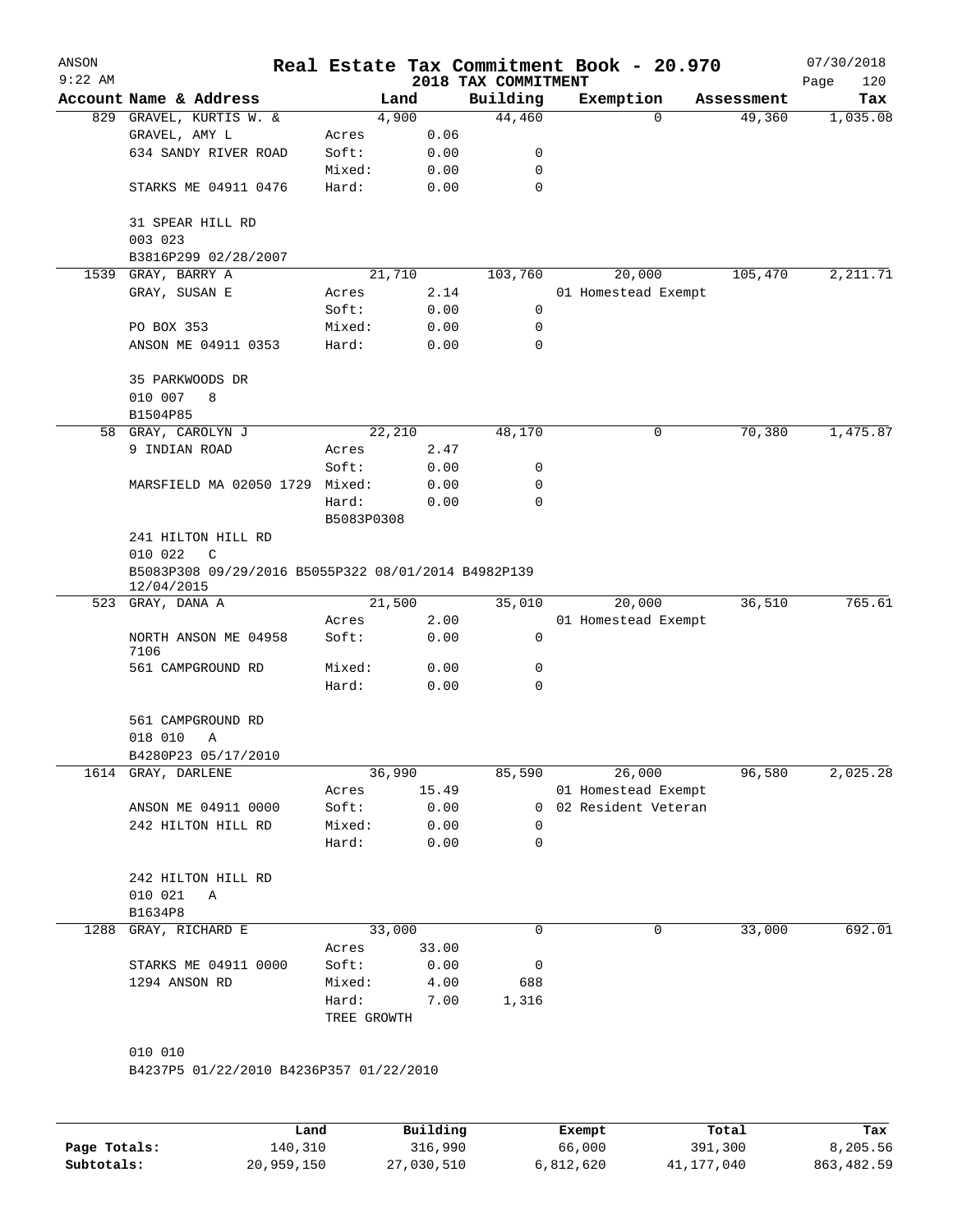| ANSON     |                                          |                    |       |                     | Real Estate Tax Commitment Book - 20.970 |            | 07/30/2018  |
|-----------|------------------------------------------|--------------------|-------|---------------------|------------------------------------------|------------|-------------|
| $9:22$ AM |                                          |                    |       | 2018 TAX COMMITMENT |                                          |            | Page<br>121 |
|           | Account Name & Address                   |                    | Land  | Building            | Exemption                                | Assessment | Tax         |
|           | 112 GRAY, TAMMY J                        | 26,150             |       | $\Omega$            | $\Omega$                                 | 26,150     | 548.37      |
|           | GRAY, ALAN                               | Acres              | 5.10  |                     |                                          |            |             |
|           | 11 ORDWAY ST                             | Soft:              | 0.00  | 0                   |                                          |            |             |
|           |                                          | Mixed:             | 0.00  | 0                   |                                          |            |             |
|           | GEORGETOWN MA 01833<br>1225              | Hard:              | 0.00  | 0                   |                                          |            |             |
|           | 015 036<br>5<br>B2175P86                 |                    |       |                     |                                          |            |             |
|           | 1260 GREEN, GLORIA J                     | 19,620             |       | 36,850              | 20,000                                   | 36,470     | 764.78      |
|           |                                          | Acres              | 0.61  |                     | 01 Homestead Exempt                      |            |             |
|           | NORTH ANSON ME 04958<br>0014             | Soft:              | 0.00  | $\mathbf 0$         |                                          |            |             |
|           | PO BOX 14                                | Mixed:             | 0.00  | 0                   |                                          |            |             |
|           |                                          | Hard:              | 0.00  | $\Omega$            |                                          |            |             |
|           |                                          |                    |       |                     |                                          |            |             |
|           | 50 UNION ST                              |                    |       |                     |                                          |            |             |
|           | 005 005<br>B                             |                    |       |                     |                                          |            |             |
|           | B791P478                                 |                    |       |                     |                                          |            |             |
|           | 1382 GREENE, JAMES                       | 14,140             |       | 54,050              | 0                                        | 68,190     | 1,429.94    |
|           | GREENE, DORIANE                          | Acres              | 0.50  |                     |                                          |            |             |
|           | 40 HOFFMAN CT APT C1                     | Soft:              | 0.00  | 0                   |                                          |            |             |
|           |                                          | Mixed:             | 0.00  | 0                   |                                          |            |             |
|           | WALLINGFORD CT 06492<br>3837             | Hard:              | 0.00  | $\Omega$            |                                          |            |             |
|           | 62 SOLON RD                              |                    |       |                     |                                          |            |             |
|           | 017 044 A                                |                    |       |                     |                                          |            |             |
|           | B2872P237                                |                    |       |                     |                                          |            |             |
| 1262      | GREENE, JAMES A.                         | 54,450             |       | 32,510              | 0                                        | 86,960     | 1,823.55    |
|           | CAROLINE I                               |                    |       |                     |                                          |            |             |
|           |                                          | Acres              | 16.95 |                     |                                          |            |             |
|           | WALLINGFORD CT 06492<br>3837             | Soft:              | 0.00  | 0                   |                                          |            |             |
|           | 40 HOFFMAN CT APT C1                     | Mixed:             | 0.00  | 0                   |                                          |            |             |
|           |                                          | Hard:              | 0.00  | 0                   |                                          |            |             |
|           |                                          | B4974P0139 JT      |       |                     |                                          |            |             |
|           | 62 SOLON RD                              |                    |       |                     |                                          |            |             |
|           | 017 044                                  |                    |       |                     |                                          |            |             |
|           | B4974P139 06/02/2015                     |                    |       |                     |                                          |            |             |
|           | 721 GREENE, JAMES L                      | 14,140             |       | 36,190              | 0                                        | 50,330     | 1,055.42    |
|           | GREENE, PATRICIA L                       | Acres              | 0.50  |                     |                                          |            |             |
|           | PO BOX 185                               | Soft:              | 0.00  | 0                   |                                          |            |             |
|           |                                          | Mixed:             | 0.00  | 0                   |                                          |            |             |
|           | NORTH ANSON ME 04958                     | Hard:<br>B5006P230 | 0.00  | $\Omega$            |                                          |            |             |
|           | 110 EMBDEN POND RD<br>018 043<br>Е       |                    |       |                     |                                          |            |             |
|           | B5006P230 03/08/2016 B4759P45 02/20/2014 |                    |       |                     |                                          |            |             |

|              | Land       | Building   | Exempt    | Total      | Tax        |
|--------------|------------|------------|-----------|------------|------------|
| Page Totals: | 128,500    | 159,600    | 20,000    | 268,100    | 5,622.06   |
| Subtotals:   | 21,087,650 | 27,190,110 | 6,832,620 | 41,445,140 | 869,104.65 |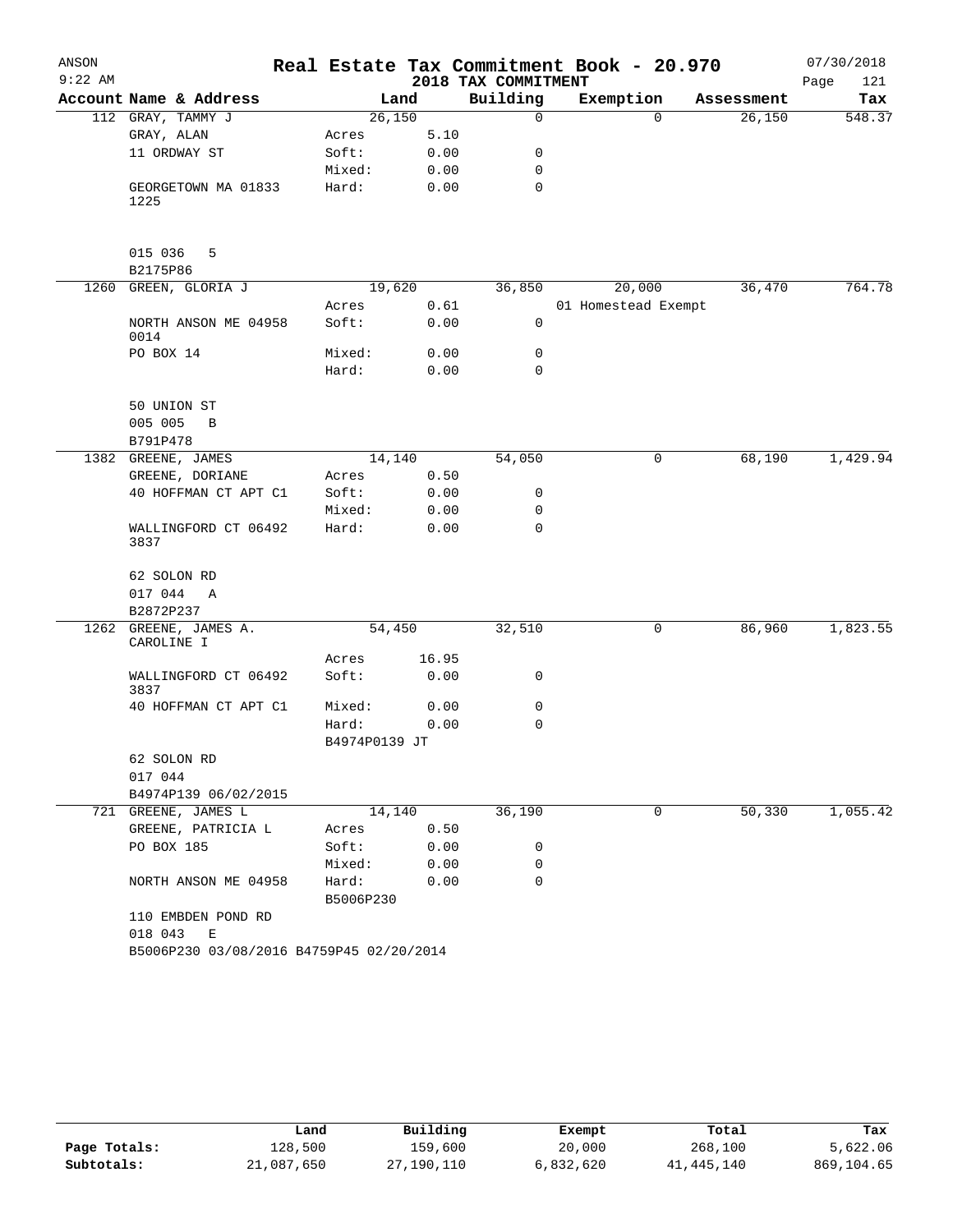| ANSON     |                                                                       |                      |              |                                 | Real Estate Tax Commitment Book - 20.970 |            | 07/30/2018         |
|-----------|-----------------------------------------------------------------------|----------------------|--------------|---------------------------------|------------------------------------------|------------|--------------------|
| $9:22$ AM | Account Name & Address                                                |                      | Land         | 2018 TAX COMMITMENT<br>Building | Exemption                                | Assessment | Page<br>122<br>Tax |
|           | 1469 GREENE, ROBERT B JR. &                                           |                      | 30,270       | 95,870                          | 0                                        | 126,140    | 2,645.16           |
|           | WASKIEWICZ, CHESTER S<br>JR                                           | Acres                | 8.77         |                                 |                                          |            |                    |
|           | 25 CAMPGROUND ROAD                                                    | Soft:                | 0.00         | 0                               |                                          |            |                    |
|           |                                                                       | Mixed:               | 0.00         | 0                               |                                          |            |                    |
|           | NORTH ANSON ME 04958                                                  | Hard:<br>B5053P0329  | 0.00         | 0                               |                                          |            |                    |
|           | 25 CAMPGROUND RD                                                      |                      |              |                                 |                                          |            |                    |
|           | 015 063                                                               |                      |              |                                 |                                          |            |                    |
|           | B5053P329 07/27/2016 B2958P207 05/24/2002<br>1442 GREENHALGE, JOHN JR |                      | 20,000       | 69,820                          | 20,000                                   | 69,820     | 1,464.13           |
|           | GREENHALGE, REBECCA A                                                 | Acres                | 1.00         |                                 | 01 Homestead Exempt                      |            |                    |
|           | 18 NEW PORTLAND ROAD                                                  | Soft:                | 0.00         | 0                               |                                          |            |                    |
|           |                                                                       | Mixed:               | 0.00         | 0                               |                                          |            |                    |
|           | NORTH ANSON ME 04958                                                  | Hard:<br>B5101P0263  | 0.00<br>JТ   | 0                               |                                          |            |                    |
|           | 18 NEW PORTLAND RD                                                    |                      |              |                                 |                                          |            |                    |
|           | 008 021                                                               |                      |              |                                 |                                          |            |                    |
|           | B5101P263 11/18/2016 B4908P167 05/12/2015                             |                      |              |                                 |                                          |            |                    |
| 1928      | GREENLAW, JARRET                                                      |                      | 10,580       | 16,230                          | 20,000                                   | 6,810      | 142.81             |
|           |                                                                       | Acres                | 0.28         |                                 | 01 Homestead Exempt                      |            |                    |
|           | ANSON ME 04911                                                        | Soft:                | 0.00         | 0                               |                                          |            |                    |
|           | PO BOX 67                                                             | Mixed:<br>Hard:      | 0.00<br>0.00 | 0<br>0                          |                                          |            |                    |
|           | 27 PINE ST                                                            |                      |              |                                 |                                          |            |                    |
|           | 002 037A                                                              |                      |              |                                 |                                          |            |                    |
|           | B4418P54 07/22/2011                                                   |                      |              |                                 |                                          |            |                    |
|           | 1254 GREENLEAF, LESLIE E                                              |                      | 22,700       | 78,050                          | 26,000                                   | 74,750     | 1,567.51           |
|           | GREENLEAF, MARIE J                                                    | Acres                | 2.80         |                                 | 01 Homestead Exempt                      |            |                    |
|           | PO BOX 477                                                            | Soft:<br>Mixed:      | 0.00<br>0.00 | 0                               | 0 02 Resident Veteran                    |            |                    |
|           | ANSON ME 04911 0477                                                   | Hard:<br>LIFE ESTATE | 0.00         | $\mathsf{O}$                    |                                          |            |                    |
|           | 232 MAIN ST                                                           |                      |              |                                 |                                          |            |                    |
|           | 010 007<br>Α                                                          |                      |              |                                 |                                          |            |                    |
|           | B4442P45 09/19/2011                                                   |                      |              |                                 |                                          |            |                    |
|           | 1346 GRIMES, LORI L                                                   |                      | 10,580       | 59,220                          | 20,000                                   | 49,800     | 1,044.31           |
|           | GRIMES, TIMOTHY B                                                     | Acres                | 0.28         |                                 | 01 Homestead Exempt                      |            |                    |
|           |                                                                       | Soft:                | 0.00         | 0                               |                                          |            |                    |
|           | PO BOX 177                                                            | Mixed:               | 0.00         | 0                               |                                          |            |                    |
|           | ANSON ME 04911 0177                                                   | Hard:                | 0.00         | 0                               |                                          |            |                    |
|           |                                                                       | B5246P0354 JT        |              |                                 |                                          |            |                    |
|           | 13 ARNOLDS LN<br>001 019                                              |                      |              |                                 |                                          |            |                    |
|           | B5246P354 01/21/2018 B2408P179                                        |                      |              |                                 |                                          |            |                    |
|           | 1033 GRODER, TIMOTHY A                                                |                      | 12,650       | 55,480                          | 20,000                                   | 48,130     | 1,009.29           |
|           |                                                                       | Acres                | 0.40         |                                 | 01 Homestead Exempt                      |            |                    |
|           | ANSON ME 04911 0404                                                   | Soft:                | 0.00         | 0                               |                                          |            |                    |
|           | PO BOX 404                                                            | Mixed:               | 0.00         | 0                               |                                          |            |                    |
|           |                                                                       | Hard:                | 0.00         | $\mathbf 0$                     |                                          |            |                    |
|           | 10 INGALLS ST<br>002 051                                              |                      |              |                                 |                                          |            |                    |
|           | B3969P334 02/29/2008                                                  |                      |              |                                 |                                          |            |                    |
|           |                                                                       |                      |              |                                 |                                          |            |                    |
|           |                                                                       | Land                 | Building     |                                 | Exempt                                   | Total      | Tax                |
|           |                                                                       |                      |              |                                 |                                          |            |                    |

|              | Land       | Building   | Exempt    | Total      | Tax        |
|--------------|------------|------------|-----------|------------|------------|
| Page Totals: | 106,780    | 374,670    | 106,000   | 375,450    | 7,873.21   |
| Subtotals:   | 21,194,430 | 27,564,780 | 6,938,620 | 41,820,590 | 876,977.86 |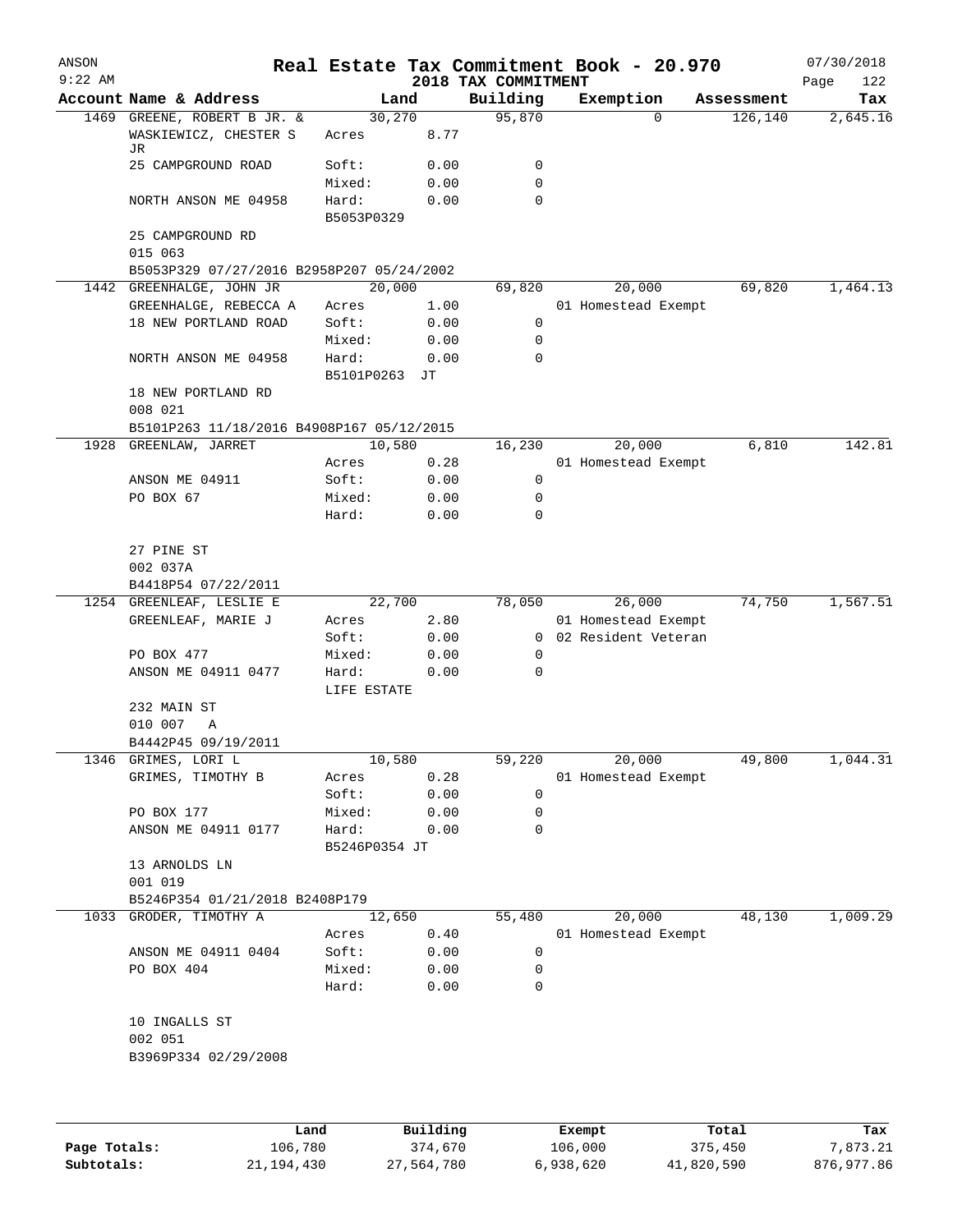| ANSON        |                                                                |                |              |                                 | Real Estate Tax Commitment Book - 20.970 |                     | 07/30/2018         |
|--------------|----------------------------------------------------------------|----------------|--------------|---------------------------------|------------------------------------------|---------------------|--------------------|
| $9:22$ AM    | Account Name & Address                                         |                | Land         | 2018 TAX COMMITMENT<br>Building |                                          | Assessment          | Page<br>123<br>Tax |
|              | 1354 GROVER, GALEN G                                           |                | 24,290       | 41,100                          | Exemption<br>20,000                      | 45,390              | 951.83             |
|              | GROVER, JULIE A                                                | Acres          | 3.86         |                                 | 01 Homestead Exempt                      |                     |                    |
|              |                                                                | Soft:          | 0.00         | 0                               |                                          |                     |                    |
|              | 539 PEASE HILL RD                                              | Mixed:         | 0.00         | 0                               |                                          |                     |                    |
|              | ANSON ME 04911 0000                                            | Hard:          | 0.00         | $\mathbf 0$                     |                                          |                     |                    |
|              |                                                                |                |              |                                 |                                          |                     |                    |
|              | 539 PEASE HILL RD                                              |                |              |                                 |                                          |                     |                    |
|              | 014 041<br>3                                                   |                |              |                                 |                                          |                     |                    |
|              | B1830P301                                                      |                |              |                                 |                                          |                     |                    |
| 1849         | GROVER, NANCY                                                  |                | 0            | 12,320                          | 12,320                                   | 0                   | 0.00               |
|              | NORTH ANSON ME 04958                                           |                |              |                                 | 01 Homestead Exempt                      |                     |                    |
|              | 0000                                                           |                |              |                                 |                                          |                     |                    |
|              | 347 EMBDEN POND RD                                             |                |              |                                 |                                          |                     |                    |
|              | 347 EMBDEN POND RD<br>023 026<br>C<br>ON                       |                |              |                                 |                                          |                     |                    |
|              | 1356 GUBBINS, DAVID R                                          |                | 11,310       | 27,520                          | 20,000                                   | 18,830              | 394.87             |
|              | GUBBINS, CHRISTINE                                             | Acres          | 0.32         |                                 | 01 Homestead Exempt                      |                     |                    |
|              |                                                                | Soft:          | 0.00         | 0                               |                                          |                     |                    |
|              | PO BOX 6                                                       | Mixed:         | 0.00         | 0                               |                                          |                     |                    |
|              | ANSON ME 04911 0006                                            | Hard:          | 0.00         | $\Omega$                        |                                          |                     |                    |
|              | 17 RANDALL ST                                                  |                |              |                                 |                                          |                     |                    |
|              | 003 049                                                        |                |              |                                 |                                          |                     |                    |
|              | B963P158                                                       |                |              |                                 |                                          |                     |                    |
| 1359         | GUTOWSKI, DONALD H.,<br>ROBERT K.                              |                | 17,280       | 0                               |                                          | 17,280<br>0         | 362.36             |
|              | GUTOWSKI, DAVID T. &<br>WALTER                                 | Acres          | 10.10        |                                 |                                          |                     |                    |
|              | 111 LILAC STREET                                               | Soft:          | 0.00         | 0                               |                                          |                     |                    |
|              |                                                                | Mixed:         | 0.00         | 0                               |                                          |                     |                    |
|              | PENACOOK NH 03303 0000                                         | Hard:          | 0.00         | 0                               |                                          |                     |                    |
|              | 015 044<br>G                                                   |                |              |                                 |                                          |                     |                    |
|              | B5174P198 B5174P197 B5174P196 B5174P195 B5174P194<br>B5174P191 |                |              |                                 |                                          |                     |                    |
|              | 1363 HALEY, CHARLES J JR                                       |                | 24,860       | 96,350                          |                                          | $\Omega$<br>121,210 | 2,541.77           |
|              | HALEY, LINDA S                                                 | Acres          | 1.57         |                                 |                                          |                     |                    |
|              | 4873 ITALY AVE                                                 | Soft:          | 0.00         | 0                               |                                          |                     |                    |
|              |                                                                | Mixed:         | 0.00         | 0                               |                                          |                     |                    |
|              | NORTH PORT FL 34288                                            | Hard:          | 0.00         | 0                               |                                          |                     |                    |
|              | 162 MAIN ST                                                    |                |              |                                 |                                          |                     |                    |
|              | 002 018                                                        |                |              |                                 |                                          |                     |                    |
|              | B1516P242                                                      |                |              |                                 |                                          |                     |                    |
|              | 454 HAMILTON, KAREN L                                          |                | 10,950       | 46,540                          |                                          | 57,490<br>0         | 1,205.57           |
|              | PO BOX 543                                                     | Acres<br>Soft: | 0.30<br>0.00 | 0                               |                                          |                     |                    |
|              | ANSON ME 04911                                                 | Mixed:         | 0.00         | 0                               |                                          |                     |                    |
|              |                                                                | Hard:          | 0.00         | 0                               |                                          |                     |                    |
|              |                                                                | B5197P0274     |              |                                 |                                          |                     |                    |
|              | 37 WILSON ST<br>003 027                                        |                |              |                                 |                                          |                     |                    |
|              | B5197P274 08/25/2017 B2144P224 09/18/1995                      |                |              |                                 |                                          |                     |                    |
|              |                                                                |                |              |                                 |                                          |                     |                    |
|              |                                                                | Land           | Building     |                                 | Exempt                                   | Total               | Tax                |
| Page Totals: |                                                                | 88,690         | 223,830      |                                 | 52,320                                   | 260,200             | 5,456.40           |

**Subtotals:** 21,283,120 27,788,610 6,990,940 42,080,790 882,434.26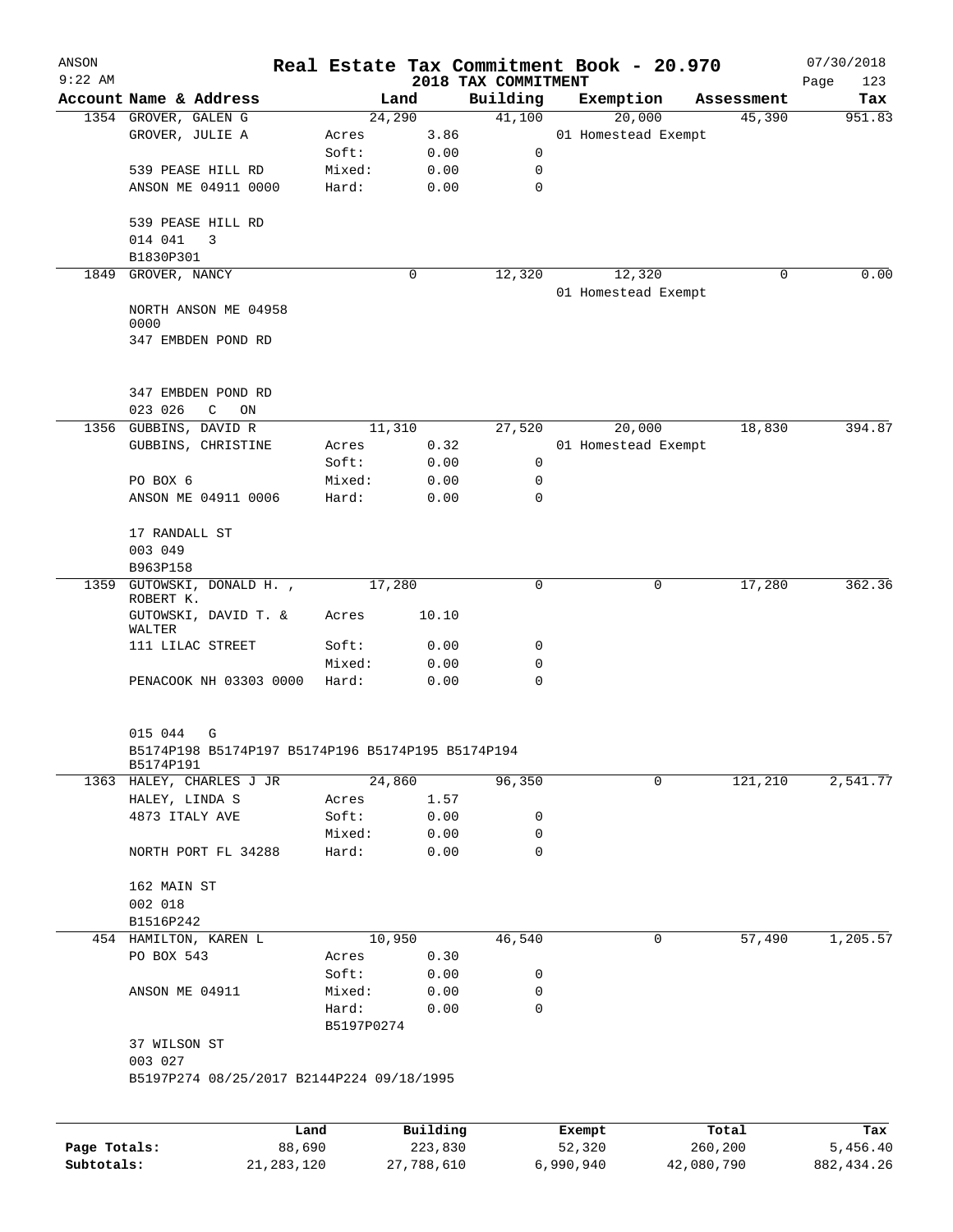| ANSON<br>$9:22$ AM |                                          |                 |              |                                 | Real Estate Tax Commitment Book - 20.970 |            | 07/30/2018         |
|--------------------|------------------------------------------|-----------------|--------------|---------------------------------|------------------------------------------|------------|--------------------|
|                    | Account Name & Address                   |                 | Land         | 2018 TAX COMMITMENT<br>Building | Exemption                                | Assessment | 124<br>Page<br>Tax |
|                    | 559 HANDLEY, CARROLL E SR                |                 | 14,700       | 31,000                          | 20,000                                   | 25,700     | 538.93             |
|                    |                                          | Acres           | 0.54         |                                 | 01 Homestead Exempt                      |            |                    |
|                    | ANSON ME 04911 0361                      | Soft:           | 0.00         | 0                               |                                          |            |                    |
|                    | PO BOX 361                               | Mixed:          | 0.00         | 0                               |                                          |            |                    |
|                    |                                          | Hard:           | 0.00         | 0                               |                                          |            |                    |
|                    | 13 FREDRICK ST                           |                 |              |                                 |                                          |            |                    |
|                    | 001 037                                  |                 |              |                                 |                                          |            |                    |
|                    | B2947P75                                 |                 |              |                                 |                                          |            |                    |
|                    | 1372 HANNAN, RICHARD L                   |                 | 27,740       | 87,260                          | 0                                        | 115,000    | 2,411.55           |
|                    | HANNAN, LINDA B                          | Acres           | 6.16         |                                 |                                          |            |                    |
|                    |                                          | Soft:           | 0.00         | 0                               |                                          |            |                    |
|                    | 41 BURNHAM RD                            | Mixed:          | 0.00         | 0<br>0                          |                                          |            |                    |
|                    | SCARBOROUGH ME 04074<br>0000             | Hard:           | 0.00         |                                 |                                          |            |                    |
|                    | 76 TOWN FARM RD                          |                 |              |                                 |                                          |            |                    |
|                    | 019 008<br>1<br>B1545P249                |                 |              |                                 |                                          |            |                    |
|                    | 1434 HANSEN, JOSHUA J. &                 |                 | 21,500       | 124,350                         | 20,000                                   | 125,850    | 2,639.07           |
|                    | CARON, MARY E                            | Acres           | 2.00         |                                 | 01 Homestead Exempt                      |            |                    |
|                    |                                          | Soft:           | 0.00         | 0                               |                                          |            |                    |
|                    | 878 RIVER RD                             | Mixed:          | 0.00         | 0                               |                                          |            |                    |
|                    | NORTH ANSON ME 04958                     | Hard:           | 0.00         | 0                               |                                          |            |                    |
|                    | 878 RIVER RD                             |                 |              |                                 |                                          |            |                    |
|                    | 005 021                                  |                 |              |                                 |                                          |            |                    |
|                    | B4718P92 10/01/2013                      |                 |              |                                 |                                          |            |                    |
|                    | 277 HANSON, CHERYL G                     |                 | 13,200       | 0                               | 0                                        | 13,200     | 276.80             |
|                    | N. WATERBORO ME 04061                    | Acres<br>Soft:  | 1.80         |                                 |                                          |            |                    |
|                    | 0000                                     |                 | 0.00         | 0                               |                                          |            |                    |
|                    | PO BOX 41                                | Mixed:<br>Hard: | 0.00<br>0.00 | 0<br>0                          |                                          |            |                    |
|                    |                                          |                 |              |                                 |                                          |            |                    |
|                    | 015 036<br>2 A<br>B4201P197 10/07/2009   |                 |              |                                 |                                          |            |                    |
|                    | 1371 HANSON, PHILIP                      |                 | 0            | 8,020                           | 8,020                                    | 0          | 0.00               |
|                    |                                          |                 |              |                                 | 01 Homestead Exempt                      |            |                    |
|                    | NORTH ANSON ME 04958<br>0000             |                 |              |                                 |                                          |            |                    |
|                    | 382 RIVER RD LOT #7                      |                 |              |                                 |                                          |            |                    |
|                    |                                          |                 |              |                                 |                                          |            |                    |
|                    | 016 005<br>Α<br>ON                       |                 |              |                                 |                                          |            |                    |
| 1384               | HARDY, RUTH L (Life<br>Estate)           |                 | 24,500       | 31,190                          | 20,000                                   | 35,690     | 748.42             |
|                    | CATES, JOHN CHANDLER                     | Acres<br>Soft:  | 4.00<br>0.00 | 0                               | 01 Homestead Exempt                      |            |                    |
|                    | 822 HORSEBACK RD                         | Mixed:          | 0.00         | 0                               |                                          |            |                    |
|                    | ANSON ME 04911 0000                      | Hard:           | 0.00         | 0                               |                                          |            |                    |
|                    | 822 HORSEBACK RD                         |                 |              |                                 |                                          |            |                    |
|                    | 019 037<br>B5026P80 05/13/2016 B1471P201 |                 |              |                                 |                                          |            |                    |
|                    |                                          |                 |              |                                 |                                          |            |                    |
|                    | Land                                     |                 | Building     |                                 | Exempt                                   | Total      | Tax                |
| Page Totals:       | 101,640                                  |                 | 281,820      |                                 | 68,020                                   | 315,440    | 6,614.77           |

**Subtotals:** 21,384,760 28,070,430 7,058,960 42,396,230 889,049.03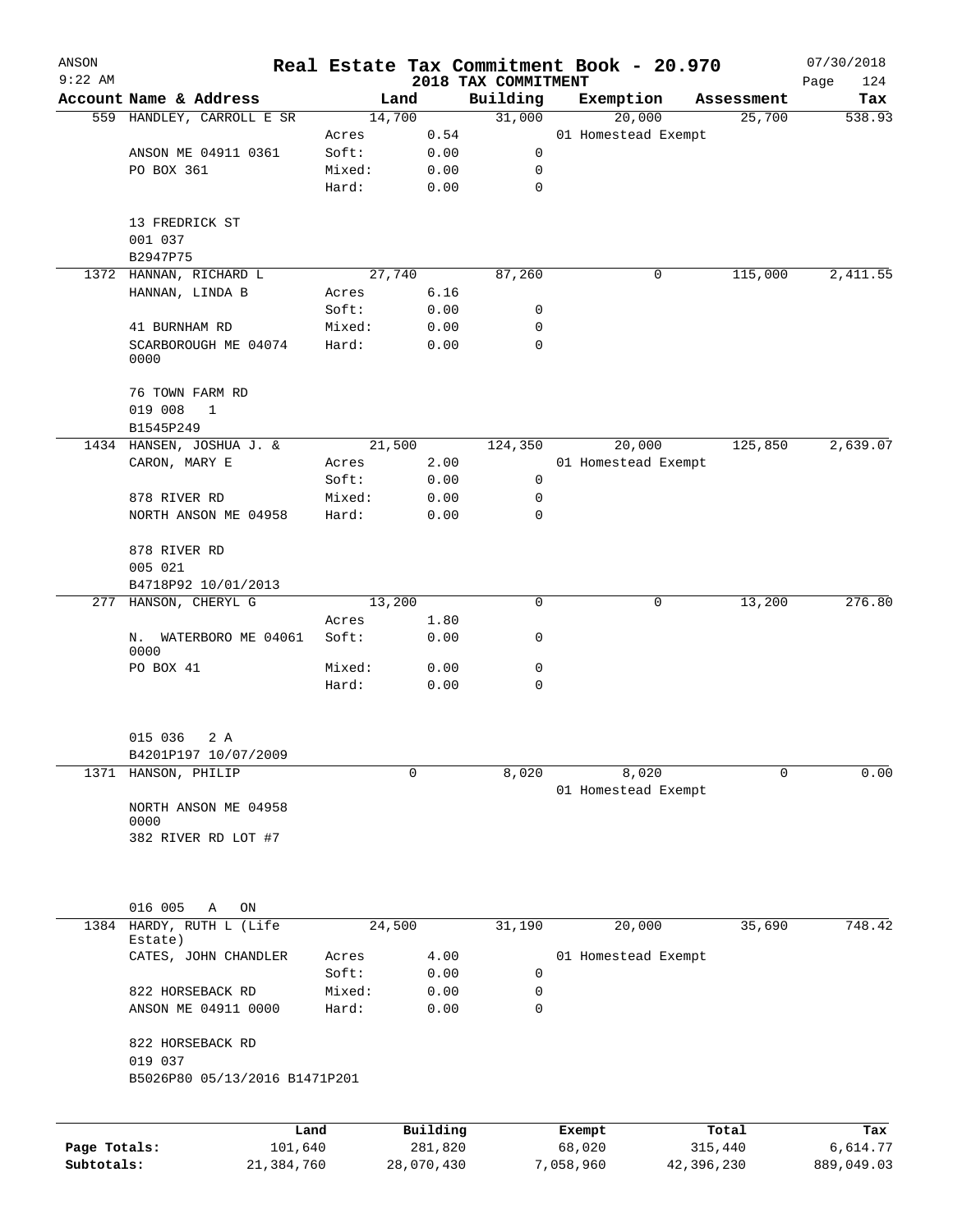| ANSON<br>$9:22$ AM         |                                                                                 |                 |                         | 2018 TAX COMMITMENT | Real Estate Tax Commitment Book - 20.970 |                       | 07/30/2018<br>Page<br>125 |
|----------------------------|---------------------------------------------------------------------------------|-----------------|-------------------------|---------------------|------------------------------------------|-----------------------|---------------------------|
|                            | Account Name & Address                                                          |                 | Land                    | Building            | Exemption                                | Assessment            | Tax                       |
|                            | 1401 HARMON, BETSY BROWN                                                        |                 | 36,750                  | $\mathbf 0$         | $\Omega$                                 | 36,750                | 770.65                    |
|                            | Trustee                                                                         |                 |                         |                     |                                          |                       |                           |
|                            | 806 NORTH FREDRICK ST                                                           | Acres           | 25.50                   |                     |                                          |                       |                           |
|                            | ARLINGTON VA 22205 0000 Mixed:                                                  | Soft:           | 0.00<br>0.00            | 0<br>0              |                                          |                       |                           |
|                            |                                                                                 | Hard:           | 0.00                    | 0                   |                                          |                       |                           |
|                            | 011 046<br>Ε<br>B4772P73 04/08/2014 B4771P174 03/24/2014 B1212P55<br>03/27/1985 |                 |                         |                     |                                          |                       |                           |
|                            | 328 HARNEY, JAMES SR                                                            |                 | 26,030                  | 32,850              | 0                                        | 58,880                | 1,234.71                  |
|                            | HARNEY, JAMES JR                                                                | Acres<br>Soft:  | 5.02                    |                     |                                          |                       |                           |
|                            | 102A JOHN EWER ROAD                                                             | Mixed:          | 0.00<br>0.00            | 0<br>0              |                                          |                       |                           |
|                            | SANDWICH MA 02563 0000                                                          | Hard:           | 0.00                    | $\mathbf 0$         |                                          |                       |                           |
|                            |                                                                                 | B4966P029       |                         |                     |                                          |                       |                           |
|                            | 678 PEASE HILL RD                                                               |                 |                         |                     |                                          |                       |                           |
|                            | 012 009<br>2                                                                    |                 |                         |                     |                                          |                       |                           |
|                            | B4966P299 10/16/2015<br>1373 HARRINGTON, DAVID M                                |                 | 18,000                  | 0                   | 0                                        | 18,000                | 377.46                    |
|                            | HARRINGTON, DEBORAH                                                             | Acres           | 5.00                    |                     |                                          |                       |                           |
|                            |                                                                                 | Soft:           | 0.00                    | 0                   |                                          |                       |                           |
|                            | 24 MEADOW LN                                                                    | Mixed:          | 0.00                    | 0                   |                                          |                       |                           |
|                            | WESTFORD MA 01886 0000                                                          | Hard:           | 0.00                    | 0                   |                                          |                       |                           |
|                            |                                                                                 |                 |                         |                     |                                          |                       |                           |
|                            | 023 044<br>J                                                                    |                 |                         |                     |                                          |                       |                           |
|                            | B1295P181                                                                       |                 |                         |                     |                                          |                       |                           |
|                            | 1700 HARRIS, GREGORY J                                                          |                 | 37,890                  | 41,970              | 0                                        | 79,860                | 1,674.66                  |
|                            | HARRIS, ANDREA                                                                  | Acres           | 24.49                   |                     |                                          |                       |                           |
|                            |                                                                                 | Soft:           | 0.00                    | 0                   |                                          |                       |                           |
|                            | 9 BRIERWOOD CT<br>GLOUCESTER MA 01930                                           | Mixed:<br>Hard: | 0.00<br>0.00            | 0<br>$\mathbf 0$    |                                          |                       |                           |
|                            | 0000                                                                            |                 |                         |                     |                                          |                       |                           |
|                            | 247 FOUR MILE SQUARE RD                                                         |                 |                         |                     |                                          |                       |                           |
|                            | 021 014 B                                                                       |                 |                         |                     |                                          |                       |                           |
|                            | B2249P64                                                                        |                 |                         |                     |                                          |                       |                           |
|                            | 1834 HARTE, LAURETTA A                                                          |                 | 32,200                  | 93,020              | 0                                        | 125,220               | 2,625.86                  |
|                            |                                                                                 | Acres           | 10.70                   |                     |                                          |                       |                           |
|                            | ABINGTON MA 02351 1544                                                          | Soft:           | 0.00                    | 0                   |                                          |                       |                           |
|                            | 367 ROCKLAND ST                                                                 | Mixed:          | 0.00                    | 0                   |                                          |                       |                           |
|                            |                                                                                 | Hard:           | 0.00                    | 0                   |                                          |                       |                           |
|                            | 4 CLARK RD                                                                      |                 |                         |                     |                                          |                       |                           |
|                            | 021 009<br>B                                                                    |                 |                         |                     |                                          |                       |                           |
|                            | B3941P167 12/07/2007                                                            |                 |                         |                     |                                          |                       |                           |
| 1375                       | HARTWICK, RICHARD                                                               |                 | 10,580                  | 31,750              | 20,000                                   | 22,330                | 468.26                    |
|                            |                                                                                 | Acres           | 0.28                    |                     | 01 Homestead Exempt                      |                       |                           |
|                            | NORTH ANSON ME 04958<br>0445                                                    | Soft:           | 0.00                    | 0                   |                                          |                       |                           |
|                            | PO BOX 445                                                                      | Mixed:          | 0.00                    | 0                   |                                          |                       |                           |
|                            |                                                                                 | Hard:           | 0.00                    | 0                   |                                          |                       |                           |
|                            | 63 NEW PORTLAND RD<br>009 001<br>B3352P237 07/30/2004                           |                 |                         |                     |                                          |                       |                           |
|                            |                                                                                 |                 |                         |                     |                                          |                       |                           |
|                            | Land                                                                            |                 | Building                |                     | Exempt                                   | Total                 | Tax                       |
| Page Totals:<br>Subtotals: | 161,450<br>21,546,210                                                           |                 | 199,590<br>28, 270, 020 |                     | 20,000<br>7,078,960                      | 341,040<br>42,737,270 | 7,151.60<br>896,200.63    |
|                            |                                                                                 |                 |                         |                     |                                          |                       |                           |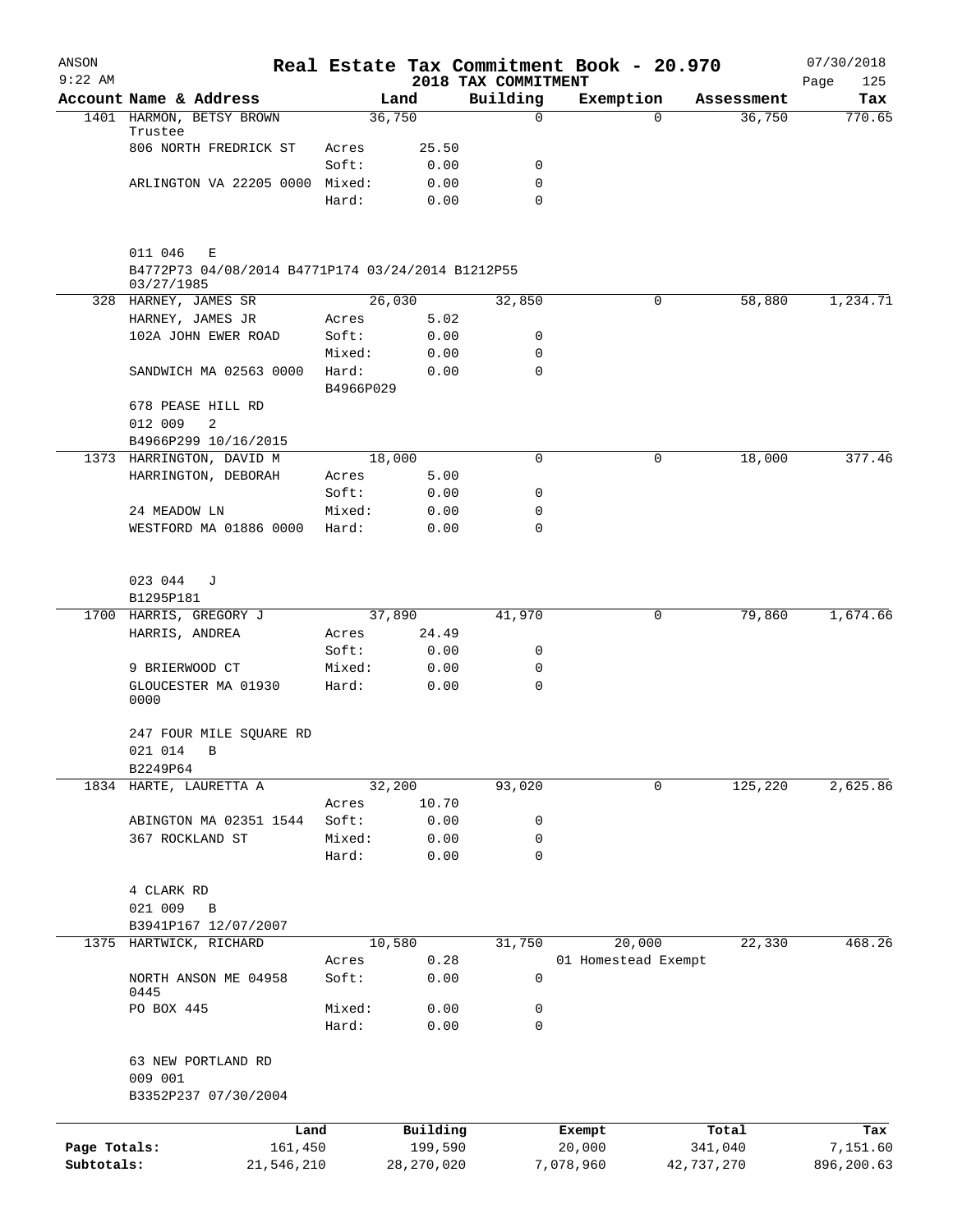| ANSON<br>$9:22$ AM |                                                           |                      |              | Real Estate Tax Commitment Book - 20.970<br>2018 TAX COMMITMENT |                               |            | 07/30/2018<br>126<br>Page |
|--------------------|-----------------------------------------------------------|----------------------|--------------|-----------------------------------------------------------------|-------------------------------|------------|---------------------------|
|                    | Account Name & Address                                    |                      | Land         | Building                                                        | Exemption                     | Assessment | Tax                       |
|                    | 567 HARVIE, LINDA<br>171 EMBDEN POND ROAD                 |                      | 0            | 17,490                                                          | 17,490<br>01 Homestead Exempt | 0          | 0.00                      |
|                    | NORTH ANSON ME 04958                                      |                      |              |                                                                 |                               |            |                           |
|                    | 171 EMBDEN POND RD<br>023 018<br>ON                       |                      |              |                                                                 |                               |            |                           |
|                    | 1366 HARWOOD, LYNNE                                       |                      | 21,500       | 48,220                                                          | 20,000                        | 49,720     | 1,042.63                  |
|                    |                                                           | Acres                | 2.00         |                                                                 | 01 Homestead Exempt           |            |                           |
|                    | ANSON ME 04911 0000                                       | Soft:                | 0.00         | $\mathbf 0$                                                     |                               |            |                           |
|                    | 608 PEASE HILL RD                                         | Mixed:<br>Hard:      | 0.00<br>0.00 | 0<br>$\mathbf 0$                                                |                               |            |                           |
|                    | 608 PEASE HILL RD<br>011 046<br>$\mathsf{C}$<br>B1067P307 |                      |              |                                                                 |                               |            |                           |
| 1440               | HARWOOD, LYNNE                                            |                      | 8,960        | $\mathbf 0$                                                     | 0                             | 8,960      | 187.89                    |
|                    |                                                           | Acres                | 50.00        |                                                                 |                               |            |                           |
|                    | ANSON ME 04911 0000                                       | Soft:                | 0.00         | 0                                                               |                               |            |                           |
|                    | 608 PEASE HILL RD                                         | Mixed:               | 0.00         | 0                                                               |                               |            |                           |
|                    |                                                           | Hard:<br>TREE GROWTH | 45.00        | 8,460                                                           |                               |            |                           |
|                    | 012 010                                                   |                      |              |                                                                 |                               |            |                           |
|                    | B1108P62                                                  |                      |              |                                                                 |                               |            |                           |
|                    | 928 HATCH, STACEY E                                       |                      | 14,140       | 97,120                                                          | 0                             | 111,260    | 2,333.12                  |
|                    | PO BOX 13                                                 | Acres                | 0.50         |                                                                 |                               |            |                           |
|                    |                                                           | Soft:                | 0.00         | 0                                                               |                               |            |                           |
|                    | SOLON ME 04979                                            | Mixed:               | 0.00         | 0                                                               |                               |            |                           |
|                    |                                                           | Hard:                | 0.00         | $\mathbf 0$                                                     |                               |            |                           |
|                    | 20 MADISON ST<br>006 095                                  |                      |              |                                                                 |                               |            |                           |
|                    | B3508P112 06/24/2005                                      |                      |              |                                                                 |                               |            |                           |
|                    | 1387 HATHEWAY, EDWIN III                                  |                      | 14,560       | 53,210                                                          | 20,000                        | 47,770     | 1,001.74                  |
|                    |                                                           | Acres                | 0.53         |                                                                 | 01 Homestead Exempt           |            |                           |
|                    | NORTH ANSON ME 04958<br>0306                              | Soft:                | 0.00         | 0                                                               |                               |            |                           |
|                    | PO BOX 306                                                | Mixed:               | 0.00         | 0                                                               |                               |            |                           |
|                    |                                                           | Hard:                | 0.00         | $\mathbf 0$                                                     |                               |            |                           |
|                    | 51 ELM ST                                                 |                      |              |                                                                 |                               |            |                           |
|                    | 009 043<br>B1392P249                                      |                      |              |                                                                 |                               |            |                           |
|                    | 1411 HATHEWAY, EDWIN R III                                |                      | 14,730       | 6,430                                                           | 0                             | 21,160     | 443.73                    |
|                    |                                                           | Acres                | 0.67         |                                                                 |                               |            |                           |
|                    | NORTH ANSON ME 04958<br>0306                              | Soft:                | 0.00         | 0                                                               |                               |            |                           |
|                    | PO BOX 306                                                | Mixed:               | 0.00         | 0                                                               |                               |            |                           |
|                    |                                                           | Hard:                | 0.00         | 0                                                               |                               |            |                           |
|                    | 49 ELM ST                                                 |                      |              |                                                                 |                               |            |                           |
|                    | 009 044                                                   |                      |              |                                                                 |                               |            |                           |
|                    | B2500P157                                                 |                      |              |                                                                 |                               |            |                           |
|                    |                                                           |                      |              |                                                                 |                               |            |                           |
|                    |                                                           |                      |              |                                                                 |                               |            |                           |
|                    |                                                           |                      |              |                                                                 |                               |            |                           |

|              | Land       | Building   | Exempt    | Total      | Tax        |
|--------------|------------|------------|-----------|------------|------------|
| Page Totals: | 73,890     | 222,470    | 57,490    | 238,870    | 5,009.11   |
| Subtotals:   | 21,620,100 | 28,492,490 | 7,136,450 | 42,976,140 | 901,209.74 |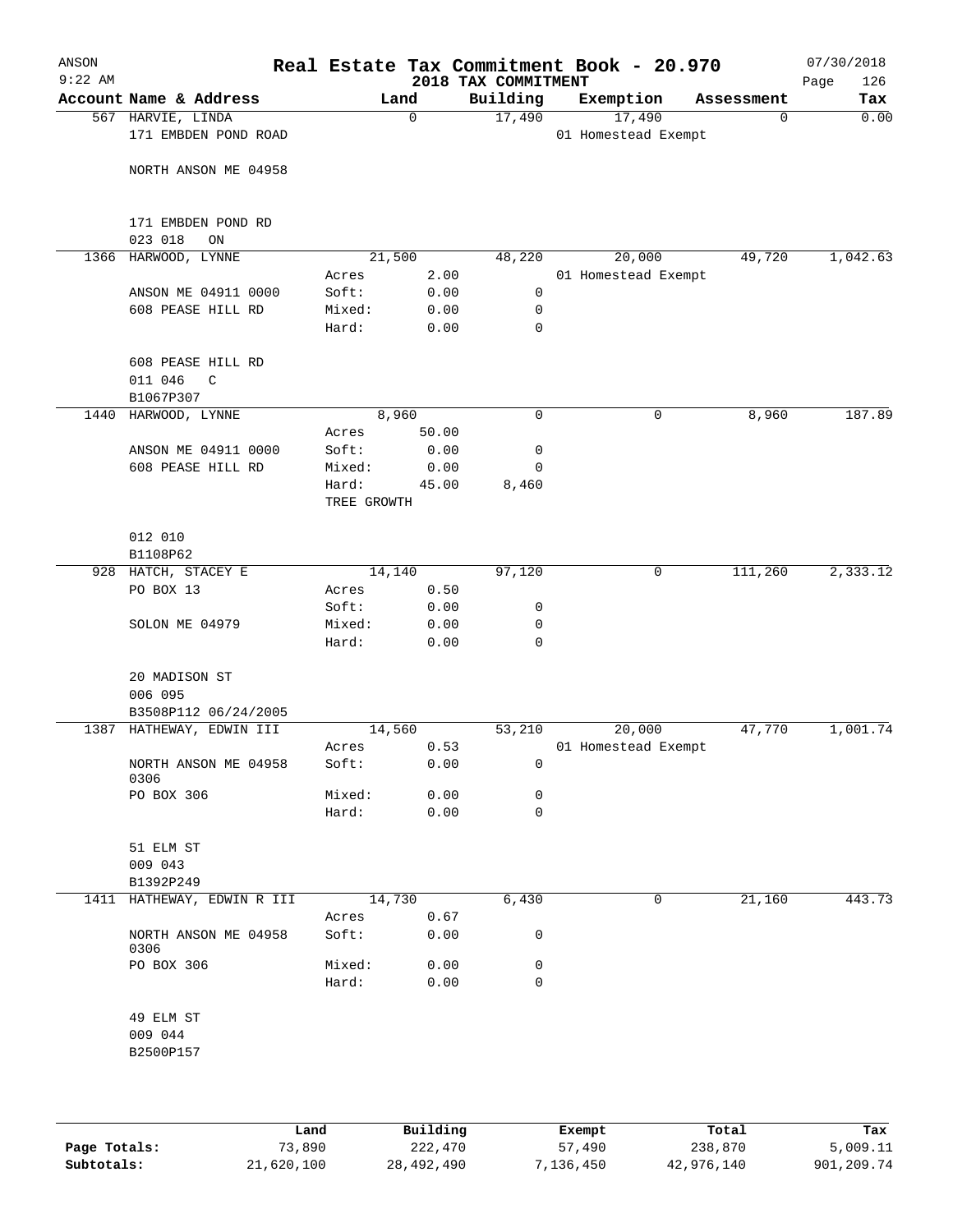| ANSON<br>$9:22$ AM |                                                                  |                 |              | 2018 TAX COMMITMENT | Real Estate Tax Commitment Book - 20.970 |            | 07/30/2018<br>Page<br>127 |
|--------------------|------------------------------------------------------------------|-----------------|--------------|---------------------|------------------------------------------|------------|---------------------------|
|                    | Account Name & Address                                           |                 | Land         | Building            | Exemption                                | Assessment | Tax                       |
|                    | 1680 HATT, MARGARET M                                            | 33,200          |              | $\Omega$            | $\Omega$                                 | 33,200     | 696.20                    |
|                    | 47 STARBOARD DR                                                  | Acres           | 33.40        |                     |                                          |            |                           |
|                    |                                                                  | Soft:           | 0.00         | 0                   |                                          |            |                           |
|                    | CAPE ELIZABETH ME 04107 Mixed:                                   |                 | 0.00         | 0                   |                                          |            |                           |
|                    | 9648                                                             |                 |              | $\mathbf 0$         |                                          |            |                           |
|                    |                                                                  | Hard:           | 0.00         |                     |                                          |            |                           |
|                    |                                                                  |                 |              |                     |                                          |            |                           |
|                    | 015 044 1                                                        |                 |              |                     |                                          |            |                           |
|                    | B1388P75                                                         |                 |              |                     |                                          |            |                           |
|                    | 1395 HAYDEN, DOROTHY G                                           |                 | 11,140       | 15,070              | 26,000                                   | 210        | 4.40                      |
|                    |                                                                  | Acres           | 0.31         |                     | 01 Homestead Exempt                      |            |                           |
|                    | NORTH ANSON ME 04958                                             | Soft:           | 0.00         |                     | 0 03 Resident Veteran Widow              |            |                           |
|                    | 33 NEW PORTLAND ROAD                                             | Mixed:          | 0.00         | $\mathbf 0$         |                                          |            |                           |
|                    |                                                                  | Hard:           | 0.00         | $\mathbf 0$         |                                          |            |                           |
|                    |                                                                  |                 |              |                     |                                          |            |                           |
|                    | 33 NEW PORTLAND RD                                               |                 |              |                     |                                          |            |                           |
|                    | 009 004                                                          |                 |              |                     |                                          |            |                           |
|                    | B2011P81                                                         |                 |              |                     |                                          |            |                           |
|                    | 1121 HAYDEN, JEFFREY S., JR.                                     |                 | 22,500       | 44,250              | 0                                        | 66,750     | 1,399.75                  |
|                    | 24 HEALD ROAD                                                    | Acres           | 6.00         |                     |                                          |            |                           |
|                    |                                                                  | Soft:           | 0.00         | 0<br>$\mathbf 0$    |                                          |            |                           |
|                    | ANSON ME 04911 3231                                              | Mixed:<br>Hard: | 0.00<br>0.00 | $\mathbf 0$         |                                          |            |                           |
|                    |                                                                  |                 |              |                     |                                          |            |                           |
|                    | 24 HEALD ROAD<br>011 009 G                                       |                 |              |                     |                                          |            |                           |
|                    | B5021P87 04/28/2016 B4920P310 06/18/2015 B4339P270<br>11/04/2010 |                 |              |                     |                                          |            |                           |
|                    | 1974 HAYNES, JOEL                                                |                 | 0            | 13,000              | 0                                        | 13,000     | 272.61                    |
|                    | ANSON ME 04911<br>47 FLETCHER RD                                 |                 |              |                     |                                          |            |                           |
|                    | 47 FLETCHER RD<br>013 001 ON                                     |                 |              |                     |                                          |            |                           |
|                    | 712 HAYNES, JONATHAN P                                           | 50,000          |              | 25,050              | 20,000                                   | 55,050     | 1,154.40                  |
|                    | HAYNES, TIMOTHY A                                                | Acres           | 28.00        |                     | 01 Homestead Exempt                      |            |                           |
|                    |                                                                  | Soft:           | 0.00         | 0                   |                                          |            |                           |
|                    | 49 FLETCHER RD                                                   | Mixed:          | 0.00         | 0                   |                                          |            |                           |
|                    | ANSON ME 04911 0000                                              | Hard:           | 0.00         | 0                   |                                          |            |                           |
|                    | 49 FLETCHER RD                                                   |                 |              |                     |                                          |            |                           |
|                    | 013 001                                                          |                 |              |                     |                                          |            |                           |
|                    | B3340P281 07/09/2004                                             |                 |              |                     |                                          |            |                           |
|                    | 75 HAYNES, SAMUEL D                                              |                 | 14,830       | 47,500              | 0                                        | 62,330     | 1,307.06                  |
|                    | HAYNES, HARMONY S                                                | Acres<br>Soft:  | 0.55<br>0.00 | 0                   |                                          |            |                           |
|                    | 121 MAIN ST                                                      | Mixed:          | 0.00         | 0                   |                                          |            |                           |
|                    | ANSON ME 04911 0000                                              | Hard:           | 0.00         | 0                   |                                          |            |                           |
|                    | 121 MAIN ST<br>002 048                                           |                 |              |                     |                                          |            |                           |
|                    | B4515P267 04/17/2012                                             |                 |              |                     |                                          |            |                           |
|                    |                                                                  |                 |              |                     |                                          |            |                           |
|                    |                                                                  |                 |              |                     |                                          |            |                           |

|              | Land       | Building   | Exempt    | Total      | Tax        |
|--------------|------------|------------|-----------|------------|------------|
| Page Totals: | 131,670    | 144,870    | 46,000    | 230,540    | 4,834.42   |
| Subtotals:   | 21,751,770 | 28,637,360 | 7,182,450 | 43,206,680 | 906,044.16 |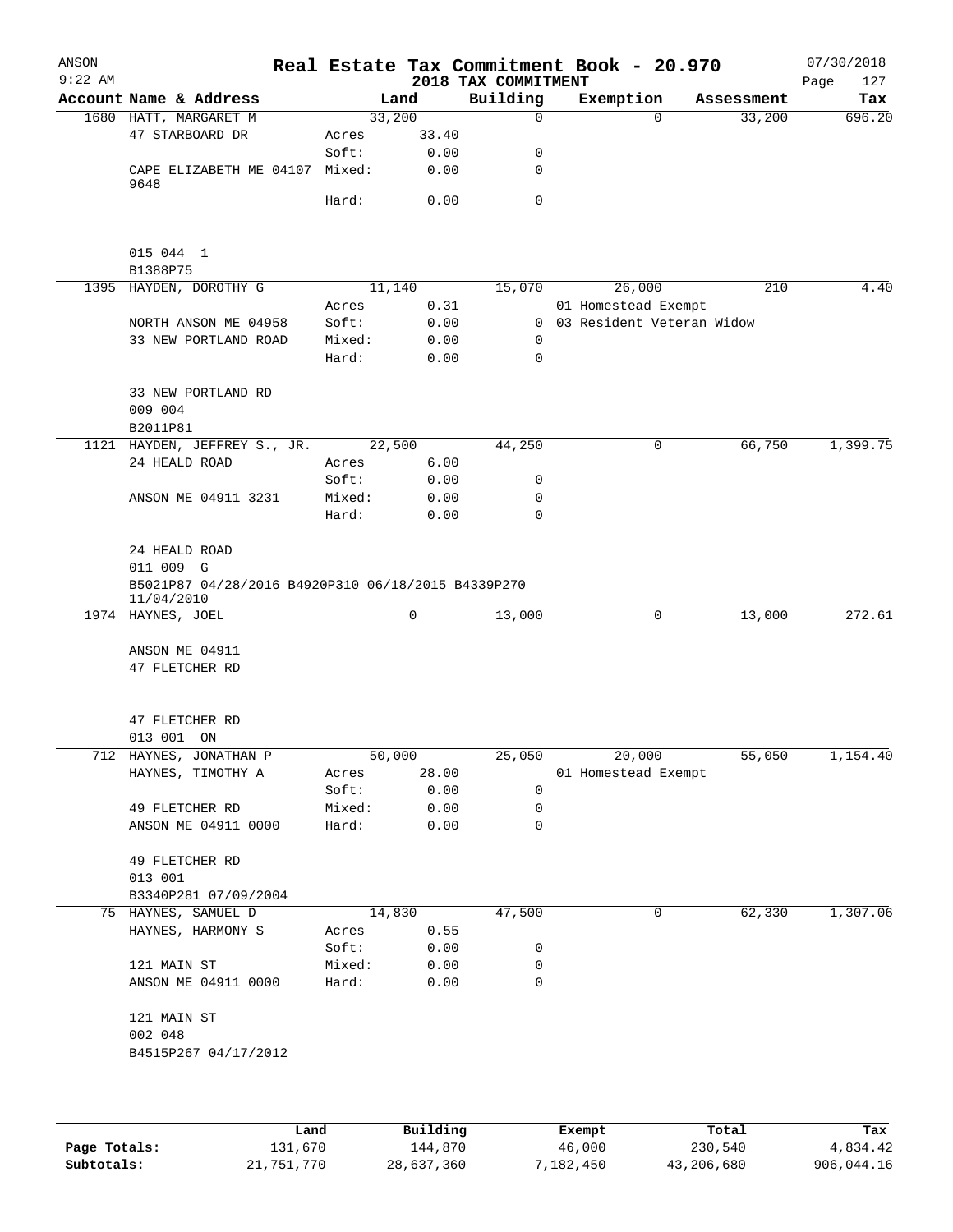| ANSON<br>$9:22$ AM |                                           |                     |        | 2018 TAX COMMITMENT | Real Estate Tax Commitment Book - 20.970 |            | 07/30/2018<br>Page<br>128 |
|--------------------|-------------------------------------------|---------------------|--------|---------------------|------------------------------------------|------------|---------------------------|
|                    | Account Name & Address                    |                     | Land   | Building            | Exemption                                | Assessment | Tax                       |
|                    | 1596 HAYNES, TIMOTHY                      |                     | 10,000 | 80,850              | $\mathbf 0$                              | 90,850     | 1,905.12                  |
|                    | HAYNES, SUSAN                             | Acres               | 0.25   |                     |                                          |            |                           |
|                    | 5 FLETCHER ROAD                           | Soft:               | 0.00   | 0                   |                                          |            |                           |
|                    |                                           | Mixed:              | 0.00   | 0                   |                                          |            |                           |
|                    | ANSON ME 04911                            | Hard:<br>B5079P0175 | 0.00   | $\mathbf 0$         |                                          |            |                           |
|                    | 120 MAIN ST                               |                     |        |                     |                                          |            |                           |
|                    | 002 001                                   |                     |        |                     |                                          |            |                           |
|                    | B5079P175 09/16/2016 B4768P340 03/03/2014 |                     |        |                     |                                          |            |                           |
|                    | 1398 HAYNES, TIMOTHY A                    |                     | 44,000 | 61,380              | 20,000                                   | 85,380     | 1,790.42                  |
|                    | HAYNES, SUSAN L                           | Acres               | 18.50  |                     | 01 Homestead Exempt                      |            |                           |
|                    |                                           | Soft:               | 0.00   | 0                   |                                          |            |                           |
|                    | 5 FLETCHER RD                             | Mixed:              | 0.00   | 0                   |                                          |            |                           |
|                    | ANSON ME 04911 0000                       | Hard:               | 0.00   | 0                   |                                          |            |                           |
|                    | 5 FLETCHER RD                             |                     |        |                     |                                          |            |                           |
|                    | 013 001<br>D                              |                     |        |                     |                                          |            |                           |
|                    | B2200P12 B1920P268                        |                     |        |                     |                                          |            |                           |
|                    | 1986 HAYNES, TIMOTHY A                    |                     | 0      | 41,480              | 0                                        | 41,480     | 869.84                    |
|                    | HAYNES, SUSAN L                           |                     |        |                     |                                          |            |                           |
|                    | 5 FLETCHER RD                             |                     |        |                     |                                          |            |                           |
|                    | ANSON ME 04911 0000                       |                     |        |                     |                                          |            |                           |
|                    | 677 PEASE HILL RD                         |                     |        |                     |                                          |            |                           |
|                    | 013 001<br>D ON                           |                     |        |                     |                                          |            |                           |
| 1399               | HAYWARD, DAVID A                          |                     | 26,000 | 53,700              | 20,000                                   | 59,700     | 1,251.91                  |
|                    | HAYWARD, PATRICIA L                       | Acres               | 5.00   |                     | 01 Homestead Exempt                      |            |                           |
|                    |                                           | Soft:               | 0.00   | 0                   |                                          |            |                           |
|                    | 74 HORSEBACK RD                           | Mixed:              | 0.00   | 0                   |                                          |            |                           |
|                    | ANSON ME 04911 0000                       | Hard:               | 0.00   | 0                   |                                          |            |                           |
|                    | 74 HORSEBACK RD                           |                     |        |                     |                                          |            |                           |
|                    | 015 008<br>1                              |                     |        |                     |                                          |            |                           |
|                    | B1491P59                                  |                     |        |                     |                                          |            |                           |
|                    | 686 HAYWARD, SUMNER H                     |                     | 14,140 | 67,330              | 0                                        | 81,470     | 1,708.43                  |
|                    | HAYWARD, BARBARA H                        | Acres               | 0.50   |                     |                                          |            |                           |
|                    |                                           | Soft:               | 0.00   | 0                   |                                          |            |                           |
|                    | 40 MORRILL AVENUE                         | Mixed:              | 0.00   | 0                   |                                          |            |                           |
|                    | WATERVILLE ME 04901<br>0000               | Hard:               | 0.00   | 0                   |                                          |            |                           |
|                    | 10 SECOND ST                              |                     |        |                     |                                          |            |                           |
|                    | 001 071                                   |                     |        |                     |                                          |            |                           |
|                    | B4088P32 12/18/2008                       |                     |        |                     |                                          |            |                           |
| 1403               | HEALD, FRED L                             |                     | 29,500 | 33,900              | 20,000                                   | 43,400     | 910.10                    |
|                    | HEALD, PAULETT A                          | Acres               | 8.00   |                     | 01 Homestead Exempt                      |            |                           |
|                    | 23 HEALD RD                               | Soft:               | 0.00   | 0                   |                                          |            |                           |
|                    |                                           | Mixed:              | 0.00   | 0                   |                                          |            |                           |
|                    | ANSON ME 04911 0000                       | Hard:               | 0.00   | 0                   |                                          |            |                           |
|                    | 23 HEALD RD                               |                     |        |                     |                                          |            |                           |
|                    | 011 009                                   |                     |        |                     |                                          |            |                           |
|                    | B2660P104                                 |                     |        |                     |                                          |            |                           |
|                    |                                           |                     |        |                     |                                          |            |                           |
|                    |                                           |                     |        |                     |                                          |            |                           |
|                    |                                           |                     |        |                     |                                          |            |                           |

|              | Land       | Building   | Exempt    | Total      | Tax        |
|--------------|------------|------------|-----------|------------|------------|
| Page Totals: | 123,640    | 338,640    | 60,000    | 402,280    | 8,435.82   |
| Subtotals:   | 21,875,410 | 28,976,000 | 7,242,450 | 43,608,960 | 914,479.98 |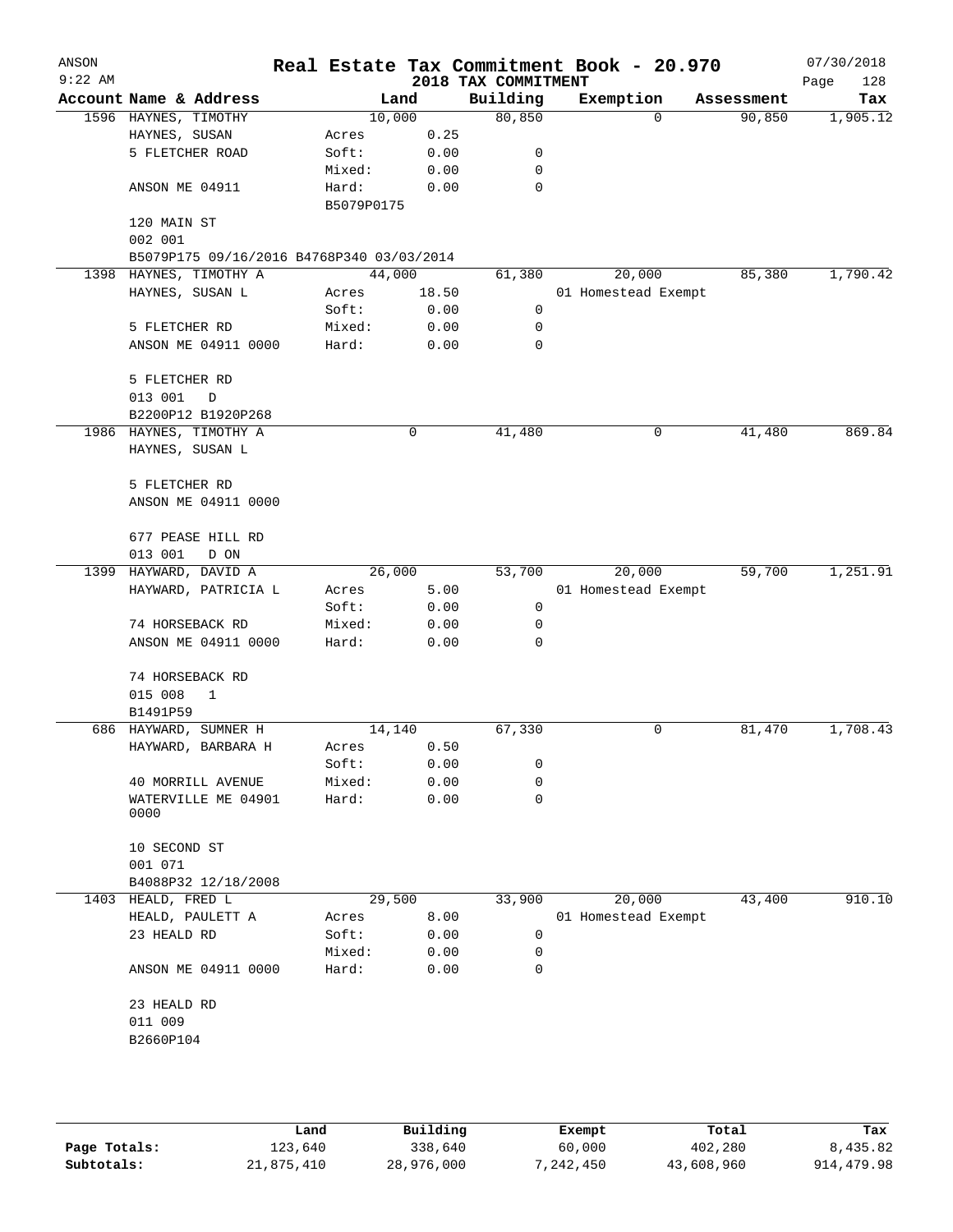| ANSON     |                                                      |             |        |                     | Real Estate Tax Commitment Book - 20.970 |            | 07/30/2018  |
|-----------|------------------------------------------------------|-------------|--------|---------------------|------------------------------------------|------------|-------------|
| $9:22$ AM |                                                      |             |        | 2018 TAX COMMITMENT |                                          |            | Page<br>129 |
|           | Account Name & Address                               |             | Land   | Building            | Exemption                                | Assessment | Tax         |
|           | 1802 HEALD, FRED L                                   |             | 21,850 | 0                   | $\Omega$                                 | 21,850     | 458.19      |
|           | HEALD, PAULETT A                                     | Acres       | 26.70  |                     |                                          |            |             |
|           | 23 HEALD ST.                                         | Soft:       | 0.00   | 0                   |                                          |            |             |
|           |                                                      | Mixed:      | 0.00   | 0                   |                                          |            |             |
|           | ANSON ME 04911 0000                                  | Hard:       | 0.00   | 0                   |                                          |            |             |
|           | 011 032 A                                            |             |        |                     |                                          |            |             |
|           | B4914P267 06/09/2015                                 |             |        |                     |                                          |            |             |
|           | 516 HEALD, KRISTIAN F                                |             | 39,000 | 86,350              | 0                                        | 125,350    | 2,628.59    |
|           |                                                      | Acres       | 24.00  |                     |                                          |            |             |
|           | ALBION ME 04910                                      | Soft:       | 0.00   | 0                   |                                          |            |             |
|           | PO BOX 346                                           | Mixed:      | 0.00   | 0                   |                                          |            |             |
|           |                                                      | Hard:       | 0.00   | 0                   |                                          |            |             |
|           | 276 B WEST MILLS RD                                  |             |        |                     |                                          |            |             |
|           | 011 009<br>$\mathbf F$                               |             |        |                     |                                          |            |             |
|           | B4410P63 06/28/2011                                  |             |        |                     |                                          |            |             |
|           | 1406 HEBERT, DAVID L                                 |             | 19,860 | 0                   | 0                                        | 19,860     | 416.46      |
|           | HEBERT, JILLANE M                                    | Acres       | 6.36   |                     |                                          |            |             |
|           | 3108 FARRIOR CIRCLE                                  | Soft:       | 0.00   | 0                   |                                          |            |             |
|           |                                                      | Mixed:      | 0.00   | 0                   |                                          |            |             |
|           | NEW BERN NC 28562                                    | Hard:       | 0.00   | 0                   |                                          |            |             |
|           | 014 030<br>Α                                         |             |        |                     |                                          |            |             |
|           | B4708P250 09/09/2013                                 |             |        |                     |                                          |            |             |
| 1408      | HEBERT, ERROL K.                                     |             | 13,260 | 0                   | 0                                        | 13,260     | 278.06      |
|           | Trustee E.K.H. Trust<br>1/2                          |             |        |                     |                                          |            |             |
|           | HEBERT, SUN JA Trustee<br>SUN JA HEBERT Trust        | Acres       | 72.00  |                     |                                          |            |             |
|           | 901 BANFIELD ROAD                                    | Soft:       | 0.00   | 0                   |                                          |            |             |
|           |                                                      | Mixed:      | 17.00  | 2,924               |                                          |            |             |
|           | PORTSMOUTH NH 03801                                  | Hard:       | 55.00  | 10,340              |                                          |            |             |
|           |                                                      | TREE GROWTH |        |                     |                                          |            |             |
|           | 019 047                                              |             |        |                     |                                          |            |             |
|           | B5176P241 06/28/2017 B4983P349 12/08/2015            |             |        |                     |                                          |            |             |
|           | 2022 HEBERT, ERROL K.<br>Trustee E.K.H. Trust<br>1/2 |             | 8,030  | $\Omega$            | $\Omega$                                 | 8,030      | 168.39      |
|           | HEBERT, SUN JA Trustee<br>SUN JA HEBERT Trust        | Acres       | 52.00  |                     |                                          |            |             |
|           | 901 BANFIELD ROAD                                    | Soft:       | 21.00  | 2,457               |                                          |            |             |
|           |                                                      | Mixed:      | 16.00  | 2,752               |                                          |            |             |
|           | PORTSMOUTH NH 03801                                  | Hard:       | 15.00  | 2,820               |                                          |            |             |
|           |                                                      |             |        |                     |                                          |            |             |
|           | 014 029<br>C                                         |             |        |                     |                                          |            |             |
|           | B5176P241 06/28/2017 B4983P349 12/08/2015            |             |        |                     |                                          |            |             |

|              | Land       | Building   | Exempt    | Total      | Tax         |
|--------------|------------|------------|-----------|------------|-------------|
| Page Totals: | 102,000    | 86,350     |           | 188,350    | 3,949.69    |
| Subtotals:   | 21,977,410 | 29,062,350 | 7,242,450 | 43,797,310 | 918, 429.67 |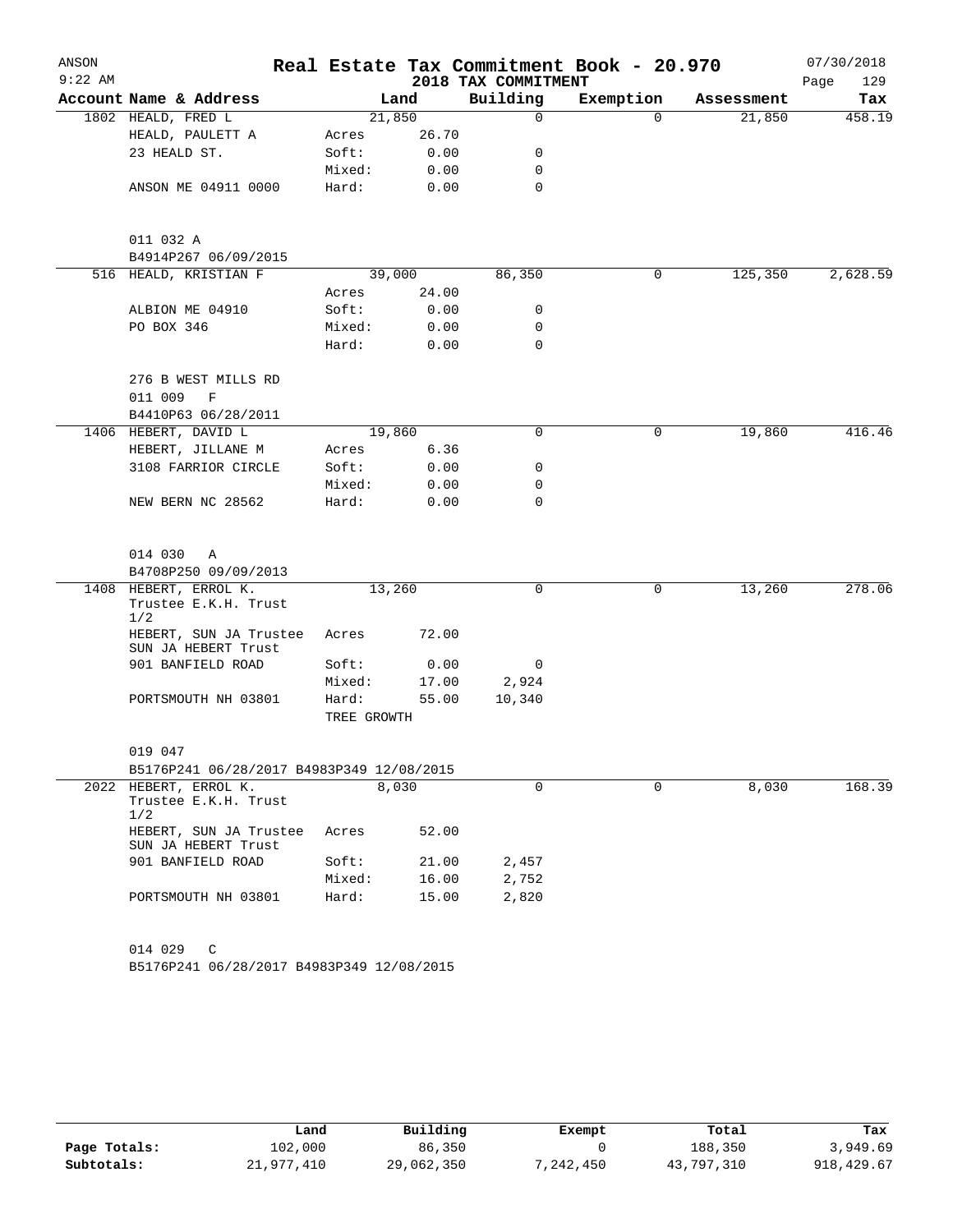| ANSON<br>$9:22$ AM |                                           |             |              | 2018 TAX COMMITMENT | Real Estate Tax Commitment Book - 20.970 |            | 07/30/2018<br>Page<br>130 |
|--------------------|-------------------------------------------|-------------|--------------|---------------------|------------------------------------------|------------|---------------------------|
|                    | Account Name & Address                    |             | Land         | Building            | Exemption                                | Assessment | Tax                       |
|                    | 1409 HEBERT, JENNIFER A                   |             | 20,930       | $\mathbf 0$         | $\Omega$                                 | 20,930     | 438.90                    |
|                    | ZWEIG                                     |             |              |                     |                                          |            |                           |
|                    |                                           | Acres       | 152.00       |                     |                                          |            |                           |
|                    | ANSON ME 04911 0582                       | Soft:       | 87.00        | 10,179              |                                          |            |                           |
|                    | PO BOX 582                                | Mixed:      | 59.00        | 10,148              |                                          |            |                           |
|                    |                                           | Hard:       | 0.00         | $\mathbf 0$         |                                          |            |                           |
|                    |                                           | TREE GROWTH |              |                     |                                          |            |                           |
|                    |                                           |             |              |                     |                                          |            |                           |
|                    | 023 020 D<br>B5251P310                    |             |              |                     |                                          |            |                           |
|                    | 123 HEFFNER, THOMAS A                     |             | 8,940        | 28,810              | 0                                        | 37,750     | 791.62                    |
|                    | HEFFNER, NOREEN M                         | Acres       | 0.20         |                     |                                          |            |                           |
|                    | 5560 WATSON COURT                         | Soft:       | 0.00         | 0                   |                                          |            |                           |
|                    |                                           | Mixed:      | 0.00         | 0                   |                                          |            |                           |
|                    | ELDERSBURG MD 21784                       | Hard:       | 0.00         | 0                   |                                          |            |                           |
|                    | 0000                                      |             |              |                     |                                          |            |                           |
|                    | 6 KEN TAYLOR ST                           |             |              |                     |                                          |            |                           |
|                    | 001 034                                   |             |              |                     |                                          |            |                           |
|                    | B3364P280 08/19/2004                      |             |              |                     |                                          |            |                           |
|                    | 1905 HEIDENSTROM, MELISSA                 |             | 16,530       | 14,820              | 0                                        | 31,350     | 657.41                    |
|                    |                                           | Acres       | 5.02         |                     |                                          |            |                           |
|                    | SANFORD ME 04073 0000                     | Soft:       | 0.00         | 0                   |                                          |            |                           |
|                    | 890 MAIN ST, STE 205                      | Mixed:      | 0.00         | 0                   |                                          |            |                           |
|                    |                                           | Hard:       | 0.00         | 0                   |                                          |            |                           |
|                    |                                           |             |              |                     |                                          |            |                           |
|                    | 53 DOVER LANE                             |             |              |                     |                                          |            |                           |
|                    | 018 014 3                                 |             |              |                     |                                          |            |                           |
|                    | B5264P311 03/30/2018 B4046P188 08/15/2008 |             |              |                     |                                          |            |                           |
|                    | 969 HENDERLY, SHAWN                       |             | 31,560       | 51,660              | 0                                        | 83,220     | 1,745.12                  |
|                    | 25790 STARR RT. ROAD                      | Acres       | 10.06        |                     |                                          |            |                           |
|                    |                                           | Soft:       | 0.00         | 0                   |                                          |            |                           |
|                    | ROCKBRIDGE OH 43149                       | Mixed:      | 0.00         | 0                   |                                          |            |                           |
|                    |                                           | Hard:       | 0.00         | 0                   |                                          |            |                           |
|                    |                                           | B5206P0212  |              |                     |                                          |            |                           |
|                    | 288 SOLON RD                              |             |              |                     |                                          |            |                           |
|                    | 024 024<br>3                              |             |              |                     |                                          |            |                           |
|                    | B5206P212 09/15/2017 B3212P193 10/15/2003 |             |              |                     |                                          |            |                           |
| 1415               | HENRY, JOHN R                             |             | 44,400       | 75,730              | 20,000                                   | 100,130    | 2,099.73                  |
|                    |                                           | Acres       | 24.80        |                     | 01 Homestead Exempt                      |            |                           |
|                    | ANSON ME 04911 0124                       | Soft:       | 0.00         | $\mathbf 0$         |                                          |            |                           |
|                    | PO BOX 124                                | Mixed:      | 0.00         | 0                   |                                          |            |                           |
|                    |                                           | Hard:       | 0.00         | $\mathbf 0$         |                                          |            |                           |
|                    |                                           |             |              |                     |                                          |            |                           |
|                    | 81 BARTON HILL RD                         |             |              |                     |                                          |            |                           |
|                    | 013 006<br>Ε                              |             |              |                     |                                          |            |                           |
|                    | B1748P98                                  |             |              |                     |                                          |            |                           |
| 1737               | HERRMANN, ROBIN J.                        |             | 18,800       | $\mathbf 0$         | 0                                        | 18,800     | 394.24                    |
|                    | Trustee                                   |             |              |                     |                                          |            |                           |
|                    | SPENCER FARM TRUST<br>4/25/13             | Acres       | 100.00       |                     |                                          |            |                           |
|                    | C/O WILLIAM SPENCER                       | Soft:       | 0.00         | 0                   |                                          |            |                           |
|                    | 85 ANDOVER ROAD                           | Mixed:      | 0.00         | 0                   |                                          |            |                           |
|                    |                                           | Hard:       |              | 18,800              |                                          |            |                           |
|                    | BILLERICA MA 01821                        | TREE GROWTH | 100.00       |                     |                                          |            |                           |
|                    |                                           |             |              |                     |                                          |            |                           |
|                    | 020 008<br>B5230P190 11/21/2017 B2132P85  |             |              |                     |                                          |            |                           |
|                    |                                           |             |              |                     |                                          |            |                           |
|                    |                                           | Land        | Building     |                     | Exempt                                   | Total      | Tax                       |
| Page Totals:       |                                           | 141,160     | 171,020      |                     | 20,000                                   | 292,180    | 6,127.02                  |
| Subtotals:         | 22, 118, 570                              |             | 29, 233, 370 |                     | 7,262,450                                | 44,089,490 | 924,556.69                |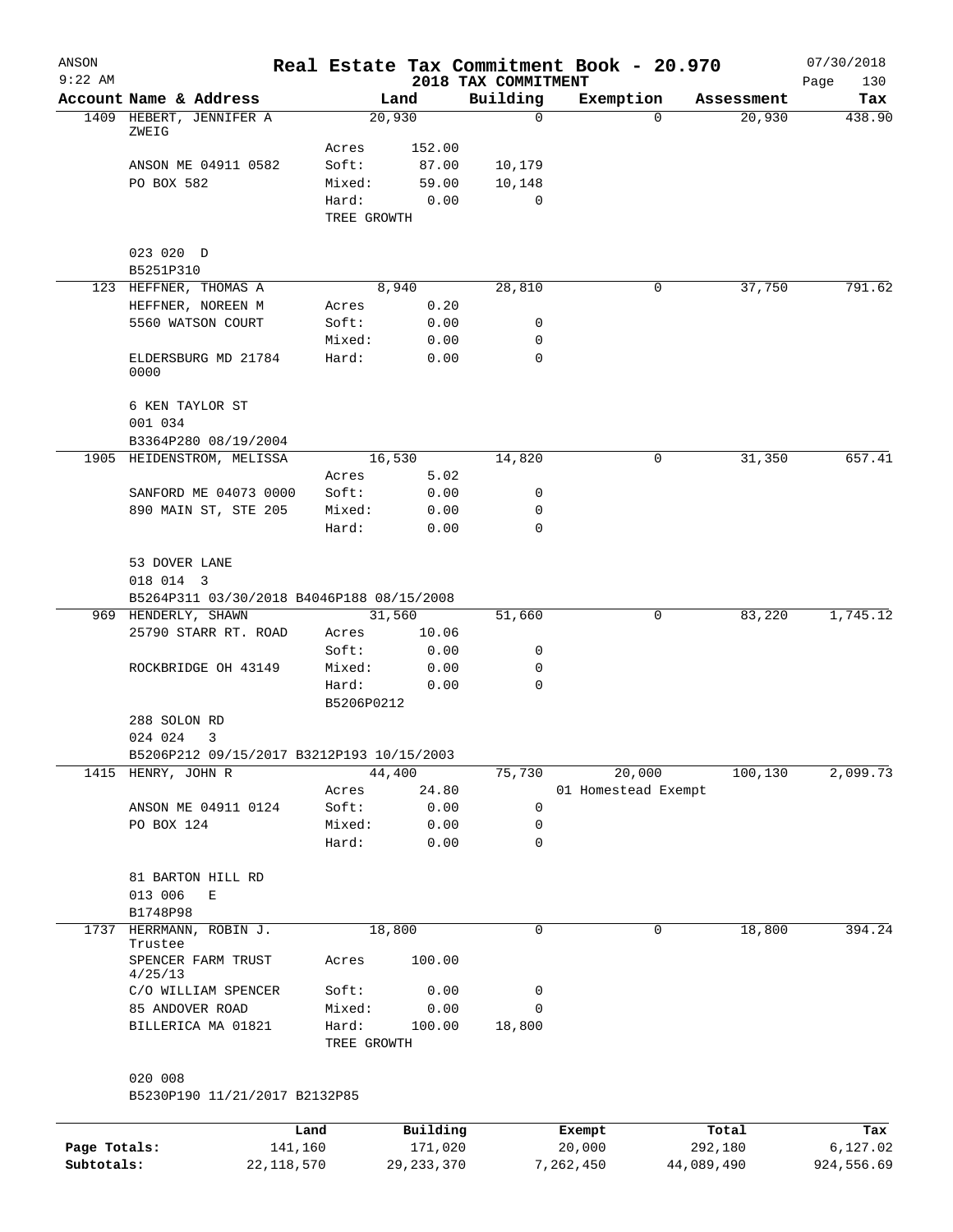| 2018 TAX COMMITMENT<br>Page<br>131<br>Account Name & Address<br>Building<br>Exemption<br>Tax<br>Land<br>Assessment<br>$\Omega$<br>1738 HERRMANN, ROBIN J.<br>18,800<br>$\Omega$<br>18,800<br>394.24<br>Trustee<br>SPENCER FARM TRUST<br>Acres<br>100.00<br>4/25/13<br>C/O WILLIAM SPENCER<br>Soft:<br>0.00<br>0<br>85 ANDOVER ROAD<br>Mixed:<br>0.00<br>0<br>BILLERICA MA 01821<br>Hard:<br>100.00<br>18,800<br>B5066P0194<br>TOWN FARM ROAD<br>020 004<br>B5230P190 11/21/2017 B2132P85<br>1,886.46<br>1739 HERRMANN, ROBIN J.<br>46,980<br>42,980<br>0<br>89,960<br>Trustee<br>SPENCER FARM TRUST<br>Acres<br>100.00<br>4/25/13<br>C/O WILLIAM SPENCER<br>Soft:<br>0.00<br>0<br>85 ANDOVER ROAD<br>15,480<br>Mixed:<br>90.00<br>BILLERICA MA 01821<br>Hard:<br>0.00<br>$\Omega$<br>TREE GROWTH<br>105 SPENCER RD<br>020 013<br>B5230P190 11/21/2017 B2132P85<br>1785 HERRMANN, ROBIN J.<br>0<br>171.53<br>0<br>8,180<br>8,180<br>Trustee<br>SPENCER FARM TRUST<br>Acres<br>43.50<br>4/25/13<br>C/O WILLIAM SPENCER<br>Soft:<br>0.00<br>0<br>85 ANDOVER ROAD<br>Mixed:<br>0.00<br>0<br>Hard:<br>BILLERICA MA 01821<br>43.50<br>8,178<br>TREE GROWTH<br>020 020<br>B5230P190 11/21/2017 B3885P343 07/26/2007<br>25,800<br>541.03<br>2011 HERRMANN, ROBIN J.<br>25,800<br>0<br>0<br>Trustee<br>SPENCER FARM TRUST<br>12.30<br>Acres<br>4/25/13<br>C/O WILLIAM SPENCER<br>0<br>Soft:<br>0.00<br>85 ANDOVER ROAD<br>$\Omega$<br>Mixed:<br>0.00<br>BILLERICA MA 01821<br>Hard:<br>0.00<br>0<br>B5066P0194<br>TOWN FARM ROAD<br>022 012 002<br>B5230P190 11/21/2017 B5066P194 08/18/2016 B4958P205<br>09/25/2015<br>55,480<br>$\mathbf 0$<br>55,480<br>1720 HESSE FARMS, LLC<br>0<br>1,163.42<br>440 MIDDLESEX ROAD<br>355.00<br>Acres<br>Soft:<br>60.70<br>7,102<br>31,906<br>DARIEN CT 06820<br>Mixed:<br>185.50<br>Hard:<br>63.50<br>11,938<br>TREE GROWTH B5174P251<br>WEST MILLS ROAD<br>012 007<br>B5174P251 06/26/2017 | ANSON<br>$9:22$ AM |  |  | Real Estate Tax Commitment Book - 20.970 | 07/30/2018 |
|--------------------------------------------------------------------------------------------------------------------------------------------------------------------------------------------------------------------------------------------------------------------------------------------------------------------------------------------------------------------------------------------------------------------------------------------------------------------------------------------------------------------------------------------------------------------------------------------------------------------------------------------------------------------------------------------------------------------------------------------------------------------------------------------------------------------------------------------------------------------------------------------------------------------------------------------------------------------------------------------------------------------------------------------------------------------------------------------------------------------------------------------------------------------------------------------------------------------------------------------------------------------------------------------------------------------------------------------------------------------------------------------------------------------------------------------------------------------------------------------------------------------------------------------------------------------------------------------------------------------------------------------------------------------------------------------------------------------------------------------------------------------------------------------------------------------------------------------------------------------------------------------------------------------------|--------------------|--|--|------------------------------------------|------------|
|                                                                                                                                                                                                                                                                                                                                                                                                                                                                                                                                                                                                                                                                                                                                                                                                                                                                                                                                                                                                                                                                                                                                                                                                                                                                                                                                                                                                                                                                                                                                                                                                                                                                                                                                                                                                                                                                                                                          |                    |  |  |                                          |            |
|                                                                                                                                                                                                                                                                                                                                                                                                                                                                                                                                                                                                                                                                                                                                                                                                                                                                                                                                                                                                                                                                                                                                                                                                                                                                                                                                                                                                                                                                                                                                                                                                                                                                                                                                                                                                                                                                                                                          |                    |  |  |                                          |            |
|                                                                                                                                                                                                                                                                                                                                                                                                                                                                                                                                                                                                                                                                                                                                                                                                                                                                                                                                                                                                                                                                                                                                                                                                                                                                                                                                                                                                                                                                                                                                                                                                                                                                                                                                                                                                                                                                                                                          |                    |  |  |                                          |            |
|                                                                                                                                                                                                                                                                                                                                                                                                                                                                                                                                                                                                                                                                                                                                                                                                                                                                                                                                                                                                                                                                                                                                                                                                                                                                                                                                                                                                                                                                                                                                                                                                                                                                                                                                                                                                                                                                                                                          |                    |  |  |                                          |            |
|                                                                                                                                                                                                                                                                                                                                                                                                                                                                                                                                                                                                                                                                                                                                                                                                                                                                                                                                                                                                                                                                                                                                                                                                                                                                                                                                                                                                                                                                                                                                                                                                                                                                                                                                                                                                                                                                                                                          |                    |  |  |                                          |            |
|                                                                                                                                                                                                                                                                                                                                                                                                                                                                                                                                                                                                                                                                                                                                                                                                                                                                                                                                                                                                                                                                                                                                                                                                                                                                                                                                                                                                                                                                                                                                                                                                                                                                                                                                                                                                                                                                                                                          |                    |  |  |                                          |            |
|                                                                                                                                                                                                                                                                                                                                                                                                                                                                                                                                                                                                                                                                                                                                                                                                                                                                                                                                                                                                                                                                                                                                                                                                                                                                                                                                                                                                                                                                                                                                                                                                                                                                                                                                                                                                                                                                                                                          |                    |  |  |                                          |            |
|                                                                                                                                                                                                                                                                                                                                                                                                                                                                                                                                                                                                                                                                                                                                                                                                                                                                                                                                                                                                                                                                                                                                                                                                                                                                                                                                                                                                                                                                                                                                                                                                                                                                                                                                                                                                                                                                                                                          |                    |  |  |                                          |            |
|                                                                                                                                                                                                                                                                                                                                                                                                                                                                                                                                                                                                                                                                                                                                                                                                                                                                                                                                                                                                                                                                                                                                                                                                                                                                                                                                                                                                                                                                                                                                                                                                                                                                                                                                                                                                                                                                                                                          |                    |  |  |                                          |            |
|                                                                                                                                                                                                                                                                                                                                                                                                                                                                                                                                                                                                                                                                                                                                                                                                                                                                                                                                                                                                                                                                                                                                                                                                                                                                                                                                                                                                                                                                                                                                                                                                                                                                                                                                                                                                                                                                                                                          |                    |  |  |                                          |            |
|                                                                                                                                                                                                                                                                                                                                                                                                                                                                                                                                                                                                                                                                                                                                                                                                                                                                                                                                                                                                                                                                                                                                                                                                                                                                                                                                                                                                                                                                                                                                                                                                                                                                                                                                                                                                                                                                                                                          |                    |  |  |                                          |            |
|                                                                                                                                                                                                                                                                                                                                                                                                                                                                                                                                                                                                                                                                                                                                                                                                                                                                                                                                                                                                                                                                                                                                                                                                                                                                                                                                                                                                                                                                                                                                                                                                                                                                                                                                                                                                                                                                                                                          |                    |  |  |                                          |            |
|                                                                                                                                                                                                                                                                                                                                                                                                                                                                                                                                                                                                                                                                                                                                                                                                                                                                                                                                                                                                                                                                                                                                                                                                                                                                                                                                                                                                                                                                                                                                                                                                                                                                                                                                                                                                                                                                                                                          |                    |  |  |                                          |            |
|                                                                                                                                                                                                                                                                                                                                                                                                                                                                                                                                                                                                                                                                                                                                                                                                                                                                                                                                                                                                                                                                                                                                                                                                                                                                                                                                                                                                                                                                                                                                                                                                                                                                                                                                                                                                                                                                                                                          |                    |  |  |                                          |            |
|                                                                                                                                                                                                                                                                                                                                                                                                                                                                                                                                                                                                                                                                                                                                                                                                                                                                                                                                                                                                                                                                                                                                                                                                                                                                                                                                                                                                                                                                                                                                                                                                                                                                                                                                                                                                                                                                                                                          |                    |  |  |                                          |            |
|                                                                                                                                                                                                                                                                                                                                                                                                                                                                                                                                                                                                                                                                                                                                                                                                                                                                                                                                                                                                                                                                                                                                                                                                                                                                                                                                                                                                                                                                                                                                                                                                                                                                                                                                                                                                                                                                                                                          |                    |  |  |                                          |            |
|                                                                                                                                                                                                                                                                                                                                                                                                                                                                                                                                                                                                                                                                                                                                                                                                                                                                                                                                                                                                                                                                                                                                                                                                                                                                                                                                                                                                                                                                                                                                                                                                                                                                                                                                                                                                                                                                                                                          |                    |  |  |                                          |            |
|                                                                                                                                                                                                                                                                                                                                                                                                                                                                                                                                                                                                                                                                                                                                                                                                                                                                                                                                                                                                                                                                                                                                                                                                                                                                                                                                                                                                                                                                                                                                                                                                                                                                                                                                                                                                                                                                                                                          |                    |  |  |                                          |            |
|                                                                                                                                                                                                                                                                                                                                                                                                                                                                                                                                                                                                                                                                                                                                                                                                                                                                                                                                                                                                                                                                                                                                                                                                                                                                                                                                                                                                                                                                                                                                                                                                                                                                                                                                                                                                                                                                                                                          |                    |  |  |                                          |            |
|                                                                                                                                                                                                                                                                                                                                                                                                                                                                                                                                                                                                                                                                                                                                                                                                                                                                                                                                                                                                                                                                                                                                                                                                                                                                                                                                                                                                                                                                                                                                                                                                                                                                                                                                                                                                                                                                                                                          |                    |  |  |                                          |            |
|                                                                                                                                                                                                                                                                                                                                                                                                                                                                                                                                                                                                                                                                                                                                                                                                                                                                                                                                                                                                                                                                                                                                                                                                                                                                                                                                                                                                                                                                                                                                                                                                                                                                                                                                                                                                                                                                                                                          |                    |  |  |                                          |            |
|                                                                                                                                                                                                                                                                                                                                                                                                                                                                                                                                                                                                                                                                                                                                                                                                                                                                                                                                                                                                                                                                                                                                                                                                                                                                                                                                                                                                                                                                                                                                                                                                                                                                                                                                                                                                                                                                                                                          |                    |  |  |                                          |            |
|                                                                                                                                                                                                                                                                                                                                                                                                                                                                                                                                                                                                                                                                                                                                                                                                                                                                                                                                                                                                                                                                                                                                                                                                                                                                                                                                                                                                                                                                                                                                                                                                                                                                                                                                                                                                                                                                                                                          |                    |  |  |                                          |            |
|                                                                                                                                                                                                                                                                                                                                                                                                                                                                                                                                                                                                                                                                                                                                                                                                                                                                                                                                                                                                                                                                                                                                                                                                                                                                                                                                                                                                                                                                                                                                                                                                                                                                                                                                                                                                                                                                                                                          |                    |  |  |                                          |            |
|                                                                                                                                                                                                                                                                                                                                                                                                                                                                                                                                                                                                                                                                                                                                                                                                                                                                                                                                                                                                                                                                                                                                                                                                                                                                                                                                                                                                                                                                                                                                                                                                                                                                                                                                                                                                                                                                                                                          |                    |  |  |                                          |            |
|                                                                                                                                                                                                                                                                                                                                                                                                                                                                                                                                                                                                                                                                                                                                                                                                                                                                                                                                                                                                                                                                                                                                                                                                                                                                                                                                                                                                                                                                                                                                                                                                                                                                                                                                                                                                                                                                                                                          |                    |  |  |                                          |            |
|                                                                                                                                                                                                                                                                                                                                                                                                                                                                                                                                                                                                                                                                                                                                                                                                                                                                                                                                                                                                                                                                                                                                                                                                                                                                                                                                                                                                                                                                                                                                                                                                                                                                                                                                                                                                                                                                                                                          |                    |  |  |                                          |            |
|                                                                                                                                                                                                                                                                                                                                                                                                                                                                                                                                                                                                                                                                                                                                                                                                                                                                                                                                                                                                                                                                                                                                                                                                                                                                                                                                                                                                                                                                                                                                                                                                                                                                                                                                                                                                                                                                                                                          |                    |  |  |                                          |            |
|                                                                                                                                                                                                                                                                                                                                                                                                                                                                                                                                                                                                                                                                                                                                                                                                                                                                                                                                                                                                                                                                                                                                                                                                                                                                                                                                                                                                                                                                                                                                                                                                                                                                                                                                                                                                                                                                                                                          |                    |  |  |                                          |            |
|                                                                                                                                                                                                                                                                                                                                                                                                                                                                                                                                                                                                                                                                                                                                                                                                                                                                                                                                                                                                                                                                                                                                                                                                                                                                                                                                                                                                                                                                                                                                                                                                                                                                                                                                                                                                                                                                                                                          |                    |  |  |                                          |            |
|                                                                                                                                                                                                                                                                                                                                                                                                                                                                                                                                                                                                                                                                                                                                                                                                                                                                                                                                                                                                                                                                                                                                                                                                                                                                                                                                                                                                                                                                                                                                                                                                                                                                                                                                                                                                                                                                                                                          |                    |  |  |                                          |            |
|                                                                                                                                                                                                                                                                                                                                                                                                                                                                                                                                                                                                                                                                                                                                                                                                                                                                                                                                                                                                                                                                                                                                                                                                                                                                                                                                                                                                                                                                                                                                                                                                                                                                                                                                                                                                                                                                                                                          |                    |  |  |                                          |            |
|                                                                                                                                                                                                                                                                                                                                                                                                                                                                                                                                                                                                                                                                                                                                                                                                                                                                                                                                                                                                                                                                                                                                                                                                                                                                                                                                                                                                                                                                                                                                                                                                                                                                                                                                                                                                                                                                                                                          |                    |  |  |                                          |            |
|                                                                                                                                                                                                                                                                                                                                                                                                                                                                                                                                                                                                                                                                                                                                                                                                                                                                                                                                                                                                                                                                                                                                                                                                                                                                                                                                                                                                                                                                                                                                                                                                                                                                                                                                                                                                                                                                                                                          |                    |  |  |                                          |            |
|                                                                                                                                                                                                                                                                                                                                                                                                                                                                                                                                                                                                                                                                                                                                                                                                                                                                                                                                                                                                                                                                                                                                                                                                                                                                                                                                                                                                                                                                                                                                                                                                                                                                                                                                                                                                                                                                                                                          |                    |  |  |                                          |            |
|                                                                                                                                                                                                                                                                                                                                                                                                                                                                                                                                                                                                                                                                                                                                                                                                                                                                                                                                                                                                                                                                                                                                                                                                                                                                                                                                                                                                                                                                                                                                                                                                                                                                                                                                                                                                                                                                                                                          |                    |  |  |                                          |            |
|                                                                                                                                                                                                                                                                                                                                                                                                                                                                                                                                                                                                                                                                                                                                                                                                                                                                                                                                                                                                                                                                                                                                                                                                                                                                                                                                                                                                                                                                                                                                                                                                                                                                                                                                                                                                                                                                                                                          |                    |  |  |                                          |            |
|                                                                                                                                                                                                                                                                                                                                                                                                                                                                                                                                                                                                                                                                                                                                                                                                                                                                                                                                                                                                                                                                                                                                                                                                                                                                                                                                                                                                                                                                                                                                                                                                                                                                                                                                                                                                                                                                                                                          |                    |  |  |                                          |            |
|                                                                                                                                                                                                                                                                                                                                                                                                                                                                                                                                                                                                                                                                                                                                                                                                                                                                                                                                                                                                                                                                                                                                                                                                                                                                                                                                                                                                                                                                                                                                                                                                                                                                                                                                                                                                                                                                                                                          |                    |  |  |                                          |            |
|                                                                                                                                                                                                                                                                                                                                                                                                                                                                                                                                                                                                                                                                                                                                                                                                                                                                                                                                                                                                                                                                                                                                                                                                                                                                                                                                                                                                                                                                                                                                                                                                                                                                                                                                                                                                                                                                                                                          |                    |  |  |                                          |            |
|                                                                                                                                                                                                                                                                                                                                                                                                                                                                                                                                                                                                                                                                                                                                                                                                                                                                                                                                                                                                                                                                                                                                                                                                                                                                                                                                                                                                                                                                                                                                                                                                                                                                                                                                                                                                                                                                                                                          |                    |  |  |                                          |            |
|                                                                                                                                                                                                                                                                                                                                                                                                                                                                                                                                                                                                                                                                                                                                                                                                                                                                                                                                                                                                                                                                                                                                                                                                                                                                                                                                                                                                                                                                                                                                                                                                                                                                                                                                                                                                                                                                                                                          |                    |  |  |                                          |            |
|                                                                                                                                                                                                                                                                                                                                                                                                                                                                                                                                                                                                                                                                                                                                                                                                                                                                                                                                                                                                                                                                                                                                                                                                                                                                                                                                                                                                                                                                                                                                                                                                                                                                                                                                                                                                                                                                                                                          |                    |  |  |                                          |            |
|                                                                                                                                                                                                                                                                                                                                                                                                                                                                                                                                                                                                                                                                                                                                                                                                                                                                                                                                                                                                                                                                                                                                                                                                                                                                                                                                                                                                                                                                                                                                                                                                                                                                                                                                                                                                                                                                                                                          |                    |  |  |                                          |            |

|              | Land         | Building     | Exempt    | Total      | Tax         |
|--------------|--------------|--------------|-----------|------------|-------------|
| Page Totals: | 155,240      | 42,980       |           | 198,220    | 4,156.68    |
| Subtotals:   | 22, 273, 810 | 29, 276, 350 | 7,262,450 | 44,287,710 | 928, 713.37 |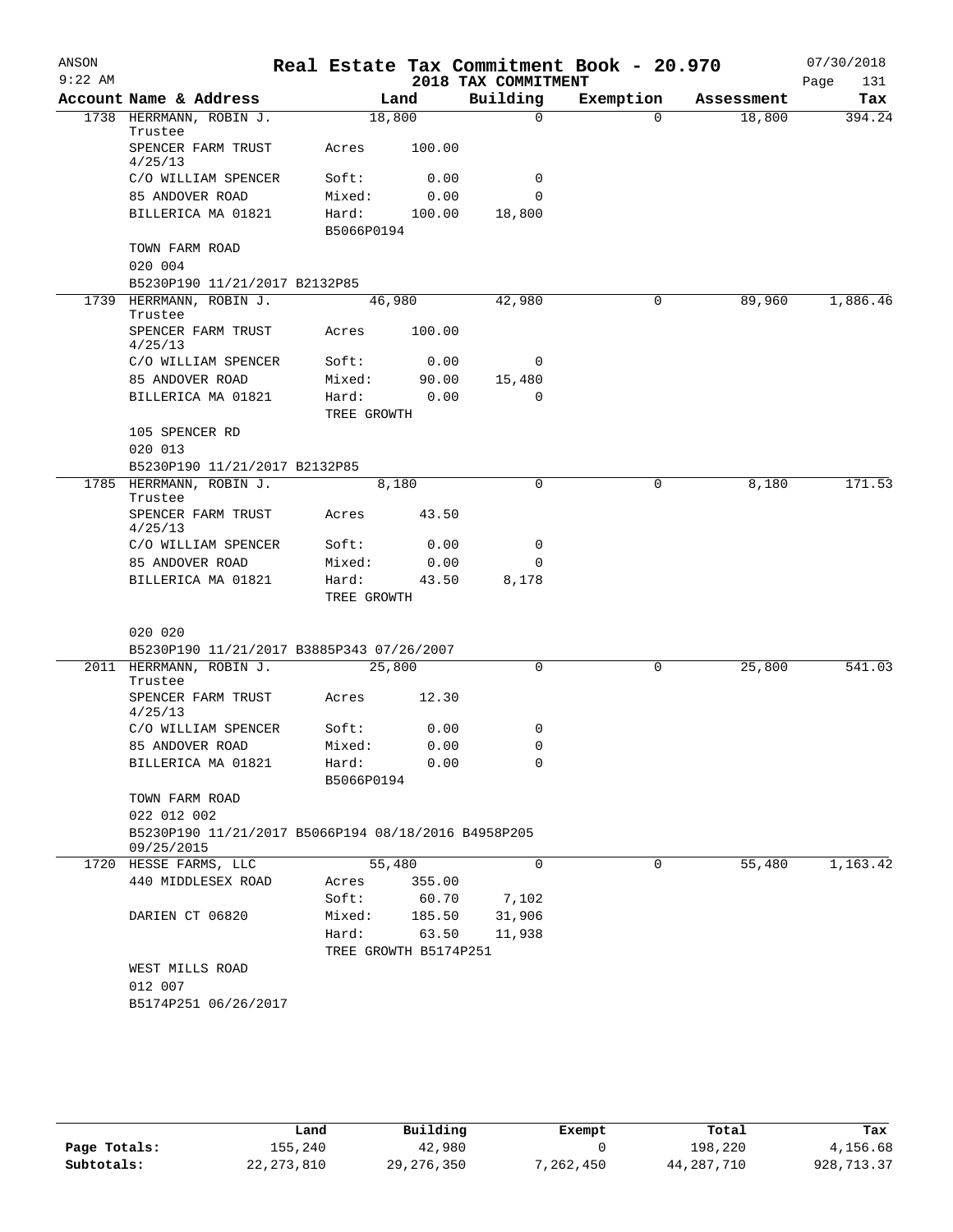| ANSON     |                                           |                     |       |                     | Real Estate Tax Commitment Book - 20.970 |                     | 07/30/2018         |
|-----------|-------------------------------------------|---------------------|-------|---------------------|------------------------------------------|---------------------|--------------------|
| $9:22$ AM | Account Name & Address                    |                     |       | 2018 TAX COMMITMENT |                                          |                     | Page<br>132<br>Tax |
|           | 1269 HESSE, BENJAMIN A                    | 4,700               | Land  | Building<br>0       | Exemption<br>$\Omega$                    | Assessment<br>4,700 | 98.56              |
|           | 11 RIVER LANE                             | Acres               | 5.00  |                     |                                          |                     |                    |
|           |                                           | Soft:               | 0.00  | 0                   |                                          |                     |                    |
|           | DUXBURY MA 02332                          | Mixed:              | 0.00  | 0                   |                                          |                     |                    |
|           |                                           | Hard:               | 0.00  | 0                   |                                          |                     |                    |
|           | OFF WEST MILLS ROAD<br>012 011            |                     |       |                     |                                          |                     |                    |
|           | B5295P035 06/21/2018 B1377P286            |                     |       |                     |                                          |                     |                    |
| 1875      | HEWEY, PAULINE                            | 20,110              |       | 56,360              | 26,000                                   | 50,470              | 1,058.36           |
|           |                                           | Acres               | 1.07  |                     | 01 Homestead Exempt                      |                     |                    |
|           | ANSON ME 04911 0123                       | Soft:               | 0.00  |                     | 0 03 Resident Veteran Widow              |                     |                    |
|           | PO BOX 123                                | Mixed:              | 0.00  | $\mathbf 0$         |                                          |                     |                    |
|           |                                           | Hard:               | 0.00  | 0                   |                                          |                     |                    |
|           |                                           | LIFE ESTATE         |       |                     |                                          |                     |                    |
|           | 10 BEANE ST<br>002 013                    |                     |       |                     |                                          |                     |                    |
|           | B4410P290 06/03/2011                      |                     |       |                     |                                          |                     |                    |
|           | 331 HEWITT, III, HAROLD D                 | 20,180              |       | 60,100              | 0                                        | 80,280              | 1,683.47           |
|           | 12 SPEAR HILL ROAD                        | Acres               | 1.12  |                     |                                          |                     |                    |
|           |                                           | Soft:               | 0.00  | 0                   |                                          |                     |                    |
|           | ANSON ME 04911 0000                       | Mixed:              | 0.00  | 0                   |                                          |                     |                    |
|           |                                           | Hard:               | 0.00  | 0                   |                                          |                     |                    |
|           |                                           | B5176P017           |       |                     |                                          |                     |                    |
|           | 12 SPEAR HILL RD<br>001 099               |                     |       |                     |                                          |                     |                    |
|           | B5176P17 06/30/2017 B1583P75 01/25/1990   |                     |       |                     |                                          |                     |                    |
|           | 1920 HEWITT, MICHAEL A                    | 25,070              |       | 0                   | 0                                        | 25,070              | 525.72             |
|           |                                           | Acres               | 11.57 |                     |                                          |                     |                    |
|           | WARWICK RI 02889 0000                     | Soft:               | 0.00  | 0                   |                                          |                     |                    |
|           | 544 OAKLAND BEACH AVE                     | Mixed:              | 0.00  | 0                   |                                          |                     |                    |
|           |                                           | Hard:               | 0.00  | 0                   |                                          |                     |                    |
|           | HOLLIN WAITE HILL RD                      |                     |       |                     |                                          |                     |                    |
|           | 020 014 12                                |                     |       |                     |                                          |                     |                    |
|           | B3420P179 12/10/2004                      |                     |       |                     |                                          |                     |                    |
|           | 891 HIETSCH, THOMAS M &<br>EVELYN M, TR.  | 36,500              |       | 91,960              | 0                                        | 128,460             | 2,693.81           |
|           |                                           | Acres               | 15.00 |                     |                                          |                     |                    |
|           | WALTHAM MA 02451                          | Soft:               | 0.00  | 0                   |                                          |                     |                    |
|           | 111 GREGORY ST                            | Mixed:              | 0.00  | 0                   |                                          |                     |                    |
|           |                                           | Hard:               | 0.00  | $\Omega$            |                                          |                     |                    |
|           | 111 FLETCHER RD                           |                     |       |                     |                                          |                     |                    |
|           | 013 002<br>A                              |                     |       |                     |                                          |                     |                    |
|           | B4698P25 08/13/2013                       |                     |       |                     |                                          |                     |                    |
|           | 1938 HILBERT, BRUCE B                     | 32,000              |       | 0                   | 0                                        | 32,000              | 671.04             |
|           | 627 BATTLE STREET                         | Acres               | 25.00 |                     |                                          |                     |                    |
|           |                                           | Soft:               | 0.00  | 0                   |                                          |                     |                    |
|           | WEBSTER NH 03303 7709                     | Mixed:              | 0.00  | 0                   |                                          |                     |                    |
|           |                                           | Hard:<br>B5151P0270 | 0.00  | 0                   |                                          |                     |                    |
|           | 014 001 4A                                |                     |       |                     |                                          |                     |                    |
|           | B5151P270 04/06/2017 B3502P273 06/14/2005 |                     |       |                     |                                          |                     |                    |
|           |                                           |                     |       |                     |                                          |                     |                    |
|           |                                           |                     |       |                     |                                          |                     |                    |
|           |                                           |                     |       |                     |                                          |                     |                    |

|              | Land         | Building     | Exempt    | Total      | Tax        |
|--------------|--------------|--------------|-----------|------------|------------|
| Page Totals: | 138,560      | 208,420      | 26,000    | 320,980    | 6,730.96   |
| Subtotals:   | 22, 412, 370 | 29, 484, 770 | 7,288,450 | 44,608,690 | 935,444.33 |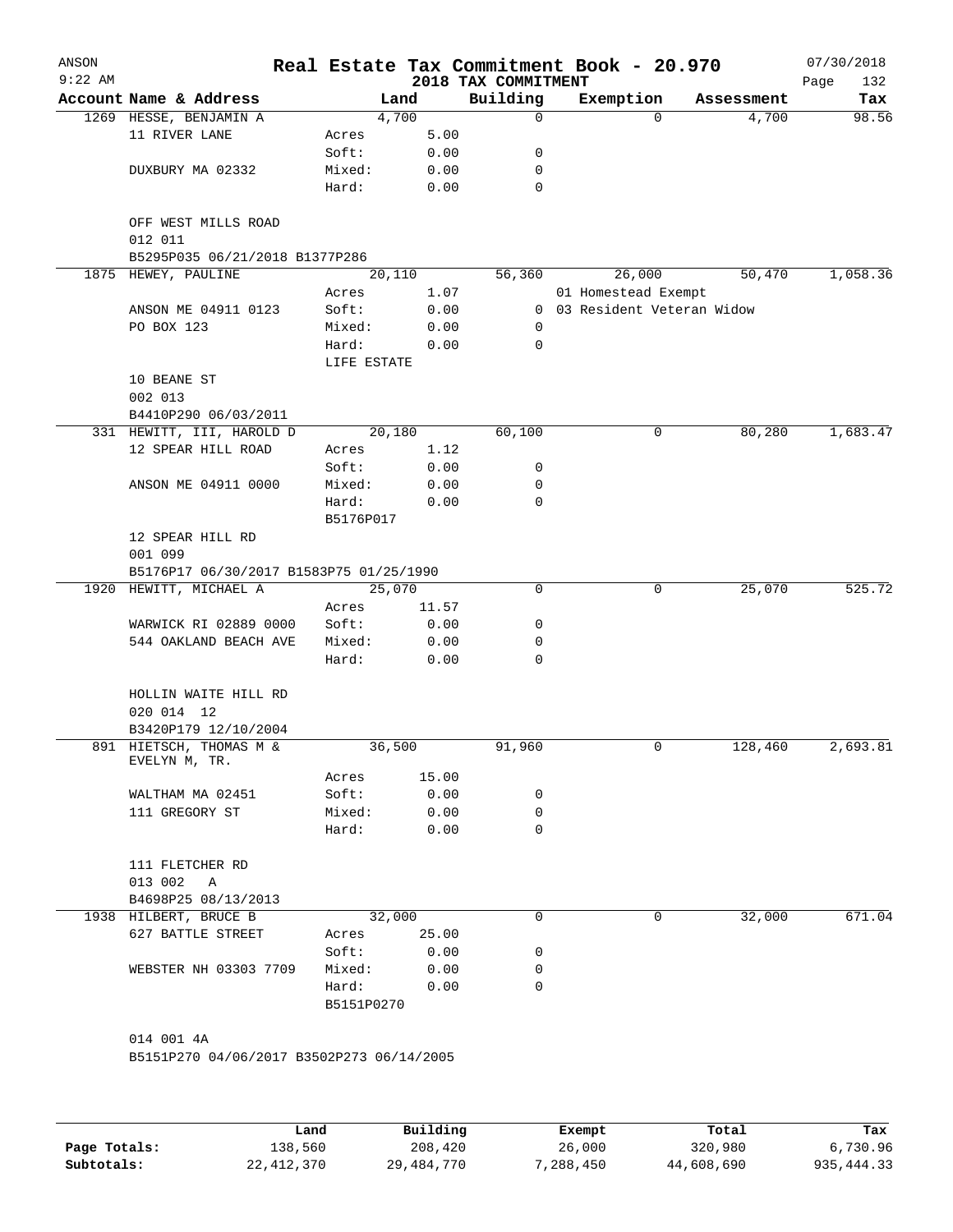| ANSON        |                                       |             |            |                                 | Real Estate Tax Commitment Book - 20.970 |            | 07/30/2018         |
|--------------|---------------------------------------|-------------|------------|---------------------------------|------------------------------------------|------------|--------------------|
| $9:22$ AM    | Account Name & Address                |             | Land       | 2018 TAX COMMITMENT<br>Building | Exemption                                | Assessment | Page<br>133<br>Tax |
|              | 1446 HILL, NOREEN                     |             | 15,100     | 40,640                          | $\Omega$                                 | 55,740     | 1,168.87           |
|              |                                       | Acres       | 0.57       |                                 |                                          |            |                    |
|              | NORTH ANSON ME 04958                  | Soft:       | 0.00       | 0                               |                                          |            |                    |
|              | PO BOX 604                            | Mixed:      | 0.00       | 0                               |                                          |            |                    |
|              |                                       | Hard:       | 0.00       | 0                               |                                          |            |                    |
|              | 4 DEPOT ST                            |             |            |                                 |                                          |            |                    |
|              | 005 003                               |             |            |                                 |                                          |            |                    |
|              | B3649P238 03/17/2006                  |             |            |                                 |                                          |            |                    |
|              | 1309 HILPERT, LAURIE K                |             | 31,700     | 26,560                          | 0                                        | 58,260     | 1,221.71           |
|              |                                       | Acres       | 10.20      |                                 |                                          |            |                    |
|              | WATERVILLE ME 04903<br>1734           | Soft:       | 0.00       | 0                               |                                          |            |                    |
|              | PO BOX 1734                           | Mixed:      | 0.00       | $\mathbf 0$                     |                                          |            |                    |
|              |                                       | Hard:       | 0.00       | $\mathbf 0$                     |                                          |            |                    |
|              |                                       | LIFE ESTATE |            |                                 |                                          |            |                    |
|              | 797 VALLEY RD                         |             |            |                                 |                                          |            |                    |
|              | 019 017<br>$\overline{\phantom{0}}^2$ |             |            |                                 |                                          |            |                    |
|              | B2446P284                             |             |            |                                 |                                          |            |                    |
|              | 1310 HILPERT, LAURIE K                |             | 23,700     | $\mathbf 0$                     | 0                                        | 23,700     | 496.99             |
|              |                                       | Acres       | 10.20      |                                 |                                          |            |                    |
|              | WATERVILLE ME 04903<br>1734           | Soft:       | 0.00       | 0                               |                                          |            |                    |
|              | PO BOX 1734                           | Mixed:      | 0.00       | 0                               |                                          |            |                    |
|              |                                       | Hard:       | 0.00       | $\mathbf 0$                     |                                          |            |                    |
|              |                                       | LIFE ESTATE |            |                                 |                                          |            |                    |
|              | 019 017                               |             |            |                                 |                                          |            |                    |
|              | 3<br>B2446P284                        |             |            |                                 |                                          |            |                    |
|              | 655 HILPERT, LAURIE K                 |             | 18,180     | $\mathbf 0$                     | 0                                        | 18,180     | 381.23             |
|              |                                       | Acres       | 5.12       |                                 |                                          |            |                    |
|              | WATERVILLE ME 04903                   | Soft:       | 0.00       | 0                               |                                          |            |                    |
|              | 1734<br>PO BOX 1734                   | Mixed:      | 0.00       | 0                               |                                          |            |                    |
|              |                                       | Hard:       | 0.00       | $\mathbf 0$                     |                                          |            |                    |
|              |                                       |             |            |                                 |                                          |            |                    |
|              | 019 022<br>6                          |             |            |                                 |                                          |            |                    |
|              | B2825P167 B2446P284                   |             |            |                                 |                                          |            |                    |
|              | 656 HILPERT, LAURIE K                 |             | 8,310      | 0                               | $\Omega$                                 | 8,310      | 174.26             |
|              |                                       | Acres       | 5.81       |                                 |                                          |            |                    |
|              | WATERVILLE ME 04903<br>1734           | Soft:       | 0.00       | 0                               |                                          |            |                    |
|              | PO BOX 1734                           | Mixed:      | 0.00       | 0                               |                                          |            |                    |
|              |                                       | Hard:       | 0.00       | $\mathbf 0$                     |                                          |            |                    |
|              |                                       |             |            |                                 |                                          |            |                    |
|              | 019 022<br>7                          |             |            |                                 |                                          |            |                    |
|              | B2825P167 B2446P284                   |             |            |                                 |                                          |            |                    |
| 1429         | HILTON, BERNARD L &                   |             | 11,350     | 0                               | 0                                        | 11,350     | 238.01             |
|              | GUILLETTE, ROSEMARY                   | Acres       | 66.00      |                                 |                                          |            |                    |
|              |                                       | Soft:       | 0.00       | 0                               |                                          |            |                    |
|              | 151 UPPER RD                          | Mixed:      | 66.00      | 11,352                          |                                          |            |                    |
|              | DEERFIELD MA 01342 0000 Hard:         |             | 0.00       | $\Omega$                        |                                          |            |                    |
|              |                                       | TREE GROWTH |            |                                 |                                          |            |                    |
|              | 011 016                               |             |            |                                 |                                          |            |                    |
|              | B3584P101 10/29/2005                  |             |            |                                 |                                          |            |                    |
|              | Land                                  |             | Building   |                                 | Exempt                                   | Total      | Tax                |
| Page Totals: | 108,340                               |             | 67,200     |                                 | $\mathsf{O}$                             | 175,540    | 3,681.07           |
| Subtotals:   | 22,520,710                            |             | 29,551,970 |                                 | 7,288,450                                | 44,784,230 | 939,125.40         |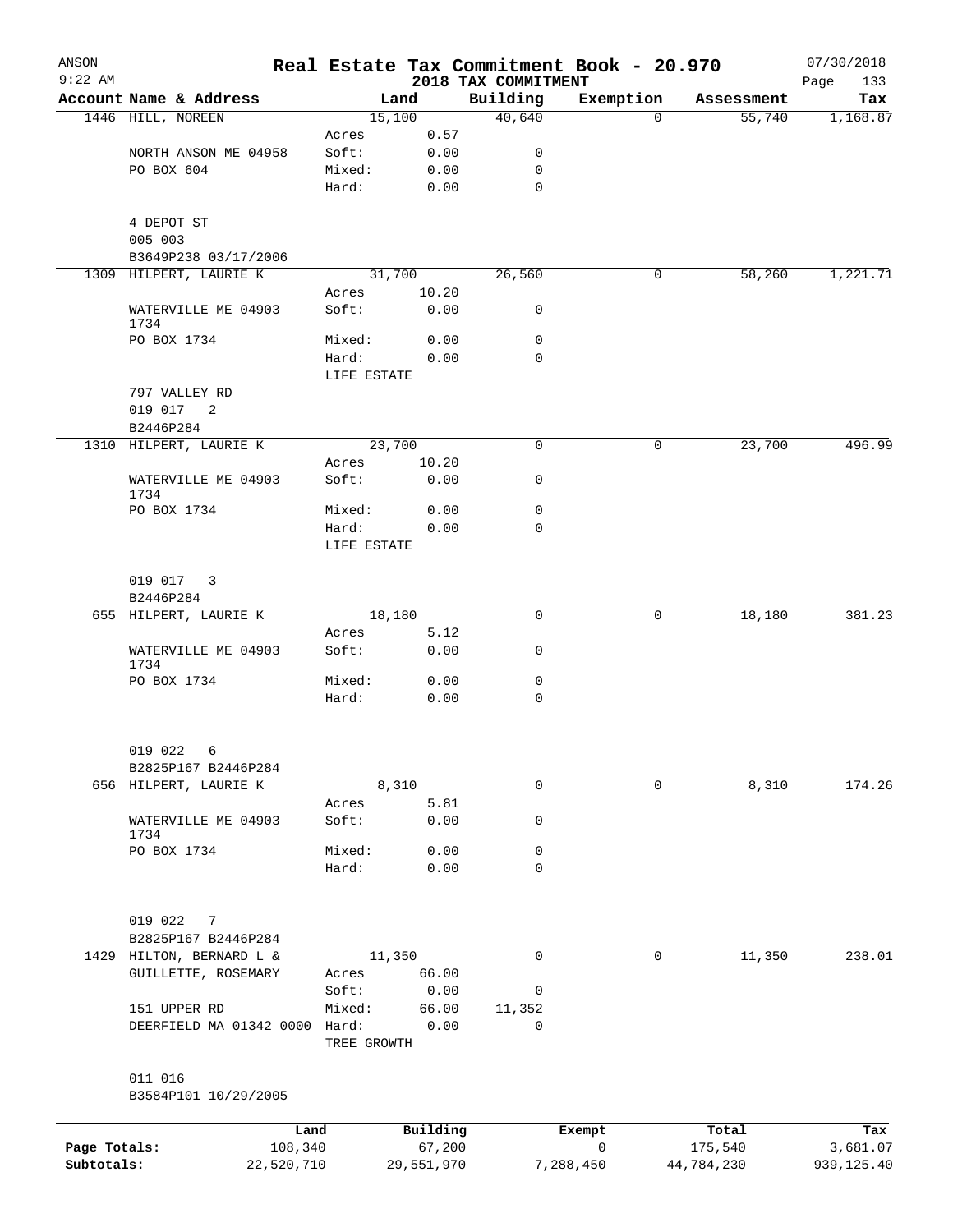| ANSON        |                                           |         |            |                                 | Real Estate Tax Commitment Book - 20.970 |              | 07/30/2018         |
|--------------|-------------------------------------------|---------|------------|---------------------------------|------------------------------------------|--------------|--------------------|
| $9:22$ AM    | Account Name & Address                    |         | Land       | 2018 TAX COMMITMENT<br>Building | Exemption                                | Assessment   | Page<br>134<br>Tax |
|              | 681 HILTON, KENNETH A., JR.               | 14,140  |            | 127,890                         | 20,000                                   | 122,030      | 2,558.97           |
|              |                                           | Acres   | 0.50       |                                 | 01 Homestead Exempt                      |              |                    |
|              | NORTH ANSON ME 04958<br>0692              | Soft:   | 0.00       | 0                               |                                          |              |                    |
|              | PO BOX 692                                | Mixed:  | 0.00       | 0                               |                                          |              |                    |
|              |                                           | Hard:   | 0.00       | $\mathbf 0$                     |                                          |              |                    |
|              | 14 MILK ST                                |         |            |                                 |                                          |              |                    |
|              | 006 078                                   |         |            |                                 |                                          |              |                    |
|              | B3638P29 02/22/2006                       |         |            |                                 |                                          |              |                    |
|              | 366 HILTON, KENNETH A., JR.               | 18, 110 |            | $\mathbf 0$                     | 0                                        | 18, 110      | 379.77             |
|              |                                           | Acres   | 0.82       |                                 |                                          |              |                    |
|              | NORTH ANSON ME 04958<br>0692              | Soft:   | 0.00       | 0                               |                                          |              |                    |
|              | PO BOX 692                                | Mixed:  | 0.00       | 0                               |                                          |              |                    |
|              |                                           | Hard:   | 0.00       | $\mathbf 0$                     |                                          |              |                    |
|              | 14 SUMMER ST                              |         |            |                                 |                                          |              |                    |
|              | 006 087                                   |         |            |                                 |                                          |              |                    |
|              | B4425P207 08/01/2011                      |         |            |                                 |                                          |              |                    |
|              | 1822 HILTON, LEISA C                      | 17,100  |            | 61,630                          | 0                                        | 78,730       | 1,650.97           |
|              |                                           | Acres   | 2.40       |                                 |                                          |              |                    |
|              | ANSON ME 04911 0145                       | Soft:   | 0.00       | 0                               |                                          |              |                    |
|              | 56 LLOYD ROAD                             | Mixed:  | 0.00       | 0                               |                                          |              |                    |
|              |                                           | Hard:   | 0.00       | $\mathbf 0$                     |                                          |              |                    |
|              | 56 LLOYD RD                               |         |            |                                 |                                          |              |                    |
|              | 010 034<br>A                              |         |            |                                 |                                          |              |                    |
|              | B5264P317 03/30/2018 B3474P151 04/26/2005 |         |            |                                 |                                          |              |                    |
|              | 1439 HINES, ROBERT E                      | 15,490  |            | 62,310                          | 20,000                                   | 57,800       | 1,212.07           |
|              | HINES, PRISCILLA A                        | Acres   | 0.60       |                                 | 01 Homestead Exempt                      |              |                    |
|              |                                           | Soft:   | 0.00       | 0                               |                                          |              |                    |
|              | PO BOX 183                                | Mixed:  | 0.00       | 0                               |                                          |              |                    |
|              | NORTH ANSON ME 04958<br>0183              | Hard:   | 0.00       | $\mathbf 0$                     |                                          |              |                    |
|              | 121 NORTH MAIN ST                         |         |            |                                 |                                          |              |                    |
|              | 007 006                                   |         |            |                                 |                                          |              |                    |
|              | B2555P100<br>1438 HINKLE, ROBERT L        | 17,600  |            | $\mathbf 0$                     | 0                                        | 17,600       | 369.07             |
|              | HINKLE, IRENE F                           | Acres   | 10.50      |                                 |                                          |              |                    |
|              |                                           | Soft:   | 0.00       | 0                               |                                          |              |                    |
|              | 16 DEBBIE DR                              | Mixed:  | 0.00       | $\mathbf 0$                     |                                          |              |                    |
|              | PELHAM NH 03076 0000                      | Hard:   | 0.00       | $\mathbf 0$                     |                                          |              |                    |
|              |                                           |         |            |                                 |                                          |              |                    |
|              | 018 021<br>Е                              |         |            |                                 |                                          |              |                    |
|              | B1289P24                                  |         |            |                                 |                                          |              |                    |
|              | 912 HINMAN, JEREMY C                      | 37,900  |            | $\mathbf 0$                     | 0                                        | 37,900       | 794.76             |
|              |                                           | Acres   | 27.80      |                                 |                                          |              |                    |
|              | MOORESVILLE NC 28117<br>0000              | Soft:   | 0.00       | 0                               |                                          |              |                    |
|              | 162 VINEYARD DR                           | Mixed:  | 0.00       | $\mathsf 0$                     |                                          |              |                    |
|              |                                           | Hard:   | 0.00       | $\mathbf 0$                     |                                          |              |                    |
|              |                                           |         |            |                                 |                                          |              |                    |
|              | 018 045                                   |         |            |                                 |                                          |              |                    |
|              | B2609P241                                 |         |            |                                 |                                          |              |                    |
|              | Land                                      |         | Building   |                                 | Exempt                                   | Total        | Tax                |
| Page Totals: | 120,340                                   |         | 251,830    |                                 | 40,000                                   | 332,170      | 6,965.61           |
| Subtotals:   | 22,641,050                                |         | 29,803,800 |                                 | 7,328,450                                | 45, 116, 400 | 946,091.01         |
|              |                                           |         |            |                                 |                                          |              |                    |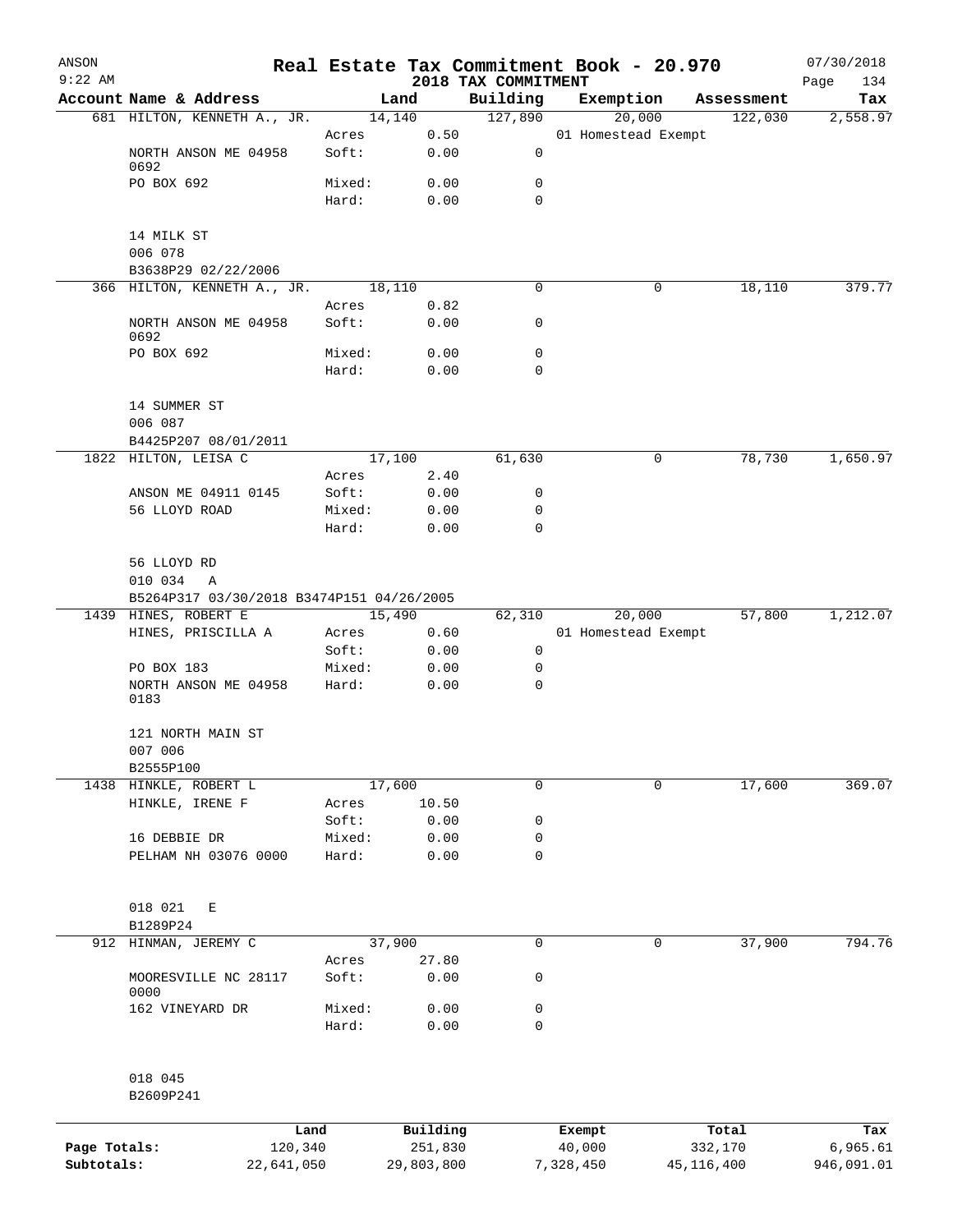| ANSON<br>$9:22$ AM |                                             |            |       | 2018 TAX COMMITMENT | Real Estate Tax Commitment Book - 20.970 |                     | 07/30/2018<br>Page<br>135 |
|--------------------|---------------------------------------------|------------|-------|---------------------|------------------------------------------|---------------------|---------------------------|
|                    | Account Name & Address                      |            | Land  | Building            | Exemption                                | Assessment          | Tax                       |
|                    | 1745 HOBSON, ERIC                           | 72,500     |       | 82,990              |                                          | 155,490<br>$\Omega$ | 3,260.63                  |
|                    |                                             | Acres      | 85.00 |                     |                                          |                     |                           |
|                    | NORTH BERWICK ME 03906<br>0000              | Soft:      | 0.00  | 0                   |                                          |                     |                           |
|                    | 1450 LEBANON RD                             | Mixed:     | 0.00  | 0                   |                                          |                     |                           |
|                    |                                             | Hard:      | 0.00  | $\mathbf 0$         |                                          |                     |                           |
|                    | 022 031                                     |            |       |                     |                                          |                     |                           |
|                    | B4064P200 10/14/2008<br>1389 HODGES, RYAN P | 28,070     |       | 72,770              |                                          | 0<br>100,840        | 2,114.61                  |
|                    | 61 HOPKINS HILL ROAD                        | Acres      | 10.57 |                     |                                          |                     |                           |
|                    |                                             | Soft:      | 0.00  | 0                   |                                          |                     |                           |
|                    | <b>EXETER RI 02822 0000</b>                 | Mixed:     | 0.00  | 0                   |                                          |                     |                           |
|                    |                                             | Hard:      | 0.00  | 0                   |                                          |                     |                           |
|                    |                                             | B5067P0257 |       |                     |                                          |                     |                           |
|                    | 47 BEAVER DAM RD<br>015 044                 |            |       |                     |                                          |                     |                           |
|                    | B5067P257 08/17/2016 B4696P230 08/07/2013   |            |       |                     |                                          |                     |                           |
|                    | 673 HODGES, RYAN P                          | 26,800     |       | 0                   |                                          | 26,800<br>0         | 562.00                    |
|                    | 61 HOPKINS HILL ROAD                        | Acres      | 10.30 |                     |                                          |                     |                           |
|                    |                                             | Soft:      | 0.00  | 0                   |                                          |                     |                           |
|                    | EXETER RI 02822 0000                        | Mixed:     | 0.00  | 0                   |                                          |                     |                           |
|                    |                                             | Hard:      | 0.00  | $\Omega$            |                                          |                     |                           |
|                    |                                             | B5213P0169 |       |                     |                                          |                     |                           |
|                    | 015 044 A                                   |            |       |                     |                                          |                     |                           |
|                    | B5213P169 10/10/2017 B2879P149 11/15/2001   |            |       |                     |                                          |                     |                           |
|                    | 1972 HOLMES, WILLIAM                        |            | 0     | 67,880              | 20,000                                   | 47,880              | 1,004.04                  |
|                    | HOLMES, JENNIFER                            |            |       |                     | 01 Homestead Exempt                      |                     |                           |
|                    | 95 NORTH MAIN ST<br>NORTH ANSON ME 04958    |            |       |                     |                                          |                     |                           |
|                    | 95 NORTH MAIN ST                            |            |       |                     |                                          |                     |                           |
|                    | 006 072<br>ON                               |            |       |                     |                                          |                     |                           |
|                    | 335 HOLT, DONALD E SR                       | 6,930      |       | 48,940              | 20,000                                   | 35,870              | 752.19                    |
|                    | HOLT, DONALD E JR                           | Acres      | 0.12  |                     | 01 Homestead Exempt                      |                     |                           |
|                    | PO BOX 624                                  | Soft:      | 0.00  | 0                   |                                          |                     |                           |
|                    |                                             | Mixed:     | 0.00  | 0                   |                                          |                     |                           |
|                    | ANSON ME 04911                              | Hard:      | 0.00  | $\mathbf 0$         |                                          |                     |                           |
|                    | 69 MAIN ST                                  |            |       |                     |                                          |                     |                           |
|                    | 001 093                                     |            |       |                     |                                          |                     |                           |
|                    | B3350P355 07/29/2004                        |            |       |                     |                                          |                     |                           |
| 305                | HOLT, KAYLA J                               | 10,000     |       | 36,960              | 20,000                                   | 26,960              | 565.35                    |
|                    | HOLT, CHRISTOPHER B                         | Acres      | 0.25  |                     | 01 Homestead Exempt                      |                     |                           |
|                    | 26 OAK STREET                               | Soft:      | 0.00  | 0                   |                                          |                     |                           |
|                    |                                             | Mixed:     | 0.00  | 0                   |                                          |                     |                           |
|                    | ANSON ME 04911                              | Hard:      | 0.00  | 0                   |                                          |                     |                           |
|                    | 26 OAK ST                                   |            |       |                     |                                          |                     |                           |
|                    | 001 058                                     |            |       |                     |                                          |                     |                           |
|                    | B4690P302 07/19/2013                        |            |       |                     |                                          |                     |                           |
|                    |                                             |            |       |                     |                                          |                     |                           |
|                    |                                             |            |       |                     |                                          |                     |                           |
|                    |                                             |            |       |                     |                                          |                     |                           |

|              | Land       | Building     | Exempt    | Total      | Tax         |
|--------------|------------|--------------|-----------|------------|-------------|
| Page Totals: | 144,300    | 309,540      | 60,000    | 393,840    | 8,258.82    |
| Subtotals:   | 22,785,350 | 30, 113, 340 | 7,388,450 | 45,510,240 | 954, 349.83 |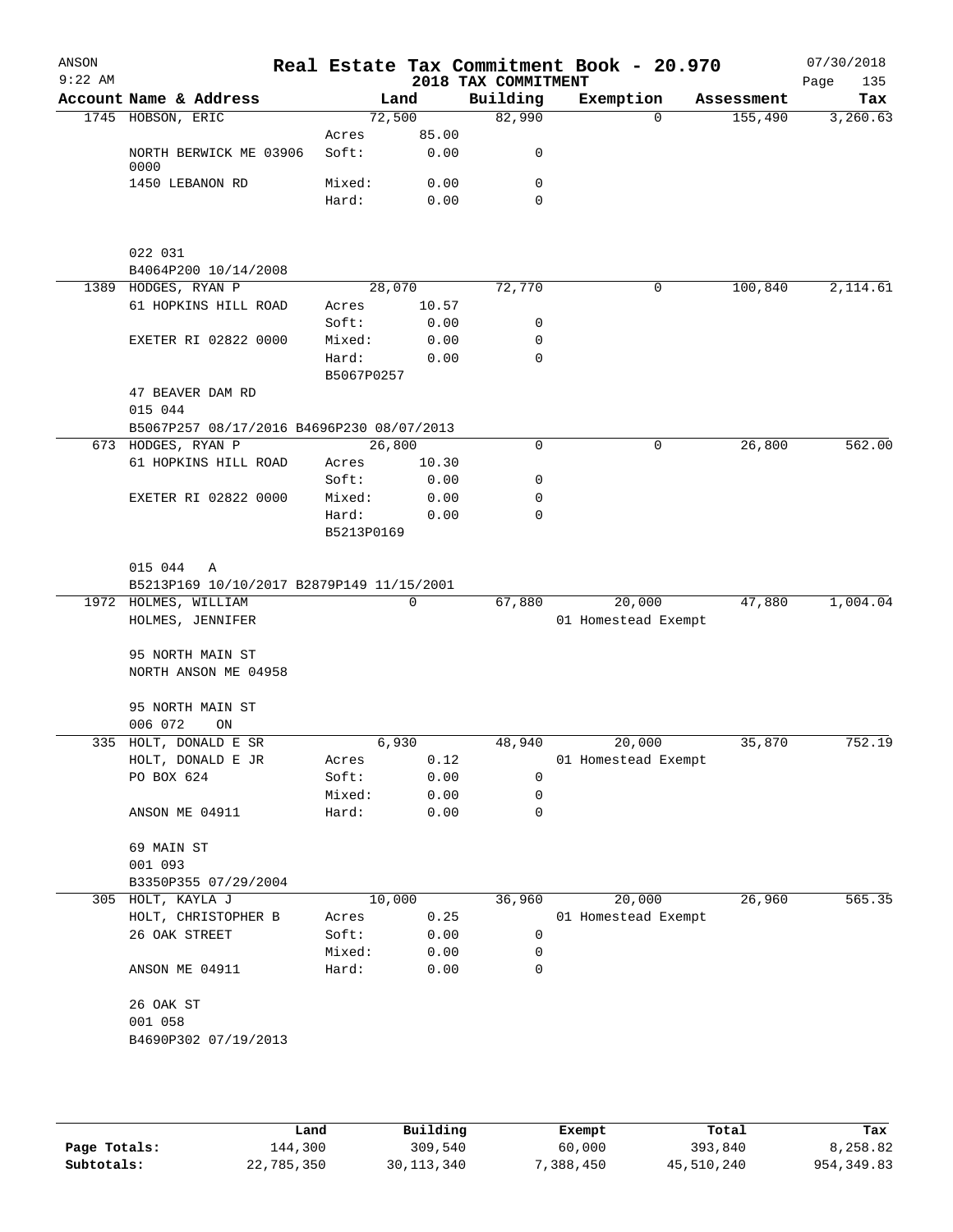| ANSON        |                              |            |                |                     | Real Estate Tax Commitment Book - 20.970 |                      | 07/30/2018  |
|--------------|------------------------------|------------|----------------|---------------------|------------------------------------------|----------------------|-------------|
| $9:22$ AM    | Account Name & Address       |            |                | 2018 TAX COMMITMENT |                                          |                      | Page<br>136 |
|              | 1701 HOLT, MICHAEL D         |            | Land<br>22,100 | Building<br>46,270  | Exemption                                | Assessment<br>48,370 | Tax         |
|              | HOLT, DALENE L               | Acres      | 2.40           |                     | 20,000<br>01 Homestead Exempt            |                      | 1,014.32    |
|              |                              | Soft:      | 0.00           | 0                   |                                          |                      |             |
|              | 296 VALLEY RD                | Mixed:     | 0.00           | 0                   |                                          |                      |             |
|              | NORTH ANSON ME 04958         | Hard:      | 0.00           | $\mathbf 0$         |                                          |                      |             |
|              | 0000                         |            |                |                     |                                          |                      |             |
|              | 296 VALLEY RD                |            |                |                     |                                          |                      |             |
|              | 018 039<br>Α                 |            |                |                     |                                          |                      |             |
|              | B4122P319 04/14/2009         |            |                |                     |                                          |                      |             |
|              | 1013 HOMISKI, JOHN W JR      |            | 60,500         | 13,110              | 0                                        | 73,610               | 1,543.60    |
|              | HOMISKI, GLORIA A            | Acres      | 57.00          |                     |                                          |                      |             |
|              | 377 OLD JEWETT CITY RD       | Soft:      | 0.00           | 0                   |                                          |                      |             |
|              |                              | Mixed:     | 0.00           | 0                   |                                          |                      |             |
|              | PRESTON CT 06365 0000        | Hard:      | 0.00           | 0                   |                                          |                      |             |
|              |                              | B4930P0168 |                |                     |                                          |                      |             |
|              | 144 VALLEY RD                |            |                |                     |                                          |                      |             |
|              | 018 031                      |            |                |                     |                                          |                      |             |
|              | B4930P168 06/30/2015         |            |                |                     |                                          |                      |             |
| 1444         | HOOKER, DAVID                |            | 15,450         | $\mathbf 0$         | 0                                        | 15,450               | 323.99      |
|              | 137 WILLARD RD               | Acres      | 6.45           |                     |                                          |                      |             |
|              |                              | Soft:      | 0.00           | 0                   |                                          |                      |             |
|              | NEW IPSWICH NH 03071<br>0481 | Mixed:     | 0.00           | 0                   |                                          |                      |             |
|              |                              | Hard:      | 0.00           | $\mathbf 0$         |                                          |                      |             |
|              | 015 036<br>3 A               |            |                |                     |                                          |                      |             |
|              | B1530P192                    |            |                |                     |                                          |                      |             |
|              | 1314 HOOPER, DAVID E         |            | 10,770         | 50,750              | 26,000                                   | 35,520               | 744.85      |
|              | HOOPER, ARLENE M             | Acres      | 0.29           |                     | 01 Homestead Exempt                      |                      |             |
|              |                              | Soft:      | 0.00           |                     | 0 02 Resident Veteran                    |                      |             |
|              | PO BOX 43                    | Mixed:     | 0.00           | 0                   |                                          |                      |             |
|              | NORTH ANSON ME 04958<br>0043 | Hard:      | 0.00           | 0                   |                                          |                      |             |
|              | 24 WILLOW ST                 |            |                |                     |                                          |                      |             |
|              | 006 047                      |            |                |                     |                                          |                      |             |
|              | B2480P266                    |            |                |                     | 20,000                                   |                      |             |
|              | 190 HOOPER, SCOTT E          | Acres      | 17,550<br>0.77 | 38,660              | 01 Homestead Exempt                      | 36,210               | 759.32      |
|              | NORTH ANSON ME 04958         | Soft:      | 0.00           | $\mathbf 0$         |                                          |                      |             |
|              | 0131                         |            |                |                     |                                          |                      |             |
|              | PO BOX 131                   | Mixed:     | 0.00           | 0                   |                                          |                      |             |
|              |                              | Hard:      | 0.00           | 0                   |                                          |                      |             |
|              | 39 ELM ST                    |            |                |                     |                                          |                      |             |
|              | 006 043<br>$\, {\bf B}$      |            |                |                     |                                          |                      |             |
|              | B3892P315 08/10/2007         |            |                |                     |                                          |                      |             |
| 1468         | HORR, JANICE L               |            | 21,650         | 50,260              | 20,000                                   | 51,910               | 1,088.55    |
|              |                              | Acres      | 2.10           |                     | 01 Homestead Exempt                      |                      |             |
|              | NORTH ANSON ME 04958<br>0000 | Soft:      | 0.00           | $\mathsf 0$         |                                          |                      |             |
|              | 145 FAHI POND RD             | Mixed:     | 0.00           | 0                   |                                          |                      |             |
|              |                              | Hard:      | 0.00           | $\mathbf 0$         |                                          |                      |             |
|              | 145 FAHI POND RD             |            |                |                     |                                          |                      |             |
|              | 024 010<br>D                 |            |                |                     |                                          |                      |             |
|              | B2524P67                     |            |                |                     |                                          |                      |             |
|              |                              | Land       | Building       |                     | Exempt                                   | Total                | Tax         |
| Page Totals: | 148,020                      |            | 199,050        |                     | 86,000                                   | 261,070              | 5,474.63    |
| Subtotals:   | 22,933,370                   |            | 30, 312, 390   |                     | 7,474,450                                | 45,771,310           | 959,824.46  |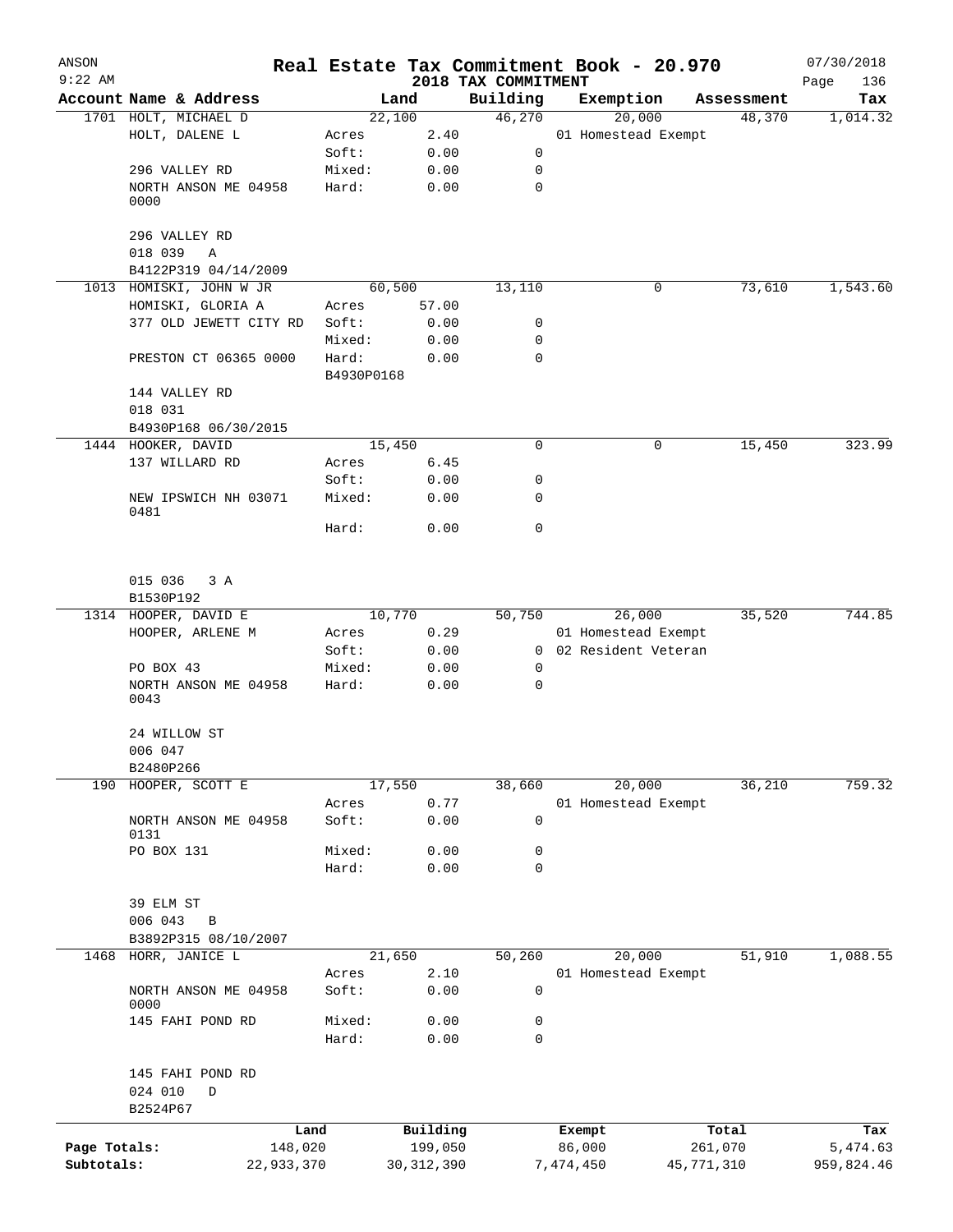| ANSON        |                                      |                 |              |                                 | Real Estate Tax Commitment Book - 20.970 |                  |            | 07/30/2018         |
|--------------|--------------------------------------|-----------------|--------------|---------------------------------|------------------------------------------|------------------|------------|--------------------|
| $9:22$ AM    | Account Name & Address               |                 | Land         | 2018 TAX COMMITMENT<br>Building | Exemption                                |                  | Assessment | Page<br>137<br>Tax |
|              | 1916 HORTON, WILLIAM J., JR.         | 22,230          |              | 0                               |                                          | 0                | 22,230     | 466.16             |
|              | 1876 HIGHPOINT ROAD                  | Acres           | 8.73         |                                 |                                          |                  |            |                    |
|              | <b>GUEST HOUSE</b>                   | Soft:           | 0.00         | 0                               |                                          |                  |            |                    |
|              | COOPERSBURGH PA 18036<br>5934        | Mixed:          | 0.00         | 0                               |                                          |                  |            |                    |
|              |                                      | Hard:           | 0.00         | 0                               |                                          |                  |            |                    |
|              | 3 FIREFLY LANE                       |                 |              |                                 |                                          |                  |            |                    |
|              | 020 014<br>8<br>B4707P45 08/27/2013  |                 |              |                                 |                                          |                  |            |                    |
|              | 784 HOSKINS, NEAL P                  | 20,080          |              | 14,860                          |                                          | 0                | 34,940     | 732.69             |
|              | C/O JOSEPH HOULE                     | Acres           | 1.05         |                                 |                                          |                  |            |                    |
|              | 30 EMBDEN POND RD                    | Soft:           | 0.00         | 0                               |                                          |                  |            |                    |
|              | NORTH ANSON ME 04958<br>0000         | Mixed:          | 0.00         | 0                               |                                          |                  |            |                    |
|              |                                      | Hard:           | 0.00         | $\mathbf 0$                     |                                          |                  |            |                    |
|              | 30 EMBDEN POND RD                    |                 |              |                                 |                                          |                  |            |                    |
|              | 009 011                              |                 |              |                                 |                                          |                  |            |                    |
|              | B3942P305 12/13/2007                 |                 |              |                                 |                                          |                  |            |                    |
|              | 1510 HOULE, EUGENE O                 | 11,140          |              | 81,230                          | 20,000                                   |                  | 72,370     | 1,517.60           |
|              | HOULE, WANDA                         | Acres           | 0.31         |                                 | 01 Homestead Exempt                      |                  |            |                    |
|              |                                      | Soft:           | 0.00         | 0                               |                                          |                  |            |                    |
|              | 40 NEW PORTLAND RD                   | Mixed:          | 0.00         | 0                               |                                          |                  |            |                    |
|              | NORTH ANSON ME 04958<br>0000         | Hard:           | 0.00         | 0                               |                                          |                  |            |                    |
|              | 40 NEW PORTLAND RD                   |                 |              |                                 |                                          |                  |            |                    |
|              | 008 023<br>Α                         |                 |              |                                 |                                          |                  |            |                    |
| 1147         | B3932P126 10/31/2007                 |                 |              |                                 | 20,000                                   |                  | 63,940     |                    |
|              | HOWARD, JUDITH G                     | 26,050          |              | 57,890                          |                                          |                  |            | 1,340.82           |
|              |                                      | Acres<br>Soft:  | 5.03<br>0.00 | 0                               | 01 Homestead Exempt                      |                  |            |                    |
|              | ANSON ME 04911 0000<br>116 SMITH RD  | Mixed:          |              | 0                               |                                          |                  |            |                    |
|              |                                      | Hard:           | 0.00<br>0.00 | $\mathbf 0$                     |                                          |                  |            |                    |
|              | 116 SMITH RD                         |                 |              |                                 |                                          |                  |            |                    |
|              | 010 011<br>7                         |                 |              |                                 |                                          |                  |            |                    |
|              | B2338P116                            |                 |              |                                 |                                          |                  |            |                    |
|              | 998 HOYT, GAIL                       | 20,000          |              | 46,230                          |                                          | 0                | 66,230     | 1,388.84           |
|              | 1354 US RT 202                       | Acres           | 1.00         |                                 |                                          |                  |            |                    |
|              |                                      | Soft:           | 0.00         | 0                               |                                          |                  |            |                    |
|              | WINTHROP ME 04364 0000               | Mixed:          | 0.00         | 0                               |                                          |                  |            |                    |
|              |                                      | Hard:           | 0.00         | 0                               |                                          |                  |            |                    |
|              | 12 MILLER RD                         |                 |              |                                 |                                          |                  |            |                    |
|              | 014 005 B                            |                 |              |                                 |                                          |                  |            |                    |
|              | B3628P193 02/02/2006                 |                 |              |                                 |                                          |                  |            |                    |
|              | 579 HOYT, GAIL & MICHAEL<br>LTD PART | 20,000          |              | 420                             |                                          | 0                | 20,420     | 428.21             |
|              |                                      | Acres           | 1.00         |                                 |                                          |                  |            |                    |
|              | WINTHROP ME 04364 0000               | Soft:           | 0.00         | 0                               |                                          |                  |            |                    |
|              | 1354 US RT 202                       | Mixed:<br>Hard: | 0.00<br>0.00 | 0<br>$\mathbf 0$                |                                          |                  |            |                    |
|              | 735 HORSEBACK RD                     |                 |              |                                 |                                          |                  |            |                    |
|              | 019 005<br>B<br>B3775P261 11/16/2006 |                 |              |                                 |                                          |                  |            |                    |
|              |                                      |                 | Building     |                                 |                                          |                  |            |                    |
| Page Totals: | Land<br>119,500                      |                 | 200,630      |                                 | Exempt<br>40,000                         | Total<br>280,130 |            | Tax<br>5,874.32    |
| Subtotals:   | 23,052,870                           |                 | 30,513,020   |                                 | 7,514,450                                | 46,051,440       |            | 965,698.78         |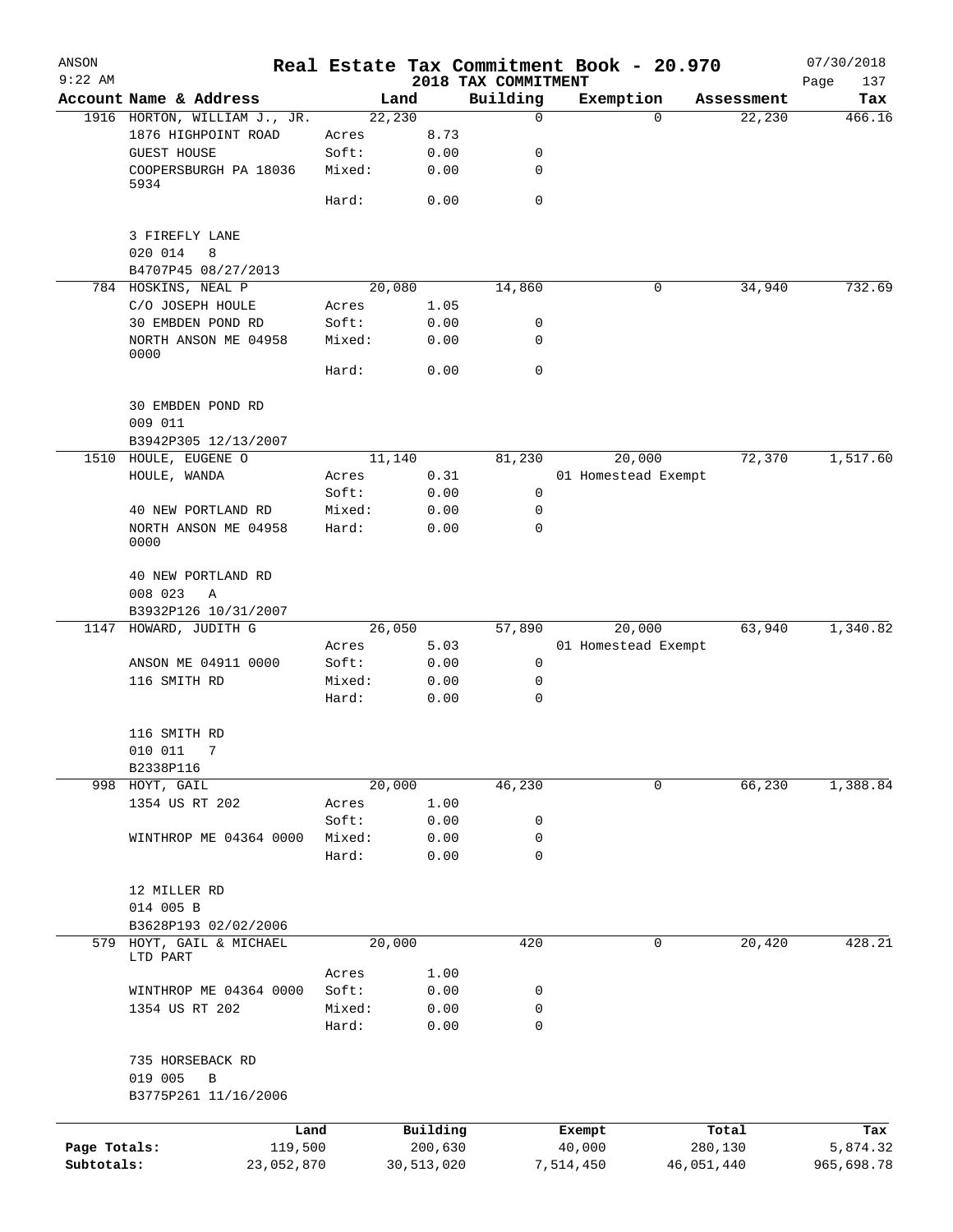| ANSON<br>$9:22$ AM |                                       |              |        |            | 2018 TAX COMMITMENT | Real Estate Tax Commitment Book - 20.970 |              | 07/30/2018<br>138<br>Page |
|--------------------|---------------------------------------|--------------|--------|------------|---------------------|------------------------------------------|--------------|---------------------------|
|                    | Account Name & Address                |              |        | Land       | Building            | Exemption                                | Assessment   | Tax                       |
|                    | 1908 HOYT, GAIL & MICHAEL             |              |        | 16,610     | $\mathbf 0$         | $\Omega$                                 | 16,610       | 348.31                    |
|                    | LTD PART                              |              |        |            |                     |                                          |              |                           |
|                    |                                       |              | Acres  | 4.07       |                     |                                          |              |                           |
|                    | WINTHROP ME 04364 0000                |              | Soft:  | 0.00       | 0                   |                                          |              |                           |
|                    | 1354 US RT 202                        |              | Mixed: | 0.00       | 0                   |                                          |              |                           |
|                    |                                       |              | Hard:  | 0.00       | 0                   |                                          |              |                           |
|                    |                                       |              |        |            |                     |                                          |              |                           |
|                    | HORSEBACK RD                          |              |        |            |                     |                                          |              |                           |
|                    | 019 005 3                             |              |        |            |                     |                                          |              |                           |
|                    | B1922P220                             |              |        |            | 0                   | 0                                        |              | 387.32                    |
|                    | 1909 HOYT, GAIL & MICHAEL<br>LTD PART |              |        | 18,470     |                     |                                          | 18,470       |                           |
|                    |                                       |              | Acres  | 5.31       |                     |                                          |              |                           |
|                    | WINTHROP ME 04364 0000                |              | Soft:  | 0.00       | 0                   |                                          |              |                           |
|                    | 1354 US RT 202                        |              | Mixed: | 0.00       | 0                   |                                          |              |                           |
|                    |                                       |              | Hard:  | 0.00       | 0                   |                                          |              |                           |
|                    |                                       |              |        |            |                     |                                          |              |                           |
|                    | HORSEBACK RD                          |              |        |            |                     |                                          |              |                           |
|                    | 019 005 5                             |              |        |            |                     |                                          |              |                           |
|                    | B1922P220                             |              |        |            |                     |                                          |              |                           |
|                    | 1910 HOYT, GAIL & MICHAEL             |              |        | 18,960     | 0                   | 0                                        | 18,960       | 397.59                    |
|                    | LTD PART                              |              |        |            |                     |                                          |              |                           |
|                    |                                       |              | Acres  | 5.64       |                     |                                          |              |                           |
|                    | WINTHROP ME 04364 0000                |              | Soft:  | 0.00       | 0                   |                                          |              |                           |
|                    | 1354 US RT 202                        |              | Mixed: | 0.00       | 0                   |                                          |              |                           |
|                    |                                       |              | Hard:  | 0.00       | 0                   |                                          |              |                           |
|                    |                                       |              |        |            |                     |                                          |              |                           |
|                    | HORSEBACK RD<br>019 005 6             |              |        |            |                     |                                          |              |                           |
|                    | B1922P220                             |              |        |            |                     |                                          |              |                           |
| 1449               | HOYT, IVAN E                          |              |        | 6,930      | 63,480              | 26,000                                   | 44,410       | 931.28                    |
|                    | HOYT, ARLENE D                        |              | Acres  | 0.12       |                     | 01 Homestead Exempt                      |              |                           |
|                    |                                       |              | Soft:  | 0.00       |                     | 0 02 Resident Veteran                    |              |                           |
|                    | PO BOX 351                            |              | Mixed: | 0.00       | 0                   |                                          |              |                           |
|                    | ANSON ME 04911 0351                   |              | Hard:  | 0.00       | 0                   |                                          |              |                           |
|                    |                                       |              |        |            |                     |                                          |              |                           |
|                    | 7 SCHOOL ST                           |              |        |            |                     |                                          |              |                           |
|                    | 001 029                               |              |        |            |                     |                                          |              |                           |
|                    | B818P901                              |              |        |            |                     |                                          |              |                           |
|                    | 1450 HOYT, MICHAEL A                  |              |        | 12,490     | 44,510              | 0                                        | 57,000       | 1,195.29                  |
|                    | HOYT, GAIL R                          |              | Acres  | 0.39       |                     |                                          |              |                           |
|                    |                                       |              | Soft:  | 0.00       | 0                   |                                          |              |                           |
|                    | 1354 US RT 202                        |              | Mixed: | 0.00       | 0                   |                                          |              |                           |
|                    | WINTHROP ME 04364 0000                |              | Hard:  | 0.00       | 0                   |                                          |              |                           |
|                    |                                       |              |        |            |                     |                                          |              |                           |
|                    | 158 RIVER RD                          |              |        |            |                     |                                          |              |                           |
|                    | 004 007                               |              |        |            |                     |                                          |              |                           |
|                    | B3130P355                             |              |        |            |                     |                                          |              |                           |
|                    | 1451 HOYT, MICHAEL A                  |              |        | 6,350      | 0                   | 0                                        | 6,350        | 133.16                    |
|                    | HOYT, GAIL R                          |              | Acres  | 0.28       |                     |                                          |              |                           |
|                    |                                       |              | Soft:  | 0.00       | 0                   |                                          |              |                           |
|                    | 1354 US RT 202                        |              | Mixed: | 0.00       | 0                   |                                          |              |                           |
|                    | WINTHROP ME 04364 0000                |              | Hard:  | 0.00       | 0                   |                                          |              |                           |
|                    |                                       |              |        |            |                     |                                          |              |                           |
|                    | 004 008                               |              |        |            |                     |                                          |              |                           |
|                    | B3130P355                             |              |        |            |                     |                                          |              |                           |
|                    |                                       |              |        |            |                     |                                          |              |                           |
|                    |                                       | Land         |        | Building   |                     | Exempt                                   | Total        | Tax                       |
| Page Totals:       |                                       | 79,810       |        | 107,990    |                     | 26,000                                   | 161,800      | 3,392.95                  |
| Subtotals:         |                                       | 23, 132, 680 |        | 30,621,010 |                     | 7,540,450                                | 46, 213, 240 | 969,091.73                |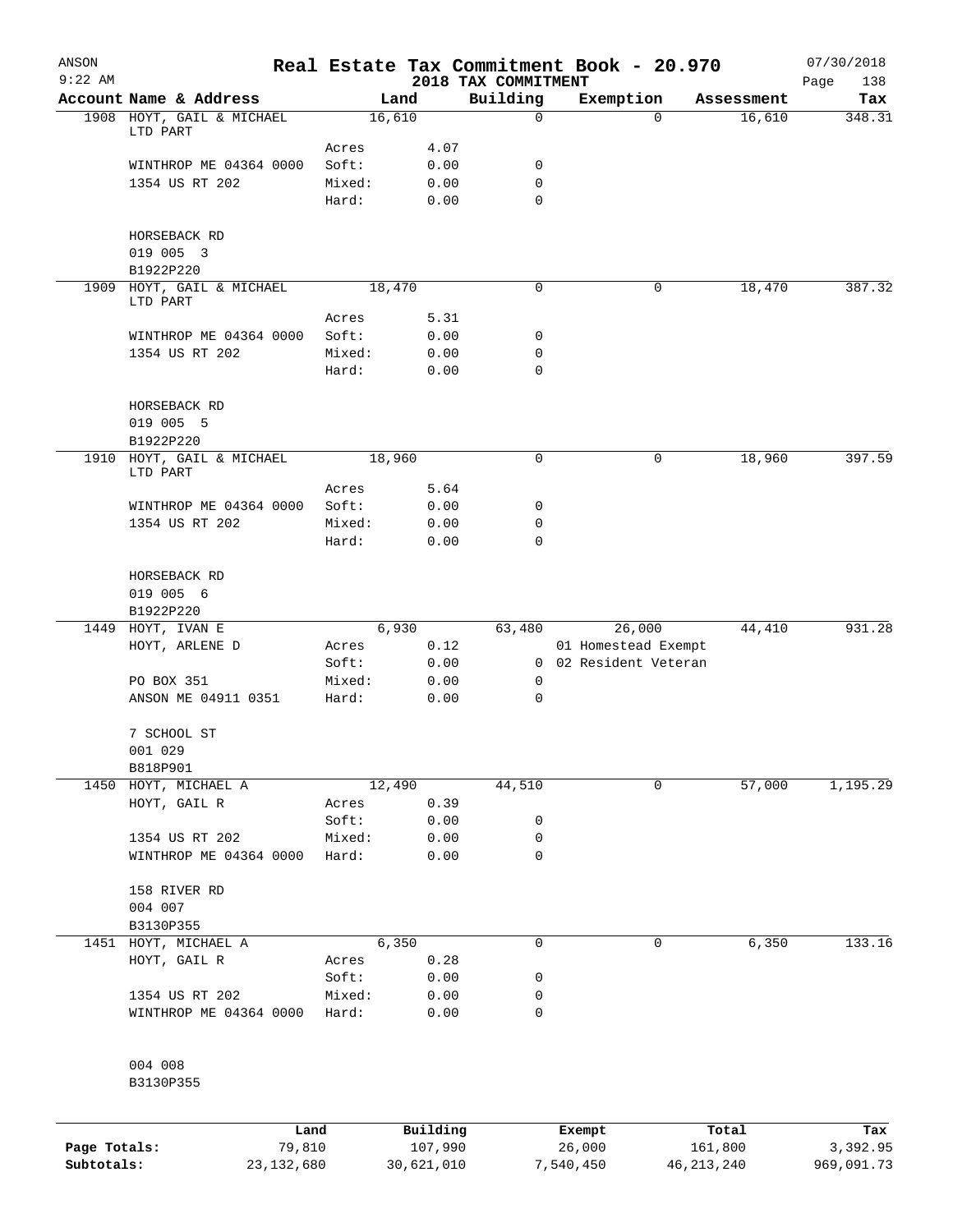| ANSON        |                                                |                 |              |                     | Real Estate Tax Commitment Book - 20.970 |                      | 07/30/2018    |
|--------------|------------------------------------------------|-----------------|--------------|---------------------|------------------------------------------|----------------------|---------------|
| $9:22$ AM    |                                                |                 |              | 2018 TAX COMMITMENT |                                          |                      | Page<br>139   |
|              | Account Name & Address<br>892 HUBBARD, CLARE C | Land<br>18,500  |              | Building<br>0       | Exemption<br>0                           | Assessment<br>18,500 | Tax<br>387.95 |
|              |                                                | Acres           | 9.50         |                     |                                          |                      |               |
|              | NORTH ANSON ME 04958<br>0213                   | Soft:           | 0.00         | 0                   |                                          |                      |               |
|              | PO BOX 213                                     | Mixed:          | 0.00         | 0                   |                                          |                      |               |
|              |                                                | Hard:           | 0.00         | $\Omega$            |                                          |                      |               |
|              | 187 CARRABASSETT RD                            |                 |              |                     |                                          |                      |               |
|              | 022 023                                        |                 |              |                     |                                          |                      |               |
|              | B4364P158 01/28/2011                           |                 |              |                     |                                          |                      |               |
|              | 1420 HUFF, JR., CLINTON F.                     | 5,290           |              | 21,390              | 0                                        | 26,680               | 559.48        |
|              | 5 BROOK STREET                                 | Acres<br>Soft:  | 0.07<br>0.00 | 0                   |                                          |                      |               |
|              | ANSON ME 04911                                 | Mixed:          | 0.00         | 0                   |                                          |                      |               |
|              |                                                | Hard:           | 0.00         | 0                   |                                          |                      |               |
|              |                                                | B5208P0195      |              |                     |                                          |                      |               |
|              | 5 BROOK ST                                     |                 |              |                     |                                          |                      |               |
|              | 001 088                                        |                 |              |                     |                                          |                      |               |
|              | B5208P195 09/20/2017 B5111P294 12/20/2016      |                 |              |                     |                                          |                      |               |
|              | 538 HUNTER, ANSON S                            | 31,380          |              | 8,600               | 0                                        | 39,980               | 838.38        |
|              |                                                | Acres           | 5.92         |                     |                                          |                      |               |
|              | ANSON ME 04911 0163<br>PO BOX 8                | Soft:<br>Mixed: | 0.00<br>0.00 | 0<br>0              |                                          |                      |               |
|              |                                                | Hard:           | 0.00         | 0                   |                                          |                      |               |
|              |                                                |                 |              |                     |                                          |                      |               |
|              | 627 PEASE HILL RD                              |                 |              |                     |                                          |                      |               |
|              | 013 001<br>E                                   |                 |              |                     |                                          |                      |               |
|              | B3907P36 09/12/2007 B3224P309                  |                 |              |                     |                                          |                      |               |
|              | 1421 HUPPER, BLANCHARD G                       | 10,000          |              | 19,590              | 0                                        | 29,590               | 620.50        |
|              | HUPPER, DAVID P. &<br>JUSTIN D.                | Acres           | 0.25         |                     |                                          |                      |               |
|              | 693 PEASE HILL ROAD                            | Soft:           | 0.00         | 0                   |                                          |                      |               |
|              | ANSON ME 04911                                 | Mixed:<br>Hard: | 0.00<br>0.00 | 0<br>0              |                                          |                      |               |
|              |                                                |                 |              |                     |                                          |                      |               |
|              | 76 FLETCHER RD<br>013 010                      |                 |              |                     |                                          |                      |               |
|              | B4808P201 03/10/2014                           |                 |              |                     |                                          |                      |               |
| 1463         | HUPPER, BLANCHARD G                            | 74,000          |              | 58,230              | 20,000                                   | 112,230              | 2,353.46      |
|              |                                                | Acres           | 84.00        |                     | 01 Homestead Exempt                      |                      |               |
|              | ANSON ME 04911 0000                            | Soft:           | 0.00         | 0                   |                                          |                      |               |
|              | 693 PEASE HILL RD                              | Mixed:          | 0.00         | 0                   |                                          |                      |               |
|              |                                                | Hard:           | 0.00         | 0                   |                                          |                      |               |
|              | 693 PEASE HILL RD                              |                 |              |                     |                                          |                      |               |
|              | 013 011                                        |                 |              |                     |                                          |                      |               |
|              | B822P949                                       |                 |              |                     |                                          |                      |               |
| 1665         | HUPPER, DAVID                                  | 25,100          |              | 36,900              | 20,000                                   | 42,000               | 880.74        |
|              |                                                | Acres           | 4.40         |                     | 01 Homestead Exempt                      |                      |               |
|              | ANSON ME 04911 0000                            | Soft:           | 0.00         | 0                   |                                          |                      |               |
|              | 80 FLETCHER RD                                 | Mixed:          | 0.00         | 0                   |                                          |                      |               |
|              |                                                | Hard:           | 0.00         | 0                   |                                          |                      |               |
|              | 80 FLETCHER RD                                 |                 |              |                     |                                          |                      |               |
|              | 013 011<br>D                                   |                 |              |                     |                                          |                      |               |
|              | B4945P359 08/19/2015 B2122P260                 |                 |              |                     |                                          |                      |               |
|              |                                                |                 |              |                     |                                          |                      |               |
|              |                                                |                 |              |                     |                                          |                      |               |
|              |                                                | Land            | Building     |                     | Exempt<br>40,000                         | Total                | Tax           |
| Page Totals: | 164,270                                        |                 | 144,710      |                     |                                          | 268,980              | 5,640.51      |

**Subtotals:** 23,296,950 30,765,720 7,580,450 46,482,220 974,732.24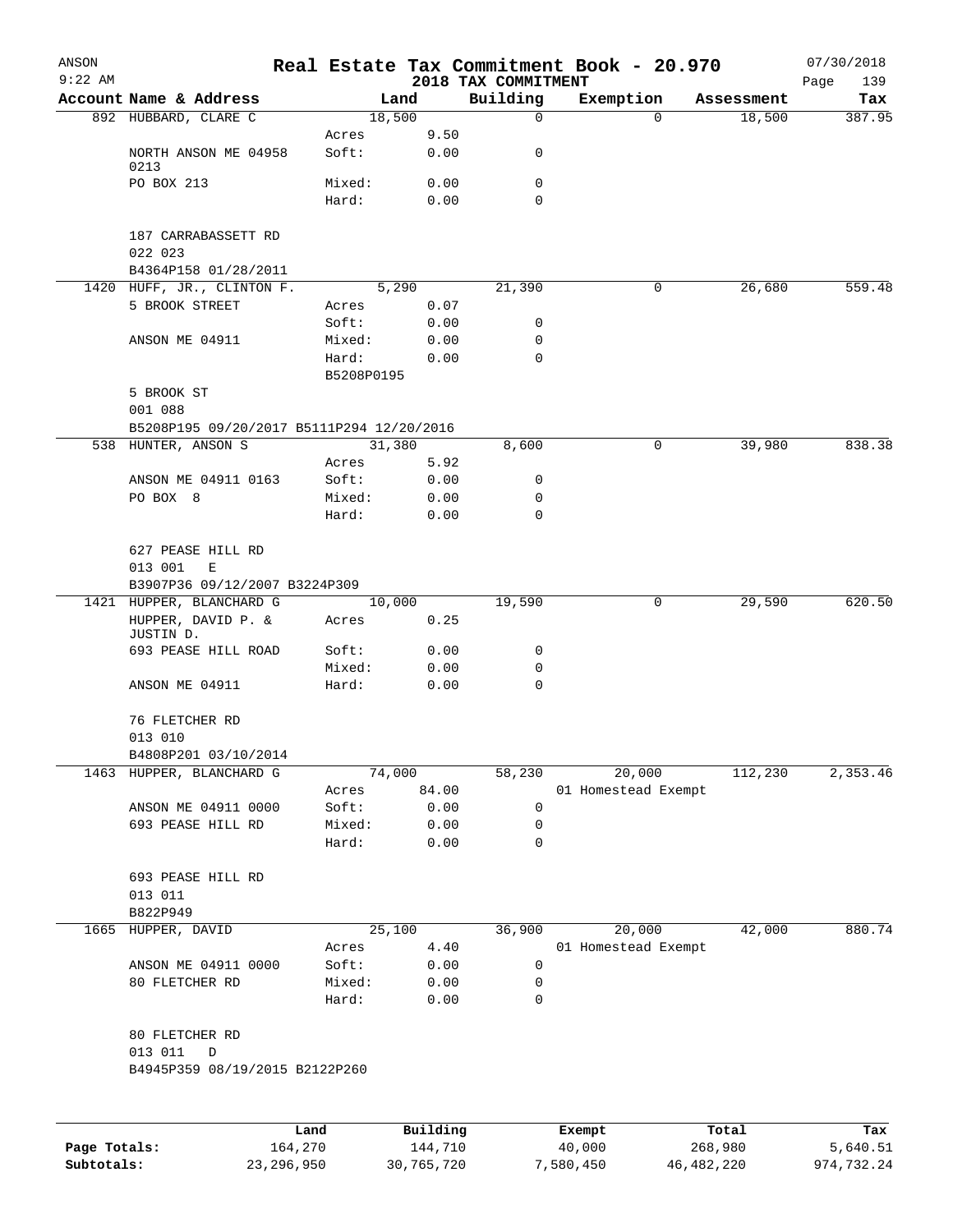| ANSON<br>$9:22$ AM |                                      |        |            |                                 | Real Estate Tax Commitment Book - 20.970 |                      | 07/30/2018         |
|--------------------|--------------------------------------|--------|------------|---------------------------------|------------------------------------------|----------------------|--------------------|
|                    | Account Name & Address               |        | Land       | 2018 TAX COMMITMENT<br>Building |                                          |                      | Page<br>140<br>Tax |
|                    | 93 HUPPER, RAMONA A                  |        | 20,000     | 70,140                          | Exemption<br>20,000                      | Assessment<br>70,140 | 1,470.84           |
|                    |                                      | Acres  | 1.00       |                                 | 01 Homestead Exempt                      |                      |                    |
|                    | ANSON ME 04911 0000                  | Soft:  | 0.00       | 0                               |                                          |                      |                    |
|                    | 716 HORSEBACK ROAD                   | Mixed: | 0.00       | 0                               |                                          |                      |                    |
|                    |                                      | Hard:  | 0.00       | $\mathbf 0$                     |                                          |                      |                    |
|                    | 716 HORSEBACK RD                     |        |            |                                 |                                          |                      |                    |
|                    | 019 038<br>Α<br>B4799P168 06/18/2014 |        |            |                                 |                                          |                      |                    |
| 1385               | HURD, HOWARD D., JR.                 |        | 6,890      | 0                               | 0                                        | 6,890                | 144.48             |
|                    |                                      | Acres  | 0.33       |                                 |                                          |                      |                    |
|                    | NORTH ANSON ME 04958<br>0181         | Soft:  | 0.00       | 0                               |                                          |                      |                    |
|                    | PO BOX 181                           | Mixed: | 0.00       | 0                               |                                          |                      |                    |
|                    |                                      | Hard:  | 0.00       | $\mathbf 0$                     |                                          |                      |                    |
|                    | 006 048                              |        |            |                                 |                                          |                      |                    |
|                    | B4475P319 12/20/2011                 |        |            |                                 |                                          |                      |                    |
|                    | 1111 HURD, LINDA J                   |        | 14,140     | 5,730                           | 19,870                                   | 0                    | 0.00               |
|                    | PO BOX 602                           | Acres  | 0.50       |                                 | 01 Homestead Exempt                      |                      |                    |
|                    |                                      | Soft:  | 0.00       | 0                               |                                          |                      |                    |
|                    | NORTH ANSON ME 04958                 | Mixed: | 0.00       | 0                               |                                          |                      |                    |
|                    |                                      | Hard:  | 0.00       | 0                               |                                          |                      |                    |
|                    | 12 HIGH ST                           |        |            |                                 |                                          |                      |                    |
|                    | 006 049                              |        |            |                                 |                                          |                      |                    |
|                    | B3331P50 06/22/2004                  |        |            |                                 |                                          |                      |                    |
|                    | 325 HYDE, ROBERT R                   |        | 20,900     | 81,300                          | 20,000                                   | 82,200               | 1,723.73           |
|                    | HYDE, CHARLENE H                     | Acres  | 1.60       |                                 | 01 Homestead Exempt                      |                      |                    |
|                    | 306 EAST MAIN STREET                 | Soft:  | 0.00       | 0                               |                                          |                      |                    |
|                    |                                      | Mixed: | 0.00       | 0                               |                                          |                      |                    |
|                    | SEARSPORT ME 04974                   | Hard:  | 0.00       | $\mathbf 0$                     |                                          |                      |                    |
|                    | 4 NEW PORTLAND RD                    |        |            |                                 |                                          |                      |                    |
|                    | 008 020                              |        |            |                                 |                                          |                      |                    |
|                    | B5149P138 04/18/2017                 |        |            |                                 |                                          |                      |                    |
| 560                | IANNONE, AUGUSTO J. JR<br>&.         |        | 25,030     | 66,630                          | 0                                        | 91,660               | 1,922.11           |
|                    | IANNONE, JILL M                      | Acres  | 4.35       |                                 |                                          |                      |                    |
|                    | 10 MEADOWLARK TERR                   | Soft:  | 0.00       | 0                               |                                          |                      |                    |
|                    |                                      | Mixed: | 0.00       | 0                               |                                          |                      |                    |
|                    | RICHMOND RI 02898 0000               | Hard:  | 0.00       | $\mathbf 0$                     |                                          |                      |                    |
|                    | 242 CAMPGROUND RD                    |        |            |                                 |                                          |                      |                    |
|                    | 015 041                              |        |            |                                 |                                          |                      |                    |
|                    | B3332P107 06/24/2004                 |        |            |                                 |                                          |                      |                    |
| 1058               | IBANEZ, JEANNETTE                    |        | 23,080     | 9,090                           | 0                                        | 32,170               | 674.60             |
|                    |                                      | Acres  | 5.05       |                                 |                                          |                      |                    |
|                    | LAKE IN THE HILLS IL<br>60156        | Soft:  | 0.00       | 0                               |                                          |                      |                    |
|                    | 5754 FOXFIELD LANE                   | Mixed: | 0.00       | 0                               |                                          |                      |                    |
|                    |                                      | Hard:  | 0.00       | 0                               |                                          |                      |                    |
|                    | 383 TOWN FARM RD                     |        |            |                                 |                                          |                      |                    |
|                    | 022 038<br>$4\overline{ }$           |        |            |                                 |                                          |                      |                    |
|                    | B2470P184                            |        |            |                                 |                                          |                      |                    |
|                    |                                      | Land   | Building   |                                 | Exempt                                   | Total                | Tax                |
| Page Totals:       | 110,040                              |        | 232,890    |                                 | 59,870                                   | 283,060              | 5,935.76           |
| Subtotals:         | 23,406,990                           |        | 30,998,610 |                                 | 7,640,320                                | 46,765,280           | 980,668.00         |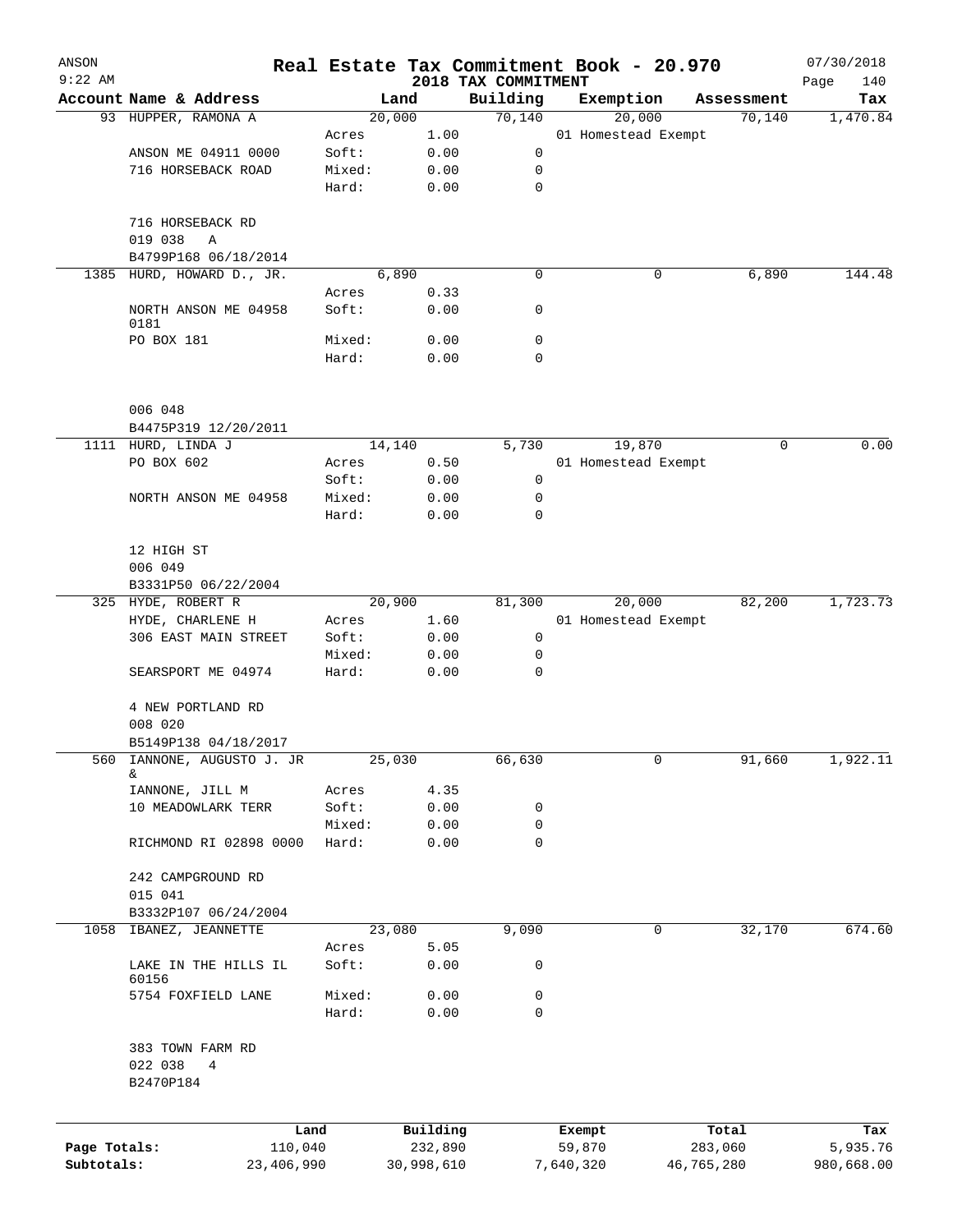| ANSON        |                                                           |                     |                     | Real Estate Tax Commitment Book - 20.970 |                   |                     |                  | 07/30/2018         |
|--------------|-----------------------------------------------------------|---------------------|---------------------|------------------------------------------|-------------------|---------------------|------------------|--------------------|
| $9:22$ AM    | Account Name & Address                                    | Land                |                     | 2018 TAX COMMITMENT<br>Building          | Exemption         |                     | Assessment       | 141<br>Page<br>Tax |
|              | 1686 INGERSOLL, ERIN N. &                                 | 23,110              |                     | 16,880                                   |                   | 20,000              | 19,990           | 419.19             |
|              | DUBE, PATRICK H                                           | Acres               | 3.07                |                                          |                   | 01 Homestead Exempt |                  |                    |
|              |                                                           | Soft:               | 0.00                | 0                                        |                   |                     |                  |                    |
|              | 103 HOLLIN WAITE HILL                                     | Mixed:              | 0.00                | 0                                        |                   |                     |                  |                    |
|              | RD.<br>ANSON ME 04911 0000                                | Hard:               | 0.00                | 0                                        |                   |                     |                  |                    |
|              |                                                           |                     |                     |                                          |                   |                     |                  |                    |
|              | 103 HOLLIN WAITE HILL                                     |                     |                     |                                          |                   |                     |                  |                    |
|              | 014 045<br>3<br>B4984P286 12/11/2015 B3493P106 06/01/2005 |                     |                     |                                          |                   |                     |                  |                    |
|              | 1805 INGERSOLL, GERRY L. &                                | 22,550              |                     | 12,210                                   |                   | 20,000              | 14,760           | 309.52             |
|              | THIBODEAU, MICHELE M                                      | Acres               | 2.70                |                                          |                   | 01 Homestead Exempt |                  |                    |
|              | C/O RICHARD GOULD                                         | Soft:               | 0.00                | 0                                        |                   |                     |                  |                    |
|              | 663 BIGELOW HILL RD                                       | Mixed:              | 0.00                | 0                                        |                   |                     |                  |                    |
|              | SKOWHEGAN ME 04976 5227 Hard:                             |                     | 0.00                | 0                                        |                   |                     |                  |                    |
|              | 317 WEST MILLS RD                                         |                     |                     |                                          |                   |                     |                  |                    |
|              | 6 A<br>011 032                                            |                     |                     |                                          |                   |                     |                  |                    |
|              | B3996P65 05/12/2008                                       |                     |                     |                                          |                   |                     |                  |                    |
| 679          | INLAND HOSPITAL                                           | 31,500              |                     | 145,680                                  |                   | 177,180             | 0                | 0.00               |
|              |                                                           | Acres               | 2.00                |                                          |                   | 19 Hospital 652-1K  |                  |                    |
|              | WATERVILLE ME 04901                                       | Soft:               | 0.00                | $\mathbf 0$                              |                   |                     |                  |                    |
|              | 0000<br>200 KENNEDY MEMORIAL DR Mixed:                    |                     | 0.00                | 0                                        |                   |                     |                  |                    |
|              |                                                           | Hard:               | 0.00                | $\Omega$                                 |                   |                     |                  |                    |
|              |                                                           |                     |                     |                                          |                   |                     |                  |                    |
|              | 167 NORTH MAIN ST                                         |                     |                     |                                          |                   |                     |                  |                    |
|              | 017 019<br>C<br>B3640P273 12/30/2005                      |                     |                     |                                          |                   |                     |                  |                    |
|              | 875 IRELAND, JEANICE T                                    | 14,550              |                     | 0                                        |                   | 0                   | 14,550           | 305.11             |
|              | IRELAND, JAYDEN G                                         | Acres               | 2.70                |                                          |                   |                     |                  |                    |
|              |                                                           | Soft:               | 0.00                | 0                                        |                   |                     |                  |                    |
|              | PO BOX 12                                                 | Mixed:              | 0.00                | 0                                        |                   |                     |                  |                    |
|              | ATHENS ME 04912 0000                                      | Hard:               | 0.00                | 0                                        |                   |                     |                  |                    |
|              | 011 009<br>Е                                              |                     |                     |                                          |                   |                     |                  |                    |
|              | B2700P157                                                 |                     |                     |                                          |                   |                     |                  |                    |
| 839          | IRISH, CYNTHIA M                                          | 14,140              |                     | 47,140                                   |                   | 20,000              | 41,280           | 865.64             |
|              |                                                           | Acres               | 0.50                |                                          |                   | 01 Homestead Exempt |                  |                    |
|              | NORTH ANSON ME 04958                                      | Soft:               | 0.00                | 0                                        |                   |                     |                  |                    |
|              | 36 SOLON ROAD                                             | Mixed:              | 0.00                | 0                                        |                   |                     |                  |                    |
|              |                                                           | Hard:               | 0.00                | 0                                        |                   |                     |                  |                    |
|              | 36 SOLON RD                                               |                     |                     |                                          |                   |                     |                  |                    |
|              | 017 046                                                   |                     |                     |                                          |                   |                     |                  |                    |
|              | B2421P218                                                 |                     |                     |                                          |                   |                     |                  |                    |
|              | 1282 IRISH, TINA M                                        | 22,630              |                     | 9,360                                    |                   | 0                   | 31,990           | 670.83             |
|              | 52 CALLAHAN ROAD                                          | Acres               | 2.75                |                                          |                   |                     |                  |                    |
|              |                                                           | Soft:               | 0.00                | 0                                        |                   |                     |                  |                    |
|              | BUXTON ME 04093                                           | Mixed:              | 0.00                | 0                                        |                   |                     |                  |                    |
|              |                                                           | Hard:<br>B5206P0342 | 0.00                | 0                                        |                   |                     |                  |                    |
|              | 37 FOUR MILE SQUARE RD<br>020 022<br>$2 \quad 3$          |                     |                     |                                          |                   |                     |                  |                    |
|              | B5206P342 09/18/2017 B1889P193 05/18/1993                 |                     |                     |                                          |                   |                     |                  |                    |
|              |                                                           |                     |                     |                                          |                   |                     |                  |                    |
|              |                                                           |                     |                     |                                          |                   |                     |                  |                    |
| Page Totals: | Land<br>128,480                                           |                     | Building<br>231,270 |                                          | Exempt<br>237,180 |                     | Total<br>122,570 | Tax<br>2,570.29    |
|              |                                                           |                     |                     |                                          |                   |                     |                  |                    |

**Subtotals:** 23,535,470 31,229,880 7,877,500 46,887,850 983,238.29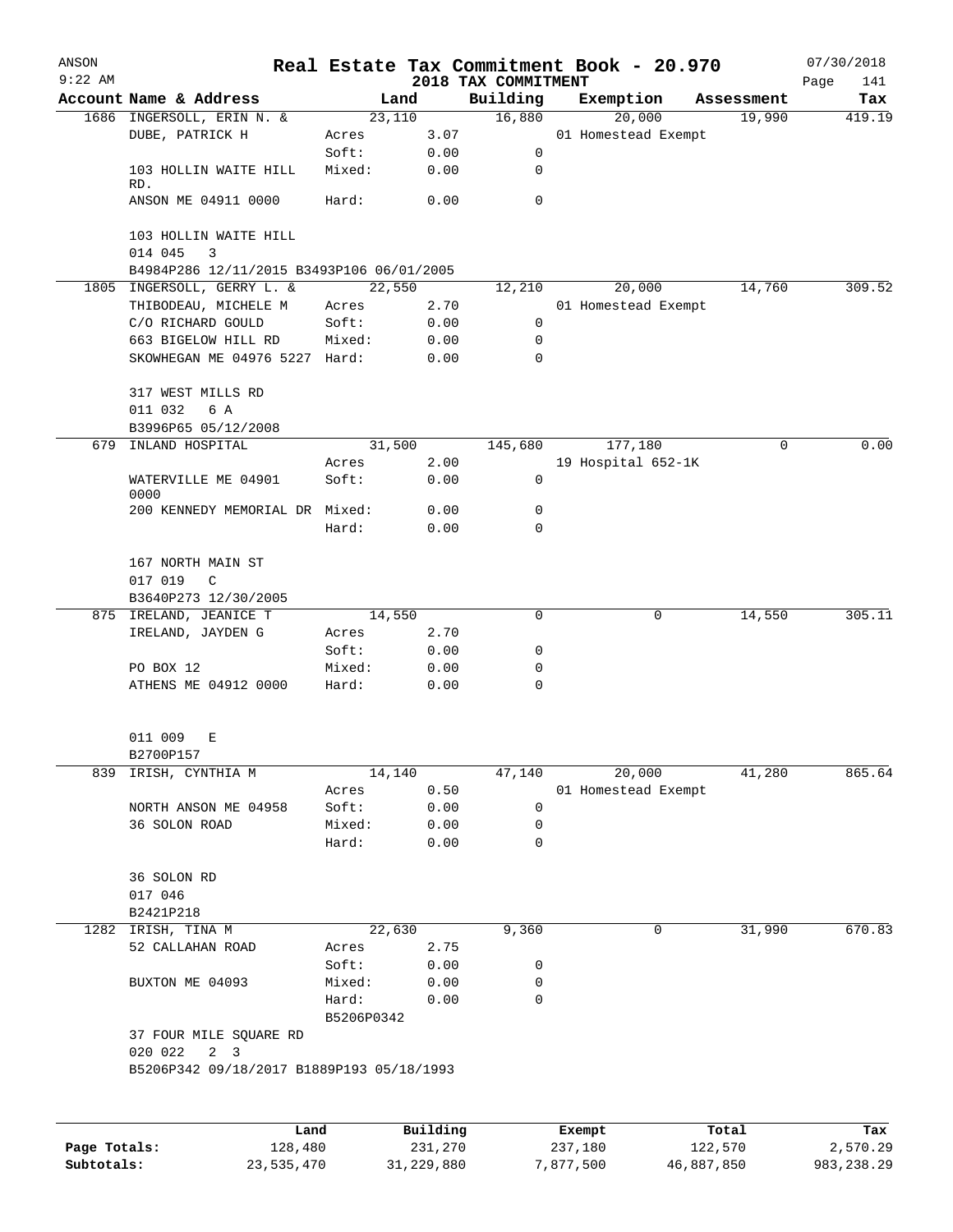| ANSON<br>$9:22$ AM |                                    |                      |      | 2018 TAX COMMITMENT | Real Estate Tax Commitment Book - 20.970 |            | 07/30/2018<br>142<br>Page |
|--------------------|------------------------------------|----------------------|------|---------------------|------------------------------------------|------------|---------------------------|
|                    | Account Name & Address             | Land                 |      | Building            | Exemption                                | Assessment | Tax                       |
|                    | 874 JACKSON, CRAIG LEE             | 23,980               |      | 81,790              | 26,000                                   | 79,770     | 1,672.78                  |
|                    | JACKSON, CECELIA O                 | Acres                | 3.65 |                     | 01 Homestead Exempt                      |            |                           |
|                    |                                    | Soft:                | 0.00 |                     | 0 04 Non-resident Veteran                |            |                           |
|                    | PO BOX 495                         | Mixed:               | 0.00 | 0                   |                                          |            |                           |
|                    | NORTH ANSON ME 04958<br>0495       | Hard:                | 0.00 | 0                   |                                          |            |                           |
|                    | 226 EMBDEN POND RD<br>023 034<br>A |                      |      |                     |                                          |            |                           |
|                    | B2686P133                          |                      |      |                     |                                          |            |                           |
|                    | 1475 JACKSON, DAVID L              | 20,110               |      | 71,070              | 20,000                                   | 71,180     | 1,492.64                  |
|                    | JACKSON, JEFFREY A                 | Acres                | 1.07 |                     | 01 Homestead Exempt                      |            |                           |
|                    |                                    | Soft:                | 0.00 | 0                   |                                          |            |                           |
|                    | PO BOX 33                          | Mixed:               | 0.00 | 0                   |                                          |            |                           |
|                    | ANSON ME 04911 0033                | Hard:<br>LIFE ESTATE | 0.00 | 0                   |                                          |            |                           |
|                    | 176 MAIN ST                        |                      |      |                     |                                          |            |                           |
|                    | 002 020                            |                      |      |                     |                                          |            |                           |
|                    | B2817P87                           |                      |      |                     |                                          |            |                           |
|                    | 1332 JACOB, KELLY L                | 18,550               |      | 67,350              | 0                                        | 85,900     | 1,801.32                  |
|                    |                                    | Acres                | 0.86 |                     |                                          |            |                           |
|                    | WEYMOUTH MA 02189                  | Soft:                | 0.00 | 0                   |                                          |            |                           |
|                    | 30 CHAPMAN ST, UNIT 308            | Mixed:               | 0.00 | 0                   |                                          |            |                           |
|                    |                                    | Hard:                | 0.00 | 0                   |                                          |            |                           |
|                    | 52 FAHI POND RD<br>007 009         |                      |      |                     |                                          |            |                           |
|                    | B3784P98 12/08/2006                |                      |      |                     |                                          |            |                           |
|                    | 1473 JACOBS, ARLENE A              | 13,860               |      | 41,820              | 20,000                                   | 35,680     | 748.21                    |
|                    |                                    | Acres                | 0.48 |                     | 01 Homestead Exempt                      |            |                           |
|                    | ANSON ME 04911 0174                | Soft:                | 0.00 | 0                   |                                          |            |                           |
|                    | PO BOX 174                         | Mixed:               | 0.00 | 0                   |                                          |            |                           |
|                    |                                    | Hard:                | 0.00 | 0                   |                                          |            |                           |
|                    | 7 WILSON ST                        |                      |      |                     |                                          |            |                           |
|                    | 003 069                            |                      |      |                     |                                          |            |                           |
|                    | B1374P66                           |                      |      |                     |                                          |            |                           |
|                    | 279 JACYSSIN, KYLE E               | 12,650               |      | 46,380              | 0                                        | 59,030     | 1,237.86                  |
|                    | 39 LINDA RD                        | Acres                | 0.40 |                     |                                          |            |                           |
|                    |                                    | Soft:                | 0.00 | 0                   |                                          |            |                           |
|                    | TIVERTON RI 02878 0000             | Mixed:               | 0.00 | 0                   |                                          |            |                           |
|                    |                                    | Hard:                | 0.00 | 0                   |                                          |            |                           |
|                    | 21 KENNEBEC ST<br>001 007          |                      |      |                     |                                          |            |                           |
|                    | B3632P328 02/09/2006               |                      |      |                     |                                          |            |                           |
|                    | 897 JARVIS, JONATHAN M             | 10,500               |      | 0                   | $\Omega$                                 | 10,500     | 220.19                    |
|                    |                                    | Acres                | 3.00 |                     |                                          |            |                           |
|                    | WATERVILLE ME 04901<br>0000        | Soft:                | 0.00 | 0                   |                                          |            |                           |
|                    | PO BOX 2838                        | Mixed:               | 0.00 | 0                   |                                          |            |                           |
|                    |                                    | Hard:                | 0.00 | 0                   |                                          |            |                           |
|                    | 011 009 F 2<br>B4410P62 06/28/2011 |                      |      |                     |                                          |            |                           |

|              | Land       | Building   | Exempt    | Total      | Tax          |
|--------------|------------|------------|-----------|------------|--------------|
| Page Totals: | 99,650     | 308,410    | 66,000    | 342,060    | 7,173,00     |
| Subtotals:   | 23,635,120 | 31,538,290 | 7,943,500 | 47,229,910 | 990, 411, 29 |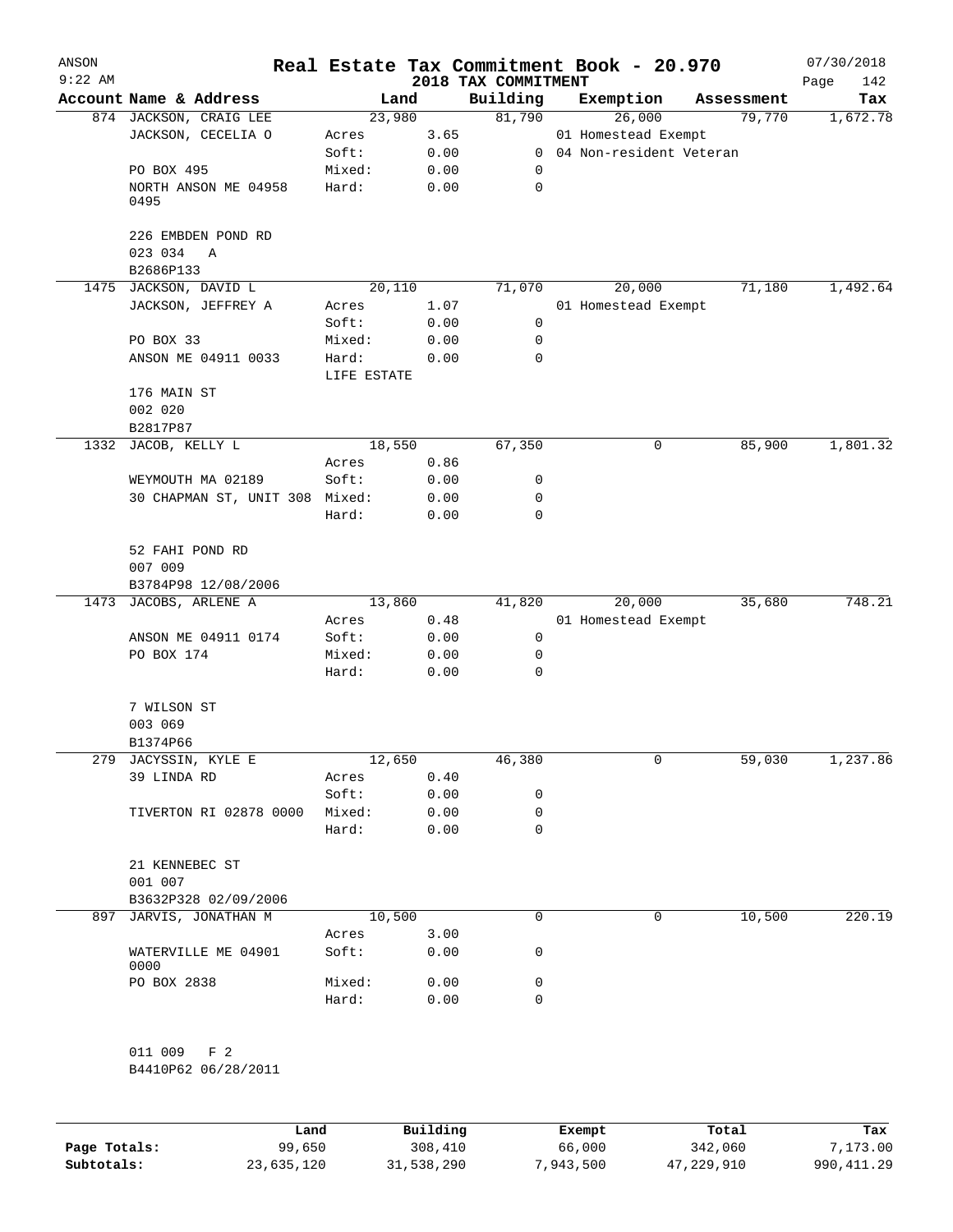| ANSON        |                                            |                 |            |                     | Real Estate Tax Commitment Book - 20.970 |            | 07/30/2018  |
|--------------|--------------------------------------------|-----------------|------------|---------------------|------------------------------------------|------------|-------------|
| $9:22$ AM    |                                            |                 |            | 2018 TAX COMMITMENT |                                          |            | Page<br>143 |
|              | Account Name & Address                     | Land            |            | Building            | Exemption                                | Assessment | Tax         |
|              | 467 JENNINGS, RYAN A<br>JENNINGS, GLORIA J | 14,560<br>Acres | 0.53       | 71,480              | 20,000<br>01 Homestead Exempt            | 66,040     | 1,384.86    |
|              | ROBERTSON                                  |                 |            |                     |                                          |            |             |
|              |                                            | Soft:           | 0.00       | 0                   |                                          |            |             |
|              | PO BOX 52                                  | Mixed:          | 0.00       | 0                   |                                          |            |             |
|              | ANSON ME 04911 0052                        | Hard:           | 0.00       | $\Omega$            |                                          |            |             |
|              | 15 PINE ST                                 |                 |            |                     |                                          |            |             |
|              | 002 041<br>B4360P57 01/18/2011             |                 |            |                     |                                          |            |             |
| 1478         | JEWELL, DAVID E                            | 12,730          |            | 27,660              | 0                                        | 40,390     | 846.98      |
|              | JEWELL, CHRISTINE A                        | Acres           | 0.18       |                     |                                          |            |             |
|              |                                            | Soft:           | 0.00       | 0                   |                                          |            |             |
|              | 19 JOHN ST                                 | Mixed:          | 0.00       | 0                   |                                          |            |             |
|              | MADISON ME 04950 0000                      | Hard:           | 0.00       | 0                   |                                          |            |             |
|              | 20 MAIN ST                                 |                 |            |                     |                                          |            |             |
|              | 001 121                                    |                 |            |                     |                                          |            |             |
|              | B1995P198                                  |                 |            |                     |                                          |            |             |
| 86           | JOHNSON, BONNIE J                          | 39,480          |            | 63,460              | 20,000                                   | 82,940     | 1,739.25    |
|              |                                            | Acres           | 23.00      |                     | 01 Homestead Exempt                      |            |             |
|              | ANSON ME 04911 0000                        | Soft:           | 7.00       | 819                 |                                          |            |             |
|              | 523 HORSEBACK ROAD                         | Mixed:          | 12.00      | 2,064               |                                          |            |             |
|              |                                            | Hard:           | 0.00       | 0                   |                                          |            |             |
|              |                                            | TREE GROWTH     |            |                     |                                          |            |             |
|              | 523 HORSEBACK RD<br>014 010                |                 |            |                     |                                          |            |             |
|              | B4794P219 06/11/2014                       |                 |            |                     |                                          |            |             |
|              | 235 JOHNSON, CRAIG                         | 10,000          |            | 42,270              | 0                                        | 52,270     | 1,096.10    |
|              | 118 WHITE SCHOOLHOUSE<br>ROAD              | Acres           | 0.25       |                     |                                          |            |             |
|              |                                            | Soft:           | 0.00       | 0                   |                                          |            |             |
|              | MADISON ME 04950                           | Mixed:          | 0.00       | 0                   |                                          |            |             |
|              |                                            | Hard:           | 0.00       | 0                   |                                          |            |             |
|              |                                            | B5217P0176      |            |                     |                                          |            |             |
|              | 19 SECOND ST                               |                 |            |                     |                                          |            |             |
|              | 001 064                                    |                 |            |                     |                                          |            |             |
|              | B5217P176 10/19/2017 B4672P165 06/11/2013  |                 |            |                     |                                          |            |             |
| 672          | JOHNSON, HARRY J                           | 13,500          |            | 0                   | 0                                        | 13,500     | 283.09      |
|              | JOHNSON, DEBRA                             | Acres           | 2.00       |                     |                                          |            |             |
|              |                                            | Soft:           | 0.00       | 0                   |                                          |            |             |
|              | PO BOX 157                                 | Mixed:          | 0.00       | 0                   |                                          |            |             |
|              | KINGFIELD ME 04947 0000 Hard:              |                 | 0.00       | 0                   |                                          |            |             |
|              | 013 023<br>B                               |                 |            |                     |                                          |            |             |
|              | B3601P241 10/24/2005                       |                 |            |                     |                                          |            |             |
| 1377         | JOHNSON, JEREMY L                          | 17,400          |            | 0                   | 0                                        | 17,400     | 364.88      |
|              | 2324 BEAR POND RD                          | Acres           | 4.60       |                     |                                          |            |             |
|              |                                            | Soft:           | 0.00       | 0                   |                                          |            |             |
|              | HARTFORD ME 04220 5534                     | Mixed:          | 0.00       | 0                   |                                          |            |             |
|              |                                            | Hard:           | 0.00       | 0                   |                                          |            |             |
|              | OFF VALLEY ROAD                            |                 |            |                     |                                          |            |             |
|              | 020 024<br>$\mathbb D$                     |                 |            |                     |                                          |            |             |
|              | B3378P347 09/17/2004                       |                 |            |                     |                                          |            |             |
|              |                                            |                 |            |                     |                                          |            |             |
|              | Land                                       |                 | Building   |                     | Exempt                                   | Total      | Tax         |
| Page Totals: | 107,670                                    |                 | 204,870    |                     | 40,000                                   | 272,540    | 5,715.16    |
| Subtotals:   | 23,742,790                                 |                 | 31,743,160 |                     | 7,983,500                                | 47,502,450 | 996,126.45  |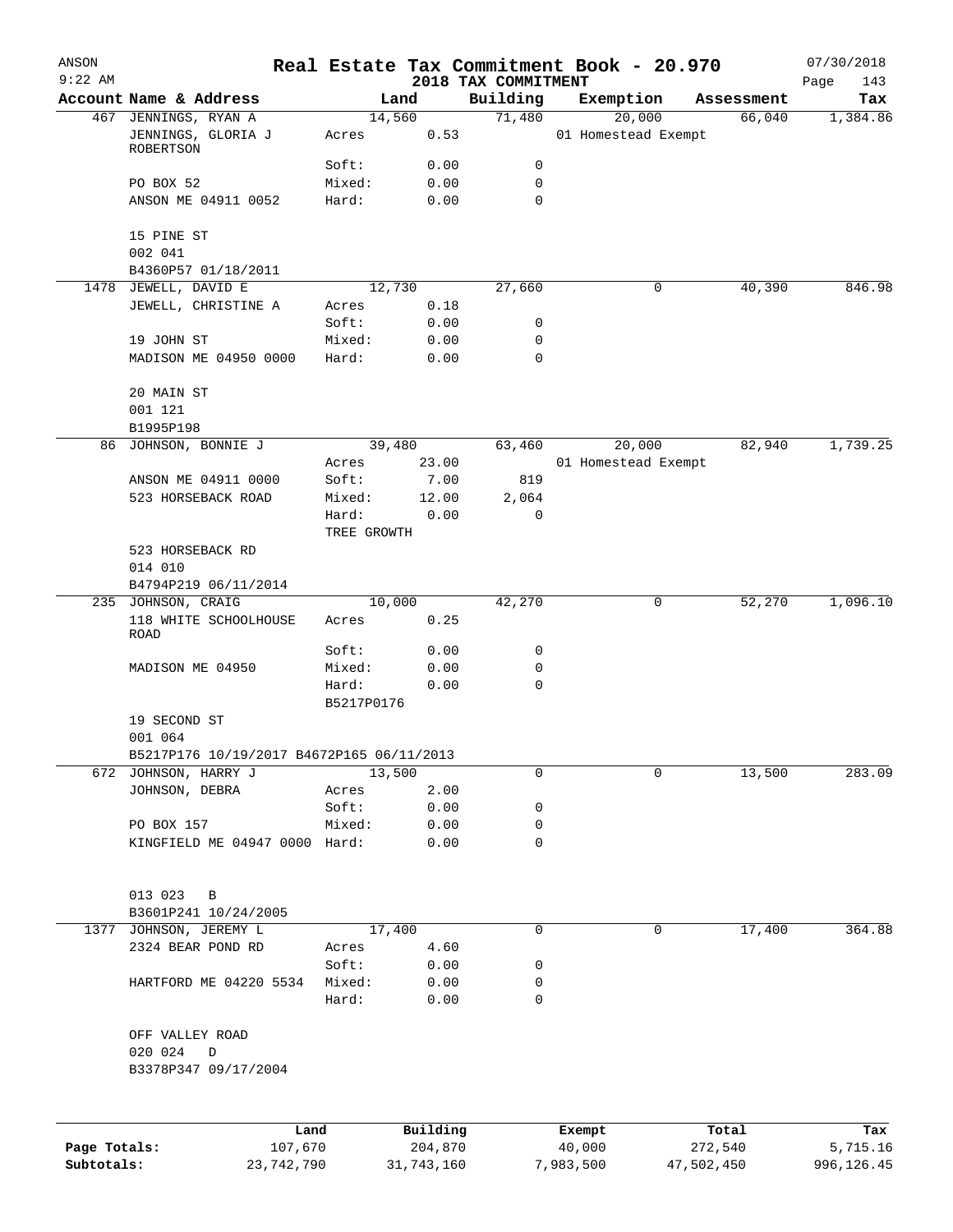| ANSON<br>$9:22$ AM |                                           |                     |      | 2018 TAX COMMITMENT | Real Estate Tax Commitment Book - 20.970 |            | 07/30/2018<br>144<br>Page |
|--------------------|-------------------------------------------|---------------------|------|---------------------|------------------------------------------|------------|---------------------------|
|                    | Account Name & Address                    | Land                |      | Building            | Exemption                                | Assessment | Tax                       |
|                    | 1326 JOHNSON, PHILLIP S                   | 20,780              |      | 82,100              | 0                                        | 102,880    | 2,157.39                  |
|                    | JOHNSON, DEBORAH L                        | Acres               | 1.52 |                     |                                          |            |                           |
|                    |                                           | Soft:               | 0.00 | 0                   |                                          |            |                           |
|                    | 18 FITZPATRICK ROAD                       | Mixed:              | 0.00 | 0                   |                                          |            |                           |
|                    | ANSONIA CT 06401                          | Hard:               | 0.00 | 0                   |                                          |            |                           |
|                    | 22 UNION ST                               |                     |      |                     |                                          |            |                           |
|                    | 005 012                                   |                     |      |                     |                                          |            |                           |
|                    | B4495P25 02/17/2012                       |                     |      |                     |                                          |            |                           |
|                    | 1718 JOHNSON, ROBERT                      | 20,600              |      | 24,080              | 0                                        | 44,680     | 936.94                    |
|                    |                                           | Acres               | 1.40 |                     |                                          |            |                           |
|                    | ANSON ME 04911 0000                       | Soft:               | 0.00 | 0                   |                                          |            |                           |
|                    | 548 HORSEBACK RD                          | Mixed:              | 0.00 | 0                   |                                          |            |                           |
|                    |                                           | Hard:               | 0.00 | 0                   |                                          |            |                           |
|                    | 548 HORSEBACK RD                          |                     |      |                     |                                          |            |                           |
|                    | 014 011 D<br>B4699P214 08/15/2013         |                     |      |                     |                                          |            |                           |
|                    | 1880 JOHNSON, TERRY V                     | 21,200              |      | 0                   | 0                                        | 21,200     | 444.56                    |
|                    | JOHNSON, DONNA                            | Acres               | 7.70 |                     |                                          |            |                           |
|                    |                                           | Soft:               | 0.00 | 0                   |                                          |            |                           |
|                    | 1622 RICHMOND RD                          | Mixed:              | 0.00 | 0                   |                                          |            |                           |
|                    | LITCHFIELD ME 04350                       | Hard:               |      | 0                   |                                          |            |                           |
|                    | 0000                                      |                     | 0.00 |                     |                                          |            |                           |
|                    | 019 036<br>Е                              |                     |      |                     |                                          |            |                           |
|                    | B4138P185 05/19/2009                      |                     |      |                     |                                          |            |                           |
|                    | 1274 JONES, ROBIN                         | 7,040               |      | 23,360              | 0                                        | 30,400     | 637.49                    |
|                    | 205 RIVER ROAD                            | Acres               | 0.22 |                     |                                          |            |                           |
|                    |                                           | Soft:               | 0.00 | 0                   |                                          |            |                           |
|                    | NORTH ANSON ME 04958<br>7117              | Mixed:              | 0.00 | 0                   |                                          |            |                           |
|                    |                                           | Hard:<br>B5054P0232 | 0.00 | 0                   |                                          |            |                           |
|                    | 201 RIVER RD                              |                     |      |                     |                                          |            |                           |
|                    | 015 064<br>Α                              |                     |      |                     |                                          |            |                           |
|                    | B5054P232 07/29/2016 B4942P139 08/11/2015 |                     |      |                     |                                          |            |                           |
| 687                | JONES, SCOTT C                            | 10,000              |      | 43,110              | 0                                        | 53,110     | 1,113.72                  |
|                    | JONES, LARRY A                            | Acres               | 0.25 |                     |                                          |            |                           |
|                    |                                           | Soft:               | 0.00 | 0                   |                                          |            |                           |
|                    | PO BOX 361                                | Mixed:              | 0.00 | 0                   |                                          |            |                           |
|                    | NORRIDGEWOCK ME 04957<br>0361             | Hard:               | 0.00 | 0                   |                                          |            |                           |
|                    | 38 UNION ST                               |                     |      |                     |                                          |            |                           |
|                    | 005 008                                   |                     |      |                     |                                          |            |                           |
|                    | B3048P326                                 |                     |      |                     |                                          |            |                           |
|                    | 118 JORDAN, JOHN B                        | 12,750              |      | 0                   | 0                                        | 12,750     | 267.37                    |
|                    | JORDAN, REBECCA B                         | Acres               | 2.00 |                     |                                          |            |                           |
|                    |                                           | Soft:               | 0.00 | 0                   |                                          |            |                           |
|                    | PO BOX 607                                | Mixed:              | 0.00 | 0                   |                                          |            |                           |
|                    | SKOWHEGAN ME 04976 0000 Hard:             |                     | 0.00 | 0                   |                                          |            |                           |
|                    | 019 024<br>B                              |                     |      |                     |                                          |            |                           |
|                    | B3833P246 04/10/2007                      |                     |      |                     |                                          |            |                           |
|                    |                                           |                     |      |                     |                                          |            |                           |

|              | Land       | Building   | Exempt    | Total      | Tax          |
|--------------|------------|------------|-----------|------------|--------------|
| Page Totals: | 92,370     | 172,650    |           | 265,020    | 5,557.47     |
| Subtotals:   | 23,835,160 | 31,915,810 | 7,983,500 | 47,767,470 | 1,001,683.92 |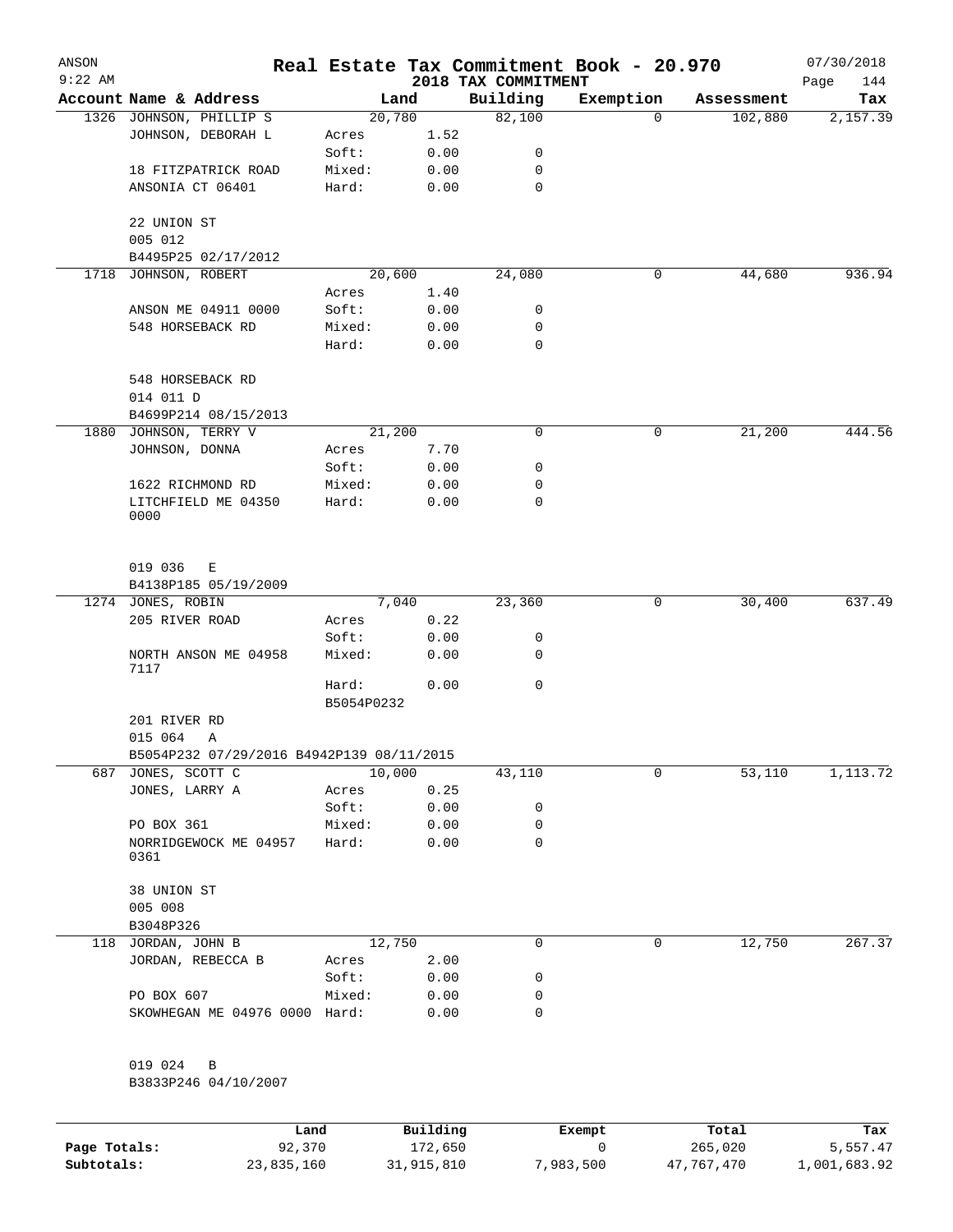| ANSON<br>$9:22$ AM |                                           |            |      | 2018 TAX COMMITMENT | Real Estate Tax Commitment Book - 20.970 |            | 07/30/2018<br>Page<br>145 |
|--------------------|-------------------------------------------|------------|------|---------------------|------------------------------------------|------------|---------------------------|
|                    | Account Name & Address                    | Land       |      | Building            | Exemption                                | Assessment | Tax                       |
| 119                | JORDAN, JOHN B                            | 12,650     |      | 28,420              | 0                                        | 41,070     | 861.24                    |
|                    | JORDAN, REBECCA B                         | Acres      | 0.40 |                     |                                          |            |                           |
|                    |                                           | Soft:      | 0.00 | 0                   |                                          |            |                           |
|                    | PO BOX 607                                | Mixed:     | 0.00 | 0                   |                                          |            |                           |
|                    | SKOWHEGAN ME 04976 0000 Hard:             |            | 0.00 | 0                   |                                          |            |                           |
|                    | 4 MAIN ST                                 |            |      |                     |                                          |            |                           |
|                    | 003 072                                   |            |      |                     |                                          |            |                           |
|                    | B3833P246 04/10/2007                      |            |      |                     |                                          |            |                           |
| 1276               | JORDAN, JOHN B                            | 12,000     |      | 83,820              | 0                                        | 95,820     | 2,009.35                  |
|                    | JORDAN, REBECCA B                         | Acres      | 0.36 |                     |                                          |            |                           |
|                    |                                           | Soft:      | 0.00 | 0                   |                                          |            |                           |
|                    | PO BOX 607                                | Mixed:     | 0.00 | 0                   |                                          |            |                           |
|                    | SKOWHEGAN ME 04976 0000 Hard:             |            | 0.00 | 0                   |                                          |            |                           |
|                    | 13 MAIN ST                                |            |      |                     |                                          |            |                           |
|                    | 003 070                                   |            |      |                     |                                          |            |                           |
|                    | B3833P246 04/10/2007<br>1393 JORDAN, MARK | 12,650     |      | 11,920              | 0                                        | 24,570     | 515.23                    |
|                    | JORDAN, BARBARA C                         | Acres      | 0.40 |                     |                                          |            |                           |
|                    |                                           | Soft:      | 0.00 | 0                   |                                          |            |                           |
|                    | PO BOX 71                                 | Mixed:     | 0.00 | 0                   |                                          |            |                           |
|                    | ANSON ME 04911 0000                       | Hard:      | 0.00 | 0                   |                                          |            |                           |
|                    | 11 WILSON ST                              |            |      |                     |                                          |            |                           |
|                    | 003 068                                   |            |      |                     |                                          |            |                           |
|                    | B3972P14 03/06/2008 B3881P30 07/12/2007   |            |      |                     |                                          |            |                           |
| 1484               | JORDAN, MARK                              | 12,490     |      | 72,310              | 20,000                                   | 64,800     | 1,358.86                  |
|                    | JORDAN, BARBARA                           | Acres      | 0.39 |                     | 01 Homestead Exempt                      |            |                           |
|                    |                                           | Soft:      | 0.00 | 0                   |                                          |            |                           |
|                    | PO BOX 71                                 | Mixed:     | 0.00 | 0                   |                                          |            |                           |
|                    | ANSON ME 04911 0000                       | Hard:      | 0.00 | 0                   |                                          |            |                           |
|                    | 19 FINCH ST                               |            |      |                     |                                          |            |                           |
|                    | 003 059                                   |            |      |                     |                                          |            |                           |
|                    | B1230P168                                 |            |      |                     |                                          |            |                           |
|                    | 79 JORDAN, MARK A                         | 16,000     |      | 31,510              | 0                                        | 47,510     | 996.28                    |
|                    | JORDAN, BARBARA C                         | Acres      | 0.36 |                     |                                          |            |                           |
|                    | PO BOX 71                                 | Soft:      | 0.00 | 0                   |                                          |            |                           |
|                    |                                           | Mixed:     | 0.00 | 0                   |                                          |            |                           |
|                    | ANSON ME 04911                            | Hard:      | 0.00 | 0                   |                                          |            |                           |
|                    |                                           | B4950P0351 | JT   |                     |                                          |            |                           |
|                    | 4 FINCH ST                                |            |      |                     |                                          |            |                           |
|                    | 003 071                                   |            |      |                     |                                          |            |                           |
|                    | B4950P351 09/01/2015 B3760P136 08/15/2006 |            |      |                     |                                          |            |                           |
|                    | 192 JORDAN, MARK A                        | 18,740     |      | 65,630              | 0                                        | 84,370     | 1,769.24                  |
|                    | JORDAN, BARBARA C                         | Acres      | 0.39 |                     |                                          |            |                           |
|                    |                                           | Soft:      | 0.00 | 0                   |                                          |            |                           |
|                    | PO BOX 71                                 | Mixed:     | 0.00 | 0                   |                                          |            |                           |
|                    | ANSON ME 04911 0071                       | Hard:      | 0.00 | 0                   |                                          |            |                           |
|                    | 18 FINCH ST                               |            |      |                     |                                          |            |                           |
|                    | 003 064                                   |            |      |                     |                                          |            |                           |
|                    | B2479P18                                  |            |      |                     |                                          |            |                           |
|                    |                                           |            |      |                     |                                          |            |                           |
|                    |                                           |            |      |                     |                                          |            |                           |
|                    |                                           |            |      |                     |                                          |            |                           |

|              | Land       | Building     | Exempt    | Total        | Tax          |
|--------------|------------|--------------|-----------|--------------|--------------|
| Page Totals: | 84,530     | 293,610      | 20,000    | 358,140      | 7,510.20     |
| Subtotals:   | 23,919,690 | 32, 209, 420 | 8,003,500 | 48, 125, 610 | 1,009,194.12 |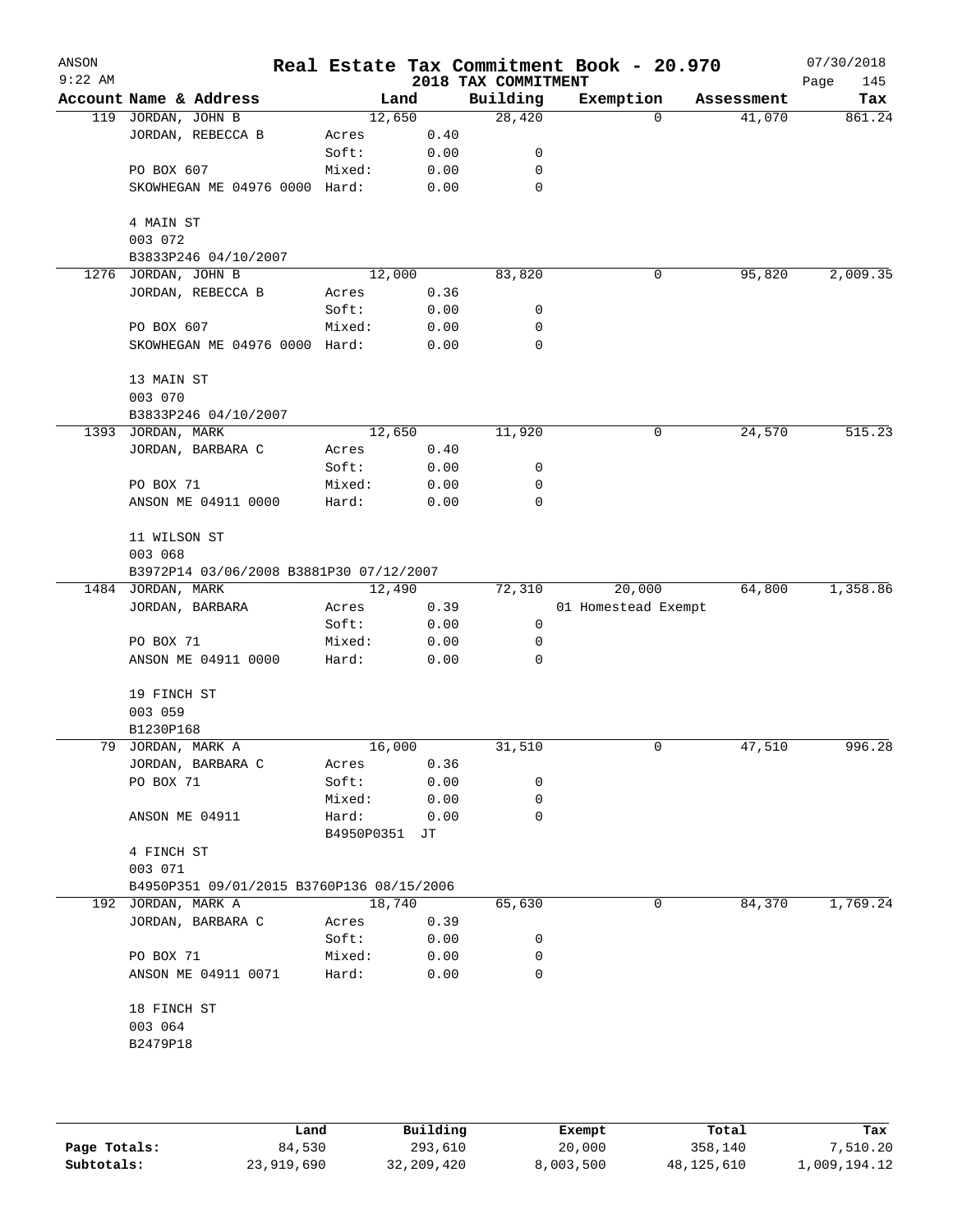| ANSON<br>$9:22$ AM |                                           |               |                     |                                 | Real Estate Tax Commitment Book - 20.970 |                    | 07/30/2018         |
|--------------------|-------------------------------------------|---------------|---------------------|---------------------------------|------------------------------------------|--------------------|--------------------|
|                    | Account Name & Address                    |               | Land                | 2018 TAX COMMITMENT<br>Building | Exemption                                | Assessment         | Page<br>146<br>Tax |
|                    | 718 JORDAN, MARK A                        |               | 26,300              | 19,960                          |                                          | 46,260<br>$\Omega$ | 970.07             |
|                    | JORDAN, BARBARA C                         | Acres         | 5.20                |                                 |                                          |                    |                    |
|                    |                                           | Soft:         | 0.00                | 0                               |                                          |                    |                    |
|                    | PO BOX 71                                 | Mixed:        | 0.00                | 0                               |                                          |                    |                    |
|                    | ANSON ME 04911 0071                       | Hard:         | 0.00                | 0                               |                                          |                    |                    |
|                    | 50 CROSS RD                               |               |                     |                                 |                                          |                    |                    |
|                    | 011 032<br>$\mathbf{1}$                   |               |                     |                                 |                                          |                    |                    |
|                    | B3836P174 04/18/2007                      |               |                     |                                 |                                          |                    |                    |
|                    | 734 JORDAN, MICHAEL                       |               | 15,490              | 50,580                          | 20,000                                   | 46,070             | 966.09             |
|                    | JORDAN, KAYLA                             | Acres         | 0.33                |                                 | 01 Homestead Exempt                      |                    |                    |
|                    |                                           | Soft:         | 0.00                | 0                               |                                          |                    |                    |
|                    | 31A PREBLE AVE                            | Mixed:        | 0.00                | 0                               |                                          |                    |                    |
|                    | ANSON ME 04911 0000                       | Hard:         | 0.00                | 0                               |                                          |                    |                    |
|                    | 31 PREBLE AVE<br>004 019                  |               |                     |                                 |                                          |                    |                    |
|                    | B4787P110 05/23/2014                      |               |                     |                                 |                                          |                    |                    |
|                    | 390 JORDAN, MICHAEL D                     |               | 49,200              | 68,140                          | 0                                        | 117,340            | 2,460.62           |
|                    | JORDAN, KAYLA D                           | Acres         | 34.40               |                                 |                                          |                    |                    |
|                    | 101 NEW PORTLAND ROAD                     | Soft:         | 0.00                | 0                               |                                          |                    |                    |
|                    |                                           | Mixed:        | 0.00                | 0                               |                                          |                    |                    |
|                    | NORTH ANSON ME 04958                      | Hard:         | 0.00                | 0                               |                                          |                    |                    |
|                    |                                           | B5205P0124 JT |                     |                                 |                                          |                    |                    |
|                    | 101 NEW PORTLAND RD<br>018 042            |               |                     |                                 |                                          |                    |                    |
|                    | B5205P124 09/15/2017 B1523P233 05/26/1989 |               |                     |                                 |                                          |                    |                    |
|                    | 1485 JORDAN, MICHAEL S                    |               | 18,300              | 0                               |                                          | 18,300<br>0        | 383.75             |
|                    |                                           | Acres         | 5.20                |                                 |                                          |                    |                    |
|                    | EAST PROVIDENCE RI<br>02914 0000          | Soft:         | 0.00                | 0                               |                                          |                    |                    |
|                    | 32 ANTHONY ST                             | Mixed:        | 0.00                | 0                               |                                          |                    |                    |
|                    |                                           | Hard:         | 0.00                | $\mathbf 0$                     |                                          |                    |                    |
|                    |                                           |               |                     |                                 |                                          |                    |                    |
|                    | 023 044<br>Ρ                              |               |                     |                                 |                                          |                    |                    |
|                    | B1393P158                                 |               |                     |                                 |                                          |                    |                    |
| 1488               | JUBILEE REVIVALS, INC                     |               | 42,500              | 100,760                         | 119,640                                  | 23,620             | 495.31             |
|                    | C/O FLORENCE GORMAN                       | Acres         | 17.00               |                                 | 17 Jubilee                               |                    |                    |
|                    | ONE MADISON AVE APT 3B                    | Soft:         | 0.00                | 0                               |                                          |                    |                    |
|                    | MADISON ME 04950                          | Mixed:        | 0.00                | 0                               |                                          |                    |                    |
|                    |                                           | Hard:         | 0.00                | 0                               |                                          |                    |                    |
|                    | 54 GORMAN RD                              |               |                     |                                 |                                          |                    |                    |
|                    | 013 001<br>B                              |               |                     |                                 |                                          |                    |                    |
|                    | B1553P198                                 |               |                     |                                 |                                          |                    |                    |
|                    | 264 KACHNOVICH, TOBY J                    |               | 48,900              | 4,930                           |                                          | 53,830<br>0        | 1,128.82           |
|                    | KACHNOVICH, JENNIFER                      | Acres         | 45.00               |                                 |                                          |                    |                    |
|                    |                                           | Soft:         | 0.00                | 0                               |                                          |                    |                    |
|                    | 216 MACOMBER HILL RD                      | Mixed:        | 0.00                | 0                               |                                          |                    |                    |
|                    | JAY ME 04239 0000                         | Hard:         | 0.00                | 0                               |                                          |                    |                    |
|                    | 223 SOLON RD<br>024 020                   |               |                     |                                 |                                          |                    |                    |
|                    | B3931P190 11/02/2007                      |               |                     |                                 |                                          |                    |                    |
|                    |                                           |               |                     |                                 |                                          |                    |                    |
|                    |                                           |               |                     |                                 |                                          |                    |                    |
| Page Totals:       | Land<br>200,690                           |               | Building<br>244,370 |                                 | Exempt<br>139,640                        | Total<br>305,420   | Tax<br>6,404.66    |

**Subtotals:** 24,120,380 32,453,790 8,143,140 48,431,030 1,015,598.78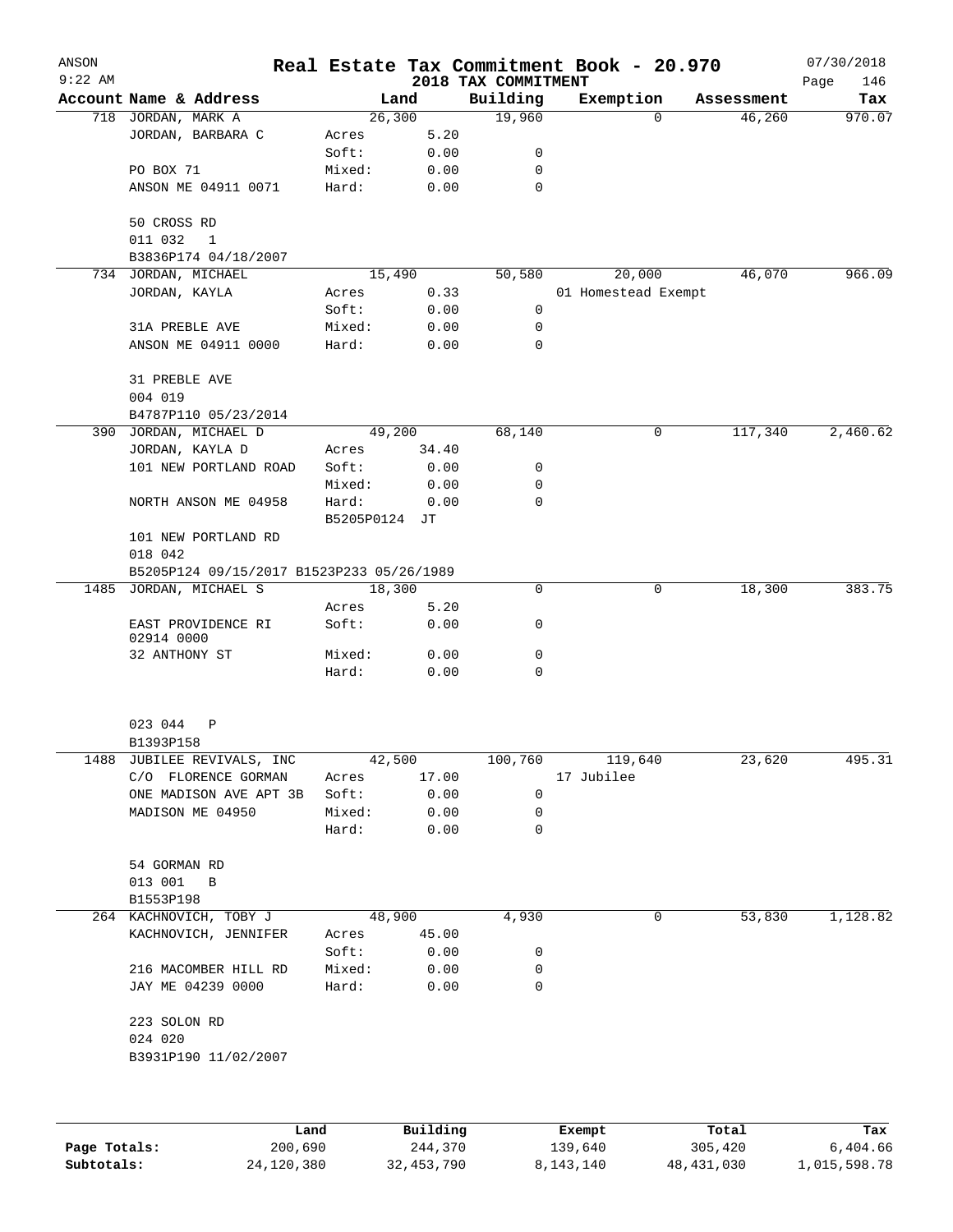| ANSON        |                                                                |                     |            |                                 | Real Estate Tax Commitment Book - 20.970 |   |            | 07/30/2018         |
|--------------|----------------------------------------------------------------|---------------------|------------|---------------------------------|------------------------------------------|---|------------|--------------------|
| $9:22$ AM    | Account Name & Address                                         |                     | Land       | 2018 TAX COMMITMENT<br>Building | Exemption                                |   | Assessment | Page<br>147<br>Tax |
|              | 1073 KAKUK, LASZLO SR                                          |                     | 14,720     | 5,700                           |                                          | 0 | 20,420     | 428.21             |
|              | 1309 EAST MADISON ROAD                                         | Acres               | 2.81       |                                 |                                          |   |            |                    |
|              |                                                                | Soft:               | 0.00       | 0                               |                                          |   |            |                    |
|              | MADISON ME 04950                                               | Mixed:              | 0.00       | 0                               |                                          |   |            |                    |
|              |                                                                | Hard:               | 0.00       | $\mathbf 0$                     |                                          |   |            |                    |
|              |                                                                | B5152P0285          |            |                                 |                                          |   |            |                    |
|              | 562 FOUR MILE SQUARE RD<br>021 025<br>4                        |                     |            |                                 |                                          |   |            |                    |
|              | B5152P285 02/10/2017 B5139P60 11/07/2016 B4865P1<br>01/02/2015 |                     |            |                                 |                                          |   |            |                    |
|              | 1491 KALDRO, RANDY J                                           |                     | 17,550     | 58,590                          | 20,000                                   |   | 56,140     | 1,177.26           |
|              | 17 ELM STREET                                                  | Acres               | 0.77       |                                 | 01 Homestead Exempt                      |   |            |                    |
|              |                                                                | Soft:               | 0.00       | 0                               |                                          |   |            |                    |
|              | NORTH ANSON ME 04958                                           | Mixed:              | 0.00       | 0                               |                                          |   |            |                    |
|              |                                                                | Hard:               | 0.00       | 0                               |                                          |   |            |                    |
|              | 17 ELM ST                                                      |                     |            |                                 |                                          |   |            |                    |
|              | 006 056                                                        |                     |            |                                 |                                          |   |            |                    |
|              | B4380P31 03/25/2011                                            |                     |            |                                 |                                          |   |            |                    |
|              | 1762 KANAGY, CURTISS L                                         |                     | 22,100     | 25,710                          |                                          | 0 | 47,810     | 1,002.58           |
|              | KANAGY, ROBIN L                                                | Acres               | 5.73       |                                 |                                          |   |            |                    |
|              |                                                                | Soft:               | 0.00       | 0                               |                                          |   |            |                    |
|              | 707 WHITE SCHOOLHOUSE                                          | Mixed:              | 0.00       | 0                               |                                          |   |            |                    |
|              | <b>RD</b><br>MADISON ME 04950 0000                             | Hard:               | 0.00       | $\mathbf 0$                     |                                          |   |            |                    |
|              | 30 JOYVILLE LANE                                               |                     |            |                                 |                                          |   |            |                    |
|              | 019 037<br>02                                                  |                     |            |                                 |                                          |   |            |                    |
|              | B4396P235 05/20/2011                                           |                     |            |                                 |                                          |   |            |                    |
|              | 369 KANDEL, MATTHEW A. &                                       |                     | 46,800     | 15,020                          |                                          | 0 | 61,820     | 1,296.37           |
|              | PENNINGTON, GRACE                                              | Acres               | 39.60      |                                 |                                          |   |            |                    |
|              |                                                                | Soft:               | 0.00       | 0                               |                                          |   |            |                    |
|              | 58 E MORRIS LANE                                               | Mixed:              | 0.00       | 0                               |                                          |   |            |                    |
|              | MORRIS CT 06763 0000                                           | Hard:               | 0.00       | 0                               |                                          |   |            |                    |
|              | 111 BURNS RD                                                   |                     |            |                                 |                                          |   |            |                    |
|              | 011 020                                                        |                     |            |                                 |                                          |   |            |                    |
|              | B3713P99 07/20/2006                                            |                     |            |                                 |                                          |   |            |                    |
| 1479         | KANGAS, PETER W                                                |                     | 24,430     | 63,840                          | 20,000                                   |   | 68,270     | 1,431.62           |
|              | KANGAS, KAREN                                                  | Acres               | 3.95       |                                 | 01 Homestead Exempt                      |   |            |                    |
|              |                                                                | Soft:               | 0.00       | 0                               |                                          |   |            |                    |
|              | PO BOX 616                                                     | Mixed:              | 0.00       | 0                               |                                          |   |            |                    |
|              | NORTH ANSON ME 04958<br>0000                                   | Hard:               | 0.00       | 0                               |                                          |   |            |                    |
|              | 23 WILLOW ST                                                   |                     |            |                                 |                                          |   |            |                    |
|              | 006 050                                                        |                     |            |                                 |                                          |   |            |                    |
|              | B2564P317                                                      |                     |            |                                 |                                          |   |            |                    |
|              | 1236 KARIOTIS, DEANA L                                         |                     | 14,000     | 53,890                          |                                          | 0 | 67,890     | 1,423.65           |
|              | 15 MAJESTIC WAY                                                | Acres               | 0.49       |                                 |                                          |   |            |                    |
|              |                                                                | Soft:               | 0.00       | 0                               |                                          |   |            |                    |
|              | NEW GLOUCESTER ME 04260<br>0000                                | Mixed:              | 0.00       | 0                               |                                          |   |            |                    |
|              |                                                                | Hard:<br>B4993P0145 | 0.00       | 0                               |                                          |   |            |                    |
|              | 49 EMBDEN POND RD<br>009 017                                   |                     |            |                                 |                                          |   |            |                    |
|              | B4993P145 01/15/2016                                           |                     |            |                                 |                                          |   |            |                    |
|              | Land                                                           |                     | Building   |                                 | Exempt                                   |   | Total      | Tax                |
| Page Totals: | 139,600                                                        |                     | 222,750    |                                 | 40,000                                   |   | 322,350    | 6,759.69           |
| Subtotals:   | 24, 259, 980                                                   |                     | 32,676,540 |                                 | 8,183,140                                |   | 48,753,380 | 1,022,358.47       |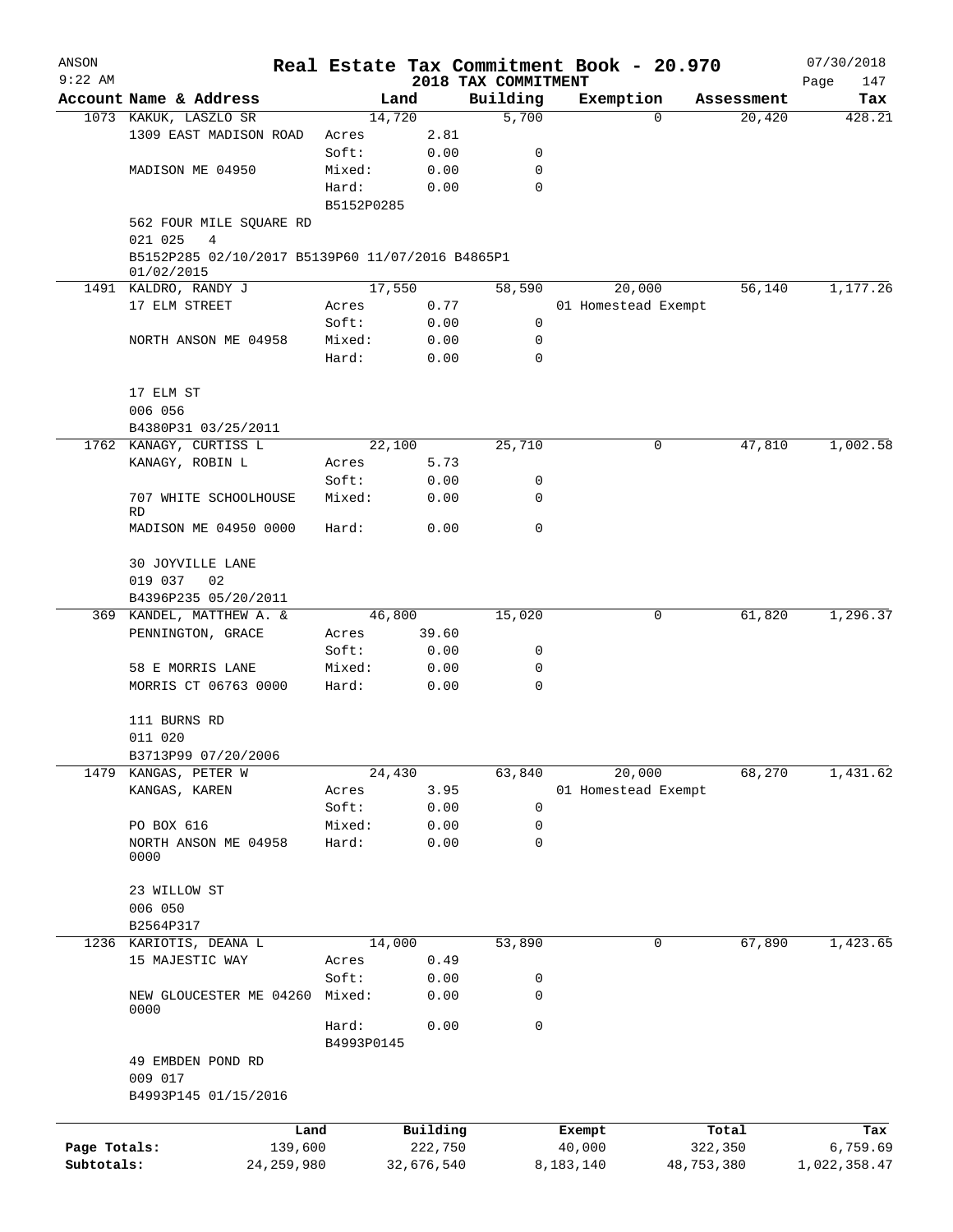| ANSON<br>$9:22$ AM |                                           |                       |          |                                 |        | Real Estate Tax Commitment Book - 20.970 |            | 07/30/2018         |
|--------------------|-------------------------------------------|-----------------------|----------|---------------------------------|--------|------------------------------------------|------------|--------------------|
|                    | Account Name & Address                    |                       | Land     | 2018 TAX COMMITMENT<br>Building |        | Exemption                                | Assessment | Page<br>148<br>Tax |
|                    | 1749 KAWA, RUSSELL                        | 52,990                |          | 40,080                          |        | 0                                        | 93,070     | 1,951.68           |
|                    |                                           | Acres                 | 37.98    |                                 |        |                                          |            |                    |
|                    | WEST GREENWICH RI 02817<br>0000           | Soft:                 | 0.00     | 0                               |        |                                          |            |                    |
|                    | 225C WEAVER HILL RD                       | Mixed:                | 0.00     | 0                               |        |                                          |            |                    |
|                    |                                           | Hard:                 | 0.00     | 0                               |        |                                          |            |                    |
|                    | 50 HILTON HILL RD                         |                       |          |                                 |        |                                          |            |                    |
|                    | 010 014                                   |                       |          |                                 |        |                                          |            |                    |
|                    | B4383P215 03/18/2011                      |                       |          |                                 |        |                                          |            |                    |
| 1219               | KAY SCOTT M & CYNTHIA J                   | 16,550                |          | 0                               |        | 0                                        | 16,550     | 347.05             |
|                    | 955 LEWISTON ROAD                         | Acres                 | 15.00    |                                 |        |                                          |            |                    |
|                    |                                           | Soft:                 | 0.00     | 0                               |        |                                          |            |                    |
|                    | TOPSHAM ME 04086                          | Mixed:                | 0.00     | 0                               |        |                                          |            |                    |
|                    |                                           | Hard:<br>B5055P054 JT | 0.00     | 0                               |        |                                          |            |                    |
|                    | CLARK ROAD                                |                       |          |                                 |        |                                          |            |                    |
|                    | 022 035<br>B                              |                       |          |                                 |        |                                          |            |                    |
|                    | B5055P054 07/29/2016 B2645P148 01/21/2000 |                       |          |                                 |        |                                          |            |                    |
| 1498               | KEEN, CAROLYN F                           | 21,500                |          | 81,560                          |        | 26,000                                   | 77,060     | 1,615.95           |
|                    | KEEN, KIMBERLY A                          | Acres                 | 2.00     |                                 |        | 01 Homestead Exempt                      |            |                    |
|                    |                                           | Soft:                 | 0.00     | 0                               |        | 03 Resident Veteran Widow                |            |                    |
|                    | BOX 122                                   | Mixed:                | 0.00     | 0                               |        |                                          |            |                    |
|                    | NORTH ANSON ME 04958<br>0000              | Hard:                 | 0.00     | 0                               |        |                                          |            |                    |
|                    |                                           | LIFE ESTATE           |          |                                 |        |                                          |            |                    |
|                    | 96 EMBDEN POND RD<br>018 043<br>B         |                       |          |                                 |        |                                          |            |                    |
|                    | B3776P303 11/22/2006                      |                       |          |                                 |        |                                          |            |                    |
|                    | 1323 KEENE, DONNA M, TRUSTEE              | 16,730                |          | 40,550                          |        | 0                                        | 57,280     | 1,201.16           |
|                    | THE AXILLA REALTY TRUST                   | Acres                 | 0.70     |                                 |        |                                          |            |                    |
|                    |                                           | Soft:                 | 0.00     | 0                               |        |                                          |            |                    |
|                    | 3 NIRA ST                                 | Mixed:                | 0.00     | 0                               |        |                                          |            |                    |
|                    | MALDEN MA 02148 0000                      | Hard:                 | 0.00     | $\mathbf 0$                     |        |                                          |            |                    |
|                    | 38 QUINCY WOOD RD                         |                       |          |                                 |        |                                          |            |                    |
|                    | 014 009 1                                 |                       |          |                                 |        |                                          |            |                    |
|                    | B2793P114                                 |                       |          |                                 |        |                                          |            |                    |
| 668                | KELLER, MELISSA                           | 14,140                |          | 77,880                          |        | 20,000                                   | 72,020     | 1,510.26           |
|                    |                                           | Acres                 | 0.50     |                                 |        | 01 Homestead Exempt                      |            |                    |
|                    | ANSON ME 04911 0370                       | Soft:                 | 0.00     | 0                               |        |                                          |            |                    |
|                    | PO BOX 370                                | Mixed:                | 0.00     | 0                               |        |                                          |            |                    |
|                    |                                           | Hard:                 | 0.00     | $\mathbf 0$                     |        |                                          |            |                    |
|                    | 10 THIRD ST                               |                       |          |                                 |        |                                          |            |                    |
|                    | 001 059                                   |                       |          |                                 |        |                                          |            |                    |
|                    | B3730P322 08/23/2006                      |                       |          |                                 |        |                                          |            |                    |
| 248                | KELLEY, TERESA                            | 23,600                |          | 37,160                          |        | 20,000                                   | 40,760     | 854.74             |
|                    | 13 NAULT ROAD                             | Acres                 | 3.40     |                                 |        | 01 Homestead Exempt                      |            |                    |
|                    |                                           | Soft:                 | 0.00     | 0                               |        |                                          |            |                    |
|                    | NORTH ANSON ME 04958                      | Mixed:                | 0.00     | 0                               |        |                                          |            |                    |
|                    |                                           | Hard:                 | 0.00     | 0                               |        |                                          |            |                    |
|                    | 13 NAULT RD                               |                       |          |                                 |        |                                          |            |                    |
|                    | 008 001                                   |                       |          |                                 |        |                                          |            |                    |
|                    | B4751P208 01/17/2014                      |                       |          |                                 |        |                                          |            |                    |
|                    |                                           |                       |          |                                 |        |                                          |            |                    |
|                    | Land                                      |                       | Building |                                 | Exempt |                                          | Total      | Tax                |
| Page Totals:       | 145,510                                   |                       | 277,230  |                                 | 66,000 |                                          | 356,740    | 7,480.84           |

**Subtotals:** 24,405,490 32,953,770 8,249,140 49,110,120 1,029,839.31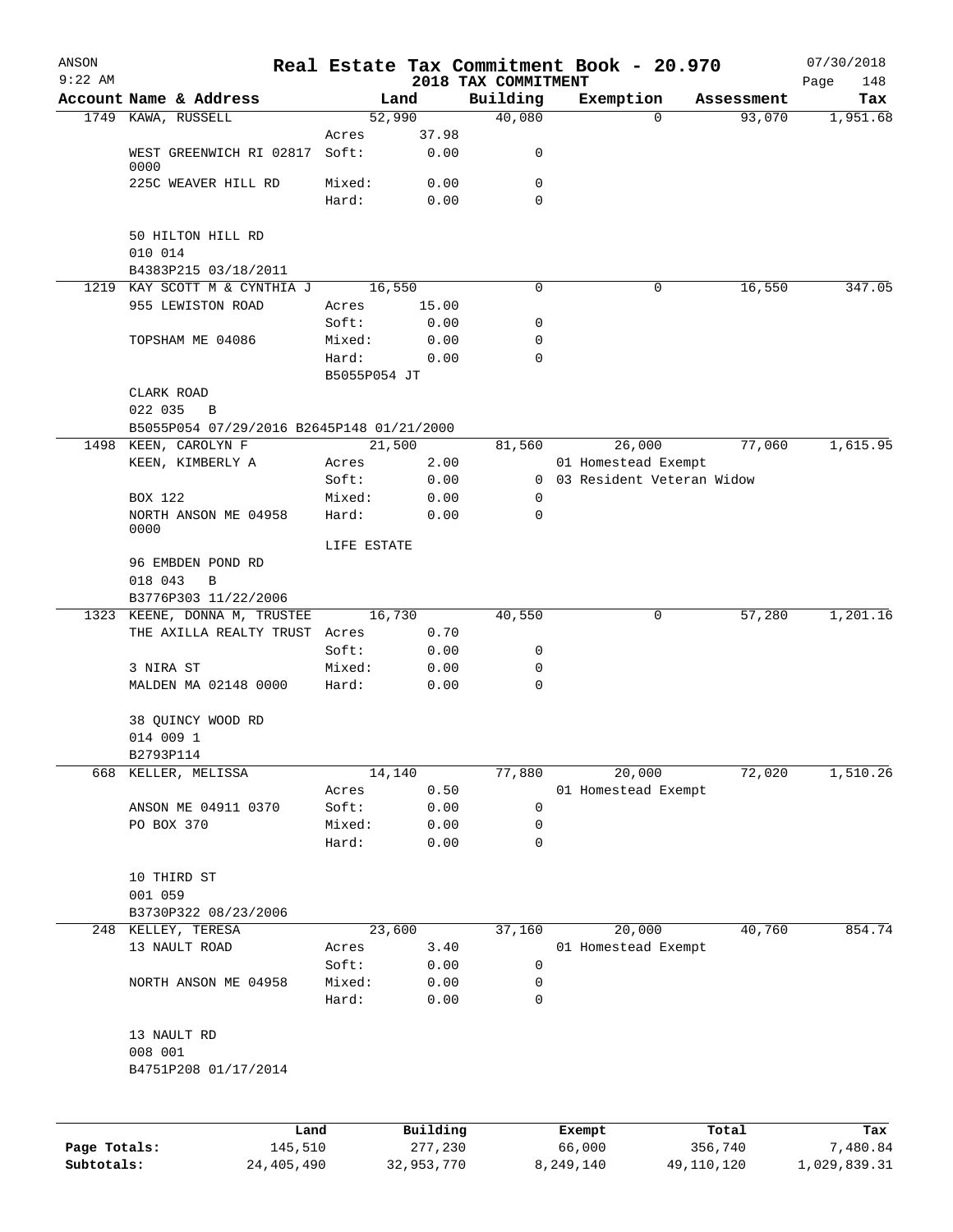| ANSON        |                                           |             |                     | Real Estate Tax Commitment Book - 20.970 |                       |             |                     | 07/30/2018      |
|--------------|-------------------------------------------|-------------|---------------------|------------------------------------------|-----------------------|-------------|---------------------|-----------------|
| $9:22$ AM    | Account Name & Address                    |             | Land                | 2018 TAX COMMITMENT<br>Building          | Exemption             |             |                     | 149<br>Page     |
|              | 2021 KELLY, SHAWNA M                      |             | 6,040               | $\mathbf 0$                              |                       | $\mathbf 0$ | Assessment<br>6,040 | Tax<br>126.66   |
|              | KELLY, HUGH M                             | Acres       | 38.00               |                                          |                       |             |                     |                 |
|              | PO BOX 35                                 | Soft:       | 9.00                | 1,053                                    |                       |             |                     |                 |
|              |                                           | Mixed:      | 29.00               | 4,988                                    |                       |             |                     |                 |
|              | DETROIT ME 04929                          | Hard:       | 0.00                | 0                                        |                       |             |                     |                 |
|              |                                           |             |                     |                                          |                       |             |                     |                 |
|              | HOLLAND WAITE ROAD                        |             |                     |                                          |                       |             |                     |                 |
|              | 014 029<br>B                              |             |                     |                                          |                       |             |                     |                 |
|              | B4983P348 12/08/2015                      |             |                     |                                          |                       |             |                     |                 |
|              | 359 KENNEDY, CAITLIN M                    |             | 23,380              | 24,380                                   |                       | 0           | 47,760              | 1,001.53        |
|              | PO BOX 327                                | Acres       | 3.25                |                                          |                       |             |                     |                 |
|              |                                           | Soft:       | 0.00                | 0                                        |                       |             |                     |                 |
|              | ANSON ME 04911 0095                       | Mixed:      | 0.00                | 0                                        |                       |             |                     |                 |
|              |                                           | Hard:       | 0.00                | 0                                        |                       |             |                     |                 |
|              |                                           | B5098P0293  |                     |                                          |                       |             |                     |                 |
|              | 177 CAMPGROUND RD                         |             |                     |                                          |                       |             |                     |                 |
|              | 015 050                                   |             |                     |                                          |                       |             |                     |                 |
|              | B5098P293 11/10/2016 B5098P292 11/16/2016 |             |                     |                                          |                       |             |                     |                 |
|              | 1503 KENNEY, EMIL                         |             | 17,890              | 62,940                                   | 26,000                |             | 54,830              | 1,149.79        |
|              |                                           | Acres       | 0.80                |                                          | 01 Homestead Exempt   |             |                     |                 |
|              | ANSON ME 04911 0011                       | Soft:       | 0.00                |                                          | 0 02 Resident Veteran |             |                     |                 |
|              | PO BOX 11                                 | Mixed:      | 0.00                | 0                                        |                       |             |                     |                 |
|              |                                           | Hard:       | 0.00                | 0                                        |                       |             |                     |                 |
|              |                                           |             |                     |                                          |                       |             |                     |                 |
|              | 4 BUSWELL ST                              |             |                     |                                          |                       |             |                     |                 |
|              | 002 024                                   |             |                     |                                          |                       |             |                     |                 |
|              | B2533P1                                   |             |                     |                                          |                       |             |                     |                 |
|              | 1504 Kerr, John R                         |             | 30,150              | 18,220                                   | 20,000                |             | 28,370              | 594.92          |
|              |                                           | Acres       | 5.10                |                                          | 01 Homestead Exempt   |             |                     |                 |
|              | Anson ME 04911                            | Soft:       | 0.00                | 0                                        |                       |             |                     |                 |
|              | 294 Hollin Waite Hill<br>Rd               | Mixed:      | 0.00                | 0                                        |                       |             |                     |                 |
|              |                                           | Hard:       | 0.00                | $\mathbf 0$                              |                       |             |                     |                 |
|              | 294 HOLLIN WAITE HILL                     |             |                     |                                          |                       |             |                     |                 |
|              | 014 030<br>5                              |             |                     |                                          |                       |             |                     |                 |
|              | B4601P312 11/21/2012                      |             |                     |                                          |                       |             |                     |                 |
|              | 1506 KIERNAN, EDWARD                      |             | 44,400              | 0                                        |                       | 0           | 44,400              | 931.07          |
|              |                                           | Acres       | 44.00               |                                          |                       |             |                     |                 |
|              | NEWTON CT 06470 0000                      | Soft:       | 0.00                | 0                                        |                       |             |                     |                 |
|              | 34 SCUDDER RD                             | Mixed:      | 0.00                | 0                                        |                       |             |                     |                 |
|              |                                           | Hard:       | 0.00                | 0                                        |                       |             |                     |                 |
|              |                                           |             |                     |                                          |                       |             |                     |                 |
|              | 020 009<br>CD                             |             |                     |                                          |                       |             |                     |                 |
|              | B2364P169                                 |             |                     |                                          |                       |             |                     |                 |
|              | 1541 KIERNAN, EDWARD T                    |             | 4,430               | 0                                        |                       | $\mathbf 0$ | 4,430               | 92.90           |
|              |                                           | Acres       | 25.00               |                                          |                       |             |                     |                 |
|              | NEWTOWN CT 06470 0000                     | Soft:       | 0.00                | 0                                        |                       |             |                     |                 |
|              | 34 SCUDDER RD                             | Mixed:      | 17.00               | 2,924                                    |                       |             |                     |                 |
|              |                                           | Hard:       | 8.00                | 1,504                                    |                       |             |                     |                 |
|              |                                           | TREE GROWTH |                     |                                          |                       |             |                     |                 |
|              | 014 029<br>Α                              |             |                     |                                          |                       |             |                     |                 |
|              | B4640P33 03/08/2013                       |             |                     |                                          |                       |             |                     |                 |
|              |                                           |             |                     |                                          |                       |             |                     |                 |
|              |                                           |             |                     |                                          |                       |             |                     |                 |
| Page Totals: | Land<br>126,290                           |             | Building<br>105,540 |                                          | Exempt<br>46,000      |             | Total<br>185,830    | Tax<br>3,896.87 |
|              |                                           |             |                     |                                          |                       |             |                     |                 |

**Subtotals:** 24,531,780 33,059,310 8,295,140 49,295,950 1,033,736.18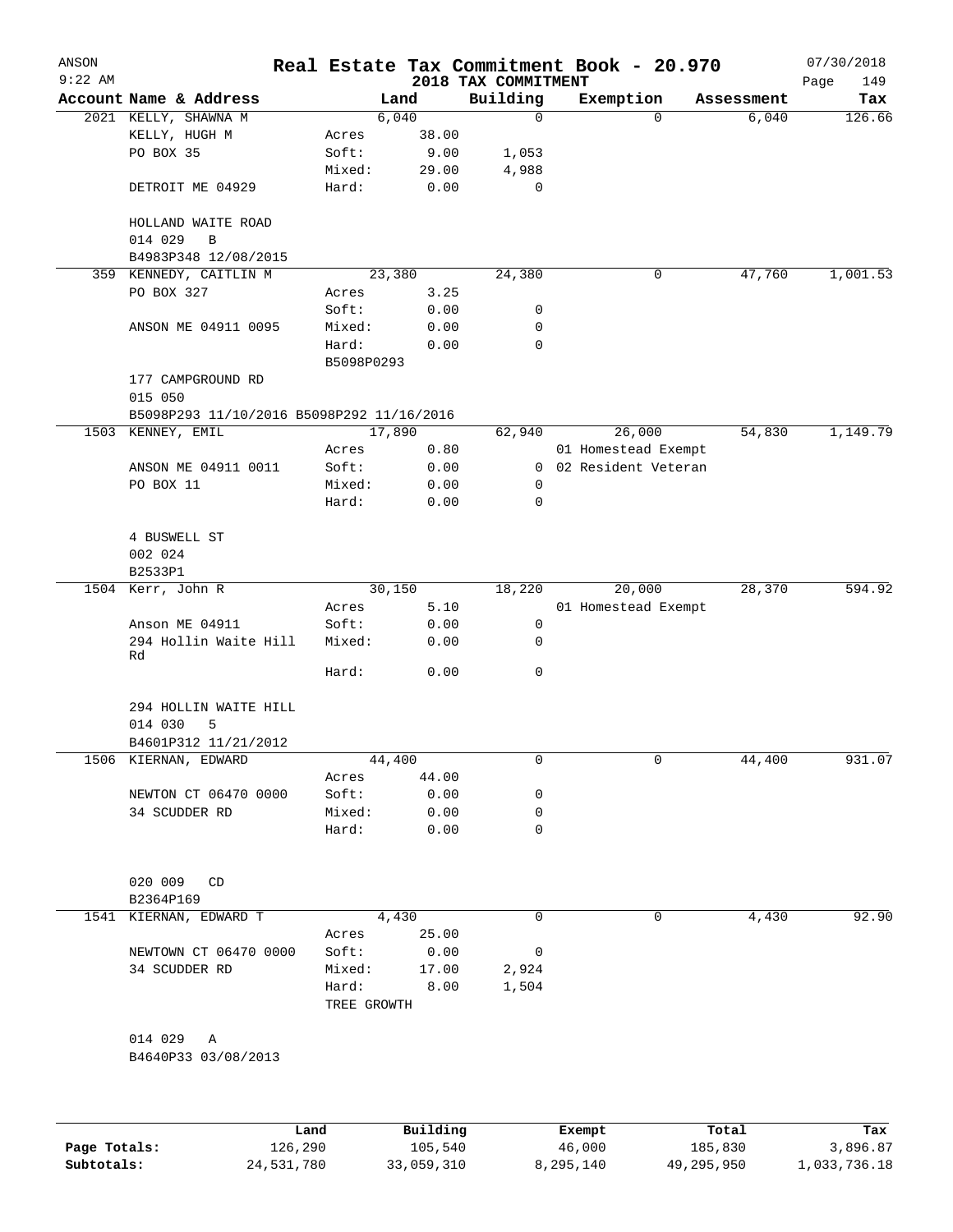| ANSON<br>$9:22$ AM |                                   |                 |                     |                                 | Real Estate Tax Commitment Book - 20.970 |            |                  | 07/30/2018         |
|--------------------|-----------------------------------|-----------------|---------------------|---------------------------------|------------------------------------------|------------|------------------|--------------------|
|                    | Account Name & Address            |                 | Land                | 2018 TAX COMMITMENT<br>Building | Exemption                                |            | Assessment       | Page<br>150<br>Tax |
|                    | 501 KIERNAN, EDWARD T             |                 | 77,400              | 14,280                          |                                          | $\Omega$   | 91,680           | 1,922.53           |
|                    |                                   | Acres           | 122.00              |                                 |                                          |            |                  |                    |
|                    | NEWTOWN CT 06470 0000             | Soft:           | 0.00                | 0                               |                                          |            |                  |                    |
|                    | 34 SCUDDER RD                     | Mixed:          | 0.00                | 0                               |                                          |            |                  |                    |
|                    |                                   | Hard:           | 0.00                | $\mathbf 0$                     |                                          |            |                  |                    |
|                    | 514 HOLLIN WAITE HILL             |                 |                     |                                 |                                          |            |                  |                    |
|                    | 020 001                           |                 |                     |                                 |                                          |            |                  |                    |
|                    | B2385P132                         |                 |                     |                                 |                                          |            |                  |                    |
|                    | 1115 KIGER, LAURIE A              |                 | 9,450               | 0                               |                                          | 0          | 9,450            | 198.17             |
|                    | PORTER, ALSTON DALE               | Acres           | 6.95                |                                 |                                          |            |                  |                    |
|                    |                                   | Soft:           | 0.00                | 0                               |                                          |            |                  |                    |
|                    | PO BOX 188<br>ANSON ME 04911 0188 | Mixed:<br>Hard: | 0.00<br>0.00        | 0<br>0                          |                                          |            |                  |                    |
|                    |                                   |                 |                     |                                 |                                          |            |                  |                    |
|                    | 022 002<br>B5192P264 08/11/2017   |                 |                     |                                 |                                          |            |                  |                    |
|                    | 738 KIMBALL, LEMUEL C             |                 | 23,510              | 13,470                          | 20,000                                   |            | 16,980           | 356.07             |
|                    | KIMBALL, MELISSA L                | Acres           | 3.34                |                                 | 01 Homestead Exempt                      |            |                  |                    |
|                    |                                   | Soft:           | 0.00                | 0                               |                                          |            |                  |                    |
|                    | PO BOX 601                        | Mixed:          | 0.00                | 0                               |                                          |            |                  |                    |
|                    | ANSON ME 04911 0000               | Hard:           | 0.00                | 0                               |                                          |            |                  |                    |
|                    | 354 PEASE HILL RD                 |                 |                     |                                 |                                          |            |                  |                    |
|                    | 011 042<br>6 4                    |                 |                     |                                 |                                          |            |                  |                    |
|                    | B4169P267 07/14/2009              |                 |                     |                                 |                                          |            |                  |                    |
|                    | 425 KING, ROXANN                  |                 | 40,200              | 36,890                          | 20,000                                   |            | 57,090           | 1,197.18           |
|                    | KING, JOSEPH                      | Acres           | 18.70               |                                 | 01 Homestead Exempt                      |            |                  |                    |
|                    |                                   | Soft:           | 0.00                | 0                               |                                          |            |                  |                    |
|                    | 205 EMBDEN POND RD                | Mixed:          | 0.00                | 0                               |                                          |            |                  |                    |
|                    | NORTH ANSON ME 04958<br>0000      | Hard:           | 0.00                | 0                               |                                          |            |                  |                    |
|                    |                                   | O               |                     |                                 |                                          |            |                  |                    |
|                    | 205 EMBDEN POND RD                |                 |                     |                                 |                                          |            |                  |                    |
|                    | 023 020<br>Е                      |                 |                     |                                 |                                          |            |                  |                    |
|                    | B3406P345 11/15/2004              |                 |                     |                                 |                                          |            |                  |                    |
| 1133               | KNEELAND, MICHAEL A               |                 | 41,500              | 14,180                          |                                          | 0          | 55,680           | 1,167.61           |
|                    | PO BOX 113                        | Acres           | 27.00               |                                 |                                          |            |                  |                    |
|                    |                                   | Soft:           | 0.00                | 0                               |                                          |            |                  |                    |
|                    | ANSON ME 04911                    | Mixed:          | 0.00                | 0                               |                                          |            |                  |                    |
|                    |                                   | Hard:           | 0.00                | $\mathbf 0$                     |                                          |            |                  |                    |
|                    | 847 HORSEBACK ROAD                |                 |                     |                                 |                                          |            |                  |                    |
|                    | 019 007                           |                 |                     |                                 |                                          |            |                  |                    |
|                    | B3325P357 06/15/2004              |                 |                     |                                 |                                          |            |                  |                    |
|                    | 1519 KNIFFIN, RICKY R             |                 | 44,500              | 108,100                         | 20,000                                   |            | 132,600          | 2,780.62           |
|                    | KNIFFIN, TRACY L                  | Acres           | 17.00               |                                 | 01 Homestead Exempt                      |            |                  |                    |
|                    |                                   | Soft:           | 0.00                | 0                               |                                          |            |                  |                    |
|                    | 404 EMBDEN POND ROAD              | Mixed:          | 0.00                | 0                               |                                          |            |                  |                    |
|                    | NORTH ANSON ME 04958<br>0000      | Hard:           | 0.00                | $\mathbf 0$                     |                                          |            |                  |                    |
|                    | 404 EMBDEN POND RD                |                 |                     |                                 |                                          |            |                  |                    |
|                    | 023 029<br>$\mathbb{C}$           |                 |                     |                                 |                                          |            |                  |                    |
|                    | B3229P283                         |                 |                     |                                 |                                          |            |                  |                    |
|                    |                                   |                 |                     |                                 |                                          |            |                  |                    |
| Page Totals:       | 236,560                           | Land            | Building<br>186,920 |                                 | Exempt<br>60,000                         |            | Total<br>363,480 | Tax<br>7,622.18    |
| Subtotals:         | 24,768,340                        |                 | 33, 246, 230        |                                 | 8,355,140                                | 49,659,430 |                  | 1,041,358.36       |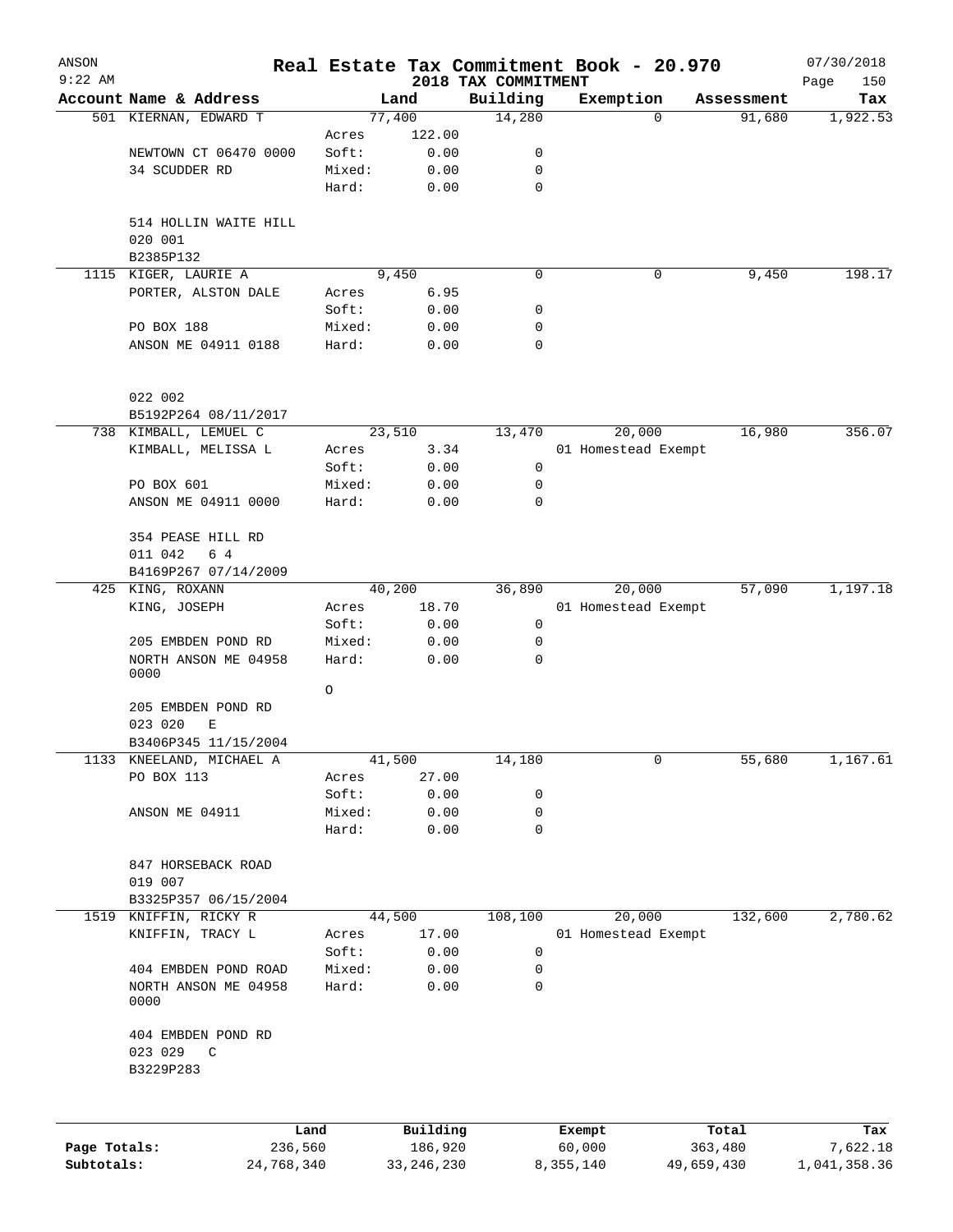| ANSON     |                                    |                 |              |                                 | Real Estate Tax Commitment Book - 20.970 |            | 07/30/2018         |
|-----------|------------------------------------|-----------------|--------------|---------------------------------|------------------------------------------|------------|--------------------|
| $9:22$ AM | Account Name & Address             |                 | Land         | 2018 TAX COMMITMENT<br>Building | Exemption                                | Assessment | Page<br>151<br>Tax |
|           | 2004 KNIGHT, AMBYR D. N.           |                 | 23,000       | 22,600                          | $\mathbf 0$                              | 45,600     | 956.23             |
|           | TRUST                              |                 |              |                                 |                                          |            |                    |
|           | C/O LAURIE A. KNIGHT               | Acres           | 3.00         |                                 |                                          |            |                    |
|           | P.O. BOX 46                        | Soft:<br>Mixed: | 0.00<br>0.00 | 0<br>0                          |                                          |            |                    |
|           | MADISON ME 04950                   | Hard:           | 0.00         | $\mathbf 0$                     |                                          |            |                    |
|           | 187 HORSEBACK ROAD                 |                 |              |                                 |                                          |            |                    |
|           | 015 024<br>B                       |                 |              |                                 |                                          |            |                    |
|           | B4855P188 11/24/2014               |                 |              |                                 |                                          |            |                    |
|           | 503 KNIGHT, CRAIG                  |                 | 14,280       | 87,910                          | 20,000                                   | 82,190     | 1,723.52           |
|           | KNIGHT, RAELYNNE                   | Acres           | 0.51         |                                 | 01 Homestead Exempt                      |            |                    |
|           | 47 SPEAR HILL ROAD                 | Soft:           | 0.00<br>0.00 | 0<br>$\mathbf 0$                |                                          |            |                    |
|           | ANSON ME 04911 0333                | Mixed:<br>Hard: | 0.00         | 0                               |                                          |            |                    |
|           |                                    |                 |              |                                 |                                          |            |                    |
|           | 47 SPEAR HILL RD                   |                 |              |                                 |                                          |            |                    |
|           | 003 021                            |                 |              |                                 |                                          |            |                    |
|           | B1696P297                          |                 |              |                                 |                                          |            |                    |
|           | 1576 KNIGHT, LAURIE A              |                 | $\mathbf 0$  | 22,430                          | $\mathbf 0$                              | 22,430     | 470.36             |
|           | PO BOX 46                          |                 |              |                                 |                                          |            |                    |
|           | MADISON ME 04950                   |                 |              |                                 |                                          |            |                    |
|           |                                    |                 |              |                                 |                                          |            |                    |
|           | 187 HORSEBACK ROAD                 |                 |              |                                 |                                          |            |                    |
|           | 015 024 B ON                       |                 |              |                                 |                                          |            |                    |
| 1080      | KNIGHT, SAMUEL W. &                |                 | 46,000       | $\mathbf 0$                     | $\mathbf 0$                              | 46,000     | 964.62             |
|           | DEMERS, BRIGITTE H                 | Acres           | 53.00        |                                 |                                          |            |                    |
|           |                                    | Soft:           | 0.00         | 0                               |                                          |            |                    |
|           | 1445 NORTH RD                      | Mixed:          | 0.00         | 0                               |                                          |            |                    |
|           | NORTH YARMOUTH ME 04097 Hard:      |                 | 0.00         | 0                               |                                          |            |                    |
|           | 0000                               |                 |              |                                 |                                          |            |                    |
|           | 021 022<br>Α                       |                 |              |                                 |                                          |            |                    |
|           | B4187P217 09/04/2009               |                 |              |                                 |                                          |            |                    |
|           | 1523 KNOWLES, CALVIN F             | 51,470          |              |                                 |                                          | 51,470     | 1,079.33           |
|           |                                    | Acres           | 171.00       |                                 |                                          |            |                    |
|           | WINTHROP ME 04364 0000             |                 | Soft: 0.00   | $\mathbf 0$                     |                                          |            |                    |
|           | 726 WILSON POND ROAD               |                 | Mixed: 42.00 | 7,224                           |                                          |            |                    |
|           |                                    |                 | Hard: 121.00 | 22,748                          |                                          |            |                    |
|           |                                    | TREE GROWTH     |              |                                 |                                          |            |                    |
|           | 591 HOLLIN WAITE HILL              |                 |              |                                 |                                          |            |                    |
|           | 020 002                            |                 |              |                                 |                                          |            |                    |
|           | B2383P83<br>1524 KNOWLES, CALVIN F |                 | 6,000        | 0                               | 0                                        | 6,000      | 125.82             |
|           |                                    |                 | Acres 33.00  |                                 |                                          |            |                    |
|           | WINTHROP ME 04364 0000             |                 | Soft: 0.00   | 0                               |                                          |            |                    |
|           | 726 WILSON POND ROAD               |                 | Mixed: 13.00 | 2,236                           |                                          |            |                    |
|           |                                    | TREE GROWTH     | Hard: 20.00  | 3,760                           |                                          |            |                    |
|           |                                    |                 |              |                                 |                                          |            |                    |
|           | 020 003                            |                 |              |                                 |                                          |            |                    |
|           | B2383P83                           |                 |              |                                 |                                          |            |                    |
|           |                                    |                 |              |                                 |                                          |            |                    |
|           |                                    |                 |              |                                 |                                          |            |                    |
|           |                                    |                 |              |                                 |                                          |            |                    |
|           |                                    |                 |              |                                 |                                          |            |                    |

|              | Land       | Building   | Exempt    | Total      | Tax          |
|--------------|------------|------------|-----------|------------|--------------|
| Page Totals: | 140,750    | 132,940    | 20,000    | 253,690    | 5,319.88     |
| Subtotals:   | 24,909,090 | 33,379,170 | 8,375,140 | 49,913,120 | 1,046,678.24 |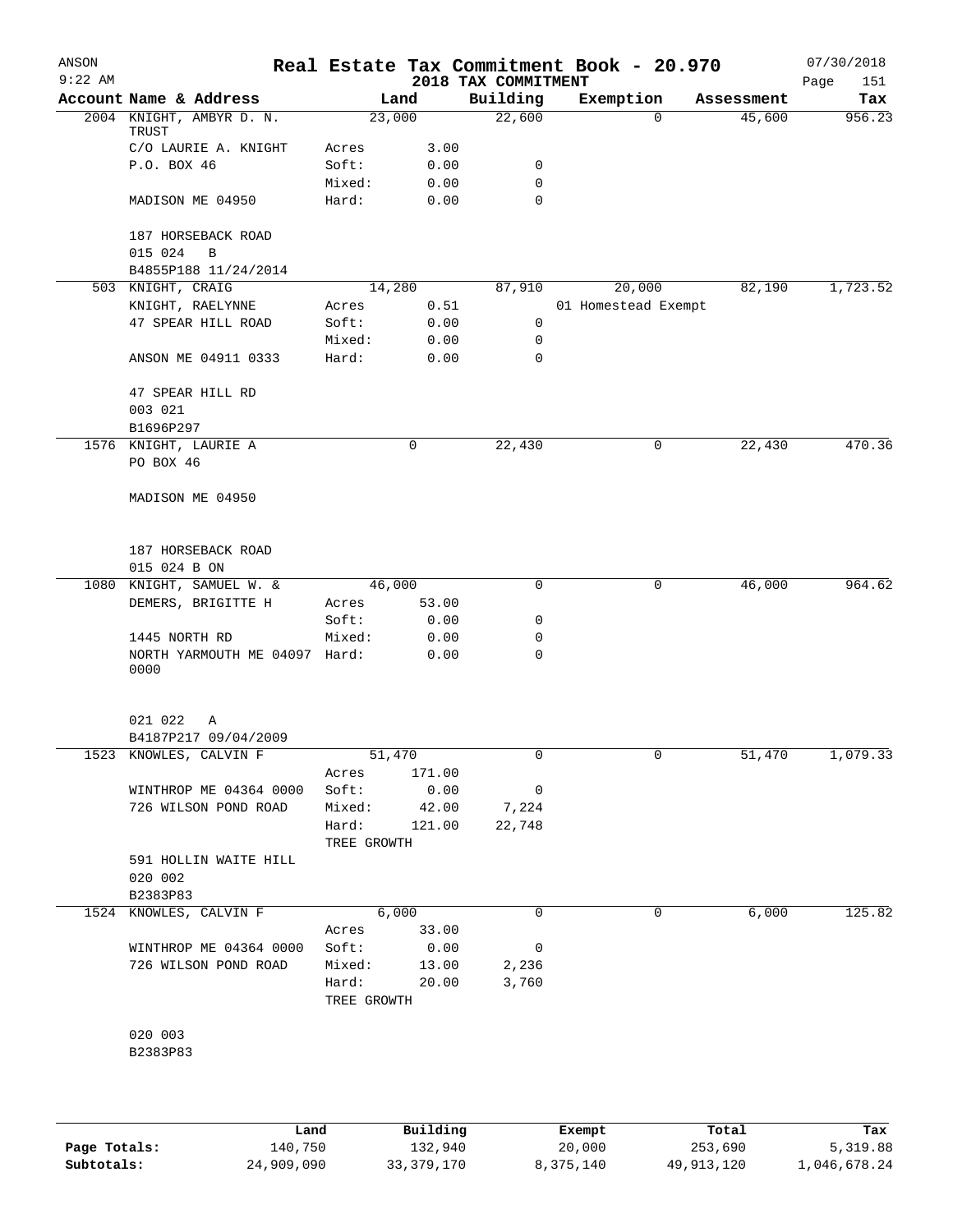| ANSON     |                                                                  |            |                |                     | Real Estate Tax Commitment Book - 20.970 |                      | 07/30/2018      |
|-----------|------------------------------------------------------------------|------------|----------------|---------------------|------------------------------------------|----------------------|-----------------|
| $9:22$ AM |                                                                  |            |                | 2018 TAX COMMITMENT |                                          |                      | Page<br>152     |
|           | Account Name & Address                                           |            | Land<br>27,500 | Building<br>32,030  | Exemption<br>$\Omega$                    | Assessment<br>59,530 | Tax<br>1,248.34 |
|           | 2006 KNOX, LARRY WAYNE JR<br>401 W. MILLS ROAD                   | Acres      | 6.00           |                     |                                          |                      |                 |
|           |                                                                  | Soft:      | 0.00           | 0                   |                                          |                      |                 |
|           | ANSON ME 04911 3103                                              | Mixed:     | 0.00           | $\mathbf 0$         |                                          |                      |                 |
|           |                                                                  | Hard:      | 0.00           | $\mathbf 0$         |                                          |                      |                 |
|           |                                                                  | B5062P0259 |                |                     |                                          |                      |                 |
|           | WEST MILLS ROAD                                                  |            |                |                     |                                          |                      |                 |
|           | 011 028<br>Α                                                     |            |                |                     |                                          |                      |                 |
|           | B5062P259 08/15/2016 B5062P259 08/15/2016 B4880P74<br>02/19/2015 |            |                |                     |                                          |                      |                 |
|           | 228 KOLLAR, FRANCIS                                              | 26,150     |                | 0                   | 0                                        | 26,150               | 548.37          |
|           | KOLLAR, SANDRA                                                   | Acres      | 5.10           |                     |                                          |                      |                 |
|           |                                                                  | Soft:      | 0.00           | 0                   |                                          |                      |                 |
|           | 380 RUSSELL RD                                                   | Mixed:     | 0.00           | 0                   |                                          |                      |                 |
|           | SKOWHEGAN ME 04976                                               | Hard:      | 0.00           | $\mathbf 0$         |                                          |                      |                 |
|           | 86 CAMPGROUND RD                                                 |            |                |                     |                                          |                      |                 |
|           | 015 036<br>6                                                     |            |                |                     |                                          |                      |                 |
|           | B4284P9 06/18/2010                                               |            |                |                     |                                          |                      |                 |
|           | 1441 KOVACS, IRENE                                               |            | 0              | 17,600              | 17,600                                   | 0                    | 0.00            |
|           |                                                                  |            |                |                     | 01 Homestead Exempt                      |                      |                 |
|           | NORTH ANSON ME 04958<br>0002                                     |            |                |                     |                                          |                      |                 |
|           | PO BOX 2                                                         |            |                |                     |                                          |                      |                 |
|           |                                                                  |            |                |                     |                                          |                      |                 |
|           | 15 EMBDEN POND RD                                                |            |                |                     |                                          |                      |                 |
|           | 009 021 ON                                                       |            |                |                     |                                          |                      |                 |
| 1527      | KREGER, ROBERTA M                                                |            | 43,900         | $\mathbf 0$         | 0                                        | 43,900               | 920.58          |
|           |                                                                  | Acres      | 39.80          |                     |                                          |                      |                 |
|           | PORTLAND CT 06480 1747                                           | Soft:      | 0.00           | 0                   |                                          |                      |                 |
|           | 87 JOBS POND RD                                                  | Mixed:     | 0.00           | $\mathbf 0$         |                                          |                      |                 |
|           |                                                                  | Hard:      | 0.00           | 0                   |                                          |                      |                 |
|           | 011 043<br>G                                                     |            |                |                     |                                          |                      |                 |
|           | B4352P210 12/14/2010                                             |            |                |                     |                                          |                      |                 |
|           | 355 LABAGH, TODD M                                               |            | 44,500         | 21,430              | 20,000                                   | 45,930               | 963.15          |
|           | LABAGH, LISA A                                                   | Acres      | 25.00          |                     | 01 Homestead Exempt                      |                      |                 |
|           |                                                                  | Soft:      | 0.00           | $\mathbf 0$         |                                          |                      |                 |
|           | 98 HORSEBACK ROAD                                                | Mixed:     | 0.00           | 0                   |                                          |                      |                 |
|           | ANSON ME 04911 0000                                              | Hard:      | 0.00           | $\mathbf 0$         |                                          |                      |                 |
|           | 98 HORSEBACK RD                                                  |            |                |                     |                                          |                      |                 |
|           | 015 008                                                          |            |                |                     |                                          |                      |                 |
|           | B3688P88 05/26/2006                                              |            |                |                     |                                          |                      |                 |
|           | 1397 LAKE, LINDA MARIE                                           |            | 20,800         | 9,180               | 0                                        | 29,980               | 628.68          |
|           |                                                                  | Acres      | 1.53           |                     |                                          |                      |                 |
|           | BATH ME 04530 1713                                               | Soft:      | 0.00           | 0                   |                                          |                      |                 |
|           | 12 TARBOX ST                                                     | Mixed:     | 0.00           | 0                   |                                          |                      |                 |
|           |                                                                  | Hard:      | 0.00           | 0                   |                                          |                      |                 |
|           | 304 PEASE HILL RD                                                |            |                |                     |                                          |                      |                 |
|           | 011 042<br>$5 \quad 1$                                           |            |                |                     |                                          |                      |                 |
|           | B2781P42                                                         |            |                |                     |                                          |                      |                 |
|           |                                                                  |            |                |                     |                                          |                      |                 |
|           |                                                                  | Land       | Building       |                     | Exempt                                   | Total                | Tax             |
|           |                                                                  |            |                |                     |                                          |                      |                 |

**Page Totals:** 162,850 80,240 37,600 205,490 4,309.12 **Subtotals:** 25,071,940 33,459,410 8,412,740 50,118,610 1,050,987.36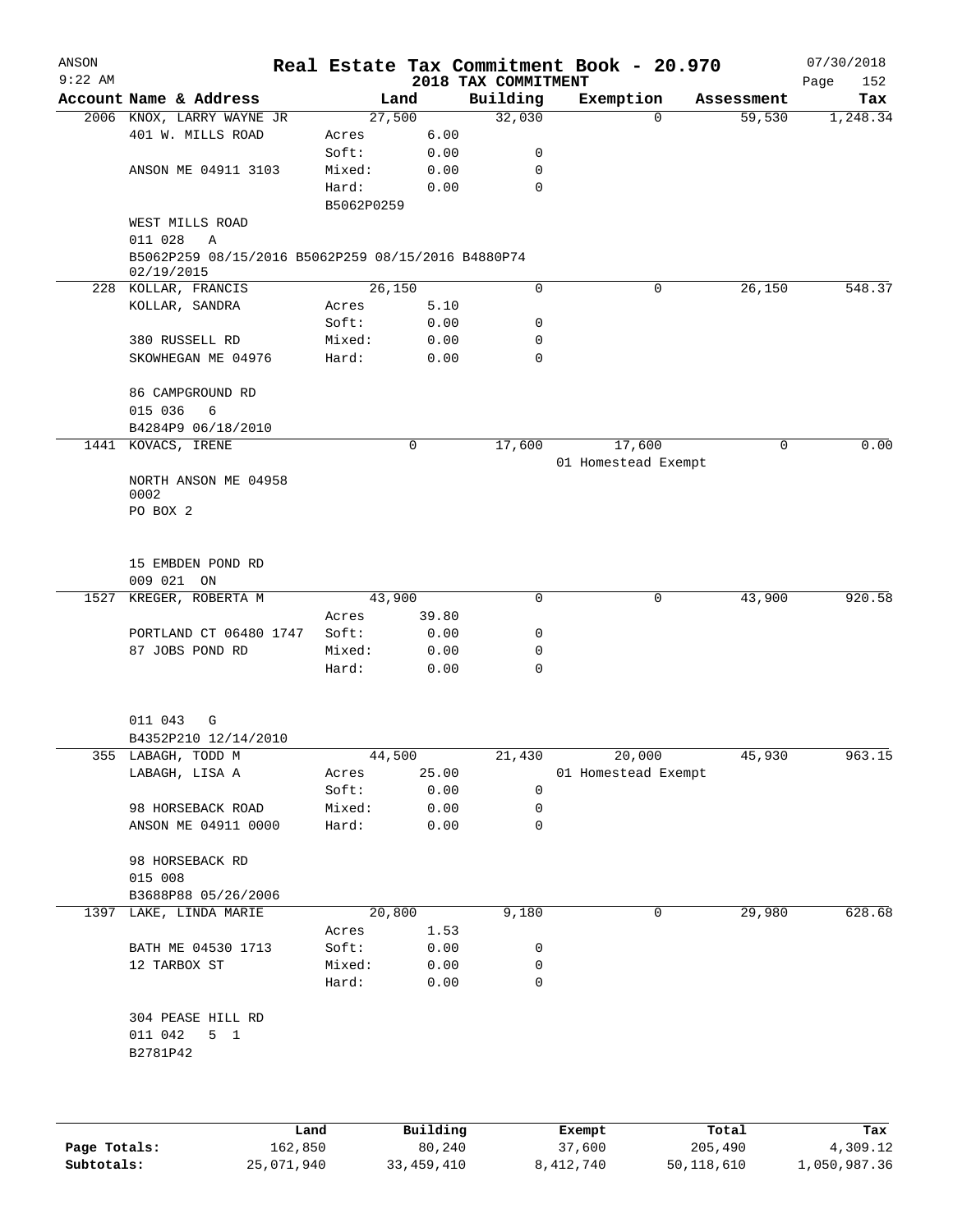| ANSON<br>$9:22$ AM |                                                           |                       |          | 2018 TAX COMMITMENT | Real Estate Tax Commitment Book - 20.970 |            | 07/30/2018<br>Page<br>153 |
|--------------------|-----------------------------------------------------------|-----------------------|----------|---------------------|------------------------------------------|------------|---------------------------|
|                    | Account Name & Address                                    |                       | Land     | Building            | Exemption                                | Assessment | Tax                       |
|                    | 1201 LAKE, SHELLY L                                       | 30, 250               |          | $\Omega$            | $\Omega$                                 | 30,250     | 634.34                    |
|                    |                                                           | Acres                 | 40.00    |                     |                                          |            |                           |
|                    | SCARBOROUGH ME 04074                                      | Soft:                 | 0.00     | 0                   |                                          |            |                           |
|                    | 18 ROSS ROAD                                              | Mixed:                | 0.00     | 0                   |                                          |            |                           |
|                    |                                                           | Hard:                 | 0.00     | 0                   |                                          |            |                           |
|                    | CLARK ROAD                                                |                       |          |                     |                                          |            |                           |
|                    | 022 035<br>$\mathbb{C}$                                   |                       |          |                     |                                          |            |                           |
|                    | B2645P146                                                 |                       |          |                     |                                          |            |                           |
|                    | 292 LAKEVILLE SHORES, INC                                 | 40,420                |          | $\mathbf 0$         | 0                                        | 40,420     | 847.61                    |
|                    | PO BOX 95                                                 | Acres                 | 215.00   |                     |                                          |            |                           |
|                    |                                                           | Soft:                 | 0.00     | 0                   |                                          |            |                           |
|                    | WINN ME 04495                                             | Mixed:                | 0.00     | 0                   |                                          |            |                           |
|                    |                                                           | Hard:                 | 215.00   | 40,420              |                                          |            |                           |
|                    |                                                           | TREE GROWTH B4968P028 |          |                     |                                          |            |                           |
|                    |                                                           |                       |          |                     |                                          |            |                           |
|                    | 019 046<br>B4968P28 10/19/2015                            |                       |          |                     |                                          |            |                           |
|                    | 1333 LANCASTER, LAURA R                                   | 17,270                |          | 18,910              | 20,000                                   | 16,180     | 339.29                    |
|                    |                                                           | Acres                 | 1.18     |                     | 01 Homestead Exempt                      |            |                           |
|                    | ANSON ME 04911 0000                                       | Soft:                 | 0.00     | 0                   |                                          |            |                           |
|                    | 71 PARLIN RD                                              | Mixed:                | 0.00     | 0                   |                                          |            |                           |
|                    |                                                           | Hard:                 | 0.00     | $\mathbf 0$         |                                          |            |                           |
|                    |                                                           |                       |          |                     |                                          |            |                           |
|                    | 71 PARLIN RD                                              |                       |          |                     |                                          |            |                           |
|                    | 019 024<br>C                                              |                       |          |                     |                                          |            |                           |
|                    | B5060P147 08/10/2016 B2403P63                             |                       |          |                     |                                          |            |                           |
|                    | 664 LANDRY MERRILL, MAGEN L                               | 12,150                |          | 0                   | 0                                        | 12,150     | 254.79                    |
|                    |                                                           | Acres                 | 1.60     |                     |                                          |            |                           |
|                    | NORTH ANSON ME 04958<br>0000                              | Soft:                 | 0.00     | 0                   |                                          |            |                           |
|                    | 302 CAMPGROUND RD                                         | Mixed:                | 0.00     | 0                   |                                          |            |                           |
|                    |                                                           | Hard:                 | 0.00     | 0                   |                                          |            |                           |
|                    |                                                           |                       |          |                     |                                          |            |                           |
|                    | 023 041<br>G<br>B4908P116 05/26/2015 B4115P256 03/24/2009 |                       |          |                     |                                          |            |                           |
|                    | 505 LANDRY, ARMAND E                                      |                       |          | 74,240              |                                          |            |                           |
|                    | LANDRY, SALLY A                                           | 31,500                |          |                     | 20,000                                   | 85,740     | 1,797.97                  |
|                    |                                                           | Acres                 | 10.00    |                     | 01 Homestead Exempt                      |            |                           |
|                    |                                                           | Soft:<br>Mixed:       | 0.00     | 0                   |                                          |            |                           |
|                    | PO BOX 442                                                |                       | 0.00     | 0                   |                                          |            |                           |
|                    | NORTH ANSON ME 04958<br>0442                              | Hard:                 | 0.00     | 0                   |                                          |            |                           |
|                    | 97 SKIDMORE RD                                            |                       |          |                     |                                          |            |                           |
|                    | 023 015<br>M                                              |                       |          |                     |                                          |            |                           |
|                    | B1417P158                                                 |                       |          |                     |                                          |            |                           |
|                    | 506 LANDRY, CHARLES                                       | 48,000                |          | 25,720              | 0                                        | 73,720     | 1,545.91                  |
|                    |                                                           | Acres                 | 32.00    |                     |                                          |            |                           |
|                    | ANSON ME 04911 0000                                       | Soft:                 | 0.00     | 0                   |                                          |            |                           |
|                    | 18 PREBLE AVENUE                                          | Mixed:                | 0.00     | 0                   |                                          |            |                           |
|                    |                                                           | Hard:                 | 0.00     | 0                   |                                          |            |                           |
|                    |                                                           |                       |          |                     |                                          |            |                           |
|                    | 015 039                                                   |                       |          |                     |                                          |            |                           |
|                    | B5151P182 04/25/2017                                      |                       |          |                     |                                          |            |                           |
|                    |                                                           |                       |          |                     |                                          |            |                           |
|                    |                                                           | Land                  | Building |                     | <b>Exempt</b>                            | Total      | Tax                       |

|              | Land         | Building   | Exempt    | Total      | Tax          |
|--------------|--------------|------------|-----------|------------|--------------|
| Page Totals: | 179,590      | 118,870    | 40,000    | 258,460    | 5,419.91     |
| Subtotals:   | 25, 251, 530 | 33,578,280 | 8,452,740 | 50,377,070 | 1,056,407.27 |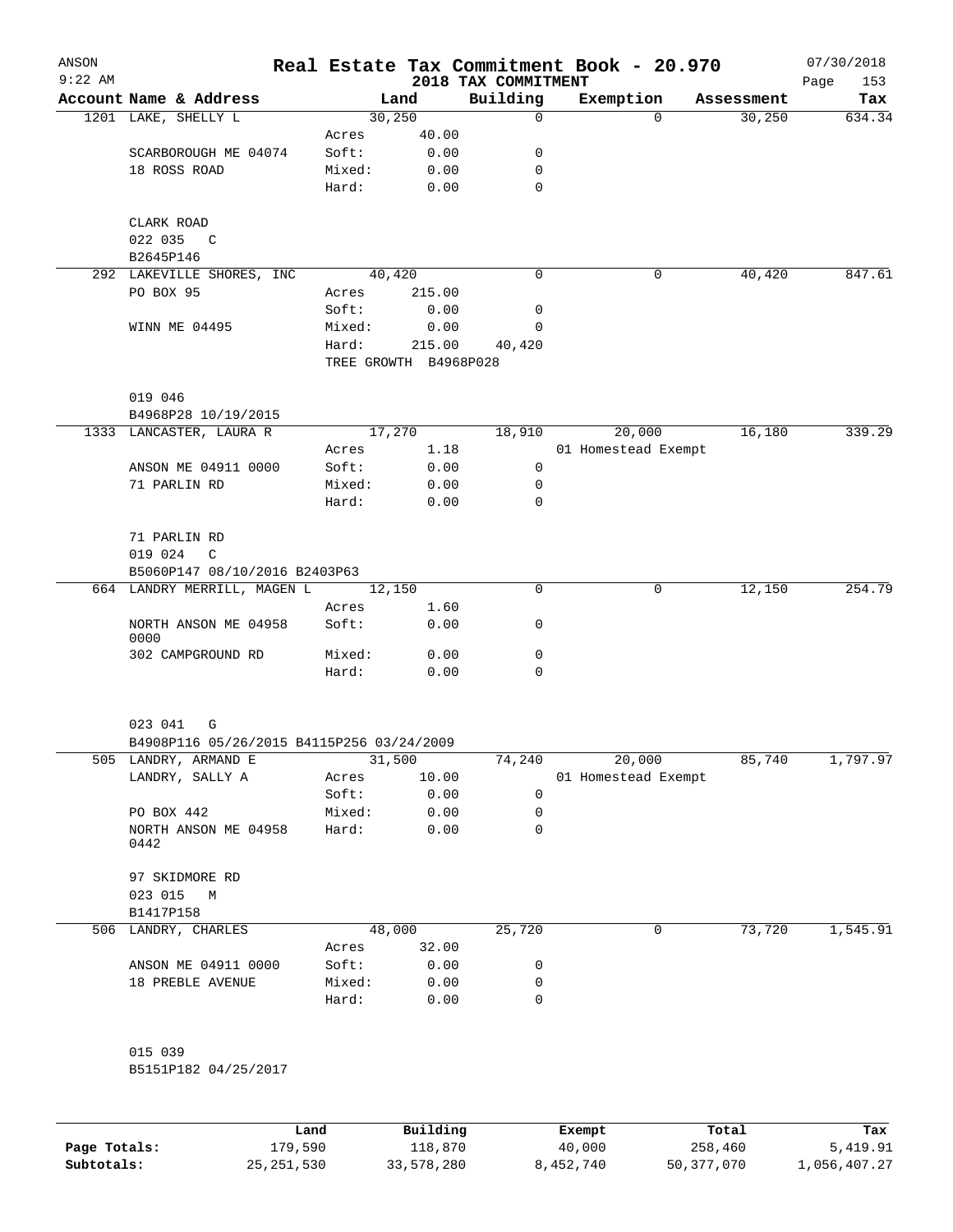| ANSON<br>$9:22$ AM         |                                |              |                       | 2018 TAX COMMITMENT | Real Estate Tax Commitment Book - 20.970 |                       | 07/30/2018<br>154<br>Page |
|----------------------------|--------------------------------|--------------|-----------------------|---------------------|------------------------------------------|-----------------------|---------------------------|
|                            | Account Name & Address         |              | Land                  | Building            | Exemption                                | Assessment            | Tax                       |
|                            | 312 LANDRY, CHARLES            |              | 10,500                | 0                   | $\Omega$                                 | 10,500                | 220.19                    |
|                            | 18 PREBLE AVE                  | Acres        | 3.00                  |                     |                                          |                       |                           |
|                            |                                | Soft:        | 0.00                  | 0                   |                                          |                       |                           |
|                            | ANSON ME 04911                 | Mixed:       | 0.00                  | 0                   |                                          |                       |                           |
|                            |                                | Hard:        | 0.00                  | 0                   |                                          |                       |                           |
|                            |                                |              |                       |                     | INCL. MAP 1 LOT 52 B5088P0197 B5128P0282 |                       |                           |
|                            | OFF INGALLS STREET             |              |                       |                     |                                          |                       |                           |
|                            | 002 039                        |              |                       |                     |                                          |                       |                           |
|                            | B5088P197 10/14/2016 B1570P332 |              |                       |                     |                                          |                       |                           |
|                            | 924 LANDRY, CHARLES            |              | 0                     | 9,560               | 9,560                                    | 0                     | 0.00                      |
|                            |                                |              |                       |                     | 01 Homestead Exempt                      |                       |                           |
|                            | ANSON ME 04911 0000            |              |                       |                     |                                          |                       |                           |
|                            | 18 PREBLE AVENUE               |              |                       |                     |                                          |                       |                           |
|                            |                                |              |                       |                     |                                          |                       |                           |
|                            | 16 PREBLE AVE                  |              |                       |                     |                                          |                       |                           |
|                            | 003 086<br>B<br>ON             |              |                       |                     |                                          |                       |                           |
| 88                         | LANDRY, GARY F SR. &           |              | 48,270                | 54,910              | 0                                        | 103,180               | 2,163.68                  |
|                            | YEVETT M. Life Estate          |              |                       |                     |                                          |                       |                           |
|                            |                                | Acres        | 32.53                 |                     |                                          |                       |                           |
|                            | NORTH ANSON ME 04958           | Soft:        | 0.00                  | 0                   |                                          |                       |                           |
|                            | 0000<br>166 CAMPGROUND RD      | Mixed:       | 0.00                  | 0                   |                                          |                       |                           |
|                            |                                | Hard:        | 0.00                  | $\Omega$            |                                          |                       |                           |
|                            |                                |              |                       |                     |                                          |                       |                           |
|                            | 166 CAMPGROUND RD              |              |                       |                     |                                          |                       |                           |
|                            | 015 038                        |              |                       |                     |                                          |                       |                           |
|                            | B5158P331 05/19/2017 B2227P130 |              |                       |                     |                                          |                       |                           |
|                            | 1667 LANDRY, JOSEPH            |              | 0                     | 4,850               | 4,850                                    | 0                     | 0.00                      |
|                            |                                |              |                       |                     | 01 Homestead Exempt                      |                       |                           |
|                            | NORTH ANSON ME 04958           |              |                       |                     |                                          |                       |                           |
|                            | 0000                           |              |                       |                     |                                          |                       |                           |
|                            | 9 EMBDEN POND RD               |              |                       |                     |                                          |                       |                           |
|                            |                                |              |                       |                     |                                          |                       |                           |
|                            | 9 EMBDEN POND RD               |              |                       |                     |                                          |                       |                           |
|                            | 009 023<br>ON                  |              |                       |                     |                                          |                       |                           |
| 660                        | LANDRY, MAGEN L                |              | 17,550                | 43,780              | 20,000                                   | 41,330                | 866.69                    |
|                            |                                | Acres        | 0.77                  |                     | 01 Homestead Exempt                      |                       |                           |
|                            | NORTH ANSON ME 04958           | Soft:        | 0.00                  | 0                   |                                          |                       |                           |
|                            | 0000                           |              |                       |                     |                                          |                       |                           |
|                            | 302 CAMPGROUND RD              | Mixed:       | 0.00                  | 0                   |                                          |                       |                           |
|                            |                                | Hard:        | 0.00                  | 0                   |                                          |                       |                           |
|                            | 302 CAMPGROUND RD              |              |                       |                     |                                          |                       |                           |
|                            | 015 043<br>D                   |              |                       |                     |                                          |                       |                           |
|                            | B3720P214 08/04/2006           |              |                       |                     |                                          |                       |                           |
|                            | 819 LANDRY, WILLIAM J          |              | 32,500                | 4,760               | 0                                        | 37,260                | 781.34                    |
|                            | 595 FOUR MILE SQUARE           | Acres        | 11.00                 |                     |                                          |                       |                           |
|                            | ROAD                           |              |                       |                     |                                          |                       |                           |
|                            |                                | Soft:        | 0.00                  | 0                   |                                          |                       |                           |
|                            | ANSON ME 04911                 | Mixed:       | 0.00                  | 0                   |                                          |                       |                           |
|                            |                                | Hard:        | 0.00                  | 0                   |                                          |                       |                           |
|                            | 595 FOUR MILE SQUARE RD        | B5153P033 JT |                       |                     |                                          |                       |                           |
|                            | 020 026<br>F                   |              |                       |                     |                                          |                       |                           |
|                            | B5153P033 05/01/2017           |              |                       |                     |                                          |                       |                           |
|                            |                                |              |                       |                     |                                          |                       |                           |
|                            |                                |              |                       |                     |                                          |                       |                           |
|                            |                                | Land         | Building              |                     | Exempt                                   | Total                 | Tax                       |
| Page Totals:<br>Subtotals: | 108,820<br>25,360,350          |              | 117,860<br>33,696,140 |                     | 34,410<br>8,487,150                      | 192,270<br>50,569,340 | 4,031.90<br>1,060,439.17  |
|                            |                                |              |                       |                     |                                          |                       |                           |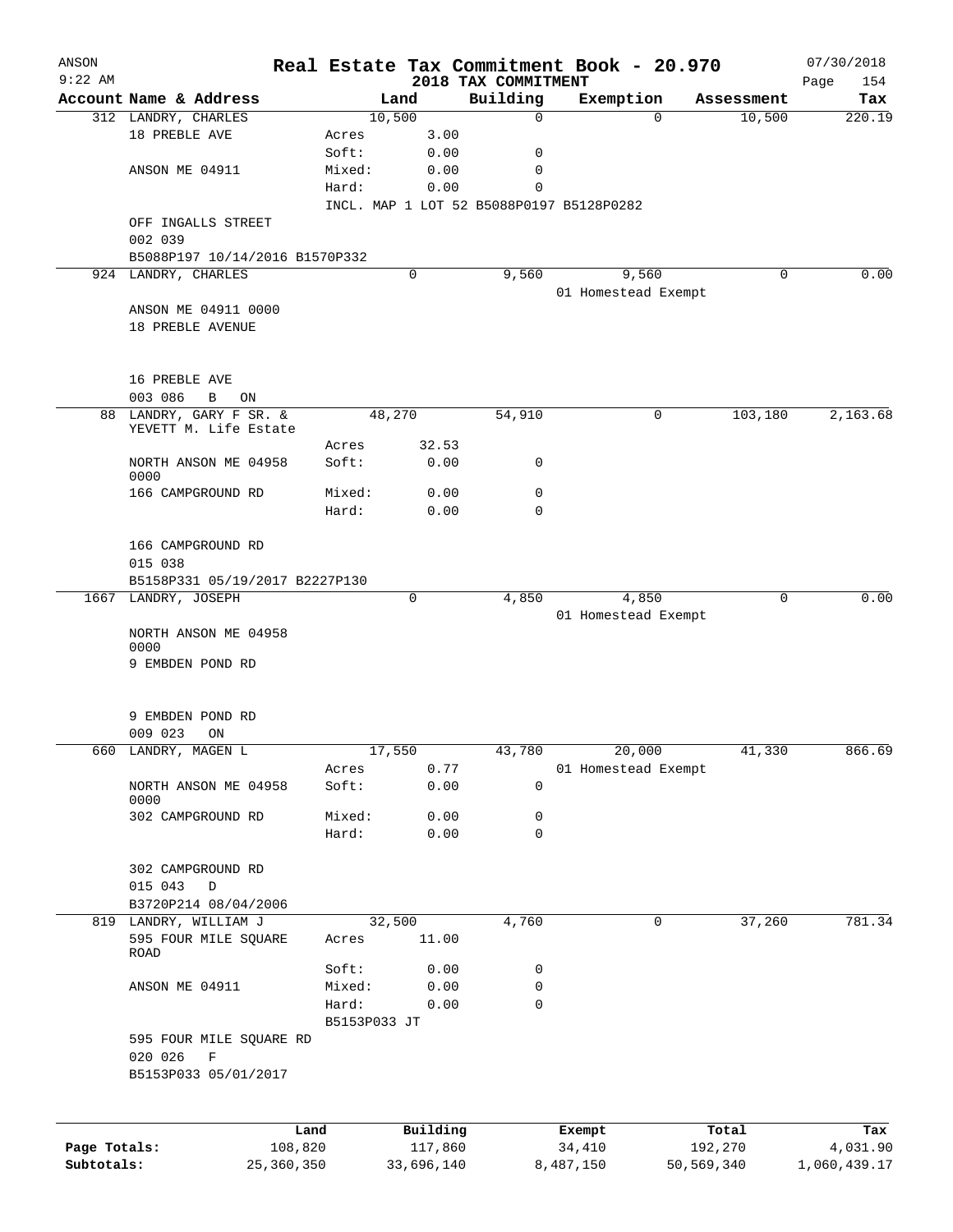| ANSON<br>$9:22$ AM |                                  |                     |            | 2018 TAX COMMITMENT | Real Estate Tax Commitment Book - 20.970 |            | 07/30/2018<br>Page<br>155 |
|--------------------|----------------------------------|---------------------|------------|---------------------|------------------------------------------|------------|---------------------------|
|                    | Account Name & Address           |                     | Land       | Building            | Exemption                                | Assessment | Tax                       |
|                    | 1471 LANE, AARON M               | 19,750              |            | 31,080              | $\Omega$                                 | 50,830     | 1,065.91                  |
|                    | LANE, TAMARA A                   | Acres               | 3.50       |                     |                                          |            |                           |
|                    |                                  | Soft:               | 0.00       | 0                   |                                          |            |                           |
|                    | 42 CAMPGROUND RD                 | Mixed:              | 0.00       | 0                   |                                          |            |                           |
|                    | NORTH ANSON ME 04958<br>7108     | Hard:               | 0.00       | 0                   |                                          |            |                           |
|                    | 42 CAMPGROUND RD<br>015 036<br>2 |                     |            |                     |                                          |            |                           |
|                    | B4387P242 04/26/2011             |                     |            |                     |                                          |            |                           |
|                    | 1043 LANE, BRANDON A             | 22,220              |            | 53,880              | 0                                        | 76,100     | 1,595.82                  |
|                    | 928 ALLAGASHROAD                 | Acres               | 2.48       |                     |                                          |            |                           |
|                    |                                  | Soft:               | 0.00       | 0                   |                                          |            |                           |
|                    | ALLAGASH ME 04774 4024           | Mixed:              | 0.00       | 0                   |                                          |            |                           |
|                    |                                  | Hard:               | 0.00       | $\mathbf 0$         |                                          |            |                           |
|                    | 627 VALLEY RD                    |                     |            |                     |                                          |            |                           |
|                    | 019 014<br>A                     |                     |            |                     |                                          |            |                           |
|                    | B4383P136 04/06/2011             |                     |            |                     |                                          |            |                           |
|                    | 1895 LANE, CHARLOTTE WHITNEY     | 19,180              |            | 77,650              | 20,000                                   | 76,830     | 1,611.13                  |
|                    | WEBBER, TONY ALLEN               | Acres               | 0.92       |                     | 01 Homestead Exempt                      |            |                           |
|                    | 97 MERRY ROAD                    | Soft:               | 0.00       | 0                   |                                          |            |                           |
|                    |                                  | Mixed:              | 0.00       | 0                   |                                          |            |                           |
|                    | ANSON ME 04911 0000              | Hard:<br>B4955P0249 | 0.00<br>JТ | $\Omega$            |                                          |            |                           |
|                    | 97 MERRY RD                      |                     |            |                     |                                          |            |                           |
|                    | 014 049<br>$\mathbb{A}$          |                     |            |                     |                                          |            |                           |
|                    | B4955P249 09/16/2015             |                     |            |                     |                                          |            |                           |
|                    | 1536 LANE, FLOYD A               | 20,600              |            | 71,200              | 20,000                                   | 71,800     | 1,505.65                  |
|                    |                                  | Acres               | 1.40       |                     | 01 Homestead Exempt                      |            |                           |
|                    | ANSON ME 04911 0000              | Soft:               | 0.00       | 0                   |                                          |            |                           |
|                    | 655 VALLEY RD                    | Mixed:              | 0.00       | 0                   |                                          |            |                           |
|                    |                                  | Hard:               | 0.00       | $\mathbf 0$         |                                          |            |                           |
|                    | 655 VALLEY RD                    |                     |            |                     |                                          |            |                           |
|                    | 019 014<br>$\mathbf{1}$          |                     |            |                     |                                          |            |                           |
| 440                | LANE, FLOYD A                    | 35,750              |            | 0                   | 0                                        | 35,750     | 749.68                    |
|                    | LANE, TAMARA A                   | Acres               | 27.50      |                     |                                          |            |                           |
|                    |                                  | Soft:               | 0.00       | 0                   |                                          |            |                           |
|                    | 655 VALLEY RD                    | Mixed:              | 0.00       | 0                   |                                          |            |                           |
|                    | ANSON ME 04911 0000              | Hard:               | 0.00       | $\mathbf 0$         |                                          |            |                           |
|                    | 019 014                          |                     |            |                     |                                          |            |                           |
|                    | B4383P134 04/06/2011             |                     |            |                     |                                          |            |                           |
|                    | 414 LANE, LAUREL A, TRUSTEE      | 24,010              |            | 50,880              | 0                                        | 74,890     | 1,570.44                  |
|                    |                                  | Acres               | 3.67       |                     |                                          |            |                           |
|                    | WINCHESTER MA 01890<br>0000      | Soft:               | 0.00       | 0                   |                                          |            |                           |
|                    | 84 DUNSTER LN                    | Mixed:              | 0.00       | 0                   |                                          |            |                           |
|                    |                                  | Hard:               | 0.00       | $\Omega$            |                                          |            |                           |
|                    | 77 PREBLE AVE                    |                     |            |                     |                                          |            |                           |
|                    | 004 005                          |                     |            |                     |                                          |            |                           |
|                    | B3522P25 07/22/2005              |                     |            |                     |                                          |            |                           |
|                    |                                  |                     |            |                     |                                          |            |                           |
|                    |                                  |                     |            |                     |                                          |            |                           |

|              | Land       | Building   | Exempt    | Total      | Tax          |
|--------------|------------|------------|-----------|------------|--------------|
| Page Totals: | 141,510    | 284,690    | 40,000    | 386,200    | 8,098.63     |
| Subtotals:   | 25,501,860 | 33,980,830 | 8,527,150 | 50,955,540 | 1,068,537.80 |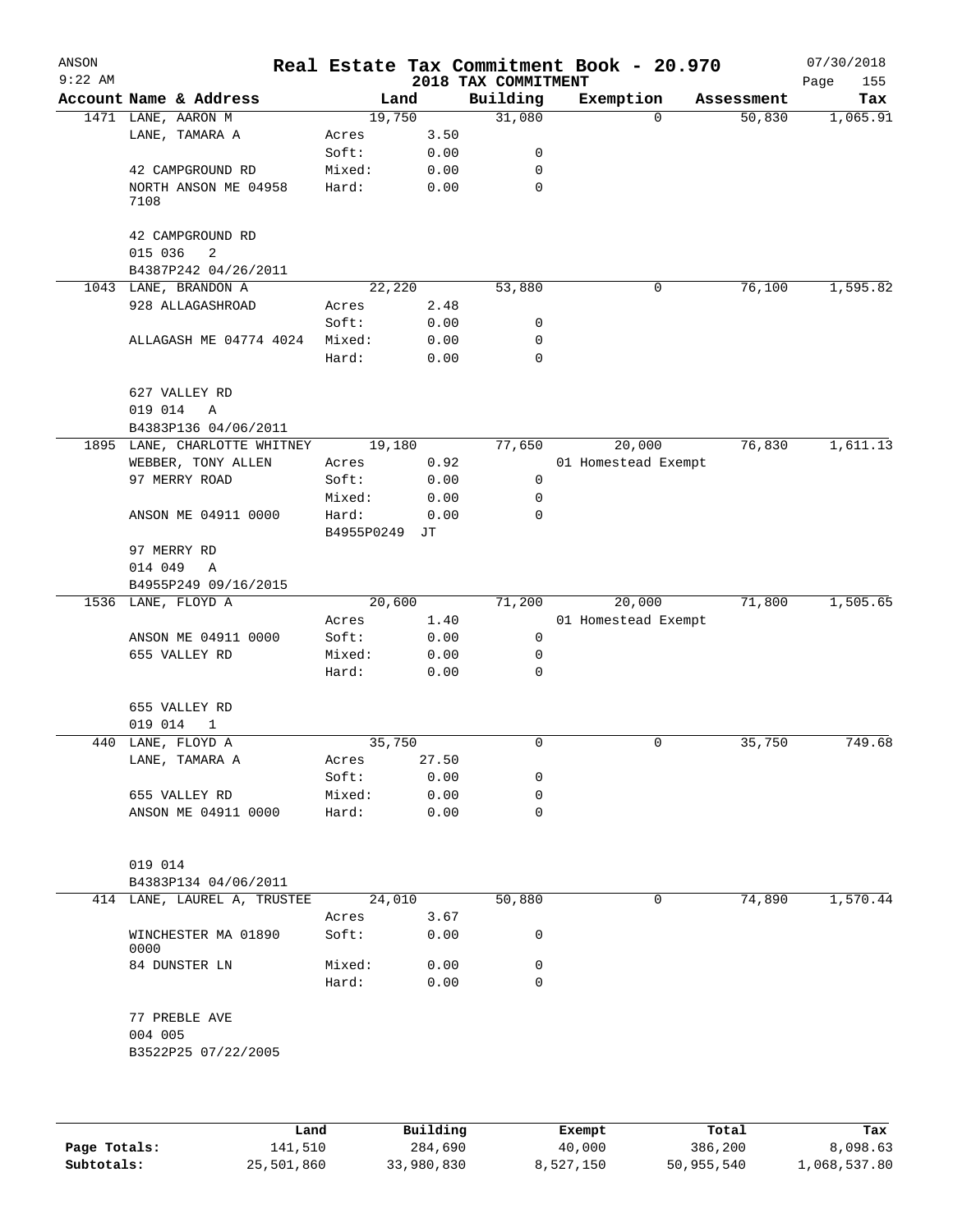| ANSON     |                                |        |          |                                 | Real Estate Tax Commitment Book - 20.970 |                      | 07/30/2018      |
|-----------|--------------------------------|--------|----------|---------------------------------|------------------------------------------|----------------------|-----------------|
| $9:22$ AM | Account Name & Address         |        | Land     | 2018 TAX COMMITMENT<br>Building |                                          |                      | 156<br>Page     |
|           | 1542 LANE, LAUREL A, TRUSTEE   |        | 10,000   | 83,010                          | Exemption<br>$\Omega$                    | Assessment<br>93,010 | Tax<br>1,950.42 |
|           |                                | Acres  | 0.25     |                                 |                                          |                      |                 |
|           | WINCHESTER MA 01890<br>0000    | Soft:  | 0.00     | 0                               |                                          |                      |                 |
|           | 84 DUNSTER LN                  | Mixed: | 0.00     | 0                               |                                          |                      |                 |
|           |                                | Hard:  | 0.00     | 0                               |                                          |                      |                 |
|           | 3 SECOND ST                    |        |          |                                 |                                          |                      |                 |
|           | 001 068<br>B3514P14 07/07/2005 |        |          |                                 |                                          |                      |                 |
|           | 1295 LANE, SHANE               |        | 24,700   | 34,540                          | 0                                        | 59,240               | 1,242.26        |
|           |                                | Acres  | 8.20     |                                 |                                          |                      |                 |
|           | KINGFIELD ME 04947 0000        | Soft:  | 0.00     | 0                               |                                          |                      |                 |
|           | 76 RIVERSIDE ST                | Mixed: | 0.00     | 0                               |                                          |                      |                 |
|           |                                | Hard:  | 0.00     | 0                               |                                          |                      |                 |
|           | 297 NEW PORTLAND RD            |        |          |                                 |                                          |                      |                 |
|           | 023 039<br>Α                   |        |          |                                 |                                          |                      |                 |
|           | B4745P266 12/18/2013           |        |          |                                 |                                          |                      |                 |
|           | 508 LANEY, JAMES P             |        | 8,250    | 33,460                          | 20,000                                   | 21,710               | 455.26          |
|           | 451 NORTH AVE                  | Acres  | 0.17     |                                 | 01 Homestead Exempt                      |                      |                 |
|           |                                | Soft:  | 0.00     | 0                               |                                          |                      |                 |
|           | SKOWHEGAN ME 04976             | Mixed: | 0.00     | 0                               |                                          |                      |                 |
|           |                                | Hard:  | 0.00     | 0                               |                                          |                      |                 |
|           | 22 HIGHLAND AVE                |        |          |                                 |                                          |                      |                 |
|           | 003 042                        |        |          |                                 |                                          |                      |                 |
|           | B2493P215                      |        |          |                                 |                                          |                      |                 |
|           | 509 LANEY, JAMES P             |        | 8,940    | 0                               | 0                                        | 8,940                | 187.47          |
|           | 451 NORTH AVE                  | Acres  | 0.20     |                                 |                                          |                      |                 |
|           |                                | Soft:  | 0.00     | 0                               |                                          |                      |                 |
|           | SKOWHEGAN ME 04976             | Mixed: | 0.00     | 0                               |                                          |                      |                 |
|           |                                | Hard:  | 0.00     | 0                               |                                          |                      |                 |
|           | 19 HIGHLAND AVE                |        |          |                                 |                                          |                      |                 |
|           | 003 038<br>B                   |        |          |                                 |                                          |                      |                 |
|           | B2493P215                      |        |          |                                 |                                          |                      |                 |
|           | 805 LANEY, JAMES P             |        | 6,930    | 12,600                          | 0                                        | 19,530               | 409.54          |
|           | 451 NORTH AVE                  | Acres  | 0.12     |                                 |                                          |                      |                 |
|           |                                | Soft:  | 0.00     | 0                               |                                          |                      |                 |
|           | SKOWHEGAN ME 04976             | Mixed: | 0.00     | 0                               |                                          |                      |                 |
|           |                                | Hard:  | 0.00     | 0                               |                                          |                      |                 |
|           | 17 HIGHLAND AVE                |        |          |                                 |                                          |                      |                 |
|           | 003 038<br>A                   |        |          |                                 |                                          |                      |                 |
|           | B2493P215                      |        |          |                                 |                                          |                      |                 |
|           | 1947 LANEY, RYAN W             |        | 15,490   | 57,740                          | 20,000                                   | 53,230               | 1,116.23        |
|           | LANEY, NONA B                  | Acres  | 0.60     |                                 | 01 Homestead Exempt                      |                      |                 |
|           |                                | Soft:  | 0.00     | 0                               |                                          |                      |                 |
|           | PO BOX 431                     | Mixed: | 0.00     | 0                               |                                          |                      |                 |
|           | NORTH ANSON ME 04958           | Hard:  | 0.00     | 0                               |                                          |                      |                 |
|           | 107 NEW PORTLAND RD            |        |          |                                 |                                          |                      |                 |
|           | 018 042<br>A                   |        |          |                                 |                                          |                      |                 |
|           | B3589P156 11/02/2005           |        |          |                                 |                                          |                      |                 |
|           |                                |        |          |                                 |                                          |                      |                 |
|           |                                | Land   | Building |                                 | Exempt                                   | Total                | Tax             |

**Page Totals:** 74,310 221,350 40,000 255,660 5,361.18 **Subtotals:** 25,576,170 34,202,180 8,567,150 51,211,200 1,073,898.98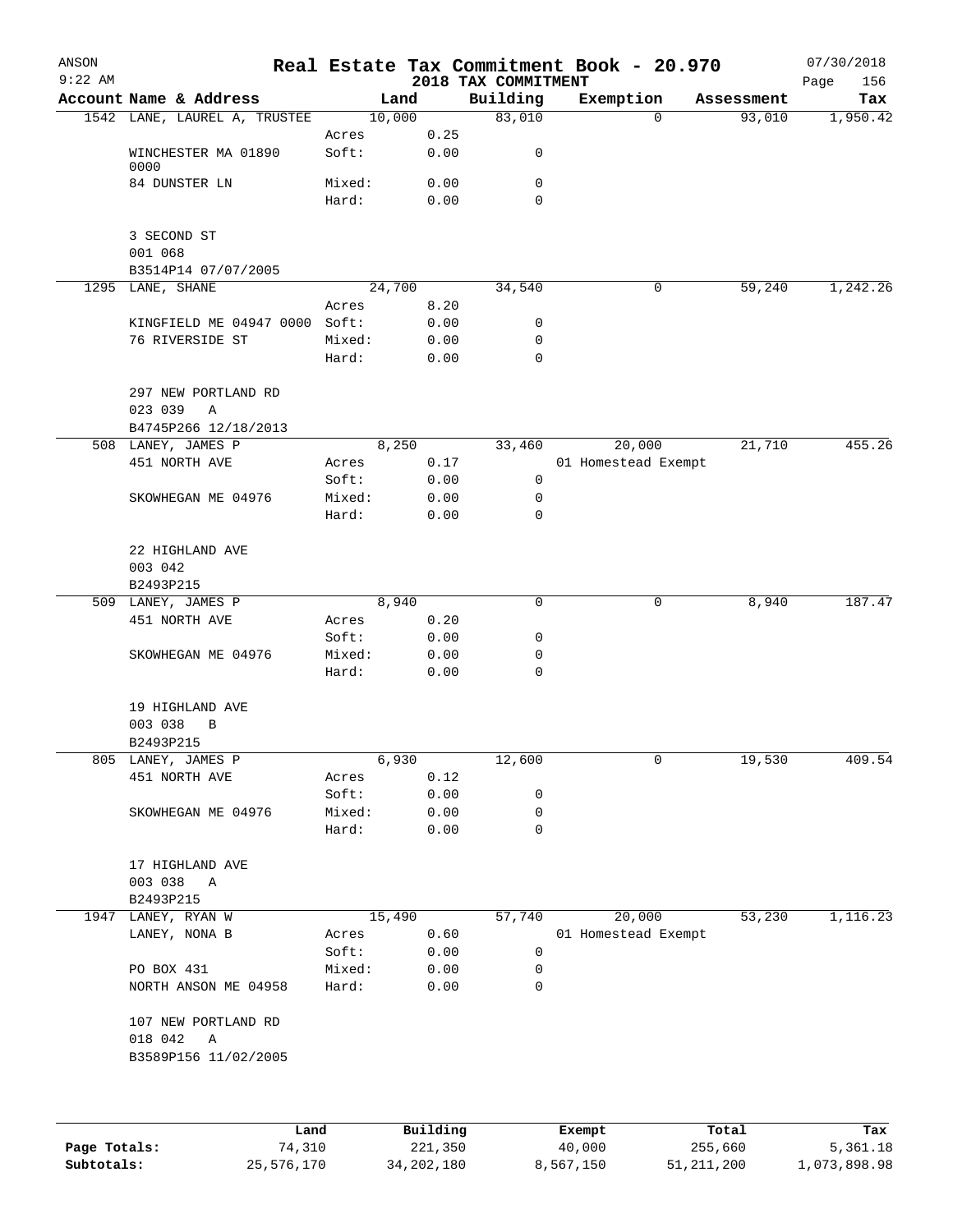| ANSON<br>$9:22$ AM |                                        |         |              | 2018 TAX COMMITMENT | Real Estate Tax Commitment Book - 20.970 |              |            | 07/30/2018<br>157<br>Page |
|--------------------|----------------------------------------|---------|--------------|---------------------|------------------------------------------|--------------|------------|---------------------------|
|                    | Account Name & Address                 |         | Land         | Building            | Exemption                                |              | Assessment | Tax                       |
|                    | 1538 LANGSTON, GLYNN WALLAS<br>TRUSTEE |         | 17,250       | 0                   |                                          | $\Omega$     | 17,250     | 361.73                    |
|                    | LANGSTON, ANN MARIE<br>TRUSTEE         | Acres   | 4.50         |                     |                                          |              |            |                           |
|                    |                                        | Soft:   | 0.00         | 0                   |                                          |              |            |                           |
|                    | 3805 MILLS ST                          | Mixed:  | 0.00         | 0                   |                                          |              |            |                           |
|                    | CARENCRO LA 70520 0000                 | Hard:   | 0.00         | 0                   |                                          |              |            |                           |
|                    | 013 011<br>B<br>B900P782               |         |              |                     |                                          |              |            |                           |
|                    | 510 LAPOINTE, CHRISTINA M              |         | 1,310        | 3,780               |                                          | 0            | 5,090      | 106.74                    |
|                    |                                        | Acres   | 0.87         |                     |                                          |              |            |                           |
|                    | ANSON ME 04911                         | Soft:   | 0.00         | 0                   |                                          |              |            |                           |
|                    | 23 MUTTON HILL ROAD                    | Mixed:  | 0.00         | 0                   |                                          |              |            |                           |
|                    |                                        | Hard:   | 0.00         | $\mathbf 0$         |                                          |              |            |                           |
|                    | 015 024<br>Α                           |         |              |                     |                                          |              |            |                           |
|                    | B4726P232 10/28/2013                   |         |              |                     |                                          |              |            |                           |
|                    | 502 LAPOINTE, CHRISTINA M              |         | 23,000       | 74,680              | 20,000                                   |              | 77,680     | 1,628.95                  |
|                    |                                        | Acres   | 3.00         |                     | 01 Homestead Exempt                      |              |            |                           |
|                    | ANSON ME 04911                         | Soft:   | 0.00         | 0                   |                                          |              |            |                           |
|                    | 23 MUTTON HILL ROAD                    | Mixed:  | 0.00         | 0                   |                                          |              |            |                           |
|                    |                                        | Hard:   | 0.00         | 0                   |                                          |              |            |                           |
|                    | 23 MUTTON HILL RD                      |         |              |                     |                                          |              |            |                           |
|                    | 015 027<br>B                           |         |              |                     |                                          |              |            |                           |
|                    | B4726P232 10/28/2013                   |         |              |                     |                                          |              |            |                           |
|                    | 1092 LARLEE, HAL J                     |         | 36,800       | 69,450              | 20,000                                   |              | 86,250     | 1,808.66                  |
|                    | LARLEE, ANGELA E                       | Acres   | 15.30        |                     | 01 Homestead Exempt                      |              |            |                           |
|                    |                                        | Soft:   | 0.00         | 0                   |                                          |              |            |                           |
|                    | PO BOX 243                             | Mixed:  | 0.00         | 0                   |                                          |              |            |                           |
|                    | NORTH ANSON ME 04958                   | Hard:   | 0.00         | $\mathbf 0$         |                                          |              |            |                           |
|                    | 0243                                   |         |              |                     |                                          |              |            |                           |
|                    | 186 FAHI POND RD<br>023 009            |         |              |                     |                                          |              |            |                           |
|                    | B4431P169 08/19/2011                   |         |              |                     |                                          |              |            |                           |
|                    | 152 LAROUCHE, JASON                    |         | 47,000       | 68,180              |                                          | 0            | 115,180    | 2,415.32                  |
|                    | P.O. BOX 552                           | Acres   | 30.00        |                     |                                          |              |            |                           |
|                    |                                        | Soft:   | 0.00         | 0                   |                                          |              |            |                           |
|                    | NORTH ANSON ME 04958                   | Mixed:  | 0.00         | 0                   |                                          |              |            |                           |
|                    | 0000                                   | Hard:   | 0.00         | 0                   |                                          |              |            |                           |
|                    |                                        |         |              |                     |                                          |              |            |                           |
|                    | 411 SOLON RD                           |         |              |                     |                                          |              |            |                           |
|                    | 024 033                                |         |              |                     |                                          |              |            |                           |
|                    | B5231P8 11/28/2017                     |         |              |                     |                                          |              |            |                           |
| 1547               | LASLOW, SHEILA A &                     |         | 11,830       | 40,980              | 20,000                                   |              | 32,810     | 688.03                    |
|                    | CATHY M &                              |         |              |                     |                                          |              |            |                           |
|                    | LASLOW, MICHAEL L                      | Acres   | 0.35         |                     | 01 Homestead Exempt                      |              |            |                           |
|                    | 35 SPEAR HILL ROAD                     | Soft:   | 0.00         | 0                   |                                          |              |            |                           |
|                    |                                        | Mixed:  | 0.00         | 0                   |                                          |              |            |                           |
|                    | ANSON ME 04911 0554                    | Hard:   | 0.00         | 0                   |                                          |              |            |                           |
|                    | 35 SPEAR HILL RD                       |         |              |                     |                                          |              |            |                           |
|                    | 003 022                                |         |              |                     |                                          |              |            |                           |
|                    | B1627P12                               |         |              |                     |                                          |              |            |                           |
|                    |                                        | Land    | Building     |                     | Exempt                                   | Total        |            | Tax                       |
| Page Totals:       |                                        | 137,190 | 257,070      |                     | 60,000                                   | 334,260      |            | 7,009.43                  |
| Subtotals:         | 25, 713, 360                           |         | 34, 459, 250 |                     | 8,627,150                                | 51, 545, 460 |            | 1,080,908.41              |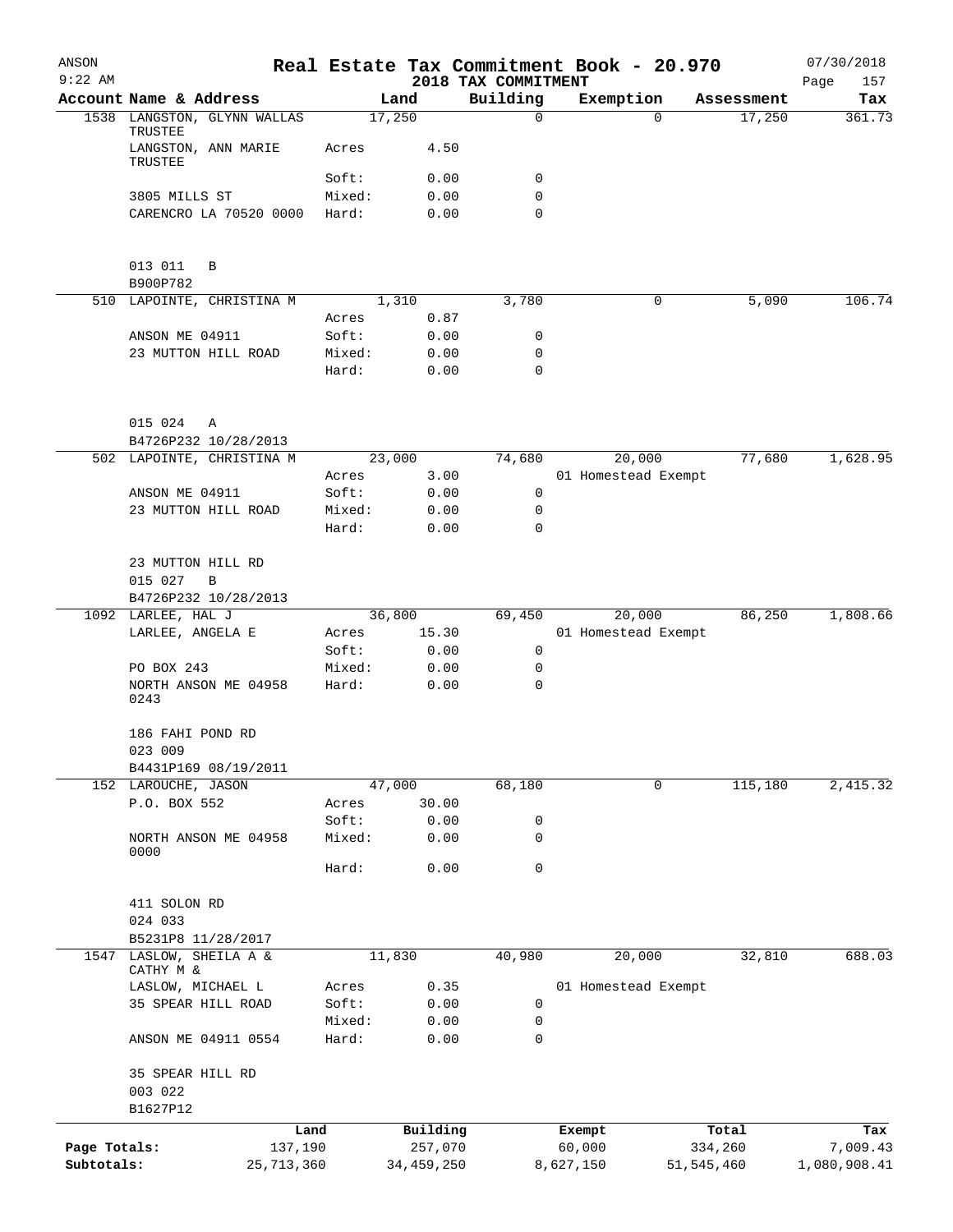| ANSON<br>$9:22$ AM |                                    |                      |        | 2018 TAX COMMITMENT | Real Estate Tax Commitment Book - 20.970 |            | 07/30/2018<br>Page<br>158 |
|--------------------|------------------------------------|----------------------|--------|---------------------|------------------------------------------|------------|---------------------------|
|                    | Account Name & Address             |                      | Land   | Building            | Exemption                                | Assessment | Tax                       |
|                    | 1772 LATHAM, BONITA M              |                      | 17,680 | 135,210             | 20,000                                   | 132,890    | 2,786.70                  |
|                    |                                    | Acres                | 0.50   |                     | 01 Homestead Exempt                      |            |                           |
|                    | NORTH ANSON ME 04958<br>0000       | Soft:                | 0.00   | 0                   |                                          |            |                           |
|                    | PO BOX 86                          | Mixed:               | 0.00   | 0                   |                                          |            |                           |
|                    |                                    | Hard:                | 0.00   | 0                   |                                          |            |                           |
|                    | 1 WINTER ST                        |                      |        |                     |                                          |            |                           |
|                    | 006 016                            |                      |        |                     |                                          |            |                           |
|                    | B3747P258 09/18/2006 B2265P138     |                      |        |                     |                                          |            |                           |
|                    | 932 LATHROP, THEODORE S. &         |                      | 28,200 | 69,960              | 0                                        | 98,160     | 2,058.42                  |
|                    | BUCKLAND, LISA A                   | Acres                | 6.70   |                     |                                          |            |                           |
|                    |                                    | Soft:                | 0.00   | 0                   |                                          |            |                           |
|                    | 158 Skidmore Rd                    | Mixed:               | 0.00   | 0                   |                                          |            |                           |
|                    | North Anson ME 04958<br>0000       | Hard:                | 0.00   | 0                   |                                          |            |                           |
|                    | 158 SKIDMORE RD                    |                      |        |                     |                                          |            |                           |
|                    | 023 015<br>L                       |                      |        |                     |                                          |            |                           |
|                    | B3533P298 08/08/2005               |                      |        |                     |                                          |            |                           |
|                    | 568 LATOUCHE, CHRISAUNDRA L        |                      | 34,960 | 4,280               | 0                                        | 39,240     | 822.86                    |
|                    |                                    | Acres                | 140.00 |                     |                                          |            |                           |
|                    | ANSON ME 04911 3425                | Soft:                | 0.00   | 0                   |                                          |            |                           |
|                    | 174 BARTON HILL RD                 | Mixed:               | 0.00   | 0                   |                                          |            |                           |
|                    |                                    | Hard:<br>TREE GROWTH | 138.40 | 26,019              |                                          |            |                           |
|                    | BARTON HILL RD                     |                      |        |                     |                                          |            |                           |
|                    | 013 006<br>B                       |                      |        |                     |                                          |            |                           |
|                    | B2726P64                           |                      |        |                     |                                          |            |                           |
|                    | 1983 LATOUCHE, CHRISAUNDRA<br>L. & |                      | 23,520 | 75,350              | 20,000                                   | 78,870     | 1,653.90                  |
|                    | ROBBINS, CAROL L                   | Acres                | 15.00  |                     | 01 Homestead Exempt                      |            |                           |
|                    |                                    | Soft:                | 0.00   | 0                   |                                          |            |                           |
|                    | 174 BARTON HILL RD                 | Mixed:               | 0.00   | $\mathbf 0$         |                                          |            |                           |
|                    | ANSON ME 04911 3425                | Hard:                | 13.60  | 2,557               |                                          |            |                           |
|                    |                                    | TREE GROWTH          |        |                     |                                          |            |                           |
|                    | 174 BARTON HILL RD                 |                      |        |                     |                                          |            |                           |
|                    | 013 006<br>$B-1$                   |                      |        |                     |                                          |            |                           |
|                    | B3755P238 10/02/2006               |                      |        |                     |                                          |            |                           |
|                    | 644 LATOUCHE, RODNEY P             |                      | 33,500 | 0                   | 0                                        | 33,500     | 702.50                    |
|                    | LATOUCHE, NABELLA E                | Acres                | 15.00  |                     |                                          |            |                           |
|                    |                                    | Soft:                | 0.00   | 0                   |                                          |            |                           |
|                    | 170 COVENTRY RD                    | Mixed:               | 0.00   | 0                   |                                          |            |                           |
|                    | MANSFIELD CENTER CT<br>06250 0000  | Hard:                | 0.00   | 0                   |                                          |            |                           |
|                    | 688 PEASE HILL RD<br>012 012       |                      |        |                     |                                          |            |                           |
|                    | B4089P323 01/19/2009               |                      |        |                     |                                          |            |                           |
|                    |                                    |                      |        |                     |                                          |            |                           |

|              | Land       | Building   | Exempt    | Total      | Tax          |
|--------------|------------|------------|-----------|------------|--------------|
| Page Totals: | 137,860    | 284,800    | 40,000    | 382,660    | 8,024.38     |
| Subtotals:   | 25,851,220 | 34,744,050 | 8,667,150 | 51,928,120 | 1,088,932.79 |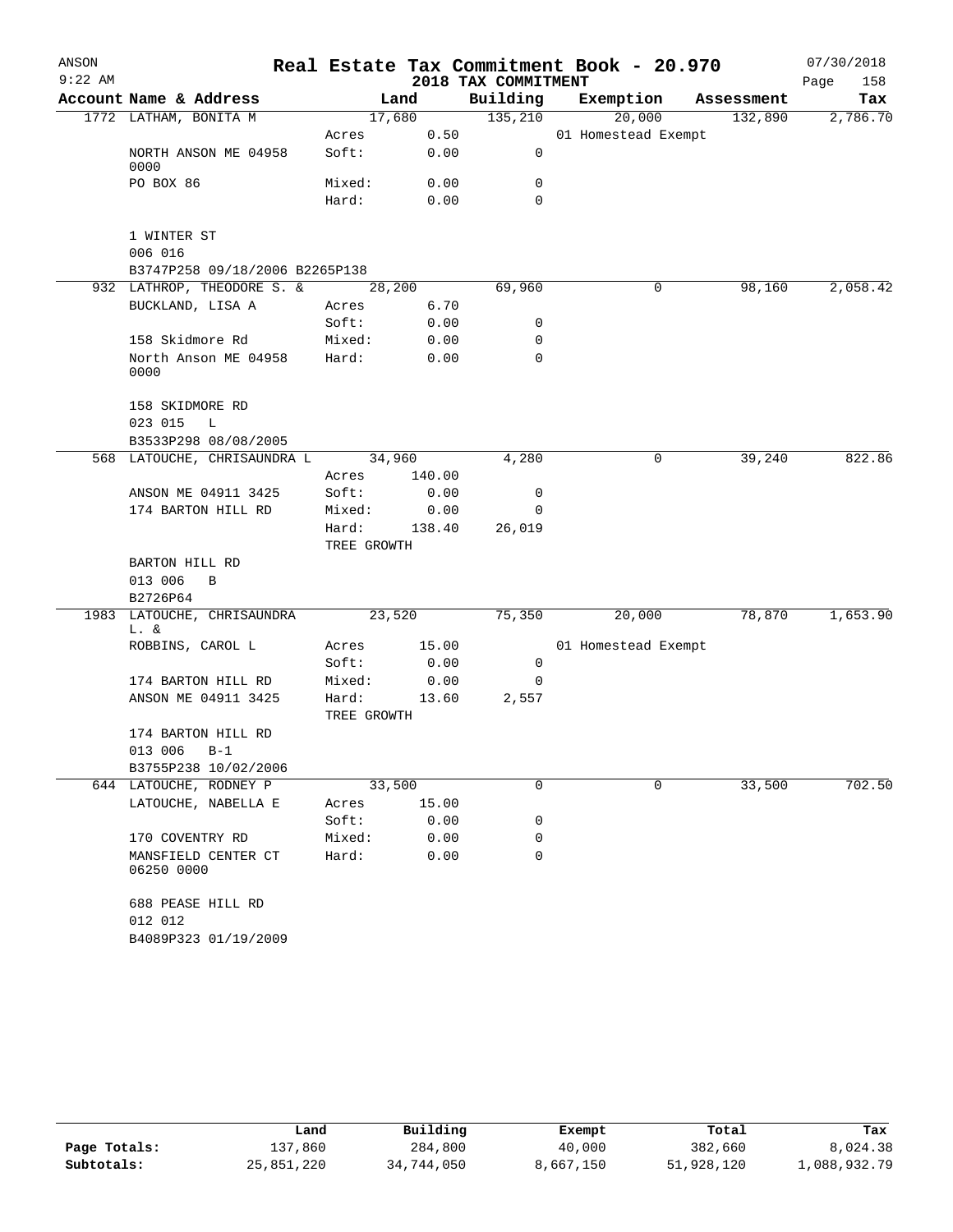| ANSON     |                                           |                     |        | Real Estate Tax Commitment Book - 20.970 |                     |            | 07/30/2018  |
|-----------|-------------------------------------------|---------------------|--------|------------------------------------------|---------------------|------------|-------------|
| $9:22$ AM |                                           |                     |        | 2018 TAX COMMITMENT                      |                     |            | Page<br>159 |
|           | Account Name & Address                    |                     | Land   | Building                                 | Exemption           | Assessment | Tax         |
|           | 262 LATTIN, JASON B.,<br>TRUSTEE          |                     | 9,490  | 64,520                                   | $\Omega$            | 74,010     | 1,551.99    |
|           |                                           | Acres               | 0.10   |                                          |                     |            |             |
|           | NORTH NEW PORTLAND ME<br>04961 0000       | Soft:               | 0.00   | 0                                        |                     |            |             |
|           | 627 NEW PORTLAND HILL<br>RD.              | Mixed:              | 0.00   | 0                                        |                     |            |             |
|           |                                           | Hard:               | 0.00   | $\mathbf 0$                              |                     |            |             |
|           | 19 NORTH MAIN ST<br>006 024               |                     |        |                                          |                     |            |             |
|           | B4380P85 02/28/2011                       |                     |        |                                          |                     |            |             |
|           | 1004 LATTIN, NATHAN                       |                     | 34,500 | 197,100                                  | 20,000              | 211,600    | 4,437.25    |
|           |                                           | Acres               | 13.00  |                                          | 01 Homestead Exempt |            |             |
|           | NEW PORTLAND ME 04961<br>0000             | Soft:               | 0.00   | $\mathbf 0$                              |                     |            |             |
|           | 602 NEW PORTLAND HILL<br>RD               | Mixed:              | 0.00   | 0                                        |                     |            |             |
|           |                                           | Hard:               | 0.00   | 0                                        |                     |            |             |
|           | 379 CARRABASSETT RD                       |                     |        |                                          |                     |            |             |
|           | 022 032                                   |                     |        |                                          |                     |            |             |
|           | B3923P138 10/10/2007                      |                     |        |                                          |                     |            |             |
|           | 1170 LAWRENCE (RAYMOND), KIM<br>M         |                     | 12,490 | 39,600                                   | 20,000              | 32,090     | 672.93      |
|           | PO BOX 32                                 | Acres               | 0.39   |                                          | 01 Homestead Exempt |            |             |
|           |                                           | Soft:               | 0.00   | 0                                        |                     |            |             |
|           | ANSON ME 04911                            | Mixed:              | 0.00   | 0                                        |                     |            |             |
|           |                                           | Hard:<br>B5067P0220 | 0.00   | $\Omega$                                 |                     |            |             |
|           | 32 SPEAR HILL RD<br>003 005               |                     |        |                                          |                     |            |             |
|           | B5067P220 08/19/2016 B4404P251 06/08/2011 |                     |        |                                          |                     |            |             |
|           | 1734 LAWRENCE, CHRISTOPHER P              |                     | 28,050 | 15,300                                   | 20,000              | 23,350     | 489.65      |
|           |                                           | Acres               | 3.70   |                                          | 01 Homestead Exempt |            |             |
|           | NORTH ANSON ME 04958<br>0000              | Soft:               | 0.00   | 0                                        |                     |            |             |
|           | 133B SKIDMORE RD                          | Mixed:              | 0.00   | 0                                        |                     |            |             |
|           |                                           | Hard:               | 0.00   | $\Omega$                                 |                     |            |             |
|           | 133 B SKIDMORE RD                         |                     |        |                                          |                     |            |             |
|           | 023 015<br>I <sub>1</sub>                 |                     |        |                                          |                     |            |             |
|           | B2710P201                                 |                     |        |                                          |                     |            |             |
|           | 326 LAWRENCE, GORDON                      |                     | 26,270 | 5,840                                    | 0                   | 32,110     | 673.35      |
|           |                                           | Acres               | 5.18   |                                          |                     |            |             |
|           | TOPSHAM ME 04086 0000                     | Soft:               | 0.00   | 0                                        |                     |            |             |
|           | 498 MEADOW RD                             | Mixed:              | 0.00   | 0                                        |                     |            |             |
|           |                                           | Hard:               | 0.00   | 0                                        |                     |            |             |
|           | 730 VALLEY ROAD                           |                     |        |                                          |                     |            |             |
|           | 019 022<br>$\overline{\phantom{0}}^2$     |                     |        |                                          |                     |            |             |
|           | B4700P8 08/12/2013                        |                     |        |                                          |                     |            |             |
|           |                                           |                     |        |                                          |                     |            |             |

|              | Land       | Building   | Exempt    | Total      | Tax          |
|--------------|------------|------------|-----------|------------|--------------|
| Page Totals: | 110,800    | 322,360    | 60,000    | 373,160    | 7.825.17     |
| Subtotals:   | 25,962,020 | 35,066,410 | 8,727,150 | 52,301,280 | 1,096,757.96 |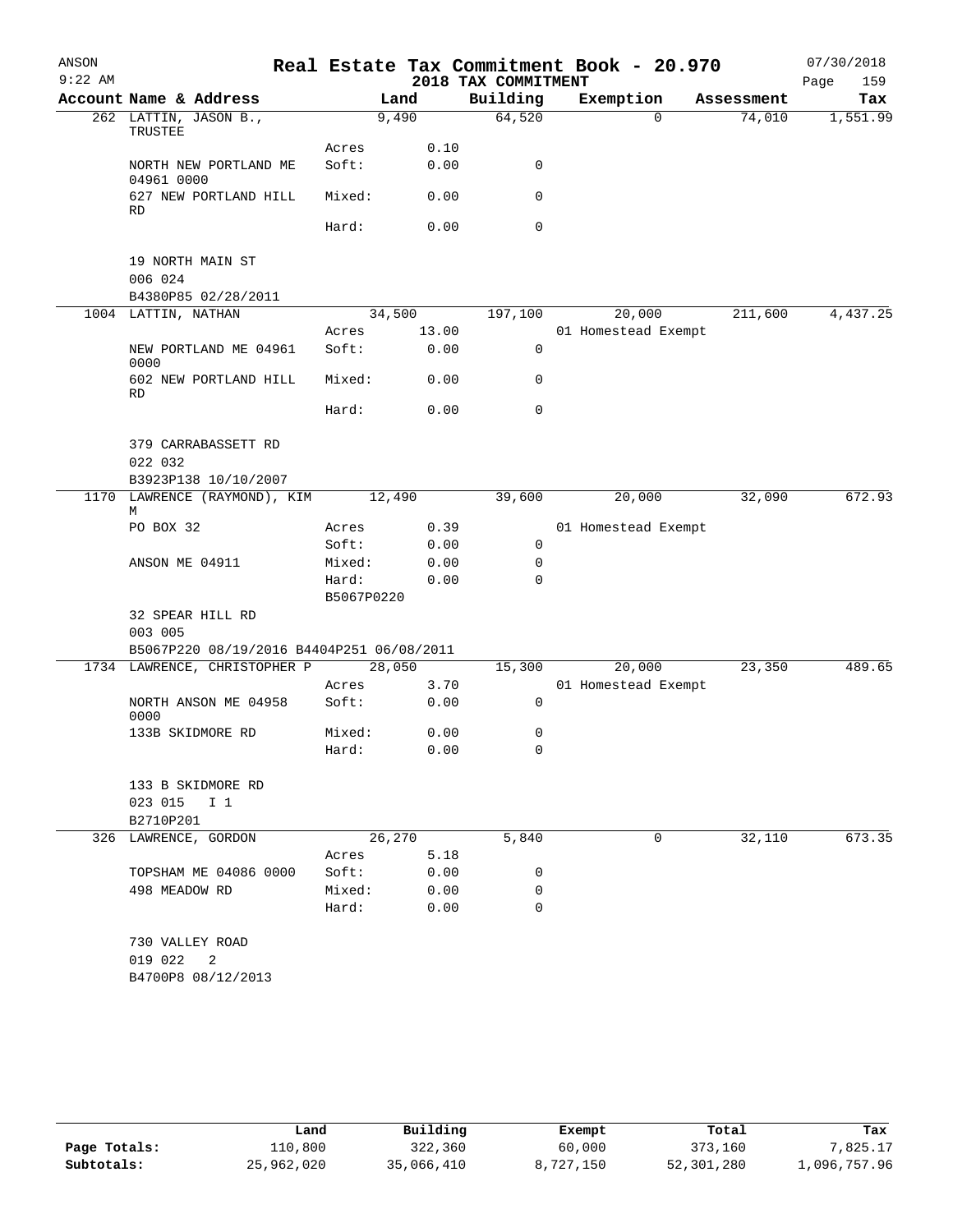| ANSON<br>$9:22$ AM |                                                     |                       |              |                                 | Real Estate Tax Commitment Book - 20.970 |            | 07/30/2018         |
|--------------------|-----------------------------------------------------|-----------------------|--------------|---------------------------------|------------------------------------------|------------|--------------------|
|                    | Account Name & Address                              |                       | Land         | 2018 TAX COMMITMENT<br>Building | Exemption                                | Assessment | Page<br>160<br>Tax |
|                    | 1703 LAWRENCE, GORDON W                             |                       | 18,180       | 0                               | $\Omega$                                 | 18,180     | 381.23             |
|                    | 498 MEADOW ROAD                                     | Acres                 | 5.12         |                                 |                                          |            |                    |
|                    |                                                     | Soft:                 | 0.00         | 0                               |                                          |            |                    |
|                    | TOPSHAM ME 04086                                    | Mixed:                | 0.00         | 0                               |                                          |            |                    |
|                    |                                                     | Hard:<br>B5036P0312   | 0.00         | $\mathbf 0$                     |                                          |            |                    |
|                    | VALLEY ROAD                                         |                       |              |                                 |                                          |            |                    |
|                    | 019 022<br>1                                        |                       |              |                                 |                                          |            |                    |
|                    | B5036P312 06/13/2016 B5060P123 08/10/2016 B5060P122 |                       |              |                                 |                                          |            |                    |
|                    | 08/10/2016<br>1212 LEACH, TRAVIS C                  |                       | 18,550       | 40,920                          | 20,000                                   | 39,470     | 827.69             |
|                    | LEACH, JENNIFER A                                   | Acres                 | 0.86         |                                 | 01 Homestead Exempt                      |            |                    |
|                    | 58 HILLTOP ROAD                                     | Soft:                 | 0.00         | 0                               |                                          |            |                    |
|                    |                                                     | Mixed:                | 0.00         | 0                               |                                          |            |                    |
|                    | ANSON ME 04911                                      | Hard:                 | 0.00         | 0                               |                                          |            |                    |
|                    | 58 HILLTOP RD                                       |                       |              |                                 |                                          |            |                    |
|                    | 010 036<br>E                                        |                       |              |                                 |                                          |            |                    |
|                    | B2453P319                                           |                       |              |                                 |                                          |            |                    |
| 520                | LEBEAU, GERARD H                                    |                       | 20,750       | 88,560                          | 20,000                                   | 89,310     | 1,872.83           |
|                    | LEBEAU, LINDA L                                     | Acres                 | 1.50         |                                 | 01 Homestead Exempt                      |            |                    |
|                    |                                                     | Soft:                 | 0.00         | 0                               |                                          |            |                    |
|                    | PO BOX 98                                           | Mixed:                | 0.00         | 0                               |                                          |            |                    |
|                    | NORTH ANSON ME 04958<br>0098                        | Hard:                 | 0.00         | 0                               |                                          |            |                    |
|                    | 663 RIVER RD                                        |                       |              |                                 |                                          |            |                    |
|                    | 016 017<br>Α                                        |                       |              |                                 |                                          |            |                    |
|                    | B1734P77 10/30/1991                                 |                       |              |                                 |                                          |            |                    |
|                    | 522 LEBEAU, MARK R                                  |                       | 20,000       | 79,280                          | 20,000                                   | 79,280     | 1,662.50           |
|                    |                                                     | Acres                 | 1.00         |                                 | 01 Homestead Exempt                      |            |                    |
|                    | NORTH ANSON ME 04958<br>0144                        | Soft:                 | 0.00         | $\mathbf 0$                     |                                          |            |                    |
|                    | PO BOX 144                                          | Mixed:                | 0.00         | 0                               |                                          |            |                    |
|                    |                                                     | Hard:                 | 0.00         | $\mathbf 0$                     |                                          |            |                    |
|                    | 179 EMBDEN POND RD                                  |                       |              |                                 |                                          |            |                    |
|                    | 023 019<br>$\mathcal{C}$                            |                       |              |                                 |                                          |            |                    |
|                    | B1642P93                                            |                       |              |                                 |                                          |            |                    |
|                    | 798 LEEK, JAMES R                                   |                       | 63,500       | 35,000                          | 0                                        | 98,500     | 2,065.55           |
|                    | LEEK, SABRE M                                       | Acres                 | 63.00        |                                 |                                          |            |                    |
|                    |                                                     | Soft:                 | 0.00         | 0                               |                                          |            |                    |
|                    | 158 MAIN ST.                                        | Mixed:                | 0.00         | 0                               |                                          |            |                    |
|                    | KINGSTON NH 03848 0000                              | Hard:                 | 0.00         | 0                               |                                          |            |                    |
|                    | 475 VALLEY RD                                       |                       |              |                                 |                                          |            |                    |
|                    | 019 010<br>$\, {\bf B}$                             |                       |              |                                 |                                          |            |                    |
|                    | B4719P313 10/04/2013                                |                       |              |                                 |                                          |            |                    |
|                    | 1537 LEEK, JAMES R                                  |                       | 36,500       | 0                               | 0                                        | 36,500     | 765.41             |
|                    | LEEK, SABRE M                                       | Acres                 | 34.00        |                                 |                                          |            |                    |
|                    | 158 MAIN STREET                                     | Soft:                 | 0.00         | 0                               |                                          |            |                    |
|                    |                                                     | Mixed:                | 0.00         | 0                               |                                          |            |                    |
|                    | KINGSTON NH 03848                                   | Hard:<br>B5092P038 JT | 0.00         | 0                               |                                          |            |                    |
|                    | TOWN FARM ROAD                                      |                       |              |                                 |                                          |            |                    |
|                    | 019 011<br>B5092P30 10/21/2016                      |                       |              |                                 |                                          |            |                    |
|                    |                                                     |                       |              |                                 |                                          |            |                    |
|                    | Land                                                |                       | Building     |                                 | Exempt                                   | Total      | Tax                |
| Page Totals:       | 177,480                                             |                       | 243,760      |                                 | 60,000                                   | 361,240    | 7,575.21           |
| Subtotals:         | 26,139,500                                          |                       | 35, 310, 170 |                                 | 8,787,150                                | 52,662,520 | 1,104,333.17       |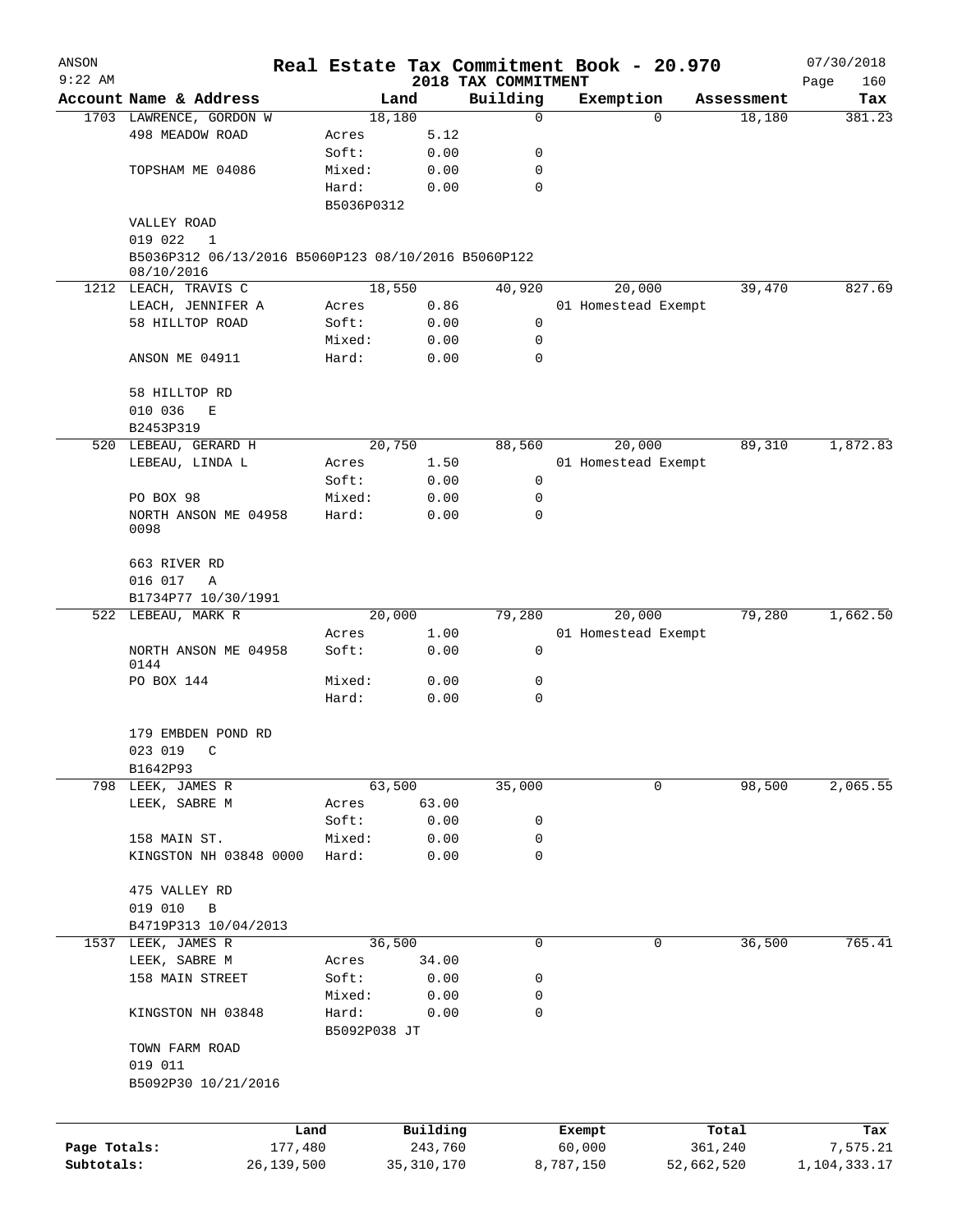| ANSON     |                              |             |        |                     | Real Estate Tax Commitment Book - 20.970 |            | 07/30/2018  |
|-----------|------------------------------|-------------|--------|---------------------|------------------------------------------|------------|-------------|
| $9:22$ AM |                              |             |        | 2018 TAX COMMITMENT |                                          |            | 161<br>Page |
|           | Account Name & Address       |             | Land   | Building            | Exemption                                | Assessment | Tax         |
|           | 781 LEEMAN, DIANE B          |             | 11,310 | 0                   | $\Omega$                                 | 11,310     | 237.17      |
|           | PO BOX 226                   | Acres       | 0.32   |                     |                                          |            |             |
|           |                              | Soft:       | 0.00   | 0                   |                                          |            |             |
|           | ANSON ME 04911               | Mixed:      | 0.00   | 0                   |                                          |            |             |
|           |                              | Hard:       | 0.00   | $\mathbf 0$         |                                          |            |             |
|           | 22 ARNOLDS LN                |             |        |                     |                                          |            |             |
|           | 001 012                      |             |        |                     |                                          |            |             |
|           | B4809P103 07/14/2014         |             |        |                     |                                          |            |             |
|           | 524 LEEMAN, DIANE B          |             | 11,490 | 49,030              | 20,000                                   | 40,520     | 849.70      |
|           |                              | Acres       | 0.33   |                     | 01 Homestead Exempt                      |            |             |
|           | ANSON ME 04911 0226          | Soft:       | 0.00   | 0                   |                                          |            |             |
|           | PO BOX 226                   | Mixed:      | 0.00   | 0                   |                                          |            |             |
|           |                              | Hard:       | 0.00   | 0                   |                                          |            |             |
|           |                              |             |        |                     |                                          |            |             |
|           | 20 ARNOLDS LN                |             |        |                     |                                          |            |             |
|           | 001 011                      |             |        |                     |                                          |            |             |
|           | B1617P58                     |             |        |                     |                                          |            |             |
| 525       | LEEMAN, DIANE B              |             | 11,130 | 2,970               | 0                                        | 14,100     | 295.68      |
|           |                              | Acres       | 0.86   |                     |                                          |            |             |
|           | ANSON ME 04911 0226          | Soft:       | 0.00   | 0                   |                                          |            |             |
|           | PO BOX 226                   | Mixed:      | 0.00   | 0                   |                                          |            |             |
|           |                              | Hard:       | 0.00   | 0                   |                                          |            |             |
|           |                              |             |        |                     |                                          |            |             |
|           | WEST MILLS ROAD              |             |        |                     |                                          |            |             |
|           | 011 010<br>A                 |             |        |                     |                                          |            |             |
|           | B1509P222                    |             |        |                     |                                          |            |             |
|           | 157 LEEMAN, JOSHUA R         |             | 20,000 | 63,880              | 20,000                                   | 63,880     | 1,339.56    |
|           | LEEMAN, HEATHER M            | Acres       | 1.00   |                     | 01 Homestead Exempt                      |            |             |
|           |                              | Soft:       | 0.00   | 0                   |                                          |            |             |
|           | 20 CROSS RD                  | Mixed:      | 0.00   | 0                   |                                          |            |             |
|           | ANSON ME 04911 0000          | Hard:       | 0.00   | 0                   |                                          |            |             |
|           |                              |             |        |                     |                                          |            |             |
|           | 20 CROSS RD                  |             |        |                     |                                          |            |             |
|           | 011 033 A                    |             |        |                     |                                          |            |             |
|           | B4022P109 07/03/2008         |             |        |                     |                                          |            |             |
|           | 527 LEEMAN, RICHARD D        |             | 38,000 | 113,300             | 20,000                                   | 131,300    | 2,753.36    |
|           | LEEMAN, JAMIE                | Acres       | 16.50  |                     | 01 Homestead Exempt                      |            |             |
|           |                              | Soft:       | 0.00   | 0                   |                                          |            |             |
|           | 468 WEST MILLS RD            | Mixed:      | 0.00   | 0                   |                                          |            |             |
|           | ANSON ME 04911 0000          | Hard:       | 0.00   | $\mathbf 0$         |                                          |            |             |
|           |                              |             |        |                     |                                          |            |             |
|           | 468 WEST MILLS RD            |             |        |                     |                                          |            |             |
|           | 011 013<br>D                 |             |        |                     |                                          |            |             |
|           | B1808P270                    |             |        |                     |                                          |            |             |
|           | 1554 LEEMAN, SHIRLEY E       |             | 24,500 | 58,310              | 20,000                                   | 62,810     | 1,317.13    |
|           |                              | Acres       | 4.00   |                     | 01 Homestead Exempt                      |            |             |
|           | ANSON ME 04911 0000          | Soft:       | 0.00   | 0                   |                                          |            |             |
|           | 255 WEST MILLS RD            | Mixed:      | 0.00   | 0                   |                                          |            |             |
|           |                              | Hard:       | 0.00   | 0                   |                                          |            |             |
|           |                              | LIFE ESTATE |        |                     |                                          |            |             |
|           | 255 WEST MILLS RD<br>011 033 |             |        |                     |                                          |            |             |
|           |                              |             |        |                     |                                          |            |             |
|           | B4212P136 11/06/2009         |             |        |                     |                                          |            |             |
|           |                              |             |        |                     |                                          |            |             |
|           |                              |             |        |                     |                                          |            |             |

|              | Land         | Building   | Exempt    | Total      | Tax             |
|--------------|--------------|------------|-----------|------------|-----------------|
| Page Totals: | 116,430      | 287,490    | 80,000    | 323,920    | 6,792.60        |
| Subtotals:   | 26, 255, 930 | 35,597,660 | 8,867,150 | 52,986,440 | 1, 111, 125. 77 |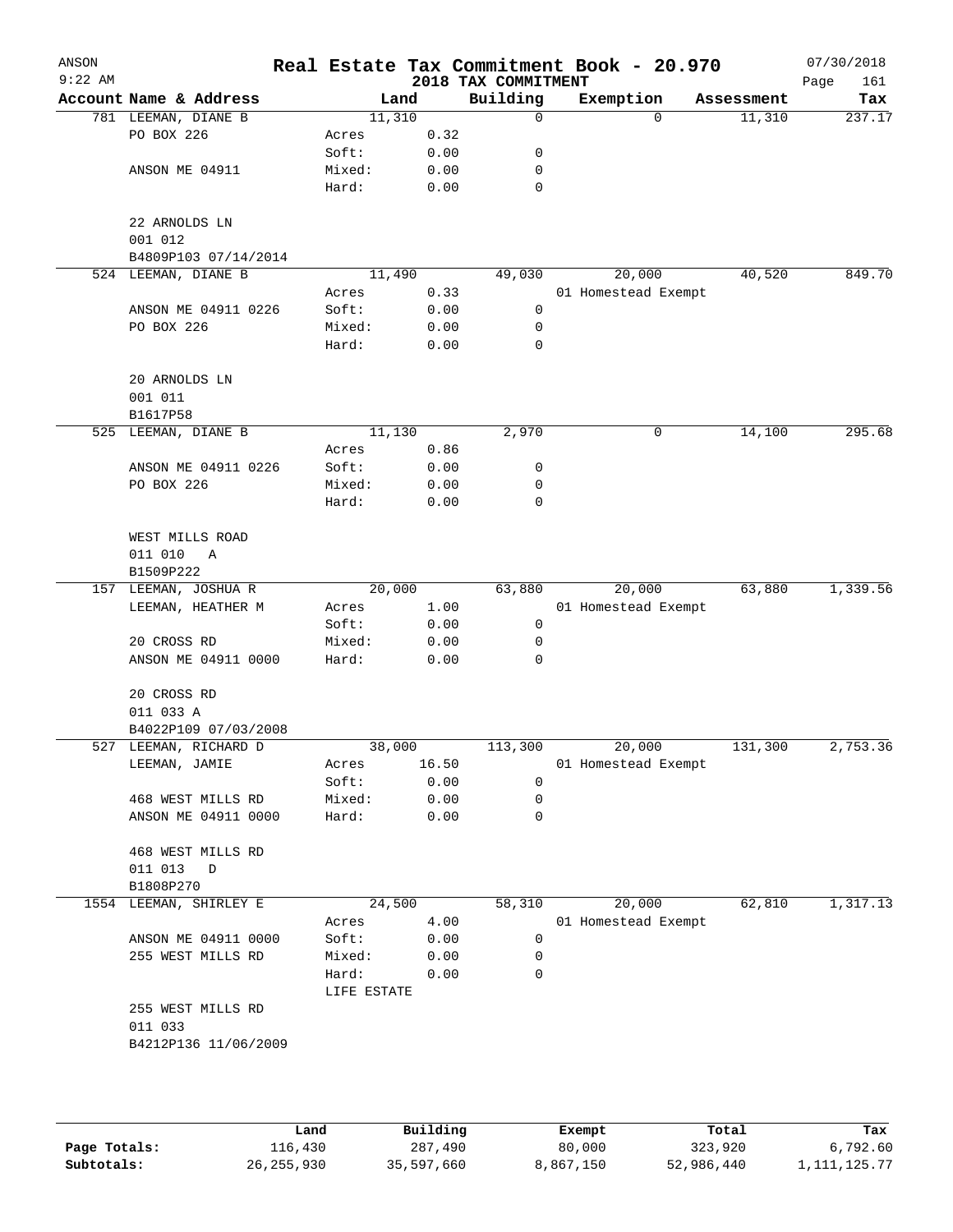| ANSON        |                              |                      |                     |                                 | Real Estate Tax Commitment Book - 20.970 |                                 | 07/30/2018         |
|--------------|------------------------------|----------------------|---------------------|---------------------------------|------------------------------------------|---------------------------------|--------------------|
| $9:22$ AM    | Account Name & Address       |                      | Land                | 2018 TAX COMMITMENT<br>Building | Exemption                                | Assessment                      | Page<br>162<br>Tax |
|              | 526 LEEMAN, STEVEN           |                      | 20,690              | 66,020                          | 20,000                                   | 66,710                          | 1,398.91           |
|              | LEEMAN, KATHARINE M          | Acres                | 1.46                |                                 | 01 Homestead Exempt                      |                                 |                    |
|              |                              | Soft:                | 0.00                | 0                               |                                          |                                 |                    |
|              | 268 WEST MILLS RD            | Mixed:               | 0.00                | 0                               |                                          |                                 |                    |
|              | ANSON ME 04911 0000          | Hard:                | 0.00                | $\mathbf 0$                     |                                          |                                 |                    |
|              | 268 WEST MILLS RD<br>011 010 |                      |                     |                                 |                                          |                                 |                    |
|              | B2812P209 B1642P10 B1608P244 |                      |                     |                                 |                                          |                                 |                    |
|              | 528 LEHAY, ANGELINE G        |                      | 1,990               | 0                               | 0                                        | 1,990                           | 41.73              |
|              |                              | Acres                | 12.00               |                                 |                                          |                                 |                    |
|              | ALBION ME 04910 0000         | Soft:                | 0.00                | 0                               |                                          |                                 |                    |
|              | 640 WINSLOW RD               | Mixed:               | 11.00               | 1,892                           |                                          |                                 |                    |
|              |                              | Hard:                | 0.00                | 0                               |                                          |                                 |                    |
|              |                              | TREE GROWTH          |                     |                                 |                                          |                                 |                    |
|              |                              |                      |                     |                                 |                                          |                                 |                    |
|              | 018 001<br>B2269P282         |                      |                     |                                 |                                          |                                 |                    |
|              | 1617 LEHAY, MICHAEL A        |                      | 14,140              | 57,640                          | 20,000                                   | 51,780                          | 1,085.83           |
|              |                              | Acres                | 0.50                |                                 | 01 Homestead Exempt                      |                                 |                    |
|              | NORTH ANSON ME 04958         | Soft:                | 0.00                | 0                               |                                          |                                 |                    |
|              | 0000                         |                      |                     |                                 |                                          |                                 |                    |
|              | 8 CAMPGROUND RD              | Mixed:               | 0.00                | 0                               |                                          |                                 |                    |
|              |                              | Hard:                | 0.00                | 0                               |                                          |                                 |                    |
|              | 8 CAMPGROUND RD              |                      |                     |                                 |                                          |                                 |                    |
|              | 015 034                      |                      |                     |                                 |                                          |                                 |                    |
|              |                              |                      |                     |                                 |                                          |                                 |                    |
|              | B3140P353                    |                      |                     |                                 | 0                                        |                                 | 640.21             |
|              | 533 LEHAY, WILLIE E          | Acres                | 16,850<br>13.00     | 13,680                          |                                          | 30,530                          |                    |
|              | LEHAY, ANGELINE G            | Soft:                |                     |                                 |                                          |                                 |                    |
|              |                              |                      | 0.00                | 0                               |                                          |                                 |                    |
|              | 640 WINSLOW RD               | Mixed:               | 9.00<br>0.00        | 1,548<br>0                      |                                          |                                 |                    |
|              | ALBION ME 04910 0000         | Hard:<br>TREE GROWTH |                     |                                 |                                          |                                 |                    |
|              | 714 RIVER RD                 |                      |                     |                                 |                                          |                                 |                    |
|              | 017 004                      |                      |                     |                                 |                                          |                                 |                    |
|              | B3097P41 B1814P43            |                      |                     |                                 |                                          |                                 |                    |
|              | 1714 LEHTO, CAROL A          |                      | 18,750              | 0                               | 0                                        | 18,750                          | 393.19             |
|              |                              | Acres                | 5.50                |                                 |                                          |                                 |                    |
|              | NORTH ANSON ME 04958         | Soft:                | 0.00                | 0                               |                                          |                                 |                    |
|              | 0164                         |                      |                     |                                 |                                          |                                 |                    |
|              | PO BOX 164                   | Mixed:               | 0.00                | 0                               |                                          |                                 |                    |
|              |                              | Hard:                | 0.00                | $\mathbf 0$                     |                                          |                                 |                    |
|              |                              |                      |                     |                                 |                                          |                                 |                    |
|              | 005 024                      |                      |                     |                                 |                                          |                                 |                    |
|              | B4589P332 10/08/2012         |                      |                     |                                 |                                          |                                 |                    |
| 1560         | LEHTO, IRJA N                |                      | 33,910              | 89,070                          | 26,000                                   | 96,980                          | 2,033.67           |
|              |                              | Acres                | 12.91               |                                 | 01 Homestead Exempt                      |                                 |                    |
|              | NORTH ANSON ME 04958<br>0164 | Soft:                | 0.00                |                                 |                                          | 0 05 Non-resident Veteran Widow |                    |
|              | PO BOX 164                   | Mixed:               | 0.00                | 0                               |                                          |                                 |                    |
|              |                              | Hard:                | 0.00                | 0                               |                                          |                                 |                    |
|              |                              |                      |                     |                                 |                                          |                                 |                    |
|              | 905 RIVER RD                 |                      |                     |                                 |                                          |                                 |                    |
|              | 005 023                      |                      |                     |                                 |                                          |                                 |                    |
|              | B584P251                     |                      |                     |                                 |                                          |                                 |                    |
|              |                              |                      |                     |                                 |                                          |                                 |                    |
| Page Totals: |                              | Land<br>106,330      | Building<br>226,410 |                                 | Exempt<br>66,000                         | Total<br>266,740                | Tax<br>5,593.54    |
| Subtotals:   |                              | 26, 362, 260         | 35,824,070          |                                 | 8,933,150                                | 53,253,180                      | 1, 116, 719. 31    |
|              |                              |                      |                     |                                 |                                          |                                 |                    |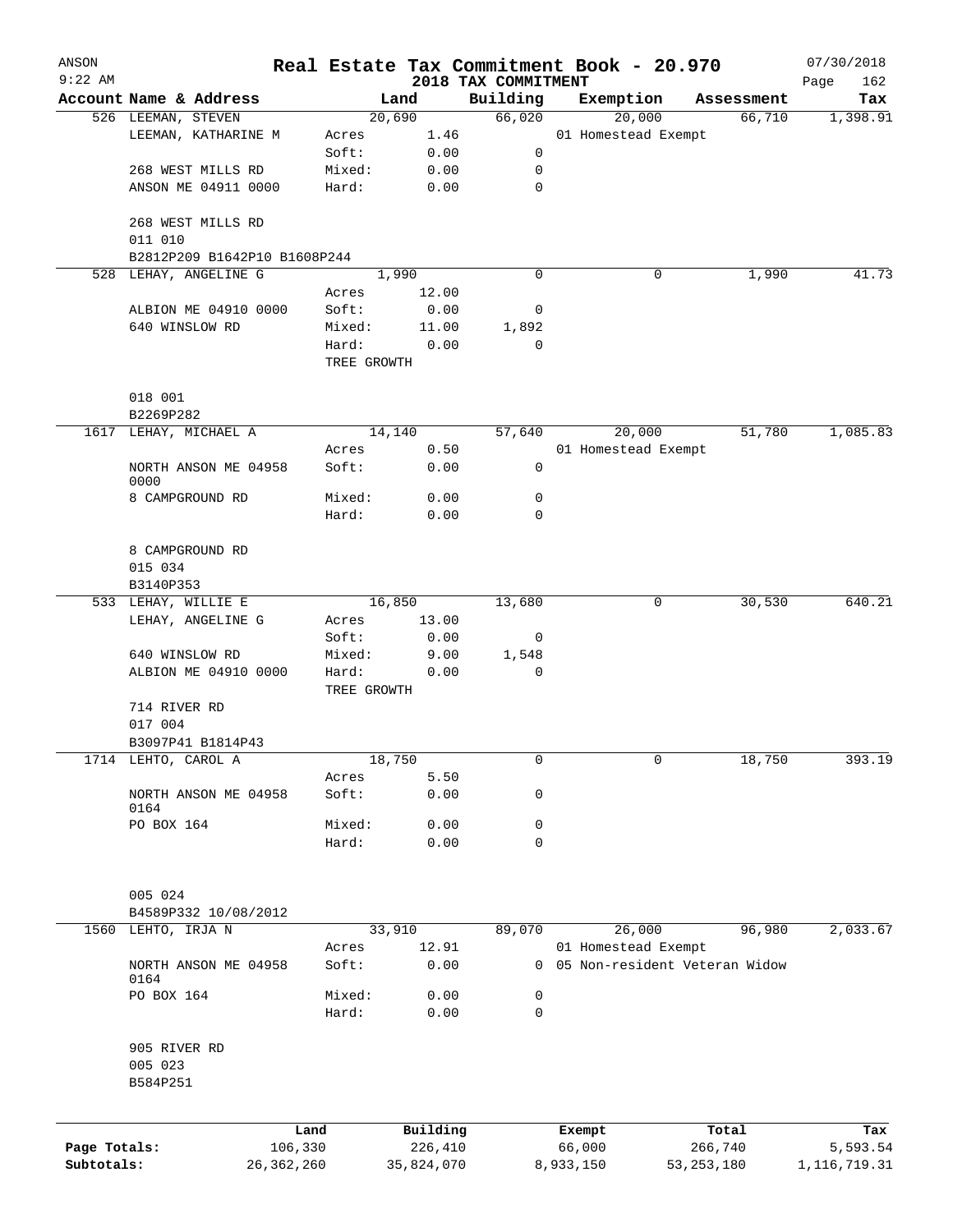| ANSON<br>$9:22$ AM |                                    |            |                |               | Real Estate Tax Commitment Book - 20.970<br>2018 TAX COMMITMENT |                     |              |            | 07/30/2018<br>163<br>Page |
|--------------------|------------------------------------|------------|----------------|---------------|-----------------------------------------------------------------|---------------------|--------------|------------|---------------------------|
|                    | Account Name & Address             |            | Land           |               | Building                                                        | Exemption           |              | Assessment | Tax                       |
|                    | 529 LEHTO, IRJA N                  |            | 19,000         |               | $\Omega$                                                        |                     | $\Omega$     | 19,000     | 398.43                    |
|                    |                                    |            | Acres          | 10.00         |                                                                 |                     |              |            |                           |
|                    | NORTH ANSON ME 04958<br>0164       |            | Soft:          | 0.00          | 0                                                               |                     |              |            |                           |
|                    | PO BOX 164                         |            | Mixed:         | 0.00          | $\mathbf 0$                                                     |                     |              |            |                           |
|                    |                                    |            | Hard:          | 0.00          | $\Omega$                                                        |                     |              |            |                           |
|                    | 017 016                            |            |                |               |                                                                 |                     |              |            |                           |
|                    | B1338P207                          |            |                |               |                                                                 |                     |              |            |                           |
|                    | 530 LEHTO, KATHRYN                 |            | 25,150         |               | 0                                                               |                     | 0            | 25,150     | 527.40                    |
|                    |                                    |            | Acres          | 11.65         |                                                                 |                     |              |            |                           |
|                    | NORTH ANSON ME 04958<br>0164       |            | Soft:          | 0.00          | 0                                                               |                     |              |            |                           |
|                    | PO BOX 164                         |            | Mixed:         | 0.00          | 0                                                               |                     |              |            |                           |
|                    |                                    |            | Hard:          | 0.00          | $\mathbf 0$                                                     |                     |              |            |                           |
|                    | 018 011<br>B                       |            |                |               |                                                                 |                     |              |            |                           |
|                    | B1226P315                          |            |                |               |                                                                 |                     |              |            |                           |
|                    | 1231 LEHTO, KATHRYN E              |            | 38,790         |               | 0                                                               |                     | 0            | 38,790     | 813.43                    |
|                    | NORTH ANSON ME 04958<br>0164       |            | Acres<br>Soft: | 29.58<br>0.00 | 0                                                               |                     |              |            |                           |
|                    | PO BOX 164                         |            | Mixed:         | 0.00          | 0                                                               |                     |              |            |                           |
|                    |                                    |            | Hard:          | 0.00          | 0                                                               |                     |              |            |                           |
|                    | 018 011                            |            |                |               |                                                                 |                     |              |            |                           |
|                    | B2259P333<br>536 LEMAY, GEORGE E   |            | 36,220         |               | 36,830                                                          | 20,000              |              | 53,050     | 1,112.46                  |
|                    |                                    |            | Acres          | 14.72         |                                                                 | 01 Homestead Exempt |              |            |                           |
|                    | ANSON ME 04911 0000                |            | Soft:          | 0.00          | 0                                                               |                     |              |            |                           |
|                    | 282 PEASE HILL ROAD                |            | Mixed:         | 0.00          | 0                                                               |                     |              |            |                           |
|                    |                                    |            | Hard:          | 0.00          | $\mathbf 0$                                                     |                     |              |            |                           |
|                    | 282 PEASE HILL RD<br>011 042 3     |            |                |               |                                                                 |                     |              |            |                           |
|                    | B1481P157                          |            |                |               |                                                                 |                     |              |            |                           |
|                    | 823 LEPAGE, KATHRYN                |            | 26,000         |               | 86,350                                                          | 20,000              |              | 92,350     | 1,936.58                  |
|                    | RICHARDSON, RICHARDSON,<br>GARRETT | Acres      |                | 5.00          |                                                                 | 01 Homestead Exempt |              |            |                           |
|                    | 48 BENNETT AVE, APT 3              |            | Soft:          | 0.00          | 0                                                               |                     |              |            |                           |
|                    |                                    |            | Mixed:         | 0.00          | 0                                                               |                     |              |            |                           |
|                    | SKOWHEGAN ME 04976 0000 Hard:      |            |                | 0.00          | 0                                                               |                     |              |            |                           |
|                    | 64 SMITH RD<br>010 011<br>5        |            |                |               |                                                                 |                     |              |            |                           |
|                    | B4903P210 05/11/2015               |            |                |               |                                                                 |                     |              |            |                           |
| 1091               | LESCAULT, MICHAEL                  |            | 23,300         |               | 48,760                                                          | 20,000              |              | 52,060     | 1,091.70                  |
|                    |                                    |            | Acres          | 6.00          |                                                                 | 01 Homestead Exempt |              |            |                           |
|                    | NORTH ANSON ME 04958<br>0000       |            | Soft:          | 0.00          | 0                                                               |                     |              |            |                           |
|                    | 64 MADISON ST                      |            | Mixed:         | 0.00          | 0                                                               |                     |              |            |                           |
|                    |                                    |            | Hard:          | 0.00          | 0                                                               |                     |              |            |                           |
|                    | 64 MADISON ST<br>017 019           |            |                |               |                                                                 |                     |              |            |                           |
|                    | B4586P346 10/11/2012               |            |                |               |                                                                 |                     |              |            |                           |
|                    |                                    | Land       |                | Building      |                                                                 | Exempt              |              | Total      | Tax                       |
| Page Totals:       |                                    | 168,460    |                | 171,940       |                                                                 | 60,000              |              | 280,400    | 5,880.00                  |
| Subtotals:         |                                    | 26,530,720 |                | 35,996,010    |                                                                 | 8,993,150           | 53, 533, 580 |            | 1,122,599.31              |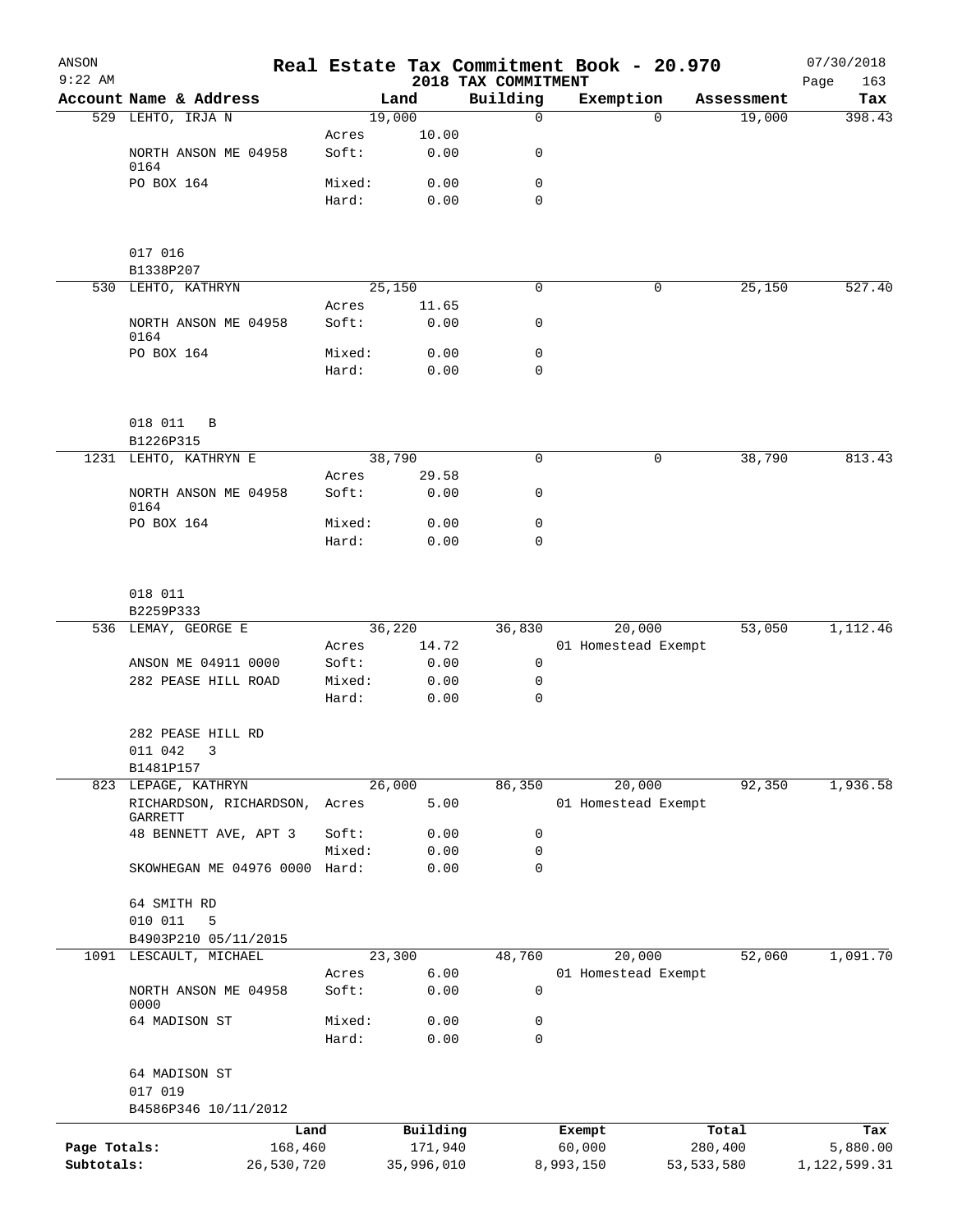| ANSON<br>$9:22$ AM |                                                 |               |              |                                 | Real Estate Tax Commitment Book - 20.970 |            | 07/30/2018         |
|--------------------|-------------------------------------------------|---------------|--------------|---------------------------------|------------------------------------------|------------|--------------------|
|                    | Account Name & Address                          |               | Land         | 2018 TAX COMMITMENT<br>Building | Exemption                                | Assessment | Page<br>164<br>Tax |
|                    | 1567 LESPERANCE, SEAN T                         |               | 26,090       | 49,780                          | $\Omega$                                 | 75,870     | 1,590.99           |
|                    |                                                 | Acres         | 5.06         |                                 |                                          |            |                    |
|                    | NORTH ANSON ME 04958<br>0373                    | Soft:         | 0.00         | 0                               |                                          |            |                    |
|                    | PO BOX 222                                      | Mixed:        | 0.00         | 0                               |                                          |            |                    |
|                    |                                                 | Hard:         | 0.00         | $\Omega$                        |                                          |            |                    |
|                    | 522 NEW PORTLAND RD                             |               |              |                                 |                                          |            |                    |
|                    | 022 005<br>$\, {\bf B}$<br>B4224P299 12/15/2009 |               |              |                                 |                                          |            |                    |
| 974                | LESTER F THOMAS INTER                           |               | 21,950       | 0                               | $\mathbf 0$                              | 21,950     | 460.29             |
|                    | VIVOS TRUST                                     |               |              |                                 |                                          |            |                    |
|                    | C/O CRYSTAL MCKAY                               | Acres         | 2.30         |                                 |                                          |            |                    |
|                    | 25 EAST ANDREWS HILL RD Soft:                   |               | 0.00         | 0                               |                                          |            |                    |
|                    | OTISFIELD ME 04270 0000 Mixed:                  |               | 0.00         | 0                               |                                          |            |                    |
|                    |                                                 | Hard:         | 0.00         | 0                               |                                          |            |                    |
|                    | 43 FOUR MILE SQUARE RD                          |               |              |                                 |                                          |            |                    |
|                    | 020 022<br>$2 \quad 2$                          |               |              |                                 |                                          |            |                    |
|                    | B3962P34 01/25/2008                             |               |              |                                 |                                          |            |                    |
|                    | 541 LEWIS, EARLON V JR                          |               | 29,900       | 55,860                          | 20,000                                   | 65,760     | 1,378.99           |
|                    |                                                 | Acres         | 8.40         | 0                               | 01 Homestead Exempt                      |            |                    |
|                    | ANSON ME 04911 0000                             | Soft:         | 0.00         | 0                               |                                          |            |                    |
|                    | 520 FOUR MILE SQUARE RD Mixed:                  | Hard:         | 0.00<br>0.00 | 0                               |                                          |            |                    |
|                    |                                                 |               |              |                                 |                                          |            |                    |
|                    | 520 FOUR MILE SQUARE RD<br>021 025              |               |              |                                 |                                          |            |                    |
|                    | D<br>B1712P280                                  |               |              |                                 |                                          |            |                    |
|                    | 6 LEWIS, EARLON V SR                            |               | 9,900        | 0                               | 0                                        | 9,900      | 207.60             |
|                    | LEWIS, ENID F                                   | Acres         | 1.60         |                                 |                                          |            |                    |
|                    | C/O EARLON LEWIS JR                             | Soft:         | 0.00         | 0                               |                                          |            |                    |
|                    | 520 FOUR MILE SQUARE RD Mixed:                  |               | 0.00         | 0                               |                                          |            |                    |
|                    | ANSON ME 04911 0000                             | Hard:         | 0.00         | 0                               |                                          |            |                    |
|                    |                                                 |               |              |                                 |                                          |            |                    |
|                    | 021 025<br>D 1<br>B2295P168                     |               |              |                                 |                                          |            |                    |
|                    | 2029 LEWIS, MARGARET                            |               | 23,810       | 119,810                         | 0                                        | 143,620    | 3,011.71           |
|                    | HANSEN, HANSEN, SENA                            | Acres         | 3.54         |                                 |                                          |            |                    |
|                    | 4 ROSEMARY COURT                                | Soft:         | 0.00         | 0                               |                                          |            |                    |
|                    |                                                 | Mixed:        | 0.00         | 0                               |                                          |            |                    |
|                    | NASHUA NH 06032                                 | Hard:         | 0.00         | 0                               |                                          |            |                    |
|                    |                                                 | B5180P0115 JT |              |                                 |                                          |            |                    |
|                    | SKIDMORE ROAD                                   |               |              |                                 |                                          |            |                    |
|                    | 023 014 C 1                                     |               |              |                                 |                                          |            |                    |
|                    | B5180P115 07/17/2017 B521P219 01/13/2017        |               |              |                                 |                                          |            |                    |
|                    | 2017 LEWIS, RICHARD M                           |               | 38,740       | 150,510                         | 0                                        | 189,250    | 3,968.57           |
|                    | 35 BLAIS ROAD                                   | Acres         | 39.36        |                                 |                                          |            |                    |
|                    |                                                 | Soft:         | 13.30        | 1,556                           |                                          |            |                    |
|                    | UNCASVILLE CT 06382                             | Mixed:        | 10.00        | 1,720                           |                                          |            |                    |
|                    |                                                 | Hard:         | 0.00         | 0                               |                                          |            |                    |
|                    | SKIDMORE ROAD                                   |               |              |                                 |                                          |            |                    |
|                    | 023 014<br>$\mathsf{C}$                         |               |              |                                 |                                          |            |                    |
|                    | B4919P150 06/19/2015                            |               |              |                                 |                                          |            |                    |
|                    |                                                 |               |              |                                 |                                          |            |                    |
|                    | Land                                            |               | Building     |                                 | Exempt                                   | Total      | Tax                |
| Page Totals:       | 150,390                                         |               | 375,960      |                                 | 20,000                                   | 506,350    | 10,618.15          |

**Subtotals:** 26,681,110 36,371,970 9,013,150 54,039,930 1,133,217.46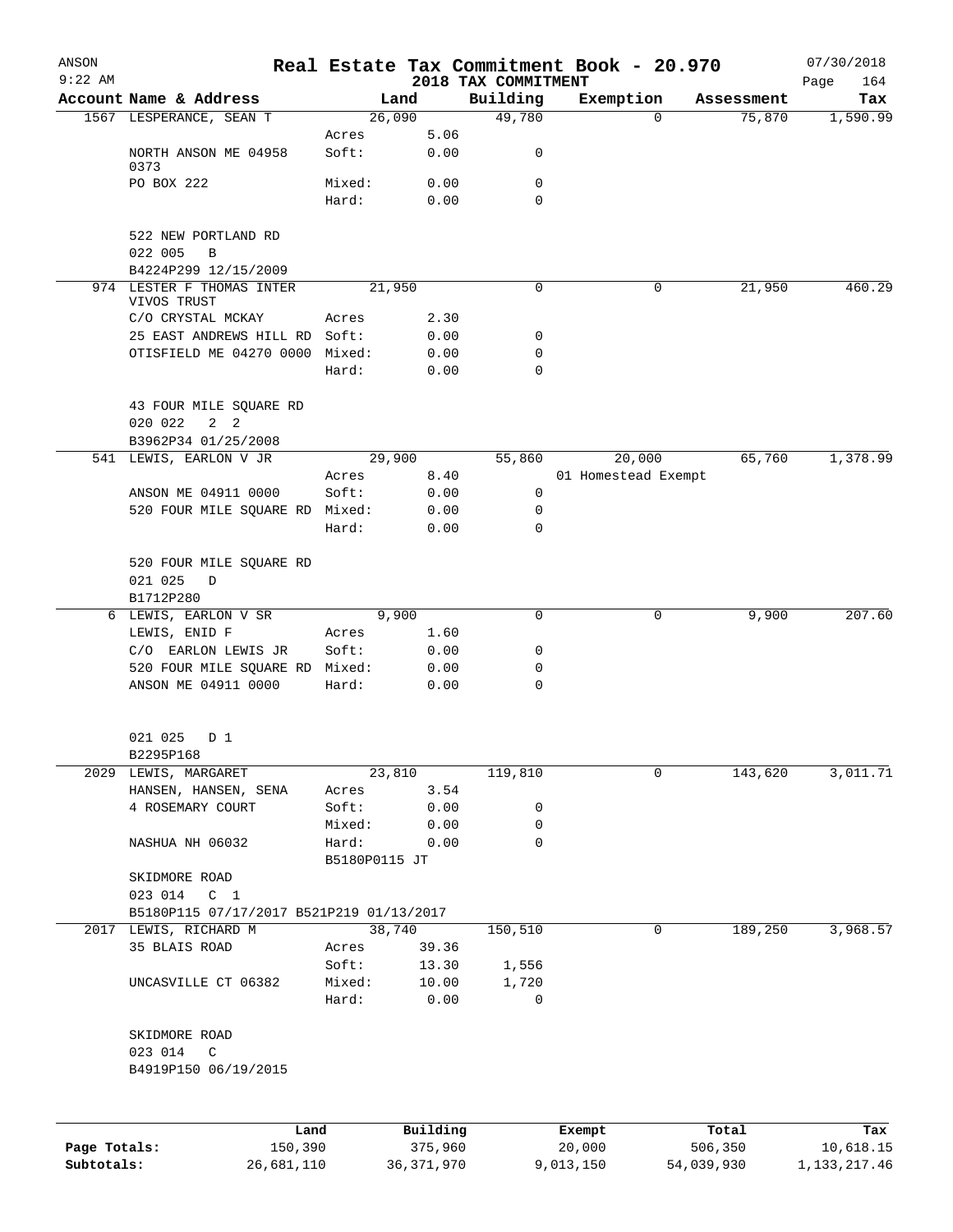| ANSON<br>$9:22$ AM |                                              |             |                     | 2018 TAX COMMITMENT       | Real Estate Tax Commitment Book - 20.970 |                  | 07/30/2018<br>165<br>Page |
|--------------------|----------------------------------------------|-------------|---------------------|---------------------------|------------------------------------------|------------------|---------------------------|
|                    | Account Name & Address                       |             | Land                | Building                  | Exemption                                | Assessment       | Tax                       |
|                    | 728 LEWIS, RICHARD M &                       |             | 1,930               | $\mathbf 0$               | $\Omega$                                 | 1,930            | 40.47                     |
|                    | NELSON, JUDY L                               | Acres       | 11.20               |                           |                                          |                  |                           |
|                    |                                              | Soft:       | 0.00                | 0                         |                                          |                  |                           |
|                    | 35 BLAIS RD                                  | Mixed:      | 11.20               | 1,926                     |                                          |                  |                           |
|                    | UNCASVILLE CT 06382<br>0000                  | Hard:       | 0.00                | 0                         |                                          |                  |                           |
|                    |                                              | TREE GROWTH |                     |                           |                                          |                  |                           |
|                    | 023 015<br>К                                 |             |                     |                           |                                          |                  |                           |
|                    | B2890P54                                     |             |                     |                           |                                          |                  |                           |
|                    | 1517 LIBBY, TINA                             |             | $\mathbf 0$         | 28,240                    | 0                                        | 28,240           | 592.19                    |
|                    | 382 RIVER RD                                 |             |                     |                           |                                          |                  |                           |
|                    | NORTH ANSON ME 04958                         |             |                     |                           |                                          |                  |                           |
|                    |                                              |             |                     |                           |                                          |                  |                           |
|                    | 016 005<br>Α<br>ON                           |             | 69,700              |                           | 26,000                                   | 65,090           | 1,364.94                  |
|                    | 1851 LIBBY, TINA M                           | Acres       | 6.20                | 21,390                    | 01 Homestead Exempt                      |                  |                           |
|                    |                                              |             |                     |                           | 0 03 Resident Veteran Widow              |                  |                           |
|                    | NORTH ANSON ME 04958<br>0000                 | Soft:       | 0.00                |                           |                                          |                  |                           |
|                    | 382 RIVER RD                                 | Mixed:      | 0.00                | 0                         |                                          |                  |                           |
|                    |                                              | Hard:       | 0.00                | $\mathbf 0$               |                                          |                  |                           |
|                    | 382 RIVER RD                                 |             |                     |                           |                                          |                  |                           |
|                    | 016 005<br>Α                                 |             |                     |                           |                                          |                  |                           |
|                    | B4830P194 09/12/2014                         |             |                     |                           |                                          |                  |                           |
|                    | 968 LIBBY, TINA M                            |             | $\mathbf 0$         | 31,820                    | 0                                        | 31,820           | 667.27                    |
|                    | NORTH ANSON ME 04958<br>0000<br>382 RIVER RD |             |                     |                           |                                          |                  |                           |
|                    |                                              |             |                     | 2 MOBILE HOMES AND GARAGE |                                          |                  |                           |
|                    |                                              |             |                     |                           |                                          |                  |                           |
|                    | 016 005<br>A<br>ON                           |             |                     |                           |                                          |                  |                           |
| 1893               | B4830P194 09/12/2014<br>LIBBY, TROY M        |             | 21,200              | 68,800                    | 20,000                                   | 70,000           | 1,467.90                  |
|                    | LIBBY, ERIN A                                | Acres       | 1.80                |                           | 01 Homestead Exempt                      |                  |                           |
|                    |                                              | Soft:       | 0.00                | 0                         |                                          |                  |                           |
|                    | PO BOX 269                                   | Mixed:      | 0.00                | 0                         |                                          |                  |                           |
|                    | ANSON ME 04911 0269                          | Hard:       | 0.00                | 0                         |                                          |                  |                           |
|                    | 457 CAMPGROUND RD                            |             |                     |                           |                                          |                  |                           |
|                    | 018 014 5                                    |             |                     |                           |                                          |                  |                           |
|                    | B3150P302                                    |             |                     |                           |                                          |                  |                           |
|                    | 543 LIBERTI, ANNE M                          |             | 9,380               | 71,760                    | 20,000                                   | 61,140           | 1,282.11                  |
|                    | 23 CHURCH STREET                             | Acres       | 0.22                |                           | 01 Homestead Exempt                      |                  |                           |
|                    |                                              | Soft:       | 0.00                | 0                         |                                          |                  |                           |
|                    | ANSON ME 04911                               | Mixed:      | 0.00                | 0                         |                                          |                  |                           |
|                    |                                              | Hard:       | 0.00                | 0                         |                                          |                  |                           |
|                    | 23 CHURCH ST                                 |             |                     |                           |                                          |                  |                           |
|                    | 001 075<br>B4807P97 06/30/2014 B2613P208     |             |                     |                           |                                          |                  |                           |
|                    |                                              |             |                     |                           |                                          |                  |                           |
|                    |                                              |             |                     |                           |                                          |                  |                           |
|                    | 102,210                                      | Land        | Building<br>222,010 |                           | Exempt<br>66,000                         | Total<br>258,220 | Tax<br>5,414.88           |
| Page Totals:       |                                              |             |                     |                           |                                          |                  |                           |

**Subtotals:** 26,783,320 36,593,980 9,079,150 54,298,150 1,138,632.34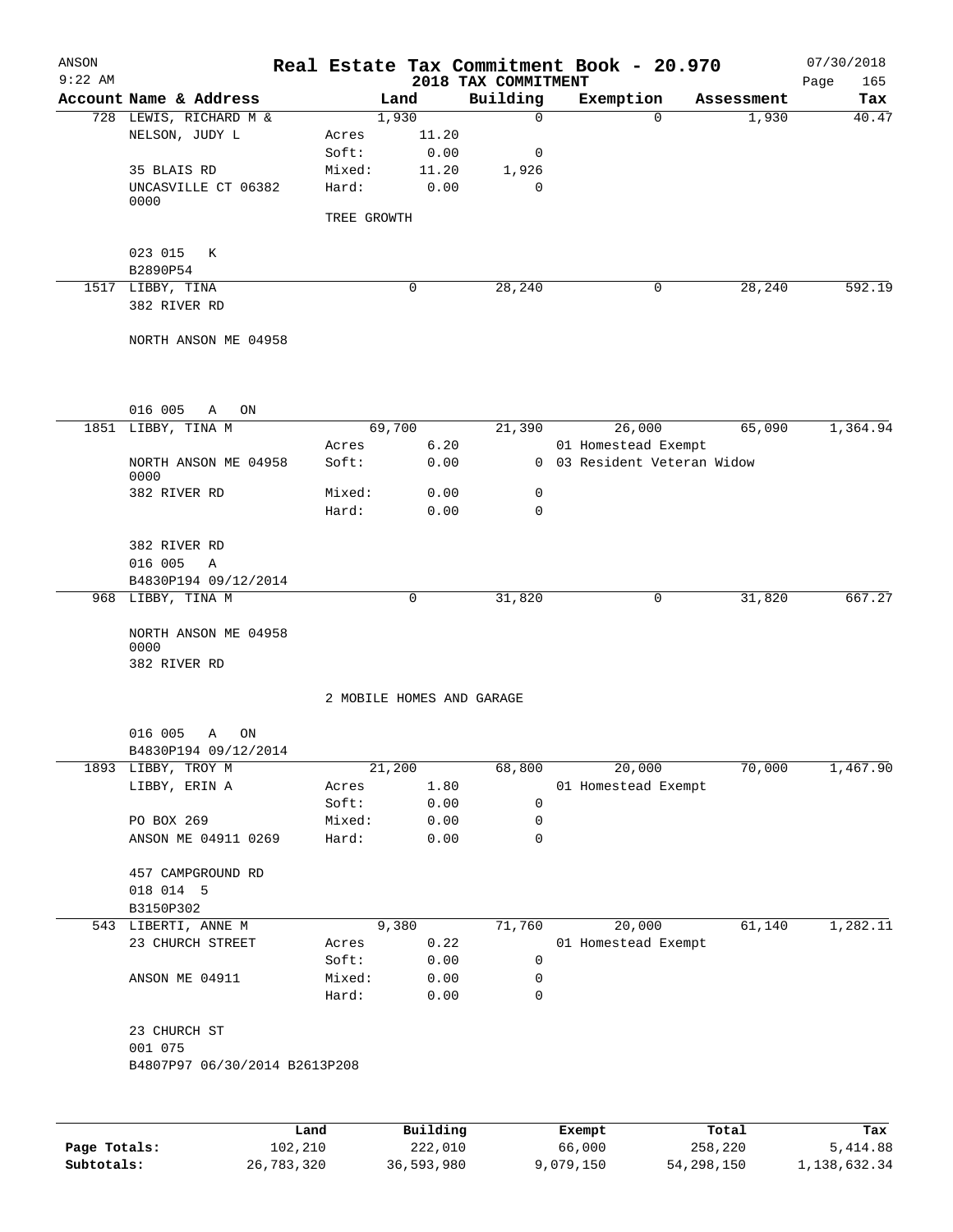| ANSON        |                               |                     |            |                     | Real Estate Tax Commitment Book - 20.970 |            |                      | 07/30/2018     |
|--------------|-------------------------------|---------------------|------------|---------------------|------------------------------------------|------------|----------------------|----------------|
| $9:22$ AM    | Account Name & Address        |                     |            | 2018 TAX COMMITMENT |                                          |            |                      | 166<br>Page    |
|              | 1564 LIGHTBODY, ELIZABETH M   | Land<br>15,360      |            | Building<br>50,820  | Exemption<br>20,000                      |            | Assessment<br>46,180 | Tax<br>968.39  |
|              |                               | Acres               | 0.59       |                     | 01 Homestead Exempt                      |            |                      |                |
|              | NORTH ANSON ME 04958<br>0023  | Soft:               | 0.00       | 0                   |                                          |            |                      |                |
|              | PO BOX 23                     | Mixed:              | 0.00       | 0                   |                                          |            |                      |                |
|              |                               | Hard:               | 0.00       | $\Omega$            |                                          |            |                      |                |
|              | 44 EMBDEN POND RD             |                     |            |                     |                                          |            |                      |                |
|              | 009 014<br>B2673P261 B533P370 |                     |            |                     |                                          |            |                      |                |
|              | 1562 LIGHTBODY, KATHRYN A     | 19,600              |            | 39,860              | 20,000                                   |            | 39,460               | 827.48         |
|              |                               | Acres               | 0.96       |                     | 01 Homestead Exempt                      |            |                      |                |
|              | NORTH ANSON ME 04958<br>0054  | Soft:               | 0.00       | $\mathbf 0$         |                                          |            |                      |                |
|              | PO BOX 54                     | Mixed:              | 0.00       | 0                   |                                          |            |                      |                |
|              |                               | Hard:               | 0.00       | $\Omega$            |                                          |            |                      |                |
|              | 14 SOLON RD                   |                     |            |                     |                                          |            |                      |                |
|              | 017 047                       |                     |            |                     |                                          |            |                      |                |
|              | B3176P245                     |                     |            |                     |                                          |            |                      |                |
|              | 547 LIGHTBODY, LARRY W        | 8,000               |            | 63,380              | 20,000                                   |            | 51,380               | 1,077.44       |
|              | LIGHTBODY, CAROLYN            | Acres               | 0.16       |                     | 01 Homestead Exempt                      |            |                      |                |
|              |                               | Soft:               | 0.00       | 0                   |                                          |            |                      |                |
|              | PO BOX 263                    | Mixed:              | 0.00       | 0                   |                                          |            |                      |                |
|              | ANSON ME 04911 0263           | Hard:               | 0.00       | $\Omega$            |                                          |            |                      |                |
|              | 42 RIVER RD                   |                     |            |                     |                                          |            |                      |                |
|              | 003 082                       |                     |            |                     |                                          |            |                      |                |
|              | B1645P252                     |                     |            |                     |                                          |            |                      |                |
|              | 1249 LIGHTBODY, MEGHAN E      | 16,300              |            | 0                   |                                          | 0          | 16,300               | 341.81         |
|              |                               | Acres               | 21.00      |                     |                                          |            |                      |                |
|              | NORTH ANSON ME 04958<br>0000  | Soft:               | 0.00       | 0                   |                                          |            |                      |                |
|              | 180 FAHI POND RD.             | Mixed:              | 0.00       | 0                   |                                          |            |                      |                |
|              |                               | Hard:               | 0.00       | $\mathbf 0$         |                                          |            |                      |                |
|              | 017 036                       |                     |            |                     |                                          |            |                      |                |
|              | B2654P233 03/08/2000          |                     |            |                     |                                          |            |                      |                |
|              | 1807 LIGHTBODY, ROBERT D      | 15,880              |            | 75,910              | 20,000                                   |            | 71,790               | 1,505.44       |
|              | LIGHTBODY, MEGHAN E           | Acres               | 0.63       |                     | 01 Homestead Exempt                      |            |                      |                |
|              |                               | Soft:               | 0.00       | $\mathsf 0$         |                                          |            |                      |                |
|              | 180 FAHI POND RD              | Mixed:              | 0.00       | 0                   |                                          |            |                      |                |
|              | NORTH ANSON ME 04958<br>0000  | Hard:               | 0.00       | 0                   |                                          |            |                      |                |
|              | 180 FAHI POND RD              |                     |            |                     |                                          |            |                      |                |
|              | 023 010                       |                     |            |                     |                                          |            |                      |                |
|              | B4102P138 02/23/2009          |                     |            |                     |                                          |            |                      |                |
|              | 281 LINDHOLM, ROBERT R        | 12,330              |            | 94,050              | 20,000                                   |            | 86,380               | 1,811.39       |
|              | LINDHOLM, VALERIE J           | Acres               | 0.38       |                     | 01 Homestead Exempt                      |            |                      |                |
|              | PO BOX 68                     | Soft:               | 0.00       | 0                   |                                          |            |                      |                |
|              |                               | Mixed:              | 0.00       | 0                   |                                          |            |                      |                |
|              | NORTH ANSON ME 04958          | Hard:<br>B5190P0304 | 0.00       | 0                   |                                          |            |                      |                |
|              | 4 SUMMER ST<br>006 096        |                     |            |                     |                                          |            |                      |                |
|              | B5221P329 10/31/2017          |                     |            |                     |                                          |            |                      |                |
|              | Land                          |                     | Building   |                     | Exempt                                   |            | Total                | Tax            |
| Page Totals: | 87,470                        |                     | 324,020    |                     | 100,000                                  | 311,490    |                      | 6,531.95       |
| Subtotals:   | 26,870,790                    |                     | 36,918,000 |                     | 9,179,150                                | 54,609,640 |                      | 1, 145, 164.29 |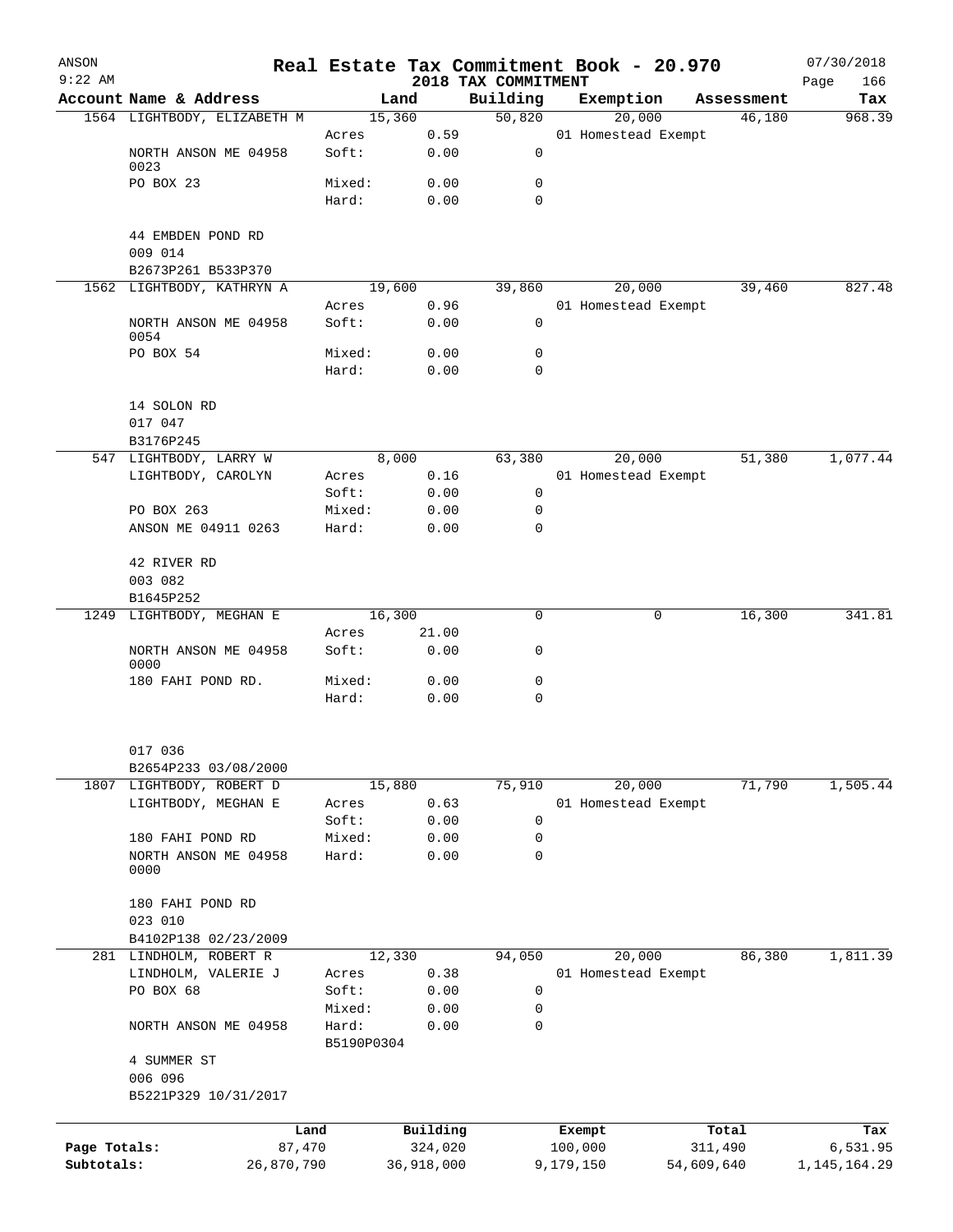| ANSON<br>$9:22$ AM |                                           |                      |            | 2018 TAX COMMITMENT | Real Estate Tax Commitment Book - 20.970 |            | 07/30/2018<br>Page<br>167 |
|--------------------|-------------------------------------------|----------------------|------------|---------------------|------------------------------------------|------------|---------------------------|
|                    | Account Name & Address                    |                      | Land       | Building            | Exemption                                | Assessment | Tax                       |
|                    | 791 LINKLETTER TIMBERLANDS,<br><b>LLC</b> |                      | 16,300     | $\mathbf 0$         | $\Omega$                                 | 16,300     | 341.81                    |
|                    | PO BOX 135                                | Acres                | 96.00      |                     |                                          |            |                           |
|                    |                                           | Soft:                | 0.00       | 0                   |                                          |            |                           |
|                    | ATHENS ME 04912 0135                      | Mixed:               | 93.00      | 15,996              |                                          |            |                           |
|                    |                                           | Hard:<br>TREE GROWTH | 0.00       | 0                   |                                          |            |                           |
|                    |                                           |                      |            |                     |                                          |            |                           |
|                    | 021 011<br>A<br>B3317P120 06/01/2004      |                      |            |                     |                                          |            |                           |
|                    | 1647 LINKLETTER TIMBERLANDS,              |                      | 48,350     | 0                   | 0                                        | 48,350     | 1,013.90                  |
|                    | LLC<br>PO BOX 135                         | Acres                | 252.00     |                     |                                          |            |                           |
|                    |                                           | Soft:                | 0.00       | 0                   |                                          |            |                           |
|                    | ATHENS ME 04912 0135                      | Mixed:               | 161.00     | 27,692              |                                          |            |                           |
|                    |                                           | Hard:                | 87.00      | 16,356              |                                          |            |                           |
|                    |                                           | TREE GROWTH          |            |                     |                                          |            |                           |
|                    | 020 028                                   |                      |            |                     |                                          |            |                           |
|                    | B3317P120 06/01/2004                      |                      |            |                     |                                          |            |                           |
|                    | 550 LIVINGSTON, GARRY J                   |                      | 44,000     | 60,910              | 20,000                                   | 84,910     | 1,780.56                  |
|                    | LIVINGSTON, GLORIA                        | Acres                | 24.00      |                     | 01 Homestead Exempt                      |            |                           |
|                    |                                           | Soft:                | 0.00       | 0                   |                                          |            |                           |
|                    | PO BOX 37                                 | Mixed:               | 0.00       | 0                   |                                          |            |                           |
|                    | NORTH ANSON ME 04958<br>0037              | Hard:                | 0.00       | 0                   |                                          |            |                           |
|                    | 192 CAMPGROUND RD                         |                      |            |                     |                                          |            |                           |
|                    | 015 040<br>B                              |                      |            |                     |                                          |            |                           |
|                    | B858P486                                  |                      |            |                     |                                          |            |                           |
|                    | 552 LIVINGSTON, LARRY                     |                      | 12,000     | 0                   | 0                                        | 12,000     | 251.64                    |
|                    | LIVINGSTON, SHARON A                      | Acres                | 4.00       |                     |                                          |            |                           |
|                    |                                           | Soft:                | 0.00       | 0                   |                                          |            |                           |
|                    | 37 FOREST LANE                            | Mixed:               | 0.00       | 0                   |                                          |            |                           |
|                    | HOLLIS ME 04042                           | Hard:                | 0.00       | $\mathbf 0$         |                                          |            |                           |
|                    | 024 002                                   |                      |            |                     |                                          |            |                           |
|                    | B4020P339 05/21/2008                      |                      |            |                     |                                          |            |                           |
|                    | 1568 LIVINGSTON, MURRAY                   |                      | 22,390     | 51,590              | 26,000                                   | 47,980     | 1,006.14                  |
|                    |                                           | Acres                | 2.59       |                     | 01 Homestead Exempt                      |            |                           |
|                    | NORTH ANSON ME 04958<br>0034              | Soft:                | 0.00       |                     | 0 02 Resident Veteran                    |            |                           |
|                    | PO BOX 34                                 | Mixed:               | 0.00       | 0                   |                                          |            |                           |
|                    |                                           | Hard:                | 0.00       | 0                   |                                          |            |                           |
|                    | 26 SUMMER ST                              |                      |            |                     |                                          |            |                           |
|                    | 006 080                                   |                      |            |                     |                                          |            |                           |
|                    | B1555P123                                 |                      |            |                     |                                          |            |                           |
|                    | 554 LLOYD, JEFFERY A &                    |                      | 12,000     | 63,740              | 0                                        | 75,740     | 1,588.27                  |
|                    | HENDERSON, LINDA L, ET<br>UX              | Acres                | 0.16       |                     |                                          |            |                           |
|                    |                                           | Soft:                | 0.00       | 0                   |                                          |            |                           |
|                    | PO BOX 421                                | Mixed:               | 0.00       | 0                   |                                          |            |                           |
|                    | ANSON ME 04911 0421                       | Hard:                | 0.00       | 0                   |                                          |            |                           |
|                    | 45 MAIN ST<br>001 106                     |                      |            |                     |                                          |            |                           |
|                    | B4328P356 10/18/2010 B2926P316            |                      |            |                     |                                          |            |                           |
|                    |                                           | Land                 | Building   |                     | Exempt                                   | Total      | Tax                       |
| Page Totals:       | 155,040                                   |                      | 176,240    |                     | 46,000                                   | 285,280    | 5,982.32                  |
| Subtotals:         | 27,025,830                                |                      | 37,094,240 |                     | 9,225,150                                | 54,894,920 | 1, 151, 146.61            |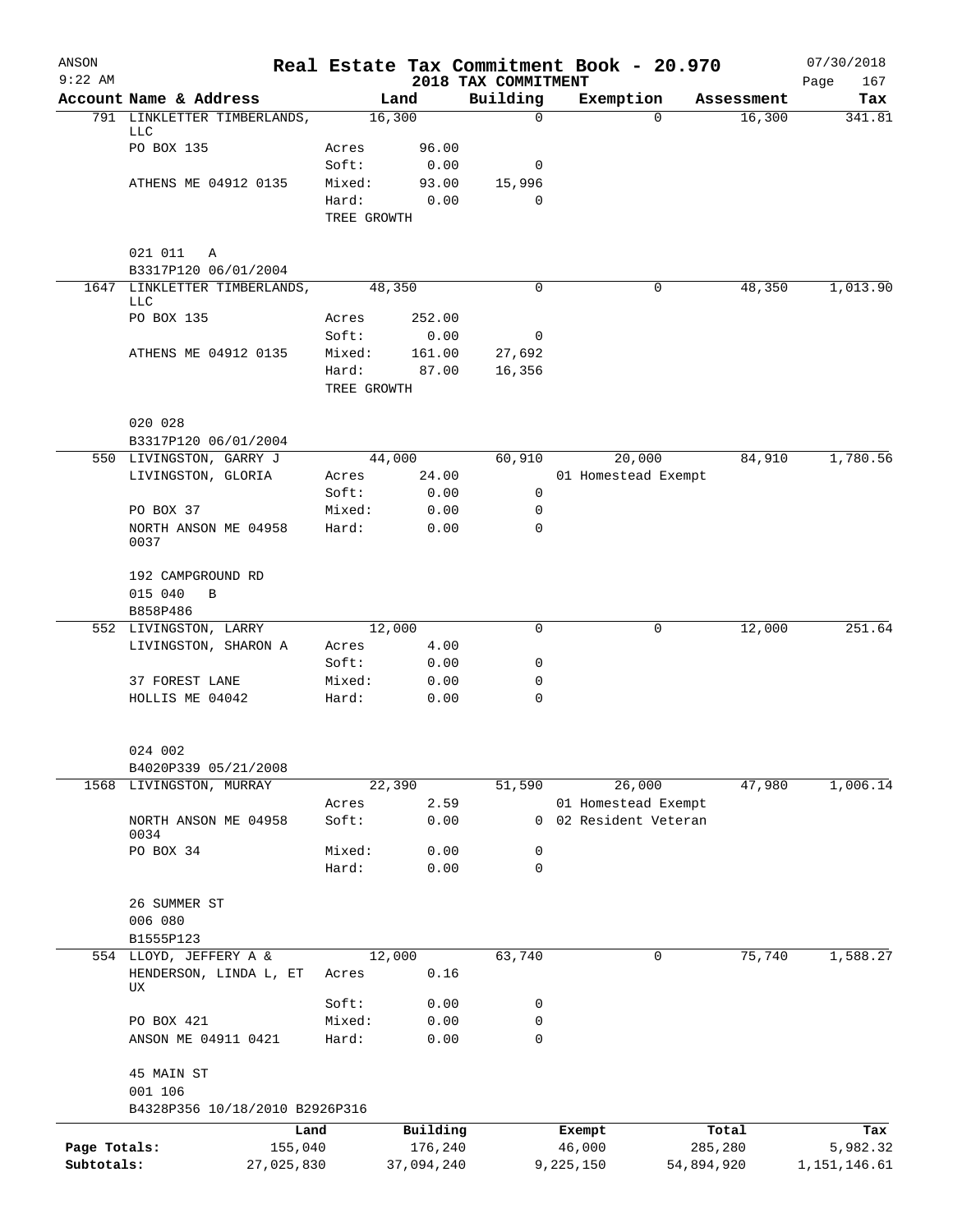| ANSON<br>$9:22$ AM         |                                               |                       |                         | 2018 TAX COMMITMENT | Real Estate Tax Commitment Book - 20.970 |                         | 07/30/2018<br>Page<br>168   |
|----------------------------|-----------------------------------------------|-----------------------|-------------------------|---------------------|------------------------------------------|-------------------------|-----------------------------|
|                            | Account Name & Address                        |                       | Land                    | Building            | Exemption                                | Assessment              | Tax                         |
|                            | 556 LLOYD, JEFFERY A, &                       |                       | 64,370                  | $\Omega$            | $\Omega$                                 | 64,370                  | 1,349.84                    |
|                            | HENDERSON, LINDA L, ET<br>UX                  | Acres                 | 86.94                   |                     |                                          |                         |                             |
|                            |                                               | Soft:                 | 0.00                    | 0                   |                                          |                         |                             |
|                            | PO BOX 421                                    | Mixed:                | 0.00                    | $\mathbf 0$         |                                          |                         |                             |
|                            | ANSON ME 04911 0421                           | Hard:                 | 0.00                    | $\Omega$            |                                          |                         |                             |
|                            | 010 033<br>B4328P356 10/18/2010 B2926P316     |                       |                         |                     |                                          |                         |                             |
|                            | 1570 LLOYD, MERLE L & SONS,<br>INC            |                       | 28,100                  | 49,450              | 0                                        | 77,550                  | 1,626.22                    |
|                            |                                               | Acres                 | 6.60                    |                     |                                          |                         |                             |
|                            | ANSON ME 04911 0421                           | Soft:                 | 0.00                    | 0                   |                                          |                         |                             |
|                            | PO BOX 421                                    | Mixed:                | 0.00                    | 0                   |                                          |                         |                             |
|                            |                                               | Hard:                 | 0.00                    | $\mathbf 0$         |                                          |                         |                             |
|                            | 66 LLOYD RD<br>010 034 G                      |                       |                         |                     |                                          |                         |                             |
|                            | B1512P272                                     |                       |                         |                     |                                          |                         |                             |
|                            | 226 LOCKE, CHRISTINE L                        |                       | 15,490                  | 58,580              | 20,000                                   | 54,070                  | 1,133.85                    |
|                            |                                               | Acres                 | 0.60                    |                     | 01 Homestead Exempt                      |                         |                             |
|                            | ANSON ME 04911 0219                           | Soft:                 | 0.00                    | 0                   |                                          |                         |                             |
|                            | PO BOX 219                                    | Mixed:                | 0.00                    | $\mathbf 0$         |                                          |                         |                             |
|                            |                                               | Hard:                 | 0.00                    | $\Omega$            |                                          |                         |                             |
|                            | 13 GARDNER ST                                 |                       |                         |                     |                                          |                         |                             |
|                            | 002 053<br>B2545P187                          |                       |                         |                     |                                          |                         |                             |
|                            | 1418 LONGFELLOW MOUNTAINVIEW<br><b>ESTATE</b> |                       | 7,420                   | 0                   | 0                                        | 7,420                   | 155.60                      |
|                            | C/O JOHN SIMON                                | Acres                 | 3.09                    |                     |                                          |                         |                             |
|                            | 23 RIVER MEADOWS DR                           | Soft:                 | 0.00                    | 0                   |                                          |                         |                             |
|                            | STEEP FALLS ME 04085<br>0000                  | Mixed:                | 0.00                    | 0                   |                                          |                         |                             |
|                            |                                               | Hard:                 | 0.00                    | 0                   |                                          |                         |                             |
|                            | 012 Mt View Rd<br>B2150P218                   |                       |                         |                     |                                          |                         |                             |
| 1370                       | LONGLEY, SHARON K                             |                       | 9,590                   | 56,460              | 20,000                                   | 46,050                  | 965.67                      |
|                            |                                               | Acres                 | 0.23                    |                     | 01 Homestead Exempt                      |                         |                             |
|                            | NORTH ANSON ME 04958<br>0374                  | Soft:                 | 0.00                    | $\mathsf{O}$        |                                          |                         |                             |
|                            | PO BOX 374                                    | Mixed:<br>Hard:       | 0.00<br>0.00            | 0<br>$\mathbf 0$    |                                          |                         |                             |
|                            |                                               |                       |                         |                     |                                          |                         |                             |
|                            | 900 RIVER RD                                  |                       |                         |                     |                                          |                         |                             |
|                            | 005 016                                       |                       |                         |                     |                                          |                         |                             |
|                            | B3642P319 02/08/2006                          |                       | 0                       |                     | 0                                        |                         | 157.48                      |
|                            | 1081 LONGLEY, WENDY<br>117 DOGTOWN ROAD       |                       |                         | 7,510               |                                          | 7,510                   |                             |
|                            | DETROIT ME 04929                              |                       |                         |                     |                                          |                         |                             |
|                            | 606 VALLEY RD<br>019 028<br>A ON              |                       |                         |                     |                                          |                         |                             |
|                            | B5185P48 07/27/2017 B5060P151 08/10/2016      |                       |                         |                     |                                          |                         |                             |
|                            |                                               | Land                  | Building                |                     | Exempt                                   | Total                   | Tax                         |
| Page Totals:<br>Subtotals: |                                               | 124,970<br>27,150,800 | 172,000<br>37, 266, 240 |                     | 40,000<br>9,265,150                      | 256,970<br>55, 151, 890 | 5,388.66<br>1, 156, 535. 27 |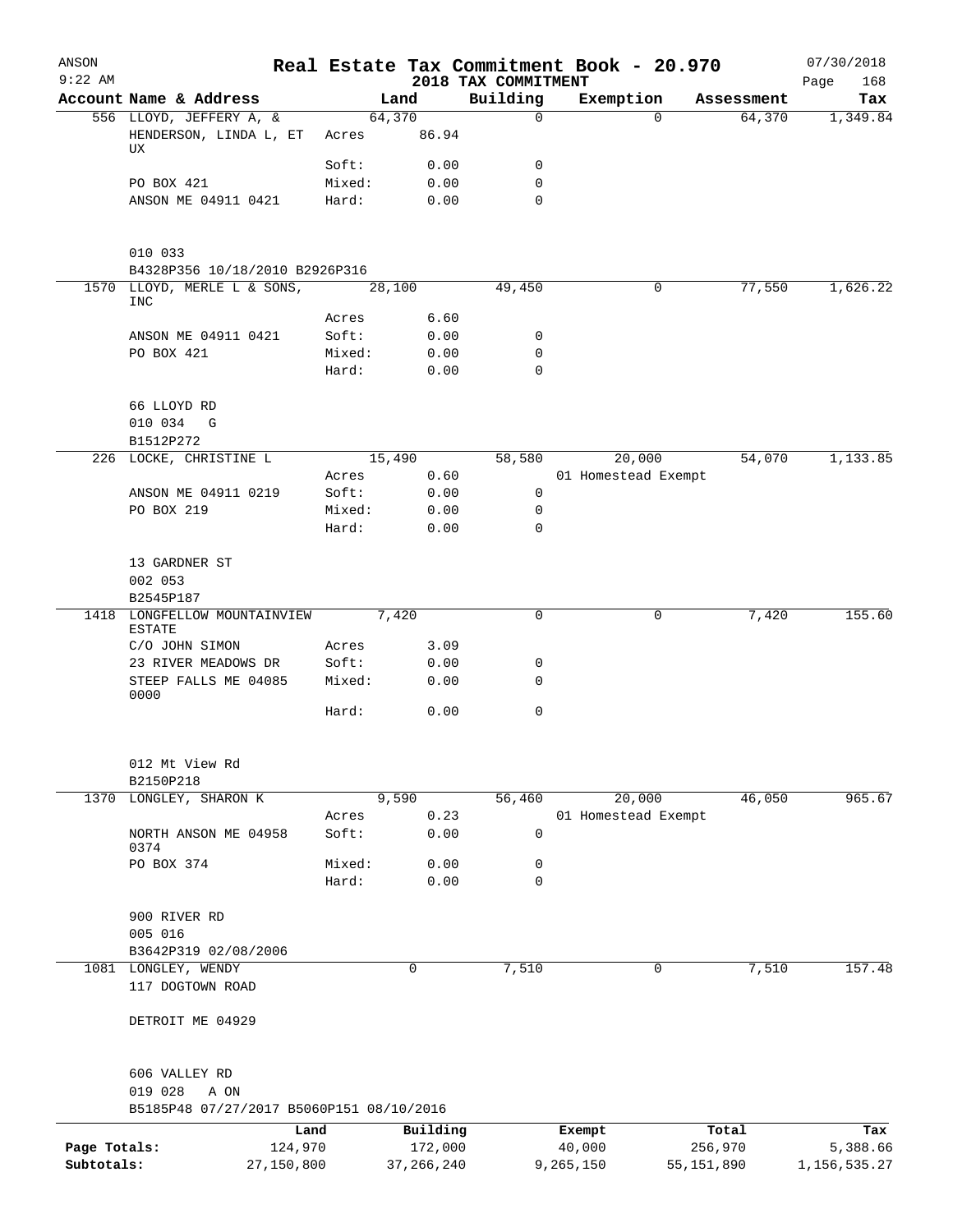| ANSON        |                                            |                        |          |                                 | Real Estate Tax Commitment Book - 20.970 |                      | 07/30/2018    |
|--------------|--------------------------------------------|------------------------|----------|---------------------------------|------------------------------------------|----------------------|---------------|
| $9:22$ AM    | Account Name & Address                     |                        |          | 2018 TAX COMMITMENT<br>Building |                                          |                      | 169<br>Page   |
|              | 563 LORD, MARY ROSE L &                    | Land<br>18,300         |          | $\mathbf 0$                     | Exemption<br>$\Omega$                    | Assessment<br>18,300 | Tax<br>383.75 |
|              | MERRITHEW, JANA                            | Acres                  | 5.20     |                                 |                                          |                      |               |
|              |                                            | Soft:                  | 0.00     | 0                               |                                          |                      |               |
|              | 114 OLD FIELDS RD                          | Mixed:                 | 0.00     | 0                               |                                          |                      |               |
|              | SOUTH BERWICK ME 03908<br>0000             | Hard:                  | 0.00     | 0                               |                                          |                      |               |
|              | 023 044 0<br>B1409P347                     |                        |          |                                 |                                          |                      |               |
|              | 564 LORD, MARY ROSE L &                    | 18,300                 |          | 0                               | 0                                        | 18,300               | 383.75        |
|              | MERRITHEW, JANA                            | Acres                  | 5.20     |                                 |                                          |                      |               |
|              |                                            | Soft:                  | 0.00     | 0                               |                                          |                      |               |
|              | 114 OLD FIELDS RD                          | Mixed:                 | 0.00     | 0                               |                                          |                      |               |
|              | SOUTH BERWICK ME 03908<br>0000             | Hard:                  | 0.00     | 0                               |                                          |                      |               |
|              | 023 044<br>N<br>B1409P347                  |                        |          |                                 |                                          |                      |               |
|              | 437 LORD, MICHAEL D                        | 20,640                 |          | 26,630                          | 0                                        | 47,270               | 991.25        |
|              | LORD, JENNIFER L                           | Acres                  | 10.50    |                                 |                                          |                      |               |
|              | 49 DAY RD                                  | Soft:                  | 0.00     | 0                               |                                          |                      |               |
|              |                                            | Mixed:                 | 0.00     | 0                               |                                          |                      |               |
|              | LYMAN ME 04002 0000                        | Hard:                  | 0.00     | $\mathbf 0$                     |                                          |                      |               |
|              | 180 PULLEN CORNER RD<br>018 021<br>C       |                        |          |                                 |                                          |                      |               |
|              | B3315P46 05/28/2004                        |                        |          |                                 |                                          |                      |               |
|              | 565 LOVELL, MARY N                         | 16,370                 |          | 65,940                          | 26,000                                   | 56,310               | 1,180.82      |
|              |                                            | Acres                  | 0.67     |                                 | 01 Homestead Exempt                      |                      |               |
|              | ANSON ME 04911 0000                        | Soft:                  | 0.00     |                                 | 0 03 Resident Veteran Widow              |                      |               |
|              | 111 MAIN ST                                | Mixed:                 | 0.00     | 0                               |                                          |                      |               |
|              |                                            | Hard:                  | 0.00     | 0                               |                                          |                      |               |
|              | 111 MAIN ST                                |                        |          |                                 |                                          |                      |               |
|              | 001 040                                    |                        |          |                                 |                                          |                      |               |
|              | B611P324                                   |                        |          |                                 |                                          |                      |               |
| 1153         | LUCE, ADAM F                               | 28,400                 |          | 63,310                          | 20,000                                   | 71,710               | 1,503.76      |
|              | LUCE, MICHELLE N                           | Acres                  | 6.90     |                                 | 01 Homestead Exempt                      |                      |               |
|              | 366 EMBDEN POND ROAD                       | Soft:                  | 0.00     | 0                               |                                          |                      |               |
|              |                                            | Mixed:                 | 0.00     | 0                               |                                          |                      |               |
|              | NORTH ANSON ME 04958                       | Hard:<br>B5108P0122 JT | 0.00     | 0                               |                                          |                      |               |
|              | 44 FISH RD<br>013 016<br>$\mathbf{1}$      |                        |          |                                 |                                          |                      |               |
|              | B5108P122 12/06/2016 B4927P0342 07/10/2015 |                        |          |                                 |                                          |                      |               |
|              | 1328 LUCE, ARNOLD P                        | 10,750                 |          | 14,490                          | 0                                        | 25,240               | 529.28        |
|              | LUCE, ELAINE                               | Acres                  | 0.40     |                                 |                                          |                      |               |
|              |                                            | Soft:                  | 0.00     | 0                               |                                          |                      |               |
|              | 54 SUGAR MAPLE DR                          | Mixed:                 | 0.00     | 0                               |                                          |                      |               |
|              | ANSON ME 04911 0000                        | Hard:                  | 0.00     | 0                               |                                          |                      |               |
|              | 3 FISH RD                                  |                        |          |                                 |                                          |                      |               |
|              | 013 016<br>A<br>B1535P229                  |                        |          |                                 |                                          |                      |               |
|              |                                            |                        |          |                                 |                                          |                      |               |
|              | Land                                       |                        | Building |                                 | Exempt                                   | Total                | Tax           |
| Page Totals: | 112,760                                    |                        | 170,370  |                                 | 46,000                                   | 237,130              | 4,972.61      |

**Subtotals:** 27,263,560 37,436,610 9,311,150 55,389,020 1,161,507.88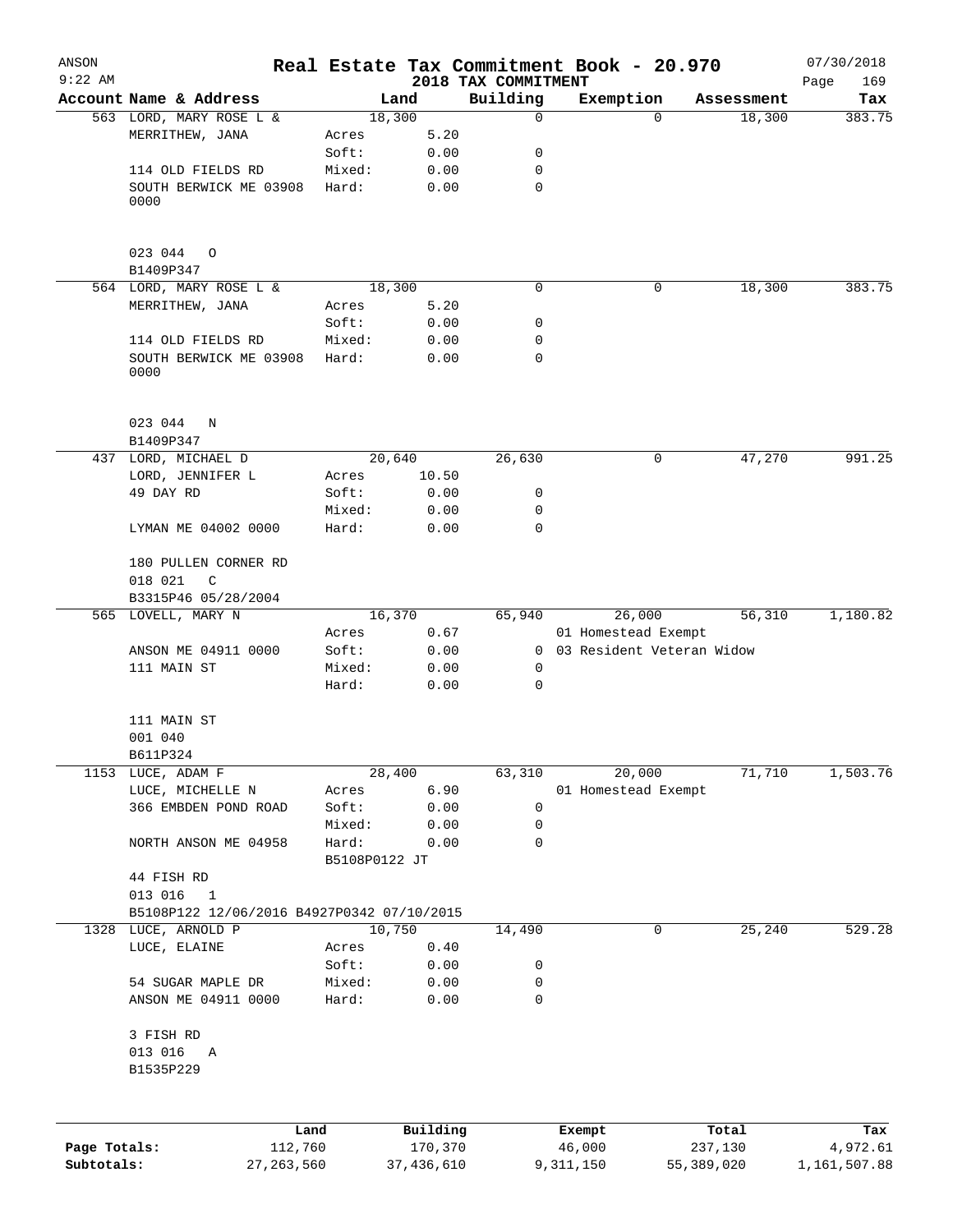| $9:22$ AM<br>2018 TAX COMMITMENT<br>Page<br>Account Name & Address<br>Building<br>Exemption<br>Land<br>Assessment<br>119,690<br>566 LUCE, ARNOLD P<br>34,040<br>20,000<br>133,730<br>24.00<br>01 Homestead Exempt<br>LUCE, ELAINE A<br>Acres<br>Soft:<br>0.00<br>$\mathsf{O}$<br>54 SUGAR MAPLE DR<br>Mixed:<br>6.00<br>1,032<br>ANSON ME 04911 0000<br>Hard:<br>8.00<br>1,504<br>TREE GROWTH<br>54 SUGAR MAPLE DR<br>013 016<br>B1535P229<br>862 LUCE, ARNOLD P<br>52,000<br>115,780<br>167,780<br>0<br>LUCE, ELAINE A<br>40.00<br>Acres<br>Soft:<br>0.00<br>0<br>54 SUGAR MAPLE DR<br>Mixed:<br>0.00<br>0<br>$\mathbf 0$<br>ANSON ME 04911 0000<br>Hard:<br>0.00<br>366 EMBDEN POND RD<br>023 029<br>B<br>B2733P246<br>16,500<br>$\mathsf{O}$<br>16,500<br>1803 LUCE, BRIAN<br>0<br>Acres<br>4.00<br>0<br>ANSON ME 04911 0022<br>Soft:<br>0.00<br>PO BOX 22<br>Mixed:<br>0<br>0.00<br>$\mathbf 0$<br>Hard:<br>0.00<br>021 024<br>B2589P316<br>$\mathbf 0$<br>53 LUCE, BRIAN R<br>17,250<br>0<br>17,250<br>LUCE, NORMAN F<br>4.50<br>Acres<br>0.00<br>0<br>Soft:<br>PO BOX 22<br>Mixed:<br>0.00<br>0<br>ANSON ME 04911 0022<br>Hard:<br>0.00<br>0<br>012 015<br>A<br>B2442P324<br>1,137.62<br>31,280<br>22,970<br>54,250<br>2034 LUCE, DALE E<br>0<br>P.O. BOX 102<br>9.78<br>Acres<br>Soft:<br>0.00<br>0<br>ANSON ME 04911<br>0.00<br>0<br>Mixed:<br>Hard:<br>$\mathbf 0$<br>0.00<br>FARMLAND CLASS<br>013 013<br>$\Box$<br>B5143P201 03/31/2017<br>1157 LUCE, GARY R<br>14,830<br>44,510<br>0<br>59,340<br>LUCE, MARY W<br>0.55<br>Acres<br>Soft:<br>0.00<br>0<br>212 MAIN ST<br>Mixed:<br>0.00<br>0<br>ANSON ME 04911 0000<br>0.00<br>0<br>Hard:<br>10 FREDRICK ST<br>002 044<br>B3606P154 12/08/2005 |  |  |  | 170      |
|-----------------------------------------------------------------------------------------------------------------------------------------------------------------------------------------------------------------------------------------------------------------------------------------------------------------------------------------------------------------------------------------------------------------------------------------------------------------------------------------------------------------------------------------------------------------------------------------------------------------------------------------------------------------------------------------------------------------------------------------------------------------------------------------------------------------------------------------------------------------------------------------------------------------------------------------------------------------------------------------------------------------------------------------------------------------------------------------------------------------------------------------------------------------------------------------------------------------------------------------------------------------------------------------------------------------------------------------------------------------------------------------------------------------------------------------------------------------------------------------------------------------------------------------------------------------------------------------------------------------------------------------------------------------------------------------------------------|--|--|--|----------|
|                                                                                                                                                                                                                                                                                                                                                                                                                                                                                                                                                                                                                                                                                                                                                                                                                                                                                                                                                                                                                                                                                                                                                                                                                                                                                                                                                                                                                                                                                                                                                                                                                                                                                                           |  |  |  | Tax      |
|                                                                                                                                                                                                                                                                                                                                                                                                                                                                                                                                                                                                                                                                                                                                                                                                                                                                                                                                                                                                                                                                                                                                                                                                                                                                                                                                                                                                                                                                                                                                                                                                                                                                                                           |  |  |  | 2,804.32 |
|                                                                                                                                                                                                                                                                                                                                                                                                                                                                                                                                                                                                                                                                                                                                                                                                                                                                                                                                                                                                                                                                                                                                                                                                                                                                                                                                                                                                                                                                                                                                                                                                                                                                                                           |  |  |  |          |
|                                                                                                                                                                                                                                                                                                                                                                                                                                                                                                                                                                                                                                                                                                                                                                                                                                                                                                                                                                                                                                                                                                                                                                                                                                                                                                                                                                                                                                                                                                                                                                                                                                                                                                           |  |  |  |          |
|                                                                                                                                                                                                                                                                                                                                                                                                                                                                                                                                                                                                                                                                                                                                                                                                                                                                                                                                                                                                                                                                                                                                                                                                                                                                                                                                                                                                                                                                                                                                                                                                                                                                                                           |  |  |  |          |
|                                                                                                                                                                                                                                                                                                                                                                                                                                                                                                                                                                                                                                                                                                                                                                                                                                                                                                                                                                                                                                                                                                                                                                                                                                                                                                                                                                                                                                                                                                                                                                                                                                                                                                           |  |  |  |          |
|                                                                                                                                                                                                                                                                                                                                                                                                                                                                                                                                                                                                                                                                                                                                                                                                                                                                                                                                                                                                                                                                                                                                                                                                                                                                                                                                                                                                                                                                                                                                                                                                                                                                                                           |  |  |  |          |
|                                                                                                                                                                                                                                                                                                                                                                                                                                                                                                                                                                                                                                                                                                                                                                                                                                                                                                                                                                                                                                                                                                                                                                                                                                                                                                                                                                                                                                                                                                                                                                                                                                                                                                           |  |  |  |          |
|                                                                                                                                                                                                                                                                                                                                                                                                                                                                                                                                                                                                                                                                                                                                                                                                                                                                                                                                                                                                                                                                                                                                                                                                                                                                                                                                                                                                                                                                                                                                                                                                                                                                                                           |  |  |  |          |
|                                                                                                                                                                                                                                                                                                                                                                                                                                                                                                                                                                                                                                                                                                                                                                                                                                                                                                                                                                                                                                                                                                                                                                                                                                                                                                                                                                                                                                                                                                                                                                                                                                                                                                           |  |  |  |          |
|                                                                                                                                                                                                                                                                                                                                                                                                                                                                                                                                                                                                                                                                                                                                                                                                                                                                                                                                                                                                                                                                                                                                                                                                                                                                                                                                                                                                                                                                                                                                                                                                                                                                                                           |  |  |  | 3,518.35 |
|                                                                                                                                                                                                                                                                                                                                                                                                                                                                                                                                                                                                                                                                                                                                                                                                                                                                                                                                                                                                                                                                                                                                                                                                                                                                                                                                                                                                                                                                                                                                                                                                                                                                                                           |  |  |  |          |
|                                                                                                                                                                                                                                                                                                                                                                                                                                                                                                                                                                                                                                                                                                                                                                                                                                                                                                                                                                                                                                                                                                                                                                                                                                                                                                                                                                                                                                                                                                                                                                                                                                                                                                           |  |  |  |          |
|                                                                                                                                                                                                                                                                                                                                                                                                                                                                                                                                                                                                                                                                                                                                                                                                                                                                                                                                                                                                                                                                                                                                                                                                                                                                                                                                                                                                                                                                                                                                                                                                                                                                                                           |  |  |  |          |
|                                                                                                                                                                                                                                                                                                                                                                                                                                                                                                                                                                                                                                                                                                                                                                                                                                                                                                                                                                                                                                                                                                                                                                                                                                                                                                                                                                                                                                                                                                                                                                                                                                                                                                           |  |  |  |          |
|                                                                                                                                                                                                                                                                                                                                                                                                                                                                                                                                                                                                                                                                                                                                                                                                                                                                                                                                                                                                                                                                                                                                                                                                                                                                                                                                                                                                                                                                                                                                                                                                                                                                                                           |  |  |  |          |
|                                                                                                                                                                                                                                                                                                                                                                                                                                                                                                                                                                                                                                                                                                                                                                                                                                                                                                                                                                                                                                                                                                                                                                                                                                                                                                                                                                                                                                                                                                                                                                                                                                                                                                           |  |  |  |          |
|                                                                                                                                                                                                                                                                                                                                                                                                                                                                                                                                                                                                                                                                                                                                                                                                                                                                                                                                                                                                                                                                                                                                                                                                                                                                                                                                                                                                                                                                                                                                                                                                                                                                                                           |  |  |  |          |
|                                                                                                                                                                                                                                                                                                                                                                                                                                                                                                                                                                                                                                                                                                                                                                                                                                                                                                                                                                                                                                                                                                                                                                                                                                                                                                                                                                                                                                                                                                                                                                                                                                                                                                           |  |  |  |          |
|                                                                                                                                                                                                                                                                                                                                                                                                                                                                                                                                                                                                                                                                                                                                                                                                                                                                                                                                                                                                                                                                                                                                                                                                                                                                                                                                                                                                                                                                                                                                                                                                                                                                                                           |  |  |  | 346.01   |
|                                                                                                                                                                                                                                                                                                                                                                                                                                                                                                                                                                                                                                                                                                                                                                                                                                                                                                                                                                                                                                                                                                                                                                                                                                                                                                                                                                                                                                                                                                                                                                                                                                                                                                           |  |  |  |          |
|                                                                                                                                                                                                                                                                                                                                                                                                                                                                                                                                                                                                                                                                                                                                                                                                                                                                                                                                                                                                                                                                                                                                                                                                                                                                                                                                                                                                                                                                                                                                                                                                                                                                                                           |  |  |  |          |
|                                                                                                                                                                                                                                                                                                                                                                                                                                                                                                                                                                                                                                                                                                                                                                                                                                                                                                                                                                                                                                                                                                                                                                                                                                                                                                                                                                                                                                                                                                                                                                                                                                                                                                           |  |  |  |          |
|                                                                                                                                                                                                                                                                                                                                                                                                                                                                                                                                                                                                                                                                                                                                                                                                                                                                                                                                                                                                                                                                                                                                                                                                                                                                                                                                                                                                                                                                                                                                                                                                                                                                                                           |  |  |  |          |
|                                                                                                                                                                                                                                                                                                                                                                                                                                                                                                                                                                                                                                                                                                                                                                                                                                                                                                                                                                                                                                                                                                                                                                                                                                                                                                                                                                                                                                                                                                                                                                                                                                                                                                           |  |  |  |          |
|                                                                                                                                                                                                                                                                                                                                                                                                                                                                                                                                                                                                                                                                                                                                                                                                                                                                                                                                                                                                                                                                                                                                                                                                                                                                                                                                                                                                                                                                                                                                                                                                                                                                                                           |  |  |  |          |
|                                                                                                                                                                                                                                                                                                                                                                                                                                                                                                                                                                                                                                                                                                                                                                                                                                                                                                                                                                                                                                                                                                                                                                                                                                                                                                                                                                                                                                                                                                                                                                                                                                                                                                           |  |  |  |          |
|                                                                                                                                                                                                                                                                                                                                                                                                                                                                                                                                                                                                                                                                                                                                                                                                                                                                                                                                                                                                                                                                                                                                                                                                                                                                                                                                                                                                                                                                                                                                                                                                                                                                                                           |  |  |  | 361.73   |
|                                                                                                                                                                                                                                                                                                                                                                                                                                                                                                                                                                                                                                                                                                                                                                                                                                                                                                                                                                                                                                                                                                                                                                                                                                                                                                                                                                                                                                                                                                                                                                                                                                                                                                           |  |  |  |          |
|                                                                                                                                                                                                                                                                                                                                                                                                                                                                                                                                                                                                                                                                                                                                                                                                                                                                                                                                                                                                                                                                                                                                                                                                                                                                                                                                                                                                                                                                                                                                                                                                                                                                                                           |  |  |  |          |
|                                                                                                                                                                                                                                                                                                                                                                                                                                                                                                                                                                                                                                                                                                                                                                                                                                                                                                                                                                                                                                                                                                                                                                                                                                                                                                                                                                                                                                                                                                                                                                                                                                                                                                           |  |  |  |          |
|                                                                                                                                                                                                                                                                                                                                                                                                                                                                                                                                                                                                                                                                                                                                                                                                                                                                                                                                                                                                                                                                                                                                                                                                                                                                                                                                                                                                                                                                                                                                                                                                                                                                                                           |  |  |  |          |
|                                                                                                                                                                                                                                                                                                                                                                                                                                                                                                                                                                                                                                                                                                                                                                                                                                                                                                                                                                                                                                                                                                                                                                                                                                                                                                                                                                                                                                                                                                                                                                                                                                                                                                           |  |  |  |          |
|                                                                                                                                                                                                                                                                                                                                                                                                                                                                                                                                                                                                                                                                                                                                                                                                                                                                                                                                                                                                                                                                                                                                                                                                                                                                                                                                                                                                                                                                                                                                                                                                                                                                                                           |  |  |  |          |
|                                                                                                                                                                                                                                                                                                                                                                                                                                                                                                                                                                                                                                                                                                                                                                                                                                                                                                                                                                                                                                                                                                                                                                                                                                                                                                                                                                                                                                                                                                                                                                                                                                                                                                           |  |  |  |          |
|                                                                                                                                                                                                                                                                                                                                                                                                                                                                                                                                                                                                                                                                                                                                                                                                                                                                                                                                                                                                                                                                                                                                                                                                                                                                                                                                                                                                                                                                                                                                                                                                                                                                                                           |  |  |  |          |
|                                                                                                                                                                                                                                                                                                                                                                                                                                                                                                                                                                                                                                                                                                                                                                                                                                                                                                                                                                                                                                                                                                                                                                                                                                                                                                                                                                                                                                                                                                                                                                                                                                                                                                           |  |  |  |          |
|                                                                                                                                                                                                                                                                                                                                                                                                                                                                                                                                                                                                                                                                                                                                                                                                                                                                                                                                                                                                                                                                                                                                                                                                                                                                                                                                                                                                                                                                                                                                                                                                                                                                                                           |  |  |  |          |
|                                                                                                                                                                                                                                                                                                                                                                                                                                                                                                                                                                                                                                                                                                                                                                                                                                                                                                                                                                                                                                                                                                                                                                                                                                                                                                                                                                                                                                                                                                                                                                                                                                                                                                           |  |  |  |          |
|                                                                                                                                                                                                                                                                                                                                                                                                                                                                                                                                                                                                                                                                                                                                                                                                                                                                                                                                                                                                                                                                                                                                                                                                                                                                                                                                                                                                                                                                                                                                                                                                                                                                                                           |  |  |  |          |
|                                                                                                                                                                                                                                                                                                                                                                                                                                                                                                                                                                                                                                                                                                                                                                                                                                                                                                                                                                                                                                                                                                                                                                                                                                                                                                                                                                                                                                                                                                                                                                                                                                                                                                           |  |  |  |          |
|                                                                                                                                                                                                                                                                                                                                                                                                                                                                                                                                                                                                                                                                                                                                                                                                                                                                                                                                                                                                                                                                                                                                                                                                                                                                                                                                                                                                                                                                                                                                                                                                                                                                                                           |  |  |  |          |
|                                                                                                                                                                                                                                                                                                                                                                                                                                                                                                                                                                                                                                                                                                                                                                                                                                                                                                                                                                                                                                                                                                                                                                                                                                                                                                                                                                                                                                                                                                                                                                                                                                                                                                           |  |  |  |          |
|                                                                                                                                                                                                                                                                                                                                                                                                                                                                                                                                                                                                                                                                                                                                                                                                                                                                                                                                                                                                                                                                                                                                                                                                                                                                                                                                                                                                                                                                                                                                                                                                                                                                                                           |  |  |  | 1,244.36 |
|                                                                                                                                                                                                                                                                                                                                                                                                                                                                                                                                                                                                                                                                                                                                                                                                                                                                                                                                                                                                                                                                                                                                                                                                                                                                                                                                                                                                                                                                                                                                                                                                                                                                                                           |  |  |  |          |
|                                                                                                                                                                                                                                                                                                                                                                                                                                                                                                                                                                                                                                                                                                                                                                                                                                                                                                                                                                                                                                                                                                                                                                                                                                                                                                                                                                                                                                                                                                                                                                                                                                                                                                           |  |  |  |          |
|                                                                                                                                                                                                                                                                                                                                                                                                                                                                                                                                                                                                                                                                                                                                                                                                                                                                                                                                                                                                                                                                                                                                                                                                                                                                                                                                                                                                                                                                                                                                                                                                                                                                                                           |  |  |  |          |
|                                                                                                                                                                                                                                                                                                                                                                                                                                                                                                                                                                                                                                                                                                                                                                                                                                                                                                                                                                                                                                                                                                                                                                                                                                                                                                                                                                                                                                                                                                                                                                                                                                                                                                           |  |  |  |          |
|                                                                                                                                                                                                                                                                                                                                                                                                                                                                                                                                                                                                                                                                                                                                                                                                                                                                                                                                                                                                                                                                                                                                                                                                                                                                                                                                                                                                                                                                                                                                                                                                                                                                                                           |  |  |  |          |
|                                                                                                                                                                                                                                                                                                                                                                                                                                                                                                                                                                                                                                                                                                                                                                                                                                                                                                                                                                                                                                                                                                                                                                                                                                                                                                                                                                                                                                                                                                                                                                                                                                                                                                           |  |  |  |          |
|                                                                                                                                                                                                                                                                                                                                                                                                                                                                                                                                                                                                                                                                                                                                                                                                                                                                                                                                                                                                                                                                                                                                                                                                                                                                                                                                                                                                                                                                                                                                                                                                                                                                                                           |  |  |  |          |
|                                                                                                                                                                                                                                                                                                                                                                                                                                                                                                                                                                                                                                                                                                                                                                                                                                                                                                                                                                                                                                                                                                                                                                                                                                                                                                                                                                                                                                                                                                                                                                                                                                                                                                           |  |  |  |          |
|                                                                                                                                                                                                                                                                                                                                                                                                                                                                                                                                                                                                                                                                                                                                                                                                                                                                                                                                                                                                                                                                                                                                                                                                                                                                                                                                                                                                                                                                                                                                                                                                                                                                                                           |  |  |  |          |

|              | Land       | Building   | Exempt    | Total      | Tax          |
|--------------|------------|------------|-----------|------------|--------------|
| Page Totals: | 165,900    | 302,950    | 20,000    | 448,850    | 9,412.39     |
| Subtotals:   | 27,429,460 | 37,739,560 | 9,331,150 | 55,837,870 | 1,170,920.27 |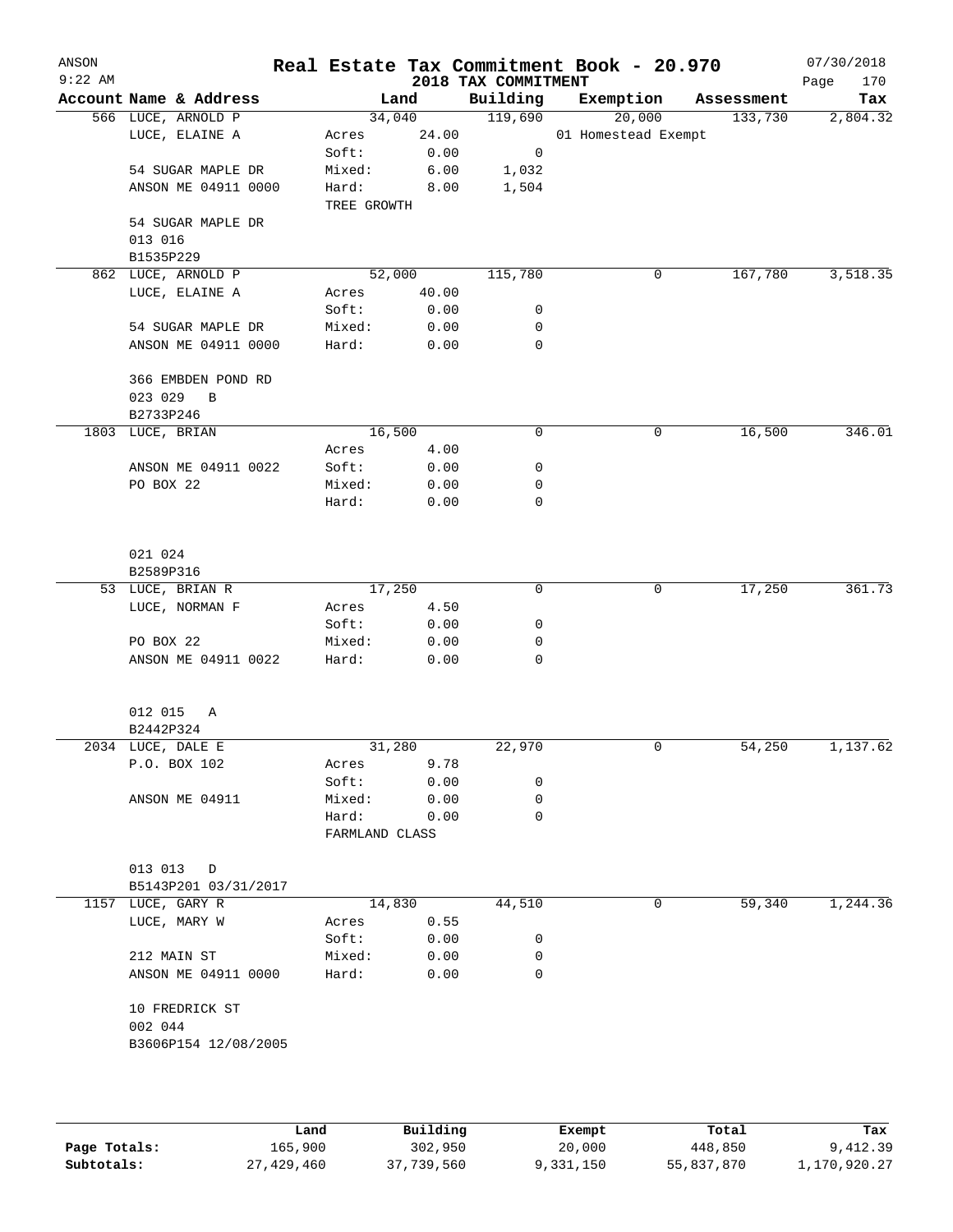| ANSON<br>$9:22$ AM |                                                   |                         |        | 2018 TAX COMMITMENT | Real Estate Tax Commitment Book - 20.970 |            | 07/30/2018<br>Page<br>171 |
|--------------------|---------------------------------------------------|-------------------------|--------|---------------------|------------------------------------------|------------|---------------------------|
|                    | Account Name & Address                            |                         | Land   | Building            | Exemption                                | Assessment | Tax                       |
|                    | 1581 LUCE, GARY R                                 | 22,700                  |        | 85,760              | 20,000                                   | 88,460     | 1,855.01                  |
|                    | LUCE, MARY W                                      | Acres                   | 2.80   |                     | 01 Homestead Exempt                      |            |                           |
|                    |                                                   | Soft:                   | 0.00   | $\mathsf{O}$        |                                          |            |                           |
|                    | 212 MAIN ST                                       | Mixed:                  | 0.00   | $\mathbf 0$         |                                          |            |                           |
|                    | ANSON ME 04911 0000                               | Hard:                   | 0.00   | 0                   |                                          |            |                           |
|                    |                                                   |                         |        |                     |                                          |            |                           |
|                    | 212 MAIN ST                                       |                         |        |                     |                                          |            |                           |
|                    | 010 007<br>B                                      |                         |        |                     |                                          |            |                           |
|                    | 1592 LUCE, NORMA S                                | 26,260                  |        | 58,380              | 30,000                                   | 54,640     | 1,145.80                  |
|                    |                                                   | Acres                   | 5.17   |                     | 01 Homestead Exempt                      |            |                           |
|                    | ANSON ME 04911 0000                               | Soft:                   | 0.00   |                     | 0 03 Resident Veteran Widow              |            |                           |
|                    | 984 PEASE HILL RD                                 | Mixed:                  | 0.00   | 0                   | 09 Blind                                 |            |                           |
|                    |                                                   | Hard:                   | 0.00   | 0                   |                                          |            |                           |
|                    |                                                   | LIFE STATE              |        |                     |                                          |            |                           |
|                    | 984 PEASE HILL RD                                 |                         |        |                     |                                          |            |                           |
|                    | 012 016<br>$\overline{1}$<br>B3329P175 06/21/2004 |                         |        |                     |                                          |            |                           |
|                    | 1582 LUCE, NORMAN                                 | 12,750                  |        | $\mathbf 0$         | $\mathbf 0$                              | 12,750     | 267.37                    |
|                    |                                                   | Acres                   | 1.50   |                     |                                          |            |                           |
|                    | ANSON ME 04911 0022                               | Soft:                   | 0.00   | 0                   |                                          |            |                           |
|                    | PO BOX 22                                         | Mixed:                  | 0.00   | 0                   |                                          |            |                           |
|                    |                                                   | Hard:                   | 0.00   | $\mathbf 0$         |                                          |            |                           |
|                    |                                                   |                         |        |                     |                                          |            |                           |
|                    | 010 011<br>6 A<br>B801P934                        |                         |        |                     |                                          |            |                           |
|                    | 1583 LUCE, NORMAN                                 | 28,720                  |        | $\mathbf 0$         | 0                                        | 28,720     | 602.26                    |
|                    |                                                   | Acres                   | 24.40  |                     |                                          |            |                           |
|                    | ANSON ME 04911 0022                               | Soft:                   | 0.00   | 0                   |                                          |            |                           |
|                    | PO BOX 22                                         | Mixed:                  | 0.00   | 0                   |                                          |            |                           |
|                    |                                                   | Hard:                   | 0.00   | $\mathbf 0$         |                                          |            |                           |
|                    | 010 011 10                                        |                         |        |                     |                                          |            |                           |
|                    | B801P934                                          |                         |        |                     |                                          |            |                           |
|                    | 1591 LUCE, NORMAN                                 | 26,570                  |        | 39,700              | 0                                        | 66,270     | 1,389.68                  |
|                    |                                                   | Acres                   | 5.38   |                     |                                          |            |                           |
|                    | ANSON ME 04911 0022                               | Soft:                   | 0.00   | 0                   |                                          |            |                           |
|                    | PO BOX 22                                         | Mixed:                  | 0.00   | 0                   |                                          |            |                           |
|                    |                                                   | Hard:                   | 0.00   | 0                   |                                          |            |                           |
|                    | 4 WEST MILLS RD                                   |                         |        |                     |                                          |            |                           |
|                    | 010 011<br>2                                      |                         |        |                     |                                          |            |                           |
|                    | B801P934                                          |                         |        |                     |                                          |            |                           |
|                    | 2031 LUCE, NORMAN F                               | 64,640                  |        | 0                   | 0                                        | 64,640     | 1,355.50                  |
|                    | LUCE, BETH B                                      | Acres                   | 100.00 |                     |                                          |            |                           |
|                    |                                                   | Soft:                   | 0.00   | 0                   |                                          |            |                           |
|                    | PO BOX 22                                         | Mixed:                  | 0.00   | 0                   |                                          |            |                           |
|                    | ANSON ME 04911 0022                               | Hard:<br>FARMLAND CLASS | 0.00   | $\mathbf 0$         |                                          |            |                           |
|                    | 013 013 C                                         |                         |        |                     |                                          |            |                           |
|                    | B1535P231                                         |                         |        |                     |                                          |            |                           |
|                    |                                                   |                         |        |                     |                                          |            |                           |
|                    |                                                   |                         |        |                     |                                          |            |                           |

|              | Land       | Building   | Exempt    | Total        | Tax          |
|--------------|------------|------------|-----------|--------------|--------------|
| Page Totals: | 181,640    | 183,840    | 50,000    | 315,480      | 6,615.62     |
| Subtotals:   | 27,611,100 | 37,923,400 | 9,381,150 | 56, 153, 350 | 1,177,535.89 |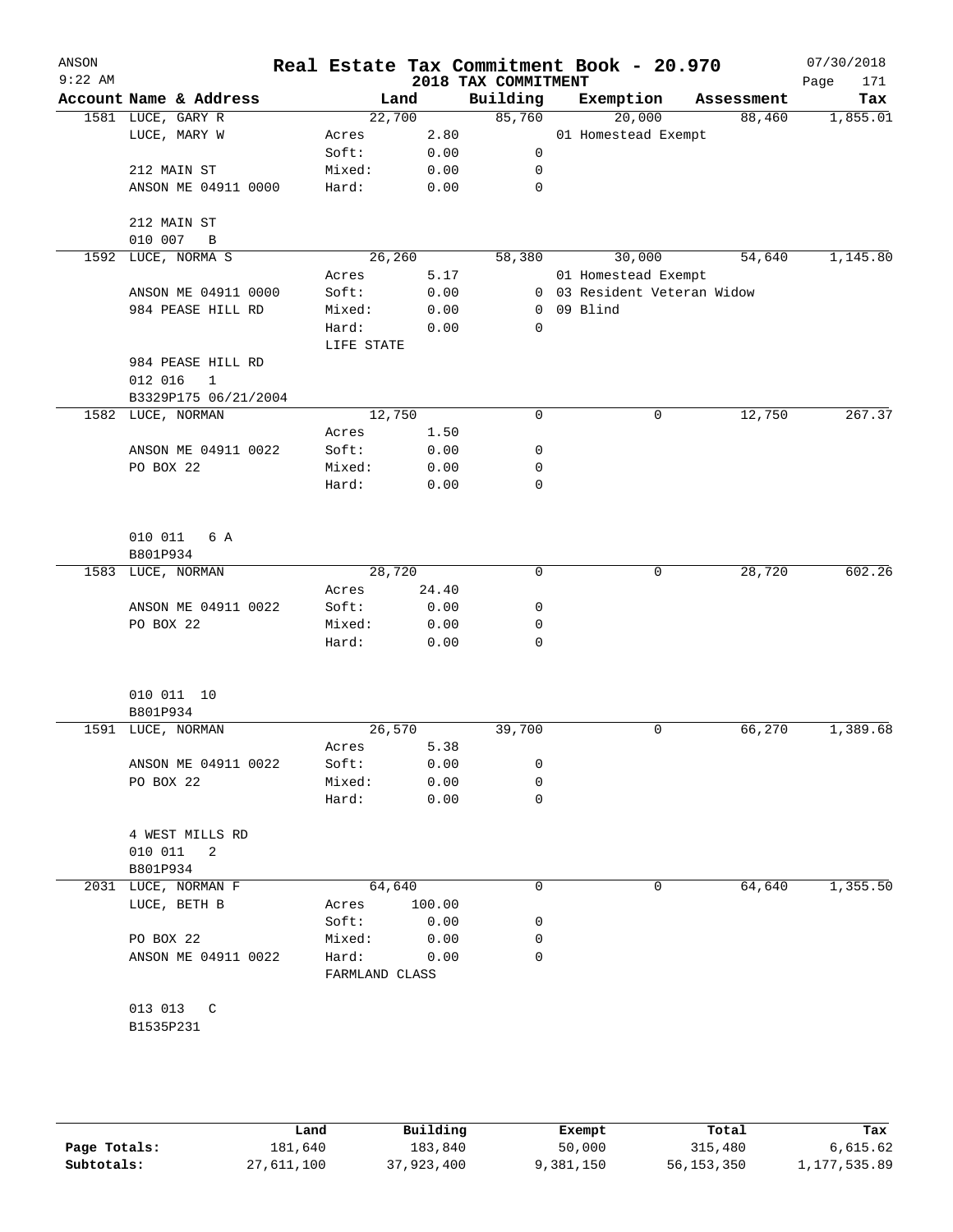| ANSON<br>$9:22$ AM |                                              |                |        | 2018 TAX COMMITMENT | Real Estate Tax Commitment Book - 20.970 |            | 07/30/2018<br>Page<br>172 |
|--------------------|----------------------------------------------|----------------|--------|---------------------|------------------------------------------|------------|---------------------------|
|                    | Account Name & Address                       |                | Land   | Building            | Exemption                                | Assessment | Tax                       |
|                    | 274 LUCE, NORMAN F                           |                | 27,300 | 5,310               | 0                                        | 32,610     | 683.83                    |
|                    | LUCE, BETH B                                 | Acres          | 31.00  |                     |                                          |            |                           |
|                    | PO BOX 22                                    | Soft:          | 0.00   | 0                   |                                          |            |                           |
|                    |                                              | Mixed:         | 0.00   | 0                   |                                          |            |                           |
|                    | ANSON ME 04911 0000                          | Hard:          | 0.00   | 0                   |                                          |            |                           |
|                    | 843 PEASE HILL RD<br>013 013<br>$\, {\bf B}$ |                |        |                     |                                          |            |                           |
|                    | B4871P316 01/20/2015                         |                |        |                     |                                          |            |                           |
| 569                | LUCE, NORMAN F                               |                | 16,510 | 0                   | 0                                        | 16,510     | 346.21                    |
|                    | LUCE, BETH B                                 | Acres          | 71.00  |                     |                                          |            |                           |
|                    |                                              | Soft:          | 0.00   | 0                   |                                          |            |                           |
|                    | PO BOX 22                                    | Mixed:         | 0.00   | 0                   |                                          |            |                           |
|                    | ANSON ME 04911 0022                          | Hard:          | 0.00   | 0                   |                                          |            |                           |
|                    |                                              | FARMLAND CLASS |        |                     |                                          |            |                           |
|                    | 013 015                                      |                |        |                     |                                          |            |                           |
|                    | B1535P231                                    |                |        |                     |                                          |            |                           |
|                    | 570 LUCE, NORMAN F                           | 101,920        |        | 27,710              | 0                                        | 129,630    | 2,718.34                  |
|                    | LUCE, BETH B                                 | Acres          | 387.00 |                     |                                          |            |                           |
|                    |                                              | Soft:          | 0.00   | 0                   |                                          |            |                           |
|                    | PO BOX 22                                    | Mixed:         | 0.00   | 0                   |                                          |            |                           |
|                    | ANSON ME 04911 0022                          | Hard:          | 0.00   | 0                   |                                          |            |                           |
|                    |                                              | FARMLAND CLASS |        |                     |                                          |            |                           |
|                    | 902 PEASE HILL RD                            |                |        |                     |                                          |            |                           |
|                    | 012 016                                      |                |        |                     |                                          |            |                           |
|                    | B1535P231                                    |                |        |                     |                                          |            |                           |
|                    | 755 LUCE, NORMAN F                           |                | 40,500 | 0                   | 0                                        | 40,500     | 849.29                    |
|                    | LUCE, BETH B                                 | Acres          | 33.00  |                     |                                          |            |                           |
|                    |                                              | Soft:          | 0.00   | 0                   |                                          |            |                           |
|                    | PO BOX 22                                    | Mixed:         | 0.00   | 0                   |                                          |            |                           |
|                    | ANSON ME 04911 0022                          | Hard:          | 0.00   | 0                   |                                          |            |                           |
|                    | 013 018<br>Α                                 |                |        |                     |                                          |            |                           |
|                    | B2735P188                                    |                |        |                     |                                          |            |                           |
|                    | 606 LUCE, PATRICIA L                         |                | 24,050 | 79,490              | 20,000                                   | 83,540     | 1,751.83                  |
|                    |                                              | Acres          | 3.70   |                     | 01 Homestead Exempt                      |            |                           |
|                    | ANSON ME 04911                               | Soft:          | 0.00   | 0                   |                                          |            |                           |
|                    | 824 PEASE HILL ROAD                          | Mixed:         | 0.00   | 0                   |                                          |            |                           |
|                    |                                              | Hard:          | 0.00   | 0                   |                                          |            |                           |
|                    | 824 PEASE HILL RD                            |                |        |                     |                                          |            |                           |
|                    | 012 015<br>D                                 |                |        |                     |                                          |            |                           |
|                    | B2887P309                                    |                |        |                     |                                          |            |                           |
|                    | 517 LUKER, BRADFORD                          |                | 22,580 | 32,720              | 0                                        | 55,300     | 1,159.64                  |
|                    | LUKER, CHANDA                                | Acres          | 47.00  |                     |                                          |            |                           |
|                    |                                              | Soft:          | 1.00   | 117                 |                                          |            |                           |
|                    | PO BOX 24                                    | Mixed:         | 0.00   | 0                   |                                          |            |                           |
|                    | MONSON ME 04464 0024                         | Hard:          | 45.00  | 8,460               |                                          |            |                           |
|                    |                                              | TREE GROWTH    |        |                     |                                          |            |                           |
|                    |                                              |                |        |                     |                                          |            |                           |
|                    | 020 011 A                                    |                |        |                     |                                          |            |                           |
|                    | B4525P85 04/24/2012                          |                |        |                     |                                          |            |                           |
|                    |                                              |                |        |                     |                                          |            |                           |
|                    |                                              |                |        |                     |                                          |            |                           |
|                    |                                              |                |        |                     |                                          |            |                           |
|                    |                                              |                |        |                     |                                          |            |                           |

|              | Land       | Building   | Exempt    | Total      | Tax          |
|--------------|------------|------------|-----------|------------|--------------|
| Page Totals: | 232,860    | 145,230    | 20,000    | 358,090    | 7,509.14     |
| Subtotals:   | 27,843,960 | 38,068,630 | 9,401,150 | 56,511,440 | 1,185,045.03 |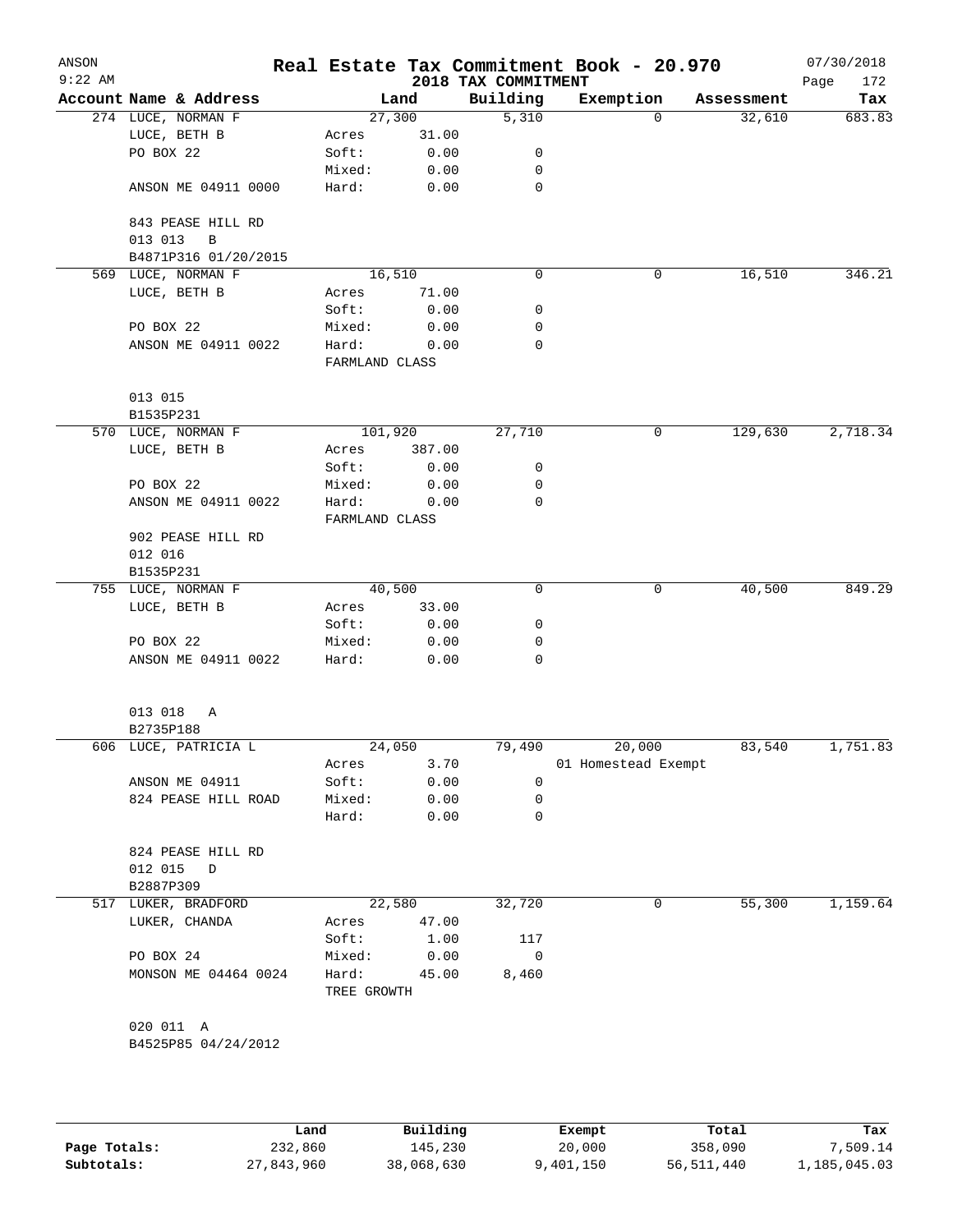| ANSON        |                                          |                 |                    |                     |                     | Real Estate Tax Commitment Book - 20.970 |                  | 07/30/2018       |
|--------------|------------------------------------------|-----------------|--------------------|---------------------|---------------------|------------------------------------------|------------------|------------------|
| $9:22$ AM    |                                          |                 |                    |                     | 2018 TAX COMMITMENT |                                          |                  | Page<br>173      |
|              | Account Name & Address                   |                 |                    | Land                | Building            | Exemption                                | Assessment       | Tax              |
|              | 1367 LUKER, BRADFORD                     |                 | 64,500             |                     | 0                   | $\Omega$                                 | 64,500           | 1,352.56         |
|              | LUKER, CHANDA                            |                 | Acres              | 90.00               |                     |                                          |                  |                  |
|              | PO BOX 24                                |                 | Soft:              | 0.00                | 0                   |                                          |                  |                  |
|              |                                          |                 | Mixed:             | 0.00                | 0                   |                                          |                  |                  |
|              | MONSON ME 04464 0000                     |                 | Hard:              | 0.00                | $\mathbf 0$         |                                          |                  |                  |
|              |                                          |                 | B5173P0122 JT      |                     |                     |                                          |                  |                  |
|              | 020 010                                  |                 |                    |                     |                     |                                          |                  |                  |
|              | B5173P122 06/26/2017 B893P848 06/13/1978 |                 |                    |                     |                     |                                          |                  |                  |
|              | 671 LYNCH, JONATHAN P                    |                 | 35,310             |                     | 194,560             | 0                                        | 229,870          | 4,820.37         |
|              | LYNCH, HELEN R                           |                 | Acres              | 90.00               |                     |                                          |                  |                  |
|              | 321 HOLLIN WAITE HILL                    |                 | Soft:              | 0.00                | 0                   |                                          |                  |                  |
|              | ROAD                                     |                 |                    |                     |                     |                                          |                  |                  |
|              |                                          |                 | Mixed:             | 0.00                | $\mathbf 0$         |                                          |                  |                  |
|              | ANSON ME 04911                           |                 | Hard:              | 0.00                | $\Omega$            |                                          |                  |                  |
|              |                                          |                 | FARMLAND B4968P032 |                     |                     |                                          |                  |                  |
|              | 321 HOLLIN WAITE HILL                    |                 |                    |                     |                     |                                          |                  |                  |
|              | 014 025 B                                |                 |                    |                     |                     |                                          |                  |                  |
|              | B4968P32 10/16/2015 B4461P63 11/04/2011  |                 |                    |                     |                     |                                          |                  |                  |
|              | 1595 LYNDS, PATRICIA                     |                 | 34,760             |                     | 94,160              | 26,000                                   | 102,920          | 2,158.23         |
|              |                                          |                 | Acres              | 13.26               |                     | 01 Homestead Exempt                      |                  |                  |
|              | ANSON ME 04911 0000                      |                 | Soft:              | 0.00                |                     | 0 03 Resident Veteran Widow              |                  |                  |
|              | 229 HILTON HILL RD                       |                 | Mixed:             | 0.00                | 0                   |                                          |                  |                  |
|              |                                          |                 | Hard:              | 0.00                | 0                   |                                          |                  |                  |
|              |                                          |                 |                    |                     |                     |                                          |                  |                  |
|              | 229 HILTON HILL RD                       |                 |                    |                     |                     |                                          |                  |                  |
|              | 010 023                                  |                 |                    |                     |                     |                                          |                  |                  |
|              | B1770P330                                |                 |                    |                     |                     |                                          |                  |                  |
| 1248         | LYNDS, WILLIAM I &                       |                 | 27,740             |                     | 126,140             | 20,000                                   | 133,880          | 2,807.46         |
|              | JANETTE F, TRUSTEES                      |                 |                    |                     |                     |                                          |                  |                  |
|              |                                          |                 | Acres              | 6.24                |                     | 01 Homestead Exempt                      |                  |                  |
|              | ANSON ME 04911 0094                      |                 | Soft:              | 0.00                | 0                   |                                          |                  |                  |
|              | PO BOX 94                                |                 | Mixed:<br>Hard:    | 0.00<br>0.00        | 0<br>0              |                                          |                  |                  |
|              |                                          |                 |                    |                     |                     |                                          |                  |                  |
|              | 21 ROLLING RIDGE DR                      |                 |                    |                     |                     |                                          |                  |                  |
|              | 010 036<br>A 2                           |                 |                    |                     |                     |                                          |                  |                  |
|              | B4509P151 03/27/2012                     |                 |                    |                     |                     |                                          |                  |                  |
| 630          | MACFARLANE, RETA A                       |                 | 21,500             |                     | 12,040              | 0                                        | 33,540           | 703.33           |
|              | 95 PROSPECT ST                           |                 | Acres              | 2.00                |                     |                                          |                  |                  |
|              |                                          |                 | Soft:              | 0.00                | 0                   |                                          |                  |                  |
|              | MILFORD NH 03055 3728                    |                 | Mixed:             | 0.00                | 0                   |                                          |                  |                  |
|              |                                          |                 | Hard:              | 0.00                | 0                   |                                          |                  |                  |
|              |                                          |                 |                    |                     |                     |                                          |                  |                  |
|              | 475 FOUR MILE SQUARE RD                  |                 |                    |                     |                     |                                          |                  |                  |
|              | 021 019<br>Α                             |                 |                    |                     |                     |                                          |                  |                  |
|              | B2087P287                                |                 |                    |                     |                     |                                          |                  |                  |
| 1806         | MACPHERSON, RICHARD H &                  |                 | 42,080             |                     | 38,090              | 20,000                                   | 60,170           | 1,261.76         |
|              | MEADE, MELINDA                           |                 | Acres              | 20.58               |                     | 01 Homestead Exempt                      |                  |                  |
|              |                                          |                 | Soft:              | 0.00                | 0                   |                                          |                  |                  |
|              | 74 MADISON ST                            |                 | Mixed:             | 0.00                | 0                   |                                          |                  |                  |
|              | NORTH ANSON ME 04958                     |                 | Hard:              | 0.00                | 0                   |                                          |                  |                  |
|              | 0000                                     |                 |                    |                     |                     |                                          |                  |                  |
|              |                                          |                 |                    |                     |                     |                                          |                  |                  |
|              | 74 MADISON ST                            |                 |                    |                     |                     |                                          |                  |                  |
|              | 017 019<br>D                             |                 |                    |                     |                     |                                          |                  |                  |
|              | B2839P167                                |                 |                    |                     |                     |                                          |                  |                  |
|              |                                          |                 |                    |                     |                     |                                          |                  |                  |
|              |                                          |                 |                    |                     |                     |                                          |                  |                  |
| Page Totals: |                                          | Land<br>225,890 |                    | Building<br>464,990 |                     | Exempt<br>66,000                         | Total<br>624,880 | Tax<br>13,103.71 |
| Subtotals:   | 28,069,850                               |                 |                    | 38,533,620          |                     | 9,467,150                                | 57, 136, 320     | 1,198,148.74     |
|              |                                          |                 |                    |                     |                     |                                          |                  |                  |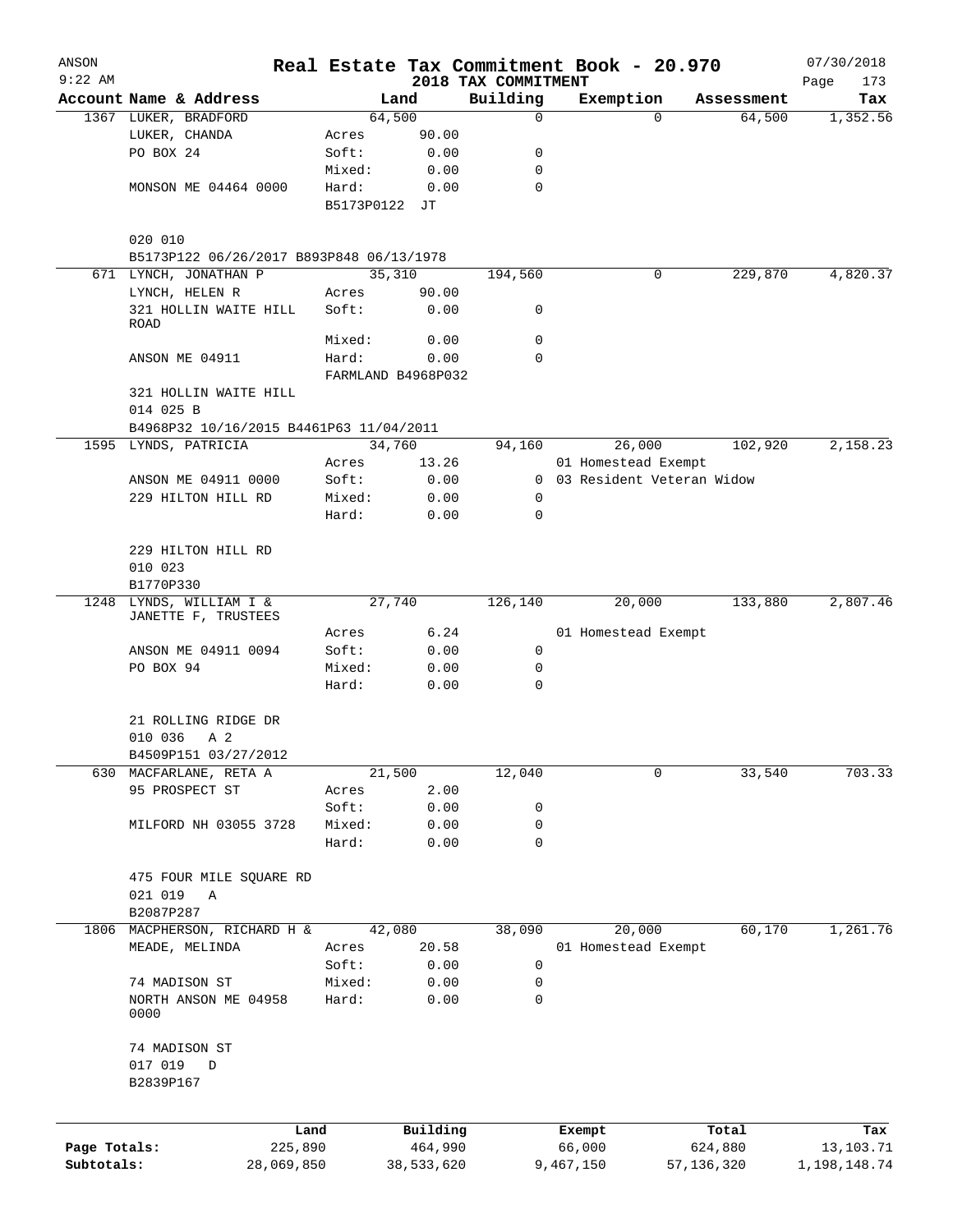| ANSON     |                                                           |                 |              |                                 | Real Estate Tax Commitment Book - 20.970 |        |            | 07/30/2018         |
|-----------|-----------------------------------------------------------|-----------------|--------------|---------------------------------|------------------------------------------|--------|------------|--------------------|
| $9:22$ AM | Account Name & Address                                    |                 | Land         | 2018 TAX COMMITMENT<br>Building | Exemption                                |        | Assessment | 174<br>Page<br>Tax |
|           | 49 MADDEN, BRENDA G                                       |                 | 33,220       | 110,360                         | 20,000                                   |        | 123,580    | 2,591.47           |
|           |                                                           | Acres           | 47.00        |                                 | 01 Homestead Exempt                      |        |            |                    |
|           | ANSON ME 04911 0000                                       | Soft:           | 0.00         | 0                               |                                          |        |            |                    |
|           | 807 HORSEBACK RD                                          | Mixed:          | 42.00        | 7,224                           |                                          |        |            |                    |
|           |                                                           | Hard:           | 0.00         | $\mathbf 0$                     |                                          |        |            |                    |
|           |                                                           | TREE GROWTH     |              |                                 |                                          |        |            |                    |
|           | 807 HORSEBACK RD                                          |                 |              |                                 |                                          |        |            |                    |
|           | 019 006                                                   |                 |              |                                 |                                          |        |            |                    |
|           | B2750P196                                                 |                 |              |                                 |                                          |        |            |                    |
|           | 1876 MADISON ELECTRIC WORKS                               |                 | 20,680       | 0                               |                                          | 20,680 | 0          | 0.00               |
|           |                                                           | Acres           | 11.68        |                                 | 12 Public Municipal Corp                 |        |            |                    |
|           | MADISON ME 04950 0000<br>6 BUSINESS PARK DR               | Soft:<br>Mixed: | 0.00<br>0.00 | 0<br>0                          |                                          |        |            |                    |
|           |                                                           | Hard:           | 0.00         | $\mathbf 0$                     |                                          |        |            |                    |
|           |                                                           |                 |              |                                 |                                          |        |            |                    |
|           | 190 MAIN ST                                               |                 |              |                                 |                                          |        |            |                    |
|           | 010 003<br>A                                              |                 |              |                                 |                                          |        |            |                    |
|           | B3823P322 03/15/2007 B3709P121 07/13/2006 B987P228        |                 |              |                                 |                                          |        |            |                    |
| 1940      | MADISON PAPER                                             |                 | 7,200        | $\mathbf 0$                     |                                          | 0      | 7,200      | 150.98             |
|           | INDUSTRIES                                                |                 |              |                                 |                                          |        |            |                    |
|           |                                                           | Acres<br>Soft:  | 0.36<br>0.00 | 0                               |                                          |        |            |                    |
|           | MADISON ME 04950 0129<br>PO BOX 129                       | Mixed:          | 0.00         | 0                               |                                          |        |            |                    |
|           |                                                           | Hard:           | 0.00         | $\mathbf 0$                     |                                          |        |            |                    |
|           |                                                           |                 |              |                                 |                                          |        |            |                    |
|           |                                                           |                 |              |                                 |                                          |        |            |                    |
|           | 017 023 C                                                 |                 |              |                                 |                                          |        |            |                    |
| 1941      | B5100P40 10/28/2016 B3506P170 06/21/2005<br>MADISON PAPER |                 | 15,740       | $\mathbf 0$                     |                                          | 0      | 15,740     | 330.07             |
|           | INDUSTRIES                                                |                 |              |                                 |                                          |        |            |                    |
|           |                                                           | Acres           | 3.49         |                                 |                                          |        |            |                    |
|           | MADISON ME 04950 0129                                     | Soft:           | 0.00         | 0                               |                                          |        |            |                    |
|           | PO BOX 129                                                | Mixed:          | 0.00         | 0                               |                                          |        |            |                    |
|           |                                                           | Hard:           | 0.00         | $\mathbf 0$                     |                                          |        |            |                    |
|           |                                                           |                 |              |                                 |                                          |        |            |                    |
|           | 017 024<br>Α                                              |                 |              |                                 |                                          |        |            |                    |
|           | B5100P40 10/28/2016 B3506P170 06/21/2005                  |                 |              |                                 |                                          |        |            |                    |
|           | 1610 MADISON PAPER                                        |                 | 12,000       | 0                               |                                          | 0      | 12,000     | 251.64             |
|           | INDUSTRIES                                                |                 |              |                                 |                                          |        |            |                    |
|           |                                                           | Acres           | 0.36         |                                 |                                          |        |            |                    |
|           | MADISON ME 04950 0129<br>PO BOX 129                       | Soft:<br>Mixed: | 0.00<br>0.00 | 0<br>0                          |                                          |        |            |                    |
|           |                                                           | Hard:           | 0.00         | $\mathbf 0$                     |                                          |        |            |                    |
|           |                                                           |                 |              |                                 |                                          |        |            |                    |
|           |                                                           |                 |              |                                 |                                          |        |            |                    |
|           | 001 001                                                   |                 |              |                                 |                                          |        |            |                    |
| 1600      | MADISON PAPER<br>INDUSTRIES                               |                 | 7,350        | 0                               |                                          | 0      | 7,350      | 154.13             |
|           |                                                           | Acres           | 0.96         |                                 |                                          |        |            |                    |
|           | MADISON ME 04950 0129                                     | Soft:           | 0.00         | 0                               |                                          |        |            |                    |
|           | PO BOX 129                                                | Mixed:          | 0.00         | 0                               |                                          |        |            |                    |
|           |                                                           | Hard:           | 0.00         | $\mathbf 0$                     |                                          |        |            |                    |
|           |                                                           |                 |              |                                 |                                          |        |            |                    |
|           |                                                           |                 |              |                                 |                                          |        |            |                    |
|           | 001 026                                                   |                 |              |                                 |                                          |        |            |                    |

|              | Land       | Building   | Exempt    | Total      | Tax          |
|--------------|------------|------------|-----------|------------|--------------|
| Page Totals: | 96,190     | 110,360    | 40,680    | 165,870    | 3,478.29     |
| Subtotals:   | 28,166,040 | 38,643,980 | 9,507,830 | 57,302,190 | 1,201,627.03 |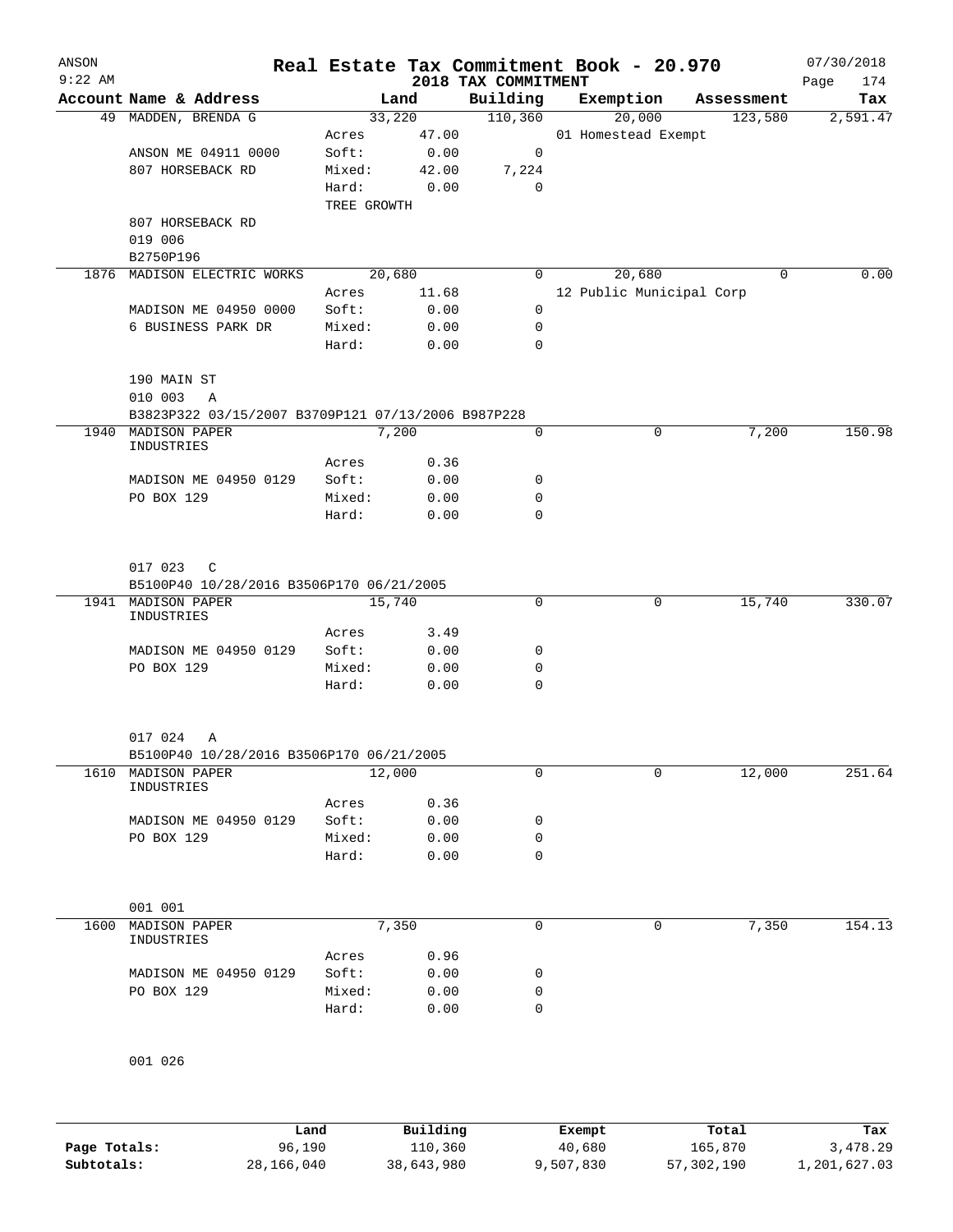| ANSON<br>$9:22$ AM |                                                 |                 |               | 2018 TAX COMMITMENT | Real Estate Tax Commitment Book - 20.970 |            | 07/30/2018<br>175<br>Page |
|--------------------|-------------------------------------------------|-----------------|---------------|---------------------|------------------------------------------|------------|---------------------------|
|                    | Account Name & Address                          | Land            |               | Building            | Exemption                                | Assessment | Tax                       |
|                    | 1601 MADISON PAPER<br>INDUSTRIES                | 5,967,000       |               | 1,700,000           | $\mathbf 0$                              | 7,667,000  | 160, 776.99               |
|                    | MADISON ME 04950 0129<br>PO BOX 129             |                 |               |                     |                                          |            |                           |
|                    |                                                 |                 |               |                     |                                          |            |                           |
|                    | 60 MAIN ST                                      |                 |               |                     |                                          |            |                           |
|                    | 001 003<br>B5170P329                            |                 |               |                     |                                          |            |                           |
| 1602               | MADISON PAPER<br>INDUSTRIES                     | 12,000          |               | 0                   | 0                                        | 12,000     | 251.64                    |
|                    |                                                 | Acres           | 0.64          |                     |                                          |            |                           |
|                    | MADISON ME 04950 0129                           | Soft:           | 0.00          | 0                   |                                          |            |                           |
|                    | PO BOX 129                                      | Mixed:          | 0.00          | 0                   |                                          |            |                           |
|                    |                                                 | Hard:           | 0.00          | $\mathbf 0$         |                                          |            |                           |
|                    | 001 004                                         |                 |               |                     |                                          |            |                           |
| 1603               | <b>MADISON PAPER</b>                            | 8,000           |               | 0                   | 0                                        | 8,000      | 167.76                    |
|                    | INDUSTRIES                                      |                 |               |                     |                                          |            |                           |
|                    |                                                 | Acres           | 0.16          |                     |                                          |            |                           |
|                    | MADISON ME 04950 0129                           | Soft:           | 0.00          | 0<br>$\mathbf 0$    |                                          |            |                           |
|                    | PO BOX 129                                      | Mixed:<br>Hard: | 0.00<br>0.00  | $\mathbf 0$         |                                          |            |                           |
|                    |                                                 |                 |               |                     |                                          |            |                           |
|                    | 001 016                                         |                 |               |                     |                                          |            |                           |
|                    | 1604 MADISON PAPER<br>INDUSTRIES                | 6,615,000       |               | 0                   | 0                                        | 6,615,000  | 138, 716.55               |
|                    |                                                 | Acres           | 14.00         |                     |                                          |            |                           |
|                    | MADISON ME 04950 0129                           | Soft:           | 0.00          | 0                   |                                          |            |                           |
|                    | PO BOX 129                                      | Mixed:          | 0.00          | 0                   |                                          |            |                           |
|                    |                                                 | Hard:           | 0.00          | $\mathbf 0$         |                                          |            |                           |
|                    | 010 001                                         |                 |               |                     |                                          |            |                           |
| 1605               | <b>MADISON PAPER</b>                            | 26,000          |               | 0                   | 0                                        | 26,000     | 545.22                    |
|                    | INDUSTRIES                                      |                 |               |                     |                                          |            |                           |
|                    |                                                 | Acres           | 5.00          |                     |                                          |            |                           |
|                    | MADISON ME 04950 0129                           | Soft:           | 0.00          | 0                   |                                          |            |                           |
|                    | PO BOX 129                                      | Mixed:          | 0.00          | 0                   |                                          |            |                           |
|                    |                                                 | Hard:           | 0.00          | 0                   |                                          |            |                           |
|                    | 001 025                                         |                 |               |                     |                                          |            |                           |
|                    | 1606 MADISON PAPER                              | 54,920          |               | 0                   | 0                                        | 54,920     | 1,151.67                  |
|                    | INDUSTRIES                                      |                 |               |                     |                                          |            |                           |
|                    | PO BOX 129                                      | Acres<br>Soft:  | 61.84<br>0.00 | 0                   |                                          |            |                           |
|                    | MADISON ME 04950 0129                           | Mixed:          | 0.00          | 0                   |                                          |            |                           |
|                    |                                                 | Hard:           | 0.00          | 0                   |                                          |            |                           |
|                    | 37 KENNEBEC ST<br>010 002<br>B943P17 05/15/1980 |                 |               |                     |                                          |            |                           |
|                    |                                                 |                 |               |                     |                                          |            |                           |

|              | Land       | Building   | Exempt    | Total      | Tax          |
|--------------|------------|------------|-----------|------------|--------------|
| Page Totals: | 12,682,920 | 1,700,000  |           | 14,382,920 | 301,609.83   |
| Subtotals:   | 40,848,960 | 40,343,980 | 9,507,830 | 71,685,110 | 1,503,236.86 |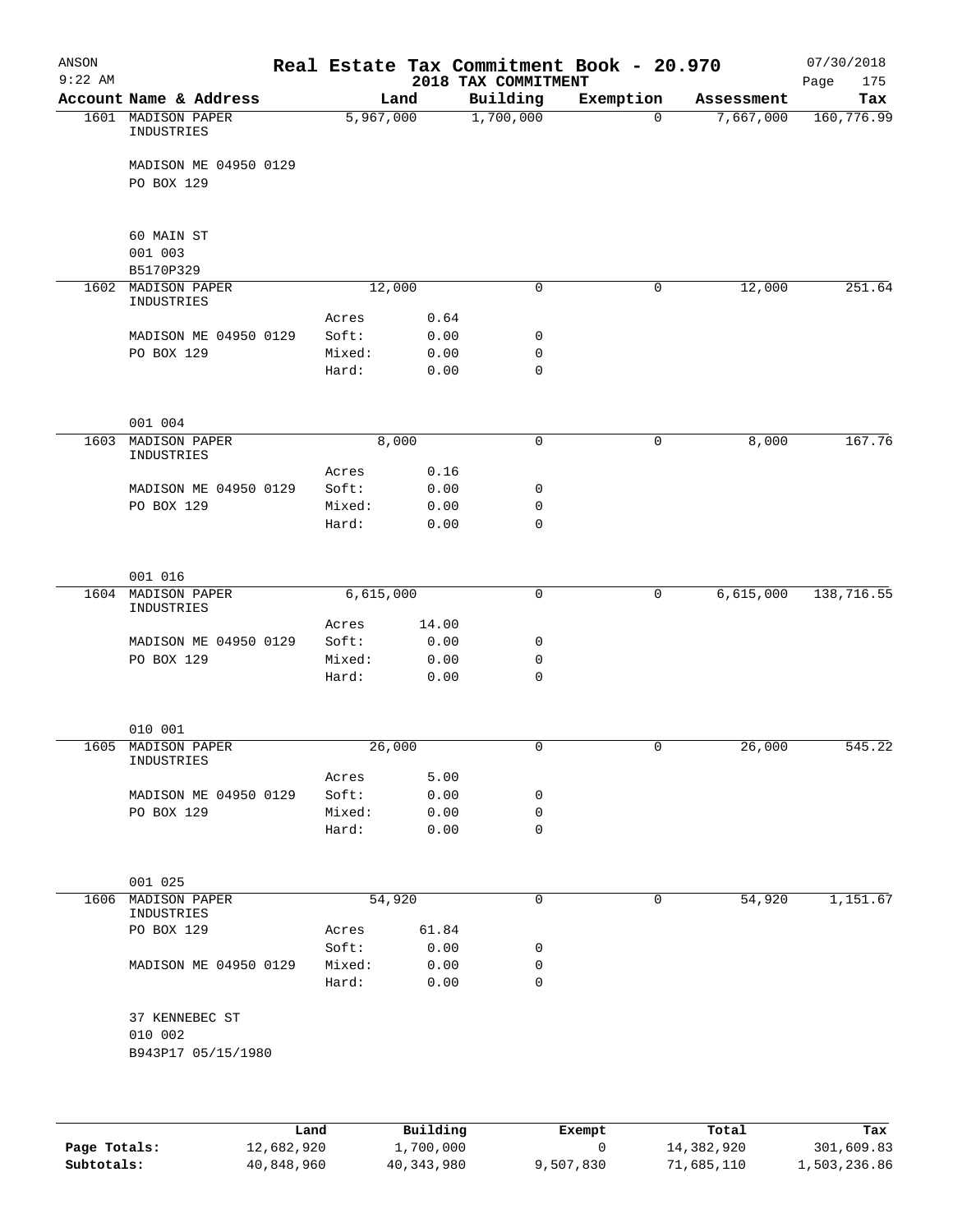| ANSON<br>$9:22$ AM |                                             |                 |        |              | Real Estate Tax Commitment Book - 20.970<br>2018 TAX COMMITMENT |                          |             | 07/30/2018<br>176<br>Page |
|--------------------|---------------------------------------------|-----------------|--------|--------------|-----------------------------------------------------------------|--------------------------|-------------|---------------------------|
|                    | Account Name & Address                      |                 | Land   |              | Building                                                        | Exemption                | Assessment  | Tax                       |
|                    | 1607 MADISON PAPER<br>INDUSTRIES            |                 | 8,490  |              | 0                                                               | $\Omega$                 | 8,490       | 178.04                    |
|                    |                                             | Acres           |        | 0.50         |                                                                 |                          |             |                           |
|                    | MADISON ME 04950 0129                       | Soft:           |        | 0.00         | 0                                                               |                          |             |                           |
|                    | PO BOX 129                                  | Mixed:          |        | 0.00         | $\mathbf 0$                                                     |                          |             |                           |
|                    |                                             | Hard:           |        | 0.00         | $\mathbf 0$                                                     |                          |             |                           |
|                    | 003 075                                     |                 |        |              |                                                                 |                          |             |                           |
| 1608               | MADISON PAPER                               |                 | 18,380 |              | 0                                                               | 0                        | 18,380      | 385.43                    |
|                    | INDUSTRIES                                  |                 |        |              |                                                                 |                          |             |                           |
|                    |                                             | Acres           |        | 5.25         |                                                                 |                          |             |                           |
|                    | MADISON ME 04950 0129                       | Soft:           |        | 0.00         | 0                                                               |                          |             |                           |
|                    | PO BOX 129                                  | Mixed:<br>Hard: |        | 0.00<br>0.00 | 0<br>0                                                          |                          |             |                           |
|                    |                                             |                 |        |              |                                                                 |                          |             |                           |
|                    | 015 070                                     |                 |        |              |                                                                 |                          |             |                           |
| 1877               | MADISON TOWN OF                             |                 | 14,000 |              | $\mathbf 0$                                                     | 14,000                   | $\mathbf 0$ | 0.00                      |
|                    |                                             | Acres           |        | 10.00        |                                                                 | 12 Public Municipal Corp |             |                           |
|                    | MADISON ME 04950 0190                       | Soft:           |        | 0.00         | 0                                                               |                          |             |                           |
|                    | PO BOX 190                                  | Mixed:          |        | 0.00         | 0                                                               |                          |             |                           |
|                    |                                             | Hard:           |        | 0.00         | 0                                                               |                          |             |                           |
|                    | 190 MAIN ST                                 |                 |        |              |                                                                 |                          |             |                           |
|                    | 010 005                                     |                 |        |              |                                                                 |                          |             |                           |
|                    | B897P76                                     |                 |        |              |                                                                 |                          |             |                           |
| 1886               | MADISON, TOWN OF                            |                 | 17,500 |              | 0                                                               | 17,500                   | $\mathbf 0$ | 0.00                      |
|                    | PO BOX 190                                  | Acres           |        | 13.00        |                                                                 | 12 Public Municipal Corp |             |                           |
|                    |                                             | Soft:           |        | 0.00         | 0                                                               |                          |             |                           |
|                    | MADISON ME 04950 0112                       | Mixed:          |        | 0.00         | 0                                                               |                          |             |                           |
|                    |                                             | Hard:           |        | 0.00         | $\mathbf 0$                                                     |                          |             |                           |
|                    |                                             |                 |        |              |                                                                 |                          |             |                           |
|                    | 190 MAIN ST<br>010 005 A                    |                 |        |              |                                                                 |                          |             |                           |
|                    |                                             |                 |        |              |                                                                 |                          |             |                           |
|                    | B3493P68 05/31/2005<br>1712 MADORE, BRUCE A |                 |        |              | 35,620                                                          |                          |             | 599.32                    |
|                    |                                             |                 | 12,960 |              |                                                                 | 20,000                   | 28,580      |                           |
|                    | MADORE, TINA                                | Acres           |        | 0.42         |                                                                 | 01 Homestead Exempt      |             |                           |
|                    |                                             | Soft:           |        | 0.00         | 0                                                               |                          |             |                           |
|                    | 44 UNION ST                                 | Mixed:          |        | 0.00         | 0                                                               |                          |             |                           |
|                    | NORTH ANSON ME 04958<br>0000                | Hard:           |        | 0.00         | 0                                                               |                          |             |                           |
|                    | 44 UNION ST                                 |                 |        |              |                                                                 |                          |             |                           |
|                    | 005 006                                     |                 |        |              |                                                                 |                          |             |                           |
|                    | B4226P139 12/17/2009                        |                 |        |              |                                                                 |                          |             |                           |
| 1613               | MAGEE, WALTER S                             |                 | 43,800 |              | 80,430                                                          | 20,000                   | 104,230     | 2,185.70                  |
|                    | MAGEE, LAURIE ANN                           | Acres           |        | 26.00        |                                                                 | 01 Homestead Exempt      |             |                           |
|                    |                                             | Soft:           |        | 0.00         | 0                                                               |                          |             |                           |
|                    | 168 HOLLIN WAITE HILL                       | Mixed:          |        | 0.00         | 0                                                               |                          |             |                           |
|                    | RD                                          |                 |        |              |                                                                 |                          |             |                           |
|                    | ANSON ME 04911 0000                         | Hard:           |        | 0.00         | 0                                                               |                          |             |                           |
|                    | 168 HOLLIN WAITE HILL                       |                 |        |              |                                                                 |                          |             |                           |
|                    | 014 036                                     |                 |        |              |                                                                 |                          |             |                           |
|                    |                                             |                 |        |              |                                                                 |                          |             |                           |
|                    |                                             |                 |        |              |                                                                 |                          |             |                           |
|                    |                                             |                 |        |              |                                                                 |                          |             |                           |

|              | Land       | Building   | Exempt    | Total      | Tax          |
|--------------|------------|------------|-----------|------------|--------------|
| Page Totals: | 115,130    | 116,050    | 71,500    | 159,680    | 3,348.49     |
| Subtotals:   | 40,964,090 | 40,460,030 | 9,579,330 | 71,844,790 | 1,506,585.35 |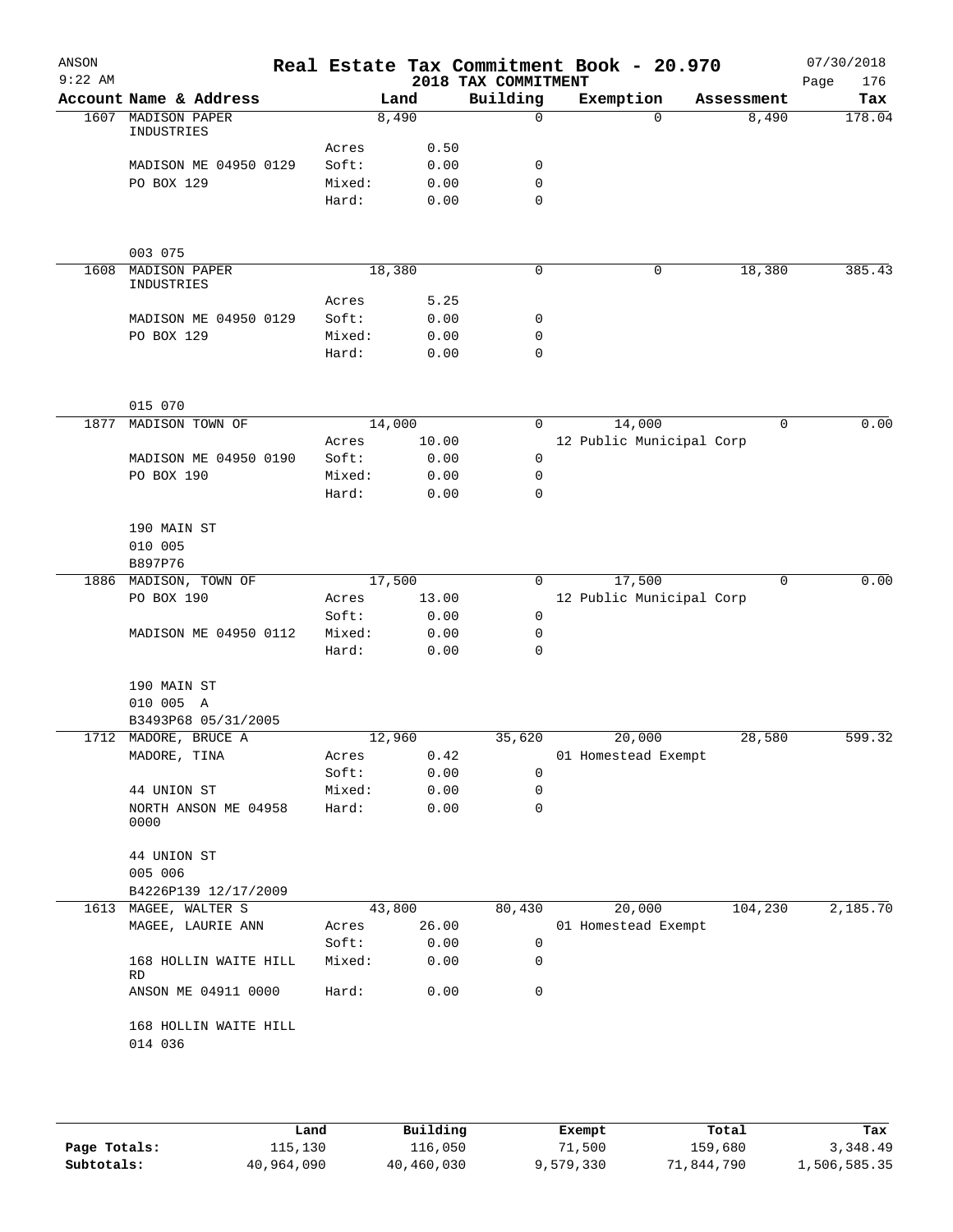| ANSON     |                                         |        |        |                     | Real Estate Tax Commitment Book - 20.970 |            | 07/30/2018  |
|-----------|-----------------------------------------|--------|--------|---------------------|------------------------------------------|------------|-------------|
| $9:22$ AM |                                         |        |        | 2018 TAX COMMITMENT |                                          |            | Page<br>177 |
|           | Account Name & Address                  |        | Land   | Building            | Exemption                                | Assessment | Tax         |
|           | 1818 MAGNIFICO, MARK B                  |        | 27,500 | 86,300              | $\Omega$                                 | 113,800    | 2,386.39    |
|           | MAGNIFICO, KAREN G                      | Acres  | 6.00   |                     |                                          |            |             |
|           |                                         | Soft:  | 0.00   | 0                   |                                          |            |             |
|           | 31 FOREST ST                            | Mixed: | 0.00   | 0                   |                                          |            |             |
|           | MIDDLETON MA 01949 0000 Hard:           |        | 0.00   | 0                   |                                          |            |             |
|           | 431 HORSEBACK RD                        |        |        |                     |                                          |            |             |
|           | 014 006                                 |        |        |                     |                                          |            |             |
|           | B4907P179 04/08/2015 B2334P125          |        |        |                     |                                          |            |             |
|           | 1615 MAHEU, ROBERT R                    |        | 9,800  | 24,400              | 26,000                                   | 8,200      | 171.95      |
|           | MAHEU, CATHERINE S                      | Acres  | 0.24   |                     | 01 Homestead Exempt                      |            |             |
|           |                                         | Soft:  | 0.00   |                     | 0 03 Resident Veteran Widow              |            |             |
|           | PO BOX 228                              | Mixed: | 0.00   | 0                   |                                          |            |             |
|           | ANSON ME 04911 0228                     | Hard:  | 0.00   | 0                   |                                          |            |             |
|           | 36 RIVER RD                             |        |        |                     |                                          |            |             |
|           | 003 080                                 |        |        |                     |                                          |            |             |
|           | B1350P93                                |        |        |                     |                                          |            |             |
| 1179      | MAHONEY, DANIEL F                       |        | 35,000 | 3,300               | 0                                        | 38,300     | 803.15      |
|           |                                         | Acres  | 16.50  |                     |                                          |            |             |
|           | NEWBURY MA 01951 0000                   | Soft:  | 0.00   | 0                   |                                          |            |             |
|           | 13 PLUM ISLAND BLVD                     | Mixed: | 0.00   | 0                   |                                          |            |             |
|           |                                         | Hard:  | 0.00   | 0                   |                                          |            |             |
|           | 013 019<br>1                            |        |        |                     |                                          |            |             |
|           | B2503P184                               |        |        |                     |                                          |            |             |
|           | 578 MAHONEY, PATRICK                    |        | 18,230 | 0                   | 0                                        | 18,230     | 382.28      |
|           | 246 BEECH RIDGE ROAD                    | Acres  | 5.15   |                     |                                          |            |             |
|           |                                         | Soft:  | 0.00   | 0                   |                                          |            |             |
|           | YORK ME 03909                           | Mixed: | 0.00   | 0                   |                                          |            |             |
|           |                                         |        |        | $\Omega$            |                                          |            |             |
|           |                                         | Hard:  | 0.00   |                     |                                          |            |             |
|           | 019 022<br>5                            |        |        |                     |                                          |            |             |
|           | B5264P314 03/30/2018 B2820P86           |        |        |                     |                                          |            |             |
|           | 589 MAINE CENTRAL RAILROAD<br>CO        |        | 13,500 | 0                   | 0                                        | 13,500     | 283.09      |
|           | C/O GUILFORD TRAN IND<br><b>INC</b>     | Acres  | 2.00   |                     |                                          |            |             |
|           | REAL ESTATE DEPT-CARL<br><b>PLOURDE</b> | Soft:  | 0.00   | 0                   |                                          |            |             |
|           | IRON HORSE PARK                         | Mixed: | 0.00   | 0                   |                                          |            |             |
|           | NORTH BILLERICA MA<br>01862 1676        | Hard:  | 0.00   | 0                   |                                          |            |             |
|           | RANDALL STREET<br>003 088               |        |        |                     |                                          |            |             |

|              | Land       | Building   | Exempt    | Total      | Tax          |
|--------------|------------|------------|-----------|------------|--------------|
| Page Totals: | 104,030    | 114,000    | 26,000    | 192,030    | 4,026.86     |
| Subtotals:   | 41,068,120 | 40,574,030 | 9,605,330 | 72,036,820 | 1,510,612.21 |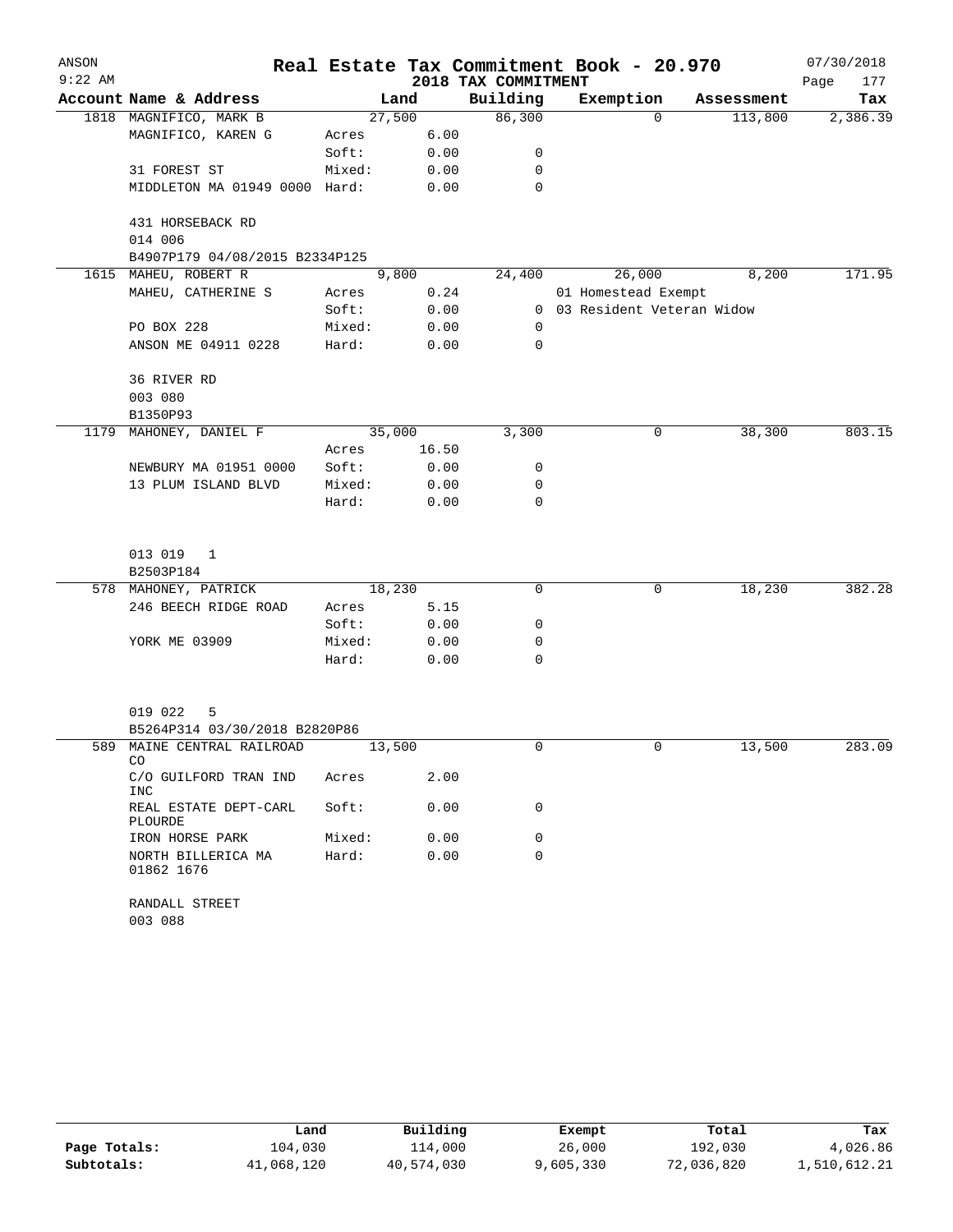| ANSON     |                                      |                 |                      |                     | Real Estate Tax Commitment Book - 20.970 |            | 07/30/2018  |
|-----------|--------------------------------------|-----------------|----------------------|---------------------|------------------------------------------|------------|-------------|
| $9:22$ AM |                                      |                 |                      | 2018 TAX COMMITMENT |                                          |            | Page<br>178 |
|           | Account Name & Address               |                 | Land                 | Building            | Exemption                                | Assessment | Tax         |
|           | 634 MAINE CENTRAL RAILROAD<br>CO.    |                 | 35,070               | $\Omega$            | $\Omega$                                 | 35,070     | 735.42      |
|           | C/O GUILFORD TRAN IND<br><b>INC</b>  | Acres           | 25.62                |                     |                                          |            |             |
|           | REAL ESTATE DEPT-CARL<br>PLOURDE     | Soft:           | 0.00                 | 0                   |                                          |            |             |
|           | IRON HORSE PARK                      | Mixed:          | 0.00                 | 0                   |                                          |            |             |
|           | NORTH BILLERICA MA<br>01862 1676     | Hard:           | 0.00                 | 0                   |                                          |            |             |
|           | 009 038                              |                 |                      |                     |                                          |            |             |
|           | B1793P321                            |                 |                      |                     |                                          |            |             |
|           | 1896 MAINE RSA #1, INC               |                 | 9,590                | 145,770             | 0                                        | 155,360    | 3,257.90    |
|           | $C/O$ $D&P$ #:<br>444-ME-0000444368  | Acres           | 0.23                 |                     |                                          |            |             |
|           | PO BOX 2629                          | Soft:           | 0.00                 | 0                   |                                          |            |             |
|           | ADDISON TX 75001                     | Mixed:          | 0.00                 | 0                   |                                          |            |             |
|           |                                      | Hard:           | 0.00                 | 0                   |                                          |            |             |
|           |                                      |                 | TENANT IN POSSESSION |                     |                                          |            |             |
|           | 448 CAMPGROUND RD                    |                 |                      |                     |                                          |            |             |
| 729       | 018 015<br>ON<br>MAINE STATE HOUSING |                 | 25,100               | 33,540              | 0                                        | 58,640     | 1,229.68    |
|           | AUTHORITY<br>C/O CHARLES NICKERSON,  | Acres           | 5.73                 |                     |                                          |            |             |
|           | JR                                   |                 |                      |                     |                                          |            |             |
|           | 1647 LAKEWOOD ROAD                   | Soft:           | 0.00                 | 0                   |                                          |            |             |
|           | MADISON ME 04950 0000                | Mixed:          | 0.00                 | 0                   |                                          |            |             |
|           |                                      | Hard:           | 0.00                 | $\mathbf 0$         |                                          |            |             |
|           | 517 CAMPGROUND RD                    |                 |                      |                     |                                          |            |             |
|           | 018 012<br>D                         |                 |                      |                     |                                          |            |             |
|           | B2567P198                            |                 |                      |                     |                                          |            |             |
| 583       | MALONEY, DALE                        |                 | 13,500               | 0                   | 0                                        | 13,500     | 283.09      |
|           |                                      | Acres           | 5.00                 |                     |                                          |            |             |
|           | ANSON ME 04911 0324<br>PO BOX 324    | Soft:<br>Mixed: | 0.00<br>0.00         | 0<br>0              |                                          |            |             |
|           |                                      | Hard:           | 0.00                 | 0                   |                                          |            |             |
|           |                                      |                 |                      |                     |                                          |            |             |
|           | 020 024<br>F                         |                 |                      |                     |                                          |            |             |
|           | B1478P286                            |                 |                      |                     |                                          |            |             |
| 584       | MALONEY, DALE R                      |                 | 26,000               | 17,920              | 20,000                                   | 23,920     | 501.60      |
|           |                                      | Acres           | 5.00                 |                     | 01 Homestead Exempt                      |            |             |
|           | ANSON ME 04911 0324                  | Soft:           | 0.00                 | $\mathbf 0$         |                                          |            |             |
|           | PO BOX 324                           | Mixed:          | 0.00                 | 0                   |                                          |            |             |
|           |                                      | Hard:           | 0.00                 | $\mathbf 0$         |                                          |            |             |
|           | 183 SPENCER RD                       |                 |                      |                     |                                          |            |             |
|           | 020 012<br>В                         |                 |                      |                     |                                          |            |             |
|           | B870P756                             |                 |                      |                     |                                          |            |             |
|           |                                      |                 |                      |                     |                                          |            |             |

|              | Land         | Building   | Exempt    | Total      | Tax          |
|--------------|--------------|------------|-----------|------------|--------------|
| Page Totals: | 109,260      | 197,230    | 20,000    | 286,490    | 6,007.69     |
| Subtotals:   | 41, 177, 380 | 40,771,260 | 9,625,330 | 72,323,310 | 1,516,619.90 |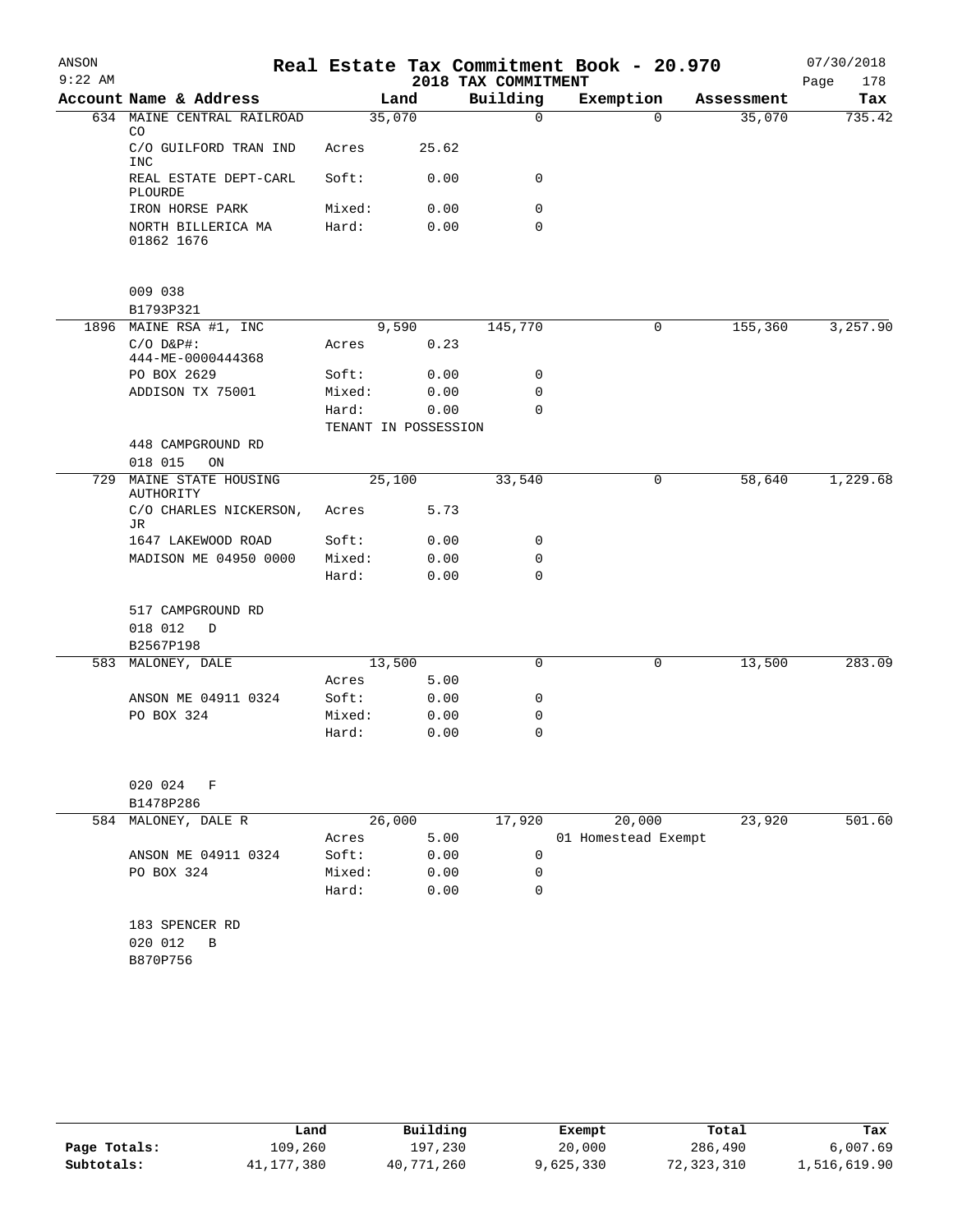| ANSON<br>$9:22$ AM |                          |                      |       | 2018 TAX COMMITMENT | Real Estate Tax Commitment Book - 20.970 |            | 07/30/2018<br>Page<br>179 |
|--------------------|--------------------------|----------------------|-------|---------------------|------------------------------------------|------------|---------------------------|
|                    | Account Name & Address   |                      | Land  | Building            | Exemption                                | Assessment | Tax                       |
|                    | 1809 MALONEY, KEVIN G    | 34,400               |       | 4,240               | 0                                        | 38,640     | 810.28                    |
|                    |                          | Acres                | 12.90 |                     |                                          |            |                           |
|                    | NORTON MA 02766 0000     | Soft:                | 0.00  | 0                   |                                          |            |                           |
|                    | 195 WEST MAIN STREET     | Mixed:               | 0.00  | 0                   |                                          |            |                           |
|                    |                          | Hard:                | 0.00  | $\mathbf 0$         |                                          |            |                           |
|                    | 255 VALLEY RD<br>018 037 |                      |       |                     |                                          |            |                           |
|                    | B4789P299 05/28/2014     |                      |       |                     |                                          |            |                           |
|                    | 253 MANZER, ALAN BLAKE   | 34,400               |       | 68,140              | 0                                        | 102,540    | 2,150.26                  |
|                    | 1298 RIVER ROAD          | Acres                | 12.90 |                     |                                          |            |                           |
|                    |                          | Soft:                | 0.00  | 0                   |                                          |            |                           |
|                    | SOLON ME 04979           | Mixed:               | 0.00  | 0                   |                                          |            |                           |
|                    |                          | Hard:                | 0.00  | 0                   |                                          |            |                           |
|                    | 158 GREENLEAF RD         |                      |       |                     |                                          |            |                           |
|                    | 013 022<br>8             |                      |       |                     |                                          |            |                           |
|                    | B5177P77 07/11/2017      |                      |       |                     |                                          |            |                           |
|                    | 492 MANZER, BRUCE A      | 26,150               |       | 110,180             | 0                                        | 136,330    | 2,858.84                  |
|                    | MANZER, CRYSTAL D        | Acres                | 5.10  |                     |                                          |            |                           |
|                    |                          | Soft:                | 0.00  | 0                   |                                          |            |                           |
|                    | 32 BARTON HILL RD        | Mixed:               | 0.00  | 0                   |                                          |            |                           |
|                    | ANSON ME 04911 0000      | Hard:                | 0.00  | 0                   |                                          |            |                           |
|                    | 51 NEW PORTLAND RD       |                      |       |                     |                                          |            |                           |
|                    | 018 042<br>B             |                      |       |                     |                                          |            |                           |
|                    | B2955P343                |                      |       |                     |                                          |            |                           |
|                    | 585 MANZER, BRUCE A      | 16,140               |       | 23,740              | 0                                        | 39,880     | 836.28                    |
|                    | MANZER, CRYSTAL D        | Acres                | 32.00 |                     |                                          |            |                           |
|                    |                          | Soft:                | 0.00  | 0                   |                                          |            |                           |
|                    | 32 BARTON HILL RD        | Mixed:               | 11.70 | 2,012               |                                          |            |                           |
|                    | ANSON ME 04911 0000      | Hard:<br>TREE GROWTH | 19.30 | 3,628               |                                          |            |                           |
|                    | 013 006<br>F             |                      |       |                     |                                          |            |                           |
|                    | B2034P217                |                      |       |                     |                                          |            |                           |
|                    | 586 MANZER, BRUCE A      | 37,440               |       | 85,110              | 0                                        | 122,550    | 2,569.87                  |
|                    | MANZER, CRYSTAL D        | Acres                | 20.00 |                     |                                          |            |                           |
|                    |                          | Soft:                | 1.00  | 117                 |                                          |            |                           |
|                    | 32 BARTON HILL RD        | Mixed:               | 0.00  | 0                   |                                          |            |                           |
|                    | ANSON ME 04911 0000      | Hard:<br>TREE GROWTH | 15.00 | 2,820               |                                          |            |                           |
|                    | 54 BARTON HILL RD        |                      |       |                     |                                          |            |                           |
|                    | 013 008                  |                      |       |                     |                                          |            |                           |
|                    | B2034P217                |                      |       |                     |                                          |            |                           |
| 587                | MANZER, BRUCE A          | 31,500               |       | 160,120             | 20,000                                   | 171,620    | 3,598.87                  |
|                    | MANZER, CRYSTAL D        | Acres                | 10.00 |                     | 01 Homestead Exempt                      |            |                           |
|                    |                          | Soft:                | 0.00  | 0                   |                                          |            |                           |
|                    | 32 BARTON HILL RD        | Mixed:               | 0.00  | 0                   |                                          |            |                           |
|                    | ANSON ME 04911 0000      | Hard:                | 0.00  | 0                   |                                          |            |                           |
|                    | 32 BARTON HILL RD        |                      |       |                     |                                          |            |                           |
|                    | 013 008<br>Α             |                      |       |                     |                                          |            |                           |
|                    | B1741P164                |                      |       |                     |                                          |            |                           |
|                    |                          |                      |       |                     |                                          |            |                           |
|                    |                          |                      |       |                     |                                          |            |                           |
|                    |                          |                      |       |                     |                                          |            |                           |

|              | Land       | Building   | Exempt    | Total      | Tax          |
|--------------|------------|------------|-----------|------------|--------------|
| Page Totals: | 180,030    | 451,530    | 20,000    | 611,560    | 12,824.40    |
| Subtotals:   | 41,357,410 | 41,222,790 | 9,645,330 | 72,934,870 | 1,529,444.30 |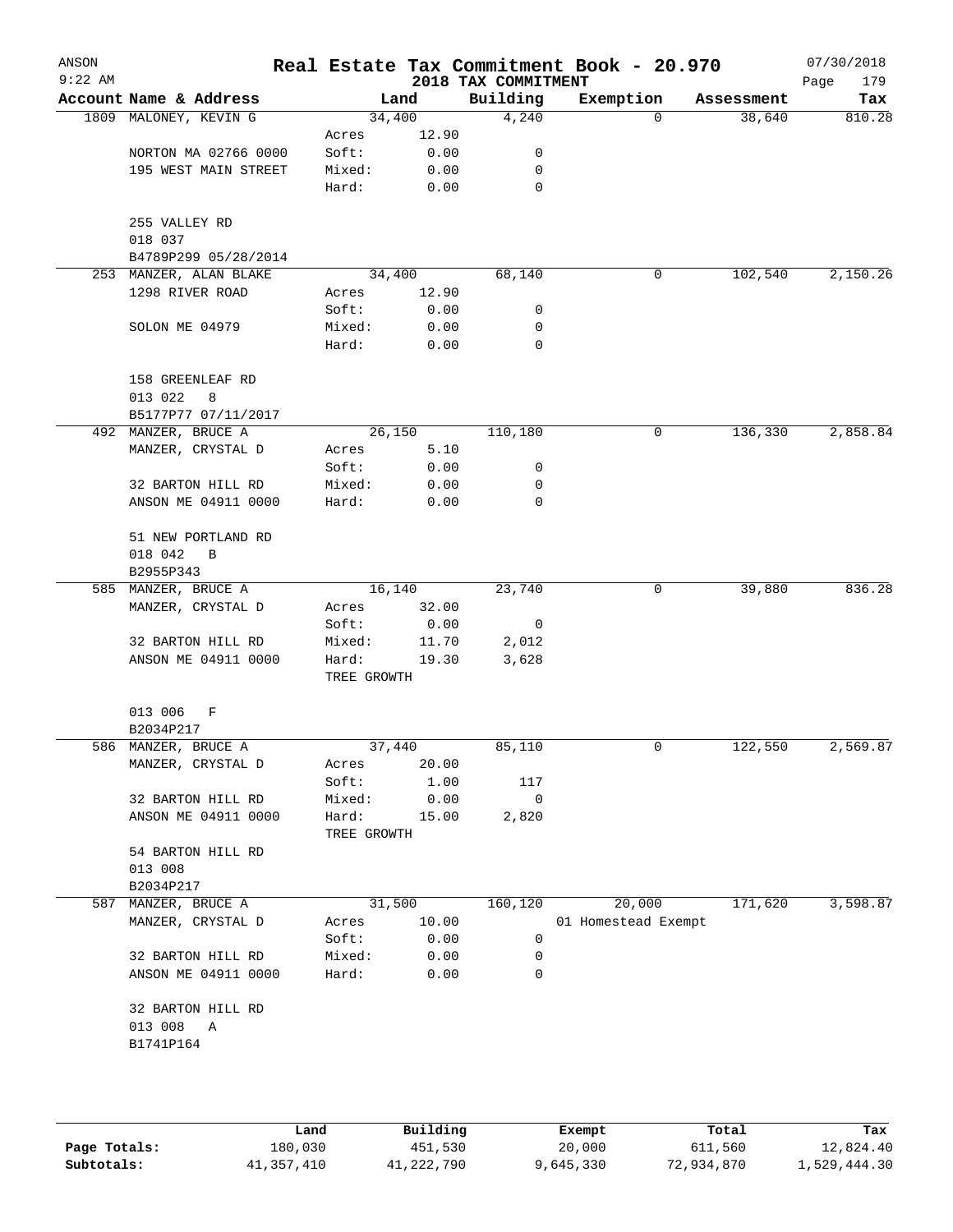| ANSON<br>$9:22$ AM |                                |                |               | 2018 TAX COMMITMENT | Real Estate Tax Commitment Book - 20.970 |            | 07/30/2018<br>Page<br>180 |
|--------------------|--------------------------------|----------------|---------------|---------------------|------------------------------------------|------------|---------------------------|
|                    | Account Name & Address         |                | Land          | Building            | Exemption                                | Assessment | Tax                       |
|                    | 1031 MANZER, BRUCE A           |                | 30,740        | 94,670              | 0                                        | 125,410    | 2,629.85                  |
|                    | MANZER, CRYSTAL D              | Acres          | 23.90         |                     |                                          |            |                           |
|                    |                                | Soft:          | 0.00          | 0                   |                                          |            |                           |
|                    | 32 BARTON HILL RD              | Mixed:         | 7.60          | 1,307               |                                          |            |                           |
|                    | ANSON ME 04911 0000            | Hard:          | 10.30         | 1,936               |                                          |            |                           |
|                    |                                | TREE GROWTH    |               |                     |                                          |            |                           |
|                    | 71 BARTON HILL RD              |                |               |                     |                                          |            |                           |
|                    | 013 006<br>$\mathbb D$         |                |               |                     |                                          |            |                           |
|                    | B4666P299 04/23/2013           |                |               |                     |                                          |            |                           |
|                    | 1787 MANZER, BRUCE A           |                | 87,000        | 71,540              | 0                                        | 158,540    | 3,324.58                  |
|                    | MANZER, CRYSTAL D              | Acres          | 32.00         |                     |                                          |            |                           |
|                    | 32 BARTON HILL ROAD            | Soft:          | 0.00          | 0                   |                                          |            |                           |
|                    |                                | Mixed:         | 0.00          | 0                   |                                          |            |                           |
|                    | ANSON ME 04911                 | Hard:          | 0.00          | $\mathbf 0$         |                                          |            |                           |
|                    |                                | B5251P0280     |               |                     |                                          |            |                           |
|                    | 86 STARKS RD                   |                |               |                     |                                          |            |                           |
|                    | 010 009                        |                |               |                     |                                          |            |                           |
|                    | B5251P280 02/02/2018 B2975P335 |                |               | 0                   | 0                                        |            | 91.85                     |
|                    | 1362 MANZER, BRUCE A           |                | 4,380         |                     |                                          | 4,380      |                           |
|                    | MANZER, CRYSTAL D              | Acres<br>Soft: | 24.50         | 0                   |                                          |            |                           |
|                    | 32 BARTON HILL RD              | Mixed:         | 0.00<br>13.90 | 2,391               |                                          |            |                           |
|                    | ANSON ME 04911 0000            | Hard:          | 10.60         | 1,993               |                                          |            |                           |
|                    |                                | TREE GROWTH    |               |                     |                                          |            |                           |
|                    |                                |                |               |                     |                                          |            |                           |
|                    | 013 006                        |                |               |                     |                                          |            |                           |
|                    | B4695P129 07/30/2013           |                |               |                     |                                          |            |                           |
|                    | 1428 MANZER, BRUCE A           |                | 52,100        | 157,470             | 0                                        | 209,570    | 4,394.68                  |
|                    | MANZER, CRYSTAL D              | Acres          | 45.00         |                     |                                          |            |                           |
|                    | 32 BARTON HILL ROAD            | Soft:          | 0.00          | 0                   |                                          |            |                           |
|                    |                                | Mixed:         | 0.00          | 0                   |                                          |            |                           |
|                    | ANSON ME 04911                 | Hard:          | 0.00          | 0                   |                                          |            |                           |
|                    |                                |                |               |                     |                                          |            |                           |
|                    | 27 HILTON HILL RD              |                |               |                     |                                          |            |                           |
|                    | 010 027                        |                |               |                     |                                          |            |                           |
|                    | B4884P345 03/10/2015           |                |               |                     |                                          |            |                           |
|                    | 841 MANZER, BRUCE A INC        |                | 33,980        | 0                   | 0                                        | 33,980     | 712.56                    |
|                    |                                | Acres          | 79.00         |                     |                                          |            |                           |
|                    | ANSON ME 04911 0000            | Soft:          | 0.00          | 0                   |                                          |            |                           |
|                    | 32 BARTON HILL RD              | Mixed:         | 18.80         | 3,234               |                                          |            |                           |
|                    |                                | Hard:          | 52.90         | 9,945               |                                          |            |                           |
|                    |                                | TREE GROWTH    |               |                     |                                          |            |                           |
|                    |                                |                |               |                     |                                          |            |                           |
|                    | 013 007                        |                |               |                     |                                          |            |                           |
|                    | B2510P242                      |                |               |                     |                                          |            |                           |
| 682                | MANZER, BRUCE A., INC.         | 21,600         |               | 0                   | 0                                        | 21,600     | 452.95                    |
|                    |                                | Acres          | 8.10          |                     |                                          |            |                           |
|                    | ANSON ME 04911                 | Soft:          | 0.00          | 0                   |                                          |            |                           |
|                    | 32 BARTON HILL RD              | Mixed:         | 0.00          | 0                   |                                          |            |                           |
|                    |                                | Hard:          | 0.00          | 0                   |                                          |            |                           |
|                    |                                |                |               |                     |                                          |            |                           |
|                    | 009 003                        |                |               |                     |                                          |            |                           |
|                    | B4370P18 02/16/2011            |                |               |                     |                                          |            |                           |
|                    |                                |                |               |                     |                                          |            |                           |

|              | Land       | Building   | Exempt    | Total      | Tax          |
|--------------|------------|------------|-----------|------------|--------------|
| Page Totals: | 229,800    | 323,680    |           | 553,480    | 11,606.47    |
| Subtotals:   | 41,587,210 | 41,546,470 | 9,645,330 | 73,488,350 | 1,541,050.77 |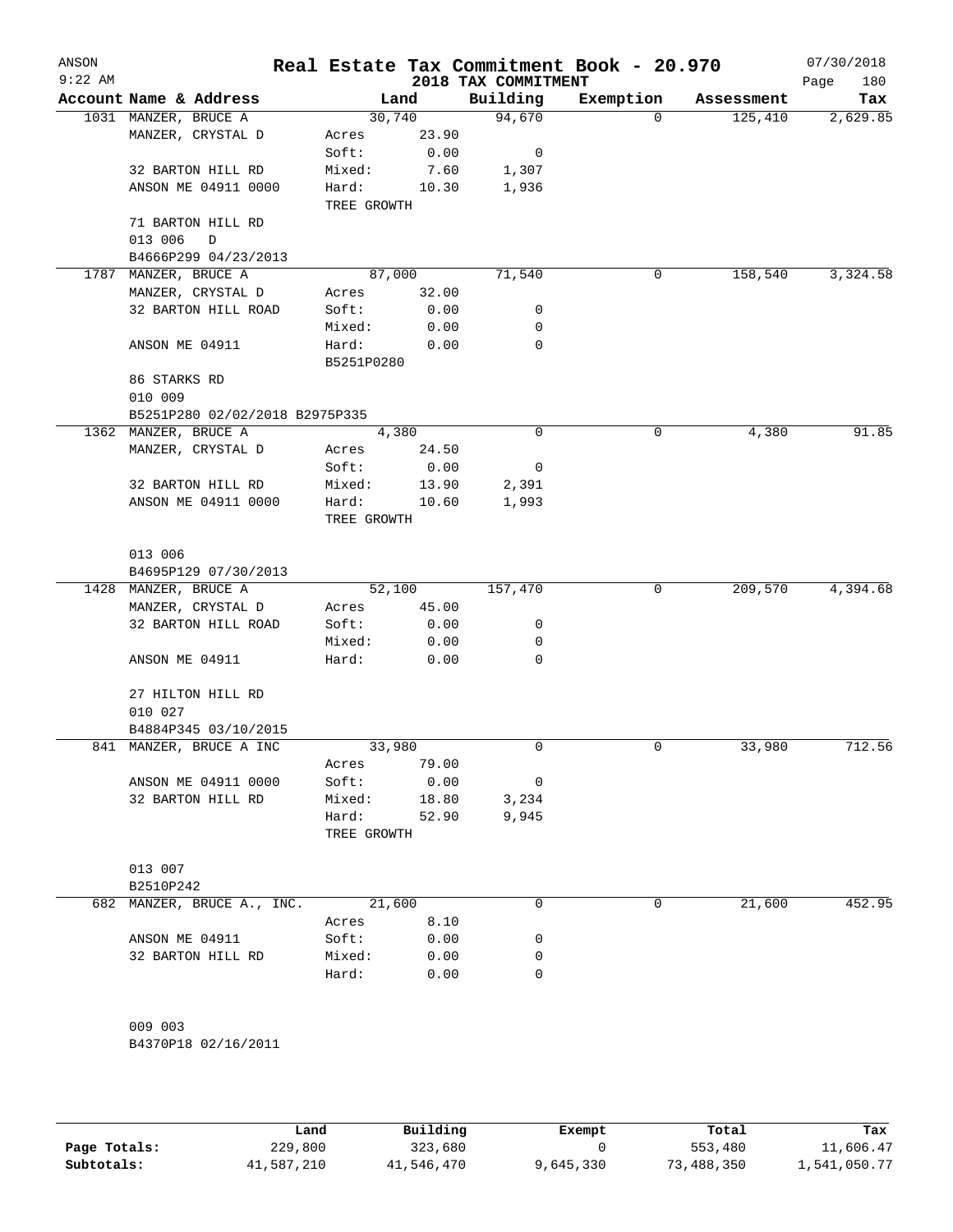| ANSON<br>$9:22$ AM |                           |        |        | Real Estate Tax Commitment Book - 20.970<br>2018 TAX COMMITMENT |                     |        |            | 07/30/2018<br>Page<br>181 |
|--------------------|---------------------------|--------|--------|-----------------------------------------------------------------|---------------------|--------|------------|---------------------------|
|                    | Account Name & Address    |        | Land   | Building                                                        | Exemption           |        | Assessment | Tax                       |
|                    | 748 MANZER, CARL E        |        | 16,500 | 75,050                                                          |                     | 20,000 | 71,550     | 1,500.40                  |
|                    |                           | Acres  | 2.00   |                                                                 | 01 Homestead Exempt |        |            |                           |
|                    | ANSON ME 04911            | Soft:  | 0.00   | 0                                                               |                     |        |            |                           |
|                    | 756 HORSEBACK ROAD        | Mixed: | 0.00   | 0                                                               |                     |        |            |                           |
|                    |                           | Hard:  | 0.00   | 0                                                               |                     |        |            |                           |
|                    | 756 HORSEBACK RD          |        |        |                                                                 |                     |        |            |                           |
|                    | 019 038<br>B              |        |        |                                                                 |                     |        |            |                           |
|                    | B2749P147                 |        |        |                                                                 |                     |        |            |                           |
| 368                | MANZER, CARL E &          |        | 46,500 | 53,040                                                          |                     | 0      | 99,540     | 2,087.35                  |
|                    | WALTHER, FREDERICK J      | Acres  | 21.00  |                                                                 |                     |        |            |                           |
|                    |                           | Soft:  | 0.00   | 0                                                               |                     |        |            |                           |
|                    | 756 HORSEBACK ROAD        | Mixed: | 0.00   | 0                                                               |                     |        |            |                           |
|                    | ANSON ME 04911            | Hard:  | 0.00   | 0                                                               |                     |        |            |                           |
|                    | 734 HORSEBACK RD          |        |        |                                                                 |                     |        |            |                           |
|                    | 019 038                   |        |        |                                                                 |                     |        |            |                           |
|                    | B2546P285                 |        |        |                                                                 |                     |        |            |                           |
|                    | 842 MANZER, CARL E., II   |        | 23,000 | 32,060                                                          |                     | 0      | 55,060     | 1,154.61                  |
|                    |                           | Acres  | 3.00   |                                                                 |                     |        |            |                           |
|                    | ANSON ME 04911 0284       | Soft:  | 0.00   | 0                                                               |                     |        |            |                           |
|                    | PO BOX 284                | Mixed: | 0.00   | 0                                                               |                     |        |            |                           |
|                    |                           | Hard:  | 0.00   | 0                                                               |                     |        |            |                           |
|                    | 1169 VALLEY RD            |        |        |                                                                 |                     |        |            |                           |
|                    | 020 027<br>C              |        |        |                                                                 |                     |        |            |                           |
|                    | B4741P13 12/09/2013       |        |        |                                                                 |                     |        |            |                           |
|                    | 577 MANZER, CHARLES A     |        | 63,500 | 61,240                                                          |                     | 20,000 | 104,740    | 2,196.40                  |
|                    |                           | Acres  | 63.00  |                                                                 | 01 Homestead Exempt |        |            |                           |
|                    | ANSON ME 04911 0000       | Soft:  | 0.00   | 0                                                               |                     |        |            |                           |
|                    | 119 QUINCY WOOD RD        | Mixed: | 0.00   | 0                                                               |                     |        |            |                           |
|                    |                           | Hard:  | 0.00   | 0                                                               |                     |        |            |                           |
|                    | 119 QUINCY WOOD RD        |        |        |                                                                 |                     |        |            |                           |
|                    | 015 020<br>В              |        |        |                                                                 |                     |        |            |                           |
|                    | B1407P302                 |        |        |                                                                 |                     |        |            |                           |
|                    | 573 MANZER, CHRIS A       |        | 28,500 | 0                                                               |                     | 0      | 28,500     | 597.65                    |
|                    | MANZER, GEORGIANA L       | Acres  | 15.00  |                                                                 |                     |        |            |                           |
|                    |                           | Soft:  | 0.00   | 0                                                               |                     |        |            |                           |
|                    | 135 MAPLE AVE             | Mixed: | 0.00   | 0                                                               |                     |        |            |                           |
|                    | ATKINSON NH 03811 0000    | Hard:  | 0.00   | 0                                                               |                     |        |            |                           |
|                    | 366 HORSEBACK RD          |        |        |                                                                 |                     |        |            |                           |
|                    | 015 012                   |        |        |                                                                 |                     |        |            |                           |
|                    | B3829P221 03/30/2007      |        |        |                                                                 |                     |        |            |                           |
| 396                | MANZER, CLINTON A         |        | 23,600 | 76,130                                                          |                     | 20,000 | 79,730     | 1,671.94                  |
|                    |                           | Acres  | 3.40   |                                                                 | 01 Homestead Exempt |        |            |                           |
|                    | ANSON ME 04911 0000       | Soft:  | 0.00   | 0                                                               |                     |        |            |                           |
|                    | PO BOX 138                | Mixed: | 0.00   | 0                                                               |                     |        |            |                           |
|                    |                           | Hard:  | 0.00   | 0                                                               |                     |        |            |                           |
|                    | 476 NEW PORTLAND RD       |        |        |                                                                 |                     |        |            |                           |
|                    | 022 005<br>C <sub>1</sub> |        |        |                                                                 |                     |        |            |                           |
|                    |                           |        |        |                                                                 |                     |        |            |                           |
|                    |                           |        |        |                                                                 |                     |        |            |                           |
|                    |                           |        |        |                                                                 |                     |        |            |                           |

|              | Land       | Building   | Exempt    | Total      | Tax          |
|--------------|------------|------------|-----------|------------|--------------|
| Page Totals: | 201,600    | 297,520    | 60,000    | 439,120    | 9,208.35     |
| Subtotals:   | 41,788,810 | 41,843,990 | 9,705,330 | 73,927,470 | 1,550,259.12 |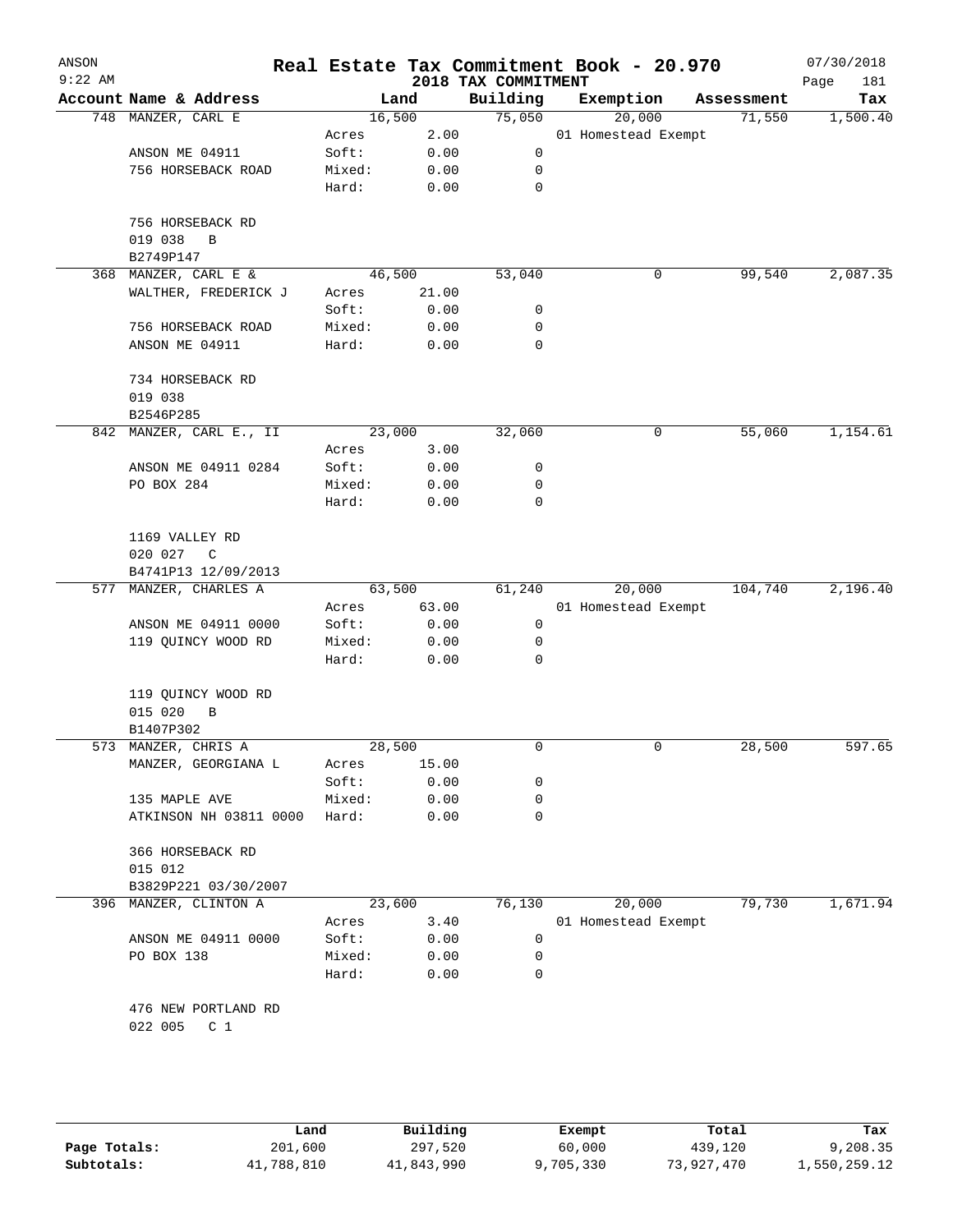| ANSON     |                                        |        |       |                     | Real Estate Tax Commitment Book - 20.970 |            | 07/30/2018  |
|-----------|----------------------------------------|--------|-------|---------------------|------------------------------------------|------------|-------------|
| $9:22$ AM |                                        |        |       | 2018 TAX COMMITMENT |                                          |            | Page<br>182 |
|           | Account Name & Address                 |        | Land  | Building            | Exemption                                | Assessment | Tax         |
|           | 537 MANZER, DEAN                       | 21,200 |       | 62,360              | 20,000                                   | 63,560     | 1,332.85    |
|           | MANZER, ANGELA                         | Acres  | 1.80  |                     | 01 Homestead Exempt                      |            |             |
|           |                                        | Soft:  | 0.00  | 0                   |                                          |            |             |
|           | PO BOX 609                             | Mixed: | 0.00  | 0                   |                                          |            |             |
|           | ANSON ME 04911 0609                    | Hard:  | 0.00  | 0                   |                                          |            |             |
|           | 31 OAK ST                              |        |       |                     |                                          |            |             |
|           | 003 001                                |        |       |                     |                                          |            |             |
|           | B3844P119 04/30/2007                   |        |       |                     |                                          |            |             |
| 1618      | MANZER, FRANK A &<br>DOROTHY P TR      | 68,000 |       | 0                   | 0                                        | 68,000     | 1,425.96    |
|           |                                        | Acres  | 88.00 |                     |                                          |            |             |
|           | NORTH ANSON ME 04958<br>0000           | Soft:  | 0.00  | 0                   |                                          |            |             |
|           | 141 NORTH MAIN ST                      | Mixed: | 0.00  | 0                   |                                          |            |             |
|           |                                        | Hard:  | 0.00  | 0                   |                                          |            |             |
|           | 014 018                                |        |       |                     |                                          |            |             |
|           | B3100P220                              |        |       |                     |                                          |            |             |
| 1619      | MANZER, FRANK A &<br>DOROTHY P TR      | 7,000  |       | 0                   | 0                                        | 7,000      | 146.79      |
|           |                                        | Acres  | 0.34  |                     |                                          |            |             |
|           | NORTH ANSON ME 04958<br>0000           | Soft:  | 0.00  | 0                   |                                          |            |             |
|           | 141 NORTH MAIN ST                      | Mixed: | 0.00  | 0                   |                                          |            |             |
|           |                                        | Hard:  | 0.00  | 0                   |                                          |            |             |
|           | 007 002                                |        |       |                     |                                          |            |             |
|           | B3100P218                              |        |       |                     |                                          |            |             |
|           | 1670 MANZER, FRANK A &<br>DOROTHY P TR | 20,000 |       | 73,820              | 26,000                                   | 67,820     | 1,422.19    |
|           |                                        | Acres  | 1.00  |                     | 01 Homestead Exempt                      |            |             |
|           | NORTH ANSON ME 04958<br>0000           | Soft:  | 0.00  |                     | 0 02 Resident Veteran                    |            |             |
|           | 141 NORTH MAIN ST                      | Mixed: | 0.00  | 0                   |                                          |            |             |
|           |                                        | Hard:  | 0.00  | 0                   |                                          |            |             |
|           | 141 NORTH MAIN ST                      |        |       |                     |                                          |            |             |
|           | 007 003                                |        |       |                     |                                          |            |             |
|           | B3100P216                              |        |       |                     |                                          |            |             |
| 590       | MANZER, GENE                           | 21,500 |       | 53,060              | 20,000                                   | 54,560     | 1,144.12    |
|           |                                        | Acres  | 2.00  |                     | 01 Homestead Exempt                      |            |             |
|           | ANSON ME 04911 0000                    | Soft:  | 0.00  | 0                   |                                          |            |             |
|           | 61 PREBLE AVE                          | Mixed: | 0.00  | 0                   |                                          |            |             |
|           |                                        | Hard:  | 0.00  | 0                   |                                          |            |             |
|           | 61 PREBLE AVE                          |        |       |                     |                                          |            |             |
|           | 004 015                                |        |       |                     |                                          |            |             |
|           | B548P470                               |        |       |                     |                                          |            |             |
|           |                                        |        |       |                     |                                          |            |             |

|              | Land       | Building   | Exempt    | Total      | Tax          |
|--------------|------------|------------|-----------|------------|--------------|
| Page Totals: | 137,700    | 189,240    | 66,000    | 260,940    | 5,471.91     |
| Subtotals:   | 41,926,510 | 42,033,230 | 9,771,330 | 74,188,410 | 1,555,731.03 |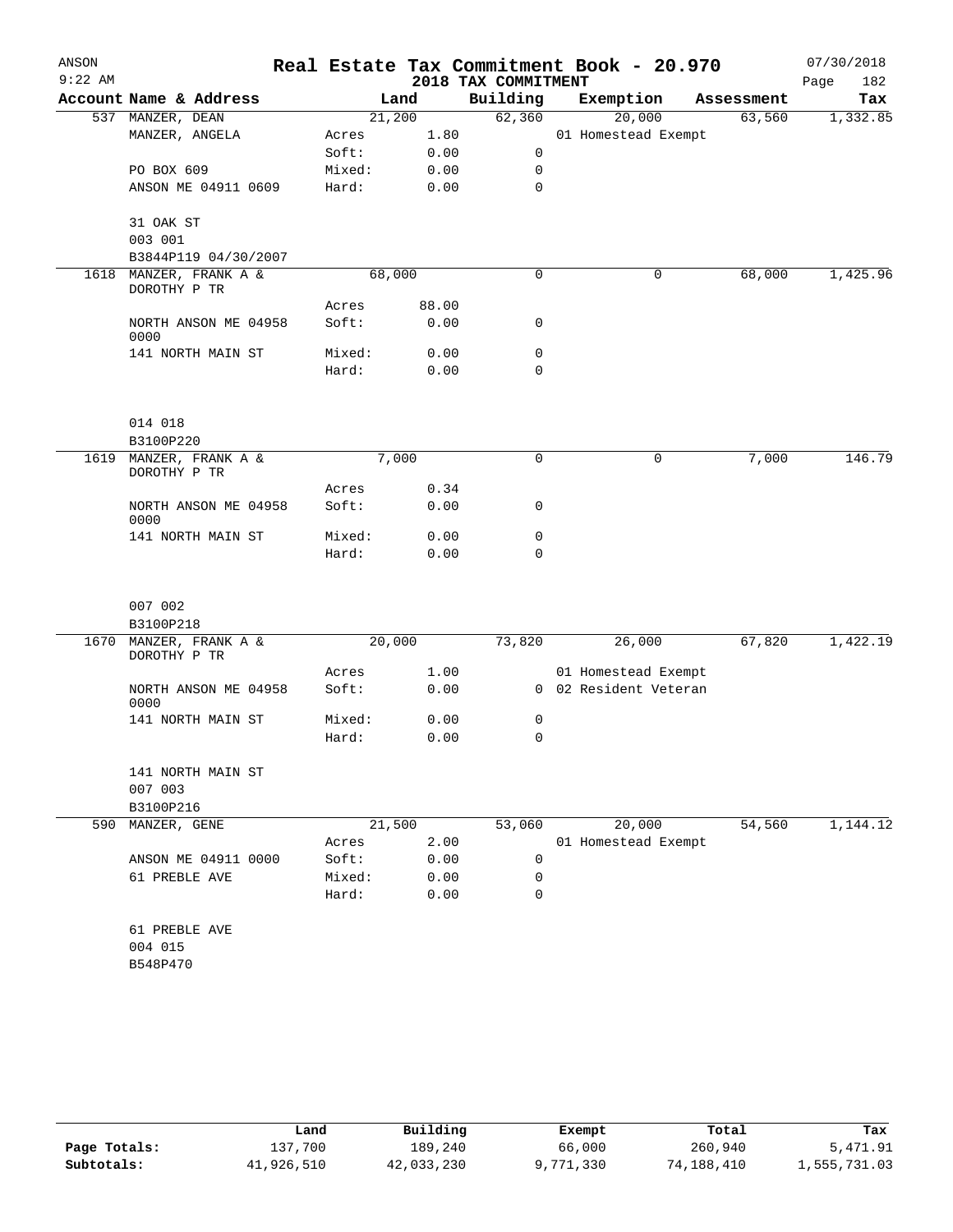| $9:22$ AM |                                                                  |                        |       | 2018 TAX COMMITMENT |                     |            | 183<br>Page |
|-----------|------------------------------------------------------------------|------------------------|-------|---------------------|---------------------|------------|-------------|
|           | Account Name & Address                                           |                        | Land  | Building            | Exemption           | Assessment | Tax         |
|           | 598 MANZER, JAMES R                                              | 31,500                 |       | 164,480             | 20,000              | 175,980    | 3,690.30    |
|           |                                                                  | Acres                  | 10.00 |                     | 01 Homestead Exempt |            |             |
|           | ANSON ME 04911 0264                                              | Soft:                  | 0.00  | 0                   |                     |            |             |
|           | PO BOX 264                                                       | Mixed:                 | 0.00  | 0                   |                     |            |             |
|           |                                                                  | Hard:                  | 0.00  | 0                   |                     |            |             |
|           | 290 HORSEBACK RD                                                 |                        |       |                     |                     |            |             |
|           | 015 011<br>Α                                                     |                        |       |                     |                     |            |             |
|           | B1801P54                                                         |                        |       |                     |                     |            |             |
|           | 1623 MANZER, JAMES R                                             | 13,810                 |       | 0                   | 0                   | 13,810     | 289.60      |
|           | MANZER, LAURIE A                                                 | Acres                  | 44.12 |                     |                     |            |             |
|           |                                                                  | Soft:                  | 41.12 | 4,811               |                     |            |             |
|           | PO BOX 264                                                       | Mixed:                 | 0.00  | 0                   |                     |            |             |
|           | ANSON ME 04911 0264                                              | Hard:<br>TREE GROWTH   | 0.00  | 0                   |                     |            |             |
|           | 015 011                                                          |                        |       |                     |                     |            |             |
|           | B5113P162 12/14/2016                                             |                        |       |                     |                     |            |             |
|           | 2027 MANZER, JEREMY E                                            | 16,980                 |       | 0                   | 0                   | 16,980     | 356.07      |
|           |                                                                  | Acres                  | 4.32  |                     |                     |            |             |
|           | MADISON ME 04950 0000                                            | Soft:                  | 0.00  | 0                   |                     |            |             |
|           | 85 WESTON AVE                                                    | Mixed:                 | 0.00  | 0                   |                     |            |             |
|           |                                                                  | Hard:                  | 0.00  | 0                   |                     |            |             |
|           | HORSEBACK RD                                                     |                        |       |                     |                     |            |             |
|           | 015 022 D                                                        |                        |       |                     |                     |            |             |
|           | B5101P333 10/12/2016                                             |                        |       |                     |                     |            |             |
|           | 1622 MANZER, JERRY E                                             |                        | 8,480 | $\mathbf 0$         | 0                   | 8,480      | 177.83      |
|           | MANZER, ELLEN                                                    | Acres                  | 72.44 |                     |                     |            |             |
|           | 1686 RIVER ROAD                                                  | Soft:                  | 72.44 | 8,475               |                     |            |             |
|           |                                                                  | Mixed:                 | 0.00  | 0                   |                     |            |             |
|           | SOLON ME 04979 0000                                              | Hard:                  | 0.00  | 0                   |                     |            |             |
|           |                                                                  | TREE GROWTH B5101P0327 |       | JT                  |                     |            |             |
|           | 015 021                                                          |                        |       |                     |                     |            |             |
|           | B5101P327 11/03/2016 B4383P335 03/30/2011<br>1555 MANZER, JODY A | 31,370                 |       | 0                   | 0                   | 31,370     | 657.83      |
|           | MANZER, SHIRLEY A                                                | Acres                  | 93.00 |                     |                     |            |             |
|           |                                                                  | Soft:                  | 6.00  | 702                 |                     |            |             |
|           | 275 HORSEBACK RD                                                 | Mixed:                 | 8.00  | 1,376               |                     |            |             |
|           | ANSON ME 04911 0000                                              | Hard:                  | 76.00 | 14,288              |                     |            |             |
|           |                                                                  | TREE GROWTH            |       |                     |                     |            |             |
|           | 015 042                                                          |                        |       |                     |                     |            |             |
|           | B4310P72 08/26/2010                                              |                        |       |                     |                     |            |             |
|           | 2026 MANZER, JODY A                                              | 14,750                 |       | 31,920              | 0                   | 46,670     | 978.67      |
|           |                                                                  | Acres                  | 64.00 |                     |                     |            |             |
|           | ANSON ME 04911 0000                                              | Soft:                  | 62.00 | 7,254               |                     |            |             |
|           | 275 HORSEBACK RD                                                 | Mixed:                 | 0.00  | 0                   |                     |            |             |
|           |                                                                  | Hard:                  | 0.00  | 0                   |                     |            |             |
|           | HORSEBACK RD                                                     |                        |       |                     |                     |            |             |
|           | 015 022 C                                                        |                        |       |                     |                     |            |             |
|           | B5101P329 10/03/2016                                             |                        |       |                     |                     |            |             |
|           |                                                                  |                        |       |                     |                     |            |             |
|           |                                                                  |                        |       |                     |                     |            |             |

|              | Land       | Building   | Exempt    | Total      | Tax          |
|--------------|------------|------------|-----------|------------|--------------|
| Page Totals: | 116,890    | 196,400    | 20,000    | 293,290    | 6.150.30     |
| Subtotals:   | 42,043,400 | 42,229,630 | 9,791,330 | 74,481,700 | 1,561,881.33 |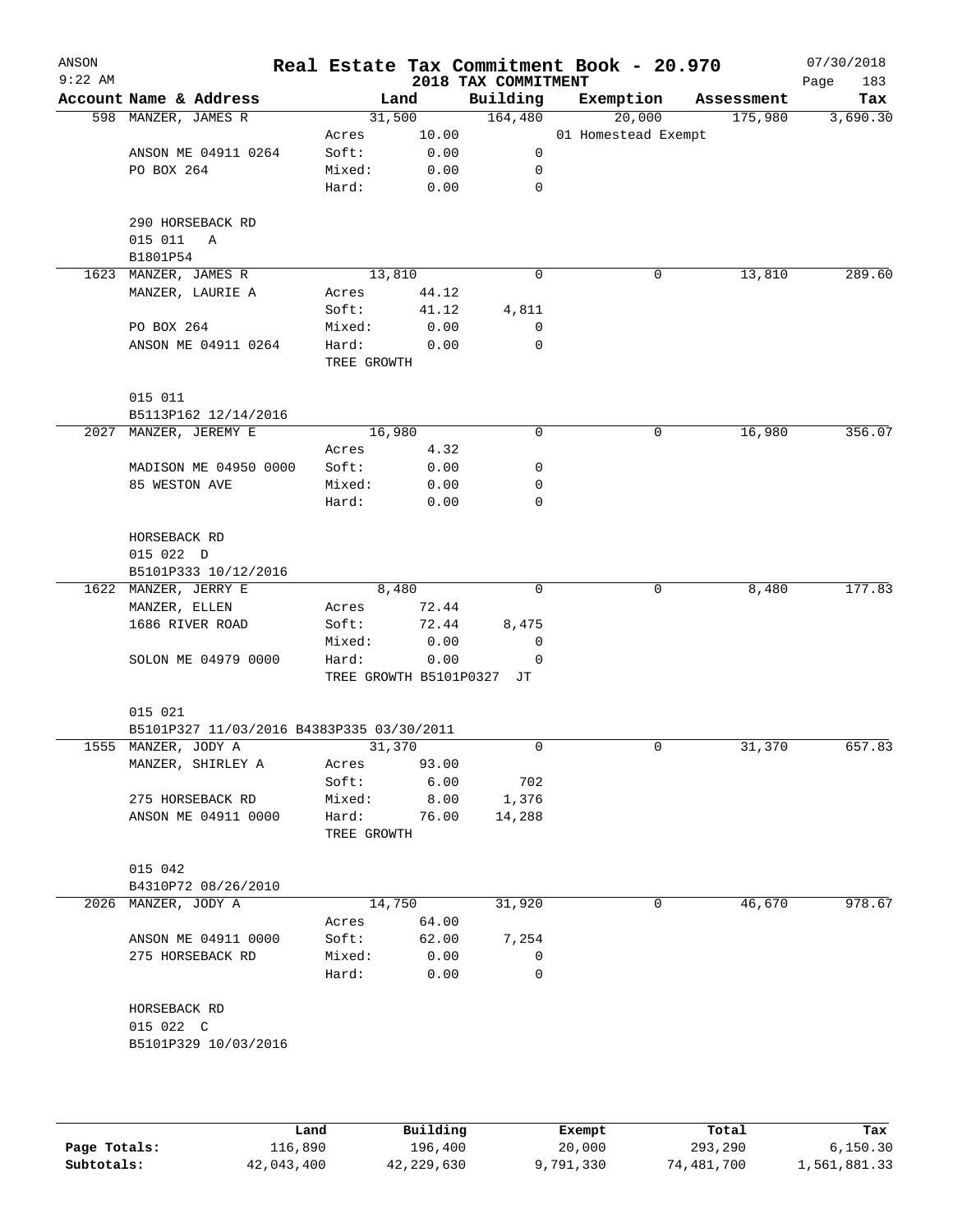| ANSON<br>$9:22$ AM |                                                  |             |                           | 2018 TAX COMMITMENT | Real Estate Tax Commitment Book - 20.970 |            | 07/30/2018<br>184<br>Page |
|--------------------|--------------------------------------------------|-------------|---------------------------|---------------------|------------------------------------------|------------|---------------------------|
|                    | Account Name & Address                           |             | Land                      | Building            | Exemption                                | Assessment | Tax                       |
|                    | 591 MANZER, JODY A                               |             | 32,230                    | 120,260             | 20,000                                   | 132,490    | 2,778.32                  |
|                    |                                                  | Acres       | 10.73                     |                     | 01 Homestead Exempt                      |            |                           |
|                    | ANSON ME 04911 0000                              | Soft:       | 0.00                      | 0                   |                                          |            |                           |
|                    | 275 HORSEBACK RD                                 | Mixed:      | 0.00                      | 0                   |                                          |            |                           |
|                    |                                                  | Hard:       | 0.00                      | $\mathbf 0$         |                                          |            |                           |
|                    |                                                  | B5165P0324  |                           |                     |                                          |            |                           |
|                    | 275 HORSEBACK RD                                 |             |                           |                     |                                          |            |                           |
|                    | 015 022 A                                        |             |                           |                     |                                          |            |                           |
|                    | B5165P324 05/26/2017 B4310P72 08/26/2010         |             |                           |                     |                                          |            |                           |
|                    | 1626 MANZER, JOHN M                              |             | 5,320                     | 0                   | 0                                        | 5,320      | 111.56                    |
|                    | 1120 MANCHESTER ROAD                             | Acres       | 30.95                     |                     |                                          |            |                           |
|                    |                                                  | Soft:       | 0.00                      | 0                   |                                          |            |                           |
|                    | BELGRADE ME 04917 0000                           | Mixed:      | 30.95                     | 5,323               |                                          |            |                           |
|                    |                                                  | Hard:       | 0.00                      | $\mathbf 0$         |                                          |            |                           |
|                    |                                                  | TREE GROWTH |                           |                     |                                          |            |                           |
|                    | 014 003                                          |             |                           |                     |                                          |            |                           |
|                    | B5113P157 12/14/2016                             |             |                           |                     |                                          |            |                           |
|                    | 1713 MANZER, NATHAN M                            |             | 101,040                   | 67,420              | 0                                        | 168,460    | 3,532.61                  |
|                    | MANZER, CRYSTAL D                                | Acres       | 369.00                    |                     |                                          |            |                           |
|                    | 32 BARTON HILL ROAD                              | Soft:       | 9.00                      | 1,053               |                                          |            |                           |
|                    |                                                  | Mixed:      | 172.00                    | 29,584              |                                          |            |                           |
|                    | ANSON ME 04911                                   | Hard:       | 183.00                    | 34,404              |                                          |            |                           |
|                    |                                                  |             | TREE GROWTH B4922P0146 JT |                     |                                          |            |                           |
|                    | SPENCER ROAD                                     |             |                           |                     |                                          |            |                           |
|                    | 020 011                                          |             |                           |                     |                                          |            |                           |
|                    | B4922P146 06/24/2015                             |             |                           |                     |                                          |            |                           |
|                    | 1624 MANZER, RALPH A., JR.                       |             | 21,500                    | 43,850              | 20,000                                   | 45,350     | 950.99                    |
|                    | MANZER, J.R. & L., J.M. Acres<br>& STEWART, J.A. |             | 2.00                      |                     | 01 Homestead Exempt                      |            |                           |
|                    | 279 HORSEBACK RD                                 | Soft:       | 0.00                      | 0                   |                                          |            |                           |
|                    |                                                  | Mixed:      | 0.00                      | 0                   |                                          |            |                           |
|                    | ANSON ME 04911 0000                              | Hard:       | 0.00                      | $\mathbf 0$         |                                          |            |                           |
|                    |                                                  | LIFE ESTATE |                           |                     |                                          |            |                           |
|                    | 279 HORSEBACK RD<br>015 022                      |             |                           |                     |                                          |            |                           |
|                    | B5113P160 12/14/2016 B4383P335 03/30/2011        |             |                           |                     |                                          |            |                           |
|                    | 1455 MANZER, SHERMAN A                           |             | 8,970                     | 0                   | 0                                        | 8,970      | 188.10                    |
|                    |                                                  | Acres       | 50.00                     |                     |                                          |            |                           |
|                    | SKOWHEGAN ME 04976 0000                          | Soft:       | 2.00                      | 234                 |                                          |            |                           |
|                    | 37 DUDLEY CORNER RD                              | Mixed:      | 18.00                     | 3,096               |                                          |            |                           |
|                    |                                                  | Hard:       | 30.00                     | 5,640               |                                          |            |                           |
|                    |                                                  | TREE GROWTH |                           |                     |                                          |            |                           |
|                    |                                                  |             |                           |                     |                                          |            |                           |
|                    | 015 019<br>B628P43                               |             |                           |                     |                                          |            |                           |
| 1489               | MARCOUX, ALLISON M                               |             | 10,000                    | 57,640              | 20,000                                   | 47,640     | 999.01                    |
|                    |                                                  | Acres       | 0.25                      |                     | 01 Homestead Exempt                      |            |                           |
|                    | ANSON ME 04911 0038                              | Soft:       | 0.00                      | 0                   |                                          |            |                           |
|                    | PO BOX 38                                        | Mixed:      | 0.00                      | 0                   |                                          |            |                           |
|                    |                                                  | Hard:       | 0.00                      | 0                   |                                          |            |                           |
|                    |                                                  |             |                           |                     |                                          |            |                           |
|                    | 17 SECOND ST                                     |             |                           |                     |                                          |            |                           |
|                    | 001 065                                          |             |                           |                     |                                          |            |                           |
|                    | B3028P139                                        |             |                           |                     |                                          |            |                           |
|                    |                                                  |             |                           |                     |                                          |            |                           |
|                    |                                                  |             |                           |                     |                                          |            |                           |
|                    | Land                                             |             | Building                  |                     | Exempt                                   | Total      | Tax                       |

|              | Land         | Building   | Exempt    | Total      | Tax          |
|--------------|--------------|------------|-----------|------------|--------------|
| Page Totals: | 179,060      | 289,170    | 60,000    | 408,230    | 8,560.59     |
| Subtotals:   | 42, 222, 460 | 42,518,800 | 9,851,330 | 74,889,930 | 1,570,441.92 |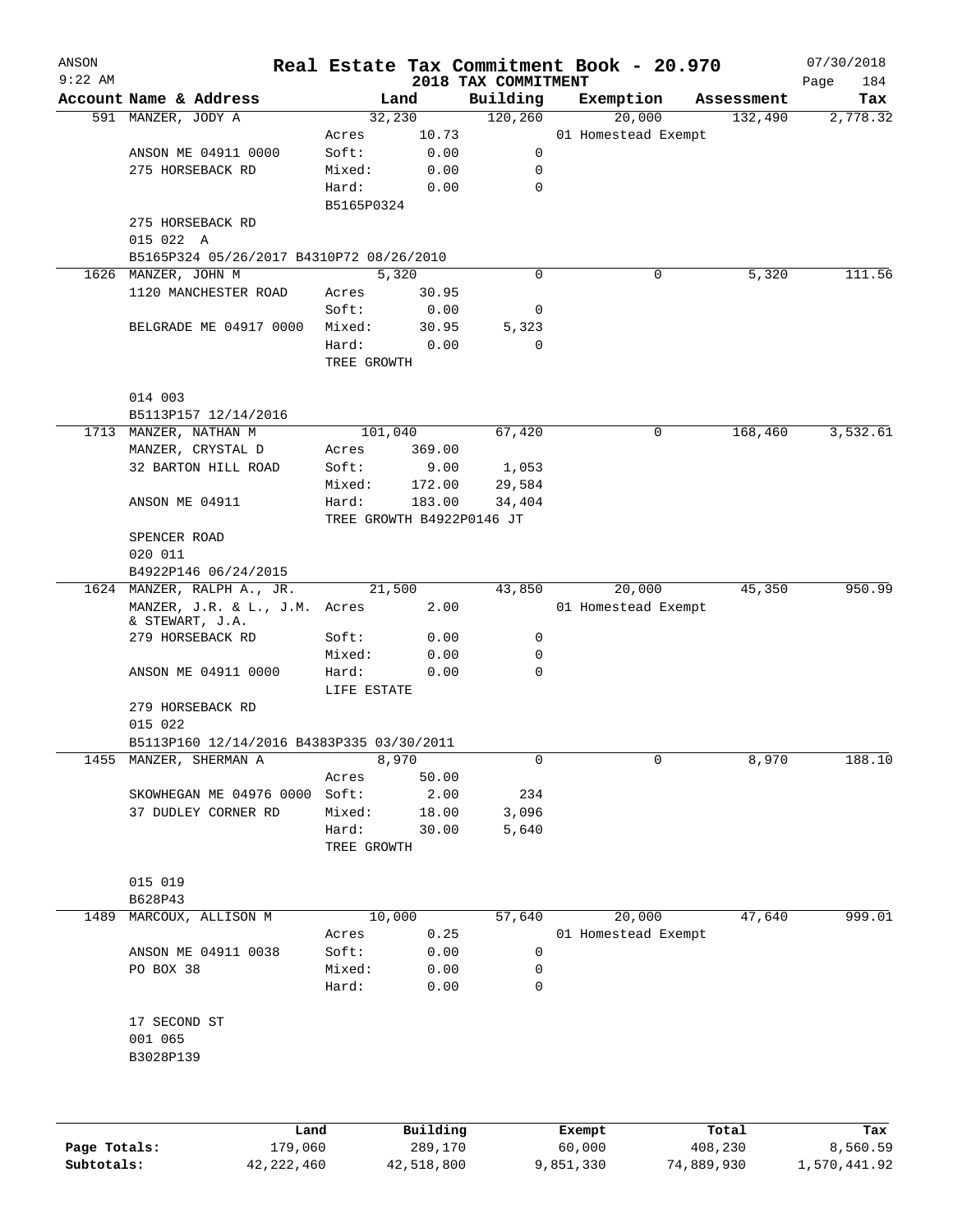| ANSON<br>$9:22$ AM |                                             |                 |                           | 2018 TAX COMMITMENT | Real Estate Tax Commitment Book - 20.970 |            |            | 07/30/2018         |
|--------------------|---------------------------------------------|-----------------|---------------------------|---------------------|------------------------------------------|------------|------------|--------------------|
|                    | Account Name & Address                      |                 | Land                      | Building            | Exemption                                |            | Assessment | 185<br>Page<br>Tax |
|                    | 162 MARIOTTI, JASON E.                      |                 | 50,390                    | 144,600             | 20,000                                   |            | 174,990    | 3,669.54           |
|                    | Trustee<br>MORIOTTI FAMILY TRUST            | Acres           | 36.78                     |                     | 01 Homestead Exempt                      |            |            |                    |
|                    | PO BOX 57                                   | Soft:           | 0.00                      | 0                   |                                          |            |            |                    |
|                    |                                             | Mixed:          | 0.00                      | 0                   |                                          |            |            |                    |
|                    | NORTH ANSON ME 04958<br>0000                | Hard:           | 0.00                      | $\mathbf 0$         |                                          |            |            |                    |
|                    | 104 SKIDMORE RD<br>023 014<br>B             |                 |                           |                     |                                          |            |            |                    |
|                    | B4919P147 06/19/2015                        |                 |                           |                     |                                          |            |            |                    |
|                    | 793 MARKEY, DANIEL &                        |                 | 43,600                    | 7,210               |                                          | 0          | 50,810     | 1,065.49           |
|                    | WHITEHOUSE, KEITH                           | Acres           | 43.00                     |                     |                                          |            |            |                    |
|                    | PO BOX 55                                   | Soft:           | 0.00                      | 0                   |                                          |            |            |                    |
|                    |                                             | Mixed:          | 0.00                      | 0                   |                                          |            |            |                    |
|                    | NEW VINEYARD ME 04956<br>0055               | Hard:           | 0.00                      | $\Omega$            |                                          |            |            |                    |
|                    |                                             |                 | OPEN SPACE CLASSIFICATION |                     |                                          |            |            |                    |
|                    | FISH ROAD                                   |                 |                           |                     |                                          |            |            |                    |
|                    | 013 018                                     |                 |                           |                     |                                          |            |            |                    |
|                    | B2926P106                                   |                 |                           |                     |                                          |            |            |                    |
|                    | 1651 MAROBELLA, MICHAEL                     |                 | 33,890                    | 55,860              | 20,000                                   |            | 69,750     | 1,462.66           |
|                    | 219 GREENLEAF ROAD                          | Acres           | 12.39                     |                     | 01 Homestead Exempt                      |            |            |                    |
|                    |                                             | Soft:           | 0.00                      | $\mathbf 0$         |                                          |            |            |                    |
|                    | ANSON Maine 04911                           | Mixed:          | 0.00                      | 0                   |                                          |            |            |                    |
|                    |                                             | Hard:           | 0.00                      | $\mathbf 0$         |                                          |            |            |                    |
|                    | 219 GREENLEAF RD<br>013 023<br>$\mathbf{1}$ |                 |                           |                     |                                          |            |            |                    |
|                    | B3557P251 09/20/2005                        |                 |                           |                     |                                          |            |            |                    |
|                    | 595 MARSHALL, NANCY B                       |                 | 4,900                     | 89,740              |                                          | 0          | 94,640     | 1,984.60           |
|                    | MARSHALL, WILLIAM J                         | Acres           | 0.06                      |                     |                                          |            |            |                    |
|                    | 2608 ALDERBROOK LN #139 Soft:               |                 | 0.00                      | 0                   |                                          |            |            |                    |
|                    |                                             | Mixed:          | 0.00                      | 0                   |                                          |            |            |                    |
|                    | CARRABASSETT ME 04947<br>5856               | Hard:           | 0.00                      | 0                   |                                          |            |            |                    |
|                    | 15 NORTH MAIN ST                            |                 |                           |                     |                                          |            |            |                    |
|                    | 006 026                                     |                 |                           |                     |                                          |            |            |                    |
|                    | B1859P205                                   |                 |                           |                     |                                          |            |            |                    |
| 1380               | MARSHALL, STEPHEN P                         |                 | 27,260                    | 0                   |                                          | 0          | 27,260     | 571.64             |
|                    |                                             | Acres           | 13.76                     |                     |                                          |            |            |                    |
|                    | ELIOT ME 03903                              | Soft:           | 0.00                      | 0                   |                                          |            |            |                    |
|                    | 38 MARSHALL FARM LN                         | Mixed:<br>Hard: | 0.00<br>0.00              | 0<br>0              |                                          |            |            |                    |
|                    |                                             |                 |                           |                     |                                          |            |            |                    |
|                    | 013 023<br>4                                |                 |                           |                     |                                          |            |            |                    |
|                    | B4681P252 07/05/2013                        |                 |                           |                     |                                          |            |            |                    |
| 592                | MARTIN, DONALD W                            |                 | 62,370                    | 52,560              | 20,000                                   |            | 94,930     | 1,990.68           |
|                    |                                             | Acres           | 60.74                     |                     | 01 Homestead Exempt                      |            |            |                    |
|                    | ANSON ME 04911 0017                         | Soft:           | 0.00                      | 0                   |                                          |            |            |                    |
|                    | PO BOX 17                                   | Mixed:          | 0.00                      | 0                   |                                          |            |            |                    |
|                    |                                             | Hard:           | 0.00                      | 0                   |                                          |            |            |                    |
|                    | 540 PEASE HILL RD<br>011 045<br>B2223P76    |                 |                           |                     |                                          |            |            |                    |
|                    |                                             |                 |                           |                     |                                          |            |            |                    |
|                    |                                             | Land            | Building                  |                     | Exempt                                   |            | Total      | Tax                |
| Page Totals:       |                                             | 222,410         | 349,970                   |                     | 60,000                                   |            | 512,380    | 10,744.61          |
| Subtotals:         | 42,444,870                                  |                 | 42,868,770                |                     | 9,911,330                                | 75,402,310 |            | 1,581,186.53       |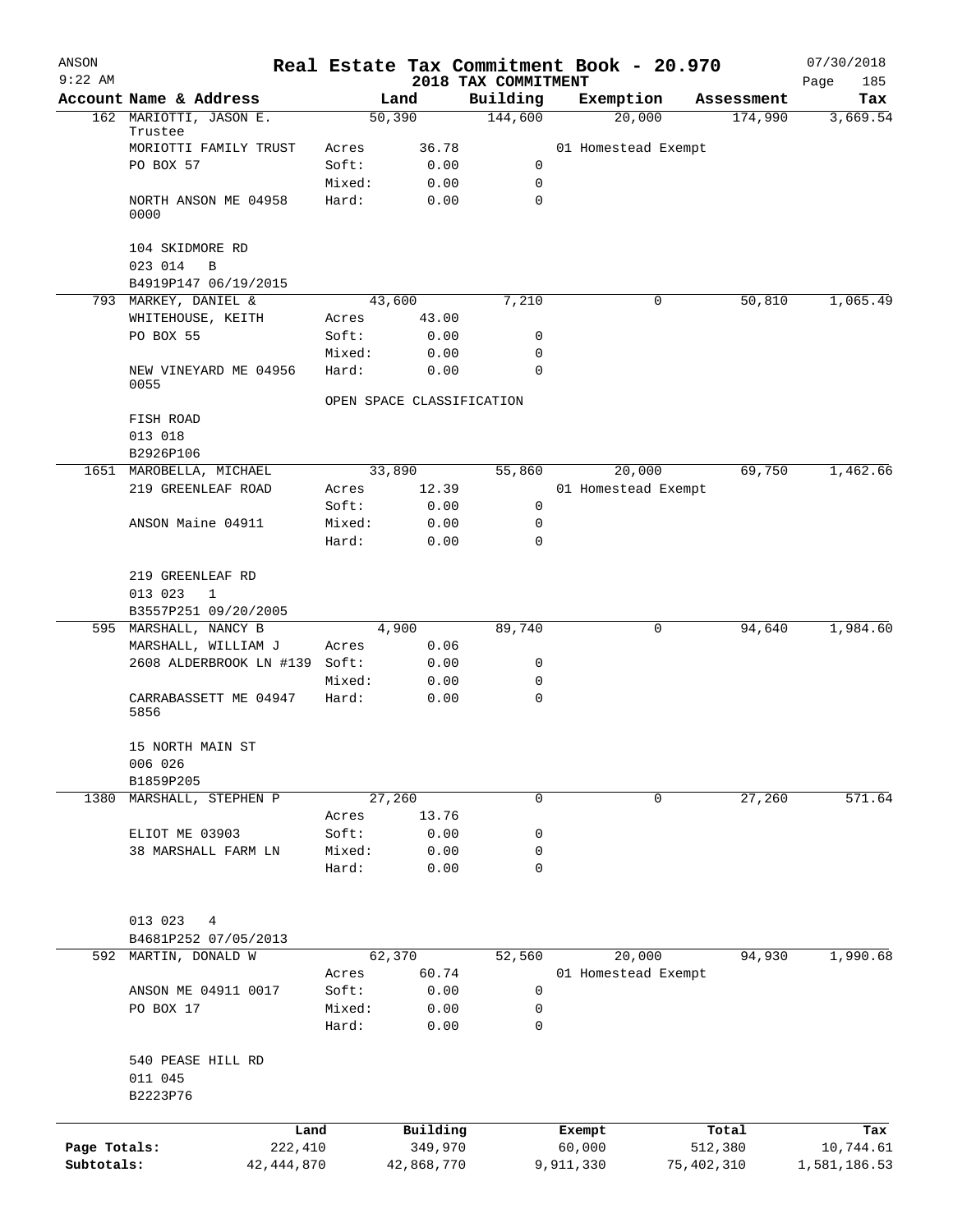| ANSON        |                                      |                     |              |                                 | Real Estate Tax Commitment Book - 20.970 |            | 07/30/2018         |
|--------------|--------------------------------------|---------------------|--------------|---------------------------------|------------------------------------------|------------|--------------------|
| $9:22$ AM    | Account Name & Address               |                     | Land         | 2018 TAX COMMITMENT<br>Building | Exemption                                | Assessment | 186<br>Page<br>Tax |
|              | 1956 MARTINS, JOHN                   |                     | 17,790       | 0                               | $\Omega$                                 | 17,790     | 373.06             |
|              | MARTINS, LAURA N                     | Acres               | 4.86         |                                 |                                          |            |                    |
|              | 26 MCLELLAN STREET                   | Soft:               | 0.00         | 0                               |                                          |            |                    |
|              |                                      | Mixed:              | 0.00         | 0                               |                                          |            |                    |
|              | SKOWHEGAN ME 04976                   | Hard:               | 0.00         | 0                               |                                          |            |                    |
|              | HORSEBACK ROAD                       |                     |              |                                 |                                          |            |                    |
|              | 015 010 1                            |                     |              |                                 |                                          |            |                    |
|              | B3940P146 12/05/2007                 |                     |              |                                 |                                          |            |                    |
|              | 1914 MASON, PETER J                  |                     | 18,590       | 0                               | 0                                        | 18,590     | 389.83             |
|              |                                      | Acres               | 5.39         |                                 |                                          |            |                    |
|              | OXFORD MA 01540 0000                 | Soft:               | 0.00         | 0                               |                                          |            |                    |
|              | 56 JOE JENNY RD                      | Mixed:              | 0.00         | 0                               |                                          |            |                    |
|              |                                      | Hard:               | 0.00         | 0                               |                                          |            |                    |
|              | HOLLIN WAITE HILL RD<br>6<br>020 014 |                     |              |                                 |                                          |            |                    |
|              | B3421P46 12/13/2004                  |                     |              |                                 |                                          |            |                    |
|              | 661 MASON, RICHARD E                 |                     | 35,400       | 93,180                          | 20,000                                   | 108,580    | 2,276.92           |
|              | MASON, MARIE C                       | Acres               | 13.90        |                                 | 01 Homestead Exempt                      |            |                    |
|              |                                      | Soft:               | 0.00         | 0                               |                                          |            |                    |
|              | 112 MERRY RD                         | Mixed:              | 0.00         | 0                               |                                          |            |                    |
|              | ANSON ME 04911 0000                  | Hard:               | 0.00         | 0                               |                                          |            |                    |
|              | 112 MERRY RD                         |                     |              |                                 |                                          |            |                    |
|              | 014 049                              |                     |              |                                 |                                          |            |                    |
|              | B3153P176                            |                     |              |                                 |                                          |            |                    |
|              | 600 MASON, ROBERT A                  |                     | 12,810       | 60,610                          | 26,000                                   | 47,420     | 994.40             |
|              | MASON, SYLVIA R                      | Acres               | $0.41\,$     |                                 | 01 Homestead Exempt                      |            |                    |
|              |                                      | Soft:               | 0.00         |                                 | 0 04 Non-resident Veteran                |            |                    |
|              | PO BOX 141                           | Mixed:              | 0.00         | $\mathbf 0$                     |                                          |            |                    |
|              | ANSON ME 04911 0141                  | Hard:               | 0.00         | 0                               |                                          |            |                    |
|              |                                      |                     |              |                                 |                                          |            |                    |
|              | 27 KENNEBEC ST<br>001 005            |                     |              |                                 |                                          |            |                    |
|              | B1359P65                             |                     |              |                                 |                                          |            |                    |
|              | 1546 MASSE, LETA                     |                     | 18,000       | 0                               | 0                                        | 18,000     | 377.46             |
|              |                                      |                     |              |                                 |                                          |            |                    |
|              | 616 CAMPGROUND ROAD                  | Acres<br>Soft:      | 5.00         |                                 |                                          |            |                    |
|              | NORTH ANSON ME 04958                 | Mixed:              | 0.00<br>0.00 | 0<br>0                          |                                          |            |                    |
|              | 7115                                 |                     |              |                                 |                                          |            |                    |
|              |                                      | Hard:               | 0.00         | 0                               |                                          |            |                    |
|              | 235 SPENCER RD                       |                     |              |                                 |                                          |            |                    |
|              | 020 012<br>D                         |                     |              |                                 |                                          |            |                    |
|              | B4730P351 11/04/2013                 |                     |              |                                 |                                          |            |                    |
| 683          | MASSE, LETA D                        |                     | 16,970       | 26,370                          | 20,000                                   | 23,340     | 489.44             |
|              | 23 PLUMMER DRIVE                     | Acres               | 0.72         |                                 | 01 Homestead Exempt                      |            |                    |
|              |                                      | Soft:               | 0.00         | 0                               |                                          |            |                    |
|              | RAYMOND ME 04071 0000                | Mixed:              | 0.00         | 0                               |                                          |            |                    |
|              |                                      | Hard:<br>B4961P0279 | 0.00         | 0                               |                                          |            |                    |
|              | 616 CAMPGROUND RD                    |                     |              |                                 |                                          |            |                    |
|              | 008 002<br>B4961P279 10/02/2015      |                     |              |                                 |                                          |            |                    |
|              |                                      |                     |              |                                 |                                          |            |                    |
|              |                                      |                     |              |                                 |                                          |            |                    |
|              | Land                                 |                     | Building     |                                 | Exempt                                   | Total      | Tax                |
| Page Totals: | 119,560                              |                     | 180,160      |                                 | 66,000                                   | 233,720    | 4,901.11           |

**Subtotals:** 42,564,430 43,048,930 9,977,330 75,636,030 1,586,087.64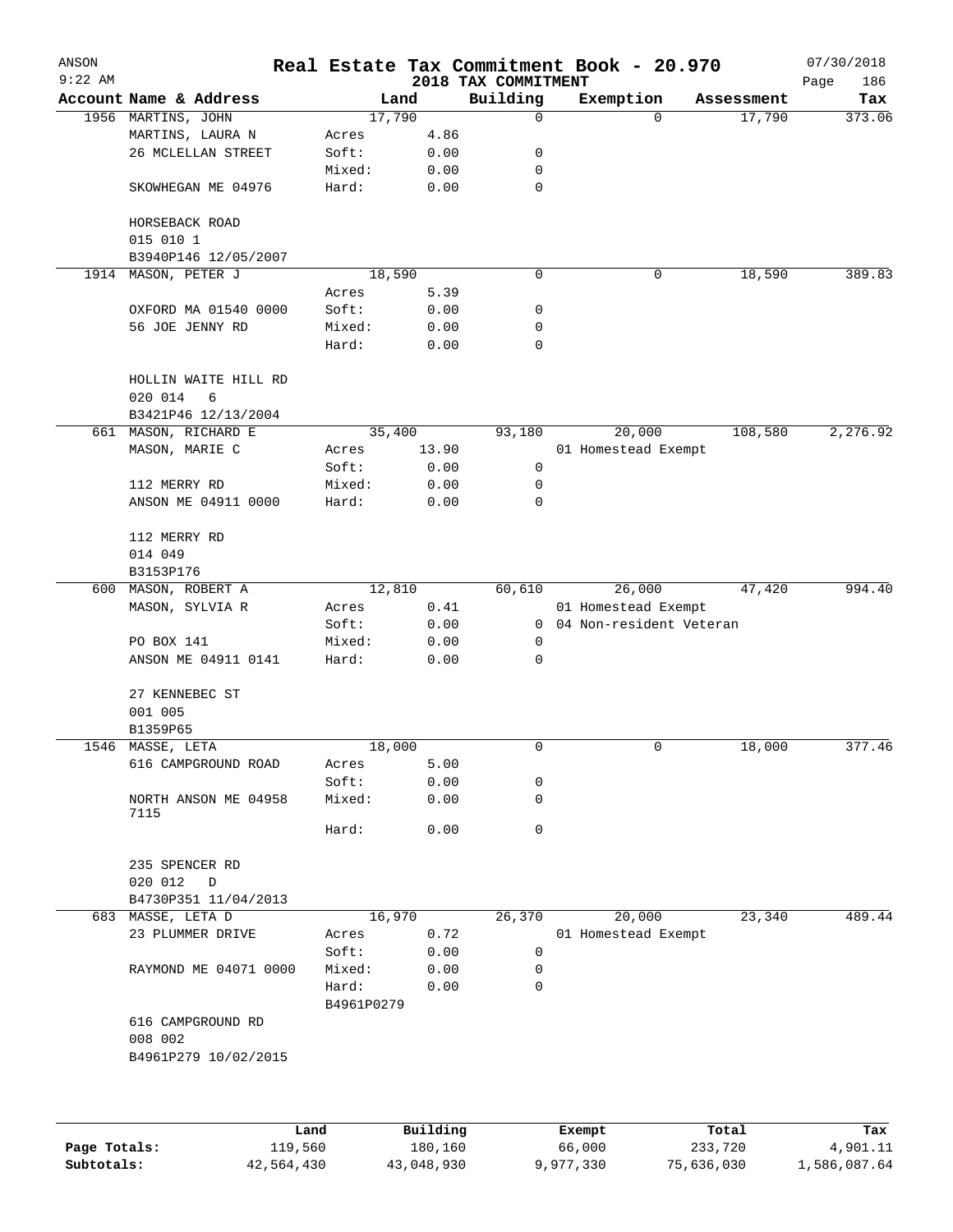| ANSON<br>$9:22$ AM |                                                                  |                        |              | 2018 TAX COMMITMENT | Real Estate Tax Commitment Book - 20.970 |            | 07/30/2018<br>187<br>Page |
|--------------------|------------------------------------------------------------------|------------------------|--------------|---------------------|------------------------------------------|------------|---------------------------|
|                    | Account Name & Address                                           |                        | Land         | Building            | Exemption                                | Assessment | Tax                       |
|                    | 475 MATHIEU, DOUGLAS                                             |                        | 21,670       | 57,720              | $\mathbf 0$                              | 79,390     | 1,664.81                  |
|                    | MATHIEU, SARAH                                                   | Acres                  | 2.11         |                     |                                          |            |                           |
|                    | 219 CAMPGROUND ROAD                                              | Soft:                  | 0.00         | 0                   |                                          |            |                           |
|                    |                                                                  | Mixed:                 | 0.00         | 0                   |                                          |            |                           |
|                    | NORTH ANSON ME 04958                                             | Hard:<br>B5017P0205 JT | 0.00         | $\Omega$            |                                          |            |                           |
|                    | 219 CAMPGROUND RD                                                |                        |              |                     |                                          |            |                           |
|                    | 015 049<br>$\mathbf B$                                           |                        |              |                     |                                          |            |                           |
|                    | B5084P354 10/06/2016 B5017P205 04/14/2016 B4183P11<br>08/21/2009 |                        |              |                     |                                          |            |                           |
|                    | 303 MATTINGLY LAND                                               |                        | 30,720       | $\mathbf 0$         | $\mathbf 0$                              | 30,720     | 644.20                    |
|                    | HOLDINGS, LLC                                                    | Acres                  | 12.72        |                     |                                          |            |                           |
|                    | NORTH ANSON ME 04958                                             | Soft:                  | 0.00         | 0                   |                                          |            |                           |
|                    | PO BOX 105                                                       | Mixed:                 | 0.00         | 0                   |                                          |            |                           |
|                    |                                                                  | Hard:                  | 0.00         | 0                   |                                          |            |                           |
|                    |                                                                  |                        |              |                     |                                          |            |                           |
|                    | 419 NEW PORTLAND RD                                              |                        |              |                     |                                          |            |                           |
|                    | 023 042<br>B                                                     |                        |              |                     |                                          |            |                           |
|                    | B2370P186                                                        |                        |              |                     |                                          |            |                           |
|                    | 740 MATTINGLY LAND<br>HOLDINGS, LLC                              | 274,830                |              | 314,750             | 0                                        | 589,580    | 12,363.49                 |
|                    |                                                                  | Acres                  | 85.66        |                     |                                          |            |                           |
|                    | NORTH ANSON ME 04958                                             | Soft:                  | 0.00         | 0<br>$\mathbf 0$    |                                          |            |                           |
|                    | PO BOX 105                                                       | Mixed:<br>Hard:        | 0.00<br>0.00 | 0                   |                                          |            |                           |
|                    |                                                                  |                        |              |                     |                                          |            |                           |
|                    | 419 NEW PORTLAND RD                                              |                        |              |                     |                                          |            |                           |
|                    | 023 042<br>C                                                     |                        |              |                     |                                          |            |                           |
|                    | B4481P222 12/15/2011                                             |                        |              |                     |                                          |            | 125.82                    |
|                    | 616 MATTINGLY LAND<br>HOLDINGS, LLC                              |                        | 6,000        | $\mathbf 0$         | 0                                        | 6,000      |                           |
|                    |                                                                  | Acres                  | 36.90        |                     |                                          |            |                           |
|                    | NORTH ANSON ME 04958                                             | Soft:                  | 2.70         | 316                 |                                          |            |                           |
|                    | PO BOX 105                                                       | Mixed:                 | 27.20        | 4,678               |                                          |            |                           |
|                    |                                                                  | Hard:<br>TREE GROWTH   | 3.50         | 658                 |                                          |            |                           |
|                    | 023 036<br>Е                                                     |                        |              |                     |                                          |            |                           |
|                    | B4502P69 03/01/2012                                              |                        |              |                     |                                          |            |                           |
|                    | 1630 MATTINGLY LAND<br>HOLDINGS, LLC                             |                        | 5,500        | 0                   | 0                                        | 5,500      | 115.34                    |
|                    |                                                                  | Acres                  | 4.60         |                     |                                          |            |                           |
|                    | NORTH ANSON ME 04958                                             | Soft:                  | 0.00         | 0                   |                                          |            |                           |
|                    | PO BOX 105                                                       | Mixed:                 | 0.00         | 0                   |                                          |            |                           |
|                    |                                                                  | Hard:                  | 0.00         | 0                   |                                          |            |                           |
|                    |                                                                  |                        |              |                     |                                          |            |                           |
|                    | 023 040                                                          |                        |              |                     |                                          |            |                           |
|                    |                                                                  |                        |              |                     |                                          |            |                           |

B4769P265 03/31/2014

|              | Land       | Building   | Exempt    | Total      | Tax          |
|--------------|------------|------------|-----------|------------|--------------|
| Page Totals: | 338,720    | 372,470    |           | 711,190    | 14,913.66    |
| Subtotals:   | 42,903,150 | 43,421,400 | 9,977,330 | 76,347,220 | 1,601,001.30 |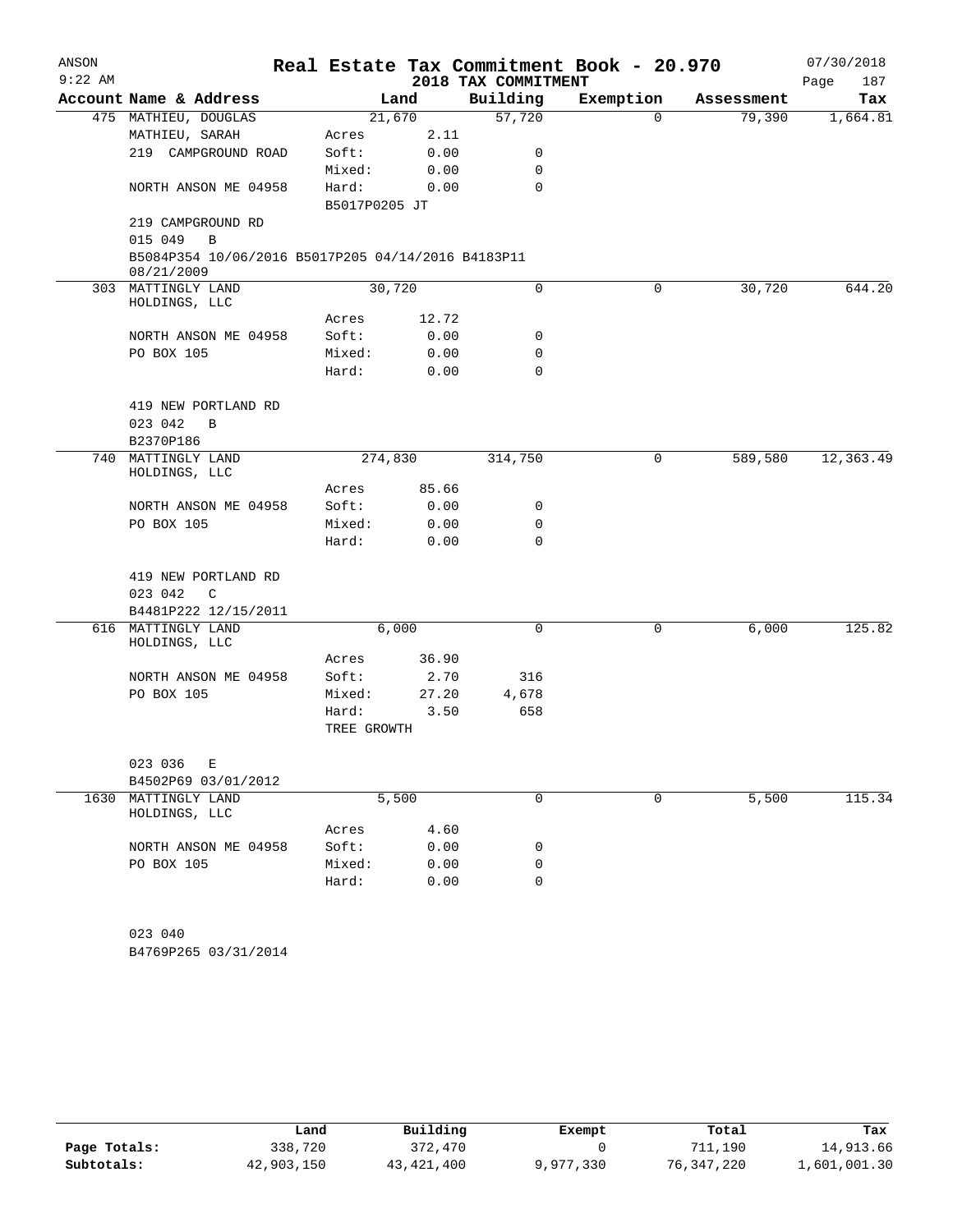| ANSON     |                                      |                      |        |                     | Real Estate Tax Commitment Book - 20.970 |            | 07/30/2018  |
|-----------|--------------------------------------|----------------------|--------|---------------------|------------------------------------------|------------|-------------|
| $9:22$ AM |                                      |                      |        | 2018 TAX COMMITMENT |                                          |            | 188<br>Page |
|           | Account Name & Address               |                      | Land   | Building            | Exemption                                | Assessment | Tax         |
| 1302      | MATTINGLY LAND<br>HOLDINGS, LLC      |                      | 5,210  | $\mathbf 0$         | $\mathbf 0$                              | 5,210      | 109.25      |
|           |                                      | Acres                | 31.00  |                     |                                          |            |             |
|           | NORTH ANSON ME 04958                 | Soft:                | 5.00   | 585                 |                                          |            |             |
|           | PO BOX 105                           | Mixed:               | 11.00  | 1,892               |                                          |            |             |
|           |                                      | Hard:<br>TREE GROWTH | 14.00  | 2,632               |                                          |            |             |
|           | 010 032<br>Α                         |                      |        |                     |                                          |            |             |
|           | B4698P106 08/13/2013                 |                      |        |                     |                                          |            |             |
|           | 1996 MATTINGLY LAND<br>HOLDINGS, LLC |                      | 14,100 | 0                   | 0                                        | 14,100     | 295.68      |
|           | PO BOX 105                           | Acres                | 2.40   |                     |                                          |            |             |
|           |                                      | Soft:                | 0.00   | 0                   |                                          |            |             |
|           | NORTH ANSON ME 04958<br>0105         | Mixed:               | 0.00   | 0                   |                                          |            |             |
|           |                                      | Hard:                | 0.00   | 0                   |                                          |            |             |
|           | NEW PORTLAND ROAD                    |                      |        |                     |                                          |            |             |
|           | 023 039<br>C                         |                      |        |                     |                                          |            |             |
|           | B4769P265 03/31/2014                 |                      |        |                     |                                          |            |             |
|           | 1495 MATTINGLY, KAREN                |                      | 12,650 | 31,390              | 20,000                                   | 24,040     | 504.12      |
|           |                                      | Acres                | 0.40   |                     | 01 Homestead Exempt                      |            |             |
|           | NORTH ANSON ME 04958<br>0402         | Soft:                | 0.00   | 0                   |                                          |            |             |
|           | PO BOX 402                           | Mixed:               | 0.00   | 0                   |                                          |            |             |
|           |                                      | Hard:                | 0.00   | $\Omega$            |                                          |            |             |
|           | 8 MADISON ST                         |                      |        |                     |                                          |            |             |
|           | 006 091<br>B2298P26                  |                      |        |                     |                                          |            |             |
|           | 1580 MATTINGLY, PHILLIP P            |                      | 27,500 | $\mathbf 0$         | 0                                        | 27,500     | 576.67      |
|           |                                      | Acres                | 50.70  |                     |                                          |            |             |
|           | NORTH ANSON ME 04958<br>0105         | Soft:                | 3.00   | 351                 |                                          |            |             |
|           | PO BOX 105                           | Mixed:               | 21.00  | 3,612               |                                          |            |             |
|           |                                      | Hard:                | 17.00  | 3,196               |                                          |            |             |
|           |                                      | TREE GROWTH          |        |                     |                                          |            |             |
|           | 010 031                              |                      |        |                     |                                          |            |             |
|           | B4283P56 06/17/2010                  |                      |        |                     |                                          |            |             |
|           | 1258 MATTINGLY, PHILLIP P            |                      | 29,940 | 44,390              | 0                                        | 74,330     | 1,558.70    |
|           |                                      | Acres                | 8.44   |                     |                                          |            |             |
|           | NORTH ANSON ME 04958<br>0105         | Soft:                | 0.00   | 0                   |                                          |            |             |
|           | PO BOX 105                           | Mixed:               | 0.00   | 0                   |                                          |            |             |
|           |                                      | Hard:                | 0.00   | 0                   |                                          |            |             |
|           | 31 ROLLING RIDGE DR                  |                      |        |                     |                                          |            |             |
|           | 010 036<br>A 3                       |                      |        |                     |                                          |            |             |
|           | B4485P99                             |                      |        |                     |                                          |            |             |

|              | Land       | Building   | Exempt    | Total      | Tax          |
|--------------|------------|------------|-----------|------------|--------------|
| Page Totals: | 89,400     | 75,780     | 20,000    | 145,180    | 3,044.42     |
| Subtotals:   | 42,992,550 | 43,497,180 | 9,997,330 | 76,492,400 | 1,604,045.72 |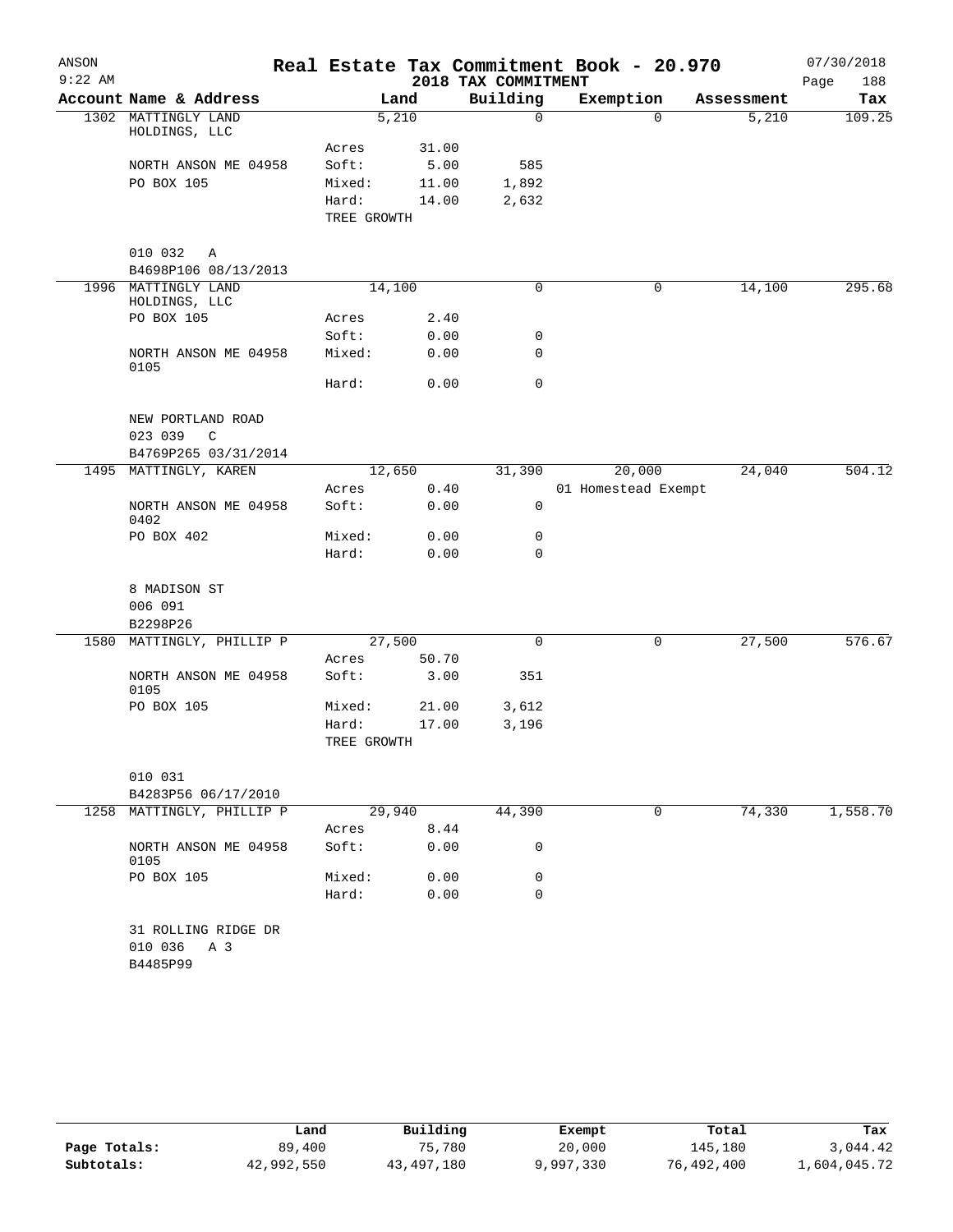| ANSON<br>$9:22$ AM         |                                   |             |                       | Real Estate Tax Commitment Book - 20.970<br>2018 TAX COMMITMENT |                |                       | 07/30/2018<br>Page<br>189 |
|----------------------------|-----------------------------------|-------------|-----------------------|-----------------------------------------------------------------|----------------|-----------------------|---------------------------|
|                            | Account Name & Address            |             | Land                  | Building                                                        | Exemption      | Assessment            | Tax                       |
|                            | 1259 MATTINGLY, PHILLIP P         |             | 39,350                | $\mathbf 0$                                                     | 0              | 39,350                | 825.17                    |
|                            | MATTINGLY, BONNIE J               | Acres       | 51.00                 |                                                                 |                |                       |                           |
|                            |                                   | Soft:       | 4.00                  | 468                                                             |                |                       |                           |
|                            | PO BOX 105                        | Mixed:      | 28.00                 | 4,816                                                           |                |                       |                           |
|                            | NORTH ANSON ME 04958<br>0105      | Hard:       | 11.00                 | 2,068                                                           |                |                       |                           |
|                            |                                   | TREE GROWTH |                       |                                                                 |                |                       |                           |
|                            | 024 005                           |             |                       |                                                                 |                |                       |                           |
|                            | B2874P172                         |             |                       |                                                                 |                |                       |                           |
|                            | 1197 MATTINGLY, PHILLIP P         |             | 31,500                | 68,820                                                          | 0              | 100,320               | 2,103.71                  |
|                            | MATTINGLY, BONNIE J               | Acres       | 14.00                 |                                                                 |                |                       |                           |
|                            |                                   | Soft:       | 0.00                  | 0                                                               |                |                       |                           |
|                            | PO BOX 105                        | Mixed:      | 0.00                  | 0                                                               |                |                       |                           |
|                            | NORTH ANSON ME 04958<br>0105      | Hard:       | 0.00                  | 0                                                               |                |                       |                           |
|                            | 26 SOLON RD                       |             |                       |                                                                 |                |                       |                           |
|                            | 017 047 A                         |             |                       |                                                                 |                |                       |                           |
|                            | B2969P244                         |             |                       |                                                                 |                |                       |                           |
|                            | 1414 MATTINGLY, PHILLIP P         |             | 46,500                | 251,090                                                         | 0              | 297,590               | 6,240.46                  |
|                            | MATTINGLY, BONNIE P               | Acres       | 22.00                 |                                                                 |                |                       |                           |
|                            |                                   | Soft:       | 0.00                  | 0                                                               |                |                       |                           |
|                            | PO BOX 105                        | Mixed:      | 0.00                  | 0                                                               |                |                       |                           |
|                            | NORTH ANSON ME 04958<br>0105      | Hard:       | 0.00                  | 0                                                               |                |                       |                           |
|                            | 25 SOLON RD                       |             |                       |                                                                 |                |                       |                           |
|                            | 017 028                           |             |                       |                                                                 |                |                       |                           |
|                            | B2527P209                         |             |                       |                                                                 |                |                       |                           |
|                            | 2016 MATTINGLY, PHILLIP P         |             | 47,000                | 0                                                               | 0              | 47,000                | 985.59                    |
|                            | MATTINGLY, BONNIE P               | Acres       | 45.00                 |                                                                 |                |                       |                           |
|                            | PO BOX 105                        | Soft:       | 0.00                  | 0                                                               |                |                       |                           |
|                            |                                   | Mixed:      | 0.00                  | 0                                                               |                |                       |                           |
|                            | N ANSON ME 04958                  | Hard:       | 0.00                  | $\mathbf 0$                                                     |                |                       |                           |
|                            | 024 019 A                         |             |                       |                                                                 |                |                       |                           |
|                            | B4900P284 04/30/2015              |             |                       |                                                                 |                |                       |                           |
|                            | 1798 MATTINGLY, PHILLIP P         |             | 25,300                | $\mathbf 0$                                                     | 0              | 25,300                | 530.54                    |
|                            | MATTINGLY, BONNIE P               | Acres       | 15.40                 |                                                                 |                |                       |                           |
|                            |                                   | Soft:       | 0.00                  | 0                                                               |                |                       |                           |
|                            | PO BOX 105                        | Mixed:      | 0.00                  | 0                                                               |                |                       |                           |
|                            | NORTH ANSON ME 04958<br>0105      | Hard:       | 0.00                  | 0                                                               |                |                       |                           |
|                            | 023 040<br>Α                      |             |                       |                                                                 |                |                       |                           |
| 1819                       | B2312P198<br>MATTINGLY, PHILLIP P |             | 23,840                | 0                                                               | $\mathbf 0$    | 23,840                | 499.92                    |
|                            | MATTINGLY, BONNIE J               | Acres       | 3.56                  |                                                                 |                |                       |                           |
|                            |                                   | Soft:       | 0.00                  | 0                                                               |                |                       |                           |
|                            | PO BOX 105                        | Mixed:      | 0.00                  | 0                                                               |                |                       |                           |
|                            | NORTH ANSON ME 04958<br>0105      | Hard:       | 0.00                  | $\mathbf 0$                                                     |                |                       |                           |
|                            | 417 NEW PORTLAND RD<br>023 042    |             |                       |                                                                 |                |                       |                           |
|                            | B4804P104 07/08/2014              |             |                       |                                                                 |                |                       |                           |
|                            | Land                              |             | Building              |                                                                 | Exempt         | Total                 | Tax                       |
| Page Totals:<br>Subtotals: | 213,490<br>43,206,040             |             | 319,910<br>43,817,090 |                                                                 | 0<br>9,997,330 | 533,400<br>77,025,800 | 11,185.39<br>1,615,231.11 |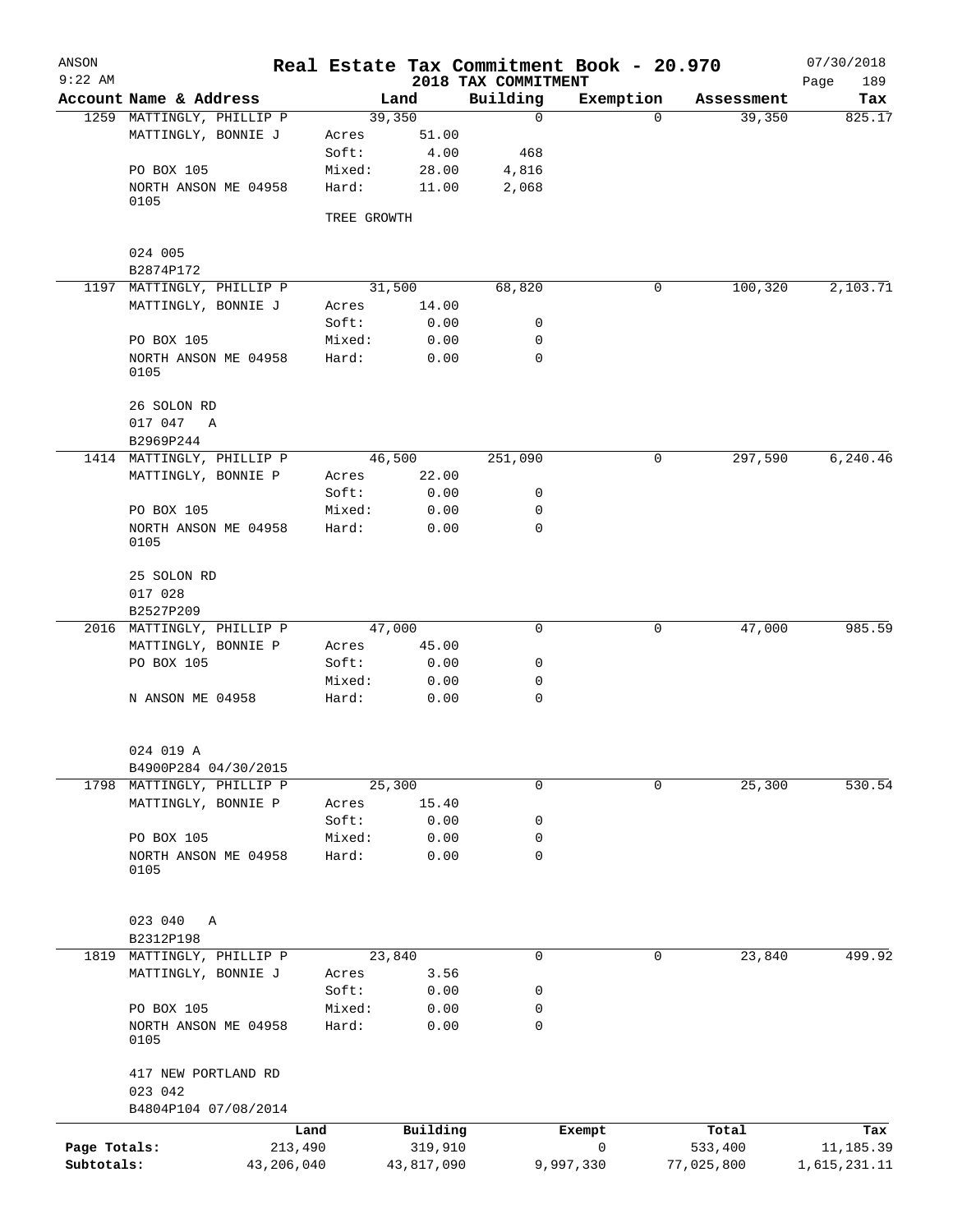| ANSON<br>$9:22$ AM |                              |            |                 |              |                                 | Real Estate Tax Commitment Book - 20.970 |            |            | 07/30/2018         |
|--------------------|------------------------------|------------|-----------------|--------------|---------------------------------|------------------------------------------|------------|------------|--------------------|
|                    | Account Name & Address       |            |                 | Land         | 2018 TAX COMMITMENT<br>Building | Exemption                                |            | Assessment | 190<br>Page<br>Tax |
|                    | 601 MATTINGLY, PHILLIP P     |            |                 | 34,810       | 90,750                          |                                          | $\Omega$   | 125,560    | 2,632.99           |
|                    |                              |            | Acres           | 13.31        |                                 |                                          |            |            |                    |
|                    | NORTH ANSON ME 04958<br>0105 |            | Soft:           | 0.00         | 0                               |                                          |            |            |                    |
|                    | PO BOX 105                   |            | Mixed:          | 0.00         | 0                               |                                          |            |            |                    |
|                    |                              |            | Hard:           | 0.00         | 0                               |                                          |            |            |                    |
|                    | 377 NEW PORTLAND RD          |            |                 |              |                                 |                                          |            |            |                    |
|                    | 023 039<br>$\mathbf{1}$      |            |                 |              |                                 |                                          |            |            |                    |
|                    | B1504P89                     |            |                 |              |                                 |                                          |            |            |                    |
|                    | 602 MATTINGLY, PHILLIP P     |            |                 | 31,500       | 61,020                          | 20,000                                   |            | 72,520     | 1,520.74           |
|                    | MATTINGLY, REBECCAH A        |            | Acres           | 10.00        |                                 | 01 Homestead Exempt                      |            |            |                    |
|                    |                              |            | Soft:           | 0.00         | $\mathbf 0$                     |                                          |            |            |                    |
|                    | PO BOX 105                   |            | Mixed:          | 0.00         | 0                               |                                          |            |            |                    |
|                    | NORTH ANSON ME 04958<br>0105 |            | Hard:           | 0.00         | $\mathbf 0$                     |                                          |            |            |                    |
|                    | 321 NEW PORTLAND RD          |            |                 |              |                                 |                                          |            |            |                    |
|                    | 023 039                      |            |                 |              |                                 |                                          |            |            |                    |
|                    | B4782P99 05/08/2014          |            |                 |              |                                 |                                          |            |            |                    |
|                    | 688 MATTINGLY, PHILLIP P     |            |                 | 23,490       | 0                               |                                          | 0          | 23,490     | 492.59             |
|                    | MATTINGLY, BONNIE P          |            | Acres           | 9.99         |                                 |                                          |            |            |                    |
|                    |                              |            | Soft:           | 0.00         | 0                               |                                          |            |            |                    |
|                    | PO BOX 105                   |            | Mixed:          | 0.00         | 0                               |                                          |            |            |                    |
|                    | NORTH ANSON ME 04958<br>0105 |            | Hard:           | 0.00         | 0                               |                                          |            |            |                    |
|                    | 017 022                      |            |                 |              |                                 |                                          |            |            |                    |
|                    | B2516P316                    |            |                 |              |                                 |                                          |            |            |                    |
|                    | 960 MATTINGLY, PHILLIP P     |            |                 | 20,180       | 0                               |                                          | 0          | 20,180     | 423.17             |
|                    | MATTINGLY, BONNIE J          |            | Acres           | 11.18        |                                 |                                          |            |            |                    |
|                    |                              |            | Soft:           | 0.00         | 0                               |                                          |            |            |                    |
|                    | PO BOX 105                   |            | Mixed:          | 0.00         | 0                               |                                          |            |            |                    |
|                    | NORTH ANSON ME 04958<br>0105 |            | Hard:           | 0.00         | $\mathbf 0$                     |                                          |            |            |                    |
|                    | 017 045 A                    |            |                 |              |                                 |                                          |            |            |                    |
|                    | B3470P219 04/14/2005         |            |                 |              |                                 |                                          |            |            |                    |
| 1083               | MATTINGLY, PHILLIP P         |            |                 | 62,100       | 278,650                         |                                          | 0          | 340,750    | 7,145.53           |
|                    | MATTINGLY, BONNIE P          |            | Acres           | 81.80        |                                 |                                          |            |            |                    |
|                    |                              |            | Soft:           | 0.00         | 0                               |                                          |            |            |                    |
|                    | PO BOX 105                   |            | Mixed:          | 0.00         | 0                               |                                          |            |            |                    |
|                    | NORTH ANSON ME 04958<br>0105 |            | Hard:           | 0.00         | 0                               |                                          |            |            |                    |
|                    | 347 NEW PORTLAND RD          |            |                 |              |                                 |                                          |            |            |                    |
|                    | 023 039<br>B                 |            |                 |              |                                 |                                          |            |            |                    |
|                    | B2312P198                    |            |                 |              |                                 |                                          |            |            |                    |
| 603                | MAURICE, OVIDE E             |            |                 | 6,930        | 36,110                          | 20,000                                   |            | 23,040     | 483.15             |
|                    |                              |            | Acres           | 0.12         |                                 | 01 Homestead Exempt                      |            |            |                    |
|                    | ANSON ME 04911 0448          |            | Soft:           | 0.00         | 0                               |                                          |            |            |                    |
|                    | PO BOX 448                   |            | Mixed:<br>Hard: | 0.00<br>0.00 | 0<br>0                          |                                          |            |            |                    |
|                    | 45 HILLTOP RD                |            |                 |              |                                 |                                          |            |            |                    |
|                    | 003 012<br>B1520P154         |            |                 |              |                                 |                                          |            |            |                    |
|                    |                              | Land       |                 | Building     |                                 | Exempt                                   |            | Total      | Tax                |
| Page Totals:       |                              | 179,010    |                 | 466,530      |                                 | 40,000                                   |            | 605,540    | 12,698.17          |
| Subtotals:         |                              | 43,385,050 |                 | 44,283,620   |                                 | 10,037,330                               | 77,631,340 |            | 1,627,929.28       |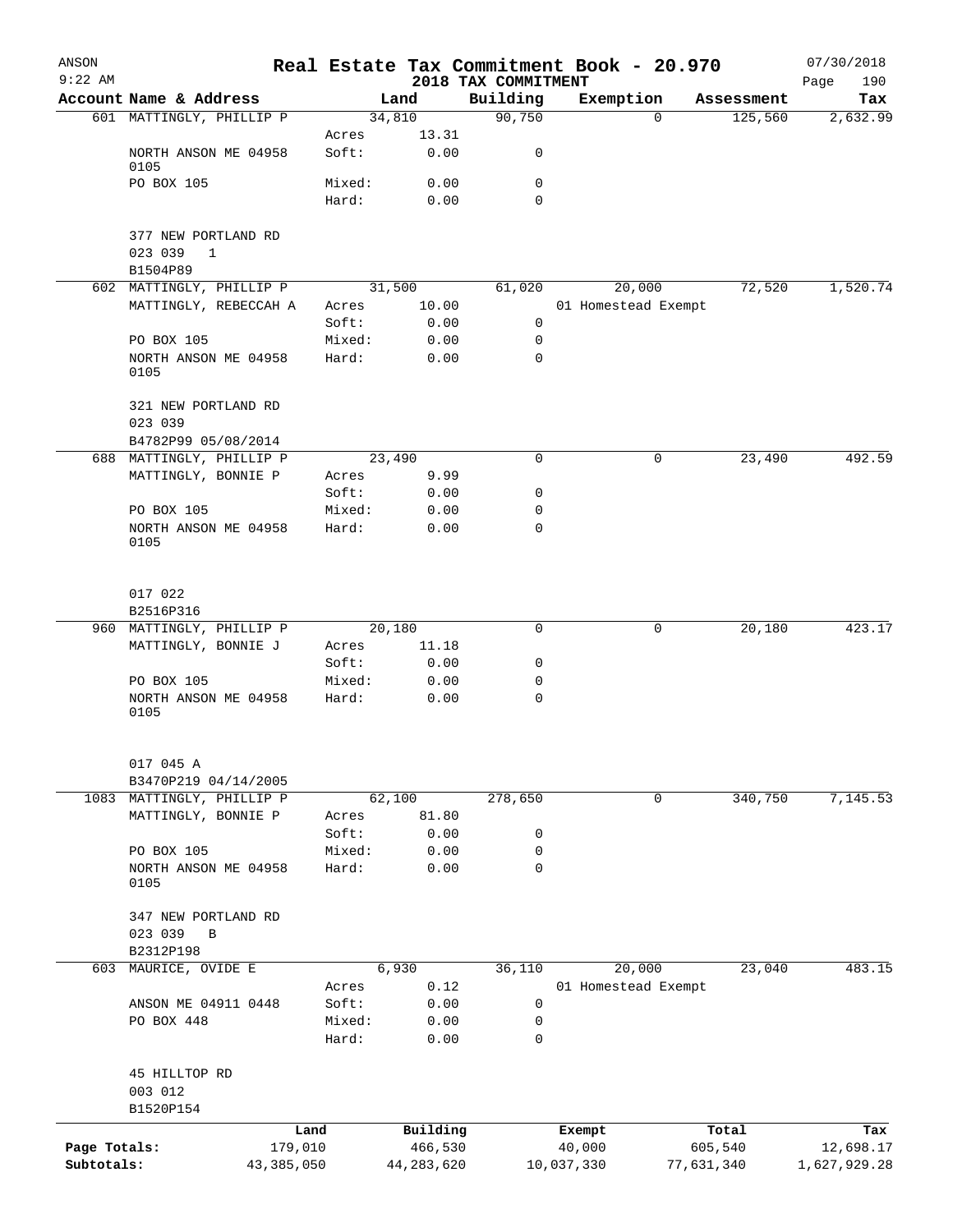| ANSON        |                        |            |                 |              |                                 |              | Real Estate Tax Commitment Book - 20.970 |            | 07/30/2018         |
|--------------|------------------------|------------|-----------------|--------------|---------------------------------|--------------|------------------------------------------|------------|--------------------|
| $9:22$ AM    | Account Name & Address |            |                 | Land         | 2018 TAX COMMITMENT<br>Building |              | Exemption                                | Assessment | Page<br>191<br>Tax |
|              | 1633 MAYO, ALFRED J    |            |                 | 20,650       | 70,150                          |              | 26,000                                   | 64,800     | 1,358.86           |
|              | MAYO, ROBERTA A        |            | Acres           | 1.43         |                                 |              | 01 Homestead Exempt                      |            |                    |
|              | 64 PREBLE AVE          |            | Soft:           | 0.00         |                                 |              | 0 02 Resident Veteran                    |            |                    |
|              |                        |            | Mixed:          | 0.00         | 0                               |              |                                          |            |                    |
|              | ANSON ME 04911         |            | Hard:           | 0.00         | 0                               |              |                                          |            |                    |
|              |                        |            |                 |              |                                 |              |                                          |            |                    |
|              | 64 PREBLE AVE          |            |                 |              |                                 |              |                                          |            |                    |
|              | 004 025                |            |                 |              |                                 |              |                                          |            |                    |
|              | B647P366               |            |                 |              |                                 |              |                                          |            |                    |
|              | 610 MAYO, DAVID E      |            |                 | 18,550       | 55,850                          |              | 20,000                                   | 54,400     | 1,140.77           |
|              |                        |            | Acres           | 0.86         |                                 |              | 01 Homestead Exempt                      |            |                    |
|              | ANSON ME 04911 0000    |            | Soft:           | 0.00         | 0                               |              |                                          |            |                    |
|              | 54 HILLTOP RD          |            | Mixed:          | 0.00         | 0                               |              |                                          |            |                    |
|              |                        |            | Hard:           | 0.00         | $\mathbf 0$                     |              |                                          |            |                    |
|              | 54 HILLTOP RD          |            |                 |              |                                 |              |                                          |            |                    |
|              | 010 036<br>D           |            |                 |              |                                 |              |                                          |            |                    |
|              | B2333P178              |            |                 |              |                                 |              |                                          |            |                    |
| 1616         | MAYO, EVERETT          |            |                 | 20,100       | 22,360                          |              | 20,000                                   | 22,460     | 470.99             |
|              |                        |            | Acres           | 2.00         |                                 |              | 01 Homestead Exempt                      |            |                    |
|              | NORTH ANSON ME 04958   |            | Soft:           | 0.00         | 0                               |              |                                          |            |                    |
|              | 0305                   |            |                 |              |                                 |              |                                          |            |                    |
|              | PO BOX 305             |            | Mixed:          | 0.00         | 0                               |              |                                          |            |                    |
|              |                        |            | Hard:           | 0.00         | $\mathbf 0$                     |              |                                          |            |                    |
|              | 584 VALLEY RD          |            |                 |              |                                 |              |                                          |            |                    |
|              | 019 032<br>$\mathbb A$ |            |                 |              |                                 |              |                                          |            |                    |
|              | B1690P327              |            |                 |              |                                 |              |                                          |            |                    |
| 611          | MAYO, RICHARD, SR., &  |            |                 | 20,000       | 17,930                          |              | 20,000                                   | 17,930     | 375.99             |
|              | GLORIA                 |            |                 |              |                                 |              |                                          |            |                    |
|              |                        |            | Acres           | 1.00         |                                 |              | 01 Homestead Exempt                      |            |                    |
|              | NORTH ANSON ME 04958   |            | Soft:           | 0.00         | 0                               |              |                                          |            |                    |
|              | 0435                   |            |                 | 0.00         | 0                               |              |                                          |            |                    |
|              | PO BOX 435             |            | Mixed:<br>Hard: | 0.00         | $\mathbf 0$                     |              |                                          |            |                    |
|              |                        |            |                 |              |                                 |              |                                          |            |                    |
|              | 145 VALLEY RD          |            |                 |              |                                 |              |                                          |            |                    |
|              | 018 030 B              |            |                 |              |                                 |              |                                          |            |                    |
|              | B1195P227              |            |                 |              |                                 |              |                                          |            |                    |
| 1759         | MAYO, TERRY L          |            |                 | 0            | 20,190                          |              | 20,000                                   | 190        | 3.98               |
|              |                        |            |                 |              |                                 |              | 01 Homestead Exempt                      |            |                    |
|              | NORTH ANSON ME 04958   |            |                 |              |                                 |              |                                          |            |                    |
|              | 0000                   |            |                 |              |                                 |              |                                          |            |                    |
|              | PO BOX 435             |            |                 |              |                                 |              |                                          |            |                    |
|              |                        |            | MOBILE HOME     |              |                                 |              |                                          |            |                    |
|              | 86 CAMPGROUND RD       |            |                 |              |                                 |              |                                          |            |                    |
|              | 015 036<br>6 ON        |            |                 |              |                                 |              |                                          |            |                    |
| 604          | MAYOU, BRIAN           |            |                 | 26,630       | 26,210                          |              | 20,000                                   | 32,840     | 688.65             |
|              |                        |            | Acres           | 5.42         |                                 |              | 01 Homestead Exempt                      |            |                    |
|              | ANSON ME 04911 0000    |            | Soft:           | 0.00         | 0                               |              |                                          |            |                    |
|              | PO BOX 580             |            | Mixed:          | 0.00         | 0                               |              |                                          |            |                    |
|              |                        |            | Hard:           | 0.00         | $\mathbf 0$                     |              |                                          |            |                    |
|              |                        |            |                 |              |                                 |              |                                          |            |                    |
|              | 1 GRAY RD              |            |                 |              |                                 |              |                                          |            |                    |
|              | 022 038<br>3           |            |                 |              |                                 |              |                                          |            |                    |
|              | B1909P177              |            |                 |              |                                 |              |                                          |            |                    |
|              |                        |            |                 |              |                                 |              |                                          |            |                    |
|              |                        | Land       |                 | Building     |                                 |              | Exempt                                   | Total      | Tax                |
| Page Totals: |                        | 105,930    |                 | 212,690      |                                 |              | 126,000                                  | 192,620    | 4,039.24           |
| Subtotals:   |                        | 43,490,980 |                 | 44, 496, 310 |                                 | 10, 163, 330 |                                          | 77,823,960 | 1,631,968.52       |
|              |                        |            |                 |              |                                 |              |                                          |            |                    |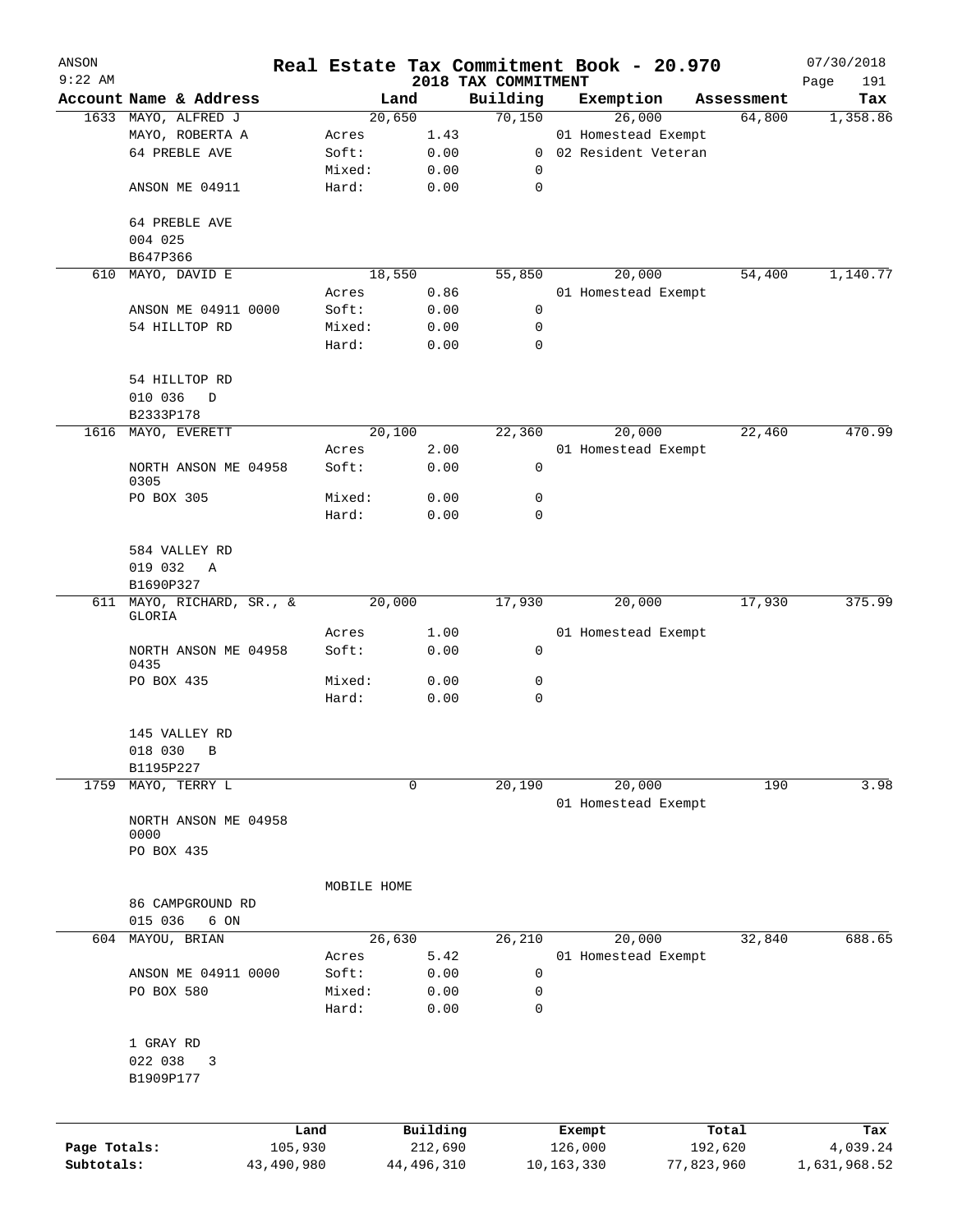| ANSON<br>$9:22$ AM |                                                        |                     |                  | 2018 TAX COMMITMENT | Real Estate Tax Commitment Book - 20.970 |            | 07/30/2018<br>Page<br>192 |
|--------------------|--------------------------------------------------------|---------------------|------------------|---------------------|------------------------------------------|------------|---------------------------|
|                    | Account Name & Address                                 |                     | Land             | Building            | Exemption                                | Assessment | Tax                       |
|                    | 1379 MCCOLLOR, MERLE E.,<br>JR., & RACHEL A.           |                     | 9,380            | 25,370              | $\mathbf 0$                              | 34,750     | 728.71                    |
|                    |                                                        | Acres               | 0.22             |                     |                                          |            |                           |
|                    | ANSON ME 04911 0000                                    | Soft:               | 0.00             | 0                   |                                          |            |                           |
|                    | PO BOX 46                                              | Mixed:              | 0.00             | 0                   |                                          |            |                           |
|                    |                                                        | Hard:               | 0.00             | 0                   |                                          |            |                           |
|                    | 129 MAIN ST                                            |                     |                  |                     |                                          |            |                           |
|                    | 002 047<br>B                                           |                     |                  |                     |                                          |            |                           |
|                    | B4526P78 05/17/2012                                    |                     |                  |                     |                                          |            |                           |
|                    | 1410 MCCONNELL, PEGEEN S                               |                     | 9,250            | 0                   | 0                                        | 9,250      | 193.97                    |
|                    | MCCONNELL, MALCOLM S                                   | Acres               | 56.00            |                     |                                          |            |                           |
|                    | 342 FOTE ROAD                                          | Soft:               | 7.00             | 819                 |                                          |            |                           |
|                    |                                                        | Mixed:              | 49.00            | 8,428               |                                          |            |                           |
|                    | WISCASSET ME 04578 0000                                | Hard:               | 0.00             | 0                   |                                          |            |                           |
|                    |                                                        | TREE GROWTH         |                  |                     |                                          |            |                           |
|                    | HOLLIN WAITE HILL ROAD                                 |                     |                  |                     |                                          |            |                           |
|                    | 014 029                                                |                     |                  |                     |                                          |            |                           |
|                    | B4983P351 12/08/2015                                   |                     |                  |                     |                                          |            |                           |
|                    | 614 MCCOURT, JOYCE E                                   |                     | 23,800           | 0                   | 0                                        | 23,800     | 499.09                    |
|                    |                                                        | Acres               | 10.30            |                     |                                          |            |                           |
|                    | AMESBURY MA 01913 0000                                 | Soft:               | 0.00             | 0                   |                                          |            |                           |
|                    | 291 LIONS MOUTH RD                                     | Mixed:              | 0.00             | 0                   |                                          |            |                           |
|                    |                                                        | Hard:               | 0.00             | 0                   |                                          |            |                           |
|                    |                                                        |                     |                  |                     |                                          |            |                           |
|                    | 015 043<br>Α                                           |                     |                  |                     |                                          |            |                           |
|                    | B1007P10                                               |                     |                  |                     |                                          |            |                           |
|                    | 24 MCCOY, TIMOTHY S                                    |                     | 23,800           | 0                   | 0                                        | 23,800     | 499.09                    |
|                    | MCCOY, ELISSA K                                        | Acres               | 10.30            |                     |                                          |            |                           |
|                    |                                                        | Soft:               | 0.00             | 0                   |                                          |            |                           |
|                    | 389 GORE RD                                            | Mixed:              | 0.00             | 0                   |                                          |            |                           |
|                    | ALFRED ME 04002 0000                                   | Hard:               | 0.00             | 0                   |                                          |            |                           |
|                    | 176 CARRABASSETT RD                                    |                     |                  |                     |                                          |            |                           |
|                    | 022 021 5                                              |                     |                  |                     |                                          |            |                           |
|                    | B3404P12 11/08/2004                                    |                     |                  |                     |                                          |            |                           |
|                    | 1432 MCCROHAN, MICHELINE                               |                     | 30,640           | 83,770              | 0                                        | 114,410    | 2,399.18                  |
|                    | PO BOX 182                                             | Acres               | 9.14             |                     |                                          |            |                           |
|                    |                                                        | Soft:               | 0.00             | 0                   |                                          |            |                           |
|                    | NORTH ANSON ME 04958<br>0000                           | Mixed:              | 0.00             | 0                   |                                          |            |                           |
|                    |                                                        | Hard:<br>B4924P0256 | 0.00             | 0                   |                                          |            |                           |
|                    | 582 RIVER RD                                           |                     |                  |                     |                                          |            |                           |
|                    | 016 011 B                                              |                     |                  |                     |                                          |            |                           |
|                    | B4924P256 06/12/2015 B4921P238 06/16/2015              |                     |                  |                     |                                          |            |                           |
|                    | 1021 MCDONALD, MICHAEL                                 |                     | 49,360           | 39,230              | $\mathbf 0$                              | 88,590     | 1,857.73                  |
|                    | MCDONALD, SUSAN                                        | Acres               | 79.00            |                     |                                          |            |                           |
|                    | 34 ORCHARD STREET                                      | Soft:               | 0.00             | 0                   |                                          |            |                           |
|                    |                                                        | Mixed:              | 29.00            | 4,988               |                                          |            |                           |
|                    | AVON CT 06001                                          | Hard:               | 19.00            | 3,572               |                                          |            |                           |
|                    |                                                        |                     | TREE GROWTH 2027 |                     |                                          |            |                           |
|                    | 394 PEASE HILL RD                                      |                     |                  |                     |                                          |            |                           |
|                    | 011 043 C<br>B5029P319 05/20/2016 B3425P168 12/21/2004 |                     |                  |                     |                                          |            |                           |
|                    |                                                        |                     |                  |                     |                                          |            |                           |
|                    |                                                        |                     |                  |                     |                                          |            |                           |

|              | Land       | Building   | Exempt     | Total      | Tax          |
|--------------|------------|------------|------------|------------|--------------|
| Page Totals: | 146,230    | 148,370    |            | 294,600    | 6,177.77     |
| Subtotals:   | 43,637,210 | 44,644,680 | 10,163,330 | 78,118,560 | 1,638,146.29 |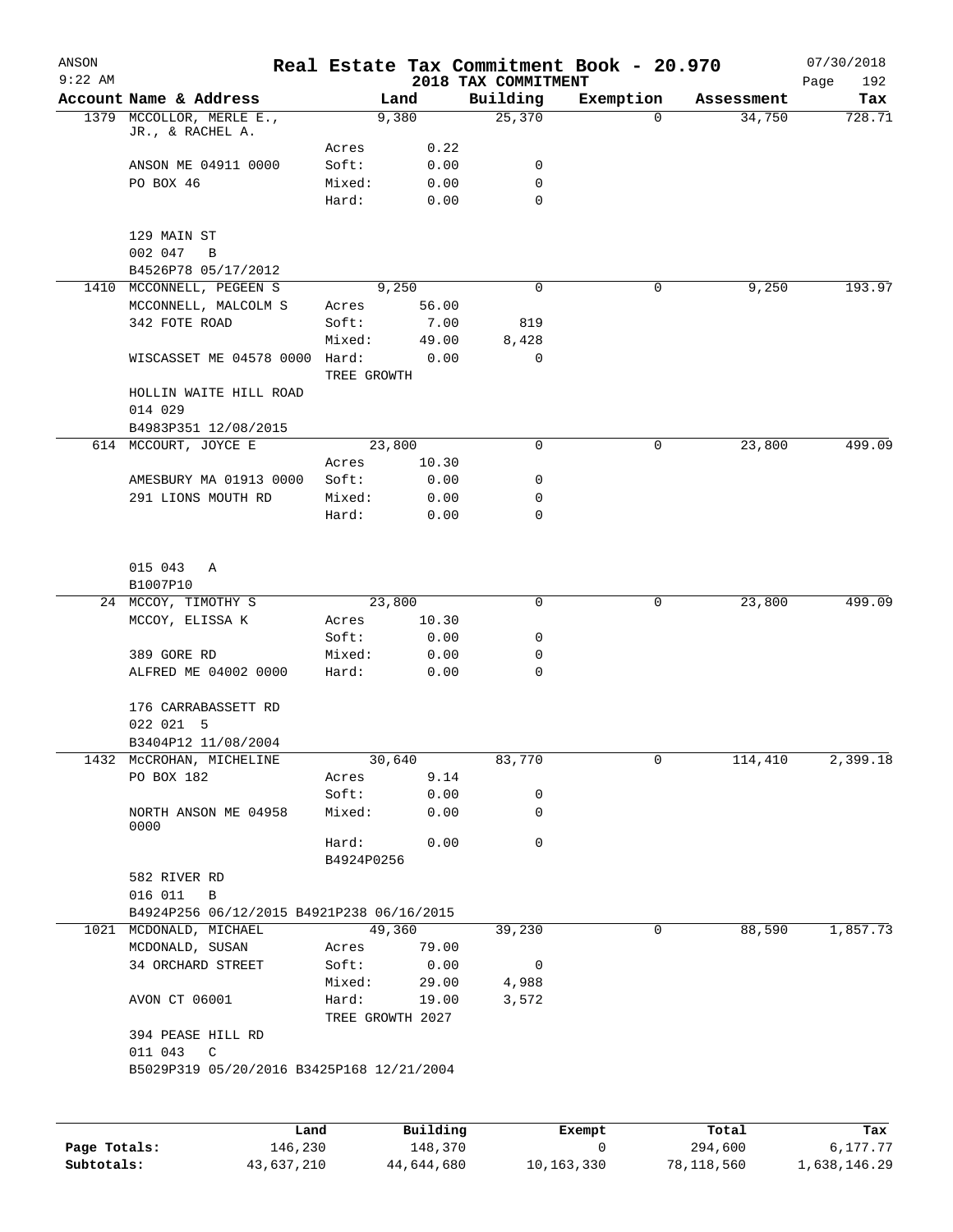| ANSON<br>$9:22$ AM |                                            |                 |              | 2018 TAX COMMITMENT | Real Estate Tax Commitment Book - 20.970 |            | 07/30/2018<br>193<br>Page |
|--------------------|--------------------------------------------|-----------------|--------------|---------------------|------------------------------------------|------------|---------------------------|
|                    | Account Name & Address                     |                 | Land         | Building            | Exemption                                | Assessment | Tax                       |
|                    | 1093 MCDONALD, ROBERT<br>MCDONALD, EILEEN  |                 | $\Omega$     | 39,470              | 20,000<br>01 Homestead Exempt            | 19,470     | 408.29                    |
|                    | PO BOX 266<br>NORTH ANSON ME 04958<br>0266 |                 |              |                     |                                          |            |                           |
|                    | 303 SOLON RD<br>024 023<br>ON              |                 |              |                     |                                          |            |                           |
| 788                | MCELROY, GARTH J                           |                 | 31,700       | 97,370              | 20,000                                   | 109,070    | 2,287.20                  |
|                    | MCELROY, MEGAN J                           | Acres           | 10.20        |                     | 01 Homestead Exempt                      |            |                           |
|                    |                                            | Soft:           | 0.00         | $\mathbf 0$         |                                          |            |                           |
|                    | 188 FLETCHER RD                            | Mixed:          | 0.00         | 0                   |                                          |            |                           |
|                    | ANSON ME 04911 3406                        | Hard:           | 0.00         | 0                   |                                          |            |                           |
|                    | 188 FLETCHER RD<br>013 008<br>B            |                 |              |                     |                                          |            |                           |
|                    | B3686P19 05/20/2006                        |                 |              |                     |                                          |            |                           |
|                    | 911 MCFADYEN, TANYA M                      |                 | 32,920       | 91,440              | 20,000                                   | 104,360    | 2,188.43                  |
|                    |                                            | Acres           | 11.42        |                     | 01 Homestead Exempt                      |            |                           |
|                    | NORTH ANSON ME 04958                       | Soft:           | 0.00         | 0                   |                                          |            |                           |
|                    | 488 CAMPGROUND RD                          | Mixed:<br>Hard: | 0.00<br>0.00 | 0<br>0              |                                          |            |                           |
|                    | 488 CAMPGROUND RD<br>018 017               |                 |              |                     |                                          |            |                           |
|                    | B4472P243 11/29/2011                       |                 |              |                     |                                          |            |                           |
|                    | 617 MCGRAVES, JANET A                      |                 | 18,150       | 0                   | 0                                        | 18,150     | 380.61                    |
|                    |                                            | Acres           | 5.10         |                     |                                          |            |                           |
|                    | BRUNSWICK ME 04011 0000                    | Soft:           | 0.00         | 0                   |                                          |            |                           |
|                    | 58 PLEASANT ST                             | Mixed:          | 0.00         | 0                   |                                          |            |                           |
|                    |                                            | Hard:           | 0.00         | 0                   |                                          |            |                           |
|                    | 012 009 17<br>B1416P196                    |                 |              |                     |                                          |            |                           |
|                    | 154 MCGUIRE, RORY                          |                 | 8,600        | 0                   | 0                                        | 8,600      | 180.34                    |
|                    |                                            | Acres           | 16.00        |                     |                                          |            |                           |
|                    | ANSON ME 04911 0000                        | Soft:           | 0.00         | 0                   |                                          |            |                           |
|                    | PO BOX 277                                 | Mixed:          | 0.00         | 0                   |                                          |            |                           |
|                    |                                            | Hard:           | 0.00         | 0                   |                                          |            |                           |
|                    | 024 026<br>B<br>B5231P6 11/28/2017         |                 |              |                     |                                          |            |                           |
| 311                | MCGUIRE, RORY                              |                 | 5,300        | 0                   | 0                                        | 5,300      | 111.14                    |
|                    | PO BOX 277                                 | Acres           | 0.50         |                     |                                          |            |                           |
|                    |                                            | Soft:           | 0.00         | 0                   |                                          |            |                           |
|                    | ANSON ME 04911                             | Mixed:          | 0.00         | 0                   |                                          |            |                           |
|                    |                                            | Hard:           | 0.00         | 0                   |                                          |            |                           |
|                    | OFF SOLON ROAD                             |                 |              |                     |                                          |            |                           |
|                    | 024 026<br>A 1                             |                 |              |                     |                                          |            |                           |
|                    | B2506P54                                   |                 |              |                     |                                          |            |                           |
|                    |                                            |                 |              |                     |                                          |            |                           |
|                    |                                            |                 |              |                     |                                          |            |                           |
|                    |                                            |                 |              |                     |                                          |            |                           |

|              | Land       | Building   | Exempt     | Total      | Tax          |
|--------------|------------|------------|------------|------------|--------------|
| Page Totals: | 96,670     | 228,280    | 60,000     | 264,950    | 5,556.01     |
| Subtotals:   | 43,733,880 | 44,872,960 | 10,223,330 | 78,383,510 | 1,643,702.30 |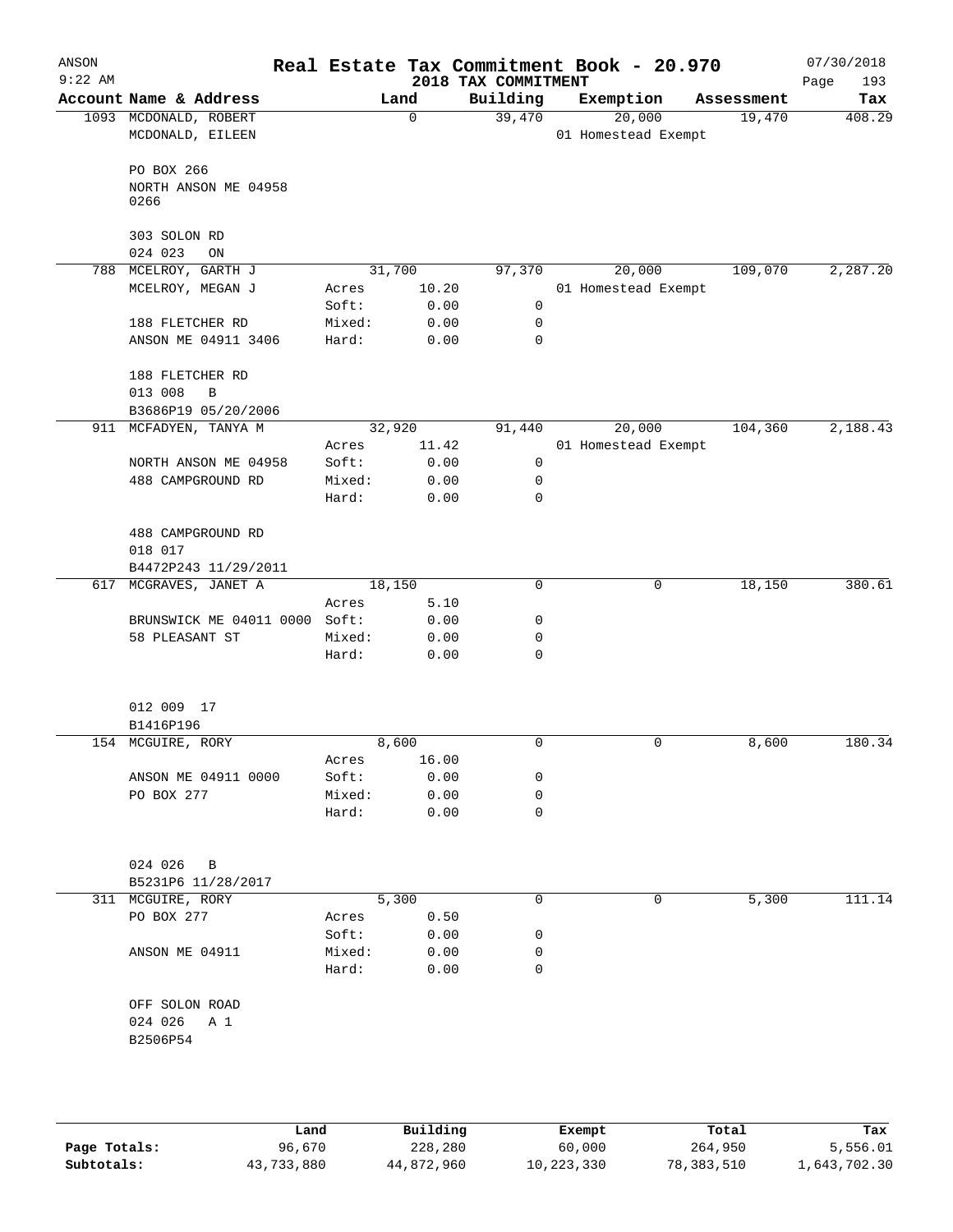| ANSON<br>$9:22$ AM |                                            |                 |              | 2018 TAX COMMITMENT | Real Estate Tax Commitment Book - 20.970 |            | 07/30/2018<br>194<br>Page |
|--------------------|--------------------------------------------|-----------------|--------------|---------------------|------------------------------------------|------------|---------------------------|
|                    | Account Name & Address                     |                 | Land         | Building            | Exemption                                | Assessment | Tax                       |
|                    | 620 MCHUGH, JOHN P III ET                  | 20,000          |              | 45,990              | $\Omega$                                 | 65,990     | 1,383.81                  |
|                    | AL                                         |                 |              |                     |                                          |            |                           |
|                    |                                            | Acres           | 1.00         |                     |                                          |            |                           |
|                    | BRISTOL NH 03222 0000<br>320 DICK BROWN RD | Soft:<br>Mixed: | 0.00<br>0.00 | 0<br>$\mathbf 0$    |                                          |            |                           |
|                    |                                            | Hard:           | 0.00         | $\mathbf 0$         |                                          |            |                           |
|                    |                                            |                 |              |                     |                                          |            |                           |
|                    | 664 HORSEBACK RD<br>019 040<br>B           |                 |              |                     |                                          |            |                           |
|                    | B2770P219                                  |                 |              |                     |                                          |            |                           |
|                    | 945 MCHUGH, JOHN P III ET                  | 45,000          |              | $\mathbf 0$         | 0                                        | 45,000     | 943.65                    |
|                    | AL                                         |                 |              |                     |                                          |            |                           |
|                    |                                            | Acres           | 42.00        |                     |                                          |            |                           |
|                    | BRISTOL NH 03222 0000                      | Soft:           | 0.00         | 0                   |                                          |            |                           |
|                    | 320 DICK BROWN RD                          | Mixed:          | 0.00         | $\mathbf 0$         |                                          |            |                           |
|                    |                                            | Hard:           | 0.00         | $\mathbf 0$         |                                          |            |                           |
|                    | 019 004                                    |                 |              |                     |                                          |            |                           |
|                    | B2861P4                                    |                 |              |                     |                                          |            |                           |
| 1710               | MCHUGH, JOHN P III ET                      | 30,750          |              | $\mathbf 0$         | 0                                        | 30,750     | 644.83                    |
|                    | AL                                         | Acres           | 36.50        |                     |                                          |            |                           |
|                    | BRISTOL NH 03222 0000                      | Soft:           | 0.00         | 0                   |                                          |            |                           |
|                    | 320 DICK BROWN RD                          | Mixed:          | 0.00         | 0                   |                                          |            |                           |
|                    |                                            | Hard:           | 0.00         | $\mathbf 0$         |                                          |            |                           |
|                    |                                            |                 |              |                     |                                          |            |                           |
|                    | 019 040                                    |                 |              |                     |                                          |            |                           |
|                    | B2770P219                                  |                 |              |                     |                                          |            |                           |
|                    | 1131 MCHUGH, LAURENCE F,<br>TRUSTEE        | 34,000          |              | 75,860              | 0                                        | 109,860    | 2,303.76                  |
|                    | PO BOX 282                                 | Acres           | 12.50        |                     |                                          |            |                           |
|                    |                                            | Soft:           | 0.00         | 0                   |                                          |            |                           |
|                    | ANSON ME 04911 0000                        | Mixed:          | 0.00         | 0                   |                                          |            |                           |
|                    |                                            | Hard:           | 0.00         | 0                   |                                          |            |                           |
|                    |                                            | B4931P0294      |              |                     |                                          |            |                           |
|                    | 134 HORSEBACK RD                           |                 |              |                     |                                          |            |                           |
|                    | 015 009                                    |                 |              |                     |                                          |            |                           |
|                    | B4931P294 07/17/2015                       |                 |              |                     |                                          |            |                           |
|                    | 621 MCKEE, HERBERT J                       | 53,140          |              | 13,600              | 0                                        | 66,740     | 1,399.54                  |
|                    | MCKEE, ANN MARIE                           | Acres           | 62.48        |                     |                                          |            |                           |
|                    |                                            | Soft:           | 0.00         | 0                   |                                          |            |                           |
|                    | 505 SCOTLAND RD<br>NORWICH CT 06360 0000   | Mixed:          | 0.00         | 0                   |                                          |            |                           |
|                    |                                            | Hard:           | 0.00         | $\mathbf 0$         |                                          |            |                           |
|                    | 61 GRAY RD                                 |                 |              |                     |                                          |            |                           |
|                    | 022 038                                    |                 |              |                     |                                          |            |                           |
| 1253               | B1666P33<br>MCKENNEY, DAVID                |                 | 8,250        | 28,550              | 0                                        | 36,800     | 771.70                    |
|                    |                                            | Acres           | 0.17         |                     |                                          |            |                           |
|                    | RICHMOND VA 23233 0000                     | Soft:           | 0.00         | 0                   |                                          |            |                           |
|                    | 3709 GLADES END RD                         | Mixed:          | 0.00         | 0                   |                                          |            |                           |
|                    |                                            | Hard:           | 0.00         | $\mathbf 0$         |                                          |            |                           |
|                    | 7 MILK ST                                  |                 |              |                     |                                          |            |                           |
|                    | 006 088                                    |                 |              |                     |                                          |            |                           |
|                    | B4081P19 12/10/2008                        |                 |              |                     |                                          |            |                           |
|                    |                                            |                 |              |                     |                                          |            |                           |
|                    | Land                                       |                 | Building     |                     | Exempt                                   | Total      | Tax                       |
| Page Totals:       | 191,140                                    |                 | 164,000      |                     | 0                                        | 355,140    | 7,447.29                  |
| Subtotals:         | 43,925,020                                 |                 | 45,036,960   | 10,223,330          |                                          | 78,738,650 | 1,651,149.59              |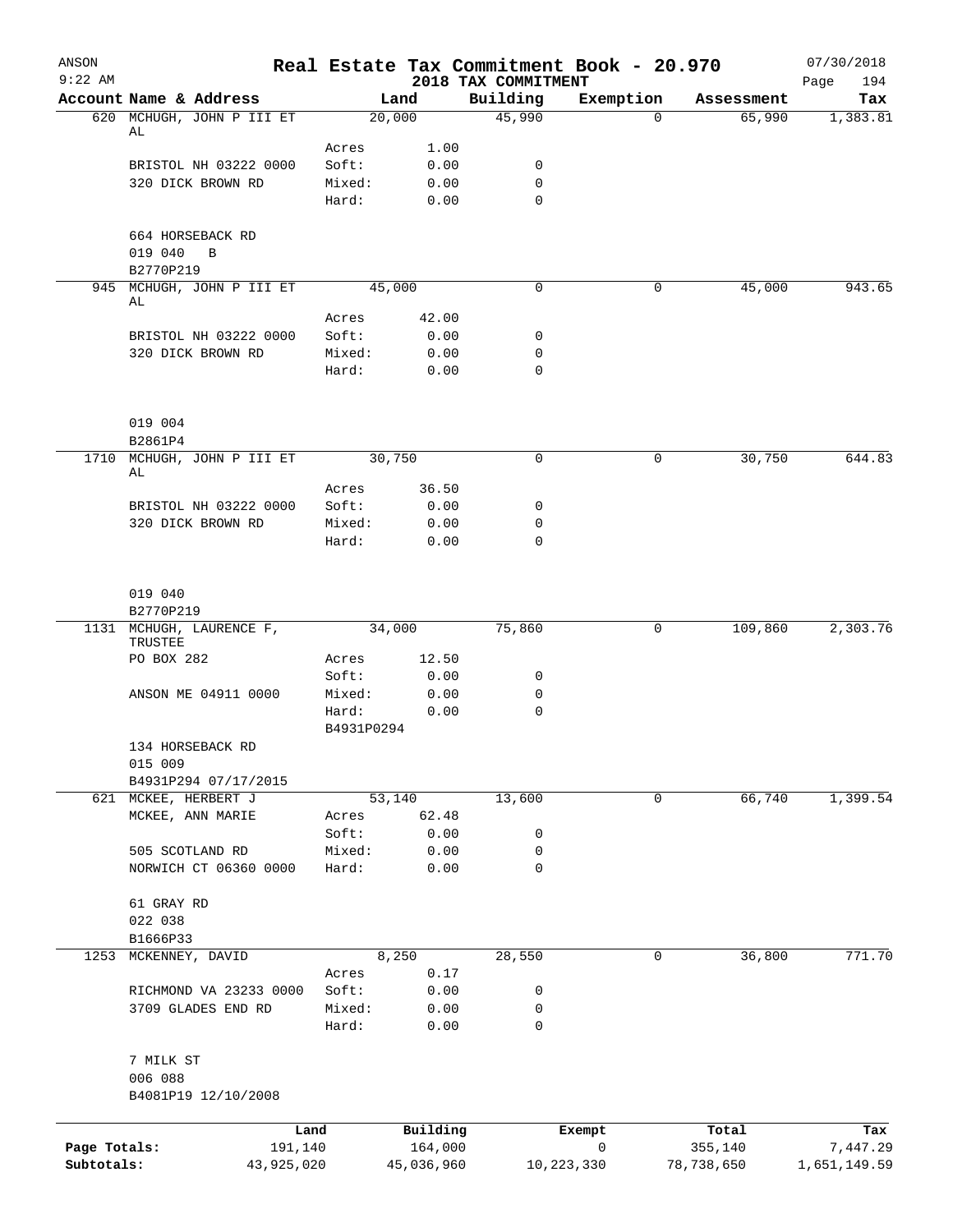| ANSON<br>$9:22$ AM |                              |            |        |              |                                 | Real Estate Tax Commitment Book - 20.970 |            |            | 07/30/2018         |
|--------------------|------------------------------|------------|--------|--------------|---------------------------------|------------------------------------------|------------|------------|--------------------|
|                    | Account Name & Address       |            |        | Land         | 2018 TAX COMMITMENT<br>Building | Exemption                                |            | Assessment | Page<br>195<br>Tax |
|                    | 622 MCKENZIE, MICHAEL R      |            | 18,330 |              | 0                               |                                          | $\Omega$   | 18,330     | 384.38             |
|                    | MCKENZIE, MARIE G            | Acres      |        | 5.22         |                                 |                                          |            |            |                    |
|                    |                              | Soft:      |        | 0.00         | 0                               |                                          |            |            |                    |
|                    | 10 WESTCHESTER DR            |            | Mixed: | 0.00         | 0                               |                                          |            |            |                    |
|                    | CANTON MA 02021 2449         | Hard:      |        | 0.00         | $\mathbf 0$                     |                                          |            |            |                    |
|                    |                              |            |        |              |                                 |                                          |            |            |                    |
|                    | 019 022<br>3                 |            |        |              |                                 |                                          |            |            |                    |
|                    | B1015P74                     |            |        |              |                                 |                                          |            |            |                    |
|                    | 623 MCLAUGHLIN, CAROL S      |            | 35,500 |              | 94,280                          | 20,000                                   |            | 109,780    | 2,302.09           |
|                    |                              | Acres      |        | 14.00        |                                 | 01 Homestead Exempt                      |            |            |                    |
|                    | NORTH ANSON ME 04958<br>0251 | Soft:      |        | 0.00         | 0                               |                                          |            |            |                    |
|                    | PO BOX 251                   |            | Mixed: | 0.00         | $\mathbf 0$                     |                                          |            |            |                    |
|                    |                              | Hard:      |        | 0.00         | $\mathbf 0$                     |                                          |            |            |                    |
|                    | 181 FAHI POND RD             |            |        |              |                                 |                                          |            |            |                    |
|                    | 024 012                      |            |        |              |                                 |                                          |            |            |                    |
|                    | B899P709 B802P852            |            |        |              |                                 |                                          |            |            |                    |
|                    | 624 MCLAUGHLIN, CAROL S      |            | 37,700 |              | $\mathbf 0$                     |                                          | 0          | 37,700     | 790.57             |
|                    |                              | Acres      |        | 32.20        |                                 |                                          |            |            |                    |
|                    | NORTH ANSON ME 04958<br>0251 | Soft:      |        | 0.00         | 0                               |                                          |            |            |                    |
|                    | PO BOX 251                   |            | Mixed: | 0.00         | 0                               |                                          |            |            |                    |
|                    |                              | Hard:      |        | 0.00         | 0                               |                                          |            |            |                    |
|                    | 023 009<br>Е                 |            |        |              |                                 |                                          |            |            |                    |
|                    | B854P438                     |            |        |              |                                 |                                          |            |            |                    |
|                    | 16 MCLAUGHLIN, CARROLL W &   |            | 21,500 |              | 57,600                          | 20,000                                   |            | 59,100     | 1,239.33           |
|                    | BLANCHARD, RHONDA A          | Acres      |        | 2.00         |                                 | 01 Homestead Exempt                      |            |            |                    |
|                    |                              | Soft:      |        | 0.00         | 0                               |                                          |            |            |                    |
|                    | GENERAL DELIVERY             |            | Mixed: | 0.00         | 0                               |                                          |            |            |                    |
|                    | NORTH ANSON ME 04958<br>0000 | Hard:      |        | 0.00         | 0                               |                                          |            |            |                    |
|                    | 233 CAMPGROUND RD            |            |        |              |                                 |                                          |            |            |                    |
|                    | 015 048                      |            |        |              |                                 |                                          |            |            |                    |
|                    | B2377P205                    |            |        |              |                                 |                                          |            |            |                    |
|                    | 214 MCLAUGHLIN, RAMONA &     |            | 14,140 |              | 70,690                          |                                          | 0          | 84,830     | 1,778.89           |
|                    | RUSSELL, CINDY               | Acres      |        | 0.50         |                                 |                                          |            |            |                    |
|                    |                              | Soft:      |        | 0.00         | 0                               |                                          |            |            |                    |
|                    | 507 WENTWORTH ROAD           |            | Mixed: | 0.00         | 0                               |                                          |            |            |                    |
|                    | EMBDEN ME 04958              | Hard:      |        | 0.00         | 0                               |                                          |            |            |                    |
|                    | 92 FAHI POND RD              |            |        |              |                                 |                                          |            |            |                    |
|                    | 023 005                      |            |        |              |                                 |                                          |            |            |                    |
|                    | B4701P120 08/21/2013         |            |        |              |                                 |                                          |            |            |                    |
|                    | 9 MCLEAN, BRIAN              |            | 21,500 |              | 79,730                          | 20,000                                   |            | 81,230     | 1,703.39           |
|                    | MCLEAN, JEAN                 | Acres      |        | 2.00         |                                 | 01 Homestead Exempt                      |            |            |                    |
|                    |                              | Soft:      |        | 0.00         | $\mathbf 0$                     |                                          |            |            |                    |
|                    | 390 NEW PORTLAND RD          |            | Mixed: | 0.00         | 0                               |                                          |            |            |                    |
|                    | NORTH ANSON ME 04958<br>0000 | Hard:      |        | 0.00         | 0                               |                                          |            |            |                    |
|                    | 390 NEW PORTLAND RD          |            |        |              |                                 |                                          |            |            |                    |
|                    | 023 041<br>B                 |            |        |              |                                 |                                          |            |            |                    |
|                    | B2143P136                    |            |        |              |                                 |                                          |            |            |                    |
|                    |                              |            |        |              |                                 |                                          |            |            |                    |
|                    |                              | Land       |        | Building     |                                 | Exempt                                   |            | Total      | Tax                |
| Page Totals:       |                              | 148,670    |        | 302,300      |                                 | 60,000                                   |            | 390,970    | 8,198.65           |
| Subtotals:         |                              | 44,073,690 |        | 45, 339, 260 |                                 | 10,283,330                               | 79,129,620 |            | 1,659,348.24       |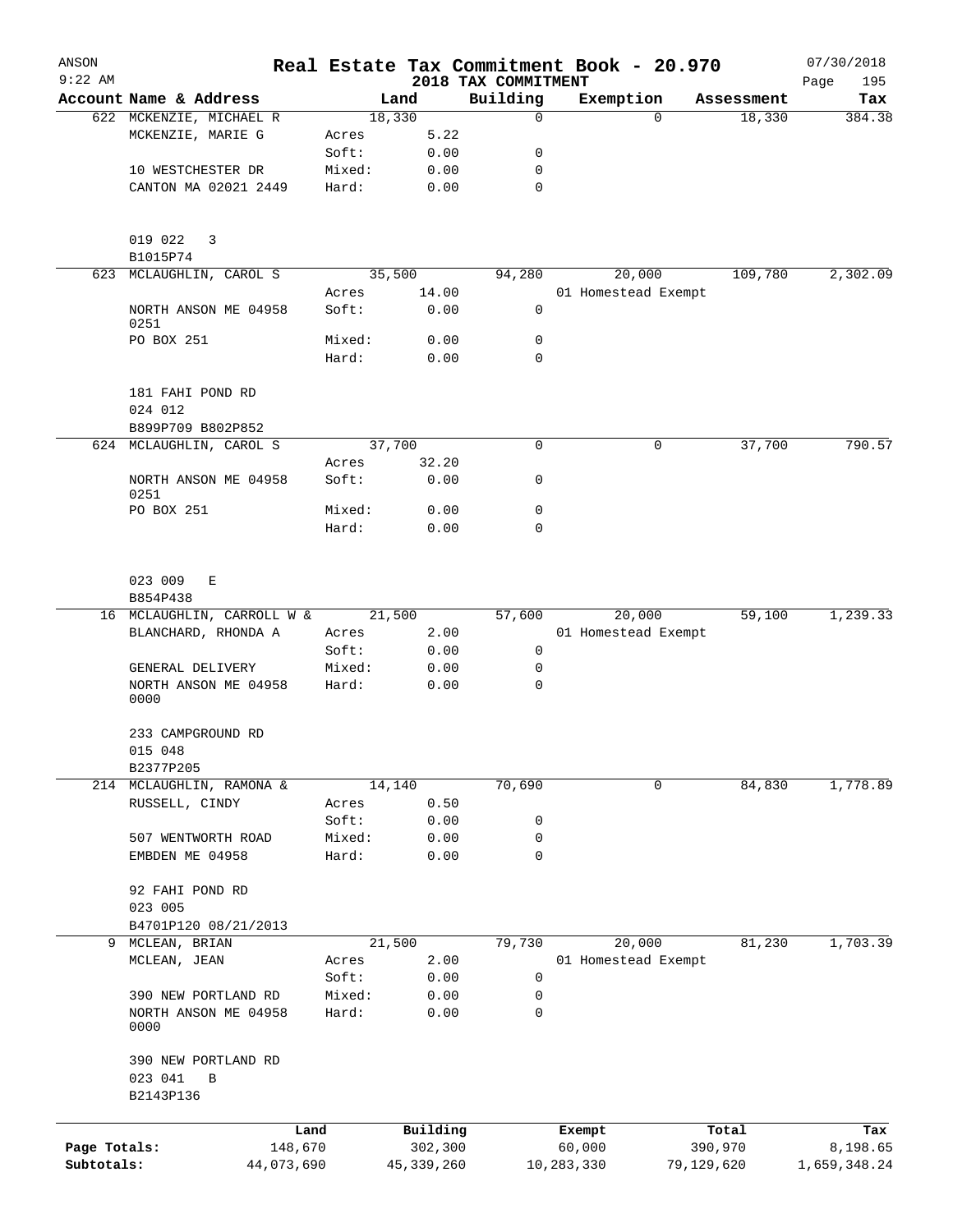| ANSON     |                                                               |        |        |                     | Real Estate Tax Commitment Book - 20.970 |            | 07/30/2018  |
|-----------|---------------------------------------------------------------|--------|--------|---------------------|------------------------------------------|------------|-------------|
| $9:22$ AM |                                                               |        |        | 2018 TAX COMMITMENT |                                          |            | 196<br>Page |
|           | Account Name & Address                                        |        | Land   | Building            | Exemption                                | Assessment | Tax         |
|           | 1048 MCLEAN, CHARLES A                                        | 21,730 |        | 6,290               | $\Omega$                                 | 28,020     | 587.58      |
|           |                                                               | Acres  | 2.15   |                     |                                          |            |             |
|           | NORTH ANSON ME 04958<br>0000                                  | Soft:  | 0.00   | 0                   |                                          |            |             |
|           | 308 RIVER RD                                                  | Mixed: | 0.00   | 0                   |                                          |            |             |
|           |                                                               | Hard:  | 0.00   | $\Omega$            |                                          |            |             |
|           | 308 RIVER RD                                                  |        |        |                     |                                          |            |             |
|           | 016 004                                                       |        |        |                     |                                          |            |             |
|           | B4571P355 12/05/2011                                          |        |        |                     |                                          |            |             |
|           | 626 MCLEAN, DALE E                                            |        | 31,420 | 2,350               | 0                                        | 33,770     | 708.16      |
|           |                                                               | Acres  | 17.92  |                     |                                          |            |             |
|           | NORTH ANSON ME 04958<br>7633                                  | Soft:  | 0.00   | 0                   |                                          |            |             |
|           | 120 FAHI POND ROAD                                            | Mixed: | 0.00   | 0                   |                                          |            |             |
|           |                                                               | Hard:  | 0.00   | $\Omega$            |                                          |            |             |
|           | 022 005<br>$\mathsf{C}$                                       |        |        |                     |                                          |            |             |
|           | B4908P115 05/26/2015 B990P58                                  |        |        |                     |                                          |            |             |
| 1775      | MCLEAN, DALE E                                                | 33,100 |        | 52,040              | 20,000                                   | 65,140     | 1,365.99    |
|           |                                                               | Acres  | 17.00  |                     | 01 Homestead Exempt                      |            |             |
|           | NORTH ANSON ME 04958<br>7633                                  | Soft:  | 0.00   | 0                   |                                          |            |             |
|           | 120 FAHI POND ROAD                                            | Mixed: | 0.00   | 0                   |                                          |            |             |
|           |                                                               | Hard:  | 0.00   | $\Omega$            |                                          |            |             |
|           | 120 FAHI POND RD                                              |        |        |                     |                                          |            |             |
|           | 023 007<br>B5021P86 04/28/2016 B4908P114 05/26/2014 B3986P309 |        |        |                     |                                          |            |             |
|           | 04/15/2008<br>615 MCLEAN, DARRELL W                           |        | 17,320 | 61,500              | 20,000                                   | 58,820     | 1,233.46    |
|           | MCLEAN, KIMBERLEY C                                           | Acres  | 0.75   |                     | 01 Homestead Exempt                      |            |             |
|           |                                                               | Soft:  | 0.00   | $\mathbf 0$         |                                          |            |             |
|           | 298 RIVER RD                                                  | Mixed: | 0.00   | 0                   |                                          |            |             |
|           | NORTH ANSON ME 04958                                          | Hard:  | 0.00   | 0                   |                                          |            |             |
|           | 0000                                                          |        |        |                     |                                          |            |             |
|           | 298 RIVER RD                                                  |        |        |                     |                                          |            |             |
|           | 016 002                                                       |        |        |                     |                                          |            |             |
|           | B4276P125 05/28/2010                                          |        |        |                     |                                          |            |             |
|           | 1579 MCLEAN, DAVID E                                          | 16,630 |        | $\mathbf 0$         | 0                                        | 16,630     | 348.73      |
|           |                                                               | Acres  | 8.75   |                     |                                          |            |             |
|           | NORTH ANSON ME 04958<br>0000                                  | Soft:  | 0.00   | 0                   |                                          |            |             |
|           | 492 NEW PORTLAND RD                                           | Mixed: | 0.00   | 0                   |                                          |            |             |
|           |                                                               | Hard:  | 0.00   | 0                   |                                          |            |             |
|           | 023 037 & 38                                                  |        |        |                     |                                          |            |             |
|           | B4757P122 02/12/2014                                          |        |        |                     |                                          |            |             |
|           |                                                               |        |        |                     |                                          |            |             |

|              | Land       | Building   | Exempt     | Total      | Tax          |
|--------------|------------|------------|------------|------------|--------------|
| Page Totals: | 120,200    | 122,180    | 40,000     | 202,380    | 4,243.92     |
| Subtotals:   | 44,193,890 | 45,461,440 | 10,323,330 | 79,332,000 | 1,663,592.16 |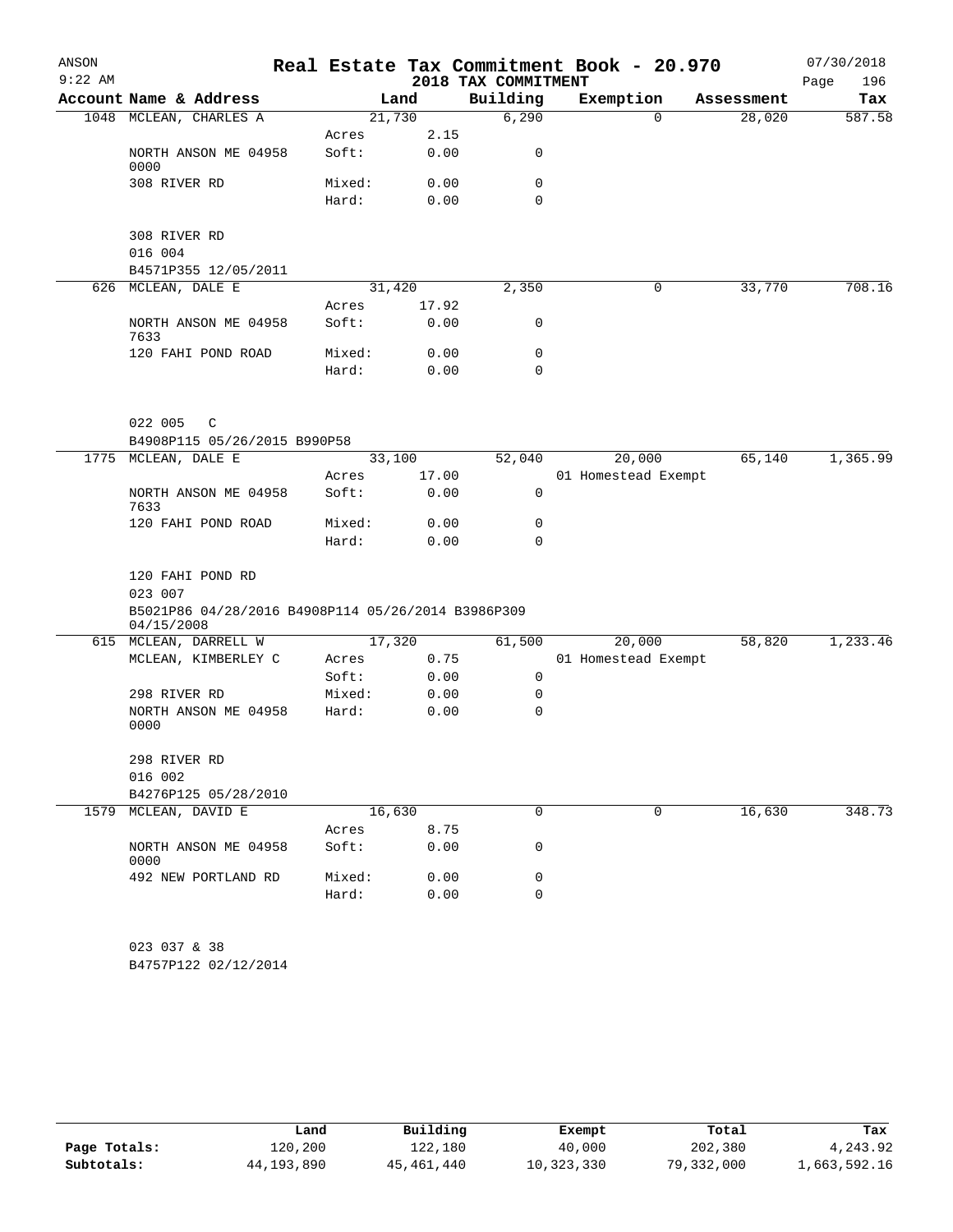| ANSON<br>$9:22$ AM |                                         |              |                |              |                                 | Real Estate Tax Commitment Book - 20.970 |            |            | 07/30/2018         |
|--------------------|-----------------------------------------|--------------|----------------|--------------|---------------------------------|------------------------------------------|------------|------------|--------------------|
|                    | Account Name & Address                  |              |                | Land         | 2018 TAX COMMITMENT<br>Building | Exemption                                |            | Assessment | 197<br>Page<br>Tax |
|                    | 1588 MCLEAN, DAVID E                    |              |                | 41,920       | 23,300                          | 20,000                                   |            | 45,220     | 948.26             |
|                    |                                         |              | Acres          | 20.42        |                                 | 01 Homestead Exempt                      |            |            |                    |
|                    | NORTH ANSON ME 04958<br>0000            |              | Soft:          | 0.00         | 0                               |                                          |            |            |                    |
|                    | 492 NEW PORTLAND RD                     |              | Mixed:         | 0.00         | 0                               |                                          |            |            |                    |
|                    |                                         |              | Hard:          | 0.00         | 0                               |                                          |            |            |                    |
|                    | 492 NEW PORTLAND RD                     |              |                |              |                                 |                                          |            |            |                    |
|                    | 022 005<br>D                            |              |                |              |                                 |                                          |            |            |                    |
|                    | B2163P99 B1092P20                       |              |                |              |                                 |                                          |            |            |                    |
|                    | 1569 MCLEAN, ELDON K                    |              |                | 49,100       | 98,800                          | 26,000                                   |            | 121,900    | 2,556.24           |
|                    | MCLEAN, LAURIE E                        |              | Acres          | 34.20        |                                 | 01 Homestead Exempt                      |            |            |                    |
|                    |                                         |              | Soft:          | 0.00         | $\overline{0}$                  | 02 Resident Veteran                      |            |            |                    |
|                    | 497 NEW PORTLAND RD                     |              | Mixed:         | 0.00         | 0                               |                                          |            |            |                    |
|                    | NORTH ANSON ME 04958<br>0000            |              | Hard:          | 0.00         | 0                               |                                          |            |            |                    |
|                    |                                         |              | LIFE ESTATE    |              |                                 |                                          |            |            |                    |
|                    | 497 NEW PORTLAND RD                     |              |                |              |                                 |                                          |            |            |                    |
|                    | 022 001                                 |              |                |              |                                 |                                          |            |            |                    |
|                    | B4167P150 07/23/2009                    |              |                |              |                                 |                                          |            |            |                    |
|                    | 1793 MCLEAN, KENNETH P                  |              |                | 12,100       | 0                               |                                          | 0          | 12,100     | 253.74             |
|                    |                                         |              | Acres          | 11.00        |                                 |                                          |            |            |                    |
|                    | ANSON ME 04911 0000                     |              | Soft:          | 0.00         | 0                               |                                          |            |            |                    |
|                    | 543 PEASE HILL RD                       |              | Mixed:         | 0.00         | 0                               |                                          |            |            |                    |
|                    |                                         |              | Hard:          | 0.00         | 0                               |                                          |            |            |                    |
|                    | 014 041                                 |              |                |              |                                 |                                          |            |            |                    |
|                    | B2261P47                                |              |                |              |                                 |                                          |            |            |                    |
| 627                | MCLEAN, KENNETH P                       |              |                | 15,490       | 9,100                           | 20,000                                   |            | 4,590      | 96.25              |
|                    |                                         |              | Acres          | 0.60         |                                 | 01 Homestead Exempt                      |            |            |                    |
|                    | ANSON ME 04911 0000                     |              | Soft:          | 0.00         | 0                               |                                          |            |            |                    |
|                    | 543 PEASE HILL RD                       |              | Mixed:         | 0.00         | 0                               |                                          |            |            |                    |
|                    |                                         |              | Hard:          | 0.00         | 0                               |                                          |            |            |                    |
|                    | 306 RIVER RD                            |              |                |              |                                 |                                          |            |            |                    |
|                    | 016 003                                 |              |                |              |                                 |                                          |            |            |                    |
|                    | B889P16                                 |              |                |              |                                 |                                          |            |            |                    |
| 629                | MCLEAN, KENNETH P                       |              |                | 24,260       | 1,400                           |                                          | 0          | 25,660     | 538.09             |
|                    |                                         |              | Acres          | 3.84         |                                 |                                          |            |            |                    |
|                    | ANSON ME 04911 0000                     |              | Soft:          | 0.00         | 0                               |                                          |            |            |                    |
|                    | 543 PEASE HILL RD                       |              | Mixed:         | 0.00         | 0                               |                                          |            |            |                    |
|                    |                                         |              | Hard:          | 0.00         | $\mathbf 0$                     |                                          |            |            |                    |
|                    | 543 PEASE HILL RD                       |              |                |              |                                 |                                          |            |            |                    |
|                    | 014 041<br>2                            |              |                |              |                                 |                                          |            |            |                    |
|                    | B1664P99                                |              |                |              |                                 |                                          |            |            |                    |
| 910                | MCPHERSON, LINDA S                      |              |                | 21,600       | 54,930                          | 20,000                                   |            | 56,530     | 1,185.43           |
|                    | NORTH ANSON ME 04958                    |              | Acres<br>Soft: | 3.00<br>0.00 | 0                               | 01 Homestead Exempt                      |            |            |                    |
|                    | 0000<br>140 FAHI POND RD                |              | Mixed:         | 0.00         | 0                               |                                          |            |            |                    |
|                    |                                         |              | Hard:          | 0.00         | 0                               |                                          |            |            |                    |
|                    | 140 FAHI POND RD                        |              | LIFE ESTATE    |              |                                 |                                          |            |            |                    |
|                    | 023 008<br>B4264P41 04/15/2010 B2448P29 |              |                |              |                                 |                                          |            |            |                    |
|                    |                                         |              |                |              |                                 |                                          |            |            |                    |
|                    |                                         | Land         |                | Building     |                                 | Exempt                                   |            | Total      | Tax                |
| Page Totals:       |                                         | 164,470      |                | 187,530      |                                 | 86,000                                   |            | 266,000    | 5,578.01           |
| Subtotals:         |                                         | 44, 358, 360 |                | 45,648,970   |                                 | 10,409,330                               | 79,598,000 |            | 1,669,170.17       |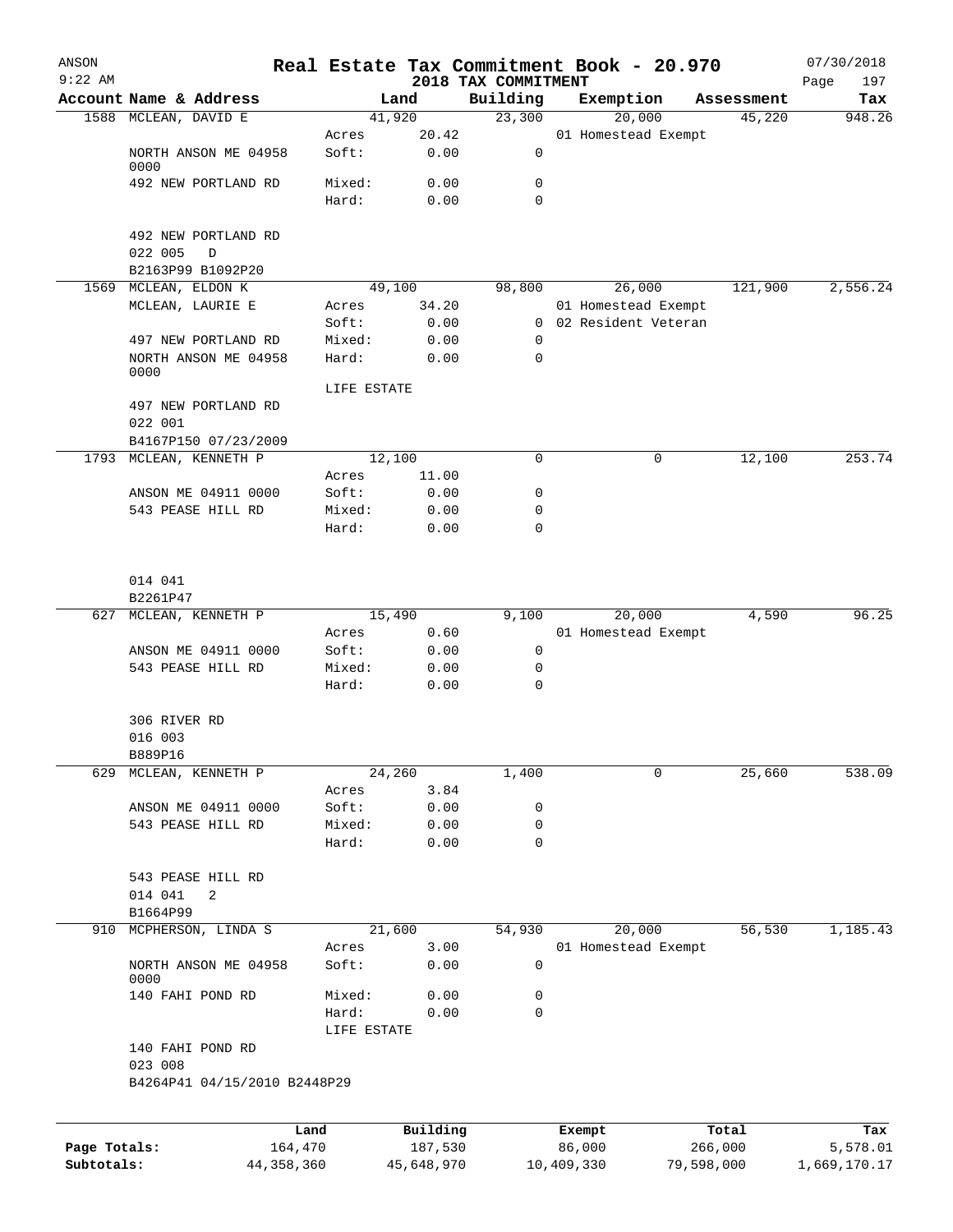| ANSON<br>$9:22$ AM |                                              |        |              | 2018 TAX COMMITMENT | Real Estate Tax Commitment Book - 20.970 |                    | 07/30/2018<br>198<br>Page |
|--------------------|----------------------------------------------|--------|--------------|---------------------|------------------------------------------|--------------------|---------------------------|
|                    | Account Name & Address                       |        | Land         | Building            | Exemption                                | Assessment         | Tax                       |
|                    | 497 MEADOWS, ERIK &                          |        | 18,050       | 0                   |                                          | $\Omega$<br>18,050 | 378.51                    |
|                    | ROETHER, RACHELLE                            | Acres  | 5.03         |                     |                                          |                    |                           |
|                    |                                              | Soft:  | 0.00         | 0                   |                                          |                    |                           |
|                    | 62 LANDIS CIRCLE                             | Mixed: | 0.00         | 0                   |                                          |                    |                           |
|                    | HAMILTON OH 45013 0000                       | Hard:  | 0.00         | 0                   |                                          |                    |                           |
|                    | 011 042<br>5 <sub>2</sub><br>B2551P283       |        |              |                     |                                          |                    |                           |
| 633                | MEADOWS, JERRY E                             |        | 47,300       | 22,600              |                                          | 69,900<br>0        | 1,465.80                  |
|                    | MEADOWS, LUCIANO                             | Acres  | 51.01        |                     |                                          |                    |                           |
|                    |                                              | Soft:  | 0.00         | 0                   |                                          |                    |                           |
|                    | 3020 CLUB DRIVE                              | Mixed: | 0.00         | 0                   |                                          |                    |                           |
|                    | GILROY CA 95020                              | Hard:  | 0.00         | 0                   |                                          |                    |                           |
|                    | 286 PEASE HILL RD<br>011 042<br>4            |        |              |                     |                                          |                    |                           |
|                    | B1750P81                                     |        |              |                     |                                          |                    |                           |
| 87                 | MEAGHER, MARK                                |        | 22,270       | 35,600              | 20,000                                   | 37,870             | 794.13                    |
|                    |                                              | Acres  | 2.51         |                     | 01 Homestead Exempt                      |                    |                           |
|                    | NORTH ANSON ME 04958<br>7102                 | Soft:  | 0.00         | 0                   |                                          |                    |                           |
|                    | 203 CAMPGROUND RD                            | Mixed: | 0.00         | 0                   |                                          |                    |                           |
|                    |                                              | Hard:  | 0.00         | 0                   |                                          |                    |                           |
|                    | 203 CAMPGROUND RD<br>015 049<br>Α            |        |              |                     |                                          |                    |                           |
|                    | B3659P124 04/07/2006                         |        |              |                     |                                          |                    |                           |
| 1820               | MEDEIROS, GARY P                             |        | 19,130       | 0                   |                                          | 19,130<br>0        | 401.16                    |
|                    | MEDEIROS, MARTHA M                           | Acres  | 18.69        |                     |                                          |                    |                           |
|                    |                                              | Soft:  | 0.00         | 0                   |                                          |                    |                           |
|                    | 2 TALBOT DR                                  | Mixed: | 0.00         | 0                   |                                          |                    |                           |
|                    | NORTON MA 02766 0000                         | Hard:  | 0.00         | 0                   |                                          |                    |                           |
|                    | 021 011<br>1                                 |        |              |                     |                                          |                    |                           |
|                    | B4715P186 09/25/2013                         |        |              |                     |                                          |                    |                           |
|                    | 636 MEDLING, TRACY                           |        | 57,000       | 53,230              | 20,000                                   | 90,230             | 1,892.12                  |
|                    |                                              | Acres  | 50.00        |                     | 01 Homestead Exempt                      |                    |                           |
|                    | ANSON ME 04911 0000                          | Soft:  | 0.00         | 0                   |                                          |                    |                           |
|                    | 609 PEASE HILL RD                            | Mixed: | 0.00         | 0                   |                                          |                    |                           |
|                    |                                              | Hard:  | 0.00         | 0                   |                                          |                    |                           |
|                    | 609 PEASE HILL RD<br>014 040<br>$\mathbf{1}$ |        |              |                     |                                          |                    |                           |
|                    | B1504P4                                      |        |              |                     |                                          |                    |                           |
|                    | 635 MEDUGNO, JOYCE A                         |        | 17,600       | 0                   |                                          | 17,600<br>0        | 369.07                    |
|                    | 100 HARRISON AVE                             | Acres  | 10.50        |                     |                                          |                    |                           |
|                    |                                              | Soft:  | 0.00         | 0                   |                                          |                    |                           |
|                    | WAKEFIELD MA 01880 4380 Mixed:               | Hard:  | 0.00<br>0.00 | 0<br>0              |                                          |                    |                           |
|                    | OFF PULLEN CORNER ROAD                       |        |              |                     |                                          |                    |                           |
|                    | 018 021<br>M<br>B1297P173                    |        |              |                     |                                          |                    |                           |
|                    |                                              |        |              |                     |                                          |                    |                           |
|                    |                                              |        |              |                     |                                          |                    |                           |
|                    | Land                                         |        | Building     |                     | Exempt                                   | Total              | Tax                       |

|              | Land       | Building   | Exempt     | Total      | Tax          |
|--------------|------------|------------|------------|------------|--------------|
| Page Totals: | 181,350    | 111,430    | 40,000     | 252,780    | 5,300.79     |
| Subtotals:   | 44,539,710 | 45,760,400 | 10,449,330 | 79,850,780 | 1,674,470.96 |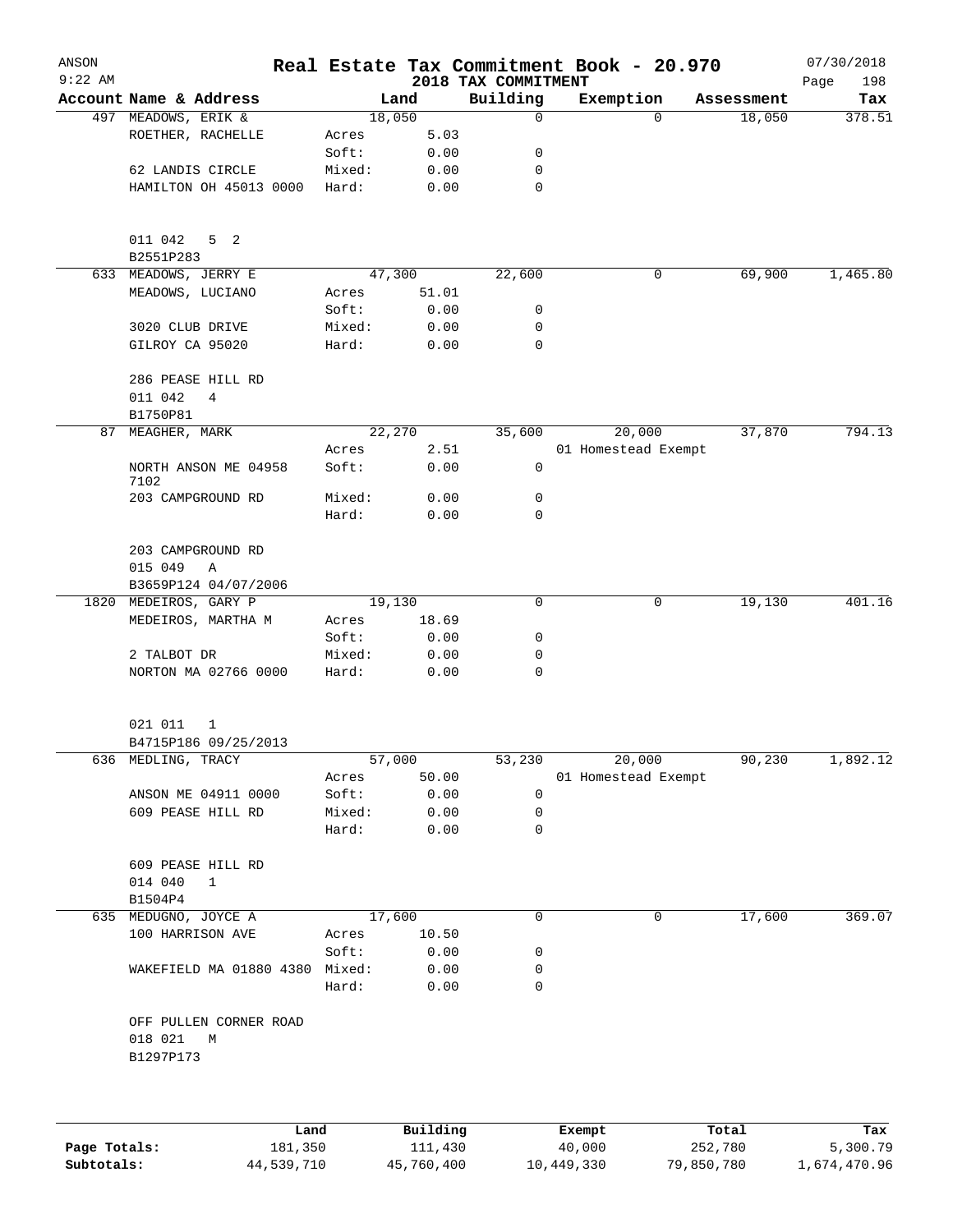| ANSON        |                                    |        |                |                                 | Real Estate Tax Commitment Book - 20.970 |             | 07/30/2018         |
|--------------|------------------------------------|--------|----------------|---------------------------------|------------------------------------------|-------------|--------------------|
| $9:22$ AM    | Account Name & Address             |        | Land           | 2018 TAX COMMITMENT<br>Building | Exemption                                | Assessment  | 199<br>Page<br>Tax |
|              | 258 MELANCON INTER VIVOS           |        | 26, 250        | 45,360                          | 20,000                                   | 51,610      | 1,082.26           |
|              | FAM TR                             |        |                |                                 |                                          |             |                    |
|              | C/O BERNARD MELANCON               | Acres  | 2.50           |                                 | 01 Homestead Exempt                      |             |                    |
|              | PO BOX 501                         | Soft:  | 0.00           | 0                               |                                          |             |                    |
|              | 182 MAIN ST                        | Mixed: | 0.00           | 0                               |                                          |             |                    |
|              | ANSON ME 04911 0501                | Hard:  | 0.00           | 0                               |                                          |             |                    |
|              | 182 MAIN ST                        |        |                |                                 |                                          |             |                    |
|              | 002 021                            |        |                |                                 |                                          |             |                    |
|              | B4362P13 01/24/2011 B2525P184      |        |                |                                 |                                          |             |                    |
|              | 637 MELANCON, SHIRLEY J            |        | 2,000          | 18,410                          |                                          | 20,410<br>0 | 428.00             |
|              |                                    | Acres  | 0.01           |                                 |                                          |             |                    |
|              | STARKS ME 04911 0000               | Soft:  | 0.00           | 0                               |                                          |             |                    |
|              | 486 ANSON ROAD                     | Mixed: | 0.00           | 0                               |                                          |             |                    |
|              |                                    | Hard:  | 0.00           | 0                               |                                          |             |                    |
|              | 47 MAIN ST                         |        |                |                                 |                                          |             |                    |
|              | 001 105                            |        |                |                                 |                                          |             |                    |
|              | B4362P13 01/24/2011 B2770P171      |        |                |                                 |                                          |             |                    |
| 238          | MELLO, CRAIG                       |        | 23,000         | 25,800                          | 20,000                                   | 28,800      | 603.94             |
|              | GREGORY R, GREGORY R,              | Acres  | 3.00           |                                 | 01 Homestead Exempt                      |             |                    |
|              | JR                                 |        |                |                                 |                                          |             |                    |
|              |                                    | Soft:  | 0.00           | 0                               |                                          |             |                    |
|              | 343 EMBDEN POND RD                 | Mixed: | 0.00           | 0                               |                                          |             |                    |
|              | NORTH ANSON ME 04958<br>7420       | Hard:  | 0.00           | 0                               |                                          |             |                    |
|              | 343 EMBDEN POND RD<br>023 026<br>Α |        |                |                                 |                                          |             |                    |
|              | B3923P211 10/22/2007               |        |                |                                 |                                          |             |                    |
|              | 239 MELLO, CRAIG                   |        | 13,500         | 0                               |                                          | 13,500<br>0 | 283.09             |
|              | GREGORY R, GREGORY R,              | Acres  | 2.00           |                                 |                                          |             |                    |
|              | JR                                 |        |                |                                 |                                          |             |                    |
|              |                                    | Soft:  | 0.00           | 0                               |                                          |             |                    |
|              | 343 EMBDEN POND RD                 | Mixed: | 0.00           | 0                               |                                          |             |                    |
|              | NORTH ANSON ME 04958<br>7420       | Hard:  | 0.00           | 0                               |                                          |             |                    |
|              | 343 EMBDEN POND RD                 |        |                |                                 |                                          |             |                    |
|              | 023 026                            |        |                |                                 |                                          |             |                    |
|              | B3923P211 10/22/2007               |        |                |                                 |                                          |             |                    |
|              | 638 MELLOWS, HENRY R               |        | 1,200          | $\mathbf 0$                     |                                          | 1,200<br>0  | 25.16              |
|              | MELLOWS, SHIRLEY A                 | Acres  | 4.00           |                                 |                                          |             |                    |
|              |                                    | Soft:  | 0.00           | 0                               |                                          |             |                    |
|              | 209 PEASE HILL RD                  | Mixed: | 0.00           | 0                               |                                          |             |                    |
|              | ANSON ME 04911 0000                | Hard:  | 0.00           | 0                               |                                          |             |                    |
|              |                                    |        | FARMLAND CLASS |                                 |                                          |             |                    |
|              |                                    |        |                |                                 |                                          |             |                    |
|              | 011 002                            |        |                |                                 |                                          |             |                    |
| 640          | B864P420<br>MELLOWS, HENRY R       |        | 7,550          | $\mathbf 0$                     |                                          | 7,550<br>0  | 158.32             |
|              | MELLOWS, SHIRLEY A                 | Acres  | 17.00          |                                 |                                          |             |                    |
|              |                                    | Soft:  | 0.00           | 0                               |                                          |             |                    |
|              | 209 PEASE HILL RD                  | Mixed: | 0.00           | 0                               |                                          |             |                    |
|              | ANSON ME 04911 0000                | Hard:  | 0.00           | 0                               |                                          |             |                    |
|              |                                    |        | FARMLAND CLASS |                                 |                                          |             |                    |
|              |                                    |        |                |                                 |                                          |             |                    |
|              | 011 038                            |        |                |                                 |                                          |             |                    |
|              | B864P20                            |        |                |                                 |                                          |             |                    |
|              | Land                               |        | Building       |                                 | Exempt                                   | Total       | Tax                |
| Page Totals: | 73,500                             |        | 89,570         |                                 | 40,000                                   | 123,070     | 2,580.77           |
| Subtotals:   | 44,613,210                         |        | 45,849,970     |                                 | 10,489,330                               | 79,973,850  | 1,677,051.73       |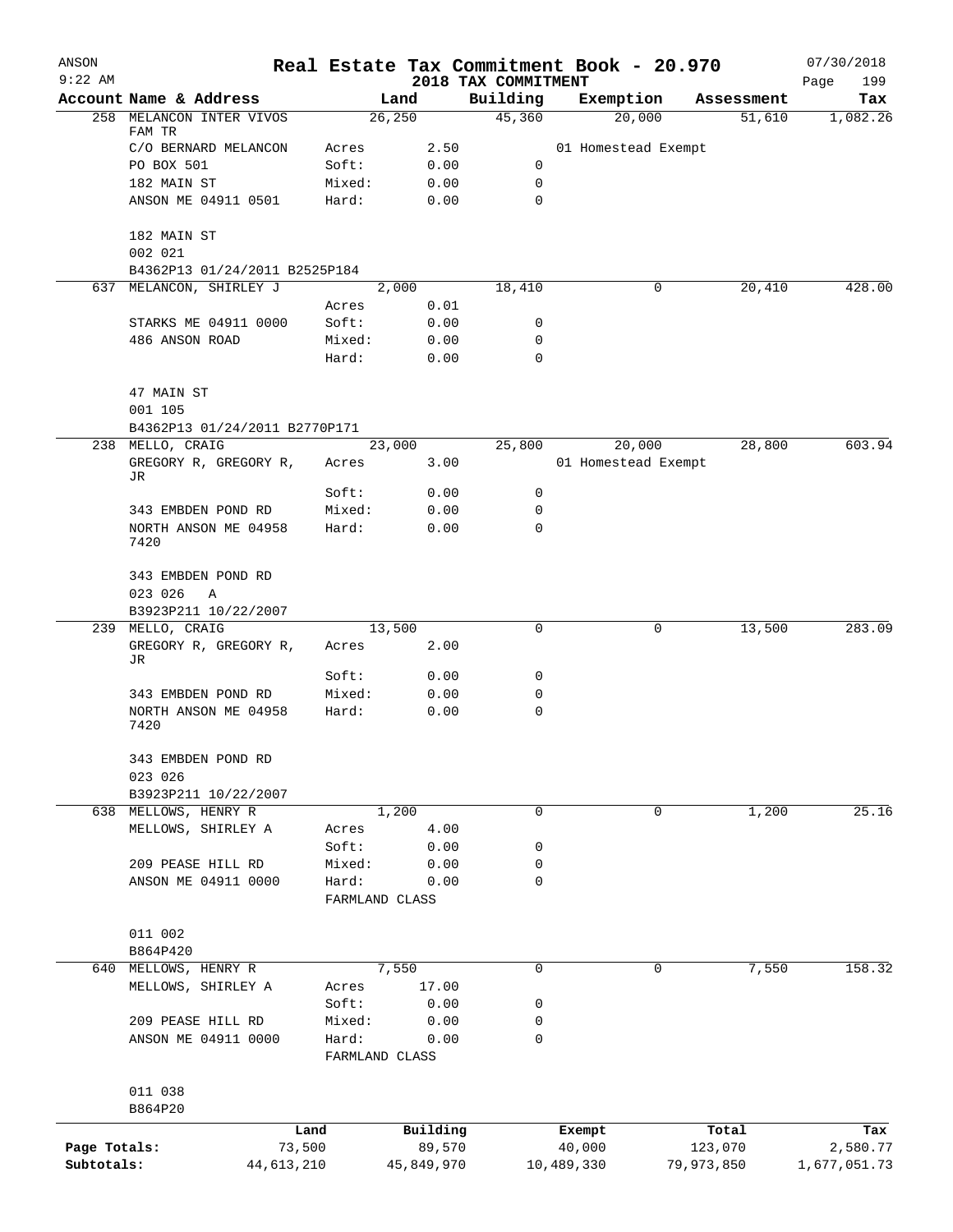| ANSON        |                                            |                         |          |                                 | Real Estate Tax Commitment Book - 20.970 |          |            | 07/30/2018         |
|--------------|--------------------------------------------|-------------------------|----------|---------------------------------|------------------------------------------|----------|------------|--------------------|
| $9:22$ AM    | Account Name & Address                     |                         | Land     | 2018 TAX COMMITMENT<br>Building | Exemption                                |          | Assessment | 200<br>Page<br>Tax |
|              | 641 MELLOWS, HENRY R                       |                         | 1,760    | $\mathbf 0$                     |                                          | $\Omega$ | 1,760      | 36.91              |
|              | MELLOWS, SHIRLEY A                         | Acres                   | 3.51     |                                 |                                          |          |            |                    |
|              |                                            | Soft:                   | 0.00     | 0                               |                                          |          |            |                    |
|              | 209 PEASE HILL RD                          | Mixed:                  | 0.00     | 0                               |                                          |          |            |                    |
|              | ANSON ME 04911 0000                        | Hard:                   | 0.00     | $\mathbf 0$                     |                                          |          |            |                    |
|              |                                            | FARMLAND CLASS          |          |                                 |                                          |          |            |                    |
|              | 011 037 A                                  |                         |          |                                 |                                          |          |            |                    |
|              | B864P420                                   |                         |          |                                 |                                          |          |            |                    |
|              | 642 MELLOWS, HENRY R                       |                         | 36,510   | 118,030                         | 20,000                                   |          | 134,540    | 2,821.30           |
|              | MELLOWS, SHIRLEY A                         | Acres                   | 89.00    |                                 | 01 Homestead Exempt                      |          |            |                    |
|              |                                            | Soft:                   | 0.00     | 0                               |                                          |          |            |                    |
|              | 209 PEASE HILL RD                          | Mixed:                  | 0.00     | 0                               |                                          |          |            |                    |
|              | ANSON ME 04911 0000                        | Hard:<br>FARMLAND CLASS | 0.00     | 0                               |                                          |          |            |                    |
|              | 209 PEASE HILL RD                          |                         |          |                                 |                                          |          |            |                    |
|              | 011 001                                    |                         |          |                                 |                                          |          |            |                    |
|              | B864P20                                    |                         |          |                                 |                                          |          |            |                    |
|              | 1552 MELLOWS, HENRY R                      |                         | 3,120    | 0                               |                                          | 0        | 3,120      | 65.43              |
|              | MELLOWS, SHIRLEY A                         | Acres                   | 28.00    |                                 |                                          |          |            |                    |
|              |                                            | Soft:                   | 0.00     | 0                               |                                          |          |            |                    |
|              | 209 PEASE HILL RD                          | Mixed:                  | 0.00     | 0                               |                                          |          |            |                    |
|              | ANSON ME 04911 0000                        | Hard:                   | 0.00     | $\mathbf 0$                     |                                          |          |            |                    |
|              |                                            | FARMLAND CLASS          |          |                                 |                                          |          |            |                    |
|              | 011 039                                    |                         |          |                                 |                                          |          |            |                    |
|              | B1020P108                                  |                         |          |                                 |                                          |          |            |                    |
|              | 1497 MELLOWS, HENRY R                      |                         | 1,520    | 0                               |                                          | 0        | 1,520      | 31.87              |
|              | MELLOWS, SHIRLEY A                         | Acres<br>Soft:          | 13.00    | 0                               |                                          |          |            |                    |
|              |                                            |                         | 0.00     |                                 |                                          |          |            |                    |
|              | 209 PEASE HILL RD                          | Mixed:                  | 0.00     | 0<br>0                          |                                          |          |            |                    |
|              | ANSON ME 04911 0000                        | Hard:<br>FARMLAND CLASS | 0.00     |                                 |                                          |          |            |                    |
|              | 011 042<br>B                               |                         |          |                                 |                                          |          |            |                    |
|              | B1237P26                                   |                         |          |                                 |                                          |          |            |                    |
|              | 1496 MELLOWS, HENRY R., SR.<br>& SHIRLEY A |                         | 5,770    | 0                               |                                          | 0        | 5,770      | 121.00             |
|              |                                            | Acres                   | 21.00    |                                 |                                          |          |            |                    |
|              | ANSON ME 04911 0000                        | Soft:                   | 0.00     | 0                               |                                          |          |            |                    |
|              | 209 PEASE HILL RD                          | Mixed:                  | 0.00     | 0                               |                                          |          |            |                    |
|              |                                            | Hard:                   | 0.00     | 0                               |                                          |          |            |                    |
|              |                                            | FARMLAND CLASS          |          |                                 |                                          |          |            |                    |
|              | 011 004                                    |                         |          |                                 |                                          |          |            |                    |
|              | B4232P131 01/14/2010                       |                         |          |                                 |                                          |          |            |                    |
| 1492         | MELLOWS, HENRY R., SR.<br>& SHIRLEY A      |                         | 21,170   | 46,480                          |                                          | 0        | 67,650     | 1,418.62           |
|              |                                            | Acres                   | 5.70     |                                 |                                          |          |            |                    |
|              | ANSON ME 04911 0000                        | Soft:                   | 0.00     | 0                               |                                          |          |            |                    |
|              | 209 PEASE HILL RD                          | Mixed:                  | 0.00     | 0                               |                                          |          |            |                    |
|              |                                            | Hard:<br>FARMLAND CLASS | 0.00     | $\mathbf 0$                     |                                          |          |            |                    |
|              | 141 PEASE HILL RD                          |                         |          |                                 |                                          |          |            |                    |
|              | 011 003<br>B4232P131 01/14/2010            |                         |          |                                 |                                          |          |            |                    |
|              |                                            |                         |          |                                 |                                          |          |            |                    |
|              | Land                                       |                         | Building |                                 | Exempt                                   |          | Total      | Tax                |
| Page Totals: | 69,850                                     |                         | 164,510  |                                 | 20,000                                   |          | 214,360    | 4,495.13           |

**Subtotals:** 44,683,060 46,014,480 10,509,330 80,188,210 1,681,546.86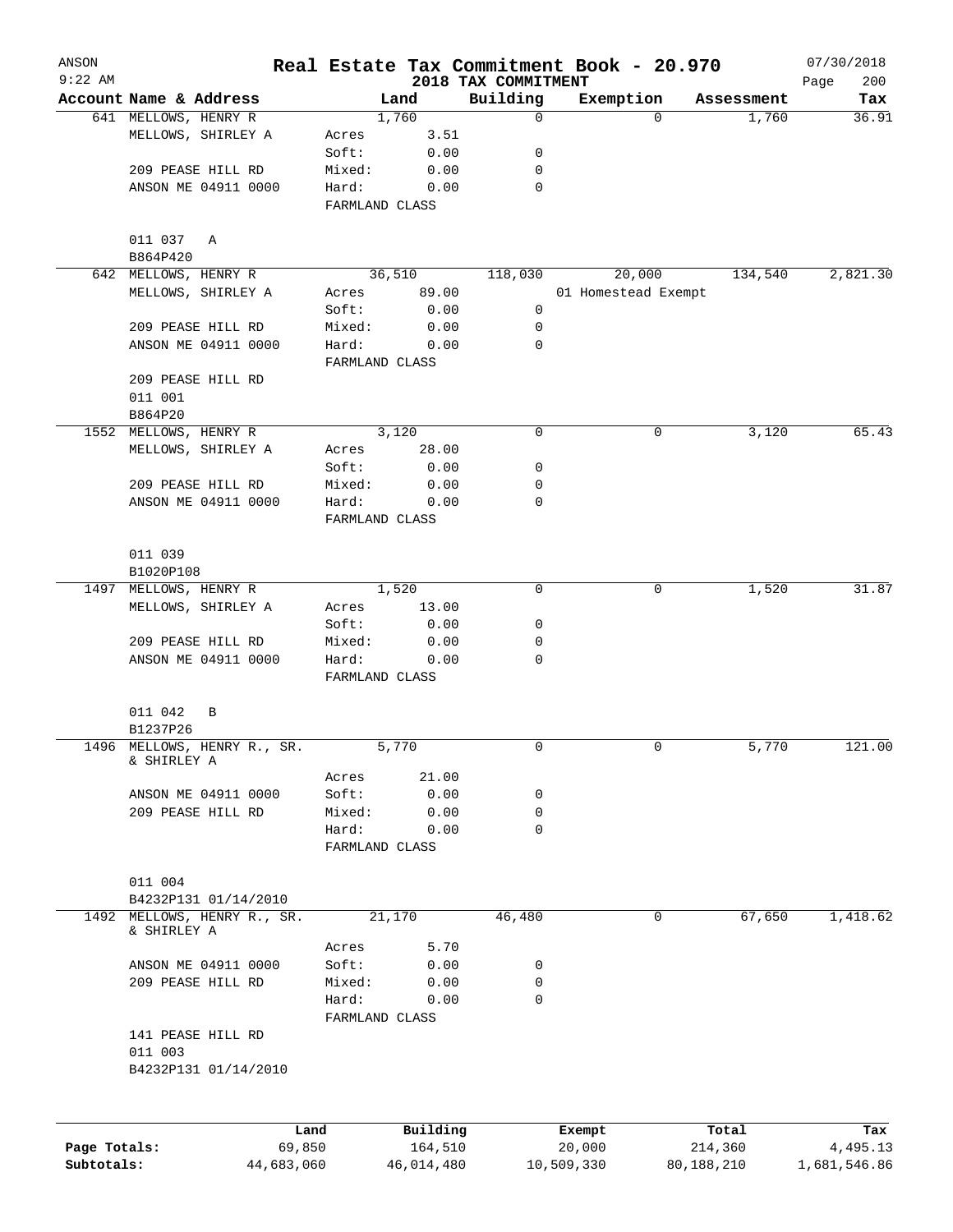| ANSON<br>$9:22$ AM |                                           |                |               | 2018 TAX COMMITMENT | Real Estate Tax Commitment Book - 20.970 |          |            | 07/30/2018<br>201<br>Page |
|--------------------|-------------------------------------------|----------------|---------------|---------------------|------------------------------------------|----------|------------|---------------------------|
|                    | Account Name & Address                    |                | Land          | Building            | Exemption                                |          | Assessment | Tax                       |
|                    | 1493 MELLOWS, HENRY R., SR.               |                | 6,330         | $\mathbf 0$         |                                          | $\Omega$ | 6,330      | 132.74                    |
|                    | & SHIRLEY A                               |                |               |                     |                                          |          |            |                           |
|                    | ANSON ME 04911 0000                       | Acres<br>Soft: | 19.00<br>0.00 | 0                   |                                          |          |            |                           |
|                    | 209 PEASE HILL RD                         | Mixed:         | 0.00          | $\mathbf 0$         |                                          |          |            |                           |
|                    |                                           | Hard:          | 0.00          | $\Omega$            |                                          |          |            |                           |
|                    |                                           | FARMLAND CLASS |               |                     |                                          |          |            |                           |
|                    |                                           |                |               |                     |                                          |          |            |                           |
|                    | 011 008                                   |                |               |                     |                                          |          |            |                           |
|                    | B4232P131 01/14/2010                      |                |               |                     |                                          |          |            |                           |
|                    | 643 MELLOWS, SHARON                       | 18,000         |               | 53,030              |                                          | 20,000   | 51,030     | 1,070.10                  |
|                    |                                           | Acres          | 0.81          |                     | 01 Homestead Exempt                      |          |            |                           |
|                    | ANSON ME 04911 0000                       | Soft:          | 0.00          | $\mathbf 0$         |                                          |          |            |                           |
|                    | 122 MAIN STREET                           | Mixed:         | 0.00          | 0                   |                                          |          |            |                           |
|                    |                                           | Hard:          | 0.00          | 0                   |                                          |          |            |                           |
|                    |                                           |                |               |                     |                                          |          |            |                           |
|                    | 122 MAIN ST                               |                |               |                     |                                          |          |            |                           |
|                    | 002 001<br>B                              |                |               |                     |                                          |          |            |                           |
|                    | B864P53                                   |                |               |                     |                                          |          |            |                           |
|                    | 1697 MENOUDARAKOS, ARETI                  | 44,000         |               | $\mathbf 0$         |                                          | 0        | 44,000     | 922.68                    |
|                    | MANIATAKOS, VASILIOS                      | Acres          | 40.00         |                     |                                          |          |            |                           |
|                    | 58 PLEASANT HILL DR                       | Soft:          | 0.00          | 0                   |                                          |          |            |                           |
|                    |                                           | Mixed:         | 0.00          | 0                   |                                          |          |            |                           |
|                    | WATERVILLE ME 04901<br>0000               | Hard:          | 0.00          | 0                   |                                          |          |            |                           |
|                    |                                           | B5160P0251     |               |                     |                                          |          |            |                           |
|                    |                                           |                |               |                     |                                          |          |            |                           |
|                    | 018 039                                   |                |               |                     |                                          |          |            |                           |
|                    | B5160P251 05/24/2017 B3333P92 06/25/2004  |                |               |                     |                                          |          |            |                           |
|                    | 1416 MERCIER, COLLEEN L                   |                | 5,660         | 15,440              |                                          | 0        | 21,100     | 442.47                    |
|                    |                                           | Acres          | 0.08          |                     |                                          |          |            |                           |
|                    | NO. ANSON ME 04958 0000 Soft:             |                | 0.00          | 0                   |                                          |          |            |                           |
|                    | 229 RIVER RD                              | Mixed:         | 0.00          | 0                   |                                          |          |            |                           |
|                    |                                           | Hard:          | 0.00          | $\mathbf 0$         |                                          |          |            |                           |
|                    |                                           |                |               |                     |                                          |          |            |                           |
|                    | 142 RIVER RD                              |                |               |                     |                                          |          |            |                           |
|                    | 004 032                                   |                |               |                     |                                          |          |            |                           |
|                    | B4552P279 07/20/2012                      |                |               |                     |                                          |          |            |                           |
| 746                | MERCIER, COLLEEN L                        | 12,650         |               | 28,480              | 20,000                                   |          | 21,130     | 443.10                    |
|                    |                                           | Acres          | 0.40          |                     | 01 Homestead Exempt                      |          |            |                           |
|                    | NO. ANSON ME 04958 0000                   | Soft:          | 0.00          | 0                   |                                          |          |            |                           |
|                    | 229 RIVER RD                              | Mixed:         | 0.00          | 0                   |                                          |          |            |                           |
|                    |                                           | Hard:          | 0.00          | 0                   |                                          |          |            |                           |
|                    |                                           |                |               |                     |                                          |          |            |                           |
|                    | 229 RIVER RD                              |                |               |                     |                                          |          |            |                           |
|                    | 015 069<br>B                              |                |               |                     |                                          |          |            |                           |
|                    | B3504P173 06/17/2005                      |                |               |                     |                                          |          |            |                           |
|                    | 132 MERCIER, COLLEEN L                    | 10,390         |               | 66,070              |                                          | 0        | 76,460     | 1,603.37                  |
|                    | 229 RIVER ROAD                            | Acres          | 0.12          |                     |                                          |          |            |                           |
|                    |                                           | Soft:          | 0.00          | 0                   |                                          |          |            |                           |
|                    | NORTH ANSON ME 04958                      | Mixed:         | 0.00          | 0                   |                                          |          |            |                           |
|                    |                                           | Hard:          | 0.00          | 0                   |                                          |          |            |                           |
|                    |                                           | B5043P0191     |               |                     |                                          |          |            |                           |
|                    | 17 NORTH MAIN ST                          |                |               |                     |                                          |          |            |                           |
|                    | 006 025                                   |                |               |                     |                                          |          |            |                           |
|                    | B5043P191 06/16/2016 B5060P127 08/10/2016 |                |               |                     |                                          |          |            |                           |
|                    |                                           |                |               |                     |                                          |          |            |                           |
|                    |                                           |                |               |                     |                                          |          |            |                           |
|                    | Land                                      |                | Building      |                     | Exempt                                   |          | Total      | Tax                       |
| Page Totals:       | 97,030                                    |                | 163,020       |                     | 40,000                                   |          | 220,050    | 4,614.46                  |

**Subtotals:** 44,780,090 46,177,500 10,549,330 80,408,260 1,686,161.32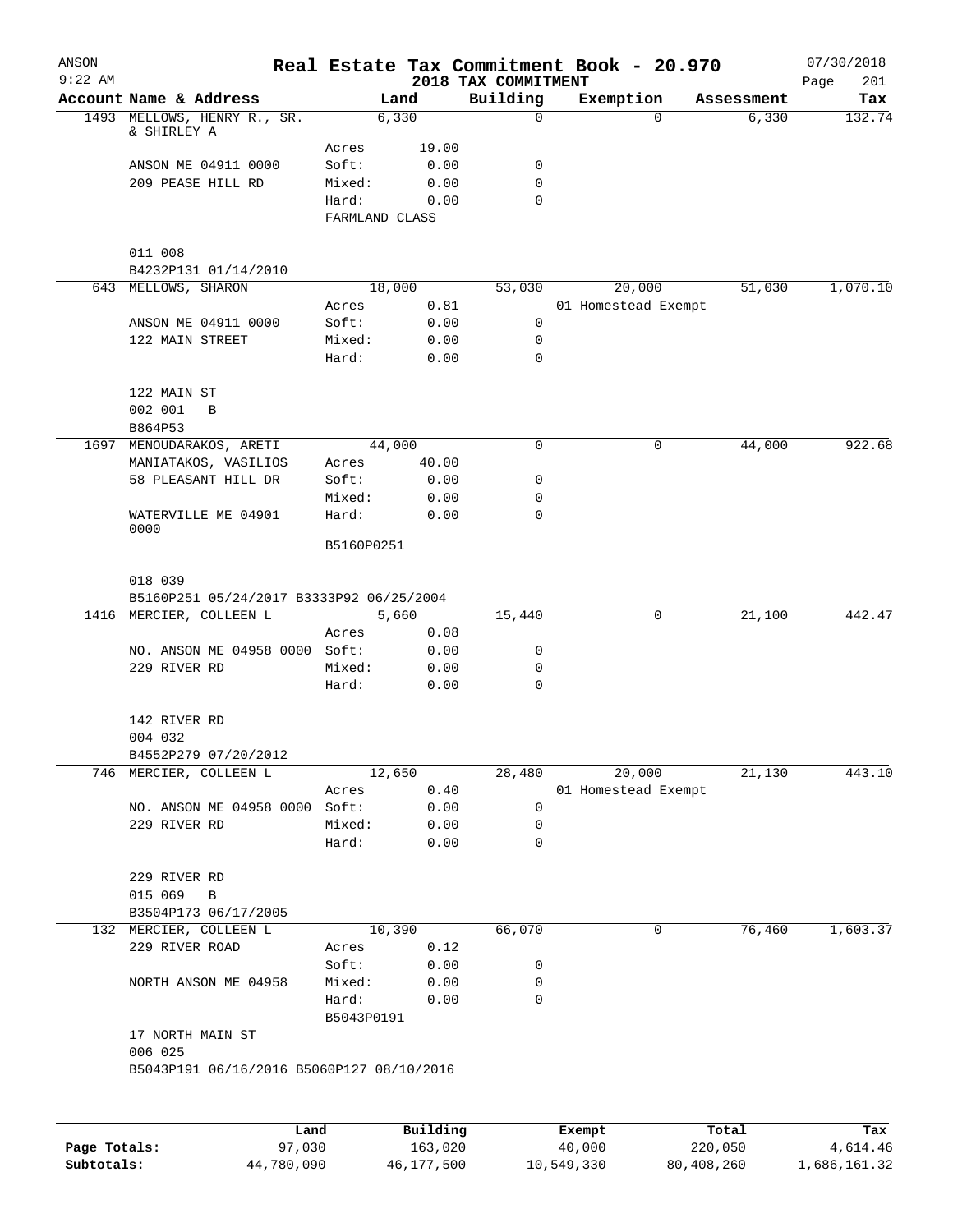| ANSON<br>$9:22$ AM |                          |        |      | 2018 TAX COMMITMENT | Real Estate Tax Commitment Book - 20.970 |            | 07/30/2018<br>202<br>Page |
|--------------------|--------------------------|--------|------|---------------------|------------------------------------------|------------|---------------------------|
|                    | Account Name & Address   | Land   |      | Building            | Exemption                                | Assessment | Tax                       |
|                    | 647 MERRILL, DALE S      | 10,580 |      | 35,390              | 0                                        | 45,970     | 963.99                    |
|                    | MERRILL, DANNIE V        | Acres  | 0.28 |                     |                                          |            |                           |
|                    |                          | Soft:  | 0.00 | 0                   |                                          |            |                           |
|                    | PO BOX 525               | Mixed: | 0.00 | 0                   |                                          |            |                           |
|                    | ANSON ME 04911 0525      | Hard:  | 0.00 | $\mathbf 0$         |                                          |            |                           |
|                    | 10 CHURCH ST             |        |      |                     |                                          |            |                           |
|                    | 001 082                  |        |      |                     |                                          |            |                           |
|                    | B3499P318 06/10/2005     |        |      |                     |                                          |            |                           |
|                    | 650 MERRILL, DAVID       | 20,270 |      | 8,020               | 20,000                                   | 8,290      | 173.84                    |
|                    | MERRILL, DARLENE         | Acres  | 1.18 |                     | 01 Homestead Exempt                      |            |                           |
|                    |                          | Soft:  | 0.00 | 0                   |                                          |            |                           |
|                    | 39 PREBLE AVE            | Mixed: | 0.00 | 0                   |                                          |            |                           |
|                    | ANSON ME 04911 0000      | Hard:  | 0.00 | 0                   |                                          |            |                           |
|                    | 39 PREBLE AVE<br>004 018 |        |      |                     |                                          |            |                           |
|                    | B2190P189                |        |      |                     |                                          |            |                           |
|                    | 1173 MERRILL, DAVID H JR | 22,600 |      | 28,900              | 0                                        | 51,500     | 1,079.96                  |
|                    | 112 HINKLEY PRT          | Acres  | 2.73 |                     |                                          |            |                           |
|                    |                          | Soft:  | 0.00 | 0                   |                                          |            |                           |
|                    | KINGFIELD ME 04947       | Mixed: | 0.00 | 0                   |                                          |            |                           |
|                    |                          | Hard:  | 0.00 | 0                   |                                          |            |                           |
|                    | 494 FOUR MILE SQUARE RD  |        |      |                     |                                          |            |                           |
|                    | 021 020<br>$\mathbf{1}$  |        |      |                     |                                          |            |                           |
|                    | B4807P67 06/24/2014      |        |      |                     |                                          |            |                           |
|                    | 657 MERRILL, DEAN F      | 22,550 |      | 55,600              | 20,000                                   | 58,150     | 1,219.41                  |
|                    | MERRILL, REVA J          | Acres  | 2.70 |                     | 01 Homestead Exempt                      |            |                           |
|                    |                          | Soft:  | 0.00 | 0                   |                                          |            |                           |
|                    | 425 WEST MILLS RD        | Mixed: | 0.00 | 0                   |                                          |            |                           |
|                    | ANSON ME 04911 0000      | Hard:  | 0.00 | 0                   |                                          |            |                           |
|                    |                          |        |      |                     |                                          |            |                           |
|                    | 425 WEST MILLS RD        |        |      |                     |                                          |            |                           |
|                    | 011 025<br>В             |        |      |                     |                                          |            |                           |
|                    | B3711P97 07/17/2006      |        |      |                     |                                          |            |                           |
|                    | 926 MERRILL, DREW S      | 10,770 |      | 13,460              | 20,000                                   | 4,230      | 88.70                     |
|                    |                          | Acres  | 0.29 |                     | 01 Homestead Exempt                      |            |                           |
|                    | ANSON ME 04911 0000      | Soft:  | 0.00 | 0                   |                                          |            |                           |
|                    | 39 PREBLE AVE            | Mixed: | 0.00 | 0                   |                                          |            |                           |
|                    |                          | Hard:  | 0.00 | 0                   |                                          |            |                           |
|                    | 33 PREBLE AVE            |        |      |                     |                                          |            |                           |
|                    | 004 019 A                |        |      |                     |                                          |            |                           |
|                    | B3379P267 09/20/2004     |        |      |                     |                                          |            |                           |
|                    | 1879 MERRILL, DREW S     | 29,000 |      | 44,870              | 0                                        | 73,870     | 1,549.05                  |
|                    |                          | Acres  | 7.50 |                     |                                          |            |                           |
|                    | ANSON ME 04911 0000      | Soft:  | 0.00 | 0                   |                                          |            |                           |
|                    | 39 PREBLE AVE            | Mixed: | 0.00 | 0                   |                                          |            |                           |
|                    |                          | Hard:  | 0.00 | 0                   |                                          |            |                           |
|                    | CORNER OF VALLEY &       |        |      |                     |                                          |            |                           |
|                    | 019 036<br>D             |        |      |                     |                                          |            |                           |
|                    | B4138P183 05/19/2009     |        |      |                     |                                          |            |                           |
|                    |                          |        |      |                     |                                          |            |                           |
|                    |                          |        |      |                     |                                          |            |                           |
|                    |                          |        |      |                     |                                          |            |                           |

|              | Land       | Building   | Exempt     | Total      | Tax          |
|--------------|------------|------------|------------|------------|--------------|
| Page Totals: | 115,770    | 186,240    | 60,000     | 242,010    | 5,074.95     |
| Subtotals:   | 44,895,860 | 46,363,740 | 10,609,330 | 80,650,270 | 1,691,236.27 |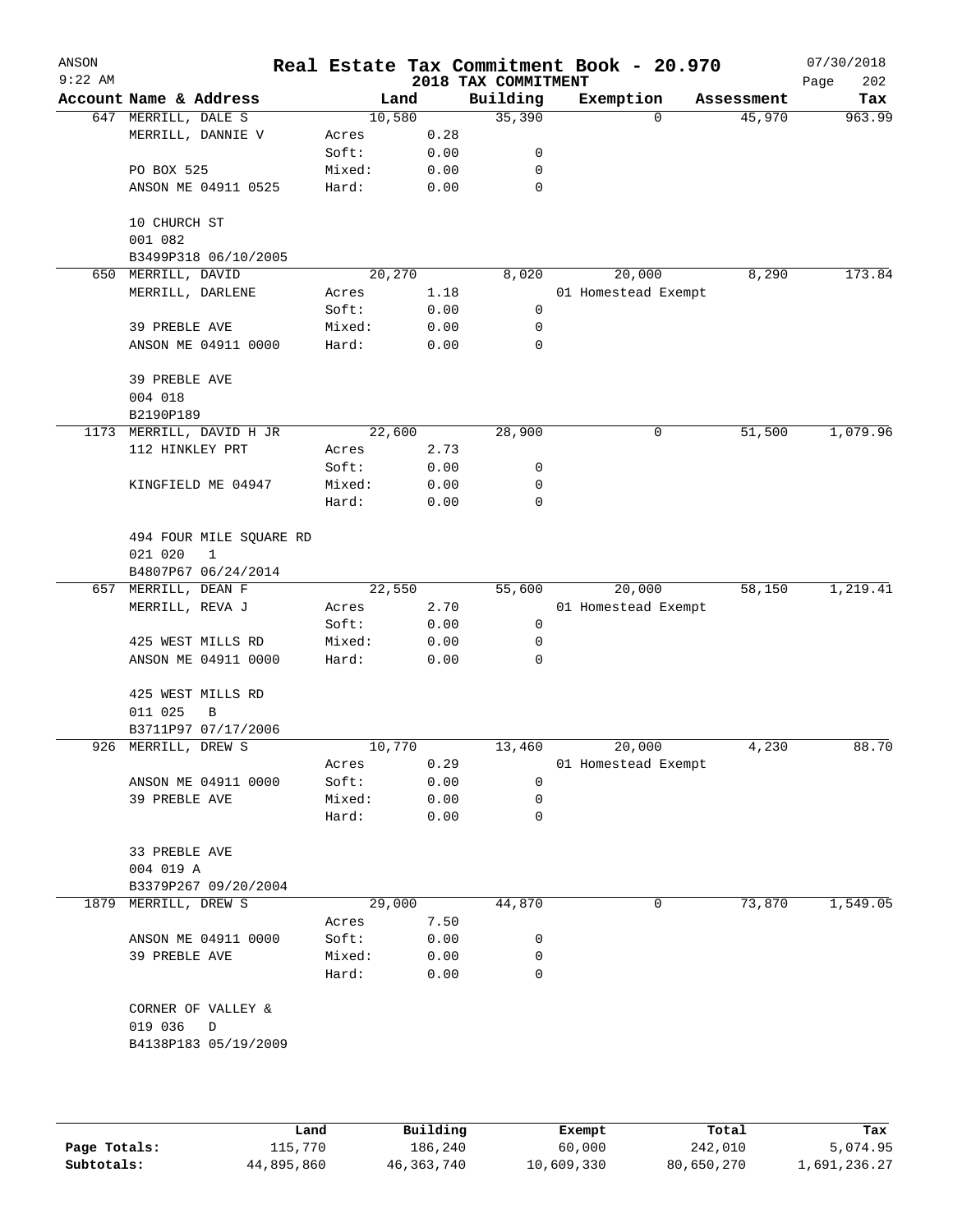| ANSON<br>$9:22$ AM |                                            |                                    |              | 2018 TAX COMMITMENT | Real Estate Tax Commitment Book - 20.970 |            | 07/30/2018<br>203<br>Page |
|--------------------|--------------------------------------------|------------------------------------|--------------|---------------------|------------------------------------------|------------|---------------------------|
|                    | Account Name & Address                     | Land                               |              | Building            | Exemption                                | Assessment | Tax                       |
|                    | 662 MERRILL, FRANCES E                     | 20,000                             |              | 41,080              | 20,000                                   | 41,080     | 861.45                    |
|                    | NORTH ANSON ME 04958                       | Acres<br>Soft:                     | 1.00<br>0.00 | 0                   | 01 Homestead Exempt                      |            |                           |
|                    | 0000                                       |                                    |              |                     |                                          |            |                           |
|                    | 571 NEW PORTLAND RD                        | Mixed:<br>Hard:                    | 0.00<br>0.00 | 0<br>$\Omega$       |                                          |            |                           |
|                    |                                            |                                    |              |                     |                                          |            |                           |
|                    | 571 NEW PORTLAND RD<br>022 003<br>B571P488 |                                    |              |                     |                                          |            |                           |
|                    | 653 MERRILL, LILLIAN M                     | 45,300                             |              | 9,280               | 20,000                                   | 34,580     | 725.14                    |
|                    |                                            | Acres                              | 45.00        |                     | 01 Homestead Exempt                      |            |                           |
|                    | ANSON ME 04911 0000                        | Soft:                              | 0.00         | 0                   |                                          |            |                           |
|                    | 434 FOUR MILE SQUARE RD Mixed:             |                                    | 0.00         | $\mathbf 0$         |                                          |            |                           |
|                    |                                            | Hard:                              | 0.00         | $\mathbf 0$         |                                          |            |                           |
|                    | 434 FOUR MILE SQUARE RD<br>021 020         |                                    |              |                     |                                          |            |                           |
|                    | 654 MERRILL, LILLIAN M                     | 26,900                             |              | 4,200               | 0                                        | 31,100     | 652.17                    |
|                    |                                            | Acres                              | 15.00        |                     |                                          |            |                           |
|                    | ANSON ME 04911 0000                        | Soft:                              | 0.00         | 0                   |                                          |            |                           |
|                    | 434 FOUR MILE SQUARE RD Mixed:             |                                    | 0.00         | 0                   |                                          |            |                           |
|                    |                                            | Hard:                              | 0.00         | $\Omega$            |                                          |            |                           |
|                    | 449 FOUR MILE SQUARE RD<br>021 019         |                                    |              |                     |                                          |            |                           |
|                    | 2015 MERRILL, PETER                        | 24,600                             |              | 5,000               | 0                                        | 29,600     | 620.71                    |
|                    | MERRILL, MABEL                             | Acres                              | 11.10        |                     |                                          |            |                           |
|                    | 285 ROXBURY ROAD                           | Soft:                              | 0.00         | 0                   |                                          |            |                           |
|                    |                                            | Mixed:                             | 0.00         | $\mathbf 0$         |                                          |            |                           |
|                    | MEXICO ME 04257 0000                       | Hard:                              | 0.00         | $\mathbf 0$         |                                          |            |                           |
|                    |                                            | B5214P0195 JT                      |              |                     |                                          |            |                           |
|                    | 014 038 004                                |                                    |              |                     |                                          |            |                           |
|                    | B5214P195 10/13/2017 B4940P142 08/04/2015  |                                    |              |                     |                                          |            |                           |
|                    | 1636 MERRILL, PETER A                      | 29,850                             |              | 14,710              | 0                                        | 44,560     | 934.42                    |
|                    | MERRILL, MABEL F                           | Acres                              | 30.00        |                     |                                          |            |                           |
|                    |                                            | Soft:                              | 0.00         | 0                   |                                          |            |                           |
|                    | 285 ROXBURY RD                             | Mixed:                             | 0.00         | 0                   |                                          |            |                           |
|                    | MEXICO ME 04257 0000                       | Hard:<br>OPEN SPACE CLASSIFICATION | 0.00         | 0                   |                                          |            |                           |
|                    | 70 COUNTY RD                               |                                    |              |                     |                                          |            |                           |
|                    | 014 039                                    |                                    |              |                     |                                          |            |                           |
|                    | B4722P147 10/15/2013                       |                                    |              |                     |                                          |            |                           |
|                    | 658 MERRILL, RYAN A                        | 31,500                             |              | 0                   | $\Omega$                                 | 31,500     | 660.56                    |
|                    |                                            | Acres                              | 24.00        |                     |                                          |            |                           |
|                    | ANSON ME 04911 0000                        | Soft:                              | 0.00         | 0                   |                                          |            |                           |
|                    | 411 WEST MILLS RD                          | Mixed:                             | 0.00         | 0                   |                                          |            |                           |
|                    |                                            | Hard:                              | 0.00         | 0                   |                                          |            |                           |
|                    |                                            |                                    |              |                     |                                          |            |                           |
|                    | 011 022                                    |                                    |              |                     |                                          |            |                           |
|                    | B5060P145 08/10/2016 B4090P234 01/09/2009  |                                    |              |                     |                                          |            |                           |
|                    |                                            |                                    |              |                     |                                          |            |                           |

|              | Land       | Building   | Exempt     | Total      | Tax          |
|--------------|------------|------------|------------|------------|--------------|
| Page Totals: | 178,150    | 74,270     | 40,000     | 212,420    | 4,454.45     |
| Subtotals:   | 45,074,010 | 46,438,010 | 10,649,330 | 80,862,690 | l,695,690.72 |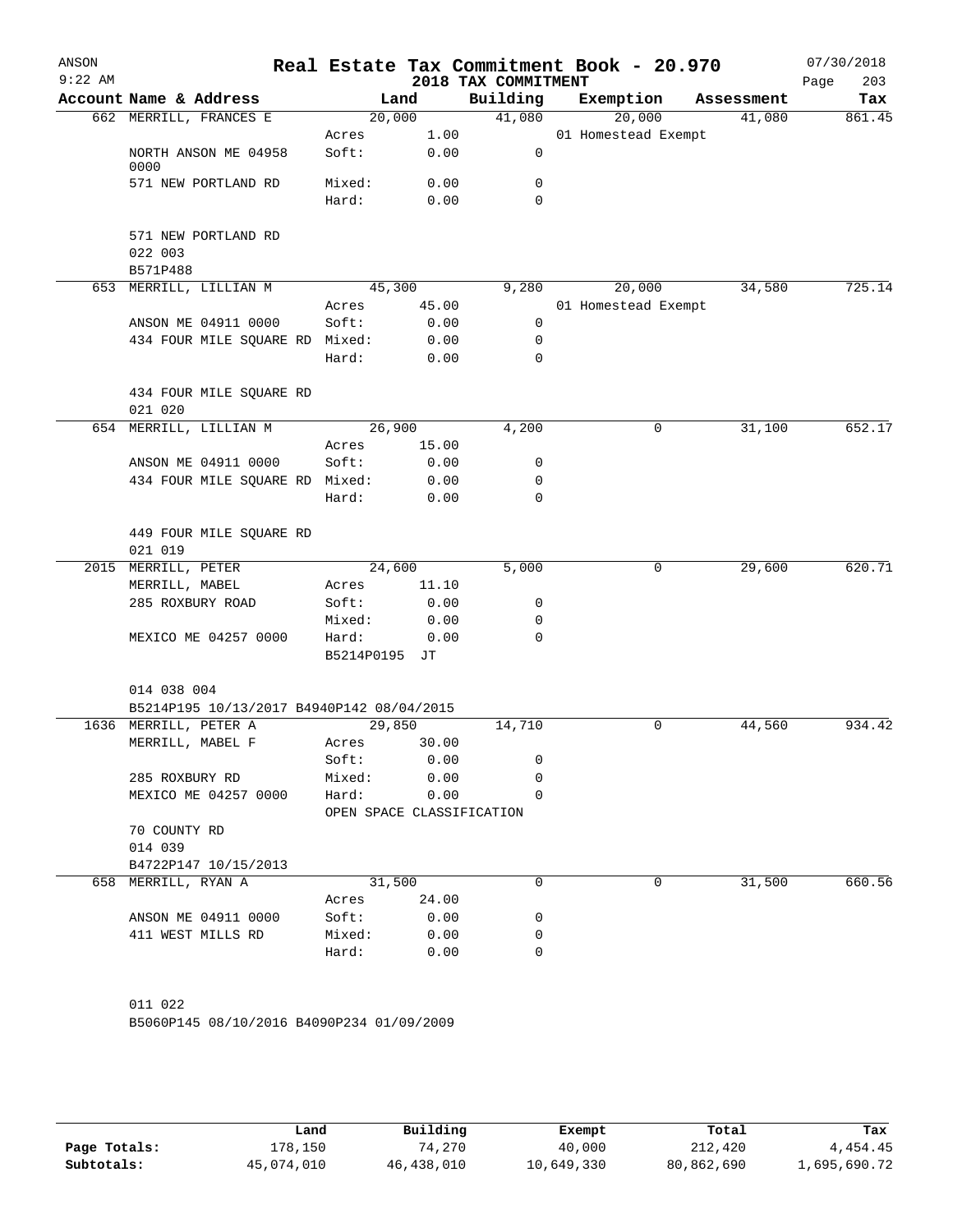| ANSON        |                                          |              |                |                        |                                 | Real Estate Tax Commitment Book - 20.970 |                      | 07/30/2018         |
|--------------|------------------------------------------|--------------|----------------|------------------------|---------------------------------|------------------------------------------|----------------------|--------------------|
| $9:22$ AM    | Account Name & Address                   |              |                | Land                   | 2018 TAX COMMITMENT<br>Building | Exemption                                |                      | 204<br>Page<br>Tax |
|              | 652 MERRILL, RYAN A                      |              |                | 26,300                 | 89,810                          | 20,000                                   | Assessment<br>96,110 | 2,015.43           |
|              |                                          |              | Acres          | 5.20                   |                                 | 01 Homestead Exempt                      |                      |                    |
|              | ANSON ME 04911 0000                      |              | Soft:          | 0.00                   | 0                               |                                          |                      |                    |
|              | 411 WEST MILLS RD                        |              | Mixed:         | 0.00                   | 0                               |                                          |                      |                    |
|              |                                          |              | Hard:          | 0.00                   | $\mathbf 0$                     |                                          |                      |                    |
|              | 411 WEST MILLS RD                        |              |                |                        |                                 |                                          |                      |                    |
|              | 011 027                                  |              |                |                        |                                 |                                          |                      |                    |
|              | B3711P97 07/17/2006                      |              |                |                        |                                 |                                          |                      |                    |
| 1982         | MERRILL, SCOTT B                         |              |                | 25,390                 | 0                               | 0                                        | 25,390               | 532.43             |
|              | NORTH ANSON ME 04958                     |              | Acres<br>Soft: | 11.89<br>0.00          | 0                               |                                          |                      |                    |
|              | 302 CAMPGROUND RD                        |              | Mixed:         | 0.00                   | 0                               |                                          |                      |                    |
|              |                                          |              | Hard:          | 0.00                   | 0                               |                                          |                      |                    |
|              | 015 043<br>$D-1$                         |              |                |                        |                                 |                                          |                      |                    |
|              | B3754P10 09/26/2006                      |              |                |                        |                                 |                                          |                      |                    |
|              | 1486 MERRY, ROSEMARY M,<br>TRUSTEE       |              |                | 8,290                  | 0                               | 0                                        | 8,290                | 173.84             |
|              | 1245 EMBDEN POND ROAD                    |              | Acres          | 24.00                  |                                 |                                          |                      |                    |
|              |                                          |              | Soft:          | 0.00                   | 0                               |                                          |                      |                    |
|              | EMBDEN ME 04958 0000                     |              | Mixed:         | 0.00                   | 0                               |                                          |                      |                    |
|              |                                          |              | Hard:          | 0.00<br>FARMLAND CLASS | 0                               |                                          |                      |                    |
|              | 011 005                                  |              |                |                        |                                 |                                          |                      |                    |
|              | B4060P279 09/16/2008                     |              |                |                        |                                 |                                          |                      |                    |
|              | 670 MERRY, WARREN                        |              |                | 31,160                 | 11,050                          | 0                                        | 42, 210              | 885.14             |
|              |                                          |              | Acres          | 9.66                   |                                 |                                          |                      |                    |
|              | ANSON ME 04911 0273                      |              | Soft:          | 0.00                   | 0                               |                                          |                      |                    |
|              | PO BOX 273                               |              | Mixed:         | 0.00                   | 0                               |                                          |                      |                    |
|              |                                          |              | Hard:          | 0.00                   | 0                               |                                          |                      |                    |
|              | 172 CROSS RD<br>011 037                  |              |                |                        |                                 |                                          |                      |                    |
|              | B1157P202                                |              |                |                        |                                 |                                          |                      |                    |
| 645          | MERRY, WILLIAM H, II &<br>JODI A         |              |                | 49,600                 | 144,800                         | 20,000                                   | 174,400              | 3,657.17           |
|              | PO BOX 265                               |              | Acres          | 99.00                  |                                 | 01 Homestead Exempt                      |                      |                    |
|              | 118 MERRY ROAD                           |              | Soft:          | 0.00                   | 0                               |                                          |                      |                    |
|              | ANSON ME 04911 3245                      |              | Mixed:         | 12.00                  | 2,064                           |                                          |                      |                    |
|              |                                          |              | Hard:          | 64.00                  | 12,032                          |                                          |                      |                    |
|              |                                          |              | TREE GROWTH    |                        |                                 |                                          |                      |                    |
|              | 118 MERRY RD                             |              |                |                        |                                 |                                          |                      |                    |
|              | 014 001                                  |              |                |                        |                                 |                                          |                      |                    |
| 183          | B3767P344 11/02/2006<br>MEUNIER, AMBER M |              |                | 10,000                 | 57,130                          | 0                                        | 67,130               | 1,407.72           |
|              |                                          |              | Acres          | 0.25                   |                                 |                                          |                      |                    |
|              | MADISON ME 04950                         |              | Soft:          | 0.00                   | 0                               |                                          |                      |                    |
|              | 91 PARK STREET                           |              | Mixed:         | 0.00                   | 0                               |                                          |                      |                    |
|              |                                          |              | Hard:          | 0.00                   | 0                               |                                          |                      |                    |
|              | 40 UNION ST                              |              |                |                        |                                 |                                          |                      |                    |
|              | 005 007<br>B3151P335                     |              |                |                        |                                 |                                          |                      |                    |
|              |                                          |              |                |                        |                                 |                                          |                      |                    |
|              |                                          | Land         |                | Building               |                                 | Exempt                                   | Total                | Tax                |
| Page Totals: |                                          | 150,740      |                | 302,790                |                                 | 40,000                                   | 413,530              | 8,671.73           |
| Subtotals:   |                                          | 45, 224, 750 |                | 46,740,800             |                                 | 10,689,330                               | 81,276,220           | 1,704,362.45       |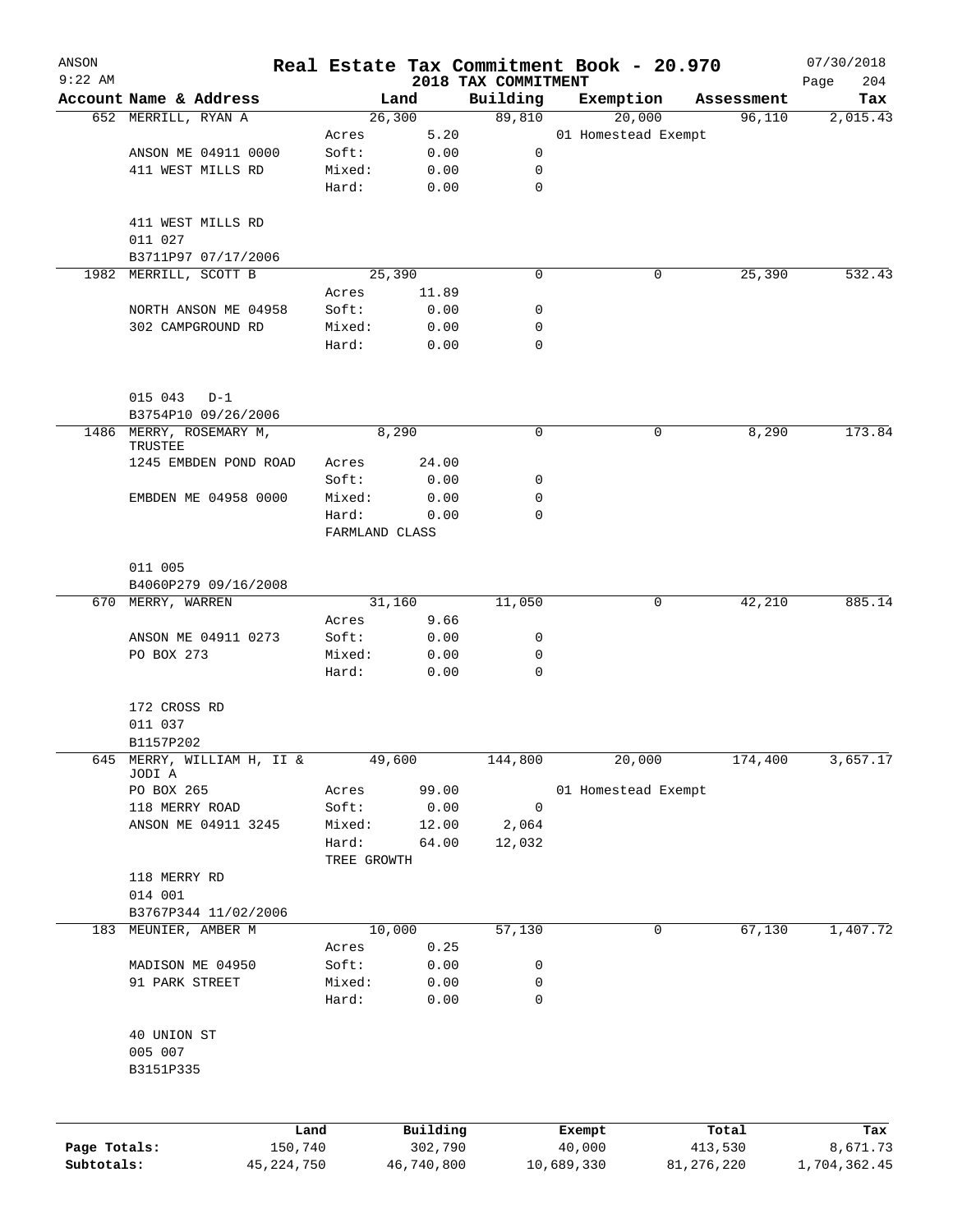| ANSON<br>$9:22$ AM |                                                 |        |          |                                 | Real Estate Tax Commitment Book - 20.970 |            | 07/30/2018         |
|--------------------|-------------------------------------------------|--------|----------|---------------------------------|------------------------------------------|------------|--------------------|
|                    | Account Name & Address                          |        | Land     | 2018 TAX COMMITMENT<br>Building | Exemption                                | Assessment | 205<br>Page<br>Tax |
|                    | 1668 MEYERS, VICKI L. &                         |        | 31,000   | 0                               | $\Omega$                                 | 31,000     | 650.07             |
|                    | VIGNEAULT, BECKY P. &<br>CHRISTIAN M.           | Acres  | 23.00    |                                 |                                          |            |                    |
|                    |                                                 | Soft:  | 0.00     | 0                               |                                          |            |                    |
|                    | PO BOX 117                                      | Mixed: | 0.00     | $\mathbf 0$                     |                                          |            |                    |
|                    | NORTH ANSON ME 04958                            | Hard:  | 0.00     | 0                               |                                          |            |                    |
|                    | OFF SOLON ROAD                                  |        |          |                                 |                                          |            |                    |
|                    | 024 004<br>B4700P298 08/19/2013                 |        |          |                                 |                                          |            |                    |
| 1918               | MICHAUD, BRIAN J                                |        | 19,520   | $\mathbf 0$                     | 0                                        | 19,520     | 409.33             |
|                    | MICHAUD, REBECCA L                              | Acres  | 6.01     |                                 |                                          |            |                    |
|                    | 1366 TURNER ST                                  | Soft:  | 0.00     | 0                               |                                          |            |                    |
|                    |                                                 | Mixed: | 0.00     | 0                               |                                          |            |                    |
|                    | AUBURN ME 04210 6453                            | Hard:  | 0.00     | $\mathbf 0$                     |                                          |            |                    |
|                    | HOLLIN WAITE HILL RD                            |        |          |                                 |                                          |            |                    |
|                    | 020 014 10                                      |        |          |                                 |                                          |            |                    |
|                    | B4224P261 12/11/2009                            |        |          |                                 |                                          |            |                    |
| 1461               | MICHAUD, DIANA R                                |        | 63,000   | 102,270                         | 0                                        | 165,270    | 3,465.71           |
|                    |                                                 | Acres  | 66.00    |                                 |                                          |            |                    |
|                    | EMBDEN ME 04958 0000                            | Soft:  | 0.00     | 0                               |                                          |            |                    |
|                    | 1248 EMBDEN POND ROAD                           | Mixed: | 0.00     | 0                               |                                          |            |                    |
|                    |                                                 | Hard:  | 0.00     | 0                               |                                          |            |                    |
|                    | 187 WEST MILLS RD                               |        |          |                                 |                                          |            |                    |
|                    | 011 006                                         |        |          |                                 |                                          |            |                    |
|                    | B4685P220 06/21/2013<br>674 MICHAUD, LORRAINE M |        | 6,330    | 14,390                          | 20,000                                   | 720        | 15.10              |
|                    |                                                 | Acres  | 0.10     |                                 | 01 Homestead Exempt                      |            |                    |
|                    | ANSON ME 04911 0410                             | Soft:  | 0.00     | 0                               |                                          |            |                    |
|                    | PO BOX 410                                      | Mixed: | 0.00     | 0                               |                                          |            |                    |
|                    |                                                 | Hard:  | 0.00     | 0                               |                                          |            |                    |
|                    |                                                 |        |          |                                 |                                          |            |                    |
|                    | 14 WILSON ST                                    |        |          |                                 |                                          |            |                    |
|                    | 001 112                                         |        |          |                                 |                                          |            |                    |
|                    | B2809P148                                       |        |          |                                 |                                          |            |                    |
|                    | 676 MICHLEWITZ, HAROLD                          |        | 39,100   | 0                               | 0                                        | 39,100     | 819.93             |
|                    | MICHLEWITZ, GERALDINE                           | Acres  | 43.00    |                                 |                                          |            |                    |
|                    | 357 COMMERCIAL ST APT                           | Soft:  | 0.00     | 0<br>0                          |                                          |            |                    |
|                    | 822                                             | Mixed: | 0.00     |                                 |                                          |            |                    |
|                    | BOSTON MA 02109 0000                            | Hard:  | 0.00     | 0                               |                                          |            |                    |
|                    | 022 020                                         |        |          |                                 |                                          |            |                    |
|                    | B1005P78                                        |        |          |                                 |                                          |            |                    |
|                    | 677 MICKET, ALEJANDRINA                         |        | 38,250   | $\mathbf 0$                     | 0                                        | 38,250     | 802.10             |
|                    | MICKET, MARLAND                                 | Acres  | 28.50    |                                 |                                          |            |                    |
|                    |                                                 | Soft:  | 0.00     | 0                               |                                          |            |                    |
|                    | 413 CONCHA DR                                   | Mixed: | 0.00     | 0                               |                                          |            |                    |
|                    | SEBASTIAN FL 32958 0000 Hard:                   |        | 0.00     | 0                               |                                          |            |                    |
|                    | 019 028<br>2                                    |        |          |                                 |                                          |            |                    |
|                    | B4431P253 07/19/2011                            |        |          |                                 |                                          |            |                    |
|                    | Land                                            |        | Building |                                 | Exempt                                   | Total      | Tax                |
|                    |                                                 |        |          |                                 |                                          |            |                    |

|              | Land       | Building   | Exempt     | Total      | тах          |
|--------------|------------|------------|------------|------------|--------------|
| Page Totals: | 197,200    | 116,660    | 20,000     | 293,860    | 6,162.24     |
| Subtotals:   | 45,421,950 | 46,857,460 | 10,709,330 | 81,570,080 | 1,710,524.69 |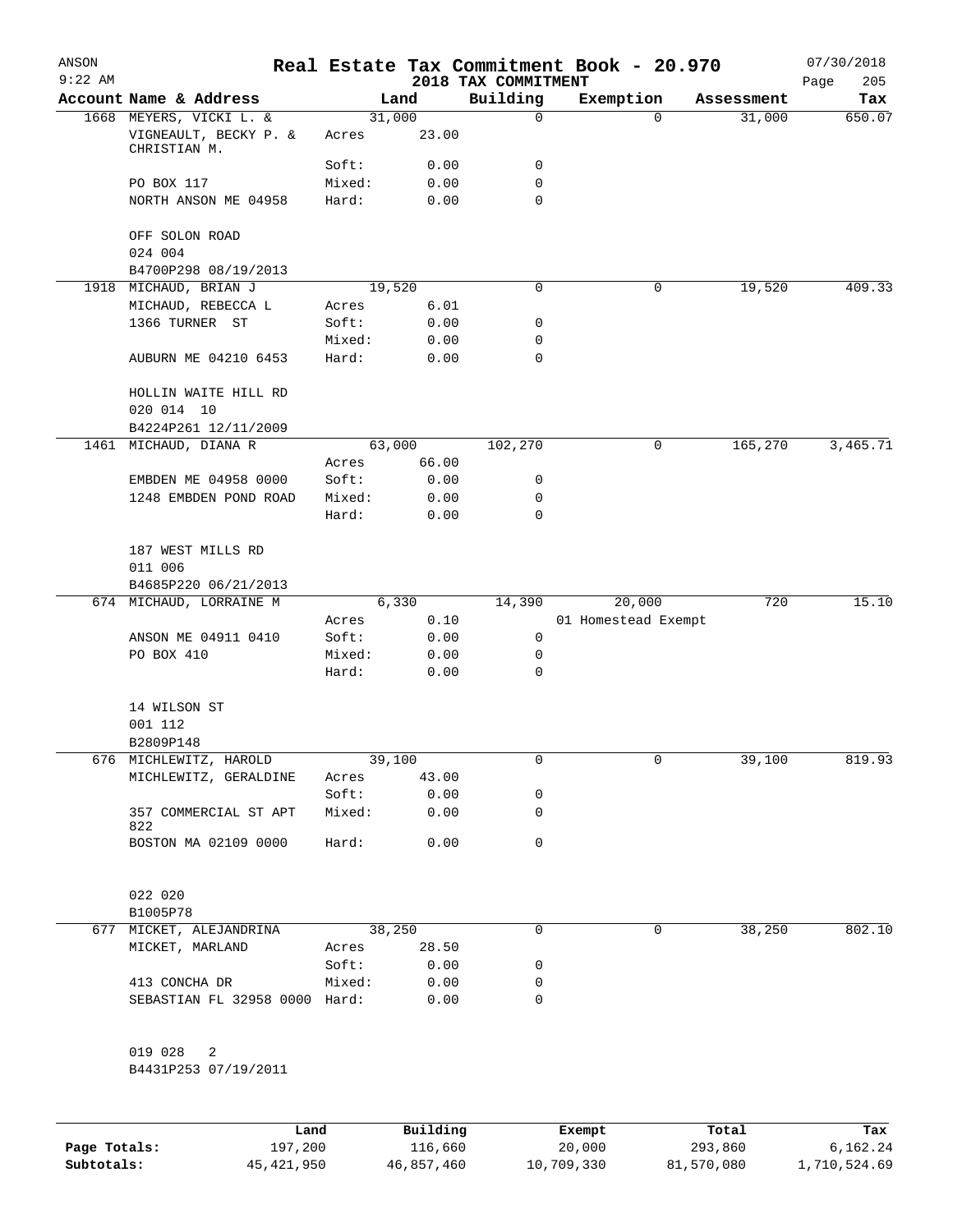| ANSON<br>$9:22$ AM |                                         |                |                | 2018 TAX COMMITMENT | Real Estate Tax Commitment Book - 20.970 |            | 07/30/2018<br>206<br>Page |
|--------------------|-----------------------------------------|----------------|----------------|---------------------|------------------------------------------|------------|---------------------------|
|                    | Account Name & Address                  |                | Land           | Building            | Exemption                                | Assessment | Tax                       |
|                    | 1035 MIKE, RONALD                       |                | 5,330          | $\mathbf 0$         | $\Omega$                                 | 5,330      | 111.77                    |
|                    | MIKE, SUSAN                             | Acres          | 31.00          |                     |                                          |            |                           |
|                    |                                         | Soft:          | 0.00           | 0                   |                                          |            |                           |
|                    | 2 SHARINGTON DR                         | Mixed:         | 31.00          | 5,332               |                                          |            |                           |
|                    | COLUMBIA CT 06237                       | Hard:          | 0.00           | 0                   |                                          |            |                           |
|                    |                                         | TREE GROWTH    |                |                     |                                          |            |                           |
|                    | 985 VALLEY RD                           |                |                |                     |                                          |            |                           |
|                    | 020 022<br>B                            |                |                |                     |                                          |            |                           |
|                    | B4731P353 11/06/2013                    |                |                | 0                   | 0                                        |            | 176.78                    |
| 1748               | MIKE, RONALD                            |                | 8,430<br>49.00 |                     |                                          | 8,430      |                           |
|                    | MIKE, SUSAN                             | Acres<br>Soft: | 0.00           | 0                   |                                          |            |                           |
|                    | 2 SHARINGTON DR                         | Mixed:         | 49.00          | 8,428               |                                          |            |                           |
|                    | COLUMBIA CT 06237                       | Hard:          | 0.00           | 0                   |                                          |            |                           |
|                    |                                         | TREE GROWTH    |                |                     |                                          |            |                           |
|                    |                                         |                |                |                     |                                          |            |                           |
|                    | 021 003                                 |                |                |                     |                                          |            |                           |
|                    | B4731P353 11/06/2013                    |                |                |                     |                                          |            |                           |
|                    | 1040 MIKE, RONALD T JR                  |                | 4,300          | 0                   | 0                                        | 4,300      | 90.17                     |
|                    | MIKE, SUSAN J                           | Acres          | 25.00          |                     |                                          |            |                           |
|                    | 2 SHARINGTON DRIVE                      | Soft:          | 0.00           | 0                   |                                          |            |                           |
|                    |                                         | Mixed:         | 25.00          | 4,300               |                                          |            |                           |
|                    | COLUMBIA CT 06237                       | Hard:          | 0.00           | 0                   |                                          |            |                           |
|                    |                                         |                |                |                     |                                          |            |                           |
|                    |                                         |                |                |                     |                                          |            |                           |
|                    | 021 004                                 |                |                |                     |                                          |            |                           |
|                    | B4865P285 12/09/2014                    |                |                |                     |                                          |            |                           |
|                    | 886 MILLER, AARON C                     |                | 18,600         | 11,990              | 0                                        | 30,590     | 641.47                    |
|                    | 1391 WEST ALNA RD                       | Acres          | 10.50          |                     |                                          |            |                           |
|                    |                                         | Soft:          | 0.00           | 0                   |                                          |            |                           |
|                    | ALNA ME 04535 0000                      | Mixed:         | 0.00           | 0<br>0              |                                          |            |                           |
|                    |                                         | Hard:          | 0.00           |                     |                                          |            |                           |
|                    | 220 PULLEN CORNER RD                    |                |                |                     |                                          |            |                           |
|                    | 018 021<br>F                            |                |                |                     |                                          |            |                           |
|                    | B3290P296 04/07/2004                    |                |                |                     |                                          |            |                           |
|                    | 700 MILLER, CHRISTOPHER                 |                | 15,490         | 72,180              | 20,000                                   | 67,670     | 1,419.04                  |
|                    | MILLER, COURTNEY B                      | Acres          | 0.60           |                     | 01 Homestead Exempt                      |            |                           |
|                    |                                         | Soft:          | 0.00           | 0                   |                                          |            |                           |
|                    | PO BOX 303                              | Mixed:         | 0.00           | 0                   |                                          |            |                           |
|                    | ANSON ME 04911 0303                     | Hard:          | 0.00           | 0                   |                                          |            |                           |
|                    |                                         |                |                |                     |                                          |            |                           |
|                    | 11 FREDRICK ST                          |                |                |                     |                                          |            |                           |
|                    | 001 038                                 |                |                |                     |                                          |            |                           |
|                    | B4203P257 10/08/2009                    |                |                |                     |                                          |            |                           |
|                    | 678 MILLER, ELAINE B                    |                | 14,420         | 92,680              | 0                                        | 107,100    | 2,245.89                  |
|                    | 369 BARTON ROAD                         | Acres          | 0.52           |                     |                                          |            |                           |
|                    |                                         | Soft:          | 0.00           | 0                   |                                          |            |                           |
|                    | WINDSOR ME 04363 0000                   | Mixed:         | 0.00           | 0                   |                                          |            |                           |
|                    |                                         | Hard:          | 0.00           | 0                   |                                          |            |                           |
|                    |                                         | B5036P0296     |                |                     |                                          |            |                           |
|                    | 15 FAHI POND RD                         |                |                |                     |                                          |            |                           |
|                    | 007 016<br>B                            |                |                |                     |                                          |            |                           |
|                    | B5036P296 06/07/2016 B4680P3 06/28/2013 |                |                |                     |                                          |            |                           |
|                    |                                         |                |                |                     |                                          |            |                           |
|                    |                                         |                |                |                     |                                          |            |                           |
|                    |                                         |                |                |                     |                                          |            |                           |

|              | Land       | Building   | Exempt     | Total      | Tax          |
|--------------|------------|------------|------------|------------|--------------|
| Page Totals: | 66,570     | 176,850    | 20,000     | 223,420    | 4,685.12     |
| Subtotals:   | 45,488,520 | 47,034,310 | 10,729,330 | 81,793,500 | 1,715,209.81 |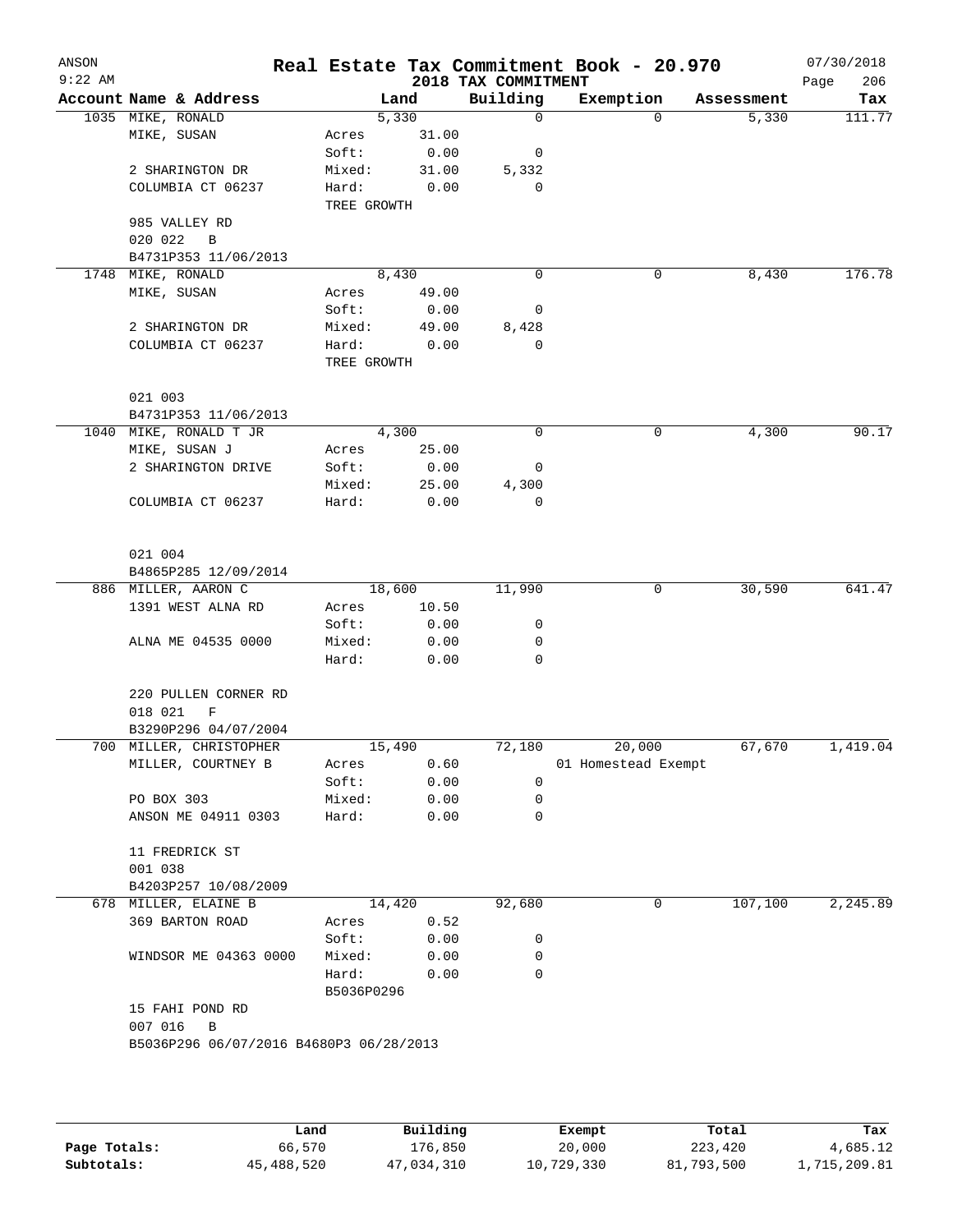| ANSON<br>$9:22$ AM |                                           |               |          | 2018 TAX COMMITMENT | Real Estate Tax Commitment Book - 20.970 |              |            | 07/30/2018<br>207<br>Page |
|--------------------|-------------------------------------------|---------------|----------|---------------------|------------------------------------------|--------------|------------|---------------------------|
|                    | Account Name & Address                    |               | Land     | Building            | Exemption                                |              | Assessment | Tax                       |
|                    | 1376 MILLER, LAURA                        |               | 21,010   | 78,120              | 20,000                                   |              | 79,130     | 1,659.36                  |
|                    |                                           | Acres         | 1.67     |                     | 01 Homestead Exempt                      |              |            |                           |
|                    | NORTH ANSON ME 04958<br>0051              | Soft:         | 0.00     | 0                   |                                          |              |            |                           |
|                    | PO BOX 51                                 | Mixed:        | 0.00     | 0                   |                                          |              |            |                           |
|                    |                                           | Hard:         | 0.00     | 0                   |                                          |              |            |                           |
|                    | 18 UNION ST                               |               |          |                     |                                          |              |            |                           |
|                    | 005 013<br>B3404P21 11/08/2004            |               |          |                     |                                          |              |            |                           |
|                    | 1061 MILLER, ROBERT A                     |               | 22,940   | 47,560              | 20,000                                   |              | 50,500     | 1,058.98                  |
|                    | MILLER, JANICE L                          | Acres         | 12.18    |                     | 01 Homestead Exempt                      |              |            |                           |
|                    |                                           | Soft:         | 0.00     | 0                   |                                          |              |            |                           |
|                    | PO BOX 425                                | Mixed:        | 0.00     | 0                   |                                          |              |            |                           |
|                    | ANSON ME 04911 0425                       | Hard:         | 0.00     | 0                   |                                          |              |            |                           |
|                    | 52 GRAY RD                                |               |          |                     |                                          |              |            |                           |
|                    | 022 038<br>8                              |               |          |                     |                                          |              |            |                           |
|                    | B3953P83 01/11/2008<br>MILLER, ROBERT A   |               | 38,010   | $\mathbf 0$         |                                          | $\mathsf{O}$ | 38,010     | 797.07                    |
| 1057               | MILLER, JANICE L                          | Acres         | 16.51    |                     |                                          |              |            |                           |
|                    | PO BOX 425                                | Soft:         | 0.00     | 0                   |                                          |              |            |                           |
|                    |                                           | Mixed:        | 0.00     | 0                   |                                          |              |            |                           |
|                    | ANSON ME 04911                            | Hard:         | 0.00     | 0                   |                                          |              |            |                           |
|                    |                                           | B5181P0305 JT |          |                     |                                          |              |            |                           |
|                    | 2 GRAY RD                                 |               |          |                     |                                          |              |            |                           |
|                    | 022 038<br>2                              |               |          |                     |                                          |              |            |                           |
|                    | B5181P305 07/17/2017 B5171P202 05/17/2017 |               |          |                     |                                          |              |            |                           |
| 1400               | MILLER, ROBERT N                          |               | 32,510   | 131,940             | 20,000                                   |              | 144,450    | 3,029.12                  |
|                    | MILLER, JILL C                            | Acres         | 51.00    |                     | 01 Homestead Exempt                      |              |            |                           |
|                    |                                           | Soft:         | 6.00     | 702                 |                                          |              |            |                           |
|                    | PO BOX 216                                | Mixed:        | 14.00    | 2,408               |                                          |              |            |                           |
|                    | ANSON ME 04911 0216                       | Hard:         | 25.00    | 4,700               |                                          |              |            |                           |
|                    |                                           | TREE GROWTH   |          |                     |                                          |              |            |                           |
|                    | 56 MILLER RD                              |               |          |                     |                                          |              |            |                           |
|                    | 014 005                                   |               |          |                     |                                          |              |            |                           |
|                    | B809P496                                  |               |          |                     |                                          |              |            |                           |
|                    | 348 MILLER, STEVEN R.<br>ESTATE OF        |               | 18,150   | 0                   |                                          | 0            | 18,150     | 380.61                    |
|                    |                                           | Acres         | 5.10     |                     |                                          |              |            |                           |
|                    | YORK PA 17406                             | Soft:         | 0.00     | 0                   |                                          |              |            |                           |
|                    | 2577 SHAGBARK COURT                       | Mixed:        | 0.00     | 0                   |                                          |              |            |                           |
|                    |                                           | Hard:         | 0.00     | 0                   |                                          |              |            |                           |
|                    | MOUNTAIN VIEW ROAD                        |               |          |                     |                                          |              |            |                           |
|                    | 012 009 18                                |               |          |                     |                                          |              |            |                           |
|                    | B3922P128 10/12/2007                      |               |          |                     |                                          |              |            |                           |
|                    | 1268 MILLIKAN, MICHELLE<br>DENISE         |               | 19,670   | 0                   |                                          | $\mathbf 0$  | 19,670     | 412.48                    |
|                    | 155 CARDINAL LN                           | Acres         | 6.11     |                     |                                          |              |            |                           |
|                    |                                           | Soft:         | 0.00     | 0                   |                                          |              |            |                           |
|                    | SMITHVILLE TN 37166                       | Mixed:        | 0.00     | 0                   |                                          |              |            |                           |
|                    |                                           | Hard:         | 0.00     | $\Omega$            |                                          |              |            |                           |
|                    | TOWN FARM ROAD<br>019 008<br>2            |               |          |                     |                                          |              |            |                           |
|                    | B4974P349 11/13/2015 B4602P135 11/12/2012 |               |          |                     |                                          |              |            |                           |
|                    |                                           |               |          |                     |                                          |              |            |                           |
|                    |                                           | Land          | Building |                     | Exempt                                   |              | Total      | Tax                       |
| Page Totals:       |                                           | 152,290       | 257,620  |                     | 60,000                                   |              | 349,910    | 7,337.62                  |

**Subtotals:** 45,640,810 47,291,930 10,789,330 82,143,410 1,722,547.43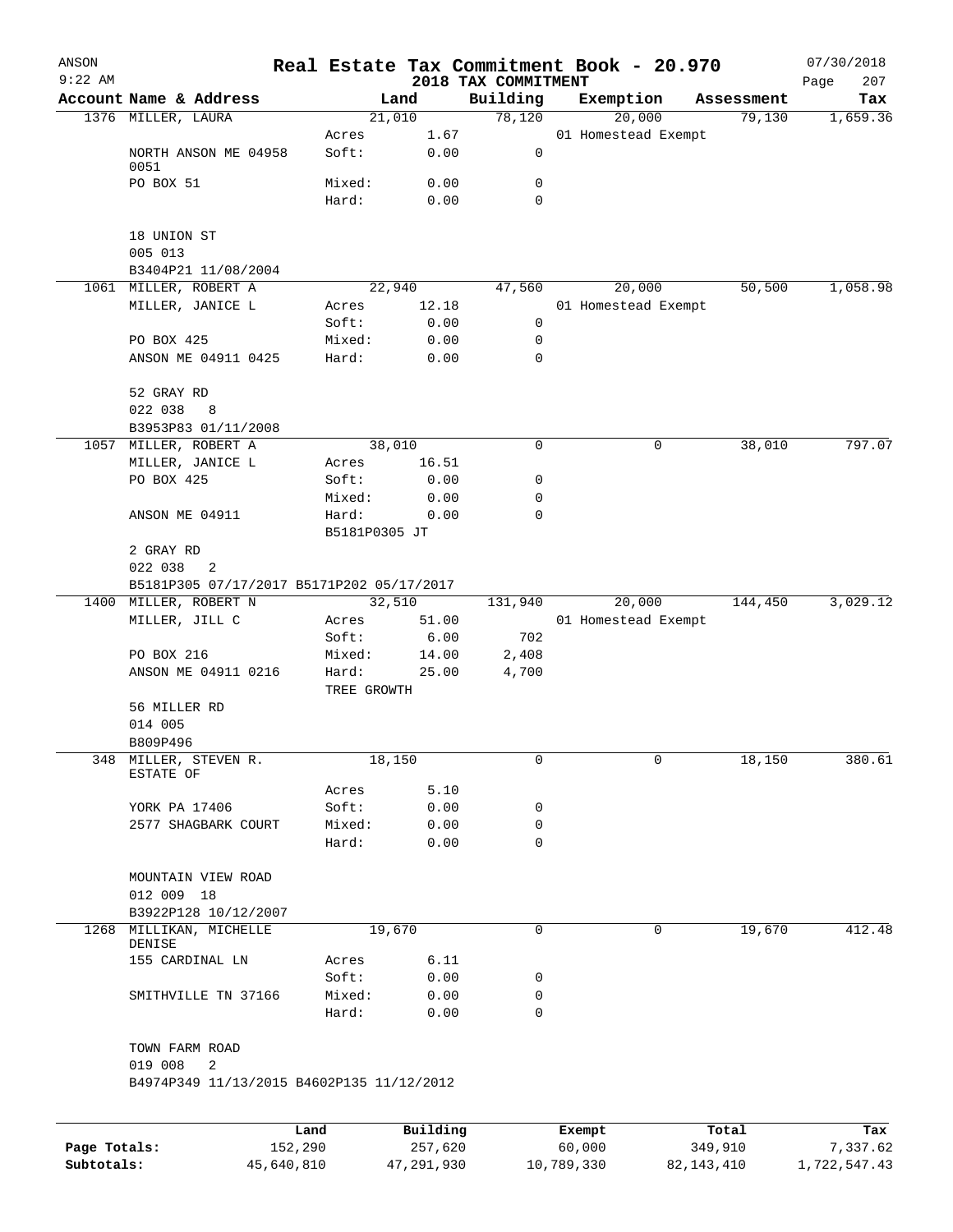| ANSON        |                                               |                  |                 |                     | Real Estate Tax Commitment Book - 20.970 |   |            | 07/30/2018  |
|--------------|-----------------------------------------------|------------------|-----------------|---------------------|------------------------------------------|---|------------|-------------|
| $9:22$ AM    |                                               |                  |                 | 2018 TAX COMMITMENT |                                          |   |            | 208<br>Page |
|              | Account Name & Address                        |                  | Land            | Building            | Exemption                                |   | Assessment | Tax         |
|              | 961 MISIASZEK, THEODORE<br>MISIASZEK, NANCY A | Acres            | 30,840<br>64.00 | 68,060              |                                          | 0 | 98,900     | 2,073.93    |
|              |                                               | Soft:            | 0.00            | 0                   |                                          |   |            |             |
|              | 302 FAHI POND RD                              | Mixed:           | 63.00           | 10,836              |                                          |   |            |             |
|              | NORTH ANSON ME 04958                          | Hard:            | 0.00            | $\Omega$            |                                          |   |            |             |
|              |                                               | TREE GROWTH      |                 |                     |                                          |   |            |             |
|              | 302 FAHI POND RD                              |                  |                 |                     |                                          |   |            |             |
|              | 023 015<br>B                                  |                  |                 |                     |                                          |   |            |             |
|              | B3685P163 06/26/2006                          |                  |                 |                     |                                          |   |            |             |
| 1611         | MITCHELL, CORLISS J,                          |                  | 41,500          | 36,010              | 20,000                                   |   | 57,510     | 1,205.98    |
|              | TRUSTEE<br>THE RAVENSONG FARM                 | Acres            | 39.20           |                     | 01 Homestead Exempt                      |   |            |             |
|              | TRUST                                         |                  |                 |                     |                                          |   |            |             |
|              | PO BOX 225                                    | Soft:            | 0.30            | 35                  |                                          |   |            |             |
|              |                                               | Mixed:           | 16.60           | 2,855<br>0          |                                          |   |            |             |
|              | ANSON ME 04911 0000                           | Hard:            | 0.00            |                     |                                          |   |            |             |
|              |                                               | INCLUDES LOT 17B |                 | TREE GROWTH         |                                          |   |            |             |
|              | 244 FOUR MILE SQUARE RD<br>021 013 & 17C      |                  |                 |                     |                                          |   |            |             |
|              | B3975P168 02/25/2008                          |                  |                 |                     |                                          |   |            |             |
|              | 684 MITCHELL, DAVID M                         |                  | 9,380           | 65,660              | 20,000                                   |   | 55,040     | 1,154.19    |
|              | 11 CHURCH ST                                  | Acres            | 0.22            |                     | 01 Homestead Exempt                      |   |            |             |
|              |                                               | Soft:            | 0.00            | 0                   |                                          |   |            |             |
|              | ANSON ME 04911                                | Mixed:           | 0.00            | 0                   |                                          |   |            |             |
|              |                                               | Hard:            | 0.00            | 0                   |                                          |   |            |             |
|              |                                               |                  |                 |                     |                                          |   |            |             |
|              | 11 CHURCH ST                                  |                  |                 |                     |                                          |   |            |             |
|              | 001 078                                       |                  |                 |                     |                                          |   |            |             |
|              | B3799P229 01/12/2007                          |                  |                 |                     |                                          |   |            |             |
|              | 1250 MITCHELL, EVELYN R                       |                  | 21,200          | 32,100              |                                          | 0 | 53,300     | 1,117.70    |
|              | 316 ROUTE 133                                 | Acres            | 1.80            |                     |                                          |   |            |             |
|              |                                               | Soft:            | 0.00            | 0                   |                                          |   |            |             |
|              | WINTHROP ME 04364 4020                        | Mixed:           | 0.00            | 0                   |                                          |   |            |             |
|              |                                               | Hard:            | 0.00            | 0                   |                                          |   |            |             |
|              |                                               |                  |                 |                     |                                          |   |            |             |
|              | 224 RIVER RD                                  |                  |                 |                     |                                          |   |            |             |
|              | 015 065                                       |                  |                 |                     |                                          |   |            |             |
|              | B3248P113                                     |                  |                 |                     |                                          |   |            |             |
|              | 52 MITCHELL, MICHAEL O                        |                  | 13,710          | 93,270              |                                          | 0 | 106,980    | 2,243.37    |
|              | MITCHELL, PAMELA                              | Acres            | $0.47\,$        |                     |                                          |   |            |             |
|              |                                               | Soft:            | 0.00            | 0                   |                                          |   |            |             |
|              | 2566 CHERRY TREE ROAD                         | Mixed:           | 0.00            | 0                   |                                          |   |            |             |
|              | HANOVER MD 21076 0000                         | Hard:            | 0.00            | 0                   |                                          |   |            |             |
|              |                                               |                  |                 |                     |                                          |   |            |             |
|              | 707 RIVER RD                                  |                  |                 |                     |                                          |   |            |             |
|              | 017 001<br>$\, {\bf B}$                       |                  |                 |                     |                                          |   |            |             |
|              | B3506P270 06/22/2005                          |                  |                 |                     |                                          |   |            |             |
|              | 14 MITCHELL-BERRY, DIANA L                    |                  | 19,180          | 11,100              |                                          | 0 | 30,280     | 634.97      |
|              | 32 LANDRY DRIVE                               | Acres            | 0.92            |                     |                                          |   |            |             |
|              |                                               | Soft:            | 0.00            | 0                   |                                          |   |            |             |
|              | MADISON ME 04950 0453                         | Mixed:           | 0.00            | 0                   |                                          |   |            |             |
|              |                                               | Hard:            | 0.00            | $\mathbf 0$         |                                          |   |            |             |
|              |                                               |                  |                 |                     |                                          |   |            |             |
|              | 119 HILLTOP RD                                |                  |                 |                     |                                          |   |            |             |
|              | 004 012                                       |                  |                 |                     |                                          |   |            |             |
|              | B4237P288 02/05/2010                          |                  |                 |                     |                                          |   |            |             |
|              |                                               |                  |                 |                     |                                          |   |            |             |
|              |                                               |                  |                 |                     |                                          |   |            |             |
|              | Land                                          |                  | Building        |                     | Exempt                                   |   | Total      | Tax         |
| Page Totals: | 135,810                                       |                  | 306,200         |                     | 40,000                                   |   | 402,010    | 8,430.14    |

**Subtotals:** 45,776,620 47,598,130 10,829,330 82,545,420 1,730,977.57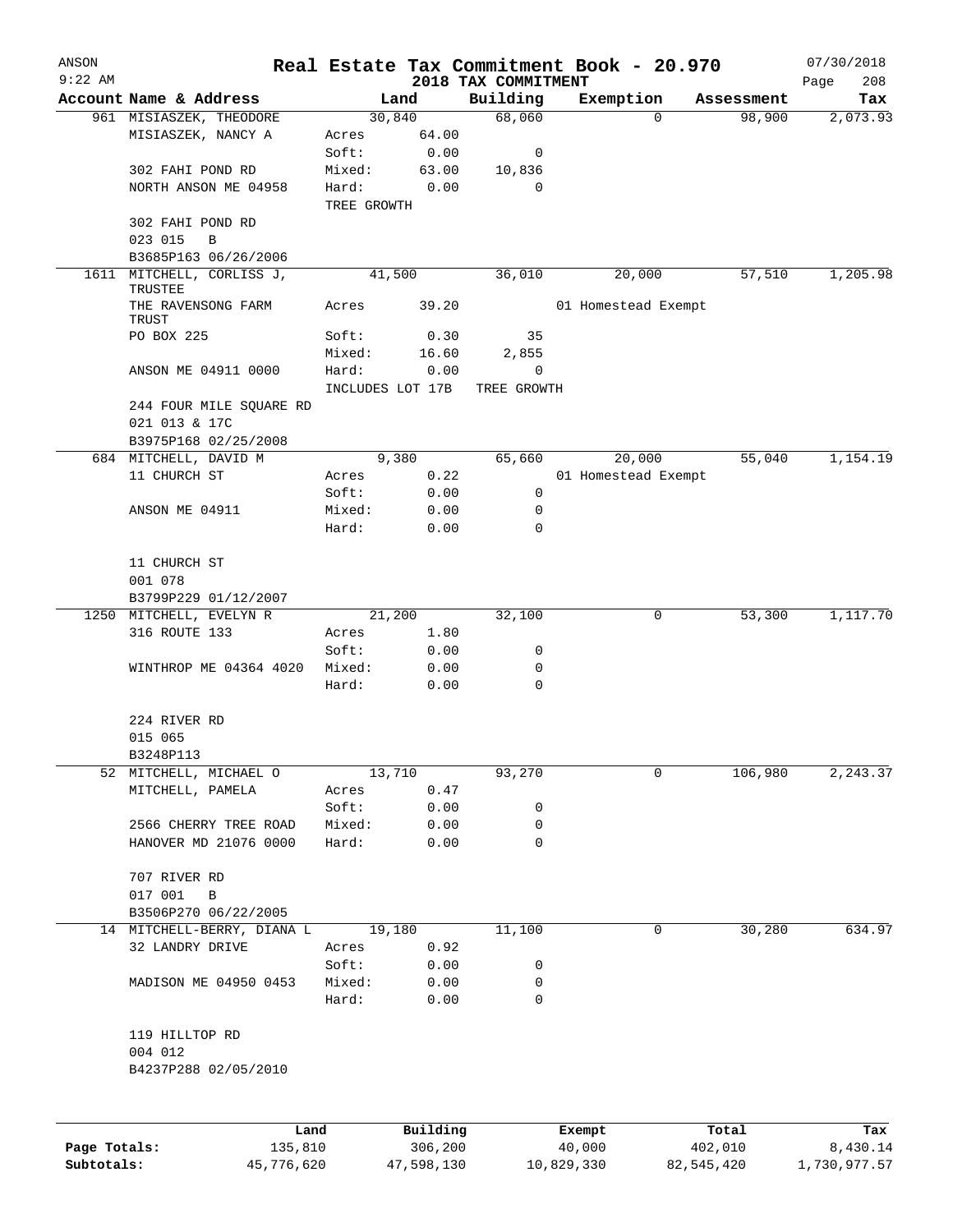| ANSON<br>$9:22$ AM |                                           |               |        | 2018 TAX COMMITMENT | Real Estate Tax Commitment Book - 20.970 |            | 07/30/2018<br>209<br>Page |
|--------------------|-------------------------------------------|---------------|--------|---------------------|------------------------------------------|------------|---------------------------|
|                    | Account Name & Address                    | Land          |        | Building            | Exemption                                | Assessment | Tax                       |
|                    | 542 MITCHELL-BERRY, DIANA L               | 13,270        |        | 12,150              | 0                                        | 25,420     | 533.06                    |
|                    | 32 LANDRY DRIVE                           | Acres         | 0.44   |                     |                                          |            |                           |
|                    |                                           | Soft:         | 0.00   | 0                   |                                          |            |                           |
|                    | MADISON ME 04950                          | Mixed:        | 0.00   | 0                   |                                          |            |                           |
|                    |                                           | Hard:         | 0.00   | $\mathbf 0$         |                                          |            |                           |
|                    | 15 CHURCH ST                              |               |        |                     |                                          |            |                           |
|                    | 001 077                                   |               |        |                     |                                          |            |                           |
|                    | B4646P273 04/10/2013                      |               |        |                     |                                          |            |                           |
|                    | 217 MOISAN, KIMBERLEY                     | 31,500        |        | 15,220              | 0                                        | 46,720     | 979.72                    |
|                    | JOHNSON, JOHNSON,                         | Acres         | 10.00  |                     |                                          |            |                           |
|                    | ALLEGRA                                   |               |        |                     |                                          |            |                           |
|                    | 12 VIRGIN STREET                          | Soft:         | 0.00   | 0                   |                                          |            |                           |
|                    |                                           | Mixed:        | 0.00   | 0                   |                                          |            |                           |
|                    | CANTON ME 04221                           | Hard:         | 0.00   | 0                   |                                          |            |                           |
|                    | 285 SOLON RD                              | B5089P0166 JT |        |                     |                                          |            |                           |
|                    | 024 026<br>C                              |               |        |                     |                                          |            |                           |
|                    | B5089P166 10/14/2016 B843P364             |               |        |                     |                                          |            |                           |
|                    | 1984 MOODY, CLEMENT L;                    | 12,000        |        | $\mathbf 0$         | 0                                        | 12,000     | 251.64                    |
|                    | BEATRICE E                                |               |        |                     |                                          |            |                           |
|                    | LUCAS, LUCAS, ANTHONY                     | Acres         | 1.00   |                     |                                          |            |                           |
|                    | 66 GLEN HARRIS ROAD                       | Soft:         | 0.00   | 0                   |                                          |            |                           |
|                    |                                           | Mixed:        | 0.00   | 0                   |                                          |            |                           |
|                    | NEW SHARON ME 04955                       | Hard:         | 0.00   | 0                   |                                          |            |                           |
|                    |                                           | B5102P0109    |        |                     |                                          |            |                           |
|                    | 711 VALLEY RD                             |               |        |                     |                                          |            |                           |
|                    | 019 015<br>$\mathbb{C}$                   |               |        |                     |                                          |            |                           |
|                    | B5102P109 11/15/2016 B5060P120 08/10/2016 |               |        |                     |                                          |            |                           |
|                    | 198 MOODY, DEBORAH                        |               | 0      | 22,750              | 0                                        | 22,750     | 477.07                    |
|                    | MOODY, FRAZIER                            |               |        |                     |                                          |            |                           |
|                    | PO BOX 399                                |               |        |                     |                                          |            |                           |
|                    | ANSON ME 04911 0399                       |               |        |                     |                                          |            |                           |
|                    |                                           |               |        |                     |                                          |            |                           |
|                    | 58 RANDALL ST                             |               |        |                     |                                          |            |                           |
|                    | 003 035<br>ON                             |               |        |                     |                                          |            |                           |
|                    | B1872P43                                  |               |        |                     |                                          |            |                           |
|                    | 689 MOODY, LAURIE A                       | 20,000        |        | 41,800              | 0                                        | 61,800     | 1,295.95                  |
|                    | 33 CIDER STREET                           | Acres         | 1.00   |                     |                                          |            |                           |
|                    |                                           | Soft:         | 0.00   | 0                   |                                          |            |                           |
|                    | AUGUSTA ME 04330 0000                     | Mixed:        | 0.00   | 0                   |                                          |            |                           |
|                    |                                           | Hard:         | 0.00   | 0                   |                                          |            |                           |
|                    |                                           | B5172P0339    |        |                     |                                          |            |                           |
|                    | 89 TOWN FARM RD                           |               |        |                     |                                          |            |                           |
|                    | 022 007                                   |               |        |                     |                                          |            |                           |
|                    | B5172P339 06/24/2017 B4921P345 06/19/2015 |               |        |                     |                                          |            |                           |
|                    | 690 MOODY, LAURIE A                       |               | 31,500 | 2,100               | 0                                        | 33,600     | 704.59                    |
|                    | 33 CIDER STREET                           | Acres 36.00   |        |                     |                                          |            |                           |
|                    |                                           | Soft:         | 0.00   | 0                   |                                          |            |                           |
|                    | AUGUSTA ME 04330 0000                     | Mixed:        | 0.00   | 0                   |                                          |            |                           |
|                    |                                           | Hard:         | 0.00   | 0                   |                                          |            |                           |
|                    |                                           | B5172P0339    |        |                     |                                          |            |                           |
|                    |                                           |               |        |                     |                                          |            |                           |
|                    | 019 009                                   |               |        |                     |                                          |            |                           |
|                    | B5172P339 06/24/2017 B4921P345 06/19/2015 |               |        |                     |                                          |            |                           |
|                    |                                           |               |        |                     |                                          |            |                           |
|                    |                                           |               |        |                     |                                          |            |                           |

|              | Land       | Building   | Exempt     | Total      | Tax          |
|--------------|------------|------------|------------|------------|--------------|
| Page Totals: | 108,270    | 94,020     |            | 202,290    | 4,242.03     |
| Subtotals:   | 45,884,890 | 47,692,150 | 10,829,330 | 82,747,710 | l,735,219.60 |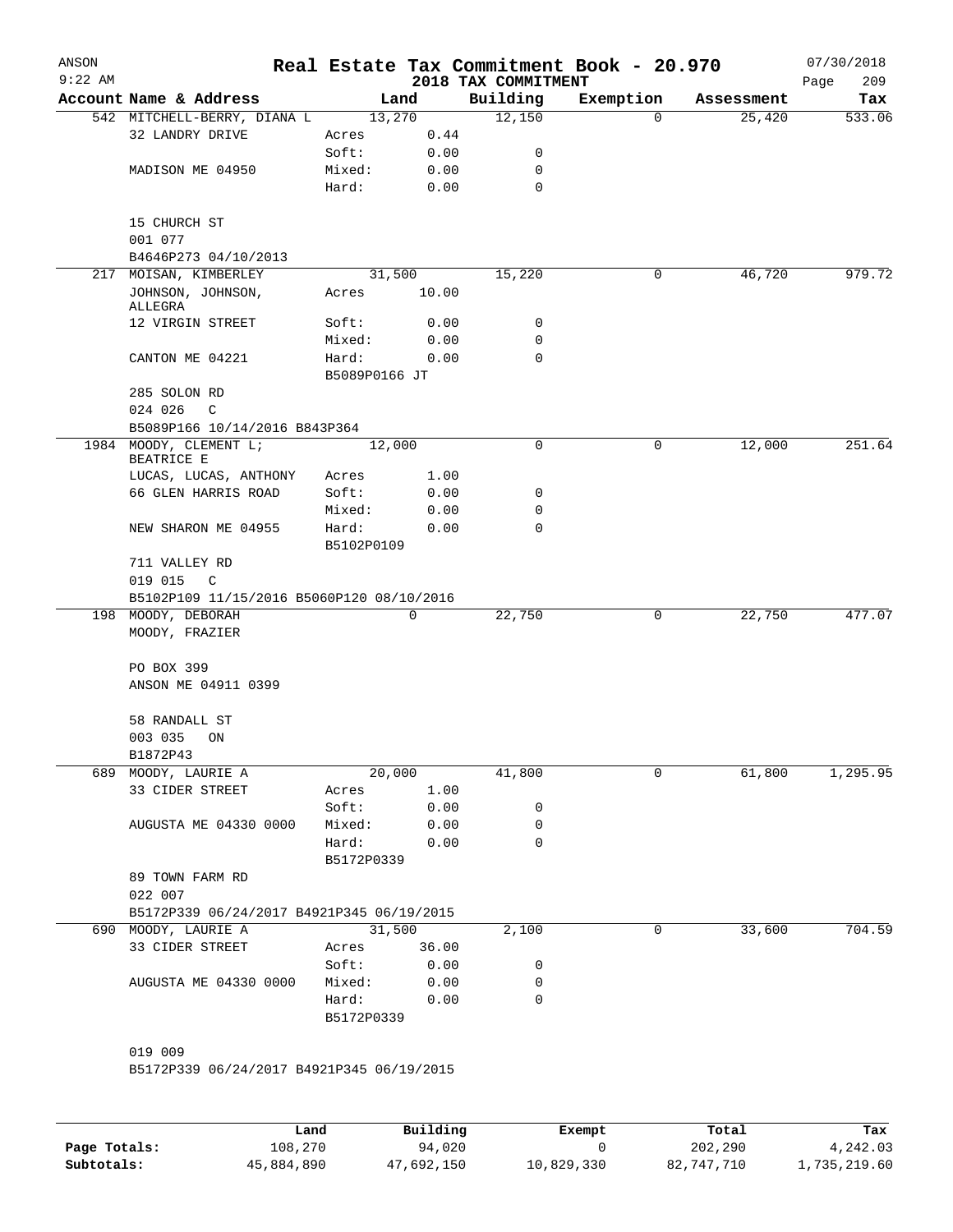| ANSON        |                                        |                      |                     |                                 | Real Estate Tax Commitment Book - 20.970 |                  | 07/30/2018         |
|--------------|----------------------------------------|----------------------|---------------------|---------------------------------|------------------------------------------|------------------|--------------------|
| $9:22$ AM    | Account Name & Address                 |                      | Land                | 2018 TAX COMMITMENT<br>Building | Exemption                                | Assessment       | Page<br>210<br>Tax |
|              | 1976 MOODY, LAURIE ANN                 |                      | 22,850              | 34,650                          | $\Omega$                                 | 57,500           | 1,205.77           |
|              |                                        | Acres                | 2.90                |                                 |                                          |                  |                    |
|              | AUGUSTA ME 04330 0000                  | Soft:                | 0.00                | 0                               |                                          |                  |                    |
|              | 33 CIDER CT                            | Mixed:               | 0.00                | 0                               |                                          |                  |                    |
|              |                                        | Hard:                | 0.00                | 0                               |                                          |                  |                    |
|              | 97 TOWN FARM RD                        |                      |                     |                                 |                                          |                  |                    |
|              | 022 008 A                              |                      |                     |                                 |                                          |                  |                    |
|              | B3717P38 07/24/2006                    |                      |                     |                                 |                                          |                  |                    |
|              | 696 MOODY, RAYMOND O                   |                      | 14,280              | 68,780                          | 20,000                                   | 63,060           | 1,322.37           |
|              | MOODY, INEZ H                          | Acres                | 0.51                |                                 | 01 Homestead Exempt                      |                  |                    |
|              |                                        | Soft:                | 0.00                | 0                               |                                          |                  |                    |
|              | PO BOX 235                             | Mixed:               | 0.00                | 0                               |                                          |                  |                    |
|              | ANSON ME 04911 0235                    | Hard:<br>LIFE ESTATE | 0.00                | 0                               |                                          |                  |                    |
|              | 95 MAIN ST<br>001 042                  |                      |                     |                                 |                                          |                  |                    |
|              | B4171P136 07/28/2009                   |                      |                     |                                 |                                          |                  |                    |
|              | 693 MOODY, ROBERT                      |                      | 34,800              | 30,940                          | 20,000                                   | 45,740           | 959.17             |
|              |                                        | Acres                | 16.00               |                                 | 01 Homestead Exempt                      |                  |                    |
|              | ANSON ME 04911 0073                    | Soft:                | 0.00                | 0                               |                                          |                  |                    |
|              | PO BOX 73                              | Mixed:               | 0.00                | 0                               |                                          |                  |                    |
|              |                                        | Hard:                | 0.00                | 0                               |                                          |                  |                    |
|              | 95 TOWN FARM RD                        |                      |                     |                                 |                                          |                  |                    |
|              | 022 008                                |                      |                     |                                 |                                          |                  |                    |
|              | B3717P36 07/24/2006                    |                      |                     |                                 |                                          |                  |                    |
|              | 701 MOORE, BRENDA S                    |                      | 22,270              | 72,630                          | 20,000                                   | 74,900           | 1,570.65           |
|              |                                        | Acres                | 3.40                |                                 | 01 Homestead Exempt                      |                  |                    |
|              | ANSON ME 04911 0000                    | Soft:                | 0.00                | 0                               |                                          |                  |                    |
|              | 448 WEST MILLS RD                      | Mixed:               | 0.00                | 0                               |                                          |                  |                    |
|              |                                        | Hard:                | 0.00                | 0                               |                                          |                  |                    |
|              | 448 WEST MILLS RD                      |                      |                     |                                 |                                          |                  |                    |
|              | 011 013<br>Е                           |                      |                     |                                 |                                          |                  |                    |
|              | B4014P176 06/16/2008                   |                      |                     |                                 |                                          |                  |                    |
|              | 1971 MOORE, CARL E., SR., &<br>RUTH A. |                      | 51,800              | 34,490                          | 26,000                                   | 60,290           | 1,264.28           |
|              |                                        | Acres                | 27.70               |                                 | 01 Homestead Exempt                      |                  |                    |
|              | NORTH ANSON ME 04958                   | Soft:                | 0.00                | 0                               | 08 Vietnam Veteran                       |                  |                    |
|              | 351 EMBDEN POND RD                     | Mixed:               | 0.00                | 0                               |                                          |                  |                    |
|              |                                        | Hard:                | 0.00                | 0                               |                                          |                  |                    |
|              | 351 EMBDEN POND RD                     |                      |                     |                                 |                                          |                  |                    |
|              | 023 026<br>$\mathsf{C}$                |                      |                     |                                 |                                          |                  |                    |
|              | B1649P108                              |                      |                     |                                 |                                          |                  |                    |
| 719          | MOORE, DARRIN C                        |                      | 26,750              | 43,670                          | 0                                        | 70,420           | 1,476.71           |
|              |                                        | Acres                | 5.50                |                                 |                                          |                  |                    |
|              | ANSON ME 04911 0597                    | Soft:                | 0.00                | 0                               |                                          |                  |                    |
|              | 200 WEST MILLS RD                      | Mixed:<br>Hard:      | 0.00<br>0.00        | 0<br>0                          |                                          |                  |                    |
|              |                                        |                      |                     |                                 |                                          |                  |                    |
|              | 200 WEST MILLS RD<br>011 007<br>В      |                      |                     |                                 |                                          |                  |                    |
|              | B3798P164 01/12/2007                   |                      |                     |                                 |                                          |                  |                    |
|              |                                        |                      |                     |                                 |                                          |                  |                    |
|              |                                        |                      |                     |                                 |                                          |                  |                    |
| Page Totals: | Land<br>172,750                        |                      | Building<br>285,160 |                                 | Exempt<br>86,000                         | Total<br>371,910 | Tax<br>7,798.95    |

**Subtotals:** 46,057,640 47,977,310 10,915,330 83,119,620 1,743,018.55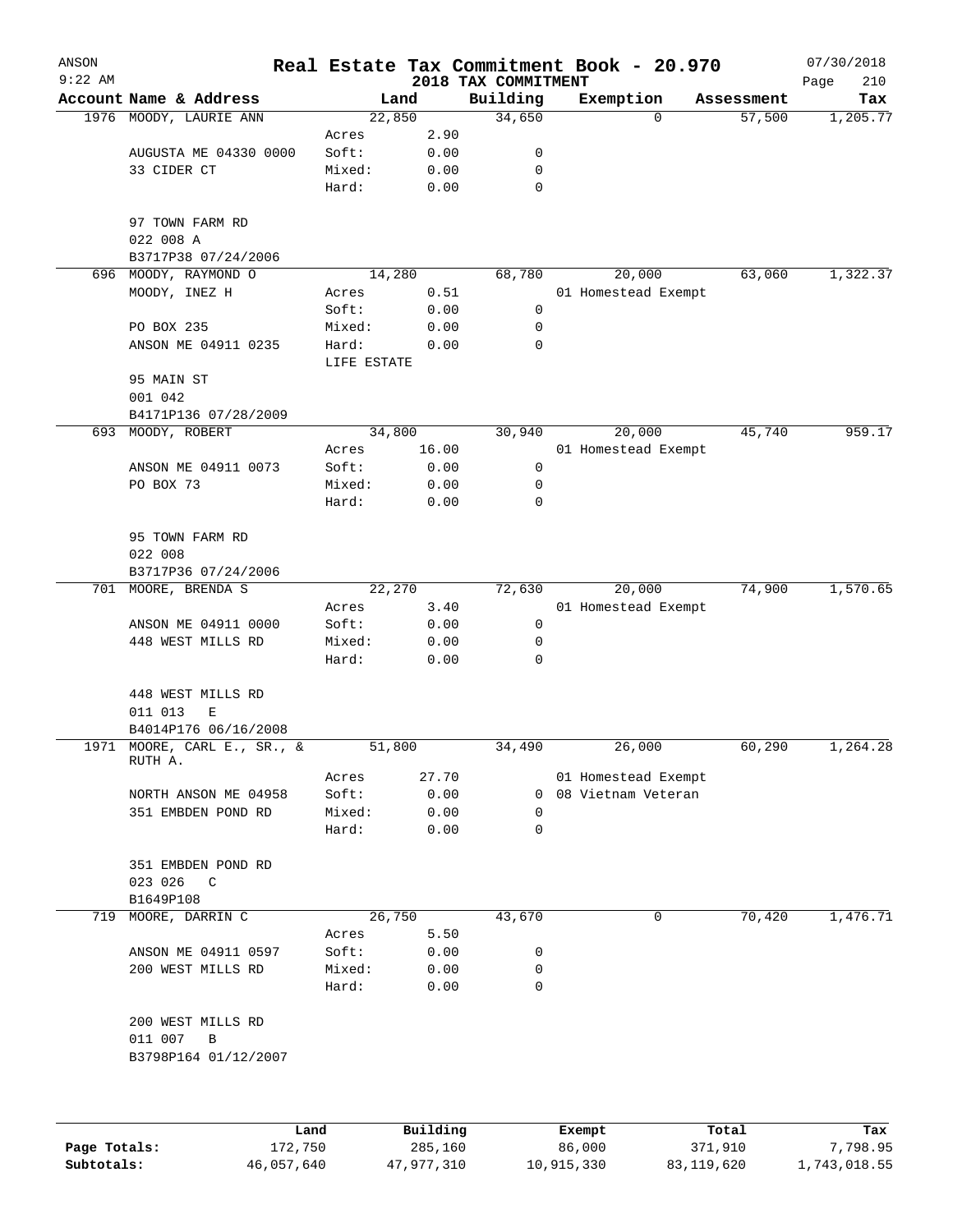| ANSON<br>$9:22$ AM |                                                                                                             |        |          | 2018 TAX COMMITMENT | Real Estate Tax Commitment Book - 20.970 |            | 07/30/2018<br>211<br>Page |
|--------------------|-------------------------------------------------------------------------------------------------------------|--------|----------|---------------------|------------------------------------------|------------|---------------------------|
|                    | Account Name & Address                                                                                      |        | Land     | Building            | Exemption                                | Assessment | Tax                       |
|                    | 256 MOORE, DENNIS W                                                                                         |        | 39,500   | 9,950               | 20,000                                   | 29,450     | 617.57                    |
|                    |                                                                                                             | Acres  | 18.00    |                     | 01 Homestead Exempt                      |            |                           |
|                    | ANSON ME 04911 0233                                                                                         | Soft:  | 0.00     | 0                   |                                          |            |                           |
|                    | PO BOX 233                                                                                                  | Mixed: | 0.00     | 0                   |                                          |            |                           |
|                    |                                                                                                             | Hard:  | 0.00     | 0                   |                                          |            |                           |
|                    | 230 HILTON HILL RD<br>010 020                                                                               |        |          |                     |                                          |            |                           |
|                    | B2634P134                                                                                                   |        |          |                     |                                          |            |                           |
|                    | 702 MOORE, DUNCAN &                                                                                         |        | 8,870    | $\mathbf 0$         | 0                                        | 8,870      | 186.00                    |
|                    | KURLANSKI, KATHLEEN                                                                                         | Acres  | 52.00    |                     |                                          |            |                           |
|                    | 15 LEXINGTON DR                                                                                             | Soft:  | 0.00     | 0                   |                                          |            |                           |
|                    |                                                                                                             | Mixed: | 51.00    | 8,772               |                                          |            |                           |
|                    | KENNEBUNK ME 04043 7197 Hard:                                                                               |        | 0.00     | $\mathbf 0$         |                                          |            |                           |
|                    | 022 026                                                                                                     |        |          |                     |                                          |            |                           |
|                    | B4626P69 01/30/2013                                                                                         |        |          |                     |                                          |            |                           |
|                    | 703 MOORE, DUNCAN &                                                                                         |        | 9,590    | 0                   | 0                                        | 9,590      | 201.10                    |
|                    | KURLANSKI, KATHLEEN                                                                                         | Acres  | 51.00    |                     |                                          |            |                           |
|                    |                                                                                                             | Soft:  | 0.00     | 0                   |                                          |            |                           |
|                    | 15 LEXINGTON DR                                                                                             | Mixed: | 0.00     | 0                   |                                          |            |                           |
|                    | KENNEBUNK ME 04043 0000 Hard:                                                                               |        | 51.00    | 9,588               |                                          |            |                           |
|                    | 022 027                                                                                                     |        |          |                     |                                          |            |                           |
|                    | B4626P69 01/30/2013                                                                                         |        |          |                     |                                          |            |                           |
|                    | 704 MOORE, JEANNE R                                                                                         |        | 12,810   | 70,620              | 0                                        | 83,430     | 1,749.53                  |
|                    | PO Box 36                                                                                                   | Acres  | 0.41     |                     |                                          |            |                           |
|                    |                                                                                                             | Soft:  | 0.00     | 0                   |                                          |            |                           |
|                    | North Anson ME 04958                                                                                        | Mixed: | 0.00     | 0                   |                                          |            |                           |
|                    |                                                                                                             | Hard:  | 0.00     | 0                   |                                          |            |                           |
|                    | 9 CENTER ST                                                                                                 |        |          |                     |                                          |            |                           |
|                    | 006 020                                                                                                     |        |          |                     |                                          |            |                           |
|                    | B5202P199 08/30/2017 B5202P195 08/30/2017 B5200P222<br>08/29/2017 B5200P226 08/29/2017 B5200P218 08/29/2017 |        |          |                     |                                          |            |                           |
| 1719               | MOORE, PAUL                                                                                                 |        | 41,250   | 62,690              | 0                                        | 103,940    | 2,179.62                  |
|                    | MOORE, CHRISTINE                                                                                            | Acres  | 19.75    |                     |                                          |            |                           |
|                    |                                                                                                             | Soft:  | 0.00     | 0                   |                                          |            |                           |
|                    | 50 THATCHER ST                                                                                              | Mixed: | 0.00     | 0                   |                                          |            |                           |
|                    | HYDE PARK MA 02136 0000 Hard:                                                                               |        | 0.00     | 0                   |                                          |            |                           |
|                    | 220 HOLLIN WAITE HILL                                                                                       |        |          |                     |                                          |            |                           |
|                    | 014 034<br>2                                                                                                |        |          |                     |                                          |            |                           |
|                    | B2223P6                                                                                                     |        |          |                     |                                          |            |                           |
| 1113               | MOORE, RUTH A                                                                                               |        | $\Omega$ | 500                 | 0                                        | 500        | 10.49                     |
|                    | NORTH ANSON ME 04958<br>0000                                                                                |        |          |                     |                                          |            |                           |
|                    | 351 EMBDEN POND RD                                                                                          |        |          |                     |                                          |            |                           |
|                    |                                                                                                             |        |          |                     |                                          |            |                           |
|                    | 357 EMBDEN POND RD<br>023 026<br>$\mathbb{C}$<br>ON                                                         |        |          |                     |                                          |            |                           |
|                    |                                                                                                             |        |          |                     |                                          |            |                           |
|                    |                                                                                                             |        |          |                     |                                          |            |                           |

|              | Land       | Building   | Exempt     | Total        | Tax          |
|--------------|------------|------------|------------|--------------|--------------|
| Page Totals: | 112,020    | 143,760    | 20,000     | 235,780      | 4,944.31     |
| Subtotals:   | 46,169,660 | 48,121,070 | 10,935,330 | 83, 355, 400 | 1,747,962.86 |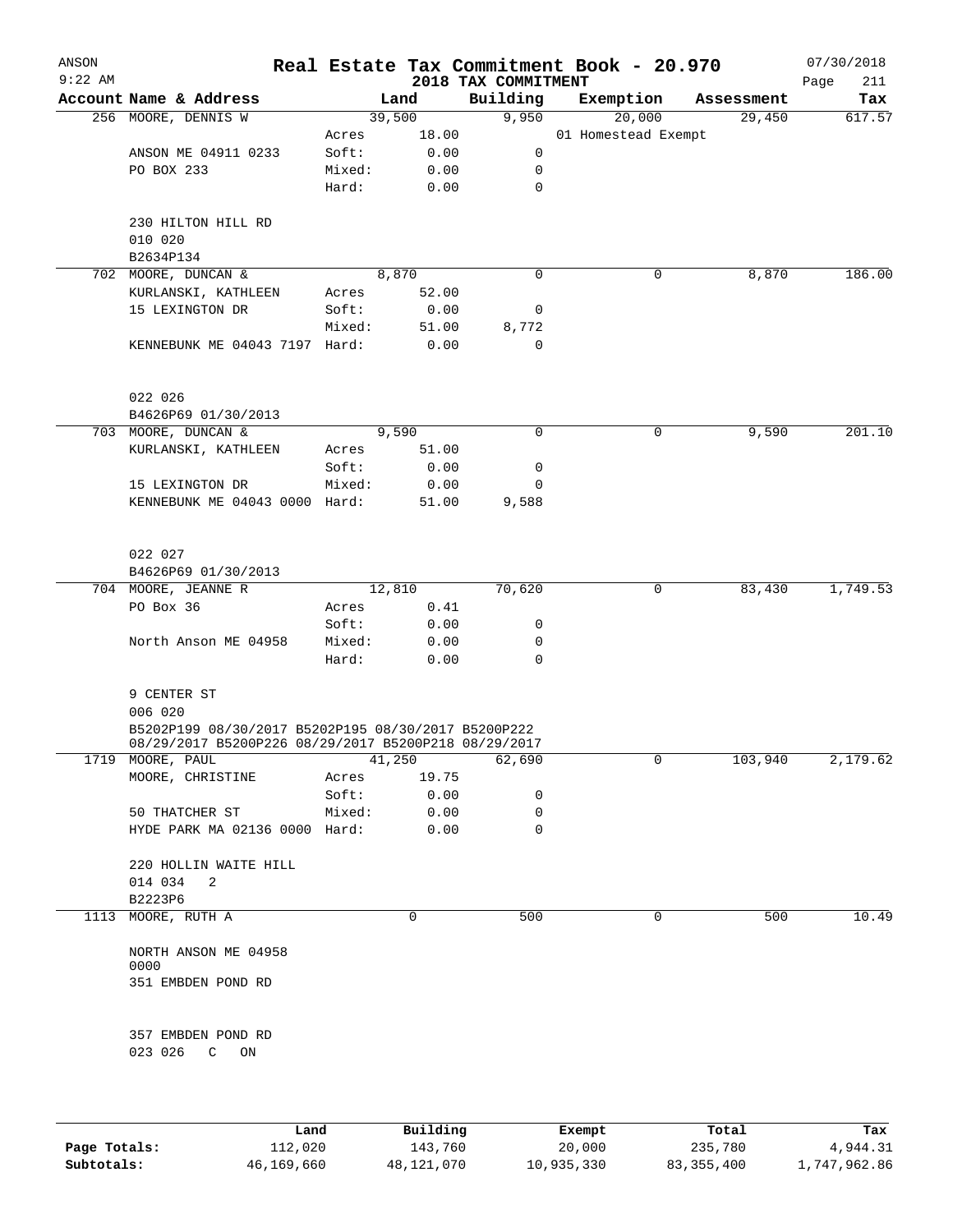| ANSON<br>$9:22$ AM |                                                             |        |        |       | 2018 TAX COMMITMENT | Real Estate Tax Commitment Book - 20.970 |            | 07/30/2018<br>Page<br>212 |
|--------------------|-------------------------------------------------------------|--------|--------|-------|---------------------|------------------------------------------|------------|---------------------------|
|                    | Account Name & Address                                      |        | Land   |       | Building            | Exemption                                | Assessment | Tax                       |
|                    | 705 MOORE, SCOTT L                                          |        | 34,600 |       | 93,680              | $\Omega$                                 | 128,280    | 2,690.03                  |
|                    |                                                             | Acres  |        | 5.40  |                     |                                          |            |                           |
|                    | ANSON ME 04911                                              | Soft:  |        | 0.00  | 0                   |                                          |            |                           |
|                    | 358 WEST MILLS RD                                           | Mixed: |        | 0.00  | 0                   |                                          |            |                           |
|                    |                                                             | Hard:  |        | 0.00  | 0                   |                                          |            |                           |
|                    | 302 WEST MILLS RD<br>011 011<br>Α                           |        |        |       |                     |                                          |            |                           |
|                    | B4974P165 10/08/2015 B3587P263 11/07/2005                   |        |        |       |                     |                                          |            |                           |
| 707                | MOORE, SCOTT L                                              |        | 42,000 |       | 0                   | 0                                        | 42,000     | 880.74                    |
|                    |                                                             | Acres  |        | 36.00 |                     |                                          |            |                           |
|                    | ANSON ME 04911                                              | Soft:  |        | 0.00  | 0                   |                                          |            |                           |
|                    | 358 WEST MILLS RD                                           | Mixed: |        | 0.00  | 0                   |                                          |            |                           |
|                    |                                                             | Hard:  |        | 0.00  | 0                   |                                          |            |                           |
|                    | 011 011                                                     |        |        |       |                     |                                          |            |                           |
|                    | B4974P165 10/08/2015                                        |        |        |       |                     |                                          |            |                           |
| 1239               | MOORE, SCOTT L                                              |        |        | 0     | 8,240               | 0                                        | 8,240      | 172.79                    |
|                    | ANSON ME 04911                                              |        |        |       |                     |                                          |            |                           |
|                    | 358 WEST MILLS RD                                           |        |        |       |                     |                                          |            |                           |
|                    |                                                             |        |        |       |                     |                                          |            |                           |
|                    | 306 WEST MILLS RD                                           |        |        |       |                     |                                          |            |                           |
|                    | 011 011<br>ON                                               |        |        |       |                     |                                          |            |                           |
| 1945               | B4974P165 10/08/2015 B3587P263 11/07/2005<br>MOORE, SCOTT L |        | 29,500 |       | 0                   | 0                                        | 29,500     | 618.62                    |
|                    |                                                             | Acres  |        | 20.50 |                     |                                          |            |                           |
|                    | ANSON ME 04911                                              | Soft:  |        | 0.00  | 0                   |                                          |            |                           |
|                    | 358 WEST MILLS RD                                           | Mixed: |        | 0.00  | 0                   |                                          |            |                           |
|                    |                                                             | Hard:  |        | 0.00  | $\Omega$            |                                          |            |                           |
|                    |                                                             |        |        |       |                     |                                          |            |                           |
|                    | 011 011C                                                    |        |        |       |                     |                                          |            |                           |
|                    | B3587P263 11/07/2005                                        |        |        |       |                     |                                          |            |                           |
|                    | 1932 MOORE, SCOTT L                                         |        | 26,000 |       | 79,180              | 20,000                                   | 85,180     | 1,786.22                  |
|                    | MOORE, JILL A                                               | Acres  |        | 5.00  |                     | 01 Homestead Exempt                      |            |                           |
|                    | 358 WEST MILLS RD                                           | Soft:  |        | 0.00  | 0                   |                                          |            |                           |
|                    |                                                             | Mixed: |        | 0.00  | 0                   |                                          |            |                           |
|                    | ANSON ME 04911                                              | Hard:  |        | 0.00  | 0                   |                                          |            |                           |
|                    | 358 WEST MILLS RD                                           |        |        |       |                     |                                          |            |                           |
|                    | 011 011B                                                    |        |        |       |                     |                                          |            |                           |
|                    | B3587P261 11/07/2005                                        |        |        |       |                     |                                          |            |                           |
|                    | 1890 MOORE, SCOTT L                                         |        |        | 0     | 14,240              | 0                                        | 14,240     | 298.61                    |
|                    | ANSON ME 04911                                              |        |        |       |                     |                                          |            |                           |
|                    | 358 WEST MILLS RD                                           |        |        |       |                     |                                          |            |                           |
|                    | 302 A WEST MILLS RD                                         |        |        |       |                     |                                          |            |                           |
|                    | 011 011 A ON                                                |        |        |       |                     |                                          |            |                           |
|                    | B5021P85 04/28/2016 B4974P165 10/08/2015                    |        |        |       |                     |                                          |            |                           |
|                    |                                                             |        |        |       |                     |                                          |            |                           |
|                    |                                                             |        |        |       |                     |                                          |            |                           |

|              | Land       | Building     | Exempt     | Total      | Tax          |
|--------------|------------|--------------|------------|------------|--------------|
| Page Totals: | 132,100    | 195,340      | 20,000     | 307,440    | 6,447.01     |
| Subtotals:   | 46,301,760 | 48, 316, 410 | 10,955,330 | 83,662,840 | 1,754,409.87 |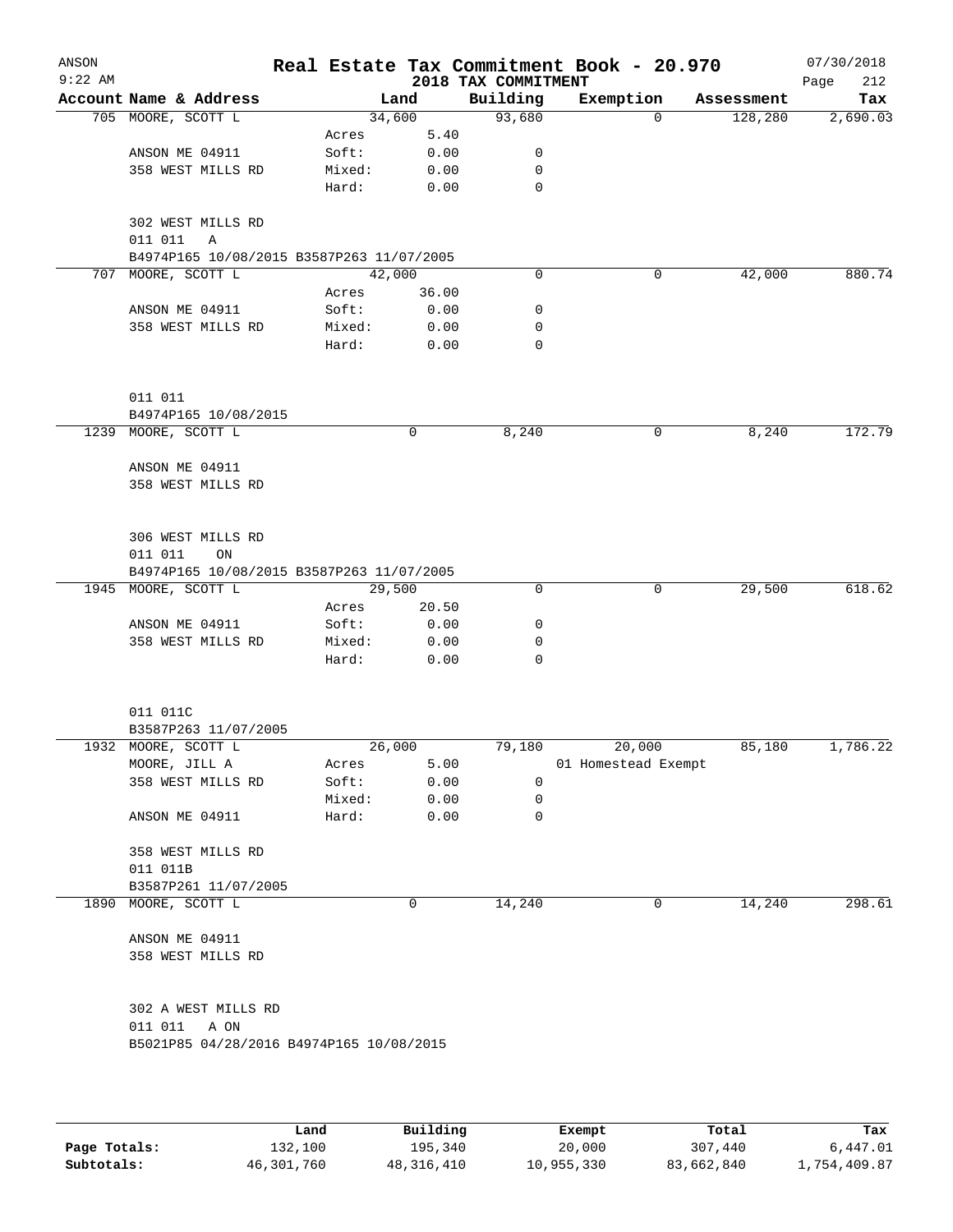| ANSON        |                                                             |                 |                |                                 | Real Estate Tax Commitment Book - 20.970 |            | 07/30/2018         |
|--------------|-------------------------------------------------------------|-----------------|----------------|---------------------------------|------------------------------------------|------------|--------------------|
| $9:22$ AM    | Account Name & Address                                      |                 | Land           | 2018 TAX COMMITMENT<br>Building | Exemption                                | Assessment | Page<br>213<br>Tax |
|              | 715 MORAN, STEPHEN M                                        |                 | 8,720          | 40,660                          | 0                                        | 49,380     | 1,035.50           |
|              |                                                             | Acres           | 0.19           |                                 |                                          |            |                    |
|              | MADISON ME 04950 0000                                       | Soft:           | 0.00           | 0                               |                                          |            |                    |
|              | 17 HILLTOP RD                                               | Mixed:          | 0.00           | $\mathbf 0$                     |                                          |            |                    |
|              |                                                             | Hard:           | 0.00           | $\mathbf 0$                     |                                          |            |                    |
|              | 16 ARNOLDS LN<br>001 010                                    |                 |                |                                 |                                          |            |                    |
|              | B5060P157 08/10/2016 B1106P189<br>887 MORANDI, JULIA RANKIN |                 | 20,380         | 47,960                          | 0                                        | 68,340     | 1,433.09           |
|              |                                                             | Acres           | 1.25           |                                 |                                          |            |                    |
|              | PACIFIC PALISADES CA<br>90272                               | Soft:           | 0.00           | 0                               |                                          |            |                    |
|              | 1295 CALLE DE SEVILLA                                       | Mixed:          | 0.00           | $\mathbf 0$                     |                                          |            |                    |
|              |                                                             | Hard:           | 0.00           | $\mathbf 0$                     |                                          |            |                    |
|              | 884 RIVER RD<br>005 019                                     |                 |                |                                 |                                          |            |                    |
|              | B1567P307                                                   |                 |                |                                 |                                          |            |                    |
|              | 1369 MORIN, GARY R., JR.                                    |                 | 0              | 23,390                          | 20,000<br>01 Homestead Exempt            | 3,390      | 71.09              |
|              | NORTH ANSON ME 04958                                        |                 |                |                                 |                                          |            |                    |
|              | 7418<br>P.O. BOX 632                                        |                 |                |                                 |                                          |            |                    |
|              | 129 EMBDEN POND RD                                          |                 |                |                                 |                                          |            |                    |
|              | 023 018<br>В<br>ON                                          |                 |                |                                 |                                          |            |                    |
|              | 711 MORRELL, MARJORIE L.,<br><b>ESTATE</b>                  |                 | 14,420         | 76,940                          | 0                                        | 91,360     | 1,915.82           |
|              | C/O ROBERT A OAKLEY                                         | Acres           | 0.52           |                                 |                                          |            |                    |
|              | PO BOX 31                                                   | Soft:           | 0.00           | 0                               |                                          |            |                    |
|              | NORTH ANSON ME 04958                                        | Mixed:<br>Hard: | 0.00<br>0.00   | 0<br>$\mathbf 0$                |                                          |            |                    |
|              | 21 CENTER ST                                                |                 |                |                                 |                                          |            |                    |
|              | 006 017                                                     |                 |                |                                 |                                          |            |                    |
|              | B627P243 08/24/1961                                         |                 |                |                                 |                                          |            |                    |
| 435          | MORRIS, SYLVIE B<br>MORRIS, WAYNE R                         | Acres           | 26,000<br>5.00 | 50,360                          | 0                                        | 76,360     | 1,601.27           |
|              |                                                             | Soft:           | 0.00           | 0                               |                                          |            |                    |
|              | 6 CHICKEN STREET                                            | Mixed:          | 0.00           | 0                               |                                          |            |                    |
|              | STARKS ME 04911 0000                                        | Hard:           | 0.00           | 0                               |                                          |            |                    |
|              | 260 RIVER RD                                                |                 |                |                                 |                                          |            |                    |
|              | 015 068<br>B                                                |                 |                |                                 |                                          |            |                    |
|              | B3510P305 06/30/2005                                        |                 |                |                                 |                                          |            |                    |
|              | 1391 MORSE, FRANK L<br>MORSE, JUDITH A                      |                 | 12,810         | 19,110                          | 20,000                                   | 11,920     | 249.96             |
|              |                                                             | Acres<br>Soft:  | 0.41<br>0.00   | 0                               | 01 Homestead Exempt                      |            |                    |
|              | 20 PREBLE AVE                                               | Mixed:          | 0.00           | 0                               |                                          |            |                    |
|              | ANSON ME 04911 0000                                         | Hard:           | 0.00           | 0                               |                                          |            |                    |
|              | 20 PREBLE AVE                                               |                 |                |                                 |                                          |            |                    |
|              | 003 086<br>B3340P279 07/09/2004                             |                 |                |                                 |                                          |            |                    |
|              |                                                             |                 |                |                                 |                                          |            |                    |
|              | Land                                                        |                 | Building       |                                 | Exempt                                   | Total      | Tax                |
| Page Totals: | 82,330                                                      |                 | 258,420        |                                 | 40,000                                   | 300,750    | 6,306.73           |

**Subtotals:** 46,384,090 48,574,830 10,995,330 83,963,590 1,760,716.60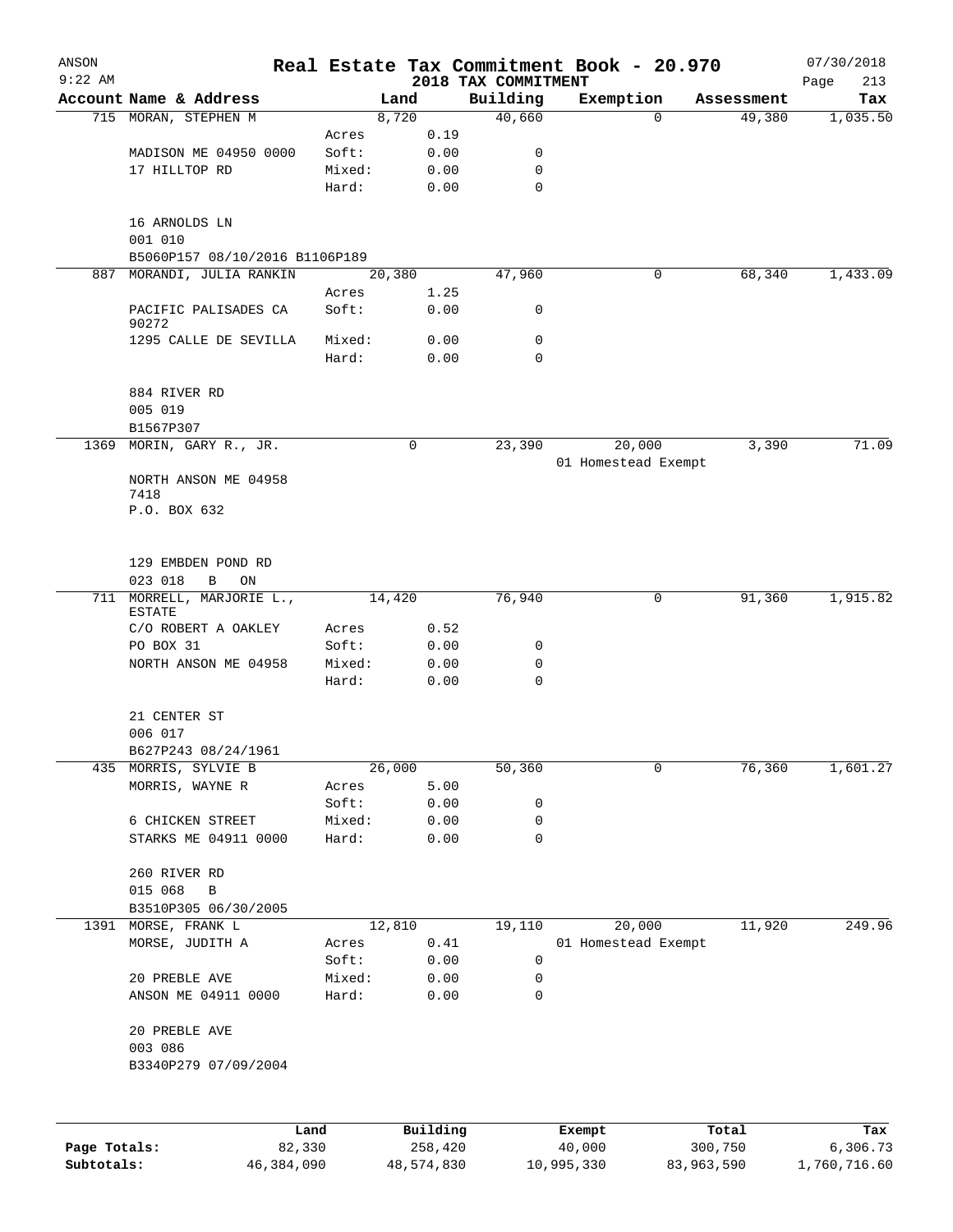| ANSON<br>$9:22$ AM |                                           |        |        |      | Real Estate Tax Commitment Book - 20.970<br>2018 TAX COMMITMENT |                          |             |            | 07/30/2018<br>214 |
|--------------------|-------------------------------------------|--------|--------|------|-----------------------------------------------------------------|--------------------------|-------------|------------|-------------------|
|                    | Account Name & Address                    |        | Land   |      | Building                                                        | Exemption                |             | Assessment | Page<br>Tax       |
|                    | 1447 MORSE, KIMBERLY A                    |        | 8,490  |      | 17,240                                                          |                          | $\Omega$    | 25,730     | 539.56            |
|                    |                                           | Acres  |        | 0.18 |                                                                 |                          |             |            |                   |
|                    | EMBDEN ME 04958                           | Soft:  |        | 0.00 | 0                                                               |                          |             |            |                   |
|                    | 538 EMBDEN POND ROAD                      | Mixed: |        | 0.00 | 0                                                               |                          |             |            |                   |
|                    |                                           | Hard:  |        | 0.00 | $\mathbf 0$                                                     |                          |             |            |                   |
|                    | 5 COURT ST                                |        |        |      |                                                                 |                          |             |            |                   |
|                    | 006 030                                   |        |        |      |                                                                 |                          |             |            |                   |
|                    | B5060P150 08/10/2016 B4200P175 10/05/2009 |        |        |      |                                                                 |                          |             |            |                   |
| 717                | MORSE, WILMA G                            |        | 9,590  |      | 49,450                                                          |                          | 0           | 59,040     | 1,238.07          |
|                    | MORSE, ARTHUR G                           | Acres  |        | 0.23 |                                                                 |                          |             |            |                   |
|                    |                                           | Soft:  |        | 0.00 | 0                                                               |                          |             |            |                   |
|                    | 538 EMBDEN POND ROAD                      | Mixed: |        | 0.00 | 0                                                               |                          |             |            |                   |
|                    | EMBDEN ME 04958 3524                      | Hard:  |        | 0.00 | 0                                                               |                          |             |            |                   |
|                    | 4 WINTER ST                               |        |        |      |                                                                 |                          |             |            |                   |
|                    | 006 015                                   |        |        |      |                                                                 |                          |             |            |                   |
|                    | B2027P279                                 |        |        |      |                                                                 |                          |             |            |                   |
|                    | 716 MORYAN, VIRGINIA                      |        | 44,050 |      | 55,640                                                          |                          | 20,000      | 79,690     | 1,671.10          |
|                    |                                           | Acres  | 24.10  |      |                                                                 | 01 Homestead Exempt      |             |            |                   |
|                    | NORTH ANSON ME 04958<br>0081              | Soft:  |        | 0.00 | 0                                                               |                          |             |            |                   |
|                    | PO BOX 81                                 | Mixed: |        | 0.00 | 0                                                               |                          |             |            |                   |
|                    |                                           | Hard:  |        | 0.00 | 0                                                               |                          |             |            |                   |
|                    | 63 SKIDMORE RD                            |        |        |      |                                                                 |                          |             |            |                   |
|                    | 023 015<br>C & H                          |        |        |      |                                                                 |                          |             |            |                   |
|                    | B1315P76                                  |        |        |      |                                                                 |                          |             |            |                   |
|                    | 1661 MOTA, MARGARET                       |        | 22,000 |      | 0                                                               |                          | $\mathbf 0$ | 22,000     | 461.34            |
|                    | 18 NYES LANE                              | Acres  |        | 8.50 |                                                                 |                          |             |            |                   |
|                    |                                           | Soft:  |        | 0.00 | 0                                                               |                          |             |            |                   |
|                    | ACUSHNET MA 02743 0000                    | Mixed: |        | 0.00 | 0                                                               |                          |             |            |                   |
|                    |                                           | Hard:  |        | 0.00 | 0                                                               |                          |             |            |                   |
|                    | 023 044<br>I                              |        |        |      |                                                                 |                          |             |            |                   |
|                    | B4846P219 10/23/2014                      |        |        |      |                                                                 |                          |             |            |                   |
|                    | 1707 MSAD 74                              |        | 13,710 |      | 0                                                               |                          | 13,710      | 0          | 0.00              |
|                    |                                           | Acres  |        | 2.14 |                                                                 | 12 Public Municipal Corp |             |            |                   |
|                    | NORTH ANSON ME 04958                      | Soft:  |        | 0.00 | 0                                                               |                          |             |            |                   |
|                    | PO BOX 219                                | Mixed: |        | 0.00 | 0                                                               |                          |             |            |                   |
|                    |                                           | Hard:  |        | 0.00 | 0                                                               |                          |             |            |                   |
|                    | 56 NORTH MAIN ST                          |        |        |      |                                                                 |                          |             |            |                   |
|                    | 006 064                                   |        |        |      |                                                                 |                          |             |            |                   |
| 1708               | MSAD 74                                   |        | 21,320 |      | 0                                                               |                          | 21,320      | 0          | 0.00              |
|                    |                                           | Acres  |        | 8.32 |                                                                 | 12 Public Municipal Corp |             |            |                   |
|                    | NORTH ANSON ME 04958                      | Soft:  |        | 0.00 | 0                                                               |                          |             |            |                   |
|                    | PO BOX 219                                | Mixed: |        | 0.00 | 0                                                               |                          |             |            |                   |
|                    |                                           | Hard:  |        | 0.00 | 0                                                               |                          |             |            |                   |
|                    | 64 NORTH MAIN ST                          |        |        |      |                                                                 |                          |             |            |                   |
|                    | 006 065                                   |        |        |      |                                                                 |                          |             |            |                   |
|                    |                                           |        |        |      |                                                                 |                          |             |            |                   |
|                    |                                           |        |        |      |                                                                 |                          |             |            |                   |

|              | Land       | Building   | Exempt     | Total      | Tax          |
|--------------|------------|------------|------------|------------|--------------|
| Page Totals: | 119,160    | 122,330    | 55,030     | 186,460    | 3,910.07     |
| Subtotals:   | 46,503,250 | 48,697,160 | 11,050,360 | 84,150,050 | 1,764,626.67 |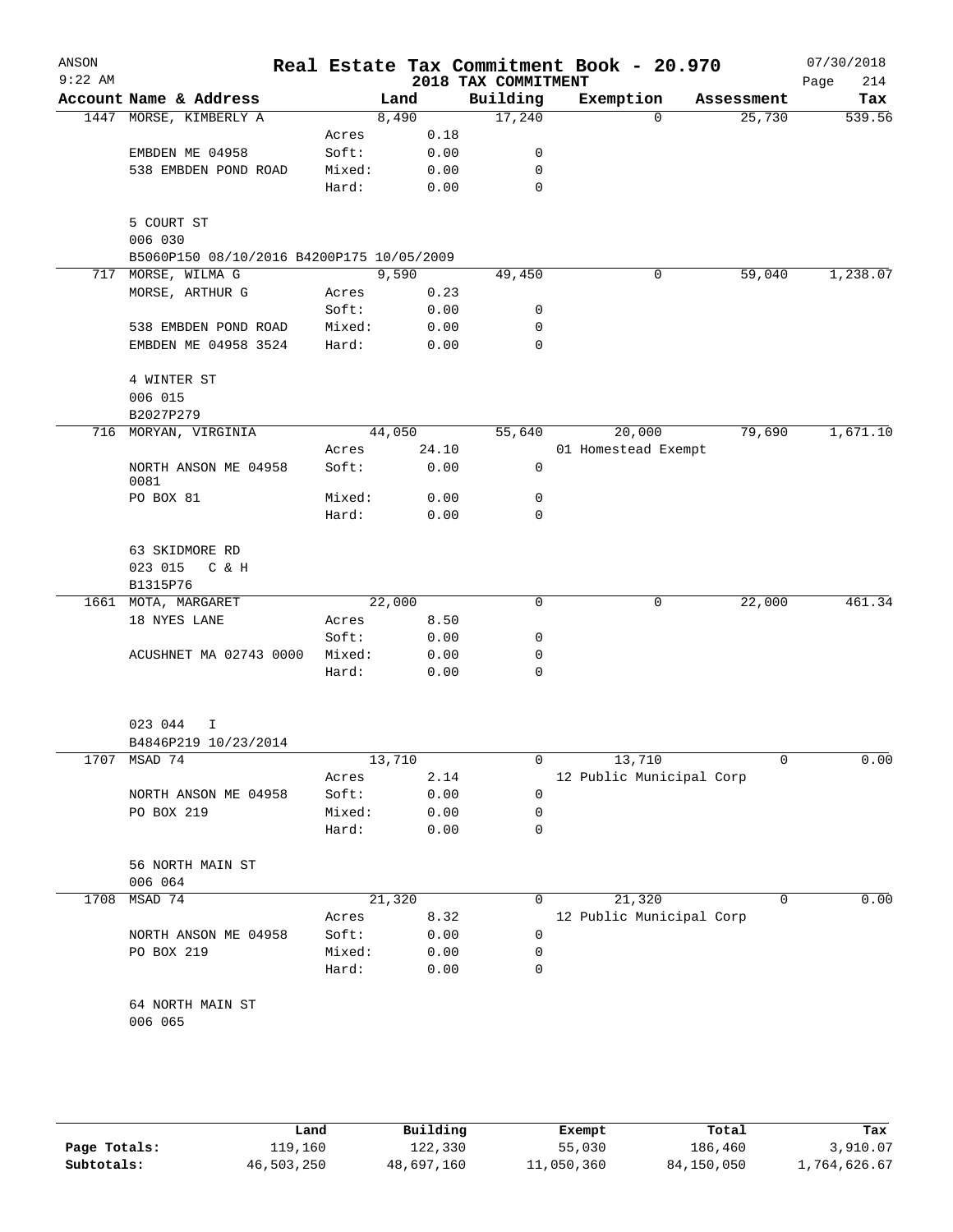| ANSON<br>$9:22$ AM |                                                |                 |                 | Real Estate Tax Commitment Book - 20.970<br>2018 TAX COMMITMENT |           |                          |            | 07/30/2018<br>215 |
|--------------------|------------------------------------------------|-----------------|-----------------|-----------------------------------------------------------------|-----------|--------------------------|------------|-------------------|
|                    | Account Name & Address                         |                 | Land            | Building                                                        | Exemption |                          | Assessment | Page<br>Tax       |
|                    | 1709 MSAD 74                                   |                 | 21,900          | $\mathbf 0$                                                     |           | 21,900                   | 0          | 0.00              |
|                    |                                                | Acres           | 8.90            |                                                                 |           | 12 Public Municipal Corp |            |                   |
|                    | NORTH ANSON ME 04958                           | Soft:           | 0.00            | 0                                                               |           |                          |            |                   |
|                    | PO BOX 219                                     | Mixed:          | 0.00            | 0                                                               |           |                          |            |                   |
|                    |                                                | Hard:           | 0.00            | 0                                                               |           |                          |            |                   |
|                    | 160 NORTH MAIN ST<br>007 020                   |                 |                 |                                                                 |           |                          |            |                   |
| 1833               | MSAD 74                                        |                 | 42,500          | 26,460                                                          |           | 68,960                   | $\Omega$   | 0.00              |
|                    |                                                | Acres           | 21.00           |                                                                 |           | 12 Public Municipal Corp |            |                   |
|                    | NORTH ANSON ME 04958                           | Soft:           | 0.00            | 0                                                               |           |                          |            |                   |
|                    | PO BOX 219                                     | Mixed:          | 0.00            | 0                                                               |           |                          |            |                   |
|                    |                                                | Hard:           | 0.00            | 0                                                               |           |                          |            |                   |
|                    | 22 FAHI POND RD                                |                 |                 |                                                                 |           |                          |            |                   |
|                    | 018 047                                        |                 |                 |                                                                 |           |                          |            |                   |
|                    | B1741P74                                       |                 |                 |                                                                 |           |                          |            |                   |
| 720                | MSAD 74                                        |                 | 17,500          | 0                                                               |           | 17,500                   | 0          | 0.00              |
|                    |                                                | Acres           | 8.50            |                                                                 |           | 12 Public Municipal Corp |            |                   |
|                    | NORTH ANSON ME 04958                           | Soft:           | 0.00            | 0                                                               |           |                          |            |                   |
|                    | PO BOX 219                                     | Mixed:          | 0.00            | 0                                                               |           |                          |            |                   |
|                    |                                                | Hard:           | 0.00            | 0                                                               |           |                          |            |                   |
|                    | OFF FAHI POND ROAD<br>018 046                  |                 |                 |                                                                 |           |                          |            |                   |
|                    | B799P399                                       |                 |                 |                                                                 |           |                          |            |                   |
| 722                | MSAD 74                                        |                 | 18,000          | 0                                                               |           | 18,000                   | 0          | 0.00              |
|                    |                                                | Acres           | 5.00            |                                                                 |           | 12 Public Municipal Corp |            |                   |
|                    | NORTH ANSON ME 04958                           | Soft:           | 0.00            | 0                                                               |           |                          |            |                   |
|                    | PO BOX 219                                     | Mixed:          | 0.00            | 0                                                               |           |                          |            |                   |
|                    |                                                | Hard:           | 0.00            | 0                                                               |           |                          |            |                   |
|                    | 19 KEN TAYLOR ST<br>001 027                    |                 |                 |                                                                 |           |                          |            |                   |
|                    | B1665P179                                      |                 |                 |                                                                 |           |                          |            |                   |
|                    | 593 MULCAHY, MATTHEW J                         |                 | 38,500          | 0                                                               |           | 0                        | 38,500     | 807.34            |
|                    | MULCAHY, SALLY A                               | Acres           | 29.00           |                                                                 |           |                          |            |                   |
|                    |                                                | Soft:           | 0.00            | 0                                                               |           |                          |            |                   |
|                    | PO BOX 252                                     | Mixed:          | 0.00            | 0                                                               |           |                          |            |                   |
|                    | WOODSVILLE NH 03785<br>0000                    | Hard:           | 0.00            | $\mathbf 0$                                                     |           |                          |            |                   |
|                    | 010 023<br>$\, {\bf B}$<br>B4638P41 03/07/2013 |                 |                 |                                                                 |           |                          |            |                   |
|                    | 80 MULCH, CHARLIE G<br>Co-Trustee              |                 | 95,650          | 114,670                                                         |           | 26,000                   | 184,320    | 3,865.19          |
|                    | RAGAN, LISE B<br>Co-Trustee                    | Acres           | 254.00          |                                                                 |           | 01 Homestead Exempt      |            |                   |
|                    | 243 GREENLEAF ROAD                             | Soft:           | 0.00            | 0                                                               |           | 04 Non-resident Veteran  |            |                   |
|                    | ANSON ME 04911 0000                            | Mixed:<br>Hard: | 40.00<br>161.00 | 6,880<br>30,268                                                 |           |                          |            |                   |
|                    | 243 GREENLEAF RD                               | TREE GROWTH     |                 |                                                                 |           |                          |            |                   |
|                    | 013 025<br>B4968P48 10/01/2015                 |                 |                 |                                                                 |           |                          |            |                   |
|                    |                                                |                 |                 |                                                                 |           |                          |            |                   |
|                    | Land                                           |                 | Building        |                                                                 | Exempt    |                          | Total      | Tax               |
| Page Totals:       | 234,050                                        |                 | 141,130         |                                                                 | 152,360   |                          | 222,820    | 4,672.53          |

**Subtotals:** 46,737,300 48,838,290 11,202,720 84,372,870 1,769,299.20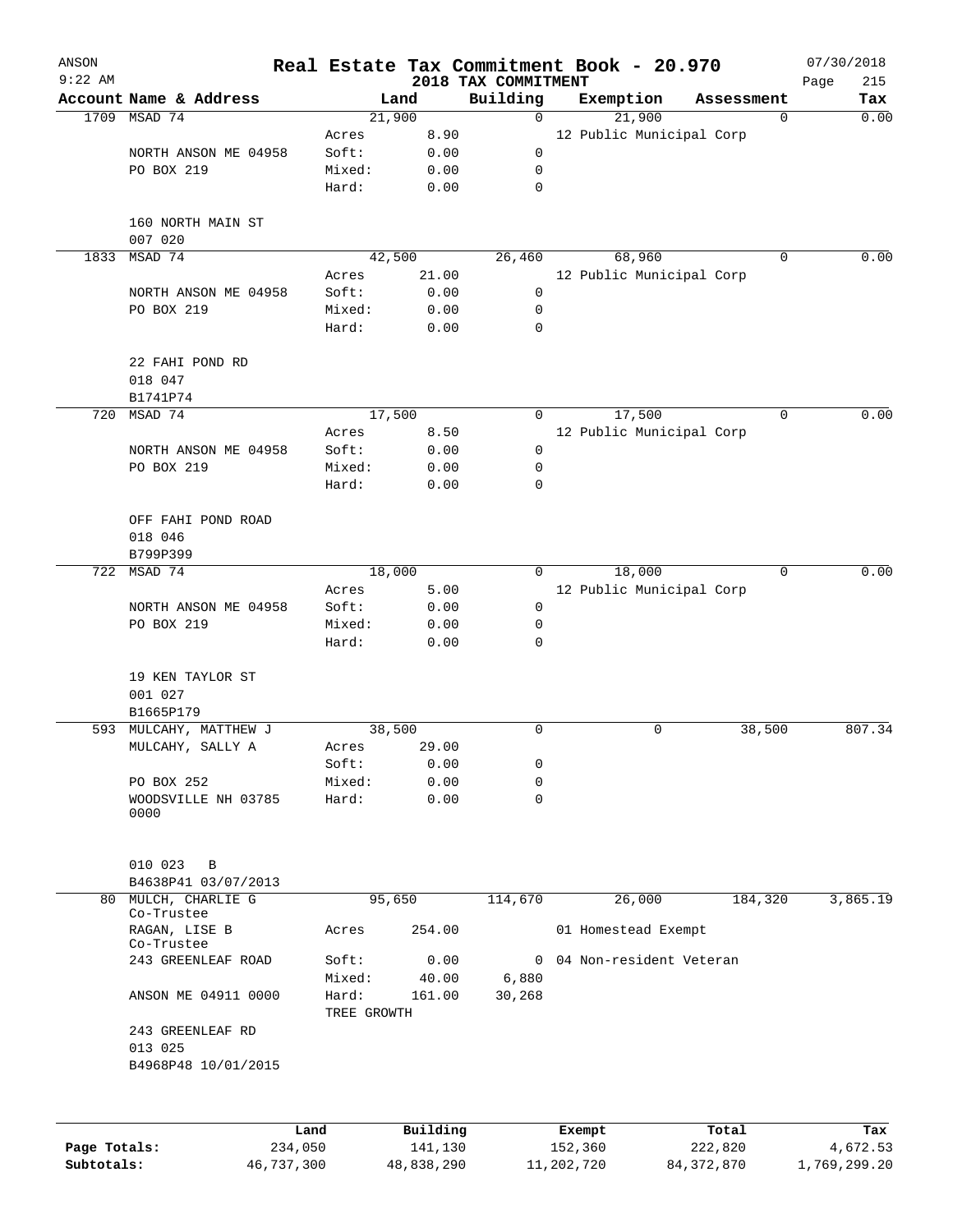| ANSON<br>$9:22$ AM |                                          |                 |        |              | 2018 TAX COMMITMENT | Real Estate Tax Commitment Book - 20.970 |             | 07/30/2018<br>216<br>Page |
|--------------------|------------------------------------------|-----------------|--------|--------------|---------------------|------------------------------------------|-------------|---------------------------|
|                    | Account Name & Address                   |                 | Land   |              | Building            | Exemption                                | Assessment  | Tax                       |
|                    | 726 MUNN, DWINAL                         |                 | 6,630  |              | 37,160              | 20,000                                   | 23,790      | 498.88                    |
|                    | MUNN, JUDY                               | Acres           |        | 0.11         |                     | 01 Homestead Exempt                      |             |                           |
|                    |                                          | Soft:           |        | 0.00         | $\mathbf 0$         |                                          |             |                           |
|                    | 134 PREBLE AVE                           | Mixed:          |        | 0.00         | 0                   |                                          |             |                           |
|                    | ANSON ME 04911 0000                      | Hard:           |        | 0.00         | $\mathbf 0$         |                                          |             |                           |
|                    |                                          |                 |        |              |                     |                                          |             |                           |
|                    | 134 PREBLE AVE                           |                 |        |              |                     |                                          |             |                           |
|                    | 015 001<br>B                             |                 |        |              |                     |                                          |             |                           |
|                    | B1821P342                                |                 |        |              |                     |                                          |             |                           |
| 883                | MUNN, MELISSA L                          |                 | 0      |              | 19,850              | 19,850                                   | $\mathbf 0$ | 0.00                      |
|                    | MUNN, ANTHONY J                          |                 |        |              |                     | 01 Homestead Exempt                      |             |                           |
|                    | 140 PREBLE AVE                           |                 |        |              |                     |                                          |             |                           |
|                    | ANSON ME 04911 0000                      |                 |        |              |                     |                                          |             |                           |
|                    | 140 PREBLE AVE                           |                 |        |              |                     |                                          |             |                           |
|                    | 015 001<br>ON                            |                 |        |              |                     |                                          |             |                           |
| 731                | MURPHY, MICHAEL E                        |                 | 39,540 |              | 12,320              | 0                                        | 51,860      | 1,087.50                  |
|                    |                                          |                 |        |              |                     |                                          |             |                           |
|                    | MURPHY, LINDA                            | Acres           |        | 54.17        |                     |                                          |             |                           |
|                    |                                          | Soft:           |        | 0.00         | 0                   |                                          |             |                           |
|                    | 1 SOUTH ST                               | Mixed:          |        | 0.00         | 0                   |                                          |             |                           |
|                    | MIDDLEBORO MA 02346<br>0000              | Hard:           |        | 0.00         | $\mathbf 0$         |                                          |             |                           |
|                    | 021 011<br>3                             |                 |        |              |                     |                                          |             |                           |
|                    | B1570P324                                |                 |        |              |                     |                                          |             |                           |
|                    | 983 MURRAY, CHRISTOPHER D                |                 | 18,760 |              | 73,290              | 20,000                                   | 72,050      | 1,510.89                  |
|                    |                                          |                 |        |              |                     |                                          |             |                           |
|                    |                                          | Acres           |        | 0.88         |                     | 01 Homestead Exempt                      |             |                           |
|                    | ANSON ME 04911 0000                      | Soft:           |        | 0.00         | 0                   |                                          |             |                           |
|                    | 412 WEST MILLS ROAD                      | Mixed:<br>Hard: |        | 0.00<br>0.00 | 0<br>$\mathbf 0$    |                                          |             |                           |
|                    |                                          |                 |        |              |                     |                                          |             |                           |
|                    | 412 WEST MILLS RD                        |                 |        |              |                     |                                          |             |                           |
|                    | 011 013<br>$\mathbf F$                   |                 |        |              |                     |                                          |             |                           |
|                    | B4172P171 07/31/2009                     |                 |        |              |                     |                                          |             |                           |
|                    | 733 MURRAY, GLORIA A                     |                 | 45,400 |              | 78,410              | 20,000                                   | 103,810     | 2,176.90                  |
|                    |                                          | Acres           |        | 31.60        |                     | 01 Homestead Exempt                      |             |                           |
|                    | ANSON ME 04911 0000                      | Soft:           |        | 0.00         | 0                   |                                          |             |                           |
|                    | 414 WEST MILLS RD                        | Mixed:          |        | 0.00         | 0                   |                                          |             |                           |
|                    |                                          | Hard:           |        | 0.00         | $\mathbf 0$         |                                          |             |                           |
|                    |                                          | LIFE ESTATE     |        |              |                     |                                          |             |                           |
|                    | 414 WEST MILLS RD                        |                 |        |              |                     |                                          |             |                           |
|                    | 011 013                                  |                 |        |              |                     |                                          |             |                           |
|                    | B4509P32 03/27/2012 B4406P147 06/20/2011 |                 |        |              |                     |                                          |             |                           |
| 742                | MURRAY, RICHARD                          |                 | 17,550 |              | 72,300              | 20,000                                   | 69,850      | 1,464.75                  |
|                    |                                          |                 |        |              |                     |                                          |             |                           |
|                    | MURRAY, RUTH                             | Acres           |        | 0.77         |                     | 01 Homestead Exempt                      |             |                           |
|                    |                                          | Soft:           |        | 0.00         | 0                   |                                          |             |                           |
|                    | 24 PREBLE AVE                            | Mixed:          |        | 0.00         | 0                   |                                          |             |                           |
|                    | ANSON ME 04911 0000                      | Hard:           |        | 0.00         | 0                   |                                          |             |                           |
|                    | 24 PREBLE AVE                            |                 |        |              |                     |                                          |             |                           |
|                    | 003 089                                  |                 |        |              |                     |                                          |             |                           |
|                    | B2168P201                                |                 |        |              |                     |                                          |             |                           |
|                    |                                          |                 |        |              |                     |                                          |             |                           |
|                    |                                          |                 |        |              |                     |                                          |             |                           |
|                    |                                          |                 |        |              |                     |                                          |             |                           |

|              | Land       | Building   | Exempt     | Total      | Tax          |
|--------------|------------|------------|------------|------------|--------------|
| Page Totals: | 127,880    | 293,330    | 99,850     | 321,360    | 6,738.92     |
| Subtotals:   | 46,865,180 | 49,131,620 | 11,302,570 | 84,694,230 | 1,776,038.12 |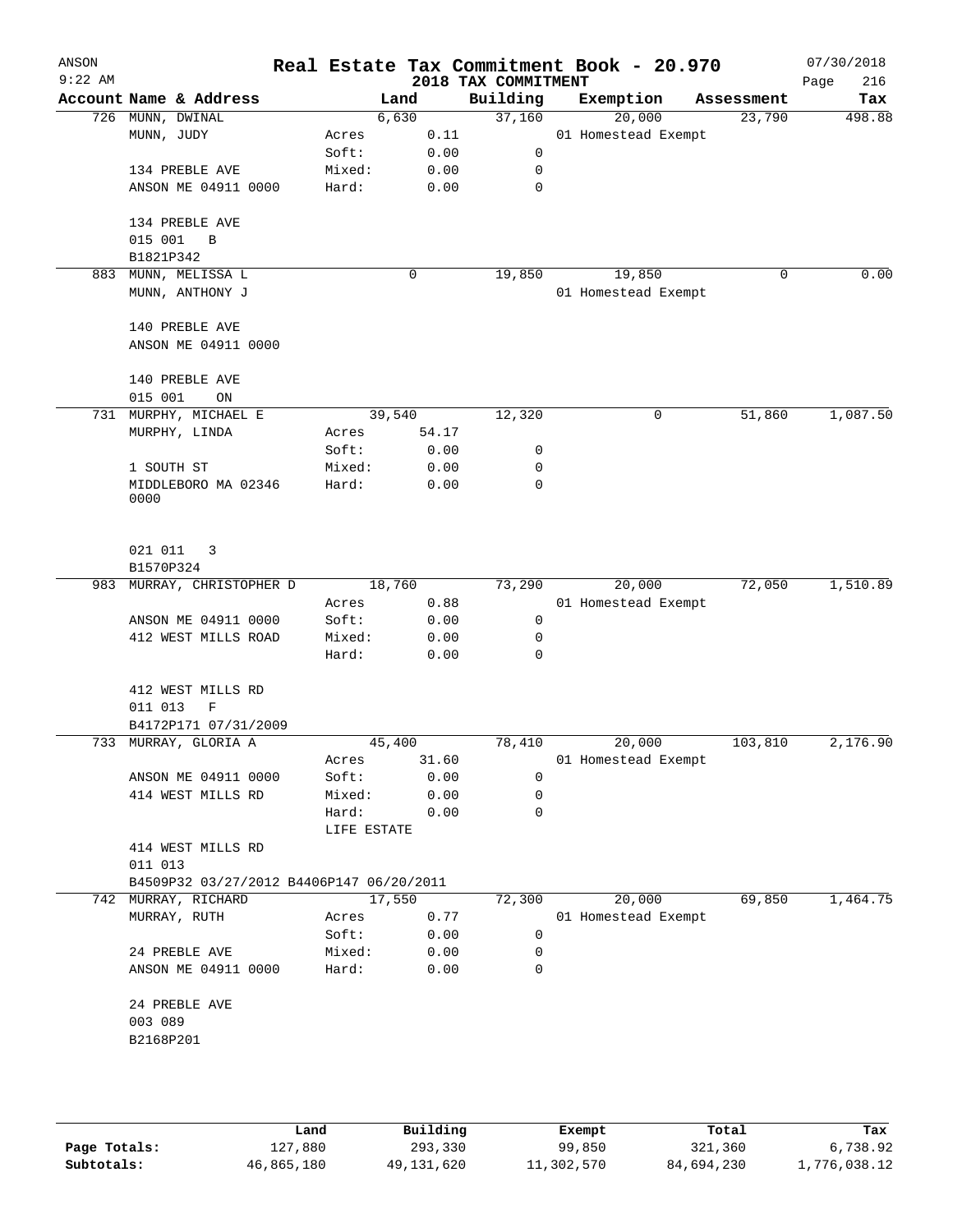| Account Name & Address<br>Building<br>Exemption<br>Land<br>Assessment<br>20, 250<br>741 MURRAY, RICHARD T<br>0<br>20,250<br>$\Omega$<br>MURRAY, RUTH B<br>0.66<br>Acres<br>Soft:<br>0.00<br>0<br>24 PREBLE AVE<br>Mixed:<br>0.00<br>0<br>ANSON ME 04911 0000<br>Hard:<br>0.00<br>0<br>003 086<br>B<br>B1682P122<br>743 MURRAY, SCOTT R<br>14,420<br>86,230<br>80,650<br>20,000<br>MURRAY, MICHELLE<br>Acres<br>0.52<br>01 Homestead Exempt<br>Soft:<br>0.00<br>0<br>14 MURRAY LN<br>Mixed:<br>0.00<br>0<br>ANSON ME 04911 0000<br>Hard:<br>0.00<br>0<br>14 MURRAY LN<br>003 087<br>Α<br>B1665P295<br>12,300<br>0<br>12,300<br>257.93<br>322 MURRAY, SCOTT R<br>0<br>MURRAY, MICHELLE M<br>Acres<br>1.20<br>Soft:<br>0<br>0.00<br>14 MURRAY LN<br>Mixed:<br>0.00<br>0<br>0<br>ANSON ME 04911 0000<br>Hard:<br>0.00<br>003 087<br>C<br>B2377P74<br>13,710<br>78,160<br>20,000<br>71,870<br>745 MURRAY, THOMAS E<br>0.47<br>01 Homestead Exempt<br>Acres<br>MADISON ME 04950 0284<br>Soft:<br>0.00<br>0<br>PO BOX 284<br>Mixed:<br>0.00<br>0<br>Hard:<br>0.00<br>0<br>16 MURRAY LN<br>003 087<br>B<br>B1665P296<br>1841 MURRAY, THOMAS E<br>4,500<br>4,500<br>94.37<br>0<br>0<br>MURRAY, TAMMY L<br>3.00<br>Acres<br>Soft:<br>0.00<br>0<br>PO BOX 284<br>Mixed:<br>0.00<br>0<br>MADISON ME 04950 0284<br>Hard:<br>0.00<br>0<br>003 089 A<br>B4441P336 09/15/2011<br>0<br>1764 MURRAY, THOMAS E<br>16,430<br>0<br>16,430<br>3.95<br>MURRAY, SCOTT<br>Acres<br>Soft:<br>0.00<br>0<br>PO BOX 284<br>Mixed:<br>0.00<br>0<br>MADISON ME 04950 0284<br>0<br>Hard:<br>0.00<br>003 039<br>B2758P289 | ANSON<br>$9:22$ AM |  | 2018 TAX COMMITMENT | Real Estate Tax Commitment Book - 20.970 |  | 07/30/2018<br>217<br>Page |
|------------------------------------------------------------------------------------------------------------------------------------------------------------------------------------------------------------------------------------------------------------------------------------------------------------------------------------------------------------------------------------------------------------------------------------------------------------------------------------------------------------------------------------------------------------------------------------------------------------------------------------------------------------------------------------------------------------------------------------------------------------------------------------------------------------------------------------------------------------------------------------------------------------------------------------------------------------------------------------------------------------------------------------------------------------------------------------------------------------------------------------------------------------------------------------------------------------------------------------------------------------------------------------------------------------------------------------------------------------------------------------------------------------------------------------------------------------------------------------------------------------------------------------------------------------------------------------------|--------------------|--|---------------------|------------------------------------------|--|---------------------------|
|                                                                                                                                                                                                                                                                                                                                                                                                                                                                                                                                                                                                                                                                                                                                                                                                                                                                                                                                                                                                                                                                                                                                                                                                                                                                                                                                                                                                                                                                                                                                                                                          |                    |  |                     |                                          |  | Tax                       |
|                                                                                                                                                                                                                                                                                                                                                                                                                                                                                                                                                                                                                                                                                                                                                                                                                                                                                                                                                                                                                                                                                                                                                                                                                                                                                                                                                                                                                                                                                                                                                                                          |                    |  |                     |                                          |  | 424.64                    |
|                                                                                                                                                                                                                                                                                                                                                                                                                                                                                                                                                                                                                                                                                                                                                                                                                                                                                                                                                                                                                                                                                                                                                                                                                                                                                                                                                                                                                                                                                                                                                                                          |                    |  |                     |                                          |  |                           |
|                                                                                                                                                                                                                                                                                                                                                                                                                                                                                                                                                                                                                                                                                                                                                                                                                                                                                                                                                                                                                                                                                                                                                                                                                                                                                                                                                                                                                                                                                                                                                                                          |                    |  |                     |                                          |  |                           |
|                                                                                                                                                                                                                                                                                                                                                                                                                                                                                                                                                                                                                                                                                                                                                                                                                                                                                                                                                                                                                                                                                                                                                                                                                                                                                                                                                                                                                                                                                                                                                                                          |                    |  |                     |                                          |  |                           |
|                                                                                                                                                                                                                                                                                                                                                                                                                                                                                                                                                                                                                                                                                                                                                                                                                                                                                                                                                                                                                                                                                                                                                                                                                                                                                                                                                                                                                                                                                                                                                                                          |                    |  |                     |                                          |  |                           |
|                                                                                                                                                                                                                                                                                                                                                                                                                                                                                                                                                                                                                                                                                                                                                                                                                                                                                                                                                                                                                                                                                                                                                                                                                                                                                                                                                                                                                                                                                                                                                                                          |                    |  |                     |                                          |  |                           |
|                                                                                                                                                                                                                                                                                                                                                                                                                                                                                                                                                                                                                                                                                                                                                                                                                                                                                                                                                                                                                                                                                                                                                                                                                                                                                                                                                                                                                                                                                                                                                                                          |                    |  |                     |                                          |  |                           |
|                                                                                                                                                                                                                                                                                                                                                                                                                                                                                                                                                                                                                                                                                                                                                                                                                                                                                                                                                                                                                                                                                                                                                                                                                                                                                                                                                                                                                                                                                                                                                                                          |                    |  |                     |                                          |  | 1,691.23                  |
|                                                                                                                                                                                                                                                                                                                                                                                                                                                                                                                                                                                                                                                                                                                                                                                                                                                                                                                                                                                                                                                                                                                                                                                                                                                                                                                                                                                                                                                                                                                                                                                          |                    |  |                     |                                          |  |                           |
|                                                                                                                                                                                                                                                                                                                                                                                                                                                                                                                                                                                                                                                                                                                                                                                                                                                                                                                                                                                                                                                                                                                                                                                                                                                                                                                                                                                                                                                                                                                                                                                          |                    |  |                     |                                          |  |                           |
|                                                                                                                                                                                                                                                                                                                                                                                                                                                                                                                                                                                                                                                                                                                                                                                                                                                                                                                                                                                                                                                                                                                                                                                                                                                                                                                                                                                                                                                                                                                                                                                          |                    |  |                     |                                          |  |                           |
|                                                                                                                                                                                                                                                                                                                                                                                                                                                                                                                                                                                                                                                                                                                                                                                                                                                                                                                                                                                                                                                                                                                                                                                                                                                                                                                                                                                                                                                                                                                                                                                          |                    |  |                     |                                          |  |                           |
|                                                                                                                                                                                                                                                                                                                                                                                                                                                                                                                                                                                                                                                                                                                                                                                                                                                                                                                                                                                                                                                                                                                                                                                                                                                                                                                                                                                                                                                                                                                                                                                          |                    |  |                     |                                          |  |                           |
|                                                                                                                                                                                                                                                                                                                                                                                                                                                                                                                                                                                                                                                                                                                                                                                                                                                                                                                                                                                                                                                                                                                                                                                                                                                                                                                                                                                                                                                                                                                                                                                          |                    |  |                     |                                          |  |                           |
|                                                                                                                                                                                                                                                                                                                                                                                                                                                                                                                                                                                                                                                                                                                                                                                                                                                                                                                                                                                                                                                                                                                                                                                                                                                                                                                                                                                                                                                                                                                                                                                          |                    |  |                     |                                          |  |                           |
|                                                                                                                                                                                                                                                                                                                                                                                                                                                                                                                                                                                                                                                                                                                                                                                                                                                                                                                                                                                                                                                                                                                                                                                                                                                                                                                                                                                                                                                                                                                                                                                          |                    |  |                     |                                          |  |                           |
|                                                                                                                                                                                                                                                                                                                                                                                                                                                                                                                                                                                                                                                                                                                                                                                                                                                                                                                                                                                                                                                                                                                                                                                                                                                                                                                                                                                                                                                                                                                                                                                          |                    |  |                     |                                          |  |                           |
|                                                                                                                                                                                                                                                                                                                                                                                                                                                                                                                                                                                                                                                                                                                                                                                                                                                                                                                                                                                                                                                                                                                                                                                                                                                                                                                                                                                                                                                                                                                                                                                          |                    |  |                     |                                          |  |                           |
|                                                                                                                                                                                                                                                                                                                                                                                                                                                                                                                                                                                                                                                                                                                                                                                                                                                                                                                                                                                                                                                                                                                                                                                                                                                                                                                                                                                                                                                                                                                                                                                          |                    |  |                     |                                          |  |                           |
|                                                                                                                                                                                                                                                                                                                                                                                                                                                                                                                                                                                                                                                                                                                                                                                                                                                                                                                                                                                                                                                                                                                                                                                                                                                                                                                                                                                                                                                                                                                                                                                          |                    |  |                     |                                          |  |                           |
|                                                                                                                                                                                                                                                                                                                                                                                                                                                                                                                                                                                                                                                                                                                                                                                                                                                                                                                                                                                                                                                                                                                                                                                                                                                                                                                                                                                                                                                                                                                                                                                          |                    |  |                     |                                          |  |                           |
|                                                                                                                                                                                                                                                                                                                                                                                                                                                                                                                                                                                                                                                                                                                                                                                                                                                                                                                                                                                                                                                                                                                                                                                                                                                                                                                                                                                                                                                                                                                                                                                          |                    |  |                     |                                          |  | 1,507.11                  |
|                                                                                                                                                                                                                                                                                                                                                                                                                                                                                                                                                                                                                                                                                                                                                                                                                                                                                                                                                                                                                                                                                                                                                                                                                                                                                                                                                                                                                                                                                                                                                                                          |                    |  |                     |                                          |  |                           |
|                                                                                                                                                                                                                                                                                                                                                                                                                                                                                                                                                                                                                                                                                                                                                                                                                                                                                                                                                                                                                                                                                                                                                                                                                                                                                                                                                                                                                                                                                                                                                                                          |                    |  |                     |                                          |  |                           |
|                                                                                                                                                                                                                                                                                                                                                                                                                                                                                                                                                                                                                                                                                                                                                                                                                                                                                                                                                                                                                                                                                                                                                                                                                                                                                                                                                                                                                                                                                                                                                                                          |                    |  |                     |                                          |  |                           |
|                                                                                                                                                                                                                                                                                                                                                                                                                                                                                                                                                                                                                                                                                                                                                                                                                                                                                                                                                                                                                                                                                                                                                                                                                                                                                                                                                                                                                                                                                                                                                                                          |                    |  |                     |                                          |  |                           |
|                                                                                                                                                                                                                                                                                                                                                                                                                                                                                                                                                                                                                                                                                                                                                                                                                                                                                                                                                                                                                                                                                                                                                                                                                                                                                                                                                                                                                                                                                                                                                                                          |                    |  |                     |                                          |  |                           |
|                                                                                                                                                                                                                                                                                                                                                                                                                                                                                                                                                                                                                                                                                                                                                                                                                                                                                                                                                                                                                                                                                                                                                                                                                                                                                                                                                                                                                                                                                                                                                                                          |                    |  |                     |                                          |  |                           |
|                                                                                                                                                                                                                                                                                                                                                                                                                                                                                                                                                                                                                                                                                                                                                                                                                                                                                                                                                                                                                                                                                                                                                                                                                                                                                                                                                                                                                                                                                                                                                                                          |                    |  |                     |                                          |  |                           |
|                                                                                                                                                                                                                                                                                                                                                                                                                                                                                                                                                                                                                                                                                                                                                                                                                                                                                                                                                                                                                                                                                                                                                                                                                                                                                                                                                                                                                                                                                                                                                                                          |                    |  |                     |                                          |  |                           |
|                                                                                                                                                                                                                                                                                                                                                                                                                                                                                                                                                                                                                                                                                                                                                                                                                                                                                                                                                                                                                                                                                                                                                                                                                                                                                                                                                                                                                                                                                                                                                                                          |                    |  |                     |                                          |  |                           |
|                                                                                                                                                                                                                                                                                                                                                                                                                                                                                                                                                                                                                                                                                                                                                                                                                                                                                                                                                                                                                                                                                                                                                                                                                                                                                                                                                                                                                                                                                                                                                                                          |                    |  |                     |                                          |  |                           |
|                                                                                                                                                                                                                                                                                                                                                                                                                                                                                                                                                                                                                                                                                                                                                                                                                                                                                                                                                                                                                                                                                                                                                                                                                                                                                                                                                                                                                                                                                                                                                                                          |                    |  |                     |                                          |  |                           |
|                                                                                                                                                                                                                                                                                                                                                                                                                                                                                                                                                                                                                                                                                                                                                                                                                                                                                                                                                                                                                                                                                                                                                                                                                                                                                                                                                                                                                                                                                                                                                                                          |                    |  |                     |                                          |  |                           |
|                                                                                                                                                                                                                                                                                                                                                                                                                                                                                                                                                                                                                                                                                                                                                                                                                                                                                                                                                                                                                                                                                                                                                                                                                                                                                                                                                                                                                                                                                                                                                                                          |                    |  |                     |                                          |  |                           |
|                                                                                                                                                                                                                                                                                                                                                                                                                                                                                                                                                                                                                                                                                                                                                                                                                                                                                                                                                                                                                                                                                                                                                                                                                                                                                                                                                                                                                                                                                                                                                                                          |                    |  |                     |                                          |  |                           |
|                                                                                                                                                                                                                                                                                                                                                                                                                                                                                                                                                                                                                                                                                                                                                                                                                                                                                                                                                                                                                                                                                                                                                                                                                                                                                                                                                                                                                                                                                                                                                                                          |                    |  |                     |                                          |  | 344.54                    |
|                                                                                                                                                                                                                                                                                                                                                                                                                                                                                                                                                                                                                                                                                                                                                                                                                                                                                                                                                                                                                                                                                                                                                                                                                                                                                                                                                                                                                                                                                                                                                                                          |                    |  |                     |                                          |  |                           |
|                                                                                                                                                                                                                                                                                                                                                                                                                                                                                                                                                                                                                                                                                                                                                                                                                                                                                                                                                                                                                                                                                                                                                                                                                                                                                                                                                                                                                                                                                                                                                                                          |                    |  |                     |                                          |  |                           |
|                                                                                                                                                                                                                                                                                                                                                                                                                                                                                                                                                                                                                                                                                                                                                                                                                                                                                                                                                                                                                                                                                                                                                                                                                                                                                                                                                                                                                                                                                                                                                                                          |                    |  |                     |                                          |  |                           |
|                                                                                                                                                                                                                                                                                                                                                                                                                                                                                                                                                                                                                                                                                                                                                                                                                                                                                                                                                                                                                                                                                                                                                                                                                                                                                                                                                                                                                                                                                                                                                                                          |                    |  |                     |                                          |  |                           |
|                                                                                                                                                                                                                                                                                                                                                                                                                                                                                                                                                                                                                                                                                                                                                                                                                                                                                                                                                                                                                                                                                                                                                                                                                                                                                                                                                                                                                                                                                                                                                                                          |                    |  |                     |                                          |  |                           |
|                                                                                                                                                                                                                                                                                                                                                                                                                                                                                                                                                                                                                                                                                                                                                                                                                                                                                                                                                                                                                                                                                                                                                                                                                                                                                                                                                                                                                                                                                                                                                                                          |                    |  |                     |                                          |  |                           |
|                                                                                                                                                                                                                                                                                                                                                                                                                                                                                                                                                                                                                                                                                                                                                                                                                                                                                                                                                                                                                                                                                                                                                                                                                                                                                                                                                                                                                                                                                                                                                                                          |                    |  |                     |                                          |  |                           |
|                                                                                                                                                                                                                                                                                                                                                                                                                                                                                                                                                                                                                                                                                                                                                                                                                                                                                                                                                                                                                                                                                                                                                                                                                                                                                                                                                                                                                                                                                                                                                                                          |                    |  |                     |                                          |  |                           |

|              | Land       | Building   | Exempt     | Total      | Tax          |
|--------------|------------|------------|------------|------------|--------------|
| Page Totals: | 81,610     | 164,390    | 40,000     | 206,000    | 4,319.82     |
| Subtotals:   | 46,946,790 | 49,296,010 | 11,342,570 | 84,900,230 | 1,780,357.94 |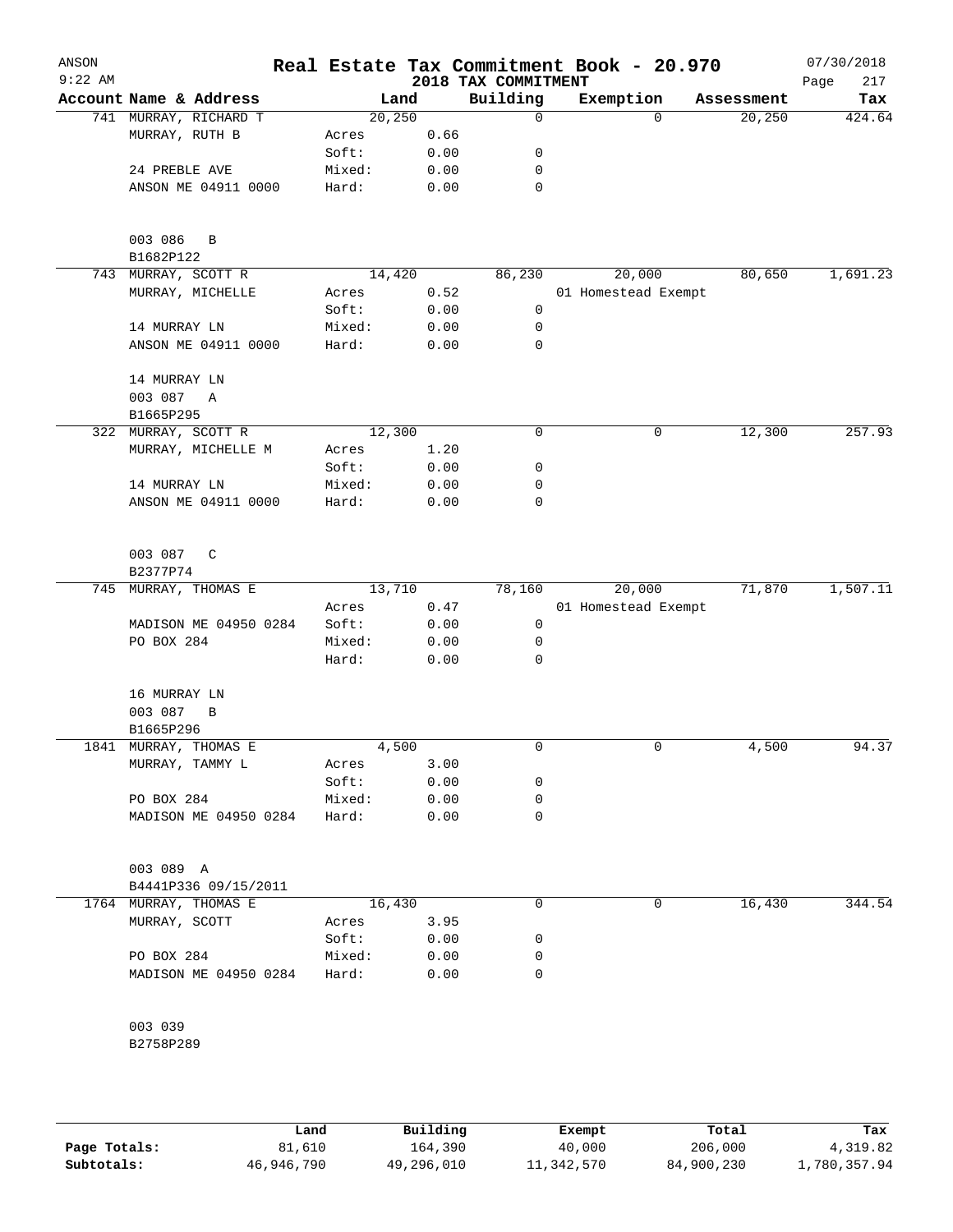| ANSON<br>$9:22$ AM |                                                  |                     |       | 2018 TAX COMMITMENT | Real Estate Tax Commitment Book - 20.970 |            | 07/30/2018<br>218<br>Page |
|--------------------|--------------------------------------------------|---------------------|-------|---------------------|------------------------------------------|------------|---------------------------|
|                    | Account Name & Address                           |                     | Land  | Building            | Exemption                                | Assessment | Tax                       |
|                    | 1590 MURRAY, THOMAS E                            | 19,600              |       | 0                   | $\Omega$                                 | 19,600     | 411.01                    |
|                    |                                                  | Acres               | 6.10  |                     |                                          |            |                           |
|                    | MADISON ME 04950 0284                            | Soft:               | 0.00  | 0                   |                                          |            |                           |
|                    | PO BOX 284                                       | Mixed:              | 0.00  | 0                   |                                          |            |                           |
|                    |                                                  | Hard:               | 0.00  | 0                   |                                          |            |                           |
|                    | 003 087                                          |                     |       |                     |                                          |            |                           |
|                    | B5139P42 03/15/2017 B2168P199                    |                     |       |                     |                                          |            |                           |
|                    | 1669 MYERS, VICKI P. &                           | 34,490              |       | 52,390              | 0                                        | 86,880     | 1,821.87                  |
|                    | VIGNEAULT, BECKY P                               | Acres               | 28.00 |                     |                                          |            |                           |
|                    |                                                  | Soft:               | 17.00 | 1,989               |                                          |            |                           |
|                    | PO BOX 117                                       | Mixed:              | 0.00  | 0                   |                                          |            |                           |
|                    | NORTH ANSON ME 04958                             | Hard:               | 0.00  | 0                   |                                          |            |                           |
|                    |                                                  | TREE GROWTH         |       |                     |                                          |            |                           |
|                    | 104 FAHI POND RD                                 |                     |       |                     |                                          |            |                           |
|                    | 023 006                                          |                     |       |                     |                                          |            |                           |
|                    | B4700P300 08/19/2013                             |                     |       |                     |                                          |            |                           |
|                    | 402 N. F. LUCE, INC.                             | 26,000              |       | 0                   | 0                                        | 26,000     | 545.22                    |
|                    | 266 CHILDS ROAD                                  | Acres               | 12.50 |                     |                                          |            |                           |
|                    |                                                  | Soft:               | 0.00  | 0                   |                                          |            |                           |
|                    | NORRIDGEWOCK ME 04957                            | Mixed:              | 0.00  | 0                   |                                          |            |                           |
|                    |                                                  | Hard:               | 0.00  | 0                   |                                          |            |                           |
|                    | 014 043<br>2                                     |                     |       |                     |                                          |            |                           |
|                    | B4734P251 11/22/2013                             |                     |       |                     |                                          |            |                           |
|                    | 1508 N.F. LUCE, INC.                             | 28,700              |       | 0                   | 0                                        | 28,700     | 601.84                    |
|                    | 266 CHILDS ROAD                                  | Acres               | 15.20 |                     |                                          |            |                           |
|                    |                                                  | Soft:               | 0.00  | 0                   |                                          |            |                           |
|                    | NORRIDGEWOCK ME 04957<br>0000                    | Mixed:              | 0.00  | 0<br>0              |                                          |            |                           |
|                    |                                                  | Hard:<br>B5035P0339 | 0.00  |                     |                                          |            |                           |
|                    | 014 043<br>1                                     |                     |       |                     |                                          |            |                           |
|                    | B5035P339 06/10/2016 B1457P29 08/22/1988         |                     |       |                     |                                          | 72,830     |                           |
|                    | 898 NADEAU, MICHAEL J                            | 25,400              |       | 67,430              | 20,000                                   |            | 1,527.25                  |
|                    |                                                  | Acres               | 4.60  |                     | 01 Homestead Exempt                      |            |                           |
|                    | ANSON ME 04911 0118                              | Soft:               | 0.00  | 0                   |                                          |            |                           |
|                    | PO BOX 118                                       | Mixed:              | 0.00  | 0                   |                                          |            |                           |
|                    |                                                  | Hard:               | 0.00  | 0                   |                                          |            |                           |
|                    | 446 HOLLIN WAITE HILL<br>014 030<br>$\, {\bf B}$ |                     |       |                     |                                          |            |                           |
|                    | B5060P119 08/10/2016 B3728P315 08/10/2006        |                     |       |                     |                                          |            |                           |
| 659                | NARAINE, AUDREY L                                | 20,000              |       | 45,670              | 20,000                                   | 45,670     | 957.70                    |
|                    |                                                  | Acres               | 1.00  |                     | 01 Homestead Exempt                      |            |                           |
|                    | ANSON ME 04911 0000                              | Soft:               | 0.00  | 0                   |                                          |            |                           |
|                    | 245 WEST MILLS RD                                | Mixed:              | 0.00  | 0                   |                                          |            |                           |
|                    |                                                  | Hard:               | 0.00  | 0                   |                                          |            |                           |
|                    | 245 WEST MILLS RD                                |                     |       |                     |                                          |            |                           |
|                    | 011 006<br>Α<br>B3476P275 05/02/2005             |                     |       |                     |                                          |            |                           |
|                    |                                                  |                     |       |                     |                                          |            |                           |
|                    |                                                  |                     |       |                     |                                          |            |                           |

|              | Land       | Building   | Exempt     | Total      | Tax          |
|--------------|------------|------------|------------|------------|--------------|
| Page Totals: | 154,190    | 165,490    | 40,000     | 279,680    | 5,864.89     |
| Subtotals:   | 47,100,980 | 49,461,500 | 11,382,570 | 85,179,910 | 1,786,222.83 |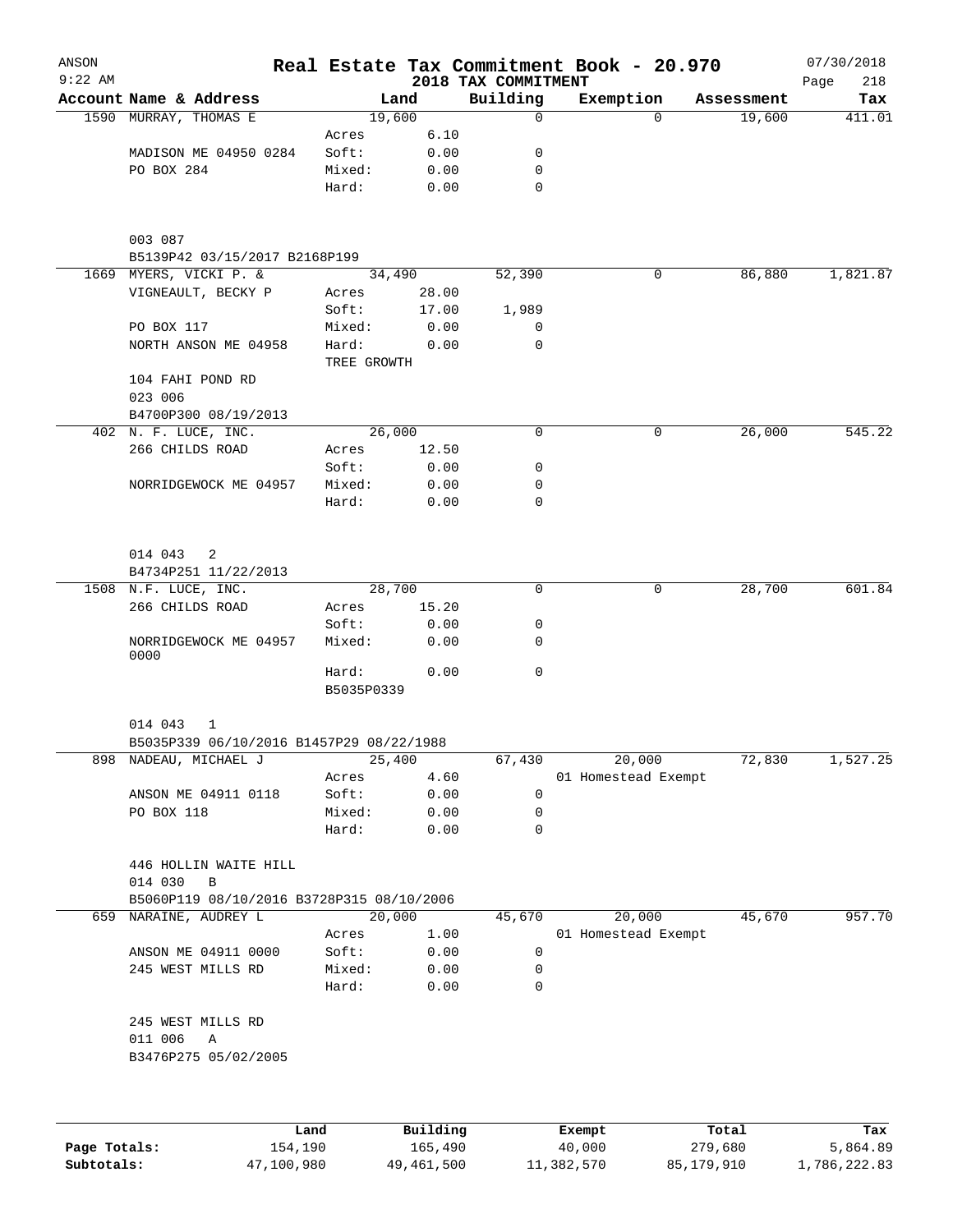| ANSON<br>$9:22$ AM |                                             |                     |                     | 2018 TAX COMMITMENT | Real Estate Tax Commitment Book - 20.970 |            | 07/30/2018<br>219<br>Page |
|--------------------|---------------------------------------------|---------------------|---------------------|---------------------|------------------------------------------|------------|---------------------------|
|                    | Account Name & Address                      |                     | Land                | Building            | Exemption                                | Assessment | Tax                       |
|                    | 747 NASON, LOWELL R                         |                     | 41,900              | 73,080              | 20,000                                   | 94,980     | 1,991.73                  |
|                    | NASON, ROSALIE A                            | Acres               | 24.00               |                     | 01 Homestead Exempt                      |            |                           |
|                    |                                             | Soft:               | 0.00                | 0                   |                                          |            |                           |
|                    | 42 CAMPBELL RD                              | Mixed:              | 0.00                | 0                   |                                          |            |                           |
|                    | ANSON ME 04911 0000                         | Hard:               | 0.00                | $\mathbf 0$         |                                          |            |                           |
|                    | 42 CAMPBELL RD                              |                     |                     |                     |                                          |            |                           |
|                    | 014 026                                     |                     |                     |                     |                                          |            |                           |
|                    | B611P552                                    |                     |                     |                     |                                          |            |                           |
| 1208               | NAULT, JOHN                                 |                     | $\overline{20,400}$ | 27,060              | 0                                        | 47,460     | 995.24                    |
|                    | NAULT, ANN                                  | Acres               | 10.50               |                     |                                          |            |                           |
|                    |                                             | Soft:               | 0.00                | 0                   |                                          |            |                           |
|                    | 36 LARRY DR                                 | Mixed:              | 0.00                | 0                   |                                          |            |                           |
|                    | MONMOUTH ME 04259 0000                      | Hard:               | 0.00                | $\mathbf 0$         |                                          |            |                           |
|                    | 190 PULLEN CORNER RD                        |                     |                     |                     |                                          |            |                           |
|                    | 018 021<br>D                                |                     |                     |                     |                                          |            |                           |
|                    | B4606P12 12/07/2012                         |                     |                     |                     |                                          |            |                           |
|                    | 1482 NAWOJCZYK, JOSEPH A.,<br>JR & LISA K.  |                     | 14,140              | 70,780              | 0                                        | 84,920     | 1,780.77                  |
|                    |                                             | Acres               | 0.50                |                     |                                          |            |                           |
|                    | KENDUSKEAG ME 04450<br>3207                 | Soft:               | 0.00                | 0                   |                                          |            |                           |
|                    | 498 STETSON RD                              | Mixed:              | 0.00                | 0                   |                                          |            |                           |
|                    |                                             | Hard:               | 0.00                | $\mathbf 0$         |                                          |            |                           |
|                    | 39 FINCH ST                                 |                     |                     |                     |                                          |            |                           |
|                    | 003 031<br>B                                |                     |                     |                     |                                          |            |                           |
|                    | B3667P247 04/26/2006                        |                     |                     |                     |                                          |            |                           |
|                    | 582 NAZARENE CHURCH                         |                     | 10,580              | 53,200              | 63,780                                   | 0          | 0.00                      |
|                    |                                             | Acres               | 0.28                |                     | 14 Church 652-1G                         |            |                           |
|                    | ANSON ME 04911 0114                         | Soft:               | 0.00                | 0                   |                                          |            |                           |
|                    | PO BOX 114                                  | Mixed:              | 0.00                | 0                   |                                          |            |                           |
|                    |                                             | Hard:               | 0.00                | 0                   |                                          |            |                           |
|                    | 16 CHURCH ST                                |                     |                     |                     |                                          |            |                           |
|                    | 001 083                                     |                     |                     |                     |                                          |            |                           |
|                    | 1758 NE HEMP SOLUTIONS                      |                     | 7,750               | 54,320              | 0                                        | 62,070     | 1,301.61                  |
|                    | 529 INDUSTRY ROAD                           | Acres               | 0.15                |                     |                                          |            |                           |
|                    |                                             | Soft:               | 0.00                | 0                   |                                          |            |                           |
|                    | FARMINGTON ME 04938                         | Mixed:              | 0.00                | 0                   |                                          |            |                           |
|                    |                                             | Hard:<br>B4964P0337 | 0.00                | 0                   |                                          |            |                           |
|                    |                                             |                     |                     |                     |                                          |            |                           |
|                    | 62 MAIN ST<br>001 002                       |                     |                     |                     |                                          |            |                           |
|                    |                                             |                     |                     |                     |                                          |            |                           |
|                    | B5255P339 02/28/2018                        |                     | 74,000              | 78,700              | 0                                        | 152,700    | 3,202.12                  |
|                    | 900 NEAL, ANDREW J<br>18 QUICK STREAM DRIVE |                     |                     |                     |                                          |            |                           |
|                    |                                             |                     | Acres 84.00         |                     |                                          |            |                           |
|                    |                                             |                     | Soft: 0.00          | 0                   |                                          |            |                           |
|                    | STRONG ME 04983 3149                        | Mixed:<br>Hard:     | 0.00<br>0.00        | 0<br>0              |                                          |            |                           |
|                    | 705 HOLLIN WAITE HILL                       |                     |                     |                     |                                          |            |                           |
|                    | 020 016                                     |                     |                     |                     |                                          |            |                           |
|                    | B2890P138                                   |                     |                     |                     |                                          |            |                           |
|                    |                                             |                     |                     |                     |                                          |            |                           |
|                    |                                             |                     |                     |                     |                                          |            |                           |
|                    |                                             |                     |                     |                     |                                          |            |                           |

|              | Land       | Building   | Exempt     | Total      | Tax          |
|--------------|------------|------------|------------|------------|--------------|
| Page Totals: | 168,770    | 357,140    | 83,780     | 442,130    | 9,271.47     |
| Subtotals:   | 47,269,750 | 49,818,640 | 11,466,350 | 85,622,040 | 1,795,494.30 |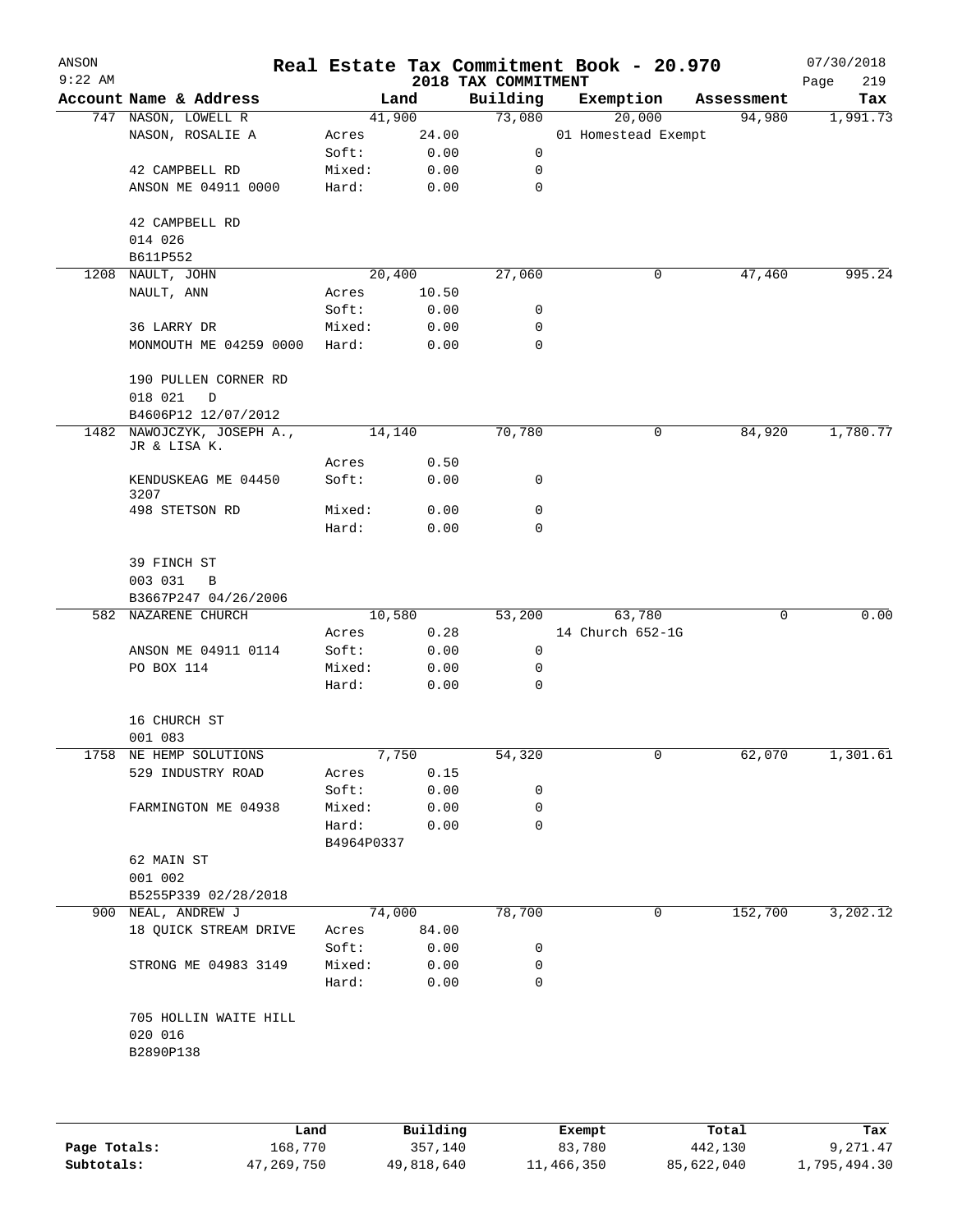| ANSON<br>$9:22$ AM |                        |             |          |                                 | Real Estate Tax Commitment Book - 20.970 |            | 07/30/2018         |
|--------------------|------------------------|-------------|----------|---------------------------------|------------------------------------------|------------|--------------------|
|                    | Account Name & Address |             | Land     | 2018 TAX COMMITMENT<br>Building | Exemption                                | Assessment | Page<br>220<br>Tax |
|                    | 1462 NELSON, ALAN H    |             | 30,510   | 23,530                          | 20,000                                   | 34,040     | 713.82             |
|                    | NELSON, SHEILA L       | Acres       | 9.01     |                                 | 01 Homestead Exempt                      |            |                    |
|                    | PO BOX 328             | Soft:       | 0.00     | 0                               |                                          |            |                    |
|                    |                        | Mixed:      | 0.00     | 0                               |                                          |            |                    |
|                    | ANSON ME 04911         | Hard:       | 0.00     | $\mathbf 0$                     |                                          |            |                    |
|                    |                        |             |          |                                 |                                          |            |                    |
|                    | 338 PEASE HILL RD      |             |          |                                 |                                          |            |                    |
|                    | 011 042<br>6 2         |             |          |                                 |                                          |            |                    |
|                    | B2956P84               |             |          |                                 |                                          |            |                    |
| 754                | NELSON, BRETT          |             | 20,390   | 13,760                          | 0                                        | 34,150     | 716.13             |
|                    |                        | Acres       | 1.26     |                                 |                                          |            |                    |
|                    | ANSON ME 04911 0000    | Soft:       | 0.00     | 0                               |                                          |            |                    |
|                    | 562 HORSEBACK RD       | Mixed:      | 0.00     | 0                               |                                          |            |                    |
|                    |                        | Hard:       | 0.00     | 0                               |                                          |            |                    |
|                    | 516 HORSEBACK RD       |             |          |                                 |                                          |            |                    |
|                    | 014 011 B              |             |          |                                 |                                          |            |                    |
|                    | B1990P259              |             |          |                                 |                                          |            |                    |
| 756                | NELSON, BRETT K        |             | 2,910    | $\mathbf 0$                     | 0                                        | 2,910      | 61.02              |
|                    |                        | Acres       | 18.30    |                                 |                                          |            |                    |
|                    | ANSON ME 04911 0000    | Soft:       | 3.00     | 351                             |                                          |            |                    |
|                    | 562 HORSEBACK ROAD     | Mixed:      | 14.30    | 2,460                           |                                          |            |                    |
|                    |                        | Hard:       | 0.00     | 0                               |                                          |            |                    |
|                    |                        | TREE GROWTH |          |                                 |                                          |            |                    |
|                    | 014 011                |             |          |                                 |                                          |            |                    |
|                    | B4797P2 06/11/2014     |             |          |                                 |                                          |            |                    |
|                    | 753 NELSON, BRETT K    |             | 23,450   | 48,010                          | 20,000                                   | 51,460     | 1,079.12           |
|                    | NELSON, PATRICIA ANN   | Acres       | 3.30     |                                 | 01 Homestead Exempt                      |            |                    |
|                    |                        | Soft:       | 0.00     | 0                               |                                          |            |                    |
|                    | 562 HORSEBACK ROAD     | Mixed:      | 0.00     | 0                               |                                          |            |                    |
|                    | ANSON ME 04911 0000    | Hard:       | 0.00     | 0                               |                                          |            |                    |
|                    | 562 HORSEBACK RD       |             |          |                                 |                                          |            |                    |
|                    | 014 011 C              |             |          |                                 |                                          |            |                    |
|                    | B2038P350              |             |          |                                 |                                          |            |                    |
|                    | 1176 NELSON, BRIAN     |             | 22,500   | 0                               | 0                                        | 22,500     | 471.83             |
|                    | NELSON, CHRISTINA      | Acres       | 9.00     |                                 |                                          |            |                    |
|                    |                        | Soft:       | 0.00     | 0                               |                                          |            |                    |
|                    | 172 SOLON RD           | Mixed:      | 0.00     | 0                               |                                          |            |                    |
|                    | NORTH ANSON ME 04958   | Hard:       | 0.00     | 0                               |                                          |            |                    |
|                    | 0000                   |             |          |                                 |                                          |            |                    |
|                    | OFF SOLON ROAD         |             |          |                                 |                                          |            |                    |
|                    | 024 019 C              |             |          |                                 |                                          |            |                    |
|                    | B4502P98 01/23/2012    |             |          |                                 |                                          |            |                    |
| 1247               | NELSON, BRIAN M        |             | 41,500   | 121,590                         | 20,000                                   | 143,090    | 3,000.60           |
|                    | NELSON, CHRISTINA M    | Acres       | 20.00    |                                 | 01 Homestead Exempt                      |            |                    |
|                    |                        | Soft:       | 0.00     | 0                               |                                          |            |                    |
|                    | 172 SOLON RD           | Mixed:      | 0.00     | 0                               |                                          |            |                    |
|                    | NORTH ANSON ME 04958   | Hard:       | 0.00     | 0                               |                                          |            |                    |
|                    | 0000                   |             |          |                                 |                                          |            |                    |
|                    | 172 SOLON RD           |             |          |                                 |                                          |            |                    |
|                    | 017 035                |             |          |                                 |                                          |            |                    |
|                    | B3819P272 03/07/2007   |             |          |                                 |                                          |            |                    |
|                    |                        |             |          |                                 |                                          |            |                    |
|                    | Land                   |             | Building |                                 | Exempt                                   | Total      | Tax                |
| Page Totals:       | 141,260                |             | 206,890  |                                 | 60,000                                   | 288,150    | 6,042.52           |

**Subtotals:** 47,411,010 50,025,530 11,526,350 85,910,190 1,801,536.82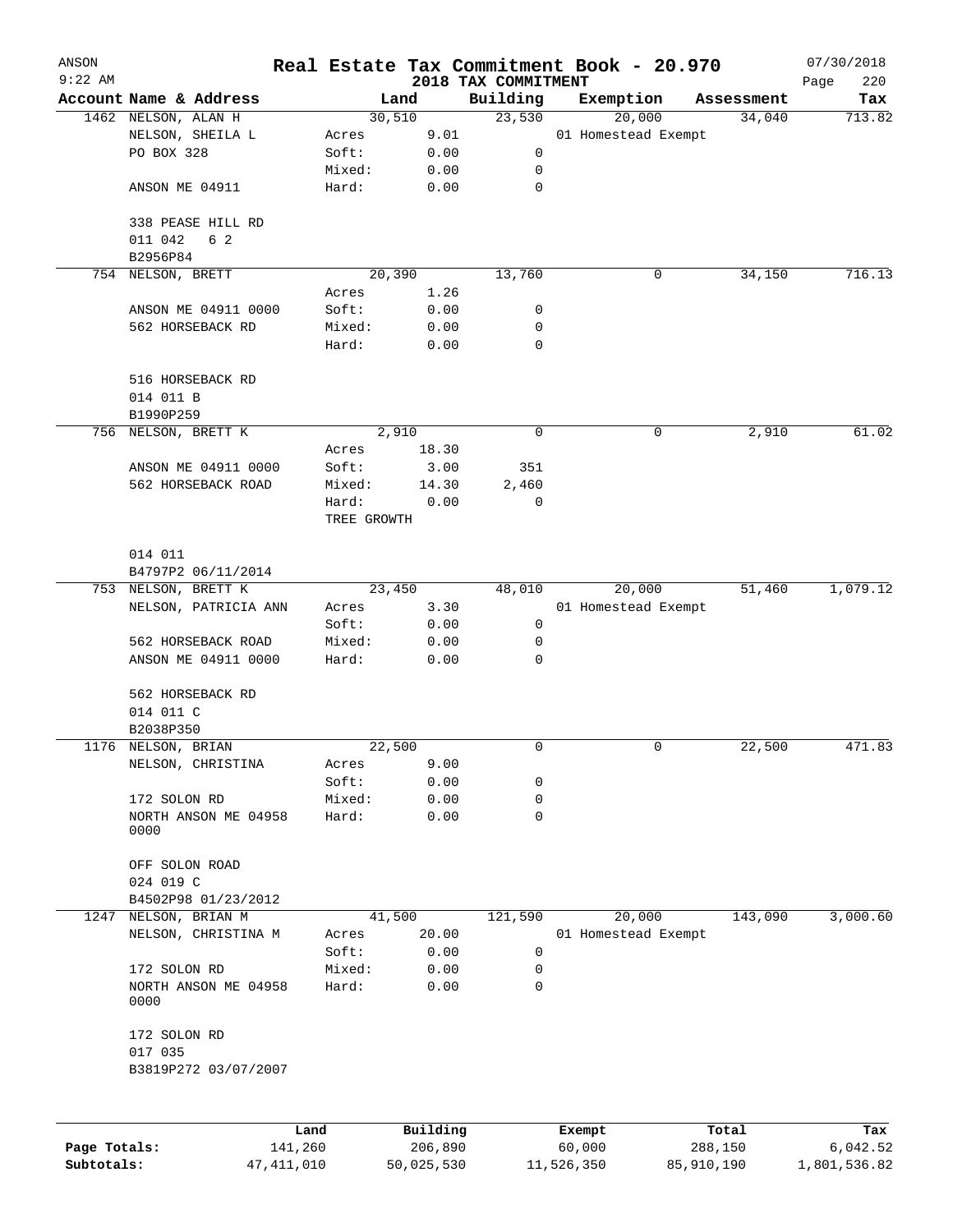| ANSON<br>$9:22$ AM |                                                 |                 |              | 2018 TAX COMMITMENT | Real Estate Tax Commitment Book - 20.970 |            | 07/30/2018<br>Page<br>221 |
|--------------------|-------------------------------------------------|-----------------|--------------|---------------------|------------------------------------------|------------|---------------------------|
|                    | Account Name & Address                          |                 | Land         | Building            | Exemption                                | Assessment | Tax                       |
|                    | 576 NELSON, BRUCE                               |                 | 24,970       | 8,760               | 20,000                                   | 13,730     | 287.92                    |
|                    |                                                 | Acres           | 23.75        |                     | 01 Homestead Exempt                      |            |                           |
|                    | ANSON ME 04911 0000                             | Soft:           | 0.00         | 0                   |                                          |            |                           |
|                    | 28 QUINCY WOOD RD                               | Mixed:          | 18.00        | 3,096               |                                          |            |                           |
|                    |                                                 | Hard:           | 4.00         | 752                 |                                          |            |                           |
|                    | 28 QUINCY WOOD RD<br>014 009                    |                 |              |                     |                                          |            |                           |
|                    | B1000P263                                       |                 |              |                     |                                          |            |                           |
| 557                | NELSON, BYRON E                                 |                 | 27,750       | 19,430              | 0                                        | 47,180     | 989.36                    |
|                    |                                                 | Acres           | 3.50         |                     |                                          |            |                           |
|                    | MADISON ME 04950 0178                           | Soft:           | 0.00         | 0                   |                                          |            |                           |
|                    | PO BOX 178                                      | Mixed:<br>Hard: | 0.00<br>0.00 | 0<br>0              |                                          |            |                           |
|                    |                                                 |                 |              |                     |                                          |            |                           |
|                    | 282 RIVER RD<br>016 001<br>$\mathbf B$          |                 |              |                     |                                          |            |                           |
|                    | B1504P346 B811P453                              |                 |              |                     |                                          |            |                           |
| 1118               | NELSON, BYRON E                                 |                 | 52,000       | 57,730              | 26,000                                   | 83,730     | 1,755.82                  |
|                    |                                                 | Acres           | 40.00        |                     | 01 Homestead Exempt                      |            |                           |
|                    | MADISON ME 04950 0178                           | Soft:           | 0.00         | $\overline{0}$      | 02 Resident Veteran                      |            |                           |
|                    | PO BOX 178                                      | Mixed:          | 0.00         | 0                   |                                          |            |                           |
|                    |                                                 | Hard:           | 0.00         | 0                   |                                          |            |                           |
|                    | 195 HORSEBACK RD<br>015 024                     |                 |              |                     |                                          |            |                           |
|                    | B4855P188 11/24/2014 B2765P68 B2052P121         |                 |              |                     |                                          |            |                           |
| 1297               | NELSON, GARY L                                  |                 | $\mathbf 0$  | 11,070              | 0                                        | 11,070     | 232.14                    |
|                    |                                                 | Acres           | 22.00        |                     |                                          |            |                           |
|                    | ANSON ME 04911 0000                             | Soft:           | 0.00         | 0                   |                                          |            |                           |
|                    | 520 HORSEBACK RD                                | Mixed:          | 17.00        | 2,924               |                                          |            |                           |
|                    |                                                 | Hard:           | 3.00         | 564                 |                                          |            |                           |
|                    | 520 HORSEBACK RD                                |                 |              |                     |                                          |            |                           |
|                    | 014 011 H                                       |                 |              |                     |                                          |            |                           |
|                    | B4794P250 06/11/2014<br>1460 NELSON, HARRIS III |                 | 14,280       | 56,760              | 0                                        | 71,040     | 1,489.71                  |
|                    | HARRIS-ROWE,<br>HARRIS-ROWE, ANNIE              | Acres           | 0.51         |                     |                                          |            |                           |
|                    | PO BOX 258                                      | Soft:           | 0.00         | 0                   |                                          |            |                           |
|                    |                                                 | Mixed:          | 0.00         | 0                   |                                          |            |                           |
|                    | MADISON ME 04950                                | Hard:           | 0.00         | 0                   |                                          |            |                           |
|                    | 85 ELM ST<br>009 024                            | B5164P074 JT    |              |                     |                                          |            |                           |
|                    | B5164P74 05/26/2017 B4772P105 04/09/2014        |                 |              |                     |                                          |            |                           |
|                    | 1124 NELSON, JOHN D                             |                 | 20,300       | 82,430              | 0                                        | 102,730    | 2,154.25                  |
|                    | NELSON, LISA J                                  | Acres           | 1.20         |                     |                                          |            |                           |
|                    | PO BOX 375                                      | Soft:           | 0.00         | 0                   |                                          |            |                           |
|                    |                                                 | Mixed:          | 0.00         | 0                   |                                          |            |                           |
|                    | NORTH ANSON ME 04958                            | Hard:           | 0.00         | 0                   |                                          |            |                           |
|                    | 370 EMBDEN POND RD<br>023 028                   |                 |              |                     |                                          |            |                           |
|                    | B3053P156                                       |                 |              |                     |                                          |            |                           |
|                    |                                                 |                 |              |                     |                                          |            |                           |
|                    |                                                 |                 |              |                     |                                          |            |                           |
|                    |                                                 |                 | n 1 44 -     |                     |                                          | m. 1       |                           |

|              | Land       | Building   | Exempt     | Total      | Tax          |
|--------------|------------|------------|------------|------------|--------------|
| Page Totals: | 139,300    | 236,180    | 46,000     | 329,480    | 6,909.20     |
| Subtotals:   | 47,550,310 | 50,261,710 | 11,572,350 | 86,239,670 | 1,808,446.02 |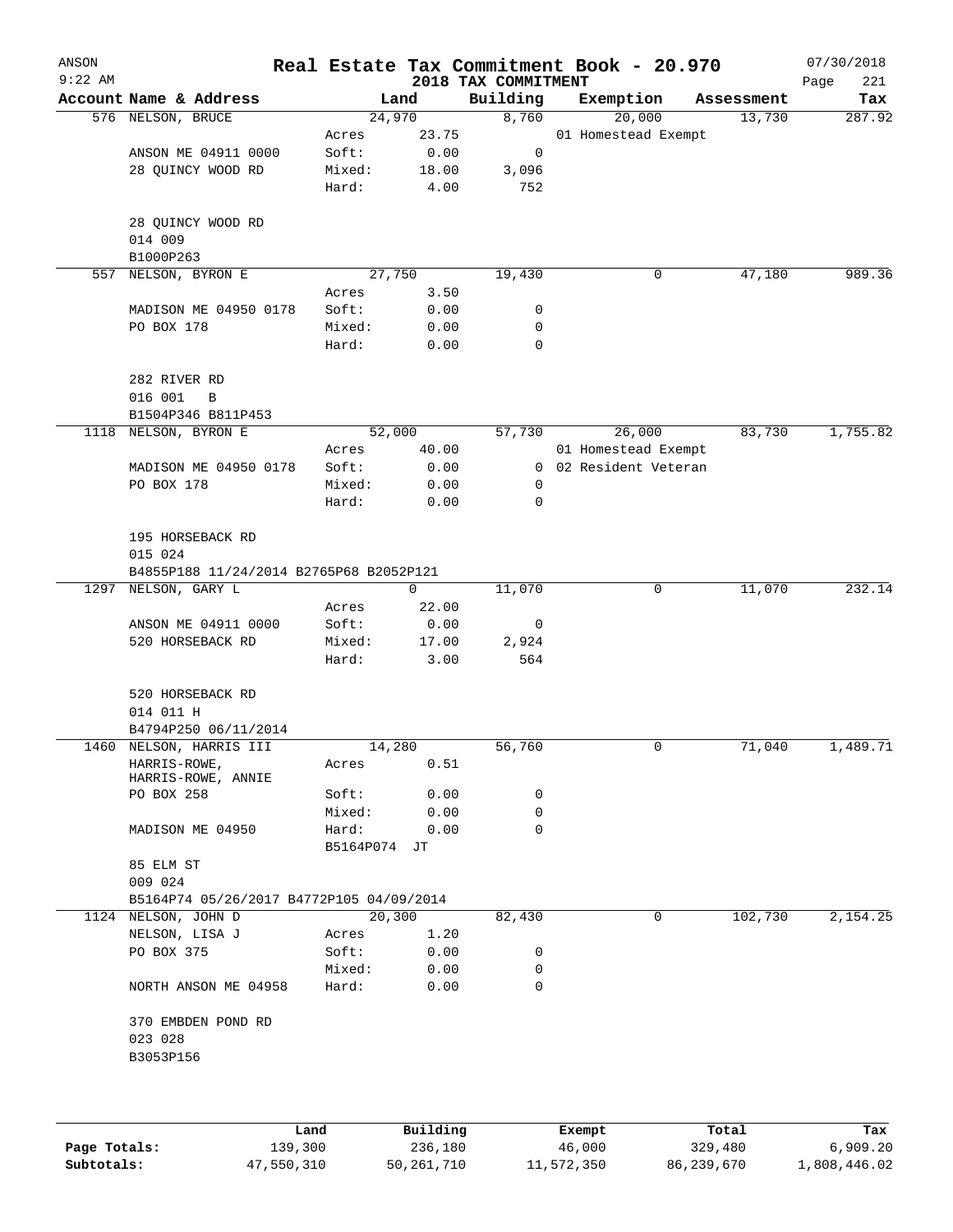| ANSON        |                                                  |         |                |                       | Real Estate Tax Commitment Book - 20.970 |            |                               |                      | 07/30/2018    |
|--------------|--------------------------------------------------|---------|----------------|-----------------------|------------------------------------------|------------|-------------------------------|----------------------|---------------|
| $9:22$ AM    | Account Name & Address                           |         |                |                       | 2018 TAX COMMITMENT                      |            |                               |                      | Page<br>222   |
|              |                                                  |         | Land<br>21,500 |                       | Building<br>26,150                       | Exemption  |                               | Assessment<br>27,650 | Tax<br>579.82 |
|              | 26 NELSON, JOYCE T &<br>CARTER, DEBRA R          |         | Acres          | 2.00                  |                                          |            | 20,000<br>01 Homestead Exempt |                      |               |
|              |                                                  |         | Soft:          | 0.00                  | 0                                        |            |                               |                      |               |
|              | 218 FAHI POND RD                                 |         | Mixed:         | 0.00                  | 0                                        |            |                               |                      |               |
|              | NORTH ANSON ME 04958                             |         | Hard:          | 0.00                  | $\mathbf 0$                              |            |                               |                      |               |
|              | 0000                                             |         |                |                       |                                          |            |                               |                      |               |
|              | 218 FAHI POND RD                                 |         |                |                       |                                          |            |                               |                      |               |
|              | 023 011                                          |         |                |                       |                                          |            |                               |                      |               |
|              | B2667P165                                        |         |                |                       |                                          |            |                               |                      |               |
| 1949         | NELSON, NICHOLIS R                               |         | 15,000         |                       | 74,900                                   |            | 20,000                        | 69,900               | 1,465.80      |
|              | NELSON, SARAH S                                  |         | Acres          | 1.00                  |                                          |            | 01 Homestead Exempt           |                      |               |
|              |                                                  |         | Soft:          | 0.00                  | 0                                        |            |                               |                      |               |
|              | 520B HORSEBACK RD                                |         | Mixed:         | 0.00                  | 0                                        |            |                               |                      |               |
|              | ANSON ME 04911 0000                              |         | Hard:          | 0.00                  | $\mathbf 0$                              |            |                               |                      |               |
|              | 520 B HORSEBACK RD                               |         |                |                       |                                          |            |                               |                      |               |
|              | 014 011 F                                        |         |                |                       |                                          |            |                               |                      |               |
| 129          | B4699P234 08/14/2013<br>NELSON, THOMAS F         |         | 10,000         |                       | 73,560                                   |            | 20,000                        | 63,560               | 1,332.85      |
|              | NELSON, PATSY D                                  |         | Acres          | 0.25                  |                                          |            | 01 Homestead Exempt           |                      |               |
|              |                                                  |         | Soft:          | 0.00                  | 0                                        |            |                               |                      |               |
|              | 20 PATRICK STREET                                |         | Mixed:         | 0.00                  | 0                                        |            |                               |                      |               |
|              | SKOWHEGAN ME 04976 1516 Hard:                    |         |                | 0.00                  | 0                                        |            |                               |                      |               |
|              |                                                  |         |                |                       |                                          |            |                               |                      |               |
|              | 7 WINTER ST                                      |         |                |                       |                                          |            |                               |                      |               |
|              | 006 004                                          |         |                |                       |                                          |            |                               |                      |               |
|              | B3744P258 09/13/2006<br>1832 NEWHALL, KIRK D     |         | 8,720          |                       |                                          |            |                               |                      | 663.91        |
|              |                                                  |         |                |                       | 42,940                                   |            | 20,000                        | 31,660               |               |
|              | NEWHALL, CHARLENE A                              |         | Acres          | 0.19                  |                                          |            | 01 Homestead Exempt           |                      |               |
|              |                                                  |         | Soft:          | 0.00                  | 0                                        |            |                               |                      |               |
|              | PO BOX 391                                       |         | Mixed:         | 0.00                  | 0<br>0                                   |            |                               |                      |               |
|              | ANSON ME 04911 0391                              |         | Hard:          | 0.00                  |                                          |            |                               |                      |               |
|              | 49 PREBLE AVE                                    |         |                |                       |                                          |            |                               |                      |               |
|              | 004 017<br>B                                     |         |                |                       |                                          |            |                               |                      |               |
|              | B3620P194 01/13/2006                             |         |                |                       |                                          |            |                               |                      |               |
|              | 758 NGUYEN, KINH &                               |         | 33,000         |                       | 0                                        |            | 0                             | 33,000               | 692.01        |
|              | COLEMAN, FRANCES                                 |         | Acres          | 27.00                 |                                          |            |                               |                      |               |
|              |                                                  |         | Soft:          | 0.00                  | 0                                        |            |                               |                      |               |
|              | 1993 DORCHESTER AVE                              |         | Mixed:         | 0.00                  | 0                                        |            |                               |                      |               |
|              | DORCHESTER CENTER MA<br>02124 0000               |         | Hard:          | 0.00                  | 0                                        |            |                               |                      |               |
|              |                                                  |         |                |                       |                                          |            |                               |                      |               |
|              | 011 021                                          |         |                |                       |                                          |            |                               |                      |               |
| 761          | B1297P108<br>NICHOLS, MARGARET A                 |         | 55,140         |                       | 27,470                                   |            | 20,000                        | 62,610               | 1,312.93      |
|              |                                                  |         | Acres          | 60.67                 |                                          |            | 01 Homestead Exempt           |                      |               |
|              | NORTH ANSON ME 04958<br>0452                     |         | Soft:          | 0.00                  | 0                                        |            |                               |                      |               |
|              | PO BOX 452                                       |         | Mixed:         | 0.00                  | 0                                        |            |                               |                      |               |
|              |                                                  |         | Hard:          | 0.00                  | 0                                        |            |                               |                      |               |
|              | 342 TOWN FARM RD                                 |         |                |                       |                                          |            |                               |                      |               |
|              | 022 015<br>B4074P55 11/10/2008 B2366P73 B2065P19 |         |                |                       |                                          |            |                               |                      |               |
|              |                                                  |         |                |                       |                                          |            |                               |                      |               |
|              |                                                  | Land    |                | Building              |                                          | Exempt     |                               | Total                | Tax           |
| Page Totals: |                                                  | 143,360 |                | 245,020<br>50,506,730 |                                          | 100,000    |                               | 288,380              | 6,047.32      |
| Subtotals:   | 47,693,670                                       |         |                |                       |                                          | 11,672,350 |                               | 86,528,050           | 1,814,493.34  |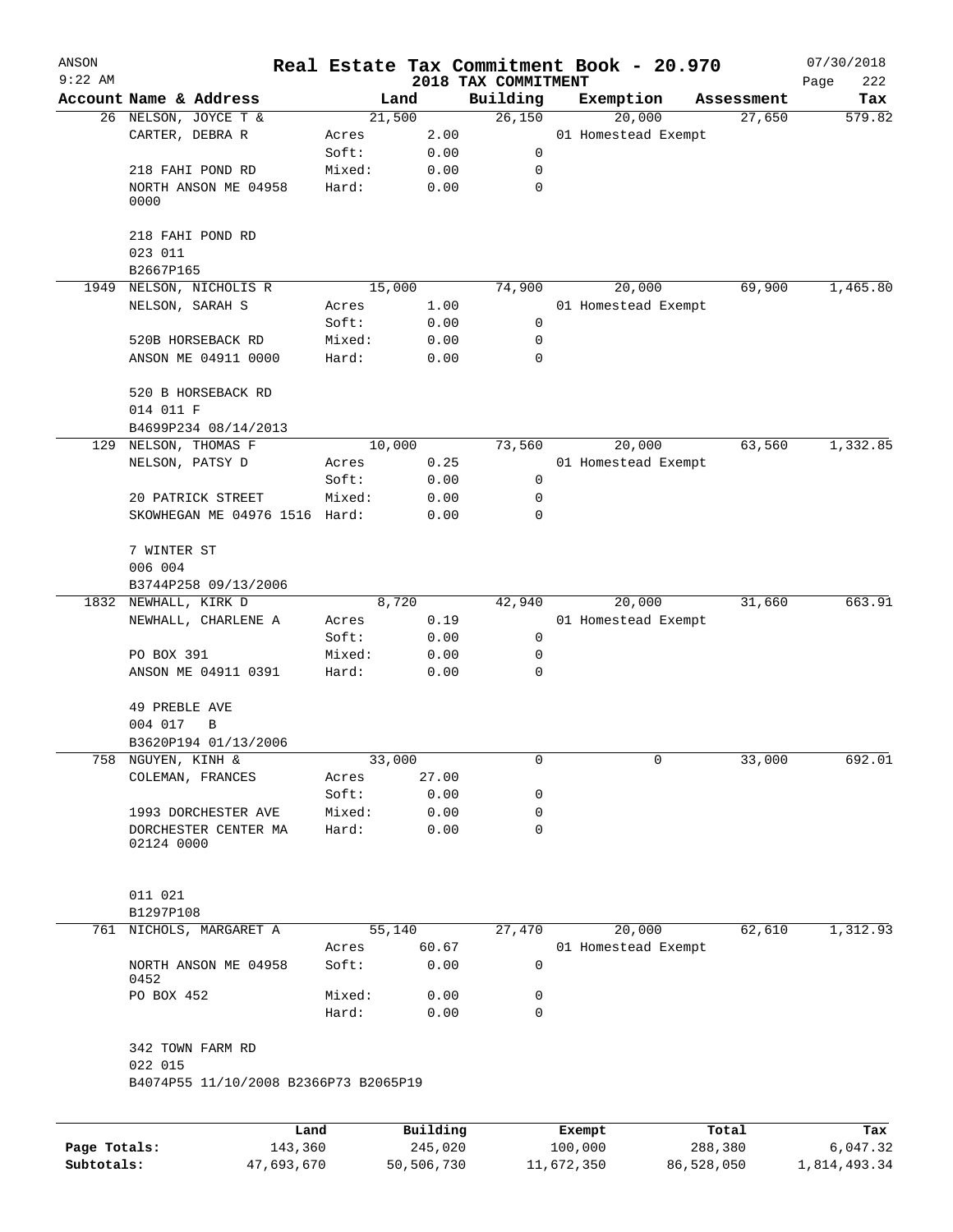| ANSON        |                                                |                     |          |                                 | Real Estate Tax Commitment Book - 20.970 |         |            | 07/30/2018         |
|--------------|------------------------------------------------|---------------------|----------|---------------------------------|------------------------------------------|---------|------------|--------------------|
| $9:22$ AM    | Account Name & Address                         |                     | Land     | 2018 TAX COMMITMENT<br>Building | Exemption                                |         | Assessment | 223<br>Page<br>Tax |
|              | 172 NICHOLS, TIMOTHY L                         |                     | 21,350   | 87,160                          | 20,000                                   |         | 88,510     | 1,856.05           |
|              | NICHOLS, VALERIE                               | Acres               | 1.90     |                                 | 01 Homestead Exempt                      |         |            |                    |
|              |                                                | Soft:               | 0.00     | 0                               |                                          |         |            |                    |
|              | 89 NORTH MAIN STREET                           | Mixed:              | 0.00     | 0                               |                                          |         |            |                    |
|              | NORTH ANSON ME 04958                           | Hard:               | 0.00     | $\mathbf 0$                     |                                          |         |            |                    |
|              | 89 NORTH MAIN ST<br>006 073                    |                     |          |                                 |                                          |         |            |                    |
|              | B4264P43 04/27/2010 B2983P315                  |                     |          |                                 |                                          |         |            |                    |
| 500          | NICHOLS, TIMOTHY L                             |                     | 20,380   | 101,590                         |                                          | 0       | 121,970    | 2,557.71           |
|              | NICHOLS, VALERIE L                             | Acres               | 1.25     |                                 |                                          |         |            |                    |
|              | 89 NORTH MAIN STREET                           | Soft:               | 0.00     | 0                               |                                          |         |            |                    |
|              |                                                | Mixed:              | 0.00     | 0                               |                                          |         |            |                    |
|              | NORTH ANSON ME 04958                           | Hard:<br>B4939P0196 | 0.00     | 0                               |                                          |         |            |                    |
|              | 37 MAIN ST                                     |                     |          |                                 |                                          |         |            |                    |
|              | 001 108                                        |                     |          |                                 |                                          |         |            |                    |
|              | B4939P196 07/30/2015                           |                     |          |                                 |                                          |         |            |                    |
|              | 764 NILE, BRITTANY M.<br>Trustee               |                     | 20,600   | 48,000                          |                                          | 0       | 68,600     | 1,438.54           |
|              | NILE, DANNY E. & ELLIE<br>M. IRREVOCABLE TRUST | Acres               | 1.40     |                                 |                                          |         |            |                    |
|              | 112 SOLON RD                                   | Soft:               | 0.00     | 0                               |                                          |         |            |                    |
|              |                                                | Mixed:              | 0.00     | 0                               |                                          |         |            |                    |
|              | NORTH ANSON ME 04958<br>0000                   | Hard:               | 0.00     | 0                               |                                          |         |            |                    |
|              | 112 SOLON RD<br>017 044<br>Н                   |                     |          |                                 |                                          |         |            |                    |
|              | B4886P223 03/13/2015                           |                     |          |                                 |                                          |         |            |                    |
|              | 813 NILE, DANIEL S                             |                     | 49,820   | 0                               |                                          | 0       | 49,820     | 1,044.73           |
|              | NILE, JENNIFER L                               | Acres               | 183.00   |                                 |                                          |         |            |                    |
|              | 114 SOLON ROAD                                 | Soft:               | 0.00     | 0                               |                                          |         |            |                    |
|              |                                                | Mixed:              | 103.00   | 17,716                          |                                          |         |            |                    |
|              | NORTH ANSON ME 04958                           | Hard:               | 75.00    | 14,100                          |                                          |         |            |                    |
|              |                                                | B5105P108 JT        |          |                                 |                                          |         |            |                    |
|              | 96 PARLIN RD<br>019 026                        |                     |          |                                 |                                          |         |            |                    |
|              | B5105P108 11/30/2016 B681P193 08/03/1963       |                     |          |                                 |                                          |         |            |                    |
|              | 1522 NILE, DANIEL S                            |                     | 25,410   | 81,460                          | 20,000                                   |         | 86,870     | 1,821.66           |
|              | NILE, JENNIFER L                               | Acres               | 1.94     |                                 | 01 Homestead Exempt                      |         |            |                    |
|              |                                                | Soft:               | 0.00     | 0                               |                                          |         |            |                    |
|              | 114 SOLON RD                                   | Mixed:              | 0.00     | 0                               |                                          |         |            |                    |
|              | NORTH ANSON ME 04958<br>0000                   | Hard:               | 0.00     | 0                               |                                          |         |            |                    |
|              | 114 SOLON RD                                   |                     |          |                                 |                                          |         |            |                    |
|              | 017 043                                        |                     |          |                                 |                                          |         |            |                    |
|              | B2618P211 B2601P174                            |                     |          |                                 |                                          |         |            |                    |
| 1412         | NILE, DANIEL S                                 |                     | 6,400    | 0                               |                                          | 0       | 6,400      | 134.21             |
|              | NILE, JENNIFER L                               | Acres               | 36.00    |                                 |                                          |         |            |                    |
|              | 114 SOLON ROAD                                 | Soft:               | 0.00     | 0                               |                                          |         |            |                    |
|              |                                                | Mixed:              | 23.00    | 3,956                           |                                          |         |            |                    |
|              | NORTH ANSON ME 04958                           | Hard:               | 13.00    | 2,444                           |                                          |         |            |                    |
|              | 015 017                                        |                     |          |                                 |                                          |         |            |                    |
|              | B4865P286 12/09/2014                           |                     |          |                                 |                                          |         |            |                    |
|              |                                                | Land                | Building |                                 | Exempt                                   |         | Total      | Tax                |
| Page Totals: | 143,960                                        |                     | 318,210  |                                 | 40,000                                   | 422,170 |            | 8,852.90           |

**Subtotals:** 47,837,630 50,824,940 11,712,350 86,950,220 1,823,346.24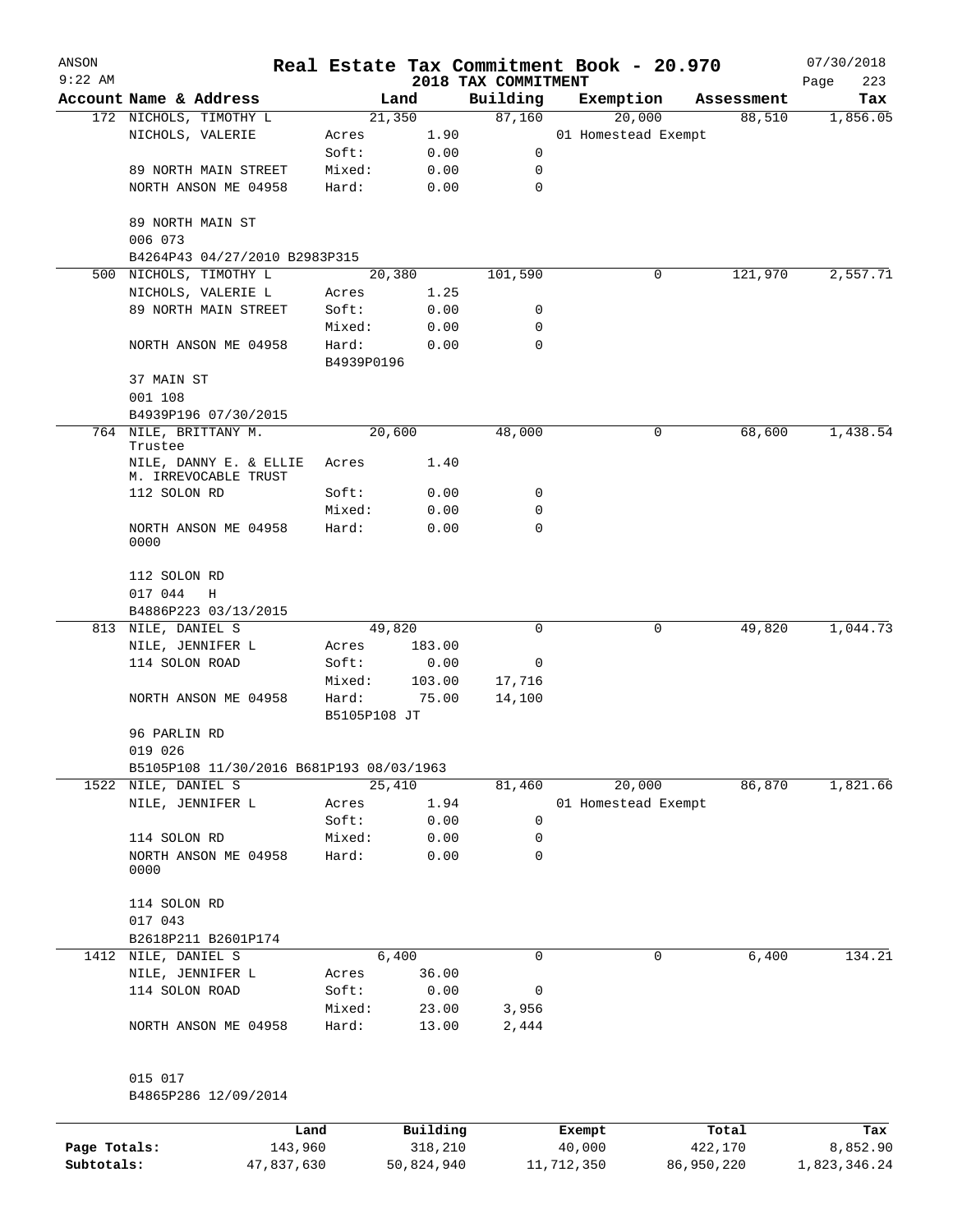| ANSON        |                                      |                 |                |                     | Real Estate Tax Commitment Book - 20.970 |                    | 07/30/2018   |
|--------------|--------------------------------------|-----------------|----------------|---------------------|------------------------------------------|--------------------|--------------|
| $9:22$ AM    |                                      |                 |                | 2018 TAX COMMITMENT |                                          |                    | 224<br>Page  |
|              | Account Name & Address               |                 | Land           | Building            | Exemption                                | Assessment         | Tax          |
|              | 1868 NILE, DANNY E                   |                 | 19,320         | 5,920               |                                          | $\Omega$<br>25,240 | 529.28       |
|              | NILE, ELLIE M                        | Acres<br>Soft:  | 0.75<br>0.00   | 0                   |                                          |                    |              |
|              |                                      |                 |                | 0                   |                                          |                    |              |
|              | 112 SOLON RD<br>NORTH ANSON ME 04958 | Mixed:<br>Hard: | 0.00<br>0.00   | 0                   |                                          |                    |              |
|              | 0000                                 |                 |                |                     |                                          |                    |              |
|              | 7 NILE RD                            |                 |                |                     |                                          |                    |              |
|              | 017 044 E                            |                 |                |                     |                                          |                    |              |
|              | B3220P203                            |                 |                |                     |                                          |                    |              |
|              | 545 NILE, DANNY E                    |                 | 12,390         | 0                   |                                          | 0<br>12,390        | 259.82       |
|              | NILE, ELLIE M                        | Acres           | 1.26           |                     |                                          |                    |              |
|              |                                      | Soft:           | 0.00           | 0                   |                                          |                    |              |
|              | 112 SOLON RD                         | Mixed:          | 0.00           | $\mathbf 0$         |                                          |                    |              |
|              | NORTH ANSON ME 04958<br>0000         | Hard:           | 0.00           | 0                   |                                          |                    |              |
|              | 11 NILE RD                           |                 |                |                     |                                          |                    |              |
|              | 017 042                              |                 |                |                     |                                          |                    |              |
|              | B2710P134 B2616P193                  |                 |                |                     |                                          |                    |              |
|              | 1863 NILE, DELINA                    |                 | 0              | 11,510              | 11,510                                   | 0                  | 0.00         |
|              | 697 HORSEBACK RD                     |                 |                |                     | 01 Homestead Exempt                      |                    |              |
|              | ANSON ME 04911                       |                 |                |                     |                                          |                    |              |
|              | 697 HORSEBACK RD                     |                 |                |                     |                                          |                    |              |
|              | 019 004<br>B<br>ON                   |                 |                |                     |                                          |                    |              |
|              | B5060P137 08/10/2016                 |                 |                |                     |                                          |                    |              |
|              | 766 NILE, PAUL O JR                  |                 | 11,660         | 5,920               |                                          | 17,580<br>0        | 368.65       |
|              | C/O EILEEN & ROBERT<br>MCDONALD      | Acres           | 0.34           |                     |                                          |                    |              |
|              | PO BOX 266                           | Soft:           | 0.00           | 0                   |                                          |                    |              |
|              | NORTH ANSON ME 04958<br>0381         | Mixed:          | 0.00           | 0                   |                                          |                    |              |
|              |                                      | Hard:           | 0.00           | $\mathbf 0$         |                                          |                    |              |
|              | 024 023                              |                 |                |                     |                                          |                    |              |
|              | B2664P74                             |                 |                |                     |                                          | $\mathbf 0$        |              |
| 78           | NILES, GARLAND D                     |                 | 15,490<br>0.60 | 59,490              |                                          | 74,980             | 1,572.33     |
|              | NORTH ANSON ME 04958                 | Acres<br>Soft:  | 0.00           | 0                   |                                          |                    |              |
|              | 0000                                 |                 |                |                     |                                          |                    |              |
|              | 45 EMBDEN POND ROAD                  | Mixed:          | 0.00           | 0                   |                                          |                    |              |
|              |                                      | Hard:           | 0.00           | $\mathbf 0$         |                                          |                    |              |
|              | 45 EMBDEN POND RD                    |                 |                |                     |                                          |                    |              |
|              | 009 018                              |                 |                |                     |                                          |                    |              |
|              | B4814P97 07/31/2014                  |                 |                |                     |                                          |                    |              |
|              | 773 NILO, VINCENT                    |                 | 9,170          | 21,270              |                                          | 0<br>30,440        | 638.33       |
|              | NILO, AMANDA                         | Acres           | 0.21           |                     |                                          |                    |              |
|              | 120 HENNESSEY ROAD                   | Soft:           | 0.00           | 0                   |                                          |                    |              |
|              |                                      | Mixed:          | 0.00           | 0                   |                                          |                    |              |
|              | INDUSTRY ME 04938                    | Hard:           | 0.00           | 0                   |                                          |                    |              |
|              | 77 MAIN ST<br>001 090                |                 |                |                     |                                          |                    |              |
|              | B5233P8 12/01/2017                   |                 |                |                     |                                          |                    |              |
|              |                                      | Land            | Building       |                     | Exempt                                   | Total              | Tax          |
| Page Totals: |                                      | 68,030          | 104,110        |                     | 11,510                                   | 160,630            | 3,368.41     |
| Subtotals:   | 47,905,660                           |                 | 50,929,050     |                     | 11,723,860                               | 87,110,850         | 1,826,714.65 |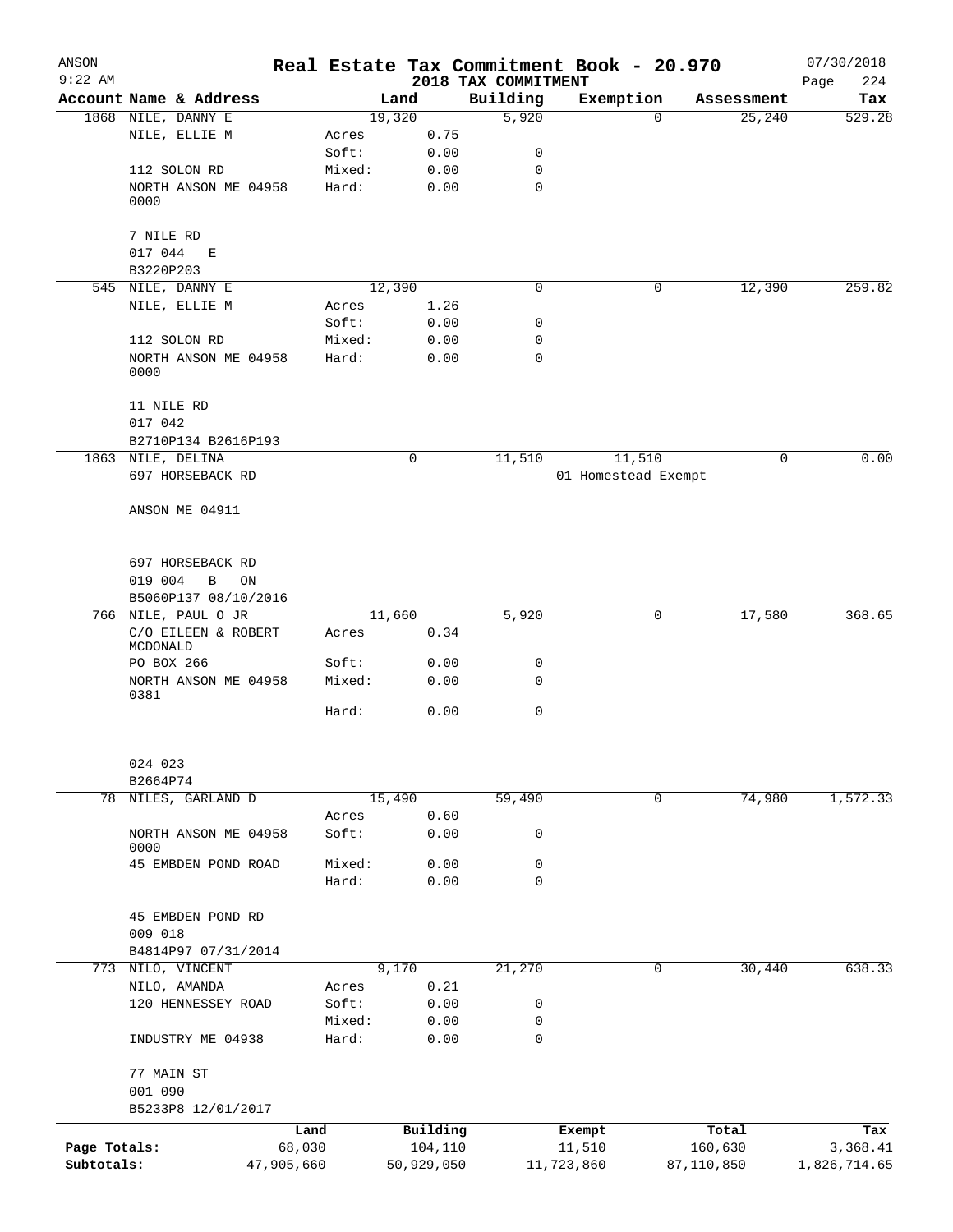| ANSON<br>$9:22$ AM         |                               |        |                       | 2018 TAX COMMITMENT | Real Estate Tax Commitment Book - 20.970 |                       | 07/30/2018<br>225<br>Page |
|----------------------------|-------------------------------|--------|-----------------------|---------------------|------------------------------------------|-----------------------|---------------------------|
|                            | Account Name & Address        |        | Land                  | Building            | Exemption                                | Assessment            | Tax                       |
|                            | 767 NORMAN, ARTHUR            |        | 24,000                | 24,700              | 20,000                                   | 28,700                | 601.84                    |
|                            | NORMAN, THELMA                | Acres  | 1.00                  |                     | 01 Homestead Exempt                      |                       |                           |
|                            |                               | Soft:  | 0.00                  | 0                   |                                          |                       |                           |
|                            | 215 EMBDEN POND RD            | Mixed: | 0.00                  | 0                   |                                          |                       |                           |
|                            | NORTH ANSON ME 04958<br>0000  | Hard:  | 0.00                  | $\mathbf 0$         |                                          |                       |                           |
|                            | 215 EMBDEN POND RD<br>023 020 |        |                       |                     |                                          |                       |                           |
|                            | C<br>B1429P99                 |        |                       |                     |                                          |                       |                           |
|                            | 434 NORRIS, JESSE D, III &    |        | 8,250                 | 32,960              | 0                                        | 41,210                | 864.17                    |
|                            | KIMBERLY A                    |        |                       |                     |                                          |                       |                           |
|                            |                               | Acres  | 0.17                  |                     |                                          |                       |                           |
|                            | MADISON ME 04950 0000         | Soft:  | 0.00                  | 0                   |                                          |                       |                           |
|                            | 136 OLD COUNTY RD             | Mixed: | 0.00                  | 0                   |                                          |                       |                           |
|                            |                               | Hard:  | 0.00                  | $\Omega$            |                                          |                       |                           |
|                            | 150 RIVER RD                  |        |                       |                     |                                          |                       |                           |
|                            | 004 006                       |        |                       |                     |                                          |                       |                           |
|                            | B4223P6 12/14/2009            |        |                       |                     |                                          |                       |                           |
| 1620                       | NORTH ANSON HOUSING<br>ASSOC  |        | 51,920                | 609,280             | 0                                        | 661,200               | 13,865.36                 |
|                            | C/O OCCUPIED PROPERTIES Acres |        | 0.69                  |                     |                                          |                       |                           |
|                            | PO BOX 10301                  | Soft:  | 0.00                  | 0                   |                                          |                       |                           |
|                            | PORTLAND ME 04104 0000        | Mixed: | 0.00                  | 0                   |                                          |                       |                           |
|                            |                               | Hard:  | 0.00                  | 0                   |                                          |                       |                           |
|                            | 4 CARRIGAN DR<br>007 004      |        |                       |                     |                                          |                       |                           |
|                            | B2280P281                     |        |                       |                     |                                          |                       |                           |
| 1637                       | NORTH ANSON UNITED            |        | 7,680                 | $\Omega$            | 7,680                                    | 0                     | 0.00                      |
|                            | METHODIST CHURCH              | Acres  | 0.41                  |                     | 14 Church 652-1G                         |                       |                           |
|                            |                               | Soft:  | 0.00                  | 0                   |                                          |                       |                           |
|                            | PO BOX 97                     | Mixed: | 0.00                  | 0                   |                                          |                       |                           |
|                            | NORTH ANSON ME 04958<br>0124  | Hard:  | 0.00                  | $\mathbf 0$         |                                          |                       |                           |
|                            | 006 061                       |        |                       |                     |                                          |                       |                           |
| 1638                       | NORTH ANSON UNITED            |        | 8,940                 | 68,040              | 76,980                                   | 0                     | 0.00                      |
|                            | METHODIST CHURCH              | Acres  | 0.20                  |                     | 14 Church 652-1G                         |                       |                           |
|                            |                               | Soft:  | 0.00                  | 0                   |                                          |                       |                           |
|                            | PO BOX 97                     | Mixed: | 0.00                  | 0                   |                                          |                       |                           |
|                            | NORTH ANSON ME 04958<br>0124  | Hard:  | 0.00                  | 0                   |                                          |                       |                           |
|                            | 31 NORTH MAIN ST<br>006 010   |        |                       |                     |                                          |                       |                           |
| 588                        | NORTH ANSON UNITED            |        | 8,000                 | 56,210              | 20,000                                   | 44,210                | 927.08                    |
|                            | METHODIST CHURCH              | Acres  | 0.16                  |                     | 16 Parsonage 652-1G                      |                       |                           |
|                            |                               | Soft:  | 0.00                  | $\mathsf 0$         |                                          |                       |                           |
|                            | PO BOX 97                     | Mixed: | 0.00                  | 0                   |                                          |                       |                           |
|                            | NORTH ANSON ME 04958<br>0124  | Hard:  | 0.00                  | $\mathbf 0$         |                                          |                       |                           |
|                            | 5 MADISON ST<br>006 009       |        |                       |                     |                                          |                       |                           |
|                            |                               |        |                       |                     |                                          |                       |                           |
|                            | Land                          |        | Building              |                     | Exempt                                   | Total                 | Tax                       |
| Page Totals:<br>Subtotals: | 108,790<br>48,014,450         |        | 791,190<br>51,720,240 |                     | 124,660<br>11,848,520                    | 775,320<br>87,886,170 | 16,258.45<br>1,842,973.10 |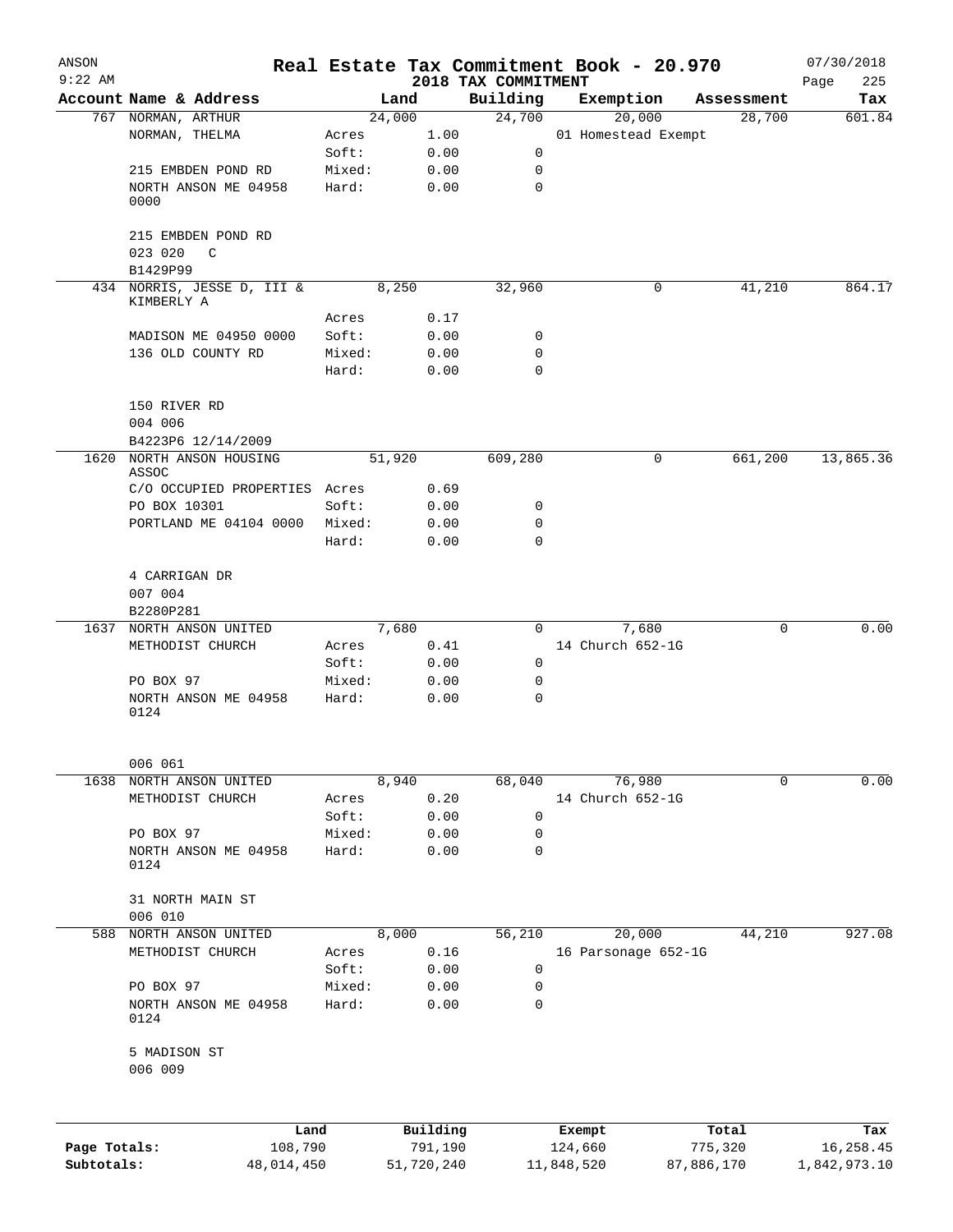| ANSON        |                                    |                 |              | Real Estate Tax Commitment Book - 20.970 |            |                     |            | 07/30/2018         |
|--------------|------------------------------------|-----------------|--------------|------------------------------------------|------------|---------------------|------------|--------------------|
| $9:22$ AM    | Account Name & Address             |                 | Land         | 2018 TAX COMMITMENT<br>Building          | Exemption  |                     | Assessment | 226<br>Page<br>Tax |
| 1639         | NORTH ANSON UNITED                 |                 | 9,380        | $\mathbf 0$                              |            | 0                   | 9,380      | 196.70             |
|              | METHODIST                          |                 |              |                                          |            |                     |            |                    |
|              | CHURCH                             | Acres           | 0.22         |                                          |            |                     |            |                    |
|              |                                    | Soft:           | 0.00         | 0                                        |            |                     |            |                    |
|              | PO BOX 97                          | Mixed:          | 0.00         | 0                                        |            |                     |            |                    |
|              | NORTH ANSON ME 04958               | Hard:           | 0.00         | 0                                        |            |                     |            |                    |
|              | 2 CENTER ST                        |                 |              |                                          |            |                     |            |                    |
|              | 006 011                            |                 |              |                                          |            |                     |            |                    |
|              | B4534P197 04/01/2012               |                 |              |                                          |            |                     |            |                    |
| 768          | NORTON, GLENDON                    |                 | 20,600       | 61,350                                   |            | 20,000              | 61,950     | 1,299.09           |
|              | NORTON, JULIETTE                   | Acres           | 1.40         |                                          |            | 01 Homestead Exempt |            |                    |
|              |                                    | Soft:           | 0.00         | $\mathbf 0$                              |            |                     |            |                    |
|              | 19 EMBDEN POND RD                  | Mixed:          | 0.00         | 0                                        |            |                     |            |                    |
|              | NORTH ANSON ME 04958<br>0000       | Hard:           | 0.00         | 0                                        |            |                     |            |                    |
|              | 19 EMBDEN POND RD                  |                 |              |                                          |            |                     |            |                    |
|              | 009 020                            |                 |              |                                          |            |                     |            |                    |
|              | B1630P213                          |                 |              |                                          |            |                     |            |                    |
|              | 291 NORTON, LEONA M                |                 | 21,580       | 29,470                                   |            | 20,000              | 31,050     | 651.12             |
|              | NORTON, BRUCE                      | Acres           | 2.05         |                                          |            | 01 Homestead Exempt |            |                    |
|              |                                    | Soft:           | 0.00         | $\mathbf 0$                              |            |                     |            |                    |
|              | 176 VALLEY ROAD                    | Mixed:          | 0.00         | 0                                        |            |                     |            |                    |
|              | NORTH ANSON ME 04958<br>0591       | Hard:           | 0.00         | 0                                        |            |                     |            |                    |
|              | 176 VALLEY RD                      |                 |              |                                          |            |                     |            |                    |
|              | 018 035<br>B                       |                 |              |                                          |            |                     |            |                    |
|              | B4900P150 04/07/2015               |                 |              |                                          |            |                     |            |                    |
| 789          | NUNES, RONALD T                    |                 | 12,490       | 19,180                                   |            | 0                   | 31,670     | 664.12             |
|              | NUNES, JOSHUA R<br>42 BAILEY DRIVE | Acres<br>Soft:  | 0.39<br>0.00 | 0                                        |            |                     |            |                    |
|              |                                    | Mixed:          | 0.00         | 0                                        |            |                     |            |                    |
|              | WEST GRENNWICH RI 02816            | Hard:           | 0.00         | $\mathbf 0$                              |            |                     |            |                    |
|              | 0000                               |                 |              |                                          |            |                     |            |                    |
|              |                                    | B4922P0105 JT   |              |                                          |            |                     |            |                    |
|              | 28 RIVER RD                        |                 |              |                                          |            |                     |            |                    |
|              | 003 079                            |                 |              |                                          |            |                     |            |                    |
|              | B4922P105 06/26/2015               |                 |              |                                          |            |                     |            |                    |
| 820          | NUNES, RONALD T                    |                 | 10,580       | 0                                        |            | 0                   | 10,580     | 221.86             |
|              | NUNES, JOSHUA R                    | Acres           | 0.28         |                                          |            |                     |            |                    |
|              | 42 BAILEY DRIVE                    | Soft:           | 0.00         | 0                                        |            |                     |            |                    |
|              |                                    | Mixed:          | 0.00         | 0                                        |            |                     |            |                    |
|              | WEST GRENNWICH RI 02816<br>0000    | Hard:           | 0.00         | 0                                        |            |                     |            |                    |
|              |                                    | B4922P0107 JT   |              |                                          |            |                     |            |                    |
|              | 003 078                            |                 |              |                                          |            |                     |            |                    |
|              | B4922P107 06/26/2015               |                 |              |                                          |            |                     |            |                    |
| 43           | OAKES, JENNIFER                    |                 | 25,430       | 38,370                                   |            | 0                   | 63,800     | 1,337.89           |
|              |                                    | Acres           | 4.62         |                                          |            |                     |            |                    |
|              | NORTH ANSON ME 04958               | Soft:           | 0.00         | 0                                        |            |                     |            |                    |
|              | 96 CAMPGROUND RD                   | Mixed:<br>Hard: | 0.00<br>0.00 | 0<br>0                                   |            |                     |            |                    |
|              | 96 CAMPGROUND RD                   |                 |              |                                          |            |                     |            |                    |
|              | 015 036<br>7                       |                 |              |                                          |            |                     |            |                    |
|              | B5144P248 04/03/2017               |                 |              |                                          |            |                     |            |                    |
|              | Land                               |                 | Building     |                                          | Exempt     |                     | Total      | Tax                |
| Page Totals: | 100,060                            |                 | 148,370      |                                          | 40,000     |                     | 208,430    | 4,370.78           |
| Subtotals:   | 48,114,510                         |                 | 51,868,610   |                                          | 11,888,520 |                     | 88,094,600 | 1,847,343.88       |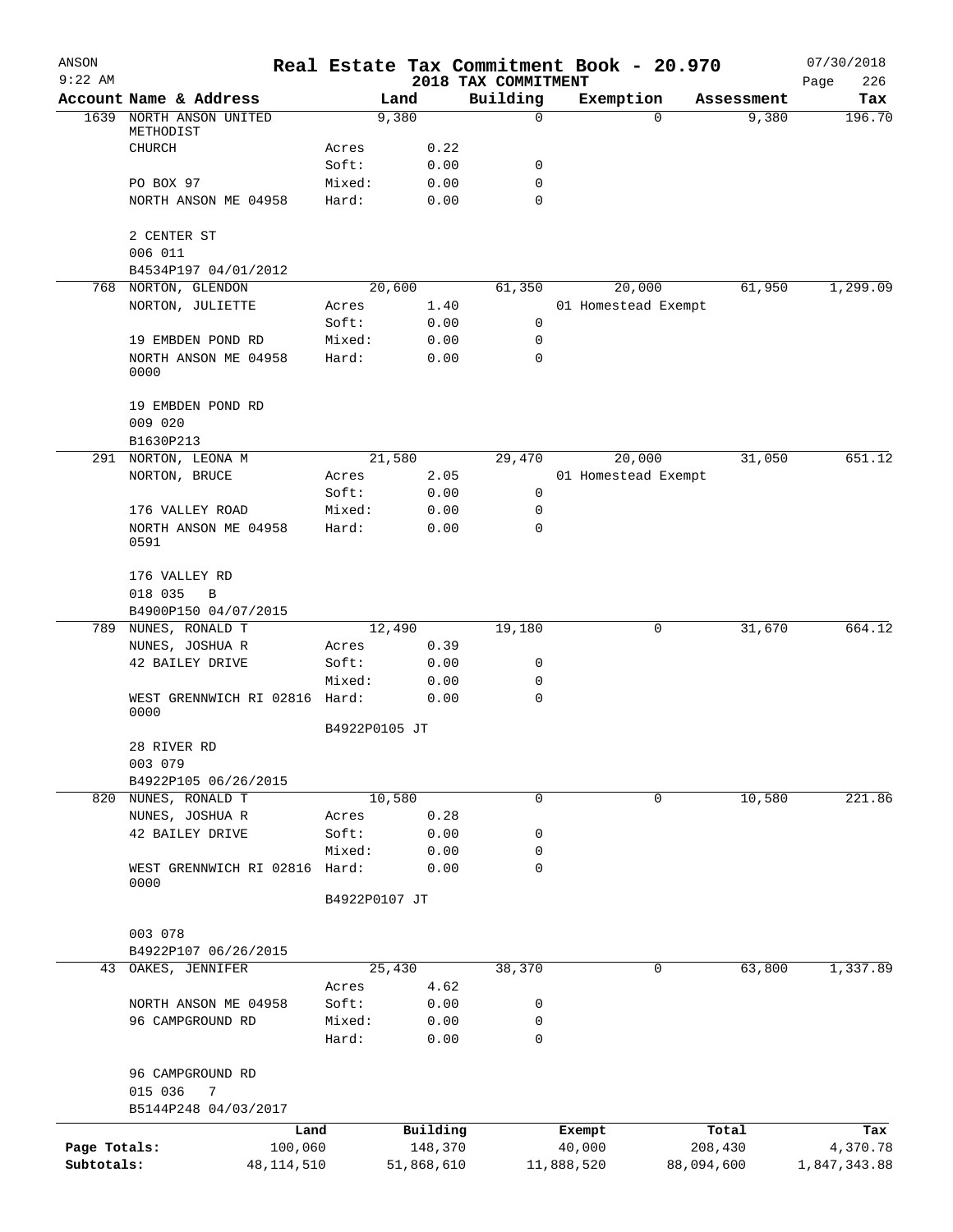| ANSON        |                               |              |           |                |                     | Real Estate Tax Commitment Book - 20.970 |                      | 07/30/2018      |
|--------------|-------------------------------|--------------|-----------|----------------|---------------------|------------------------------------------|----------------------|-----------------|
| $9:22$ AM    | Account Name & Address        |              |           |                | 2018 TAX COMMITMENT |                                          |                      | 227<br>Page     |
|              | 772 OBERT, GORDON H JR        |              |           | Land<br>15,360 | Building<br>81,590  | Exemption<br>20,000                      | Assessment<br>76,950 | Tax<br>1,613.64 |
|              |                               |              | Acres     | 0.59           |                     | 01 Homestead Exempt                      |                      |                 |
|              | ANSON ME 04911 0000           |              | Soft:     | 0.00           | 0                   |                                          |                      |                 |
|              | 94 PREBLE AVE                 |              | Mixed:    | 0.00           | 0                   |                                          |                      |                 |
|              |                               |              | Hard:     | 0.00           | 0                   |                                          |                      |                 |
|              |                               |              |           |                |                     |                                          |                      |                 |
|              | 94 PREBLE AVE                 |              |           |                |                     |                                          |                      |                 |
|              | 004 003<br>$\mathbf D$        |              |           |                |                     |                                          |                      |                 |
|              | B1026P115                     |              |           |                |                     |                                          |                      |                 |
|              | 1915 O'BRIEN, KEVIN M         |              |           | 19,950         | 0                   | 0                                        | 19,950               | 418.35          |
|              | O'BRIEN, JOANNE               |              | Acres     | 6.30           |                     |                                          |                      |                 |
|              |                               |              | Soft:     | 0.00           | 0                   |                                          |                      |                 |
|              | PO BOX 139                    |              | Mixed:    | 0.00           | 0                   |                                          |                      |                 |
|              | ACTON ME 04001 0000           |              | Hard:     | 0.00           | $\Omega$            |                                          |                      |                 |
|              |                               |              |           |                |                     |                                          |                      |                 |
|              | HOLLIN WAITE HILL RD          |              |           |                |                     |                                          |                      |                 |
|              | 020 014<br>7                  |              |           |                |                     |                                          |                      |                 |
|              | B3430P133 01/03/2005          |              |           |                |                     |                                          |                      |                 |
|              | 941 O'DONAL, CHRIS E          |              |           | 31,680         | 21,740              | 0                                        | 53,420               | 1,120.22        |
|              |                               |              | Acres     | 16.18          |                     |                                          |                      |                 |
|              | BARRINGTON NH 03825           |              | Soft:     | 0.00           | 0                   |                                          |                      |                 |
|              | 223 SMOKE ST                  |              | Mixed:    | 0.00           | 0                   |                                          |                      |                 |
|              |                               |              | Hard:     | 0.00           | 0                   |                                          |                      |                 |
|              |                               |              |           |                |                     |                                          |                      |                 |
|              | GREENLEAF ROAD                |              |           |                |                     |                                          |                      |                 |
|              | 013 019                       |              |           |                |                     |                                          |                      |                 |
|              | B4414P328 07/11/2011          |              |           |                |                     |                                          |                      |                 |
|              | 972 OGILVIE, CHRISTOPHER R    |              |           | 14,750         | 0                   | $\mathbf 0$                              | 14,750               | 309.31          |
|              | FLETCHER, BRIAN A             |              | Acres     | 2.83           |                     |                                          |                      |                 |
|              | 19 MITCHELL ROAD              |              | Soft:     | 0.00           | 0                   |                                          |                      |                 |
|              |                               |              | Mixed:    | 0.00           | 0                   |                                          |                      |                 |
|              | STOW MA 01775 0000            |              | Hard:     | 0.00           | 0                   |                                          |                      |                 |
|              |                               |              | B5008P294 |                |                     |                                          |                      |                 |
|              | 334 SOLON RD                  |              |           |                |                     |                                          |                      |                 |
|              | 024 024<br>1                  |              |           |                |                     |                                          |                      |                 |
|              | B5008P294 03/11/2016          |              |           |                |                     |                                          |                      |                 |
|              | 211 OLIVER, CAROL A           |              |           | 17,760         | 37,870              | 20,000                                   | 35,630               | 747.16          |
|              | C/O ELIZABETH LIGHTBODY Acres |              |           | 2.84           |                     | 01 Homestead Exempt                      |                      |                 |
|              | PO BOX 23                     |              | Soft:     | 0.00           | 0                   |                                          |                      |                 |
|              | NORTH ANSON ME 04958          |              | Mixed:    | 0.00           | 0                   |                                          |                      |                 |
|              | 0023                          |              |           |                |                     |                                          |                      |                 |
|              |                               |              | Hard:     | 0.00           | 0                   |                                          |                      |                 |
|              |                               |              |           |                |                     |                                          |                      |                 |
|              | 50 FAHI POND RD               |              |           |                |                     |                                          |                      |                 |
|              | 007 009<br>Α                  |              |           |                |                     |                                          |                      |                 |
|              | B3123P66                      |              |           |                |                     |                                          |                      |                 |
| 1878         | OLIVER, DEREK A               |              |           | 20,270         | 86,830              | 20,000                                   | 87,100               | 1,826.49        |
|              |                               |              | Acres     | 1.18           |                     | 01 Homestead Exempt                      |                      |                 |
|              | NORTH ANSON ME 04958          |              | Soft:     | 0.00           | 0                   |                                          |                      |                 |
|              | 0000                          |              |           |                |                     |                                          |                      |                 |
|              | PO BOX 342                    |              | Mixed:    | 0.00           | 0                   |                                          |                      |                 |
|              |                               |              | Hard:     | 0.00           | 0                   |                                          |                      |                 |
|              |                               |              |           |                |                     |                                          |                      |                 |
|              | 153 SOLON RD                  |              |           |                |                     |                                          |                      |                 |
|              | 017 033<br>$\mathbb D$        |              |           |                |                     |                                          |                      |                 |
|              | B2808P177                     |              |           |                |                     |                                          |                      |                 |
|              |                               |              |           |                |                     |                                          |                      |                 |
|              |                               |              |           |                |                     |                                          |                      |                 |
|              |                               | Land         |           | Building       |                     | Exempt                                   | Total                | Tax             |
| Page Totals: |                               | 119,770      |           | 228,030        |                     | 60,000                                   | 287,800              | 6,035.17        |
| Subtotals:   |                               | 48, 234, 280 |           | 52,096,640     |                     | 11,948,520                               | 88, 382, 400         | 1,853,379.05    |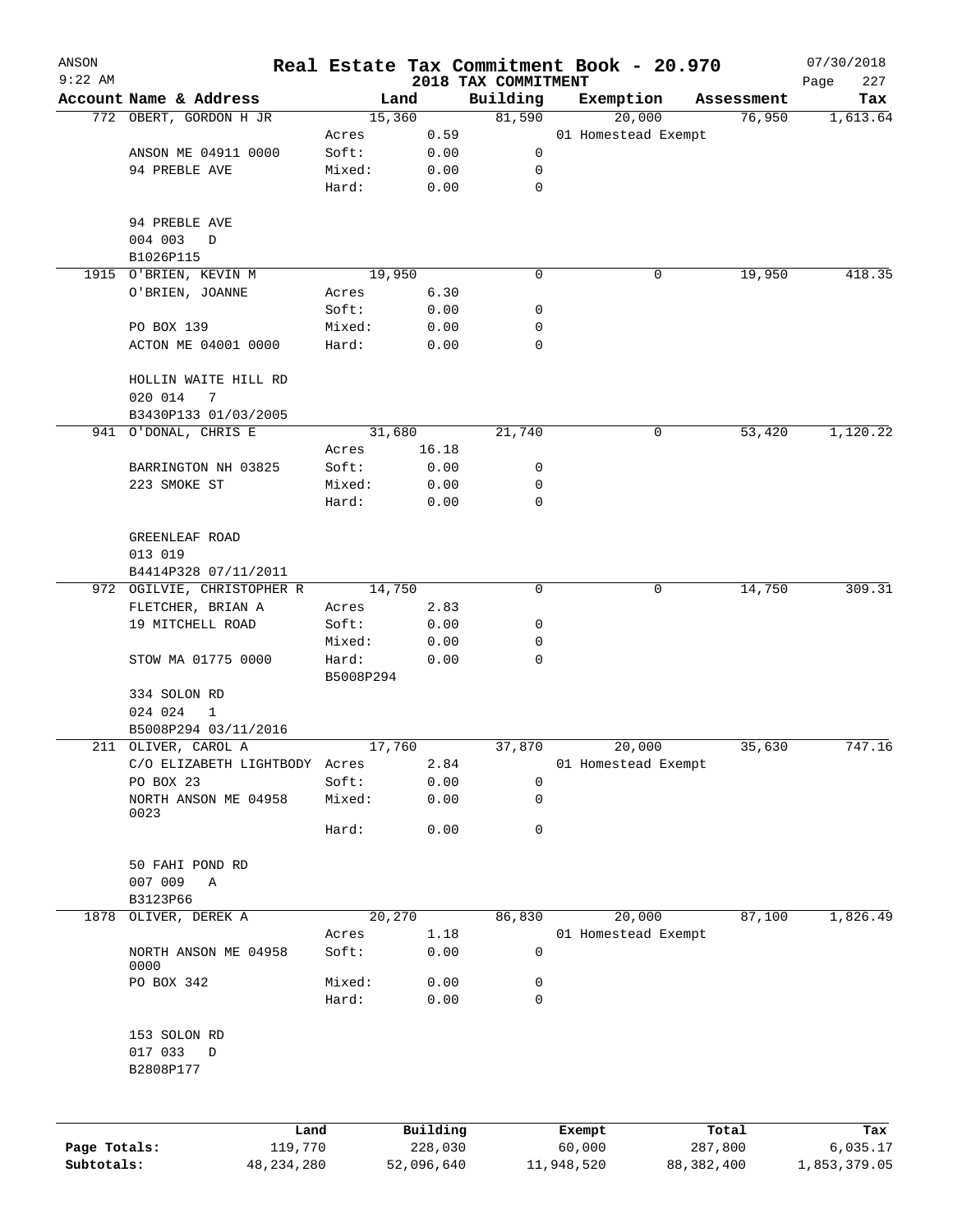| ANSON        |                                           |               |                |                         | Real Estate Tax Commitment Book - 20.970 |            |                      | 07/30/2018    |
|--------------|-------------------------------------------|---------------|----------------|-------------------------|------------------------------------------|------------|----------------------|---------------|
| $9:22$ AM    | Account Name & Address                    |               |                | 2018 TAX COMMITMENT     |                                          |            |                      | 228<br>Page   |
|              | 1664 OLIVER, DEREK A                      |               | Land<br>15,360 | Building<br>$\mathbf 0$ | Exemption                                | 0          | Assessment<br>15,360 | Tax<br>322.10 |
|              |                                           | Acres         | 0.59           |                         |                                          |            |                      |               |
|              | NORTH ANSON ME 04958<br>0000              | Soft:         | 0.00           | 0                       |                                          |            |                      |               |
|              | PO BOX 342                                | Mixed:        | 0.00           | 0                       |                                          |            |                      |               |
|              |                                           | Hard:         | 0.00           | 0                       |                                          |            |                      |               |
|              | 155 SOLON RD                              |               |                |                         |                                          |            |                      |               |
|              | 017 033                                   |               |                |                         |                                          |            |                      |               |
|              | B3913P299 08/14/2007                      |               |                |                         |                                          |            |                      |               |
|              | 1632 OLIVER, DYLAN F                      |               | 26,000         | 35,910                  | 20,000                                   |            | 41,910               | 878.85        |
|              | QUALEY, KATHERINE G                       | Acres         | 5.00           |                         | 01 Homestead Exempt                      |            |                      |               |
|              | 280 MADISON STREET                        | Soft:         | 0.00           | 0                       |                                          |            |                      |               |
|              |                                           | Mixed:        | 0.00           | 0                       |                                          |            |                      |               |
|              | NORTH ANSON ME 04958                      | Hard:         | 0.00           | 0                       |                                          |            |                      |               |
|              |                                           | B5055P0335 JT |                |                         |                                          |            |                      |               |
|              | 280 MADISON ST                            |               |                |                         |                                          |            |                      |               |
|              | 017 023<br>Α                              |               |                |                         |                                          |            |                      |               |
|              | B5055P335 07/28/2016 B2087P324 03/29/1995 |               |                |                         |                                          |            |                      |               |
|              | 782 OLIVER, EDWIN G                       |               | 26,000         | $\mathbf 0$             |                                          | 0          | 26,000               | 545.22        |
|              | C/O GAIL HOYT                             | Acres         | 17.00          |                         |                                          |            |                      |               |
|              | 1354 US RT 202                            | Soft:         | 0.00           | 0                       |                                          |            |                      |               |
|              |                                           |               |                | 0                       |                                          |            |                      |               |
|              | WINTHROP ME 04364 0000                    | Mixed:        | 0.00           |                         |                                          |            |                      |               |
|              |                                           | Hard:         | 0.00           | 0                       |                                          |            |                      |               |
|              | 018 049                                   |               |                |                         |                                          |            |                      |               |
|              | B787P469                                  |               |                |                         |                                          |            |                      |               |
| 777          | OLIVER, ELIZABETH M,<br>HEIRS             |               | 14,140         | 56,840                  |                                          | 0          | 70,980               | 1,488.45      |
|              | C/O CONNIE OLIVER                         | Acres         | 0.50           |                         |                                          |            |                      |               |
|              | 133 FAHI POND ROAD                        | Soft:         | 0.00           | 0                       |                                          |            |                      |               |
|              | NORTH ANSON ME 04958                      | Mixed:        | 0.00           | 0                       |                                          |            |                      |               |
|              |                                           | Hard:         | 0.00           | 0                       |                                          |            |                      |               |
|              | 133 FAHI POND RD                          |               |                |                         |                                          |            |                      |               |
|              | 024 009                                   |               |                |                         |                                          |            |                      |               |
|              | B843P1192                                 |               |                |                         |                                          |            |                      |               |
| 1642         | OLIVER, ELIZABETH,<br>HEIRS               |               | 38,000         | 0                       |                                          | 0          | 38,000               | 796.86        |
|              | C/O CONNIE OLIVER                         | Acres         | 28.00          |                         |                                          |            |                      |               |
|              | 133 FAHI POND ROAD                        | Soft:         | 0.00           | 0                       |                                          |            |                      |               |
|              | NORTH ANSON ME 04958                      | Mixed:        | 0.00           | 0                       |                                          |            |                      |               |
|              |                                           | Hard:         | 0.00           | 0                       |                                          |            |                      |               |
|              | 024 008                                   |               |                |                         |                                          |            |                      |               |
| 1796         | OLIVER, RANDALL L                         |               | 23,920         | 36,820                  | 20,000                                   |            | 40,740               | 854.32        |
|              | OLIVER, MARCIA H                          | Acres         | 3.61           |                         | 01 Homestead Exempt                      |            |                      |               |
|              | 111 HOLLIN WAILTE HILL                    | Soft:         | 0.00           | 0                       |                                          |            |                      |               |
|              | ROAD                                      |               |                |                         |                                          |            |                      |               |
|              |                                           | Mixed:        | 0.00           | 0                       |                                          |            |                      |               |
|              | ANSON ME 04911                            | Hard:         | 0.00           | $\mathbf 0$             |                                          |            |                      |               |
|              | 111 HOLLIN WAITE HILL                     |               |                |                         |                                          |            |                      |               |
|              | 014 045<br>4<br>B2546P268                 |               |                |                         |                                          |            |                      |               |
|              |                                           |               |                |                         |                                          |            |                      |               |
|              | Land                                      |               | Building       |                         | Exempt                                   |            | Total                | Tax           |
| Page Totals: | 143,420                                   |               | 129,570        |                         | 40,000                                   |            | 232,990              | 4,885.80      |
| Subtotals:   | 48, 377, 700                              |               | 52, 226, 210   |                         | 11,988,520                               | 88,615,390 |                      | 1,858,264.85  |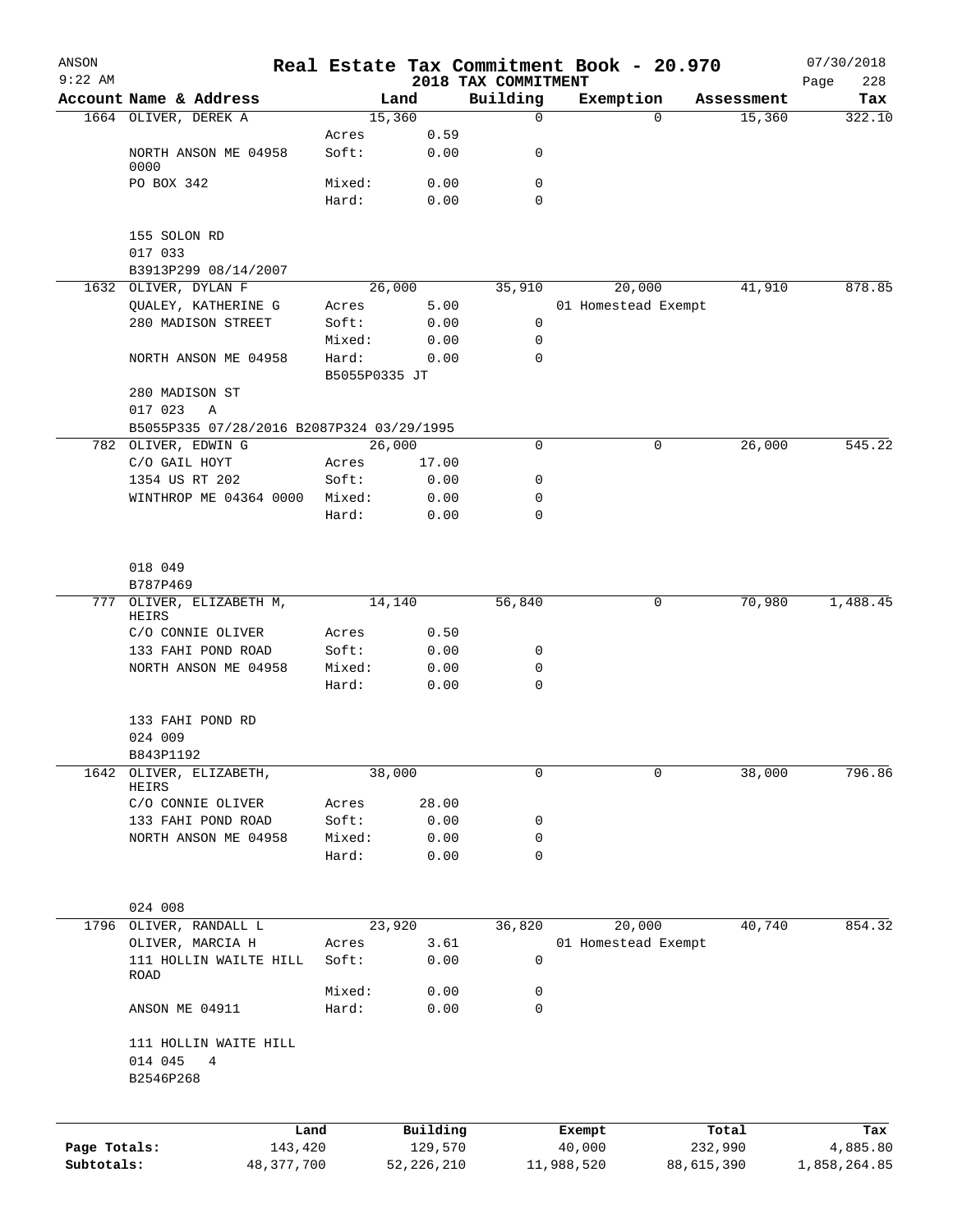| ANSON<br>$9:22$ AM |                                           |                |               |                                 | Real Estate Tax Commitment Book - 20.970 |            | 07/30/2018         |
|--------------------|-------------------------------------------|----------------|---------------|---------------------------------|------------------------------------------|------------|--------------------|
|                    | Account Name & Address                    |                | Land          | 2018 TAX COMMITMENT<br>Building | Exemption                                | Assessment | 229<br>Page<br>Tax |
|                    | 916 OSBORNE, GARY G                       |                | 43,100        | 44,240                          | 20,000                                   | 67,340     | 1,412.12           |
|                    | PO BOX 486                                | Acres          | 22.20         |                                 | 01 Homestead Exempt                      |            |                    |
|                    |                                           | Soft:          | 0.00          | 0                               |                                          |            |                    |
|                    | ANSON ME 04911                            | Mixed:         | 0.00          | 0                               |                                          |            |                    |
|                    |                                           | Hard:          | 0.00          | 0                               |                                          |            |                    |
|                    | 914 WEST MILLS RD<br>012 003              |                |               |                                 |                                          |            |                    |
|                    | B4540P197 06/19/2012 B4528P229 05/17/2012 |                |               |                                 |                                          |            |                    |
|                    | 880 OVERMILLER, THERESA A                 |                | 21,200        | 7,740                           | 0                                        | 28,940     | 606.87             |
|                    | 58 OUTLET ROAD                            | Acres<br>Soft: | 15.00<br>0.00 | 0                               |                                          |            |                    |
|                    | AUGUSTA ME 04330                          | Mixed:         | 0.00          | 0                               |                                          |            |                    |
|                    |                                           | Hard:          | 0.00          | 0                               |                                          |            |                    |
|                    | CLARK ROAD                                |                |               |                                 |                                          |            |                    |
|                    | 022 035 A 1<br>B2663P291                  |                |               |                                 |                                          |            |                    |
|                    | 1330 OWENS, WILLIAM G                     |                | 36,000        | 39,850                          | 0                                        | 75,850     | 1,590.57           |
|                    | 2013 CHANNEL ROAD                         | Acres          | 41.00         |                                 |                                          |            |                    |
|                    |                                           | Soft:          | 0.00          | 0                               |                                          |            |                    |
|                    | PLSVILLE MD 21132                         | Mixed:         | 0.00          | 0                               |                                          |            |                    |
|                    |                                           | Hard:          | 0.00          | $\mathbf 0$                     |                                          |            |                    |
|                    | 33 CLARK RD                               | B5149P063      |               |                                 |                                          |            |                    |
|                    | 021 009                                   |                |               |                                 |                                          |            |                    |
|                    | B5149P063 04/19/2017 B2977P14             |                |               |                                 |                                          |            |                    |
|                    | 790 OWENS, WILLIAM G., JR.                |                | 69,300        | 0                               | 0                                        | 69,300     | 1,453.22           |
|                    |                                           | Acres          | 150.00        |                                 |                                          |            |                    |
|                    | PYLESVILLE MD 21132<br>1916               | Soft:          | 0.00          | 0                               |                                          |            |                    |
|                    | 2013 CHANNEL RD                           | Mixed:         | 0.00          | 0                               |                                          |            |                    |
|                    |                                           | Hard:          | 0.00          | $\mathbf 0$                     |                                          |            |                    |
|                    | 021 010                                   |                |               |                                 |                                          |            |                    |
|                    | B2122P17                                  |                |               |                                 |                                          |            |                    |
|                    | 792 PADULA, LOUIS M                       |                | 35,010        | 88,900                          | 26,000                                   | 97,910     | 2,053.17           |
|                    |                                           | Acres          | 13.51         |                                 | 01 Homestead Exempt                      |            |                    |
|                    | ANSON ME 04911 0000                       | Soft:          | 0.00          | 0                               | 04 Non-resident Veteran                  |            |                    |
|                    | 177 GREENLEAF RD                          | Mixed:         | 0.00          | 0                               |                                          |            |                    |
|                    |                                           | Hard:          | 0.00          | 0                               |                                          |            |                    |
|                    | 177 GREENLEAF RD                          |                |               |                                 |                                          |            |                    |
|                    | 013 023<br>5                              |                |               |                                 |                                          |            |                    |
|                    | B3529P168 08/01/2005                      |                |               |                                 |                                          |            |                    |
|                    | 1242 PAGE, ROBERT M., II &<br>MARY-ANNA   |                | 23,380        | 60,040                          | 20,000                                   | 63,420     | 1,329.92           |
|                    |                                           | Acres          | 3.25          |                                 | 01 Homestead Exempt                      |            |                    |
|                    | ANSON ME 04911                            | Soft:          | 0.00          | 0                               |                                          |            |                    |
|                    | 93 HOLLIN WAITE HILL<br>ROAD              | Mixed:         | 0.00          | 0                               |                                          |            |                    |
|                    |                                           | Hard:          | 0.00          | $\mathbf 0$                     |                                          |            |                    |
|                    | 93 HOLLIN WAITE HILL RD                   |                |               |                                 |                                          |            |                    |
|                    | 014 045<br>2                              |                |               |                                 |                                          |            |                    |
|                    | B4574P159 09/06/2012                      |                |               |                                 |                                          |            |                    |
|                    |                                           | Land           | Building      |                                 | Exempt                                   | Total      | Tax                |
| Page Totals:       |                                           | 227,990        | 240,770       |                                 | 66,000                                   | 402,760    | 8,445.87           |
| Subtotals:         |                                           | 48,605,690     | 52,466,980    |                                 | 12,054,520                               | 89,018,150 | 1,866,710.72       |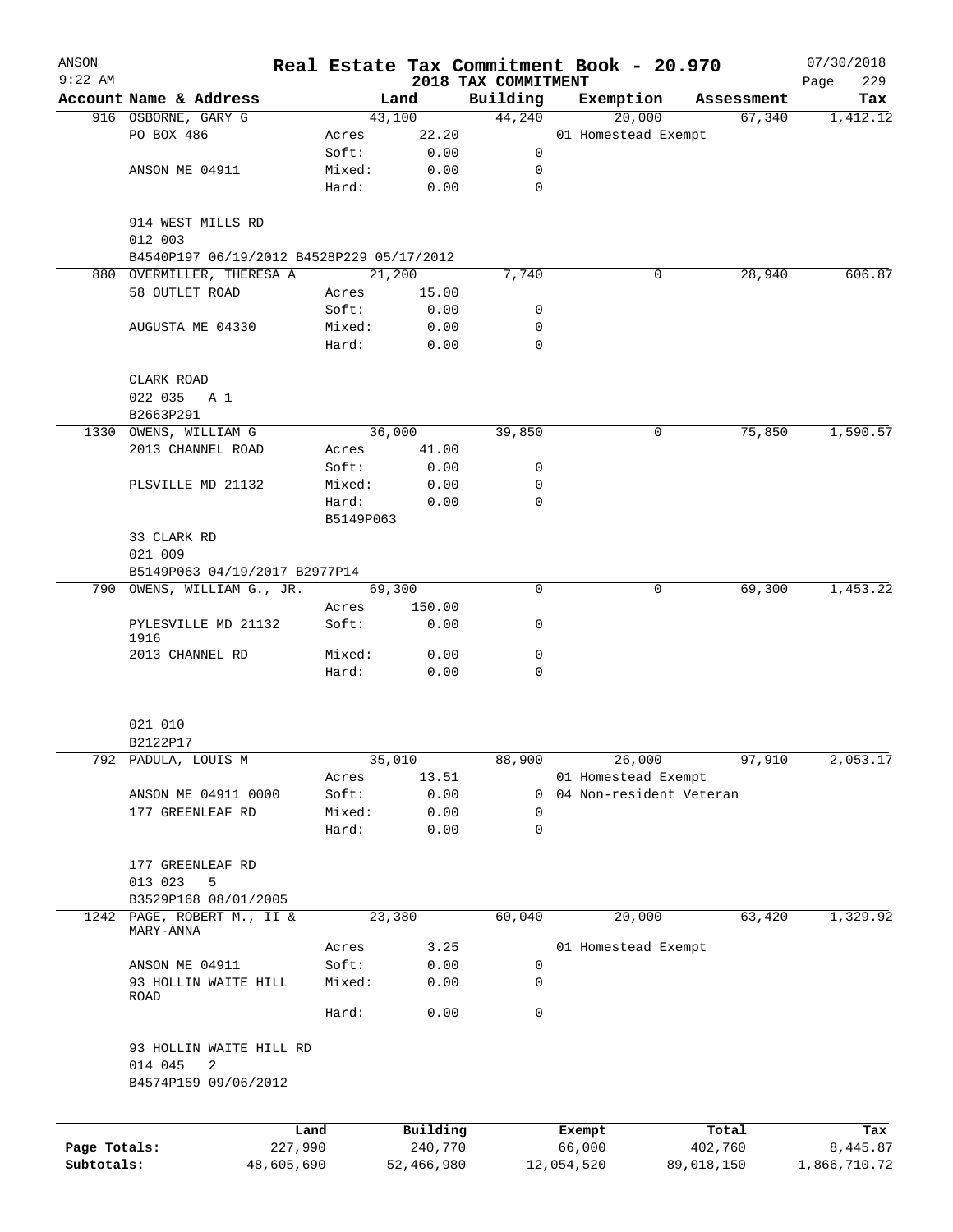| ANSON<br>$9:22$ AM |                                           |                 |              | 2018 TAX COMMITMENT | Real Estate Tax Commitment Book - 20.970 |            | 07/30/2018<br>230<br>Page |
|--------------------|-------------------------------------------|-----------------|--------------|---------------------|------------------------------------------|------------|---------------------------|
|                    | Account Name & Address                    |                 | Land         | Building            | Exemption                                | Assessment | Tax                       |
|                    | 946 PAINE, CARLA C                        | 23,000          |              | 69,510              | 20,000                                   | 72,510     | 1,520.53                  |
|                    |                                           | Acres           | 3.00         |                     | 01 Homestead Exempt                      |            |                           |
|                    | ANSON ME 04911 0507                       | Soft:           | 0.00         | 0                   |                                          |            |                           |
|                    | PO BOX 507                                | Mixed:          | 0.00         | 0                   |                                          |            |                           |
|                    |                                           | Hard:           | 0.00         | $\mathbf 0$         |                                          |            |                           |
|                    | 658 HORSEBACK RD                          |                 |              |                     |                                          |            |                           |
|                    | 019 041                                   |                 |              |                     |                                          |            |                           |
|                    | B2463P55                                  | 64,250          |              |                     | 20,000                                   |            | 1,970.97                  |
|                    | 795 PAINE, CHARLES                        | Acres           | 56.50        | 49,740              | 01 Homestead Exempt                      | 93,990     |                           |
|                    |                                           | Soft:           |              |                     |                                          |            |                           |
|                    | ANSON ME 04911 0092                       |                 | 0.00         | 0                   |                                          |            |                           |
|                    | PO BOX 92                                 | Mixed:<br>Hard: | 0.00<br>0.00 | 0<br>0              |                                          |            |                           |
|                    |                                           |                 |              |                     |                                          |            |                           |
|                    | 61 SMITH RD                               |                 |              |                     |                                          |            |                           |
|                    | 010 012                                   |                 |              |                     |                                          |            |                           |
|                    | B871P307                                  |                 |              |                     |                                          |            |                           |
|                    | 797 PAINE, FRANK A JR                     | 43,350          |              | 86,550              | 20,000                                   | 109,900    | 2,304.60                  |
|                    | PAINE, COLLETTE A                         | Acres           | 25.73        |                     | 01 Homestead Exempt                      |            |                           |
|                    |                                           | Soft:           | 0.00         | 0                   |                                          |            |                           |
|                    | PO BOX 42                                 | Mixed:          | 0.00         | 0                   |                                          |            |                           |
|                    | ANSON ME 04911 0042                       | Hard:           | 0.00         | 0                   |                                          |            |                           |
|                    | 176 TOWN FARM RD                          |                 |              |                     |                                          |            |                           |
|                    | 022 011                                   |                 |              |                     |                                          |            |                           |
|                    | B1598P53                                  |                 |              |                     |                                          |            |                           |
|                    | 800 PAINE, JOHN W                         | 21,500          |              | 31,930              | 20,000                                   | 33,430     | 701.03                    |
|                    | PAINE, CATHIE L                           | Acres           | 2.00         |                     | 01 Homestead Exempt                      |            |                           |
|                    |                                           | Soft:           | 0.00         | 0                   |                                          |            |                           |
|                    | 492 VALLEY RD                             | Mixed:          | 0.00         | 0                   |                                          |            |                           |
|                    | ANSON ME 04911 0000                       | Hard:           | 0.00         | 0                   |                                          |            |                           |
|                    | 492 VALLEY RD                             |                 |              |                     |                                          |            |                           |
|                    | 019 036<br>B                              |                 |              |                     |                                          |            |                           |
|                    | B5060P118 08/10/2016 B4240P226 02/04/2010 |                 |              |                     |                                          |            |                           |
|                    | 799 PAINE, JOHN W & CATHIE                | 14,140          |              | 52,400              | 0                                        | 66,540     | 1,395.34                  |
|                    | C/O CATHIE PAINE                          | Acres           | 0.50         |                     |                                          |            |                           |
|                    | 476 VALLEY ROAD                           | Soft:           | 0.00         | 0                   |                                          |            |                           |
|                    |                                           | Mixed:          | 0.00         | 0                   |                                          |            |                           |
|                    | ANSON ME 04911 0000                       | Hard:           | 0.00         | 0                   |                                          |            |                           |
|                    | 476 VALLEY RD                             |                 |              |                     |                                          |            |                           |
|                    | 019 035                                   |                 |              |                     |                                          |            |                           |
|                    | B3003P343                                 |                 |              |                     |                                          |            |                           |
| 438                | PAINE, SIRENA                             | 28,300          |              | 32,560              | 20,000                                   | 40,860     | 856.83                    |
|                    |                                           | Acres           | 6.80         |                     | 01 Homestead Exempt                      |            |                           |
|                    | ANSON ME 04911 0000                       | Soft:           | 0.00         | 0                   |                                          |            |                           |
|                    | 328 TOWN FARM RD                          | Mixed:          | 0.00         | 0                   |                                          |            |                           |
|                    |                                           | Hard:           | 0.00         | 0                   |                                          |            |                           |
|                    | 259 TOWN FARM RD                          |                 |              |                     |                                          |            |                           |
|                    | 022 013                                   |                 |              |                     |                                          |            |                           |
|                    |                                           |                 |              |                     |                                          |            |                           |
|                    | B4452P8 10/17/2011 B3325P307 06/12/2004   |                 |              |                     |                                          |            |                           |
|                    |                                           |                 |              |                     |                                          |            |                           |
|                    |                                           |                 |              |                     |                                          |            |                           |
|                    |                                           |                 |              |                     |                                          |            |                           |

|              | Land       | Building   | Exempt       | Total      | Tax          |
|--------------|------------|------------|--------------|------------|--------------|
| Page Totals: | 194,540    | 322,690    | 100,000      | 417,230    | 8,749.30     |
| Subtotals:   | 48,800,230 | 52,789,670 | 12, 154, 520 | 89,435,380 | 1,875,460.02 |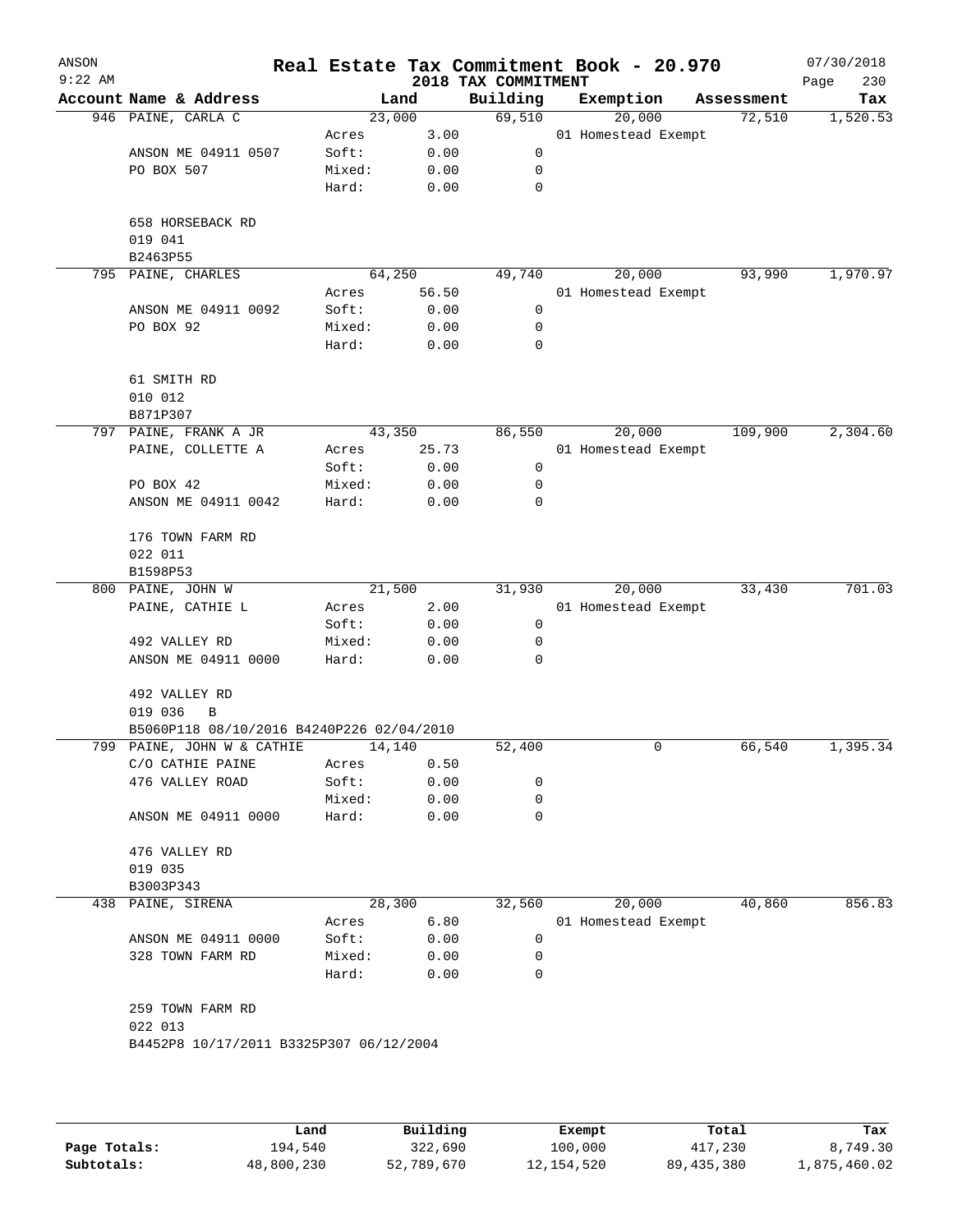| ANSON        |                                                      |                      |              |                                 | Real Estate Tax Commitment Book - 20.970 |            |            | 07/30/2018         |
|--------------|------------------------------------------------------|----------------------|--------------|---------------------------------|------------------------------------------|------------|------------|--------------------|
| $9:22$ AM    | Account Name & Address                               |                      | Land         | 2018 TAX COMMITMENT<br>Building | Exemption                                |            | Assessment | 231<br>Page<br>Tax |
|              | 770 PAINE, TIMOTHY J., SR.                           |                      | 23,680       | 29,250                          | 20,000                                   |            | 32,930     | 690.54             |
|              | &                                                    |                      |              |                                 |                                          |            |            |                    |
|              | PAINE, TIMOTHY J., JR.                               | Acres<br>Soft:       | 3.45<br>0.00 | 0                               | 01 Homestead Exempt                      |            |            |                    |
|              | 62 CAMPGROUND RD                                     | Mixed:               | 0.00         | 0                               |                                          |            |            |                    |
|              | NORTH ANSON ME 04958                                 | Hard:                | 0.00         | $\mathbf 0$                     |                                          |            |            |                    |
|              | 7108                                                 |                      |              |                                 |                                          |            |            |                    |
|              | 62 CAMPGROUND RD<br>015 036<br>3                     |                      |              |                                 |                                          |            |            |                    |
|              | B4009P325 06/13/2008                                 |                      |              |                                 |                                          |            |            |                    |
|              | 283 PAKULSKI, JOSEPH DEAN                            |                      | 14,560       | 45,920                          |                                          | 0          | 60,480     | 1,268.27           |
|              | PO BOX 4                                             | Acres                | 0.53         |                                 |                                          |            |            |                    |
|              |                                                      | Soft:                | 0.00         | 0                               |                                          |            |            |                    |
|              | ANSON ME 04911                                       | Mixed:               | 0.00         | 0                               |                                          |            |            |                    |
|              |                                                      | Hard:<br>B5072P0166  | 0.00         | $\mathbf 0$                     |                                          |            |            |                    |
|              | 5 PINE ST                                            |                      |              |                                 |                                          |            |            |                    |
|              | 002 043                                              |                      |              |                                 |                                          |            |            |                    |
|              | B5072P166 08/31/2016 B4379P258 03/23/2011            |                      |              |                                 |                                          |            |            |                    |
|              | 1529 PALMER, FRANK                                   |                      | 13,120       | 35,690                          | 20,000                                   |            | 28,810     | 604.15             |
|              | PALMER, CHARLOTTE                                    | Acres                | 0.43         |                                 | 01 Homestead Exempt                      |            |            |                    |
|              |                                                      | Soft:                | 0.00         | 0                               |                                          |            |            |                    |
|              | PO BOX 201                                           | Mixed:               | 0.00         | $\mathbf 0$                     |                                          |            |            |                    |
|              | ANSON ME 04911 0201                                  | Hard:                | 0.00         | $\mathbf 0$                     |                                          |            |            |                    |
|              | 23 MAIN ST                                           |                      |              |                                 |                                          |            |            |                    |
|              | 001 116                                              |                      |              |                                 |                                          |            |            |                    |
|              | B4232P130 01/12/2010                                 |                      |              |                                 |                                          |            |            |                    |
|              | 801 PANDORA, EDWARD G                                |                      | 34,810       | 19,130                          |                                          | 0          | 53,940     | 1,131.12           |
|              | PANDORA, THERESA                                     | Acres                | 76.00        |                                 |                                          |            |            |                    |
|              |                                                      | Soft:                | 17.00        | 1,989                           |                                          |            |            |                    |
|              | 63 JUDKINS RD                                        | Mixed:               | 17.00        | 2,924                           |                                          |            |            |                    |
|              | CARTHAGE ME 04224 0000                               | Hard:<br>TREE GROWTH | 34.00        | 6,392                           |                                          |            |            |                    |
|              |                                                      |                      |              |                                 |                                          |            |            |                    |
|              | 019 042<br>B3404P120 11/08/2004 B3296P263 04/23/2004 |                      |              |                                 |                                          |            |            |                    |
|              | 612 PANDORA, EDWARD G                                |                      | 14,700       | 27,510                          |                                          | 0          | 42,210     | 885.14             |
|              | PANDORA, THERESA M                                   | Acres                | 0.54         |                                 |                                          |            |            |                    |
|              |                                                      | Soft:                | 0.00         | 0                               |                                          |            |            |                    |
|              | 63 JUDKINS RD                                        | Mixed:               | 0.00         | $\mathbf 0$                     |                                          |            |            |                    |
|              | CARTHAGE ME 04224 0000                               | Hard:                | 0.00         | $\mathbf 0$                     |                                          |            |            |                    |
|              |                                                      |                      |              |                                 |                                          |            |            |                    |
|              | 642 HORSEBACK RD<br>019 042<br>A                     |                      |              |                                 |                                          |            |            |                    |
|              | B3488P259 05/24/2005                                 |                      |              |                                 |                                          |            |            |                    |
|              | 885 PAPAZIAN, ARTHUR D                               |                      | 19,200       | 18,030                          |                                          | 0          | 37,230     | 780.71             |
|              | PAPAZIAN, JILL A                                     | Acres                | 10.50        |                                 |                                          |            |            |                    |
|              |                                                      | Soft:                | 0.00         | 0                               |                                          |            |            |                    |
|              | 181 PINE HILL CIRCLE                                 | Mixed:               | 0.00         | 0                               |                                          |            |            |                    |
|              | WALTHAM MA 02451 0000                                | Hard:                | 0.00         | 0                               |                                          |            |            |                    |
|              | 228 PULLEN CORNER RD                                 |                      |              |                                 |                                          |            |            |                    |
|              | 018 021<br>G                                         |                      |              |                                 |                                          |            |            |                    |
|              | B3892P201 08/06/2007                                 |                      |              |                                 |                                          |            |            |                    |
|              |                                                      |                      |              |                                 |                                          |            |            |                    |
|              |                                                      | Land                 | Building     |                                 | Exempt                                   |            | Total      | Tax                |
| Page Totals: | 120,070                                              |                      | 175,530      |                                 | 40,000                                   |            | 255,600    | 5,359.93           |
| Subtotals:   | 48,920,300                                           |                      | 52,965,200   |                                 | 12, 194, 520                             | 89,690,980 |            | 1,880,819.95       |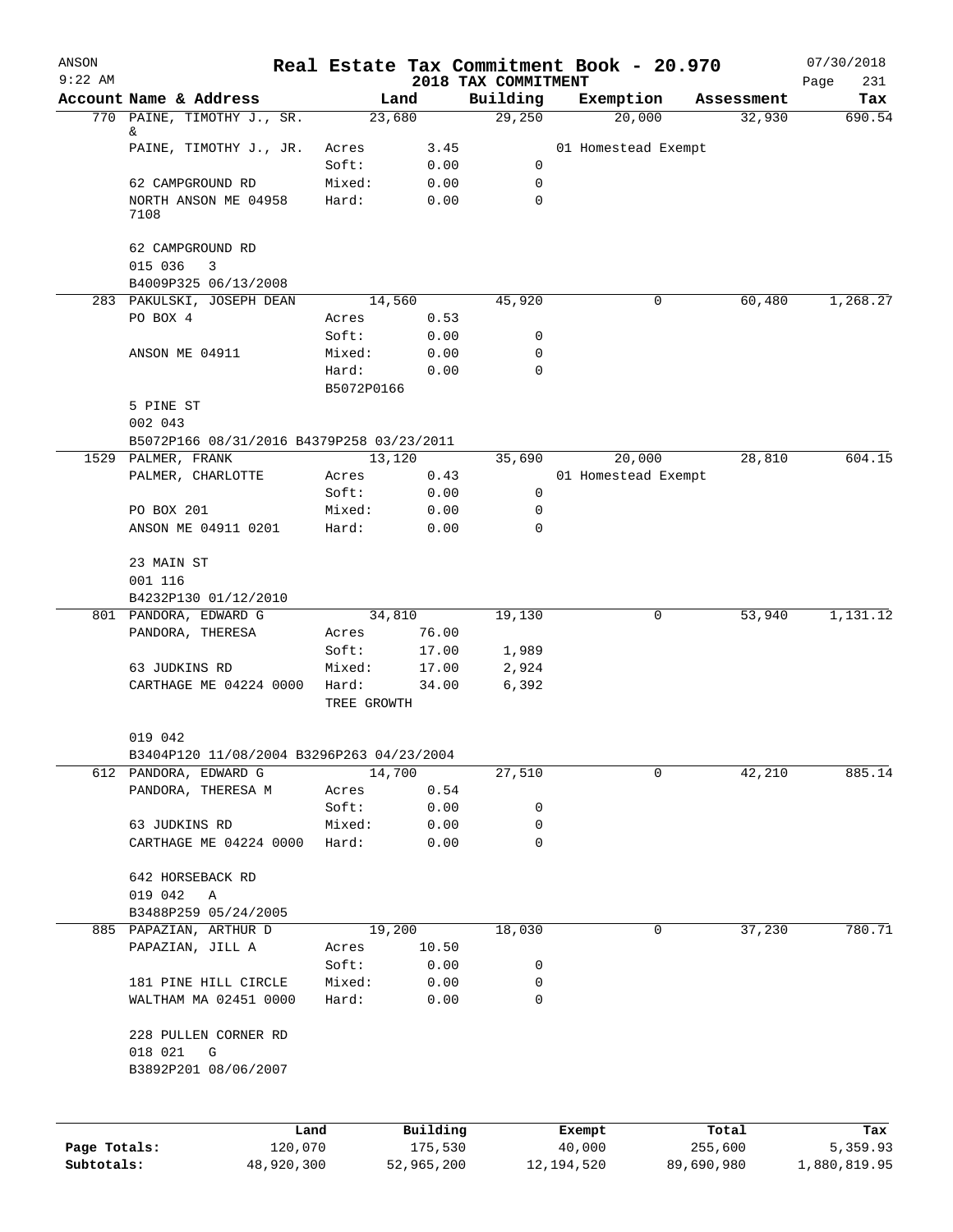| ANSON<br>$9:22$ AM |                                             |                      |        | 2018 TAX COMMITMENT | Real Estate Tax Commitment Book - 20.970 |            | 07/30/2018<br>232<br>Page |
|--------------------|---------------------------------------------|----------------------|--------|---------------------|------------------------------------------|------------|---------------------------|
|                    | Account Name & Address                      |                      | Land   | Building            | Exemption                                | Assessment | Tax                       |
|                    | 1374 PARKER, LOREN H JR                     |                      | 9,800  | 27,640              | $\Omega$                                 | 37,440     | 785.12                    |
|                    | PARKER, REBECCA A                           | Acres                | 0.24   |                     |                                          |            |                           |
|                    | PO BOX 177                                  | Soft:                | 0.00   | 0                   |                                          |            |                           |
|                    |                                             | Mixed:               | 0.00   | 0                   |                                          |            |                           |
|                    | MADISON ME 04950 0177                       | Hard:                | 0.00   | $\mathbf 0$         |                                          |            |                           |
|                    | 9 HALL ST                                   |                      |        |                     |                                          |            |                           |
|                    | 009 040                                     |                      |        |                     |                                          |            |                           |
|                    | B4818P295 08/15/2014                        |                      |        |                     |                                          |            |                           |
| 810                | PARLIN, JANICE K                            |                      | 17,310 | $\mathbf 0$         | 0                                        | 17,310     | 362.99                    |
|                    |                                             | Acres                | 30.00  |                     |                                          |            |                           |
|                    | ANSON ME 04911 0000                         | Soft:                | 0.00   | 0                   |                                          |            |                           |
|                    | 574 HORSEBACK RD                            | Mixed:               | 9.00   | 1,548               |                                          |            |                           |
|                    |                                             | Hard:<br>TREE GROWTH | 20.00  | 3,760               |                                          |            |                           |
|                    |                                             |                      |        |                     |                                          |            |                           |
|                    | 014 013                                     |                      |        |                     |                                          |            |                           |
|                    | B4769P60 03/27/2014<br>811 PARLIN, JANICE K |                      | 43,120 | 66,910              | 26,000                                   | 84,030     | 1,762.11                  |
|                    |                                             | Acres                | 29.60  |                     | 01 Homestead Exempt                      |            |                           |
|                    | ANSON ME 04911 0000                         | Soft:                | 0.00   | $\mathbf{0}$        | 02 Resident Veteran                      |            |                           |
|                    | 574 HORSEBACK RD                            | Mixed:               | 0.00   | 0                   |                                          |            |                           |
|                    |                                             | Hard:                | 15.00  | 2,820               |                                          |            |                           |
|                    |                                             | TREE GROWTH          |        |                     |                                          |            |                           |
|                    | 574 HORSEBACK RD                            |                      |        |                     |                                          |            |                           |
|                    | 014 014                                     |                      |        |                     |                                          |            |                           |
|                    | B4769P60 03/27/2014                         |                      |        |                     |                                          |            |                           |
| 1443               | PARLIN, PETER E                             |                      | 13,420 | 41,900              | 0                                        | 55,320     | 1,160.06                  |
|                    |                                             | Acres                | 0.45   |                     |                                          |            |                           |
|                    | SKOWHEGAN ME 04976 0000                     | Soft:                | 0.00   | 0                   |                                          |            |                           |
|                    | 30 EAST LEAVITT ST                          | Mixed:               | 0.00   | 0                   |                                          |            |                           |
|                    |                                             | Hard:                | 0.00   | 0                   |                                          |            |                           |
|                    | 126 MAIN ST                                 |                      |        |                     |                                          |            |                           |
|                    | 002 002                                     |                      |        |                     |                                          |            |                           |
|                    | B4547P83 06/27/2012                         |                      |        |                     |                                          |            |                           |
|                    | 1658 PARSON'S REALTY CO INC                 |                      | 15,590 | 92,820              | 0                                        | 108,410    | 2,273.36                  |
|                    |                                             | Acres                | 0.27   |                     |                                          |            |                           |
|                    | YORK ME 03909 0460                          | Soft:                | 0.00   | 0                   |                                          |            |                           |
|                    | PO BOX 460                                  | Mixed:               | 0.00   | 0                   |                                          |            |                           |
|                    |                                             | Hard:                | 0.00   | 0                   |                                          |            |                           |
|                    | 72 MAIN ST                                  |                      |        |                     |                                          |            |                           |
|                    | 001 009<br>B                                |                      |        |                     |                                          |            |                           |
|                    | 1657 PARTRIDGE, DANIEL JOHN                 |                      | 30,700 | 92,160              | 0                                        | 122,860    | 2,576.37                  |
|                    | PARTRIDGE, JAMIE                            | Acres                | 9.20   |                     |                                          |            |                           |
|                    | 22 SNOW POND ROAD                           | Soft:                | 0.00   | 0                   |                                          |            |                           |
|                    |                                             | Mixed:               | 0.00   | 0                   |                                          |            |                           |
|                    | OAKLAND ME 04963 0000                       | Hard:                | 0.00   | 0                   |                                          |            |                           |
|                    | 240 VALLEY RD                               |                      |        |                     |                                          |            |                           |
|                    | 018 038 C                                   |                      |        |                     |                                          |            |                           |
|                    | B2706P118                                   |                      |        |                     |                                          |            |                           |
|                    |                                             |                      |        |                     |                                          |            |                           |
|                    |                                             |                      |        |                     |                                          |            |                           |

|              | Land       | Building   | Exempt     | Total      | Tax          |
|--------------|------------|------------|------------|------------|--------------|
| Page Totals: | 129,940    | 321,430    | 26,000     | 425,370    | 8,920.01     |
| Subtotals:   | 49,050,240 | 53,286,630 | 12,220,520 | 90,116,350 | L,889,739.96 |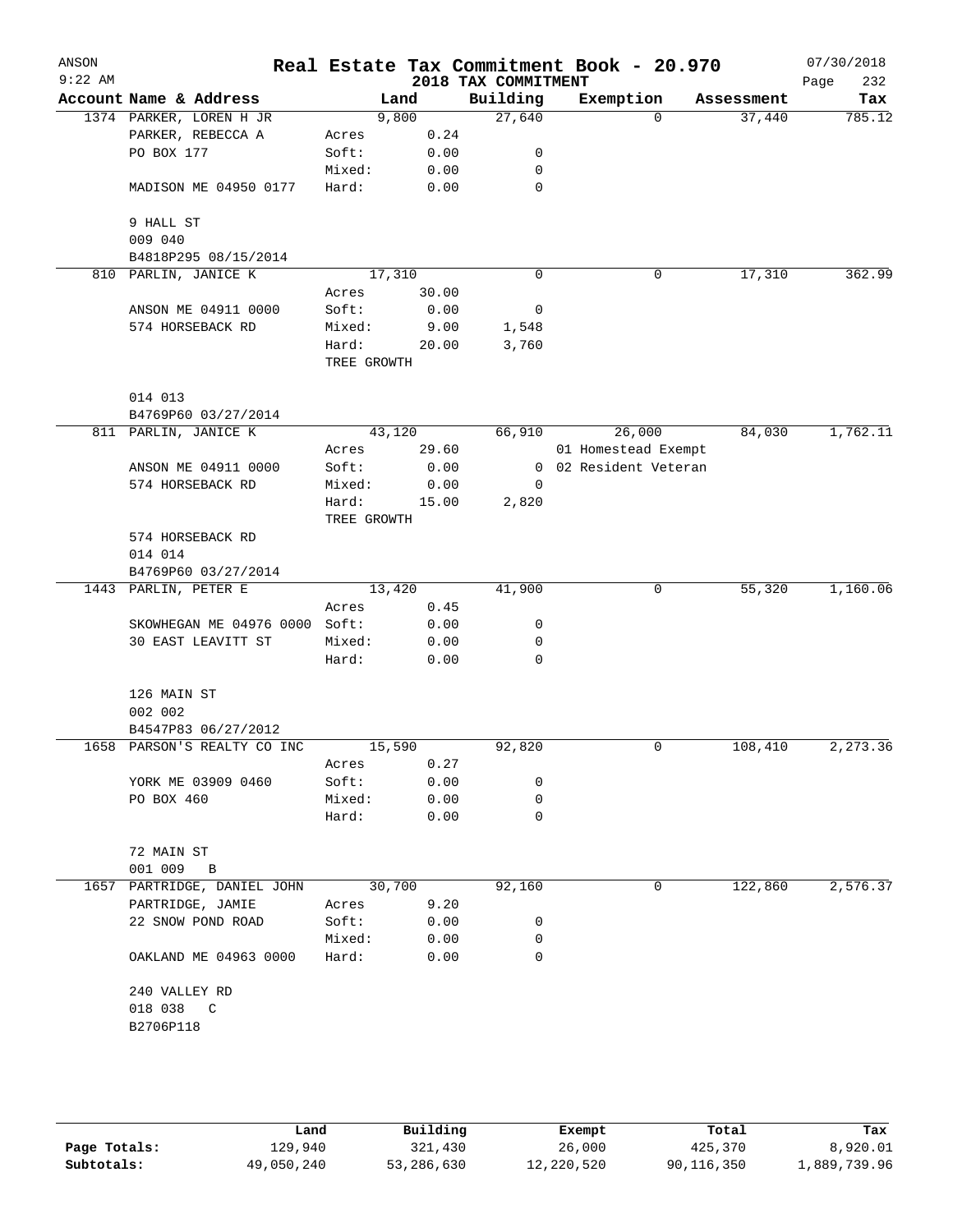| ANSON<br>$9:22$ AM |                                            |                 |              | 2018 TAX COMMITMENT | Real Estate Tax Commitment Book - 20.970 |            | 07/30/2018<br>Page<br>233 |
|--------------------|--------------------------------------------|-----------------|--------------|---------------------|------------------------------------------|------------|---------------------------|
|                    | Account Name & Address                     |                 | Land         | Building            | Exemption                                | Assessment | Tax                       |
|                    | 1691 PARTRIDGE, DARYEL K                   |                 | 36,480       | $\mathbf 0$         | $\Omega$                                 | 36,480     | 764.99                    |
|                    | PARTRIDGE, KORY K                          | Acres           | 10.82        |                     |                                          |            |                           |
|                    |                                            | Soft:           | 0.00         | 0                   |                                          |            |                           |
|                    | 455 WENTWORTH ROAD                         | Mixed:          | 0.00         | 0                   |                                          |            |                           |
|                    | EMBDEN ME 04958 0000                       | Hard:           | 0.00         | $\mathbf 0$         |                                          |            |                           |
|                    | 108 UNION STREET<br>008 005                |                 |              |                     |                                          |            |                           |
|                    | B5218P6 10/18/2017                         |                 |              |                     |                                          |            |                           |
|                    | 1975 PARTRIDGE, DARYEL K                   |                 | 26,950       | 60,510              | 0                                        | 87,460     | 1,834.04                  |
|                    | PARTRIDGE, DENISE L                        | Acres           | 24.80        |                     |                                          |            |                           |
|                    |                                            | Soft:           | 0.00         | 0                   |                                          |            |                           |
|                    | 455 WENTWORTH ROAD                         | Mixed:          | 0.00         | 0                   |                                          |            |                           |
|                    | EMBDEN ME 04958 0000                       | Hard:           | 0.00         | 0                   |                                          |            |                           |
|                    | 018 009                                    |                 |              |                     |                                          |            |                           |
|                    | B4645P50 04/03/2013 B3644P337 03/14/2006   |                 |              |                     |                                          |            |                           |
|                    | 802 PARTRIDGE, DARYEL K                    |                 | 17,890       | 114,730             | 20,000                                   | 112,620    | 2,361.64                  |
|                    | PARTRIDGE, DENISE L                        | Acres           | 0.80         |                     | 01 Homestead Exempt                      |            |                           |
|                    |                                            | Soft:           | 0.00         | 0                   |                                          |            |                           |
|                    | 455 WENTWORTH ROAD                         | Mixed:          | 0.00         | 0                   |                                          |            |                           |
|                    | EMBDEN ME 04958 0000                       | Hard:           | 0.00         | 0                   |                                          |            |                           |
|                    | 38 BAILEY DR                               |                 |              |                     |                                          |            |                           |
|                    | 005 001                                    |                 |              |                     |                                          |            |                           |
|                    | B1843P36                                   |                 |              |                     |                                          |            |                           |
|                    | 751 PARTRIDGE, DARYEL K                    |                 | 44,000       | 0                   | 0                                        | 44,000     | 922.68                    |
|                    | PARTRIDGE, KORY K                          | Acres           | 40.00        |                     |                                          |            |                           |
|                    |                                            | Soft:           | 0.00         | 0                   |                                          |            |                           |
|                    | 455 WENTWORTH ROAD<br>EMBDEN ME 04958 0000 | Mixed:<br>Hard: | 0.00<br>0.00 | 0<br>$\Omega$       |                                          |            |                           |
|                    |                                            |                 |              |                     |                                          |            |                           |
|                    | 018 010                                    |                 |              |                     |                                          |            |                           |
|                    | B5218P6 10/18/2017                         |                 |              |                     |                                          |            |                           |
|                    | 807 PARTRIDGE, LINDA J                     |                 | 13,420       | 130,200             | 0                                        | 143,620    | 3,011.71                  |
|                    | NORTH ANSON POST OFFICE                    | Acres           | 0.20         |                     |                                          |            |                           |
|                    | 29 BAILEY DRIVE                            | Soft:           | 0.00         | 0                   |                                          |            |                           |
|                    | NORTH ANSON ME 04958                       | Mixed:          | 0.00         | 0                   |                                          |            |                           |
|                    |                                            | Hard:           | 0.00         | 0                   |                                          |            |                           |
|                    | 9 MADISON ST                               |                 |              |                     |                                          |            |                           |
|                    | 006 008                                    |                 |              |                     |                                          |            |                           |
|                    | B3645P94 03/13/2006                        |                 |              |                     |                                          |            |                           |
|                    | 1655 PARTRIDGE, LINDA J. &                 |                 | 34,000       | 88,410              | 20,000                                   | 102,410    | 2,147.54                  |
|                    | DARYL K. &<br>WILSON, DENISE P             | Acres           | 5.00         |                     | 01 Homestead Exempt                      |            |                           |
|                    |                                            | Soft:           | 0.00         | 0                   |                                          |            |                           |
|                    | 29 BAILEY DRIVE                            | Mixed:          | 0.00         | 0                   |                                          |            |                           |
|                    | NORTH ANSON ME 04958                       | Hard:           | 0.00         | 0                   |                                          |            |                           |
|                    | 29 BAILEY DR                               |                 |              |                     |                                          |            |                           |
|                    | 005 005                                    |                 |              |                     |                                          |            |                           |
|                    | B4608P168 12/13/2012                       |                 |              |                     |                                          |            |                           |
|                    |                                            |                 |              |                     |                                          |            |                           |
|                    | Land                                       |                 | Building     |                     | <b>Exempt</b>                            | Total      | Tax                       |

|              | Land       | Building   | Exempt     | Total      | Tax          |
|--------------|------------|------------|------------|------------|--------------|
| Page Totals: | 172,740    | 393,850    | 40,000     | 526,590    | 11,042.60    |
| Subtotals:   | 49,222,980 | 53,680,480 | 12,260,520 | 90,642,940 | 1,900,782.56 |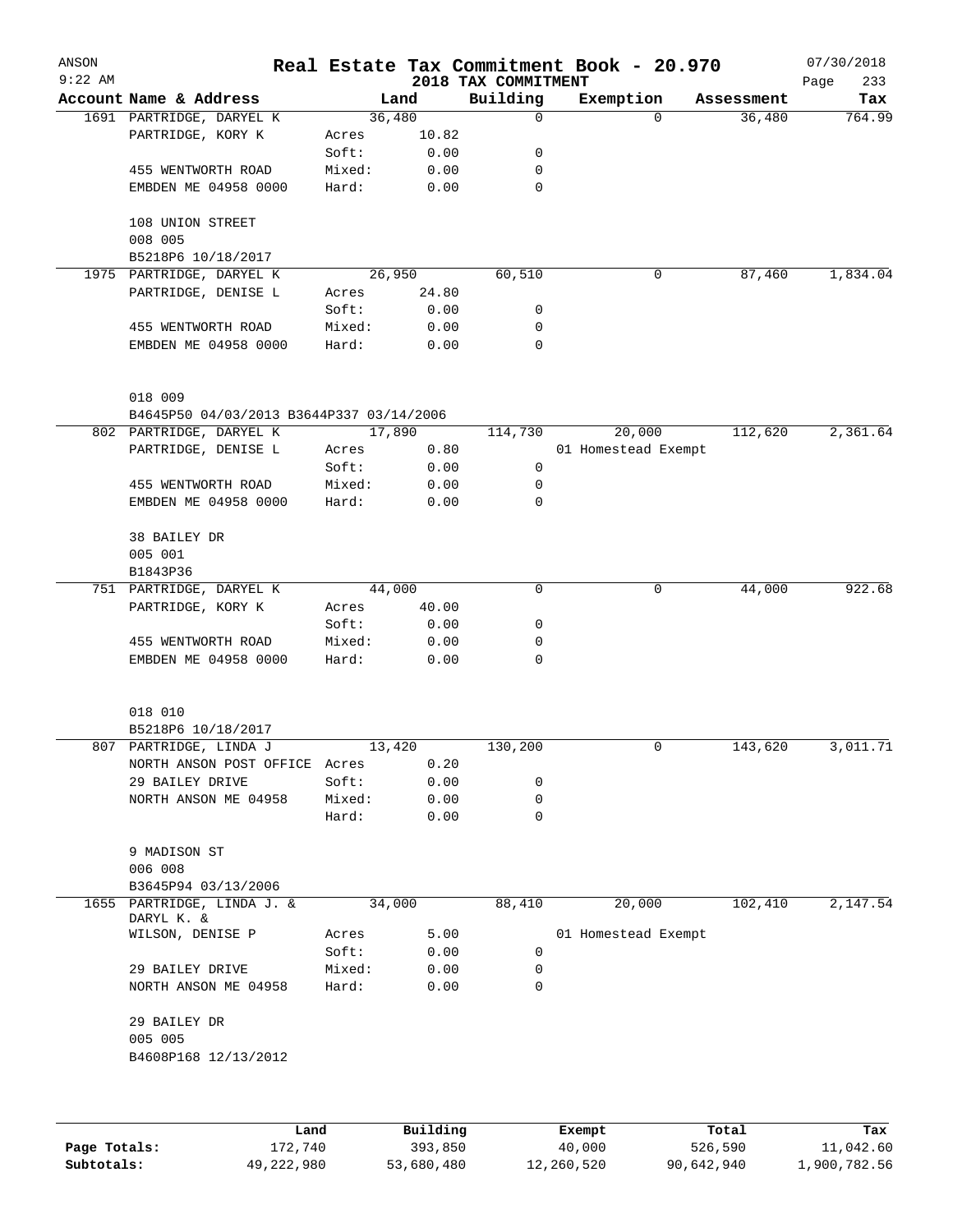| ANSON<br>$9:22$ AM |                                                     |                 |                |                     |                                 | Real Estate Tax Commitment Book - 20.970 |            |                  | 07/30/2018         |
|--------------------|-----------------------------------------------------|-----------------|----------------|---------------------|---------------------------------|------------------------------------------|------------|------------------|--------------------|
|                    | Account Name & Address                              |                 |                | Land                | 2018 TAX COMMITMENT<br>Building | Exemption                                |            | Assessment       | Page<br>234<br>Tax |
|                    | 808 PARTRIDGE, LINDY J                              |                 |                | 33,980              | 0                               |                                          | $\Omega$   | 33,980           | 712.56             |
|                    |                                                     |                 | Acres          | 0.75                |                                 |                                          |            |                  |                    |
|                    | NORTH ANSON ME 04958                                |                 | Soft:          | 0.00                | 0                               |                                          |            |                  |                    |
|                    | 29 BAILEY DRIVE                                     |                 | Mixed:         | 0.00                | $\mathbf 0$                     |                                          |            |                  |                    |
|                    |                                                     |                 | Hard:          | 0.00                | $\mathbf 0$                     |                                          |            |                  |                    |
|                    | 95 NORTH MAIN ST                                    |                 |                |                     |                                 |                                          |            |                  |                    |
|                    | 006 072                                             |                 |                |                     |                                 |                                          |            |                  |                    |
|                    | B3645P94 03/13/2006                                 |                 |                |                     |                                 |                                          |            |                  |                    |
|                    | 1654 PARTRIDGE, LINTON D &                          |                 |                | 23,000              | 112,660                         | 20,000                                   |            | 115,660          | 2,425.39           |
|                    | PARTRIDGE, PAMELA HUME                              |                 | Acres          | 3.00                |                                 | 01 Homestead Exempt                      |            |                  |                    |
|                    |                                                     |                 | Soft:          | 0.00                | 0                               |                                          |            |                  |                    |
|                    | 23 UNION STREET                                     |                 | Mixed:         | 0.00                | 0                               |                                          |            |                  |                    |
|                    | NORTH ANSON ME 04958<br>7149                        |                 | Hard:          | 0.00                | 0                               |                                          |            |                  |                    |
|                    | 23 UNION ST                                         |                 |                |                     |                                 |                                          |            |                  |                    |
|                    | 005 028                                             |                 |                |                     |                                 |                                          |            |                  |                    |
|                    | B2655P257                                           |                 |                |                     |                                 |                                          |            |                  |                    |
|                    | 95 PASKELL, JACOB I                                 |                 |                | 15,230              | 72,090                          | 20,000                                   |            | 67,320           | 1,411.70           |
|                    |                                                     |                 | Acres          | 0.58                |                                 | 01 Homestead Exempt                      |            |                  |                    |
|                    | NORTH ANSON ME 04958                                |                 | Soft:          | 0.00                | 0                               |                                          |            |                  |                    |
|                    | 35 UNION ST                                         |                 | Mixed:         | 0.00                | 0                               |                                          |            |                  |                    |
|                    |                                                     |                 | Hard:          | 0.00                | 0                               |                                          |            |                  |                    |
|                    | 35 UNION ST                                         |                 |                |                     |                                 |                                          |            |                  |                    |
|                    | 005 030                                             |                 |                |                     |                                 |                                          |            |                  |                    |
|                    | B4345P254 11/19/2010                                |                 |                |                     |                                 |                                          |            |                  |                    |
|                    | 460 PASTERCZYK, MARK                                |                 |                | 9,590               | 44,830                          |                                          | 0          | 54,420           | 1,141.19           |
|                    | PO BOX 160                                          |                 | Acres          | 0.23                |                                 |                                          |            |                  |                    |
|                    |                                                     |                 | Soft:          | 0.00                | 0                               |                                          |            |                  |                    |
|                    | ANSON ME 04911                                      |                 | Mixed:         | 0.00                | 0                               |                                          |            |                  |                    |
|                    |                                                     |                 | Hard:          | 0.00                | 0                               |                                          |            |                  |                    |
|                    |                                                     |                 | B5083P304      |                     |                                 |                                          |            |                  |                    |
|                    | 18 WILSON ST<br>001 113                             |                 |                |                     |                                 |                                          |            |                  |                    |
|                    | B5143P230 03/22/2017 B5083P304 09/29/2016 B3268P203 |                 |                |                     |                                 |                                          |            |                  |                    |
|                    |                                                     |                 |                |                     |                                 |                                          |            |                  |                    |
|                    | 814 PATENAUDE, DONALD O                             |                 |                | 18,320              | 0                               |                                          | 0          | 18,320           | 384.17             |
|                    | 356 PARKER STREET                                   |                 | Acres<br>Soft: | 11.40<br>0.00       | 0                               |                                          |            |                  |                    |
|                    | GARDNER MA 01440 0000                               |                 | Mixed:         | 0.00                | 0                               |                                          |            |                  |                    |
|                    |                                                     |                 | Hard:          | 0.00                | 0                               |                                          |            |                  |                    |
|                    |                                                     |                 |                |                     |                                 |                                          |            |                  |                    |
|                    | 015 044<br>Η                                        |                 |                |                     |                                 |                                          |            |                  |                    |
|                    | B1297P169                                           |                 |                |                     |                                 |                                          |            |                  |                    |
| 161                | PATTEN, MERTON L                                    |                 |                | 26,000              | 0                               |                                          | 0          | 26,000           | 545.22             |
|                    |                                                     |                 | Acres          | 5.00                |                                 |                                          |            |                  |                    |
|                    | NORTH ANSON ME 04958<br>7652                        |                 | Soft:          | 0.00                | 0                               |                                          |            |                  |                    |
|                    | 26 PATTEN LANE                                      |                 | Mixed:         | 0.00                | 0                               |                                          |            |                  |                    |
|                    |                                                     |                 | Hard:          | 0.00                | 0                               |                                          |            |                  |                    |
|                    | 41 PATTEN LN                                        |                 |                |                     |                                 |                                          |            |                  |                    |
|                    | 023 026<br>C <sub>1</sub>                           |                 |                |                     |                                 |                                          |            |                  |                    |
|                    | B1855P287                                           |                 |                |                     |                                 |                                          |            |                  |                    |
|                    |                                                     |                 |                |                     |                                 |                                          |            |                  |                    |
| Page Totals:       |                                                     | Land<br>126,120 |                | Building<br>229,580 |                                 | Exempt<br>40,000                         |            | Total<br>315,700 | Tax<br>6,620.23    |
| Subtotals:         |                                                     | 49, 349, 100    |                | 53,910,060          |                                 | 12,300,520                               | 90,958,640 |                  | 1,907,402.79       |
|                    |                                                     |                 |                |                     |                                 |                                          |            |                  |                    |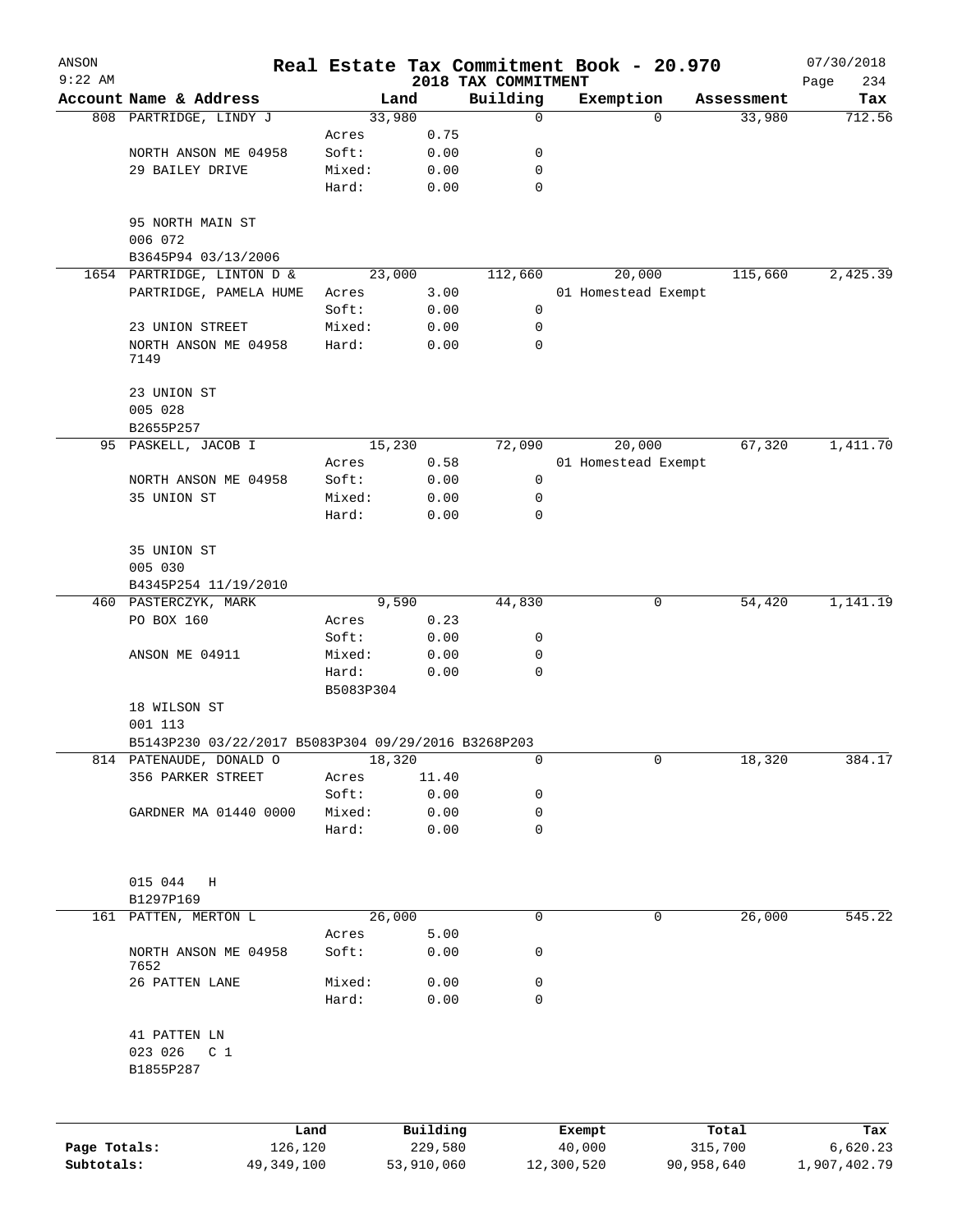| ANSON<br>$9:22$ AM |                                             |                      |        | 2018 TAX COMMITMENT | Real Estate Tax Commitment Book - 20.970 |                   | 07/30/2018<br>235<br>Page |
|--------------------|---------------------------------------------|----------------------|--------|---------------------|------------------------------------------|-------------------|---------------------------|
|                    | Account Name & Address                      |                      | Land   | Building            | Exemption                                | Assessment        | Tax                       |
|                    | 512 PATTERSON, RICHARD<br>PATTERSON, ASHLEE |                      | 0      | 8,840               |                                          | 8,840<br>$\Omega$ | 185.37                    |
|                    | 615 FOUR MILE SQUARE RD<br>ANSON ME 04911   |                      |        |                     |                                          |                   |                           |
|                    | 615 FOUR MILE SQUARE RD<br>020 026 E ON     |                      |        |                     |                                          |                   |                           |
| 815                | PAUL, CECELIA                               | 16,610               |        | 72,050              | 20,000                                   | 68,660            | 1,439.80                  |
|                    |                                             | Acres                | 0.69   |                     | 01 Homestead Exempt                      |                   |                           |
|                    | NORTH ANSON ME 04958<br>0000                | Soft:                | 0.00   | $\mathbf 0$         |                                          |                   |                           |
|                    | 221 EMBDEN POND RD                          | Mixed:               | 0.00   | 0                   |                                          |                   |                           |
|                    |                                             | Hard:<br>LIFE ESTATE | 0.00   | $\mathbf 0$         |                                          |                   |                           |
|                    | 221 EMBDEN POND RD<br>023 021               |                      |        |                     |                                          |                   |                           |
|                    | B4251P56 03/22/2010                         |                      |        |                     |                                          |                   |                           |
|                    | 499 PAVMAT, INC                             |                      | 0      | 10,400              |                                          | 10,400<br>0       | 218.09                    |
|                    | ANSON ME 04911<br>756 HORSEBACK ROAD        |                      |        |                     |                                          |                   |                           |
|                    | 732 HORSEBACK RD<br>019 038<br>ON           |                      |        |                     |                                          |                   |                           |
|                    | 222 PAYETTE, JOSEPH SR W                    |                      | 21,600 | 28,290              |                                          | 0<br>49,890       | 1,046.19                  |
|                    | 226 WASHINGTON AVE EAST Acres               |                      | 10.50  |                     |                                          |                   |                           |
|                    |                                             | Soft:                | 0.00   | 0                   |                                          |                   |                           |
|                    | RENSSELAER NY 12144                         | Mixed:               | 0.00   | 0                   |                                          |                   |                           |
|                    |                                             | Hard:                | 0.00   | $\mathbf 0$         |                                          |                   |                           |
|                    | 175 PULLEN CORNER RD                        | B5016P0149 JT        |        |                     |                                          |                   |                           |
|                    | 018 021<br>L                                |                      |        |                     |                                          |                   |                           |
|                    | B5016P149 04/01/2016 B3235P122 11/25/2003   |                      |        |                     |                                          |                   |                           |
|                    | 397 PEARY, ERNEST D                         | 31,660               |        | 68,730              | 26,000                                   | 74,390            | 1,559.96                  |
|                    | PEARY, MARIA I                              | Acres                | 10.16  |                     | 01 Homestead Exempt                      |                   |                           |
|                    |                                             | Soft:                | 0.00   | 0                   | 04 Non-resident Veteran                  |                   |                           |
|                    | 216 GREENLEAF RD                            | Mixed:               | 0.00   | $\Omega$            |                                          |                   |                           |
|                    | ANSON ME 04911 0000                         | Hard:                | 0.00   | $\Omega$            |                                          |                   |                           |
|                    | 216 GREENLEAF RD                            |                      |        |                     |                                          |                   |                           |
|                    | 013 022<br>3                                |                      |        |                     |                                          |                   |                           |
|                    | B3011P210                                   |                      |        |                     |                                          |                   |                           |
| 1660               | PEARY, EVERETT H                            | 51,640               |        | 39,830              | 20,000                                   | 71,470            | 1,498.73                  |
|                    | PEARY, JOYCE                                | Acres                | 39.27  |                     | 01 Homestead Exempt                      |                   |                           |
|                    |                                             | Soft:                | 0.00   | 0                   |                                          |                   |                           |
|                    | 511 CAMPGROUND RD                           | Mixed:               | 0.00   | 0                   |                                          |                   |                           |
|                    | NORTH ANSON ME 04958<br>0000                | Hard:                | 0.00   | 0                   |                                          |                   |                           |
|                    | 511 CAMPGROUND RD                           |                      |        |                     |                                          |                   |                           |
|                    | 018 012<br>C                                |                      |        |                     |                                          |                   |                           |

|              | Land       | Building   | Exempt     | Total      | Tax          |
|--------------|------------|------------|------------|------------|--------------|
| Page Totals: | 121,510    | 228,140    | 66,000     | 283,650    | 5,948.14     |
| Subtotals:   | 49,470,610 | 54,138,200 | 12,366,520 | 91,242,290 | 1,913,350.93 |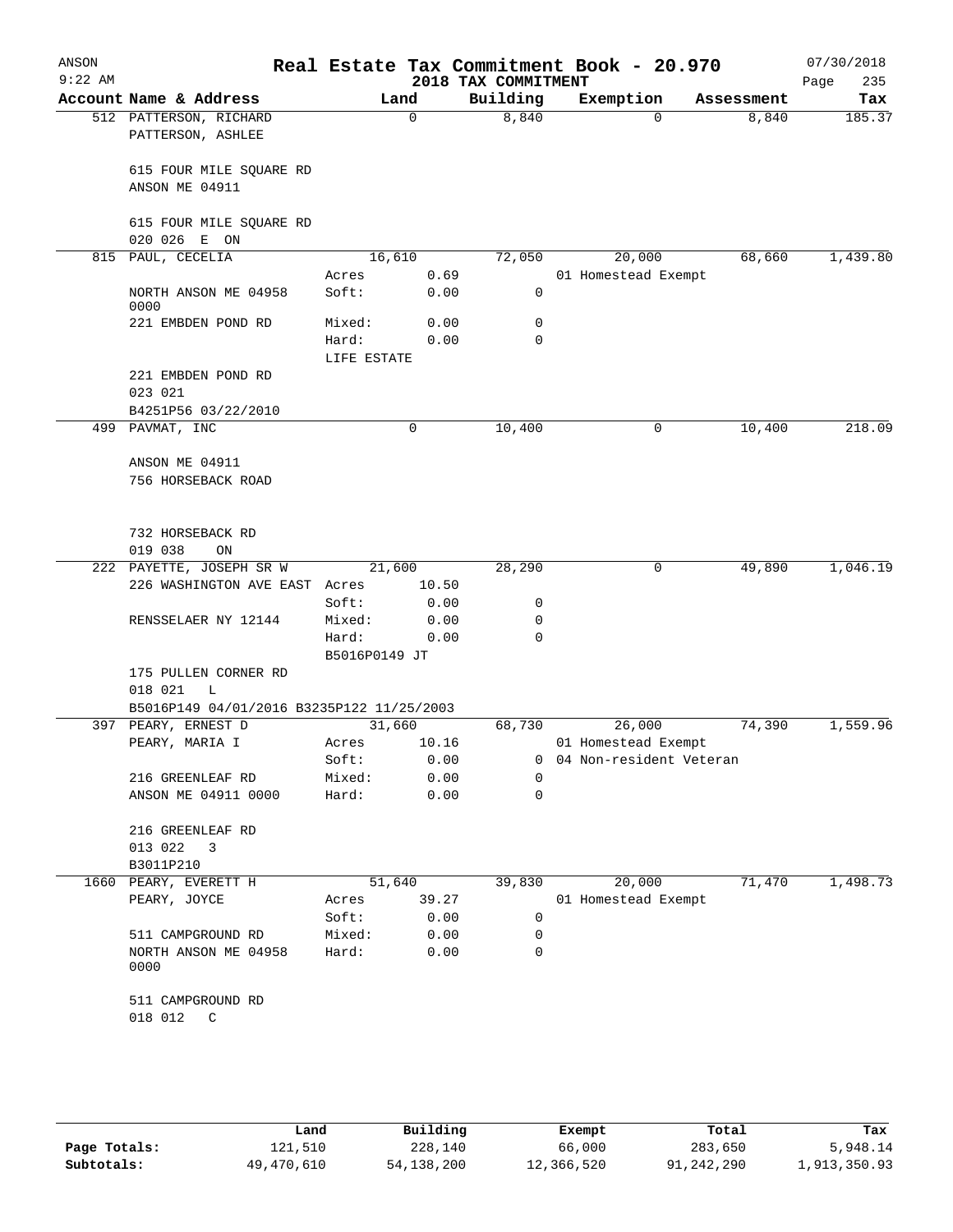| ANSON<br>$9:22$ AM |                                     |        |              |                                 | Real Estate Tax Commitment Book - 20.970 |             |            | 07/30/2018         |
|--------------------|-------------------------------------|--------|--------------|---------------------------------|------------------------------------------|-------------|------------|--------------------|
|                    | Account Name & Address              |        | Land         | 2018 TAX COMMITMENT<br>Building | Exemption                                |             | Assessment | 236<br>Page<br>Tax |
|                    | 1684 PEASE, MICHAEL S               |        | 12,330       | 0                               |                                          | $\Omega$    | 12,330     | 258.56             |
|                    | PEASE, JANA L V                     | Acres  | 1.22         |                                 |                                          |             |            |                    |
|                    |                                     | Soft:  | 0.00         | 0                               |                                          |             |            |                    |
|                    | PO BOX 474                          | Mixed: | 0.00         | 0                               |                                          |             |            |                    |
|                    | NORTH ANSON ME 04958                | Hard:  | 0.00         | 0                               |                                          |             |            |                    |
|                    | 0000                                |        |              |                                 |                                          |             |            |                    |
|                    | 009 037                             |        |              |                                 |                                          |             |            |                    |
|                    | B3892P41 08/06/2007                 |        |              |                                 |                                          |             |            |                    |
|                    | 1685 PEASE, MICHAEL S               |        | 27,500       | 69,800                          | 20,000                                   |             | 77,300     | 1,620.98           |
|                    | PEASE, JANA L V                     | Acres  | 6.50         |                                 | 01 Homestead Exempt                      |             |            |                    |
|                    |                                     | Soft:  | 0.00         | $\mathbf 0$                     |                                          |             |            |                    |
|                    | PO BOX 474                          | Mixed: | 0.00         | 0                               |                                          |             |            |                    |
|                    | NORTH ANSON ME 04958<br>0000        | Hard:  | 0.00         | 0                               |                                          |             |            |                    |
|                    | 35 HALL ST                          |        |              |                                 |                                          |             |            |                    |
|                    | 009 036                             |        |              |                                 |                                          |             |            |                    |
|                    | B3892P41 08/06/2007                 |        |              |                                 |                                          |             |            |                    |
|                    | 64 PELLETIER, DENNIS                |        | 30,000       | $\Omega$                        |                                          | 0           | 30,000     | 629.10             |
|                    | PELLETIER, PAULA                    | Acres  | 30.00        |                                 |                                          |             |            |                    |
|                    | 21 FOLLY BROOK TERRACE              | Soft:  | 0.00         | 0                               |                                          |             |            |                    |
|                    |                                     | Mixed: | 0.00         | 0                               |                                          |             |            |                    |
|                    | KINGSTON NH 03848                   | Hard:  | 0.00         | 0                               |                                          |             |            |                    |
|                    | 022 009                             |        |              |                                 |                                          |             |            |                    |
|                    | B5092P38 10/21/2016                 |        |              |                                 |                                          |             |            |                    |
|                    | 776 PELLETIER, SHARON A             |        | 15,100       | 74,680                          | 20,000                                   |             | 69,780     | 1,463.29           |
|                    |                                     | Acres  | 0.57         |                                 | 01 Homestead Exempt                      |             |            |                    |
|                    | ANSON ME 04911 0000                 | Soft:  | 0.00         | 0                               |                                          |             |            |                    |
|                    | PO BOX 41                           | Mixed: | 0.00         | 0                               |                                          |             |            |                    |
|                    |                                     | Hard:  | 0.00         | $\mathbf 0$                     |                                          |             |            |                    |
|                    | 138 MAIN ST<br>002 007              |        |              |                                 |                                          |             |            |                    |
|                    | B4355P240 12/31/2010                |        |              |                                 |                                          |             |            |                    |
| 1645               | PELLETIER, STANLEY J                |        | 18,190       | 0                               |                                          | $\mathbf 0$ | 18,190     | 381.44             |
|                    | PELLETIER, ELMIRA J                 | Acres  | 5.47         |                                 |                                          |             |            |                    |
|                    |                                     | Soft:  | 0.00         | 0                               |                                          |             |            |                    |
|                    | 661 MAIN ST                         | Mixed: | 0.00         | 0                               |                                          |             |            |                    |
|                    | ST. FRANCIS ME 04774                | Hard:  | 0.00         | $\mathbf 0$                     |                                          |             |            |                    |
|                    | 0000                                |        |              |                                 |                                          |             |            |                    |
|                    | 290 RIVER RD                        |        |              |                                 |                                          |             |            |                    |
|                    | 016 001 & 001-C                     |        |              |                                 |                                          |             |            |                    |
|                    | B4555P98 07/26/2012                 |        |              |                                 |                                          |             |            |                    |
|                    | 1563 PELOQUIN, BRENDA               |        | 17,320       | 34,850                          | 20,000                                   |             | 32,170     | 674.60             |
|                    |                                     | Acres  | 0.75         |                                 | 01 Homestead Exempt                      |             |            |                    |
|                    | ANSON ME 04911 0611                 | Soft:  | 0.00         | $\mathsf{O}$                    |                                          |             |            |                    |
|                    | PO BOX 611                          | Mixed: | 0.00         | 0                               |                                          |             |            |                    |
|                    |                                     | Hard:  | 0.00         | 0                               |                                          |             |            |                    |
|                    | 189 CAMPGROUND RD<br>015 050        |        |              |                                 |                                          |             |            |                    |
|                    | Α<br>B5062P260 08/15/2016 B2333P297 |        |              |                                 |                                          |             |            |                    |
|                    |                                     | Land   | Building     |                                 | Exempt                                   |             | Total      | Tax                |
| Page Totals:       | 120,440                             |        | 179,330      |                                 | 60,000                                   |             | 239,770    | 5,027.97           |
| Subtotals:         | 49,591,050                          |        | 54, 317, 530 |                                 | 12,426,520                               | 91,482,060  |            | 1,918,378.90       |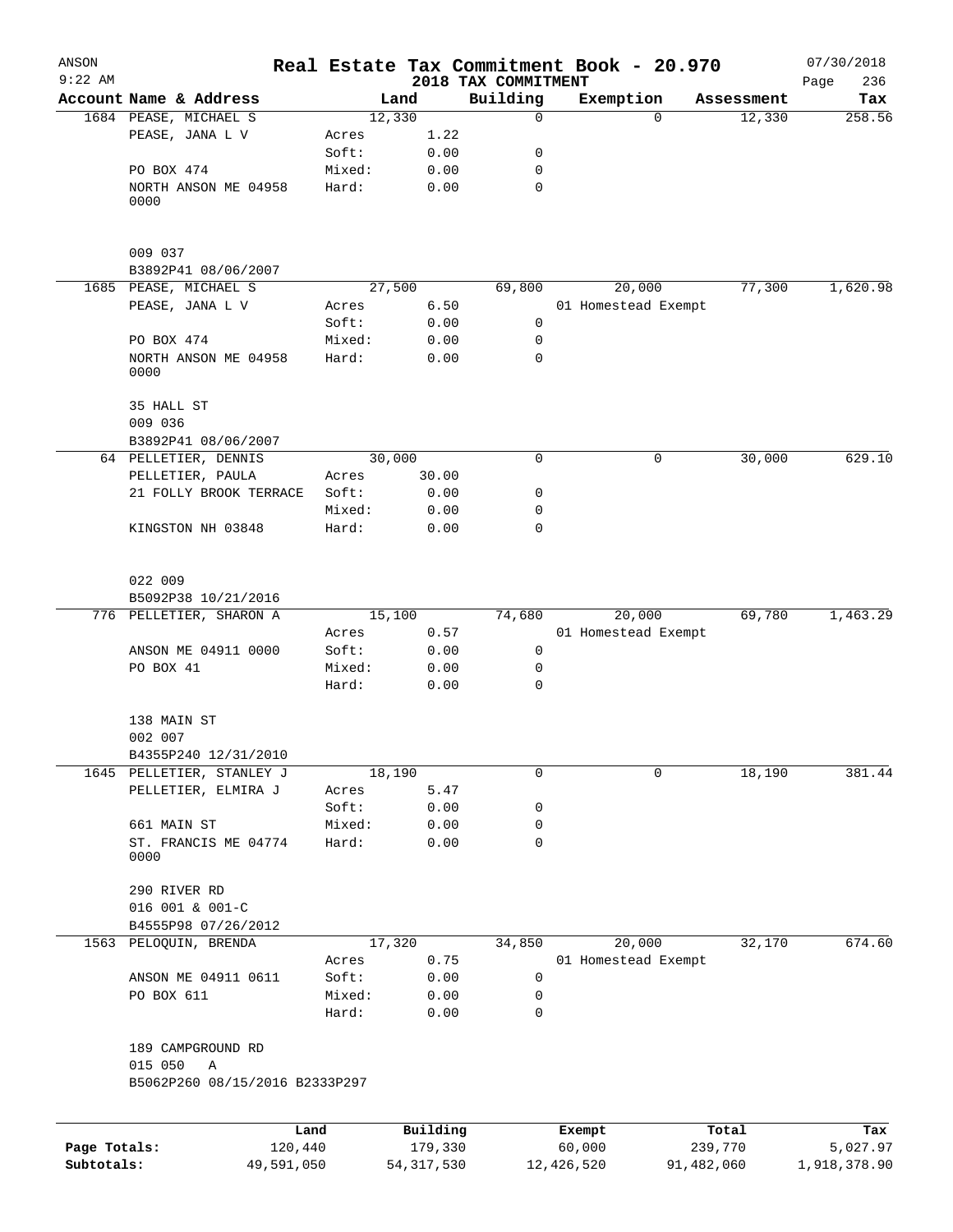| ANSON<br>$9:22$ AM |                                        |               |       | 2018 TAX COMMITMENT | Real Estate Tax Commitment Book - 20.970 |            | 07/30/2018<br>237<br>Page |
|--------------------|----------------------------------------|---------------|-------|---------------------|------------------------------------------|------------|---------------------------|
|                    | Account Name & Address                 | Land          |       | Building            | Exemption                                | Assessment | Tax                       |
|                    | 942 PENA, WENDY                        | 7,210         |       | 38,570              | 20,000                                   | 25,780     | 540.61                    |
|                    |                                        | Acres         | 0.13  |                     | 01 Homestead Exempt                      |            |                           |
|                    | NORTH ANSON ME 04958                   | Soft:         | 0.00  | $\mathsf{O}$        |                                          |            |                           |
|                    | 15 HALL STREET                         | Mixed:        | 0.00  | 0                   |                                          |            |                           |
|                    |                                        | Hard:         | 0.00  | $\mathbf 0$         |                                          |            |                           |
|                    | 15 HALL ST                             |               |       |                     |                                          |            |                           |
|                    | 009 039<br>$\overline{A}$              |               |       |                     |                                          |            |                           |
|                    | B4779P166 06/19/2014                   |               |       |                     |                                          |            |                           |
|                    | 762 PEPIN, DAVID A                     | 13,420        |       | 45,930              | 0                                        | 59,350     | 1,244.57                  |
|                    | 87 MAIN STREET APT A                   | Acres         | 0.45  |                     |                                          |            |                           |
|                    |                                        | Soft:         | 0.00  | 0                   |                                          |            |                           |
|                    | NEWPORT ME 04953 3008                  | Mixed:        | 0.00  | 0                   |                                          |            |                           |
|                    |                                        | Hard:         | 0.00  | 0                   |                                          |            |                           |
|                    | 12 RIVER RD                            |               |       |                     |                                          |            |                           |
|                    | 003 076                                |               |       |                     |                                          |            |                           |
|                    | B3659P252 03/27/2006                   |               |       |                     |                                          |            |                           |
|                    | 1662 PERGE, PETER                      | 18,150        |       | 0                   | 0                                        | 18,150     | 380.61                    |
|                    | 19 CALENDULA CT                        | Acres         | 5.10  |                     |                                          |            |                           |
|                    |                                        | Soft:         | 0.00  | 0                   |                                          |            |                           |
|                    | HOMOSASSA FL 34446                     | Mixed:        | 0.00  | 0                   |                                          |            |                           |
|                    |                                        | Hard:         | 0.00  | $\mathbf 0$         |                                          |            |                           |
|                    |                                        |               |       |                     |                                          |            |                           |
|                    | 023 044<br>К                           | 50,500        |       | 57,270              |                                          | 81,770     | 1,714.72                  |
|                    | 826 PERKINS, ANITA L<br>PERKINS, ERLON | Acres         | 49.00 |                     | 26,000<br>01 Homestead Exempt            |            |                           |
|                    |                                        | Soft:         | 0.00  |                     | 0 08 Vietnam Veteran                     |            |                           |
|                    | 471 TOWN FARM RD                       | Mixed:        | 0.00  | 0                   |                                          |            |                           |
|                    | ANSON ME 04911 0000                    | Hard:         | 0.00  | 0                   |                                          |            |                           |
|                    |                                        |               |       |                     |                                          |            |                           |
|                    | 471 TOWN FARM RD                       |               |       |                     |                                          |            |                           |
|                    | 019 015 & 15 B                         |               |       |                     |                                          |            |                           |
|                    | B2052P233                              |               |       |                     |                                          |            |                           |
|                    | 532 PERKINS, SANDRA A                  | 15,830        |       | 25,590              | 20,000                                   | 21,420     | 449.18                    |
|                    | PO BOX 494                             | Acres         | 0.35  |                     | 01 Homestead Exempt                      |            |                           |
|                    |                                        | Soft:         | 0.00  | 0                   |                                          |            |                           |
|                    | ANSON ME 04958                         | Mixed:        | 0.00  | 0                   |                                          |            |                           |
|                    |                                        | Hard:         | 0.00  | $\mathbf 0$         |                                          |            |                           |
|                    | 63 EMBDEN POND RD                      |               |       |                     |                                          |            |                           |
|                    | 009 016                                |               |       |                     |                                          |            |                           |
|                    | B3645P260 01/31/2006                   |               |       |                     |                                          |            |                           |
|                    | 204 PERRY, TIMOTHY                     | 20,000        |       | 0                   | 0                                        | 20,000     | 419.40                    |
|                    | PERRY, FELICIA                         | Acres         | 1.00  |                     |                                          |            |                           |
|                    | 15 E. DYER STREET                      | Soft:         | 0.00  | 0                   |                                          |            |                           |
|                    |                                        | Mixed:        | 0.00  | 0                   |                                          |            |                           |
|                    | SKOWHEGAN ME 04976                     | Hard:         | 0.00  | 0                   |                                          |            |                           |
|                    |                                        | B4992P0138 JT |       |                     |                                          |            |                           |
|                    | 590 FOUR MILE SQUARE RD                |               |       |                     |                                          |            |                           |
|                    | 020 025<br>$\mathbf{I}$                |               |       |                     |                                          |            |                           |
|                    | B4992P138 10/13/2016                   |               |       |                     |                                          |            |                           |
|                    |                                        |               |       |                     |                                          |            |                           |
|                    |                                        |               |       |                     |                                          |            |                           |
|                    |                                        |               |       |                     |                                          |            |                           |
|                    |                                        |               |       |                     |                                          |            |                           |

|              | Land       | Building   | Exempt     | Total      | Tax          |
|--------------|------------|------------|------------|------------|--------------|
| Page Totals: | 125,110    | 167,360    | 66,000     | 226,470    | 4,749.09     |
| Subtotals:   | 49,716,160 | 54,484,890 | 12,492,520 | 91,708,530 | 1,923,127.99 |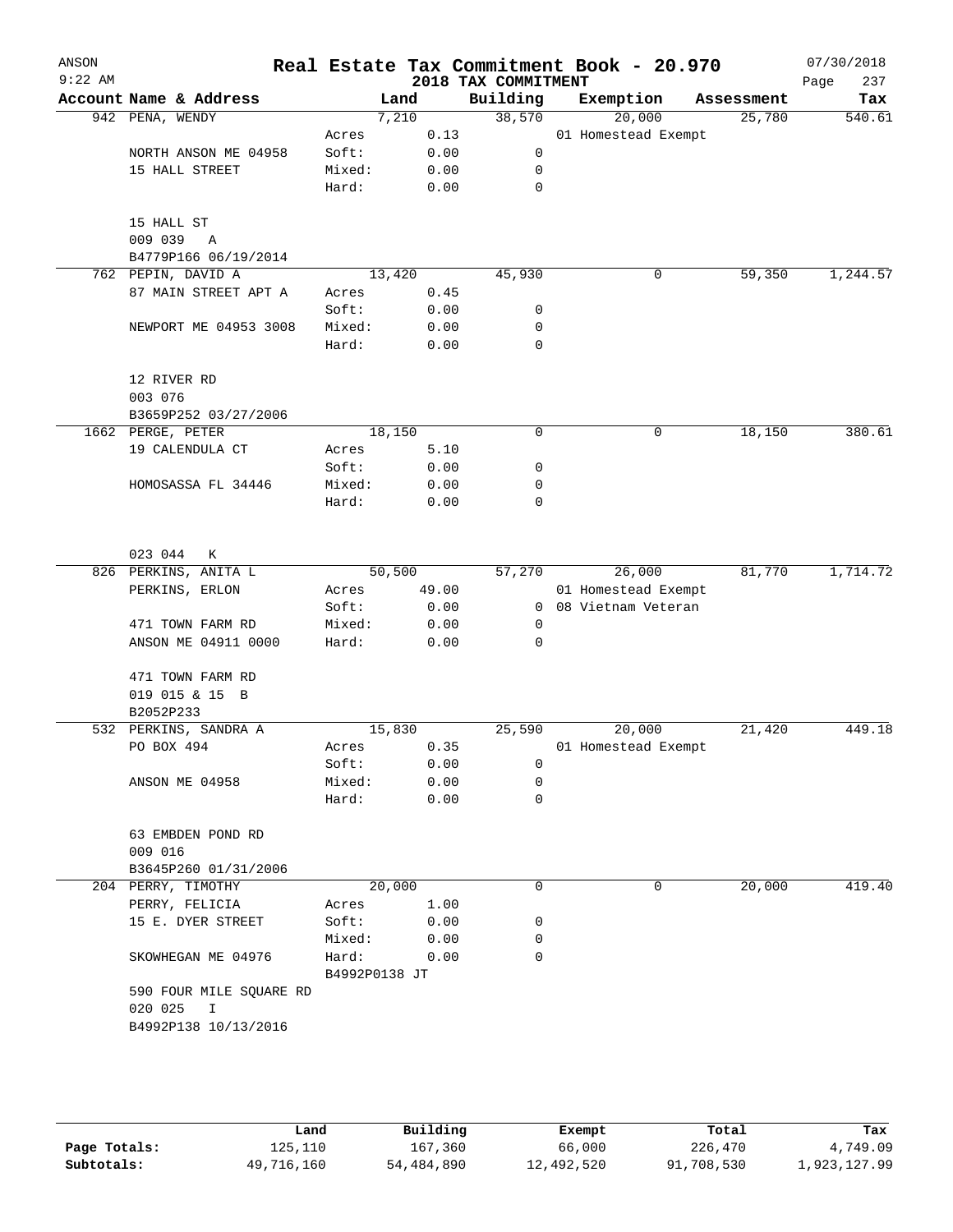| ANSON        |                                                                                       |                     |                |                         | Real Estate Tax Commitment Book - 20.970 |                      | 07/30/2018    |
|--------------|---------------------------------------------------------------------------------------|---------------------|----------------|-------------------------|------------------------------------------|----------------------|---------------|
| $9:22$ AM    | Account Name & Address                                                                |                     |                | 2018 TAX COMMITMENT     |                                          |                      | Page<br>238   |
|              | 732 PETELLE, LESLEY                                                                   |                     | Land<br>22,220 | Building<br>$\mathbf 0$ | Exemption<br>$\Omega$                    | Assessment<br>22,220 | Tax<br>465.95 |
|              | 338 HARWICH RD                                                                        | Acres               | 8.72           |                         |                                          |                      |               |
|              | PO BOX 532                                                                            | Soft:               | 0.00           | 0                       |                                          |                      |               |
|              | BREWSTER MA 02631 0532                                                                | Mixed:              | 0.00           | 0                       |                                          |                      |               |
|              |                                                                                       | Hard:               | 0.00           | $\mathbf 0$             |                                          |                      |               |
|              |                                                                                       |                     |                |                         |                                          |                      |               |
|              | 022 038<br>1                                                                          |                     |                |                         |                                          |                      |               |
|              | B3106P81                                                                              |                     |                |                         |                                          |                      |               |
|              | 350 PETERS, BRENDA E                                                                  |                     | 22,630         | 64,860                  | 20,000                                   | 67,490               | 1,415.27      |
|              | PETERS, KENNETH                                                                       | Acres               | 2.75           |                         | 01 Homestead Exempt                      |                      |               |
|              |                                                                                       | Soft:               | 0.00           | 0                       |                                          |                      |               |
|              | PO BOX 52                                                                             | Mixed:              | 0.00           | 0                       |                                          |                      |               |
|              | NORTH ANSON ME 04958<br>0052                                                          | Hard:               | 0.00           | $\Omega$                |                                          |                      |               |
|              | 441 SOLON RD                                                                          |                     |                |                         |                                          |                      |               |
|              | 024 034                                                                               |                     |                |                         |                                          |                      |               |
|              | B3346P126 07/21/2004                                                                  |                     |                |                         |                                          |                      |               |
|              | 828 PETERS, RICHARD                                                                   |                     | 17,320         | 38,370                  | 20,000                                   | 35,690               | 748.42        |
|              | PETERS, SANDRA                                                                        | Acres               | 0.75           |                         | 01 Homestead Exempt                      |                      |               |
|              |                                                                                       | Soft:               | 0.00           | 0                       |                                          |                      |               |
|              | 766 RIVER RD                                                                          | Mixed:              | 0.00           | 0                       |                                          |                      |               |
|              | NORTH ANSON ME 04958<br>0000                                                          | Hard:               | 0.00           | 0                       |                                          |                      |               |
|              | 766 RIVER RD                                                                          |                     |                |                         |                                          |                      |               |
|              | 017 011                                                                               |                     |                |                         |                                          |                      |               |
|              | B4702P117 08/22/2013                                                                  |                     |                |                         |                                          |                      |               |
|              | 1327 PETERS, RICHARD                                                                  |                     | 10,980         | 0                       | 0                                        | 10,980               | 230.25        |
|              | PETERS, TAMARA JEAN                                                                   | Acres               | 15.00          |                         |                                          |                      |               |
|              |                                                                                       | Soft:               | 0.00           | 0                       |                                          |                      |               |
|              | 766 RIVER RD                                                                          | Mixed:              | 14.50          | 2,494                   |                                          |                      |               |
|              | NORTH ANSON ME 04958<br>0000                                                          | Hard:               | 0.00           | 0                       |                                          |                      |               |
|              |                                                                                       | TREE GROWTH         |                |                         |                                          |                      |               |
|              | 110 HOLLIN WAITE HILL<br>014 038 001                                                  |                     |                |                         |                                          |                      |               |
|              | B4895P52 04/01/2015                                                                   |                     |                |                         |                                          |                      |               |
|              | 831 PETERSEN, HENRICK V                                                               |                     | 17,090         | 99,740                  | 26,000                                   | 90,830               | 1,904.71      |
|              | PETERSEN, SUSAN                                                                       | Acres               | 0.73           |                         | 01 Homestead Exempt                      |                      |               |
|              |                                                                                       | Soft:               | 0.00           | 0                       | 02 Resident Veteran                      |                      |               |
|              | PO BOX 218                                                                            | Mixed:<br>Hard:     | 0.00           | 0                       |                                          |                      |               |
|              | NORTH ANSON ME 04958<br>0218                                                          |                     | 0.00           | 0                       |                                          |                      |               |
|              | 116 NORTH MAIN ST                                                                     |                     |                |                         |                                          |                      |               |
|              | 007 018                                                                               |                     |                |                         |                                          |                      |               |
|              | B1495P45                                                                              |                     |                |                         |                                          |                      |               |
| 199          | PETERSON, LAURA A                                                                     |                     | 45,220         | 173,330                 | 20,000                                   | 198,550              | 4,163.59      |
|              |                                                                                       | Acres               | 59.80          |                         | 01 Homestead Exempt                      |                      |               |
|              | MADISON ME 04950 0000                                                                 | Soft:               | 5.00           | 585                     |                                          |                      |               |
|              | PO BOX 373                                                                            | Mixed:              | 0.00           | $\mathbf 0$             |                                          |                      |               |
|              |                                                                                       | Hard:<br>B5179P0122 | 39.00          | 7,332                   |                                          |                      |               |
|              | 24 LAURA'S WAY<br>011 028                                                             |                     |                |                         |                                          |                      |               |
|              | B5250P39 01/30/2018 B5179P124 06/30/2017 B5179P122<br>06/30/2017 B2573P228 07/01/1999 |                     |                |                         |                                          |                      |               |
|              | Land                                                                                  |                     | Building       |                         | Exempt                                   | Total                | Tax           |
| Page Totals: | 135,460                                                                               |                     | 376,300        |                         | 86,000                                   | 425,760              | 8,928.19      |
| Subtotals:   | 49,851,620                                                                            |                     | 54,861,190     |                         | 12,578,520                               | 92, 134, 290         | 1,932,056.18  |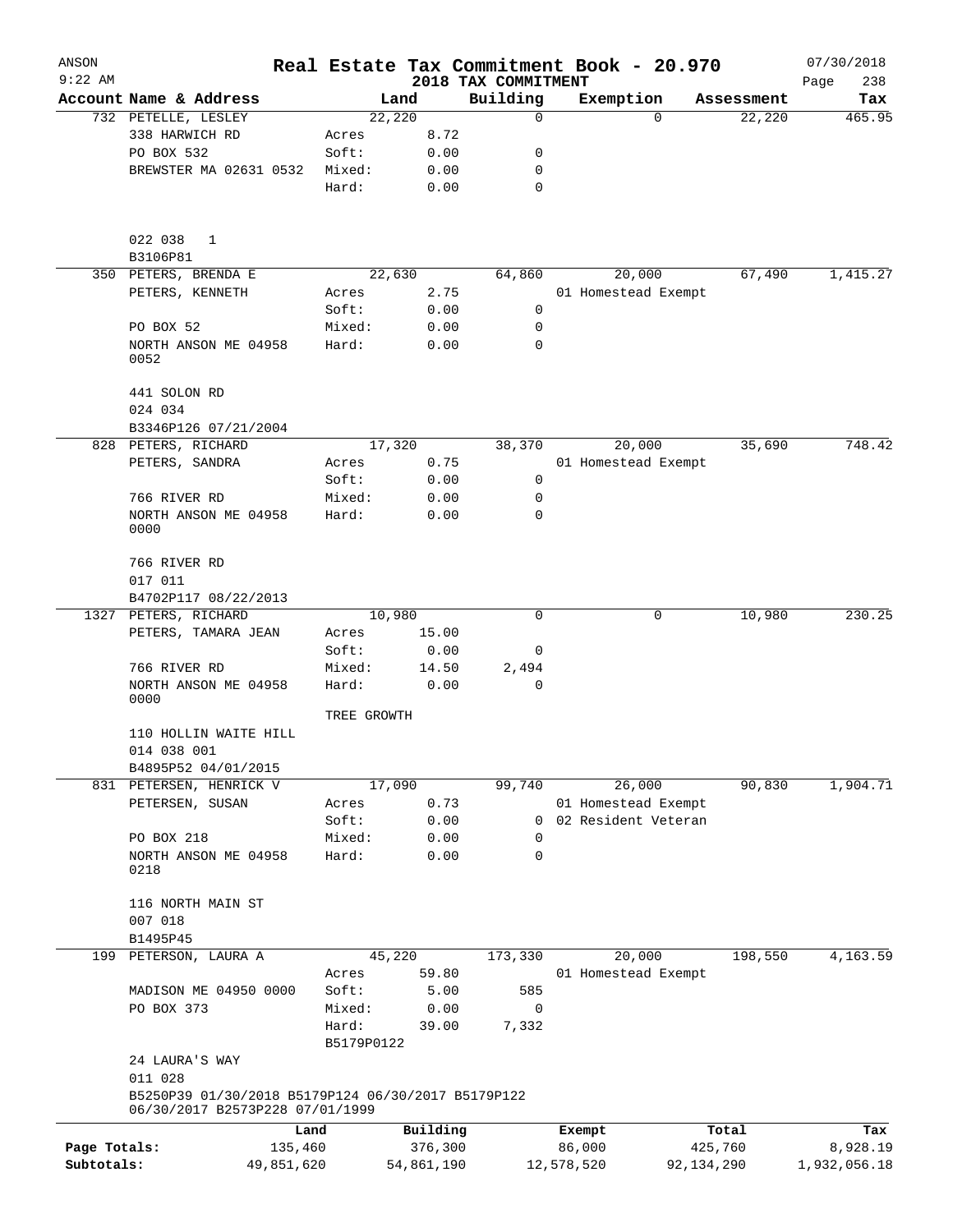| ANSON<br>$9:22$ AM |                                          |                        |              | 2018 TAX COMMITMENT | Real Estate Tax Commitment Book - 20.970 |            | 07/30/2018<br>239<br>Page |
|--------------------|------------------------------------------|------------------------|--------------|---------------------|------------------------------------------|------------|---------------------------|
|                    | Account Name & Address                   | Land                   |              | Building            | Exemption                                | Assessment | Tax                       |
|                    | 834 PETLEY, FERNE L. (LIFE               | 12,650                 |              | 83,730              | 20,000                                   | 76,380     | 1,601.69                  |
|                    | ESTATE)<br>PETLEY, GARY L & SMITH, Acres |                        | 0.40         |                     | 01 Homestead Exempt                      |            |                           |
|                    | GAIL A.                                  |                        |              | 0                   |                                          |            |                           |
|                    | PO BOX 256                               | Soft:<br>Mixed:        | 0.00<br>0.00 | 0                   |                                          |            |                           |
|                    | ANSON ME 04911 0256                      | Hard:                  | 0.00         | $\Omega$            |                                          |            |                           |
|                    |                                          | B5122P0163 LIFE ESTATE |              |                     |                                          |            |                           |
|                    | 12 GARDNER ST<br>002 058                 |                        |              |                     |                                          |            |                           |
|                    | B5122P163 01/25/2017 B782P836            |                        |              |                     |                                          |            |                           |
|                    | 835 PETLEY, TERRY A                      | 11,830                 |              | 46,790              | 20,000                                   | 38,620     | 809.86                    |
|                    | PETLEY, CYNTHIA J                        | Acres                  | 0.35         |                     | 01 Homestead Exempt                      |            |                           |
|                    |                                          | Soft:                  | 0.00         | 0                   |                                          |            |                           |
|                    | PO BOX 139                               | Mixed:                 | 0.00         | 0                   |                                          |            |                           |
|                    | ANSON ME 04911 0139                      | Hard:                  | 0.00         | 0                   |                                          |            |                           |
|                    | 36 ARNOLDS LN<br>001 016<br>$\mathbf B$  |                        |              |                     |                                          |            |                           |
|                    | B1305P137                                |                        |              |                     |                                          |            |                           |
|                    | 1050 PETRIE, GAYLE N                     | 13,860                 |              | 31,780              | 0                                        | 45,640     | 957.07                    |
|                    | 108 CROSS ROAD                           | Acres                  | 0.48         |                     |                                          |            |                           |
|                    |                                          | Soft:                  | 0.00         | 0                   |                                          |            |                           |
|                    | AVON ME 04966 3025                       | Mixed:                 | 0.00         | 0                   |                                          |            |                           |
|                    |                                          | Hard:                  | 0.00         | 0                   |                                          |            |                           |
|                    | 38 WILLOW ST<br>006 048<br>C             |                        |              |                     |                                          |            |                           |
|                    | B2725P292                                |                        |              |                     |                                          |            |                           |
|                    | 936 PFEIFER, KRISTEN                     | 17,550                 |              | 99,410              | 0                                        | 116,960    | 2,452.65                  |
|                    | 28 BAYLEY STREET, 406                    | Acres                  | 0.77         |                     |                                          |            |                           |
|                    |                                          | Soft:                  | 0.00         | 0                   |                                          |            |                           |
|                    | PAWTUCKET RI 02660                       | Mixed:                 | 0.00         | 0                   |                                          |            |                           |
|                    |                                          | Hard:                  | 0.00         | 0                   |                                          |            |                           |
|                    |                                          | B5218B0312             |              |                     |                                          |            |                           |
|                    | 35 ELM ST<br>006 046                     |                        |              |                     |                                          |            |                           |
|                    | B5218P312 09/27/2017 B953P251            |                        |              |                     |                                          |            |                           |
|                    | 1390 PHILPOT, CHERYL A. &                | 14,830                 |              | 52,160              | 0                                        | 66,990     | 1,404.78                  |
|                    | SHAW, MICHAEL R                          | Acres                  | 0.55         |                     |                                          |            |                           |
|                    |                                          | Soft:                  | 0.00         | 0                   |                                          |            |                           |
|                    | PO BOX 282                               | Mixed:                 | 0.00         | 0                   |                                          |            |                           |
|                    | NORTH ANSON ME 04958                     | Hard:                  | 0.00         | 0                   |                                          |            |                           |
|                    | 81 ELM ST<br>009 025                     |                        |              |                     |                                          |            |                           |
|                    | B4602P312 11/29/2012                     |                        |              |                     |                                          |            |                           |
|                    | 846 PHILPOT, JEAN                        |                        | 0            | 6,140               | 0                                        | 6,140      | 128.76                    |
|                    |                                          |                        |              |                     |                                          |            |                           |
|                    | NORTH ANSON ME 04958<br>0231             |                        |              |                     |                                          |            |                           |
|                    | PO BOX 231                               |                        |              |                     |                                          |            |                           |
|                    | 56 HIGH ST                               |                        |              |                     |                                          |            |                           |
|                    | 009 032<br>ON                            |                        |              |                     |                                          |            |                           |
|                    |                                          |                        |              |                     |                                          |            |                           |
|                    |                                          | Land,                  | Building     |                     | Exempt                                   | Total      | Tax                       |

|              | Land       | Building   | Exempt     | Total      | Tax          |
|--------------|------------|------------|------------|------------|--------------|
| Page Totals: | 70,720     | 320,010    | 40,000     | 350,730    | 7.354.81     |
| Subtotals:   | 49,922,340 | 55,181,200 | 12,618,520 | 92,485,020 | 1,939,410.99 |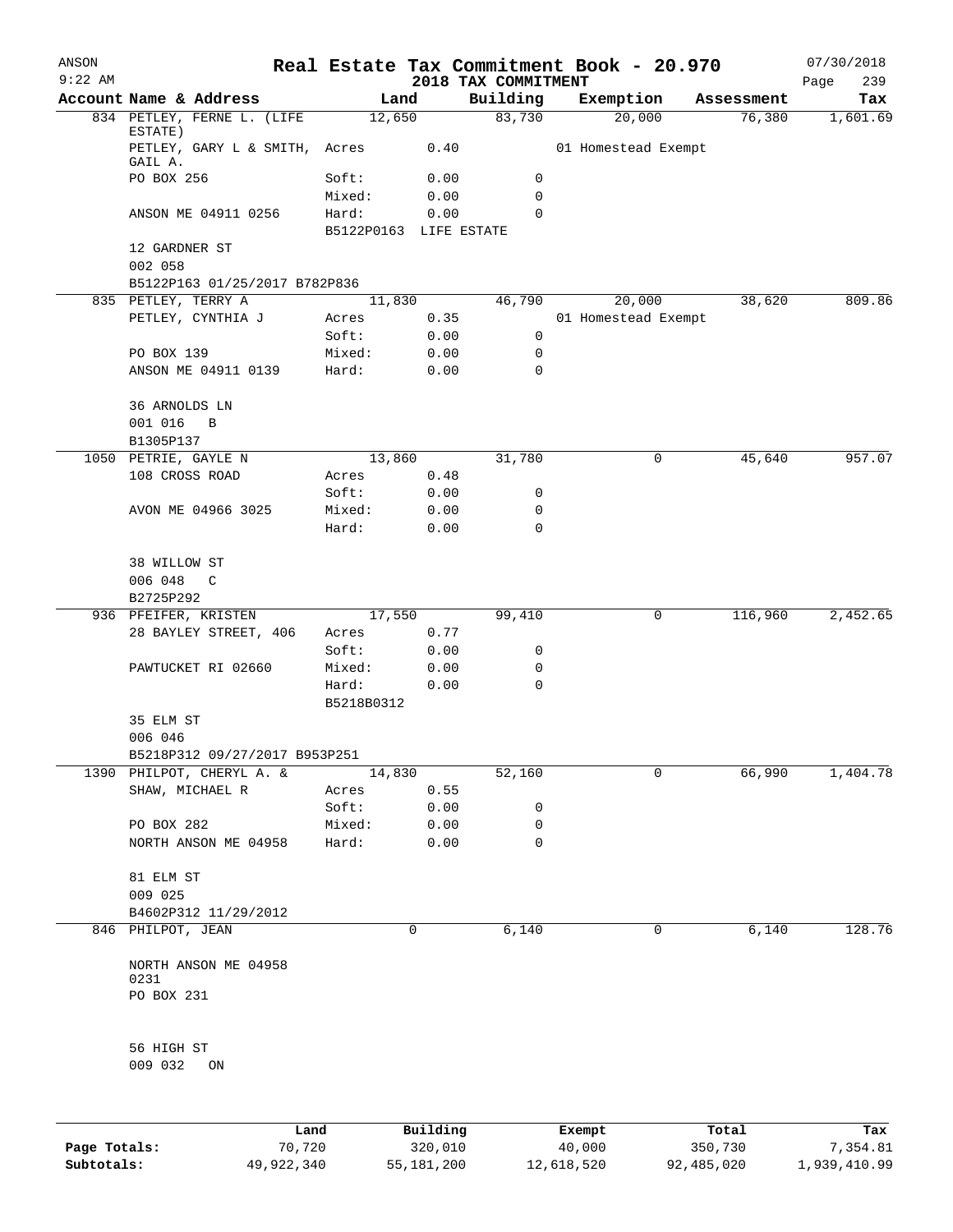| ANSON<br>$9:22$ AM |                                               |                 |       | 2018 TAX COMMITMENT | Real Estate Tax Commitment Book - 20.970 |   |            | 07/30/2018<br>Page<br>240 |
|--------------------|-----------------------------------------------|-----------------|-------|---------------------|------------------------------------------|---|------------|---------------------------|
|                    | Account Name & Address                        | Land            |       | Building            | Exemption                                |   | Assessment | Tax                       |
|                    | 61 PHILPOT, JEAN H, R<br>COURTNEY &           | 24,050          |       | 2,100               | 20,000                                   |   | 6,150      | 128.97                    |
|                    | PINKHAM, MARK W & DALE<br>R                   | Acres           | 3.70  |                     | 01 Homestead Exempt                      |   |            |                           |
|                    |                                               | Soft:           | 0.00  | 0                   |                                          |   |            |                           |
|                    | PO BOX 231                                    | Mixed:          | 0.00  | 0                   |                                          |   |            |                           |
|                    | NORTH ANSON ME 04958<br>0231                  | Hard:           | 0.00  | $\mathbf 0$         |                                          |   |            |                           |
|                    | 009 032                                       |                 |       |                     |                                          |   |            |                           |
|                    | B2632P102                                     |                 |       |                     |                                          |   |            |                           |
|                    | 1187 PICONE, SUSAN                            | 18,560          |       | 84,730              | 20,000                                   |   | 83,290     | 1,746.59                  |
|                    |                                               | Acres           | 0.53  |                     | 01 Homestead Exempt                      |   |            |                           |
|                    | ANSON ME 04911 0592                           | Soft:           | 0.00  | 0                   |                                          |   |            |                           |
|                    | PO BOX 592                                    | Mixed:<br>Hard: | 0.00  | 0<br>0              |                                          |   |            |                           |
|                    |                                               |                 | 0.00  |                     |                                          |   |            |                           |
|                    | 16 BUSWELL ST                                 |                 |       |                     |                                          |   |            |                           |
|                    | 002 024<br>B                                  |                 |       |                     |                                          |   |            |                           |
|                    | B2427P209                                     |                 |       |                     |                                          |   |            |                           |
|                    | 1060 PIEHLER, COURTLAND W<br>JR, &            | 24,690          |       | 0                   |                                          | 0 | 24,690     | 517.75                    |
|                    | JASON W.B., & COURTLAND Acres<br>W III        |                 | 14.36 |                     |                                          |   |            |                           |
|                    |                                               | Soft:           | 0.00  | 0                   |                                          |   |            |                           |
|                    | PO BOX 68                                     | Mixed:          | 0.00  | 0                   |                                          |   |            |                           |
|                    | MARION MA 02738 0068                          | Hard:           | 0.00  | 0                   |                                          |   |            |                           |
|                    | 022 038<br>7                                  |                 |       |                     |                                          |   |            |                           |
|                    | B2786P70                                      |                 |       |                     |                                          |   |            |                           |
|                    | 861 PIERCE WILLIAM B., JR.<br>&               | 21,650          |       | 47,930              |                                          | 0 | 69,580     | 1,459.09                  |
|                    | PIERCE, MADELENE E                            | Acres           | 2.10  |                     |                                          |   |            |                           |
|                    |                                               | Soft:           | 0.00  | 0                   |                                          |   |            |                           |
|                    | 611 FAHI POND RD                              | Mixed:          | 0.00  | 0                   |                                          |   |            |                           |
|                    | EMBDEN ME 04958                               | Hard:           | 0.00  | 0                   |                                          |   |            |                           |
|                    | 226 FAHI POND RD                              |                 |       |                     |                                          |   |            |                           |
|                    | 023 012                                       |                 |       |                     |                                          |   |            |                           |
|                    | B4549P123 06/27/2012                          |                 |       |                     |                                          |   |            |                           |
|                    | 837 PIERRO, SAMUEL O                          | 37,500          |       | $\Omega$            |                                          | 0 | 37,500     | 786.38                    |
|                    |                                               | Acres           | 27.00 |                     |                                          |   |            |                           |
|                    | VINELAND NJ 08360 0000                        | Soft:           | 0.00  | 0                   |                                          |   |            |                           |
|                    | 1475 W LANDIS AVE                             | Mixed:          | 0.00  | 0                   |                                          |   |            |                           |
|                    |                                               | Hard:           | 0.00  | $\Omega$            |                                          |   |            |                           |
|                    | 767 PEASE HILL RD<br>013 012<br>B<br>B867P163 |                 |       |                     |                                          |   |            |                           |

|              | Land       | Building     | Exempt     | Total      | Tax          |
|--------------|------------|--------------|------------|------------|--------------|
| Page Totals: | 126,450    | 134,760      | 40,000     | 221,210    | 4,638.78     |
| Subtotals:   | 50,048,790 | 55, 315, 960 | 12,658,520 | 92,706,230 | 1,944,049.77 |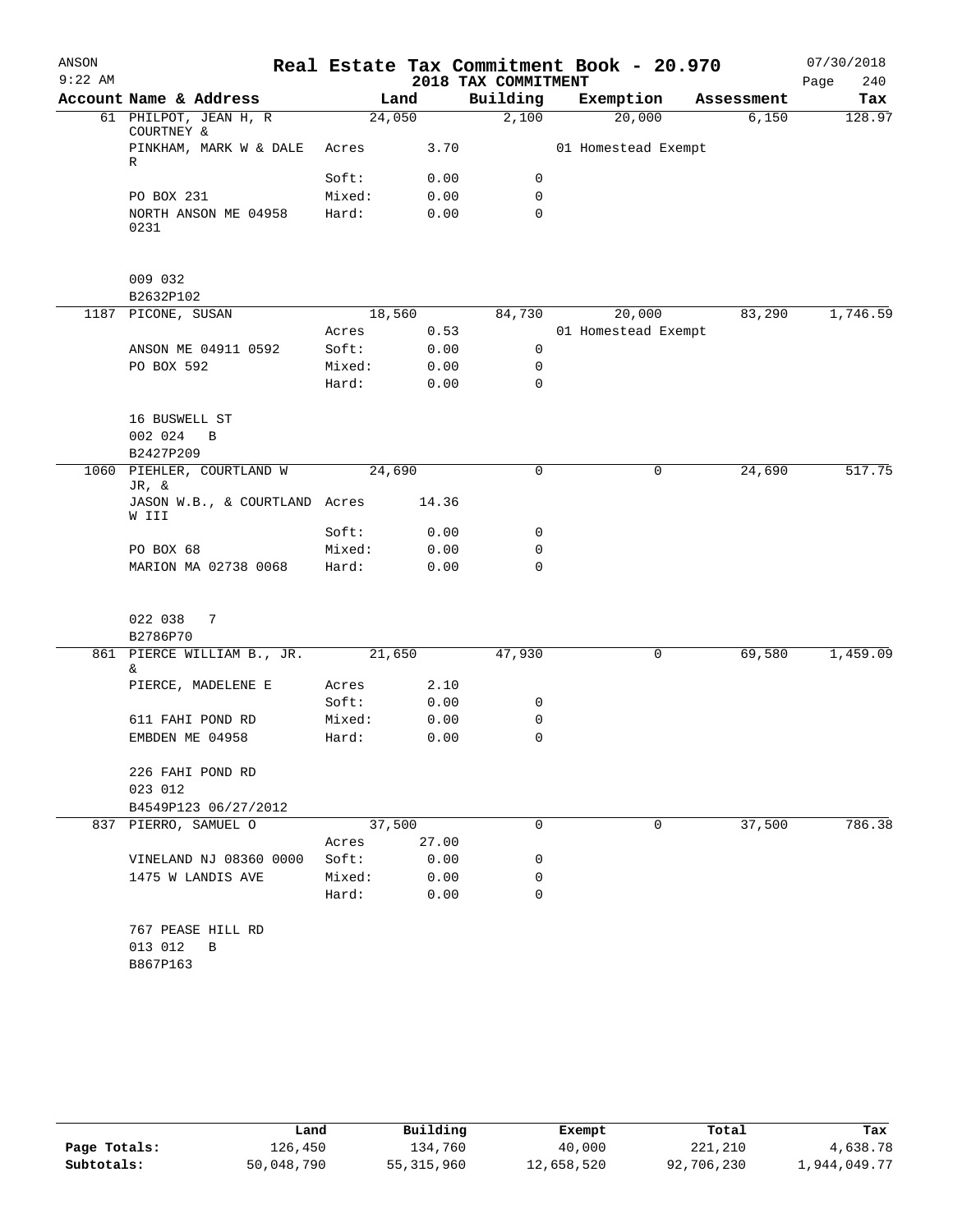| ANSON<br>$9:22$ AM |                                           |                     |              | 2018 TAX COMMITMENT | Real Estate Tax Commitment Book - 20.970 |            | 07/30/2018         |
|--------------------|-------------------------------------------|---------------------|--------------|---------------------|------------------------------------------|------------|--------------------|
|                    | Account Name & Address                    |                     | Land         | Building            | Exemption                                | Assessment | Page<br>241<br>Tax |
|                    | 1364 PILATO, FREDERICK J                  |                     | 17,520       | 0                   | $\Omega$                                 | 17,520     | 367.39             |
|                    | 125 HAMPSHIRE STREET                      | Acres               | 10.40        |                     |                                          |            |                    |
|                    |                                           | Soft:               | 0.00         | 0                   |                                          |            |                    |
|                    | LOWELL MA 01850                           | Mixed:              | 0.00         | $\mathbf 0$         |                                          |            |                    |
|                    |                                           | Hard:               | 0.00         | $\mathbf 0$         |                                          |            |                    |
|                    | 015 044<br>C                              |                     |              |                     |                                          |            |                    |
|                    | B1290P211 09/13/1986                      |                     |              |                     |                                          |            |                    |
|                    | 713 PIMENTAL, MATTHEW J                   |                     | 26,540       | 42,970              | 20,000                                   | 49,510     | 1,038.22           |
|                    |                                           | Acres               | 20.00        |                     | 01 Homestead Exempt                      |            |                    |
|                    | ANSON ME 04911 3707                       | Soft:               | 0.00         | 0                   |                                          |            |                    |
|                    | 562 VALLEY RD                             | Mixed:              | 0.00         | 0                   |                                          |            |                    |
|                    |                                           | Hard:               | 0.00         | 0                   |                                          |            |                    |
|                    | 562 VALLEY RD                             |                     |              |                     |                                          |            |                    |
|                    | 019 033                                   |                     |              |                     |                                          |            |                    |
| 840                | B4432P218 08/22/2011<br>PINKHAM FAMILY    |                     | 18,330       | 72,170              | 20,000                                   | 70,500     | 1,478.39           |
|                    | IRREVOCABLE TRUST                         |                     |              |                     |                                          |            |                    |
|                    | 176 FAHI POND RD                          | Acres               | 0.84         |                     | 01 Homestead Exempt                      |            |                    |
|                    |                                           | Soft:               | 0.00         | 0                   |                                          |            |                    |
|                    | NORTH ANSON ME 04958<br>0000              | Mixed:              | 0.00         | 0                   |                                          |            |                    |
|                    |                                           | Hard:<br>B5196P0289 | 0.00         | 0<br>LIFE ESTATE    |                                          |            |                    |
|                    | 176 FAHI POND RD                          |                     |              |                     |                                          |            |                    |
|                    | 023 009<br>C                              |                     |              |                     |                                          |            |                    |
|                    | B5196P289 08/10/2017 B1643P159 09/28/1990 |                     |              |                     |                                          |            |                    |
|                    | 1671 PINKHAM, BRYCE P                     |                     | 33,800       | 60,050              | 26,000                                   | 67,850     | 1,422.81           |
|                    | PINKHAM, EDNA G                           |                     | 11.00        |                     | 01 Homestead Exempt                      |            |                    |
|                    |                                           | Acres<br>Soft:      | 0.00         | $\mathbf{0}$        | 02 Resident Veteran                      |            |                    |
|                    | 452 NEW PORTLAND RD                       | Mixed:              | 0.00         | 0                   |                                          |            |                    |
|                    | NORTH ANSON ME 04958<br>0000              | Hard:               | 0.00         | 0                   |                                          |            |                    |
|                    | 452 NEW PORTLAND RD                       |                     |              |                     |                                          |            |                    |
|                    | 022 006                                   |                     |              |                     |                                          |            |                    |
|                    | 352 PINKHAM, KAREN S                      |                     | 11,140       | 73,640              | 20,000                                   | 64,780     | 1,358.44           |
|                    | NORTH ANSON ME 04958                      | Acres<br>Soft:      | 0.31<br>0.00 | 0                   | 01 Homestead Exempt                      |            |                    |
|                    | 7523<br>13 CENTER STREET                  | Mixed:              | 0.00         | 0                   |                                          |            |                    |
|                    |                                           | Hard:               | 0.00         | 0                   |                                          |            |                    |
|                    | 13 CENTER ST                              |                     |              |                     |                                          |            |                    |
|                    | 006 019                                   |                     |              |                     |                                          |            |                    |
|                    | B5003P270 02/23/2016 B2728P243            |                     |              |                     |                                          |            |                    |
|                    | 59 PINKHAM, RONALD D                      |                     | 49,100       | 0                   | 0                                        | 49,100     | 1,029.63           |
|                    | PINKHAM, JUDY P                           | Acres               | 39.00        |                     |                                          |            |                    |
|                    |                                           | Soft:               | 0.00         | 0                   |                                          |            |                    |
|                    | 596 NEW PORTLAND RD                       | Mixed:              | 0.00         | 0                   |                                          |            |                    |
|                    | EMBDEN ME 04958 0000                      | Hard:               | 0.00         | 0                   |                                          |            |                    |
|                    | 574 NEW PORTLAND RD                       |                     |              |                     |                                          |            |                    |
|                    | 022 004                                   |                     |              |                     |                                          |            |                    |
|                    | B1827P135                                 |                     |              |                     |                                          |            |                    |
|                    |                                           | Land                | Building     |                     | Exempt                                   | Total      | Tax                |
| Page Totals:       |                                           | 156,430             | 248,830      |                     | 86,000                                   | 319,260    | 6,694.88           |
| Subtotals:         | 50,205,220                                |                     | 55,564,790   |                     | 12,744,520                               | 93,025,490 | 1,950,744.65       |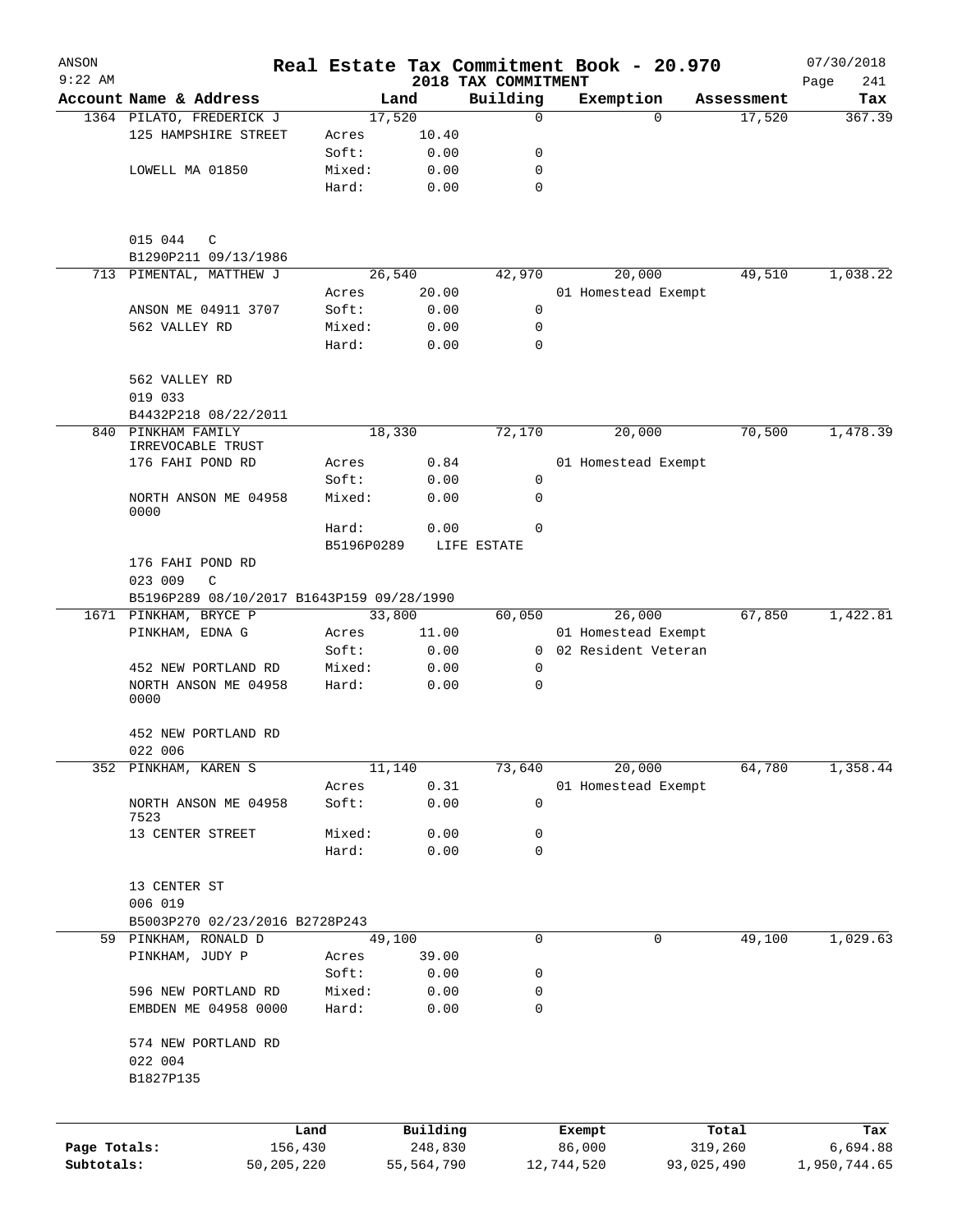| ANSON<br>$9:22$ AM |                                |        |         |       | 2018 TAX COMMITMENT | Real Estate Tax Commitment Book - 20.970 |            | 07/30/2018<br>242<br>Page |
|--------------------|--------------------------------|--------|---------|-------|---------------------|------------------------------------------|------------|---------------------------|
|                    | Account Name & Address         |        | Land    |       | Building            | Exemption                                | Assessment | Tax                       |
|                    | 844 PINKHAM, SAMUEL            |        | 13, 120 |       | 56,450              | $\Omega$                                 | 69,570     | 1,458.88                  |
|                    | PINKHAM, VALARIE J             | Acres  |         | 0.43  |                     |                                          |            |                           |
|                    |                                | Soft:  |         | 0.00  | 0                   |                                          |            |                           |
|                    | 131 SMITH ROAD                 | Mixed: |         | 0.00  | 0                   |                                          |            |                           |
|                    | ANSON ME 04911 0000            | Hard:  |         | 0.00  | 0                   |                                          |            |                           |
|                    | 307 CAMPGROUND RD<br>015 047 D |        |         |       |                     |                                          |            |                           |
|                    | B2049P337                      |        |         |       |                     |                                          |            |                           |
|                    | 1672 PINKHAM, SAMUEL           |        | 12,000  |       | 0                   | 0                                        | 12,000     | 251.64                    |
|                    |                                | Acres  |         | 1.00  |                     |                                          |            |                           |
|                    | ANSON ME 04911 0000            | Soft:  |         | 0.00  | 0                   |                                          |            |                           |
|                    | 131 SMITH ROAD                 | Mixed: |         | 0.00  | 0                   |                                          |            |                           |
|                    |                                | Hard:  |         | 0.00  | 0                   |                                          |            |                           |
|                    | 015 047 B                      |        |         |       |                     |                                          |            |                           |
|                    | B1110P193                      |        |         |       |                     |                                          |            |                           |
|                    | 338 PINKHAM, SAMUEL N          |        | 33,640  |       | 0                   | 0                                        | 33,640     | 705.43                    |
|                    | PINKHAM, VALARIE J             | Acres  |         | 12.14 |                     |                                          |            |                           |
|                    |                                | Soft:  |         | 0.00  | 0                   |                                          |            |                           |
|                    | 131 SMITH ROAD                 | Mixed: |         | 0.00  | 0                   |                                          |            |                           |
|                    | ANSON ME 04911 0000            | Hard:  |         | 0.00  | 0                   |                                          |            |                           |
|                    | 308 CAMPGROUND RD              |        |         |       |                     |                                          |            |                           |
|                    | 015 043<br>E                   |        |         |       |                     |                                          |            |                           |
|                    | B2517P71                       |        |         |       |                     |                                          |            |                           |
|                    | 1969 PINKHAM, TAMMY            |        | 0       |       | 13,760              | 0                                        | 13,760     | 288.55                    |
|                    | PO BOX 219                     |        |         |       |                     |                                          |            |                           |
|                    | STRATTON ME 04982              |        |         |       |                     |                                          |            |                           |
|                    | 424 NEW PORTLAND RD            |        |         |       |                     |                                          |            |                           |
|                    | 022 006 ON                     |        |         |       |                     |                                          |            |                           |
|                    | 1900 PINKHAM, TOBY &           |        | 51,000  |       | 197,480             | 20,000                                   | 228,480    | 4,791.23                  |
|                    | BLANCHARD, BETH K              | Acres  |         | 51.20 |                     | 01 Homestead Exempt                      |            |                           |
|                    |                                | Soft:  |         | 0.00  | 0                   |                                          |            |                           |
|                    | 449 NEW PORTLAND RD            | Mixed: |         | 0.00  | 0                   |                                          |            |                           |
|                    | NORTH ANSON ME 04958           | Hard:  |         | 0.00  | 0                   |                                          |            |                           |
|                    | 0000                           |        |         |       |                     |                                          |            |                           |
|                    | 449 NEW PORTLAND RD            |        |         |       |                     |                                          |            |                           |
|                    | 023 043 A                      |        |         |       |                     |                                          |            |                           |
|                    | B4669P289 05/29/2013           |        |         |       |                     |                                          |            |                           |
| 1990               | PINKHAM, TOBY D                |        | 15,910  |       | 123,800             | 0                                        | 139,710    | 2,929.72                  |
|                    |                                | Acres  |         | 2.27  |                     |                                          |            |                           |
|                    | NORTH ANSON ME 04958<br>0000   | Soft:  |         | 0.00  | 0                   |                                          |            |                           |
|                    | 449 NEW PORTLAND RD            | Mixed: |         | 0.00  | 0                   |                                          |            |                           |
|                    |                                | Hard:  |         | 0.00  | 0                   |                                          |            |                           |
|                    | 596 RIVER RD                   |        |         |       |                     |                                          |            |                           |
|                    | 016 012                        |        |         |       |                     |                                          |            |                           |
|                    | B4404P184 04/13/2011           |        |         |       |                     |                                          |            |                           |
|                    |                                |        |         |       |                     |                                          |            |                           |
|                    |                                |        |         |       |                     |                                          |            |                           |

|              | Land       | Building   | Exempt     | Total      | Tax          |
|--------------|------------|------------|------------|------------|--------------|
| Page Totals: | 125,670    | 391,490    | 20,000     | 497,160    | 10,425.45    |
| Subtotals:   | 50,330,890 | 55,956,280 | 12,764,520 | 93,522,650 | 1,961,170.10 |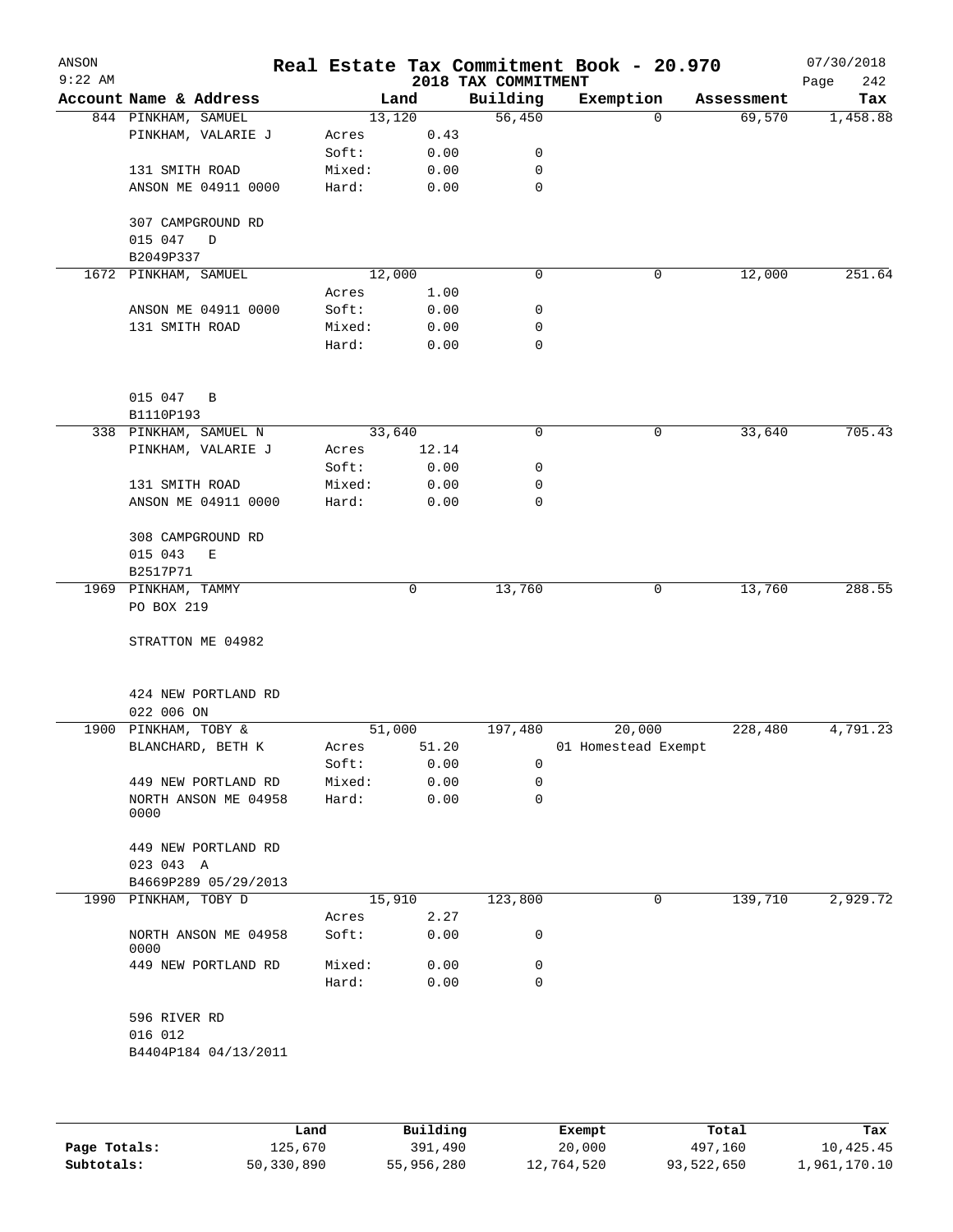| ANSON        |                                             |            |                         |            | Real Estate Tax Commitment Book - 20.970 |            |                               |                       | 07/30/2018      |
|--------------|---------------------------------------------|------------|-------------------------|------------|------------------------------------------|------------|-------------------------------|-----------------------|-----------------|
| $9:22$ AM    | Account Name & Address                      |            |                         | Land       | 2018 TAX COMMITMENT<br>Building          |            |                               |                       | 243<br>Page     |
|              | 775 PINKHAM, TOBY D                         |            | 26,000                  |            | 86,770                                   |            | Exemption<br>$\Omega$         | Assessment<br>112,770 | Tax<br>2,364.79 |
|              |                                             |            | Acres                   | 5.00       |                                          |            |                               |                       |                 |
|              | NORTH ANSON ME 04958<br>0000                |            | Soft:                   | 0.00       | 0                                        |            |                               |                       |                 |
|              | 449 NEW PORTLAND RD                         |            | Mixed:                  | 0.00       | $\mathbf 0$                              |            |                               |                       |                 |
|              |                                             |            | Hard:                   | 0.00       | $\Omega$                                 |            |                               |                       |                 |
|              | 421 NEW PORTLAND RD                         |            |                         |            |                                          |            |                               |                       |                 |
|              | 023 043                                     |            |                         |            |                                          |            |                               |                       |                 |
|              | B3237P202                                   |            | 26,710                  |            |                                          |            |                               | 90,110                | 1,889.61        |
|              | 420 PINKHAM, VALARIE J<br>PINKHAM, SAMUEL N |            | Acres                   | 5.47       | 83,400                                   |            | 20,000<br>01 Homestead Exempt |                       |                 |
|              |                                             |            | Soft:                   | 0.00       | 0                                        |            |                               |                       |                 |
|              | 131 SMITH ROAD                              |            | Mixed:                  | 0.00       | 0                                        |            |                               |                       |                 |
|              | ANSON ME 04911 0000                         |            | Hard:                   | 0.00       | $\mathbf 0$                              |            |                               |                       |                 |
|              | 131 SMITH RD                                |            |                         |            |                                          |            |                               |                       |                 |
|              | 010 011<br>9                                |            |                         |            |                                          |            |                               |                       |                 |
|              | B4274P191 05/22/2010                        |            |                         |            |                                          |            |                               |                       |                 |
| 1437         | PINKHAM, VALARIE J. &                       |            | 33,570                  |            | 170,300                                  |            | 0                             | 203,870               | 4,275.15        |
|              | PINKHAM, SAMUEL N                           |            | Acres                   | 0.92       |                                          |            |                               |                       |                 |
|              |                                             |            | Soft:                   | 0.00       | 0                                        |            |                               |                       |                 |
|              | 131 SMITH ROAD                              |            | Mixed:                  | 0.00       | 0                                        |            |                               |                       |                 |
|              | ANSON ME 04911 0000                         |            | Hard:                   | 0.00       | 0                                        |            |                               |                       |                 |
|              | 5 NEW PORTLAND RD<br>009 006                |            |                         |            |                                          |            |                               |                       |                 |
|              | B4225P237 12/18/2009 B3988P108 04/16/2008   |            |                         |            |                                          |            |                               |                       |                 |
| 2023         | PIPER FARM REAL ESTATE,<br>LLC,             |            | 23,970                  |            | 0                                        |            | 0                             | 23,970                | 502.65          |
|              | 40 PIPER ROAD                               |            | Acres                   | 13.47      |                                          |            |                               |                       |                 |
|              |                                             |            | Soft:                   | 0.00       | 0                                        |            |                               |                       |                 |
|              | EMBDEN ME 04958                             |            | Mixed:                  | 0.00       | 0                                        |            |                               |                       |                 |
|              |                                             |            | Hard:                   | 0.00       | 0                                        |            |                               |                       |                 |
|              | PATTERSON BRIDGE RD<br>017 037 2            |            |                         |            |                                          |            |                               |                       |                 |
|              | B5051P292 07/20/2016                        |            |                         |            |                                          |            |                               |                       |                 |
| 1313         | PIPER HAMILTON, LLC                         |            |                         | 4,300      | 0                                        |            | 0                             | 4,300                 | 90.17           |
|              |                                             |            | Acres                   | 12.50      |                                          |            |                               |                       |                 |
|              | EMBDEN ME 04958                             |            | Soft:                   | 0.00       | 0                                        |            |                               |                       |                 |
|              | 60 PIPER RD                                 |            | Mixed:                  | 0.00       | 0                                        |            |                               |                       |                 |
|              |                                             |            | Hard:                   | 0.00       | 0                                        |            |                               |                       |                 |
|              |                                             |            | FARMLAND CLASSIFICATION |            |                                          |            |                               |                       |                 |
|              | 024 035                                     |            |                         |            |                                          |            |                               |                       |                 |
|              | B4750P49 01/13/2014                         |            |                         |            |                                          |            |                               |                       |                 |
| 1702         | PIZZO, FRANK S                              |            | 34,100                  |            | 0                                        |            | 0                             | 34,100                | 715.08          |
|              |                                             |            | Acres                   | 20.60      |                                          |            |                               |                       |                 |
|              | ESSEX MA 01929 0000                         |            | Soft:                   | 0.00       | 0                                        |            |                               |                       |                 |
|              | 27 STORY ST                                 |            | Mixed:                  | 0.00       | 0                                        |            |                               |                       |                 |
|              |                                             |            | Hard:                   | 0.00       | 0                                        |            |                               |                       |                 |
|              | 021 008<br>1                                |            |                         |            |                                          |            |                               |                       |                 |
|              | B3078P79                                    |            |                         |            |                                          |            |                               |                       |                 |
|              |                                             | Land       |                         | Building   |                                          | Exempt     |                               | Total                 | Tax             |
| Page Totals: |                                             | 148,650    |                         | 340,470    |                                          | 20,000     |                               | 469,120               | 9,837.45        |
| Subtotals:   |                                             | 50,479,540 |                         | 56,296,750 |                                          | 12,784,520 |                               | 93,991,770            | 1,971,007.55    |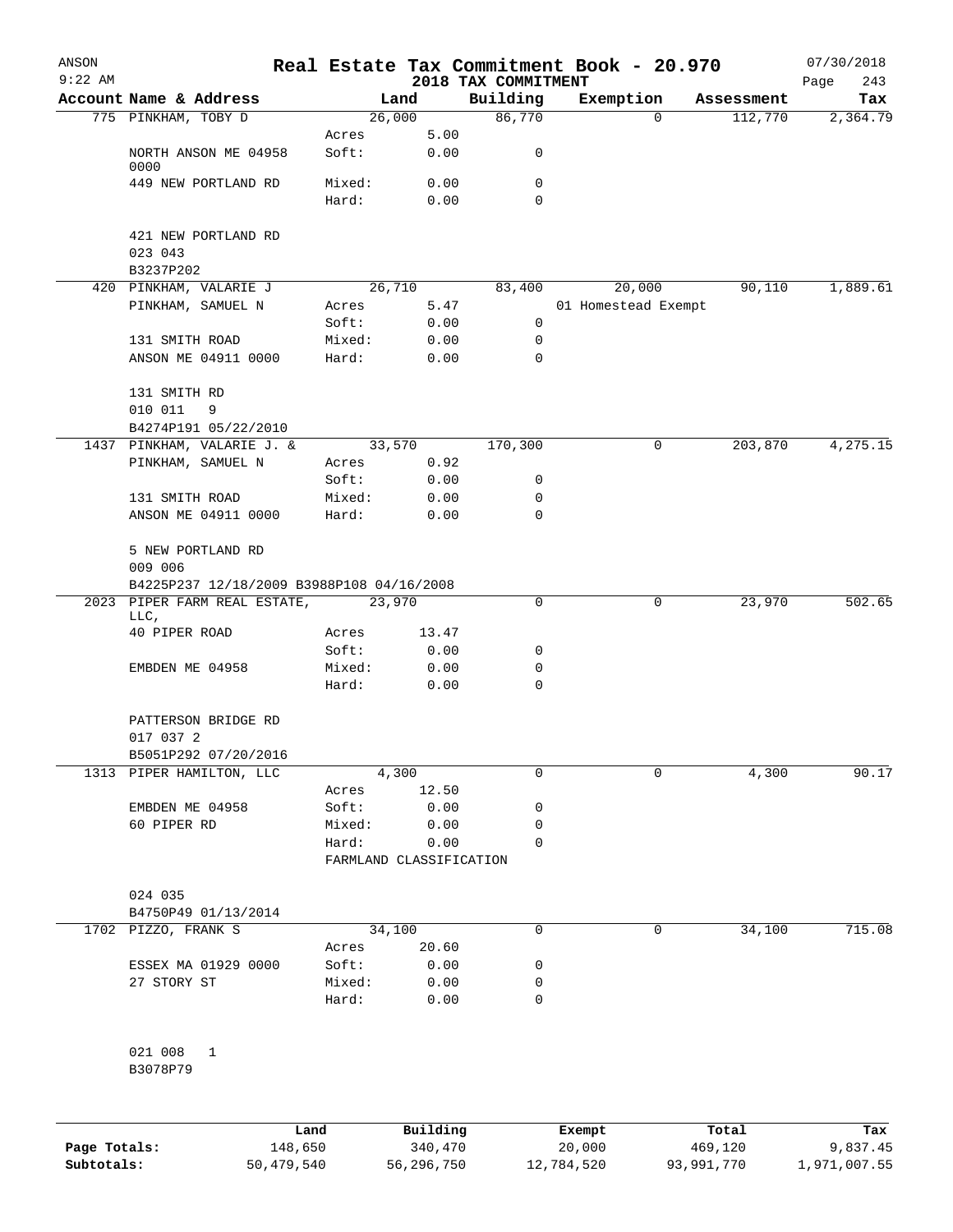| ANSON<br>$9:22$ AM |                              |             |          | 2018 TAX COMMITMENT                     | Real Estate Tax Commitment Book - 20.970 |            | 07/30/2018<br>244<br>Page |
|--------------------|------------------------------|-------------|----------|-----------------------------------------|------------------------------------------|------------|---------------------------|
|                    | Account Name & Address       |             | Land     | Building                                | Exemption                                | Assessment | Tax                       |
|                    | 1673 PLOURD, RICHARD         | 78,460      |          | 229,770                                 | 26,000                                   | 282,230    | 5,918.36                  |
|                    | PLOURD, AUDREY               | Acres       | 287.00   |                                         | 01 Homestead Exempt                      |            |                           |
|                    |                              | Soft:       | 23.00    |                                         | 2,691 04 Non-resident Veteran            |            |                           |
|                    | 100 QUINCY WOOD RD           | Mixed:      | 80.00    | 13,760                                  |                                          |            |                           |
|                    | ANSON ME 04911 0000          | Hard:       | 174.00   | 32,712                                  |                                          |            |                           |
|                    |                              |             |          | INCL. M18, L22&23, &M19, L3 TREE GROWTH |                                          |            |                           |
|                    | 100 QUINCY WOOD RD           |             |          |                                         |                                          |            |                           |
|                    | 015 013, 14, 15              |             |          |                                         |                                          |            |                           |
| 845                | PLOURD, RICHARD              | 35,270      |          | 1,050                                   | 0                                        | 36,320     | 761.63                    |
|                    | PLOURD, AUDREY               | Acres       | 106.00   |                                         |                                          |            |                           |
|                    |                              | Soft:       | 26.00    | 3,042                                   |                                          |            |                           |
|                    | 100 QUINCY WOOD RD           | Mixed:      | 74.00    | 12,728                                  |                                          |            |                           |
|                    | ANSON ME 04911 0000          | Hard:       | 0.00     | 0                                       |                                          |            |                           |
|                    |                              | TREE GROWTH |          |                                         |                                          |            |                           |
|                    | 015 020                      |             |          |                                         |                                          |            |                           |
|                    | B758P306                     |             |          |                                         |                                          |            |                           |
|                    | 386 PLOURDE, DONNA R         | 21,100      |          | 135,830                                 | 20,000                                   | 136,930    | 2,871.42                  |
|                    |                              | Acres       | 1.73     |                                         | 01 Homestead Exempt                      |            |                           |
|                    | ANSON ME 04911 0000          | Soft:       | 0.00     | 0                                       |                                          |            |                           |
|                    | 25 PARKWOODS DR              | Mixed:      | 0.00     | 0                                       |                                          |            |                           |
|                    |                              | Hard:       | 0.00     | 0                                       |                                          |            |                           |
|                    | 25 PARKWOODS DR              |             |          |                                         |                                          |            |                           |
|                    | 010 007 10                   |             |          |                                         |                                          |            |                           |
|                    | B3485P132 05/18/2005         |             |          |                                         |                                          |            |                           |
|                    | 208 POIRIER, CHRISTOPHER G   | 20,300      |          | 10,690                                  | 0                                        | 30,990     | 649.86                    |
|                    |                              | Acres       | 1.20     |                                         |                                          |            |                           |
|                    | WATERVILLE ME 04901<br>2564  | Soft:       | 0.00     | 0                                       |                                          |            |                           |
|                    | PO BOX 2564                  | Mixed:      | 0.00     | 0                                       |                                          |            |                           |
|                    |                              | Hard:       | 0.00     | 0                                       |                                          |            |                           |
|                    | 596 FOUR MILE SQUARE RD      |             |          |                                         |                                          |            |                           |
|                    | 020 025<br>Η                 |             |          |                                         |                                          |            |                           |
|                    | B3897P97 08/17/2007          |             |          |                                         |                                          |            |                           |
|                    | 852 POIRIER, THOMAS F &      |             | 8,940    | 60,580                                  | 20,000                                   | 49,520     | 1,038.43                  |
|                    | ALLISON B, TR.               |             |          |                                         |                                          |            |                           |
|                    | PO BOX 316                   | Acres       | 0.20     |                                         | 01 Homestead Exempt                      |            |                           |
|                    |                              | Soft:       | 0.00     | 0                                       |                                          |            |                           |
|                    | ANSON ME 04911 0316          | Mixed:      | 0.00     | 0                                       |                                          |            |                           |
|                    |                              | Hard:       | 0.00     | 0                                       |                                          |            |                           |
|                    | 141 MAIN ST                  |             |          |                                         |                                          |            |                           |
|                    | 002 055                      |             |          |                                         |                                          |            |                           |
|                    | B4555P197 06/19/2012         |             |          |                                         |                                          |            |                           |
|                    | 853 POIRIER, THOMAS F &      | 12,650      |          | 14,240                                  | 0                                        | 26,890     | 563.88                    |
|                    | ALLISON B, TR.<br>PO BOX 316 | Acres       | 0.40     |                                         |                                          |            |                           |
|                    |                              | Soft:       | 0.00     | 0                                       |                                          |            |                           |
|                    | ANSON ME 04911 0316          | Mixed:      | 0.00     | 0                                       |                                          |            |                           |
|                    |                              | Hard:       | 0.00     | 0                                       |                                          |            |                           |
|                    | 143 MAIN ST                  |             |          |                                         |                                          |            |                           |
|                    | 002 054                      |             |          |                                         |                                          |            |                           |
|                    | B4555P197 06/19/2012         |             |          |                                         |                                          |            |                           |
|                    |                              |             |          |                                         |                                          |            |                           |
|                    |                              |             |          |                                         |                                          |            |                           |
|                    |                              | Land        | Building |                                         | Exempt                                   | Total      | Tax                       |

**Page Totals:** 176,720 452,160 66,000 562,880 11,803.58 **Subtotals:** 50,656,260 56,748,910 12,850,520 94,554,650 1,982,811.13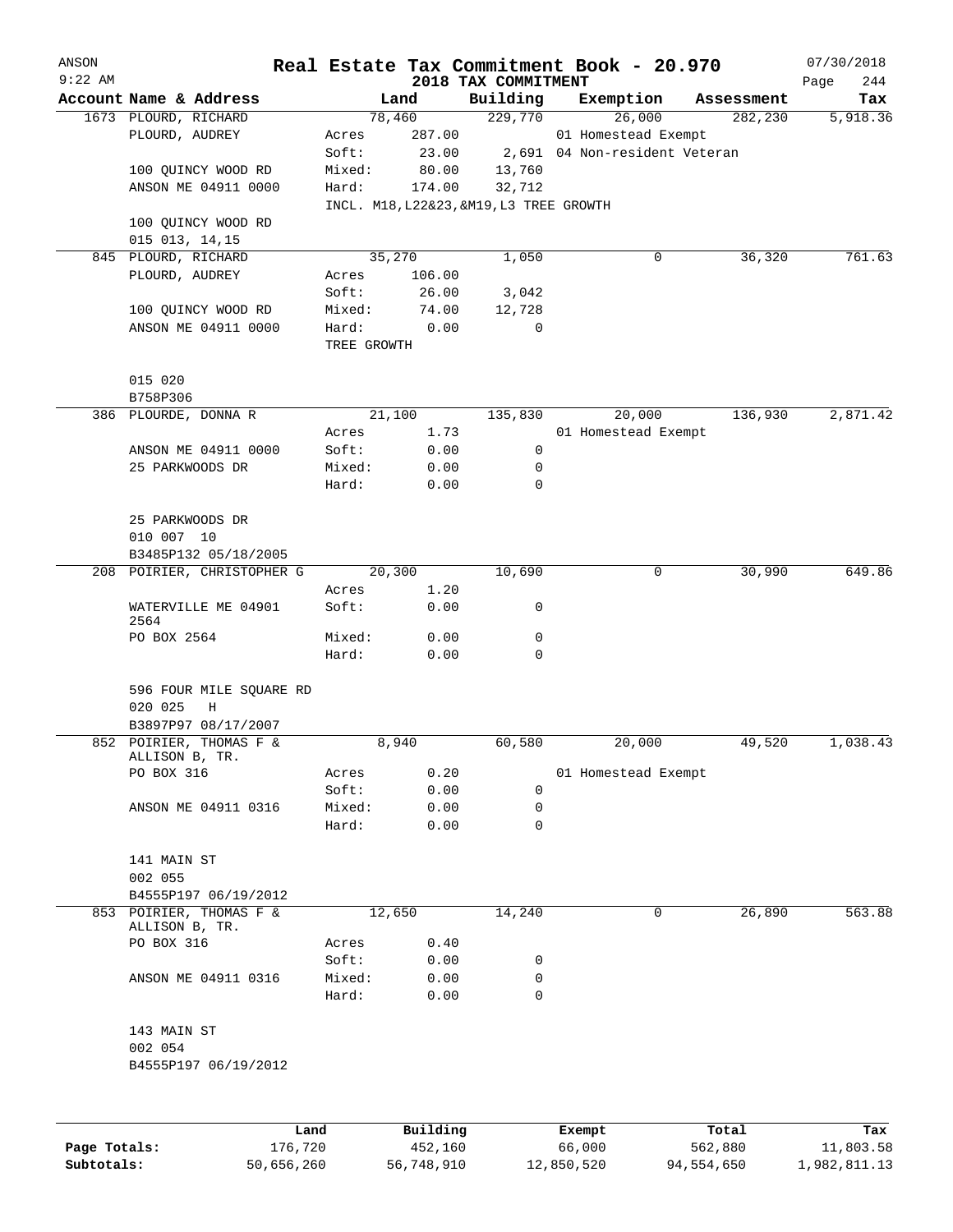| ANSON<br>$9:22$ AM |                                                   |                     |        |              | 2018 TAX COMMITMENT | Real Estate Tax Commitment Book - 20.970 |            | 07/30/2018<br>245<br>Page |
|--------------------|---------------------------------------------------|---------------------|--------|--------------|---------------------|------------------------------------------|------------|---------------------------|
|                    | Account Name & Address                            |                     | Land   |              | Building            | Exemption                                | Assessment | Tax                       |
|                    | 234 POISSONER, ALESIA M                           |                     | 6,000  |              | 10,730              | $\Omega$                                 | 16,730     | 350.83                    |
|                    | PETERSON, CHEYENNE M                              | Acres               |        | 0.09         |                     |                                          |            |                           |
|                    | 830 RIVER ROAD                                    | Soft:               |        | 0.00         | 0                   |                                          |            |                           |
|                    |                                                   | Mixed:              |        | 0.00         | 0                   |                                          |            |                           |
|                    | NORTH ANSON ME 04958                              | Hard:               |        | 0.00         | 0                   |                                          |            |                           |
|                    | 830 RIVER RD                                      |                     |        |              |                     |                                          |            |                           |
|                    | 018 005<br>$\mathsf{C}$<br>B5143P50 03/23/2017    |                     |        |              |                     |                                          |            |                           |
|                    | 851 POISSONNIER, IRENE T                          |                     | 8,000  |              | 18,310              | 0                                        | 26,310     | 551.72                    |
|                    |                                                   | Acres               |        | 0.16         |                     |                                          |            |                           |
|                    | ANSON ME 04911 0000                               | Soft:               |        | 0.00         | 0                   |                                          |            |                           |
|                    | 130 PREBLE AVE                                    | Mixed:              |        | 0.00         | 0                   |                                          |            |                           |
|                    |                                                   | Hard:               |        | 0.00         | 0                   |                                          |            |                           |
|                    | 126 PREBLE AVE                                    |                     |        |              |                     |                                          |            |                           |
|                    | 004 035                                           |                     |        |              |                     |                                          |            |                           |
|                    | B598P284                                          |                     |        |              |                     |                                          |            |                           |
| 1677               | POISSONNIER, IRENE T                              |                     | 29,130 |              | 25,680              | 26,000                                   | 28,810     | 604.15                    |
|                    |                                                   | Acres               |        | 1.75         |                     | 01 Homestead Exempt                      |            |                           |
|                    | ANSON ME 04911 0000                               | Soft:               |        | 0.00         | $\overline{0}$      | 03 Resident Veteran Widow                |            |                           |
|                    | 130 PREBLE AVE                                    | Mixed:              |        | 0.00         | 0                   |                                          |            |                           |
|                    |                                                   | Hard:               |        | 0.00         | $\mathbf 0$         |                                          |            |                           |
|                    | 130 PREBLE AVE                                    |                     |        |              |                     |                                          |            |                           |
|                    | 015 001                                           |                     |        |              |                     |                                          |            |                           |
|                    | 76 POLLOCK, RONALD                                |                     | 7,200  |              | 0                   | 0                                        | 7,200      | 150.98                    |
|                    | PO BOX 21                                         | Acres               |        | 0.36         |                     |                                          |            |                           |
|                    |                                                   | Soft:               |        | 0.00         | 0                   |                                          |            |                           |
|                    | NORTH ANSON ME 04958                              | Mixed:              |        | 0.00         | 0                   |                                          |            |                           |
|                    |                                                   | Hard:<br>B4972P0283 |        | 0.00         | $\Omega$            |                                          |            |                           |
|                    | 42 NEW PORTLAND RD                                |                     |        |              |                     |                                          |            |                           |
|                    | 008 024                                           |                     |        |              |                     |                                          |            |                           |
|                    | B4972P283 10/27/2015                              |                     |        |              |                     |                                          |            |                           |
|                    | 1550 POLLOCK, RONALD E                            |                     | 29,520 |              | 120,390             | 0                                        | 149,910    | 3, 143.61                 |
|                    | 14 ESSEX STREET                                   | Acres               |        | 20.00        |                     |                                          |            |                           |
|                    |                                                   | Soft:               |        | 0.00         | 0                   |                                          |            |                           |
|                    | MIDDLETON MA 01949 0000                           | Mixed:              |        | 0.00         | 0                   |                                          |            |                           |
|                    |                                                   | Hard:               |        | 0.00         | 0                   |                                          |            |                           |
|                    |                                                   | FARMLAND CLASS      |        |              |                     |                                          |            |                           |
|                    | 58 NEW PORTLAND RD                                |                     |        |              |                     |                                          |            |                           |
|                    | 018 041                                           |                     |        |              |                     |                                          |            |                           |
|                    | B4879P319 02/18/2015                              |                     |        |              |                     |                                          |            |                           |
|                    | 855 POMELOW, BRIAN L                              |                     | 28,000 |              | 53,020              | 20,000                                   | 61,020     | 1,279.59                  |
|                    | POMELOW, KATHY L                                  | Acres               |        | 6.50         |                     | 01 Homestead Exempt                      |            |                           |
|                    |                                                   |                     |        | 0.00         | $\mathbf 0$         |                                          |            |                           |
|                    |                                                   | Soft:               |        |              |                     |                                          |            |                           |
|                    | 476 CAMPGROUND RD<br>NORTH ANSON ME 04958<br>0000 | Mixed:<br>Hard:     |        | 0.00<br>0.00 | $\mathbf 0$<br>0    |                                          |            |                           |
|                    |                                                   |                     |        |              |                     |                                          |            |                           |
|                    | 476 CAMPGROUND RD                                 |                     |        |              |                     |                                          |            |                           |
|                    | 018 016                                           |                     |        |              |                     |                                          |            |                           |
|                    | B995P168                                          |                     |        |              |                     |                                          |            |                           |
|                    |                                                   |                     |        |              |                     |                                          |            |                           |
|                    |                                                   |                     |        |              |                     |                                          |            |                           |
|                    |                                                   |                     |        |              |                     |                                          |            |                           |

|              | Land       | Building   | Exempt     | Total      | Tax          |
|--------------|------------|------------|------------|------------|--------------|
| Page Totals: | 107,850    | 228,130    | 46,000     | 289,980    | 6,080.88     |
| Subtotals:   | 50,764,110 | 56,977,040 | 12,896,520 | 94,844,630 | 1,988,892.01 |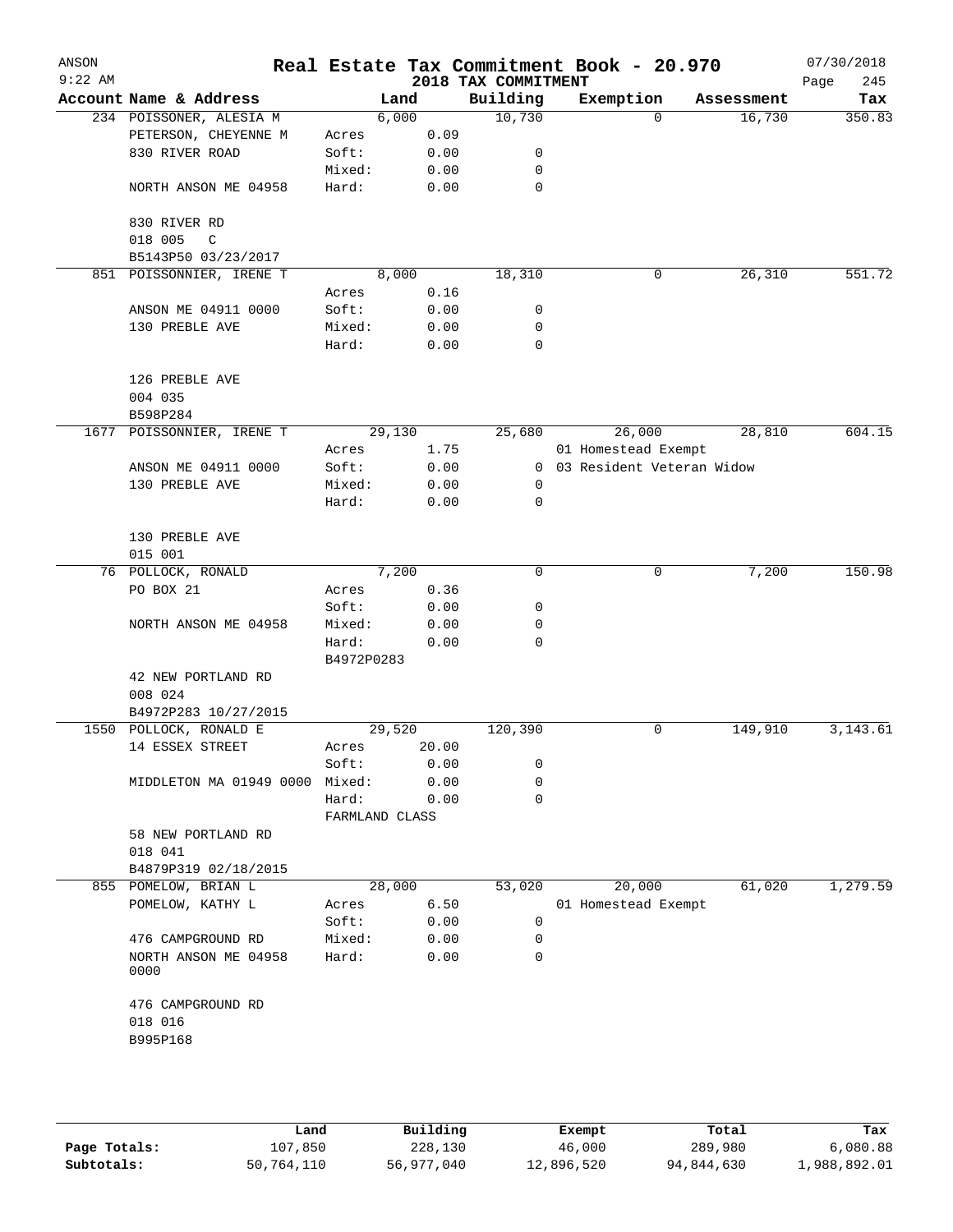| ANSON        |                                                  |        |        |          |                                 | Real Estate Tax Commitment Book - 20.970 |                     | 07/30/2018    |
|--------------|--------------------------------------------------|--------|--------|----------|---------------------------------|------------------------------------------|---------------------|---------------|
| $9:22$ AM    | Account Name & Address                           |        | Land   |          | 2018 TAX COMMITMENT<br>Building | Exemption                                |                     | 246<br>Page   |
|              | 1690 POMELOW, DANIEL W                           |        | 6,630  |          | 0                               | $\Omega$                                 | Assessment<br>6,630 | Tax<br>139.03 |
|              | P.O. BOX 81                                      | Acres  |        | 0.11     |                                 |                                          |                     |               |
|              |                                                  | Soft:  |        | 0.00     | 0                               |                                          |                     |               |
|              | MADISON ME 04950 0000                            | Mixed: |        | 0.00     | 0                               |                                          |                     |               |
|              |                                                  |        |        |          | 0                               |                                          |                     |               |
|              |                                                  | Hard:  |        | 0.00     |                                 |                                          |                     |               |
|              | 003 053<br>B5225P41 11/02/2017                   |        |        |          |                                 |                                          |                     |               |
|              | 1795 POMELOW, JEFFREY                            |        | 22,060 |          | 10,790                          | 0                                        | 32,850              | 688.86        |
|              |                                                  | Acres  |        | 2.37     |                                 |                                          |                     |               |
|              | SOLON ME 04079 3005                              | Soft:  |        | 0.00     | 0                               |                                          |                     |               |
|              | 203 N MAIN ST                                    | Mixed: |        | 0.00     | 0                               |                                          |                     |               |
|              |                                                  | Hard:  |        | 0.00     | 0                               |                                          |                     |               |
|              | 47 FOUR MILE SQUARE RD<br>020 022<br>$2 \quad 1$ |        |        |          |                                 |                                          |                     |               |
|              | B3003P195                                        |        |        |          |                                 |                                          |                     |               |
|              | 1776 POMERLEAU, MIRNA M                          |        | 10,950 |          | 25,130                          | 20,000                                   | 16,080              | 337.20        |
|              |                                                  | Acres  |        | 0.30     |                                 | 01 Homestead Exempt                      |                     |               |
|              | NORTH ANSON ME 04958<br>0000                     | Soft:  |        | 0.00     | 0                               |                                          |                     |               |
|              | 83 EMBDEN POND RD                                | Mixed: |        | 0.00     | 0                               |                                          |                     |               |
|              |                                                  | Hard:  |        | 0.00     | 0                               |                                          |                     |               |
|              | 83 EMBDEN POND RD                                |        |        |          |                                 |                                          |                     |               |
|              | 009 015<br>Α                                     |        |        |          |                                 |                                          |                     |               |
|              | B2998P222                                        |        |        |          |                                 |                                          |                     |               |
| 857          | POST, TERRY A                                    |        | 21,950 |          | 42,600                          | 20,000                                   | 44,550              | 934.21        |
|              |                                                  | Acres  |        | 2.30     |                                 | 01 Homestead Exempt                      |                     |               |
|              | ANSON ME 04911 0000                              | Soft:  |        | 0.00     | 0                               |                                          |                     |               |
|              | 947 VALLEY RD                                    | Mixed: |        | 0.00     | 0                               |                                          |                     |               |
|              |                                                  | Hard:  |        | 0.00     | $\mathbf 0$                     |                                          |                     |               |
|              | 947 VALLEY RD                                    |        |        |          |                                 |                                          |                     |               |
|              | 021 002<br>Α                                     |        |        |          |                                 |                                          |                     |               |
|              | B1870P52                                         |        |        |          |                                 |                                          |                     |               |
|              | 1533 POULIN, DELANN T                            |        | 31,500 |          | 31,990                          | 26,000                                   | 37,490              | 786.17        |
|              |                                                  | Acres  |        | 10.00    |                                 | 01 Homestead Exempt                      |                     |               |
|              | NORTH ANSON ME 04958                             | Soft:  |        | 0.00     | $\overline{0}$                  | 06 Disabled Vet. Res.                    |                     |               |
|              | 0246                                             | Mixed: |        | 0.00     |                                 |                                          |                     |               |
|              | PO BOX 246                                       |        |        |          | 0                               |                                          |                     |               |
|              |                                                  | Hard:  |        | 0.00     | 0                               |                                          |                     |               |
|              | 165 SKIDMORE RD<br>023 015<br>D                  |        |        |          |                                 |                                          |                     |               |
|              | B3873P267 06/25/2007                             |        |        |          |                                 |                                          |                     |               |
| 860          | POWER, DOUGLAS K                                 |        | 18,150 |          | $\mathbf 0$                     | $\mathbf 0$                              | 18,150              | 380.61        |
|              |                                                  | Acres  |        | 5.10     |                                 |                                          |                     |               |
|              | NORTON MA 02766 0000                             | Soft:  |        | 0.00     | 0                               |                                          |                     |               |
|              | 3 NORTH LAKEVIEW RD                              | Mixed: |        | 0.00     | 0                               |                                          |                     |               |
|              |                                                  | Hard:  |        | 0.00     | $\mathbf 0$                     |                                          |                     |               |
|              | 012 009 19                                       |        |        |          |                                 |                                          |                     |               |
|              | B1420P133                                        |        |        |          |                                 |                                          |                     |               |
|              |                                                  |        |        |          |                                 |                                          |                     |               |
|              | Land                                             |        |        | Building |                                 | Exempt                                   | Total               | Tax           |
| Page Totals: | 111,240                                          |        |        | 110,510  |                                 | 66,000                                   | 155,750             | 3,266.08      |

**Subtotals:** 50,875,350 57,087,550 12,962,520 95,000,380 1,992,158.09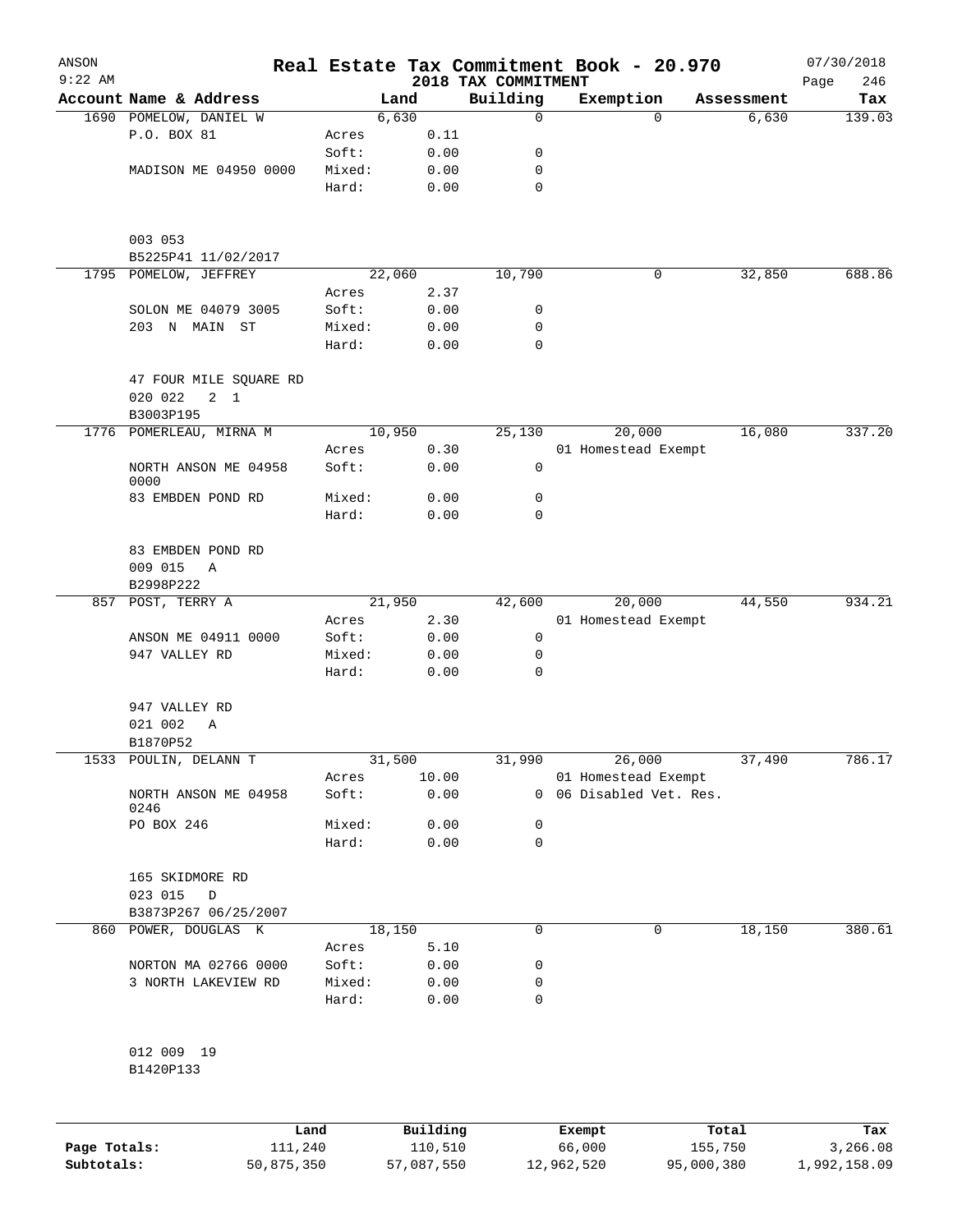| ANSON<br>$9:22$ AM |                                           |                          |       | 2018 TAX COMMITMENT | Real Estate Tax Commitment Book - 20.970 |            | 07/30/2018<br>247<br>Page |
|--------------------|-------------------------------------------|--------------------------|-------|---------------------|------------------------------------------|------------|---------------------------|
|                    | Account Name & Address                    |                          | Land  | Building            | Exemption                                | Assessment | Tax                       |
|                    | 1815 POWER, MARK &                        | 30,430                   |       | 3,000               | $\Omega$                                 | 33,430     | 701.03                    |
|                    | NOWINSKI, LAWRENCE                        | Acres                    | 29.85 |                     |                                          |            |                           |
|                    |                                           | Soft:                    | 0.00  | 0                   |                                          |            |                           |
|                    | 121 WINSAW ROAD                           | Mixed:                   | 0.00  | 0                   |                                          |            |                           |
|                    | NEW GLOUCESTER ME 04260 Hard:<br>0000     |                          | 0.00  | 0                   |                                          |            |                           |
|                    | 021 011<br>2                              |                          |       |                     |                                          |            |                           |
|                    | B2302P223                                 |                          |       |                     |                                          |            |                           |
|                    | 760 POWERS, NORA L                        | 12,000                   |       | 35,660              | 0                                        | 47,660     | 999.43                    |
|                    |                                           | Acres                    | 0.16  |                     |                                          |            |                           |
|                    | ANSON ME 04911 0402                       | Soft:                    | 0.00  | 0                   |                                          |            |                           |
|                    | PO BOX 402                                | Mixed:                   | 0.00  | 0                   |                                          |            |                           |
|                    |                                           | Hard:                    | 0.00  | $\mathbf 0$         |                                          |            |                           |
|                    | 55 MAIN ST                                |                          |       |                     |                                          |            |                           |
|                    | 001 096                                   |                          |       |                     |                                          |            |                           |
|                    | B3607P166 12/15/2005 B3471P226 04/19/2005 |                          |       |                     |                                          |            |                           |
|                    | 1991 PREBLE, ARLISS                       |                          | 0     | 16,600              | 16,600                                   | 0          | 0.00                      |
|                    | PREBLE, CHERYL                            |                          |       |                     | 01 Homestead Exempt                      |            |                           |
|                    | 75 HILLTOP ROAD                           |                          |       |                     |                                          |            |                           |
|                    |                                           |                          |       |                     |                                          |            |                           |
|                    | ANSON ME 04911                            |                          |       |                     |                                          |            |                           |
|                    | 004 026 ON2                               |                          |       |                     |                                          |            |                           |
|                    | 864 PREBLE, ARLISS T                      | 26,630                   |       | 0                   | 0                                        | 26,630     | 558.43                    |
|                    | PREBLE, CHERYL A                          | Acres                    | 2.75  |                     |                                          |            |                           |
|                    |                                           | Soft:                    | 0.00  | 0                   |                                          |            |                           |
|                    | 75 HILLTOP RD                             | Mixed:                   | 0.00  | 0                   |                                          |            |                           |
|                    | ANSON ME 04911 0000                       | Hard:                    | 0.00  | 0                   |                                          |            |                           |
|                    |                                           | LIFE ESTATE              |       |                     |                                          |            |                           |
|                    | 75 HILLTOP RD                             |                          |       |                     |                                          |            |                           |
|                    | 004 026                                   |                          |       |                     |                                          |            |                           |
|                    | B4879P98 02/10/2015                       |                          |       |                     |                                          |            |                           |
|                    | 865 PREBLE, LORRAINE M<br>(Life Estate)   | 30,300                   |       | 91,040              | 20,000                                   | 101,340    | 2,125.10                  |
|                    | MOODY DANIEL R. &<br>SZCZEPANIAK, LISA M  | Acres                    | 29.00 |                     | 01 Homestead Exempt                      |            |                           |
|                    |                                           | Soft:                    | 21.00 | 2,457               |                                          |            |                           |
|                    | 76 HILLTOP RD                             | Mixed:                   | 2.00  | 344                 |                                          |            |                           |
|                    | ANSON ME 04911 0000                       | Hard:                    | 0.00  | $\mathbf 0$         |                                          |            |                           |
|                    |                                           | TREE GROWTH, LIFE ESTATE |       |                     |                                          |            |                           |
|                    | 76 HILLTOP RD                             |                          |       |                     |                                          |            |                           |
|                    | 010 035                                   |                          |       |                     |                                          |            |                           |
|                    | B4879P96 02/10/2015                       |                          |       |                     |                                          |            |                           |
|                    | 863 PREBLE, LORRAINE M                    |                          | 3,370 | 0                   | 0                                        | 3,370      | 70.67                     |
|                    | (Life Estate)                             |                          |       |                     |                                          |            |                           |
|                    | MOODY DANIEL R. &<br>SZCZEPANIAK, LISA M  | Acres                    | 25.00 |                     |                                          |            |                           |
|                    |                                           | Soft:                    | 17.00 | 1,989               |                                          |            |                           |
|                    | 76 HILLTOP RD                             | Mixed:                   | 8.00  | 1,376               |                                          |            |                           |
|                    | ANSON ME 04911 0000                       | Hard:                    | 0.00  | 0                   |                                          |            |                           |
|                    |                                           | TREE GROWTH, LIFE ESTATE |       |                     |                                          |            |                           |
|                    |                                           |                          |       |                     |                                          |            |                           |
|                    | 010 032                                   |                          |       |                     |                                          |            |                           |
|                    | B4879P96 02/10/2015 B4334P212 11/01/2010  |                          |       |                     |                                          |            |                           |
|                    |                                           |                          |       |                     |                                          |            |                           |

|              | Land       | Building   | Exempt     | Total      | Tax          |
|--------------|------------|------------|------------|------------|--------------|
| Page Totals: | 102,730    | 146,300    | 36,600     | 212,430    | 4,454.66     |
| Subtotals:   | 50,978,080 | 57,233,850 | 12,999,120 | 95,212,810 | 1,996,612.75 |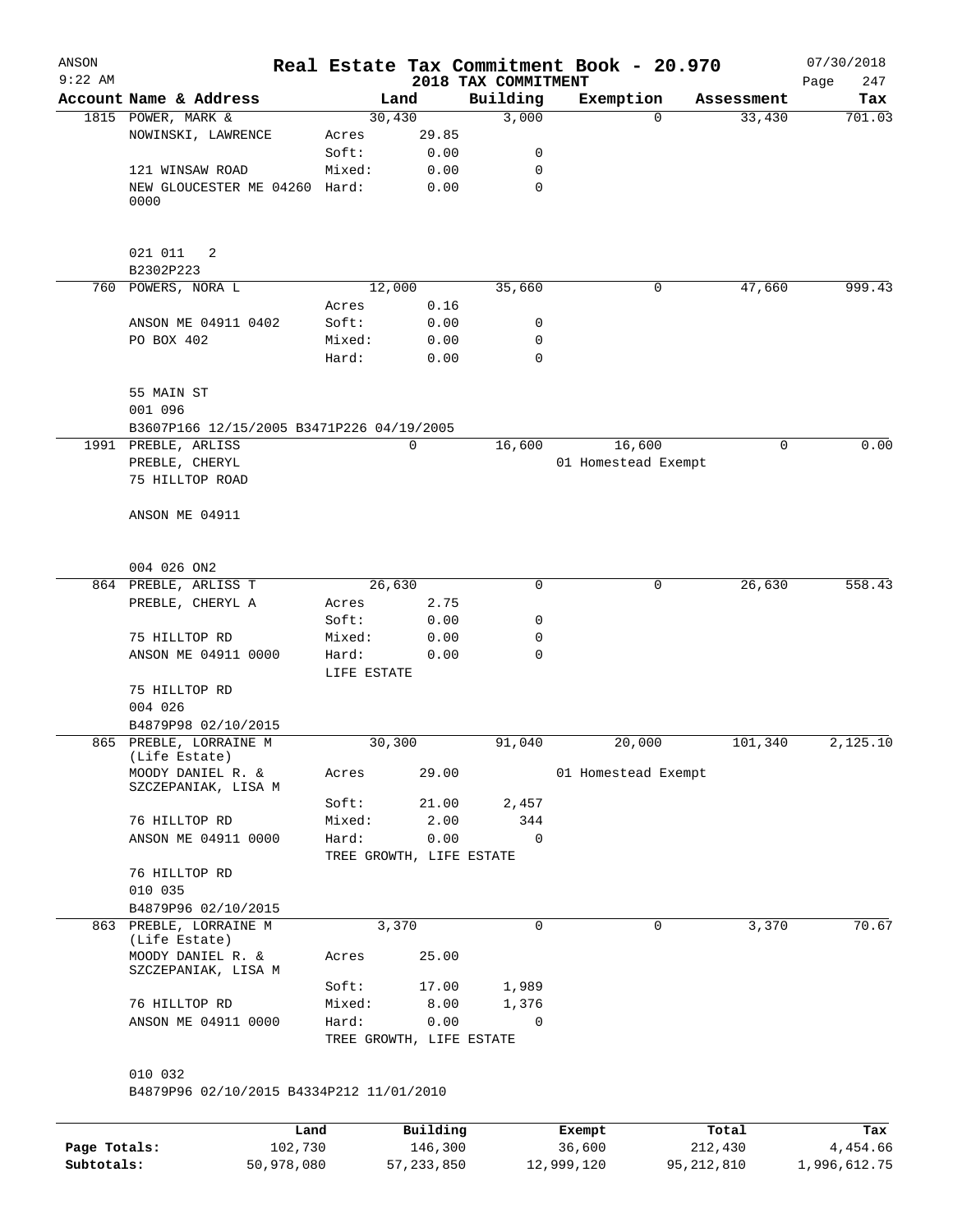| ANSON<br>$9:22$ AM |                         |        |      | 2018 TAX COMMITMENT | Real Estate Tax Commitment Book - 20.970 |            | 07/30/2018<br>248<br>Page |
|--------------------|-------------------------|--------|------|---------------------|------------------------------------------|------------|---------------------------|
|                    | Account Name & Address  | Land   |      | Building            | Exemption                                | Assessment | Tax                       |
|                    | 1692 PRESTHOLT, ALBERT  | 16,500 |      | $\mathbf 0$         | $\Omega$                                 | 16,500     | 346.01                    |
|                    | 471 W 25TH STREET       | Acres  | 4.00 |                     |                                          |            |                           |
|                    |                         | Soft:  | 0.00 | 0                   |                                          |            |                           |
|                    | SAN BERNARDINO CA 92405 | Mixed: | 0.00 | 0                   |                                          |            |                           |
|                    |                         | Hard:  | 0.00 | 0                   |                                          |            |                           |
|                    | 214 SPENCER RD          |        |      |                     |                                          |            |                           |
|                    | 020 012<br>C            |        |      |                     |                                          |            |                           |
|                    | B2154P53                |        |      |                     |                                          |            |                           |
| 723                | PRICE, CHARLES E        | 18,660 |      | 50, 430             | 0                                        | 69,090     | 1,448.82                  |
|                    | PRICE, AMY B            | Acres  | 0.87 |                     |                                          |            |                           |
|                    | 104 PREBLE AVE          | Soft:  | 0.00 | 0                   |                                          |            |                           |
|                    |                         | Mixed: | 0.00 | 0                   |                                          |            |                           |
|                    | ANSON ME 04911          | Hard:  | 0.00 | 0                   |                                          |            |                           |
|                    | 104 PREBLE AVE          |        |      |                     |                                          |            |                           |
|                    | 004 003<br>B            |        |      |                     |                                          |            |                           |
|                    | B3241P49 12/08/2003     |        |      |                     |                                          |            |                           |
|                    | 866 PRICE, CHARLES F    | 18,440 |      | 57,860              | 20,000                                   | 56,300     | 1,180.61                  |
|                    |                         | Acres  | 0.85 |                     | 01 Homestead Exempt                      |            |                           |
|                    | ANSON ME 04911 0344     | Soft:  | 0.00 | 0                   |                                          |            |                           |
|                    | PO BOX 344              | Mixed: | 0.00 | 0                   |                                          |            |                           |
|                    |                         | Hard:  | 0.00 | 0                   |                                          |            |                           |
|                    | 15 WILSON ST            |        |      |                     |                                          |            |                           |
|                    | 003 067                 |        |      |                     |                                          |            |                           |
|                    | B1104P345               |        |      |                     |                                          |            |                           |
|                    | 870 PRICE, ROLAND L     | 15,140 |      | 42,460              | 26,000                                   | 31,600     | 662.65                    |
|                    | PRICE, BETTY H          | Acres  | 0.31 |                     | 01 Homestead Exempt                      |            |                           |
|                    |                         | Soft:  | 0.00 | $\mathbf{0}$        | 03 Resident Veteran Widow                |            |                           |
|                    | 3 BEANE ST              | Mixed: | 0.00 | 0                   |                                          |            |                           |
|                    | ANSON ME 04911 0000     | Hard:  | 0.00 | $\mathbf 0$         |                                          |            |                           |
|                    | 3 BEANE ST              |        |      |                     |                                          |            |                           |
|                    | 002 016                 |        |      |                     |                                          |            |                           |
|                    | B879P489                |        |      |                     |                                          |            |                           |
|                    | 441 PRICE, STEPHEN K    | 14,000 |      | 69,610              | 20,000                                   | 63,610     | 1,333.90                  |
|                    |                         | Acres  | 0.49 |                     | 01 Homestead Exempt                      |            |                           |
|                    | ANSON ME 04911 0221     | Soft:  | 0.00 | 0                   |                                          |            |                           |
|                    | PO BOX 221              | Mixed: | 0.00 | 0                   |                                          |            |                           |
|                    |                         | Hard:  | 0.00 | 0                   |                                          |            |                           |
|                    | 23 PINE ST              |        |      |                     |                                          |            |                           |
|                    | 002 038                 |        |      |                     |                                          |            |                           |
|                    | B3274P152               |        |      |                     |                                          |            |                           |
|                    | 1512 PRICE, WILLIAM G   | 11,140 |      | 55,680              | 0                                        | 66,820     | 1,401.22                  |
|                    | PRICE, AMY S            | Acres  | 0.31 |                     |                                          |            |                           |
|                    | 340 FOXRIDGE ROAD       | Soft:  | 0.00 | 0                   |                                          |            |                           |
|                    |                         | Mixed: | 0.00 | 0                   |                                          |            |                           |
|                    | ORANGE PARK FL 32065    | Hard:  | 0.00 | 0                   |                                          |            |                           |
|                    | 14 BEANE ST             |        |      |                     |                                          |            |                           |
|                    | 002 014<br>B            |        |      |                     |                                          |            |                           |
|                    | B4840P82 10/06/2014     |        |      |                     |                                          |            |                           |
|                    |                         |        |      |                     |                                          |            |                           |
|                    |                         |        |      |                     |                                          |            |                           |
|                    |                         |        |      |                     |                                          |            |                           |

|              | Land       | Building   | Exempt     | Total      | Tax          |
|--------------|------------|------------|------------|------------|--------------|
| Page Totals: | 93,880     | 276,040    | 66,000     | 303,920    | 6,373.21     |
| Subtotals:   | 51,071,960 | 57,509,890 | 13,065,120 | 95,516,730 | 2,002,985.96 |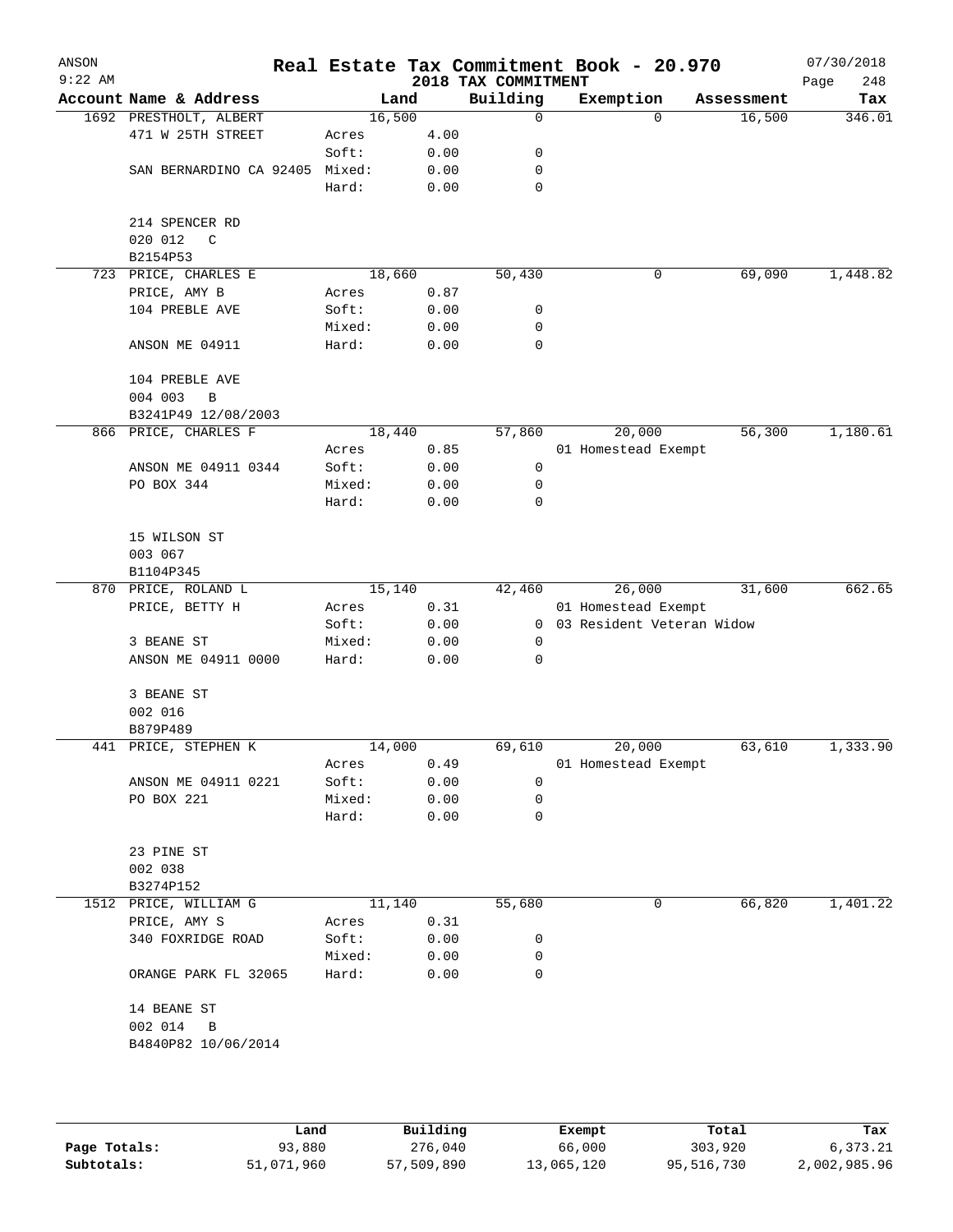| ANSON        |                                           |                     |                        |                                 | Real Estate Tax Commitment Book - 20.970 |            | 07/30/2018         |
|--------------|-------------------------------------------|---------------------|------------------------|---------------------------------|------------------------------------------|------------|--------------------|
| $9:22$ AM    | Account Name & Address                    |                     | Land                   | 2018 TAX COMMITMENT<br>Building | Exemption                                | Assessment | Page<br>249<br>Tax |
|              | 1821 PRICE, WILLIAM G                     |                     | 9,900                  | 0                               | $\Omega$                                 | 9,900      | 207.60             |
|              | PRICE, AMY S                              | Acres               | 2.60                   |                                 |                                          |            |                    |
|              | 340 FOXRIDGE ROAD                         | Soft:               | 0.00                   | 0                               |                                          |            |                    |
|              |                                           | Mixed:              | 0.00                   | $\mathbf 0$                     |                                          |            |                    |
|              | ORANGE PARK FL 32065                      | Hard:               | 0.00                   | $\mathbf 0$                     |                                          |            |                    |
|              |                                           |                     |                        |                                 |                                          |            |                    |
|              | 002 008<br>Α                              |                     |                        |                                 |                                          |            |                    |
|              | B4840P82 10/06/2014                       |                     |                        |                                 |                                          |            |                    |
|              | 81 PRIEST, DARREN H                       |                     | 20,000                 | 36,160                          | 0                                        | 56,160     | 1,177.68           |
|              |                                           | Acres               | 1.00                   |                                 |                                          |            |                    |
|              | EMBDEN ME 04958 0000                      | Soft:               | 0.00                   | 0                               |                                          |            |                    |
|              | 64 RUSTY DRIVE                            | Mixed:              | 0.00                   | 0                               |                                          |            |                    |
|              |                                           | Hard:               | 0.00                   | 0                               |                                          |            |                    |
|              | 441 RIVER RD                              |                     |                        |                                 |                                          |            |                    |
|              | 016 027                                   |                     |                        |                                 |                                          |            |                    |
|              | B3664P170 04/24/2006                      |                     |                        |                                 |                                          |            |                    |
|              | 1047 PRIEST, DARREN H                     |                     | 26,000                 | 48,710                          | 0                                        | 74,710     | 1,566.67           |
|              | PRIEST, LISA M                            | Acres               | 1.00                   |                                 |                                          |            |                    |
|              | 64 RUSTY DRIVE                            | Soft:               | 0.00                   | 0                               |                                          |            |                    |
|              |                                           | Mixed:              | 0.00                   | 0                               |                                          |            |                    |
|              | EMBDEN ME 04958                           | Hard:<br>B5155P0150 | 0.00                   | $\Omega$                        |                                          |            |                    |
|              | 433 RIVER RD                              |                     |                        |                                 |                                          |            |                    |
|              | 016 028                                   |                     |                        |                                 |                                          |            |                    |
|              | B5155P0150 05/10/2017 B5021P89 04/28/2016 |                     |                        |                                 |                                          |            |                    |
|              | 868 PRIEST, DONALD W                      |                     | 21,200                 | 66,310                          | 26,000                                   | 61,510     | 1,289.86           |
|              | PRIEST, DIANNE R                          | Acres               | 1.80                   |                                 | 01 Homestead Exempt                      |            |                    |
|              |                                           | Soft:               | 0.00                   | 0                               | 08 Vietnam Veteran                       |            |                    |
|              | 130 VALLEY ROAD                           | Mixed:              | 0.00                   | 0                               |                                          |            |                    |
|              | NORTH ANSON ME 04958                      | Hard:               | 0.00                   | 0                               |                                          |            |                    |
|              |                                           |                     |                        |                                 |                                          |            |                    |
|              | 130 VALLEY RD                             |                     | B4992P0338 LIFE ESTATE |                                 |                                          |            |                    |
|              |                                           |                     |                        |                                 |                                          |            |                    |
|              | 018 031<br>В                              |                     |                        |                                 |                                          |            |                    |
|              | B4992P0338 01/14/2016 B1908P293           |                     |                        |                                 |                                          |            |                    |
|              | 971 PULLEN, WILLIAM R                     |                     | 35,500                 | 0                               | 0                                        | 35,500     | 744.44             |
|              |                                           | Acres               | 32.00                  |                                 |                                          |            |                    |
|              | VASSALBORO ME 04989<br>0000               | Soft:               | 0.00                   | 0                               |                                          |            |                    |
|              | 163 SOUTH STANLEY HILL<br>RD              | Mixed:              | 0.00                   | 0                               |                                          |            |                    |
|              |                                           | Hard:               | 0.00                   | $\mathbf 0$                     |                                          |            |                    |
|              | 024 025                                   |                     |                        |                                 |                                          |            |                    |
|              | B3641P25 12/12/2005                       |                     |                        |                                 |                                          |            |                    |
|              | 1543 PUTNAM, BETSY                        |                     | 17,660                 | 73,330                          | 20,000                                   | 70,990     | 1,488.66           |
|              | PUTNAM, MARK                              |                     | 0.78                   |                                 | 01 Homestead Exempt                      |            |                    |
|              |                                           | Acres               |                        |                                 |                                          |            |                    |
|              |                                           | Soft:               | 0.00                   | 0                               |                                          |            |                    |
|              | PO BOX 303                                | Mixed:              | 0.00                   | 0                               |                                          |            |                    |
|              | NORTH ANSON ME 04958<br>0000              | Hard:               | 0.00                   | $\mathbf 0$                     |                                          |            |                    |
|              | 11 FAHI POND RD                           |                     |                        |                                 |                                          |            |                    |
|              | 007 016<br>B3121P349                      |                     |                        |                                 |                                          |            |                    |
|              |                                           |                     |                        |                                 |                                          |            |                    |
|              |                                           | Land                | Building               |                                 | Exempt                                   | Total      | Tax                |
| Page Totals: |                                           | 130,260             | 224,510                |                                 | 46,000                                   | 308,770    | 6,474.91           |
| Subtotals:   |                                           | 51,202,220          | 57,734,400             |                                 | 13, 111, 120                             | 95,825,500 | 2,009,460.87       |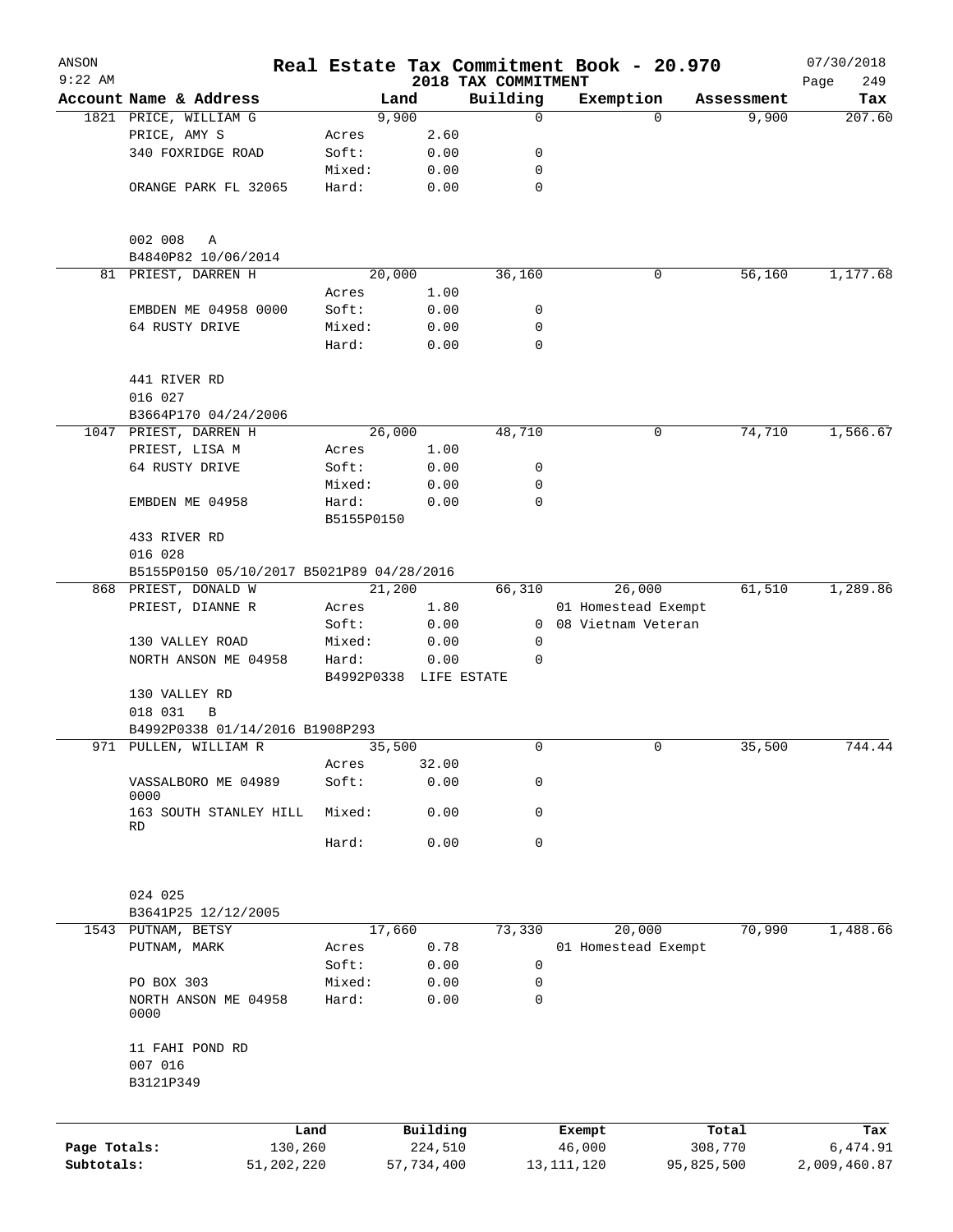| ANSON     |                           |                                |                     |       |                     | Real Estate Tax Commitment Book - 20.970 |            | 07/30/2018  |
|-----------|---------------------------|--------------------------------|---------------------|-------|---------------------|------------------------------------------|------------|-------------|
| $9:22$ AM |                           |                                |                     |       | 2018 TAX COMMITMENT |                                          |            | 250<br>Page |
|           |                           | Account Name & Address         |                     | Land  | Building            | Exemption                                | Assessment | Tax         |
|           | BARBARA, TRUST.           | 872 QUALEY, CHARLES W JR &     | 23,000              |       | 91,660              | 20,000                                   | 94,660     | 1,985.02    |
|           |                           |                                | Acres               | 3.00  |                     | 01 Homestead Exempt                      |            |             |
|           | 0032                      | NORTH ANSON ME 04958           | Soft:               | 0.00  | 0                   |                                          |            |             |
|           | PO BOX 32                 |                                | Mixed:              | 0.00  | 0                   |                                          |            |             |
|           |                           |                                | Hard:               | 0.00  | $\Omega$            |                                          |            |             |
|           | 8 FAHI POND RD<br>007 008 |                                |                     |       |                     |                                          |            |             |
|           |                           | B3872P329 05/23/2007           |                     |       |                     |                                          |            |             |
|           | 876 QUIMBY, ARTHUR        |                                | 23,000              |       | 48,220              | 20,000                                   | 51,220     | 1,074.08    |
|           |                           |                                | Acres               | 3.00  |                     | 01 Homestead Exempt                      |            |             |
|           | 0000                      | NORTH ANSON ME 04958           | Soft:               | 0.00  | $\mathbf 0$         |                                          |            |             |
|           | 248 SOLON RD              |                                | Mixed:              | 0.00  | 0                   |                                          |            |             |
|           |                           |                                | Hard:               | 0.00  | $\Omega$            |                                          |            |             |
|           | 248 SOLON RD<br>024 019 B |                                |                     |       |                     |                                          |            |             |
|           |                           | B4900P280 B4900P286 04/30/2015 |                     |       |                     |                                          |            |             |
|           |                           | 881 QUIMBY, WILLIAM A          | 21,050              |       | 80,370              | 20,000                                   | 81,420     | 1,707.38    |
|           |                           |                                | Acres               | 1.70  |                     | 01 Homestead Exempt                      |            |             |
|           | 0271                      | NORTH ANSON ME 04958           | Soft:               | 0.00  | $\mathbf 0$         |                                          |            |             |
|           |                           | 15 DEPOT STREET                | Mixed:              | 0.00  | 0                   |                                          |            |             |
|           |                           |                                | Hard:<br>B4964P0145 | 0.00  | $\Omega$            |                                          |            |             |
|           | 15 DEPOT ST               |                                |                     |       |                     |                                          |            |             |
|           | 005 002                   | $\overline{B}$                 |                     |       |                     |                                          |            |             |
|           |                           | B4964P145 10/14/2015           |                     |       |                     |                                          |            |             |
|           | 925 QUINN, JEFFERY        |                                | 29,600              |       | $\mathbf 0$         | 0                                        | 29,600     | 620.71      |
|           |                           | 136 EMBDEN POND ROAD           | Acres               | 63.40 |                     |                                          |            |             |
|           |                           |                                | Soft:               | 0.00  | 0                   |                                          |            |             |
|           | 0000                      | NORTH ANSON ME 04958           | Mixed:              | 0.00  | 0                   |                                          |            |             |
|           |                           |                                | Hard:               | 0.00  | $\mathbf 0$         |                                          |            |             |
|           | 023 034                   |                                |                     |       |                     |                                          |            |             |
|           |                           | B4838P295 10/03/2014           |                     |       |                     |                                          |            |             |
|           | 1965 QUINN, JEFFERY       |                                | 59,800              |       | 143,510             | 20,000                                   | 183,310    | 3,844.01    |
|           |                           | 136 EMBDEN POND ROAD           | Acres               | 44.60 |                     | 01 Homestead Exempt                      |            |             |
|           |                           |                                | Soft:               | 0.00  | 0                   |                                          |            |             |
|           | 0000                      | NORTH ANSON ME 04958           | Mixed:              | 0.00  | 0                   |                                          |            |             |
|           |                           |                                | Hard:               | 0.00  | 0                   |                                          |            |             |
|           | 018 043                   | 102 EMBDEN POND RD             |                     |       |                     |                                          |            |             |
|           |                           | B4838P295 10/03/2014           |                     |       |                     |                                          |            |             |
|           |                           |                                |                     |       |                     |                                          |            |             |

|              | Land       | Building   | Exempt     | Total        | Tax          |
|--------------|------------|------------|------------|--------------|--------------|
| Page Totals: | 156,450    | 363,760    | 80,000     | 440,210      | 9,231.20     |
| Subtotals:   | 51,358,670 | 58,098,160 | 13,191,120 | 96, 265, 710 | 2,018,692.07 |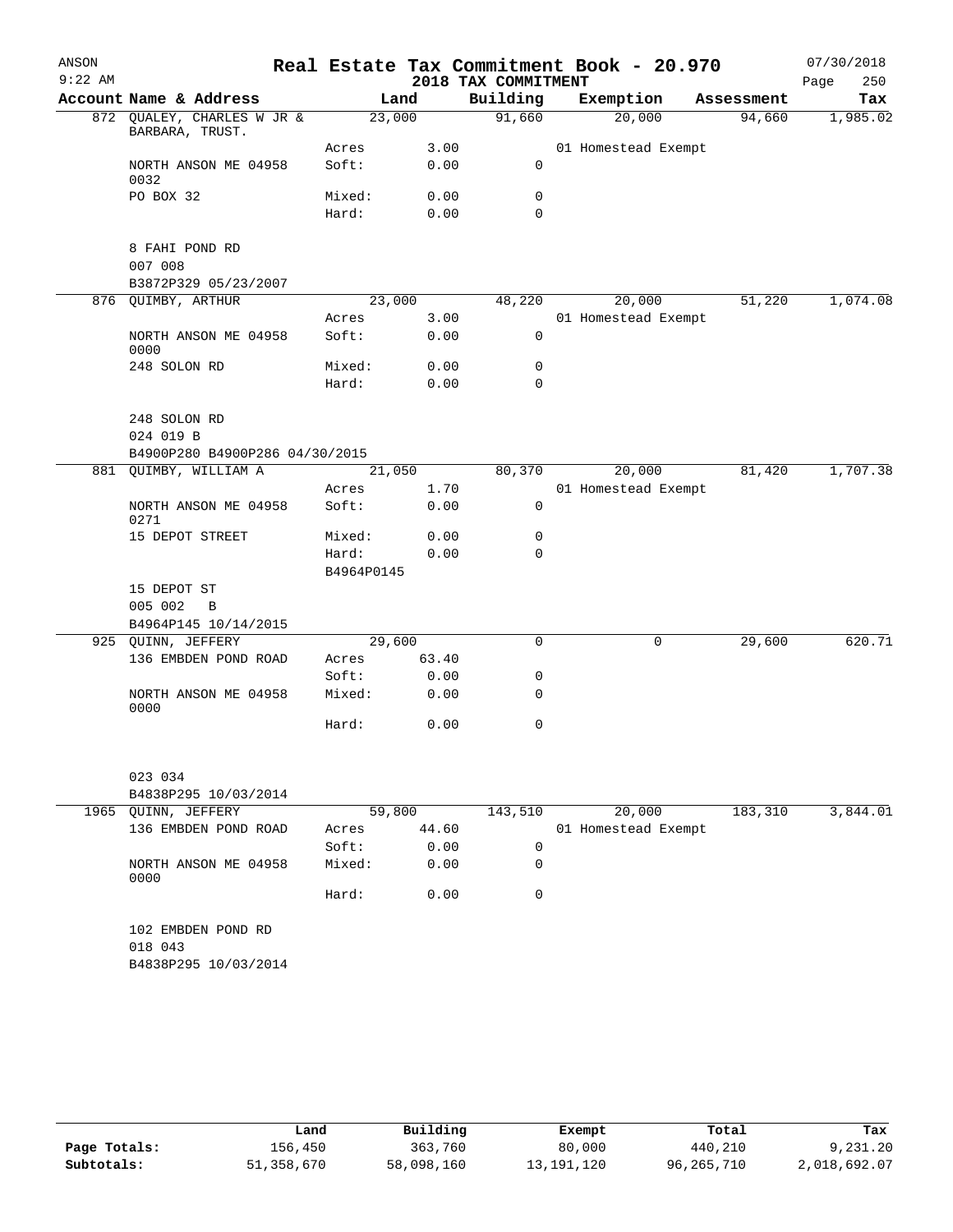| ANSON<br>$9:22$ AM |                                            |                 |              | 2018 TAX COMMITMENT | Real Estate Tax Commitment Book - 20.970 |            | 07/30/2018<br>251 |
|--------------------|--------------------------------------------|-----------------|--------------|---------------------|------------------------------------------|------------|-------------------|
|                    | Account Name & Address                     |                 | Land         | Building            | Exemption                                | Assessment | Page<br>Tax       |
|                    | 878 QUINT, MITCHELL B                      |                 | 20, 300      | 81,660              | 26,000                                   | 75,960     | 1,592.88          |
|                    | QUINT, EMILY D                             | Acres           | 1.20         |                     | 01 Homestead Exempt                      |            |                   |
|                    |                                            | Soft:           | 0.00         |                     | 0 02 Resident Veteran                    |            |                   |
|                    | PO BOX 278                                 | Mixed:          | 0.00         | 0                   |                                          |            |                   |
|                    | NORTH ANSON ME 04958<br>0278               | Hard:           | 0.00         | 0                   |                                          |            |                   |
|                    | 14 FAHI POND RD<br>007 008<br>B<br>B695P52 |                 |              |                     |                                          |            |                   |
|                    | 884 RAC REALTY TRUST                       |                 | 39,000       | 10,150              | 0                                        | 49,150     | 1,030.68          |
|                    |                                            | Acres           | 9.50         |                     |                                          |            |                   |
|                    | READING MA 01867 0000                      | Soft:           | 0.00         | 0                   |                                          |            |                   |
|                    | 38 BENTON CIRCLE                           | Mixed:          | 0.00         | 0                   |                                          |            |                   |
|                    |                                            | Hard:           | 0.00         | 0                   |                                          |            |                   |
|                    | 141 VALLEY RD                              |                 |              |                     |                                          |            |                   |
|                    | 018 030                                    |                 |              |                     |                                          |            |                   |
|                    | B1301P14                                   |                 |              |                     |                                          |            |                   |
|                    | 25 RADNAI, RAPHAEL                         |                 | 21,500       | 90,670              | 20,000                                   | 92,170     | 1,932.80          |
|                    |                                            | Acres           | 2.00         |                     | 01 Homestead Exempt                      |            |                   |
|                    | NORTH ANSON ME 04958<br>0000               | Soft:           | 0.00         | 0                   |                                          |            |                   |
|                    | 388 EMBDEN POND RD                         | Mixed:          | 0.00         | 0                   |                                          |            |                   |
|                    |                                            | Hard:           | 0.00         | $\Omega$            |                                          |            |                   |
|                    | 388 EMBDEN POND RD<br>023 029              |                 |              |                     |                                          |            |                   |
|                    | B5060P117 08/10/2016 B4190P265 09/09/2009  |                 |              |                     |                                          |            |                   |
|                    | 1107 RAFFERTY, LEONARD P.,<br>III          |                 | 15,880       | 40,290              | 0                                        | 56,170     | 1,177.88          |
|                    |                                            | Acres           | 0.63         |                     |                                          |            |                   |
|                    | NORTH ANSON ME 04958                       | Soft:           | 0.00         | 0                   |                                          |            |                   |
|                    | 75 EMBDEN POND RD                          | Mixed:          | 0.00         | 0                   |                                          |            |                   |
|                    |                                            | Hard:           | 0.00         | $\mathbf 0$         |                                          |            |                   |
|                    | 75 EMBDEN POND RD<br>009 045               |                 |              |                     |                                          |            |                   |
|                    | B4368P131 02/11/2011                       |                 |              |                     |                                          |            |                   |
|                    | 1531 RAGAN, ALEX<br>RAGAN, MELISSSA        |                 | 0            | 67,600              | 0                                        | 67,600     | 1,417.57          |
|                    | 19 CANAL VIEW DRIVE                        |                 |              |                     |                                          |            |                   |
|                    | LAWRENCEVILLE NJ 08648<br>0000             |                 |              |                     |                                          |            |                   |
|                    | 261 GREENLEAF RD                           |                 |              |                     |                                          |            |                   |
|                    | 013 025 A ON                               |                 |              |                     |                                          |            |                   |
|                    | 1885 RAGAN, ALEXANDER T IV                 |                 | 22,550       | 840                 | 0                                        | 23,390     | 490.49            |
|                    | 19 CANAL VIEW DRIVE                        | Acres           | 2.70         |                     |                                          |            |                   |
|                    | LAWRENCEVILLE NJ 08648                     | Soft:<br>Mixed: | 0.00<br>0.00 | 0<br>0              |                                          |            |                   |
|                    | 0000                                       | Hard:           | 0.00         | 0                   |                                          |            |                   |
|                    |                                            |                 |              |                     |                                          |            |                   |
|                    | 013 025 A                                  |                 |              |                     |                                          |            |                   |
|                    | B4838P98 10/02/2014                        |                 |              |                     |                                          |            |                   |
|                    |                                            |                 |              |                     |                                          |            |                   |
|                    |                                            |                 |              |                     |                                          |            |                   |

|              | Land       | Building   | Exempt       | Total      | Tax          |
|--------------|------------|------------|--------------|------------|--------------|
| Page Totals: | 119,230    | 291,210    | 46,000       | 364,440    | 7,642.30     |
| Subtotals:   | 51,477,900 | 58,389,370 | 13, 237, 120 | 96,630,150 | 2,026,334.37 |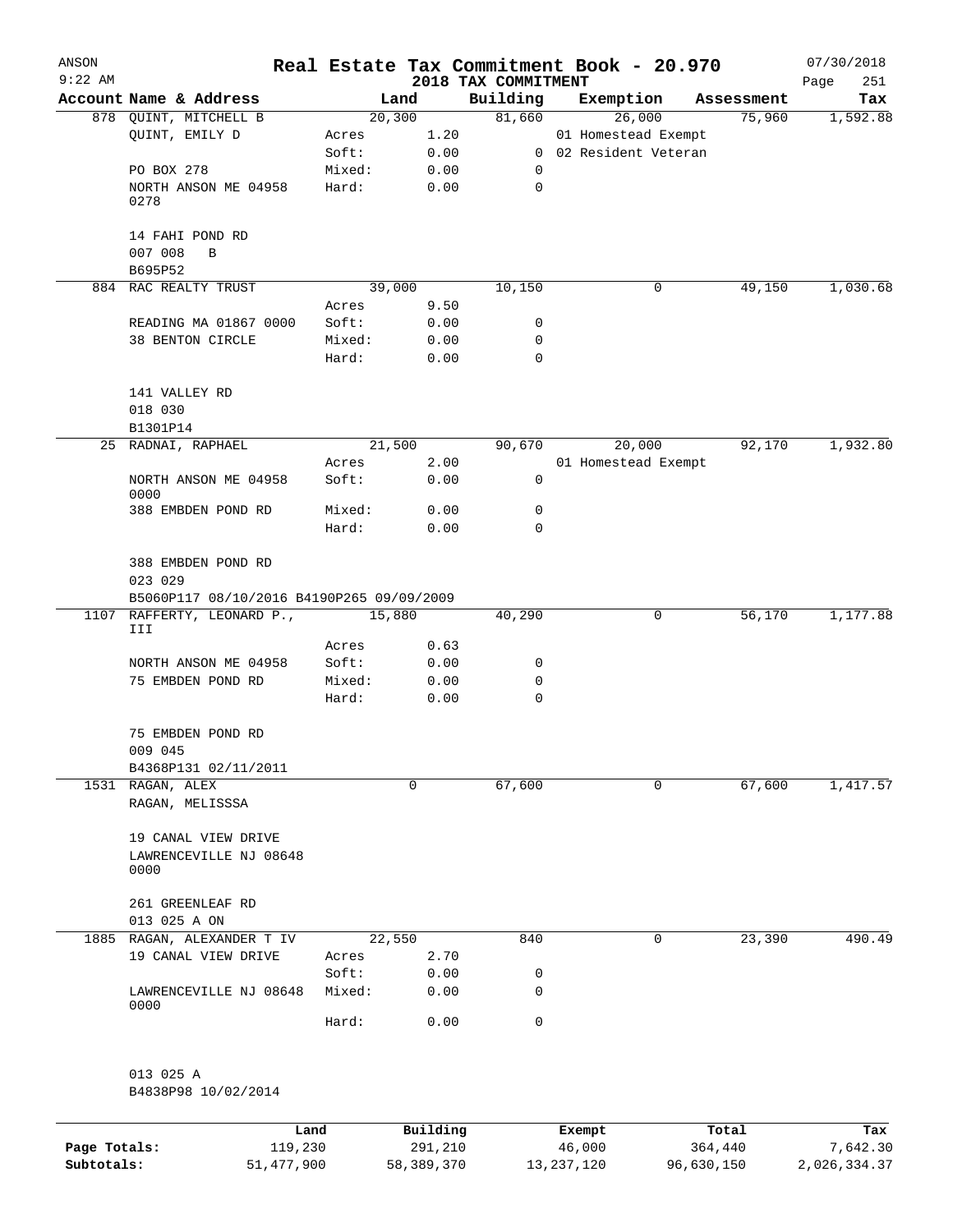| ANSON     |                                          |                      |            |                                    | Real Estate Tax Commitment Book - 20.970 |            | 07/30/2018  |
|-----------|------------------------------------------|----------------------|------------|------------------------------------|------------------------------------------|------------|-------------|
| $9:22$ AM |                                          |                      |            | 2018 TAX COMMITMENT                |                                          |            | 252<br>Page |
|           | Account Name & Address                   |                      | Land       | Building                           | Exemption                                | Assessment | Tax         |
| 888       | RANDALL, LEWIS G &<br>BARBARA J          | 33,060               |            | 15,940                             | $\Omega$                                 | 49,000     | 1,027.53    |
|           | MANDOZA, CRYSTAL L &<br>ROTHBURN, RYAN R | Acres                | 16.56      |                                    |                                          |            |             |
|           |                                          | Soft:                | 0.00       | 0                                  |                                          |            |             |
|           | PO BOX 449                               | Mixed:               | 0.00       | 0                                  |                                          |            |             |
|           | ANSON ME 04911 0449                      | Hard:<br>B5251P071   | 0.00<br>JТ | 0                                  |                                          |            |             |
|           | 79 WYNDING WAY<br>012 001<br>1           |                      |            |                                    |                                          |            |             |
|           | B5251P071 02/01/2018 B1834P6 11/29/1992  |                      |            |                                    |                                          |            |             |
|           | 405 RANDALL, MAUREEN D. &                | 36,800               |            | 68,310                             | 20,000                                   | 85,110     | 1,784.76    |
|           | CARREIRO, DERIVAL M                      | Acres                | 15.30      |                                    | 01 Homestead Exempt                      |            |             |
|           | 101 FAHI POND ROAD                       | Soft:                | 0.00       | 0                                  |                                          |            |             |
|           |                                          | Mixed:               | 0.00       | 0                                  |                                          |            |             |
|           | NORTH ANSON ME 04958<br>0000             | Hard:                | 0.00       | $\mathbf 0$                        |                                          |            |             |
|           | 101 FAHI POND RD<br>024 006              |                      |            |                                    |                                          |            |             |
|           | B4350P8 12/10/2010                       |                      |            |                                    |                                          |            |             |
|           | 1378 RANDALL, ROBERT                     |                      | 2,000      | 0                                  | 0                                        | 2,000      | 41.94       |
|           | RANDALL, LEWIS                           | Acres                | 2.00       |                                    |                                          |            |             |
|           |                                          | Soft:                | 0.00       | 0                                  |                                          |            |             |
|           | 692 WEST MILLS RD                        | Mixed:               | 0.00       | 0                                  |                                          |            |             |
|           | ANSON ME 04911 0000                      | Hard:                | 0.00       | 0                                  |                                          |            |             |
|           | 012 001<br>2                             |                      |            |                                    |                                          |            |             |
|           | B1834P7                                  |                      |            |                                    |                                          |            |             |
|           | 890 RANDALL, ROBERT M SR &               | 26,610               |            | 15,020                             | 20,000                                   | 21,630     | 453.58      |
|           | RANDALL, KATHLEEN A                      | Acres                | 15.24      |                                    | 01 Homestead Exempt                      |            |             |
|           |                                          | Soft:                | 0.00       | 0                                  |                                          |            |             |
|           | 692A WEST MILLS RD                       | Mixed:               | 0.00       | 0                                  |                                          |            |             |
|           | ANSON ME 04911 0000                      | Hard:<br>TREE GROWTH | 11.24      | 2,113                              |                                          |            |             |
|           | 692 WEST MILLS RD                        |                      |            |                                    |                                          |            |             |
|           | 012 001                                  |                      |            |                                    |                                          |            |             |
|           | B1834P7                                  |                      |            |                                    |                                          |            |             |
|           | 1695 RAWSON, CLARK E                     | 23,050               |            | 42,880                             | 26,000                                   | 39,930     | 837.33      |
|           | 45 PARLIN RD                             | Acres                | 11.80      |                                    | 01 Homestead Exempt                      |            |             |
|           |                                          | Soft:                | 0.00       |                                    | 0 02 Resident Veteran                    |            |             |
|           | ANSON ME 04911                           | Mixed:               | 2.00       | 344                                |                                          |            |             |
|           |                                          | Hard:                | 8.00       | 1,504                              |                                          |            |             |
|           |                                          |                      |            | TREE GROWTH B4958P0183 LIFE ESTATE |                                          |            |             |
|           | 45 PARLIN RD                             |                      |            |                                    |                                          |            |             |
|           | 019 024 A                                |                      |            |                                    |                                          |            |             |
|           | B4958P183 08/23/2015                     |                      |            |                                    |                                          |            |             |

|              | Land       | Building   | Exempt     | Total      | Tax          |
|--------------|------------|------------|------------|------------|--------------|
| Page Totals: | 121,520    | 142.150    | 66,000     | 197,670    | 4, 145. 14   |
| Subtotals:   | 51,599,420 | 58,531,520 | 13,303,120 | 96,827,820 | 2,030,479.51 |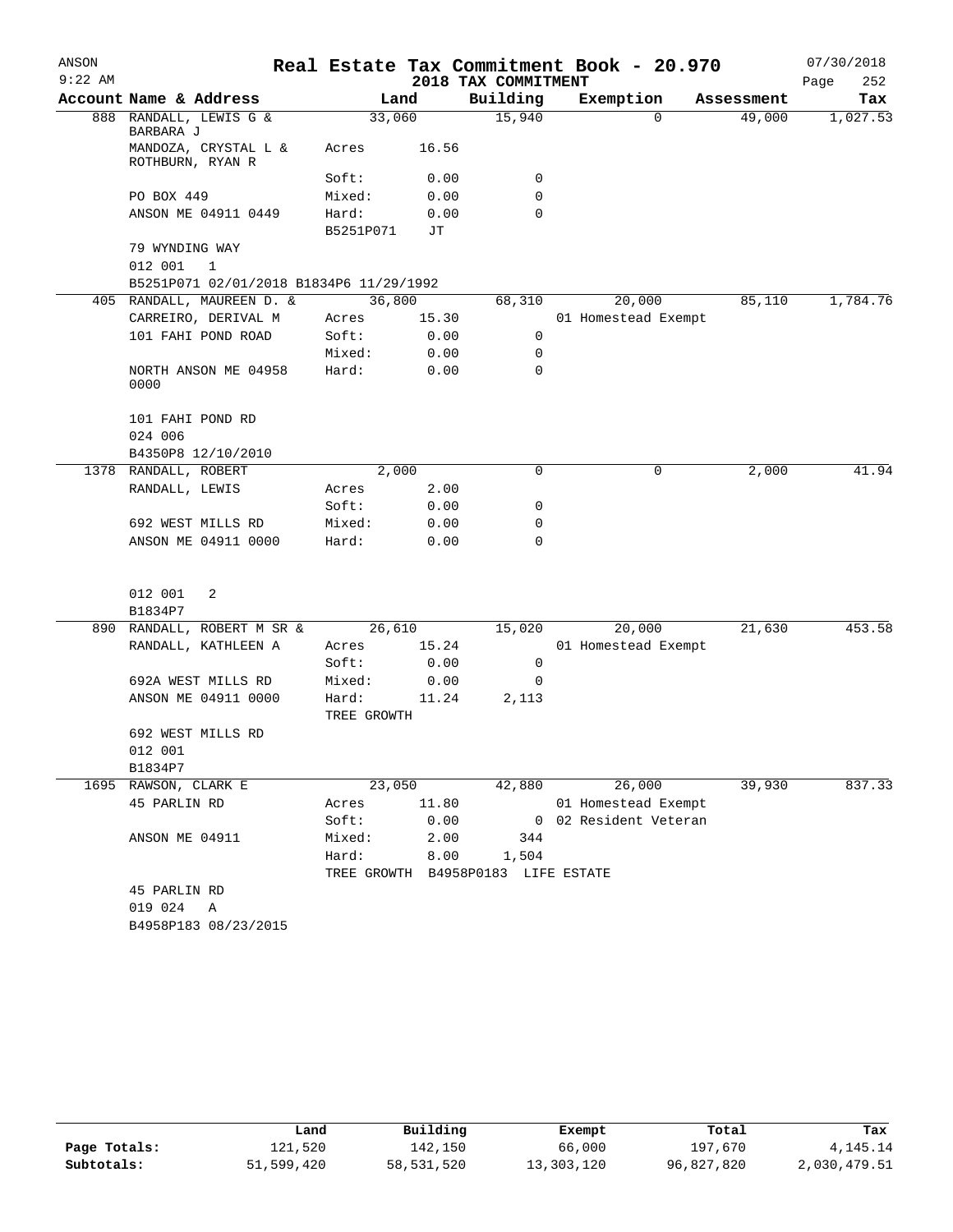| ANSON<br>$9:22$ AM |                                                  |                       |                     | 2018 TAX COMMITMENT | Real Estate Tax Commitment Book - 20.970 |             |                  | 07/30/2018<br>Page<br>253 |
|--------------------|--------------------------------------------------|-----------------------|---------------------|---------------------|------------------------------------------|-------------|------------------|---------------------------|
|                    | Account Name & Address                           |                       | Land                | Building            | Exemption                                |             | Assessment       | Tax                       |
|                    | 905 RAY V. RICKARDS &<br>CARLENE A. RICARDS      |                       | 21,100              | 79,790              | 20,000                                   |             | 80,890           | 1,696.26                  |
|                    | LIVING TRUST<br>BATES, RAYLENE V.<br>TRUSTEE     | Acres                 | 1.73                |                     | 01 Homestead Exempt                      |             |                  |                           |
|                    | PO BOX 12                                        | Soft:                 | 0.00                | 0                   |                                          |             |                  |                           |
|                    |                                                  | Mixed:                | 0.00                | $\mathbf 0$         |                                          |             |                  |                           |
|                    | NORTH ANSON ME 04958                             | Hard:                 | 0.00                | $\mathbf 0$         |                                          |             |                  |                           |
|                    | 44 HIGH ST<br>009 031                            |                       |                     |                     |                                          |             |                  |                           |
|                    | B4866P218 01/05/2015 B767P308                    |                       |                     |                     |                                          |             |                  |                           |
|                    | 896 REED, ALVAH L                                |                       | 21,050              | 63,950              | 20,000                                   |             | 65,000           | 1,363.05                  |
|                    | REED, SHIRLEY A                                  | Acres                 | 1.70                |                     | 01 Homestead Exempt                      |             |                  |                           |
|                    |                                                  | Soft:                 | 0.00                | 0                   |                                          |             |                  |                           |
|                    | PO BOX 175                                       | Mixed:                | 0.00                | $\mathbf 0$         |                                          |             |                  |                           |
|                    | NORTH ANSON ME 04958<br>0175                     | Hard:                 | 0.00                | 0                   |                                          |             |                  |                           |
|                    | 138 NORTH MAIN ST<br>007 019 C<br>B623P106       |                       |                     |                     |                                          |             |                  |                           |
|                    | 794 REYNOLDS, CHIRSTOPHER V                      |                       | 35,000              | 0                   |                                          | 0           | 35,000           | 733.95                    |
|                    | 1026A PLEASANT STREET                            | Acres                 | 22.00               |                     |                                          |             |                  |                           |
|                    |                                                  | Soft:                 | 0.00                | 0                   |                                          |             |                  |                           |
|                    | CANTON MA 02021                                  | Mixed:                | 0.00                | 0                   |                                          |             |                  |                           |
|                    |                                                  | Hard:                 | 0.00                | 0                   |                                          |             |                  |                           |
|                    | 022 011<br>1                                     |                       |                     |                     |                                          |             |                  |                           |
|                    | B4868P353 01/10/2015                             |                       |                     |                     |                                          |             |                  |                           |
|                    | 159 RICH, DONNA J. &                             |                       | 24,880              | 72,790              | 20,000                                   |             | 77,670           | 1,628.74                  |
|                    | CALDWELL, CHAD                                   | Acres                 | 4.25                |                     | 01 Homestead Exempt                      |             |                  |                           |
|                    |                                                  | Soft:                 | 0.00                | $\mathbf 0$         |                                          |             |                  |                           |
|                    | 29 HILLTOP RD<br>ANSON ME 04911 0000             | Mixed:<br>Hard:       | 0.00<br>0.00        | 0<br>$\mathbf 0$    |                                          |             |                  |                           |
|                    |                                                  |                       |                     |                     |                                          |             |                  |                           |
|                    | 29 HILLTOP RD<br>003 015                         |                       |                     |                     |                                          |             |                  |                           |
|                    | B4664P74 05/02/2013                              |                       |                     |                     |                                          |             |                  |                           |
|                    | 1866 RICHARDS, BRIAN D                           |                       | 31,000              | $\mathbf 0$         |                                          | $\mathbf 0$ | 31,000           | 650.07                    |
|                    |                                                  | Acres                 | 22.00               |                     |                                          |             |                  |                           |
|                    | BENTON ME 04901 3723                             | Soft:                 | 0.00                | 0                   |                                          |             |                  |                           |
|                    | 209 GOGAN RD                                     | Mixed:                | 0.00                | 0                   |                                          |             |                  |                           |
|                    |                                                  | Hard:                 | 0.00                | 0                   |                                          |             |                  |                           |
|                    | 015 031                                          |                       |                     |                     |                                          |             |                  |                           |
|                    | B3533P16 08/05/2005                              |                       |                     |                     |                                          |             |                  |                           |
| 1853               | RICHARDS, GERALD estate<br>оf<br>c/o Alice Burns |                       | 0                   | 12,850              |                                          | 0           | 12,850           | 269.46                    |
|                    | PO BOX 334                                       |                       |                     |                     |                                          |             |                  |                           |
|                    | ANSON ME 04911 0304                              |                       |                     |                     |                                          |             |                  |                           |
|                    | 97 BURNS RD                                      |                       |                     |                     |                                          |             |                  |                           |
|                    | 011 023<br>ON                                    |                       |                     |                     |                                          |             |                  |                           |
| Page Totals:       |                                                  | Land                  | Building<br>229,380 |                     | Exempt<br>60,000                         |             | Total<br>302,410 | Tax<br>6,341.53           |
| Subtotals:         |                                                  | 133,030<br>51,732,450 | 58,760,900          |                     | 13, 363, 120                             |             | 97,130,230       | 2,036,821.04              |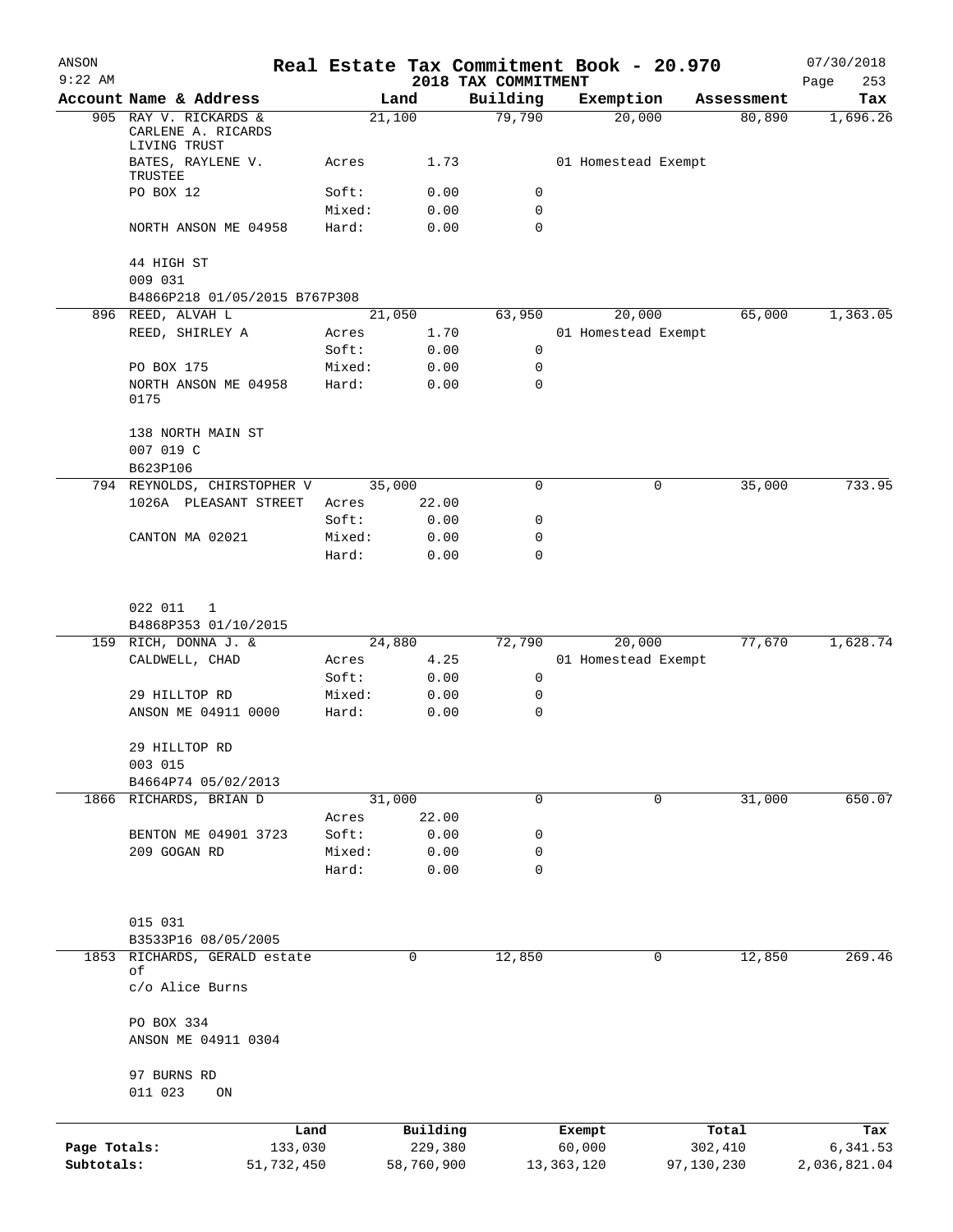| ANSON<br>$9:22$ AM |                                                 |                 |              | 2018 TAX COMMITMENT | Real Estate Tax Commitment Book - 20.970 |            | 07/30/2018<br>254<br>Page |
|--------------------|-------------------------------------------------|-----------------|--------------|---------------------|------------------------------------------|------------|---------------------------|
|                    | Account Name & Address                          |                 | Land         | Building            | Exemption                                | Assessment | Tax                       |
|                    | 1402 RICHARDS, ROGER G                          | 25,400          |              | 28,060              | 20,000                                   | 33,460     | 701.66                    |
|                    |                                                 | Acres           | 4.60         |                     | 01 Homestead Exempt                      |            |                           |
|                    | ANSON ME 04911 0000                             | Soft:           | 0.00         | 0                   |                                          |            |                           |
|                    | 3 HEALD RD                                      | Mixed:          | 0.00         | 0                   |                                          |            |                           |
|                    |                                                 | Hard:           | 0.00         | 0                   |                                          |            |                           |
|                    | 3 HEALD RD                                      |                 |              |                     |                                          |            |                           |
|                    | 011 009<br>C                                    |                 |              |                     |                                          |            |                           |
|                    | B3818P190 02/27/2007                            |                 |              |                     |                                          |            |                           |
|                    | 1266 RICHARDSON, DAVID A                        | 28,980          |              | 125,820             | 20,000                                   | 134,800    | 2,826.76                  |
|                    | RICHARDSON, SHARON A                            | Acres           | 42.00        |                     | 01 Homestead Exempt                      |            |                           |
|                    |                                                 | Soft:           | 8.00         | 936                 |                                          |            |                           |
|                    | PO BOX 533                                      | Mixed:          | 16.00        | 2,752               |                                          |            |                           |
|                    | ANSON ME 04911 0533                             | Hard:           | 9.00         | 1,692               |                                          |            |                           |
|                    |                                                 | TREE GROWTH     |              |                     |                                          |            |                           |
|                    | 11 CAMPBELL RD                                  |                 |              |                     |                                          |            |                           |
|                    | 014 035                                         |                 |              |                     |                                          |            |                           |
|                    | B2092P298                                       |                 |              |                     |                                          |            |                           |
|                    | 902 RICHARDSON, EVANGELINE<br>L                 | 10,000          |              | 54,820              | 20,000                                   | 44,820     | 939.88                    |
|                    |                                                 | Acres           | 0.25         |                     | 01 Homestead Exempt                      |            |                           |
|                    | ANSON ME 04911 0192                             | Soft:           | 0.00         | 0                   |                                          |            |                           |
|                    | PO BOX 192                                      | Mixed:          | 0.00         | 0                   |                                          |            |                           |
|                    |                                                 | Hard:           | 0.00         | 0                   |                                          |            |                           |
|                    |                                                 |                 |              |                     |                                          |            |                           |
|                    | 12 FINCH ST                                     |                 |              |                     |                                          |            |                           |
|                    | 003 062                                         |                 |              |                     |                                          |            |                           |
|                    | B2776P346                                       |                 |              |                     |                                          |            |                           |
|                    | 106 RICHARDSON, LEVI F                          | 19,390          |              | 73,790              | 0                                        | 93,180     | 1,953.98                  |
|                    | 53 FAHI POND ROAD                               | Acres           | 0.94         |                     |                                          |            |                           |
|                    | NORTH ANSON ME 04958                            | Soft:<br>Mixed: | 0.00<br>0.00 | 0<br>0              |                                          |            |                           |
|                    |                                                 | Hard:           | 0.00         | 0                   |                                          |            |                           |
|                    |                                                 | B5156P0349      |              |                     |                                          |            |                           |
|                    | 53 FAHI POND RD                                 |                 |              |                     |                                          |            |                           |
|                    | 007 012                                         |                 |              |                     |                                          |            |                           |
|                    | B5156P349 05/12/2017                            |                 |              |                     |                                          |            |                           |
|                    | 1836 RICHARDSON, LLEWELLYN J                    | 20,000          |              | 30,640              | 20,000                                   | 30,640     | 642.52                    |
|                    |                                                 | Acres           | 1.00         |                     | 01 Homestead Exempt                      |            |                           |
|                    | NORTH ANSON ME 04958                            | Soft:           | 0.00         | 0                   |                                          |            |                           |
|                    | 421 EMBDEN POND ROAD                            | Mixed:          | 0.00         | 0                   |                                          |            |                           |
|                    |                                                 | Hard:           | 0.00         | $\mathbf 0$         |                                          |            |                           |
|                    |                                                 |                 |              |                     |                                          |            |                           |
|                    | 421 EMBDEN POND RD                              |                 |              |                     |                                          |            |                           |
|                    | 023 026<br>$\mathbf B$                          |                 |              |                     |                                          |            |                           |
|                    | B4466P76 11/21/2011<br>1659 RICHARDSON, NICHOLE | 55,720          |              | 19,660              | 0                                        | 75,380     | 1,580.72                  |
|                    | RICHARDSON, RONALD                              | Acres           | 47.43        |                     |                                          |            |                           |
|                    | 55 LANEY ROAD                                   | Soft:           | 0.00         | 0                   |                                          |            |                           |
|                    |                                                 | Mixed:          | 0.00         | 0                   |                                          |            |                           |
|                    | MADISON ME 04950 0000                           | Hard:           | 0.00         | 0                   |                                          |            |                           |
|                    |                                                 |                 |              |                     |                                          |            |                           |
|                    |                                                 |                 |              |                     |                                          |            |                           |
|                    | 014 040                                         |                 |              |                     |                                          |            |                           |
|                    | B5220P95 06/01/2017 B3625P120 01/18/2006        |                 |              |                     |                                          |            |                           |
|                    |                                                 |                 |              |                     |                                          |            |                           |
|                    |                                                 |                 |              |                     |                                          |            |                           |

|              | Land       | Building   | Exempt     | Total      | Tax          |
|--------------|------------|------------|------------|------------|--------------|
| Page Totals: | 159,490    | 332,790    | 80,000     | 412,280    | 8,645.52     |
| Subtotals:   | 51,891,940 | 59,093,690 | 13,443,120 | 97,542,510 | 2,045,466.56 |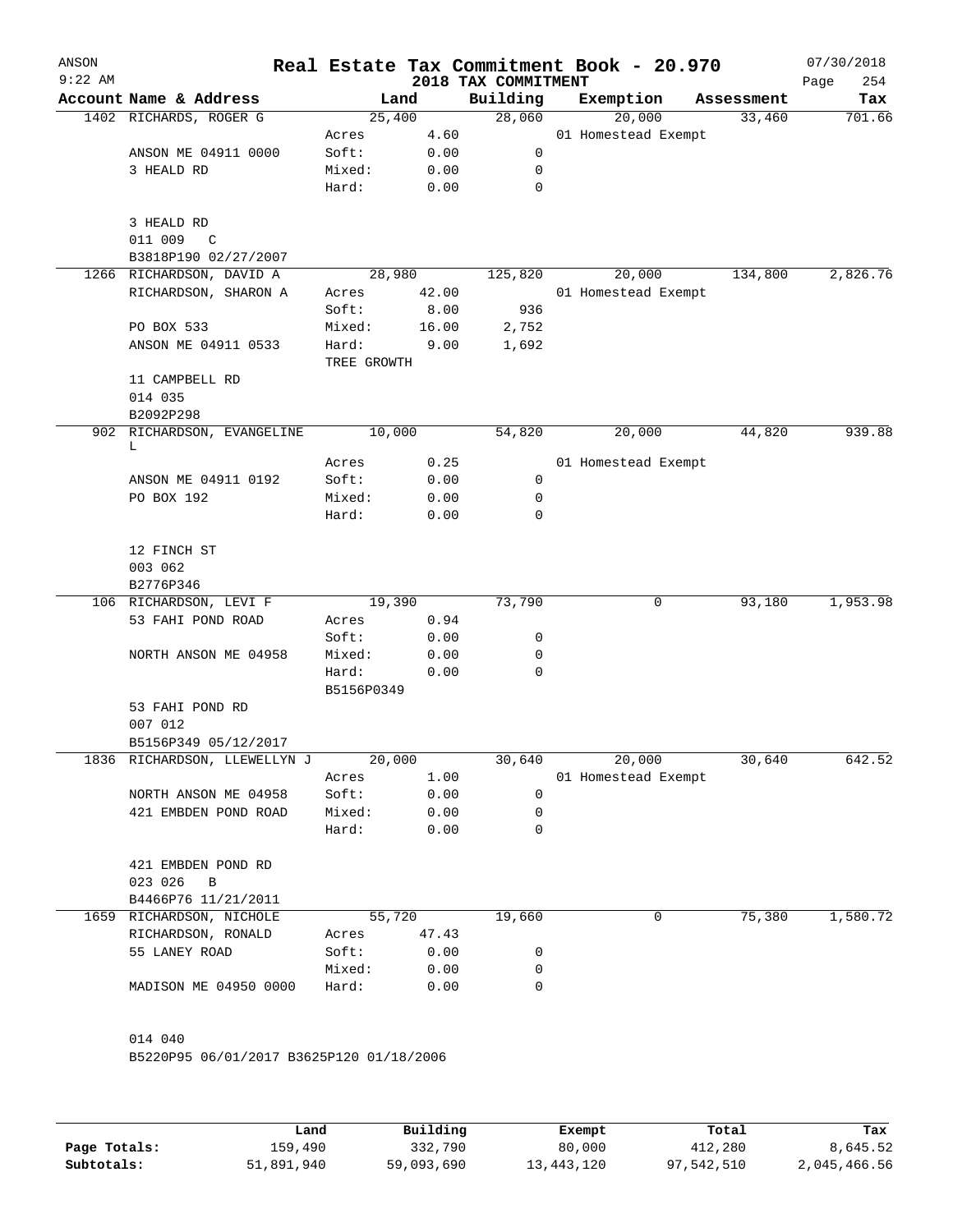| ANSON<br>$9:22$ AM |                                     |        |        | 2018 TAX COMMITMENT | Real Estate Tax Commitment Book - 20.970 |            | 07/30/2018<br>Page<br>255 |
|--------------------|-------------------------------------|--------|--------|---------------------|------------------------------------------|------------|---------------------------|
|                    | Account Name & Address              |        | Land   | Building            | Exemption                                | Assessment | Tax                       |
|                    | 818 RICHARDSON, NICHOLE             |        | 9,360  | 0                   | $\Omega$                                 | 9,360      | 196.28                    |
|                    | RICHARDSON, RONALD                  | Acres  | 23.40  |                     |                                          |            |                           |
|                    | 55 LANEY ROAD                       | Soft:  | 0.00   | 0                   |                                          |            |                           |
|                    |                                     | Mixed: | 0.00   | 0                   |                                          |            |                           |
|                    | MADISON ME 04950 0000               | Hard:  | 0.00   | 0                   |                                          |            |                           |
|                    | 87 FLETCHER RD                      |        |        |                     |                                          |            |                           |
|                    | 013 001<br>C<br>B5220P95 06/01/2017 |        |        |                     |                                          |            |                           |
|                    | 817 RICHARDSON, RONALD J            |        | 72,800 | 0                   | 0                                        | 72,800     | 1,526.62                  |
|                    | RICHARDSON, NICOLE A                | Acres  | 97.59  |                     |                                          |            |                           |
|                    | 55 LANEY ROAD                       | Soft:  | 0.00   | 0                   |                                          |            |                           |
|                    |                                     | Mixed: | 0.00   | 0                   |                                          |            |                           |
|                    | MADISON ME 04950                    | Hard:  | 0.00   | 0                   |                                          |            |                           |
|                    | BROWN HILL ROAD                     |        |        |                     |                                          |            |                           |
|                    | 014 033                             |        |        |                     |                                          |            |                           |
|                    | B5161P356 05/17/2017                |        |        |                     |                                          |            |                           |
|                    | 1156 RICHARDSON, TED                |        | 26,000 | 65,600              | 0                                        | 91,600     | 1,920.85                  |
|                    | RICHARDSON, VICKI C                 | Acres  | 5.00   |                     |                                          |            |                           |
|                    |                                     | Soft:  | 0.00   | 0                   |                                          |            |                           |
|                    | 84 S. GREENRIDGE<br><b>HEIGHTS</b>  | Mixed: | 0.00   | 0                   |                                          |            |                           |
|                    | OAKLAND ME 04963 0000               | Hard:  | 0.00   | 0                   |                                          |            |                           |
|                    | 438 RIVER RD                        |        |        |                     |                                          |            |                           |
|                    | 016 008                             |        |        |                     |                                          |            |                           |
|                    | B4502P100 03/08/2012                |        |        |                     |                                          |            |                           |
|                    | 1341 RICKARDS, MATTHEW              |        | 0      | 19,160              | 19,160                                   | 0          | 0.00                      |
|                    |                                     |        |        |                     | 01 Homestead Exempt                      |            |                           |
|                    | ANSON ME 04911                      |        |        |                     |                                          |            |                           |
|                    | 765 HORSEBACK RD                    |        |        |                     |                                          |            |                           |
|                    | 765 HORSEBACK RD                    |        |        |                     |                                          |            |                           |
|                    | 019 005 1 ON                        |        |        |                     |                                          |            |                           |
|                    | 1456 RICKARDS, MATTHEW R            |        | 27,430 | 0                   | 0                                        | 27,430     | 575.21                    |
|                    | GIRARDIN, BRIGITTE A                | Acres  | 5.95   |                     |                                          |            |                           |
|                    | 765 HORSEBACK RD                    | Soft:  | 0.00   | 0                   |                                          |            |                           |
|                    |                                     | Mixed: | 0.00   | 0                   |                                          |            |                           |
|                    | ANSON ME 04911                      | Hard:  | 0.00   | 0                   |                                          |            |                           |
|                    | 765 HORSEBACK RD                    |        |        |                     |                                          |            |                           |
|                    | 019 005 1                           |        |        |                     |                                          |            |                           |
|                    | B4774P87 02/13/2014                 |        |        |                     |                                          |            |                           |
|                    | 1907 RICKARDS, MATTHEW R            |        | 17,000 | 0                   | 0                                        | 17,000     | 356.49                    |
|                    | GIRARDIN, BRIGITTE A                | Acres  | 4.33   |                     |                                          |            |                           |
|                    | 765 HORSEBACK RD                    | Soft:  | 0.00   | 0                   |                                          |            |                           |
|                    |                                     | Mixed: | 0.00   | 0                   |                                          |            |                           |
|                    | ANSON ME 04911                      | Hard:  | 0.00   | 0                   |                                          |            |                           |
|                    | HORSEBACK RD                        |        |        |                     |                                          |            |                           |
|                    | 019 005 2                           |        |        |                     |                                          |            |                           |
|                    | B4112P87 02/13/2014                 |        |        |                     |                                          |            |                           |
|                    |                                     |        |        |                     |                                          |            |                           |
|                    |                                     |        |        |                     |                                          |            |                           |

|              | Land       | Building   | Exempt     | Total      | Tax          |
|--------------|------------|------------|------------|------------|--------------|
| Page Totals: | 152,590    | 84,760     | 19,160     | 218,190    | 4,575.45     |
| Subtotals:   | 52,044,530 | 59,178,450 | 13,462,280 | 97,760,700 | 2,050,042.01 |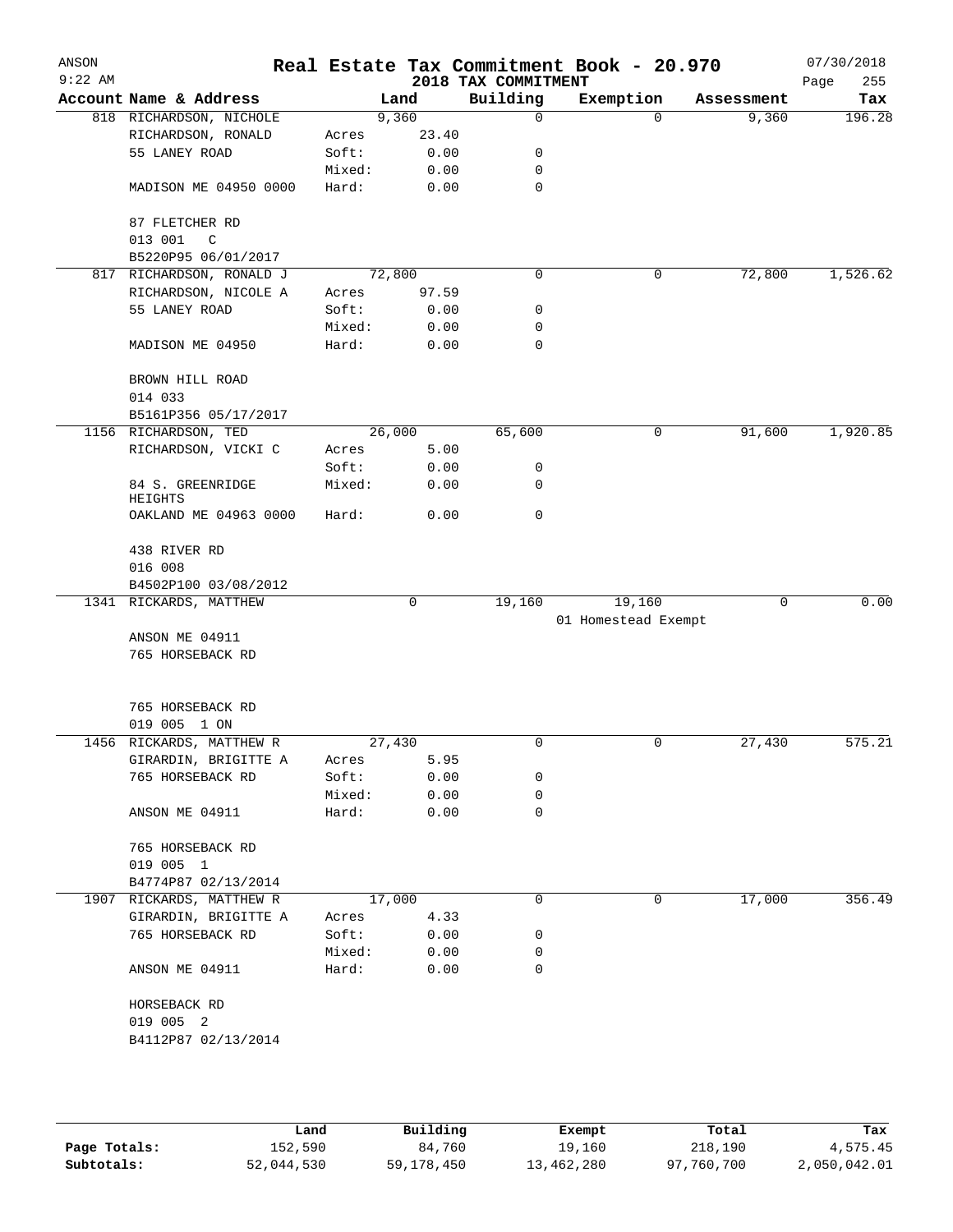| ANSON<br>$9:22$ AM |                                           |                 |                     | 2018 TAX COMMITMENT | Real Estate Tax Commitment Book - 20.970 |          |                  | 07/30/2018<br>256<br>Page |
|--------------------|-------------------------------------------|-----------------|---------------------|---------------------|------------------------------------------|----------|------------------|---------------------------|
|                    | Account Name & Address                    | Land            |                     | Building            | Exemption                                |          | Assessment       | Tax                       |
|                    | 906 RICKARDS, RAY V                       | 36,000          |                     | $\mathbf 0$         |                                          | $\Omega$ | 36,000           | 754.92                    |
|                    |                                           | Acres           | 33.00               |                     |                                          |          |                  |                           |
|                    | NORTH ANSON ME 04958                      | Soft:           | 0.00                | 0                   |                                          |          |                  |                           |
|                    | 0012                                      |                 |                     |                     |                                          |          |                  |                           |
|                    | PO BOX 12                                 | Mixed:<br>Hard: | 0.00<br>0.00        | 0<br>$\mathbf 0$    |                                          |          |                  |                           |
|                    |                                           |                 |                     |                     |                                          |          |                  |                           |
|                    |                                           |                 |                     |                     |                                          |          |                  |                           |
|                    | 011 029                                   |                 |                     |                     |                                          |          |                  |                           |
|                    | B1604P157                                 |                 |                     |                     |                                          |          |                  |                           |
|                    | 399 RICKER FAMILY REVOCABLE               | 39,300          |                     | $\mathbf 0$         |                                          | 0        | 39,300           | 824.12                    |
|                    | TRUST                                     | Acres           | 39.60               |                     |                                          |          |                  |                           |
|                    | PENACOOK NH 03303 0000                    | Soft:           | 0.00                | 0                   |                                          |          |                  |                           |
|                    | 133 LILAC ST                              | Mixed:          | 0.00                | 0                   |                                          |          |                  |                           |
|                    |                                           | Hard:           | 0.00                | $\mathbf 0$         |                                          |          |                  |                           |
|                    |                                           |                 |                     |                     |                                          |          |                  |                           |
|                    |                                           |                 |                     |                     |                                          |          |                  |                           |
|                    | 011 020<br>Α                              |                 |                     |                     |                                          |          |                  |                           |
|                    | B3178P236                                 |                 |                     |                     |                                          |          |                  |                           |
|                    | 1699 RICKER FAMILY REVOCABLE<br>TRUST     | 23,750          |                     | 420                 |                                          | 0        | 24,170           | 506.84                    |
|                    |                                           | Acres           | 3.50                |                     |                                          |          |                  |                           |
|                    | PENACOOK NH 03303 0000                    | Soft:           | 0.00                | 0                   |                                          |          |                  |                           |
|                    | 133 LILAC ST                              | Mixed:          | 0.00                | $\mathbf 0$         |                                          |          |                  |                           |
|                    |                                           | Hard:           | 0.00                | $\mathbf 0$         |                                          |          |                  |                           |
|                    |                                           |                 |                     |                     |                                          |          |                  |                           |
|                    |                                           |                 |                     |                     |                                          |          |                  |                           |
|                    | 023 044<br>C                              |                 |                     |                     |                                          |          |                  |                           |
|                    | B3178P238<br>903 RICKER, MICHAEL D        | 20,900          |                     | 84,830              | 20,000                                   |          | 85,730           | 1,797.76                  |
|                    |                                           | Acres           | 1.60                |                     | 01 Homestead Exempt                      |          |                  |                           |
|                    | NORTH ANSON ME 04958                      | Soft:           | 0.00                | 0                   |                                          |          |                  |                           |
|                    | 0000                                      |                 |                     |                     |                                          |          |                  |                           |
|                    | 288 VALLEY RD                             | Mixed:          | 0.00                | 0                   |                                          |          |                  |                           |
|                    |                                           | Hard:           | 0.00                | 0                   |                                          |          |                  |                           |
|                    |                                           |                 |                     |                     |                                          |          |                  |                           |
|                    | 288 VALLEY RD<br>018 039<br>В             |                 |                     |                     |                                          |          |                  |                           |
|                    | B2817P91 B1775P322                        |                 |                     |                     |                                          |          |                  |                           |
|                    | 1034 RIVER ROAD PROPERTIES,               | 11,310          |                     | 32,560              |                                          | 0        | 43,870           | 919.95                    |
|                    | LLC                                       |                 |                     |                     |                                          |          |                  |                           |
|                    | PO BOX 190                                | Acres           | 0.32                |                     |                                          |          |                  |                           |
|                    |                                           | Soft:           | 0.00                | 0                   |                                          |          |                  |                           |
|                    | NEW PORTLAND ME 04961                     | Mixed:          | 0.00                | $\mathbf 0$         |                                          |          |                  |                           |
|                    |                                           | Hard:           | 0.00                | $\mathbf 0$         |                                          |          |                  |                           |
|                    | 19 THIRD ST                               | B5067P0324      |                     |                     |                                          |          |                  |                           |
|                    | 001 053                                   |                 |                     |                     |                                          |          |                  |                           |
|                    | B5067P324 08/19/2016 B4981P101 10/27/2015 |                 |                     |                     |                                          |          |                  |                           |
|                    | 909 ROBBINS, BARBARA                      | 24,500          |                     | 1,230               |                                          | 0        | 25,730           | 539.56                    |
|                    |                                           | Acres           | 4.00                |                     |                                          |          |                  |                           |
|                    | WORCESTER MA 01602 0000 Soft:             |                 | 0.00                | 0                   |                                          |          |                  |                           |
|                    | 25 CASCADE ROAD                           | Mixed:          | 0.00                | 0                   |                                          |          |                  |                           |
|                    |                                           | Hard:           | 0.00                | 0                   |                                          |          |                  |                           |
|                    |                                           |                 |                     |                     |                                          |          |                  |                           |
|                    |                                           |                 |                     |                     |                                          |          |                  |                           |
|                    | 023 044<br>D                              |                 |                     |                     |                                          |          |                  |                           |
|                    | B1395P168                                 |                 |                     |                     |                                          |          |                  |                           |
| Page Totals:       | Land<br>155,760                           |                 | Building<br>119,040 |                     | Exempt<br>20,000                         |          | Total<br>254,800 | Tax<br>5, 343. 15         |
|                    |                                           |                 |                     |                     |                                          |          |                  |                           |

**Subtotals:** 52,200,290 59,297,490 13,482,280 98,015,500 2,055,385.16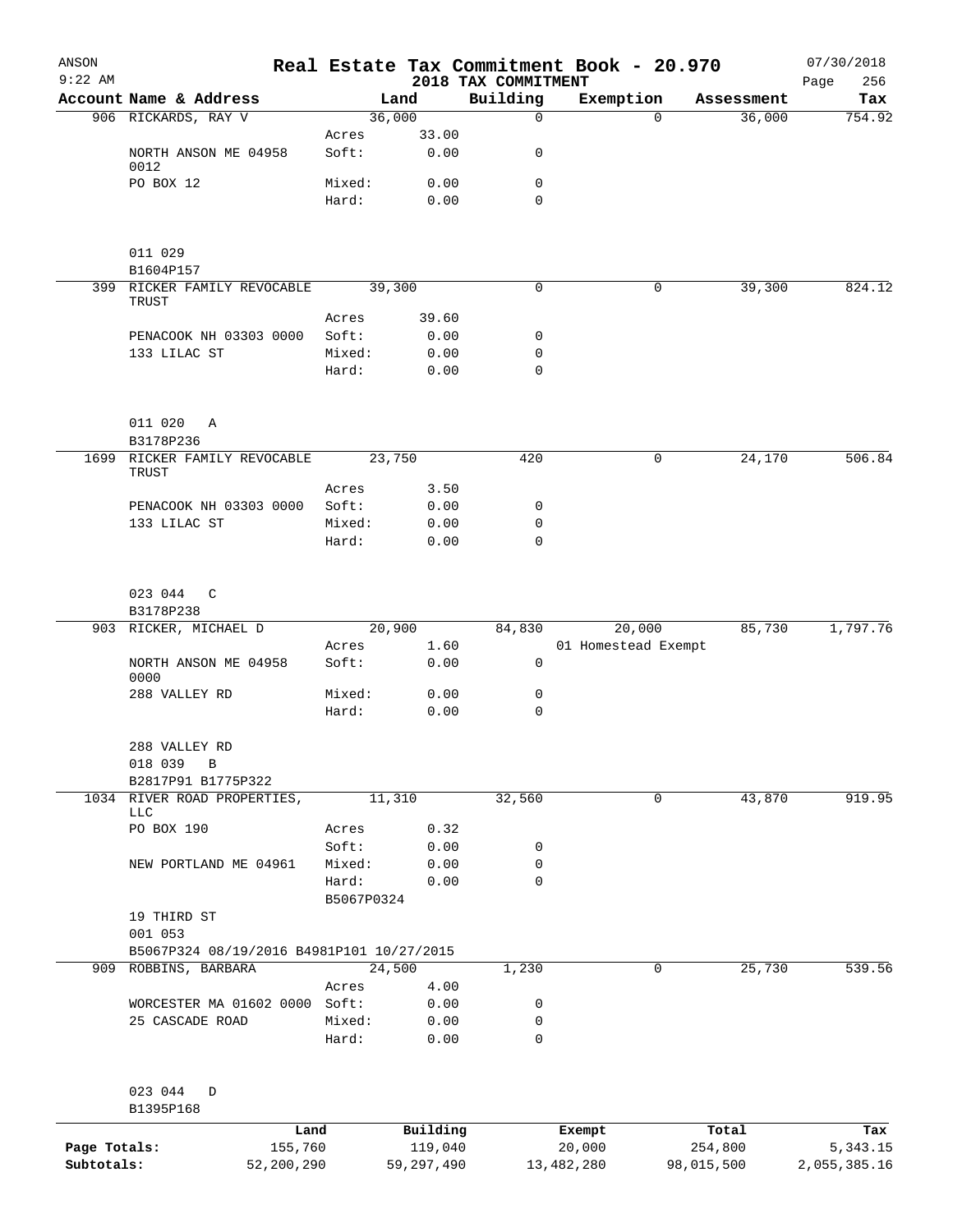| ANSON<br>$9:22$ AM |                                           |                     |                         | 2018 TAX COMMITMENT | Real Estate Tax Commitment Book - 20.970 |            | 07/30/2018<br>Page<br>257 |  |
|--------------------|-------------------------------------------|---------------------|-------------------------|---------------------|------------------------------------------|------------|---------------------------|--|
|                    | Account Name & Address                    |                     | Land                    | Building            | Exemption                                | Assessment | Tax                       |  |
|                    | 92 ROBBINS, MICHAEL                       |                     | 21,720                  | 0                   | $\Omega$                                 | 21,720     | 455.47                    |  |
|                    | OAKLEY, OAKLEY, REBECCA Acres             |                     | 11.82                   |                     |                                          |            |                           |  |
|                    | 71 MAIN STREET                            | Soft:               | 0.00                    | 0                   |                                          |            |                           |  |
|                    |                                           | Mixed:              | 0.00                    | 0                   |                                          |            |                           |  |
|                    | MASHPEE MA 02649                          | Hard:<br>B5241P0294 | 0.00                    | 0                   |                                          |            |                           |  |
|                    | FOUR MILE SQ ROAD                         |                     |                         |                     |                                          |            |                           |  |
|                    | 021 023                                   |                     |                         |                     |                                          |            |                           |  |
|                    | B5241P294 12/27/2017 B2543P307            |                     |                         |                     |                                          |            |                           |  |
|                    | 1838 ROBBINS, MICHAEL                     |                     | 13,980                  | $\Omega$            | 0                                        | 13,980     | 293.16                    |  |
|                    | PO BOX 177                                | Acres               | 5.98                    |                     |                                          |            |                           |  |
|                    |                                           | Soft:               | 0.00                    | 0                   |                                          |            |                           |  |
|                    | MASHPEE MA 02649                          | Mixed:              | 0.00                    | 0                   |                                          |            |                           |  |
|                    |                                           | Hard:<br>B4967P0358 | 0.00                    | 0                   |                                          |            |                           |  |
|                    | CLARK ROAD                                |                     |                         |                     |                                          |            |                           |  |
|                    | 022 035<br>A                              |                     |                         |                     |                                          |            |                           |  |
|                    | B4968P1 10/01/2015                        |                     |                         |                     |                                          |            |                           |  |
|                    | 534 ROBINSON, TESSA A                     |                     | 20,500                  | 63,910              | 0                                        | 84,410     | 1,770.08                  |  |
|                    | 7 SOLON ROAD                              | Acres               | 5.12                    |                     |                                          |            |                           |  |
|                    |                                           | Soft:               | 0.00                    | 0                   |                                          |            |                           |  |
|                    | ANSON ME 04911                            | Mixed:              | 0.00                    | 0                   |                                          |            |                           |  |
|                    |                                           | Hard:               | 0.00                    | $\Omega$            |                                          |            |                           |  |
|                    |                                           | B5050P106           |                         |                     |                                          |            |                           |  |
|                    | 7 SOLON RD                                |                     |                         |                     |                                          |            |                           |  |
|                    | 017 021                                   |                     |                         |                     |                                          |            |                           |  |
|                    | B5050P106 07/19/2016 B3147P114 06/30/2003 |                     |                         |                     |                                          |            |                           |  |
|                    | 914 ROCINO, GUIDO                         |                     | 25,000                  | 0                   | 0                                        | 25,000     | 524.25                    |  |
|                    |                                           | Acres               | 11.50                   |                     |                                          |            |                           |  |
|                    | READING MA 01867 0000                     | Soft:               | 0.00                    | 0                   |                                          |            |                           |  |
|                    | 38 BENTON CIRCLE                          | Mixed:<br>Hard:     | 0.00<br>0.00            | 0<br>0              |                                          |            |                           |  |
|                    |                                           |                     |                         |                     |                                          |            |                           |  |
|                    | 022 022<br>6                              |                     |                         |                     |                                          |            |                           |  |
|                    | B1327P141                                 |                     |                         |                     |                                          |            | 720.32                    |  |
|                    | 927 ROCKS, TODD ROBERT                    |                     | 18,200                  | 16,150              | 0                                        | 34,350     |                           |  |
|                    | ROCKS, TODD ROBERT JR<br>25 MELLEN STREET | Acres<br>Soft:      | 47.00<br>0.00           | 0                   |                                          |            |                           |  |
|                    |                                           | Mixed:              | 43.00                   | 7,396               |                                          |            |                           |  |
|                    | HOPEDALE MA 01747 0000                    | Hard:               | 0.00                    | $\Omega$            |                                          |            |                           |  |
|                    |                                           |                     | TREEGROWTH B5111P292 JT |                     |                                          |            |                           |  |
|                    | VALLEY ROAD                               |                     |                         |                     |                                          |            |                           |  |
|                    | 018 032                                   |                     |                         |                     |                                          |            |                           |  |
|                    | B5111P292 12/21/2016 B4429P123 08/09/2011 |                     |                         |                     |                                          |            |                           |  |
|                    | 858 ROCKS, TODD ROBERT                    |                     | 18,020                  | $\Omega$            | 0                                        | 18,020     | 377.88                    |  |
|                    | ROCKS, TODD ROBERT JR                     | Acres               | 36.00                   |                     |                                          |            |                           |  |
|                    | 25 MELLEN STREET                          | Soft:               | 0.00                    | 0                   |                                          |            |                           |  |
|                    |                                           | Mixed:              | 35.00                   | 6,020<br>$\Omega$   |                                          |            |                           |  |
|                    | HOPEDALE MA 01747 0000                    | Hard:               | 0.00                    |                     |                                          |            |                           |  |
|                    | VALLEY ROAD                               |                     | TREE GROWTH 2027        |                     |                                          |            |                           |  |
|                    | 018 027                                   |                     |                         |                     |                                          |            |                           |  |
|                    | B5111P289 12/21/2016 B4306P158 08/09/2010 |                     |                         |                     |                                          |            |                           |  |
|                    |                                           |                     |                         |                     |                                          |            |                           |  |
|                    |                                           |                     |                         |                     |                                          |            |                           |  |

|              | Land         | Building     | Exempt     | Total        | Tax          |
|--------------|--------------|--------------|------------|--------------|--------------|
| Page Totals: | 117,420      | 80,060       |            | 197,480      | 4,141.16     |
| Subtotals:   | 52, 317, 710 | 59, 377, 550 | 13,482,280 | 98, 212, 980 | 2,059,526.32 |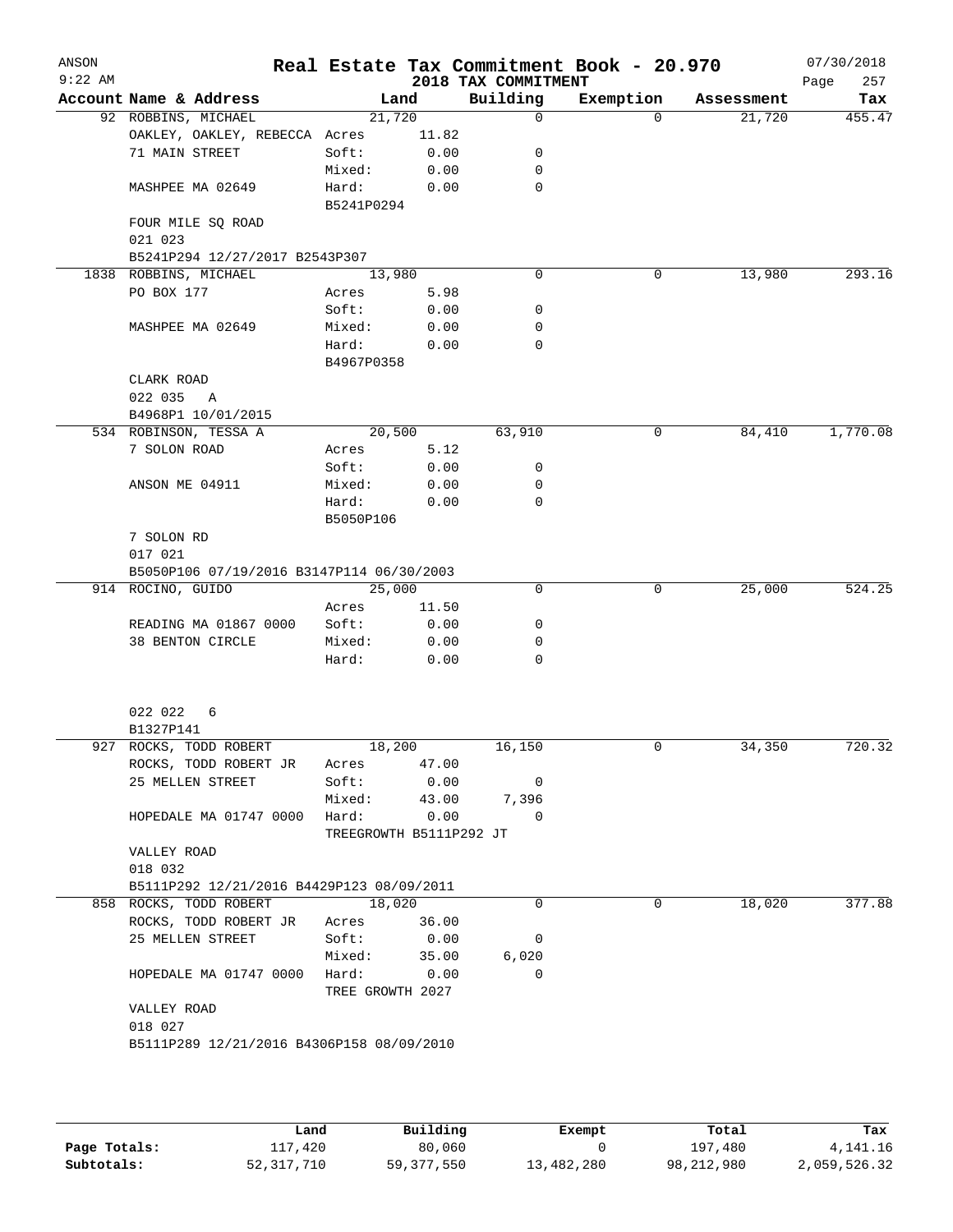| ANSON        |                                                                   |                 |            |        |                        | Real Estate Tax Commitment Book - 20.970 |                       |          |                  | 07/30/2018         |
|--------------|-------------------------------------------------------------------|-----------------|------------|--------|------------------------|------------------------------------------|-----------------------|----------|------------------|--------------------|
| $9:22$ AM    | Account Name & Address                                            |                 |            | Land   |                        | 2018 TAX COMMITMENT<br>Building          | Exemption             |          | Assessment       | Page<br>258<br>Tax |
|              | 859 ROCKS, TODD ROBERT                                            |                 |            | 7,860  |                        | $\mathbf 0$                              |                       | $\Omega$ | 7,860            | 164.82             |
|              | ROCKS, TODD ROBERT JR                                             |                 | Acres      |        | 38.00                  |                                          |                       |          |                  |                    |
|              | 25 MELLEN STREET                                                  |                 | Soft:      |        | 0.00                   | 0                                        |                       |          |                  |                    |
|              |                                                                   |                 | Mixed:     |        | 37.00                  | 6,364                                    |                       |          |                  |                    |
|              | HOPEDALE MA 01747 0000                                            |                 | Hard:      |        | 0.00                   | $\mathbf 0$                              |                       |          |                  |                    |
|              |                                                                   |                 |            |        | TREE GROWTH 2027       |                                          |                       |          |                  |                    |
|              | VALLEY ROAD                                                       |                 |            |        |                        |                                          |                       |          |                  |                    |
|              | 018 019                                                           |                 |            |        |                        |                                          |                       |          |                  |                    |
|              | B5111P289 12/21/2016 B4306P158 08/09/2010                         |                 |            |        |                        |                                          |                       |          |                  |                    |
|              | 915 ROCRAY, ARTHUR C J                                            |                 |            | 23,120 |                        | 3,080                                    |                       | 0        | 26,200           | 549.41             |
|              |                                                                   |                 | Acres      |        | 5.08                   |                                          |                       |          |                  |                    |
|              | SANFORD ME 04073 0000                                             |                 | Soft:      |        | 0.00                   | 0                                        |                       |          |                  |                    |
|              | 188 BROOK ST                                                      |                 | Mixed:     |        | 0.00                   | 0                                        |                       |          |                  |                    |
|              |                                                                   |                 | Hard:      |        | 0.00                   | $\Omega$                                 |                       |          |                  |                    |
|              | 56 MOUNTAIN VIEW RD                                               |                 |            |        |                        |                                          |                       |          |                  |                    |
|              | 012 009<br>7                                                      |                 |            |        |                        |                                          |                       |          |                  |                    |
|              | B1521P288                                                         |                 |            |        |                        |                                          |                       |          |                  |                    |
|              | 19 RODBELL, ATHENA A                                              |                 |            | 8,600  |                        | 0                                        |                       | 0        | 8,600            | 180.34             |
|              | 52 OAKLAND TERRACE                                                |                 | Acres      |        | 50.00                  |                                          |                       |          |                  |                    |
|              |                                                                   |                 | Soft:      |        | 0.00                   | 0                                        |                       |          |                  |                    |
|              | BALA-CYNWYD PA 19004                                              |                 | Mixed:     |        | 50.00                  | 8,600                                    |                       |          |                  |                    |
|              |                                                                   |                 | Hard:      |        | 0.00                   | $\mathbf 0$                              |                       |          |                  |                    |
|              |                                                                   |                 |            |        | TREE GROWTH B4935P0321 |                                          |                       |          |                  |                    |
|              | BROWN HILL ROAD                                                   |                 |            |        |                        |                                          |                       |          |                  |                    |
|              | 014 032                                                           |                 |            |        |                        |                                          |                       |          |                  |                    |
|              | B4935P321 07/27/2015                                              |                 |            |        |                        |                                          |                       |          |                  |                    |
|              | 1404 RODERICK, ALLEN L. &                                         |                 |            | 37,960 |                        | 26,390                                   |                       | 26,000   | 38,350           | 804.20             |
|              | RODERICK, DONNA M                                                 |                 | Acres      |        | 16.46                  |                                          | 01 Homestead Exempt   |          |                  |                    |
|              |                                                                   |                 | Soft:      |        | 0.00                   |                                          | 0 02 Resident Veteran |          |                  |                    |
|              | 222 HOLLIN WAITE HILL<br>RD.                                      |                 | Mixed:     |        | 0.00                   | 0                                        |                       |          |                  |                    |
|              | ANSON ME 04911                                                    |                 | Hard:      |        | 0.00                   | 0                                        |                       |          |                  |                    |
|              | 222 HOLLIN WAITE HILL                                             |                 |            |        |                        |                                          |                       |          |                  |                    |
|              | 014 034<br>3                                                      |                 |            |        |                        |                                          |                       |          |                  |                    |
|              | B4063P221 09/24/2008                                              |                 |            |        |                        |                                          |                       |          |                  |                    |
|              | 1904 RODERICK, HANNAH R                                           |                 |            | 29,730 |                        | 27,890                                   |                       | 0        | 57,620           | 1,208.29           |
|              | 140 NORTH AVE                                                     |                 | Acres      |        | 4.82                   |                                          |                       |          |                  |                    |
|              |                                                                   |                 | Soft:      |        | 0.00                   | 0                                        |                       |          |                  |                    |
|              | SKOWHEGAN ME 04976                                                |                 | Mixed:     |        | 0.00                   | 0                                        |                       |          |                  |                    |
|              |                                                                   |                 | Hard:      |        | 0.00                   | $\mathbf 0$                              |                       |          |                  |                    |
|              |                                                                   |                 | B5160P0277 |        |                        |                                          |                       |          |                  |                    |
|              | 30 DOVER LANE                                                     |                 |            |        |                        |                                          |                       |          |                  |                    |
|              | 018 014 2                                                         |                 |            |        |                        |                                          |                       |          |                  |                    |
|              | B5160P277 05/25/2017 B5109P315 12/12/2016 B4029P181<br>07/16/2008 |                 |            |        |                        |                                          |                       |          |                  |                    |
|              | 128 RODERICK, ROBERT A                                            |                 |            | 38,300 |                        | 60,210                                   |                       | 20,000   | 78,510           | 1,646.35           |
|              | RODERICK, MYRA J                                                  |                 | Acres      |        | 16.80                  |                                          | 01 Homestead Exempt   |          |                  |                    |
|              |                                                                   |                 | Soft:      |        | 0.00                   | 0                                        |                       |          |                  |                    |
|              | PO BOX 213                                                        |                 | Mixed:     |        | 0.00                   | 0                                        |                       |          |                  |                    |
|              | ANSON ME 04911 0213                                               |                 | Hard:      |        | 0.00                   | 0                                        |                       |          |                  |                    |
|              | 454 WEST MILLS RD                                                 |                 |            |        |                        |                                          |                       |          |                  |                    |
|              | 011 013<br>$\mathsf C$                                            |                 |            |        |                        |                                          |                       |          |                  |                    |
|              | B2498P65                                                          |                 |            |        |                        |                                          |                       |          |                  |                    |
|              |                                                                   |                 |            |        |                        |                                          |                       |          |                  |                    |
| Page Totals: |                                                                   | Land<br>145,570 |            |        | Building<br>117,570    |                                          | Exempt<br>46,000      |          | Total<br>217,140 | Tax<br>4,553.41    |
| Subtotals:   |                                                                   | 52, 463, 280    |            |        | 59,495,120             |                                          | 13,528,280            |          | 98,430,120       | 2,064,079.73       |
|              |                                                                   |                 |            |        |                        |                                          |                       |          |                  |                    |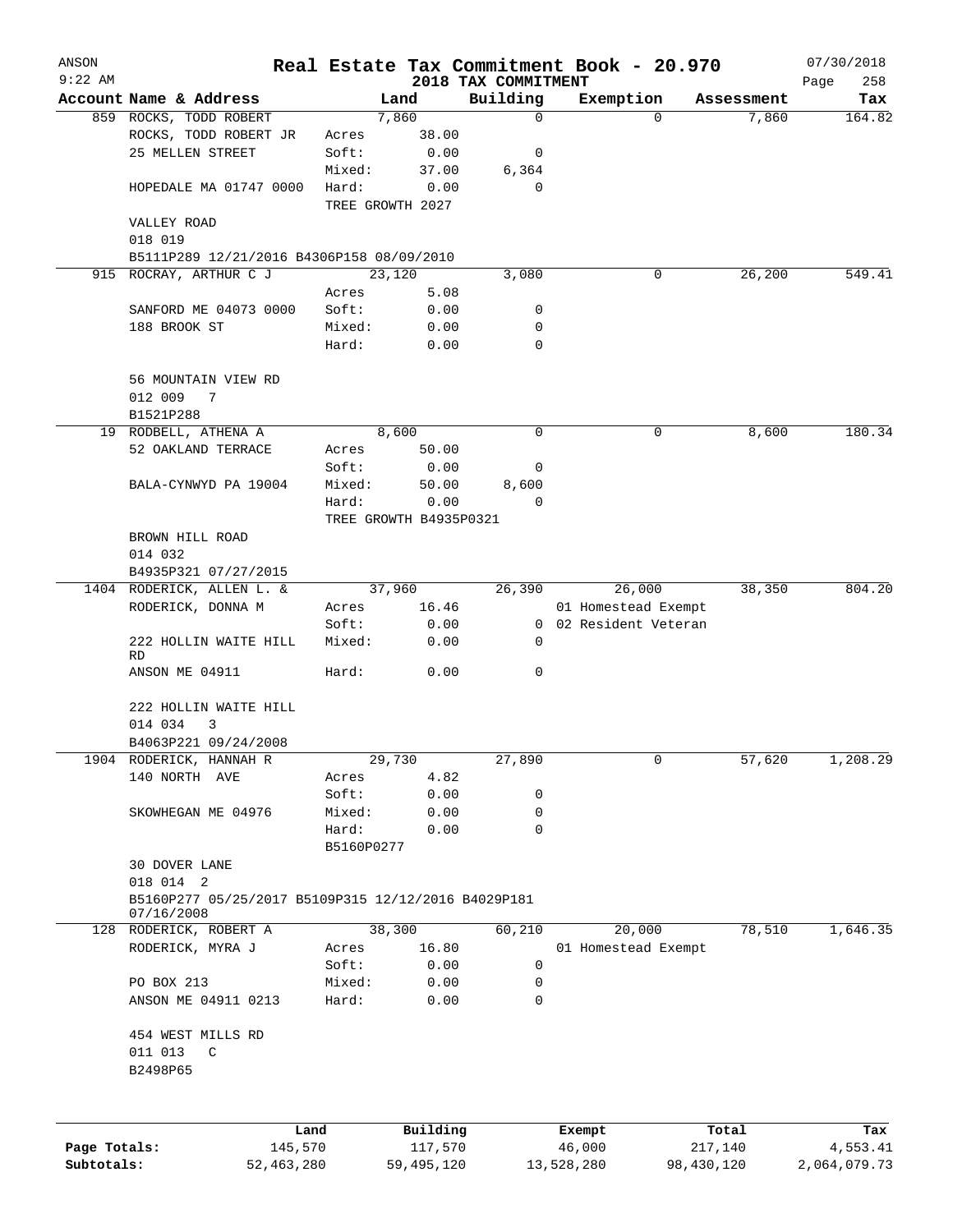| ANSON<br>$9:22$ AM |                                                                 |                                 |              | 2018 TAX COMMITMENT | Real Estate Tax Commitment Book - 20.970 |            | 07/30/2018<br>259<br>Page |
|--------------------|-----------------------------------------------------------------|---------------------------------|--------------|---------------------|------------------------------------------|------------|---------------------------|
|                    | Account Name & Address                                          |                                 | Land         | Building            | Exemption                                | Assessment | Tax                       |
|                    | 2003 RODERRICK, STEVEN W<br>45 DOVER LANE                       |                                 | $\Omega$     | 14,520              | 6,000<br>07 Disabled Vet. Non-res.       | 8,520      | 178.66                    |
|                    | ANSON ME 04911                                                  |                                 |              |                     |                                          |            |                           |
|                    | 45 DOVER LANE<br>018 014 2 ON                                   |                                 |              |                     |                                          |            |                           |
|                    | 315 RODRIGUE, JANINE &                                          | 16,130                          |              | 9,910               | 0                                        | 26,040     | 546.06                    |
|                    | DICKEY, PHILLIP JR                                              | Acres<br>Soft:                  | 1.75<br>0.00 | 0                   |                                          |            |                           |
|                    | 120 WESTERN AVE                                                 | Mixed:                          | 0.00         | 0                   |                                          |            |                           |
|                    | WATERVILLE ME 04901<br>0000                                     | Hard:                           | 0.00         | $\mathbf 0$         |                                          |            |                           |
|                    | 402 NEW PORTLAND RD<br>023 041<br>F<br>B2504P338 B2364P156      |                                 |              |                     |                                          |            |                           |
|                    | 918 ROELOFS, ROCHELLE M                                         | 36,200                          |              | 36,810              | 20,000                                   | 53,010     | 1,111.62                  |
|                    | ROELOFS, AMY L. & JASON Acres<br>D.                             |                                 | 14.70        |                     | 01 Homestead Exempt                      |            |                           |
|                    | 728 PEASE HILL RD                                               | Soft:                           | 0.00         | 0                   |                                          |            |                           |
|                    |                                                                 | Mixed:                          | 0.00         | $\mathbf 0$         |                                          |            |                           |
|                    | ANOSN ME 04911                                                  | Hard:<br>B5072P0140 LIFE ESTATE | 0.00         | $\Omega$            |                                          |            |                           |
|                    | 728 PEASE HILL RD<br>012 013<br>$\mathcal{C}$                   |                                 |              |                     |                                          |            |                           |
|                    | B5072P0140 09/02/2016 B3238P145 11/20/2003                      |                                 |              |                     |                                          |            |                           |
|                    | 1279 ROLFE, DEBORAH A                                           |                                 | $\mathbf 0$  | 32,000              | 26,000<br>01 Homestead Exempt            | 6,000      | 125.82                    |
|                    | NORTH ANSON ME 04958<br>131 EMBDEN POND ROAD                    |                                 |              |                     | 03 Resident Veteran Widow                |            |                           |
|                    | 131 EMBDEN POND RD<br>023 018<br>В<br>ON                        |                                 |              |                     |                                          |            |                           |
|                    | 922 ROLFE, MERLE ESTATE OF                                      | 20,610                          |              | 0                   | 0                                        | 20,610     | 432.19                    |
|                    |                                                                 | Acres                           | 0.69         |                     |                                          |            |                           |
|                    | NORTH ANSON ME 04958                                            | Soft:                           | 0.00         | 0                   |                                          |            |                           |
|                    | 131 EMBDEN POND ROAD                                            | Mixed:<br>Hard:<br>B4952P0113   | 0.00<br>0.00 | 0<br>$\Omega$       |                                          |            |                           |
|                    | 133 EMBDEN POND RD<br>023 018<br>B                              |                                 |              |                     |                                          |            |                           |
|                    | B5060P138 08/10/2016 B5060P134 08/10/2016                       |                                 |              |                     |                                          |            |                           |
|                    | 929 ROLFE, STEPHEN R                                            | 13,420                          |              | 34,610              | 20,000                                   | 28,030     | 587.79                    |
|                    | NORTH ANSON ME 04958                                            | Acres<br>Soft:                  | 0.45<br>0.00 | 0                   | 01 Homestead Exempt                      |            |                           |
|                    | 0000                                                            |                                 |              |                     |                                          |            |                           |
|                    | 483 CAMPGROUND RD                                               | Mixed:<br>Hard:                 | 0.00<br>0.00 | 0<br>0              |                                          |            |                           |
|                    | 483 CAMPGROUND RD<br>018 013<br>Е<br>B2848P76 B2597P76 B1461P11 |                                 |              |                     |                                          |            |                           |
|                    |                                                                 |                                 |              |                     |                                          |            |                           |

|              | Land       | Building   | Exempt     | Total      | Tax          |
|--------------|------------|------------|------------|------------|--------------|
| Page Totals: | 86,360     | 127,850    | 72,000     | 142,210    | 2,982.14     |
| Subtotals:   | 52,549,640 | 59,622,970 | 13,600,280 | 98,572,330 | 2,067,061.87 |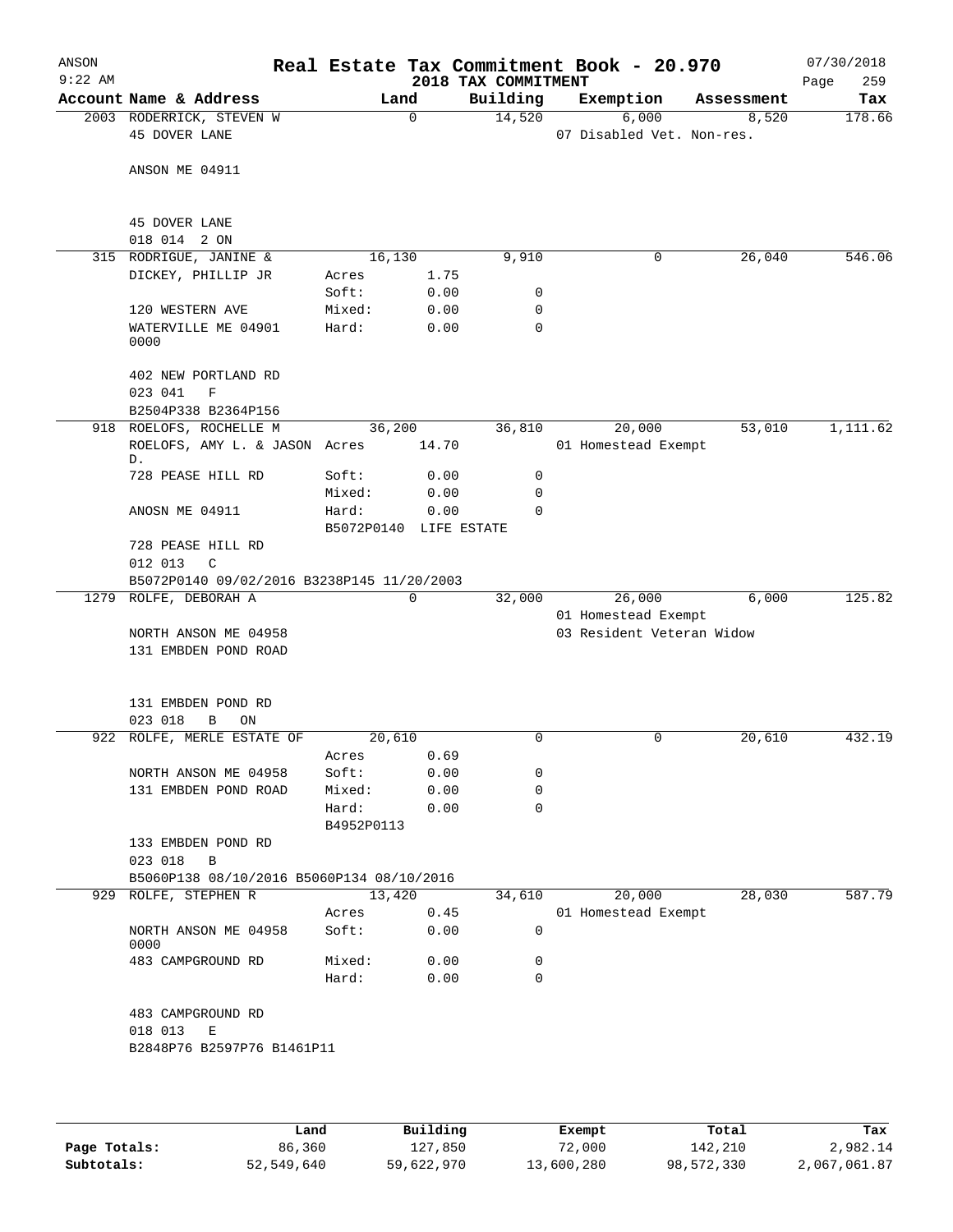| ANSON        |                                                     |                 |          |                                 | Real Estate Tax Commitment Book - 20.970 |          |            | 07/30/2018         |  |
|--------------|-----------------------------------------------------|-----------------|----------|---------------------------------|------------------------------------------|----------|------------|--------------------|--|
| $9:22$ AM    | Account Name & Address                              | Land            |          | 2018 TAX COMMITMENT<br>Building | Exemption                                |          | Assessment | 260<br>Page<br>Tax |  |
|              | 921 ROLLINS, JAMES                                  | 10,390          |          | 51,090                          |                                          | $\Omega$ | 61,480     | 1,289.24           |  |
|              |                                                     | Acres           | 0.27     |                                 |                                          |          |            |                    |  |
|              | ZEPHYRHILLS FL 33541                                | Soft:           | 0.00     | 0                               |                                          |          |            |                    |  |
|              | 3934 BUTTERCUP DRIVE                                | Mixed:          | 0.00     | $\mathbf 0$                     |                                          |          |            |                    |  |
|              |                                                     | Hard:           | 0.00     | $\mathbf 0$                     |                                          |          |            |                    |  |
|              | 91 MAIN ST                                          | LIFE ESTATE     |          |                                 |                                          |          |            |                    |  |
|              | 001 044                                             |                 |          |                                 |                                          |          |            |                    |  |
|              | B3207P313                                           |                 |          |                                 |                                          |          |            |                    |  |
|              | 1788 ROLLINS, JOHN III                              | 10,580          |          | 43,220                          | 20,000                                   |          | 33,800     | 708.79             |  |
|              |                                                     | Acres           | 0.28     |                                 | 01 Homestead Exempt                      |          |            |                    |  |
|              | ANSON ME 04911 0000                                 | Soft:           | 0.00     | 0                               |                                          |          |            |                    |  |
|              | PO BOX 628                                          | Mixed:          | 0.00     | 0                               |                                          |          |            |                    |  |
|              |                                                     | Hard:           | 0.00     | $\mathbf 0$                     |                                          |          |            |                    |  |
|              | 14 KEN TAYLOR ST                                    |                 |          |                                 |                                          |          |            |                    |  |
|              | 001 034<br>Α                                        |                 |          |                                 |                                          |          |            |                    |  |
|              | B3167P19                                            |                 |          |                                 |                                          |          |            |                    |  |
|              | 185 ROSADO, MIGUEL A                                | 16,000          |          | 10,920                          |                                          | 0        | 26,920     | 564.51             |  |
|              |                                                     | Acres           | 1.00     |                                 |                                          |          |            |                    |  |
|              | BOSTON MA 02118 0000                                | Soft:           | 0.00     | 0                               |                                          |          |            |                    |  |
|              | PO BOX 180055                                       | Mixed:          | 0.00     | 0                               |                                          |          |            |                    |  |
|              |                                                     | Hard:           | 0.00     | 0                               |                                          |          |            |                    |  |
|              | 407 VALLEY RD                                       |                 |          |                                 |                                          |          |            |                    |  |
|              | 019 008<br>$\mathbb{A}$                             |                 |          |                                 |                                          |          |            |                    |  |
|              | B5264P312 03/30/2018 B4908P119 05/26/2015 B2794P261 |                 |          |                                 |                                          |          |            |                    |  |
|              | 1358 ROSS, DOREEN R                                 | 40,150          |          | 0                               |                                          | 0        | 40,150     | 841.95             |  |
|              |                                                     | Acres           | 32.30    |                                 |                                          |          |            |                    |  |
|              | NORRIDGEWOCK ME 04957<br>0000                       | Soft:           | 0.00     | 0                               |                                          |          |            |                    |  |
|              | PO BOX 239                                          | Mixed:          | 0.00     | 0                               |                                          |          |            |                    |  |
|              |                                                     | Hard:           | 0.00     | 0                               |                                          |          |            |                    |  |
|              | 639 HOLLIN WAITE HILL                               |                 |          |                                 |                                          |          |            |                    |  |
|              | 020 015 6                                           |                 |          |                                 |                                          |          |            |                    |  |
|              | B4066P86 10/15/2008                                 |                 |          |                                 |                                          |          |            |                    |  |
|              | 562 ROSS, TIMOTHY A                                 | 38,400          |          | 77,090                          |                                          | 0        | 115,490    | 2,421.83           |  |
|              | ROSS, LISA L                                        | Acres           | 16.90    |                                 |                                          |          |            |                    |  |
|              | PO BOX 46                                           | Soft:           | 0.00     | 0                               |                                          |          |            |                    |  |
|              |                                                     | Mixed:          | 0.00     | 0                               |                                          |          |            |                    |  |
|              | THORNDIKE ME 04986 0000 Hard:                       |                 | 0.00     | 0                               |                                          |          |            |                    |  |
|              |                                                     | B5184P0226 JT   |          |                                 |                                          |          |            |                    |  |
|              | 231 VALLEY RD                                       |                 |          |                                 |                                          |          |            |                    |  |
|              | 018 037<br>A                                        |                 |          |                                 |                                          |          |            |                    |  |
|              | B5184P226 07/21/2017 B3534P137 08/08/2005           |                 |          |                                 |                                          |          |            |                    |  |
|              | 1882 ROUX, CHRISTOPHER L<br>ROUX, HEATHER E         | 26,000<br>Acres | 5.00     | 29,740                          |                                          | 0        | 55,740     | 1,168.87           |  |
|              | TORNO-ROUX<br>PO BOX 302                            | Soft:           | 0.00     | 0                               |                                          |          |            |                    |  |
|              |                                                     | Mixed:          | 0.00     | 0                               |                                          |          |            |                    |  |
|              | LEBANON ME 04027 0302                               | Hard:           | 0.00     | 0                               |                                          |          |            |                    |  |
|              | 28 BROWN HILL RD                                    |                 |          |                                 |                                          |          |            |                    |  |
|              | 014 034<br>4 A                                      |                 |          |                                 |                                          |          |            |                    |  |
|              | B4649P167 04/11/2013                                |                 |          |                                 |                                          |          |            |                    |  |
|              |                                                     |                 |          |                                 |                                          |          |            |                    |  |
|              | Land                                                |                 | Building |                                 | Exempt                                   |          | Total      | Tax                |  |
| Page Totals: | 141,520                                             |                 | 212,060  |                                 | 20,000                                   |          | 333,580    | 6,995.19           |  |

**Subtotals:** 52,691,160 59,835,030 13,620,280 98,905,910 2,074,057.06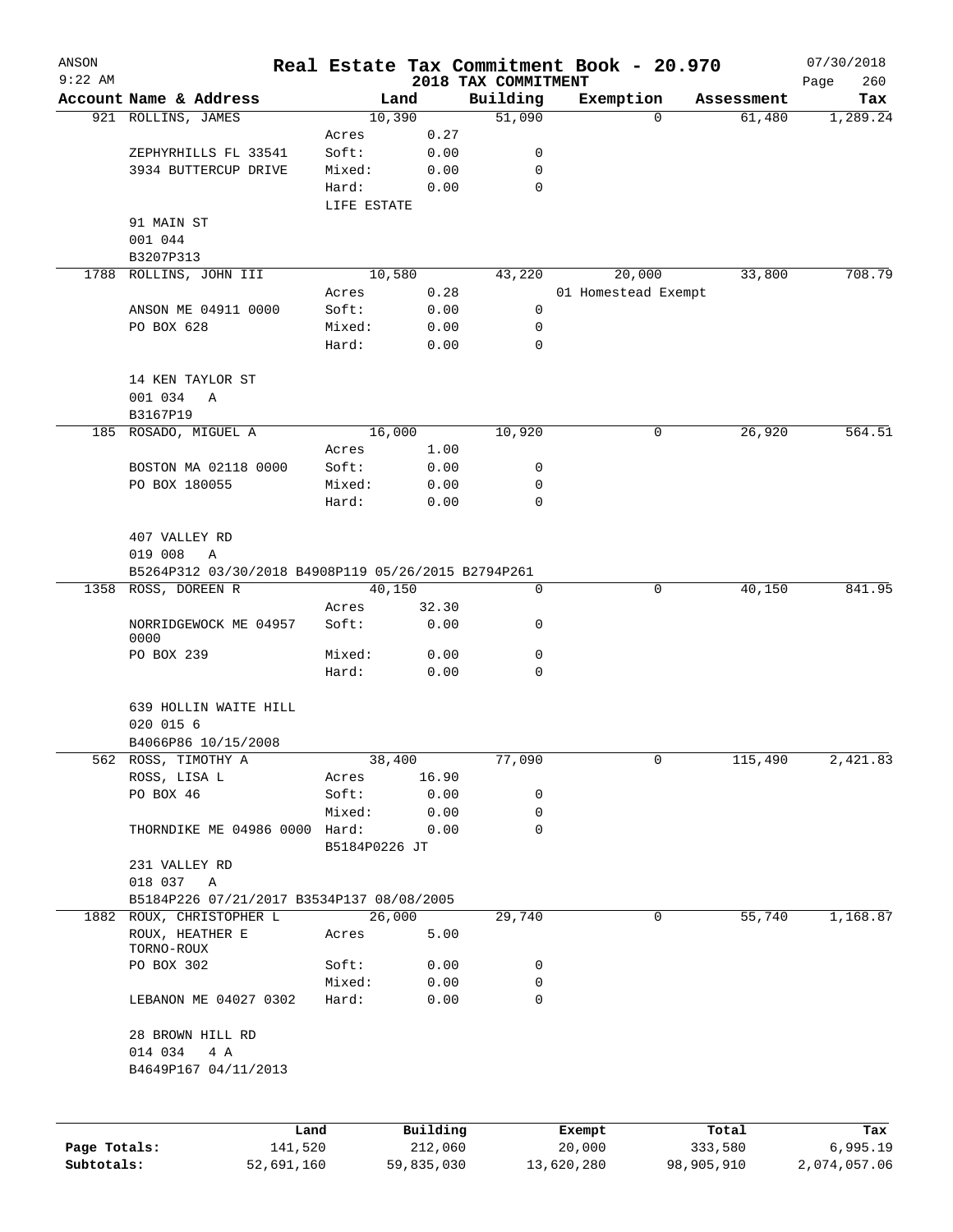| ANSON        |                               |            |        |              |                                 |            | Real Estate Tax Commitment Book - 20.970 |              | 07/30/2018         |
|--------------|-------------------------------|------------|--------|--------------|---------------------------------|------------|------------------------------------------|--------------|--------------------|
| $9:22$ AM    | Account Name & Address        |            | Land   |              | 2018 TAX COMMITMENT<br>Building |            | Exemption                                | Assessment   | 261<br>Page<br>Tax |
|              | 867 ROWE, CHARLES R           |            | 18,500 |              | 10,150                          |            | $\Omega$                                 | 28,650       | 600.79             |
|              | ROWE, DIANNE L                |            | Acres  | 2.00         |                                 |            |                                          |              |                    |
|              |                               |            | Soft:  | 0.00         | 0                               |            |                                          |              |                    |
|              | 232 ALPINE ST                 |            | Mixed: | 0.00         | 0                               |            |                                          |              |                    |
|              | SOUTH PARIS ME 04281          |            | Hard:  | 0.00         | 0                               |            |                                          |              |                    |
|              | 0000                          |            |        |              |                                 |            |                                          |              |                    |
|              | 61 BURNS RD                   |            |        |              |                                 |            |                                          |              |                    |
|              | 011 023<br>B                  |            |        |              |                                 |            |                                          |              |                    |
|              | B2460P217<br>1336 ROWE, ELWIN |            | 6,630  |              | 29,090                          |            | 20,000                                   | 15,720       | 329.65             |
|              |                               |            | Acres  | 0.11         |                                 |            | 01 Homestead Exempt                      |              |                    |
|              | NORRIDGEWOCK ME 04957         |            | Soft:  | 0.00         | 0                               |            |                                          |              |                    |
|              | 0602                          |            |        |              |                                 |            |                                          |              |                    |
|              | PO BOX 602                    |            | Mixed: | 0.00         | 0                               |            |                                          |              |                    |
|              |                               |            | Hard:  | 0.00         | 0                               |            |                                          |              |                    |
|              | 4 HIGHLAND AVE                |            |        |              |                                 |            |                                          |              |                    |
|              | 003 048                       |            |        |              |                                 |            |                                          |              |                    |
|              | B2816P182                     |            |        |              |                                 |            |                                          |              |                    |
|              | 1214 ROY, ANGELA M            |            | 10,770 |              | 56,850                          |            | 20,000                                   | 47,620       | 998.59             |
|              | ROY, ALLEN                    |            | Acres  | 0.29         |                                 |            | 01 Homestead Exempt                      |              |                    |
|              |                               |            | Soft:  | 0.00         | 0                               |            |                                          |              |                    |
|              | PO BOX 389                    |            | Mixed: | 0.00         | 0                               |            |                                          |              |                    |
|              | ANSON ME 04911 0389           |            | Hard:  | 0.00         | $\mathbf 0$                     |            |                                          |              |                    |
|              | 17 MAIN ST                    |            |        |              |                                 |            |                                          |              |                    |
|              | 001 117                       |            |        |              |                                 |            |                                          |              |                    |
|              | B3695P61 06/07/2006           |            |        |              |                                 |            |                                          |              |                    |
|              | 997 ROY, MARC                 |            | 21,880 |              | 53,560                          |            | 20,000                                   | 55,440       | 1,162.58           |
|              | ROY, ROBERTA                  |            | Acres  | 2.25         |                                 |            | 01 Homestead Exempt                      |              |                    |
|              |                               |            | Soft:  | 0.00         | 0                               |            |                                          |              |                    |
|              | 42 PREBLE AVE                 |            | Mixed: | 0.00         | 0                               |            |                                          |              |                    |
|              | ANSON ME 04911 0000           |            | Hard:  | 0.00         | 0                               |            |                                          |              |                    |
|              | 42 PREBLE AVE                 |            |        |              |                                 |            |                                          |              |                    |
|              | 004 022                       |            |        |              |                                 |            |                                          |              |                    |
|              | B2412P349                     |            |        |              |                                 |            |                                          |              |                    |
|              | 933 ROY, ROBERT A             |            | 34,500 |              | 72,600                          |            | 0                                        | 107,100      | 2,245.89           |
|              | ROY, DOREEN K                 |            | Acres  | 13.00        |                                 |            |                                          |              |                    |
|              |                               |            | Soft:  | 0.00         | 0                               |            |                                          |              |                    |
|              | 192 OLD ORCHARD RD            |            | Mixed: | 0.00         | 0                               |            |                                          |              |                    |
|              | BUXTON ME 04093 0000          |            | Hard:  | 0.00         | 0                               |            |                                          |              |                    |
|              | 159 GREENLEAF RD              |            |        |              |                                 |            |                                          |              |                    |
|              | 013 023<br>6                  |            |        |              |                                 |            |                                          |              |                    |
|              | B1726P25                      |            |        |              |                                 |            |                                          |              |                    |
| 934          | ROY, VALMOND H &              |            | 28,500 |              | 253,180                         |            | 20,000                                   | 261,680      | 5,487.43           |
|              | ROY, MICHAEL & SONYA,         |            | Acres  | 7.50         |                                 |            | 01 Homestead Exempt                      |              |                    |
|              | TRUSTEES                      |            | Soft:  | 0.00         | 0                               |            |                                          |              |                    |
|              | PO BOX 204                    |            | Mixed: | 0.00         | 0                               |            |                                          |              |                    |
|              | NORTH ANSON ME 04958          |            | Hard:  | 0.00         | 0                               |            |                                          |              |                    |
|              | 0204                          |            |        |              |                                 |            |                                          |              |                    |
|              | 870 RIVER RD                  |            |        |              |                                 |            |                                          |              |                    |
|              | 005 022                       |            |        |              |                                 |            |                                          |              |                    |
|              | B2922P152 B1716P40            |            |        |              |                                 |            |                                          |              |                    |
|              |                               | Land       |        | Building     |                                 | Exempt     |                                          | Total        | Tax                |
| Page Totals: |                               | 120,780    |        | 475,430      |                                 | 80,000     |                                          | 516,210      | 10,824.93          |
| Subtotals:   |                               | 52,811,940 |        | 60, 310, 460 |                                 | 13,700,280 |                                          | 99, 422, 120 | 2,084,881.99       |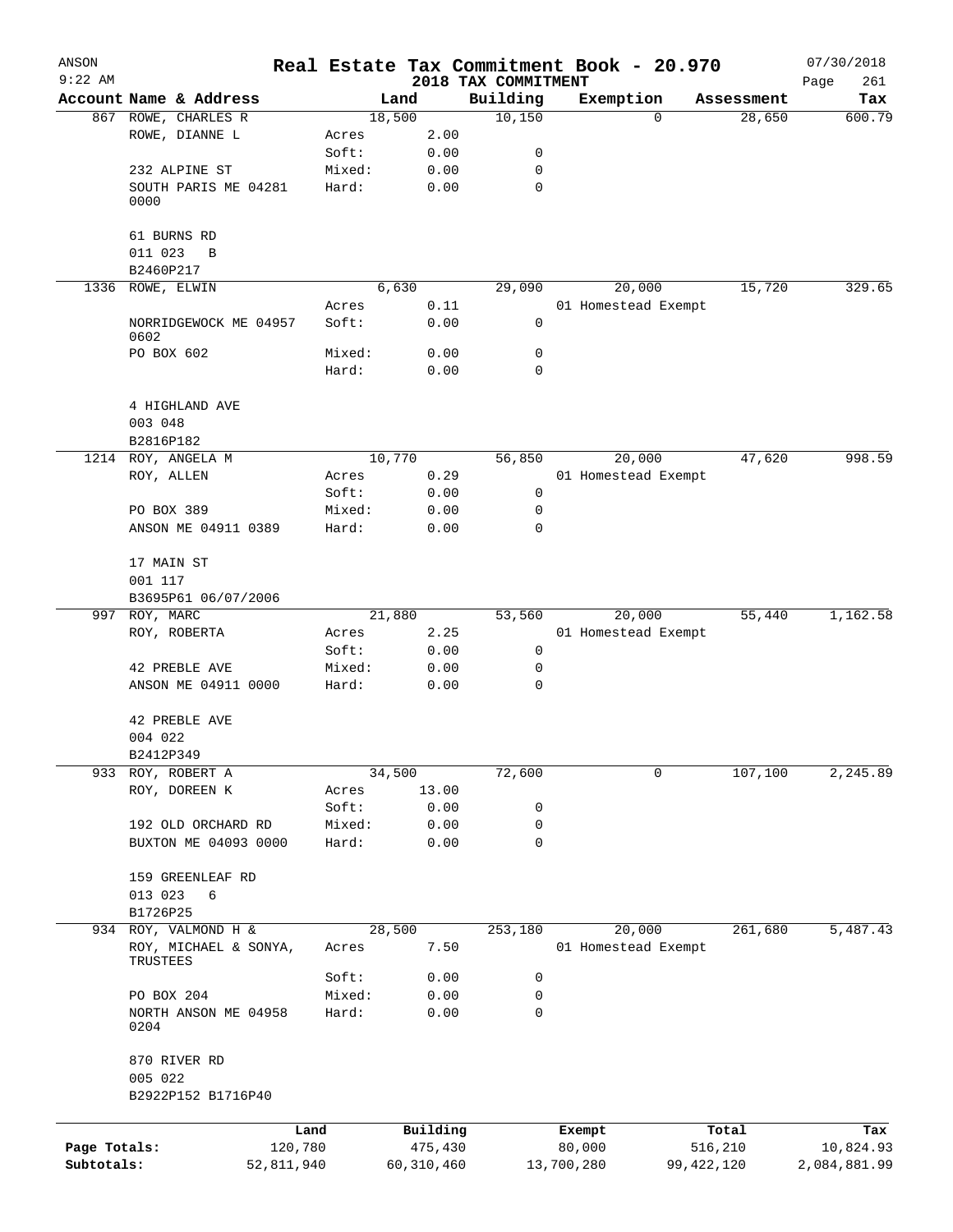| ANSON        |                                           |             |            |                                 | Real Estate Tax Commitment Book - 20.970 |            |            | 07/30/2018         |
|--------------|-------------------------------------------|-------------|------------|---------------------------------|------------------------------------------|------------|------------|--------------------|
| $9:22$ AM    | Account Name & Address                    |             | Land       | 2018 TAX COMMITMENT<br>Building | Exemption                                |            | Assessment | 262<br>Page<br>Tax |
|              | 1783 RUDOLFO, JOAN P                      |             | 37,830     | 0                               |                                          | 0          | 37,830     | 793.30             |
|              |                                           | Acres       | 27.66      |                                 |                                          |            |            |                    |
|              | BOSTON MA 02131 4112                      | Soft:       | 0.00       | 0                               |                                          |            |            |                    |
|              | 15 DENTON TERR.                           | Mixed:      | 0.00       | 0                               |                                          |            |            |                    |
|              |                                           | Hard:       | 0.00       | $\mathbf 0$                     |                                          |            |            |                    |
|              | VALLEY RD                                 |             |            |                                 |                                          |            |            |                    |
|              | 020 014<br>2                              |             |            |                                 |                                          |            |            |                    |
|              | B4984P281 12/11/2015 B3419P197 12/08/2004 |             |            |                                 |                                          |            |            |                    |
| 581          | RUGH, GEORGE J                            |             | 20,540     | 116,170                         | 20,000                                   |            | 116,710    | 2,447.41           |
|              | RUGH, TAMMY G                             | Acres       | 1.36       |                                 | 01 Homestead Exempt                      |            |            |                    |
|              |                                           | Soft:       | 0.00       | 0                               |                                          |            |            |                    |
|              | PO BOX 276                                | Mixed:      | 0.00       | 0                               |                                          |            |            |                    |
|              | NORTH ANSON ME 04958<br>0276              | Hard:       | 0.00       | $\mathbf 0$                     |                                          |            |            |                    |
|              | 258 VALLEY RD                             |             |            |                                 |                                          |            |            |                    |
|              | 018 038<br>$\mathbf F$                    |             |            |                                 |                                          |            |            |                    |
|              | B2082P29                                  |             |            |                                 |                                          |            |            |                    |
| 938          | RUGH, GEORGE JACOB                        |             | 20,600     | $\mathbf 0$                     |                                          | 0          | 20,600     | 431.98             |
|              |                                           | Acres       | 1.40       |                                 |                                          |            |            |                    |
|              | NORTH ANSON ME 04958<br>0101              | Soft:       | 0.00       | 0                               |                                          |            |            |                    |
|              | PO BOX 276                                | Mixed:      | 0.00       | $\mathbf 0$                     |                                          |            |            |                    |
|              |                                           | Hard:       | 0.00       | $\Omega$                        |                                          |            |            |                    |
|              | 268 VALLEY RD                             |             |            |                                 |                                          |            |            |                    |
|              | 018 038<br>Η                              |             |            |                                 |                                          |            |            |                    |
|              | B1668P98<br>937 RUGH, GEORGE W            |             | 22,250     | 73,570                          | 26,000                                   |            | 69,820     | 1,464.13           |
|              | RUGH, JOHNELL L                           | Acres       | 2.50       |                                 | 01 Homestead Exempt                      |            |            |                    |
|              |                                           | Soft:       | 0.00       | $\Omega$                        | 04 Non-resident Veteran                  |            |            |                    |
|              | 190 VALLEY ROAD                           | Mixed:      | 0.00       | 0                               |                                          |            |            |                    |
|              | NORTH ANSON ME 04958<br>0190              | Hard:       | 0.00       | 0                               |                                          |            |            |                    |
|              |                                           | LIFE ESTATE |            |                                 |                                          |            |            |                    |
|              | 190 VALLEY RD                             |             |            |                                 |                                          |            |            |                    |
|              | 018 038<br>Е                              |             |            |                                 |                                          |            |            |                    |
|              | B4171P129 07/30/2009                      |             |            |                                 |                                          |            |            |                    |
|              | 939 RUGH, JOHNELL LEE                     |             | 49,400     | 0                               |                                          | 0          | 49,400     | 1,035.92           |
|              |                                           | Acres       | 69.00      |                                 |                                          |            |            |                    |
|              | NORTH ANSON ME 04958<br>0190              | Soft:       | 0.00       | 0                               |                                          |            |            |                    |
|              | 190 VALLEY ROAD                           | Mixed:      | 0.00       | 0                               |                                          |            |            |                    |
|              |                                           | Hard:       | 0.00       | 0                               |                                          |            |            |                    |
|              |                                           | LIFE ESTATE |            |                                 |                                          |            |            |                    |
|              |                                           |             |            |                                 |                                          |            |            |                    |
|              | 018 038<br>B                              |             |            |                                 |                                          |            |            |                    |
| 940          | B4171P129 07/30/2009<br>RUIZ, ROLANDO &   |             | 37,500     | 20,120                          |                                          | 0          | 57,620     | 1,208.29           |
|              | FRITZBERG, ESTHELLA                       | Acres       | 16.00      |                                 |                                          |            |            |                    |
|              |                                           | Soft:       | 0.00       | 0                               |                                          |            |            |                    |
|              | STOBIE STREET<br>4                        | Mixed:      | 0.00       | 0                               |                                          |            |            |                    |
|              | WINSLOW ME 04901 0000                     | Hard:       | 0.00       | $\mathbf 0$                     |                                          |            |            |                    |
|              | 436 PEASE HILL RD                         |             |            |                                 |                                          |            |            |                    |
|              | 011 043<br>Е                              |             |            |                                 |                                          |            |            |                    |
|              | B1249P204                                 |             |            |                                 |                                          |            |            |                    |
|              |                                           |             |            |                                 |                                          |            |            |                    |
|              |                                           | Land        | Building   |                                 | Exempt                                   |            | Total      | Tax                |
| Page Totals: |                                           | 188,120     | 209,860    |                                 | 46,000                                   | 351,980    |            | 7,381.03           |
| Subtotals:   |                                           | 53,000,060  | 60,520,320 |                                 | 13,746,280                               | 99,774,100 |            | 2,092,263.02       |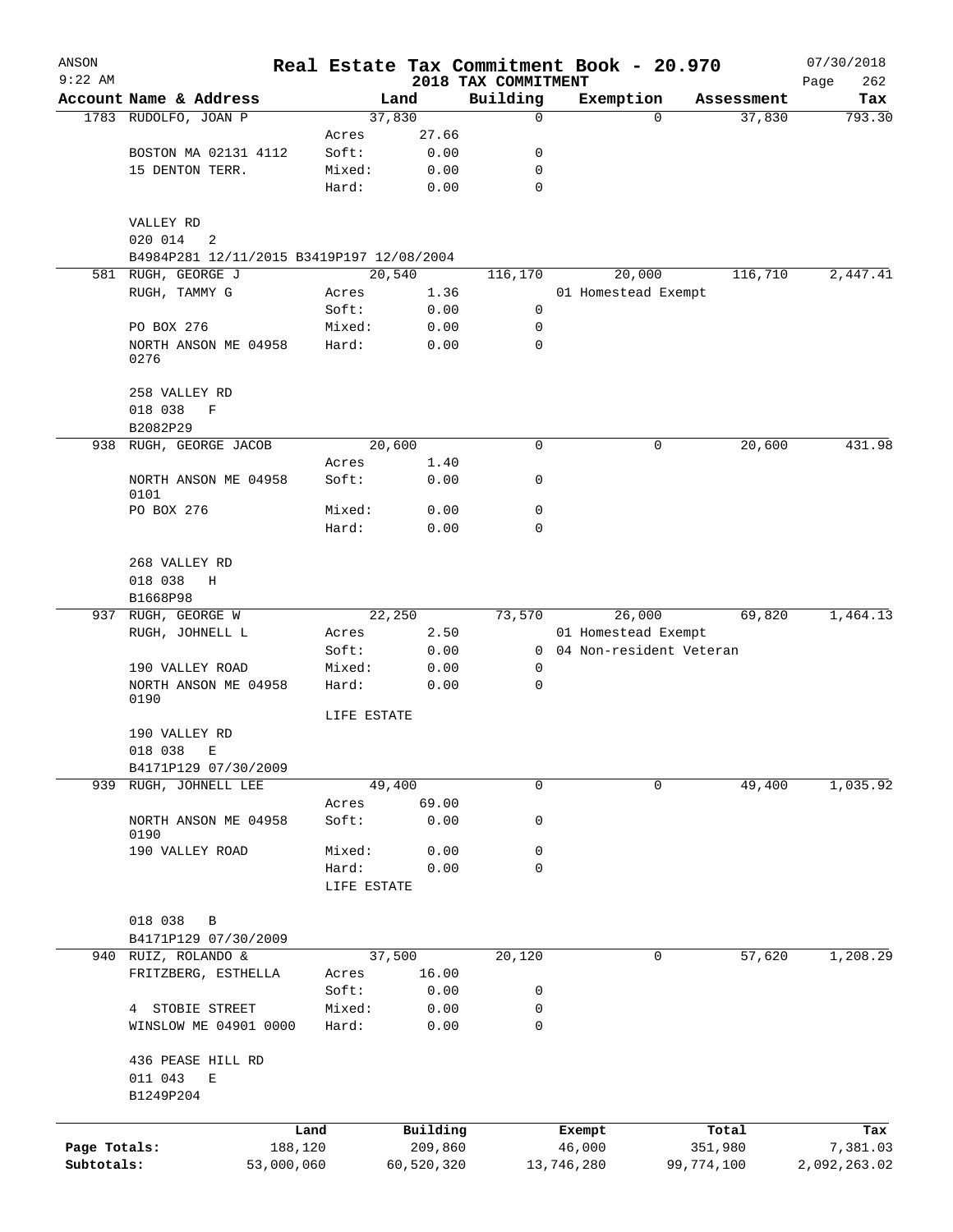| ANSON<br>$9:22$ AM |                                      |             |        | 2018 TAX COMMITMENT | Real Estate Tax Commitment Book - 20.970 |            | 07/30/2018<br>263<br>Page |
|--------------------|--------------------------------------|-------------|--------|---------------------|------------------------------------------|------------|---------------------------|
|                    | Account Name & Address               |             | Land   | Building            | Exemption                                | Assessment | Tax                       |
|                    | 13 RUNDIN, JOHN H                    |             | 9,760  | $\mathbf 0$         | $\Omega$                                 |            | 9,760<br>204.67           |
|                    | RUNDIN, PRISCILLA A                  | Acres       | 57.00  |                     |                                          |            |                           |
|                    |                                      | Soft:       | 4.10   | 480                 |                                          |            |                           |
|                    | 167 JOHN TARR RD                     | Mixed:      | 0.00   | 0                   |                                          |            |                           |
|                    | BOWDOIN ME 04287 0000                | Hard:       | 45.30  | 8,516               |                                          |            |                           |
|                    |                                      | TREE GROWTH |        |                     |                                          |            |                           |
|                    | 019 017<br>1<br>B4052P284 09/12/2008 |             |        |                     |                                          |            |                           |
| 1927               | RUSSELL, JAMES                       |             | 30,500 | 24,230              | 0                                        |            | 54,730<br>1,147.69        |
|                    | RUSSELL, BARBARA                     | Acres       | 14.00  |                     |                                          |            |                           |
|                    | 31 DUMAS AVE                         | Soft:       | 0.00   | 0                   |                                          |            |                           |
|                    |                                      |             |        |                     |                                          |            |                           |
|                    |                                      | Mixed:      | 0.00   | 0                   |                                          |            |                           |
|                    | HAMPTON NH 03842                     | Hard:       | 0.00   | $\mathbf 0$         |                                          |            |                           |
|                    | 315 FAHI POND RD<br>024 039          |             |        |                     |                                          |            |                           |
|                    | B3353P64 08/02/2004                  |             |        |                     |                                          |            |                           |
|                    | 1392 RYDER, CHERYL L                 |             | 10,950 | 46,580              | 20,000                                   |            | 787.00<br>37,530          |
|                    | 6 FRONT STREET                       | Acres       | 0.30   |                     | 01 Homestead Exempt                      |            |                           |
|                    |                                      | Soft:       | 0.00   | $\mathbf 0$         |                                          |            |                           |
|                    | ANSON ME 04911                       |             |        | 0                   |                                          |            |                           |
|                    |                                      | Mixed:      | 0.00   |                     |                                          |            |                           |
|                    |                                      | Hard:       | 0.00   | 0                   |                                          |            |                           |
|                    | 6 FRONT ST<br>001 087                |             |        |                     |                                          |            |                           |
|                    | B3948P65 12/27/2007                  |             |        |                     |                                          |            |                           |
|                    | 1706 SABOL, FRANCIS C                |             | 16,850 | 87,580              | 20,000                                   |            | 1,770.50<br>84,430        |
|                    |                                      |             | 0.71   |                     |                                          |            |                           |
|                    | SABOL, MARY LOU                      | Acres       |        |                     | 01 Homestead Exempt                      |            |                           |
|                    |                                      | Soft:       | 0.00   | $\mathbf 0$         |                                          |            |                           |
|                    | PO BOX 31                            | Mixed:      | 0.00   | 0                   |                                          |            |                           |
|                    | ANSON ME 04911 0031                  | Hard:       | 0.00   | 0                   |                                          |            |                           |
|                    | 8 SCHOOL ST                          |             |        |                     |                                          |            |                           |
|                    | 001 024                              |             |        |                     |                                          |            |                           |
|                    | B3475P273 04/28/2005                 |             |        |                     |                                          |            |                           |
|                    | 45 SABOL, FRANCIS C                  |             | 9,800  | 38,700              | 0                                        |            | 48,500<br>1,017.05        |
|                    | Sabol, Mary Lou                      | Acres       | 0.24   |                     |                                          |            |                           |
|                    | PO BOX 31                            | Soft:       | 0.00   | 0                   |                                          |            |                           |
|                    |                                      | Mixed:      | 0.00   | 0                   |                                          |            |                           |
|                    | ANSON ME 04911                       | Hard:       | 0.00   | 0                   |                                          |            |                           |
|                    | 76 MAIN ST                           |             |        |                     |                                          |            |                           |
|                    | 001 021                              |             |        |                     |                                          |            |                           |
|                    | B3439P190 01/27/2005                 |             |        |                     |                                          |            |                           |
|                    | 191 SACKEY, ALBERT N                 |             | 27,720 | 0                   | 0                                        |            | 581.29                    |
|                    |                                      |             |        |                     |                                          |            | 27,720                    |
|                    |                                      | Acres       | 14.22  |                     |                                          |            |                           |
|                    | LEWISVILLE TX 75067<br>0000          | Soft:       | 0.00   | 0                   |                                          |            |                           |
|                    | 922 WITHERBY LANE                    | Mixed:      | 0.00   | 0                   |                                          |            |                           |
|                    |                                      | Hard:       | 0.00   | 0                   |                                          |            |                           |
|                    |                                      |             |        |                     |                                          |            |                           |
|                    | 013 023                              |             |        |                     |                                          |            |                           |
|                    | B1519P154                            |             |        |                     |                                          |            |                           |
|                    |                                      |             |        |                     |                                          |            |                           |

|              | Land       | Building   | Exempt     | Total       | Tax          |
|--------------|------------|------------|------------|-------------|--------------|
| Page Totals: | 105,580    | 197,090    | 40,000     | 262,670     | 5,508.20     |
| Subtotals:   | 53,105,640 | 60,717,410 | 13,786,280 | 100,036,770 | 2,097,771.22 |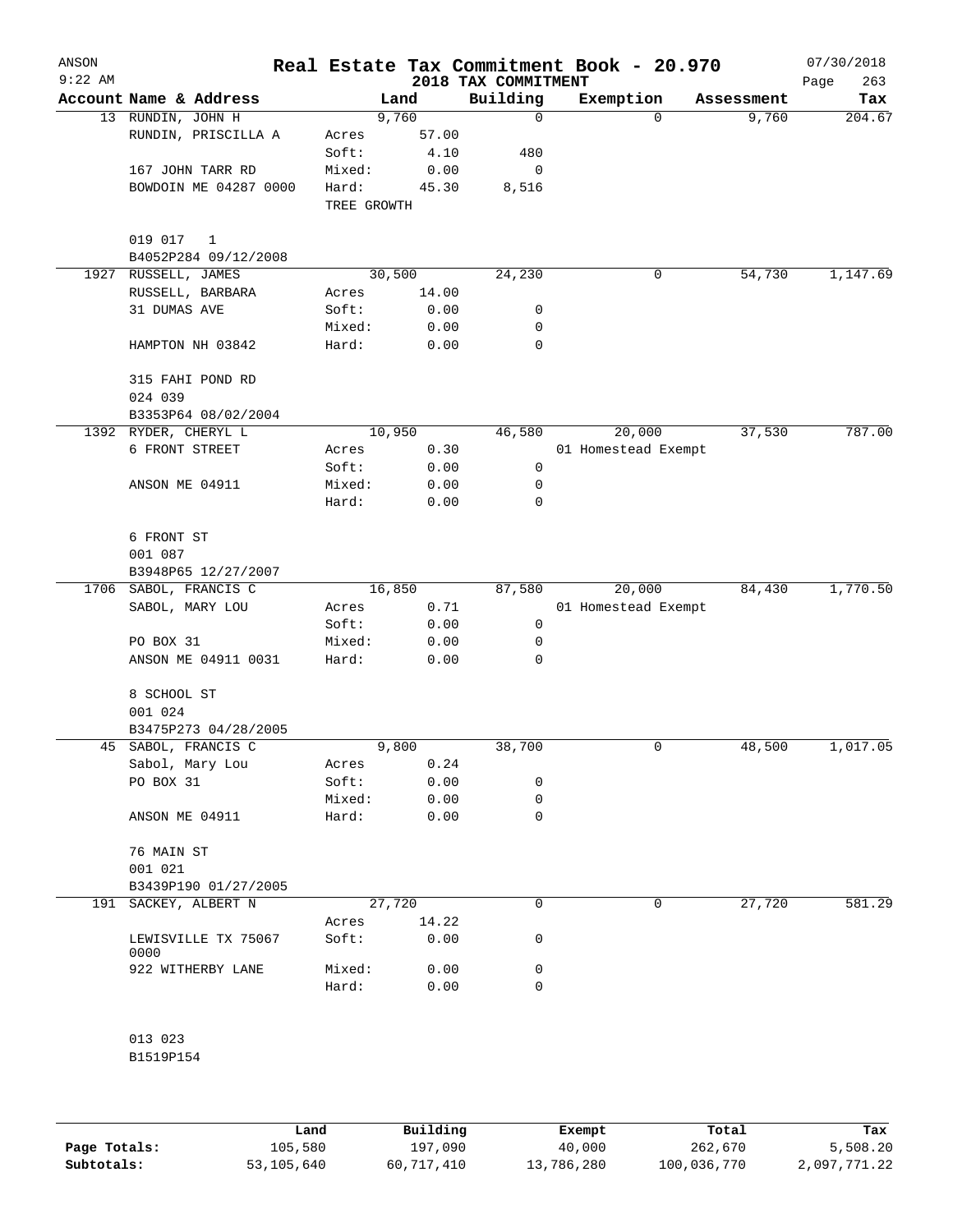| ANSON<br>$9:22$ AM |                                                            |        |       | 2018 TAX COMMITMENT | Real Estate Tax Commitment Book - 20.970 |            | 07/30/2018<br>264<br>Page |
|--------------------|------------------------------------------------------------|--------|-------|---------------------|------------------------------------------|------------|---------------------------|
|                    | Account Name & Address                                     | Land   |       | Building            | Exemption                                | Assessment | Tax                       |
|                    | 947 SALEEMUDDIN, MOHAMMAD                                  | 18,330 |       | 0                   | $\Omega$                                 | 18,330     | 384.38                    |
|                    | SALEEMUDDIN, IMTIAZ                                        | Acres  | 5.22  |                     |                                          |            |                           |
|                    |                                                            | Soft:  | 0.00  | 0                   |                                          |            |                           |
|                    | 794 GREENDALE AVE                                          | Mixed: | 0.00  | 0                   |                                          |            |                           |
|                    | NEEDHAM MA 02492 0000                                      | Hard:  | 0.00  | 0                   |                                          |            |                           |
|                    | 019 022<br>4<br>B1019P61                                   |        |       |                     |                                          |            |                           |
|                    | 324 SALES, JESSICA N                                       | 21,500 |       | 91,300              | 20,000                                   | 92,800     | 1,946.02                  |
|                    | CARREIRO, GRACE N                                          | Acres  | 2.00  |                     | 01 Homestead Exempt                      |            |                           |
|                    |                                                            | Soft:  | 0.00  | 0                   |                                          |            |                           |
|                    | 396 CAMPGROUND RD                                          | Mixed: | 0.00  | 0                   |                                          |            |                           |
|                    | NORTH ANSON ME 04958<br>0000                               | Hard:  | 0.00  | 0                   |                                          |            |                           |
|                    | 396 CAMPGROUND RD<br>015 045 2A                            |        |       |                     |                                          |            |                           |
| 1315               | SANBORN, CURT                                              | 11,140 |       | 32,260              | 20,000                                   | 23,400     | 490.70                    |
|                    |                                                            | Acres  | 0.31  |                     | 01 Homestead Exempt                      |            |                           |
|                    | ANSON ME 04911 0000                                        | Soft:  | 0.00  | 0                   |                                          |            |                           |
|                    | PO BOX 523                                                 | Mixed: | 0.00  | 0                   |                                          |            |                           |
|                    |                                                            | Hard:  | 0.00  | 0                   |                                          |            |                           |
|                    | 29 PINE ST<br>002 037                                      |        |       |                     |                                          |            |                           |
|                    | B3708P285 07/12/2006                                       |        |       |                     |                                          |            |                           |
| 850                | SANBORN, JAMEY S                                           | 8,490  |       | 47,010              | 0                                        | 55,500     | 1,163.84                  |
|                    | 155 MANKTOWN ROAD                                          | Acres  | 0.18  |                     |                                          |            |                           |
|                    |                                                            | Soft:  | 0.00  | 0                   |                                          |            |                           |
|                    | WALDOBORO ME 04572                                         | Mixed: | 0.00  | 0                   |                                          |            |                           |
|                    |                                                            | Hard:  | 0.00  | 0                   |                                          |            |                           |
|                    | 4 SCHOOL ST                                                |        |       |                     |                                          |            |                           |
|                    | 001 023                                                    |        |       |                     |                                          |            |                           |
|                    | B4457P219 10/27/2011                                       |        |       |                     |                                          |            |                           |
|                    | 375 SANDERS, ROBERT E                                      | 26,000 |       | 1,400               | 0                                        | 27,400     | 574.58                    |
|                    | SANDERS, FRANCES J                                         | Acres  | 5.00  |                     |                                          |            |                           |
|                    |                                                            | Soft:  | 0.00  | 0                   |                                          |            |                           |
|                    | 5038 WINGATE DR                                            | Mixed: | 0.00  | 0                   |                                          |            |                           |
|                    | MACON GA 31210 0000                                        | Hard:  | 0.00  | 0                   |                                          |            |                           |
|                    | 177 FOUR MILE SQUARE RD                                    |        |       |                     |                                          |            |                           |
|                    | 021 009<br>$\mathbf{1}$                                    |        |       |                     |                                          |            |                           |
|                    | B3707P259 07/06/2006                                       |        |       |                     |                                          |            |                           |
|                    | 1045 SANTANGELO, MICHAEL A                                 | 54,940 |       | 116,600             | 0                                        | 171,540    | 3,597.19                  |
|                    | SANTANGELO, GAIL M                                         | Acres  | 59.47 |                     |                                          |            |                           |
|                    | 404 TOWN FARM ROAD                                         | Soft:  | 0.00  | 0                   |                                          |            |                           |
|                    |                                                            | Mixed: | 0.00  | 0                   |                                          |            |                           |
|                    | ANSON ME 04911                                             | Hard:  | 0.00  | 0                   |                                          |            |                           |
|                    | 404 TOWN FARM ROAD<br>022 015<br>Α<br>B4849P336 10/28/2014 |        |       |                     |                                          |            |                           |
|                    |                                                            |        |       |                     |                                          |            |                           |

|              | Land       | Building   | Exempt     | Total       | Tax          |
|--------------|------------|------------|------------|-------------|--------------|
| Page Totals: | 140,400    | 288,570    | 40,000     | 388,970     | 8,156.71     |
| Subtotals:   | 53,246,040 | 61,005,980 | 13,826,280 | 100,425,740 | 2,105,927.93 |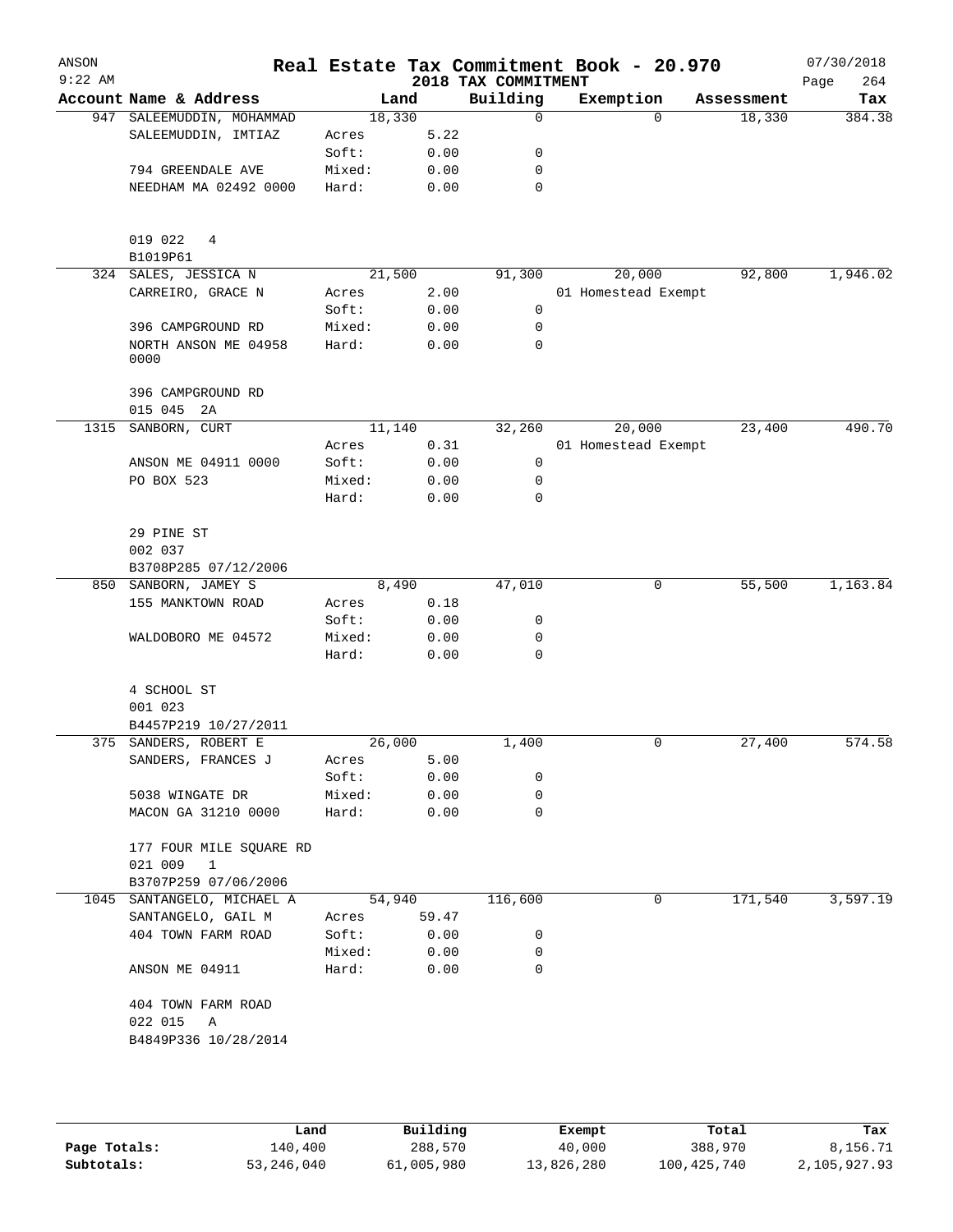| ANSON<br>$9:22$ AM         |                                                      |                    |                         | 2018 TAX COMMITMENT        | Real Estate Tax Commitment Book - 20.970 |             |            | 07/30/2018               |
|----------------------------|------------------------------------------------------|--------------------|-------------------------|----------------------------|------------------------------------------|-------------|------------|--------------------------|
|                            | Account Name & Address                               |                    | Land                    | Building                   | Exemption                                |             | Assessment | 265<br>Page<br>Tax       |
|                            | 1307 SANTIAGO, BARBARA, ET                           |                    | 520                     | $\Omega$                   |                                          | $\Omega$    | 520        | 10.90                    |
|                            | AL                                                   |                    |                         |                            |                                          |             |            |                          |
|                            | MADISON ME 04950 0000                                | Acres<br>Soft:     | 3.00<br>0.00            | 0                          |                                          |             |            |                          |
|                            | 123 MADISON AVE                                      | Mixed:             | 3.00                    | 516                        |                                          |             |            |                          |
|                            |                                                      | Hard:              | 0.00                    | $\Omega$                   |                                          |             |            |                          |
|                            |                                                      | TREE GROWTH        |                         |                            |                                          |             |            |                          |
|                            |                                                      |                    |                         |                            |                                          |             |            |                          |
|                            | 010 006<br>B4236P359 01/22/2010 B4236P355 01/22/2010 |                    |                         |                            |                                          |             |            |                          |
|                            | 1286 SANTIAGO, BARBARA, ET                           |                    | 3,890                   | 0                          |                                          | 0           | 3,890      | 81.57                    |
|                            | AL                                                   |                    |                         |                            |                                          |             |            |                          |
|                            |                                                      | Acres              | 0.42                    |                            |                                          |             |            |                          |
|                            | MADISON ME 04950 0000                                | Soft:              | 0.00                    | 0                          |                                          |             |            |                          |
|                            | 123 MADISON AVE                                      | Mixed:<br>Hard:    | 0.00<br>0.00            | $\mathbf 0$<br>$\mathbf 0$ |                                          |             |            |                          |
|                            |                                                      |                    |                         |                            |                                          |             |            |                          |
|                            | 002 022                                              |                    |                         |                            |                                          |             |            |                          |
|                            | B4236P359 01/22/2010 B4236P355 01/22/2010            |                    |                         |                            |                                          |             |            |                          |
|                            | 949 SANTIAGO, WILLIAM                                |                    | 30,750                  | 65,250                     | 20,000                                   |             | 76,000     | 1,593.72                 |
|                            |                                                      | Acres              | 5.50                    |                            | 01 Homestead Exempt                      |             |            |                          |
|                            | NORTH ANSON ME 04958<br>7301                         | Soft:              | 0.00                    | 0                          |                                          |             |            |                          |
|                            | 137 CARRABASSETT ROAD                                | Mixed:             | 0.00                    | $\mathbf 0$                |                                          |             |            |                          |
|                            |                                                      | Hard:              | 0.00                    | $\mathbf 0$                |                                          |             |            |                          |
|                            | 137 CARRABASSETT RD                                  |                    |                         |                            |                                          |             |            |                          |
|                            | 022 022<br>5                                         |                    |                         |                            |                                          |             |            |                          |
|                            | B4908P120 05/28/2015 B4908P120 05/26/2015 B1327P141  |                    |                         |                            |                                          |             |            |                          |
|                            | 1856 SANTIAGO, WILLIAM, JR.                          |                    | 26,000                  | 0                          |                                          | 0           | 26,000     | 545.22                   |
|                            |                                                      | Acres              | 5.00                    |                            |                                          |             |            |                          |
|                            | SAUGUS MA 01906                                      | Soft:              | 0.00                    | 0                          |                                          |             |            |                          |
|                            | 28 HAWKES ST.                                        | Mixed:             | 0.00                    | 0                          |                                          |             |            |                          |
|                            |                                                      | Hard:              | 0.00                    | $\mathbf 0$                |                                          |             |            |                          |
|                            | 179 CARRABASSETT RD                                  |                    |                         |                            |                                          |             |            |                          |
|                            | 022 022<br>2                                         |                    |                         |                            |                                          |             |            |                          |
|                            | B4469P360 12/02/2011                                 |                    |                         |                            |                                          |             |            |                          |
|                            | 692 SANTO, NICOLE L                                  |                    | 29,700                  | 49,770                     |                                          | 0           | 79,470     | 1,666.49                 |
|                            | DUDLEY MA 01571 0000                                 | Acres              | 8.20                    |                            |                                          |             |            |                          |
|                            | 8 FIRST AVENUE                                       | Soft:<br>Mixed:    | 0.00<br>0.00            | 0<br>$\mathbf 0$           |                                          |             |            |                          |
|                            |                                                      | Hard:              | 0.00                    | $\mathsf{O}$               |                                          |             |            |                          |
|                            |                                                      |                    |                         |                            |                                          |             |            |                          |
|                            | 023 044<br>G                                         |                    |                         |                            |                                          |             |            |                          |
|                            | B4665P39 05/23/2013                                  |                    |                         |                            |                                          |             |            |                          |
|                            | 1225 SARGENT, CHRISTOPHER                            |                    | 10,000                  | 15,740                     |                                          | 0           | 25,740     | 539.77                   |
|                            | 103 EMBDEN POND ROAD                                 | Acres              | 0.25                    |                            |                                          |             |            |                          |
|                            |                                                      | Soft:              | 0.00                    | 0                          |                                          |             |            |                          |
|                            | NORTH ANSON ME 04958                                 | Mixed:             | 0.00                    | 0                          |                                          |             |            |                          |
|                            |                                                      | Hard:<br>B5201P001 | 0.00                    | $\mathbf 0$                |                                          |             |            |                          |
|                            | 103 EMBDEN POND RD                                   |                    |                         |                            |                                          |             |            |                          |
|                            | 018 044<br>B                                         |                    |                         |                            |                                          |             |            |                          |
|                            | B5201P001 09/01/2017 B2476P69 10/06/1998             |                    |                         |                            |                                          |             |            |                          |
|                            |                                                      |                    |                         |                            |                                          |             |            |                          |
|                            |                                                      | Land               | Building                |                            | Exempt                                   |             | Total      | Tax                      |
| Page Totals:<br>Subtotals: | 100,860<br>53, 346, 900                              |                    | 130,760<br>61, 136, 740 |                            | 20,000<br>13,846,280                     | 100,637,360 | 211,620    | 4,437.67<br>2,110,365.60 |
|                            |                                                      |                    |                         |                            |                                          |             |            |                          |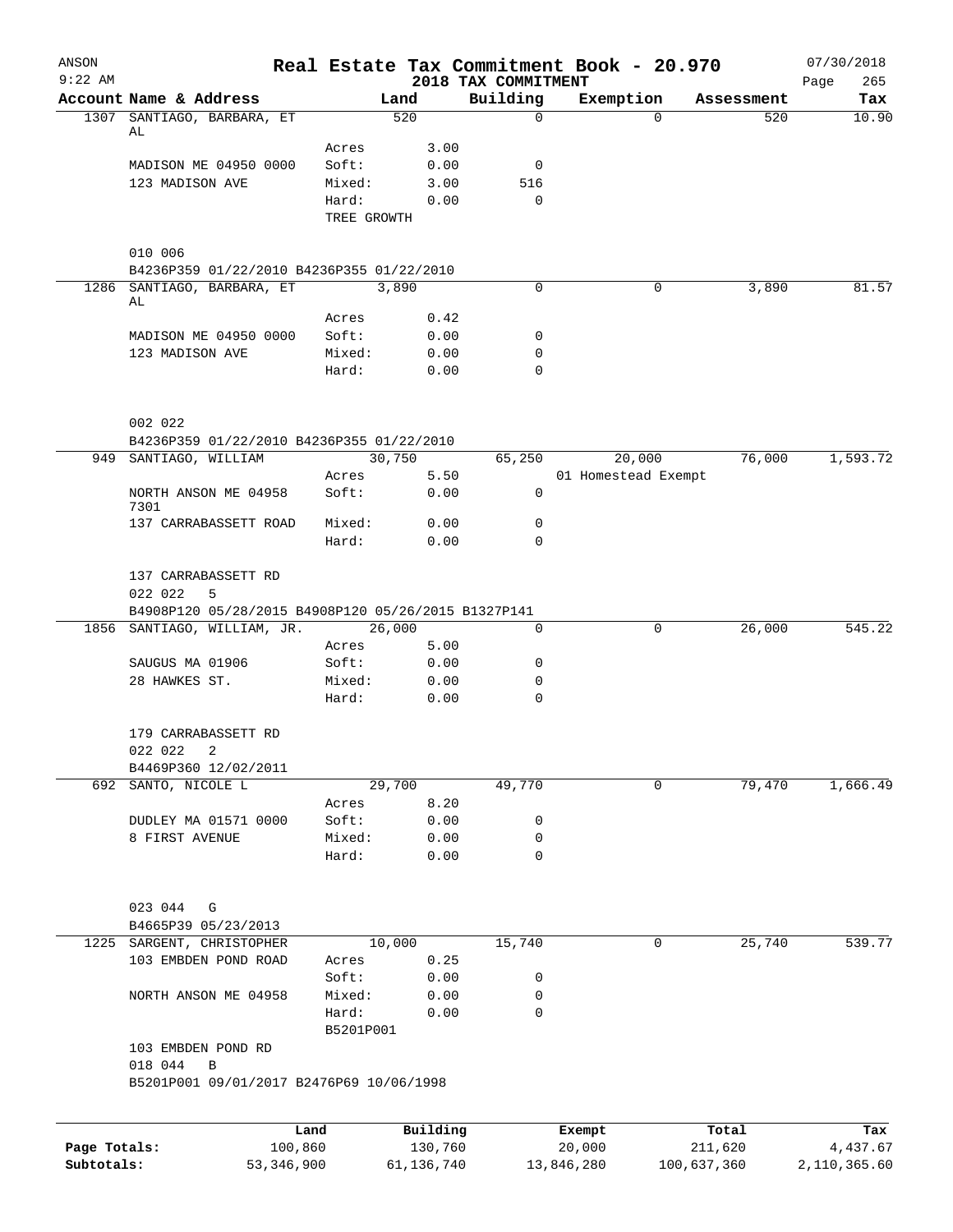| ANSON        |                              |              |                          | Real Estate Tax Commitment Book - 20.970 |            |                     |                     | 07/30/2018      |
|--------------|------------------------------|--------------|--------------------------|------------------------------------------|------------|---------------------|---------------------|-----------------|
| $9:22$ AM    | Account Name & Address       |              | Land                     | 2018 TAX COMMITMENT<br>Building          |            |                     |                     | Page<br>266     |
|              | 1453 SARGENT, RONALD S       |              | 14,000                   | 15,340                                   |            | Exemption<br>20,000 | Assessment<br>9,340 | Tax<br>195.86   |
|              |                              | Acres        | 1.00                     |                                          |            | 01 Homestead Exempt |                     |                 |
|              | ANSON ME 04911 0000          | Soft:        | 0.00                     | 0                                        |            |                     |                     |                 |
|              | 587 VALLEY RD                | Mixed:       | 0.00                     | 0                                        |            |                     |                     |                 |
|              |                              | Hard:        | 0.00                     | $\mathbf 0$                              |            |                     |                     |                 |
|              |                              |              |                          |                                          |            |                     |                     |                 |
|              | 587 VALLEY RD                |              |                          |                                          |            |                     |                     |                 |
|              | 019 013                      |              |                          |                                          |            |                     |                     |                 |
|              | B3173P37                     |              |                          |                                          |            |                     |                     |                 |
| 951          | SASS, JEREMY                 |              | 33,210                   | 31,920                                   |            | 20,000              | 45,130              | 946.38          |
|              | C/0<br>MOFGA                 | Acres        | 75.00                    |                                          |            | 01 Homestead Exempt |                     |                 |
|              | PO BOX 170<br>294            | Soft:        | 20.00                    | 2,340                                    |            |                     |                     |                 |
|              | CROSBY BROOK RD              |              |                          |                                          |            |                     |                     |                 |
|              | UNITY ME 04988 0000          | Mixed:       | 37.00                    | 6,364                                    |            |                     |                     |                 |
|              |                              | Hard:        | 16.00                    | 3,008                                    |            |                     |                     |                 |
|              |                              |              | LIFE ESTATE, TREE GROWTH |                                          |            |                     |                     |                 |
|              | 412 EMBDEN POND RD           |              |                          |                                          |            |                     |                     |                 |
|              | 023 029<br>D                 |              |                          |                                          |            |                     |                     |                 |
|              | B3656P223 03/09/2006         |              |                          |                                          |            |                     |                     |                 |
| 1711         | SAVAGE, BRENT L              |              | 18,110                   | 52,740                                   |            | 20,000              | 50,850              | 1,066.32        |
|              | SAVAGE, DEBORAH A            | Acres        | 0.82                     |                                          |            | 01 Homestead Exempt |                     |                 |
|              |                              | Soft:        | 0.00                     | 0                                        |            |                     |                     |                 |
|              | 266 CAMPGROUND RD            | Mixed:       | 0.00                     | 0                                        |            |                     |                     |                 |
|              | NORTH ANSON ME 04958<br>0000 | Hard:        | 0.00                     | 0                                        |            |                     |                     |                 |
|              |                              |              |                          |                                          |            |                     |                     |                 |
|              | 226 CAMPGROUND RD            |              |                          |                                          |            |                     |                     |                 |
|              | 015 040                      |              |                          |                                          |            |                     |                     |                 |
|              | 1902 SAVAGE, BRENT L         |              | 9,080                    | 0                                        |            | 0                   | 9,080               | 190.41          |
|              | SAVAGE, DEBORAH A            | Acres        | 64.00                    |                                          |            |                     |                     |                 |
|              |                              | Soft:        | 38.00                    | 4,446                                    |            |                     |                     |                 |
|              | 266 CAMPGROUND RD            | Mixed:       | 16.00                    | 2,752                                    |            |                     |                     |                 |
|              | NORTH ANSON ME 04958<br>0000 | Hard:        | 10.00                    | 1,880                                    |            |                     |                     |                 |
|              |                              |              | TREE GROWTH              |                                          |            |                     |                     |                 |
|              | 015 041 A                    |              |                          |                                          |            |                     |                     |                 |
|              | B3724P215 08/08/2006         |              |                          |                                          |            |                     |                     |                 |
| 952          | SAVAGE, FRANCES A &          |              | 14,000                   | 38,390                                   |            | 20,000              | 32,390              | 679.22          |
|              | SAVAGE, BRENT L              | Acres        | 0.49                     |                                          |            | 01 Homestead Exempt |                     |                 |
|              | 226 CAMPGROUND ROAD          | Soft:        | 0.00                     | 0                                        |            |                     |                     |                 |
|              |                              | Mixed:       | 0.00                     | 0                                        |            |                     |                     |                 |
|              | NORTH ANSON ME 04958<br>7653 | Hard:        | 0.00                     | $\mathbf 0$                              |            |                     |                     |                 |
|              | 25 SUMMER ST                 |              |                          |                                          |            |                     |                     |                 |
|              | 006 083                      |              |                          |                                          |            |                     |                     |                 |
|              | B2687P10                     |              |                          |                                          |            |                     |                     |                 |
| 486          | SAVAGE, JANELLE              |              | 18,550                   | 44,390                                   |            | 20,000              | 42,940              | 900.45          |
|              |                              | Acres        | 0.86                     |                                          |            | 01 Homestead Exempt |                     |                 |
|              | ANSON ME 04911               | Soft:        | 0.00                     | 0                                        |            |                     |                     |                 |
|              | PO BOX 104                   | Mixed:       | 0.00                     | 0                                        |            |                     |                     |                 |
|              |                              | Hard:        | 0.00                     | 0                                        |            |                     |                     |                 |
|              | 11 WARD ST                   |              |                          |                                          |            |                     |                     |                 |
|              | 004 003<br>C                 |              |                          |                                          |            |                     |                     |                 |
|              | B4636P40 08/23/2012          |              |                          |                                          |            |                     |                     |                 |
|              |                              | Land         | Building                 |                                          | Exempt     |                     | Total               | Tax             |
| Page Totals: |                              | 106,950      | 182,780                  |                                          | 100,000    |                     | 189,730             | 3,978.64        |
| Subtotals:   |                              | 53, 453, 850 | 61, 319, 520             |                                          | 13,946,280 | 100,827,090         |                     | 2, 114, 344. 24 |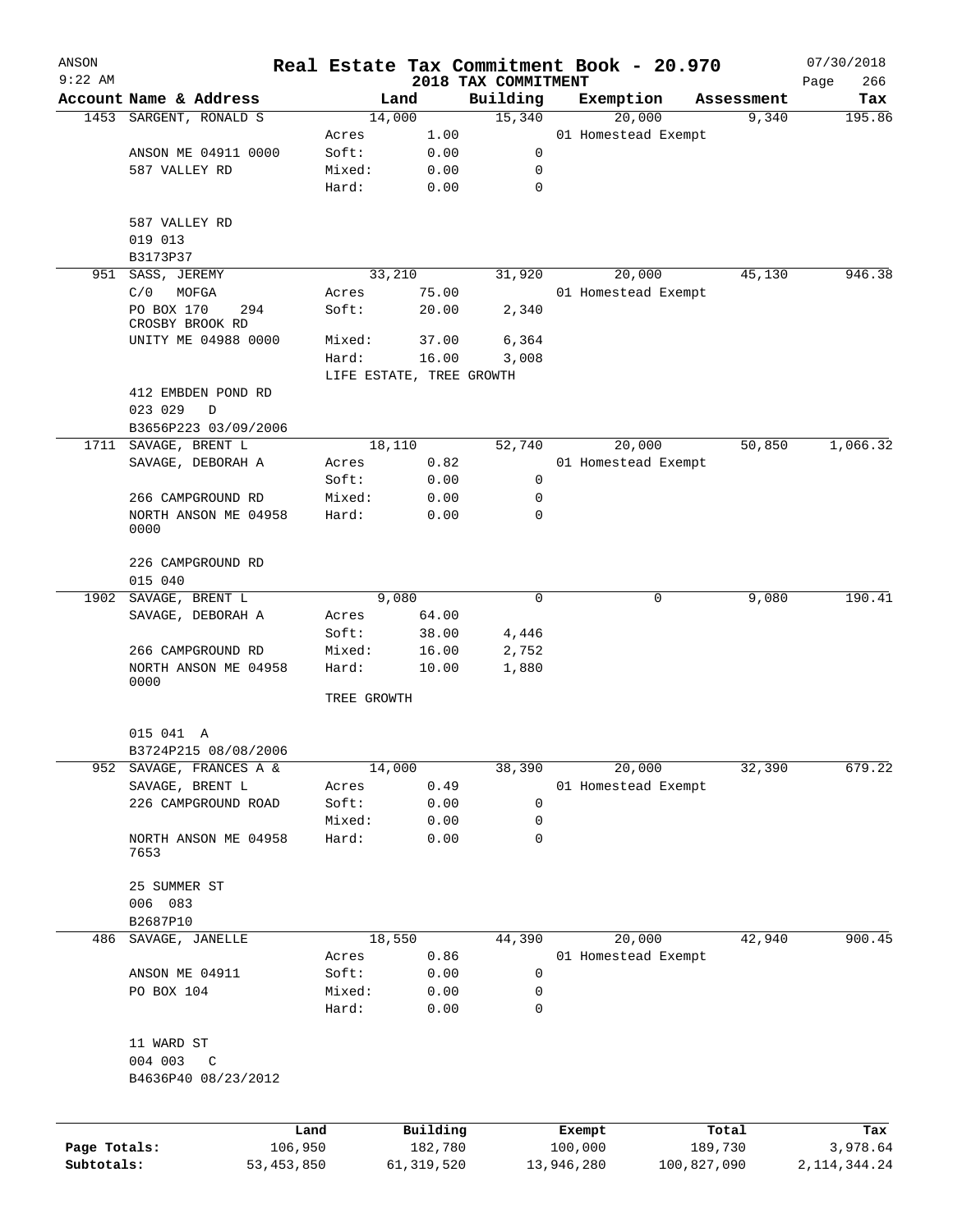| ANSON        |                                     |        |          |                                 | Real Estate Tax Commitment Book - 20.970 |             | 07/30/2018         |
|--------------|-------------------------------------|--------|----------|---------------------------------|------------------------------------------|-------------|--------------------|
| $9:22$ AM    | Account Name & Address              |        | Land     | 2018 TAX COMMITMENT<br>Building | Exemption                                | Assessment  | Page<br>267<br>Tax |
|              | 1257 SAVAGE, RICHARD J              |        | 10,000   | 38,820                          | 20,000                                   | 28,820      | 604.36             |
|              | 34 OAK ST                           | Acres  | 0.25     |                                 | 01 Homestead Exempt                      |             |                    |
|              |                                     | Soft:  | 0.00     | 0                               |                                          |             |                    |
|              | ANSON ME 04911                      | Mixed: | 0.00     | 0                               |                                          |             |                    |
|              |                                     | Hard:  | 0.00     | 0                               |                                          |             |                    |
|              | 34 OAK ST                           |        |          |                                 |                                          |             |                    |
|              | 001 056                             |        |          |                                 |                                          |             |                    |
|              | B2752P304                           |        |          |                                 |                                          |             |                    |
| 1368         | SAVAGE, RODNEY E                    |        | 8,250    | 13,690                          | 20,000                                   | 1,940       | 40.68              |
|              | 930 MOLUNKUS ROAD                   | Acres  | 0.17     |                                 | 01 Homestead Exempt                      |             |                    |
|              |                                     | Soft:  | 0.00     | 0                               |                                          |             |                    |
|              | CORNVILLE ME 04976 6033 Mixed:      |        | 0.00     | 0                               |                                          |             |                    |
|              |                                     | Hard:  | 0.00     | 0                               |                                          |             |                    |
|              | 31 RANDALL ST<br>003 046            |        |          |                                 |                                          |             |                    |
|              | B4172P225 07/30/2009                |        |          |                                 |                                          |             |                    |
|              | 1892 SAVAGE, RODNEY S &             |        | 16,990   | 2,390                           | 19,380                                   |             | 0.00<br>0          |
|              | CLARK, ALTON S                      | Acres  | 2.99     |                                 | 01 Homestead Exempt                      |             |                    |
|              |                                     | Soft:  | 0.00     | 0                               |                                          |             |                    |
|              | 1147 VALLEY RD                      | Mixed: | 0.00     | 0                               |                                          |             |                    |
|              | ANSON ME 04911 0000                 | Hard:  | 0.00     | 0                               |                                          |             |                    |
|              | 3 SPENCER RD                        |        |          |                                 |                                          |             |                    |
|              | 020 014 14                          |        |          |                                 |                                          |             |                    |
|              | B3114P33 04/20/2003                 |        |          |                                 |                                          |             |                    |
|              | 1722 SAVOY, BRYAN J                 |        | 16,730   | 51,740                          |                                          | 0<br>68,470 | 1,435.82           |
|              | SAVOY, AUDREY L                     | Acres  | 0.70     |                                 |                                          |             |                    |
|              |                                     | Soft:  | 0.00     | 0                               |                                          |             |                    |
|              | 21 CARRY POND RD                    | Mixed: | 0.00     | 0                               |                                          |             |                    |
|              | PLEASANT RIDGE PLT ME<br>04920 5012 | Hard:  | 0.00     | 0                               |                                          |             |                    |
|              | 202 MAIN ST                         |        |          |                                 |                                          |             |                    |
|              | 002 023                             |        |          |                                 |                                          |             |                    |
|              | B2934P314                           |        |          |                                 |                                          |             |                    |
| 977          | SCHELL, RICHARD W                   |        | 48,500   | 700                             |                                          | 0<br>49,200 | 1,031.72           |
|              | SCHELL, SHARRON F                   | Acres  | 33.00    |                                 |                                          |             |                    |
|              |                                     | Soft:  | 0.00     | 0                               |                                          |             |                    |
|              | 15 LAGUE ST                         | Mixed: | 0.00     | 0                               |                                          |             |                    |
|              | ACUSHNET MA 02743 0000              | Hard:  | 0.00     | 0                               |                                          |             |                    |
|              | 97 SKIDMORE RD                      |        |          |                                 |                                          |             |                    |
|              | 023 015                             |        |          |                                 |                                          |             |                    |
|              | B2751P38                            |        |          |                                 |                                          |             |                    |
|              | 958 SCHICK, JAMES J                 |        | 33,350   | 0                               |                                          | 0<br>33,350 | 699.35             |
|              | SCHICK, LINDA M                     | Acres  | 19.85    |                                 |                                          |             |                    |
|              |                                     | Soft:  | 0.00     | 0                               |                                          |             |                    |
|              | 76 WOODROSE LN                      | Mixed: | 0.00     | 0                               |                                          |             |                    |
|              | COLCHESTER VT 05446<br>0000         | Hard:  | 0.00     | 0                               |                                          |             |                    |
|              | 022 005<br>Е<br>B1994P227           |        |          |                                 |                                          |             |                    |
|              | Land                                |        | Building |                                 | Exempt                                   | Total       | Tax                |
| Page Totals: | 133,820                             |        | 107,340  |                                 | 59,380                                   | 181,780     | 3,811.93           |

**Subtotals:** 53,587,670 61,426,860 14,005,660 101,008,870 2,118,156.17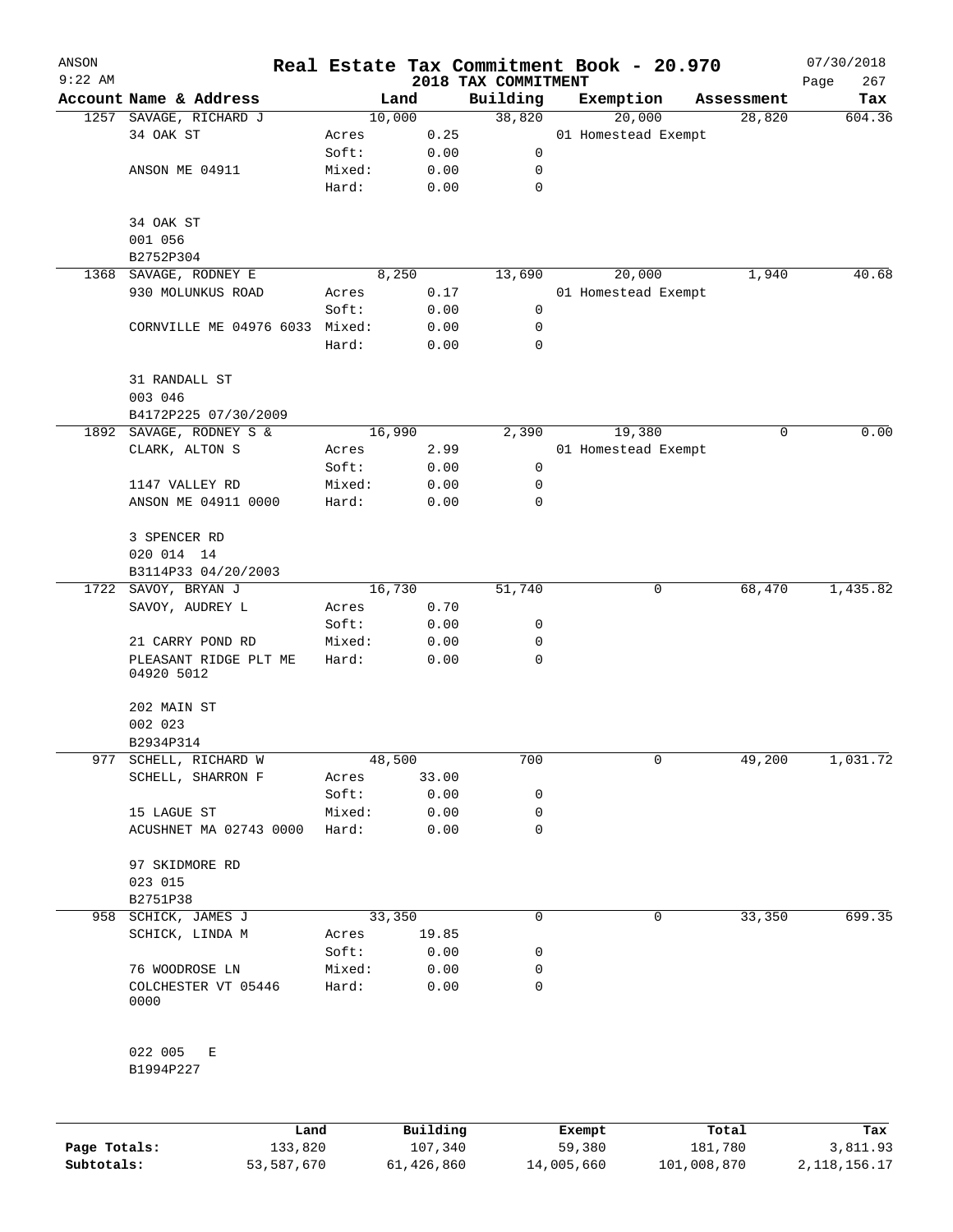| ANSON                      |                                                                              |                 |                        |                                 | Real Estate Tax Commitment Book - 20.970 |                        | 07/30/2018               |
|----------------------------|------------------------------------------------------------------------------|-----------------|------------------------|---------------------------------|------------------------------------------|------------------------|--------------------------|
| $9:22$ AM                  | Account Name & Address                                                       |                 | Land                   | 2018 TAX COMMITMENT<br>Building | Exemption                                | Assessment             | 268<br>Page<br>Tax       |
|                            | 1476 SCHICK, LAURA V                                                         |                 | 20,750                 | 26,170                          |                                          | 46,920<br>$\Omega$     | 983.91                   |
|                            | SCHICK, ALAN R                                                               | Acres           | 1.50                   |                                 |                                          |                        |                          |
|                            | 61 LANTERN HILL ROAD                                                         | Soft:           | 0.00                   | 0                               |                                          |                        |                          |
|                            |                                                                              | Mixed:          | 0.00                   | 0                               |                                          |                        |                          |
|                            | MYSTICK CT 06355                                                             | Hard:           | 0.00                   | 0                               |                                          |                        |                          |
|                            | 232 WEST MILLS RD<br>011 007                                                 |                 |                        |                                 |                                          |                        |                          |
|                            | B5266P199 03/12/2018                                                         |                 |                        |                                 |                                          |                        |                          |
|                            | 965 SCHNABLE, DANIEL E                                                       |                 | 17,440                 | $\mathbf 0$                     |                                          | 17,440<br>0            | 365.72                   |
|                            | SCHNABLE, ROBERTA                                                            | Acres           | 10.30                  |                                 |                                          |                        |                          |
|                            | 174 SHORE RD                                                                 | Soft:           | 0.00                   | 0                               |                                          |                        |                          |
|                            | PO BOX 83                                                                    | Mixed:          | 0.00                   | 0                               |                                          |                        |                          |
|                            | NORTH TRURO MA 02652<br>0083                                                 | Hard:           | 0.00                   | 0                               |                                          |                        |                          |
|                            | 015 044<br>B<br>B1291P229                                                    |                 |                        |                                 |                                          |                        |                          |
|                            | 964 SCHRAUT, DAVID                                                           |                 | 18,150                 | $\mathbf 0$                     | 0                                        | 18,150                 | 380.61                   |
|                            |                                                                              | Acres           | 5.10                   |                                 |                                          |                        |                          |
|                            | ABINGTON MA 02351 0000                                                       | Soft:           | 0.00                   | 0                               |                                          |                        |                          |
|                            | 50 SUMMIT RD                                                                 | Mixed:          | 0.00                   | 0                               |                                          |                        |                          |
|                            |                                                                              | Hard:           | 0.00                   | 0                               |                                          |                        |                          |
|                            | 012 009 16                                                                   |                 |                        |                                 |                                          |                        |                          |
|                            | B1414P247                                                                    |                 |                        |                                 |                                          |                        |                          |
|                            | 1132 SCHUR, MARK BYRAN                                                       |                 | 36,720                 | 17,210                          |                                          | 0<br>53,930            | 1,130.91                 |
|                            | 40 HAMPDEN ROAD C-27                                                         | Acres           | 15.22                  |                                 |                                          |                        |                          |
|                            |                                                                              | Soft:           | 0.00                   | 0                               |                                          |                        |                          |
|                            | EXETER NH 03833                                                              | Mixed:          | 0.00                   | 0                               |                                          |                        |                          |
|                            |                                                                              | Hard:           | 0.00<br>FARMLAND CLASS | 0                               |                                          |                        |                          |
|                            | 013 013                                                                      |                 |                        |                                 |                                          |                        |                          |
|                            | B5162P70 05/30/2017                                                          |                 |                        |                                 |                                          |                        |                          |
| 605                        | SCOTT, LISA & RAMIREZ,<br>PABLO 1/2 INT                                      |                 | 24,500                 | 55,380                          |                                          | 0<br>79,880            | 1,675.08                 |
|                            | PELLETIER, STANLEY J &<br>ELMIRA J 1/2 INT                                   | Acres           | 4.00                   |                                 |                                          |                        |                          |
|                            | 661 MAIN STREET                                                              | Soft:           | 0.00                   | 0                               |                                          |                        |                          |
|                            | SAINT FRANCIS ME 04774                                                       | Mixed:<br>Hard: | 0.00<br>0.00           | 0<br>$\mathbf 0$                |                                          |                        |                          |
|                            | 286 RIVER RD                                                                 |                 |                        |                                 |                                          |                        |                          |
|                            | 016 001<br>$\mathbf F$<br>B4916P305 05/29/2015 B4916P303 02/16/2015 B4731P53 |                 |                        |                                 |                                          |                        |                          |
|                            | 10/24/2013                                                                   |                 |                        |                                 |                                          |                        |                          |
| 966                        | SEAMS, COLBY J                                                               |                 | 10,000                 | 63,870                          | 20,000                                   | 53,870                 | 1,129.65                 |
|                            | SEAMS, KAREN L                                                               | Acres           | 0.25                   |                                 | 01 Homestead Exempt                      |                        |                          |
|                            |                                                                              | Soft:           | 0.00                   | 0                               |                                          |                        |                          |
|                            | PO BOX 66<br>ANSON ME 04911 0066                                             | Mixed:<br>Hard: | 0.00<br>0.00           | 0<br>$\mathbf 0$                |                                          |                        |                          |
|                            | 37 RANDALL ST                                                                |                 |                        |                                 |                                          |                        |                          |
|                            | 003 044<br>B995P197                                                          |                 |                        |                                 |                                          |                        |                          |
|                            |                                                                              |                 |                        |                                 |                                          |                        |                          |
|                            |                                                                              | Land            | Building               |                                 | Exempt                                   | Total                  | Tax                      |
| Page Totals:<br>Subtotals: | 127,560<br>53, 715, 230                                                      |                 | 162,630<br>61,589,490  |                                 | 20,000<br>14,025,660                     | 270,190<br>101,279,060 | 5,665.88<br>2,123,822.05 |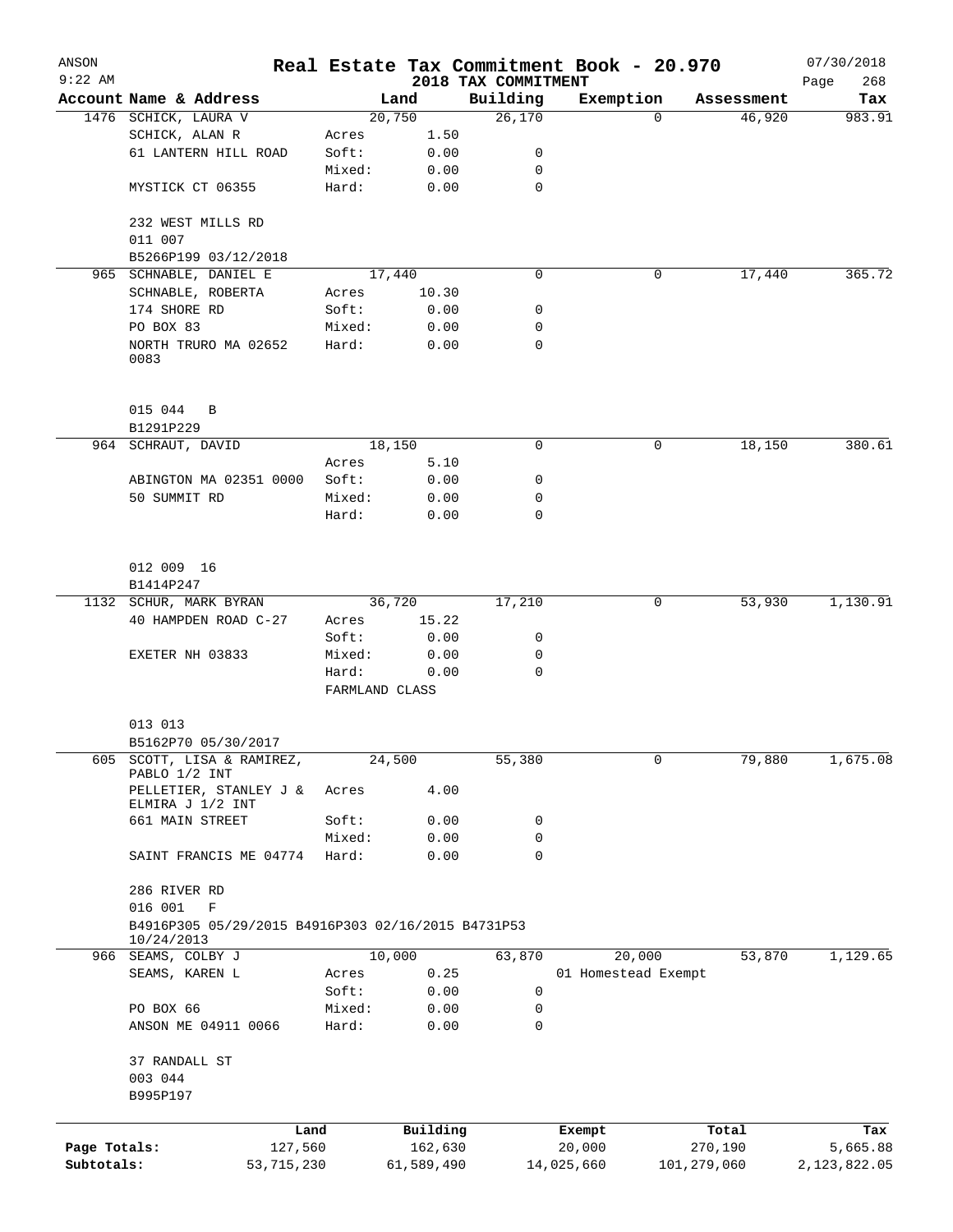| ANSON<br>$9:22$ AM |                              |                |       | 2018 TAX COMMITMENT | Real Estate Tax Commitment Book - 20.970 |            | 07/30/2018<br>269<br>Page |
|--------------------|------------------------------|----------------|-------|---------------------|------------------------------------------|------------|---------------------------|
|                    | Account Name & Address       |                | Land  | Building            | Exemption                                | Assessment | Tax                       |
|                    | 1715 SEARS, DOUGLAS M        | 7,100          |       | $\mathbf 0$         | $\Omega$                                 | 7,100      | 148.89                    |
|                    | SEARS, CATHY E               | Acres          | 39.00 |                     |                                          |            |                           |
|                    |                              | Soft:          | 0.00  | 0                   |                                          |            |                           |
|                    | 23 HORSEBACK RD              | Mixed:         | 9.00  | 1,548               |                                          |            |                           |
|                    | ANSON ME 04911 0000          | Hard:          | 29.00 | 5,452               |                                          |            |                           |
|                    |                              | TREE GROWTH    |       |                     |                                          |            |                           |
|                    |                              |                |       |                     |                                          |            |                           |
|                    | 015 028<br>B                 |                |       |                     |                                          |            |                           |
|                    | B1006P224                    |                |       |                     |                                          |            |                           |
| 1454               | SEARS, DOUGLAS M             | 49,310         |       | 76,860              | 20,000                                   | 106,170    | 2,226.38                  |
|                    | SEARS, CATHY E               | Acres          | 66.00 |                     | 01 Homestead Exempt                      |            |                           |
|                    |                              | Soft:          | 17.00 | 1,989               |                                          |            |                           |
|                    | 23 HORSEBACK RD              | Mixed:         | 17.00 | 2,924               |                                          |            |                           |
|                    | ANSON ME 04911 0000          | Hard:          | 9.00  | 1,692               |                                          |            |                           |
|                    |                              | TREE GROWTH    |       |                     |                                          |            |                           |
|                    | 23 HORSEBACK RD              |                |       |                     |                                          |            |                           |
|                    | 015 029                      |                |       |                     |                                          |            |                           |
|                    | B1066P223                    |                |       |                     |                                          |            |                           |
| 1742               | SEAVEY, JESSE                |                | 0     | 5,680               | 0                                        | 5,680      | 119.11                    |
|                    |                              |                |       |                     |                                          |            |                           |
|                    | NORTH ANSON ME 04958         |                |       |                     |                                          |            |                           |
|                    | 265 NEW PORTLAND RD          |                |       |                     |                                          |            |                           |
|                    |                              |                |       |                     |                                          |            |                           |
|                    |                              |                |       |                     |                                          |            |                           |
|                    | 265 NEW PORTLAND RD          |                |       |                     |                                          |            |                           |
|                    | 023 036 ON                   |                |       |                     |                                          |            |                           |
| 1716               | SEAVEY, MYRON                | 34,400         |       | 46,090              | 20,000                                   | 60,490     | 1,268.48                  |
|                    | SEAVEY, FAYLENE              | Acres          | 23.50 |                     | 01 Homestead Exempt                      |            |                           |
|                    |                              | Soft:          | 0.00  | 0                   |                                          |            |                           |
|                    | 273 NEW PORTLAND RD          | Mixed:         | 0.00  | 0                   |                                          |            |                           |
|                    | NORTH ANSON ME 04958<br>0000 | Hard:          | 0.00  | $\Omega$            |                                          |            |                           |
|                    |                              | FARMLAND CLASS |       |                     |                                          |            |                           |
|                    | 273 NEW PORTLAND RD          |                |       |                     |                                          |            |                           |
|                    | 023 036                      |                |       |                     |                                          |            |                           |
|                    | B3014P141                    |                |       |                     |                                          |            |                           |
| 1800               | SELLICK, MARGARET P          | 50,500         |       | 59,640              | 20,000                                   | 90,140     | 1,890.24                  |
|                    |                              | Acres          | 45.00 |                     | 01 Homestead Exempt                      |            |                           |
|                    | ANSON ME 04911 0544          | Soft:          | 0.00  | 0                   |                                          |            |                           |
|                    | 115B HOLLIN WAITE HILL       | Mixed:         | 0.00  | 0                   |                                          |            |                           |
|                    | RD                           |                |       |                     |                                          |            |                           |
|                    |                              | Hard:          | 0.00  | $\mathbf 0$         |                                          |            |                           |
|                    |                              |                |       |                     |                                          |            |                           |
|                    | 115 B HOLLIN WAITE HILL      |                |       |                     |                                          |            |                           |
|                    | 014 045<br>A 1               |                |       |                     |                                          |            |                           |
|                    | B4302P107 08/02/2010         |                |       |                     |                                          |            |                           |
| $\mathbf{1}$       | SENECAL, D MICHAEL           | 8,720          |       | 46,830              | 0                                        | 55,550     | 1,164.88                  |
|                    | SENECAL, LALIA               | Acres          | 0.19  |                     |                                          |            |                           |
|                    |                              | Soft:          | 0.00  | 0                   |                                          |            |                           |
|                    | 36 FARMINGTON RD             | Mixed:         | 0.00  | 0                   |                                          |            |                           |
|                    | STRONG ME 04983 0000         | Hard:          | 0.00  | 0                   |                                          |            |                           |
|                    |                              |                |       |                     |                                          |            |                           |
|                    | 133 MAIN ST                  |                |       |                     |                                          |            |                           |
|                    | 002 047                      |                |       |                     |                                          |            |                           |
|                    | B3807P64 01/31/2007          |                |       |                     |                                          |            |                           |
|                    |                              |                |       |                     |                                          |            |                           |
|                    |                              |                |       |                     |                                          |            |                           |
|                    |                              |                |       |                     |                                          |            |                           |

|              | Land       | Building   | Exempt     | Total       | Tax          |
|--------------|------------|------------|------------|-------------|--------------|
| Page Totals: | 150,030    | 235,100    | 60,000     | 325,130     | 6,817.98     |
| Subtotals:   | 53,865,260 | 61,824,590 | 14,085,660 | 101,604,190 | 2,130,640.03 |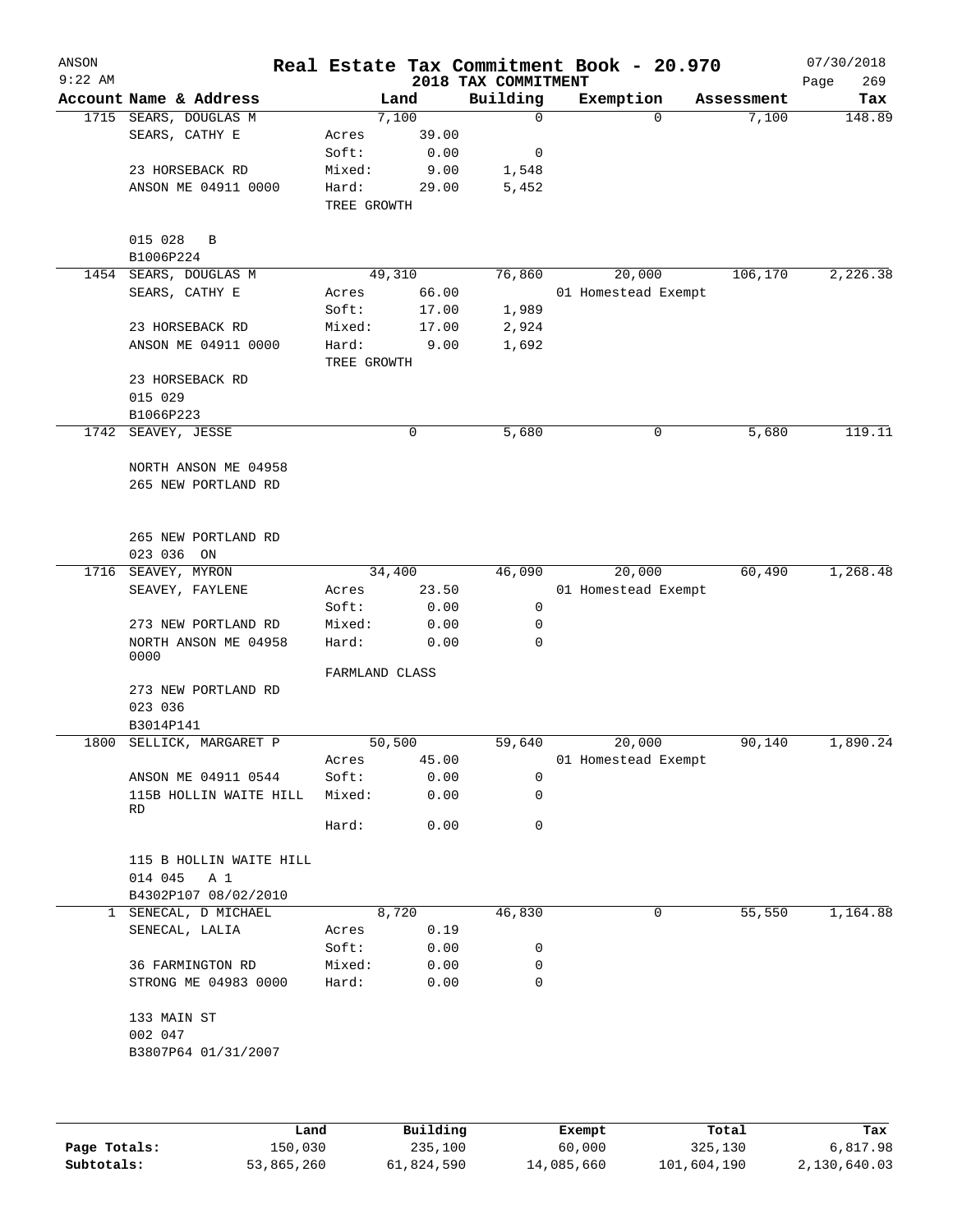| ANSON<br>$9:22$ AM |                                           |                 |                     | 2018 TAX COMMITMENT | Real Estate Tax Commitment Book - 20.970 |                  | 07/30/2018<br>270<br>Page |
|--------------------|-------------------------------------------|-----------------|---------------------|---------------------|------------------------------------------|------------------|---------------------------|
|                    | Account Name & Address                    |                 | Land                | Building            | Exemption                                | Assessment       | Tax                       |
|                    | 465 SENEY, CAROLYN M &                    |                 | 54,200              | 50,820              | $\mathbf 0$                              | 105,020          | 2,202.27                  |
|                    | SENEY THEODORE P JR                       | Acres           | 46.00               |                     |                                          |                  |                           |
|                    |                                           | Soft:           | 0.00                | 0                   |                                          |                  |                           |
|                    | 110 WEBSTER POND RD                       | Mixed:          | 0.00                | 0                   |                                          |                  |                           |
|                    | VASSALBORO ME 04989<br>0000               | Hard:           | 0.00                | $\mathbf 0$         |                                          |                  |                           |
|                    | 343 TOWN FARM RD<br>022 037               |                 |                     |                     |                                          |                  |                           |
|                    | B2448P344                                 |                 |                     |                     |                                          |                  |                           |
|                    | 973 SHAW, KEVIN L                         |                 | 17,320              | 1,790               | 0                                        | 19,110           | 400.74                    |
|                    | NORTH ANSON ME 04958<br>0000              | Acres<br>Soft:  | 0.75<br>0.00        | 0                   |                                          |                  |                           |
|                    | 36 SOLON ROAD                             | Mixed:          | 0.00                | $\mathbf 0$         |                                          |                  |                           |
|                    |                                           | Hard:           | 0.00                | $\mathbf 0$         |                                          |                  |                           |
|                    | 394 EMBDEN POND RD<br>023 029<br>E        |                 |                     |                     |                                          |                  |                           |
|                    | B4984P284 12/11/2015 B2814P1              |                 |                     |                     |                                          |                  |                           |
|                    | 1038 SHAW, THOMAS R                       |                 | 47,000              | 84,420              | 0                                        | 131,420          | 2,755.88                  |
|                    |                                           | Acres           | 26.00               |                     |                                          |                  |                           |
|                    | ANSON ME 04911 0323                       | Soft:           | 0.00                | 0                   |                                          |                  |                           |
|                    | PO BOX 323                                | Mixed:<br>Hard: | 0.00<br>0.00        | 0<br>$\mathbf 0$    |                                          |                  |                           |
|                    | 256 RIVER RD<br>015 068                   |                 |                     |                     |                                          |                  |                           |
|                    | B2396P67                                  |                 |                     |                     |                                          |                  |                           |
|                    | 518 SHAW, WENDY                           |                 | $\mathbf 0$         | 32,800              | 20,000                                   | 12,800           | 268.42                    |
|                    | ANSON ME 04911 0323                       |                 |                     |                     | 01 Homestead Exempt                      |                  |                           |
|                    | PO BOX 323                                |                 |                     |                     |                                          |                  |                           |
|                    |                                           |                 |                     |                     |                                          |                  |                           |
|                    | 252 RIVER RD                              |                 |                     |                     |                                          |                  |                           |
|                    | 015 068<br>ON                             |                 |                     |                     |                                          |                  |                           |
|                    | B4908P121 05/28/2015                      |                 |                     |                     |                                          |                  |                           |
| 472                | SHEPARD, DWIGHT W                         |                 | 48,170              | 16,740              | 0                                        | 64,910           | 1,361.16                  |
|                    | SHEPARD, GAIL N                           | Acres           | 32.34               |                     |                                          |                  |                           |
|                    |                                           | Soft:           | 0.00                | 0<br>0              |                                          |                  |                           |
|                    | 352 NARRAGANSETT TRAIL<br>BUXTON ME 04093 | Mixed:<br>Hard: | 0.00<br>0.00        | 0                   |                                          |                  |                           |
|                    | 140 SPENCER RD                            |                 |                     |                     |                                          |                  |                           |
|                    | 020 009<br>Ε                              |                 |                     |                     |                                          |                  |                           |
|                    | B3917P276 09/27/2007                      |                 |                     |                     |                                          |                  |                           |
| 416                | SHOREY, JIMMY-LEE J                       |                 | 23,500              | 100,490             | 26,000                                   | 97,990           | 2,054.85                  |
|                    |                                           | Acres           | 3.33                |                     | 01 Homestead Exempt                      |                  |                           |
|                    | ANSON ME 04911 0000                       | Soft:           | 0.00                | 0                   | 06 Disabled Vet. Res.                    |                  |                           |
|                    | 117 SMITH RD                              | Mixed:          | 0.00                | 0                   |                                          |                  |                           |
|                    |                                           | Hard:           | 0.00                | $\mathbf 0$         |                                          |                  |                           |
|                    | 117 SMITH RD                              |                 |                     |                     |                                          |                  |                           |
|                    | 010 011<br>8 A                            |                 |                     |                     |                                          |                  |                           |
|                    | B4792P228 06/06/2014                      |                 |                     |                     |                                          |                  |                           |
|                    |                                           |                 |                     |                     |                                          |                  |                           |
| Page Totals:       | Land<br>190,190                           |                 | Building<br>287,060 |                     | Exempt<br>46,000                         | Total<br>431,250 | Tax<br>9,043.32           |

**Subtotals:** 54,055,450 62,111,650 14,131,660 102,035,440 2,139,683.35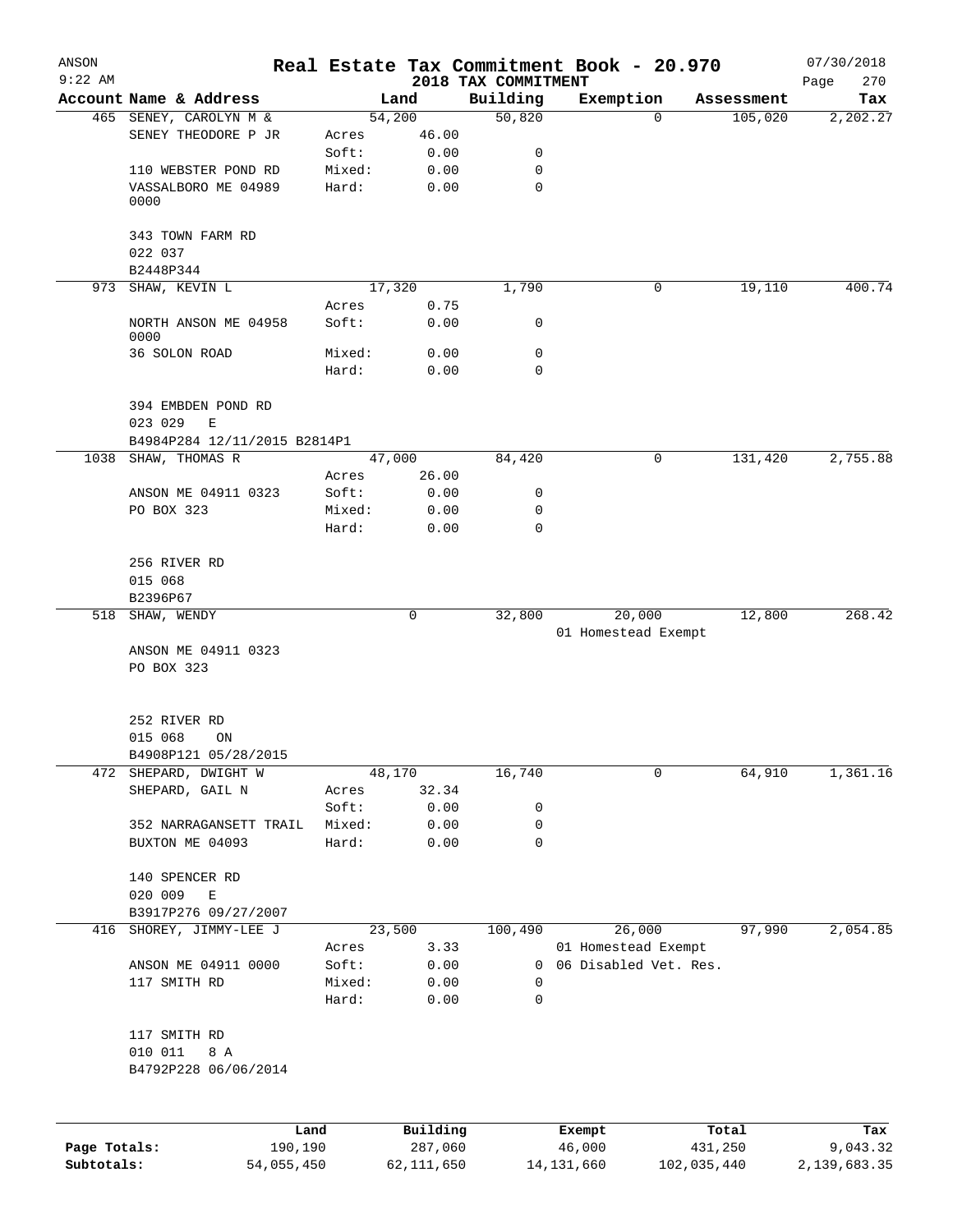| ANSON<br>$9:22$ AM |                                       |                      |        | 2018 TAX COMMITMENT | Real Estate Tax Commitment Book - 20.970 |            | 07/30/2018<br>271<br>Page |
|--------------------|---------------------------------------|----------------------|--------|---------------------|------------------------------------------|------------|---------------------------|
|                    | Account Name & Address                |                      | Land   | Building            | Exemption                                | Assessment | Tax                       |
|                    | 1425 SHOREY, MARY                     |                      | 1,200  | $\mathbf 0$         | 0                                        | 1,200      | 25.16                     |
|                    | SHOREY, FRANCIS                       | Acres                | 7.00   |                     |                                          |            |                           |
|                    | 113 HILTON HILL RD                    | Soft:                | 0.00   | 0                   |                                          |            |                           |
|                    |                                       | Mixed:               | 7.00   | 1,204               |                                          |            |                           |
|                    | ANSON ME 04911 0000                   | Hard:<br>TREE GROWTH | 0.00   | $\mathbf 0$         |                                          |            |                           |
|                    | 010 016                               |                      |        |                     |                                          |            |                           |
|                    | B683P314                              |                      |        |                     |                                          |            |                           |
| 1423               | SHOREY, MARY                          |                      | 17,890 | 0                   | 0                                        | 17,890     | 375.15                    |
|                    | SHOREY, FRANCIS                       | Acres                | 107.00 |                     |                                          |            |                           |
|                    | 113 HILTON HILL RD                    | Soft:                | 19.00  | 2,223               |                                          |            |                           |
|                    |                                       | Mixed:               | 55.00  | 9,460               |                                          |            |                           |
|                    | ANSON ME 04911 0000                   | Hard:<br>TREE GROWTH | 33.00  | 6,204               |                                          |            |                           |
|                    | 010 017                               |                      |        |                     |                                          |            |                           |
| 1426               | SHOREY, MARY H                        |                      | 64,970 | 160,000             | 26,000                                   | 198,970    | 4,172.40                  |
|                    | SHOREY, FRANCIS L                     | Acres                | 113.00 |                     | 01 Homestead Exempt                      |            |                           |
|                    |                                       | Soft:                | 12.00  |                     | 1,404 02 Resident Veteran                |            |                           |
|                    | 113 HILTON HILL RD                    | Mixed:               | 0.00   | 0                   |                                          |            |                           |
|                    | ANSON ME 04911 0000                   | Hard:<br>TREE GROWTH | 15.00  | 2,820               |                                          |            |                           |
|                    | 113 HILTON HILL RD                    |                      |        |                     |                                          |            |                           |
|                    | 010 026                               |                      |        |                     |                                          |            |                           |
|                    | B4220P191 12/07/2009                  |                      |        |                     |                                          |            |                           |
| 1957               | SHUSTA, ANTHONY P II                  |                      | 17,250 | $\mathbf 0$         | 0                                        | 17,250     | 361.73                    |
|                    |                                       | Acres                | 4.50   |                     |                                          |            |                           |
|                    | MADISON ME 04950                      | Soft:                | 0.00   | 0                   |                                          |            |                           |
|                    | 54 WESTON AVENUE                      | Mixed:               | 0.00   | 0                   |                                          |            |                           |
|                    |                                       | Hard:                | 0.00   | 0                   |                                          |            |                           |
|                    | HORSEBACK ROAD                        |                      |        |                     |                                          |            |                           |
|                    | 015 010 2                             |                      |        |                     |                                          |            |                           |
|                    | B3241P281<br>1930 SIDELINGER, BARBARA |                      | 0      | 27,610              | 20,000                                   |            | 159.58                    |
|                    | 308 CAMPGROUND RD                     |                      |        |                     | 01 Homestead Exempt                      | 7,610      |                           |
|                    | NORTH ANSON ME 04958<br>0000          |                      |        |                     |                                          |            |                           |
|                    | 308 CAMPGROUND RD<br>015 043<br>E ON  |                      |        |                     |                                          |            |                           |
| 320                | SIMON, JOHN T                         |                      | 22,150 | 22,370              | 0                                        | 44,520     | 933.58                    |
|                    | SIMON, PATRICIA                       | Acres                | 5.10   |                     |                                          |            |                           |
|                    |                                       | Soft:                | 0.00   | 0                   |                                          |            |                           |
|                    | 23 RIVER MEADOW                       | Mixed:               | 0.00   | 0                   |                                          |            |                           |
|                    | STEEP FALLS ME 04085<br>0000          | Hard:                | 0.00   | 0                   |                                          |            |                           |
|                    | 93 MOUNTAIN VIEW RD<br>012 009 14     |                      |        |                     |                                          |            |                           |
|                    | B2331P316                             |                      |        |                     |                                          |            |                           |
|                    |                                       |                      |        |                     |                                          |            |                           |
|                    |                                       |                      |        |                     |                                          |            |                           |

|              | Land       | Building   | Exempt       | Total       | Tax          |
|--------------|------------|------------|--------------|-------------|--------------|
| Page Totals: | 123,460    | 209,980    | 46,000       | 287,440     | 6.027.60     |
| Subtotals:   | 54,178,910 | 62,321,630 | 14, 177, 660 | 102,322,880 | 2,145,710.95 |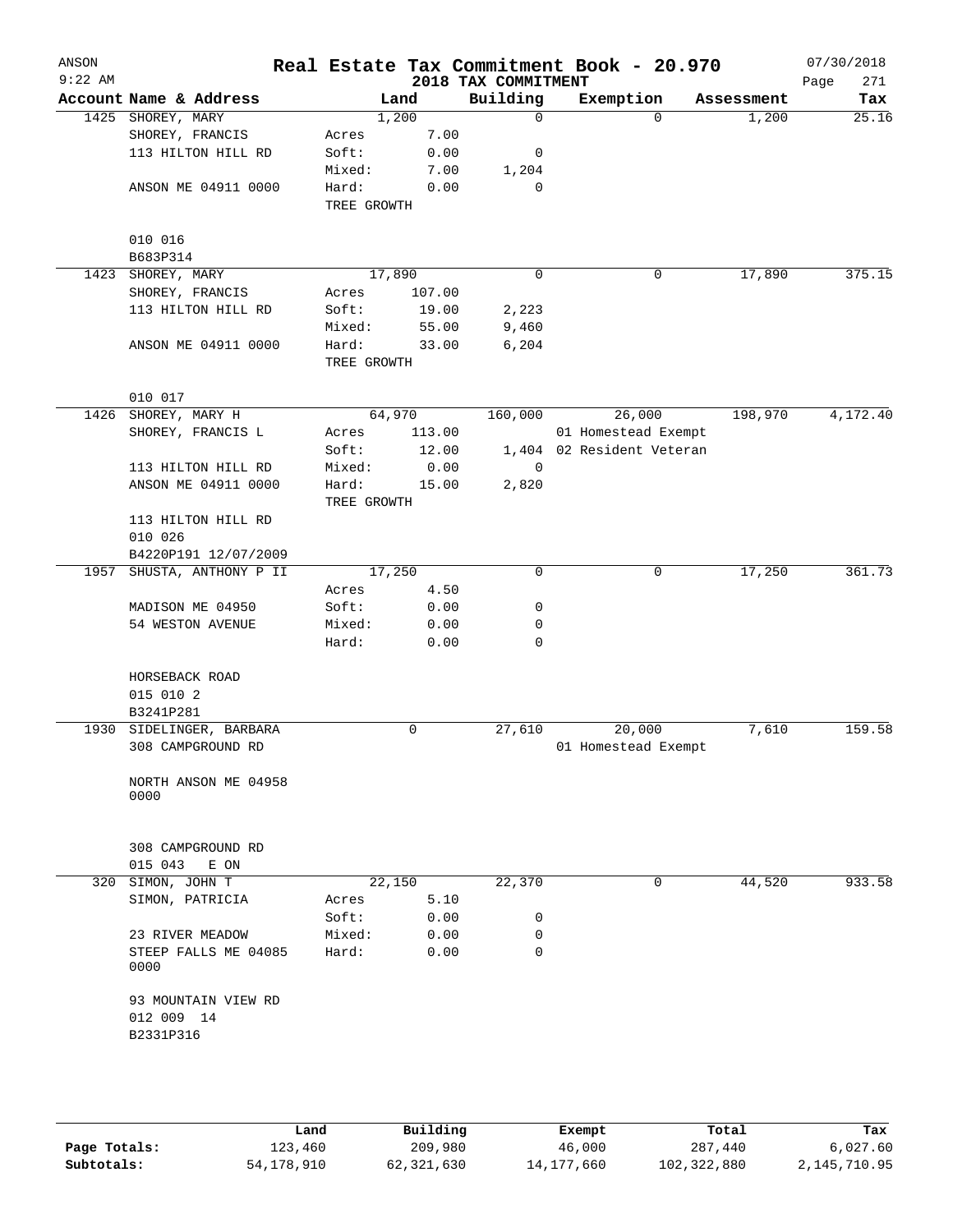| ANSON<br>$9:22$ AM |                                             |              |                 |                       |                                 | Real Estate Tax Commitment Book - 20.970 |                    | 07/30/2018         |
|--------------------|---------------------------------------------|--------------|-----------------|-----------------------|---------------------------------|------------------------------------------|--------------------|--------------------|
|                    | Account Name & Address                      |              |                 | Land                  | 2018 TAX COMMITMENT<br>Building | Exemption                                | Assessment         | 272<br>Page<br>Tax |
|                    | 982 SKILLINGS, KEVIN M                      |              | 13,500          |                       | $\mathbf 0$                     |                                          | 13,500<br>$\Omega$ | 283.09             |
|                    | C/O DOROTHY SKILLINGS                       |              | Acres           | 2.00                  |                                 |                                          |                    |                    |
|                    | PO BOX 275                                  |              | Soft:           | 0.00                  | 0                               |                                          |                    |                    |
|                    | BINGHAM ME 04920 0275                       |              |                 |                       |                                 |                                          |                    |                    |
|                    |                                             |              | Mixed:<br>Hard: | 0.00<br>0.00          | 0<br>0                          |                                          |                    |                    |
|                    |                                             |              |                 |                       |                                 |                                          |                    |                    |
|                    | 023 017                                     |              |                 |                       |                                 |                                          |                    |                    |
|                    | B1490P134                                   |              |                 | 10,950                |                                 |                                          |                    |                    |
|                    | 96 SLEEPER, CHRISTINA L                     |              |                 |                       | 51,670                          | 20,000                                   | 42,620             | 893.74             |
|                    | NORTH ANSON ME 04958                        |              | Acres<br>Soft:  | 0.30<br>0.00          | $\mathsf{O}$                    | 01 Homestead Exempt                      |                    |                    |
|                    | 0382                                        |              |                 |                       |                                 |                                          |                    |                    |
|                    | PO BOX 382                                  |              | Mixed:          | 0.00                  | 0                               |                                          |                    |                    |
|                    |                                             |              | Hard:           | 0.00                  | 0                               |                                          |                    |                    |
|                    | 84 UNION ST                                 |              |                 |                       |                                 |                                          |                    |                    |
|                    | 008 011                                     |              |                 |                       |                                 |                                          |                    |                    |
|                    | B4681P319 06/28/2013                        |              |                 |                       |                                 |                                          |                    |                    |
| 988                | SLEEPER, MATTHEW W                          |              |                 | 26,450                | 14,350                          | 20,000                                   | 20,800             | 436.18             |
|                    | SLEEPER, CATHY A                            |              | Acres           | 5.30                  |                                 | 01 Homestead Exempt                      |                    |                    |
|                    |                                             |              | Soft:           | 0.00                  | $\mathsf{O}$                    |                                          |                    |                    |
|                    | 161 CARRABASSETT RD                         |              | Mixed:          | 0.00                  | 0                               |                                          |                    |                    |
|                    | NORTH ANSON ME 04958<br>0000                |              | Hard:           | 0.00                  | 0                               |                                          |                    |                    |
|                    | 161 CARRABASSETT RD                         |              |                 |                       |                                 |                                          |                    |                    |
|                    | 022 022<br>3                                |              |                 |                       |                                 |                                          |                    |                    |
|                    | B1874P114                                   |              |                 |                       |                                 |                                          |                    |                    |
|                    | 989 SLIPP, JOAN F                           |              |                 | 13,270                | 82,170                          | 20,000                                   | 75,440             | 1,581.98           |
|                    | PO BOX 295                                  |              | Acres           | 0.44                  |                                 | 01 Homestead Exempt                      |                    |                    |
|                    |                                             |              | Soft:           | 0.00                  | 0                               |                                          |                    |                    |
|                    | ANSON ME 04911                              |              | Mixed:          | 0.00                  | 0                               |                                          |                    |                    |
|                    |                                             |              | Hard:           | 0.00                  | $\Omega$                        |                                          |                    |                    |
|                    |                                             |              |                 | B5072P052 LIFE ESTATE |                                 |                                          |                    |                    |
|                    | 10 PINE ST                                  |              |                 |                       |                                 |                                          |                    |                    |
|                    | 002 045<br>B                                |              |                 |                       |                                 |                                          |                    |                    |
|                    | B5072P52 09/01/2016 B4145P212 06/04/2009    |              |                 |                       |                                 |                                          |                    |                    |
| 1899               | SMALL, CHRISTOPHER<br>382 NEW PORTLAND ROAD |              |                 | 0                     | 770                             |                                          | 0                  | 770<br>16.15       |
|                    | NORTH ANSON ME 04958                        |              |                 |                       |                                 |                                          |                    |                    |
|                    |                                             |              |                 |                       |                                 |                                          |                    |                    |
|                    | 332 PEASE HILL RD                           |              |                 |                       |                                 |                                          |                    |                    |
|                    | 011 042<br>6 1 ON                           |              |                 |                       |                                 |                                          |                    |                    |
|                    | B4646P333 03/26/2013                        |              |                 |                       |                                 |                                          |                    |                    |
| 990                | SMALL, RONALD                               |              |                 | 20,000                | 29,900                          | 20,000                                   | 29,900             | 627.00             |
|                    |                                             |              | Acres           | 1.00                  |                                 | 01 Homestead Exempt                      |                    |                    |
|                    | ANSON ME 04911 0243                         |              | Soft:           | 0.00                  | 0                               |                                          |                    |                    |
|                    | PO BOX 243                                  |              | Mixed:          | 0.00                  | 0                               |                                          |                    |                    |
|                    |                                             |              | Hard:           | 0.00                  | 0                               |                                          |                    |                    |
|                    | 24 WARD ST                                  |              |                 |                       |                                 |                                          |                    |                    |
|                    | 010 034<br>C                                |              |                 |                       |                                 |                                          |                    |                    |
|                    | B1445P199                                   |              |                 |                       |                                 |                                          |                    |                    |
|                    |                                             |              |                 |                       |                                 |                                          |                    |                    |
|                    |                                             | Land         |                 | Building              |                                 | Exempt                                   | Total              | Tax                |
| Page Totals:       |                                             | 84,170       |                 | 178,860               |                                 | 80,000                                   | 183,030            | 3,838.14           |
| Subtotals:         |                                             | 54, 263, 080 |                 | 62,500,490            |                                 | 14, 257, 660                             | 102,505,910        | 2,149,549.09       |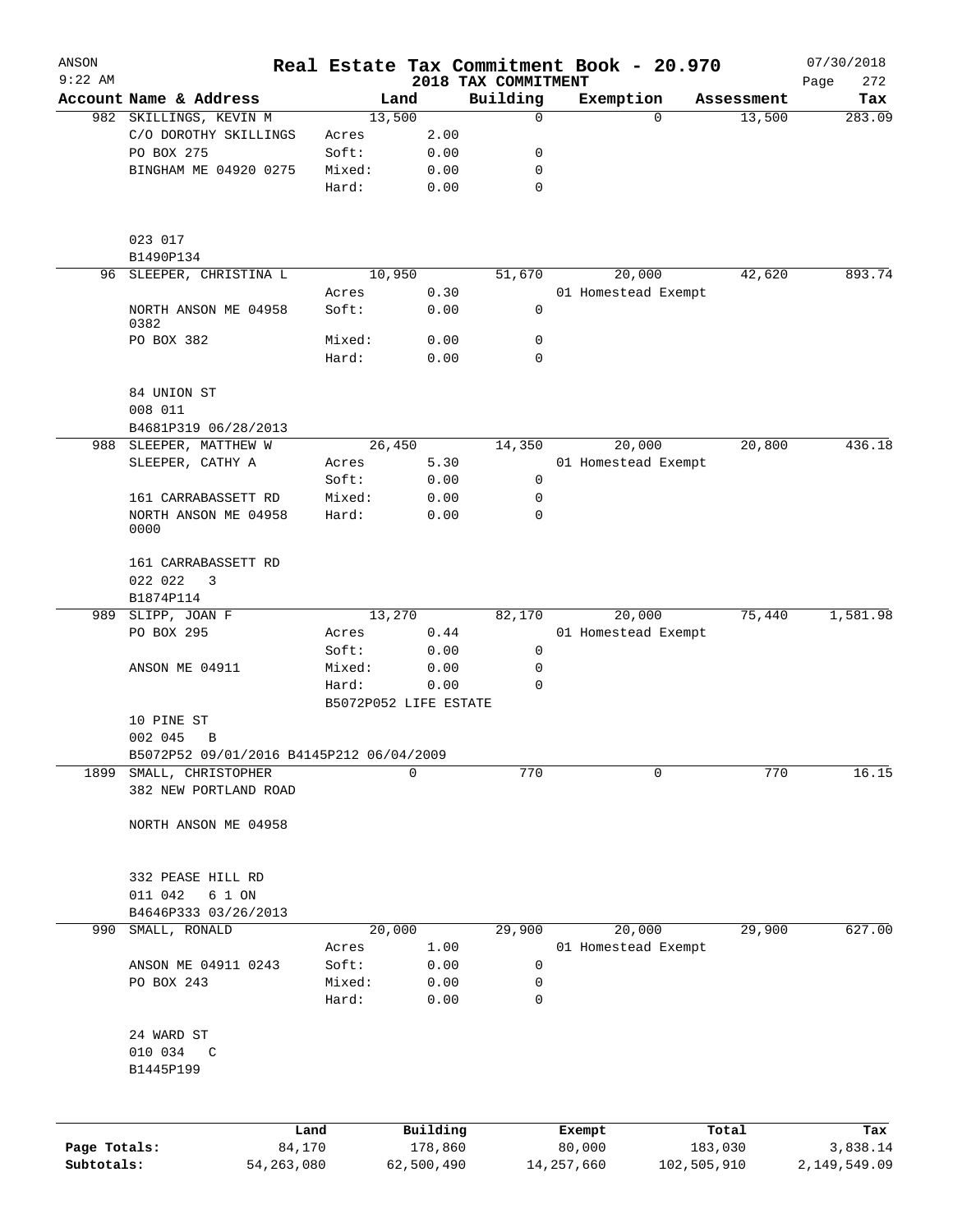| ANSON        |                                                    |            |        |            |                     | Real Estate Tax Commitment Book - 20.970 |             |                      | 07/30/2018     |
|--------------|----------------------------------------------------|------------|--------|------------|---------------------|------------------------------------------|-------------|----------------------|----------------|
| $9:22$ AM    |                                                    |            |        |            | 2018 TAX COMMITMENT |                                          |             |                      | 273<br>Page    |
|              | Account Name & Address<br>919 SMEDBERG, ELLIS C JR |            | 21,200 | Land       | Building<br>27,920  | Exemption<br>20,000                      |             | Assessment<br>29,120 | Tax<br>610.65  |
|              |                                                    | Acres      |        | 1.80       |                     | 01 Homestead Exempt                      |             |                      |                |
|              | ANSON ME 04911 0146                                | Soft:      |        | 0.00       | 0                   |                                          |             |                      |                |
|              | PO BOX 146                                         |            | Mixed: | 0.00       | 0                   |                                          |             |                      |                |
|              |                                                    | Hard:      |        | 0.00       | $\mathbf 0$         |                                          |             |                      |                |
|              |                                                    |            |        |            |                     |                                          |             |                      |                |
|              | 916 VALLEY RD                                      |            |        |            |                     |                                          |             |                      |                |
|              | 020 017<br>Α                                       |            |        |            |                     |                                          |             |                      |                |
|              | B4892P36 03/31/2015 B2022P11                       |            |        |            |                     |                                          |             |                      |                |
|              | 992 SMEDBERG, PAULA                                |            | 4,900  |            | 27,800              |                                          | 0           | 32,700               | 685.72         |
|              | 81 WATER STREET                                    | Acres      |        | 0.06       |                     |                                          |             |                      |                |
|              |                                                    | Soft:      |        | 0.00       | 0                   |                                          |             |                      |                |
|              | OAKLAND ME 04963                                   |            | Mixed: | 0.00       | 0                   |                                          |             |                      |                |
|              |                                                    | Hard:      |        | 0.00       | $\mathbf 0$         |                                          |             |                      |                |
|              |                                                    |            |        |            |                     |                                          |             |                      |                |
|              | 4 BROOK ST                                         |            |        |            |                     |                                          |             |                      |                |
|              | 001 047                                            |            |        |            |                     |                                          |             |                      |                |
|              | B1835P127                                          |            |        |            |                     |                                          |             |                      |                |
|              | 991 SMELLIE, NANCY G                               |            | 13,710 |            | 42,010              | 26,000                                   |             | 29,720               | 623.23         |
|              | 44 Carmichael Drive,<br>Apt 2                      | Acres      |        | 0.47       |                     | 01 Homestead Exempt                      |             |                      |                |
|              |                                                    | Soft:      |        | 0.00       | 0                   | 08 Vietnam Veteran                       |             |                      |                |
|              | Norridgewock ME 04957                              |            | Mixed: | 0.00       | 0                   |                                          |             |                      |                |
|              |                                                    | Hard:      |        | 0.00       | 0                   |                                          |             |                      |                |
|              |                                                    |            |        |            |                     |                                          |             |                      |                |
|              | 26 BUSWELL ST                                      |            |        |            |                     |                                          |             |                      |                |
|              | 002 026                                            |            |        |            |                     |                                          |             |                      |                |
|              | B874P890                                           |            |        |            |                     |                                          |             |                      |                |
| 873          | SMELLIE, NANCY G                                   |            | 7,750  |            | 3,780               |                                          | 0           | 11,530               | 241.78         |
|              | 44 Carmichael Drive,<br>Apt 2                      | Acres      |        | 0.15       |                     |                                          |             |                      |                |
|              |                                                    | Soft:      |        | 0.00       | 0                   |                                          |             |                      |                |
|              | Norridgewock ME 04957                              |            | Mixed: | 0.00       | 0                   |                                          |             |                      |                |
|              |                                                    | Hard:      |        | 0.00       | 0                   |                                          |             |                      |                |
|              | 23 BUSWELL ST                                      |            |        |            |                     |                                          |             |                      |                |
|              | 002 032<br>B                                       |            |        |            |                     |                                          |             |                      |                |
|              | B3332P22 06/23/2004                                |            |        |            |                     |                                          |             |                      |                |
| 1452         | SMITH MOUNTAIN                                     |            | 25,500 |            | 9,570               |                                          | 0           | 35,070               | 735.42         |
|              | PROPERTIES-MAINE, LLC                              |            |        |            |                     |                                          |             |                      |                |
|              | P.O. BOX 43                                        | Acres      |        | 2.00       |                     |                                          |             |                      |                |
|              |                                                    | Soft:      |        | 0.00       | 0                   |                                          |             |                      |                |
|              | ANSON ME 04911 0000                                |            | Mixed: | 0.00       | 0                   |                                          |             |                      |                |
|              |                                                    | Hard:      |        | 0.00       | 0                   |                                          |             |                      |                |
|              |                                                    |            |        |            |                     |                                          |             |                      |                |
|              | 639 HORSEBACK RD                                   |            |        |            |                     |                                          |             |                      |                |
|              | 019 002                                            |            |        |            |                     |                                          |             |                      |                |
|              | B5247P51 01/18/2018                                |            |        |            |                     |                                          |             |                      |                |
| 1728         | SMITH, BENJAMIN L                                  |            | 44,500 |            | 22,440              | 20,000                                   |             | 46,940               | 984.33         |
|              |                                                    | Acres      |        | 25.00      |                     | 01 Homestead Exempt                      |             |                      |                |
|              | ANSON ME 04911 0153<br>PO BOX 153                  | Soft:      |        | 0.00       | 0<br>0              |                                          |             |                      |                |
|              |                                                    | Hard:      | Mixed: | 0.00       | 0                   |                                          |             |                      |                |
|              |                                                    |            |        | 0.00       |                     |                                          |             |                      |                |
|              | 138 MILLER RD                                      |            |        |            |                     |                                          |             |                      |                |
|              | 014 004                                            |            |        |            |                     |                                          |             |                      |                |
|              | B3628P195 02/02/2006                               |            |        |            |                     |                                          |             |                      |                |
|              |                                                    |            |        |            |                     |                                          |             |                      |                |
|              |                                                    | Land       |        | Building   |                     | Exempt                                   |             | Total                | Tax            |
| Page Totals: |                                                    | 117,560    |        | 133,520    |                     | 66,000                                   |             | 185,080              | 3,881.13       |
| Subtotals:   |                                                    | 54,380,640 |        | 62,634,010 |                     | 14,323,660                               | 102,690,990 |                      | 2, 153, 430.22 |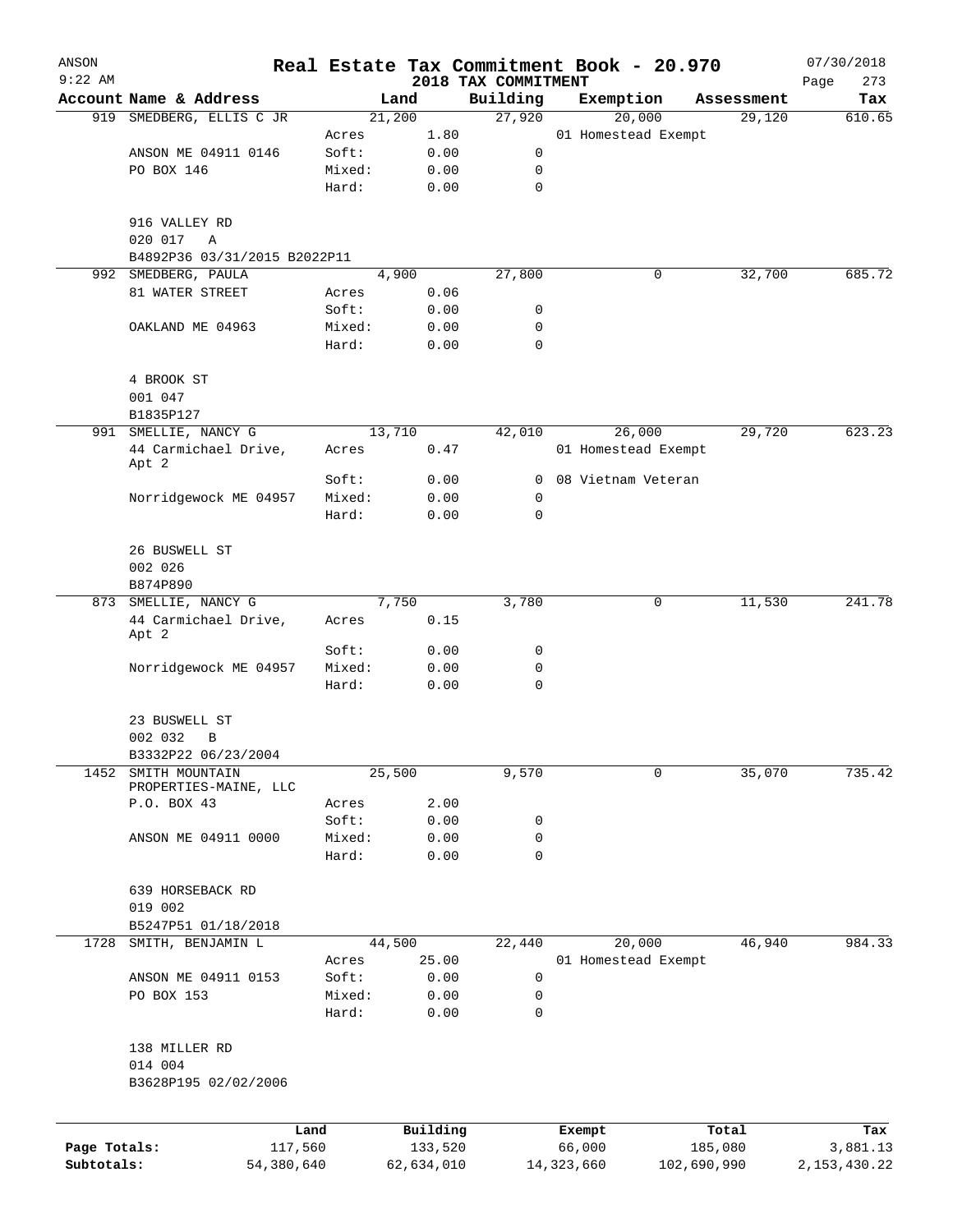| ANSON<br>$9:22$ AM |                                                                 |                |        | 2018 TAX COMMITMENT | Real Estate Tax Commitment Book - 20.970 |            | 07/30/2018<br>Page<br>274 |
|--------------------|-----------------------------------------------------------------|----------------|--------|---------------------|------------------------------------------|------------|---------------------------|
|                    | Account Name & Address                                          |                | Land   | Building            | Exemption                                | Assessment | Tax                       |
| 1729               | SMITH, BERNARD R                                                |                | 21,500 | 21,840              | 20,000                                   | 23,340     | 489.44                    |
|                    | SMITH, NANCY A                                                  | Acres          | 2.00   |                     | 01 Homestead Exempt                      |            |                           |
|                    |                                                                 | Soft:          | 0.00   | 0                   |                                          |            |                           |
|                    | PO BOX 574                                                      | Mixed:         | 0.00   | 0                   |                                          |            |                           |
|                    | ANSON ME 04911 0574                                             | Hard:          | 0.00   | 0                   |                                          |            |                           |
|                    | 61 MILLER RD                                                    |                |        |                     |                                          |            |                           |
|                    | 014 017                                                         |                |        |                     |                                          |            |                           |
|                    | B2812P219                                                       |                |        |                     |                                          |            |                           |
| 1943               | SMITH, CRAIG L                                                  |                | 49,900 | 63,590              | 20,000                                   | 93,490     | 1,960.49                  |
|                    | SMITH, JUDY E                                                   | Acres<br>Soft: | 39.20  | 0                   | 01 Homestead Exempt                      |            |                           |
|                    |                                                                 |                | 0.00   |                     |                                          |            |                           |
|                    | 796 HORSEBACK RD                                                | Mixed:         | 0.00   | 0                   |                                          |            |                           |
|                    | ANSON ME 04911                                                  | Hard:          | 0.00   | 0                   |                                          |            |                           |
|                    | 796 HORSEBACK RD<br>019 037<br>Α                                |                |        |                     |                                          |            |                           |
|                    | B4881P50 02/25/2015 B4871P187 01/22/2015 B3872P25<br>06/27/2007 |                |        |                     |                                          |            |                           |
| 1725               | SMITH, DANIEL L                                                 |                | 25,250 | 17,530              | 20,000                                   | 22,780     | 477.70                    |
|                    | SMITH, NOLAN A                                                  | Acres          | 4.50   |                     | 01 Homestead Exempt                      |            |                           |
|                    | 220 EMBDEN POND ROAD                                            | Soft:          | 0.00   | 0                   |                                          |            |                           |
|                    |                                                                 | Mixed:         | 0.00   | 0                   |                                          |            |                           |
|                    | NORTH ANSON ME 04958                                            | Hard:          | 0.00   | 0                   |                                          |            |                           |
|                    | 233 EMBDEN POND RD                                              |                |        |                     |                                          |            |                           |
|                    | 023 022                                                         |                |        |                     |                                          |            |                           |
|                    | B2244P305 09/24/1996                                            |                |        |                     |                                          |            |                           |
| 1958               | SMITH, DAVID R                                                  |                | 23,180 | 54,690              | 20,000                                   | 57,870     | 1,213.53                  |
|                    | SMITH, HOLLY M                                                  | Acres          | 3.12   |                     | 01 Homestead Exempt                      |            |                           |
|                    |                                                                 | Soft:          | 0.00   | 0                   |                                          |            |                           |
|                    | 230 HORSEBACK RD                                                | Mixed:         | 0.00   | 0                   |                                          |            |                           |
|                    | ANSON ME 04911 3729                                             | Hard:          | 0.00   | 0                   |                                          |            |                           |
|                    | 230 HORSEBACK RD                                                |                |        |                     |                                          |            |                           |
|                    | 015 010 3                                                       |                |        |                     |                                          |            |                           |
|                    |                                                                 |                |        |                     |                                          |            |                           |
|                    | B3911P89 09/21/2007<br>1063 SMITH, DONALD J. ET AL              |                | 14,140 |                     | 0                                        |            |                           |
|                    | PO BOX 1035                                                     | Acres          | 0.50   | 40,490              |                                          | 54,630     | 1,145.59                  |
|                    |                                                                 | Soft:          | 0.00   | 0                   |                                          |            |                           |
|                    | WILTON ME 04294 1035                                            | Mixed:         | 0.00   | 0                   |                                          |            |                           |
|                    |                                                                 | Hard:          | 0.00   | $\Omega$            |                                          |            |                           |
|                    | 205 RIVER RD                                                    |                |        |                     |                                          |            |                           |
|                    | 015 064                                                         |                |        |                     |                                          |            |                           |
|                    |                                                                 |                |        |                     |                                          |            |                           |
|                    | B4359P289 01/06/2011                                            |                |        |                     |                                          |            |                           |
|                    | 1950 SMITH, GLEN S                                              |                | 32,500 | 0                   | 0                                        | 32,500     | 681.53                    |
|                    | 162 GAYTON LANE                                                 | Acres          | 26.00  |                     |                                          |            |                           |
|                    |                                                                 | Soft:          | 0.00   | 0                   |                                          |            |                           |
|                    | WINTHROP ME 04364 0000                                          | Mixed:         | 0.00   | 0                   |                                          |            |                           |
|                    |                                                                 | Hard:          | 0.00   | 0                   |                                          |            |                           |
|                    |                                                                 |                |        |                     |                                          |            |                           |
|                    | 014 004 A                                                       |                |        |                     |                                          |            |                           |
|                    | B3628P197 02/02/2006                                            |                |        |                     |                                          |            |                           |

|              | Land       | Building   | Exempt     | Total       | Tax          |
|--------------|------------|------------|------------|-------------|--------------|
| Page Totals: | 166.470    | 198,140    | 80,000     | 284,610     | 5,968.28     |
| Subtotals:   | 54,547,110 | 62,832,150 | 14,403,660 | 102,975,600 | 2,159,398.50 |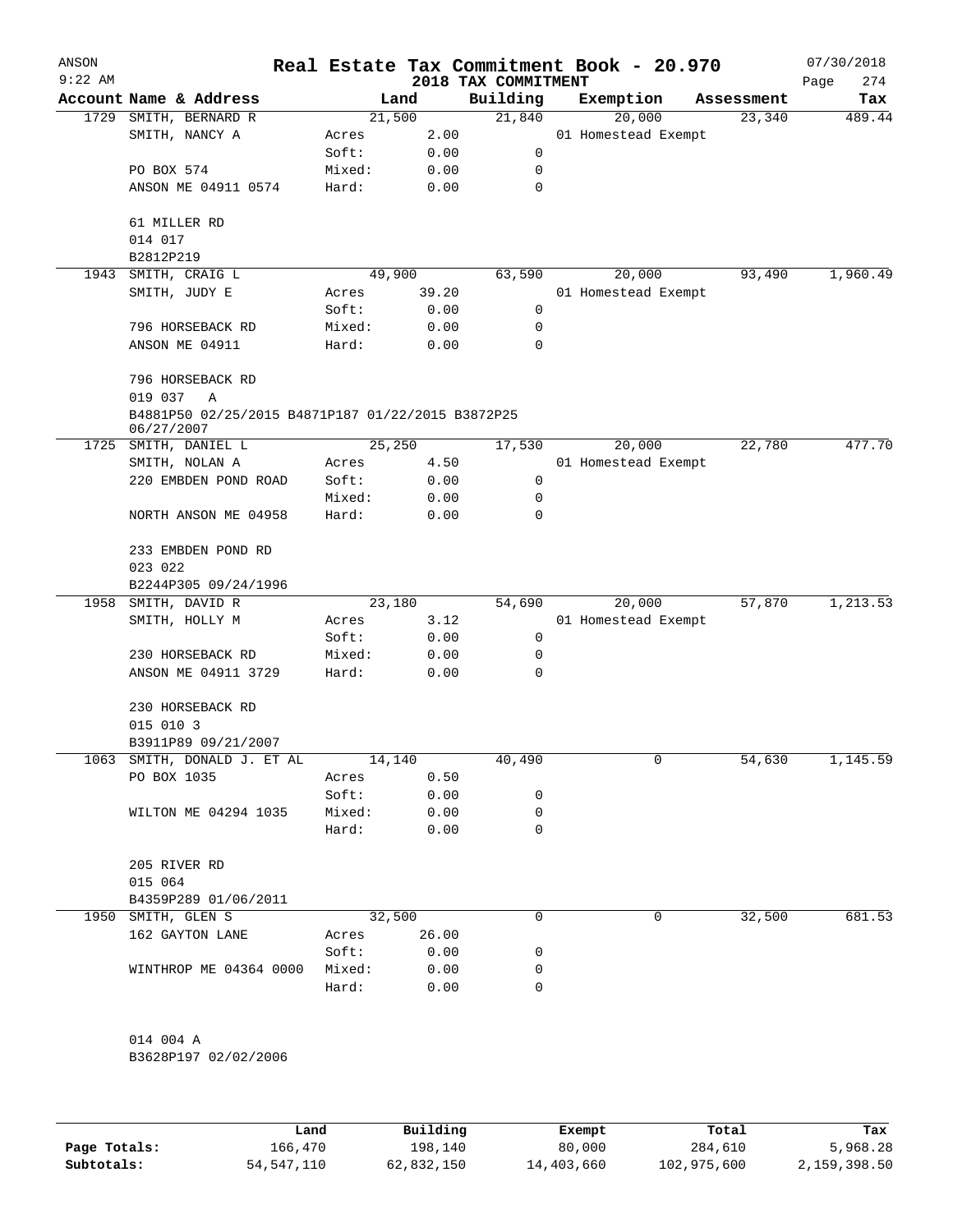| ANSON<br>$9:22$ AM |                                  |        |          |                                 | Real Estate Tax Commitment Book - 20.970 |   |            | 07/30/2018         |
|--------------------|----------------------------------|--------|----------|---------------------------------|------------------------------------------|---|------------|--------------------|
|                    | Account Name & Address           |        | Land     | 2018 TAX COMMITMENT<br>Building | Exemption                                |   | Assessment | Page<br>275<br>Tax |
|                    | 994 SMITH, JAMES                 |        | 37,020   | 4,170                           |                                          | 0 | 41,190     | 863.75             |
|                    | SMITH, LYNN                      | Acres  | 27.54    |                                 |                                          |   |            |                    |
|                    |                                  | Soft:  | 0.00     | 0                               |                                          |   |            |                    |
|                    | PO BOX 43                        | Mixed: | 0.00     | 0                               |                                          |   |            |                    |
|                    | ANSON ME 04911 0043              | Hard:  | 0.00     | $\mathbf 0$                     |                                          |   |            |                    |
|                    |                                  |        |          |                                 |                                          |   |            |                    |
|                    | 019 001                          |        |          |                                 |                                          |   |            |                    |
|                    | B886P890                         |        |          |                                 |                                          |   |            |                    |
| 451                | SMITH, JAMES E                   |        | 34,410   | 67,120                          | 20,000                                   |   | 81,530     | 1,709.68           |
|                    | SMITH, LYNN                      | Acres  | 12.91    |                                 | 01 Homestead Exempt                      |   |            |                    |
|                    |                                  | Soft:  | 0.00     | 0                               |                                          |   |            |                    |
|                    | PO BOX 43                        | Mixed: | 0.00     | 0                               |                                          |   |            |                    |
|                    | ANSON ME 04911 0043              | Hard:  | 0.00     | 0                               |                                          |   |            |                    |
|                    | 629 HORSEBACK RD<br>019 001<br>Α |        |          |                                 |                                          |   |            |                    |
|                    | B2215P264                        |        |          |                                 |                                          |   |            |                    |
| 1227               | SMITH, JAY                       |        | 10,000   | 46,930                          | 20,000                                   |   | 36,930     | 774.42             |
|                    | SMITH, NANCY                     | Acres  | 0.25     |                                 | 01 Homestead Exempt                      |   |            |                    |
|                    | 15 HIGH STREET                   | Soft:  | 0.00     | $\mathsf 0$                     |                                          |   |            |                    |
|                    |                                  | Mixed: | 0.00     | 0                               |                                          |   |            |                    |
|                    | WATERVILLE ME 04901              | Hard:  | 0.00     | 0                               |                                          |   |            |                    |
|                    | 22 OAK ST                        |        |          |                                 |                                          |   |            |                    |
|                    | 001 069                          |        |          |                                 |                                          |   |            |                    |
|                    | B3935P250 11/16/2007             |        |          |                                 |                                          |   |            |                    |
| 986                | SMITH, KIM A                     |        | 23,800   | 0                               |                                          | 0 | 23,800     | 499.09             |
|                    | SMITH, IRINA Y                   | Acres  | 13.00    |                                 |                                          |   |            |                    |
|                    |                                  | Soft:  | 0.00     | 0                               |                                          |   |            |                    |
|                    | 36 OAKDALE COURT                 | Mixed: | 0.00     | 0                               |                                          |   |            |                    |
|                    | NORTH HALEDON NJ 07508<br>0000   | Hard:  | 0.00     | 0                               |                                          |   |            |                    |
|                    |                                  |        |          |                                 |                                          |   |            |                    |
|                    | 014 008                          |        |          |                                 |                                          |   |            |                    |
|                    | B2869P31                         |        |          |                                 |                                          |   |            |                    |
| 987                | SMITH, KIM A                     |        | 38,900   | 6,610                           |                                          | 0 | 45,510     | 954.34             |
|                    | SMITH, IRINA Y                   | Acres  | 21.00    |                                 |                                          |   |            |                    |
|                    |                                  | Soft:  | 0.00     | 0                               |                                          |   |            |                    |
|                    | 36 OAKDALE COURT                 | Mixed: | 0.00     | 0                               |                                          |   |            |                    |
|                    | NORTH HALEDON NJ 07508<br>0000   | Hard:  | 0.00     | 0                               |                                          |   |            |                    |
|                    | 472 HORSEBACK RD                 |        |          |                                 |                                          |   |            |                    |
|                    | 014 007                          |        |          |                                 |                                          |   |            |                    |
|                    | B2869P31                         |        |          |                                 |                                          |   |            |                    |
|                    | 1726 SMITH, LYMAN A, ESTATE      |        | 24,330   | 2,800                           |                                          | 0 | 27,130     | 568.92             |
|                    | 220 EMBDEN POND ROAD             | Acres  | 5.75     |                                 |                                          |   |            |                    |
|                    |                                  | Soft:  | 0.00     | 0                               |                                          |   |            |                    |
|                    | NORTH ANSON ME 04958             | Mixed: | 0.00     | 0                               |                                          |   |            |                    |
|                    |                                  | Hard:  | 0.00     | $\mathbf 0$                     |                                          |   |            |                    |
|                    | 220 EMBDEN POND RD               |        |          |                                 |                                          |   |            |                    |
|                    | 023 031                          |        |          |                                 |                                          |   |            |                    |
|                    |                                  |        |          |                                 |                                          |   |            |                    |
|                    | Land                             |        | Building |                                 | Exempt                                   |   | Total      | Tax                |

|              | Land       | Building   | Exempt     | Total       | Tax          |
|--------------|------------|------------|------------|-------------|--------------|
| Page Totals: | 168,460    | 127,630    | 40,000     | 256,090     | 5,370.20     |
| Subtotals:   | 54,715,570 | 62,959,780 | 14,443,660 | 103,231,690 | 2,164,768.70 |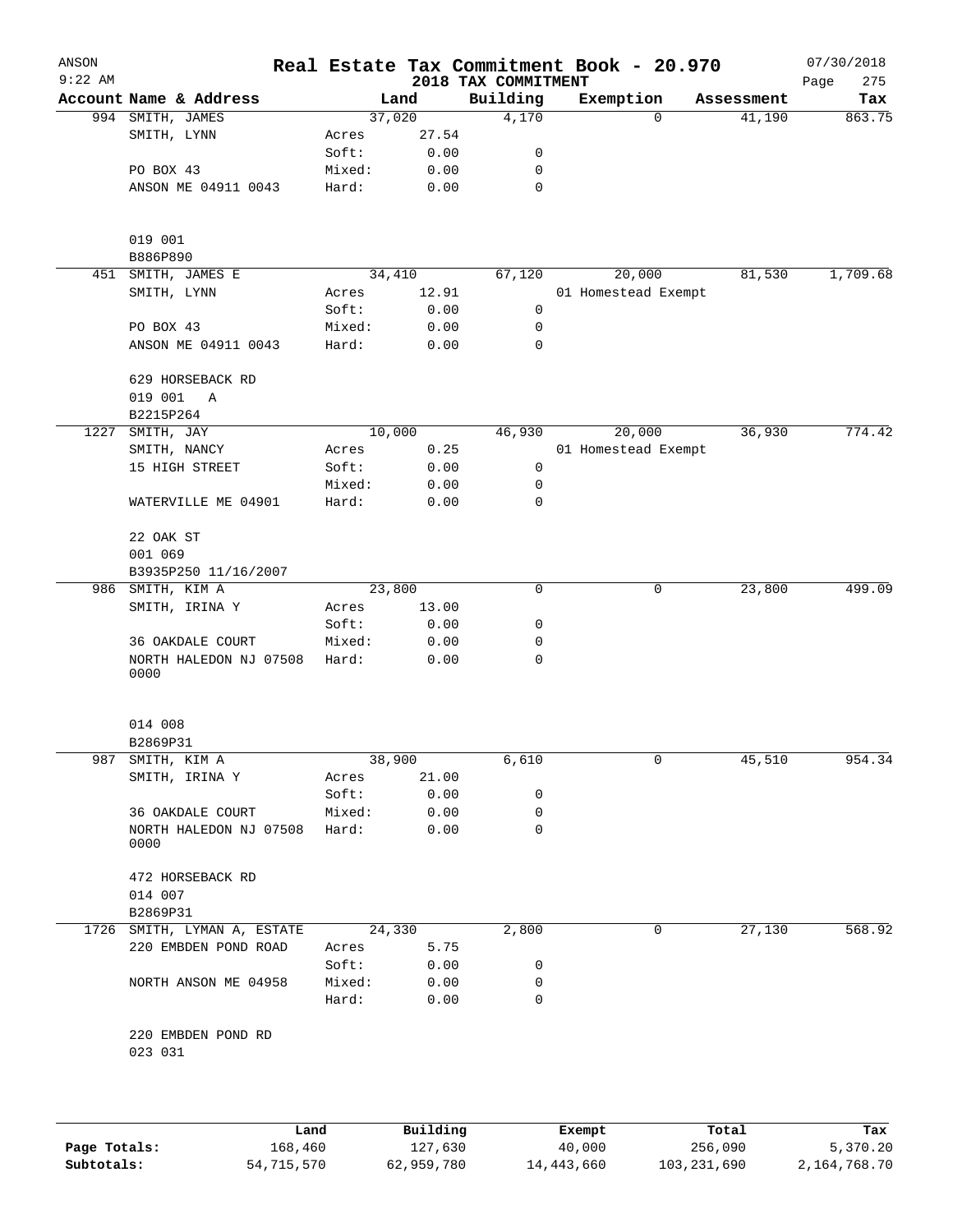| ANSON<br>$9:22$ AM |                                             |                      |        |       | Real Estate Tax Commitment Book - 20.970<br>2018 TAX COMMITMENT |           |             |                     |            | 07/30/2018<br>276<br>Page |
|--------------------|---------------------------------------------|----------------------|--------|-------|-----------------------------------------------------------------|-----------|-------------|---------------------|------------|---------------------------|
|                    | Account Name & Address                      |                      | Land   |       | Building                                                        | Exemption |             |                     | Assessment | Tax                       |
|                    | 356 SMITH, MARCY L                          |                      | 5,660  |       | 40,090                                                          |           | $\Omega$    |                     | 45,750     | 959.38                    |
|                    | 904 NEW SHARON ROAD                         | Acres                |        | 0.08  |                                                                 |           |             |                     |            |                           |
|                    |                                             | Soft:                |        | 0.00  | 0                                                               |           |             |                     |            |                           |
|                    | STARKS ME 04911 4500                        | Mixed:               |        | 0.00  | 0                                                               |           |             |                     |            |                           |
|                    |                                             | Hard:                |        | 0.00  | 0                                                               |           |             |                     |            |                           |
|                    | 140 MAIN ST                                 |                      |        |       |                                                                 |           |             |                     |            |                           |
|                    | 002 008                                     |                      |        |       |                                                                 |           |             |                     |            |                           |
|                    | B3906P252 01/27/2004                        |                      |        |       |                                                                 |           |             |                     |            |                           |
| 1727               | SMITH, NOLAN A                              |                      | 33,600 |       | 1,120                                                           |           | $\mathbf 0$ |                     | 34,720     | 728.08                    |
|                    |                                             | Acres                |        | 12.10 |                                                                 |           |             |                     |            |                           |
|                    | NORTH ANSON ME 04958<br>0000                | Soft:                |        | 0.00  | 0                                                               |           |             |                     |            |                           |
|                    | 233 EMBDEN POND RD                          | Mixed:               |        | 0.00  | 0                                                               |           |             |                     |            |                           |
|                    |                                             | Hard:                |        | 0.00  | 0                                                               |           |             |                     |            |                           |
|                    | 152 CARRABASSETT RD                         |                      |        |       |                                                                 |           |             |                     |            |                           |
|                    | 022 021 3<br>B5060P133 08/10/2016 B2932P110 |                      |        |       |                                                                 |           |             |                     |            |                           |
| 1724               | SMITH, REBECCA L &                          |                      | 10,000 |       | 59, 260                                                         |           | 20,000      |                     | 49,260     | 1,032.98                  |
|                    | SMITH, KENNETH E II                         | Acres                |        | 0.25  |                                                                 |           |             | 01 Homestead Exempt |            |                           |
|                    |                                             | Soft:                |        | 0.00  | 0                                                               |           |             |                     |            |                           |
|                    | PO BOX 387                                  | Mixed:               |        | 0.00  | 0                                                               |           |             |                     |            |                           |
|                    | ANSON ME 04911 0387                         | Hard:                |        | 0.00  | 0                                                               |           |             |                     |            |                           |
|                    | 3 THIRD ST                                  |                      |        |       |                                                                 |           |             |                     |            |                           |
|                    | 001 055                                     |                      |        |       |                                                                 |           |             |                     |            |                           |
|                    | B3313P295 05/27/2004 B2240P102              |                      |        |       |                                                                 |           |             |                     |            |                           |
|                    | 838 SMITH, RONALD M                         |                      | 28,200 |       | 52,940                                                          |           | 0           |                     | 81,140     | 1,701.51                  |
|                    | SMITH, PATRICIA D                           | Acres                |        | 6.70  |                                                                 |           |             |                     |            |                           |
|                    | PO BOX 142                                  | Soft:                |        | 0.00  | 0                                                               |           |             |                     |            |                           |
|                    |                                             | Mixed:               |        | 0.00  | 0                                                               |           |             |                     |            |                           |
|                    | NORTH ANSON ME 04958                        | Hard:                |        | 0.00  | 0                                                               |           |             |                     |            |                           |
|                    |                                             | B5130P0350 JT        |        |       |                                                                 |           |             |                     |            |                           |
|                    | 20 GRUMPY MEN AVE<br>017 044<br>B           |                      |        |       |                                                                 |           |             |                     |            |                           |
|                    | B5130P350 02/17/2016 B3455P176 03/09/2005   |                      |        |       |                                                                 |           |             |                     |            |                           |
| 901                | SMITH, TROY N                               |                      | 38,440 |       | 40,290                                                          |           | 20,000      |                     | 58,730     | 1,231.57                  |
|                    | SMITH, JACQULYN M                           | Acres                |        | 66.00 |                                                                 |           |             | 01 Homestead Exempt |            |                           |
|                    |                                             | Soft:                |        | 14.00 | 1,638                                                           |           |             |                     |            |                           |
|                    |                                             |                      |        | 41.00 |                                                                 |           |             |                     |            |                           |
|                    | 73 WESCOTT RD                               | Mixed:               |        |       | 7,052                                                           |           |             |                     |            |                           |
|                    | ANSON ME 04911                              | Hard:<br>TREE GROWTH |        | 4.00  | 752                                                             |           |             |                     |            |                           |
|                    | 73 WESCOTT RD                               |                      |        |       |                                                                 |           |             |                     |            |                           |
|                    | 012 008                                     |                      |        |       |                                                                 |           |             |                     |            |                           |
|                    | B4709P235 09/11/2013                        |                      |        |       |                                                                 |           |             |                     |            |                           |
|                    | 1046 SMITH, TROY N                          |                      | 8,490  |       | 0                                                               |           | 0           |                     | 8,490      | 178.04                    |
|                    | SMITH, JACQULYN M                           | Acres                |        | 0.50  |                                                                 |           |             |                     |            |                           |
|                    | 73 WESTCOTT ROAD                            | Soft:                |        | 0.00  | 0                                                               |           |             |                     |            |                           |
|                    |                                             | Mixed:               |        | 0.00  | 0                                                               |           |             |                     |            |                           |
|                    | ANSON ME 04911                              | Hard:                |        | 0.00  | 0                                                               |           |             |                     |            |                           |
|                    |                                             |                      |        |       |                                                                 |           |             |                     |            |                           |
|                    | 012 008<br>Α                                |                      |        |       |                                                                 |           |             |                     |            |                           |
|                    | B4991P308 01/06/2016 B4991P307 01/06/2016   |                      |        |       |                                                                 |           |             |                     |            |                           |
|                    |                                             |                      |        |       |                                                                 |           |             |                     |            |                           |
|                    |                                             |                      |        |       |                                                                 |           |             |                     |            |                           |

|              | Land       | Building   | Exempt     | Total       | Tax          |
|--------------|------------|------------|------------|-------------|--------------|
| Page Totals: | 124,390    | 193,700    | 40,000     | 278,090     | 5,831.56     |
| Subtotals:   | 54,839,960 | 63,153,480 | 14,483,660 | 103,509,780 | 2,170,600.26 |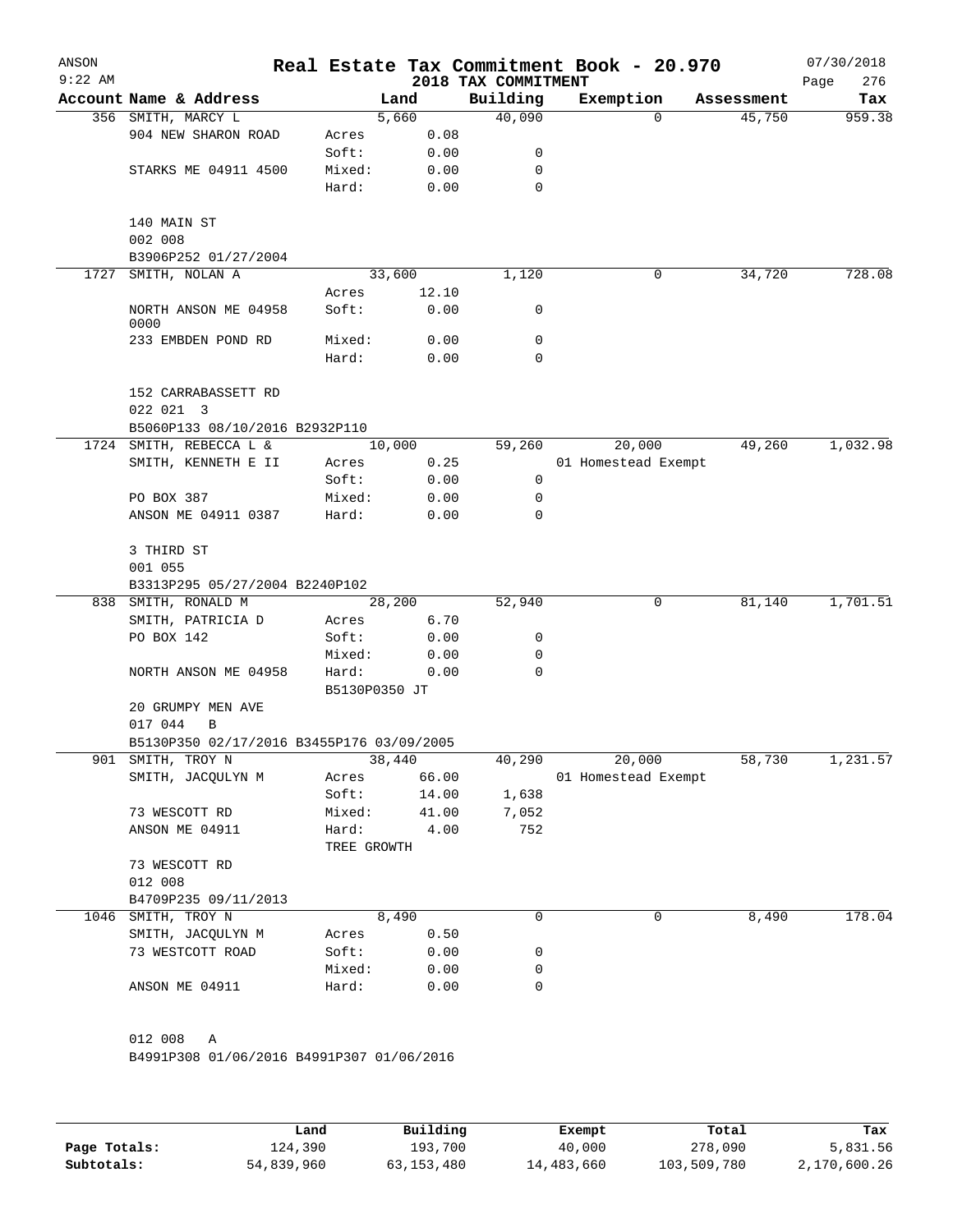| ANSON     |                                          |        |      |                     | Real Estate Tax Commitment Book - 20.970 |            | 07/30/2018  |
|-----------|------------------------------------------|--------|------|---------------------|------------------------------------------|------------|-------------|
| $9:22$ AM |                                          |        |      | 2018 TAX COMMITMENT |                                          |            | 277<br>Page |
|           | Account Name & Address                   | Land   |      | Building            | Exemption                                | Assessment | Tax         |
|           | 1001 SNELL, DANIEL                       | 24,500 |      | 48,030              | 20,000                                   | 52,530     | 1,101.55    |
|           | SNELL, CAROLYN                           | Acres  | 4.00 |                     | 01 Homestead Exempt                      |            |             |
|           |                                          | Soft:  | 0.00 | $\mathbf 0$         |                                          |            |             |
|           | PO BOX 196                               | Mixed: | 0.00 | 0                   |                                          |            |             |
|           | NORTH ANSON ME 04958<br>0196             | Hard:  | 0.00 | 0                   |                                          |            |             |
|           | 107 NORTH MAIN ST<br>006 072<br>Α        |        |      |                     |                                          |            |             |
|           | B1452P345                                |        |      |                     |                                          |            |             |
|           | 263 SNELL, DANIEL J                      | 8,940  |      | 51,280              | 0                                        | 60,220     | 1,262.81    |
|           | SNELL, CAROLYN A                         | Acres  | 0.20 |                     |                                          |            |             |
|           |                                          | Soft:  | 0.00 | 0                   |                                          |            |             |
|           | PO BOX 196                               | Mixed: | 0.00 | 0                   |                                          |            |             |
|           | NORTH ANSON ME 04958<br>0196             | Hard:  | 0.00 | 0                   |                                          |            |             |
|           | 10 CENTER ST<br>006 012<br>B3040P2       |        |      |                     |                                          |            |             |
|           | 625 SOMA-HERNANDEZ, CYNTHIA              | 12,960 |      | 31,780              | 20,000                                   | 24,740     | 518.80      |
|           | J                                        |        |      |                     |                                          |            |             |
|           | 8 WATER ST                               | Acres  | 0.42 |                     | 01 Homestead Exempt                      |            |             |
|           | PO BOX 353                               | Soft:  | 0.00 | 0                   |                                          |            |             |
|           | NORTH ANSON ME 04958<br>0353             | Mixed: | 0.00 | $\mathbf 0$         |                                          |            |             |
|           |                                          | Hard:  | 0.00 | 0                   |                                          |            |             |
|           | 8 WATER ST                               |        |      |                     |                                          |            |             |
|           | 006 032                                  |        |      |                     |                                          |            |             |
|           | B4505P172 03/16/2012                     |        |      |                     |                                          |            |             |
|           | 830 SOUCIK, CHARLES B                    | 22,190 |      | 0                   | 0                                        | 22,190     | 465.32      |
|           | CO-Trustee                               |        |      |                     |                                          |            |             |
|           | SOUCIK, LAURIE L<br>CO-Trustee           | Acres  | 2.46 |                     |                                          |            |             |
|           | 7804 PINE WARBLER WAY                    | Soft:  | 0.00 | 0                   |                                          |            |             |
|           |                                          | Mixed: | 0.00 | 0                   |                                          |            |             |
|           | N. LAS VEGAS NV 89084                    | Hard:  | 0.00 | 0                   |                                          |            |             |
|           | 007 019                                  |        |      |                     |                                          |            |             |
|           | B5003P86 02/19/2016 B4908P338 05/28/2015 |        |      |                     |                                          |            |             |
|           | 2020 SOUZA, JEFFREY                      | 17,980 |      | 7,560               | 0                                        | 25,540     | 535.57      |
|           | PO BOX 897                               | Acres  | 5.98 |                     |                                          |            |             |
|           |                                          | Soft:  | 0.00 | 0                   |                                          |            |             |
|           | EAST FALMOUTH MA 02536                   | Mixed: | 0.00 | 0                   |                                          |            |             |
|           |                                          | Hard:  | 0.00 | $\Omega$            |                                          |            |             |
|           | CLARK ROAD                               |        |      |                     |                                          |            |             |
|           | 022 035 A 2                              |        |      |                     |                                          |            |             |
|           | B4967P358 10/01/2015                     |        |      |                     |                                          |            |             |
|           |                                          |        |      |                     |                                          |            |             |
|           |                                          |        |      |                     |                                          |            |             |

|              | Land       | Building     | Exempt     | Total       | Tax          |
|--------------|------------|--------------|------------|-------------|--------------|
| Page Totals: | 86,570     | 138,650      | 40,000     | 185,220     | 3,884.05     |
| Subtotals:   | 54,926,530 | 63, 292, 130 | 14,523,660 | 103,695,000 | 2,174,484.31 |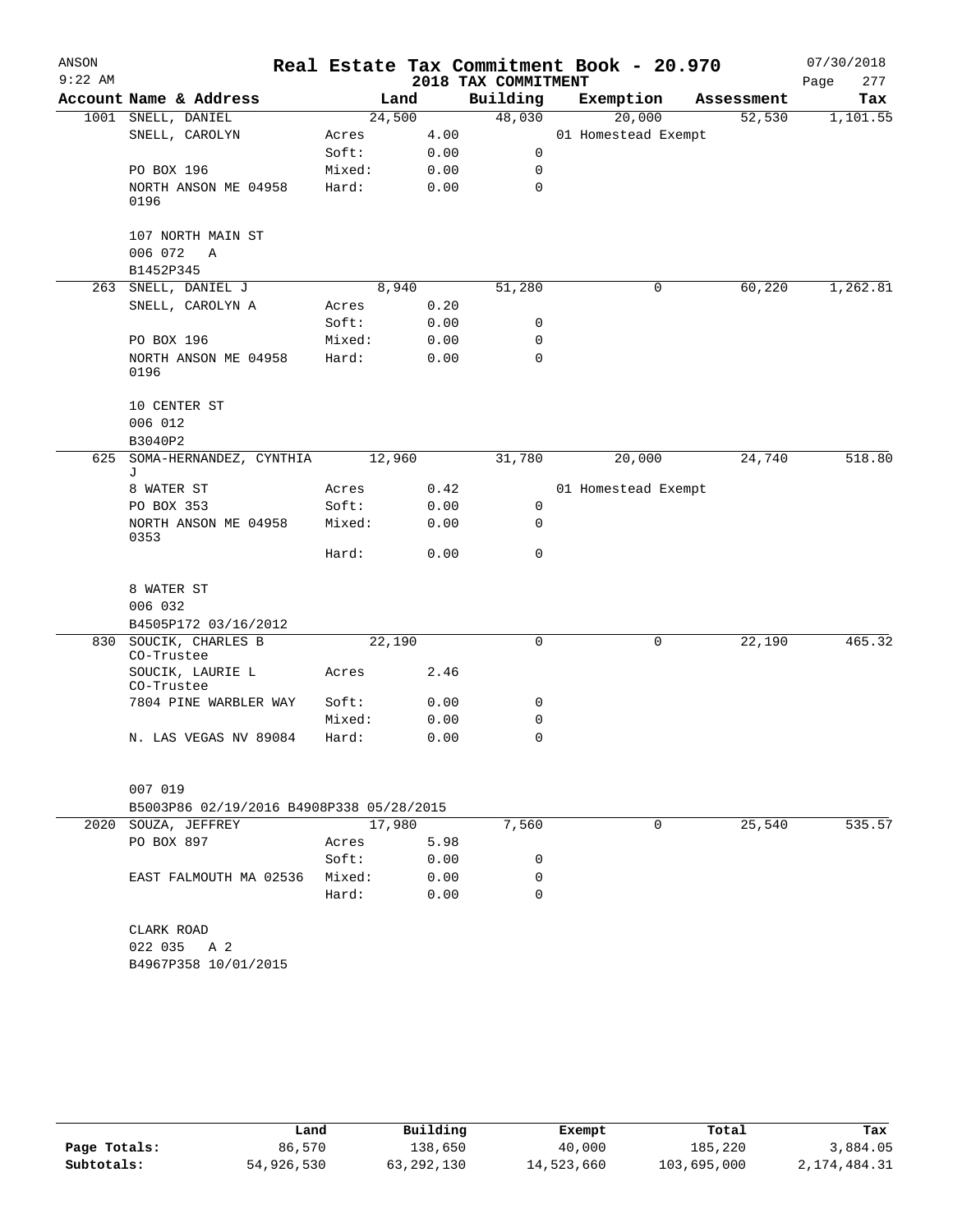| ANSON<br>$9:22$ AM |                               |                |              | 2018 TAX COMMITMENT | Real Estate Tax Commitment Book - 20.970 |            | 07/30/2018<br>278<br>Page |
|--------------------|-------------------------------|----------------|--------------|---------------------|------------------------------------------|------------|---------------------------|
|                    | Account Name & Address        | Land           |              | Building            | Exemption                                | Assessment | Tax                       |
|                    | 1014 SPAULDING, THOMAS E SR   | 11,490         |              | 45,040              | 26,000                                   | 30,530     | 640.21                    |
|                    |                               | Acres          | 0.33         |                     | 01 Homestead Exempt                      |            |                           |
|                    | ANSON ME 04911 0179           | Soft:          | 0.00         | $\overline{0}$      | 02 Resident Veteran                      |            |                           |
|                    | PO BOX 179                    | Mixed:         | 0.00         | 0                   |                                          |            |                           |
|                    |                               | Hard:          | 0.00         | $\mathbf 0$         |                                          |            |                           |
|                    | 26 RANDALL ST                 |                |              |                     |                                          |            |                           |
|                    | 003 054                       |                |              |                     |                                          |            |                           |
|                    | B2962P123                     |                |              |                     |                                          |            |                           |
| 519                | SPAULDING, WILLIAM C &        | 21,500         |              | 47,730              | 20,000                                   | 49,230     | 1,032.35                  |
|                    | SPAULDING, SHIRLEY M          | Acres          | 2.00         |                     | 01 Homestead Exempt                      |            |                           |
|                    |                               | Soft:          | 0.00         | 0                   |                                          |            |                           |
|                    | PO BOX 128                    | Mixed:         | 0.00         | 0                   |                                          |            |                           |
|                    | NORTH ANSON ME 04958<br>0128  | Hard:          | 0.00         | 0                   |                                          |            |                           |
|                    | 726 RIVER RD                  |                |              |                     |                                          |            |                           |
|                    | 017 004<br>$\mathbf 1$        |                |              |                     |                                          |            |                           |
|                    | B2372P30                      |                |              |                     |                                          |            |                           |
| 1736               | SPENCER, BARRY                | 21,900         |              | 27,240              | 0                                        | 49,140     | 1,030.47                  |
|                    | SPENCER, PENDA                | Acres          | 3.20         |                     |                                          |            |                           |
|                    |                               | Soft:          | 0.00         | 0                   |                                          |            |                           |
|                    | 178 OLD POINT AVE             | Mixed:         | 0.00         | 0                   |                                          |            |                           |
|                    | MADISON ME 04950              | Hard:          | 0.00         | 0                   |                                          |            |                           |
|                    | 56 MADISON ST                 |                |              |                     |                                          |            |                           |
|                    | 006 100                       |                |              |                     |                                          |            |                           |
|                    | B5060P148 08/10/2016 B1201P83 |                |              |                     |                                          |            |                           |
| 1628               | SPENCER, HENRY O              | 21,500         |              | 82,300              | 20,000                                   | 83,800     | 1,757.29                  |
|                    | SPENCER, PEGGY J              | Acres          | 2.00         |                     | 01 Homestead Exempt                      |            |                           |
|                    |                               | Soft:          | 0.00         | 0                   |                                          |            |                           |
|                    | 684 HORSEBACK RD              | Mixed:         | 0.00         | 0                   |                                          |            |                           |
|                    | ANSON ME 04911 0000           | Hard:          | 0.00         | 0                   |                                          |            |                           |
|                    | 684 HORSEBACK RD              |                |              |                     |                                          |            |                           |
|                    | 019 040<br>F                  |                |              |                     |                                          |            |                           |
|                    | B2079P288                     |                |              |                     |                                          |            |                           |
| 1164               | SPENCER, MICHAEL A            | 10,580         |              | 46,070              | 0                                        | 56,650     | 1,187.95                  |
|                    | SPENCER, MELISSA A            | Acres          | 0.28         |                     |                                          |            |                           |
|                    |                               | Soft:          | 0.00         | 0                   |                                          |            |                           |
|                    | 25 BEAN ST #2B                | Mixed:         | 0.00         | 0                   |                                          |            |                           |
|                    | MADISON ME 04950 0000         | Hard:          | 0.00         | $\Omega$            |                                          |            |                           |
|                    | 18 CHURCH ST                  |                |              |                     |                                          |            |                           |
|                    | 001 084                       |                |              |                     |                                          |            |                           |
|                    | B3876P296 07/05/2007          |                |              |                     |                                          |            |                           |
|                    | 1741 SPOONER, DEREK           | 14,000         |              | 43,160              | 0                                        | 57,160     | 1,198.65                  |
|                    | NORTH ANSON ME 04958<br>0000  | Acres<br>Soft: | 0.49<br>0.00 | 0                   |                                          |            |                           |
|                    |                               | Mixed:         | 0.00         | 0                   |                                          |            |                           |
|                    | 418 RIVER RD                  | Hard:          | 0.00         | $\mathbf 0$         |                                          |            |                           |
|                    | 418 RIVER RD                  |                |              |                     |                                          |            |                           |
|                    | 016 007<br>A                  |                |              |                     |                                          |            |                           |
|                    |                               |                |              |                     |                                          |            |                           |
|                    |                               |                |              |                     |                                          |            |                           |
|                    |                               |                |              |                     |                                          |            | m.                        |

|              | Land       | Building   | Exempt     | Total       | Tax          |
|--------------|------------|------------|------------|-------------|--------------|
| Page Totals: | 100,970    | 291,540    | 66,000     | 326,510     | 6,846.92     |
| Subtotals:   | 55,027,500 | 63,583,670 | 14,589,660 | 104,021,510 | 2,181,331.23 |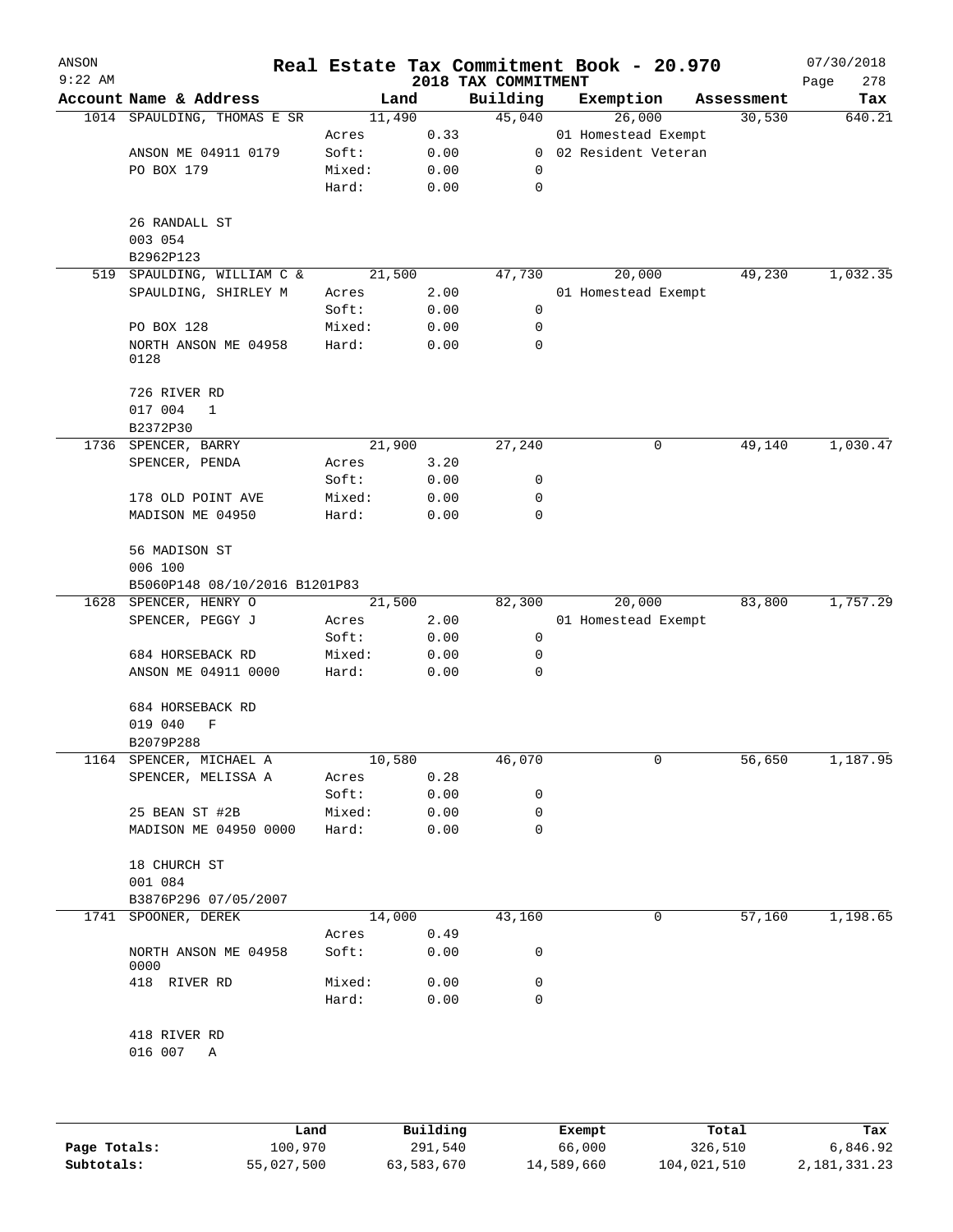| ANSON<br>$9:22$ AM |                               | Real Estate Tax Commitment Book - 20.970 |      | 2018 TAX COMMITMENT |                     |            | 07/30/2018<br>279<br>Page |
|--------------------|-------------------------------|------------------------------------------|------|---------------------|---------------------|------------|---------------------------|
|                    | Account Name & Address        | Land                                     |      | Building            | Exemption           | Assessment | Tax                       |
|                    | 1948 SPOONER, DEREK L         | 16,130                                   |      | 70,800              | $\mathbf 0$         | 86,930     | 1,822.92                  |
|                    | SPOONER, WENDA M              | Acres                                    | 0.65 |                     |                     |            |                           |
|                    |                               | Soft:                                    | 0.00 | 0                   |                     |            |                           |
|                    | 418 RIVER RD                  | Mixed:                                   | 0.00 | 0                   |                     |            |                           |
|                    | NORTH ANSON ME 04958          | Hard:                                    | 0.00 | $\mathbf 0$         |                     |            |                           |
|                    | 403 RIVER RD<br>016 029       |                                          |      |                     |                     |            |                           |
|                    | B3604P102 12/09/2005          |                                          |      |                     |                     |            |                           |
| 1740               | SPOONER, IVAN C JR            | 14,140                                   |      | 29,530              | 20,000              | 23,670     | 496.36                    |
|                    |                               | Acres                                    | 0.50 |                     | 01 Homestead Exempt |            |                           |
|                    | NORTH ANSON ME 04958<br>0000  | Soft:                                    | 0.00 | 0                   |                     |            |                           |
|                    | 420 RIVER RD                  | Mixed:                                   | 0.00 | $\mathbf 0$         |                     |            |                           |
|                    |                               | Hard:                                    | 0.00 | 0                   |                     |            |                           |
|                    | 420 RIVER RD<br>016 007       |                                          |      |                     |                     |            |                           |
| 931                | ST PETER, ERNEST E            | 8,940                                    |      | 37,000              | 20,000              | 25,940     | 543.96                    |
|                    |                               | Acres                                    | 0.20 |                     | 01 Homestead Exempt |            |                           |
|                    | ANSON ME 04911 0313           | Soft:                                    | 0.00 | 0                   |                     |            |                           |
|                    | PO BOX 313                    | Mixed:                                   | 0.00 | 0                   |                     |            |                           |
|                    |                               | Hard:                                    | 0.00 | 0                   |                     |            |                           |
|                    |                               |                                          |      |                     |                     |            |                           |
|                    | 8 INGALLS ST<br>002 050       |                                          |      |                     |                     |            |                           |
|                    | B2981P88                      |                                          |      |                     |                     |            |                           |
| 1466               | ST. GERMAIN, RENE J           | 16,410                                   |      | $\mathbf 0$         | 0                   | 16,410     | 344.12                    |
|                    |                               | Acres                                    | 3.94 |                     |                     |            |                           |
|                    | SOUTHINGTON CT 06489<br>0000  | Soft:                                    | 0.00 | 0                   |                     |            |                           |
|                    | 341 MILL ST                   | Mixed:                                   | 0.00 | 0                   |                     |            |                           |
|                    |                               | Hard:                                    | 0.00 | 0                   |                     |            |                           |
|                    | MOUNTAIN VIEW RD              |                                          |      |                     |                     |            |                           |
|                    | 012 009 10                    |                                          |      |                     |                     |            |                           |
|                    | B3767P162 10/27/2006          |                                          |      |                     |                     |            |                           |
|                    | 1553 ST. MICHEL, NORMAND      | 2,700                                    |      |                     |                     | 2,700      | 56.62                     |
|                    | 211 SOUTH MAIN STREET         | Acres                                    | 1.80 |                     |                     |            |                           |
|                    |                               | Soft:                                    | 0.00 | 0                   |                     |            |                           |
|                    | SOLON ME 04979                | Mixed:                                   | 0.00 | 0                   |                     |            |                           |
|                    |                               | Hard:<br>B5241P0295                      | 0.00 | 0                   |                     |            |                           |
|                    | MAYHEW ROAD                   |                                          |      |                     |                     |            |                           |
|                    | 011 009 B                     |                                          |      |                     |                     |            |                           |
|                    | B5241P295 12/27/2017 B2487P83 |                                          |      |                     |                     |            |                           |
|                    | 358 ST. MICHEL, NORMAND       | 9,950                                    |      | 0                   | 0                   | 9,950      | 208.65                    |
|                    |                               | Acres                                    | 0.11 |                     |                     |            |                           |
|                    | SOLON ME 04979 0000           | Soft:                                    | 0.00 | 0                   |                     |            |                           |
|                    | 211 SOUTH SOLON RD            | Mixed:                                   | 0.00 | 0                   |                     |            |                           |
|                    |                               | Hard:                                    | 0.00 | 0                   |                     |            |                           |
|                    |                               |                                          |      |                     |                     |            |                           |
|                    |                               |                                          |      |                     |                     |            |                           |
|                    | 001 049                       |                                          |      |                     |                     |            |                           |

B4302P72 08/04/2010

|              | Land       | Building   | Exempt     | Total       | Tax          |
|--------------|------------|------------|------------|-------------|--------------|
| Page Totals: | 68,270     | 137,330    | 40,000     | 165,600     | 3,472.63     |
| Subtotals:   | 55,095,770 | 63,721,000 | 14,629,660 | 104,187,110 | 2,184,803.86 |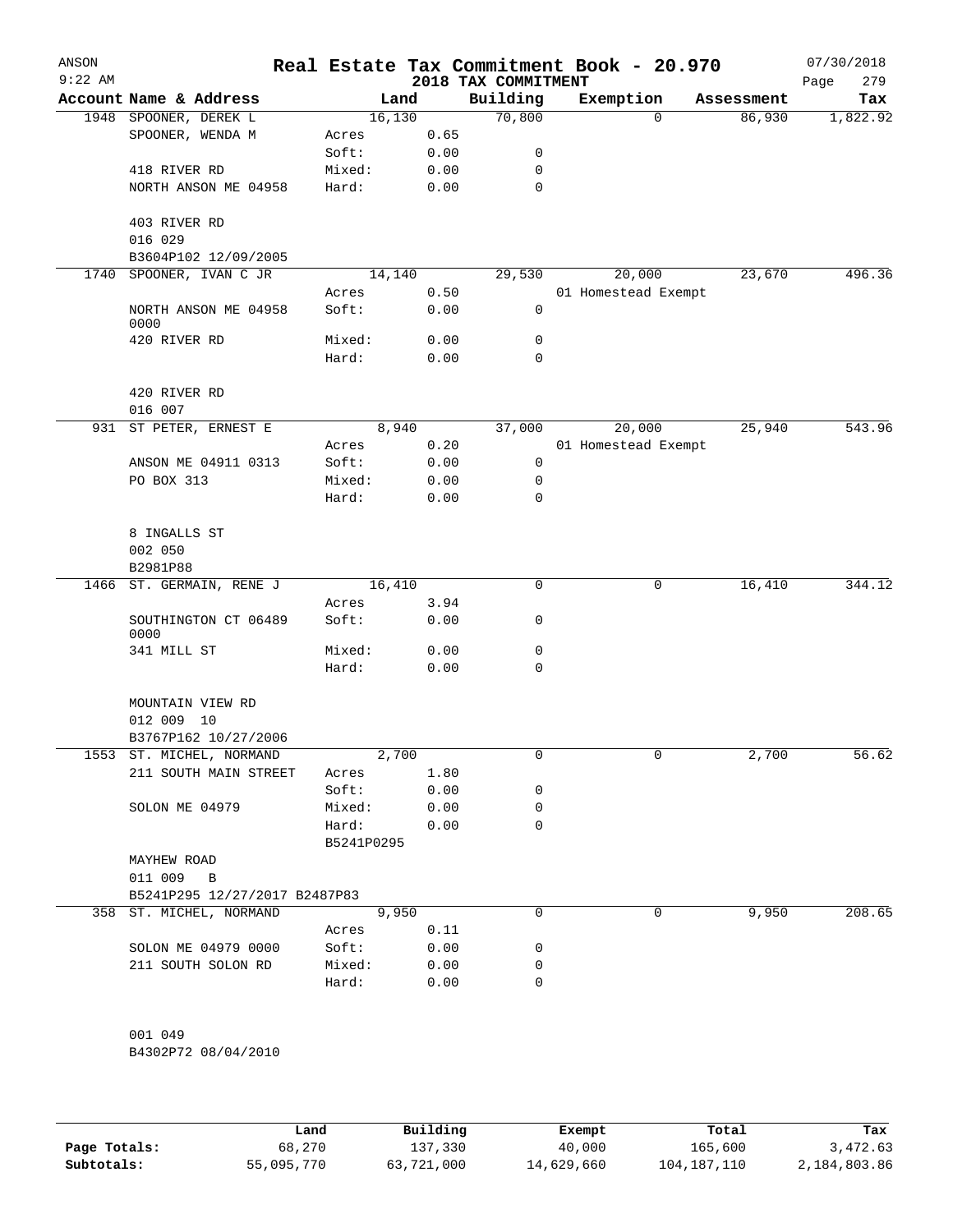| ANSON<br>$9:22$ AM |                              |                |               | 2018 TAX COMMITMENT | Real Estate Tax Commitment Book - 20.970 |            | 07/30/2018<br>280<br>Page |
|--------------------|------------------------------|----------------|---------------|---------------------|------------------------------------------|------------|---------------------------|
|                    | Account Name & Address       |                | Land          | Building            | Exemption                                | Assessment | Tax                       |
|                    | 307 ST. MICHEL, NORMAND      | 12,730         |               | 18,590              | $\mathbf 0$                              | 31,320     | 656.78                    |
|                    |                              | Acres          | 0.18          |                     |                                          |            |                           |
|                    | SOLON ME 04979 0000          | Soft:          | 0.00          | 0                   |                                          |            |                           |
|                    | 211 SOUTH SOLON RD           | Mixed:         | 0.00          | 0                   |                                          |            |                           |
|                    |                              | Hard:          | 0.00          | 0                   |                                          |            |                           |
|                    | 8 BROOK ST                   |                |               |                     |                                          |            |                           |
|                    | 001 048                      |                |               |                     |                                          |            |                           |
|                    | B4302P72 08/04/2010          |                |               |                     |                                          |            |                           |
| 1018               | STANLEY, KEITH T             | 14,420         |               | 54,220              | 26,000                                   | 42,640     | 894.16                    |
|                    |                              | Acres          | 0.52          |                     | 01 Homestead Exempt                      |            |                           |
|                    | ANSON ME 04911 0578          | Soft:          | 0.00          | 0                   | 02 Resident Veteran                      |            |                           |
|                    | PO BOX 578                   | Mixed:         | 0.00          | 0                   |                                          |            |                           |
|                    |                              | Hard:          | 0.00          | 0                   |                                          |            |                           |
|                    | <b>30 PREBLE AVE</b>         |                |               |                     |                                          |            |                           |
|                    | 004 020                      |                |               |                     |                                          |            |                           |
|                    | B611P126                     |                |               |                     |                                          |            |                           |
|                    | 1023 STAPLES, VAUGHN H       | 20,740         |               | 33,450              | 20,000                                   | 34,190     | 716.96                    |
|                    | STAPLES, JACQUELINE          | Acres          | 1.49          |                     | 01 Homestead Exempt                      |            |                           |
|                    |                              | Soft:          | 0.00          | 0                   |                                          |            |                           |
|                    | PO BOX 4                     | Mixed:         | 0.00          | 0                   |                                          |            |                           |
|                    | NORTH ANSON ME 04958<br>0004 | Hard:          | 0.00          | 0                   |                                          |            |                           |
|                    |                              |                |               |                     |                                          |            |                           |
|                    | 88 NORTH MAIN ST             |                |               |                     |                                          |            |                           |
|                    | 006 069                      |                |               |                     |                                          |            |                           |
|                    | B2042P206                    |                |               |                     |                                          |            |                           |
| 1020               | STATE OF MAINE               | 16,500         |               | 0                   | 16,500                                   | 0          | 0.00                      |
|                    |                              | Acres          | 4.00          |                     | 11 State of ME                           |            |                           |
|                    | AUGUSTA ME 04330 0000        | Soft:          | 0.00          | 0                   |                                          |            |                           |
|                    |                              | Mixed:         | 0.00          | 0                   |                                          |            |                           |
|                    |                              | Hard:          | 0.00          | 0                   |                                          |            |                           |
|                    |                              |                |               |                     |                                          |            |                           |
|                    | 017 030<br>B497P289          |                |               |                     |                                          |            |                           |
|                    | 1743 STATE OF MAINE          |                | 6,570         | 0                   | 6,570                                    | 0          | 0.00                      |
|                    |                              | Acres          | 0.30          |                     | 11 State of ME                           |            |                           |
|                    | AUGUSTA ME 04330 0000        | Soft:          | 0.00          | 0                   |                                          |            |                           |
|                    |                              | Mixed:         | 0.00          | 0                   |                                          |            |                           |
|                    |                              | Hard:          | 0.00          | 0                   |                                          |            |                           |
|                    |                              |                |               |                     |                                          |            |                           |
|                    | 009 042                      |                |               |                     |                                          |            |                           |
|                    | 1744 STATE OF MAINE          |                | 4,000<br>0.04 | 0                   | 4,000<br>11 State of ME                  | 0          | 0.00                      |
|                    | AUGUSTA ME 04330 0000        | Acres<br>Soft: | 0.00          | 0                   |                                          |            |                           |
|                    |                              | Mixed:         | 0.00          | 0                   |                                          |            |                           |
|                    |                              | Hard:          | 0.00          | 0                   |                                          |            |                           |
|                    |                              |                |               |                     |                                          |            |                           |
|                    |                              |                |               |                     |                                          |            |                           |
|                    | 001 107                      |                |               |                     |                                          |            |                           |

|              | Land       | Building   | Exempt     | Total       | Tax          |
|--------------|------------|------------|------------|-------------|--------------|
| Page Totals: | 74,960     | 106,260    | 73,070     | 108.150     | 2,267.90     |
| Subtotals:   | 55,170,730 | 63,827,260 | 14,702,730 | 104,295,260 | 2,187,071.76 |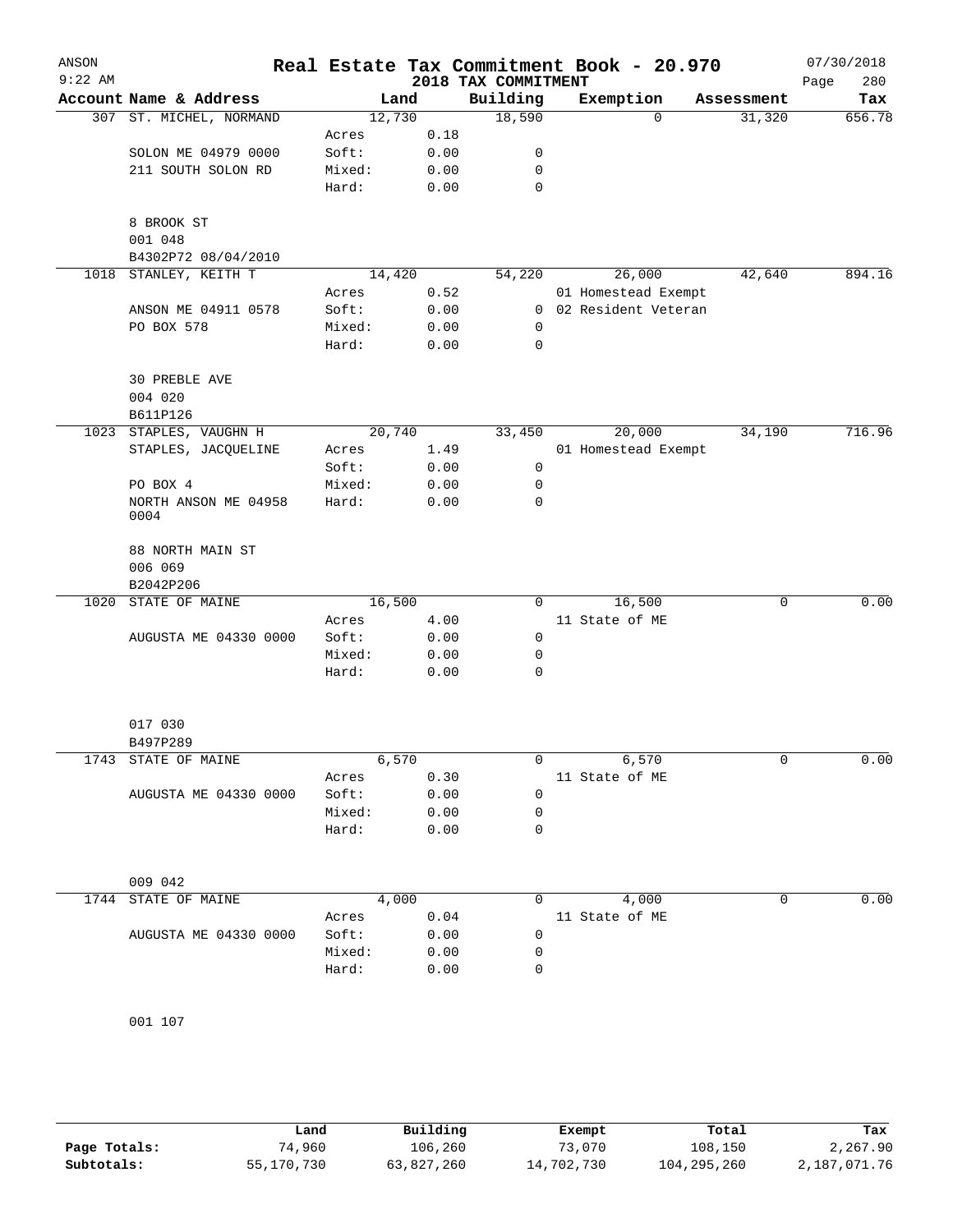| ANSON                      |                                           |                 |                      |                                 | Real Estate Tax Commitment Book - 20.970 |                          | 07/30/2018               |
|----------------------------|-------------------------------------------|-----------------|----------------------|---------------------------------|------------------------------------------|--------------------------|--------------------------|
| $9:22$ AM                  | Account Name & Address                    |                 | Land                 | 2018 TAX COMMITMENT<br>Building | Exemption                                | Assessment               | 281<br>Page<br>Tax       |
|                            | 1022 STATEZNI, DANIEL L                   |                 | 20,000               | 0                               | $\Omega$                                 | 20,000                   | 419.40                   |
|                            |                                           | Acres           | 6.50                 |                                 |                                          |                          |                          |
|                            | SALEM MA 01970 0000                       | Soft:           | 0.00                 | 0                               |                                          |                          |                          |
|                            | 16 TREMONT ST                             | Mixed:          | 0.00                 | 0                               |                                          |                          |                          |
|                            |                                           | Hard:           | 0.00                 | 0                               |                                          |                          |                          |
|                            | 015 037<br>5                              |                 |                      |                                 |                                          |                          |                          |
|                            | B4714P117 08/28/2013                      |                 |                      |                                 |                                          |                          |                          |
| 1027                       | STEELE, JOAN K                            |                 | 10,950               | 700                             | 0                                        | 11,650                   | 244.30                   |
|                            |                                           | Acres           | 0.30                 |                                 |                                          |                          |                          |
|                            | ANSON ME 04911 0236                       | Soft:           | 0.00                 | 0                               |                                          |                          |                          |
|                            | PO BOX 236                                | Mixed:<br>Hard: | 0.00<br>0.00         | $\mathbf 0$<br>0                |                                          |                          |                          |
|                            | <b>BUSWELL STREET</b>                     |                 |                      |                                 |                                          |                          |                          |
|                            | 002 027<br>B1099P285                      |                 |                      |                                 |                                          |                          |                          |
| 1028                       | STEELE, JOAN K                            |                 | 18,440               | 11,320                          | 20,000                                   | 9,760                    | 204.67                   |
|                            |                                           | Acres           | 0.85                 |                                 | 01 Homestead Exempt                      |                          |                          |
|                            | ANSON ME 04911 0236                       | Soft:           | 0.00                 | 0                               |                                          |                          |                          |
|                            | PO BOX 236                                | Mixed:          | 0.00                 | 0                               |                                          |                          |                          |
|                            |                                           | Hard:           | 0.00                 | 0                               |                                          |                          |                          |
|                            | 35 BUSWELL ST                             |                 |                      |                                 |                                          |                          |                          |
|                            | 002 029                                   |                 |                      |                                 |                                          |                          |                          |
|                            | B778P652 B480P501                         |                 |                      |                                 |                                          |                          |                          |
|                            | 1148 STEELE, JOAN K                       |                 | 13,710               | 30,100                          | 0                                        | 43,810                   | 918.70                   |
|                            |                                           | Acres           | 0.47                 |                                 |                                          |                          |                          |
|                            | ANSON ME 04911 0236                       | Soft:           | 0.00                 | 0                               |                                          |                          |                          |
|                            | PO BOX 236                                | Mixed:<br>Hard: | 0.00<br>0.00         | 0<br>0                          |                                          |                          |                          |
|                            | 29 BUSWELL ST                             |                 |                      |                                 |                                          |                          |                          |
|                            | 002 031                                   |                 |                      |                                 |                                          |                          |                          |
|                            | B5060P152 08/10/2016 B3411P273 11/23/2004 |                 |                      |                                 |                                          |                          |                          |
|                            | 452 STEERS, BENJAMIN D,<br>estate of      |                 | 17,600               | 0                               | 0                                        | 17,600                   | 369.07                   |
|                            | C/O JANET FREITAS PER<br><b>REP</b>       | Acres           | 10.50                |                                 |                                          |                          |                          |
|                            | 8 BEVERLY ROAD                            | Soft:           | 0.00                 | 0                               |                                          |                          |                          |
|                            |                                           | Mixed:          | 0.00                 | 0                               |                                          |                          |                          |
|                            | BILLERICA MA 01821 0000 Hard:             |                 | 0.00                 | 0                               |                                          |                          |                          |
|                            | 015 044<br>D                              |                 |                      |                                 |                                          |                          |                          |
|                            | B2602P253                                 |                 |                      |                                 |                                          |                          |                          |
|                            | 51 STEUBER, CHAD W                        |                 | 17,550               | 51,770                          | 20,000                                   | 49,320                   | 1,034.24                 |
|                            | 132 MAIN STREET                           | Acres           | 0.77                 |                                 | 01 Homestead Exempt                      |                          |                          |
|                            |                                           | Soft:           | 0.00                 | 0                               |                                          |                          |                          |
|                            | ANSON ME 04911                            | Mixed:          | 0.00                 | 0                               |                                          |                          |                          |
|                            |                                           | Hard:           | 0.00                 | 0                               |                                          |                          |                          |
|                            | 51 SOLON RD<br>017 029                    |                 |                      |                                 |                                          |                          |                          |
|                            | B4830P331 09/14/2014                      |                 |                      |                                 |                                          |                          |                          |
|                            |                                           |                 |                      |                                 |                                          |                          |                          |
|                            |                                           | Land            | Building             |                                 | Exempt                                   | Total                    | Tax                      |
| Page Totals:<br>Subtotals: | 98,250<br>55,268,980                      |                 | 93,890<br>63,921,150 |                                 | 40,000<br>14,742,730                     | 152,140<br>104, 447, 400 | 3,190.38<br>2,190,262.14 |
|                            |                                           |                 |                      |                                 |                                          |                          |                          |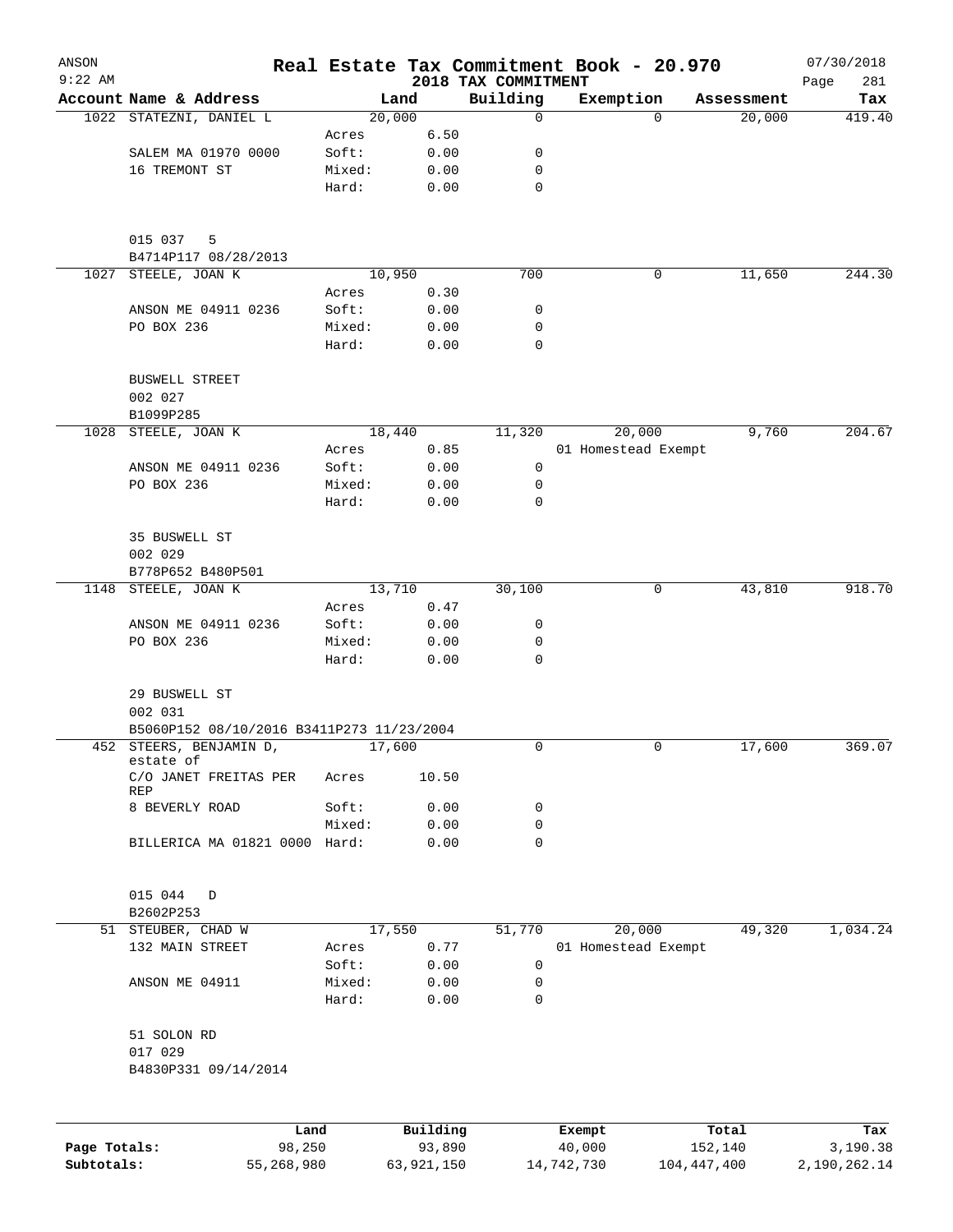| $9:22$ AM |                               |                      |               | 2018 TAX COMMITMENT | Real Estate Tax Commitment Book - 20.970 |            | 07/30/2018<br>282<br>Page |
|-----------|-------------------------------|----------------------|---------------|---------------------|------------------------------------------|------------|---------------------------|
|           | Account Name & Address        |                      | Land          | Building            | Exemption                                | Assessment | Tax                       |
|           | 1030 STEVENS, LINCOLN R       |                      | 14,000        | 76,410              | 20,000                                   | 70,410     | 1,476.50                  |
|           | STEVENS, KATHRYN J            | Acres                | 0.49          |                     | 01 Homestead Exempt                      |            |                           |
|           |                               | Soft:                | 0.00          | 0                   |                                          |            |                           |
|           | PO BOX 396                    | Mixed:               | 0.00          | 0                   |                                          |            |                           |
|           | ANSON ME 04911 0396           | Hard:                | 0.00          | 0                   |                                          |            |                           |
|           | 5 INGALLS ST                  |                      |               |                     |                                          |            |                           |
|           | 002 046<br>C                  |                      |               |                     |                                          |            |                           |
| 1407      | B1521P38<br>STEVENS, VICKI R  |                      | 18, 150       | 0                   | 0                                        | 18,150     | 380.61                    |
|           | STEVENS, ALAN R               | Acres                | 76.00         |                     |                                          |            |                           |
|           | 27 REMICK ROAD                | Soft:                | 0.00          | 0                   |                                          |            |                           |
|           |                               |                      |               |                     |                                          |            |                           |
|           |                               | Mixed:               | 69.50         | 11,954              |                                          |            |                           |
|           | STARKS ME 04911 0000          | Hard:<br>TREE GROWTH | 0.00          | 0                   |                                          |            |                           |
|           | 010 003                       |                      |               |                     |                                          |            |                           |
|           | B4983P352 12/05/2015 B842P615 |                      |               |                     |                                          |            |                           |
|           | 289 STEWARD, DAWN M           |                      | 12,170        | 59,950              | 0                                        | 72,120     | 1,512.36                  |
|           | STEWARD, ADAM T               | Acres                | 0.37          |                     |                                          |            |                           |
|           | 55 SPEAR HILL ROAD            | Soft:                | 0.00          | 0                   |                                          |            |                           |
|           |                               | Mixed:               | 0.00          | 0                   |                                          |            |                           |
|           | ANSON ME 04911                | Hard:                | 0.00          | $\mathbf 0$         |                                          |            |                           |
|           |                               | B5031P0282 JT        |               |                     |                                          |            |                           |
|           | 55 SPEAR HILL RD              |                      |               |                     |                                          |            |                           |
|           | 003 019                       |                      |               |                     |                                          |            |                           |
|           | B5031P282 05/27/2016          |                      |               |                     |                                          |            |                           |
|           | 1445 STEWARD, GABRIEL G       |                      | 18,230        | 104,150             | 20,000                                   | 102,380    | 2,146.91                  |
|           |                               | Acres                | 3.15          |                     | 01 Homestead Exempt                      |            |                           |
|           | NORTH ANSON ME 04958<br>0000  | Soft:                | 0.00          | 0                   |                                          |            |                           |
|           | 312 SOLON RD                  | Mixed:               | 0.00          | 0                   |                                          |            |                           |
|           |                               | Hard:                | 0.00          | 0                   |                                          |            |                           |
|           | 312 SOLON RD                  |                      |               |                     |                                          |            |                           |
|           | 024 024<br>2 B                |                      |               |                     |                                          |            |                           |
|           | B2418P127                     |                      |               |                     |                                          |            |                           |
|           | 1746 STEWART PUBLIC LIBRARY   |                      | 8,250         | 46,310              | 54,560                                   | 0          | 0.00                      |
|           |                               | Acres                | 0.17          |                     | 13 Benevolent & Charitable               |            |                           |
|           | NORTH ANSON ME 04958<br>0177  | Soft:                | 0.00          | 0                   |                                          |            |                           |
|           | PO BOX 177                    | Mixed:               | 0.00          | 0                   |                                          |            |                           |
|           |                               | Hard:                | 0.00          | 0                   |                                          |            |                           |
|           | 37 ELM ST                     |                      |               |                     |                                          |            |                           |
|           | 006 045                       |                      |               |                     |                                          |            |                           |
| 1676      | STEWART, SARAH                |                      | 23,110        | 0                   | 0                                        | 23,110     | 484.62                    |
|           | STEWART, FLOYD                | Acres<br>Soft:       | 29.46<br>0.00 | 0                   |                                          |            |                           |
|           | PO BOX 142                    | Mixed:               | 6.00          | 1,032               |                                          |            |                           |
|           | ANSON ME 04911 0142           | Hard:<br>TREE GROWTH | 18.00         | 3,384               |                                          |            |                           |
|           | 186 HOLLIN WAITE HILL         |                      |               |                     |                                          |            |                           |
|           | 014 034 1                     |                      |               |                     |                                          |            |                           |
|           | B2234P82                      |                      |               |                     |                                          |            |                           |
|           |                               |                      |               |                     |                                          |            |                           |

|              | Land       | Building   | Exempt     | Total       | Tax          |
|--------------|------------|------------|------------|-------------|--------------|
| Page Totals: | 93,910     | 286,820    | 94,560     | 286,170     | 6,001.00     |
| Subtotals:   | 55,362,890 | 64,207,970 | 14,837,290 | 104,733,570 | 2,196,263.14 |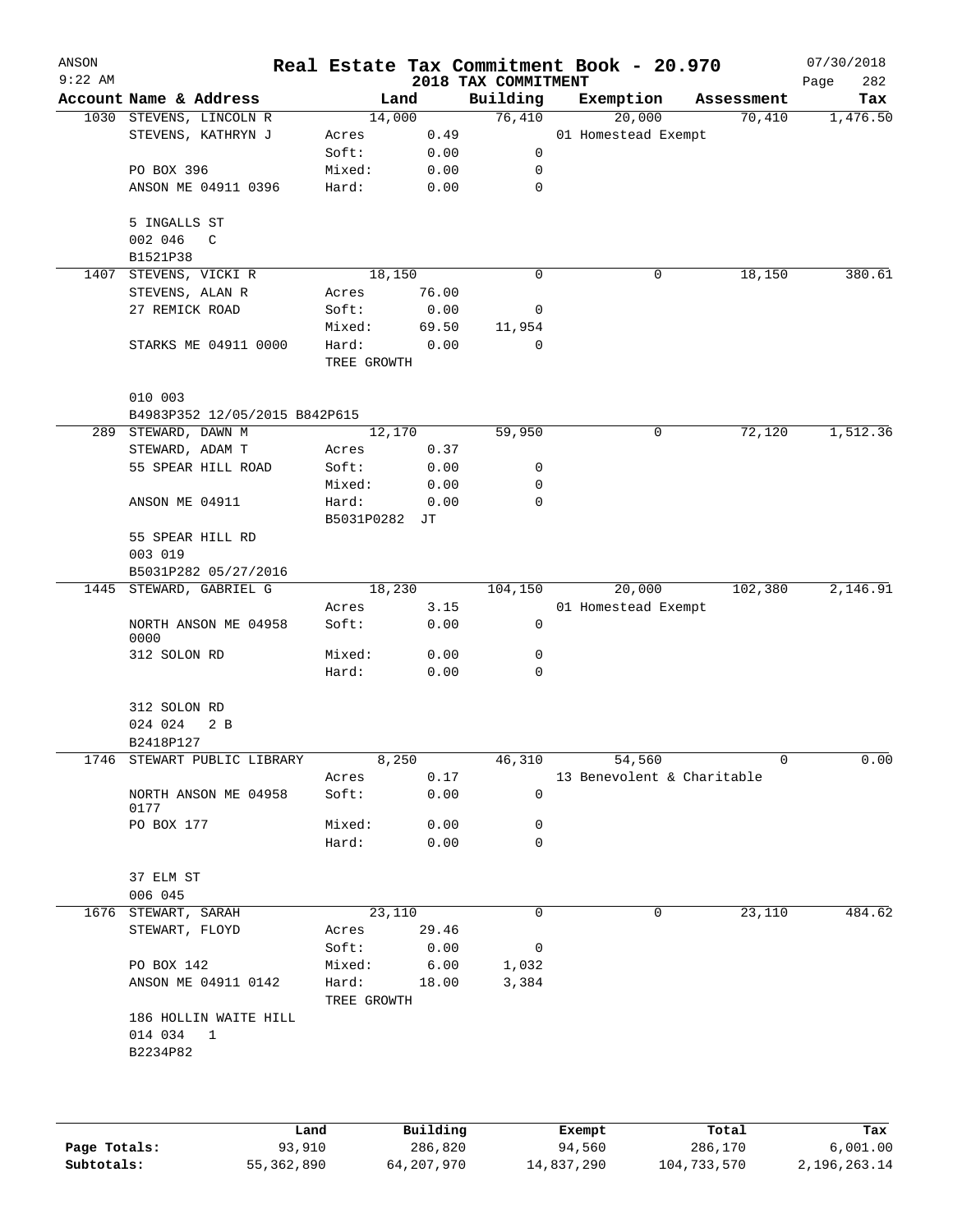| ANSON     |                                           | Real Estate Tax Commitment Book - 20.970 |      |                                 |                     |            | 07/30/2018         |
|-----------|-------------------------------------------|------------------------------------------|------|---------------------------------|---------------------|------------|--------------------|
| $9:22$ AM | Account Name & Address                    | Land                                     |      | 2018 TAX COMMITMENT<br>Building | Exemption           | Assessment | Page<br>283<br>Tax |
|           | 481 STEWART, SARAH                        | 8,940                                    |      | 46,540                          | 20,000              | 35,480     | 744.02             |
|           |                                           | Acres                                    | 0.20 |                                 | 01 Homestead Exempt |            |                    |
|           | ANSON ME 04911 0142                       | Soft:                                    | 0.00 | 0                               |                     |            |                    |
|           | PO BOX 142                                | Mixed:                                   | 0.00 | 0                               |                     |            |                    |
|           |                                           | Hard:                                    | 0.00 | $\mathbf 0$                     |                     |            |                    |
|           | 9 SCHOOL ST                               |                                          |      |                                 |                     |            |                    |
|           | 001 028                                   |                                          |      |                                 |                     |            |                    |
|           | B1775P82                                  |                                          |      |                                 |                     |            |                    |
|           | 490 STODDARD, SCOTT A                     | 21,040                                   |      | 20,410                          | 0                   | 41,450     | 869.21             |
|           | STODDARD, CHRISTINE M                     | Acres                                    | 1.69 |                                 |                     |            |                    |
|           |                                           | Soft:                                    | 0.00 | 0                               |                     |            |                    |
|           | 462 RIVER RD                              | Mixed:                                   | 0.00 | 0                               |                     |            |                    |
|           | NORTH ANSON ME 04958                      | Hard:                                    | 0.00 | 0                               |                     |            |                    |
|           | 448 RIVER RD                              | LIFE ESTATE                              |      |                                 |                     |            |                    |
|           | 016 009                                   |                                          |      |                                 |                     |            |                    |
|           | B4637P11 08/21/2012                       |                                          |      |                                 |                     |            |                    |
|           | 377 STODDARD, SCOTT A                     | 21,020                                   |      | 24,930                          | 20,000              | 25,950     | 544.17             |
|           | STODDARD, CHRISTINE M                     | Acres                                    | 1.68 |                                 | 01 Homestead Exempt |            |                    |
|           |                                           | Soft:                                    | 0.00 | $\mathsf 0$                     |                     |            |                    |
|           | 462 RIVER RD                              | Mixed:                                   | 0.00 | 0                               |                     |            |                    |
|           | NORTH ANSON ME 04958                      | Hard:                                    | 0.00 | 0                               |                     |            |                    |
|           |                                           |                                          |      |                                 |                     |            |                    |
|           | 462 RIVER RD                              |                                          |      |                                 |                     |            |                    |
|           | 016 009<br>Α                              |                                          |      |                                 |                     |            |                    |
|           | B5060P121 08/10/2016 B4569P121 08/21/2012 |                                          |      |                                 |                     |            |                    |
|           | 1230 STRATTON, PAULINE                    | 10,390                                   |      | 49,550                          | 20,000              | 39,940     | 837.54             |
|           |                                           | Acres                                    | 0.27 |                                 | 01 Homestead Exempt |            |                    |
|           | ANSON ME 04911 0623                       | Soft:                                    | 0.00 | $\mathbf 0$                     |                     |            |                    |
|           | PO BOX 623                                | Mixed:                                   | 0.00 | 0                               |                     |            |                    |
|           |                                           | Hard:                                    | 0.00 | 0                               |                     |            |                    |
|           | 28 ARNOLDS LN                             |                                          |      |                                 |                     |            |                    |
|           | 001 014                                   |                                          |      |                                 |                     |            |                    |
|           | B3149P174                                 |                                          |      |                                 |                     |            |                    |
|           | 491 STRYSKO, JOHN N                       | 12,810                                   |      | 53,720                          | 20,000              | 46,530     | 975.73             |
|           |                                           | Acres                                    | 0.41 |                                 | 01 Homestead Exempt |            |                    |
|           | ANSON ME 04911                            | Soft:                                    | 0.00 | 0                               |                     |            |                    |
|           | PO BOX 513                                | Mixed:                                   | 0.00 | 0                               |                     |            |                    |
|           |                                           | Hard:                                    | 0.00 | 0                               |                     |            |                    |
|           | 6 CHURCH ST                               |                                          |      |                                 |                     |            |                    |
|           | 001 081                                   |                                          |      |                                 |                     |            |                    |
|           | B4238P312 02/10/2010                      |                                          |      |                                 |                     |            |                    |
|           | 1556 STUDLEY, GARY A                      | 20,000                                   |      | 69,880                          | 0                   | 89,880     | 1,884.78           |
|           | STUDLEY, COLLEEN M                        | Acres                                    | 1.00 |                                 |                     |            |                    |
|           |                                           | Soft:                                    | 0.00 | 0                               |                     |            |                    |
|           | 225B<br>WEAVER HILL RD                    | Mixed:                                   | 0.00 | 0                               |                     |            |                    |
|           | WEST GREENWICH RI 02817 Hard:<br>0000     |                                          | 0.00 | 0                               |                     |            |                    |
|           | 192 MAIN ST                               |                                          |      |                                 |                     |            |                    |
|           | 002 023<br>Α                              |                                          |      |                                 |                     |            |                    |
|           | B4326P131 10/08/2010                      |                                          |      |                                 |                     |            |                    |
|           |                                           |                                          |      |                                 |                     |            |                    |
|           |                                           |                                          |      |                                 |                     |            |                    |
|           |                                           |                                          |      |                                 |                     |            |                    |
|           |                                           |                                          |      |                                 |                     |            |                    |

|              | Land       | Building   | Exempt     | Total       | Tax          |
|--------------|------------|------------|------------|-------------|--------------|
| Page Totals: | 94,200     | 265,030    | 80,000     | 279,230     | 5,855.45     |
| Subtotals:   | 55,457,090 | 64,473,000 | 14,917,290 | 105,012,800 | 2,202,118.59 |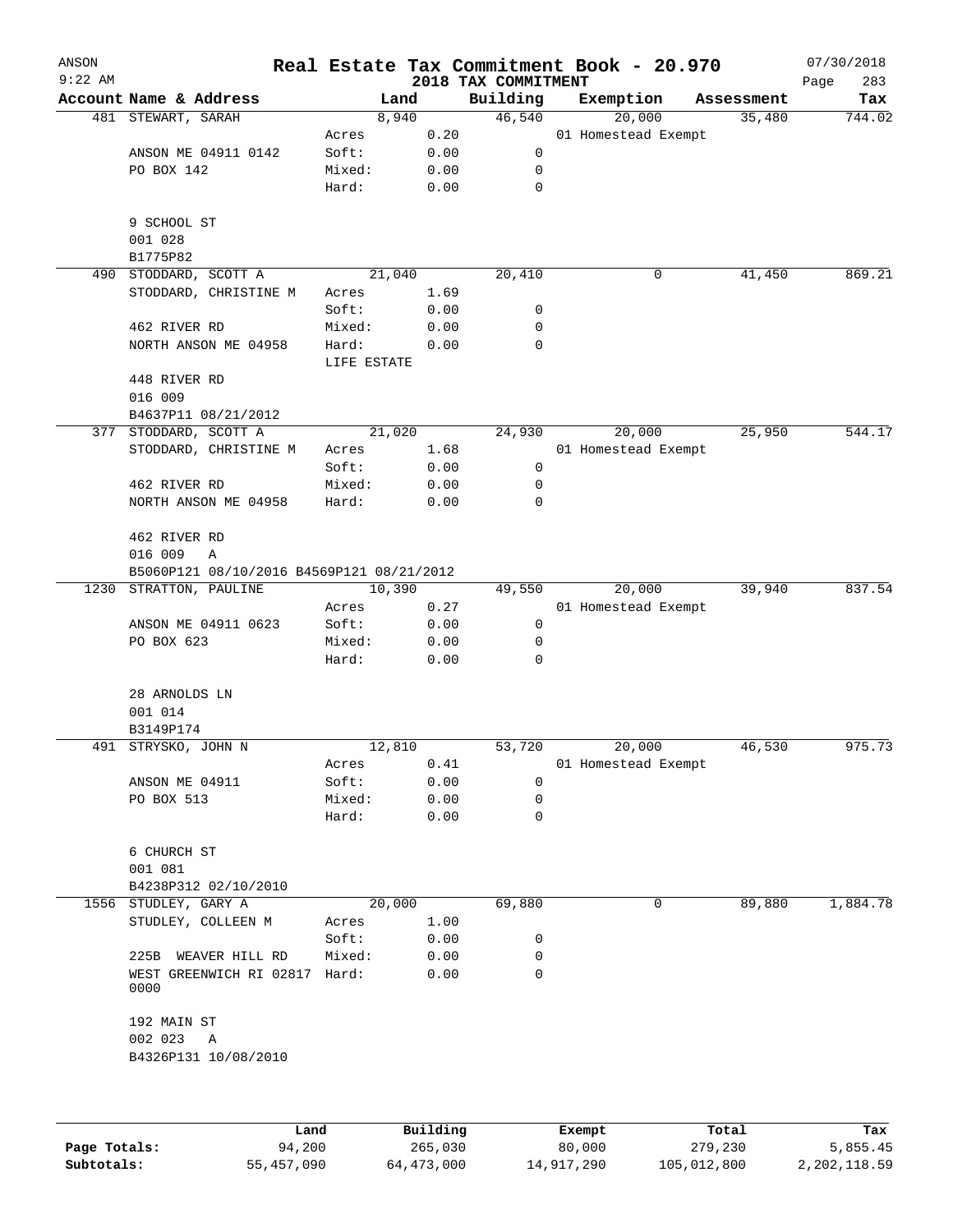| ANSON        |                                              |             |                |                     | Real Estate Tax Commitment Book - 20.970 |                      | 07/30/2018      |
|--------------|----------------------------------------------|-------------|----------------|---------------------|------------------------------------------|----------------------|-----------------|
| $9:22$ AM    |                                              |             |                | 2018 TAX COMMITMENT |                                          |                      | 284<br>Page     |
|              | Account Name & Address<br>1516 SULEA, ADRIAN |             | Land<br>42,830 | Building<br>52,920  | Exemption<br>20,000                      | Assessment<br>75,750 | Tax<br>1,588.48 |
|              | SULEA, NICOLE M                              | Acres       | 21.66          |                     | 01 Homestead Exempt                      |                      |                 |
|              |                                              | Soft:       | 0.00           | 0                   |                                          |                      |                 |
|              | PO BOX 232                                   | Mixed:      | 0.00           | 0                   |                                          |                      |                 |
|              | NORTH ANSON ME 04958                         | Hard:       | 0.00           | $\mathbf 0$         |                                          |                      |                 |
|              | 0232                                         |             |                |                     |                                          |                      |                 |
|              | 143 FAHI POND RD                             |             |                |                     |                                          |                      |                 |
|              | 024 010<br>C                                 |             |                |                     |                                          |                      |                 |
|              | B3692P325 06/09/2006 B3632P70 02/09/2006     |             |                |                     |                                          |                      |                 |
|              | 1643 SUNNYSIDE FOREST, LLC                   |             | 860            | $\Omega$            | 0                                        | 860                  | 18.03           |
|              | 173 MOSES GERRISH<br>FARMER RD               | Acres       | 5.00           |                     |                                          |                      |                 |
|              |                                              | Soft:       | 0.00           | 0                   |                                          |                      |                 |
|              | ELIOT ME 03903 0000                          | Mixed:      | 5.00           | 860                 |                                          |                      |                 |
|              |                                              | Hard:       | 0.00           | $\mathbf 0$         |                                          |                      |                 |
|              |                                              | TREE GROWTH |                |                     |                                          |                      |                 |
|              | 012 019                                      |             |                |                     |                                          |                      |                 |
|              | B3974P334 12/31/2007                         |             |                |                     |                                          |                      |                 |
|              | 364 SUNNYSIDE FOREST, LLC                    |             | 1,380          | 0                   | 0                                        | 1,380                | 28.94           |
|              |                                              | Acres       | 8.00           |                     |                                          |                      |                 |
|              | ELIOT ME 03903 0000                          | Soft:       | 0.00           | 0                   |                                          |                      |                 |
|              | 173 FARMER RD                                | Mixed:      | 8.00           | 1,376               |                                          |                      |                 |
|              |                                              | Hard:       | 0.00           | $\mathbf 0$         |                                          |                      |                 |
|              |                                              | TREE GROWTH |                |                     |                                          |                      |                 |
|              | 012 020                                      |             |                |                     |                                          |                      |                 |
|              | B3974P334 12/31/2007                         |             |                |                     |                                          |                      |                 |
|              | 1750 SUNSET CEMETERY ASSOC                   |             | 33,500         | $\Omega$            | 33,500                                   | $\Omega$             | 0.00            |
|              |                                              | Acres       | 20.00          |                     | 13 Benevolent & Charitable               |                      |                 |
|              | ANSON ME 04911 0000                          | Soft:       | 0.00           | 0                   |                                          |                      |                 |
|              |                                              | Mixed:      | 0.00           | 0                   |                                          |                      |                 |
|              |                                              | Hard:       | 0.00           | $\Omega$            |                                          |                      |                 |
|              |                                              |             |                |                     |                                          |                      |                 |
|              | 018 048                                      |             |                |                     |                                          |                      |                 |
| 1509         | SWALE, ALLYSON R. &                          |             | 15,100         | 18,280              |                                          | 33,380               | 699.98          |
|              | MELLO, JENNIFER M                            | Acres       | 0.57           |                     |                                          |                      |                 |
|              | 52 MADISON STREET                            | Soft:       | 0.00           | 0                   |                                          |                      |                 |
|              |                                              | Mixed:      | 0.00           | 0                   |                                          |                      |                 |
|              | NORTH ANSON ME 04958<br>0000                 | Hard:       | 0.00           | 0                   |                                          |                      |                 |
|              | 52 MADISON ST                                |             |                |                     |                                          |                      |                 |
|              | 006 099                                      |             |                |                     |                                          |                      |                 |
|              | B4153P1 06/22/2009                           |             |                |                     |                                          |                      |                 |
| 1037         | SWEENEY, MICHAEL S                           |             | 27,720         | 0                   | 0                                        | 27,720               | 581.29          |
|              |                                              | Acres       | 14.22          |                     |                                          |                      |                 |
|              | NORTH ANSON ME 04958<br>0000                 | Soft:       | 0.00           | 0                   |                                          |                      |                 |
|              | 112 NORTH MAIN ST                            | Mixed:      | 0.00           | 0                   |                                          |                      |                 |
|              |                                              | Hard:       | 0.00           | 0                   |                                          |                      |                 |
|              | 268 PEASE HILL RD                            |             |                |                     |                                          |                      |                 |
|              | 011 042<br>2<br>B2190P290                    |             |                |                     |                                          |                      |                 |
|              |                                              | Land        | Building       |                     | Exempt                                   | Total                | Tax             |
| Page Totals: |                                              | 121,390     | 71,200         |                     | 53,500                                   | 139,090              | 2,916.72        |
| Subtotals:   | 55,578,480                                   |             | 64, 544, 200   |                     | 14,970,790                               | 105, 151, 890        | 2,205,035.31    |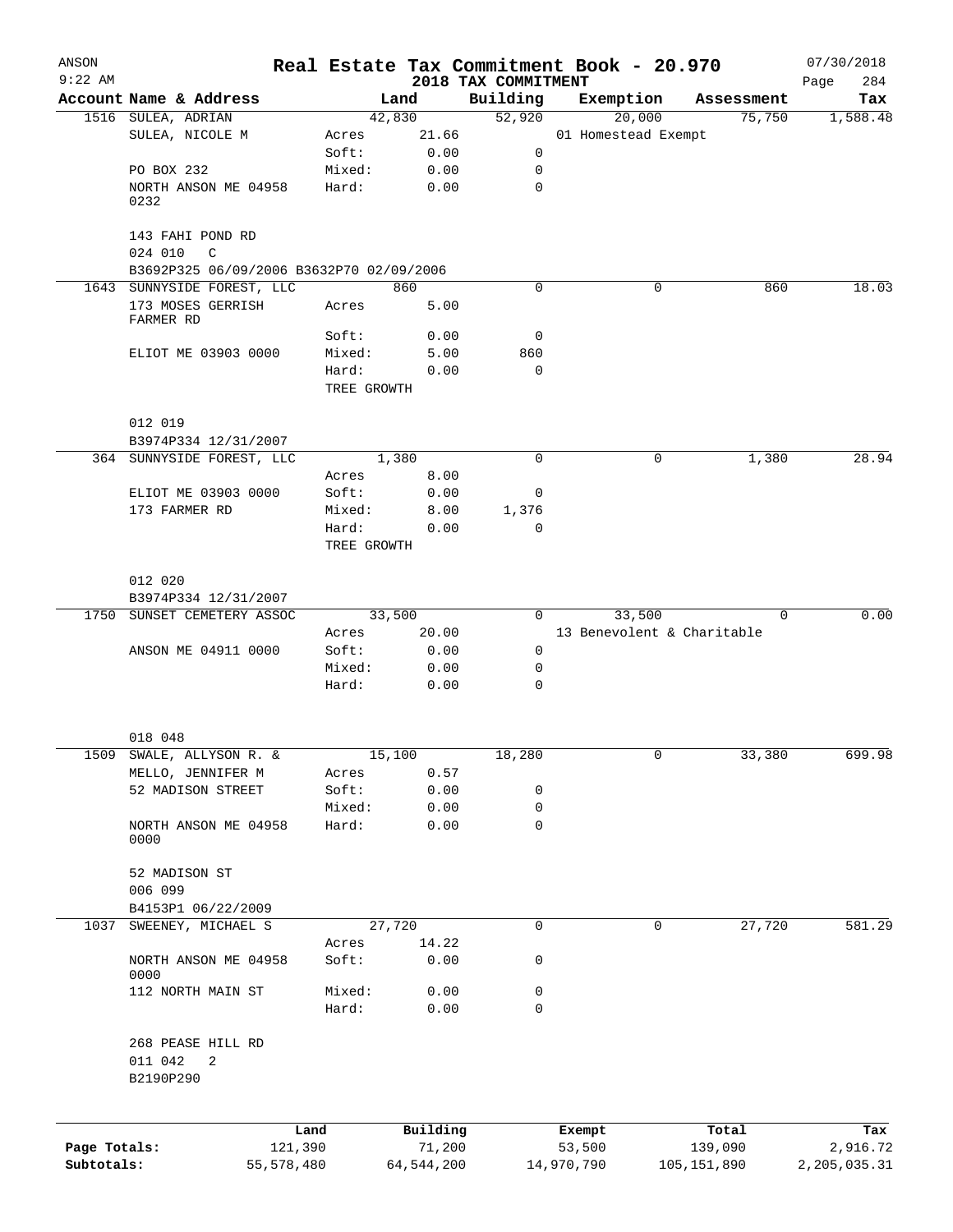| ANSON        |                                           |                    |            |                                 | Real Estate Tax Commitment Book - 20.970 |               | 07/30/2018         |  |
|--------------|-------------------------------------------|--------------------|------------|---------------------------------|------------------------------------------|---------------|--------------------|--|
| $9:22$ AM    | Account Name & Address                    |                    | Land       | 2018 TAX COMMITMENT<br>Building | Exemption                                | Assessment    | 285<br>Page<br>Tax |  |
|              | 843 SWEENEY, MICHAEL S                    |                    | 17,890     | 30,030                          | 20,000                                   | 27,920        | 585.48             |  |
|              |                                           | Acres              | 0.80       |                                 | 01 Homestead Exempt                      |               |                    |  |
|              | NORTH ANSON ME 04958<br>0000              | Soft:              | 0.00       | 0                               |                                          |               |                    |  |
|              | 112 NORTH MAIN ST                         | Mixed:             | 0.00       | 0                               |                                          |               |                    |  |
|              |                                           | Hard:              | 0.00       | $\mathbf 0$                     |                                          |               |                    |  |
|              | 112 NORTH MAIN ST                         |                    |            |                                 |                                          |               |                    |  |
|              | 007 017                                   |                    |            |                                 |                                          |               |                    |  |
|              | B5150P48 04/03/2017 B2183P109             |                    |            |                                 |                                          |               |                    |  |
|              | 36 SWEENEY, MICHAEL S JR                  |                    | 21,380     | 11,770                          | 0                                        | 33,150        | 695.16             |  |
|              | 141 SOLON ROAD                            | Acres              | 1.92       |                                 |                                          |               |                    |  |
|              |                                           | Soft:              | 0.00       | 0                               |                                          |               |                    |  |
|              | NORTH ANSON ME 04958                      | Mixed:             | 0.00       | 0                               |                                          |               |                    |  |
|              |                                           | Hard:              | 0.00       | 0                               |                                          |               |                    |  |
|              | 141 SOLON RD                              | B5058P095          |            |                                 |                                          |               |                    |  |
|              | 017 033<br>$\mathbb{C}$                   |                    |            |                                 |                                          |               |                    |  |
|              | B5058P095 11/24/2015 B1530P328 06/16/1989 |                    |            |                                 |                                          |               |                    |  |
|              | 1753 SWETT, LARRY L                       |                    | 11,660     | 16,940                          | 0                                        | 28,600        | 599.74             |  |
|              | 66 RIVER ROAD                             | Acres              | 0.34       |                                 |                                          |               |                    |  |
|              |                                           | Soft:              | 0.00       | 0                               |                                          |               |                    |  |
|              | ANSON ME 04911 0684                       | Mixed:             | 0.00       | 0                               |                                          |               |                    |  |
|              |                                           | Hard:              | 0.00       | 0                               |                                          |               |                    |  |
|              |                                           | B5019P0136         |            |                                 |                                          |               |                    |  |
|              | 66 RIVER RD                               |                    |            |                                 |                                          |               |                    |  |
|              | 004 028<br>B                              |                    |            |                                 |                                          |               |                    |  |
|              | B5019P136 04/21/2016 B1260P123 05/29/1986 |                    |            |                                 |                                          |               |                    |  |
| 1959         | SWIHART, PATRICK E.,<br>JR. &             |                    | 35,650     | 71,440                          | 0                                        | 107,090       | 2,245.68           |  |
|              | SWIHART, BREA P                           | Acres              | 14.15      |                                 |                                          |               |                    |  |
|              | 9 WHITETAIL WAY                           | Soft:              | 0.00       | 0                               |                                          |               |                    |  |
|              |                                           | Mixed:             | 0.00       | 0                               |                                          |               |                    |  |
|              | ANSON ME 04911 3046                       | Hard:              | 0.00       | 0                               |                                          |               |                    |  |
|              | 9 Whitetail Way                           |                    |            |                                 |                                          |               |                    |  |
|              | 015 010 4                                 |                    |            |                                 |                                          |               |                    |  |
|              | B4618P196 01/02/2013                      |                    |            |                                 |                                          |               |                    |  |
| 1071         | SWING, BETTY LEE                          |                    | 13,950     | 0                               | 0                                        | 13,950        | 292.53             |  |
|              | 6 ABERDEEN ST                             | Acres              | 2.30       |                                 |                                          |               |                    |  |
|              |                                           | Soft:              | 0.00       | 0                               |                                          |               |                    |  |
|              | FALL RIVER MA 02721<br>5202               | Mixed:             | 0.00       | 0                               |                                          |               |                    |  |
|              |                                           | Hard:              | 0.00       | $\mathbf 0$                     |                                          |               |                    |  |
|              |                                           | B5264P0315         |            |                                 |                                          |               |                    |  |
|              | FOUR MILE SQUARE RD                       |                    |            |                                 |                                          |               |                    |  |
|              | 021 025<br>2                              |                    |            |                                 |                                          |               |                    |  |
|              | B5264P315 03/30/2018 B3369P272 08/30/2004 |                    |            |                                 |                                          |               |                    |  |
|              | 1072 SWING, BETTY LEE                     |                    | 13,950     | 0                               | 0                                        | 13,950        | 292.53             |  |
|              |                                           | Acres              | 2.30       |                                 |                                          |               |                    |  |
|              | FALL RIVER MA 02721<br>0000               | Soft:              | 0.00       | 0                               |                                          |               |                    |  |
|              | 6 ABERDEEN ST                             | Mixed:             | 0.00       | 0                               |                                          |               |                    |  |
|              |                                           | Hard:<br>B5264P316 | 0.00       | $\mathbf 0$                     |                                          |               |                    |  |
|              | 554 FOUR MILE SQUARE                      |                    |            |                                 |                                          |               |                    |  |
|              | 021 025<br>3                              |                    |            |                                 |                                          |               |                    |  |
|              | B5264P316 03/30/2018 B2356P91             |                    |            |                                 |                                          |               |                    |  |
|              |                                           | Land               | Building   |                                 | Exempt                                   | Total         | Tax                |  |
| Page Totals: |                                           | 114,480            | 130,180    |                                 | 20,000                                   | 224,660       | 4,711.12           |  |
| Subtotals:   | 55,692,960                                |                    | 64,674,380 |                                 | 14,990,790                               | 105, 376, 550 | 2,209,746.43       |  |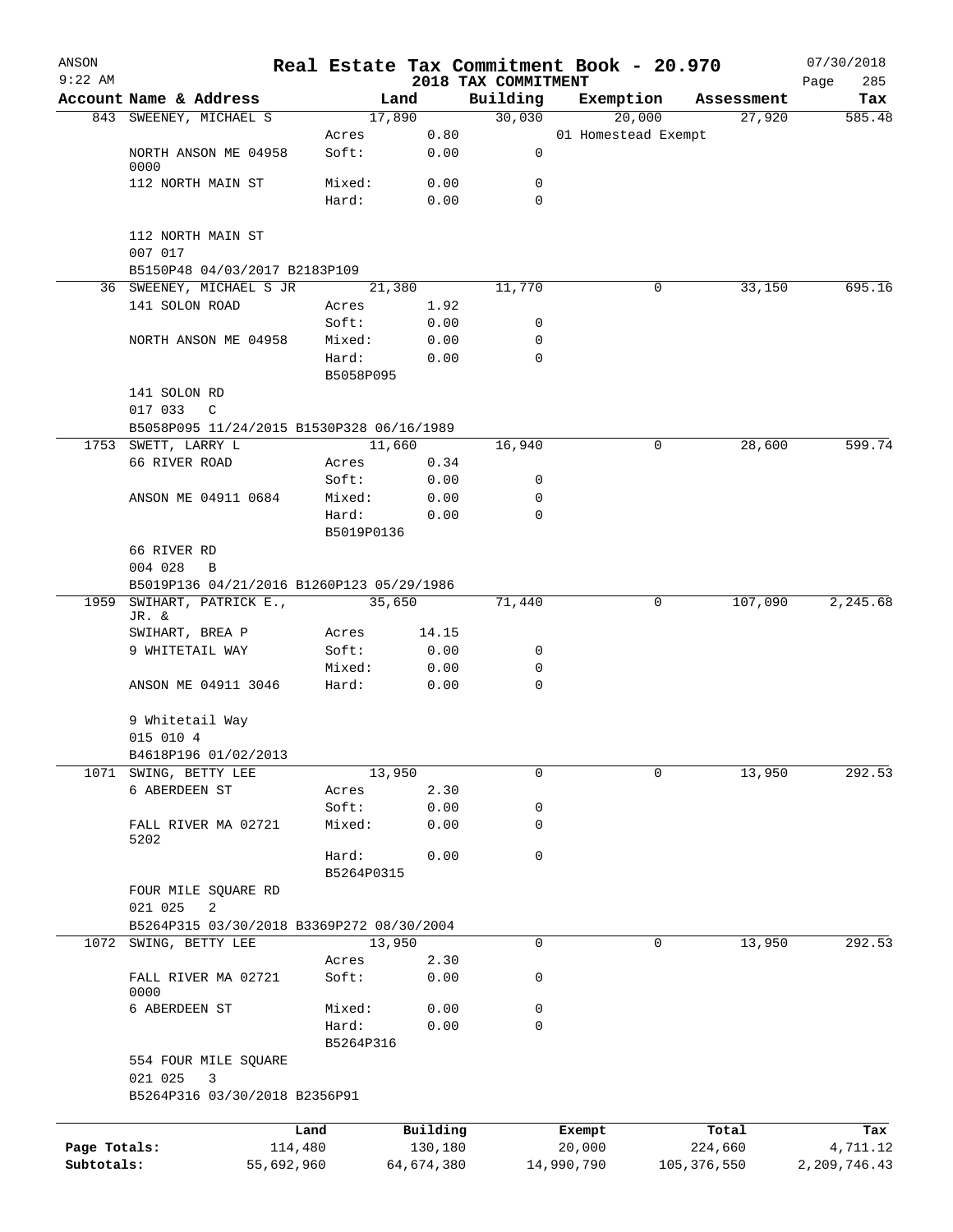| ANSON<br>$9:22$ AM |                                       |            |        |                | 2018 TAX COMMITMENT | Real Estate Tax Commitment Book - 20.970 |             |            | 07/30/2018<br>286<br>Page |
|--------------------|---------------------------------------|------------|--------|----------------|---------------------|------------------------------------------|-------------|------------|---------------------------|
|                    | Account Name & Address                |            |        | Land           | Building            | Exemption                                |             | Assessment | Tax                       |
|                    | 243 TABOR, ROBERT W                   |            |        | 40,110         | $\mathbf 0$         |                                          | $\Omega$    | 40,110     | 841.11                    |
|                    |                                       |            | Acres  | 41.22          |                     |                                          |             |            |                           |
|                    | SMITHFIELD ME 04978                   |            | Soft:  | 0.00           | 0                   |                                          |             |            |                           |
|                    | 0000<br>45 LAKEVIEW DRIVE             |            | Mixed: | 0.00           | 0                   |                                          |             |            |                           |
|                    |                                       |            | Hard:  | 0.00           | 0                   |                                          |             |            |                           |
|                    |                                       |            |        |                |                     |                                          |             |            |                           |
|                    |                                       |            |        |                |                     |                                          |             |            |                           |
|                    | 024 025<br>A                          |            |        |                |                     |                                          |             |            |                           |
|                    | B2879P346                             |            |        |                |                     |                                          | 0           |            | 1,025.22                  |
|                    | 1017 TAVIS, JIM<br>1611 ROLLING HILLS |            | Acres  | 11,310<br>0.32 | 37,580              |                                          |             | 48,890     |                           |
|                    | TRAIL SE                              |            |        |                |                     |                                          |             |            |                           |
|                    |                                       |            | Soft:  | 0.00           | 0                   |                                          |             |            |                           |
|                    | CONYERS GA 30094                      |            | Mixed: | 0.00           | 0                   |                                          |             |            |                           |
|                    |                                       |            | Hard:  | 0.00           | 0                   |                                          |             |            |                           |
|                    | 104 NORTH MAIN ST                     |            |        |                |                     |                                          |             |            |                           |
|                    | 006 071                               |            |        |                |                     |                                          |             |            |                           |
|                    | B5226P27 11/13/2017                   |            |        |                |                     |                                          |             |            |                           |
|                    | 558 TAYLOR, ALAN R                    |            |        | 8,940          | 54,840              | 20,000                                   |             | 43,780     | 918.07                    |
|                    | TAYLOR, HEATHER J                     |            | Acres  | 0.20           |                     | 01 Homestead Exempt                      |             |            |                           |
|                    |                                       |            | Soft:  | 0.00           | 0                   |                                          |             |            |                           |
|                    | PO BOX 231                            |            | Mixed: | 0.00           | 0                   |                                          |             |            |                           |
|                    | ANSON ME 04911 0231                   |            | Hard:  | 0.00           | 0                   |                                          |             |            |                           |
|                    |                                       |            |        |                |                     |                                          |             |            |                           |
|                    | 139 MAIN ST<br>002 049                |            |        |                |                     |                                          |             |            |                           |
|                    | B2622P176                             |            |        |                |                     |                                          |             |            |                           |
|                    | 1774 TAYLOR, BRANDON A                |            |        | 7,750          | 27,150              |                                          | 0           | 34,900     | 731.85                    |
|                    | TAYLOR, DARLENE S                     |            | Acres  | 0.15           |                     |                                          |             |            |                           |
|                    | 1234 NEW SHARON ROAD                  |            | Soft:  | 0.00           | 0                   |                                          |             |            |                           |
|                    |                                       |            | Mixed: | 0.00           | 0                   |                                          |             |            |                           |
|                    | STARKS ME 04911 0000                  |            | Hard:  | 0.00           | $\mathbf 0$         |                                          |             |            |                           |
|                    | 134 MAIN ST                           |            |        |                |                     |                                          |             |            |                           |
|                    | 002 006                               |            |        |                |                     |                                          |             |            |                           |
|                    | B4859P23 11/18/2014 B3014P138         |            |        |                |                     |                                          |             |            |                           |
|                    | 55 TAYLOR, DARLENE                    |            |        | 8,720          | 41,980              |                                          | 0           | 50,700     | 1,063.18                  |
|                    |                                       |            | Acres  | 0.19           |                     |                                          |             |            |                           |
|                    | STARKS ME 04911                       |            | Soft:  | 0.00           | 0                   |                                          |             |            |                           |
|                    | 1226 NEW SHARON RD                    |            | Mixed: | 0.00           | 0                   |                                          |             |            |                           |
|                    |                                       |            | Hard:  | 0.00           | 0                   |                                          |             |            |                           |
|                    | 80 MAIN ST                            |            |        |                |                     |                                          |             |            |                           |
|                    | 001 022                               |            |        |                |                     |                                          |             |            |                           |
|                    | B4482P261 10/25/2011                  |            |        |                |                     |                                          |             |            |                           |
|                    | 1652 TAYLOR, JESSICA R                |            |        | 28,300         | 0                   |                                          | 0           | 28,300     | 593.45                    |
|                    | TAYLOR, RALPH W                       |            | Acres  | 14.80          |                     |                                          |             |            |                           |
|                    | 1039 BISCAY ROAD                      |            | Soft:  | 0.00           | 0                   |                                          |             |            |                           |
|                    |                                       |            | Mixed: | 0.00           | 0                   |                                          |             |            |                           |
|                    | BREMEN ME 04551                       |            | Hard:  | 0.00           | 0                   |                                          |             |            |                           |
|                    |                                       |            |        |                |                     |                                          |             |            |                           |
|                    | TOWN FARM ROAD<br>022 012 001         |            |        |                |                     |                                          |             |            |                           |
|                    | B5008P24 03/04/2016                   |            |        |                |                     |                                          |             |            |                           |
|                    |                                       |            |        |                |                     |                                          |             |            |                           |
|                    |                                       |            |        |                |                     |                                          |             |            |                           |
|                    |                                       | Land       |        | Building       |                     | Exempt                                   |             | Total      | Tax                       |
| Page Totals:       |                                       | 105,130    |        | 161,550        |                     | 20,000                                   |             | 246,680    | 5,172.88                  |
| Subtotals:         |                                       | 55,798,090 |        | 64,835,930     |                     | 15,010,790                               | 105,623,230 |            | 2, 214, 919.31            |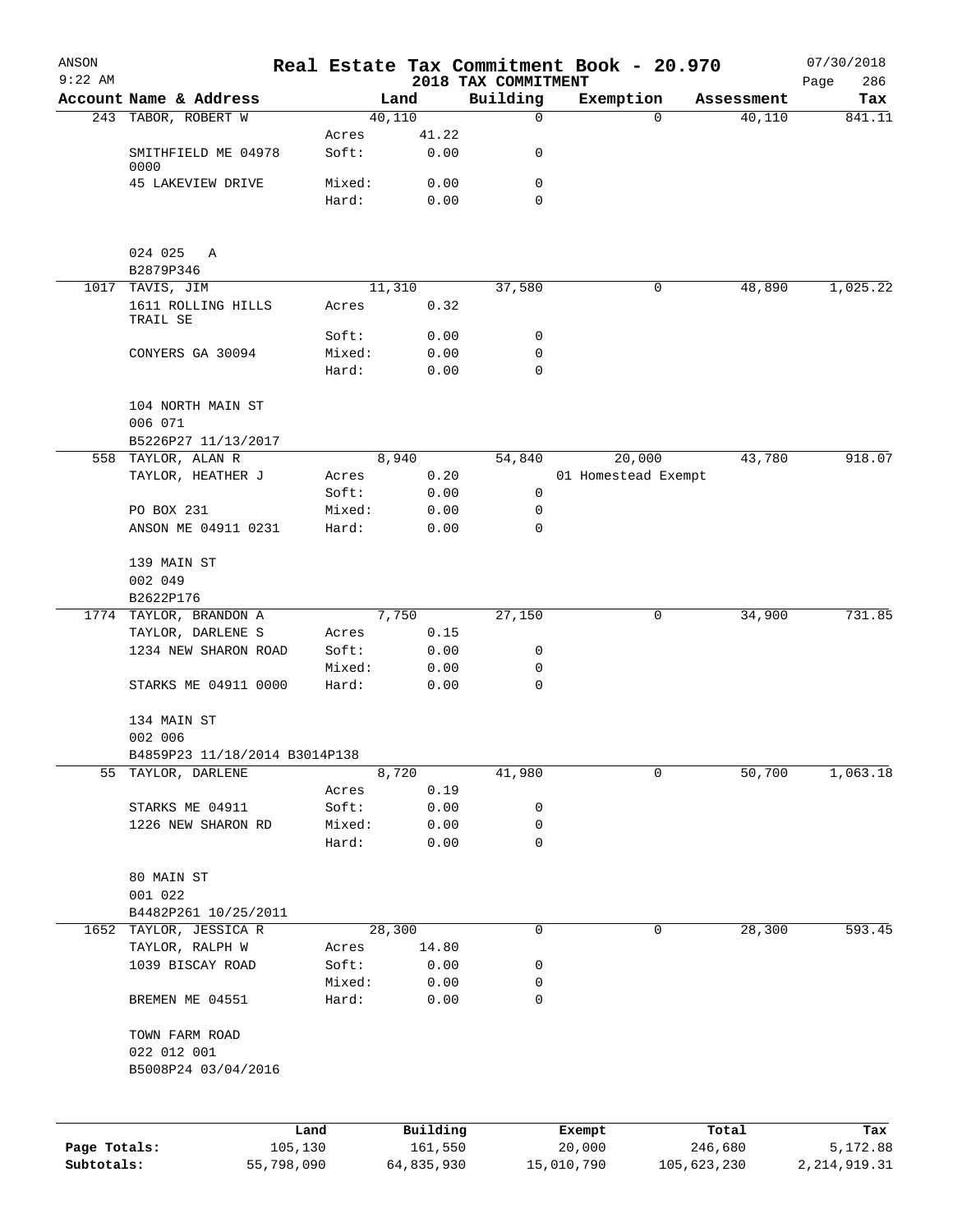| ANSON        |                                                     |                 |               | Real Estate Tax Commitment Book - 20.970 |            |   |                      | 07/30/2018     |  |
|--------------|-----------------------------------------------------|-----------------|---------------|------------------------------------------|------------|---|----------------------|----------------|--|
| $9:22$ AM    | Account Name & Address                              |                 |               | 2018 TAX COMMITMENT                      |            |   |                      | 287<br>Page    |  |
|              | 631 TAYLOR, KATHERINE                               | 20,000          | Land          | Building<br>14,510                       | Exemption  | 0 | Assessment<br>34,510 | Tax<br>723.67  |  |
|              | 138 SOLON ROAD                                      | Acres           | 1.00          |                                          |            |   |                      |                |  |
|              |                                                     | Soft:           | 0.00          | 0                                        |            |   |                      |                |  |
|              | NORTH ANSON ME 04958                                | Mixed:          | 0.00          | 0                                        |            |   |                      |                |  |
|              | 0000                                                |                 |               |                                          |            |   |                      |                |  |
|              |                                                     | Hard:           | 0.00          | $\mathbf 0$                              |            |   |                      |                |  |
|              |                                                     | B5009P0251      |               |                                          |            |   |                      |                |  |
|              | 138 SOLON RD                                        |                 |               |                                          |            |   |                      |                |  |
|              | 017 044<br>G                                        |                 |               |                                          |            |   |                      |                |  |
|              | B5009P251 03/16/2016 B4922P133 06/23/2015           |                 |               |                                          |            |   |                      |                |  |
|              | 237 TAYLOR, WADE B                                  | 58,000          |               | 24,950                                   |            | 0 | 82,950               | 1,739.46       |  |
|              | TAYLOR, AMANDA J<br>PO BOX 642                      | Acres<br>Soft:  | 52.00<br>0.00 | 0                                        |            |   |                      |                |  |
|              |                                                     | Mixed:          | 0.00          | 0                                        |            |   |                      |                |  |
|              | NORRIDGEWOCK ME 04957                               | Hard:           | 0.00          | 0                                        |            |   |                      |                |  |
|              | 0000                                                |                 |               |                                          |            |   |                      |                |  |
|              |                                                     | B5250P071 JT    |               |                                          |            |   |                      |                |  |
|              | 113 BROWN HILL RD                                   |                 |               |                                          |            |   |                      |                |  |
|              | 013 003                                             |                 |               |                                          |            |   |                      |                |  |
|              | B5250P071 01/31/2018 B5123P311 01/25/2017 B1854P184 |                 |               |                                          |            |   |                      |                |  |
|              | 12/07/1992                                          |                 |               |                                          |            |   |                      |                |  |
|              | 189 TAYSE, MICHAEL                                  | 12,650          |               | 4,820                                    |            | 0 | 17,470               | 366.35         |  |
|              | 14 Bean Street                                      | Acres<br>Soft:  | 0.40<br>0.00  | 0                                        |            |   |                      |                |  |
|              | Madison ME 04950                                    | Mixed:          | 0.00          | 0                                        |            |   |                      |                |  |
|              |                                                     | Hard:           | 0.00          | $\Omega$                                 |            |   |                      |                |  |
|              |                                                     |                 |               |                                          |            |   |                      |                |  |
|              | B5083P0310<br>563 RIVER RD                          |                 |               |                                          |            |   |                      |                |  |
|              | 016 023<br>Α                                        |                 |               |                                          |            |   |                      |                |  |
|              | B5083P310 09/30/2016 B4404P316 06/14/2011           |                 |               |                                          |            |   |                      |                |  |
|              | 1006 TDS TELECOM                                    | 15,000          |               | 16,660                                   |            | 0 | 31,660               | 663.91         |  |
|              | PROPERTY TAX TEAM                                   | Acres           | 0.25          |                                          |            |   |                      |                |  |
|              | P.O. BOX 2440 - MS 5435 Soft:                       |                 | 0.00          | 0                                        |            |   |                      |                |  |
|              | SPOKANE WA 99210 2440                               | Mixed:          | 0.00          | 0                                        |            |   |                      |                |  |
|              |                                                     | Hard:           | 0.00          | $\mathbf 0$                              |            |   |                      |                |  |
|              |                                                     |                 |               |                                          |            |   |                      |                |  |
|              | 444 CAMPGROUND RD                                   |                 |               |                                          |            |   |                      |                |  |
|              | 018 015<br>B                                        |                 |               |                                          |            |   |                      |                |  |
|              | B750P339                                            |                 |               |                                          |            |   |                      |                |  |
| 1007         | TDS TELECOM                                         | 12,080          |               | 0                                        |            | 0 | 12,080               | 253.32         |  |
|              | PROPERTY TAX TEAM                                   | Acres           | 0.45          |                                          |            |   |                      |                |  |
|              | P.O. BOX 2440 - MS 5435                             | Soft:           | 0.00          | 0                                        |            |   |                      |                |  |
|              | SPOKANE WA 99210 2440                               | Mixed:<br>Hard: | 0.00<br>0.00  | 0<br>$\mathbf 0$                         |            |   |                      |                |  |
|              |                                                     |                 |               |                                          |            |   |                      |                |  |
|              |                                                     |                 |               |                                          |            |   |                      |                |  |
|              | 006 036                                             |                 |               |                                          |            |   |                      |                |  |
|              | B796P41                                             |                 |               |                                          |            |   |                      |                |  |
|              | 1732 TDS TELECOM                                    | 32,630          |               | 267,370                                  |            | 0 | 300,000              | 6, 291.00      |  |
|              | PROPERTY TAX TEAM                                   | Acres           | 2.75          |                                          |            |   |                      |                |  |
|              | P.O. BOX 2440 - MS 5435                             | Soft:           | 0.00          | 0                                        |            |   |                      |                |  |
|              | SPOKANE WA 99210 2440                               | Mixed:          | 0.00          | 0                                        |            |   |                      |                |  |
|              |                                                     | Hard:           | 0.00          | 0                                        |            |   |                      |                |  |
|              |                                                     |                 |               |                                          |            |   |                      |                |  |
|              | 155 NORTH MAIN ST                                   |                 |               |                                          |            |   |                      |                |  |
|              | 017 019<br>B                                        |                 |               |                                          |            |   |                      |                |  |
|              |                                                     |                 |               |                                          |            |   |                      |                |  |
|              | Land                                                |                 | Building      |                                          | Exempt     |   | Total                | Tax            |  |
| Page Totals: | 150,360                                             |                 | 328,310       |                                          | 0          |   | 478,670              | 10,037.71      |  |
| Subtotals:   | 55,948,450                                          |                 | 65, 164, 240  |                                          | 15,010,790 |   | 106,101,900          | 2, 224, 957.02 |  |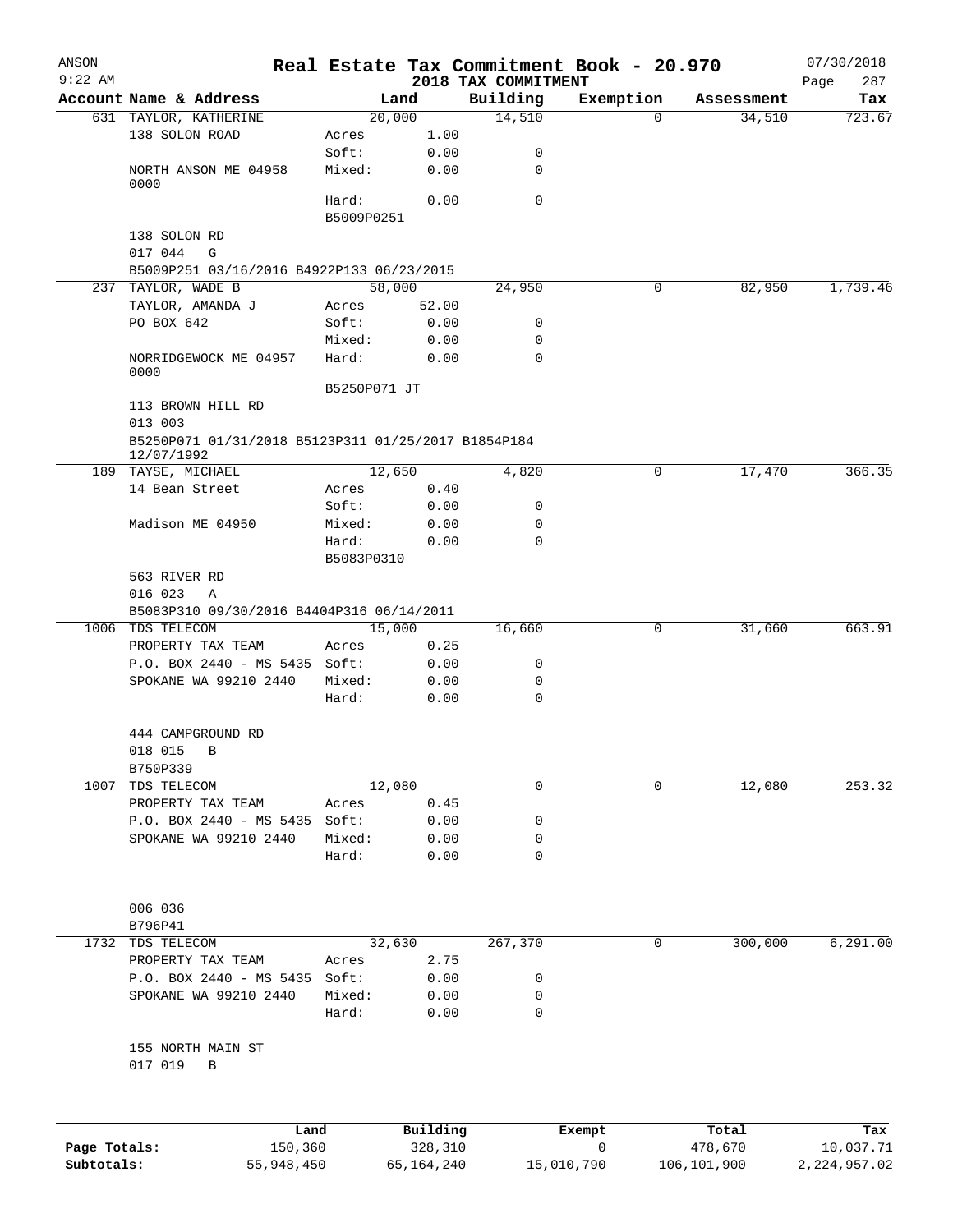| ANSON        |                                 |                     |                     |                                 | Real Estate Tax Commitment Book - 20.970 |                  | 07/30/2018         |
|--------------|---------------------------------|---------------------|---------------------|---------------------------------|------------------------------------------|------------------|--------------------|
| $9:22$ AM    | Account Name & Address          |                     | Land                | 2018 TAX COMMITMENT<br>Building | Exemption                                | Assessment       | 288<br>Page<br>Tax |
|              | 1733 TDS TELECOM                | 18,000              |                     | 342,060                         | $\Omega$                                 | 360,060          | 7,550.46           |
|              | PROPERTY TAX TEAM               | Acres               | 0.36                |                                 |                                          |                  |                    |
|              | P.O. BOX 2440 - MS 5435         | Soft:               | 0.00                | 0                               |                                          |                  |                    |
|              | SPOKANE WA 99210 2440           | Mixed:              | 0.00                | 0                               |                                          |                  |                    |
|              |                                 | Hard:               | 0.00                | $\mathbf 0$                     |                                          |                  |                    |
|              | 2 ELM ST                        |                     |                     |                                 |                                          |                  |                    |
|              | 006 033                         |                     |                     |                                 |                                          |                  |                    |
| 1051         | TENNENT, SEAN N                 | 13,420              |                     | 51,950                          | 20,000                                   | 45,370           | 951.41             |
|              | TENNENT, SHERYL J               | Acres               | 0.45                |                                 | 01 Homestead Exempt                      |                  |                    |
|              |                                 | Soft:               | 0.00                | 0                               |                                          |                  |                    |
|              | 7 NORTH MAIN STREET             | Mixed:              | 0.00                | 0                               |                                          |                  |                    |
|              | NORTH ANSON ME 04958<br>0313    | Hard:               | 0.00                | $\mathbf 0$                     |                                          |                  |                    |
|              | 7 NORTH MAIN ST                 |                     |                     |                                 |                                          |                  |                    |
|              | 006 031<br>B1546P120            |                     |                     |                                 |                                          |                  |                    |
|              | 551 TESMACHER, MICHAEL G        | 21,000              |                     | $\mathbf 0$                     | 0                                        | 21,000           | 440.37             |
|              | 47 FAHI POND ROAD               | Acres               | 12.00               |                                 |                                          |                  |                    |
|              |                                 | Soft:               | 0.00                | 0                               |                                          |                  |                    |
|              | NORTH ANSON ME 04958<br>0000    | Mixed:              | 0.00                | 0                               |                                          |                  |                    |
|              |                                 | Hard:               | 0.00                | $\mathbf 0$                     |                                          |                  |                    |
|              |                                 | B4930P0332          |                     |                                 |                                          |                  |                    |
|              | 017 051                         |                     |                     |                                 |                                          |                  |                    |
|              | B4930P332 07/13/2015            |                     |                     |                                 |                                          |                  |                    |
|              | 1275 TESMACHER, MICHAEL G       | 20,450              |                     | 26,740                          | 0                                        | 47,190           | 989.57             |
|              | 47 FAHI POND ROAD               | Acres               | 1.30                |                                 |                                          |                  |                    |
|              |                                 | Soft:               | 0.00                | 0                               |                                          |                  |                    |
|              | NORTH ANSON ME 04958<br>0000    | Mixed:              | 0.00                | 0                               |                                          |                  |                    |
|              |                                 | Hard:<br>B4930P0332 | 0.00                | $\mathbf 0$                     |                                          |                  |                    |
|              | 47 FAHI POND RD                 |                     |                     |                                 |                                          |                  |                    |
|              | 007 014                         |                     |                     |                                 |                                          |                  |                    |
|              | B4930P332 07/13/2015            |                     |                     |                                 |                                          |                  |                    |
| 1319         | TESMACHER, MICHAEL G            | 8,400               |                     | 0                               | 0                                        | 8,400            | 176.15             |
|              | 47 FAHI POND ROAD               | Acres               | 1.60                |                                 |                                          |                  |                    |
|              |                                 | Soft:               | 0.00                | 0                               |                                          |                  |                    |
|              | NORTH ANSON ME 04958<br>0000    | Mixed:              | 0.00                | 0                               |                                          |                  |                    |
|              |                                 | Hard:<br>B4930P0332 | 0.00                | 0                               |                                          |                  |                    |
|              |                                 |                     |                     |                                 |                                          |                  |                    |
|              | 007 013<br>B4930P332 07/13/2015 |                     |                     |                                 |                                          |                  |                    |
| 426          | TEWKSBURY, PETER L SR           | 14,140              |                     | $\mathbf 0$                     | 0                                        | 14,140           | 296.52             |
|              |                                 | Acres               | 0.50                |                                 |                                          |                  |                    |
|              | OAKLAND ME 04963 0000           | Soft:               | 0.00                | 0                               |                                          |                  |                    |
|              | PO BOX 496                      | Mixed:              | 0.00                | 0                               |                                          |                  |                    |
|              |                                 | Hard:               | 0.00                | 0                               |                                          |                  |                    |
|              | 001 061                         |                     |                     |                                 |                                          |                  |                    |
|              | B2494P119                       |                     |                     |                                 |                                          |                  |                    |
|              |                                 |                     |                     |                                 |                                          |                  |                    |
| Page Totals: | Land<br>95,410                  |                     | Building<br>420,750 |                                 | Exempt<br>20,000                         | Total<br>496,160 | Tax<br>10,404.48   |

**Subtotals:** 56,043,860 65,584,990 15,030,790 106,598,060 2,235,361.50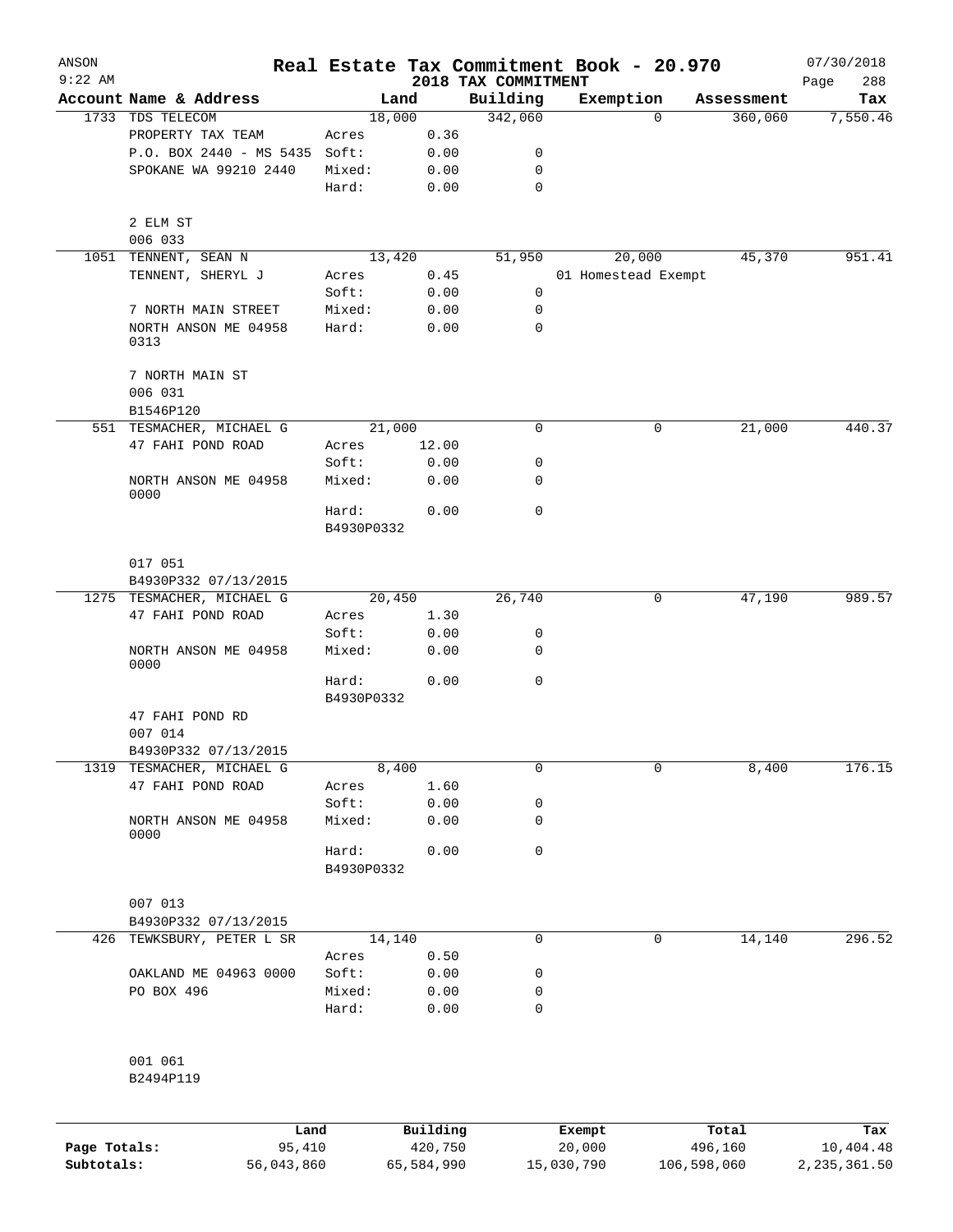| ANSON<br>$9:22$ AM |                                                       |                     |            | 2018 TAX COMMITMENT | Real Estate Tax Commitment Book - 20.970 |             | 07/30/2018<br>289<br>Page |
|--------------------|-------------------------------------------------------|---------------------|------------|---------------------|------------------------------------------|-------------|---------------------------|
|                    | Account Name & Address                                |                     | Land       | Building            | Exemption                                | Assessment  | Tax                       |
| 1448               | The Secretary of<br>Housing and Urban                 |                     | 13,570     | 58,580              | 0                                        | 72,150      | 1,512.99                  |
|                    | Development<br>451 SEVENTH STREET S.W.                | Acres               | 0.46       |                     |                                          |             |                           |
|                    |                                                       | Soft:               | 0.00       | 0                   |                                          |             |                           |
|                    | WASHINGTON DC 20410                                   | Mixed:              | 0.00       | 0                   |                                          |             |                           |
|                    |                                                       | Hard:               | 0.00       | $\mathbf 0$         |                                          |             |                           |
|                    | 15 SUMMER ST<br>006 086                               |                     |            |                     |                                          |             |                           |
|                    | B801P909 11/17/1970                                   |                     |            |                     |                                          |             |                           |
|                    | 1052 THEBARGE, MARK R                                 |                     | 20,380     | 56,460              | 0                                        | 76,840      | 1,611.33                  |
|                    | 43 DENNETT ROAD                                       | Acres               | 1.25       |                     |                                          |             |                           |
|                    |                                                       | Soft:               | 0.00       | 0                   |                                          |             |                           |
|                    | DAYTON ME 04005 0000                                  | Mixed:              | 0.00       | 0                   |                                          |             |                           |
|                    |                                                       | Hard:<br>B4961P0142 | 0.00       | $\mathbf 0$         |                                          |             |                           |
|                    | 57 PREBLE AVE                                         |                     |            |                     |                                          |             |                           |
|                    | 004 016                                               |                     |            |                     |                                          |             |                           |
|                    | B4961P142 10/05/2015                                  |                     |            |                     |                                          |             |                           |
|                    | 1348 THEBERGE, JESSICA                                |                     | 8,250      | 39,770              | 0                                        | 48,020      | 1,006.98                  |
|                    | 28 HALIFAX STREET                                     | Acres               | 0.17       |                     |                                          |             |                           |
|                    |                                                       | Soft:               | 0.00       | 0                   |                                          |             |                           |
|                    | WINSLOW ME 04901                                      | Mixed:              | 0.00       | 0                   |                                          |             |                           |
|                    |                                                       | Hard:               | 0.00       | $\mathbf 0$         |                                          |             |                           |
|                    |                                                       | B5039P0197          |            |                     |                                          |             |                           |
|                    | 35 FINCH ST<br>003 032<br>Α                           |                     |            |                     |                                          |             |                           |
|                    | B5039P197 06/15/2016 B4666P233 05/29/2013             |                     |            |                     |                                          |             |                           |
| 1245               | THIBAULT, LOUIS J                                     |                     | 20,080     | 1,880               | 0                                        | 21,960      | 460.50                    |
|                    |                                                       | Acres               | 6.58       |                     |                                          |             |                           |
|                    | ANSON ME 04911                                        | Soft:               | 0.00       | 0                   |                                          |             |                           |
|                    | 46 RAND ROAD                                          | Mixed:              | 0.00       | $\mathbf 0$         |                                          |             |                           |
|                    |                                                       | Hard:               | 0.00       | $\mathbf 0$         |                                          |             |                           |
|                    | 46 RAND RD<br>013 022                                 |                     |            |                     |                                          |             |                           |
|                    | B4984P285 12/11/2015 B2940P194                        |                     |            |                     |                                          |             |                           |
| 1558               | THIBODEAU, HAROLD A.,                                 |                     | 23,300     | 50,740              | 0                                        | 74,040      | 1,552.62                  |
|                    | III                                                   |                     |            |                     |                                          |             |                           |
|                    |                                                       | Acres               | 3.20       |                     |                                          |             |                           |
|                    | NORTH ANSON ME 04958<br>0000                          | Soft:               | 0.00       | 0                   |                                          |             |                           |
|                    | 224 SOLON RD                                          | Mixed:              | 0.00       | 0                   |                                          |             |                           |
|                    |                                                       | Hard:               | 0.00       | $\mathbf 0$         |                                          |             |                           |
|                    | 224 SOLON RD                                          |                     |            |                     |                                          |             |                           |
|                    | 024 019                                               |                     |            |                     |                                          |             |                           |
| 1386               | B4900P278 04/28/2015 B4628P94 10/29/2012<br>THIEM, AL |                     | 41,500     | 32,430              | 0                                        | 73,930      | 1,550.31                  |
|                    | THIEM, SUSAN                                          | Acres               | 20.00      |                     |                                          |             |                           |
|                    | 424 FRANKLIN STREET                                   | Soft:               | 0.00       | 0                   |                                          |             |                           |
|                    |                                                       | Mixed:              | 0.00       | 0                   |                                          |             |                           |
|                    | BALLSTON SPA NY 12020                                 | Hard:               | 0.00       | $\mathbf 0$         |                                          |             |                           |
|                    | 938 WEST MILLS RD<br>012 003 A                        |                     |            |                     |                                          |             |                           |
|                    | B4782P79 05/09/2014                                   |                     |            |                     |                                          |             |                           |
|                    |                                                       | Land                | Building   |                     | Exempt                                   | Total       | Tax                       |
| Page Totals:       | 127,080                                               |                     | 239,860    |                     | 0                                        | 366,940     | 7,694.73                  |
| Subtotals:         | 56,170,940                                            |                     | 65,824,850 |                     | 15,030,790                               | 106,965,000 | 2, 243, 056.23            |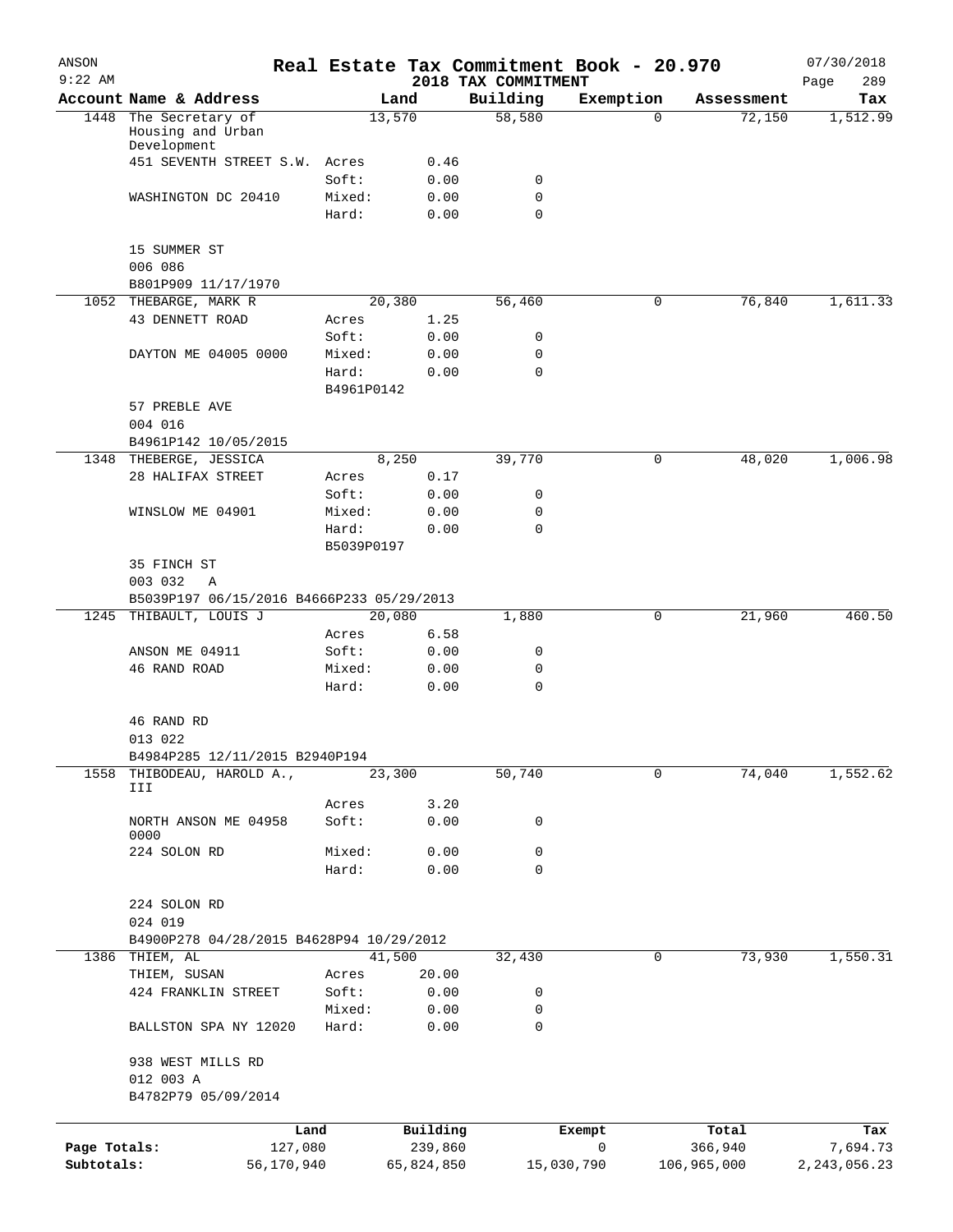| $9:22$ AM |                                           |                     |      | 2018 TAX COMMITMENT | Real Estate Tax Commitment Book - 20.970 |            | 07/30/2018<br>290<br>Page |
|-----------|-------------------------------------------|---------------------|------|---------------------|------------------------------------------|------------|---------------------------|
|           | Account Name & Address                    | Land                |      | Building            | Exemption                                | Assessment | Tax                       |
|           | 180 THOM, RUTH M                          | 18,150              |      | 0                   | $\Omega$                                 | 18,150     | 380.61                    |
|           | WAINWRIGHT, RUSSELL                       | Acres               | 5.10 |                     |                                          |            |                           |
|           | 27 SKYLARK ROAD                           | Soft:               | 0.00 | 0                   |                                          |            |                           |
|           |                                           | Mixed:              | 0.00 | 0                   |                                          |            |                           |
|           | PORTLAND ME 04103                         | Hard:               | 0.00 | $\mathbf 0$         |                                          |            |                           |
|           |                                           | JТ                  |      |                     |                                          |            |                           |
|           | WEST MILLS ROAD                           |                     |      |                     |                                          |            |                           |
|           | 011 032<br>4                              |                     |      |                     |                                          |            |                           |
|           | B5264P274 03/23/2018                      |                     |      |                     |                                          |            |                           |
|           | 849 THOMAS, HEATHER L                     | 14,140              |      | 38,650              | 20,000                                   | 32,790     | 687.61                    |
|           | 391 WEST MILLS ROAD                       | Acres               | 0.50 |                     | 01 Homestead Exempt                      |            |                           |
|           |                                           | Soft:               | 0.00 | 0                   |                                          |            |                           |
|           | ANSON ME 04911 0191                       | Mixed:              | 0.00 | 0                   |                                          |            |                           |
|           |                                           | Hard:               | 0.00 | 0                   |                                          |            |                           |
|           | 391 WEST MILLS RD                         |                     |      |                     |                                          |            |                           |
|           | 011 028<br>B                              |                     |      |                     |                                          |            |                           |
|           | B4171P315 04/11/2009                      |                     |      |                     |                                          |            |                           |
|           | 288 THOMAS, JASON                         | 11,310              |      | 1,830               | 0                                        | 13,140     | 275.55                    |
|           | 45 THOMAS STREET                          | Acres               | 0.50 |                     |                                          |            |                           |
|           |                                           | Soft:               | 0.00 | 0                   |                                          |            |                           |
|           | MADISON ME 04950 0000                     | Mixed:              | 0.00 | 0                   |                                          |            |                           |
|           |                                           | Hard:               | 0.00 | 0                   |                                          |            |                           |
|           |                                           | B5181P0264          |      |                     |                                          |            |                           |
|           | MAGOFF ROAD                               |                     |      |                     |                                          |            |                           |
|           | 022 036<br>B                              |                     |      |                     |                                          |            |                           |
|           | B5181P264 07/14/2017 B4470P274 12/02/2011 |                     |      |                     |                                          |            |                           |
|           | 1502 THOMAS, MAURICE                      | 10,390              |      | 31,680              | 0                                        | 42,070     | 882.21                    |
|           |                                           | Acres               | 0.27 |                     |                                          |            |                           |
|           | MERCER ME 04957                           | Soft:               | 0.00 | 0                   |                                          |            |                           |
|           | 159 DECKER ROAD                           | Mixed:              | 0.00 | 0                   |                                          |            |                           |
|           |                                           | Hard:               | 0.00 | 0                   |                                          |            |                           |
|           | 21 ARNOLDS LN                             |                     |      |                     |                                          |            |                           |
|           | 001 019<br>B                              |                     |      |                     |                                          |            |                           |
|           | B2833P311                                 |                     |      |                     |                                          |            |                           |
|           | 1641 THOMPSON, PETER F                    | 9,380               |      | 33,240              | 0                                        | 42,620     | 893.74                    |
|           | THOMPSON, LEIMOMI R                       | Acres               | 0.22 |                     |                                          |            |                           |
|           |                                           | Soft:               | 0.00 | 0                   |                                          |            |                           |
|           | PO BOX 258                                | Mixed:              | 0.00 | 0                   |                                          |            |                           |
|           | KINGFIELD ME 04947 0258 Hard:             |                     | 0.00 | 0                   |                                          |            |                           |
|           | 5 WILSON ST                               |                     |      |                     |                                          |            |                           |
|           | 001 115                                   |                     |      |                     |                                          |            |                           |
|           | B4573P300 09/07/2012                      |                     |      |                     |                                          |            |                           |
|           | 1353 THOMPSON, PETER F                    | 11,830              |      | 58,360              | 0                                        | 70,190     | 1,471.88                  |
|           | THOMPSON, LEIMOMI R                       | Acres               | 0.35 |                     |                                          |            |                           |
|           | PO BOX 258                                | Soft:               | 0.00 | 0                   |                                          |            |                           |
|           |                                           | Mixed:              | 0.00 | 0                   |                                          |            |                           |
|           | KINGFIELD ME 04947                        | Hard:<br>B4964P0228 | 0.00 | 0                   |                                          |            |                           |
|           | 32 ARNOLDS LN                             |                     |      |                     |                                          |            |                           |
|           |                                           |                     |      |                     |                                          |            |                           |
|           |                                           |                     |      |                     |                                          |            |                           |
|           | 001 015<br>B4964P228 10/14/2015           |                     |      |                     |                                          |            |                           |

|              | Land       | Building   | Exempt     | Total       | Tax          |
|--------------|------------|------------|------------|-------------|--------------|
| Page Totals: | 75,200     | 163,760    | 20,000     | 218,960     | 4,591.60     |
| Subtotals:   | 56,246,140 | 65,988,610 | 15,050,790 | 107,183,960 | 2,247,647.83 |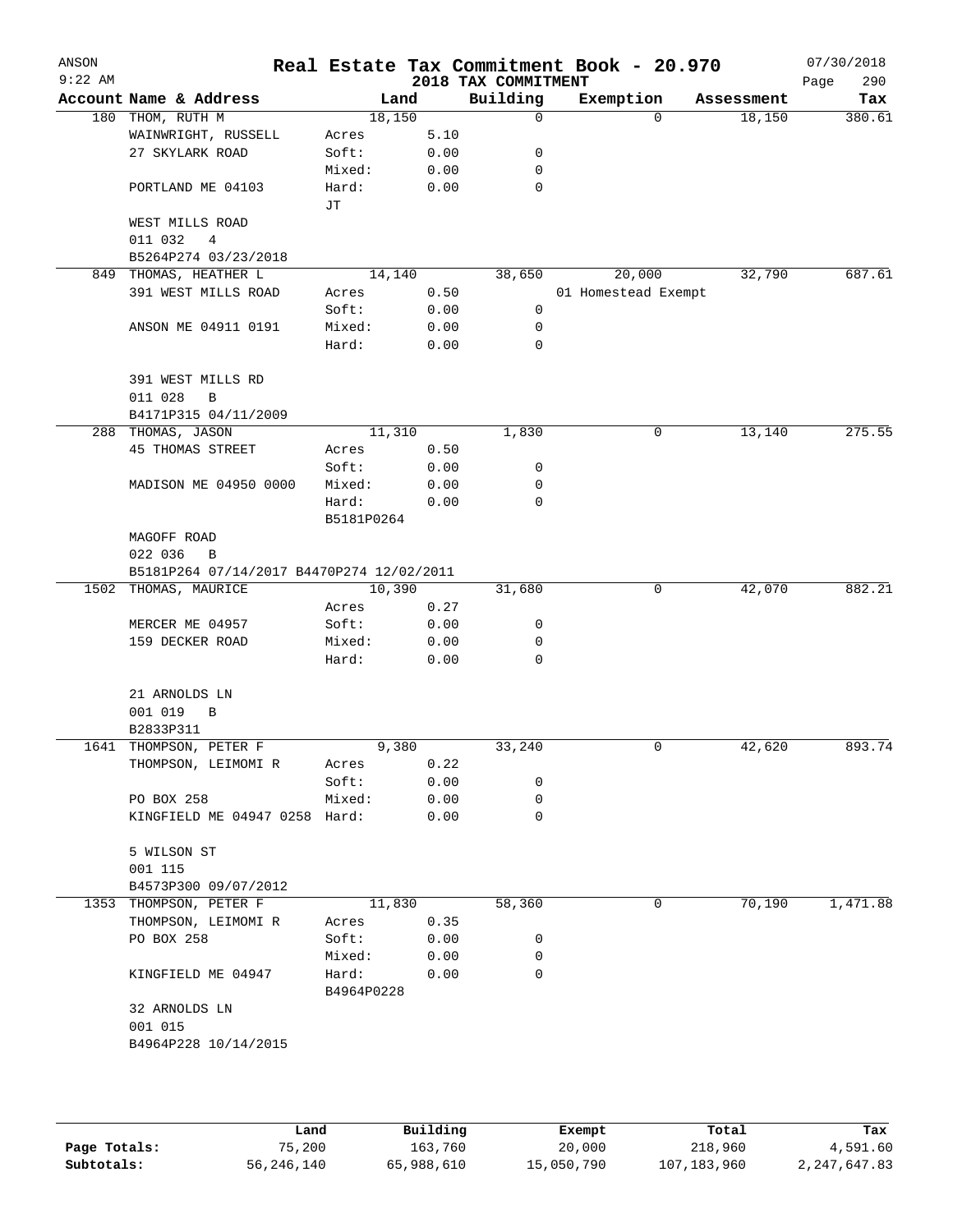| ANSON     |                                              |               |      |                     | Real Estate Tax Commitment Book - 20.970 |                      | 07/30/2018      |
|-----------|----------------------------------------------|---------------|------|---------------------|------------------------------------------|----------------------|-----------------|
| $9:22$ AM |                                              |               |      | 2018 TAX COMMITMENT |                                          |                      | Page<br>291     |
|           | Account Name & Address                       | Land<br>9,170 |      | Building<br>38,820  | Exemption<br>0                           | Assessment<br>47,990 | Tax<br>1,006.35 |
|           | 332 THOMPSON, PETER F<br>THOMPSON, LEIMOMI R | Acres         | 0.21 |                     |                                          |                      |                 |
|           | PO BOX 258                                   | Soft:         | 0.00 | 0                   |                                          |                      |                 |
|           |                                              | Mixed:        |      | 0                   |                                          |                      |                 |
|           |                                              |               | 0.00 | 0                   |                                          |                      |                 |
|           | KINGFIELD ME 04947                           | Hard:         | 0.00 |                     |                                          |                      |                 |
|           | 73 MAIN ST                                   | B4964P0230    |      |                     |                                          |                      |                 |
|           | 001 092                                      |               |      |                     |                                          |                      |                 |
|           | B4964P230 10/14/2015                         |               |      |                     |                                          |                      |                 |
|           | 976 THOMPSON, PETER F                        | 18,970        |      | 46,580              | 0                                        | 65,550               | 1,374.58        |
|           | PO BOX 258                                   | Acres         | 0.90 |                     |                                          |                      |                 |
|           |                                              | Soft:         | 0.00 | 0                   |                                          |                      |                 |
|           | KINGFIELD ME 04947                           | Mixed:        | 0.00 | 0                   |                                          |                      |                 |
|           |                                              | Hard:         | 0.00 | $\mathbf 0$         |                                          |                      |                 |
|           |                                              | B5152P0116    |      |                     |                                          |                      |                 |
|           | 81 NORTH MAIN ST                             |               |      |                     |                                          |                      |                 |
|           | 006 074                                      |               |      |                     |                                          |                      |                 |
|           | B5152P116 04/28/2017 B5088P007 08/31/2016    |               |      |                     |                                          |                      |                 |
|           | 920 THOMPSON, PETER F                        | 9,170         |      | 36,740              | 0                                        | 45,910               | 962.73          |
|           |                                              | Acres         | 0.21 |                     |                                          |                      |                 |
|           | KINGFIELD ME 04947 0258 Soft:                |               | 0.00 | 0                   |                                          |                      |                 |
|           | PO BOX 258                                   | Mixed:        | 0.00 | 0                   |                                          |                      |                 |
|           |                                              | Hard:         | 0.00 | $\mathbf 0$         |                                          |                      |                 |
|           |                                              |               |      |                     |                                          |                      |                 |
|           | 26 ARNOLDS LN                                |               |      |                     |                                          |                      |                 |
|           | 001 013                                      |               |      |                     |                                          |                      |                 |
|           | B4325P60 10/04/2010                          |               |      |                     |                                          |                      |                 |
|           | 1566 THOMPSON, ROBERT S.,<br>SR. & CAROL S.  | 14,420        |      | 41,100              | 26,000                                   | 29,520               | 619.03          |
|           |                                              | Acres         | 0.52 |                     | 01 Homestead Exempt                      |                      |                 |
|           | NORTH ANSON ME 04958                         | Soft:         | 0.00 | $\overline{0}$      | 02 Resident Veteran                      |                      |                 |
|           | 18 EMBDEN POND RD                            | Mixed:        | 0.00 | 0                   |                                          |                      |                 |
|           |                                              | Hard:         | 0.00 | $\mathbf 0$         |                                          |                      |                 |
|           |                                              |               |      |                     |                                          |                      |                 |
|           | 18 EMBDEN POND RD                            |               |      |                     |                                          |                      |                 |
|           | 009 008                                      |               |      |                     |                                          |                      |                 |
|           | B4451P352 10/11/2011                         |               |      |                     |                                          |                      |                 |
| 1598      | THOMPSON, SAMUEL D                           | 26,150        |      | 21,220              | 0                                        | 47,370               | 993.35          |
|           | 75 CAMPGROUND ROAD                           | Acres         | 5.10 |                     |                                          |                      |                 |
|           |                                              | Soft:         | 0.00 | 0                   |                                          |                      |                 |
|           | NORTH ANSON ME 04958                         | Mixed:        | 0.00 | 0                   |                                          |                      |                 |
|           |                                              | Hard:         | 0.00 | $\Omega$            |                                          |                      |                 |
|           |                                              | B4982P043     |      |                     |                                          |                      |                 |
|           | 75 CAMPGROUND RD                             |               |      |                     |                                          |                      |                 |
|           | 015 037<br>$\overline{\phantom{0}}^2$        |               |      |                     |                                          |                      |                 |
|           | B4982P043 12/02/2015 B4188P243 09/07/2009    |               |      |                     |                                          |                      |                 |
|           | 1752 THOMPSON, WILLIAM H                     | 26,000        |      | 3,170               | 0                                        | 29,170               | 611.69          |
|           |                                              | Acres         | 5.00 |                     |                                          |                      |                 |
|           | ANSON ME 04911 0000                          | Soft:         | 0.00 | 0                   |                                          |                      |                 |
|           | PO BOX 61                                    | Mixed:        | 0.00 | $\mathbf 0$         |                                          |                      |                 |
|           |                                              | Hard:         | 0.00 | 0                   |                                          |                      |                 |
|           | 343 WEST MILLS RD                            |               |      |                     |                                          |                      |                 |
|           | 011 032                                      |               |      |                     |                                          |                      |                 |
|           | B4721P7 10/07/2013                           |               |      |                     |                                          |                      |                 |
|           |                                              |               |      |                     |                                          |                      |                 |
|           |                                              |               |      |                     |                                          |                      |                 |
|           |                                              |               |      |                     |                                          |                      |                 |
|           |                                              |               |      |                     |                                          |                      |                 |

|              | Land       | Building   | Exempt     | Total       | Tax            |
|--------------|------------|------------|------------|-------------|----------------|
| Page Totals: | 103,880    | 187,630    | 26,000     | 265,510     | 5,567.73       |
| Subtotals:   | 56,350,020 | 66,176,240 | 15,076,790 | 107,449,470 | 2, 253, 215.56 |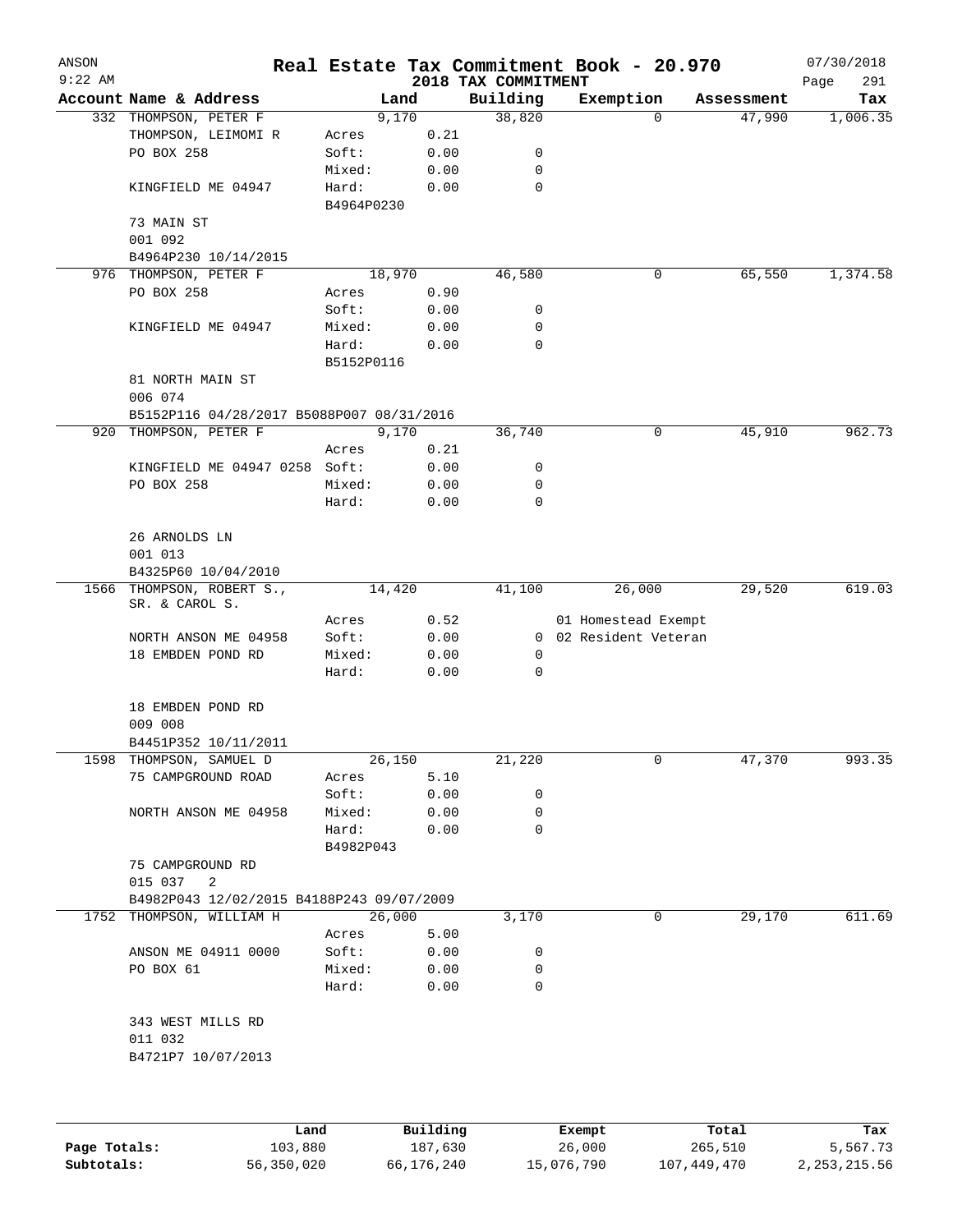| ANSON<br>$9:22$ AM |                                               |                 |              | 2018 TAX COMMITMENT |              | Real Estate Tax Commitment Book - 20.970 |            | 07/30/2018<br>292 |
|--------------------|-----------------------------------------------|-----------------|--------------|---------------------|--------------|------------------------------------------|------------|-------------------|
|                    | Account Name & Address                        |                 | Land         | Building            |              | Exemption                                | Assessment | Page<br>Tax       |
|                    | 1627 THORPE, BRIAN J                          |                 | 14,140       | 38,750              |              | 20,000                                   | 32,890     | 689.70            |
|                    |                                               | Acres           | 0.50         |                     |              | 01 Homestead Exempt                      |            |                   |
|                    | ANSON ME 04911 0000                           | Soft:           | 0.00         | 0                   |              |                                          |            |                   |
|                    | PO BOX 621                                    | Mixed:          | 0.00         | 0                   |              |                                          |            |                   |
|                    |                                               | Hard:           | 0.00         | 0                   |              |                                          |            |                   |
|                    | 190 RIVER RD                                  |                 |              |                     |              |                                          |            |                   |
|                    | 015 033                                       |                 |              |                     |              |                                          |            |                   |
|                    | B3905P142 09/07/2007                          |                 |              |                     |              |                                          |            |                   |
| 333                | TIME WARNER CABLE<br>NORTHEAST LLC            |                 | 27,640       | 0                   |              | 0                                        | 27,640     | 579.61            |
|                    | ATTN: PROPERTY TAX<br>DEPT                    | Acres           | 10.14        |                     |              |                                          |            |                   |
|                    | PO BOX 7467                                   | Soft:           | 0.00         | 0                   |              |                                          |            |                   |
|                    | CHARLOTTE NC 28241 7467 Mixed:                |                 | 0.00         | 0                   |              |                                          |            |                   |
|                    |                                               | Hard:           | 0.00         | 0                   |              |                                          |            |                   |
|                    | 272 CAMPGROUND RD                             |                 |              |                     |              |                                          |            |                   |
|                    | 015 043<br>B                                  |                 |              |                     |              |                                          |            |                   |
|                    | B4587P288 09/30/2012                          |                 |              |                     |              |                                          |            |                   |
|                    | 706 TINGLEY, RAY M                            |                 | 14,250       | 0                   |              | 0                                        | 14,250     | 298.82            |
|                    | TINGLEY, LINDA J                              | Acres           | 5.50         |                     |              |                                          |            |                   |
|                    |                                               | Soft:           | 0.00         | 0                   |              |                                          |            |                   |
|                    | 237 FAHI POND RD                              | Mixed:          | 0.00         | 0                   |              |                                          |            |                   |
|                    | NORTH ANSON ME 04958<br>0000                  | Hard:           | 0.00         | 0                   |              |                                          |            |                   |
|                    | 024 029                                       |                 |              |                     |              |                                          |            |                   |
|                    | B4542P178 06/26/2012                          |                 |              |                     |              |                                          |            |                   |
|                    | 1791 TINGLEY, RAY M                           |                 | 12,370       | 840                 |              | 0                                        | 13,210     | 277.01            |
|                    | TINGLEY, LINDA J                              | Acres           | 0.68         |                     |              |                                          |            |                   |
|                    |                                               | Soft:           | 0.00         | 0                   |              |                                          |            |                   |
|                    | 237 FAHI POND RD                              | Mixed:          | 0.00         | 0                   |              |                                          |            |                   |
|                    | NORTH ANSON ME 04958<br>0000                  | Hard:           | 0.00         | 0                   |              |                                          |            |                   |
|                    | 023 041<br>Ι                                  |                 |              |                     |              |                                          |            |                   |
|                    | B921P149                                      |                 |              |                     |              |                                          |            |                   |
| 1792               | TINGLEY, RAY M                                |                 | 38,900       | 108,290             |              | 26,000                                   | 121,190    | 2,541.35          |
|                    | TINGLEY, LINDA J                              | Acres           | 21.00        |                     |              | 01 Homestead Exempt                      |            |                   |
|                    |                                               | Soft:           | 0.00         | 0                   |              | 02 Resident Veteran                      |            |                   |
|                    | 237 FAHI POND RD                              | Mixed:          | 0.00         | 0                   |              |                                          |            |                   |
|                    | NORTH ANSON ME 04958                          | Hard:           | 0.00         | 0                   |              |                                          |            |                   |
|                    | 0000                                          |                 |              |                     |              |                                          |            |                   |
|                    | 237 FAHI POND RD                              |                 |              |                     |              |                                          |            |                   |
|                    | 024 014                                       |                 |              |                     |              |                                          |            |                   |
| 1079               | TINGLEY, SHANNON                              |                 | 23,000       | 68,990              |              | 20,000                                   | 71,990     | 1,509.63          |
|                    |                                               | Acres           | 3.00         |                     |              | 01 Homestead Exempt                      |            |                   |
|                    | NORTH ANSON ME 04958                          | Soft:           | 0.00         | 0                   |              |                                          |            |                   |
|                    | 168 FAHI POND ROAD                            | Mixed:<br>Hard: | 0.00<br>0.00 | 0<br>0              |              |                                          |            |                   |
|                    |                                               |                 |              |                     |              |                                          |            |                   |
|                    | 168 FAHI POND RD<br>023 009<br>B<br>B1837P155 |                 |              |                     |              |                                          |            |                   |
|                    |                                               |                 |              |                     |              |                                          |            |                   |
|                    | Land                                          |                 | Building     |                     | Exempt       |                                          | Total      | Tax               |
| Page Totals:       | 130,300                                       |                 | 216,870      |                     | 66,000       |                                          | 281,170    | 5,896.12          |
| Subtotals:         | 56,480,320                                    |                 | 66, 393, 110 |                     | 15, 142, 790 | 107,730,640                              |            | 2, 259, 111.68    |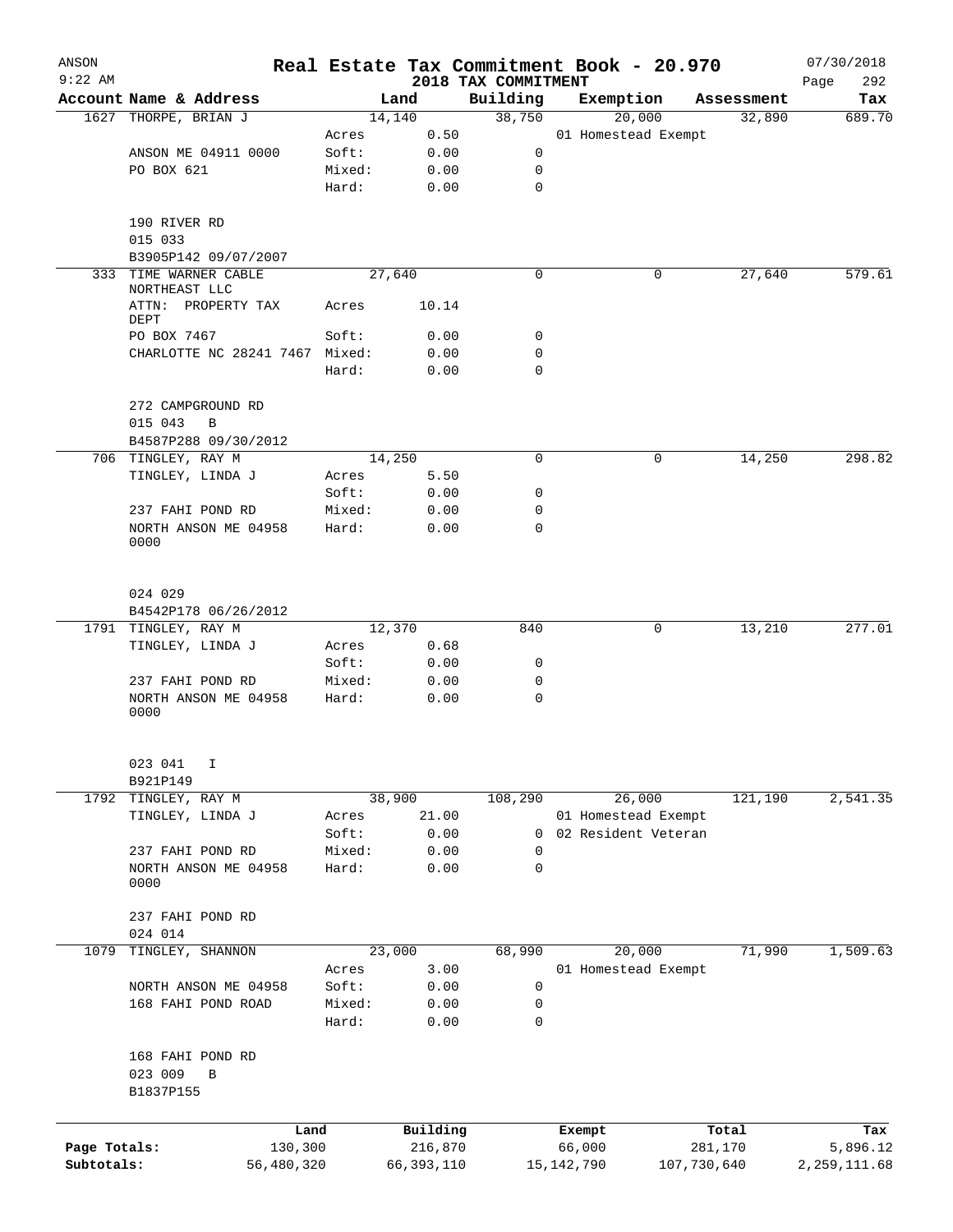| ANSON                      |                                                                   |                 |                       |                                 | Real Estate Tax Commitment Book - 20.970 |                        | 07/30/2018                 |
|----------------------------|-------------------------------------------------------------------|-----------------|-----------------------|---------------------------------|------------------------------------------|------------------------|----------------------------|
| $9:22$ AM                  | Account Name & Address                                            |                 | Land                  | 2018 TAX COMMITMENT<br>Building | Exemption                                | Assessment             | 293<br>Page<br>Tax         |
|                            | 1078 TINGLEY, SHANNON &                                           |                 | 13,020                | $\mathbf 0$                     | $\Omega$                                 | 13,020                 | 273.03                     |
|                            | CHESTNUT, GEORGE E III                                            | Acres           | 1.68                  |                                 |                                          |                        |                            |
|                            |                                                                   | Soft:           | 0.00                  | 0                               |                                          |                        |                            |
|                            | 168 FAHI POND ROAD                                                | Mixed:          | 0.00                  | 0                               |                                          |                        |                            |
|                            | NORTH ANSON ME 04958                                              | Hard:           | 0.00                  | 0                               |                                          |                        |                            |
|                            | 023 009<br><b>B</b> 1                                             |                 |                       |                                 |                                          |                        |                            |
|                            | B5021P084 04/28/2016 B1838P75                                     |                 |                       |                                 |                                          |                        |                            |
|                            | 1912 TIROCCHI, WILLIAM J                                          |                 | 15,740                | $\Omega$                        | 0                                        | 15,740                 | 330.07                     |
|                            | TIROCCHI, DOROTHY A                                               | Acres           | 3.49                  |                                 |                                          |                        |                            |
|                            |                                                                   | Soft:           | 0.00                  | 0                               |                                          |                        |                            |
|                            | 41 SHUN PIKE POLE 10<br>NORTH SCITUATE RI 02857 Hard:<br>2033     | Mixed:          | 0.00<br>0.00          | 0<br>0                          |                                          |                        |                            |
|                            | HOLLIN WAITE HILL RD<br>020 014<br>$\overline{4}$                 |                 |                       |                                 |                                          |                        |                            |
|                            | B3759P19 10/13/2006                                               |                 |                       |                                 |                                          |                        |                            |
|                            | 1084 TOCE, DAVID L                                                |                 | 26,140                | 14,830                          | 0                                        | 40,970                 | 859.14                     |
|                            | TOCE, DIANE M                                                     | Acres           | 5.09                  |                                 |                                          |                        |                            |
|                            |                                                                   | Soft:           | 0.00                  | 0                               |                                          |                        |                            |
|                            | 259 COUNTRY CLUB RD<br>NEW BRITIAN CT 06053<br>0000               | Mixed:<br>Hard: | 0.00<br>0.00          | 0<br>0                          |                                          |                        |                            |
|                            | 664 PEASE HILL RD                                                 |                 |                       |                                 |                                          |                        |                            |
|                            | 012 009<br>3<br>B1521P292                                         |                 |                       |                                 |                                          |                        |                            |
| 101                        | TOLMAN, MARK S                                                    |                 | 12,370                | 68,920                          | 0                                        | 81,290                 | 1,704.65                   |
|                            |                                                                   | Acres           | 0.17                  |                                 |                                          |                        |                            |
|                            | NEW PORTLAND ME 04961                                             | Soft:           | 0.00                  | 0                               |                                          |                        |                            |
|                            | 147 BENNETT HILL RD                                               | Mixed:          | 0.00                  | 0                               |                                          |                        |                            |
|                            |                                                                   | Hard:           | 0.00                  | $\Omega$                        |                                          |                        |                            |
|                            | 114 MAIN ST<br>002 001<br>C                                       |                 |                       |                                 |                                          |                        |                            |
|                            | B5060P159 08/10/2016 B5060P141 08/10/2016 B4369P159<br>02/18/2011 |                 |                       |                                 |                                          |                        |                            |
|                            | 1055 TONEY, ERIC L. ESTATE                                        |                 | 33,700                | 104,060                         | 0                                        | 137,760                | 2,888.83                   |
|                            | 86 IDALLA ROAD                                                    | Acres           | 14.00                 |                                 |                                          |                        |                            |
|                            |                                                                   | Soft:           | 0.00                  | 0                               |                                          |                        |                            |
|                            | WORCESTER MA 01606 1043 Mixed:                                    |                 | 0.00                  | 0                               |                                          |                        |                            |
|                            |                                                                   | Hard:           | 0.00                  | $\mathbf 0$                     |                                          |                        |                            |
|                            | 295 EMBDEN POND RD                                                |                 |                       |                                 |                                          |                        |                            |
|                            | 023 024<br>E                                                      |                 |                       |                                 |                                          |                        |                            |
|                            | B4470P47 11/23/2011                                               |                 |                       |                                 |                                          |                        |                            |
|                            | 1511 TORRANCE, MARGARET J                                         |                 | 6,630                 | 0                               | 0                                        | 6,630                  | 139.03                     |
|                            |                                                                   | Acres           | 0.11                  |                                 |                                          |                        |                            |
|                            | ANSON ME 04911 0000                                               | Soft:           | 0.00                  | 0                               |                                          |                        |                            |
|                            | PO BOX 613                                                        | Mixed:<br>Hard: | 0.00<br>0.00          | 0<br>0                          |                                          |                        |                            |
|                            | 18 RANDALL ST<br>003 052                                          |                 |                       |                                 |                                          |                        |                            |
|                            | B5060P146 08/10/2016 B4068P72 10/28/2008                          |                 |                       |                                 |                                          |                        |                            |
|                            | Land                                                              |                 | Building              |                                 | Exempt                                   | Total                  | Tax                        |
| Page Totals:<br>Subtotals: | 107,600<br>56,587,920                                             |                 | 187,810<br>66,580,920 |                                 | 0<br>15,142,790                          | 295,410<br>108,026,050 | 6,194.75<br>2, 265, 306.43 |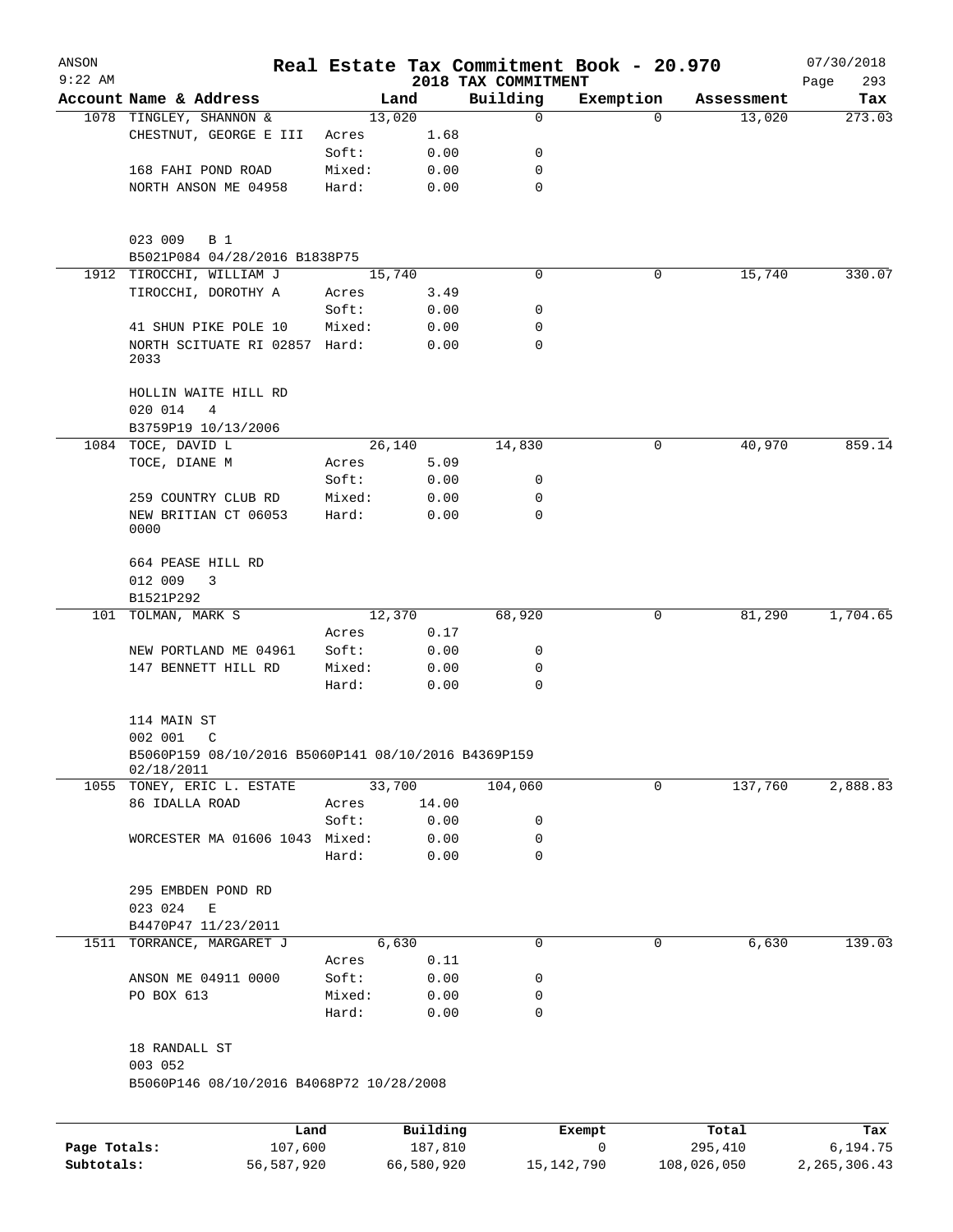| ANSON<br>$9:22$ AM |                                           |                     |       | 2018 TAX COMMITMENT | Real Estate Tax Commitment Book - 20.970 |            | 07/30/2018<br>294<br>Page |
|--------------------|-------------------------------------------|---------------------|-------|---------------------|------------------------------------------|------------|---------------------------|
|                    | Account Name & Address                    | Land                |       | Building            | Exemption                                | Assessment | Tax                       |
|                    | 1913 TOUSSAINT, ERIC                      | 17,190              |       | 0                   | $\Omega$                                 | 17,190     | 360.47                    |
|                    |                                           | Acres               | 4.46  |                     |                                          |            |                           |
|                    | WEBSTER MA 01570 0000                     | Soft:               | 0.00  | 0                   |                                          |            |                           |
|                    | 8 WALL STREET                             | Mixed:              | 0.00  | 0                   |                                          |            |                           |
|                    |                                           | Hard:               | 0.00  | $\mathbf 0$         |                                          |            |                           |
|                    | HOLLIN WAITE HILL RD<br>020 014<br>5      |                     |       |                     |                                          |            |                           |
|                    | B3421P42 12/13/2004                       |                     |       |                     |                                          |            |                           |
| 2032               | TOWN OF ANSON                             | 15,000              |       | 0                   | 15,000                                   | 0          | 0.00                      |
|                    | 685 MADISON ROAD                          | Acres               | 3.00  |                     | 65 Tax Acquired                          |            |                           |
|                    |                                           | Soft:               | 0.00  | 0                   |                                          |            |                           |
|                    | NORRIDGEWOCK ME 04957                     | Mixed:              | 0.00  | 0                   |                                          |            |                           |
|                    |                                           | Hard:<br>B5016P0242 | 0.00  | 0                   |                                          |            |                           |
|                    | EMBDEN POND RD                            |                     |       |                     |                                          |            |                           |
|                    | 018 043<br>$\mathbf F$                    |                     |       |                     |                                          |            |                           |
|                    | B2630P343                                 |                     |       |                     |                                          |            |                           |
|                    | 372 TOWNSEND, JAMES A                     | 17,950              |       | 26,510              | 0                                        | 44,460     | 932.33                    |
|                    | TOWNSEND, FRANCES R                       | Acres               | 2.30  |                     |                                          |            |                           |
|                    |                                           | Soft:               | 0.00  | 0                   |                                          |            |                           |
|                    | 5 SPRUCE STREET                           | Mixed:              | 0.00  | 0                   |                                          |            |                           |
|                    | RICHMOND ME 04357 0000                    | Hard:               | 0.00  | 0                   |                                          |            |                           |
|                    |                                           | B5152P0113          | JТ    |                     |                                          |            |                           |
|                    | 513 FOUR MILE SQUARE RD<br>021 022<br>C   |                     |       |                     |                                          |            |                           |
|                    | B5152P113 03/17/2017 B4357P311 12/20/2010 |                     |       |                     |                                          |            |                           |
|                    | 11 TRABUE, MARK D                         | 13,380              |       | 52,020              | 20,000                                   | 45,400     | 952.04                    |
|                    |                                           | Acres               | 0.22  |                     | 01 Homestead Exempt                      |            |                           |
|                    | ANSON ME 04911                            | Soft:               | 0.00  | 0                   |                                          |            |                           |
|                    | PO BOX 455                                | Mixed:              | 0.00  | 0                   |                                          |            |                           |
|                    |                                           | Hard:               | 0.00  | 0                   |                                          |            |                           |
|                    | 11 INGALLS ST<br>002 046                  |                     |       |                     |                                          |            |                           |
|                    | B4601P156 11/21/2012                      |                     |       |                     |                                          |            |                           |
|                    | 1088 TRASK, TERRENCE L                    | 44,500              |       | 0                   | 0                                        | 44,500     | 933.17                    |
|                    | TRASK, IRIS L                             | Acres               | 50.00 |                     |                                          |            |                           |
|                    | PO BOX 419                                | Soft:               | 0.00  | 0                   |                                          |            |                           |
|                    |                                           | Mixed:              | 0.00  | 0                   |                                          |            |                           |
|                    | JAY ME 04239 0000                         | Hard:               | 0.00  | 0                   |                                          |            |                           |
|                    |                                           |                     |       |                     |                                          |            |                           |
|                    | 020 006                                   |                     |       |                     |                                          |            |                           |
|                    | B537P310                                  |                     |       |                     |                                          |            |                           |
| 1096               | TRAVERS, MICHAEL &                        | 43,300              |       | 21,780              | 20,000                                   | 45,080     | 945.33                    |
|                    | TRAVERS, JAQUELINE                        | Acres               | 22.60 |                     | 01 Homestead Exempt                      |            |                           |
|                    |                                           | Soft:               | 0.00  | 0                   |                                          |            |                           |
|                    | PO BOX 14                                 | Mixed:              | 0.00  | 0                   |                                          |            |                           |
|                    | ANSON ME 04911 0014                       | Hard:               | 0.00  | 0                   |                                          |            |                           |
|                    | 758 PEASE HILL RD                         |                     |       |                     |                                          |            |                           |
|                    | 012 014                                   |                     |       |                     |                                          |            |                           |
|                    | B1355P63                                  |                     |       |                     |                                          |            |                           |
|                    |                                           |                     |       |                     |                                          |            |                           |
|                    |                                           |                     |       |                     |                                          |            |                           |
|                    |                                           |                     |       |                     |                                          |            |                           |

|              | Land       | Building   | Exempt     | Total       | Tax          |
|--------------|------------|------------|------------|-------------|--------------|
| Page Totals: | 151,320    | 100,310    | 55,000     | 196,630     | 4,123.34     |
| Subtotals:   | 56,739,240 | 66,681,230 | 15,197,790 | 108,222,680 | 2,269,429.77 |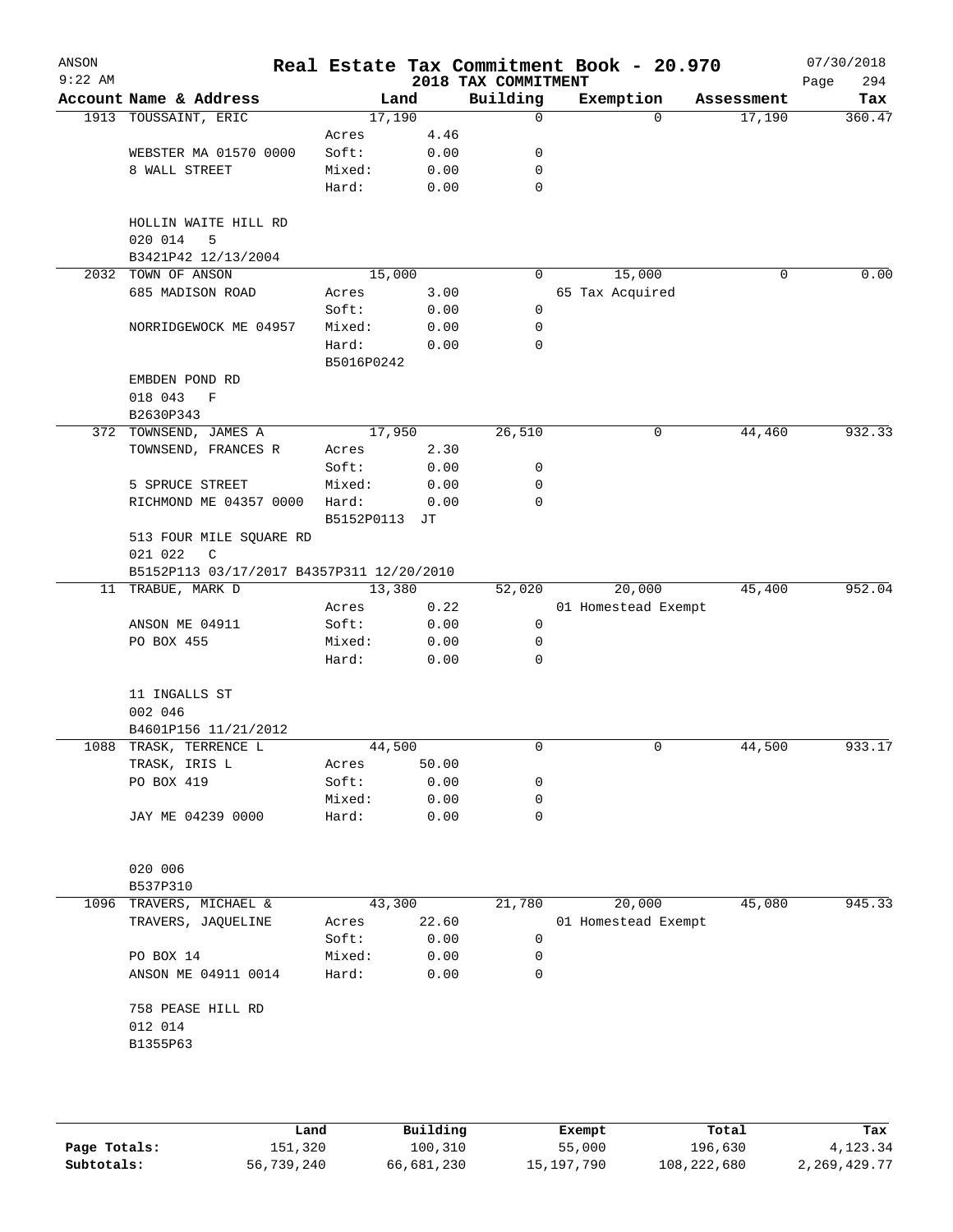| ANSON<br>$9:22$ AM         |                                                |        |                       | 2018 TAX COMMITMENT | Real Estate Tax Commitment Book - 20.970 |                        |            | 07/30/2018<br>295<br>Page  |
|----------------------------|------------------------------------------------|--------|-----------------------|---------------------|------------------------------------------|------------------------|------------|----------------------------|
|                            | Account Name & Address                         |        | Land                  | Building            | Exemption                                |                        | Assessment | Tax                        |
|                            | 4 TRAVERS, SCOTT A &                           |        | 24,600                | 19,420              |                                          | $\Omega$               | 44,020     | 923.10                     |
|                            | LEIGH, LAWRENCE D                              | Acres  | 10.50                 |                     |                                          |                        |            |                            |
|                            | 41 CUSHMAN PL                                  | Soft:  | 0.00                  | 0                   |                                          |                        |            |                            |
|                            |                                                | Mixed: | 0.00                  | 0                   |                                          |                        |            |                            |
|                            | AUBURN ME 04210 4928                           | Hard:  | 0.00                  | 0                   |                                          |                        |            |                            |
|                            | 241 PULLEN CORNER RD<br>018 021<br>$\mathbf I$ |        |                       |                     |                                          |                        |            |                            |
|                            | B3696P33 06/14/2006                            |        |                       |                     |                                          |                        |            |                            |
| 1679                       | TRIPP, BEVERLY E                               |        | 20,530                | 34,890              | 20,000                                   |                        | 35,420     | 742.76                     |
|                            |                                                | Acres  | 1.35                  |                     | 01 Homestead Exempt                      |                        |            |                            |
|                            | NORTH ANSON ME 04958<br>0463                   | Soft:  | 0.00                  | 0                   |                                          |                        |            |                            |
|                            | PO BOX 463                                     | Mixed: | 0.00                  | 0                   |                                          |                        |            |                            |
|                            |                                                | Hard:  | 0.00                  | $\mathbf 0$         |                                          |                        |            |                            |
|                            | 190 FAHI POND RD<br>023 009<br>$\mathbf F$     |        |                       |                     |                                          |                        |            |                            |
|                            | B4431P169 08/19/2011                           |        |                       |                     |                                          |                        |            |                            |
|                            | 1094 TRIPP, DONNA M                            |        | 10,000                | 71,090              | 20,000                                   |                        | 61,090     | 1,281.06                   |
|                            |                                                | Acres  | 0.25                  |                     | 01 Homestead Exempt                      |                        |            |                            |
|                            | ANSON ME 04911 0148                            | Soft:  | 0.00                  | 0                   |                                          |                        |            |                            |
|                            | PO BOX 148                                     | Mixed: | 0.00                  | 0                   |                                          |                        |            |                            |
|                            |                                                | Hard:  | 0.00                  | 0                   |                                          |                        |            |                            |
|                            | 18 SECOND ST<br>001 073                        |        |                       |                     |                                          |                        |            |                            |
|                            | B3677P77 05/12/2006                            |        |                       |                     |                                          |                        |            |                            |
|                            | 1095 TRIPP, DONNA M                            |        | 10,000                | 0                   |                                          | 0                      | 10,000     | 209.70                     |
|                            |                                                | Acres  | 0.25                  |                     |                                          |                        |            |                            |
|                            | ANSON ME 04911 0148                            | Soft:  | 0.00                  | 0                   |                                          |                        |            |                            |
|                            | PO BOX 148                                     | Mixed: | 0.00                  | 0                   |                                          |                        |            |                            |
|                            |                                                | Hard:  | 0.00                  | $\mathbf 0$         |                                          |                        |            |                            |
|                            | 001 074<br>1                                   |        |                       |                     |                                          |                        |            |                            |
|                            | B3677P77 05/12/2006                            |        |                       |                     |                                          |                        |            |                            |
|                            | 1062 TRIPP, MARY                               |        | 25,400                | 21,840              | 20,000                                   |                        | 27,240     | 571.22                     |
|                            | 7 SAINT MARY'S STREET,<br>APT 201              | Acres  | 4.60                  |                     | 01 Homestead Exempt                      |                        |            |                            |
|                            |                                                | Soft:  | 0.00                  | 0                   |                                          |                        |            |                            |
|                            | BIDDEFORD ME 04005                             | Mixed: | 0.00                  | 0                   |                                          |                        |            |                            |
|                            |                                                | Hard:  | 0.00                  | $\mathbf 0$         |                                          |                        |            |                            |
|                            | 148 EMBDEN POND RD                             |        |                       |                     |                                          |                        |            |                            |
|                            | 023 034<br>B                                   |        |                       |                     |                                          |                        |            |                            |
|                            | B1361P307                                      |        |                       |                     |                                          |                        |            |                            |
| 108                        | TRONERUD, ANDY                                 |        | 29,500                | 33,040              |                                          | 0                      | 62,540     | 1,311.46                   |
|                            |                                                | Acres  | 8.00                  |                     |                                          |                        |            |                            |
|                            | SOUTH HAMILTON MA 01982<br>0000                | Soft:  | 0.00                  | 0                   |                                          |                        |            |                            |
|                            | 3 THOMPSON AVENUE<br>8A                        | Mixed: | 0.00                  | 0                   |                                          |                        |            |                            |
|                            |                                                | Hard:  | 0.00                  | $\mathbf 0$         |                                          |                        |            |                            |
|                            | 1061 VALLEY RD<br>020 022<br>Α                 |        |                       |                     |                                          |                        |            |                            |
|                            | B4801P169 06/30/2014 B3051P76                  |        |                       |                     |                                          |                        |            |                            |
|                            |                                                |        |                       |                     |                                          |                        |            |                            |
|                            |                                                | Land   | Building              |                     | Exempt                                   |                        | Total      | Tax                        |
| Page Totals:<br>Subtotals: | 120,030<br>56,859,270                          |        | 180,280<br>66,861,510 |                     | 60,000<br>15, 257, 790                   | 240,310<br>108,462,990 |            | 5,039.30<br>2, 274, 469.07 |
|                            |                                                |        |                       |                     |                                          |                        |            |                            |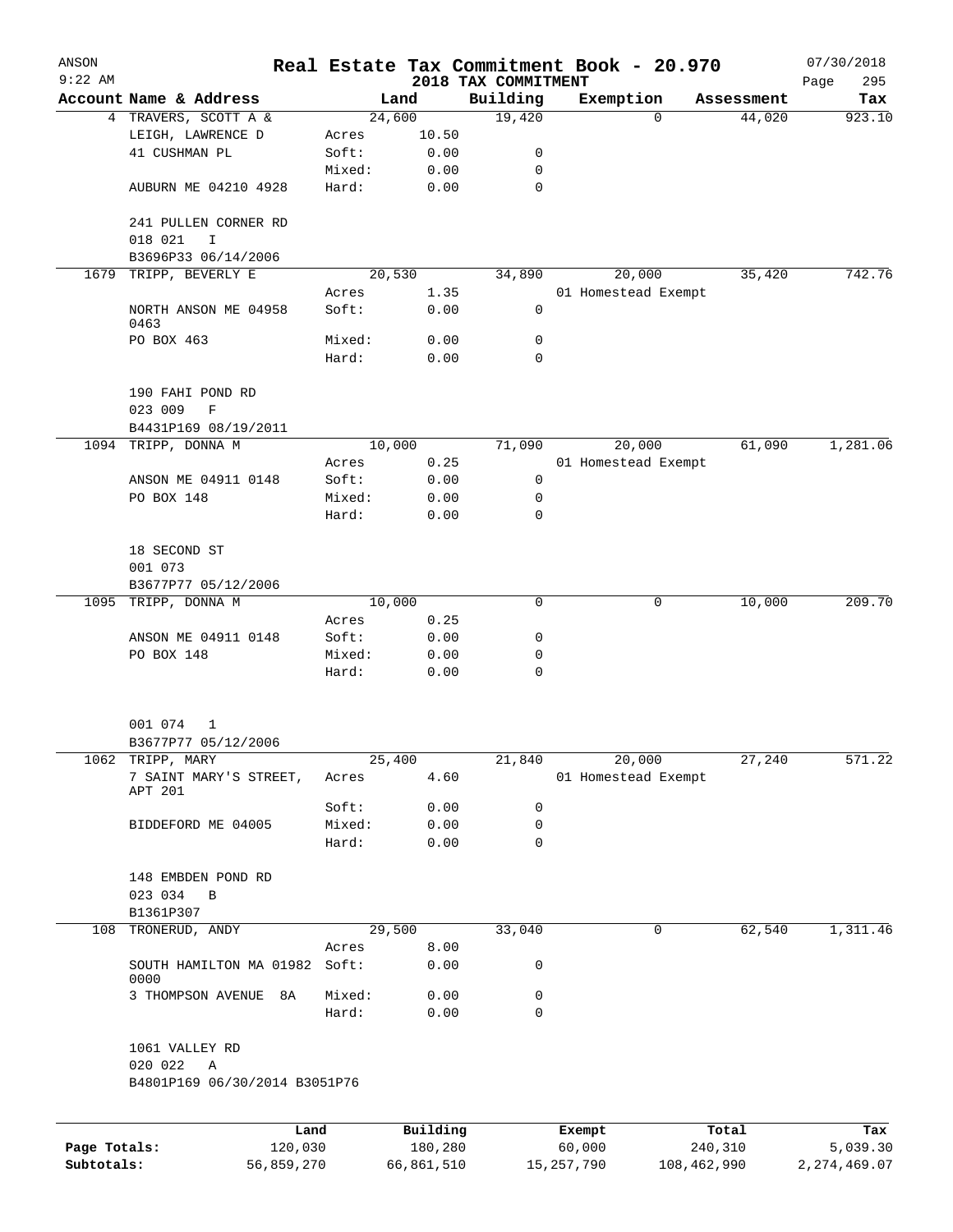| ANSON<br>$9:22$ AM |                                    |                 |          |              | 2018 TAX COMMITMENT | Real Estate Tax Commitment Book - 20.970 |            | 07/30/2018<br>296<br>Page |
|--------------------|------------------------------------|-----------------|----------|--------------|---------------------|------------------------------------------|------------|---------------------------|
|                    | Account Name & Address             |                 | Land     |              | Building            | Exemption                                | Assessment | Tax                       |
|                    | 1911 TRONERUD, ANDY                |                 | 15,350   |              | 0                   | $\Omega$                                 | 15,350     | 321.89                    |
|                    |                                    | Acres           |          | 3.23         |                     |                                          |            |                           |
|                    | SOUTH HAMILTON MA 01982            | Soft:           |          | 0.00         | 0                   |                                          |            |                           |
|                    | 0000<br>3 THOMPSON AVENUE<br>8A    | Mixed:          |          | 0.00         | 0                   |                                          |            |                           |
|                    |                                    | Hard:           |          | 0.00         | 0                   |                                          |            |                           |
|                    |                                    |                 |          |              |                     |                                          |            |                           |
|                    | VALLEY RD                          |                 |          |              |                     |                                          |            |                           |
|                    | 020 014<br>3                       |                 |          |              |                     |                                          |            |                           |
|                    | B4801P169 06/30/2014               |                 |          |              |                     |                                          |            |                           |
|                    | 1612 TROTT, ERIK C                 |                 | 26,410   |              | 58,740              | 0                                        | 85,150     | 1,785.60                  |
|                    | 29 STONES POINT ROAD               | Acres<br>Soft:  |          | 5.27         | 0                   |                                          |            |                           |
|                    | CUSHING ME 04563                   | Mixed:          |          | 0.00<br>0.00 | 0                   |                                          |            |                           |
|                    |                                    | Hard:           |          | 0.00         | 0                   |                                          |            |                           |
|                    |                                    |                 |          |              |                     |                                          |            |                           |
|                    | 99 STARKS RD                       |                 |          |              |                     |                                          |            |                           |
|                    | 010 011<br>$\mathbf{1}$            |                 |          |              |                     |                                          |            |                           |
|                    | B2620P1                            |                 |          |              |                     |                                          |            |                           |
| 1808               | TROTT, KENNETH                     |                 | 26,840   |              | 97,410              | 20,000                                   | 104,250    | 2,186.12                  |
|                    | TROTT, GRETA                       | Acres           |          | 5.56         |                     | 01 Homestead Exempt                      |            |                           |
|                    |                                    | Soft:           |          | 0.00         | 0                   |                                          |            |                           |
|                    | 38 SMITH RD<br>ANSON ME 04911 0000 | Mixed:<br>Hard: |          | 0.00<br>0.00 | 0<br>0              |                                          |            |                           |
|                    |                                    |                 |          |              |                     |                                          |            |                           |
|                    | 38 SMITH RD                        |                 |          |              |                     |                                          |            |                           |
|                    | 010 011<br>3                       |                 |          |              |                     |                                          |            |                           |
|                    | B5060P135 08/10/2016 B1147P73      |                 |          |              |                     |                                          |            |                           |
| 1571               | TRUDEAU, ERIC P                    |                 | 40,300   |              | 80,630              | 20,000                                   | 100,930    | 2,116.50                  |
|                    |                                    | Acres           | 33.00    |              |                     | 01 Homestead Exempt                      |            |                           |
|                    | ANSON ME 04911 0009                | Soft:           |          | 0.00         | 0                   |                                          |            |                           |
|                    | PO BOX 9                           | Mixed:          |          | 0.00         | 0<br>0              |                                          |            |                           |
|                    |                                    | Hard:           |          | 0.00         |                     |                                          |            |                           |
|                    | 139 LLOYD RD                       |                 |          |              |                     |                                          |            |                           |
|                    | 015 003                            |                 |          |              |                     |                                          |            |                           |
|                    | B4610P31 12/19/2012                |                 |          |              |                     |                                          |            |                           |
| $\overline{455}$   | TRUDEAU, ERIC P                    |                 | 13,000   |              | 0                   | 0                                        | 13,000     | 272.61                    |
|                    |                                    | Acres           | 13.00    |              |                     |                                          |            |                           |
|                    | ANSON ME 04911 0009                | Soft:           |          | 0.00         | 0                   |                                          |            |                           |
|                    | PO BOX 9                           | Mixed:          |          | 0.00         | 0                   |                                          |            |                           |
|                    |                                    | Hard:           |          | 0.00         | 0                   |                                          |            |                           |
|                    |                                    |                 |          |              |                     |                                          |            |                           |
|                    | 015 004                            |                 |          |              |                     |                                          |            |                           |
|                    | B4437P212 08/23/2011               |                 |          |              |                     |                                          |            |                           |
|                    | 1609 TRUDEAU, JESSE                |                 | 23,400   |              | 55,900              | 20,000                                   | 59,300     | 1,243.52                  |
|                    | 85 LLOYD ROAD                      | Acres           |          | 6.90         |                     | 01 Homestead Exempt                      |            |                           |
|                    |                                    | Soft:           |          | 0.00         | 0                   |                                          |            |                           |
|                    | ANSON ME 04911 3351                | Mixed:          |          | 0.00         | 0                   |                                          |            |                           |
|                    |                                    | Hard:           |          | 0.00         | 0                   |                                          |            |                           |
|                    | 85 LLOYD RD                        |                 |          |              |                     |                                          |            |                           |
|                    | 015 003A                           |                 |          |              |                     |                                          |            |                           |
|                    | B4573P287 09/07/2012               |                 |          |              |                     |                                          |            |                           |
|                    |                                    |                 |          |              |                     |                                          |            |                           |
|                    |                                    |                 |          |              |                     |                                          |            |                           |
|                    |                                    |                 |          |              |                     |                                          |            |                           |
|                    |                                    | Land            | Building |              |                     | Exempt                                   | Total      | Tax                       |

|              | Land       | Building   | Exempt     | Total       | тах          |
|--------------|------------|------------|------------|-------------|--------------|
| Page Totals: | 145,300    | 292,680    | 60,000     | 377,980     | 7.926.24     |
| Subtotals:   | 57,004,570 | 67,154,190 | 15,317,790 | 108,840,970 | 2,282,395.31 |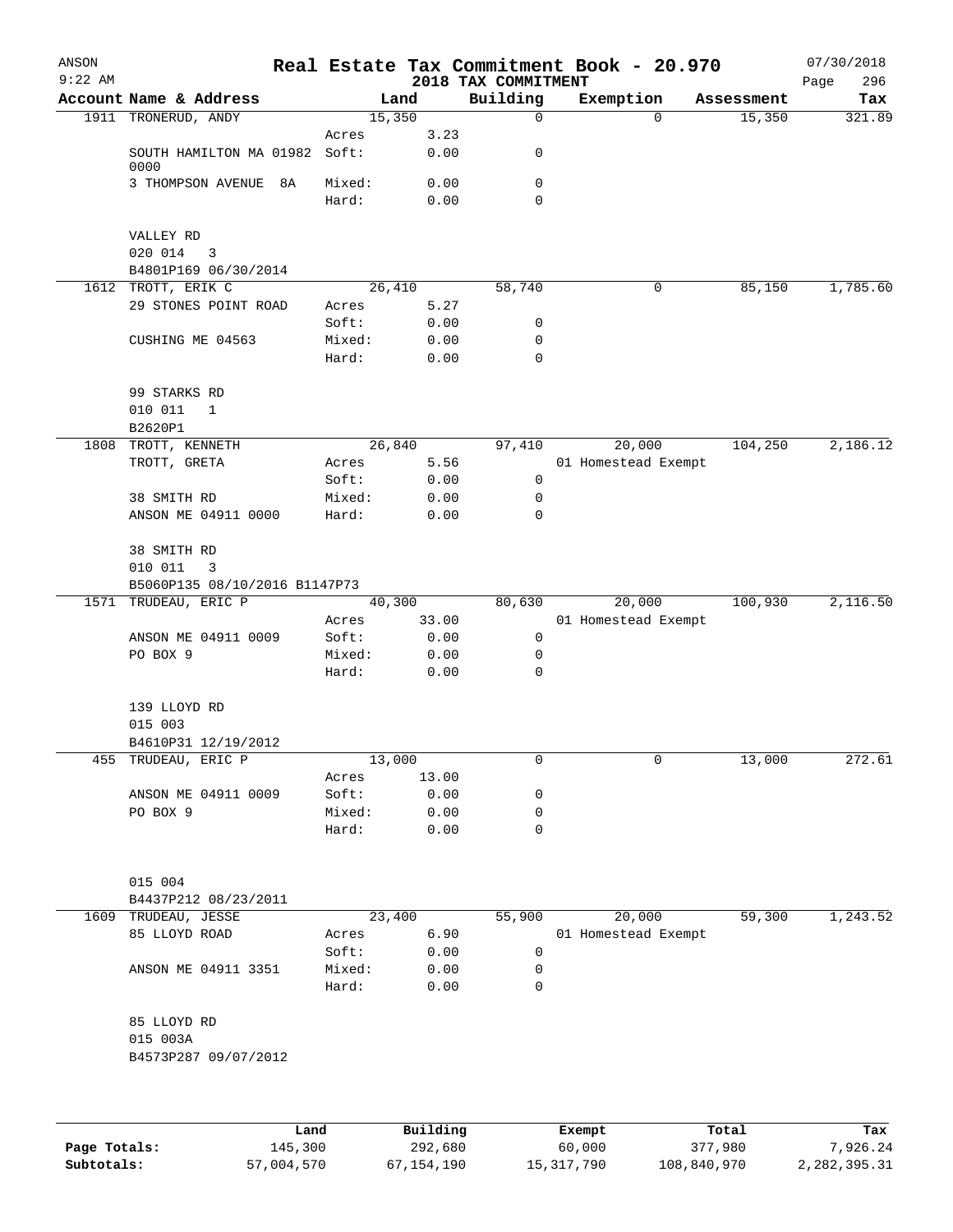| ANSON<br>$9:22$ AM |                                          |                 |              | 2018 TAX COMMITMENT | Real Estate Tax Commitment Book - 20.970 |            | 07/30/2018<br>297<br>Page |
|--------------------|------------------------------------------|-----------------|--------------|---------------------|------------------------------------------|------------|---------------------------|
|                    | Account Name & Address                   |                 | Land         | Building            | Exemption                                | Assessment | Tax                       |
|                    | 1335 TRUDEAU, JON                        | 27,800          |              | 36,520              | 0                                        | 64,320     | 1,348.79                  |
|                    | TRUDEAU, DARYN P                         | Acres           | 6.30         |                     |                                          |            |                           |
|                    |                                          | Soft:           | 0.00         | 0                   |                                          |            |                           |
|                    | PO BOX 325                               | Mixed:          | 0.00         | 0                   |                                          |            |                           |
|                    | WOODSTOCK CT 06281 0000 Hard:            |                 | 0.00         | $\mathbf 0$         |                                          |            |                           |
|                    | 166 GREENLEAF RD<br>013 022<br>7         |                 |              |                     |                                          |            |                           |
|                    | B4058P16 09/29/2008                      |                 |              |                     |                                          |            |                           |
|                    | 1823 TRUDEAU, ROBERT L                   | 31,200          |              | 78,980              | 20,000                                   | 90,180     | 1,891.07                  |
|                    | TRUDEAU, JANET M                         | Acres           | 9.70         |                     | 01 Homestead Exempt                      |            |                           |
|                    |                                          | Soft:           | 0.00         | 0                   |                                          |            |                           |
|                    | 115A HOLLIN WAITE HILL<br>RD             | Mixed:          | 0.00         | 0                   |                                          |            |                           |
|                    | ANSON ME 04911                           | Hard:           | 0.00         | 0                   |                                          |            |                           |
|                    | 115 A HOLLIN WAITE HILL                  |                 |              |                     |                                          |            |                           |
|                    | 014 045<br>Α                             |                 |              |                     |                                          |            |                           |
|                    | B3779P290 12/01/2006                     |                 |              |                     |                                          |            |                           |
| 430                | TUCCI, JAMES A JR                        | 10,000          |              | 44,980              | 0                                        | 54,980     | 1,152.93                  |
|                    | TUCCI, CYNTHIA R                         | Acres           | 0.25         |                     |                                          |            |                           |
|                    | PO BOX 97                                | Soft:           | 0.00         | 0                   |                                          |            |                           |
|                    |                                          | Mixed:          | 0.00         | 0                   |                                          |            |                           |
|                    | ANSON ME 04911                           | Hard:           | 0.00         | $\mathbf 0$         |                                          |            |                           |
|                    | 14 SECOND ST                             |                 |              |                     |                                          |            |                           |
|                    | 001 072<br>B2783P77                      |                 |              |                     |                                          |            |                           |
| 1200               | TUCCI, JAMES A SR                        | 11,830          |              | 58,460              | 0                                        | 70,290     | 1,473.98                  |
|                    | PO BOX 234                               |                 | 0.35         |                     |                                          |            |                           |
|                    |                                          | Acres           |              |                     |                                          |            |                           |
|                    |                                          | Soft:           | 0.00         | 0                   |                                          |            |                           |
|                    | ANSON ME 04911 0234                      | Mixed:<br>Hard: | 0.00<br>0.00 | 0<br>$\mathbf 0$    |                                          |            |                           |
|                    | 23 SECOND ST<br>001 063                  |                 |              |                     |                                          |            |                           |
|                    | B5133P101 02/17/2017                     |                 |              |                     |                                          |            |                           |
|                    | 571 TUCKER, PATRICIA                     | 21,500          |              |                     | 0                                        |            | 694.74                    |
|                    | 415 EMBDEN POND ROAD                     |                 |              | 11,630              |                                          | 33,130     |                           |
|                    |                                          | Acres<br>Soft:  | 2.00<br>0.00 | 0                   |                                          |            |                           |
|                    |                                          |                 |              | 0                   |                                          |            |                           |
|                    | NORTH ANSON ME 04958                     | Mixed:<br>Hard: | 0.00<br>0.00 | 0                   |                                          |            |                           |
|                    | 415 EMBDEN POND RD                       | B5036P091       |              |                     |                                          |            |                           |
|                    | 023 026<br>$\mathbb{C}$ 3                |                 |              |                     |                                          |            |                           |
|                    | B5036P91 06/10/2016 B4720P118 10/09/2013 |                 |              |                     |                                          |            |                           |
|                    | 474 TURCOTTE, ALFRED                     |                 | 8,000        | 39,020              | 0                                        | 47,020     | 986.01                    |
|                    |                                          | Acres           | 0.16         |                     |                                          |            |                           |
|                    | SOLON ME 04979 0244                      | Soft:           | 0.00         | 0                   |                                          |            |                           |
|                    | PO BOX 244                               | Mixed:          | 0.00         | 0                   |                                          |            |                           |
|                    |                                          | Hard:           | 0.00         | 0                   |                                          |            |                           |
|                    | 93 MAIN ST                               |                 |              |                     |                                          |            |                           |
|                    | 001 043<br>B2677P182                     |                 |              |                     |                                          |            |                           |
|                    |                                          |                 |              |                     |                                          |            |                           |
|                    |                                          |                 |              |                     |                                          |            |                           |
|                    |                                          |                 |              |                     |                                          |            |                           |

|              | Land       | Building   | Exempt     | Total       | Tax          |
|--------------|------------|------------|------------|-------------|--------------|
| Page Totals: | 110,330    | 269,590    | 20,000     | 359,920     | 7.547.52     |
| Subtotals:   | 57,114,900 | 67,423,780 | 15,337,790 | 109,200,890 | 2,289,942.83 |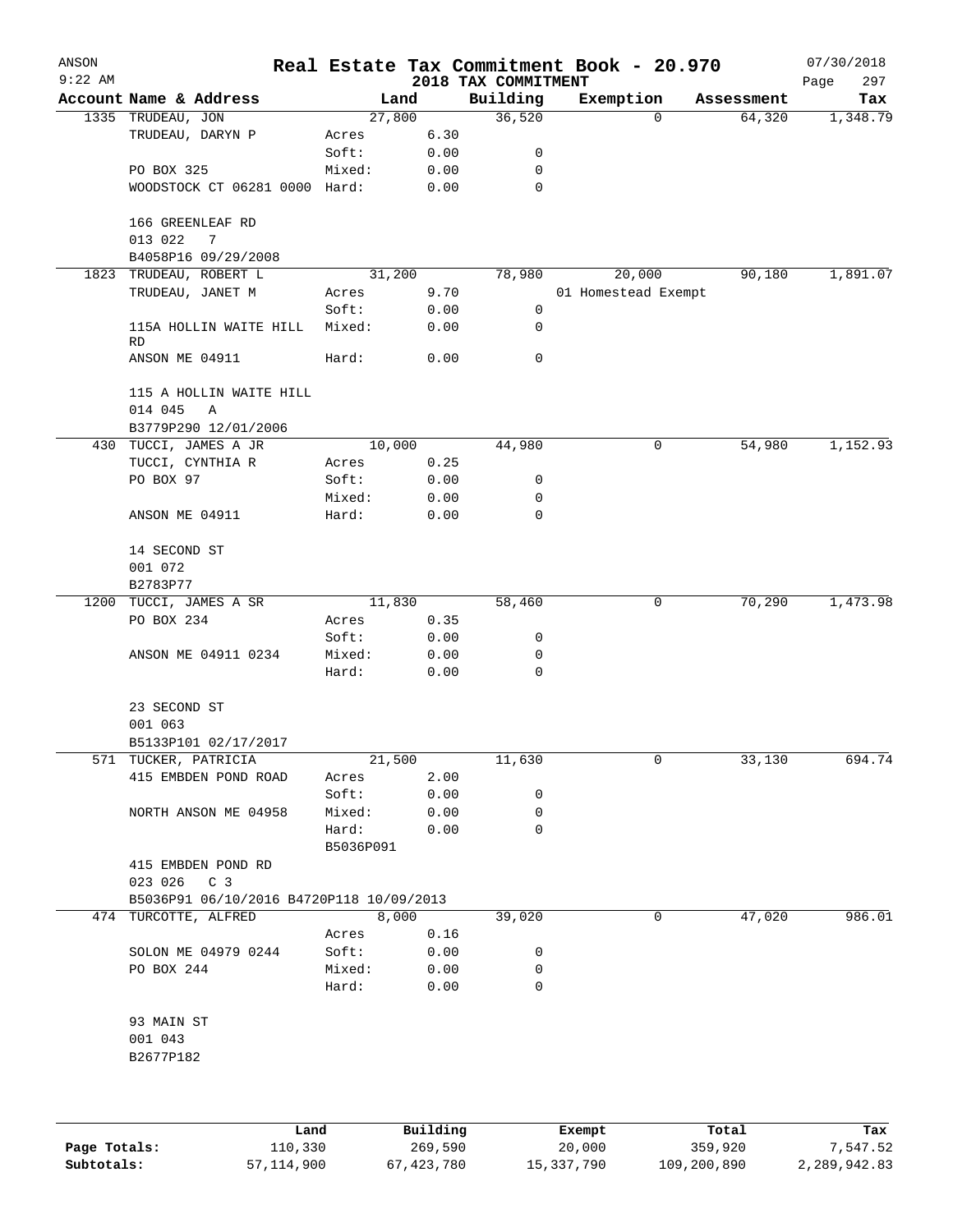| ANSON<br>$9:22$ AM |                                |            |          | 2018 TAX COMMITMENT | Real Estate Tax Commitment Book - 20.970     |            | 07/30/2018<br>298 |
|--------------------|--------------------------------|------------|----------|---------------------|----------------------------------------------|------------|-------------------|
|                    | Account Name & Address         |            | Land     | Building            | Exemption                                    | Assessment | Page<br>Tax       |
|                    | 1104 TURCOTTE, PETER A         |            | 8,720    | 32,280              | 20,000                                       | 21,000     | 440.37            |
|                    | TURCOTTE, SHEILA A             | Acres      | 0.19     |                     | 01 Homestead Exempt                          |            |                   |
|                    | 10 MAIN STREET                 | Soft:      | 0.00     | 0                   |                                              |            |                   |
|                    |                                | Mixed:     | 0.00     | 0                   |                                              |            |                   |
|                    | ANSON ME 04911                 | Hard:      | 0.00     | $\mathbf 0$         |                                              |            |                   |
|                    |                                | B4935P049  | JТ       |                     |                                              |            |                   |
|                    | 10 MAIN ST                     |            |          |                     |                                              |            |                   |
|                    | 001 118                        |            |          |                     |                                              |            |                   |
|                    | B4935P49 07/28/2015            |            |          |                     |                                              |            |                   |
|                    | 985 TURCOTTE, SHEILA A         |            | 4,800    | 0                   | 0                                            | 4,800      | 100.66            |
|                    | TURCOTTE, PETER A              | Acres      | 0.19     |                     |                                              |            |                   |
|                    | 10 MAIN STREET                 | Soft:      | 0.00     | 0                   |                                              |            |                   |
|                    |                                | Mixed:     | 0.00     | 0                   |                                              |            |                   |
|                    | ANSON ME 04911                 | Hard:      | 0.00     | 0                   |                                              |            |                   |
|                    |                                | B4938P0216 |          |                     |                                              |            |                   |
|                    | 12 MAIN ST                     |            |          |                     |                                              |            |                   |
|                    | 001 119                        |            |          |                     |                                              |            |                   |
|                    | B4938P216 07/31/2015           |            |          |                     |                                              |            |                   |
|                    | 218 TURGEON, GARRY L           |            | 12,810   | 60,480              | 0                                            | 73,290     | 1,536.89          |
|                    | TURGEON, JUDITH L              | Acres      | 0.41     |                     |                                              |            |                   |
|                    | 43 ELM STREET                  | Soft:      | 0.00     | 0                   |                                              |            |                   |
|                    |                                | Mixed:     | 0.00     | 0                   |                                              |            |                   |
|                    | NORTH ANSON ME 04958           | Hard:      | 0.00     | 0                   |                                              |            |                   |
|                    |                                |            |          |                     |                                              |            |                   |
|                    | 43 ELM ST                      |            |          |                     |                                              |            |                   |
|                    | 006 043                        |            |          |                     |                                              |            |                   |
|                    | B4825P188 08/29/2014           |            |          |                     |                                              |            |                   |
|                    | 1101 TURNER, DEBRA D           |            | 42,000   | 73,390              | 20,000                                       | 95,390     | 2,000.33          |
|                    | TURNER, DAVID W                | Acres      | 25.00    |                     | 01 Homestead Exempt                          |            |                   |
|                    |                                | Soft:      | 0.00     | 0                   |                                              |            |                   |
|                    | 118 FOUR MILE SQUARE RD Mixed: |            | 0.00     | 0                   |                                              |            |                   |
|                    | ANSON ME 04911 0000            | Hard:      | 0.00     | 0                   |                                              |            |                   |
|                    |                                |            |          |                     |                                              |            |                   |
|                    | 118 FOUR MILE SQUARE RD        |            |          |                     |                                              |            |                   |
|                    | 021 025<br>$\mathsf C$         |            |          |                     |                                              |            |                   |
|                    | B2556P178 B1590P178            |            |          |                     |                                              |            |                   |
|                    | 1103 TURNER, GERALD H          |            | 10,200   | 70,850              | 26,000                                       | 55,050     | 1,154.40          |
|                    |                                |            | 0.26     |                     |                                              |            |                   |
|                    |                                | Acres      | 0.00     |                     | 01 Homestead Exempt<br>0 02 Resident Veteran |            |                   |
|                    | NORTH ANSON ME 04958<br>0035   | Soft:      |          |                     |                                              |            |                   |
|                    | PO BOX 35                      | Mixed:     | 0.00     | 0                   |                                              |            |                   |
|                    |                                | Hard:      | 0.00     | 0                   |                                              |            |                   |
|                    |                                |            |          |                     |                                              |            |                   |
|                    | 14 WATER ST                    |            |          |                     |                                              |            |                   |
|                    | 006 037                        |            |          |                     |                                              |            |                   |
|                    | B818P55                        |            |          |                     |                                              |            |                   |
|                    | 94 TURNER, JOSHUA L            |            | 11,660   | 27,020              | 0                                            | 38,680     | 811.12            |
|                    | TURNER, CHRISTINA L            | Acres      | 0.34     |                     |                                              |            |                   |
|                    |                                | Soft:      | 0.00     | 0                   |                                              |            |                   |
|                    | PO BOX 567                     | Mixed:     | 0.00     | 0                   |                                              |            |                   |
|                    | ANSON ME 04911 0567            | Hard:      | 0.00     | 0                   |                                              |            |                   |
|                    |                                |            |          |                     |                                              |            |                   |
|                    | 9 SPEAR HILL RD                |            |          |                     |                                              |            |                   |
|                    | 001 104                        |            |          |                     |                                              |            |                   |
|                    | B4728P329 10/25/2013           |            |          |                     |                                              |            |                   |
|                    |                                |            |          |                     |                                              |            |                   |
|                    |                                |            |          |                     |                                              |            |                   |
|                    |                                |            |          |                     |                                              |            |                   |
|                    |                                |            | Building |                     |                                              | Total      |                   |
|                    | Land                           |            |          |                     | Exempt                                       |            | Tax               |

|              | Lanu       | <b>Building</b> | вхешрс     | TOLAT       | 1 ax         |
|--------------|------------|-----------------|------------|-------------|--------------|
| Page Totals: | 90,190     | 264,020         | 66,000     | 288,210     | 6,043.77     |
| Subtotals:   | 57,205,090 | 67,687,800      | 15,403,790 | 109,489,100 | 2,295,986.60 |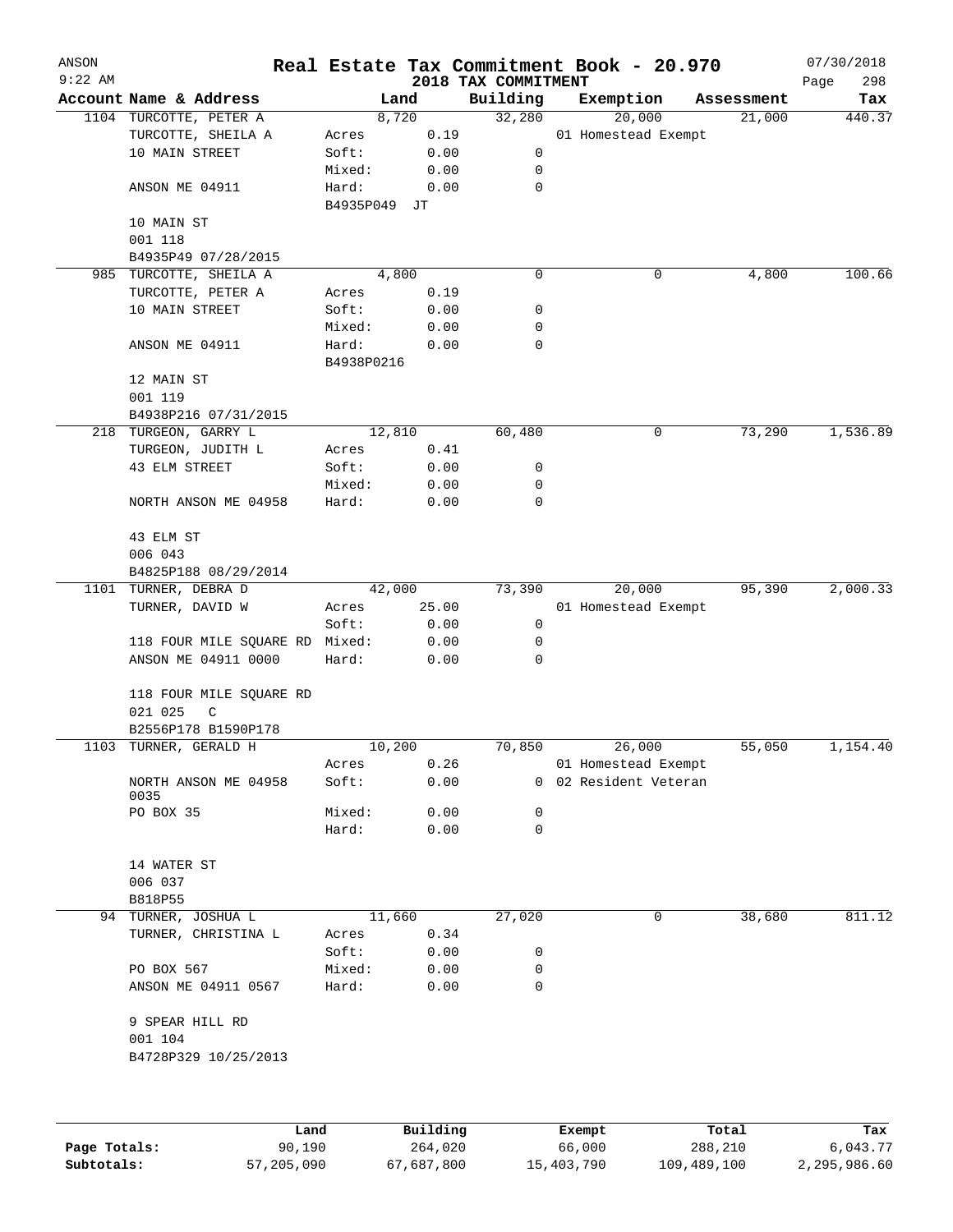| ANSON<br>$9:22$ AM |                        |        |        | 2018 TAX COMMITMENT | Real Estate Tax Commitment Book - 20.970 |            | 07/30/2018<br>299<br>Page |
|--------------------|------------------------|--------|--------|---------------------|------------------------------------------|------------|---------------------------|
|                    | Account Name & Address |        | Land   | Building            | Exemption                                | Assessment | Tax                       |
|                    | 1777 TURNER, LAWRENCE  |        | 18,970 | 114,870             | 20,000                                   | 113,840    | 2,387.22                  |
|                    | TURNER, DEBRA J        | Acres  | 0.90   |                     | 01 Homestead Exempt                      |            |                           |
|                    |                        | Soft:  | 0.00   | 0                   |                                          |            |                           |
|                    | PO BOX 356             | Mixed: | 0.00   | 0                   |                                          |            |                           |
|                    | ANSON ME 04911 0356    | Hard:  | 0.00   | 0                   |                                          |            |                           |
|                    | 155 MAIN ST            |        |        |                     |                                          |            |                           |
|                    | 002 056                |        |        |                     |                                          |            |                           |
|                    | B2714P156              |        |        |                     |                                          |            |                           |
| 996                | TURNER, PHILIP         |        | 8,490  | 0                   | 0                                        | 8,490      | 178.04                    |
|                    |                        | Acres  | 0.18   |                     |                                          |            |                           |
|                    | ANSON ME 04911 0057    | Soft:  | 0.00   | 0                   |                                          |            |                           |
|                    | PO BOX 57              | Mixed: | 0.00   | 0                   |                                          |            |                           |
|                    |                        | Hard:  | 0.00   | $\mathbf 0$         |                                          |            |                           |
|                    | 75 MAIN ST             |        |        |                     |                                          |            |                           |
|                    | 001 091                |        |        |                     |                                          |            |                           |
|                    | B4659P22 05/13/2013    |        |        |                     |                                          |            |                           |
|                    | 1105 TURNER, PHILIP W  |        | 9,590  | 48,820              | 20,000                                   | 38,410     | 805.46                    |
|                    |                        | Acres  | 0.23   |                     | 01 Homestead Exempt                      |            |                           |
|                    | ANSON ME 04911 0057    | Soft:  | 0.00   | 0                   |                                          |            |                           |
|                    | PO BOX 57              | Mixed: | 0.00   | 0                   |                                          |            |                           |
|                    |                        | Hard:  | 0.00   | 0                   |                                          |            |                           |
|                    | 34 BOW ST              |        |        |                     |                                          |            |                           |
|                    | 003 037                |        |        |                     |                                          |            |                           |
|                    | B1415P181              |        |        |                     |                                          |            |                           |
|                    | 1688 TURNER, PHILIP W  |        | 10,390 | 0                   | 0                                        | 10,390     | 217.88                    |
|                    |                        | Acres  | 0.27   |                     |                                          |            |                           |
|                    | ANSON ME 04911 0057    | Soft:  | 0.00   | 0                   |                                          |            |                           |
|                    | PO BOX 57              | Mixed: | 0.00   | 0                   |                                          |            |                           |
|                    |                        | Hard:  | 0.00   | $\mathbf 0$         |                                          |            |                           |
|                    | 49 RANDALL ST          |        |        |                     |                                          |            |                           |
|                    | 003 036<br>Α           |        |        |                     |                                          |            |                           |
|                    | B4257P210 03/09/2010   |        |        |                     |                                          |            |                           |
|                    | 1705 TURNER, PHILIP W  |        | 13,590 | 0                   | 0                                        | 13,590     | 284.98                    |
|                    |                        | Acres  | 0.23   |                     |                                          |            |                           |
|                    | ANSON ME 04911 0057    | Soft:  | 0.00   | 0                   |                                          |            |                           |
|                    | PO BOX 57              | Mixed: | 0.00   | 0                   |                                          |            |                           |
|                    |                        | Hard:  | 0.00   | 0                   |                                          |            |                           |
|                    | 45 RANDALL ST          |        |        |                     |                                          |            |                           |
|                    | 003 036<br>D           |        |        |                     |                                          |            |                           |
|                    | B4257P210 03/09/2010   |        |        |                     |                                          |            |                           |
|                    | 1106 TURNER, RANDALL P |        | 16,610 | 54,240              | 20,000                                   | 50,850     | 1,066.32                  |
|                    | TURNER, LISA L         | Acres  | 0.69   |                     | 01 Homestead Exempt                      |            |                           |
|                    |                        | Soft:  | 0.00   | 0                   |                                          |            |                           |
|                    | PO BOX 355             | Mixed: | 0.00   | 0                   |                                          |            |                           |
|                    | ANSON ME 04911 0355    | Hard:  | 0.00   | 0                   |                                          |            |                           |
|                    | 46 SPEAR HILL RD       |        |        |                     |                                          |            |                           |
|                    | 003 007                |        |        |                     |                                          |            |                           |
|                    | B1207P11               |        |        |                     |                                          |            |                           |
|                    |                        |        |        |                     |                                          |            |                           |
|                    |                        |        |        |                     |                                          |            |                           |
|                    |                        |        |        |                     |                                          |            |                           |

|              | Land         | Building   | Exempt     | Total       | Tax          |
|--------------|--------------|------------|------------|-------------|--------------|
| Page Totals: | 77,640       | 217,930    | 60,000     | 235,570     | 4,939.90     |
| Subtotals:   | 57, 282, 730 | 67,905,730 | 15,463,790 | 109,724,670 | 2,300,926.50 |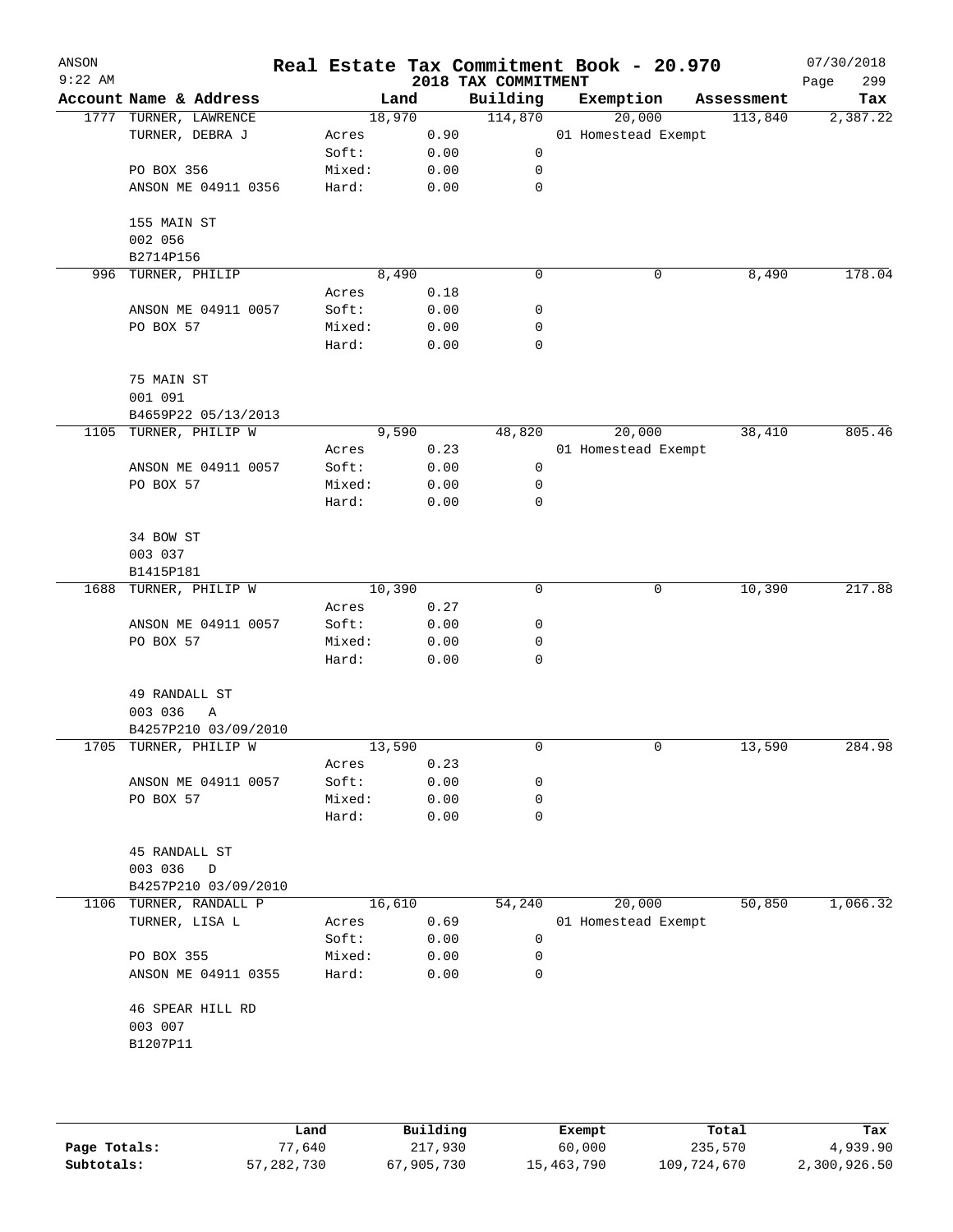| ANSON<br>$9:22$ AM |                                           |            |                     |            |                                 | Real Estate Tax Commitment Book - 20.970 |             |            | 07/30/2018         |
|--------------------|-------------------------------------------|------------|---------------------|------------|---------------------------------|------------------------------------------|-------------|------------|--------------------|
|                    | Account Name & Address                    |            |                     | Land       | 2018 TAX COMMITMENT<br>Building | Exemption                                |             | Assessment | 300<br>Page<br>Tax |
|                    | 975 TURNER, VINTON B &                    |            | 12,650              |            | 7,560                           |                                          | $\Omega$    | 20, 210    | 423.80             |
|                    | BASLEY, NANCY A                           |            | Acres               | 17.60      |                                 |                                          |             |            |                    |
|                    |                                           |            | Soft:               | 0.00       | 0                               |                                          |             |            |                    |
|                    | 47 GROTON SCHOOL RD                       |            | Mixed:              | 16.00      | 2,752                           |                                          |             |            |                    |
|                    | AYER MA 01432 0000                        |            | Hard:               | 0.00       | 0                               |                                          |             |            |                    |
|                    |                                           |            | TREE GROWTH         |            |                                 |                                          |             |            |                    |
|                    | 024 030                                   |            |                     |            |                                 |                                          |             |            |                    |
|                    | B2516P276                                 |            |                     |            |                                 |                                          |             |            |                    |
|                    | 1244 TYNER COWPER, CHERYL A               |            | 27,700              |            | 29,770                          | 20,000                                   |             | 37,470     | 785.75             |
|                    | PO BOX 116                                |            | Acres               | 8.00       |                                 | 01 Homestead Exempt                      |             |            |                    |
|                    |                                           |            | Soft:               | 0.00       | 0                               |                                          |             |            |                    |
|                    | ANSON ME 04911 0116                       |            | Mixed:              | 0.00       | 0                               |                                          |             |            |                    |
|                    |                                           |            | Hard:               | 0.00       | $\Omega$                        |                                          |             |            |                    |
|                    | 50 FOUR MILE SQUARE RD                    |            |                     |            |                                 |                                          |             |            |                    |
|                    | 021 006                                   |            |                     |            |                                 |                                          |             |            |                    |
|                    | B4284P44 06/16/2010                       |            |                     |            |                                 |                                          |             |            |                    |
|                    | 461 U.S. BANK N.A. AS<br>TRUSTEE          |            |                     | 7,750      | 66,940                          |                                          | 0           | 74,690     | 1,566.25           |
|                    | C/ PHH MORTGAGE                           |            | Acres               | 0.15       |                                 |                                          |             |            |                    |
|                    | CORPORATION<br>1 MORTGAGE WAY             |            | Soft:               | 0.00       | 0                               |                                          |             |            |                    |
|                    |                                           |            | Mixed:              | 0.00       | 0                               |                                          |             |            |                    |
|                    |                                           |            |                     |            |                                 |                                          |             |            |                    |
|                    | MOUNT LAUREL NJ 08054                     |            | Hard:<br>B5241P0237 | 0.00       | $\mathbf 0$                     |                                          |             |            |                    |
|                    | 12 MADISON ST                             |            |                     |            |                                 |                                          |             |            |                    |
|                    | 006 093                                   |            |                     |            |                                 |                                          |             |            |                    |
|                    | B5241P237 12/14/2017 B3343P309 07/15/2004 |            |                     |            |                                 |                                          |             |            |                    |
|                    | 280 UNGER, GREGORY                        |            | 49,000              |            | 0                               |                                          | 0           | 49,000     | 1,027.53           |
|                    | 15 MILL STREET                            |            | Acres               | 59.00      |                                 |                                          |             |            |                    |
|                    |                                           |            | Soft:               | 0.00       | 0                               |                                          |             |            |                    |
|                    | BERKLEY MA 02779 0000                     |            | Mixed:              | 0.00       | 0                               |                                          |             |            |                    |
|                    |                                           |            | Hard:               | 0.00       | 0                               |                                          |             |            |                    |
|                    |                                           |            | B5147P0156          |            |                                 |                                          |             |            |                    |
|                    | 013 005                                   |            |                     |            |                                 |                                          |             |            |                    |
|                    | B5147P156 04/13/2017 B3949P97 12/11/2007  |            |                     |            |                                 |                                          |             |            |                    |
| 1557               | VAILLANCOURT, PAMELA                      |            | 68,500              |            | 70,360                          | 20,000                                   |             | 118,860    | 2,492.49           |
|                    | 110 CROSS RD                              |            | Acres               | 81.00      |                                 | 01 Homestead Exempt                      |             |            |                    |
|                    |                                           |            | Soft:               | 0.00       | 0                               |                                          |             |            |                    |
|                    | ANSON ME 04911 0000                       |            | Mixed:              | 0.00       | 0                               |                                          |             |            |                    |
|                    |                                           |            | Hard:               | 0.00       | 0                               |                                          |             |            |                    |
|                    | 110 CROSS RD                              |            |                     |            |                                 |                                          |             |            |                    |
|                    | 011 035                                   |            |                     |            |                                 |                                          |             |            |                    |
|                    | B3344P323 07/19/2004 B1145P126            |            |                     |            |                                 |                                          |             |            |                    |
|                    | 1108 VAILLANCOURT, RINO                   |            | 21,500              |            | 114,300                         | 20,000                                   |             | 115,800    | 2,428.33           |
|                    |                                           |            | Acres               | 2.00       |                                 | 01 Homestead Exempt                      |             |            |                    |
|                    | ANSON ME 04911 0127                       |            | Soft:               | 0.00       | 0                               |                                          |             |            |                    |
|                    | PO BOX 127                                |            | Mixed:              | 0.00       | 0                               |                                          |             |            |                    |
|                    |                                           |            | Hard:               | 0.00       | 0                               |                                          |             |            |                    |
|                    | 120 WEST MILLS RD                         |            |                     |            |                                 |                                          |             |            |                    |
|                    | 010 012<br>C<br>B1021P898                 |            |                     |            |                                 |                                          |             |            |                    |
|                    |                                           |            |                     |            |                                 |                                          |             |            |                    |
|                    |                                           | Land       |                     | Building   |                                 | Exempt                                   |             | Total      | Tax                |
| Page Totals:       |                                           | 187,100    |                     | 288,930    |                                 | 60,000                                   |             | 416,030    | 8,724.15           |
| Subtotals:         |                                           | 57,469,830 |                     | 68,194,660 |                                 | 15,523,790                               | 110,140,700 |            | 2,309,650.65       |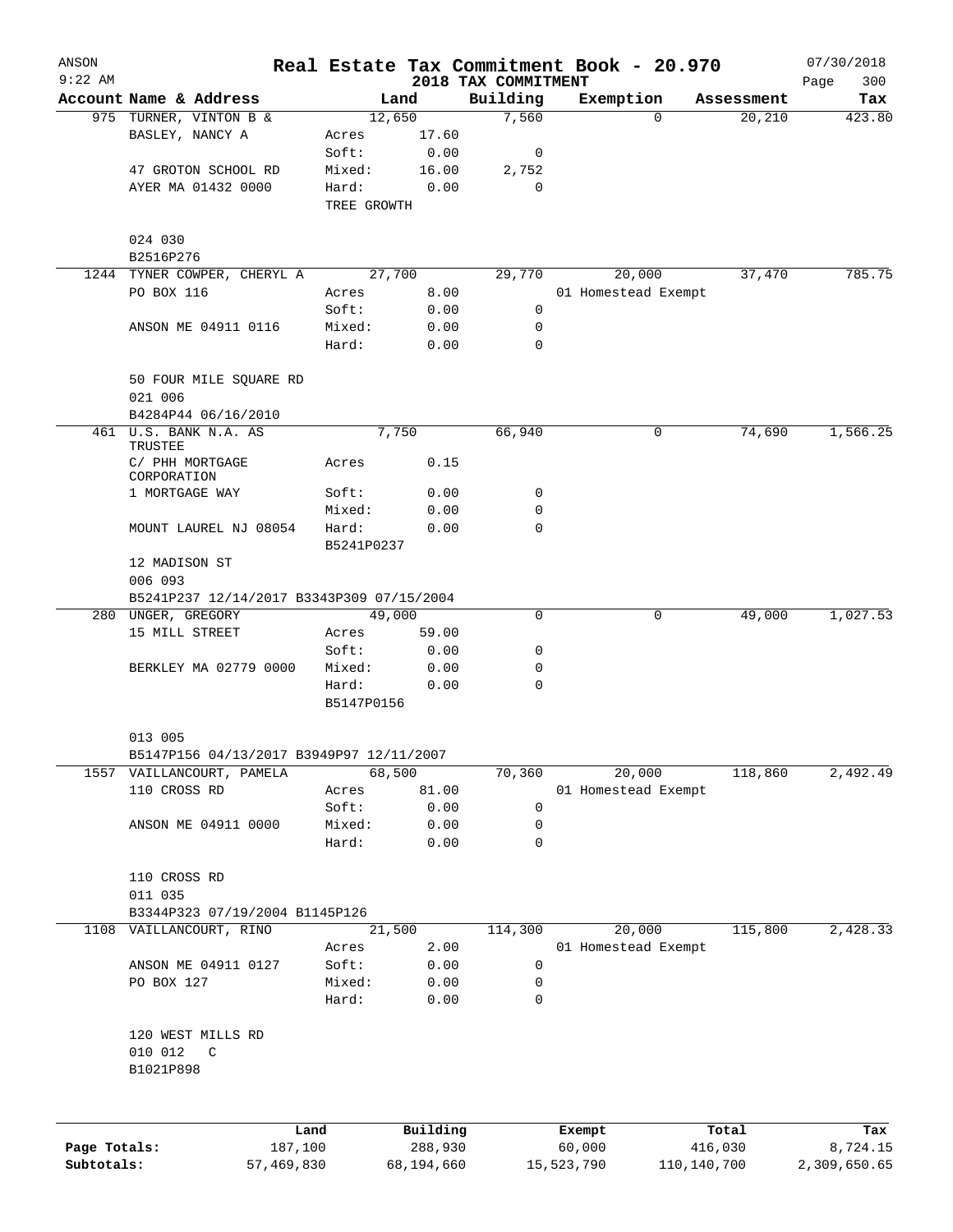| ANSON     |                             |                 |              |                                 | Real Estate Tax Commitment Book - 20.970 |            | 07/30/2018         |
|-----------|-----------------------------|-----------------|--------------|---------------------------------|------------------------------------------|------------|--------------------|
| $9:22$ AM | Account Name & Address      | Land            |              | 2018 TAX COMMITMENT<br>Building | Exemption                                | Assessment | Page<br>301<br>Tax |
|           | 824 VAN GULICK, JOHN D      | 32,600          |              | 44,090                          | 20,000                                   | 56,690     | 1,188.79           |
|           |                             | Acres           | 11.10        |                                 | 01 Homestead Exempt                      |            |                    |
|           | ANSON ME 04911              | Soft:           | 0.00         | 0                               |                                          |            |                    |
|           | 204 GREENLEAF RD            | Mixed:          | 0.00         | 0                               |                                          |            |                    |
|           |                             | Hard:           | 0.00         | 0                               |                                          |            |                    |
|           | 204 GREENLEAF RD            |                 |              |                                 |                                          |            |                    |
|           | 013 022<br>4                |                 |              |                                 |                                          |            |                    |
|           | B4422P102 04/21/2011        |                 |              |                                 |                                          |            |                    |
|           | 65 VAN KIRK, HENRIETTA      | 20,750          |              | 0                               | 0                                        | 20,750     | 435.13             |
|           |                             | Acres           | 1.50         |                                 |                                          |            |                    |
|           | NORTH ANSON ME 04958        | Soft:           | 0.00         | 0                               |                                          |            |                    |
|           | 6 CARRABASSETT ROAD         | Mixed:<br>Hard: | 0.00<br>0.00 | 0<br>$\mathbf 0$                |                                          |            |                    |
|           |                             |                 |              |                                 |                                          |            |                    |
|           | 022 019                     |                 |              |                                 |                                          |            |                    |
|           | B4021P79 07/08/2008         |                 |              |                                 |                                          |            |                    |
|           | 1240 VAN KIRK, MARK         |                 | 0            | 30,470                          | 20,000                                   | 10,470     | 219.56             |
|           | VAN KIRK, HENRIETTA         |                 |              |                                 | 01 Homestead Exempt                      |            |                    |
|           | 6 CARRABASSETT ROAD         |                 |              |                                 |                                          |            |                    |
|           | NORTH ANSON ME 04958        |                 |              |                                 |                                          |            |                    |
|           | 7305                        |                 |              |                                 |                                          |            |                    |
|           |                             |                 |              |                                 |                                          |            |                    |
|           | 6 CARRABASSETT RD           |                 |              |                                 |                                          |            |                    |
|           | 022 019<br>ON               |                 |              |                                 |                                          |            |                    |
| 1465      | VARTANIAN, WENDY JEAN       | 34,500          |              | 78,630                          | 0                                        | 113,130    | 2,372.34           |
|           | 696                         | Acres           | 13.00        |                                 |                                          |            |                    |
|           | PEASE HILL ROAD             | Soft:           | 0.00         | 0                               |                                          |            |                    |
|           | ANSON ME 04911              | Mixed:<br>Hard: | 0.00<br>0.00 | 0<br>$\mathbf 0$                |                                          |            |                    |
|           |                             |                 |              |                                 |                                          |            |                    |
|           | 696 PEASE HILL RD           |                 |              |                                 |                                          |            |                    |
|           | 012 013<br>B                |                 |              |                                 |                                          |            |                    |
|           | B5253P358 12/21/2017        |                 |              |                                 |                                          |            |                    |
|           | 1812 VAUGH, STEPHEN D       | 41,500          |              | 0                               | 0                                        | 41,500     | 870.26             |
|           |                             | Acres           | 35.00        |                                 |                                          |            |                    |
|           | SAUGERTIES NY 12477<br>0000 | Soft:           | 0.00         | 0                               |                                          |            |                    |
|           | 12 ROSE LANE                | Mixed:          | 0.00         | $\mathbf 0$                     |                                          |            |                    |
|           |                             | Hard:           | 0.00         | $\mathbf 0$                     |                                          |            |                    |
|           |                             |                 |              |                                 |                                          |            |                    |
|           | 011 034                     |                 |              |                                 |                                          |            |                    |
|           | B3946P62 11/24/2007         |                 |              |                                 |                                          |            |                    |
|           | 1889 VEILLEUX, LYN F        | 12,000          |              | 0                               | 0                                        | 12,000     | 251.64             |
|           | 306 DAVENPORT HILL ROAD     | Acres           | 1.00         |                                 |                                          |            |                    |
|           |                             | Soft:           | 0.00         | 0                               |                                          |            |                    |
|           | JAY ME 04239                | Mixed:          | 0.00         | 0                               |                                          |            |                    |
|           |                             | Hard:           | 0.00         | 0                               |                                          |            |                    |
|           | OFF MILK STREET             | B4931P0285      |              |                                 |                                          |            |                    |
|           | 006 093 A                   |                 |              |                                 |                                          |            |                    |
|           | B4931P285 07/15/2015        |                 |              |                                 |                                          |            |                    |
|           |                             |                 |              |                                 |                                          |            |                    |
|           |                             |                 |              |                                 |                                          |            |                    |
|           | Land                        |                 | Building     |                                 | Exempt                                   | Total      | Tax                |

|              | Land       | Building   | Exempt     | Total       | Tax          |
|--------------|------------|------------|------------|-------------|--------------|
| Page Totals: | 141,350    | 153,190    | 40,000     | 254,540     | 5,337.72     |
| Subtotals:   | 57,611,180 | 68,347,850 | 15,563,790 | 110,395,240 | 2,314,988.37 |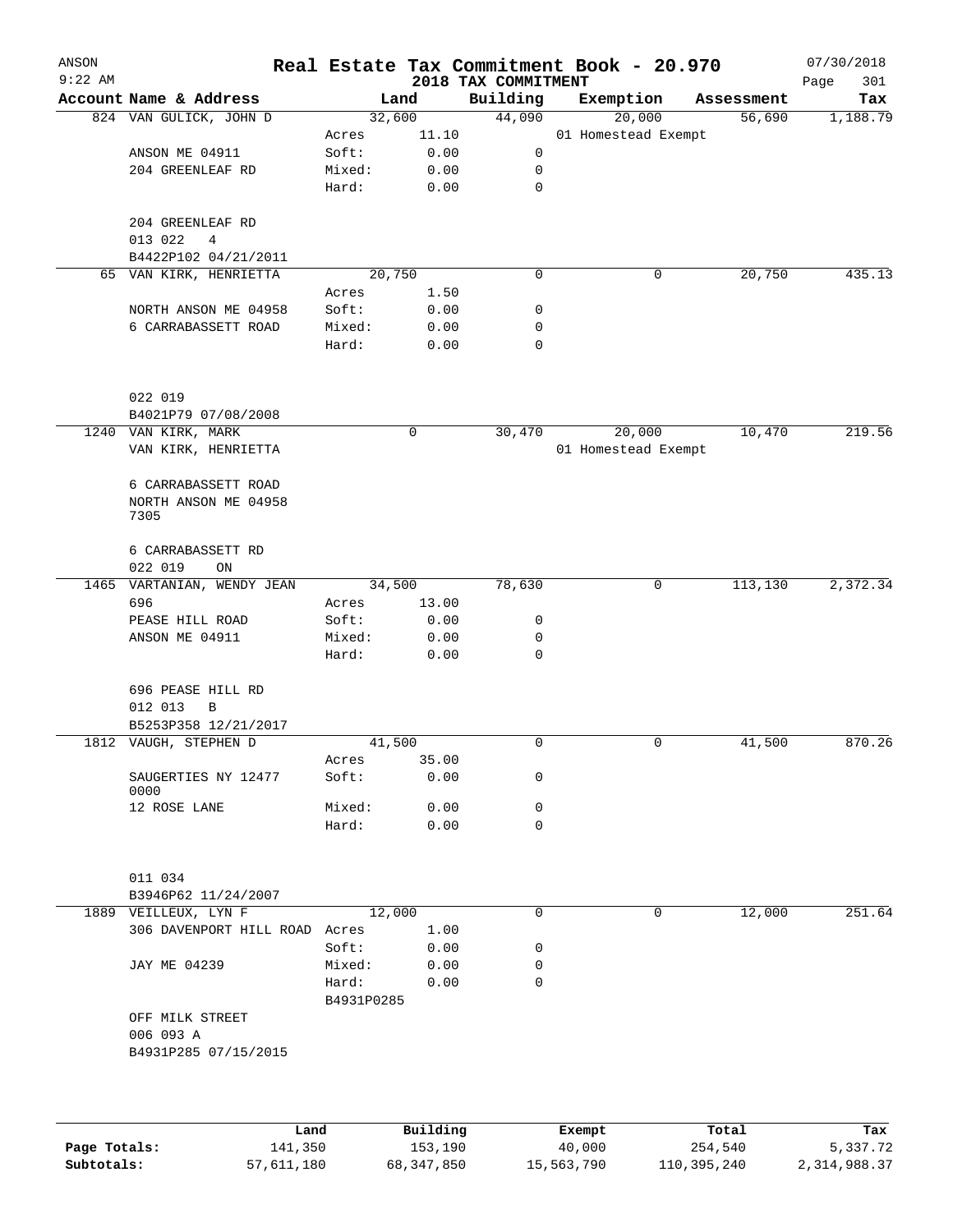| ANSON<br>$9:22$ AM |                                   |             |                      | 2018 TAX COMMITMENT | Real Estate Tax Commitment Book - 20.970 |             |            | 07/30/2018<br>302<br>Page |
|--------------------|-----------------------------------|-------------|----------------------|---------------------|------------------------------------------|-------------|------------|---------------------------|
|                    | Account Name & Address            |             | Land                 | Building            | Exemption                                |             | Assessment | Tax                       |
|                    | 1169 VELJKOVIC, VOISLAV           |             | 16,970               | 26,770              |                                          | $\Omega$    | 43,740     | 917.23                    |
|                    | PO BOX 647                        | Acres       | 0.72                 |                     |                                          |             |            |                           |
|                    |                                   | Soft:       | 0.00                 | 0                   |                                          |             |            |                           |
|                    | ANSON ME 04911                    | Mixed:      | 0.00                 | 0                   |                                          |             |            |                           |
|                    |                                   | Hard:       | 0.00                 | 0                   |                                          |             |            |                           |
|                    | 108 RIVER RD                      |             |                      |                     |                                          |             |            |                           |
|                    | 004 029                           |             |                      |                     |                                          |             |            |                           |
|                    | B3360P71 08/11/2004               |             |                      |                     |                                          |             |            |                           |
|                    | 1193 VERIZON WIRELESS             |             | 0                    | 199,210             |                                          | 0           | 199,210    | 4,177.43                  |
|                    | REAL ESTATE - TAX<br>PO BOX 2549  |             |                      |                     |                                          |             |            |                           |
|                    | ADDISON TX 75001                  |             |                      |                     |                                          |             |            |                           |
|                    |                                   |             | TENANT IN POSSESSION |                     |                                          |             |            |                           |
|                    | 440 CAMPGROUND RD                 |             |                      |                     |                                          |             |            |                           |
|                    | 015 045<br>ON                     |             |                      |                     |                                          |             |            |                           |
|                    | B2508P136                         |             |                      |                     |                                          |             |            |                           |
|                    | 299 VICNEIRE, CHRISTOPHER<br>M. & |             | 17,000               | 0                   |                                          | 0           | 17,000     | 356.49                    |
|                    | DUNPHY, HOLLYE J                  | Acres       | 17.00                |                     |                                          |             |            |                           |
|                    |                                   | Soft:       | 0.00                 | 0                   |                                          |             |            |                           |
|                    | PO BOX 112                        | Mixed:      | 0.00                 | 0                   |                                          |             |            |                           |
|                    | NORTH ANSON ME 04958              | Hard:       | 0.00                 | $\Omega$            |                                          |             |            |                           |
|                    | 018 002                           |             |                      |                     |                                          |             |            |                           |
|                    | B4409P146 06/29/2011              |             |                      |                     |                                          |             |            |                           |
|                    | 300 VICNEIRE, CHRISTOPHER         |             | 19,500               | 11,700              | 20,000                                   |             | 11,200     | 234.86                    |
|                    | M. &                              |             |                      |                     |                                          |             |            |                           |
|                    | DUNPHY, HOLLYE J                  | Acres       | 4.00                 |                     | 01 Homestead Exempt                      |             |            |                           |
|                    |                                   | Soft:       | 0.00                 | 0                   |                                          |             |            |                           |
|                    | PO BOX 112                        | Mixed:      | 0.00                 | 0                   |                                          |             |            |                           |
|                    | NORTH ANSON ME 04958              | Hard:       | 0.00                 | 0                   |                                          |             |            |                           |
|                    | 746 RIVER RD                      |             |                      |                     |                                          |             |            |                           |
|                    | 017 006                           |             |                      |                     |                                          |             |            |                           |
|                    | B4409P146 06/29/2011              |             |                      |                     |                                          |             |            |                           |
|                    | 1110 VICNEIRE, JAMES P SR         |             | 41,460               | 61,170              | 20,000                                   |             | 82,630     | 1,732.75                  |
|                    |                                   | Acres       | 96.00                |                     | 01 Homestead Exempt                      |             |            |                           |
|                    | NORTH ANSON ME 04958              | Soft:       | 4.00                 | 468                 |                                          |             |            |                           |
|                    | 119 GRUMPY MEN AVENUE             | Mixed:      | 47.00                | 8,084               |                                          |             |            |                           |
|                    |                                   | Hard:       | 33.00                | 6,204               |                                          |             |            |                           |
|                    |                                   | TREE GROWTH |                      |                     |                                          |             |            |                           |
|                    | 119 GRUMPY MEN AVE                |             |                      |                     |                                          |             |            |                           |
|                    | 024 018                           |             |                      |                     |                                          |             |            |                           |
|                    | B1408P9                           |             |                      |                     |                                          |             |            |                           |
|                    | 609 VICNEIRE, JAMES P., JR.       |             | 18,560               | 0                   |                                          | 0           | 18,560     | 389.20                    |
|                    |                                   | Acres       | 59.00                |                     |                                          |             |            |                           |
|                    | BINGHAM ME 04920 0548             | Soft:       | 7.00                 | 819                 |                                          |             |            |                           |
|                    | PO BOX 548                        | Mixed:      | 41.00                | 7,052               |                                          |             |            |                           |
|                    |                                   | Hard:       | 9.00                 | 1,692               |                                          |             |            |                           |
|                    |                                   | TREE GROWTH |                      |                     |                                          |             |            |                           |
|                    | 024 028                           |             |                      |                     |                                          |             |            |                           |
|                    | B4497P189 02/27/2012              |             |                      |                     |                                          |             |            |                           |
|                    | Land                              |             | Building             |                     | Exempt                                   |             | Total      | Tax                       |
| Page Totals:       | 113,490                           |             | 298,850              |                     | 40,000                                   |             | 372,340    | 7,807.96                  |
| Subtotals:         | 57,724,670                        |             | 68,646,700           |                     | 15,603,790                               | 110,767,580 |            | 2,322,796.33              |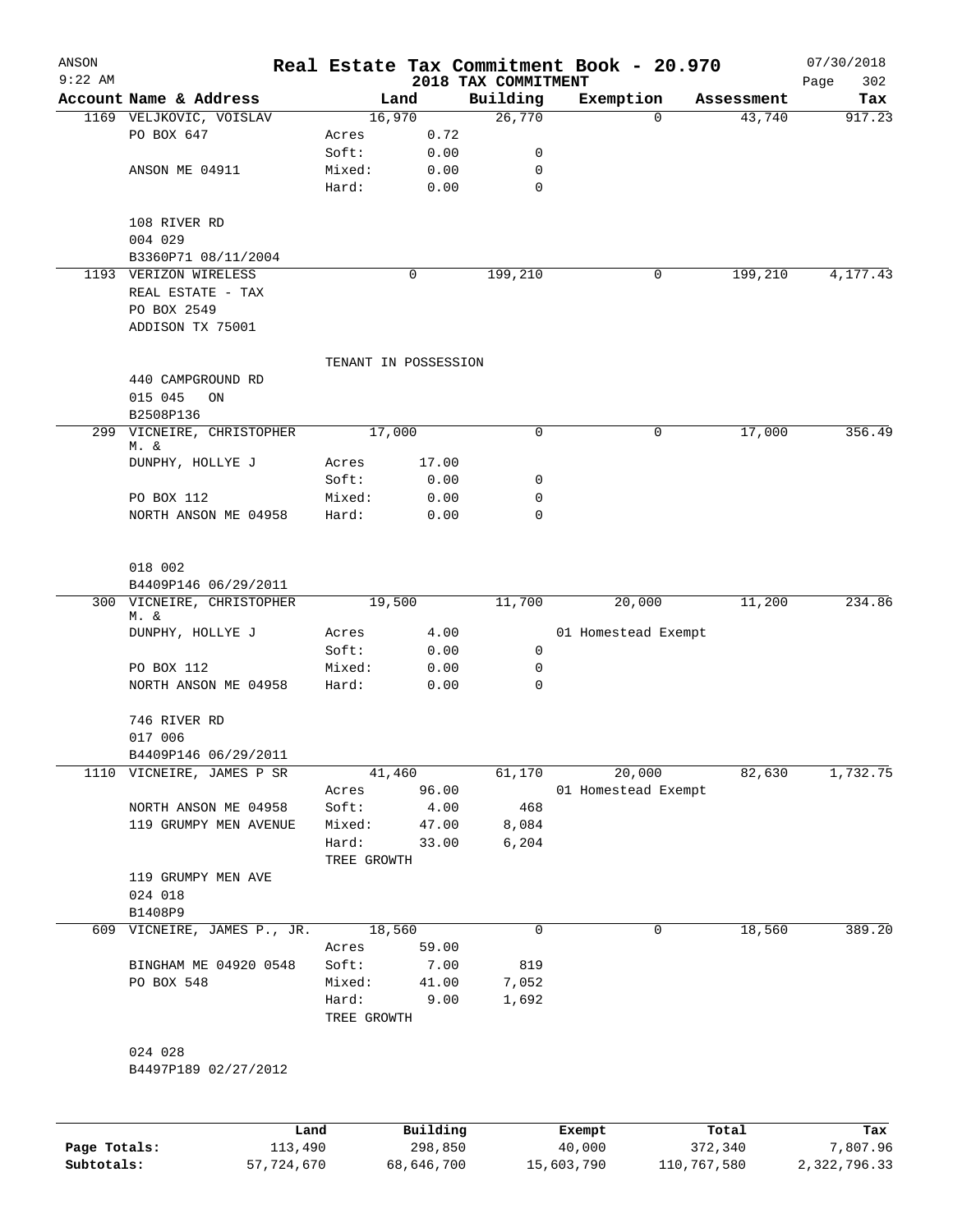| ANSON        |                                                 |            |        |                |                     | Real Estate Tax Commitment Book - 20.970 |                          | 07/30/2018      |
|--------------|-------------------------------------------------|------------|--------|----------------|---------------------|------------------------------------------|--------------------------|-----------------|
| $9:22$ AM    |                                                 |            |        |                | 2018 TAX COMMITMENT |                                          | Assessment               | Page<br>303     |
|              | Account Name & Address<br>1174 VIEKMAN, PETER W |            |        | Land<br>17,550 | Building<br>55,540  | Exemption<br>20,000                      | 53,090                   | Tax<br>1,113.30 |
|              | VIEKMAN, MARGARET                               |            | Acres  | 0.77           |                     | 01 Homestead Exempt                      |                          |                 |
|              |                                                 |            | Soft:  | 0.00           | 0                   |                                          |                          |                 |
|              | 54 PREBLE AVE                                   |            | Mixed: | 0.00           | 0                   |                                          |                          |                 |
|              | ANSON ME 04911 0000                             |            | Hard:  | 0.00           | $\mathbf 0$         |                                          |                          |                 |
|              | 54 PREBLE AVE                                   |            |        |                |                     |                                          |                          |                 |
|              | 004 023                                         |            |        |                |                     |                                          |                          |                 |
|              | B3566P320 10/04/2005                            |            |        |                |                     |                                          |                          |                 |
|              | 1112 VILES, DAVID D.,<br>TRUSTEE                |            |        | 33,500         | 46,900              | 0                                        | 80,400                   | 1,685.99        |
|              | c/o EARL AND PAULINE<br>VILES                   |            | Acres  | 12.00          |                     |                                          |                          |                 |
|              | 678 VALLEY ROAD                                 |            | Soft:  | 0.00           | 0                   |                                          |                          |                 |
|              | ANSON ME 04911 0000                             |            | Mixed: | 0.00           | 0                   |                                          |                          |                 |
|              |                                                 |            | Hard:  | 0.00           | $\mathbf 0$         |                                          |                          |                 |
|              | 678 VALLEY RD                                   |            |        |                |                     |                                          |                          |                 |
|              | 019 023                                         |            |        |                |                     |                                          |                          |                 |
|              | B4313P199 09/03/2010                            |            |        |                |                     |                                          |                          |                 |
|              | 1322 VILES, GLENN                               |            |        | 20,420         | 39,580              | 0                                        | 60,000                   | 1,258.20        |
|              | VILES, CLAUDIA                                  |            | Acres  | 1.28           |                     |                                          |                          |                 |
|              |                                                 |            | Soft:  | 0.00           | 0                   |                                          |                          |                 |
|              | PO BOX 135                                      |            | Mixed: | 0.00           | 0                   |                                          |                          |                 |
|              | NORTH ANSON ME 04958<br>0000                    |            | Hard:  | 0.00           | $\mathbf 0$         |                                          |                          |                 |
|              | 34 HALL ST<br>009 035                           |            |        |                |                     |                                          |                          |                 |
|              | B4037P261 08/12/2008                            |            |        |                |                     |                                          |                          |                 |
|              | 1817 VILES, GLENN S                             |            |        | 3,760          | 0                   | 0                                        | 3,760                    | 78.85           |
|              | VILES, CLAUDIA G                                |            | Acres  | 20.00          |                     |                                          |                          |                 |
|              |                                                 |            | Soft:  | 0.00           | 0                   |                                          |                          |                 |
|              | PO BOX 135                                      |            | Mixed: | 0.00           | $\mathbf 0$         |                                          |                          |                 |
|              | NORTH ANSON ME 04958<br>0135                    |            | Hard:  | 20.00          | 3,760               |                                          |                          |                 |
|              | 024 036                                         |            |        |                |                     |                                          |                          |                 |
| 1814         | VILES, GLENN S                                  |            |        | 10,390         | 49,070              | $\mathbf 0$                              | 59,460                   | 1,246.88        |
|              | VILES, CLAUDIA G                                |            | Acres  | 0.27           |                     |                                          |                          |                 |
|              |                                                 |            | Soft:  | 0.00           | 0                   |                                          |                          |                 |
|              | PO BOX 135                                      |            | Mixed: | 0.00           | 0                   |                                          |                          |                 |
|              | NORTH ANSON ME 04958                            |            | Hard:  | 0.00           | 0                   |                                          |                          |                 |
|              | 0135                                            |            |        |                |                     |                                          |                          |                 |
|              | 3 HALL ST                                       |            |        |                |                     |                                          |                          |                 |
|              | 009 041                                         |            |        |                |                     |                                          |                          |                 |
|              | B1281P292                                       |            |        |                |                     |                                          |                          |                 |
|              | 1119 VILES, GLENN S                             |            |        | 19,490         | 157,280             | 20,000                                   | 156,770                  | 3,287.47        |
|              | VILES, CLAUDIA G                                |            | Acres  | 0.95           |                     | 01 Homestead Exempt                      |                          |                 |
|              |                                                 |            | Soft:  | 0.00           | 0                   |                                          |                          |                 |
|              | PO BOX 135                                      |            | Mixed: | 0.00           | 0                   |                                          |                          |                 |
|              | NORTH ANSON ME 04958<br>0135                    |            | Hard:  | 0.00           | 0                   |                                          |                          |                 |
|              | 65 ELM ST                                       |            |        |                |                     |                                          |                          |                 |
|              | 009 027<br>B1812P249                            |            |        |                |                     |                                          |                          |                 |
|              |                                                 | Land       |        | Building       |                     |                                          | Total                    |                 |
| Page Totals: |                                                 | 105,110    |        | 348,370        |                     | Exempt<br>40,000                         |                          | Tax<br>8,670.69 |
| Subtotals:   |                                                 | 57,829,780 |        | 68,995,070     |                     | 15,643,790                               | 413,480<br>111, 181, 060 | 2,331,467.02    |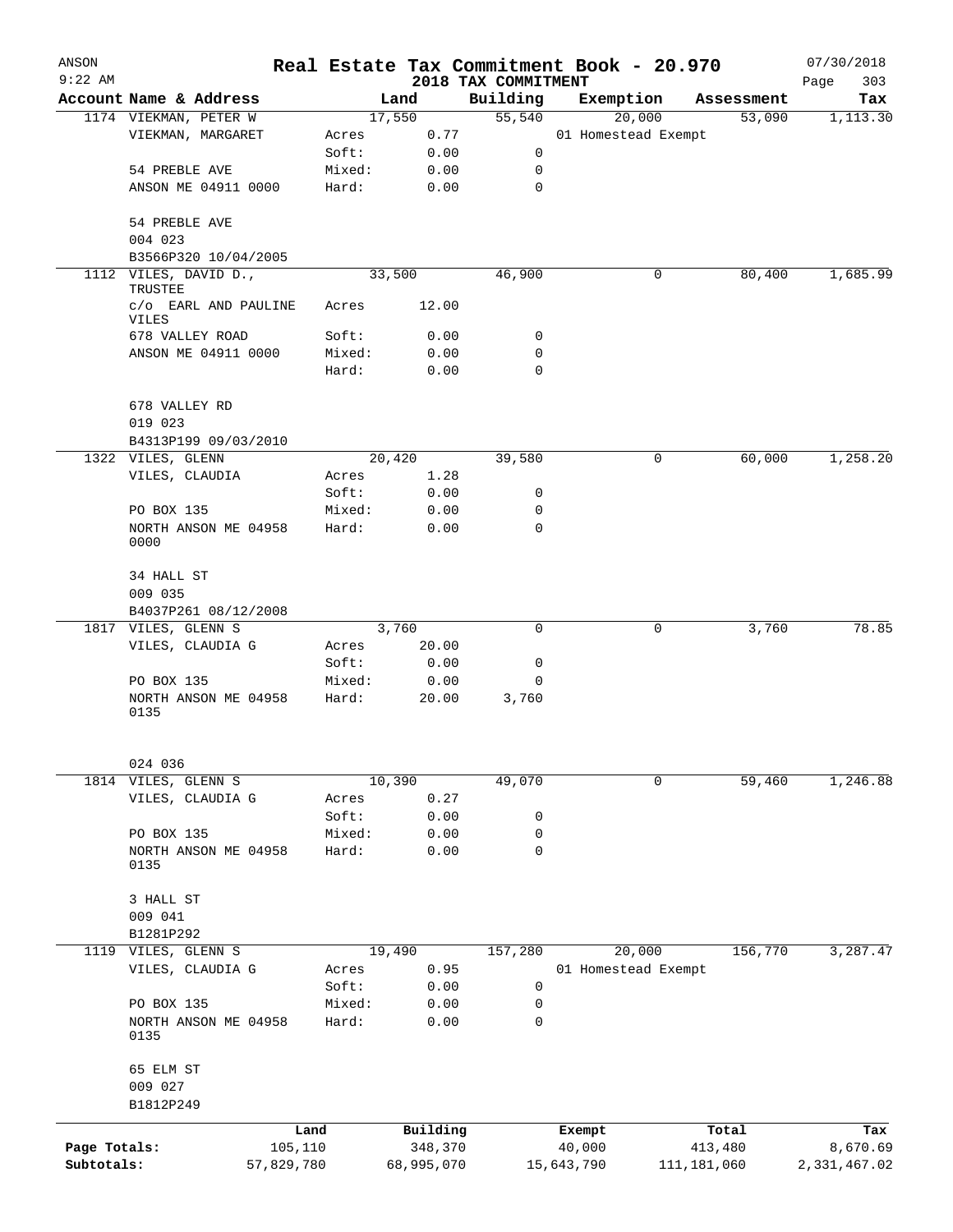| ANSON        |                                                                |                     |               | Real Estate Tax Commitment Book - 20.970 |            |                      |                     | 07/30/2018    |
|--------------|----------------------------------------------------------------|---------------------|---------------|------------------------------------------|------------|----------------------|---------------------|---------------|
| $9:22$ AM    | Account Name & Address                                         |                     |               | 2018 TAX COMMITMENT<br>Building          |            | Exemption            |                     | 304<br>Page   |
|              | 1123 VILES, GLENN S                                            |                     | Land<br>6,350 | $\mathbf 0$                              |            | $\Omega$             | Assessment<br>6,350 | Tax<br>133.16 |
|              | VILES, CLAUDIA G                                               | Acres               | 0.28          |                                          |            |                      |                     |               |
|              |                                                                | Soft:               | 0.00          | 0                                        |            |                      |                     |               |
|              | PO BOX 135                                                     | Mixed:              | 0.00          | 0                                        |            |                      |                     |               |
|              |                                                                |                     |               | 0                                        |            |                      |                     |               |
|              | NORTH ANSON ME 04958<br>0135                                   | Hard:               | 0.00          |                                          |            |                      |                     |               |
|              | 009 038<br>Α                                                   |                     |               |                                          |            |                      |                     |               |
|              | B1793P321                                                      |                     |               |                                          |            |                      |                     |               |
|              | 1125 VILES, MARY JANE                                          |                     | 17,780        | 89,680                                   |            | 20,000               | 87,460              | 1,834.04      |
|              |                                                                | Acres               | 0.79          |                                          |            | 01 Homestead Exempt  |                     |               |
|              | NORTH ANSON ME 04958<br>0126                                   | Soft:               | 0.00          | 0                                        |            |                      |                     |               |
|              | PO BOX 126                                                     | Mixed:              | 0.00          | 0                                        |            |                      |                     |               |
|              |                                                                | Hard:               | 0.00          | $\mathbf 0$                              |            |                      |                     |               |
|              | 77 ELM ST                                                      |                     |               |                                          |            |                      |                     |               |
|              | 009 026                                                        |                     |               |                                          |            |                      |                     |               |
|              | B2473P138                                                      |                     |               |                                          |            |                      |                     |               |
|              | 1116 VILES, WALTER T                                           |                     | 20,870        | 67,400                                   |            | 26,000               | 62,270              | 1,305.80      |
|              | VILES, KENTON T                                                | Acres               | 1.58          |                                          |            | 01 Homestead Exempt  |                     |               |
|              |                                                                | Soft:               | 0.00          |                                          |            | 0 08 Vietnam Veteran |                     |               |
|              | 717 RIVER ROAD                                                 | Mixed:              | 0.00          | 0                                        |            |                      |                     |               |
|              | NORTH ANSON ME 04958<br>0000                                   | Hard:               | 0.00          | $\Omega$                                 |            |                      |                     |               |
|              | 717 RIVER RD                                                   |                     |               |                                          |            |                      |                     |               |
|              | 017 001                                                        |                     |               |                                          |            |                      |                     |               |
|              | B4733P162 11/13/2013                                           |                     |               |                                          |            |                      |                     |               |
|              | 1082 VIOLA, VINCENZO                                           |                     | 41,650        | 0                                        |            | 0                    | 41,650              | 873.40        |
|              | VIOLA, PAUL V                                                  | Acres               | 44.30         |                                          |            |                      |                     |               |
|              | 635 MOUNT ELAM ROAD                                            | Soft:               | 0.00          | 0                                        |            |                      |                     |               |
|              |                                                                | Mixed:              | 0.00          | 0                                        |            |                      |                     |               |
|              | FITCHBURG MA 01420 0000 Hard:                                  | B5008P141 JT        | 0.00          | $\mathbf 0$                              |            |                      |                     |               |
|              | 022 030<br>2                                                   |                     |               |                                          |            |                      |                     |               |
|              | B5008P141 03/14/2016 B4268P41 05/05/2010 B4237P7<br>02/02/2010 |                     |               |                                          |            |                      |                     |               |
|              | 1593 VIOLA, VINCENZO                                           |                     | 47,050        | 54,480                                   |            | 0                    | 101,530             | 2,129.08      |
|              | VIOLA, PAUL V                                                  | Acres               | 30.10         |                                          |            |                      |                     |               |
|              | 635 MOUNT ELAM ROAD                                            | Soft:               | 0.00          | 0                                        |            |                      |                     |               |
|              |                                                                | Mixed:              | 0.00          | 0                                        |            |                      |                     |               |
|              | FITCHBURG MA 01420 0000                                        | Hard:<br>B4964P0171 | 0.00          | 0                                        |            |                      |                     |               |
|              | CARRABASSETT ROAD                                              |                     |               |                                          |            |                      |                     |               |
|              | 022 030<br>$\mathbf{1}$                                        |                     |               |                                          |            |                      |                     |               |
|              | B4964P171 10/13/2015                                           |                     |               |                                          |            |                      |                     |               |
|              | 1126 VIOLETTE, KATHRYN P &                                     |                     | 10,000        | 61,350                                   |            | 20,000               | 51,350              | 1,076.81      |
|              | O'DONALD, BRUCE W                                              | Acres               | 0.25          |                                          |            | 01 Homestead Exempt  |                     |               |
|              |                                                                | Soft:               | 0.00          | 0                                        |            |                      |                     |               |
|              | PO BOX 503                                                     | Mixed:              | 0.00          | 0                                        |            |                      |                     |               |
|              | ANSON ME 04911 0503                                            | Hard:               | 0.00          | 0                                        |            |                      |                     |               |
|              | 4 SECOND ST<br>001 070                                         |                     |               |                                          |            |                      |                     |               |
|              | B2469P52                                                       |                     |               |                                          |            |                      |                     |               |
|              |                                                                |                     |               |                                          |            |                      |                     |               |
|              |                                                                | Land                | Building      |                                          | Exempt     |                      | Total               | Tax           |
| Page Totals: | 143,700                                                        |                     | 272,910       |                                          | 66,000     |                      | 350,610             | 7,352.29      |
| Subtotals:   | 57,973,480                                                     |                     | 69,267,980    |                                          | 15,709,790 |                      | 111,531,670         | 2,338,819.31  |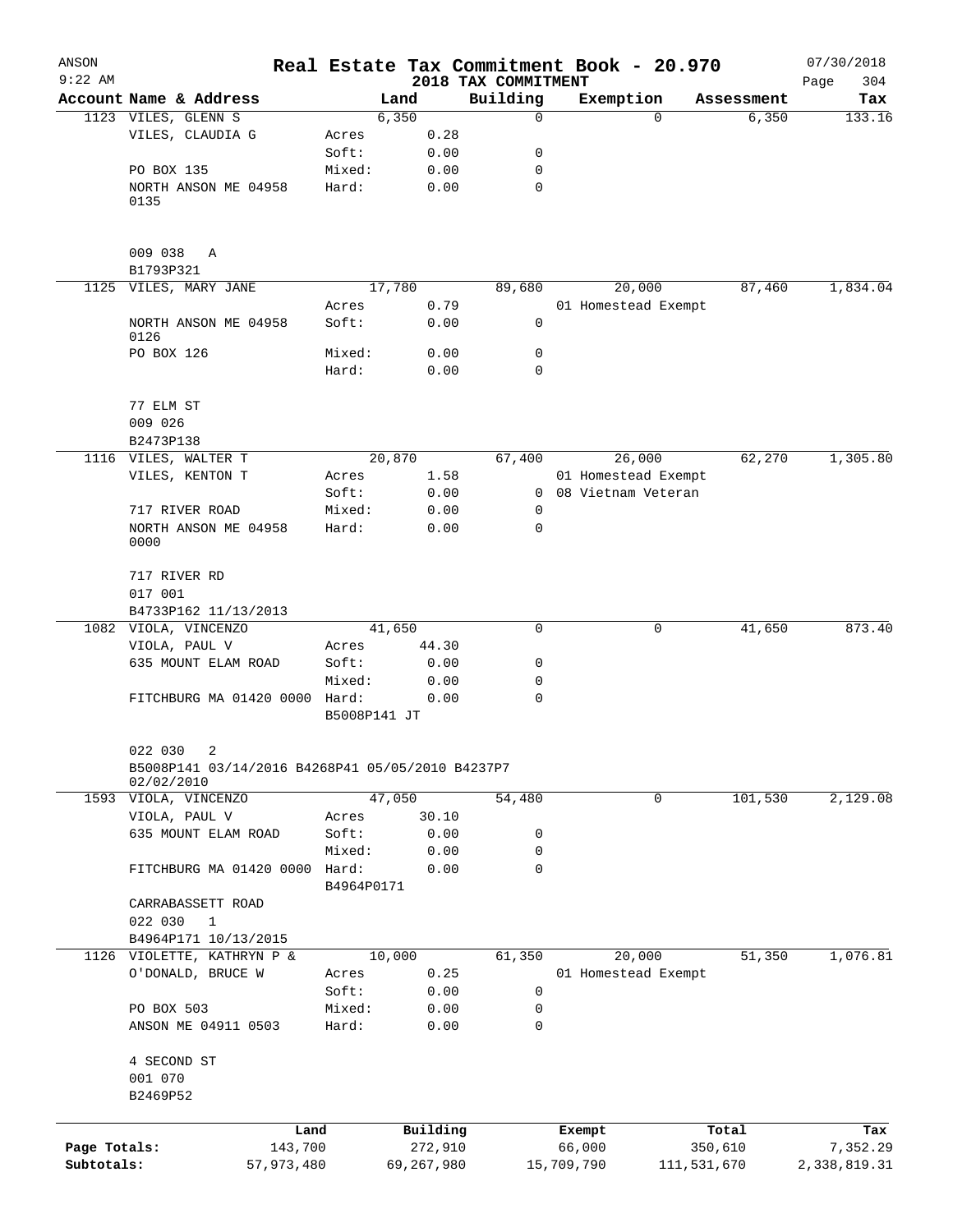| ANSON        |                                              |            |                |              |                     | Real Estate Tax Commitment Book - 20.970 |             |            | 07/30/2018   |
|--------------|----------------------------------------------|------------|----------------|--------------|---------------------|------------------------------------------|-------------|------------|--------------|
| $9:22$ AM    |                                              |            |                |              | 2018 TAX COMMITMENT |                                          |             |            | 305<br>Page  |
|              | Account Name & Address                       |            |                | Land         | Building            | Exemption                                |             | Assessment | Tax          |
|              | 493 VIVEIROS, CARLTON J<br>202 OLD MILL LANE |            |                | 22,300       | 47,110              |                                          | 0           | 69,410     | 1,455.53     |
|              |                                              |            | Acres<br>Soft: | 2.53<br>0.00 | 0                   |                                          |             |            |              |
|              | PORTSMOUTH RI 02871                          |            | Mixed:         | 0.00         | $\mathbf 0$         |                                          |             |            |              |
|              |                                              |            | Hard:          | 0.00         | $\mathbf 0$         |                                          |             |            |              |
|              |                                              |            | B4941P0894     |              |                     |                                          |             |            |              |
|              | 211 CAMPGROUND RD                            |            |                |              |                     |                                          |             |            |              |
|              | 015 049                                      |            |                |              |                     |                                          |             |            |              |
|              | B5257P51 02/28/2018                          |            |                |              |                     |                                          |             |            |              |
|              | 1129 VOELKEL, NORMAN                         |            |                | 23,690       | 12,000              |                                          | 0           | 35,690     | 748.42       |
|              |                                              |            | Acres          | 15.00        |                     |                                          |             |            |              |
|              | NORTH ANSON ME 04958                         |            | Soft:          | 2.00         | 234                 |                                          |             |            |              |
|              | 0000                                         |            |                |              |                     |                                          |             |            |              |
|              | 412 RIVER RD                                 |            | Mixed:         | 7.00         | 1,204               |                                          |             |            |              |
|              |                                              |            | Hard:          | 4.00         | 752                 |                                          |             |            |              |
|              |                                              |            | TREE GROWTH    |              |                     |                                          |             |            |              |
|              |                                              |            |                |              |                     |                                          |             |            |              |
|              | 016 006<br>$\mathbb{C}$                      |            |                |              |                     |                                          |             |            |              |
|              | B3909P59 09/12/2007                          |            |                |              |                     |                                          |             |            |              |
|              | 1824 VOELKEL, NORMAN                         |            |                | 29,340       | 43,740              | 20,000                                   |             | 53,080     | 1,113.09     |
|              |                                              |            | Acres          | 40.00        |                     | 01 Homestead Exempt                      |             |            |              |
|              | NORTH ANSON ME 04958                         |            | Soft:          | 3.00         | 351                 |                                          |             |            |              |
|              | 0000                                         |            |                |              |                     |                                          |             |            |              |
|              | 412 RIVER RD                                 |            | Mixed:         | 25.00        | 4,300               |                                          |             |            |              |
|              |                                              |            | Hard:          | 9.00         | 1,692               |                                          |             |            |              |
|              |                                              |            | TREE GROWTH    |              |                     |                                          |             |            |              |
|              | 412 RIVER RD                                 |            |                |              |                     |                                          |             |            |              |
|              | 016 006<br>B                                 |            |                |              |                     |                                          |             |            |              |
|              | B3465P170 04/01/2005<br>1825 VOELKEL, NORMAN |            |                | 4,240        | 0                   |                                          | 0           |            | 88.91        |
|              |                                              |            | Acres          | 25.00        |                     |                                          |             | 4,240      |              |
|              | NORTH ANSON ME 04958                         |            | Soft:          | 2.00         | 234                 |                                          |             |            |              |
|              | 0000                                         |            |                |              |                     |                                          |             |            |              |
|              | 412 RIVER RD                                 |            | Mixed:         | 20.00        | 3,440               |                                          |             |            |              |
|              |                                              |            | Hard:          | 3.00         | 564                 |                                          |             |            |              |
|              |                                              |            | TREE GROWTH    |              |                     |                                          |             |            |              |
|              |                                              |            |                |              |                     |                                          |             |            |              |
|              | 016 006                                      |            |                |              |                     |                                          |             |            |              |
|              | B1530P235                                    |            |                |              |                     |                                          |             |            |              |
|              | 1068 VOTER, CINDY L                          |            |                | 25,980       | 37,270              | 20,000                                   |             | 43,250     | 906.95       |
|              | 1185 VALLEY ROAD                             |            | Acres          | 2.32         |                     | 01 Homestead Exempt                      |             |            |              |
|              |                                              |            | Soft:          | 0.00         | $\mathbf 0$         |                                          |             |            |              |
|              | ANSON ME 04911                               |            | Mixed:         | 0.00         | $\mathbf 0$         |                                          |             |            |              |
|              |                                              |            | Hard:          | 0.00         | $\mathbf 0$         |                                          |             |            |              |
|              |                                              |            |                |              |                     |                                          |             |            |              |
|              | 1185 VALLEY RD                               |            |                |              |                     |                                          |             |            |              |
|              | 020 027<br>B 4                               |            |                |              |                     |                                          |             |            |              |
|              | B3297P321 04/27/2004                         |            |                |              |                     |                                          |             |            |              |
|              | 1152 VOTER, MICHAEL L. &                     |            |                | 20,090       | 40,170              | 20,000                                   |             | 40,260     | 844.25       |
|              | WASHBURN, JANE                               |            | Acres          | 1.06         |                     | 01 Homestead Exempt                      |             |            |              |
|              |                                              |            | Soft:          | 0.00         | 0                   |                                          |             |            |              |
|              | PO BOX 287                                   |            | Mixed:         | 0.00         | 0                   |                                          |             |            |              |
|              | ANSON ME 04911 0000                          |            | Hard:          | 0.00         | 0                   |                                          |             |            |              |
|              |                                              |            |                |              |                     |                                          |             |            |              |
|              | 165 FAHI POND RD                             |            |                |              |                     |                                          |             |            |              |
|              | 024 011 B                                    |            |                |              |                     |                                          |             |            |              |
|              | B3235P344                                    |            |                |              |                     |                                          |             |            |              |
|              |                                              |            |                |              |                     |                                          |             |            |              |
|              |                                              | Land       |                | Building     |                     | Exempt                                   |             | Total      | Tax          |
| Page Totals: |                                              | 125,640    |                | 180,290      |                     | 60,000                                   |             | 245,930    | 5,157.15     |
| Subtotals:   |                                              | 58,099,120 |                | 69, 448, 270 |                     | 15,769,790                               | 111,777,600 |            | 2,343,976.46 |
|              |                                              |            |                |              |                     |                                          |             |            |              |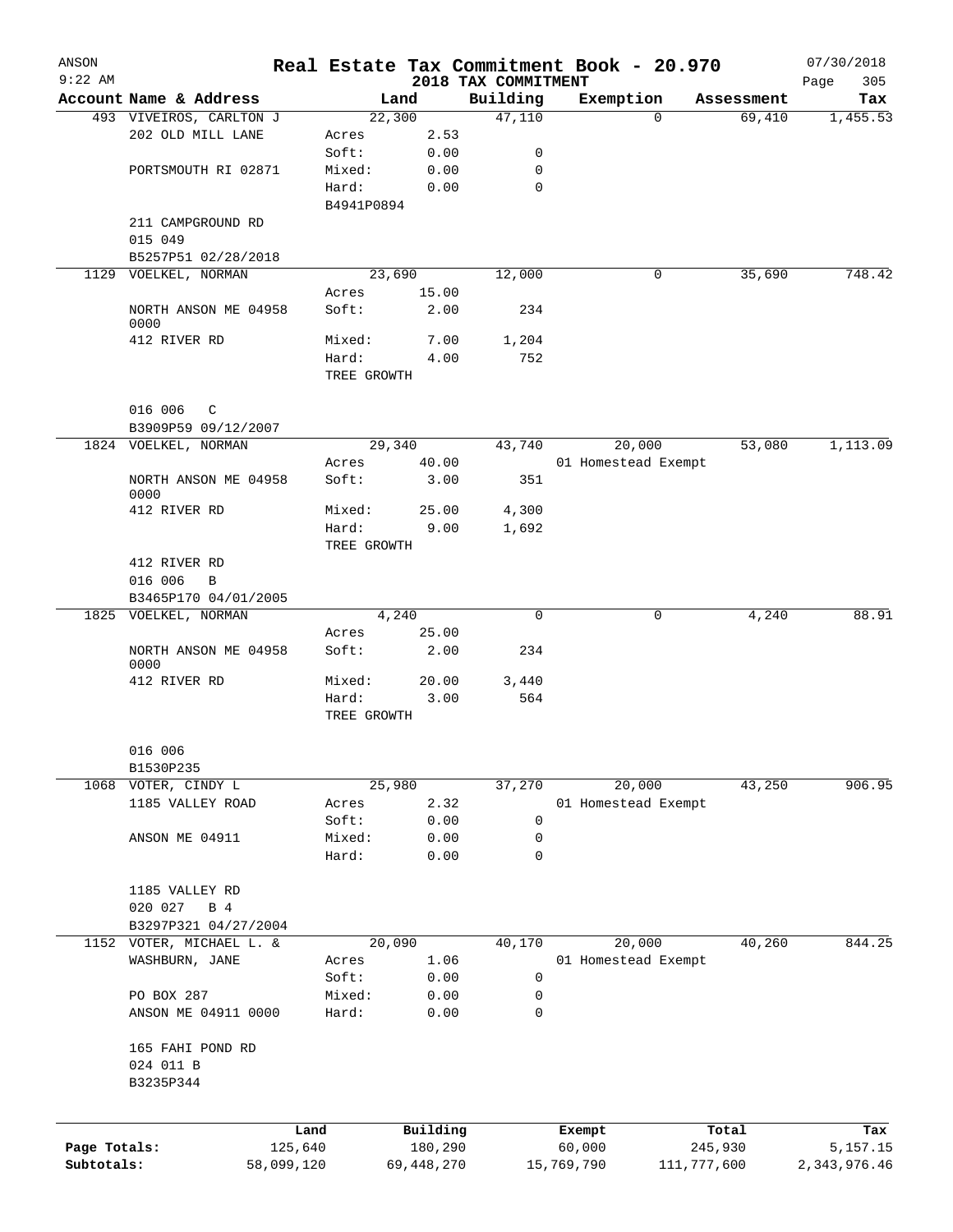| ANSON<br>$9:22$ AM |                                                   |            |          | 2018 TAX COMMITMENT | Real Estate Tax Commitment Book - 20.970 |            | 07/30/2018<br>306<br>Page |
|--------------------|---------------------------------------------------|------------|----------|---------------------|------------------------------------------|------------|---------------------------|
|                    | Account Name & Address                            |            | Land     | Building            | Exemption                                | Assessment | Tax                       |
|                    | 1650 WACOME, BETTY                                |            | 26,000   | $\mathbf 0$         | $\Omega$                                 | 26,000     | 545.22                    |
|                    |                                                   | Acres      | 5.00     |                     |                                          |            |                           |
|                    | NORTH ANSON ME 04958<br>0000                      | Soft:      | 0.00     | 0                   |                                          |            |                           |
|                    | 29 PULLEN CORNER RD                               | Mixed:     | 0.00     | 0                   |                                          |            |                           |
|                    |                                                   | Hard:      | 0.00     | 0                   |                                          |            |                           |
|                    | PULLEN CORNER RD                                  |            |          |                     |                                          |            |                           |
|                    | 015 044<br>I <sub>1</sub><br>B4497P191 02/24/2012 |            |          |                     |                                          |            |                           |
|                    | 21 WACOME, BETTY                                  |            | 18,000   | 0                   | 0                                        | 18,000     | 377.46                    |
|                    |                                                   | Acres      | 11.00    |                     |                                          |            |                           |
|                    | NORTH ANSON ME 04958<br>0000                      | Soft:      | 0.00     | 0                   |                                          |            |                           |
|                    | 29 PULLEN CORNER RD                               | Mixed:     | 0.00     | 0                   |                                          |            |                           |
|                    |                                                   | Hard:      | 0.00     | 0                   |                                          |            |                           |
|                    | 015 044<br>Е                                      |            |          |                     |                                          |            |                           |
|                    | B3673P89 05/08/2006                               |            |          |                     |                                          |            |                           |
|                    | 574 WACOME, BETTY J                               |            | 18,580   | 0                   | 0                                        | 18,580     | 389.62                    |
|                    | 29 PULLEN CORNER ROAD                             | Acres      | 11.73    |                     |                                          |            |                           |
|                    |                                                   | Soft:      | 0.00     | 0                   |                                          |            |                           |
|                    | NORTH ANSON ME 04958                              | Mixed:     | 0.00     | 0                   |                                          |            |                           |
|                    |                                                   | Hard:      | 0.00     | 0                   |                                          |            |                           |
|                    |                                                   | B5043P0190 |          |                     |                                          |            |                           |
|                    | PULLEN ROAD<br>015 044<br>F                       |            |          |                     |                                          |            |                           |
|                    | B5043P190 06/17/2016 B5060P129 08/10/2016         |            |          |                     |                                          |            |                           |
|                    | 1794 WACOME, BETTY J                              |            | 37,860   | 26,270              | 20,000                                   | 44,130     | 925.41                    |
|                    |                                                   | Acres      | 16.36    |                     | 01 Homestead Exempt                      |            |                           |
|                    | NORTH ANSON ME 04958<br>0000                      | Soft:      | 0.00     | 0                   |                                          |            |                           |
|                    | 29 PULLEN CORNER RD                               | Mixed:     | 0.00     | 0                   |                                          |            |                           |
|                    |                                                   | Hard:      | 0.00     | 0                   |                                          |            |                           |
|                    | 29 PULLEN CORNER RD                               |            |          |                     |                                          |            |                           |
|                    | 015 044<br>I                                      |            |          |                     |                                          |            |                           |
|                    | B2338P343                                         |            |          |                     |                                          |            |                           |
| 1826               | WACOME, KERRY L                                   |            | 31,600   | 10,470              | 20,000                                   | 22,070     | 462.81                    |
|                    |                                                   | Acres      | 20.00    |                     | 01 Homestead Exempt                      |            |                           |
|                    | ANSON ME 04911 0000                               | Soft:      | 0.00     | 0                   |                                          |            |                           |
|                    | 504 VALLEY RD                                     | Mixed:     | 0.00     | 0                   |                                          |            |                           |
|                    |                                                   | Hard:      | 0.00     | 0                   |                                          |            |                           |
|                    | 504 VALLEY RD                                     |            |          |                     |                                          |            |                           |
|                    | 019 036<br>C                                      |            |          |                     |                                          |            |                           |
|                    | B4761P215 02/25/2014                              |            |          |                     |                                          |            |                           |
|                    | 229 WACOME, KEVIN C                               |            | 17,280   | 0                   | 0                                        | 17,280     | 362.36                    |
|                    | WACOME, SHARON R                                  | Acres      | 10.10    |                     |                                          |            |                           |
|                    |                                                   | Soft:      | 0.00     | 0                   |                                          |            |                           |
|                    | 25 BIGELOW HILL RD                                | Mixed:     | 0.00     | 0                   |                                          |            |                           |
|                    | NORRIDGEWOCK ME 04957<br>0000                     | Hard:      | 0.00     | $\mathbf 0$         |                                          |            |                           |
|                    | 018 021<br>Η                                      |            |          |                     |                                          |            |                           |
|                    | B3564P335 09/30/2005                              |            |          |                     |                                          |            |                           |
|                    | Land                                              |            | Building |                     | Exempt                                   | Total      | Tax                       |
| Page Totals:       | 149,320                                           |            | 36,740   |                     | 40,000                                   | 146,060    | 3,062.88                  |

**Subtotals:** 58,248,440 69,485,010 15,809,790 111,923,660 2,347,039.34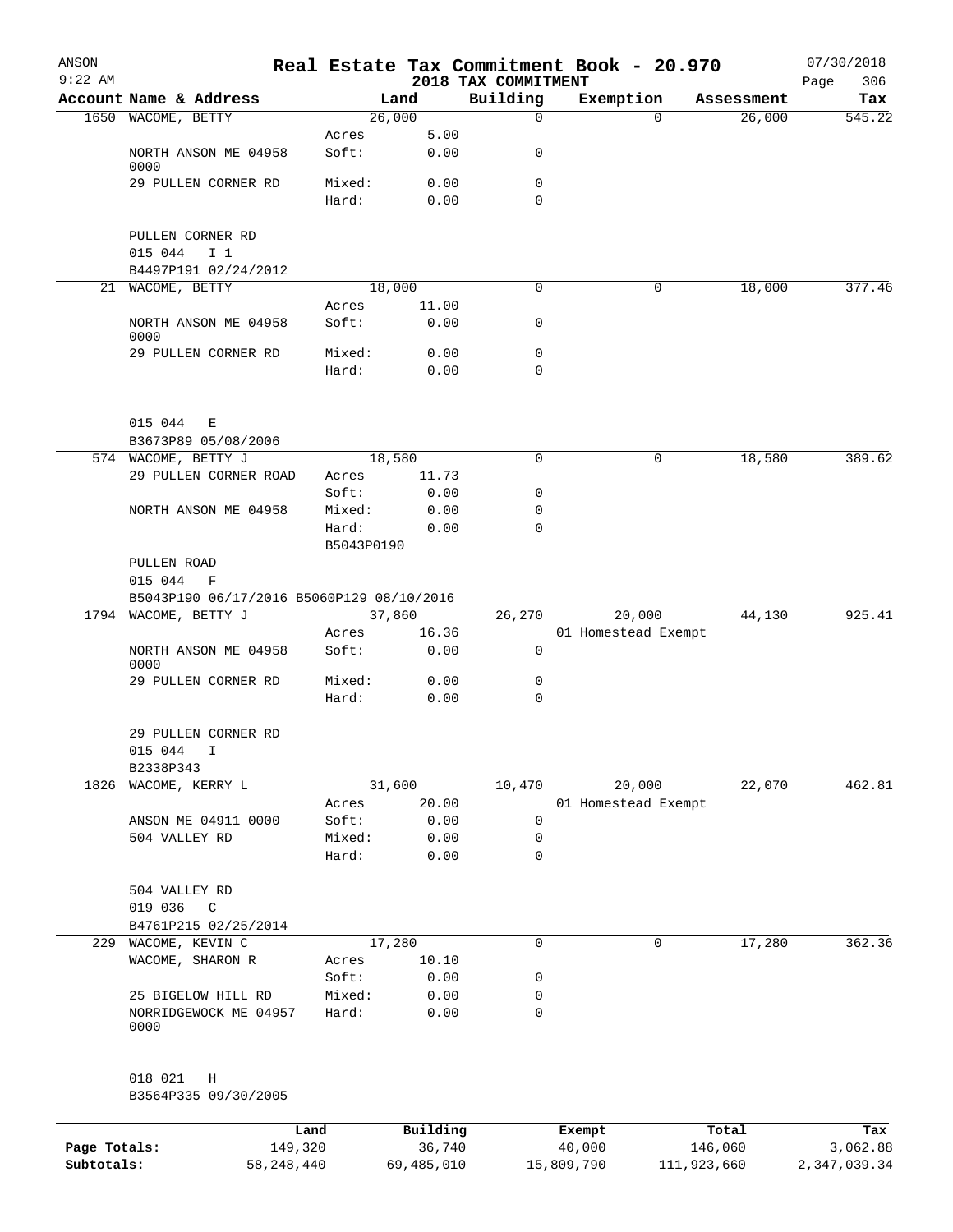| ANSON        |                                           |                    |                     |                                 | Real Estate Tax Commitment Book - 20.970 |         |            | 07/30/2018         |
|--------------|-------------------------------------------|--------------------|---------------------|---------------------------------|------------------------------------------|---------|------------|--------------------|
| $9:22$ AM    | Account Name & Address                    |                    | Land                | 2018 TAX COMMITMENT<br>Building | Exemption                                |         | Assessment | 307<br>Page<br>Tax |
|              | 963 WADE, JACOB L                         | 28,090             |                     | 78,860                          |                                          | 0       | 106,950    | 2,242.74           |
|              | MACDONALD, JENNIFER S                     | Acres              | 6.59                |                                 |                                          |         |            |                    |
|              | PO BOX 474                                | Soft:              | 0.00                | 0                               |                                          |         |            |                    |
|              |                                           | Mixed:             | 0.00                | 0                               |                                          |         |            |                    |
|              | ANSON ME 04911                            | Hard:<br>B5045P078 | 0.00                | 0                               |                                          |         |            |                    |
|              | 368 HOLLIN WAITE HILL<br>014 030          |                    |                     |                                 |                                          |         |            |                    |
|              | B5045P78 07/05/2016 B3622P107 01/12/2006  |                    |                     |                                 |                                          |         |            |                    |
|              | 744 WADE, JACOB L                         | 21,950             |                     | 40,390                          |                                          | 0       | 62,340     | 1,307.27           |
|              |                                           | Acres              | 2.30                |                                 |                                          |         |            |                    |
|              | ANSON ME 04911 0474                       | Soft:              | 0.00                | 0                               |                                          |         |            |                    |
|              | PO BOX 474                                | Mixed:<br>Hard:    | 0.00<br>0.00        | 0<br>0                          |                                          |         |            |                    |
|              | 234 RIVER RD<br>015 066                   |                    |                     |                                 |                                          |         |            |                    |
|              | B3792P58 12/22/2006                       |                    |                     |                                 |                                          |         |            |                    |
|              | 1049 WADLEIGH, THEODORE D                 | 16,610             |                     | 64,780                          | 20,000                                   |         | 61,390     | 1,287.35           |
|              | WADLEIGH, LOIS J                          | Acres              | 0.69                |                                 | 01 Homestead Exempt                      |         |            |                    |
|              | PO BOX 611                                | Soft:<br>Mixed:    | 0.00<br>0.00        | 0<br>0                          |                                          |         |            |                    |
|              | NORTH ANSON ME 04958<br>0611              | Hard:              | 0.00                | 0                               |                                          |         |            |                    |
|              | 57 NORTH MAIN ST<br>006 089               |                    |                     |                                 |                                          |         |            |                    |
|              | B2769P109                                 |                    |                     |                                 |                                          |         |            |                    |
| 1500         | WAITE, KATRINA                            | 20,600             | 7.10                | 0                               |                                          | 0       | 20,600     | 431.98             |
|              | SOUTH PARIS ME 04281<br>1527              | Acres<br>Soft:     | 0.00                | 0                               |                                          |         |            |                    |
|              | 114 E. MAIN STREET                        | Mixed:<br>Hard:    | 0.00<br>0.00        | 0<br>$\mathbf 0$                |                                          |         |            |                    |
|              | GREENLEAF ROAD<br>013 022<br>6            |                    |                     |                                 |                                          |         |            |                    |
|              | B5197P153 08/08/2017 B5197P153 08/25/2017 |                    |                     |                                 |                                          |         |            |                    |
| 1141         | WALKER, ALAN W                            |                    | 4,880               | 0                               |                                          | 0       | 4,880      | 102.33             |
|              | WALKER, ARLENE S                          | Acres              | 3.25                |                                 |                                          |         |            |                    |
|              |                                           | Soft:              | 0.00                | 0                               |                                          |         |            |                    |
|              | 26 HILLTOP RD                             | Mixed:             | 0.00                | 0                               |                                          |         |            |                    |
|              | ANSON ME 04911 0000                       | Hard:              | 0.00                | 0                               |                                          |         |            |                    |
|              | 003 016<br>B2752P283                      |                    |                     |                                 |                                          |         |            |                    |
| 1142         | WALKER, ALAN W                            | 28,000             |                     | 0                               |                                          | 0       | 28,000     | 587.16             |
|              | WALKER, ARLENE S                          | Acres              | 7.00                |                                 |                                          |         |            |                    |
|              |                                           | Soft:              | 0.00                | 0                               |                                          |         |            |                    |
|              | 26 HILLTOP RD                             | Mixed:             | 0.00                | 0                               |                                          |         |            |                    |
|              | ANSON ME 04911 0000                       | Hard:              | 0.00                | 0                               |                                          |         |            |                    |
|              | 003 017<br>B2752P283                      |                    |                     |                                 |                                          |         |            |                    |
|              |                                           |                    |                     |                                 |                                          |         |            |                    |
| Page Totals: | Land<br>120,130                           |                    | Building<br>184,030 |                                 | Exempt<br>20,000                         | 284,160 | Total      | Tax<br>5,958.83    |

**Subtotals:** 58,368,570 69,669,040 15,829,790 112,207,820 2,352,998.17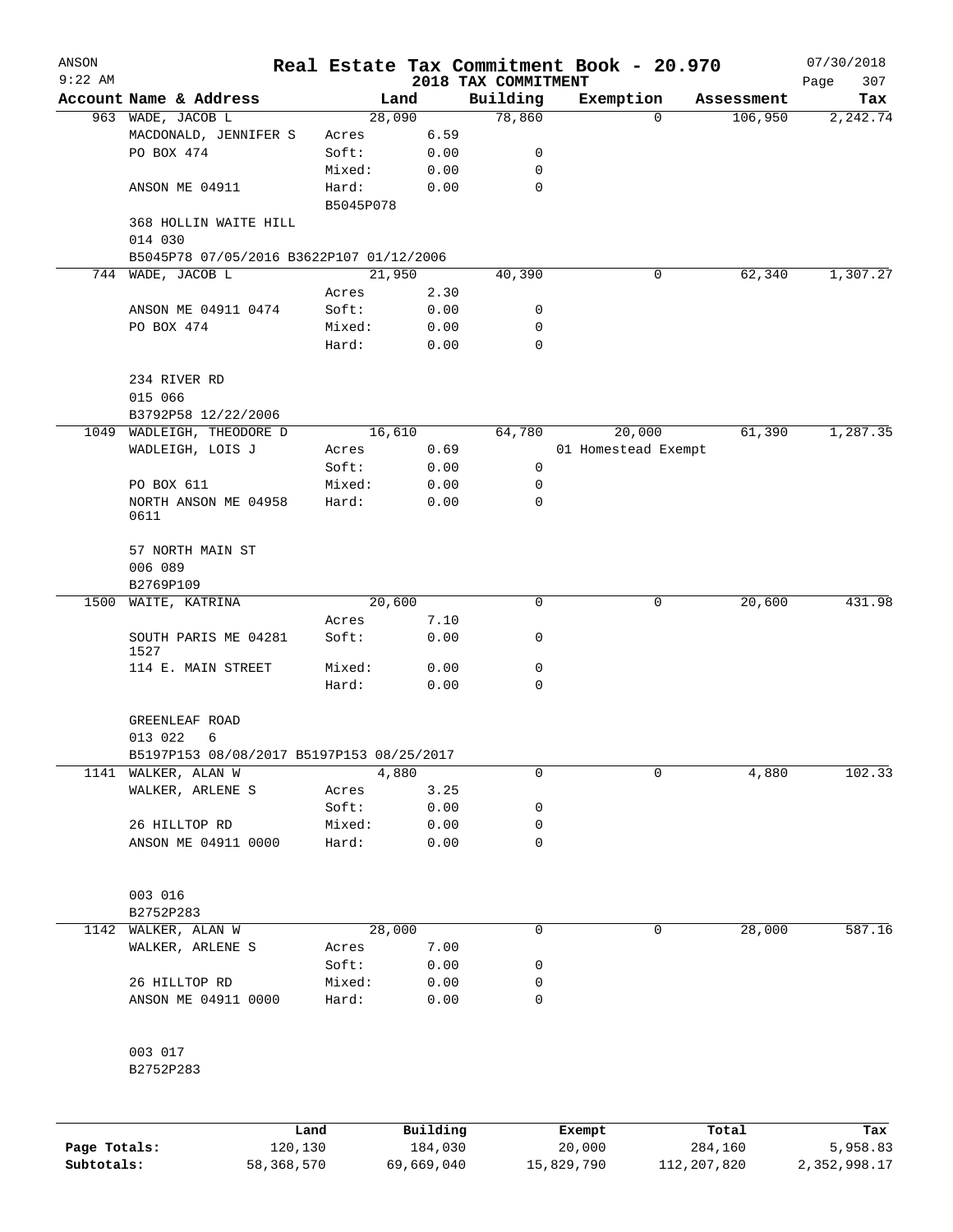| ANSON<br>$9:22$ AM |                         |        |        |       | 2018 TAX COMMITMENT | Real Estate Tax Commitment Book - 20.970 |            | 07/30/2018<br>308<br>Page |
|--------------------|-------------------------|--------|--------|-------|---------------------|------------------------------------------|------------|---------------------------|
|                    | Account Name & Address  |        | Land   |       | Building            | Exemption                                | Assessment | Tax                       |
|                    | 1136 WALKER, ALAN W     |        | 8,000  |       | $\mathbf 0$         | $\Omega$                                 | 8,000      | 167.76                    |
|                    | WALKER, ARLENE S        | Acres  |        | 16.00 |                     |                                          |            |                           |
|                    |                         | Soft:  |        | 0.00  | 0                   |                                          |            |                           |
|                    | 26 HILLTOP RD           | Mixed: |        | 0.00  | 0                   |                                          |            |                           |
|                    | ANSON ME 04911 0000     | Hard:  |        | 0.00  | $\mathbf 0$         |                                          |            |                           |
|                    |                         |        |        |       |                     |                                          |            |                           |
|                    |                         |        |        |       |                     |                                          |            |                           |
|                    | 010 029                 |        |        |       |                     |                                          |            |                           |
|                    | B2752P283               |        |        |       |                     |                                          |            |                           |
| 1137               | WALKER, ALAN W          |        | 12,250 |       | $\mathsf{O}$        | 0                                        | 12, 250    | 256.88                    |
|                    | WALKER, ARLENE S        | Acres  |        | 19.00 |                     |                                          |            |                           |
|                    |                         | Soft:  |        | 0.00  | 0                   |                                          |            |                           |
|                    | 26 HILLTOP RD           | Mixed: |        | 0.00  | 0                   |                                          |            |                           |
|                    | ANSON ME 04911 0000     | Hard:  |        | 0.00  | 0                   |                                          |            |                           |
|                    |                         |        |        |       |                     |                                          |            |                           |
|                    |                         |        |        |       |                     |                                          |            |                           |
|                    | 010 030                 |        |        |       |                     |                                          |            |                           |
|                    | B2752P283               |        |        |       |                     |                                          |            |                           |
| 1138               | WALKER, ALAN W          |        | 36,000 |       | 84,670              | 26,000                                   | 94,670     | 1,985.23                  |
|                    | WALKER, ARLENE S        | Acres  |        | 14.50 |                     | 01 Homestead Exempt                      |            |                           |
|                    |                         | Soft:  |        | 0.00  | 0                   | 02 Resident Veteran                      |            |                           |
|                    | 26 HILLTOP RD           | Mixed: |        | 0.00  | 0                   |                                          |            |                           |
|                    | ANSON ME 04911 0000     | Hard:  |        | 0.00  | $\mathbf 0$         |                                          |            |                           |
|                    |                         |        |        |       |                     |                                          |            |                           |
|                    | 26 HILLTOP RD           |        |        |       |                     |                                          |            |                           |
|                    | 010 037                 |        |        |       |                     |                                          |            |                           |
|                    | B2752P283               |        |        |       |                     |                                          |            |                           |
| 1827               | WALKER, MARTHA L        |        | 21,200 |       | 134,600             | 20,000                                   | 135,800    | 2,847.73                  |
|                    |                         | Acres  |        | 1.80  |                     | 01 Homestead Exempt                      |            |                           |
|                    | ANSON ME 04911 0285     | Soft:  |        | 0.00  | 0                   |                                          |            |                           |
|                    | PO BOX 285              | Mixed: |        | 0.00  | $\mathbf 0$         |                                          |            |                           |
|                    |                         | Hard:  |        | 0.00  | $\mathbf 0$         |                                          |            |                           |
|                    |                         |        |        |       |                     |                                          |            |                           |
|                    | 28 HILLTOP RD           |        |        |       |                     |                                          |            |                           |
|                    | 010 037<br>A            |        |        |       |                     |                                          |            |                           |
|                    | B2752P282               |        |        |       |                     |                                          |            |                           |
| 1458               | WALLACE, MARK E &       |        | 13,120 |       | 59,650              | 20,000                                   | 52,770     | 1,106.59                  |
|                    | MCQUISTON, ELLEN L      | Acres  |        | 0.43  |                     | 01 Homestead Exempt                      |            |                           |
|                    |                         | Soft:  |        | 0.00  | 0                   |                                          |            |                           |
|                    | 77 RANDALL ST           | Mixed: |        | 0.00  | 0                   |                                          |            |                           |
|                    | ANSON ME 04911 0000     | Hard:  |        | 0.00  | 0                   |                                          |            |                           |
|                    |                         |        |        |       |                     |                                          |            |                           |
|                    | 77 RANDALL ST           |        |        |       |                     |                                          |            |                           |
|                    | 003 009                 |        |        |       |                     |                                          |            |                           |
|                    | B2691P310               |        |        |       |                     |                                          |            |                           |
|                    |                         |        |        |       |                     |                                          |            |                           |
|                    | 1146 WALSH, ROBERT W JR |        | 24,500 |       | 62,930              | 20,000                                   | 67,430     | 1,414.01                  |
|                    |                         | Acres  |        | 4.00  |                     | 01 Homestead Exempt                      |            |                           |
|                    | ANSON ME 04911 0514     | Soft:  |        | 0.00  | 0                   |                                          |            |                           |
|                    | PO BOX 514              | Mixed: |        | 0.00  | 0                   |                                          |            |                           |
|                    |                         | Hard:  |        | 0.00  | 0                   |                                          |            |                           |
|                    |                         |        |        |       |                     |                                          |            |                           |
|                    | 128 MAIN ST             |        |        |       |                     |                                          |            |                           |
|                    | 002 004                 |        |        |       |                     |                                          |            |                           |
|                    | B1818P241               |        |        |       |                     |                                          |            |                           |
|                    |                         |        |        |       |                     |                                          |            |                           |
|                    |                         |        |        |       |                     |                                          |            |                           |
|                    |                         |        |        |       |                     |                                          |            |                           |

|              | Land       | Building   | Exempt     | Total       | Tax          |
|--------------|------------|------------|------------|-------------|--------------|
| Page Totals: | 115,070    | 341,850    | 86,000     | 370,920     | 7,778.20     |
| Subtotals:   | 58,483,640 | 70,010,890 | 15,915,790 | 112,578,740 | 2,360,776.37 |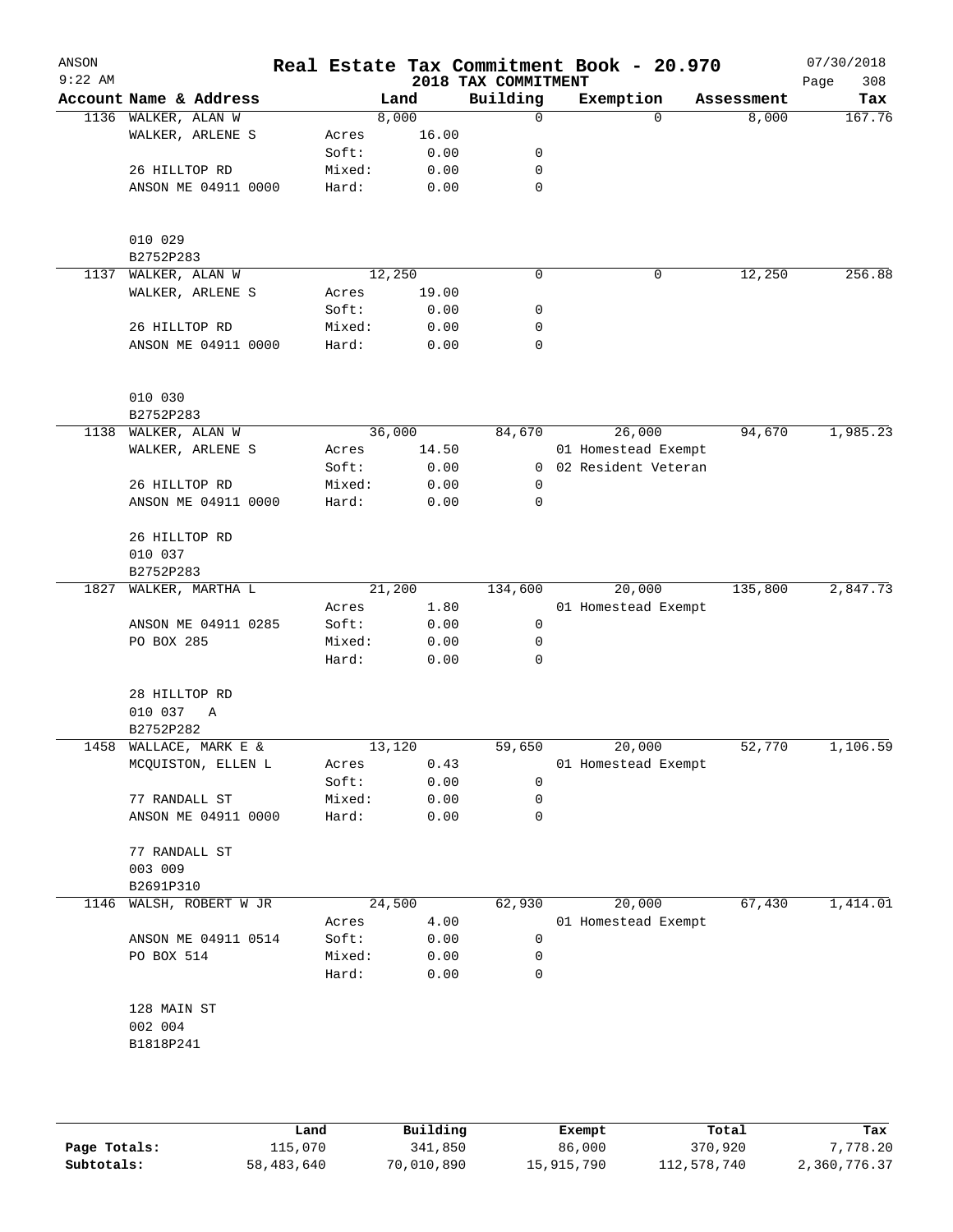| ANSON<br>$9:22$ AM |                               |        |      |                                 | Real Estate Tax Commitment Book - 20.970 |            | 07/30/2018         |
|--------------------|-------------------------------|--------|------|---------------------------------|------------------------------------------|------------|--------------------|
|                    | Account Name & Address        |        | Land | 2018 TAX COMMITMENT<br>Building | Exemption                                | Assessment | 309<br>Page<br>Tax |
|                    | 1143 WALTHER, CHARLES J       | 16,970 |      | 48,920                          | $\Omega$                                 | 65,890     | 1,381.71           |
|                    |                               | Acres  | 0.72 |                                 |                                          |            |                    |
|                    | ANSON ME 04911 0309           | Soft:  | 0.00 | 0                               |                                          |            |                    |
|                    | PO BOX 309                    | Mixed: | 0.00 | 0                               |                                          |            |                    |
|                    |                               | Hard:  | 0.00 | $\mathbf 0$                     |                                          |            |                    |
|                    | 88 HILLTOP RD                 |        |      |                                 |                                          |            |                    |
|                    | 004 001                       |        |      |                                 |                                          |            |                    |
|                    | B4066P53 10/21/2008           |        |      |                                 |                                          |            |                    |
| 1828               | WALTHER, CHARLES J. &         | 18,000 |      | 146,330                         | 20,000                                   | 144,330    | 3,026.60           |
|                    | BLOOD, JILL L                 | Acres  | 3.00 |                                 | 01 Homestead Exempt                      |            |                    |
|                    |                               | Soft:  | 0.00 | 0                               |                                          |            |                    |
|                    | PO BOX 309                    | Mixed: | 0.00 | 0                               |                                          |            |                    |
|                    | ANSON ME 04911 0309           | Hard:  | 0.00 | 0                               |                                          |            |                    |
|                    | 276 A WEST MILLS RD           |        |      |                                 |                                          |            |                    |
|                    | 011 009<br>$F_1$              |        |      |                                 |                                          |            |                    |
|                    | B3808P197 02/02/2007          |        |      |                                 |                                          |            |                    |
|                    | 1306 WALTHER, CHARLES J. &    | 16,370 |      | 0                               | 0                                        | 16,370     | 343.28             |
|                    | BLOOD, JILL L                 | Acres  | 0.67 |                                 |                                          |            |                    |
|                    |                               | Soft:  | 0.00 | 0                               |                                          |            |                    |
|                    | PO BOX 309                    | Mixed: | 0.00 | 0                               |                                          |            |                    |
|                    | ANSON ME 04911 0309           | Hard:  | 0.00 | 0                               |                                          |            |                    |
|                    | 94 HILLTOP RD                 |        |      |                                 |                                          |            |                    |
|                    | 004 001 A                     |        |      |                                 |                                          |            |                    |
|                    | B4717P225 10/02/2013          |        |      |                                 |                                          |            |                    |
|                    | 1631 WALTHER, TROY            |        | 0    | 10,850                          | 0                                        | 10,850     | 227.52             |
|                    | ANSON ME 04911                |        |      |                                 |                                          |            |                    |
|                    | 94 HILLTOP ROAD               |        |      |                                 |                                          |            |                    |
|                    |                               |        |      |                                 |                                          |            |                    |
|                    | 94 HILLTOP RD<br>004 001 A ON |        |      |                                 |                                          |            |                    |
|                    | 134 WALZ, AMANDA M            | 14,140 |      | 50,900                          | 0                                        | 65,040     | 1,363.89           |
|                    | 19 SUMMER STREET              | Acres  | 0.50 |                                 |                                          |            |                    |
|                    |                               | Soft:  | 0.00 | 0                               |                                          |            |                    |
|                    | NORTH ANSON ME 04958          | Mixed: | 0.00 | 0                               |                                          |            |                    |
|                    |                               | Hard:  | 0.00 | $\mathbf 0$                     |                                          |            |                    |
|                    | 19 SUMMER ST                  |        |      |                                 |                                          |            |                    |
|                    | 006 085                       |        |      |                                 |                                          |            |                    |
|                    | B4816P124 08/06/2014          |        |      |                                 |                                          |            |                    |
|                    | 685 WARNER, KEVIN K           | 23,110 |      | 64,310                          | 20,000                                   | 67,420     | 1,413.80           |
|                    | WARNER, SUSANNAH M            | Acres  | 3.07 |                                 | 01 Homestead Exempt                      |            |                    |
|                    |                               | Soft:  | 0.00 | 0                               |                                          |            |                    |
|                    | 107 HILLTOP RD                | Mixed: | 0.00 | 0                               |                                          |            |                    |
|                    | ANSON ME 04911 0000           | Hard:  | 0.00 | 0                               |                                          |            |                    |
|                    | 107 HILLTOP RD                |        |      |                                 |                                          |            |                    |
|                    | 004 013                       |        |      |                                 |                                          |            |                    |
|                    | B2492P139                     |        |      |                                 |                                          |            |                    |
|                    |                               |        |      |                                 |                                          |            |                    |
|                    |                               |        |      |                                 |                                          |            |                    |

|              | Land       | Building   | Exempt     | Total       | Tax          |
|--------------|------------|------------|------------|-------------|--------------|
| Page Totals: | 88,590     | 321,310    | 40,000     | 369,900     | 7,756.80     |
| Subtotals:   | 58,572,230 | 70,332,200 | 15,955,790 | 112,948,640 | 2,368,533.17 |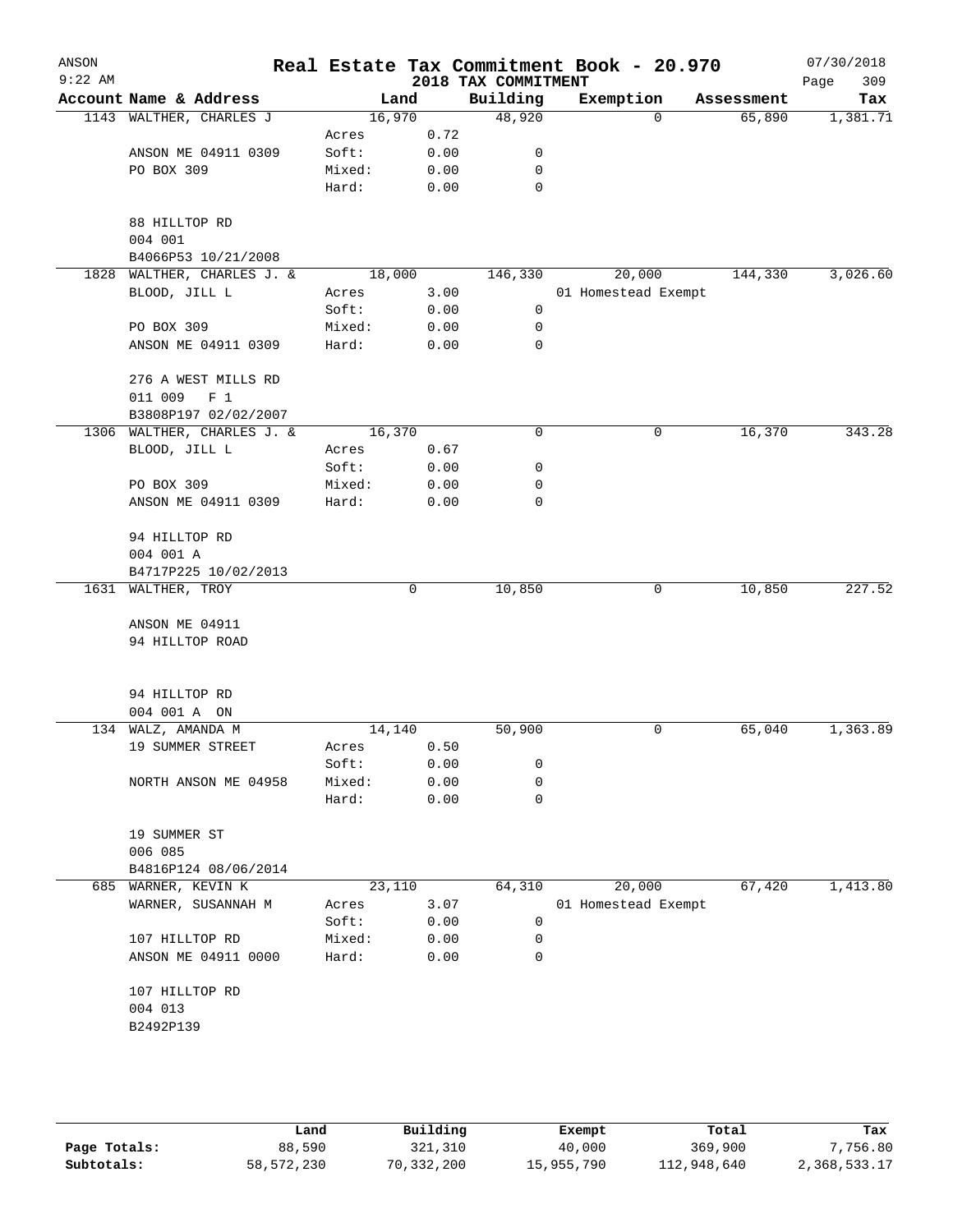| ANSON<br>$9:22$ AM |                                                       |      |            |          | 2018 TAX COMMITMENT | Real Estate Tax Commitment Book - 20.970 |            | 07/30/2018<br>Page<br>310 |  |  |
|--------------------|-------------------------------------------------------|------|------------|----------|---------------------|------------------------------------------|------------|---------------------------|--|--|
|                    | Account Name & Address                                |      | Land       |          | Building            | Exemption                                | Assessment | Tax                       |  |  |
|                    | 2 WARNER, SUSANNAH                                    |      | 8,000      |          | 50,600              | $\mathbf 0$                              | 58,600     | 1,228.84                  |  |  |
|                    | 107 HILTOP ROAD                                       |      | Acres      | 0.16     |                     |                                          |            |                           |  |  |
|                    |                                                       |      | Soft:      | 0.00     | 0                   |                                          |            |                           |  |  |
|                    | ANSON ME 04911                                        |      | Mixed:     | 0.00     | 0                   |                                          |            |                           |  |  |
|                    |                                                       |      | Hard:      | 0.00     | $\mathbf 0$         |                                          |            |                           |  |  |
|                    |                                                       |      | B4949P0239 |          |                     |                                          |            |                           |  |  |
|                    | 32 WILSON ST                                          |      |            |          |                     |                                          |            |                           |  |  |
|                    | 003 026                                               |      |            |          |                     |                                          |            |                           |  |  |
|                    | B4949P239 08/28/2015                                  |      |            |          |                     |                                          |            |                           |  |  |
| 1150               | WASHBURN, JANE E                                      |      | 57,000     |          | 15,820              | 0                                        | 72,820     | 1,527.04                  |  |  |
|                    |                                                       |      | Acres      | 58.00    |                     |                                          |            |                           |  |  |
|                    | MADISON ME 04950 0000                                 |      | Soft:      | 0.00     | 0                   |                                          |            |                           |  |  |
|                    | 222 RIVER RD                                          |      | Mixed:     | 0.00     | 0                   |                                          |            |                           |  |  |
|                    |                                                       |      | Hard:      | 0.00     | $\mathbf 0$         |                                          |            |                           |  |  |
|                    |                                                       |      |            |          |                     |                                          |            |                           |  |  |
|                    | 151 FAHI POND RD                                      |      |            |          |                     |                                          |            |                           |  |  |
|                    | 024 011                                               |      |            |          |                     |                                          |            |                           |  |  |
|                    | B1458P17                                              |      |            |          |                     |                                          |            |                           |  |  |
| 1151               | WASHBURN, JANE E                                      |      | 35,000     |          | 0                   | 0                                        | 35,000     | 733.95                    |  |  |
|                    |                                                       |      | Acres      | 31.00    |                     |                                          |            |                           |  |  |
|                    | MADISON ME 04950 0000                                 |      | Soft:      | 0.00     | 0                   |                                          |            |                           |  |  |
|                    | 222 RIVER RD                                          |      | Mixed:     | 0.00     | 0                   |                                          |            |                           |  |  |
|                    |                                                       |      | Hard:      | 0.00     | $\mathbf 0$         |                                          |            |                           |  |  |
|                    | 024 013                                               |      |            |          |                     |                                          |            |                           |  |  |
|                    | B1458P17                                              |      |            |          |                     |                                          |            |                           |  |  |
|                    | 1816 WATERMAN, BLAKE L                                |      | 46,200     |          | 0                   | 0                                        | 46,200     | 968.81                    |  |  |
|                    | WATERMAN, MELANIE A                                   |      | Acres      | 76.69    |                     |                                          |            |                           |  |  |
|                    | 26 WATERMAN LANE                                      |      | Soft:      | 0.00     | 0                   |                                          |            |                           |  |  |
|                    |                                                       |      | Mixed:     | 0.00     | 0                   |                                          |            |                           |  |  |
|                    | BURNHAM ME 04922                                      |      | Hard:      | 0.00     | $\mathbf 0$         |                                          |            |                           |  |  |
|                    |                                                       |      | B5082P0181 |          |                     |                                          |            |                           |  |  |
|                    | 021 011<br>B5082P181 09/30/2016 B4717P321 09/20/2013  |      |            |          |                     |                                          |            |                           |  |  |
|                    | 1155 WATT, PHILLIP W                                  |      | 18,360     |          | $\mathbf 0$         | 0                                        | 18,360     | 385.01                    |  |  |
|                    | BRANDJOCK ST #3A                                      | TOP  | Acres      | 5.24     |                     |                                          |            |                           |  |  |
|                    | #1                                                    |      |            |          |                     |                                          |            |                           |  |  |
|                    | 6020 INNSBRUCK                                        |      | Soft:      | 0.00     | 0                   |                                          |            |                           |  |  |
|                    | TIROL, AUSTRIA                                        |      | Mixed:     | 0.00     | 0                   |                                          |            |                           |  |  |
|                    | EUROPE                                                |      |            |          |                     |                                          |            |                           |  |  |
|                    |                                                       |      | Hard:      | 0.00     | 0                   |                                          |            |                           |  |  |
|                    | 012 009<br>4                                          |      |            |          |                     |                                          |            |                           |  |  |
|                    | B1937P336                                             |      |            |          |                     |                                          |            |                           |  |  |
|                    | 1926 Waugh, Roxann                                    |      | 27,630     |          | 23,910              | 0                                        | 51,540     | 1,080.79                  |  |  |
|                    | 494 Horseback Road                                    |      | Acres      | 7.30     |                     |                                          |            |                           |  |  |
|                    |                                                       |      | Soft:      | 0.00     | 0                   |                                          |            |                           |  |  |
|                    | Anson Maine 04911                                     |      | Mixed:     | 0.00     | 0                   |                                          |            |                           |  |  |
|                    |                                                       |      | Hard:      | 0.00     | 0                   |                                          |            |                           |  |  |
|                    | 523 HORSEBACK ROAD                                    |      |            |          |                     |                                          |            |                           |  |  |
|                    | 014 010 A<br>B4794P218 06/11/2014 B4790P23 11/12/2010 |      |            |          |                     |                                          |            |                           |  |  |
|                    |                                                       |      |            |          |                     |                                          |            |                           |  |  |
|                    |                                                       | Land |            | Building |                     | Exempt                                   | Total      | Tax                       |  |  |

**Page Totals:** 192,190 90,330 0 282,520 5,924.44 **Subtotals:** 58,764,420 70,422,530 15,955,790 113,231,160 2,374,457.61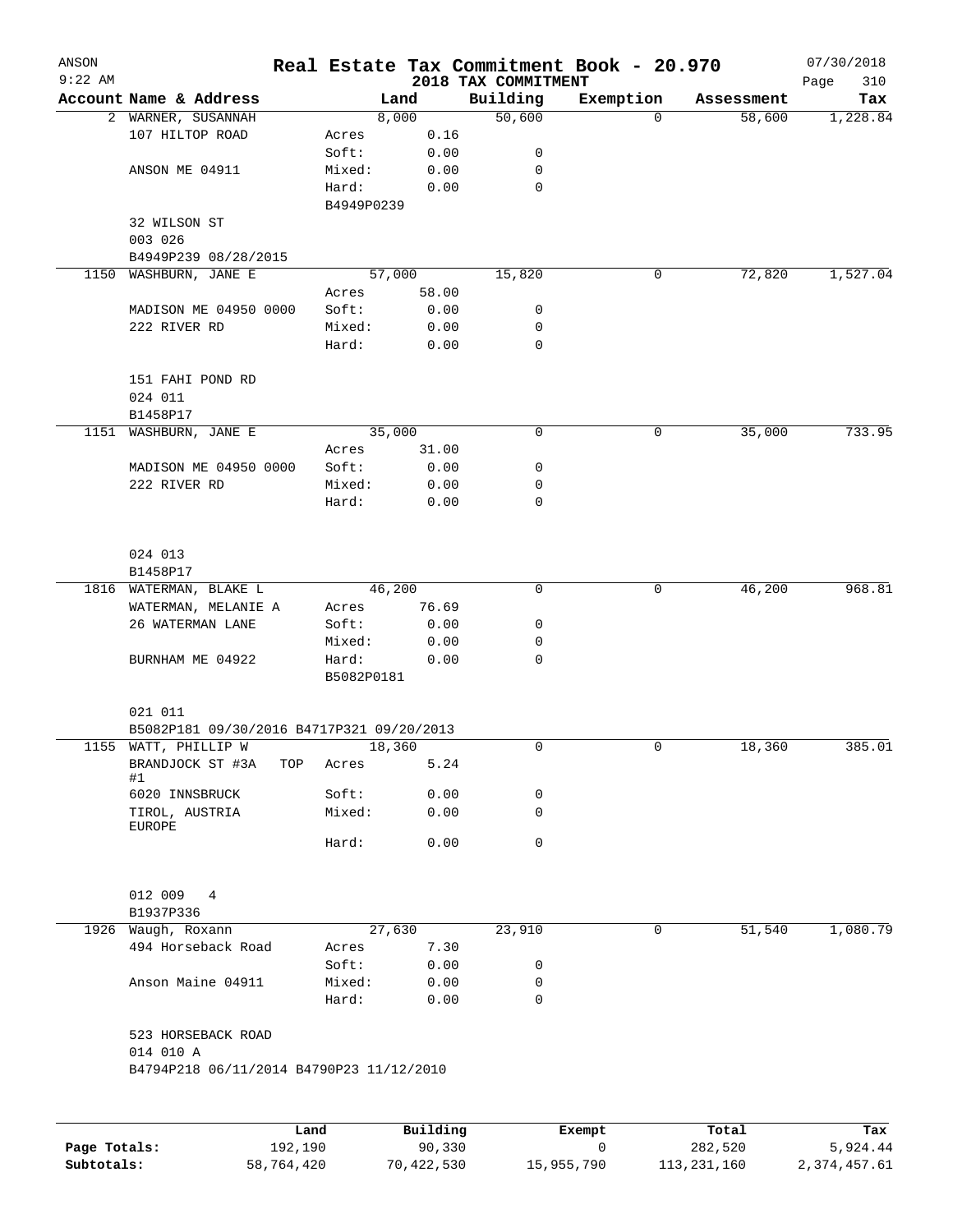| ANSON<br>$9:22$ AM |                                             |                     |        | 2018 TAX COMMITMENT | Real Estate Tax Commitment Book - 20.970 |            | 07/30/2018<br>Page<br>311 |
|--------------------|---------------------------------------------|---------------------|--------|---------------------|------------------------------------------|------------|---------------------------|
|                    | Account Name & Address                      |                     | Land   | Building            | Exemption                                | Assessment | Tax                       |
|                    | 2009 Waugh, Roxann                          |                     | 1,890  | $\mathbf 0$         | $\Omega$                                 | 1,890      | 39.63                     |
|                    | 494 Horseback Road                          | Acres               | 11.00  |                     |                                          |            |                           |
|                    |                                             | Soft:               | 0.00   | 0                   |                                          |            |                           |
|                    | Anson Maine 04911                           | Mixed:              | 11.00  | 1,892               |                                          |            |                           |
|                    |                                             | Hard:               | 0.00   | 0                   |                                          |            |                           |
|                    | 014 011 G                                   |                     |        |                     |                                          |            |                           |
|                    | B4794P218 06/11/2014                        |                     |        |                     |                                          |            |                           |
| 1158               | WAUGH, TIMOTHY                              |                     | 24,500 | 67,490              | 20,000                                   | 71,990     | 1,509.63                  |
|                    | WAUGH, ROXANN                               | Acres               | 4.00   |                     | 01 Homestead Exempt                      |            |                           |
|                    |                                             | Soft:               | 0.00   | 0                   |                                          |            |                           |
|                    | 494 HORSEBACK RD                            | Mixed:              | 0.00   | 0                   |                                          |            |                           |
|                    | ANSON ME 04911 0000                         | Hard:               | 0.00   | 0                   |                                          |            |                           |
|                    | 494 HORSEBACK RD                            |                     |        |                     |                                          |            |                           |
|                    | 014 011 A                                   |                     |        |                     |                                          |            |                           |
|                    | B1290P5                                     |                     |        |                     |                                          |            |                           |
| 1162               | WEBB, ERNESTINE L                           |                     | 27,500 | 33,560              | 26,000                                   | 35,060     | 735.21                    |
|                    |                                             | Acres               | 6.00   |                     | 01 Homestead Exempt                      |            |                           |
|                    | ANSON ME 04911 0508                         | Soft:               | 0.00   | $\overline{0}$      | 05 Non-resident Veteran Widow            |            |                           |
|                    | PO BOX 508                                  | Mixed:              | 0.00   | 0                   |                                          |            |                           |
|                    |                                             | Hard:               | 0.00   | 0                   |                                          |            |                           |
|                    | 565 PEASE HILL RD<br>014 040<br>$\mathbf B$ |                     |        |                     |                                          |            |                           |
|                    | B1719P187                                   |                     |        |                     |                                          |            |                           |
|                    | 67 WEBBER, BRADLEY J &                      |                     | 26,300 | 12,600              | 0                                        | 38,900     | 815.73                    |
|                    | VERTEFEVILLE, KATHY E                       | Acres               | 7.80   |                     |                                          |            |                           |
|                    |                                             | Soft:               | 0.00   | 0                   |                                          |            |                           |
|                    | 62 REDFIELD CIRCLE                          | Mixed:              | 0.00   | 0                   |                                          |            |                           |
|                    | DERRY NH 03038 0000                         | Hard:               | 0.00   | 0                   |                                          |            |                           |
|                    | 187 FOUR MILE SQUARE RD                     |                     |        |                     |                                          |            |                           |
|                    | 021 009<br>2                                |                     |        |                     |                                          |            |                           |
|                    | B3242P283                                   |                     |        |                     |                                          |            |                           |
|                    | 1160 WEBBER, PHILIP B JR                    |                     | 17,320 | 3,650               | 0                                        | 20,970     | 439.74                    |
|                    | 209 PLEASANT ST                             | Acres               | 0.75   |                     |                                          |            |                           |
|                    |                                             | Soft:               | 0.00   | 0                   |                                          |            |                           |
|                    | NORTHBORO MA 01532                          | Mixed:              | 0.00   | 0                   |                                          |            |                           |
|                    |                                             | Hard:<br>B4955P0129 | 0.00   | $\Omega$            |                                          |            |                           |
|                    | 017 009                                     |                     |        |                     |                                          |            |                           |
|                    | B4955P129 09/13/2015 B4822P135 08/26/2014   |                     |        |                     |                                          |            |                           |
|                    | 1161 WEBBER, PHILIP B JR                    |                     | 14,140 | 63,850              | 0                                        | 77,990     | 1,635.45                  |
|                    | 209 PLEASANT ST                             | Acres               | 0.50   |                     |                                          |            |                           |
|                    |                                             | Soft:               | 0.00   | 0                   |                                          |            |                           |
|                    | NORTHBORO MA 01532                          | Mixed:              | 0.00   | 0                   |                                          |            |                           |
|                    |                                             | Hard:               | 0.00   | $\Omega$            |                                          |            |                           |
|                    |                                             | B4955P0129          |        |                     |                                          |            |                           |
|                    | 749 RIVER RD                                |                     |        |                     |                                          |            |                           |
|                    | 017 010                                     |                     |        |                     |                                          |            |                           |
|                    | B4955P129 09/13/2015 B4822P135 08/26/2014   |                     |        |                     |                                          |            |                           |
|                    |                                             |                     |        |                     |                                          |            |                           |
|                    |                                             |                     |        |                     |                                          |            |                           |
|                    |                                             |                     |        |                     |                                          |            |                           |

|              | Land       | Building   | Exempt     | Total       | Tax          |
|--------------|------------|------------|------------|-------------|--------------|
| Page Totals: | ⊥11,650    | 181,150    | 46,000     | 246,800     | 5,175.39     |
| Subtotals:   | 58,876,070 | 70,603,680 | 16,001,790 | 113,477,960 | 2,379,633.00 |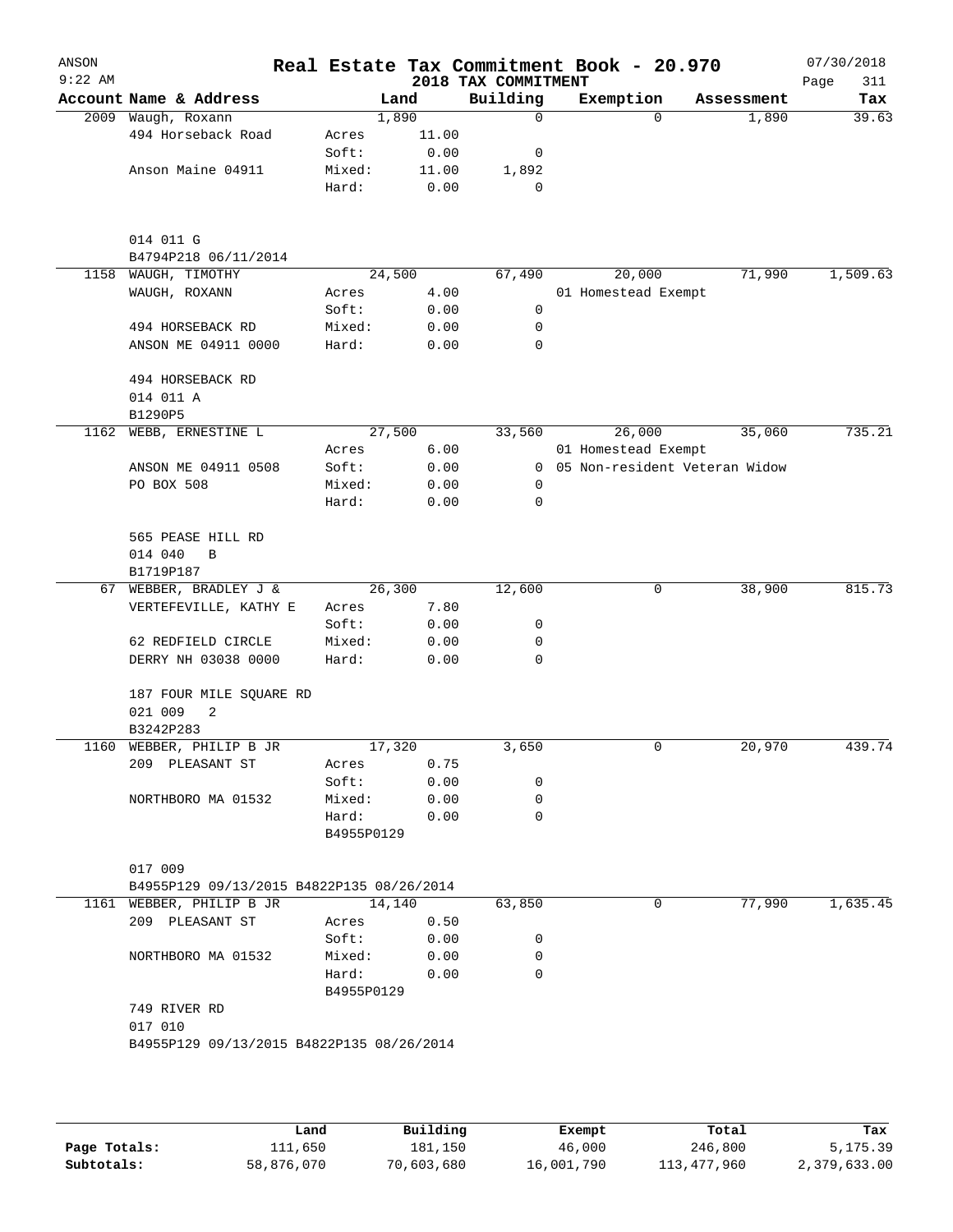| ANSON<br>$9:22$ AM |                                           |                 |                    | 2018 TAX COMMITMENT | Real Estate Tax Commitment Book - 20.970 |                  | 07/30/2018<br>Page<br>312 |
|--------------------|-------------------------------------------|-----------------|--------------------|---------------------|------------------------------------------|------------------|---------------------------|
|                    | Account Name & Address                    |                 | Land               | Building            | Exemption                                | Assessment       | Tax                       |
|                    | 1751 WEBER, JERRY W                       |                 | 22,550             | 0                   | $\Omega$                                 | 22,550           | 472.87                    |
|                    | PRIOR LAKE MN 55372                       | Acres<br>Soft:  | 2.70<br>0.00       | 0                   |                                          |                  |                           |
|                    | 0000                                      |                 |                    |                     |                                          |                  |                           |
|                    | 17011 MUSHTOWN RD                         | Mixed:<br>Hard: | 0.00<br>0.00       | 0<br>$\Omega$       |                                          |                  |                           |
|                    | 309 WEST MILLS RD<br>011 032<br>6         |                 |                    |                     |                                          |                  |                           |
|                    | B2500P148                                 |                 |                    |                     |                                          |                  |                           |
| 1159               | WEBSTER, DAVID A                          |                 | 38,250             | 0                   | 0                                        | 38,250           | 802.10                    |
|                    |                                           | Acres           | 28.49              |                     |                                          |                  |                           |
|                    | SIDNEY ME 04330 0000                      | Soft:           | 0.00               | 0                   |                                          |                  |                           |
|                    | 24 GOFF ROAD                              | Mixed:<br>Hard: | 0.00<br>0.00       | 0<br>0              |                                          |                  |                           |
|                    | 020 009<br>G                              |                 |                    |                     |                                          |                  |                           |
|                    | B1868P153                                 |                 |                    |                     |                                          |                  |                           |
| 540                | WEBSTER, JOHN N &                         |                 | 30,620             | 29,390              | 0                                        | 60,010           | 1,258.41                  |
|                    | CARLE, TIMOTHY A. ET AL Acres             | Soft:           | 55.00<br>4.00      | 468                 |                                          |                  |                           |
|                    | PO BOX 178                                | Mixed:          | 35.00              | 6,020               |                                          |                  |                           |
|                    | SO. BERWICK ME 03908<br>0000              | Hard:           | 14.00              | 2,632               |                                          |                  |                           |
|                    |                                           | TREE GROWTH     |                    |                     |                                          |                  |                           |
|                    | 54 DEER WANDER RIDGE RD<br>012 010<br>B   |                 |                    |                     |                                          |                  |                           |
|                    | B3605P100 12/06/2005                      |                 |                    |                     |                                          |                  |                           |
|                    | 930 WEDO, LINDA E                         | Acres           | 12,380<br>1.25     | 0                   | 0                                        | 12,380           | 259.61                    |
|                    | SPRING GROVE VA 23881<br>0000             | Soft:           | 0.00               | 0                   |                                          |                  |                           |
|                    | 12974 COLONIAL TRAIL<br>WEST              | Mixed:          | 0.00               | 0                   |                                          |                  |                           |
|                    |                                           | Hard:           | 0.00               | 0                   |                                          |                  |                           |
|                    | West Mills Road<br>011 012                |                 |                    |                     |                                          |                  |                           |
|                    | B4591P308 04/13/2012                      |                 |                    |                     |                                          |                  |                           |
|                    | 302 Weis, Brandy                          |                 | 13,570             | 17,730              | 0                                        | 31,300           | 656.36                    |
|                    | 382 New Portland Road                     | Acres<br>Soft:  | 0.46<br>0.00       | 0                   |                                          |                  |                           |
|                    | North ANSON Maine 04958                   | Mixed:          | 0.00               | 0                   |                                          |                  |                           |
|                    |                                           | Hard:           | 0.00               | 0                   |                                          |                  |                           |
|                    |                                           | B5012P0352      |                    |                     |                                          |                  |                           |
|                    | 382 NEW PORTLAND RD<br>023 041<br>Α       |                 |                    |                     |                                          |                  |                           |
|                    | B5012P352 03/30/2016 B4094P137 01/30/2009 |                 |                    |                     |                                          |                  |                           |
| 1973               | WELCH, DEREK E                            |                 | 21,950             | 43,610              | 20,000                                   | 45,560           | 955.39                    |
|                    |                                           | Acres           | 2.30               |                     | 01 Homestead Exempt                      |                  |                           |
|                    | NORTH ANSON ME 04958                      | Soft:           | 0.00               | 0                   |                                          |                  |                           |
|                    | 29 WELCH RD                               | Mixed:<br>Hard: | 0.00<br>0.00       | 0<br>0              |                                          |                  |                           |
|                    | 29 WELCH RD                               |                 |                    |                     |                                          |                  |                           |
|                    | 018 038<br>D 2                            |                 |                    |                     |                                          |                  |                           |
|                    | B4617P318 01/11/2013                      |                 |                    |                     |                                          |                  |                           |
|                    |                                           |                 |                    |                     |                                          |                  |                           |
| Page Totals:       | Land<br>139,320                           |                 | Building<br>90,730 |                     | Exempt<br>20,000                         | Total<br>210,050 | Tax<br>4,404.74           |
| Subtotals:         | 59,015,390                                |                 | 70,694,410         |                     | 16,021,790                               | 113,688,010      | 2,384,037.74              |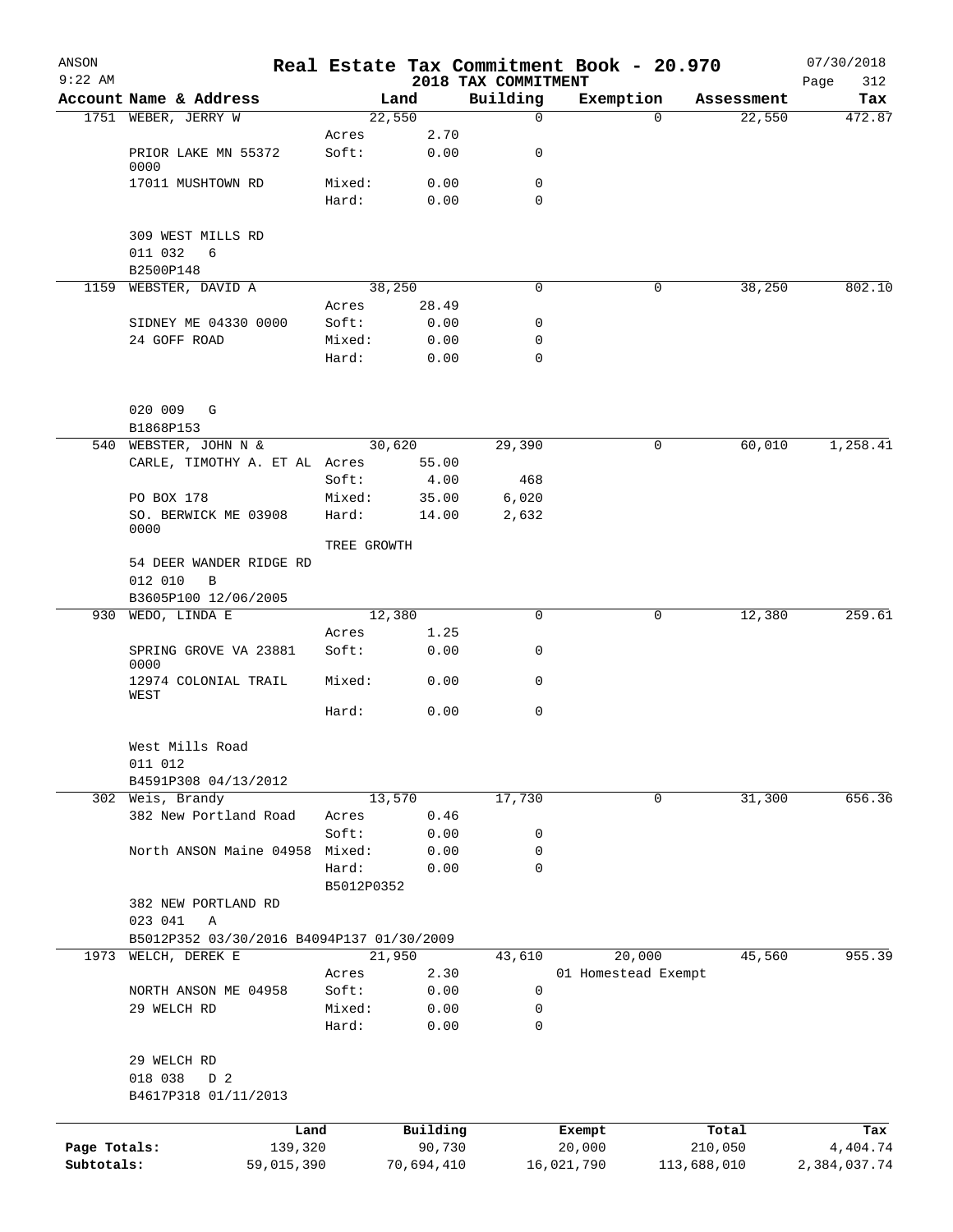| ANSON<br>$9:22$ AM |                                                                   |        |          | 2018 TAX COMMITMENT | Real Estate Tax Commitment Book - 20.970 |            | 07/30/2018<br>313<br>Page |
|--------------------|-------------------------------------------------------------------|--------|----------|---------------------|------------------------------------------|------------|---------------------------|
|                    | Account Name & Address                                            | Land   |          | Building            | Exemption                                | Assessment | Tax                       |
|                    | 646 WELCH, EDDIE                                                  | 23,500 |          | $\mathbf 0$         | $\Omega$                                 | 23,500     | 492.79                    |
|                    |                                                                   | Acres  | 8.00     |                     |                                          |            |                           |
|                    | BELGRADE ME 04917 0000                                            | Soft:  | 0.00     | 0                   |                                          |            |                           |
|                    | 15 WARREN HILL RD                                                 | Mixed: | 0.00     | 0                   |                                          |            |                           |
|                    |                                                                   | Hard:  | 0.00     | $\mathbf 0$         |                                          |            |                           |
|                    | 381 FOUR MILE SQUARE RD<br>021 018                                |        |          |                     |                                          |            |                           |
|                    | B1554P49                                                          |        |          |                     |                                          |            |                           |
| 787                | WELCH, EDWARD                                                     | 15,300 |          | $\mathbf 0$         | 0                                        | 15,300     | 320.84                    |
|                    | 1250 EAST SHORE ROAD                                              | Acres  | 1.20     |                     |                                          |            |                           |
|                    |                                                                   | Soft:  | 0.00     | 0                   |                                          |            |                           |
|                    | EMBDEN ME 04958                                                   | Mixed: | 0.00     | 0                   |                                          |            |                           |
|                    |                                                                   | Hard:  | 0.00     | $\mathbf 0$         |                                          |            |                           |
|                    | 19 WELCH RD                                                       |        |          |                     |                                          |            |                           |
|                    | 018 038<br>D 1                                                    |        |          |                     |                                          |            |                           |
|                    | B5060P136 08/10/2016 B5044P216 06/29/2016 B2727P179<br>10/12/2000 |        |          |                     |                                          |            |                           |
| 1167               | WELCH, EDWARD GERALD                                              | 55,000 |          | 0                   | 0                                        | 55,000     | 1,153.35                  |
|                    |                                                                   | Acres  | 71.00    |                     |                                          |            |                           |
|                    | EMBDEN ME 04958 3450                                              | Soft:  | 0.00     | 0                   |                                          |            |                           |
|                    | 1250 EAST SHORE RD                                                | Mixed: | 0.00     | 0                   |                                          |            |                           |
|                    |                                                                   | Hard:  | 0.00     | 0                   |                                          |            |                           |
|                    | 018 038<br>B1655P322                                              |        |          |                     |                                          |            |                           |
| 1168               | WELCH, EDWARD GERALD                                              | 26,750 |          | 58,800              | 20,000                                   | 65,550     | 1,374.58                  |
|                    | WELCH, RACHEL                                                     | Acres  | 5.50     |                     | 01 Homestead Exempt                      |            |                           |
|                    |                                                                   | Soft:  | 0.00     | 0                   |                                          |            |                           |
|                    | 1250 EAST SHORE RD                                                | Mixed: | 0.00     | 0                   |                                          |            |                           |
|                    | EMBDEN ME 04958 3450                                              | Hard:  | 0.00     | 0                   |                                          |            |                           |
|                    | 11 WELCH RD<br>018 038<br>D                                       |        |          |                     |                                          |            |                           |
|                    | B811P467                                                          |        |          |                     |                                          |            |                           |
|                    | 1171 WELCH, LEROY                                                 | 12,490 |          | 10,010              | 20,000                                   | 2,500      | $\overline{52.43}$        |
|                    |                                                                   | Acres  | 0.39     |                     | 01 Homestead Exempt                      |            |                           |
|                    | ANSON ME 04911 0248                                               | Soft:  | 0.00     | 0                   |                                          |            |                           |
|                    | PO BOX 248                                                        | Mixed: | 0.00     | 0                   |                                          |            |                           |
|                    |                                                                   | Hard:  | 0.00     | 0                   |                                          |            |                           |
|                    | 118 PREBLE AVE                                                    |        |          |                     |                                          |            |                           |
|                    | 004 003<br>$\mathbf F$                                            |        |          |                     |                                          |            |                           |
|                    | B1771P149                                                         |        |          |                     |                                          |            |                           |
| 1165               | WELCH, NANCY A                                                    | 23,750 |          | 70,600              | 20,000                                   | 74,350     | 1,559.12                  |
|                    |                                                                   | Acres  | 3.50     |                     | 01 Homestead Exempt                      |            |                           |
|                    | NORTH ANSON ME 04958<br>0352                                      | Soft:  | 0.00     | 0                   |                                          |            |                           |
|                    | PO BOX 352                                                        | Mixed: | 0.00     | 0                   |                                          |            |                           |
|                    |                                                                   | Hard:  | 0.00     | 0                   |                                          |            |                           |
|                    | 248 VALLEY RD<br>018 038<br>G<br>B3700P291 04/18/2006             |        |          |                     |                                          |            |                           |
|                    |                                                                   |        |          |                     |                                          |            |                           |
|                    | Land                                                              |        | Building |                     | Exempt                                   | Total      | Tax                       |
| Page Totals:       | 156,790                                                           |        | 139,410  |                     | 60,000                                   | 236,200    | 4,953.11                  |

**Subtotals:** 59,172,180 70,833,820 16,081,790 113,924,210 2,388,990.85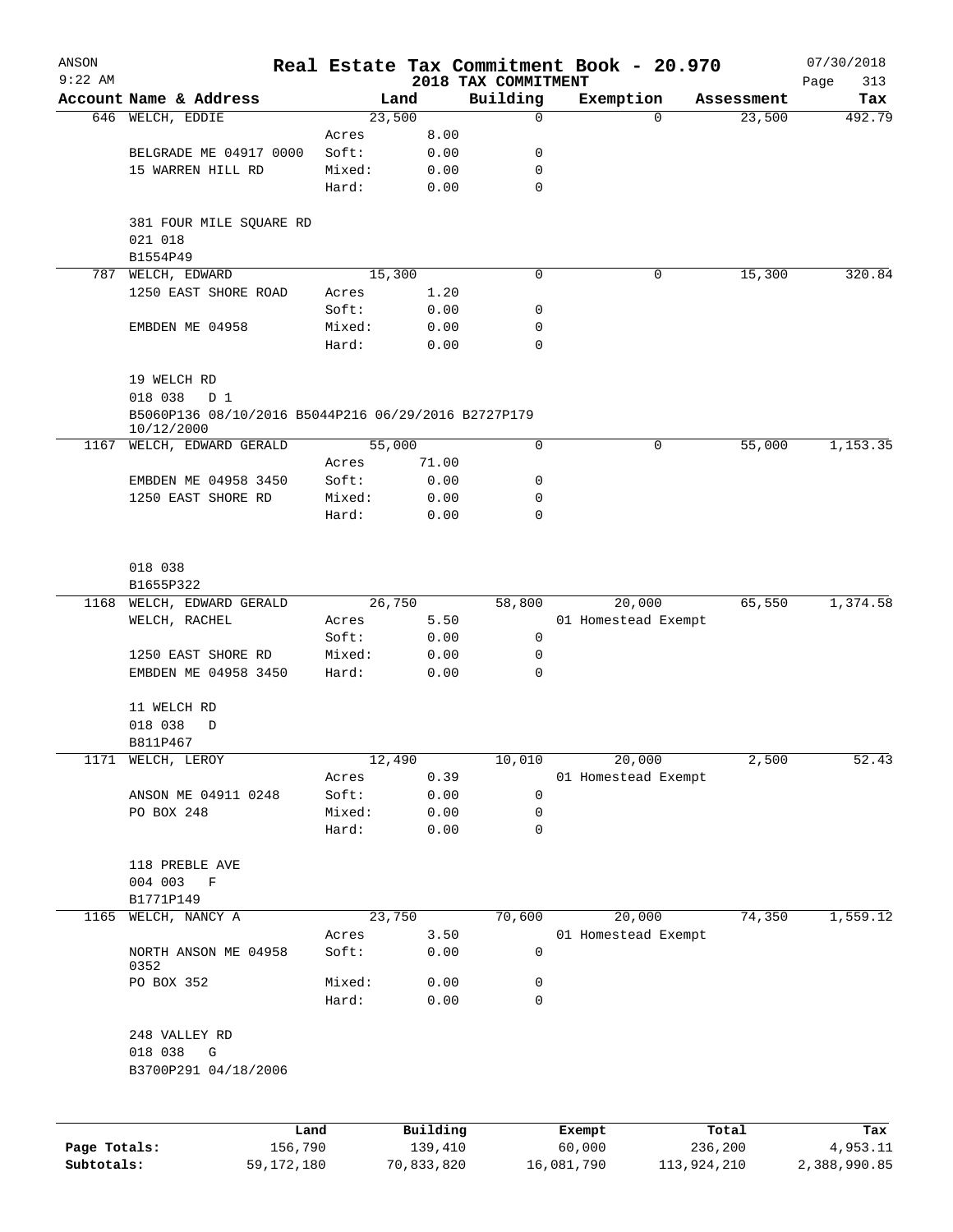| ANSON<br>$9:22$ AM         |                                                           |            |                       |                                 | Real Estate Tax Commitment Book - 20.970 |             |            | 07/30/2018               |
|----------------------------|-----------------------------------------------------------|------------|-----------------------|---------------------------------|------------------------------------------|-------------|------------|--------------------------|
|                            | Account Name & Address                                    |            | Land                  | 2018 TAX COMMITMENT<br>Building | Exemption                                |             | Assessment | Page<br>314<br>Tax       |
|                            | 907 WELCH, SANDRA J                                       |            | 14,140                | 13,910                          | 20,000                                   |             | 8,050      | 168.81                   |
|                            |                                                           | Acres      | 0.50                  |                                 | 01 Homestead Exempt                      |             |            |                          |
|                            | NORTH ANSON ME 04958<br>0026                              | Soft:      | 0.00                  | 0                               |                                          |             |            |                          |
|                            | PO BOX 26                                                 | Mixed:     | 0.00                  | 0                               |                                          |             |            |                          |
|                            |                                                           | Hard:      | 0.00                  | 0                               |                                          |             |            |                          |
|                            | 616 FOUR MILE SQUARE RD<br>020 025<br>G 1                 |            |                       |                                 |                                          |             |            |                          |
|                            | B3623P172 01/23/2006                                      |            |                       |                                 |                                          |             |            |                          |
|                            | 816 WELLS FARGO BANK, N.A.<br>C/O DOONAN, GRAVES &        | Acres      | 9,170<br>0.21         | 46,060                          |                                          | 0           | 55,230     | 1,158.17                 |
|                            | LONGORIA, LLC                                             |            |                       |                                 |                                          |             |            |                          |
|                            | 100 CUMMINGS CTR, STE<br>225D                             | Soft:      | 0.00                  | 0                               |                                          |             |            |                          |
|                            | BEVERLY MA 01915                                          | Mixed:     | 0.00                  | 0                               |                                          |             |            |                          |
|                            |                                                           | Hard:      | 0.00                  | 0                               |                                          |             |            |                          |
|                            | 10 MADISON ST<br>006 092                                  |            |                       |                                 |                                          |             |            |                          |
|                            | B4794P132 06/10/2014 B4346P320 10/21/2010                 |            |                       |                                 |                                          |             |            |                          |
|                            | 1241 WENTWORTH, AMY E                                     |            | 24,880                | 80,160                          | 20,000                                   |             | 85,040     | 1,783.29                 |
|                            |                                                           | Acres      | 4.25                  |                                 | 01 Homestead Exempt                      |             |            |                          |
|                            | NORTH ANSON ME 04958<br>0000                              | Soft:      | 0.00                  | 0                               |                                          |             |            |                          |
|                            | 175 EMBDEN POND RD                                        | Mixed:     | 0.00                  | 0                               |                                          |             |            |                          |
|                            |                                                           | Hard:      | 0.00                  | 0                               |                                          |             |            |                          |
|                            | 175 EMBDEN POND RD<br>023 019<br>B                        |            |                       |                                 |                                          |             |            |                          |
| 74                         | B3441P1 02/07/2005<br>WESCOTT, STEVEN M                   |            | 21,380                | 51,320                          |                                          | 0           | 72,700     | 1,524.52                 |
|                            | WESCOTT, LISA                                             | Acres      | 1.92                  |                                 |                                          |             |            |                          |
|                            | 111 RING ROAD                                             | Soft:      | 0.00                  | 0                               |                                          |             |            |                          |
|                            |                                                           | Mixed:     | 0.00                  | 0                               |                                          |             |            |                          |
|                            | PLYMPTON MA 02367 0000                                    | Hard:      | 0.00                  | 0                               |                                          |             |            |                          |
|                            |                                                           | B5199P0133 | JТ                    |                                 |                                          |             |            |                          |
|                            | 120 SKIDMORE RD                                           |            |                       |                                 |                                          |             |            |                          |
|                            | 023 014<br>Е<br>B5199P133 08/29/2017 B3886P200 07/26/2007 |            |                       |                                 |                                          |             |            |                          |
| 1178                       | WHARTON, ARCHIE JR &                                      |            | 37,000                | 0                               |                                          | 0           | 37,000     | 775.89                   |
|                            | SHEPERD, DAVID                                            | Acres      | 26.00                 |                                 |                                          |             |            |                          |
|                            |                                                           | Soft:      | 0.00                  | 0                               |                                          |             |            |                          |
|                            | 193 LINCOLN AVE                                           | Mixed:     | 0.00                  | 0                               |                                          |             |            |                          |
|                            | VINELAND NJ 08360 0000                                    | Hard:      | 0.00                  | 0                               |                                          |             |            |                          |
|                            |                                                           |            |                       |                                 |                                          |             |            |                          |
|                            | 013 020                                                   |            |                       |                                 |                                          |             |            |                          |
| 1181                       | B1675P132<br>WHEELER, LESTER T                            |            | 17,600                | 0                               |                                          | 0           | 17,600     | 369.07                   |
|                            | WHEELER, DOROTHY B                                        | Acres      | 10.50                 |                                 |                                          |             |            |                          |
|                            |                                                           | Soft:      | 0.00                  | 0                               |                                          |             |            |                          |
|                            | 62 LAKEVIEW RD                                            | Mixed:     | 0.00                  | 0                               |                                          |             |            |                          |
|                            | FOXBORO MA 02035 1733                                     | Hard:      | 0.00                  | 0                               |                                          |             |            |                          |
|                            | 015 044<br>L<br>B2300P130                                 |            |                       |                                 |                                          |             |            |                          |
|                            |                                                           |            |                       |                                 |                                          |             |            |                          |
|                            |                                                           | Land       | Building              |                                 | Exempt                                   |             | Total      | Tax                      |
| Page Totals:<br>Subtotals: | 124,170<br>59,296,350                                     |            | 191,450<br>71,025,270 |                                 | 40,000<br>16, 121, 790                   | 114,199,830 | 275,620    | 5,779.75<br>2,394,770.60 |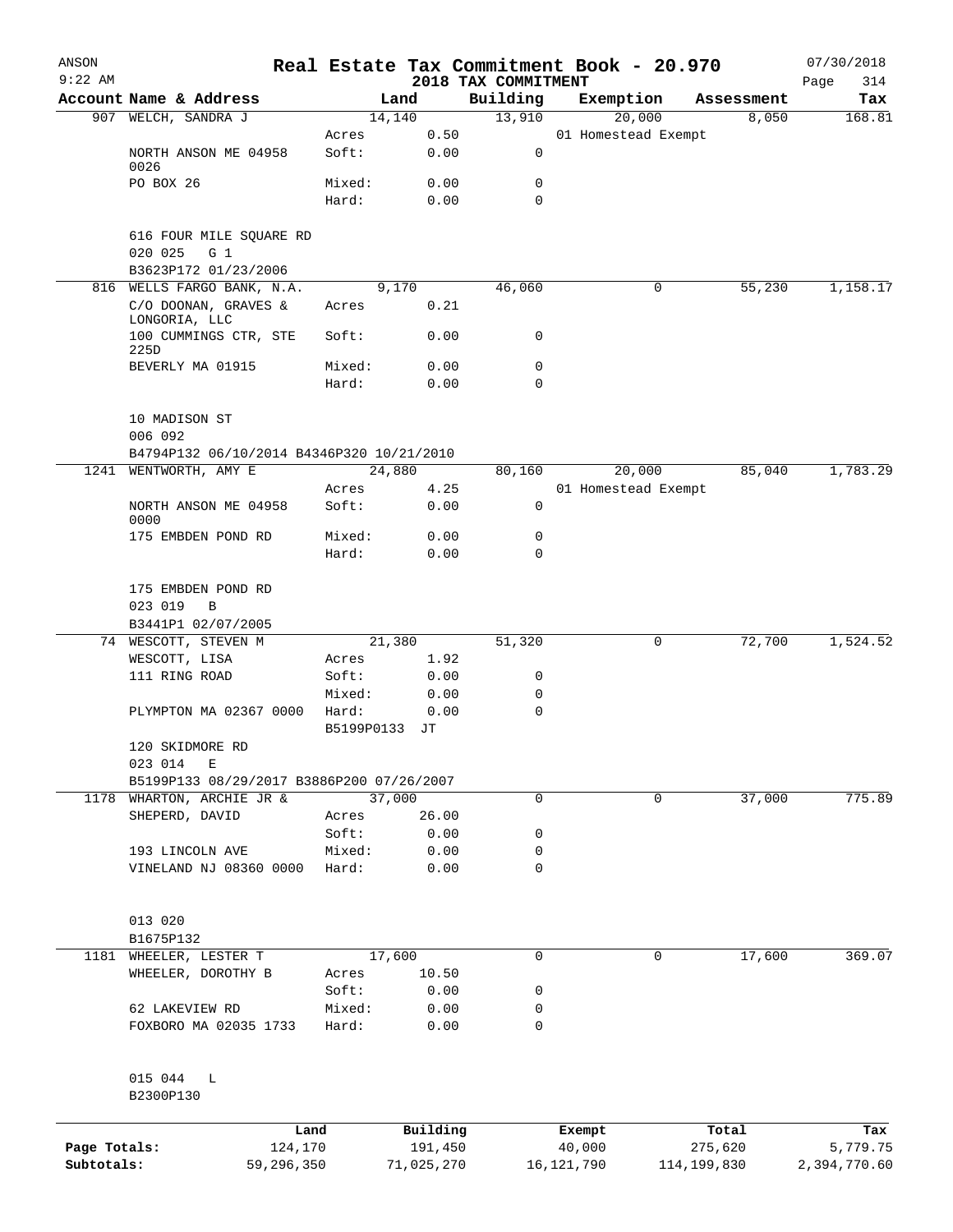| ANSON<br>$9:22$ AM |                                      |                      |            |                                 | Real Estate Tax Commitment Book - 20.970 |                                 | 07/30/2018         |
|--------------------|--------------------------------------|----------------------|------------|---------------------------------|------------------------------------------|---------------------------------|--------------------|
|                    | Account Name & Address               |                      | Land       | 2018 TAX COMMITMENT<br>Building | Exemption                                | Assessment                      | 315<br>Page<br>Tax |
|                    | 1180 WHEELOCK, BARRY &               |                      | 17,760     | $\mathbf 0$                     | $\Omega$                                 | 17,760                          | 372.43             |
|                    | PEARSON, GARY                        | Acres                | 10.70      |                                 |                                          |                                 |                    |
|                    | C/O PAUL SPERLING                    | Soft:                | 0.00       | 0                               |                                          |                                 |                    |
|                    | 147 READ ST                          | Mixed:               | 0.00       | 0                               |                                          |                                 |                    |
|                    | FALL RIVER MA 02720<br>0000          | Hard:                | 0.00       | $\mathbf 0$                     |                                          |                                 |                    |
|                    |                                      |                      |            |                                 |                                          |                                 |                    |
|                    | 018 021<br>К<br>B1292P26             |                      |            |                                 |                                          |                                 |                    |
|                    | 1183 WHICHER, CLIFFORD A, JR         |                      | 28,000     | 0                               | 0                                        | 28,000                          | 587.16             |
|                    |                                      | Acres                | 14.50      |                                 |                                          |                                 |                    |
|                    | ROWLEY MA 01969 0000                 | Soft:                | 0.00       | 0                               |                                          |                                 |                    |
|                    | 12 CEDARWOOD LANE                    | Mixed:               | 0.00       | 0                               |                                          |                                 |                    |
|                    |                                      | Hard:                | 0.00       | $\mathbf 0$                     |                                          |                                 |                    |
|                    | 575 FOUR MILE SQUARE RD<br>020 026   |                      |            |                                 |                                          |                                 |                    |
|                    | B4244P328 12/14/2009 B1112P230       |                      |            |                                 |                                          |                                 |                    |
|                    | 1186 WHITAKER, PEGGYANN O            |                      | 21,800     | 78,650                          | 26,000                                   | 74,450                          | 1,561.22           |
|                    |                                      | Acres                | 5.00       |                                 | 01 Homestead Exempt                      |                                 |                    |
|                    | NORTH ANSON ME 04958<br>0042         | Soft:                | 0.00       |                                 |                                          | 0 05 Non-resident Veteran Widow |                    |
|                    | PO BOX 42                            | Mixed:               | 0.00       | 0                               |                                          |                                 |                    |
|                    |                                      | Hard:<br>LIFE ESTATE | 0.00       | $\mathbf 0$                     |                                          |                                 |                    |
|                    | 51 PATTERSON BRIDGE RD               |                      |            |                                 |                                          |                                 |                    |
|                    | 017 039<br>C<br>B4714P238 09/20/2013 |                      |            |                                 |                                          |                                 |                    |
|                    | 1059 WHITCOMB, JOHN E                |                      | 18,150     | 0                               | 0                                        | 18,150                          | 380.61             |
|                    | WHITCOMB, LINDA C                    | Acres                | 5.10       |                                 |                                          |                                 |                    |
|                    |                                      | Soft:                | 0.00       | 0                               |                                          |                                 |                    |
|                    | 3 SCENIC VIEW DR                     | Mixed:               | 0.00       | 0                               |                                          |                                 |                    |
|                    | SMITHFIELD RI 02917                  | Hard:                | 0.00       | $\mathbf 0$                     |                                          |                                 |                    |
|                    | 0000                                 |                      |            |                                 |                                          |                                 |                    |
|                    | 022 038<br>5                         |                      |            |                                 |                                          |                                 |                    |
|                    | B3424P29 12/20/2004                  |                      |            |                                 |                                          |                                 |                    |
| 1786               | WHITE, DONNA M                       |                      | 11,580     | 0                               | 0                                        | 11,580                          | 242.83             |
|                    |                                      | Acres                | 1.22       |                                 |                                          |                                 |                    |
|                    | PORTLAND ME 04103 0000               | Soft:                | 0.00       | 0                               |                                          |                                 |                    |
|                    | 26 ELEANOR ST                        | Mixed:               | 0.00       | 0                               |                                          |                                 |                    |
|                    |                                      | Hard:                | 0.00       | 0                               |                                          |                                 |                    |
|                    | 023 041<br>М                         |                      |            |                                 |                                          |                                 |                    |
|                    | B2504P340                            |                      |            |                                 |                                          |                                 |                    |
| 1188               | WHITE, WAYNE W                       |                      | 12,330     | 22,360                          | 20,000                                   | 14,690                          | 308.05             |
|                    |                                      | Acres                | 0.38       |                                 | 01 Homestead Exempt                      |                                 |                    |
|                    | ANSON ME 04911 0000                  | Soft:                | 0.00       | 0                               |                                          |                                 |                    |
|                    | 60 PREBLE AVE                        | Mixed:               | 0.00       | 0                               |                                          |                                 |                    |
|                    |                                      | Hard:                | 0.00       | 0                               |                                          |                                 |                    |
|                    | 60 PREBLE AVE<br>004 024             |                      |            |                                 |                                          |                                 |                    |
|                    | B814P681                             |                      |            |                                 |                                          |                                 |                    |
|                    |                                      | Land                 | Building   |                                 | Exempt                                   | Total                           | Tax                |
| Page Totals:       |                                      | 109,620              | 101,010    |                                 | 46,000                                   | 164,630                         | 3,452.30           |
| Subtotals:         | 59,405,970                           |                      | 71,126,280 |                                 | 16,167,790                               | 114,364,460                     | 2,398,222.90       |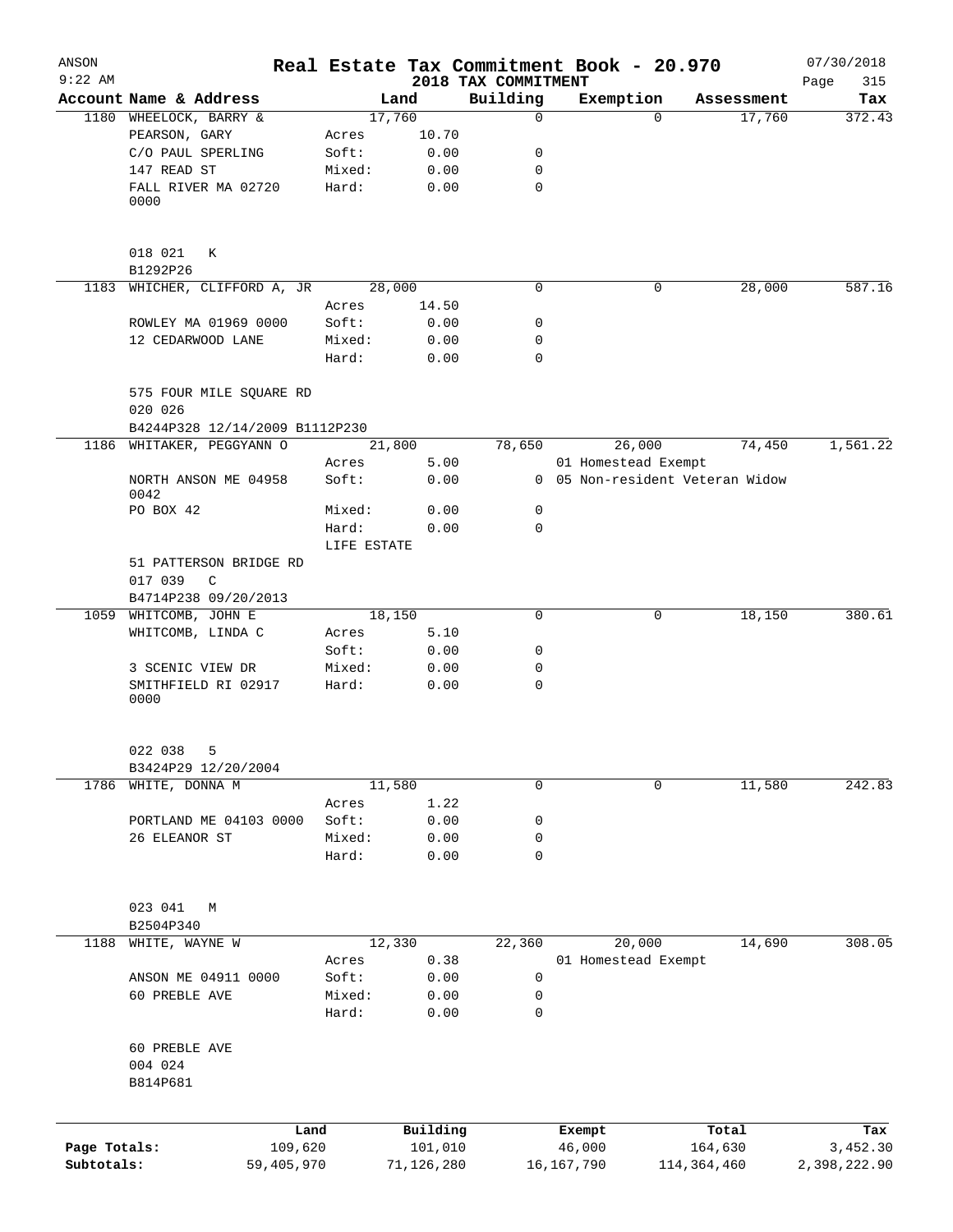| ANSON<br>$9:22$ AM |                               |                      |        | 2018 TAX COMMITMENT | Real Estate Tax Commitment Book - 20.970 |            | 07/30/2018<br>316<br>Page |
|--------------------|-------------------------------|----------------------|--------|---------------------|------------------------------------------|------------|---------------------------|
|                    | Account Name & Address        |                      | Land   | Building            | Exemption                                | Assessment | Tax                       |
|                    | 1039 WHITE, WILLIAM A         |                      | 45,800 | 27,690              | 20,000                                   | 53,490     | 1,121.69                  |
|                    | WHITE, JOANNE E               | Acres                | 38.00  |                     | 01 Homestead Exempt                      |            |                           |
|                    |                               | Soft:                | 0.00   | 0                   |                                          |            |                           |
|                    | PO BOX 446                    | Mixed:               | 0.00   | 0                   |                                          |            |                           |
|                    | NORTH ANSON ME 04958<br>0446  | Hard:                | 0.00   | $\mathbf 0$         |                                          |            |                           |
|                    | 567 VALLEY RD<br>019 012      |                      |        |                     |                                          |            |                           |
|                    | 1184 WHITLOCK, EDWARD S       |                      | 13,120 | 18,900              | 20,000                                   | 12,020     | 252.06                    |
|                    | 47 NEW PORTLAND ROAD          | Acres                | 0.43   |                     | 01 Homestead Exempt                      |            |                           |
|                    |                               | Soft:                | 0.00   | 0                   |                                          |            |                           |
|                    | NORTH ANSON ME 04958          | Mixed:               | 0.00   | 0                   |                                          |            |                           |
|                    |                               | Hard:                | 0.00   | $\mathbf 0$         |                                          |            |                           |
|                    | 47 NEW PORTLAND RD<br>009 002 |                      |        |                     |                                          |            |                           |
|                    | B4388P176 04/26/2011 B1772P71 |                      |        |                     |                                          |            |                           |
|                    | 737 WHITNEY, BRIAN M          |                      | 35,650 | 78,580              | 0                                        | 114,230    | 2,395.40                  |
|                    | 793 HORSEBACK ROAD            | Acres                | 77.40  |                     |                                          |            |                           |
|                    |                               | Soft:                | 11.40  | 1,334               |                                          |            |                           |
|                    | ANSON ME 04911 0000           | Mixed:               | 33.00  | 5,676               |                                          |            |                           |
|                    |                               | Hard:                | 30.00  | 5,640               |                                          |            |                           |
|                    |                               | TREE GROWTH          |        |                     |                                          |            |                           |
|                    | 793 HORSEBACK RD              |                      |        |                     |                                          |            |                           |
|                    | 019 005<br>A                  |                      |        |                     |                                          |            |                           |
|                    | B2594P291                     |                      |        |                     |                                          |            |                           |
|                    | 48 WHITNEY, BRIAN M           |                      | 4,550  | $\mathbf 0$         | $\mathbf 0$                              | 4,550      | 95.41                     |
|                    | 703 HORSEBACK ROAD            | Acres                | 26.00  |                     |                                          |            |                           |
|                    |                               | Soft:                | 0.00   | 0                   |                                          |            |                           |
|                    | ANSON ME 04911 0000           | Mixed:               | 21.00  | 3,612               |                                          |            |                           |
|                    |                               | Hard:<br>TREE GROWTH | 5.00   | 940                 |                                          |            |                           |
|                    | 018 034                       |                      |        |                     |                                          |            |                           |
|                    | B2594P291                     |                      |        |                     |                                          |            |                           |
|                    | 1207 WILLARD, ROBERT A JR     |                      | 31,590 | 38,660              | 20,000                                   | 50,250     | 1,053.74                  |
|                    | WILLARD, SANDRA               | Acres                | 10.09  |                     | 01 Homestead Exempt                      |            |                           |
|                    |                               | Soft:                | 0.00   | 0                   |                                          |            |                           |
|                    | 304 HOLLIN WAITE HILL<br>RD   | Mixed:               | 0.00   | 0                   |                                          |            |                           |
|                    | ANSON ME 04911 0000           | Hard:                | 0.00   | 0                   |                                          |            |                           |
|                    | 304 HOLLIN WAITE HILL         |                      |        |                     |                                          |            |                           |
|                    | 014 030<br>$\overline{4}$     |                      |        |                     |                                          |            |                           |
|                    | B1610P11                      |                      |        |                     |                                          |            |                           |
|                    | 1204 WILLETTE, PRISCILLA A    |                      | 10,200 | 62,620              | 26,000                                   | 46,820     | 981.82                    |
|                    |                               | Acres                | 0.26   |                     | 01 Homestead Exempt                      |            |                           |
|                    | ANSON ME 04911 0266           | Soft:                | 0.00   | 0                   | 03 Resident Veteran Widow                |            |                           |
|                    | PO BOX 266                    | Mixed:               | 0.00   | 0                   |                                          |            |                           |
|                    |                               | Hard:<br>LIFE ESTATE | 0.00   | 0                   |                                          |            |                           |
|                    | 17 KENNEBEC ST                |                      |        |                     |                                          |            |                           |
|                    | 001 008                       |                      |        |                     |                                          |            |                           |
|                    | B2818P343                     |                      |        |                     |                                          |            |                           |
|                    |                               |                      |        |                     |                                          |            |                           |
|                    |                               |                      |        |                     |                                          |            |                           |
|                    |                               |                      |        |                     |                                          |            |                           |

|              | Land       | Building   | Exempt     | Total       | Tax          |
|--------------|------------|------------|------------|-------------|--------------|
| Page Totals: | 140,910    | 226,450    | 86,000     | 281,360     | 5,900.12     |
| Subtotals:   | 59,546,880 | 71,352,730 | 16,253,790 | 114,645,820 | 2,404,123.02 |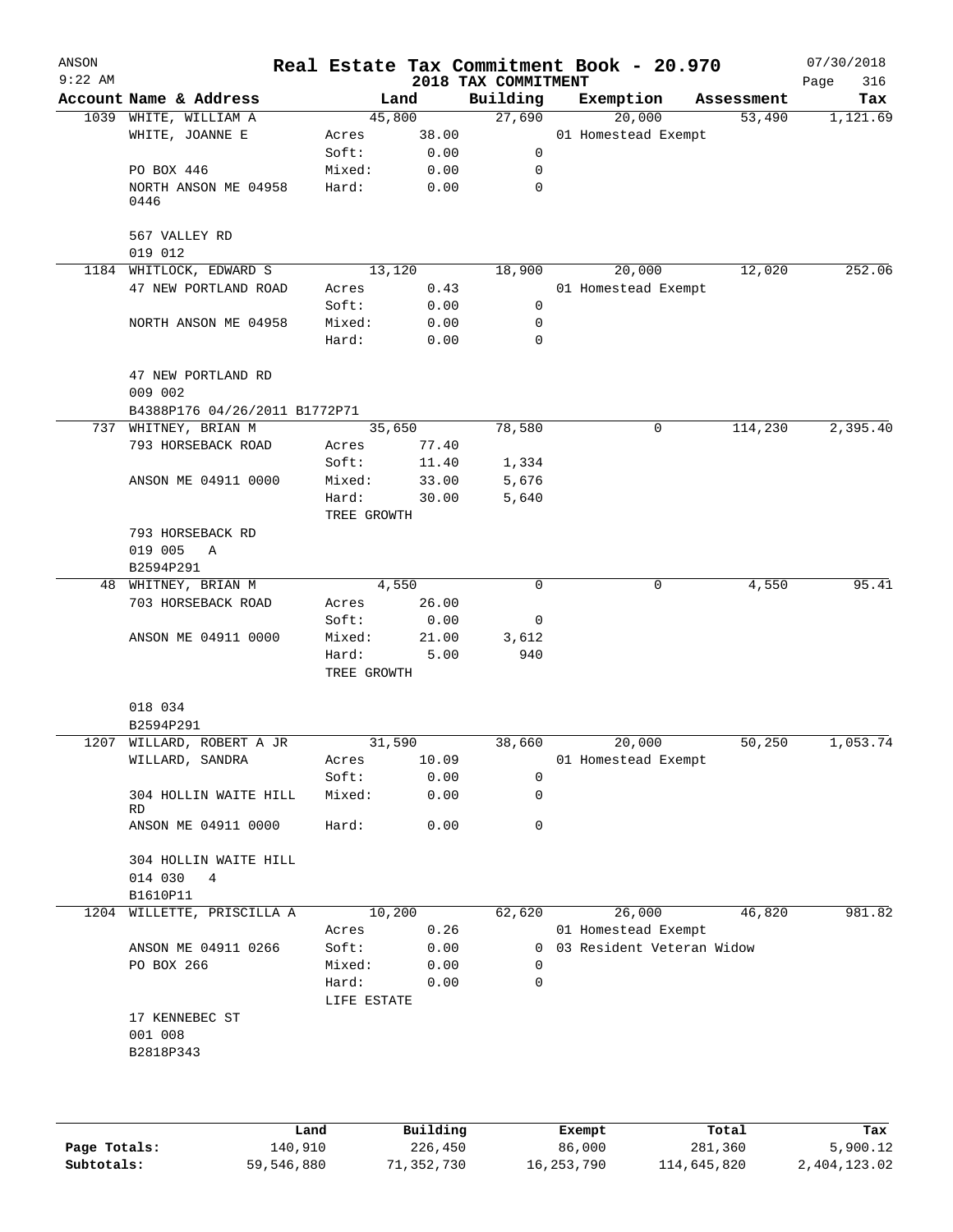| ANSON<br>$9:22$ AM |                                                      |            |                         |              | 2018 TAX COMMITMENT | Real Estate Tax Commitment Book - 20.970 |             | 07/30/2018<br>317<br>Page |
|--------------------|------------------------------------------------------|------------|-------------------------|--------------|---------------------|------------------------------------------|-------------|---------------------------|
|                    | Account Name & Address                               |            |                         | Land         | Building            | Exemption                                | Assessment  | Tax                       |
|                    | 342 WILLEY, GERALD E. &                              |            |                         | 44,860       | 10,550              | $\Omega$                                 | 55,410      | 1,161.95                  |
|                    | SCHEIB, PATRICIA L.,<br>TRUSTEE                      |            | Acres                   | 166.00       |                     |                                          |             |                           |
|                    |                                                      |            | Soft:                   | 15.00        | 1,755               |                                          |             |                           |
|                    | 1022 WARREN HILL RD                                  |            | Mixed:                  | 88.00        | 15,136              |                                          |             |                           |
|                    | PALMYRA ME 04965 0000                                |            | Hard:                   | 61.00        | 11,468              |                                          |             |                           |
|                    |                                                      |            | TREE GROWTH             |              |                     |                                          |             |                           |
|                    | 019 044<br>B4727P329 10/01/2013 B4115P318 03/12/2009 |            |                         |              |                     |                                          |             |                           |
|                    | 436 WILLIAMS FARMS, INC.                             |            |                         | 0            | 17,950              | $\mathbf 0$                              | 17,950      | 376.41                    |
|                    | 644 RIVER ROAD                                       |            |                         |              |                     |                                          |             |                           |
|                    | NORTH ANSON ME 04958<br>0000                         |            |                         |              |                     |                                          |             |                           |
|                    | 28 AMY'S WAY                                         |            |                         |              |                     |                                          |             |                           |
|                    | 016 022<br>ON                                        |            |                         |              |                     |                                          |             |                           |
|                    | 1064 WILLIAMS FARMS, INC.                            |            |                         | 1,330        | 0                   | 0                                        | 1,330       | 27.89                     |
|                    | 644 RIVER ROAD                                       |            | Acres                   | 7.73         |                     |                                          |             |                           |
|                    |                                                      |            | Soft:                   | 0.00         | 0                   |                                          |             |                           |
|                    | NORTH ANSON ME 04958<br>0000                         |            | Mixed:                  | 0.00         | 0                   |                                          |             |                           |
|                    |                                                      |            | Hard:<br>FARMLAND CLASS | 0.00         | $\mathbf 0$         |                                          |             |                           |
|                    | 015 059<br>B3519P233 07/18/2005                      |            |                         |              |                     |                                          |             |                           |
|                    | 1065 WILLIAMS FARMS, INC.                            |            |                         | 51,700       | 33,710              | 0                                        | 85,410      | 1,791.05                  |
|                    | 644 RIVER ROAD                                       |            | Acres                   | 87.70        |                     |                                          |             |                           |
|                    |                                                      |            | Soft:                   | 0.00         | 0                   |                                          |             |                           |
|                    | NORTH ANSON ME 04958<br>0000                         |            | Mixed:                  | 0.00         | 0                   |                                          |             |                           |
|                    |                                                      |            | Hard:<br>FARMLAND CLASS | 0.00         | $\mathbf 0$         |                                          |             |                           |
|                    | RIVER RD                                             |            |                         |              |                     |                                          |             |                           |
|                    | 016 012<br>Α                                         |            |                         |              |                     |                                          |             |                           |
|                    | B3519P233 07/18/2005                                 |            |                         |              |                     |                                          |             |                           |
|                    | 967 WILLIAMS FARMS, INC.                             |            |                         | 3,690        | 0                   | $\mathbf 0$                              | 3,690       | 77.38                     |
|                    | 644 RIVER ROAD                                       |            | Acres                   | 10.00        |                     |                                          |             |                           |
|                    |                                                      |            | Soft:                   | 0.00         | 0                   |                                          |             |                           |
|                    | NORTH ANSON ME 04958<br>0000                         |            | Mixed:                  | 0.00         | 0                   |                                          |             |                           |
|                    |                                                      |            | Hard:<br>FARMLAND CLASS | 0.00         | $\mathbf 0$         |                                          |             |                           |
|                    |                                                      |            |                         |              |                     |                                          |             |                           |
|                    | 018 040                                              |            |                         |              |                     |                                          |             |                           |
|                    | B2894P136                                            |            |                         |              |                     |                                          |             |                           |
|                    | 962 WILLIAMS FARMS, INC.                             |            |                         | 59,620       | 0                   | 0                                        | 59,620      | 1,250.23                  |
|                    | 644 RIVER ROAD                                       |            | Acres                   | 123.20       |                     |                                          |             |                           |
|                    |                                                      |            | Soft:                   | 0.00         | 0                   |                                          |             |                           |
|                    | NORTH ANSON ME 04958<br>0000                         |            | Mixed:                  | 0.00         | 0                   |                                          |             |                           |
|                    |                                                      |            | Hard:<br>FARMLAND CLASS | 0.00         | 0                   |                                          |             |                           |
|                    | 017 013<br>B4614P71 12/31/2012                       |            |                         |              |                     |                                          |             |                           |
|                    |                                                      | Land       |                         | Building     |                     | Exempt                                   | Total       | Tax                       |
| Page Totals:       |                                                      | 161,200    |                         | 62,210       |                     | 0                                        | 223,410     | 4,684.91                  |
| Subtotals:         |                                                      | 59,708,080 |                         | 71, 414, 940 |                     | 16, 253, 790                             | 114,869,230 | 2,408,807.93              |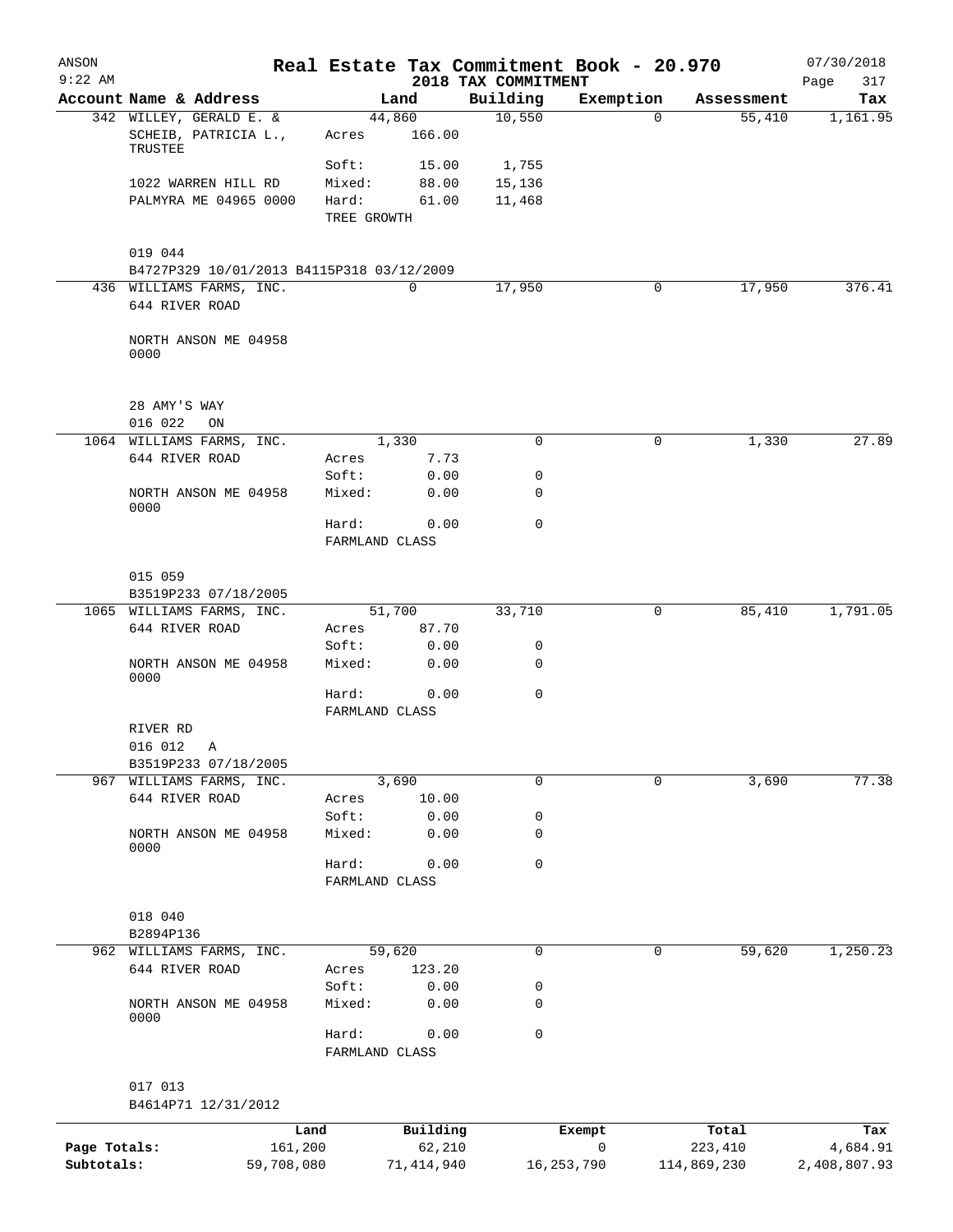| ANSON     |                              |                |        |                     | Real Estate Tax Commitment Book - 20.970 |            | 07/30/2018  |
|-----------|------------------------------|----------------|--------|---------------------|------------------------------------------|------------|-------------|
| $9:22$ AM |                              |                |        | 2018 TAX COMMITMENT |                                          |            | 318<br>Page |
|           | Account Name & Address       |                | Land   | Building            | Exemption                                | Assessment | Tax         |
|           | 1202 WILLIAMS FARMS, INC.    | 50,320         |        | 0                   | $\Omega$                                 | 50,320     | 1,055.21    |
|           | 644 RIVER ROAD               | Acres          | 198.00 |                     |                                          |            |             |
|           |                              | Soft:          | 0.00   | 0                   |                                          |            |             |
|           | NORTH ANSON ME 04958<br>0000 | Mixed:         | 0.00   | 0                   |                                          |            |             |
|           |                              | Hard:          | 0.00   | 0                   |                                          |            |             |
|           |                              | FARMLAND CLASS |        |                     |                                          |            |             |
|           | 016 010                      |                |        |                     |                                          |            |             |
|           | B4614P71 12/31/2012          |                |        |                     |                                          |            |             |
|           | 1194 WILLIAMS FARMS, INC.    | 28,320         |        | $\Omega$            | 0                                        | 28,320     | 593.87      |
|           | 644 RIVER ROAD               | Acres          | 83.00  |                     |                                          |            |             |
|           |                              | Soft:          | 0.00   | 0                   |                                          |            |             |
|           | NORTH ANSON ME 04958<br>0000 | Mixed:         | 0.00   | 0                   |                                          |            |             |
|           |                              | Hard:          | 0.00   | 0                   |                                          |            |             |
|           |                              | FARMLAND CLASS |        |                     |                                          |            |             |
|           | 261 VALLEY RD                |                |        |                     |                                          |            |             |
|           | 018 037<br>$\overline{B}$    |                |        |                     |                                          |            |             |
|           | B4614P71 12/31/2012          |                |        |                     |                                          |            |             |
|           | 1195 WILLIAMS FARMS, INC.    | 6,600          |        | $\mathbf 0$         | 0                                        | 6,600      | 138.40      |
|           | 644 RIVER ROAD               | Acres          | 11.00  |                     |                                          |            |             |
|           |                              | Soft:          | 0.00   | 0                   |                                          |            |             |
|           | NORTH ANSON ME 04958<br>0000 | Mixed:         | 0.00   | 0                   |                                          |            |             |
|           |                              | Hard:          | 0.00   | 0                   |                                          |            |             |
|           |                              | FARMLAND CLASS |        |                     |                                          |            |             |
|           |                              |                |        |                     |                                          |            |             |
|           | 016 024                      |                |        |                     |                                          |            |             |
|           | B4614P71 12/31/2012          |                |        | $\Omega$            |                                          |            |             |
|           | 1192 WILLIAMS FARMS, INC.    | 16,410         |        |                     | 0                                        | 16,410     | 344.12      |
|           | 644 RIVER ROAD               | Acres          | 27.35  |                     |                                          |            |             |
|           |                              | Soft:          | 0.00   | 0                   |                                          |            |             |
|           | NORTH ANSON ME 04958<br>0000 | Mixed:         | 0.00   | 0                   |                                          |            |             |
|           |                              | Hard:          | 0.00   | 0                   |                                          |            |             |
|           |                              | FARMLAND CLASS |        |                     |                                          |            |             |
|           | RIVER RD                     |                |        |                     |                                          |            |             |
|           | 016 029A<br>B2005P186        |                |        |                     |                                          |            |             |
|           | 1198 WILLIAMS FARMS, INC.    |                | 230    | 0                   | $\mathbf 0$                              | 230        | 4.82        |
|           | 644 RIVER ROAD               | Acres          | 0.15   |                     |                                          |            |             |
|           |                              | Soft:          | 0.00   | 0                   |                                          |            |             |
|           | NORTH ANSON ME 04958<br>0000 | Mixed:         | 0.00   | 0                   |                                          |            |             |
|           |                              | Hard:          | 0.00   | 0                   |                                          |            |             |
|           |                              |                |        |                     |                                          |            |             |
|           | 016 025                      |                |        |                     |                                          |            |             |

B4614P71 12/31/2012

|              | Land       | Building   | Exempt     | Total       | Tax          |
|--------------|------------|------------|------------|-------------|--------------|
| Page Totals: | 101,880    |            |            | 101,880     | 2,136.42     |
| Subtotals:   | 59,809,960 | 71,414,940 | 16,253,790 | 114,971,110 | 2,410,944.35 |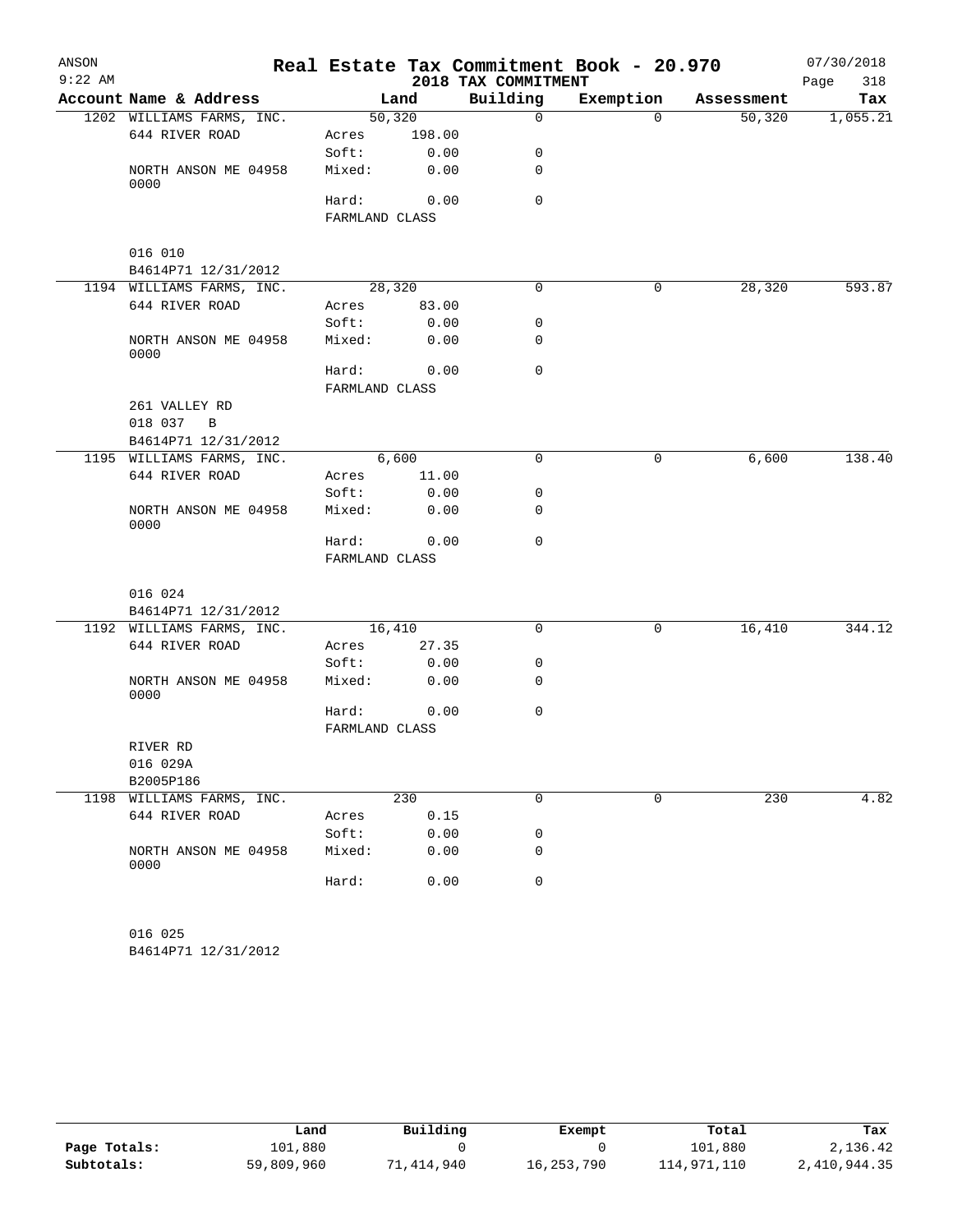| ANSON        |                                |                |                         |                   |                                 | Real Estate Tax Commitment Book - 20.970 |                 | 07/30/2018         |
|--------------|--------------------------------|----------------|-------------------------|-------------------|---------------------------------|------------------------------------------|-----------------|--------------------|
| $9:22$ AM    | Account Name & Address         |                |                         | Land              | 2018 TAX COMMITMENT<br>Building | Exemption                                | Assessment      | 319<br>Page<br>Tax |
|              | 1199 WILLIAMS FARMS, INC.      |                |                         | 10,380            | $\mathbf 0$                     | $\Omega$                                 | 10,380          | 217.67             |
|              | 644 RIVER ROAD                 |                | Acres                   | 23.00             |                                 |                                          |                 |                    |
|              |                                |                | Soft:                   | 0.00              | 0                               |                                          |                 |                    |
|              | NORTH ANSON ME 04958<br>0000   |                | Mixed:                  | 0.00              | 0                               |                                          |                 |                    |
|              |                                |                | Hard:<br>FARMLAND CLASS | 0.00              | $\Omega$                        |                                          |                 |                    |
|              |                                |                |                         |                   |                                 |                                          |                 |                    |
|              | 016 031<br>B4614P71 12/31/2012 |                |                         |                   |                                 |                                          |                 |                    |
|              | 1189 WILLIAMS FARMS, INC.      |                |                         | 39,720            | 0                               | 0                                        | 39,720          | 832.93             |
|              | 644 RIVER ROAD                 |                | Acres                   | 134.50            |                                 |                                          |                 |                    |
|              |                                |                | Soft:                   | 0.00              | 0                               |                                          |                 |                    |
|              | NORTH ANSON ME 04958<br>0000   |                | Mixed:                  | 0.00              | 0                               |                                          |                 |                    |
|              |                                |                | Hard:                   | 0.00              | $\mathbf 0$                     |                                          |                 |                    |
|              |                                |                | FARMLAND CLASS          |                   |                                 |                                          |                 |                    |
|              | 015 046                        |                |                         |                   |                                 |                                          |                 |                    |
|              | B1569P2 B1226P320 11/12/1985   |                |                         |                   |                                 |                                          |                 |                    |
|              | 1229 WILLIAMS FARMS, INC.      |                |                         | 8,080             | 0                               | 0                                        | 8,080           | 169.44             |
|              | 644 RIVER ROAD                 |                | Acres                   | 47.00             |                                 |                                          |                 |                    |
|              |                                |                | Soft:                   | 0.00              | 0                               |                                          |                 |                    |
|              | NORTH ANSON ME 04958<br>0000   |                | Mixed:                  | 0.00              | 0                               |                                          |                 |                    |
|              |                                |                | Hard:                   | 0.00              | $\mathbf 0$                     |                                          |                 |                    |
|              |                                |                | FARMLAND CLASS          |                   |                                 |                                          |                 |                    |
|              | 015 058                        |                |                         |                   |                                 |                                          |                 |                    |
|              | B4225P57 12/18/2009            |                |                         |                   |                                 |                                          |                 |                    |
|              | 1427 WILLIAMS FARMS, INC.      |                |                         | 0                 | 5,430                           | 0                                        | 5,430           | 113.87             |
|              | 644 RIVER ROAD                 |                |                         |                   |                                 |                                          |                 |                    |
|              | NORTH ANSON ME 04958<br>0000   |                |                         |                   |                                 |                                          |                 |                    |
|              |                                |                |                         |                   |                                 |                                          |                 |                    |
|              | 32 AMY'S WAY                   |                |                         |                   |                                 |                                          |                 |                    |
|              | 016 022<br>$\mathop{\rm ON}$   |                |                         |                   |                                 |                                          |                 |                    |
| 1431         | WILLIAMS FARMS, INC.           |                |                         | 9,630             | $\mathbf 0$                     | $\Omega$                                 | 9,630           | 201.94             |
|              | 644 RIVER ROAD                 |                | Acres                   | 56.00             |                                 |                                          |                 |                    |
|              |                                |                | Soft:                   | 0.00              | 0                               |                                          |                 |                    |
|              | NORTH ANSON ME 04958<br>0000   |                | Mixed:                  | 0.00              | 0                               |                                          |                 |                    |
|              |                                |                | Hard:                   | 0.00              | 0                               |                                          |                 |                    |
|              |                                |                | FARMLAND CLASS          |                   |                                 |                                          |                 |                    |
|              | 015 055                        |                |                         |                   |                                 |                                          |                 |                    |
|              | B4606P8 12/07/2012             |                |                         |                   |                                 |                                          |                 |                    |
|              | 1433 WILLIAMS FARMS, INC.      |                |                         | 9,630             | $\mathbf 0$                     | 0                                        | 9,630           | 201.94             |
|              | 644 RIVER ROAD                 |                | Acres                   | 56.00             |                                 |                                          |                 |                    |
|              |                                |                | Soft:                   | 0.00              | 0                               |                                          |                 |                    |
|              | NORTH ANSON ME 04958<br>0000   |                | Mixed:                  | 0.00              | 0                               |                                          |                 |                    |
|              |                                |                | Hard:                   | 0.00              | 0                               |                                          |                 |                    |
|              |                                |                | FARMLAND CLASS          |                   |                                 |                                          |                 |                    |
|              | 016 011                        |                |                         |                   |                                 |                                          |                 |                    |
|              |                                |                |                         |                   |                                 |                                          |                 |                    |
| Page Totals: |                                | Land<br>77,440 |                         | Building<br>5,430 |                                 | Exempt<br>0                              | Total<br>82,870 | Tax<br>1,737.79    |
| Subtotals:   |                                | 59,887,400     |                         | 71,420,370        |                                 | 16, 253, 790                             | 115,053,980     | 2, 412, 682.14     |
|              |                                |                |                         |                   |                                 |                                          |                 |                    |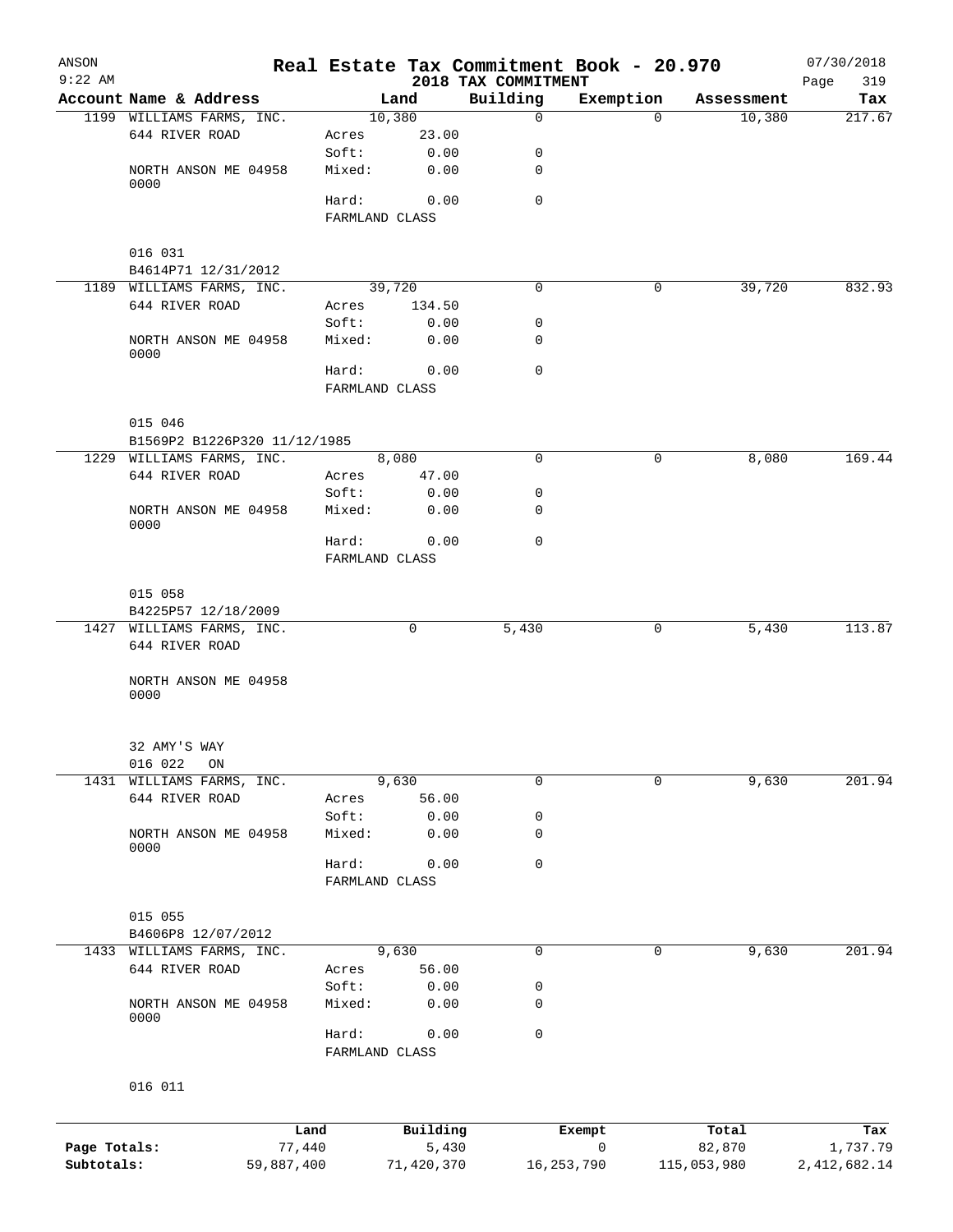| ANSON     |                              |                |        |                     | Real Estate Tax Commitment Book - 20.970 |            | 07/30/2018  |
|-----------|------------------------------|----------------|--------|---------------------|------------------------------------------|------------|-------------|
| $9:22$ AM |                              |                |        | 2018 TAX COMMITMENT |                                          |            | 320<br>Page |
|           | Account Name & Address       |                | Land   | Building            | Exemption                                | Assessment | Tax         |
|           | 1717 WILLIAMS FARMS, INC.    | 63,890         |        | $\Omega$            | $\Omega$                                 | 63,890     | 1,339.77    |
|           | 644 RIVER ROAD               | Acres          | 159.10 |                     |                                          |            |             |
|           |                              | Soft:          | 0.00   | 0                   |                                          |            |             |
|           | NORTH ANSON ME 04958<br>0000 | Mixed:         | 0.00   | 0                   |                                          |            |             |
|           |                              | Hard:          | 0.00   | $\Omega$            |                                          |            |             |
|           |                              | FARMLAND CLASS |        |                     |                                          |            |             |
|           | 023 035&36B                  |                |        |                     |                                          |            |             |
|           | B2894P136                    |                |        |                     |                                          |            |             |
|           | 1599 WILLIAMS FARMS, INC.    | 4,950          |        | 0                   | 0                                        | 4,950      | 103.80      |
|           | 644 RIVER ROAD               | Acres          | 9.50   |                     |                                          |            |             |
|           |                              | Soft:          | 0.00   | 0                   |                                          |            |             |
|           | NORTH ANSON ME 04958         | Mixed:         | 0.00   | 0                   |                                          |            |             |
|           | 0000                         |                |        |                     |                                          |            |             |
|           |                              | Hard:          | 0.00   | $\Omega$            |                                          |            |             |
|           |                              | FARMLAND       |        |                     |                                          |            |             |
|           | 016 026                      |                |        |                     |                                          |            |             |
|           | B4614P71 12/31/2012          |                |        |                     |                                          |            |             |
|           | 1545 WILLIAMS FARMS, INC.    | 27,500         |        | $\Omega$            | 0                                        | 27,500     | 576.67      |
|           | 644 RIVER ROAD               | Acres          | 50.00  |                     |                                          |            |             |
|           |                              | Soft:          | 0.00   | 0                   |                                          |            |             |
|           | NORTH ANSON ME 04958<br>0000 | Mixed:         | 0.00   | 0                   |                                          |            |             |
|           |                              | Hard:          | 0.00   | 0                   |                                          |            |             |
|           |                              | FARMLAND CLASS |        |                     |                                          |            |             |
|           | 018 041<br>C                 |                |        |                     |                                          |            |             |
|           | B4614P71 12/31/2012          |                |        |                     |                                          |            |             |
|           | 1575 WILLIAMS FARMS, INC.    | 3,180          |        | 0                   | $\mathsf{O}$                             | 3,180      | 66.68       |
|           | 644 RIVER ROAD               | Acres          | 5.30   |                     |                                          |            |             |
|           |                              | Soft:          | 0.00   | 0                   |                                          |            |             |
|           | NORTH ANSON ME 04958         | Mixed:         | 0.00   | 0                   |                                          |            |             |
|           | 0000                         |                |        |                     |                                          |            |             |
|           |                              | Hard:          | 0.00   | 0                   |                                          |            |             |
|           |                              | FARMLAND CLASS |        |                     |                                          |            |             |
|           | 016 023<br>B                 |                |        |                     |                                          |            |             |
|           | B2202P34                     |                |        |                     |                                          |            |             |
|           | 1789 WILLIAMS FARMS, INC.    | 27,700         |        | 9,760               | 0                                        | 37,460     | 785.54      |
|           | 644 RIVER ROAD               | Acres          | 6.20   |                     |                                          |            |             |
|           |                              | Soft:          | 0.00   | 0                   |                                          |            |             |
|           | NORTH ANSON ME 04958<br>0000 | Mixed:         | 0.00   | 0                   |                                          |            |             |
|           |                              | Hard:          | 0.00   | 0                   |                                          |            |             |
|           |                              | FARMLAND CLASS |        |                     |                                          |            |             |
|           | 591 RIVER RD                 |                |        |                     |                                          |            |             |
|           | 016 020                      |                |        |                     |                                          |            |             |
|           | B3519P233 07/18/2005         |                |        |                     |                                          |            |             |

|              | Land       | Building  | Exempt     | Total       | Tax          |
|--------------|------------|-----------|------------|-------------|--------------|
| Page Totals: | 127,220    | ,,760     |            | 136,980     | 2,872.46     |
| Subtotals:   | 60,014,620 | 1,430,130 | 16,253,790 | 115,190,960 | 2,415,554.60 |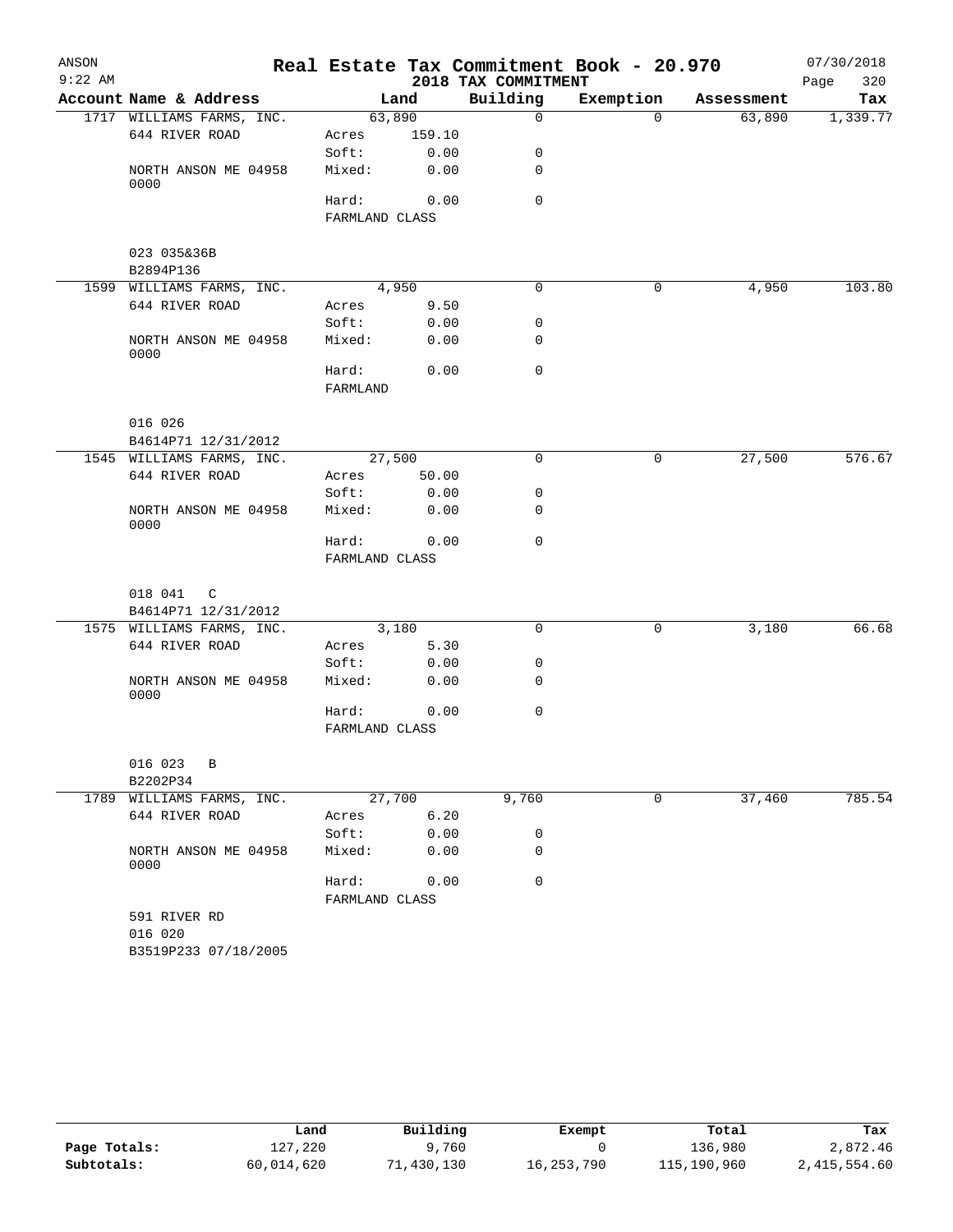| ANSON     |                              |                |         |                                   | Real Estate Tax Commitment Book - 20.970 |            | 07/30/2018  |
|-----------|------------------------------|----------------|---------|-----------------------------------|------------------------------------------|------------|-------------|
| $9:22$ AM |                              |                |         | 2018 TAX COMMITMENT               |                                          |            | Page<br>321 |
|           | Account Name & Address       |                | Land    | Building                          | Exemption                                | Assessment | Tax         |
|           | 1790 WILLIAMS FARMS, INC.    |                | 550     | 0                                 | $\Omega$                                 | 550        | 11.53       |
|           | 644 RIVER ROAD               | Acres          | 3.18    |                                   |                                          |            |             |
|           |                              | Soft:          | 0.00    | 0                                 |                                          |            |             |
|           | NORTH ANSON ME 04958<br>0000 | Mixed:         | 0.00    | 0                                 |                                          |            |             |
|           |                              | Hard:          | 0.00    | $\Omega$                          |                                          |            |             |
|           |                              | FARMLAND CLASS |         |                                   |                                          |            |             |
|           | 015 056                      |                |         |                                   |                                          |            |             |
|           | B3519P233 07/18/2005         |                |         |                                   |                                          |            |             |
|           | 1837 WILLIAMS FARMS, INC.    |                | 105,720 | 444,010                           | 0                                        | 549,730    | 11,527.84   |
|           | 644 RIVER ROAD               | Acres          | 141.60  |                                   |                                          |            |             |
|           |                              | Soft:          | 0.00    | 0                                 |                                          |            |             |
|           | NORTH ANSON ME 04958<br>0000 | Mixed:         | 0.00    | $\Omega$                          |                                          |            |             |
|           |                              | Hard:          | 0.00    | 0                                 |                                          |            |             |
|           |                              |                |         | ALSO LOT 18, FARMLAND CLASS       |                                          |            |             |
|           | 637 RIVER RD                 |                |         |                                   |                                          |            |             |
|           | 016 019, 21, 22              |                |         |                                   |                                          |            |             |
|           | B4614P71 12/31/2012          |                |         |                                   |                                          |            |             |
|           | 1839 WILLIAMS FARMS, INC.    |                | 21,440  | 0                                 | 0                                        | 21,440     | 449.60      |
|           | 644 RIVER ROAD               | Acres          | 95.00   |                                   |                                          |            |             |
|           |                              | Soft:          | 0.00    | 0                                 |                                          |            |             |
|           | NORTH ANSON ME 04958<br>0000 | Mixed:         | 0.00    | 0                                 |                                          |            |             |
|           |                              | Hard:          | 0.00    | $\Omega$                          |                                          |            |             |
|           |                              |                |         | ALSO LOT 52B, FARMLAND CLASS      |                                          |            |             |
|           | 015 051                      |                |         |                                   |                                          |            |             |
|           | B4614P71 12/31/2012          |                |         |                                   |                                          |            |             |
|           | 1840 WILLIAMS FARMS, INC.    |                | 27,020  | $\mathbf 0$                       | 0                                        | 27,020     | 566.61      |
|           | 644 RIVER ROAD               | Acres          | 70.00   |                                   |                                          |            |             |
|           |                              | Soft:          |         | 0                                 |                                          |            |             |
|           |                              |                | 0.00    |                                   |                                          |            |             |
|           | NORTH ANSON ME 04958<br>0000 | Mixed:         | 0.00    | 0                                 |                                          |            |             |
|           |                              | Hard:          | 0.00    | 0                                 |                                          |            |             |
|           |                              | FARMLAND CLASS |         |                                   |                                          |            |             |
|           | 018 003                      |                |         |                                   |                                          |            |             |
|           | B4614P71 12/31/2012          |                |         |                                   |                                          |            |             |
|           | 1835 WILLIAMS FARMS, INC.    |                | 27,770  | $\mathbf 0$                       | 0                                        | 27,770     | 582.34      |
|           | 644 RIVER ROAD               | Acres          | 75.10   |                                   |                                          |            |             |
|           |                              | Soft:          | 0.00    | 0                                 |                                          |            |             |
|           | NORTH ANSON ME 04958<br>0000 | Mixed:         | 0.00    | 0                                 |                                          |            |             |
|           |                              | Hard:          | 0.00    | 0                                 |                                          |            |             |
|           |                              |                |         | ALSO LOTS 24 & 27B FARMLAND CLASS |                                          |            |             |
|           | 017 023                      |                |         |                                   |                                          |            |             |
|           | B4614P71 12/31/2012          |                |         |                                   |                                          |            |             |
|           |                              |                |         |                                   |                                          |            |             |

|              | Land       | Building   | Exempt     | Total       | Tax          |
|--------------|------------|------------|------------|-------------|--------------|
| Page Totals: | 182,500    | 444,010    |            | 626,510     | 13,137.92    |
| Subtotals:   | 60,197,120 | 71,874,140 | 16,253,790 | 115,817,470 | 2,428,692.52 |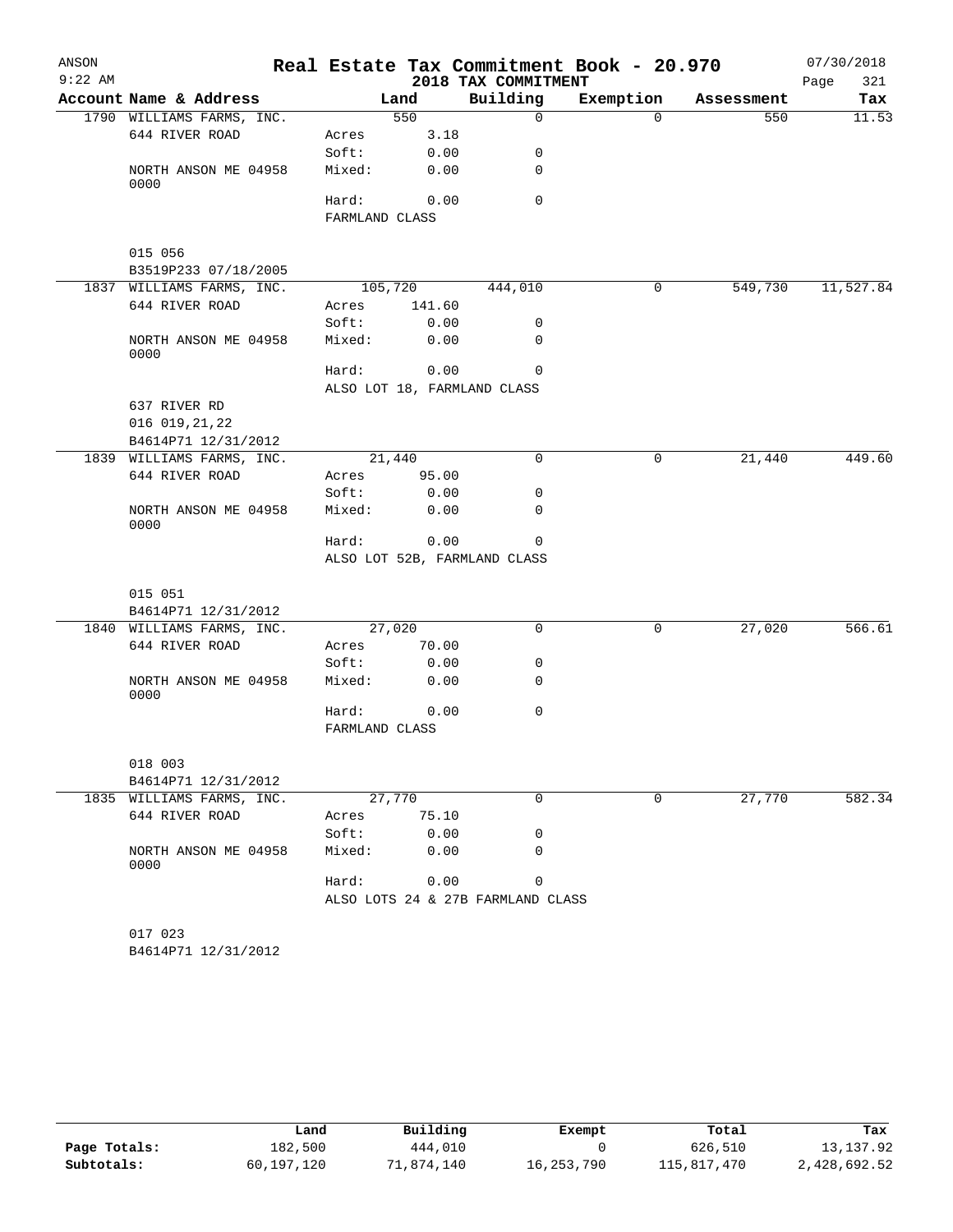| ANSON<br>$9:22$ AM |                              |        |                | 2018 TAX COMMITMENT | Real Estate Tax Commitment Book - 20.970 |            | 07/30/2018<br>322<br>Page |
|--------------------|------------------------------|--------|----------------|---------------------|------------------------------------------|------------|---------------------------|
|                    | Account Name & Address       |        | Land           | Building            | Exemption                                | Assessment | Tax                       |
|                    | 1850 WILLIAMS FARMS, INC.    |        | 4,890          | $\Omega$            | $\Omega$                                 | 4,890      | 102.54                    |
|                    | 644 RIVER ROAD               | Acres  | 26.00          |                     |                                          |            |                           |
|                    |                              | Soft:  | 0.00           | 0                   |                                          |            |                           |
|                    | NORTH ANSON ME 04958<br>0000 | Mixed: | 0.00           | $\Omega$            |                                          |            |                           |
|                    |                              | Hard:  | 0.00           | $\Omega$            |                                          |            |                           |
|                    |                              |        | FARMLAND CLASS |                     |                                          |            |                           |
|                    | 015 057                      |        |                |                     |                                          |            |                           |
|                    | B4614P71 12/31/2012          |        |                |                     |                                          |            |                           |
|                    | 1844 WILLIAMS FARMS, INC.    |        | 5,600          | 0                   | 0                                        | 5,600      | 117.43                    |
|                    | 644 RIVER ROAD               | Acres  | 16.00          |                     |                                          |            |                           |
|                    |                              | Soft:  | 0.00           | 0                   |                                          |            |                           |
|                    | NORTH ANSON ME 04958<br>0000 | Mixed: | 0.00           | 0                   |                                          |            |                           |
|                    |                              | Hard:  | 0.00           | $\Omega$            |                                          |            |                           |
|                    |                              |        | FARMLAND CLASS |                     |                                          |            |                           |
|                    | 016 026<br>$\mathbf B$       |        |                |                     |                                          |            |                           |
|                    | B4614P71 12/31/2012          |        |                |                     |                                          |            |                           |
|                    | 1845 WILLIAMS FARMS, INC.    |        | 16,000         | 0                   | 0                                        | 16,000     | 335.52                    |
|                    |                              | Acres  | 7.00           |                     |                                          |            |                           |
|                    | NORTH ANSON ME 04958<br>0000 | Soft:  | 0.00           | 0                   |                                          |            |                           |
|                    | 644 RIVER RD                 | Mixed: | 0.00           | 0                   |                                          |            |                           |
|                    |                              | Hard:  | 0.00           | $\Omega$            |                                          |            |                           |
|                    | 016 010<br>$B-1$             |        |                |                     |                                          |            |                           |
|                    | B4695P306 04/29/2013         |        |                |                     |                                          |            |                           |
|                    | 1846 WILLIAMS FARMS, INC.    |        | 28,200         | 60,510              | 0                                        | 88,710     | 1,860.25                  |
|                    | 644 RIVER ROAD               | Acres  | 6.70           |                     |                                          |            |                           |
|                    |                              | Soft:  | 0.00           | 0                   |                                          |            |                           |
|                    | NORTH ANSON ME 04958<br>0000 | Mixed: | 0.00           | 0                   |                                          |            |                           |
|                    |                              | Hard:  | 0.00           | 0                   |                                          |            |                           |
|                    | 644 RIVER RD                 |        |                |                     |                                          |            |                           |
|                    | 016 014                      |        |                |                     |                                          |            |                           |
|                    | B4614P71 12/31/2012          |        |                |                     |                                          |            |                           |
|                    | 1847 WILLIAMS, ANDY R        |        | 21,500         | 163,900             | 20,000                                   | 165,400    | 3,468.44                  |
|                    | WILLIAMS, CORALEE A          | Acres  | 2.00           |                     | 01 Homestead Exempt                      |            |                           |
|                    |                              | Soft:  | 0.00           | 0                   |                                          |            |                           |
|                    | 636 RIVER RD                 | Mixed: | 0.00           | 0                   |                                          |            |                           |
|                    | NORTH ANSON ME 04958<br>0000 | Hard:  | 0.00           | 0                   |                                          |            |                           |
|                    | 636 RIVER RD                 |        |                |                     |                                          |            |                           |
|                    | 016 014<br>Α                 |        |                |                     |                                          |            |                           |
|                    | B3604P104 12/09/2005         |        |                |                     |                                          |            |                           |

|              | Land         | Building   |            | Total       |              |
|--------------|--------------|------------|------------|-------------|--------------|
|              |              |            | Exempt     |             | Tax          |
| Page Totals: | 76,190       | 224,410    | 20,000     | 280,600     | 5,884.18     |
| Subtotals:   | 60, 273, 310 | 72,098,550 | 16,273,790 | 116,098,070 | 2,434,576.70 |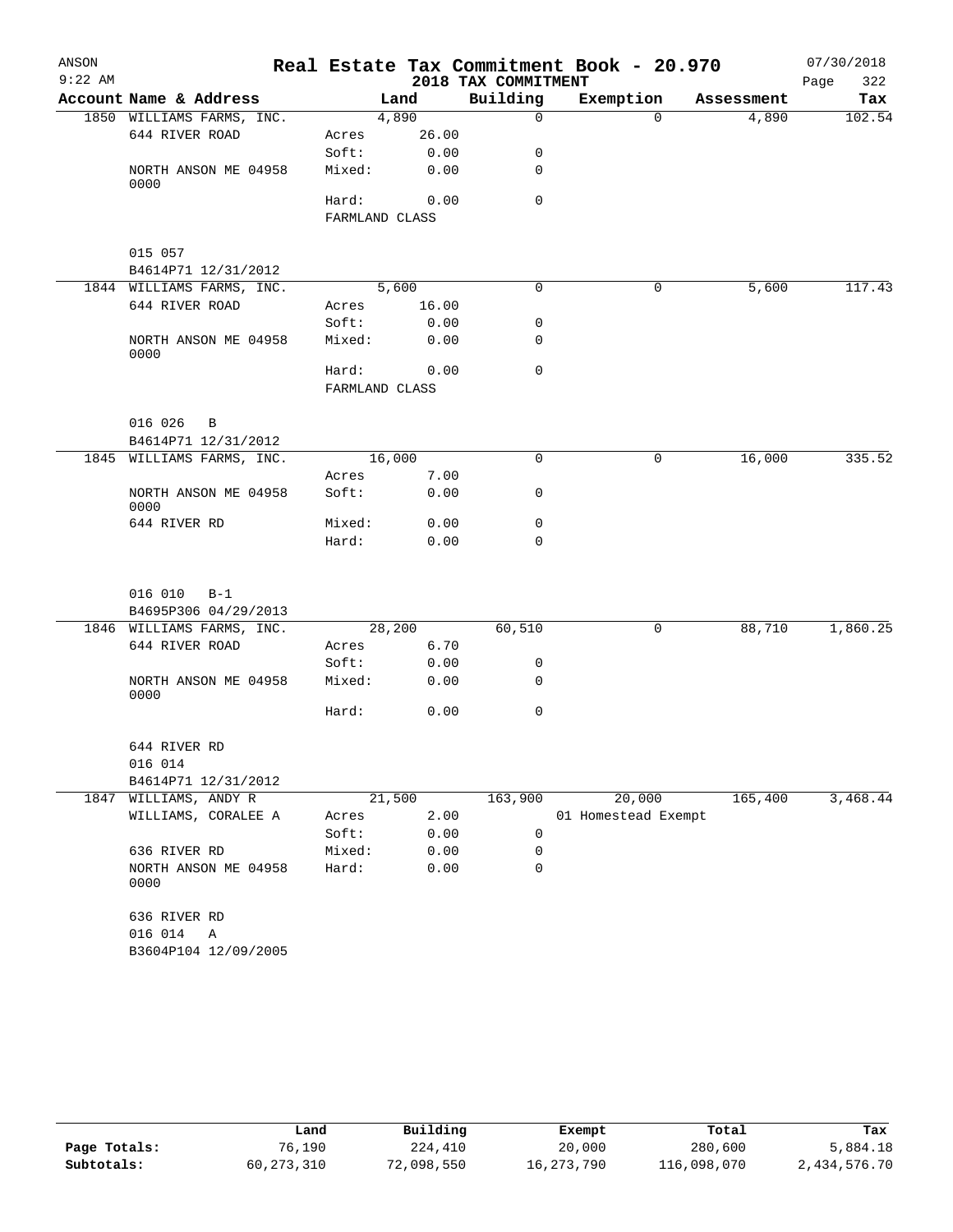| ANSON<br>$9:22$ AM |                                      |                      |                                        | 2018 TAX COMMITMENT | Real Estate Tax Commitment Book - 20.970 |            | 07/30/2018<br>Page<br>323 |
|--------------------|--------------------------------------|----------------------|----------------------------------------|---------------------|------------------------------------------|------------|---------------------------|
|                    | Account Name & Address               | Land                 |                                        | Building            | Exemption                                | Assessment | Tax                       |
|                    | 1987 WILLIAMS, ANDY R.,<br>TRUSTEE & | 14,100               |                                        | $\Omega$            | $\Omega$                                 | 14,100     | 295.68                    |
|                    | BRUCE, ROBERT, TRUSTEE               | Acres                | 5.40                                   |                     |                                          |            |                           |
|                    |                                      | Soft:                | 0.00                                   | 0                   |                                          |            |                           |
|                    | 636 RIVER RD                         | Mixed:               | 0.00                                   | 0                   |                                          |            |                           |
|                    | NORTH ANSON ME 04958                 | Hard:                | 0.00                                   | $\mathbf 0$         |                                          |            |                           |
|                    | 80 AMY'S WAY<br>016 021 A            |                      |                                        |                     |                                          |            |                           |
|                    | B3818P289 03/06/2007                 |                      |                                        |                     |                                          |            |                           |
|                    | 1935 WILLIAMS, DANA                  | 8,100                |                                        | $\mathbf 0$         | 0                                        | 8,100      | 169.86                    |
|                    |                                      | Acres                | 5.60                                   |                     |                                          |            |                           |
|                    | BINGHAM ME 04920                     | Soft:                | 0.00                                   | $\mathbf 0$         |                                          |            |                           |
|                    | PO BOX 726                           | Mixed:               | 0.00                                   | $\mathbf 0$         |                                          |            |                           |
|                    |                                      | Hard:                | 0.00                                   | $\mathbf 0$         |                                          |            |                           |
|                    | 023 043 B                            |                      |                                        |                     |                                          |            |                           |
|                    | 1985 WILLIAMS, DANA E                | 30,500               |                                        | 140,750             | 0                                        | 171,250    | 3,591.11                  |
|                    | 300 EMBDEN POND ROAD                 | Acres                | 9.00                                   |                     |                                          |            |                           |
|                    |                                      | Soft:                | 0.00                                   | 0                   |                                          |            |                           |
|                    | NORTH ANSON ME 04958                 | Mixed:               | 0.00                                   | $\mathbf 0$         |                                          |            |                           |
|                    |                                      | Hard:                | 0.00                                   | $\mathbf 0$         |                                          |            |                           |
|                    |                                      | B5157P0264           |                                        |                     |                                          |            |                           |
|                    | 300 EMBDEN POND RD                   |                      |                                        |                     |                                          |            |                           |
|                    | 023 036<br>D                         |                      |                                        |                     |                                          |            |                           |
|                    | B5157P0264 05/18/2017                |                      |                                        |                     |                                          |            |                           |
|                    | 1858 WILLIAMS, DANA E                | 18,000               |                                        | 0                   | 0                                        | 18,000     | 377.46                    |
|                    |                                      | Acres                | 5.00                                   |                     |                                          |            |                           |
|                    | BINGHAM ME 04920 0726                | Soft:                | 0.00                                   | 0                   |                                          |            |                           |
|                    | PO BOX 726                           | Mixed:               | 0.00                                   | 0                   |                                          |            |                           |
|                    |                                      | Hard:                | 0.00                                   | $\mathbf 0$         |                                          |            |                           |
|                    |                                      |                      |                                        |                     |                                          |            |                           |
|                    | 023 036<br>Α                         |                      |                                        |                     |                                          |            |                           |
|                    | B4528P213 05/18/2012                 |                      |                                        |                     |                                          |            |                           |
|                    | 1351 WILLIAMS, GABRIEL K             | 9,160                |                                        | 0                   | 0                                        | 9,160      | 192.09                    |
|                    | 2325 W QUEEN AVE                     | Acres                | 52.00                                  |                     |                                          |            |                           |
|                    |                                      | Soft:                | 0.00                                   | 0                   |                                          |            |                           |
|                    | SPOKANE WA 99205 5758                | Mixed:               | 0.00                                   | 0                   |                                          |            |                           |
|                    |                                      |                      | Hard:<br>45.00<br>8,460<br>TREE GROWTH |                     |                                          |            |                           |
|                    | 014 016                              |                      |                                        |                     |                                          |            |                           |
|                    | B4036P189 08/06/2008                 |                      |                                        |                     |                                          |            |                           |
|                    | 999 WILLIAMS, GABRIEL K              | 30,790               |                                        | 13,760              | 0                                        | 44,550     | 934.21                    |
|                    | 2325 W QUEEN AVE                     | Acres                | 100.00                                 |                     |                                          |            |                           |
|                    |                                      | Soft:                | 25.00                                  | 2,925               |                                          |            |                           |
|                    | SPOKANE WA 99205 5758                | Mixed:               | 42.00                                  | 7,224               |                                          |            |                           |
|                    |                                      | Hard:<br>TREE GROWTH | 30.00                                  | 5,640               |                                          |            |                           |
|                    | 104 QUILL HILL RD                    |                      |                                        |                     |                                          |            |                           |
|                    | 014 015                              |                      |                                        |                     |                                          |            |                           |
|                    | B4036P189 08/06/2008                 |                      |                                        |                     |                                          |            |                           |
|                    |                                      |                      |                                        |                     |                                          |            |                           |
|                    |                                      |                      |                                        |                     |                                          |            |                           |
|                    |                                      |                      |                                        |                     |                                          |            |                           |

|              | Land       | Building   | Exempt       | Total       | Tax          |
|--------------|------------|------------|--------------|-------------|--------------|
| Page Totals: | 110,650    | 154,510    |              | 265,160     | 5,560.41     |
| Subtotals:   | 60,383,960 | 72,253,060 | 16, 273, 790 | 116,363,230 | 2,440,137.11 |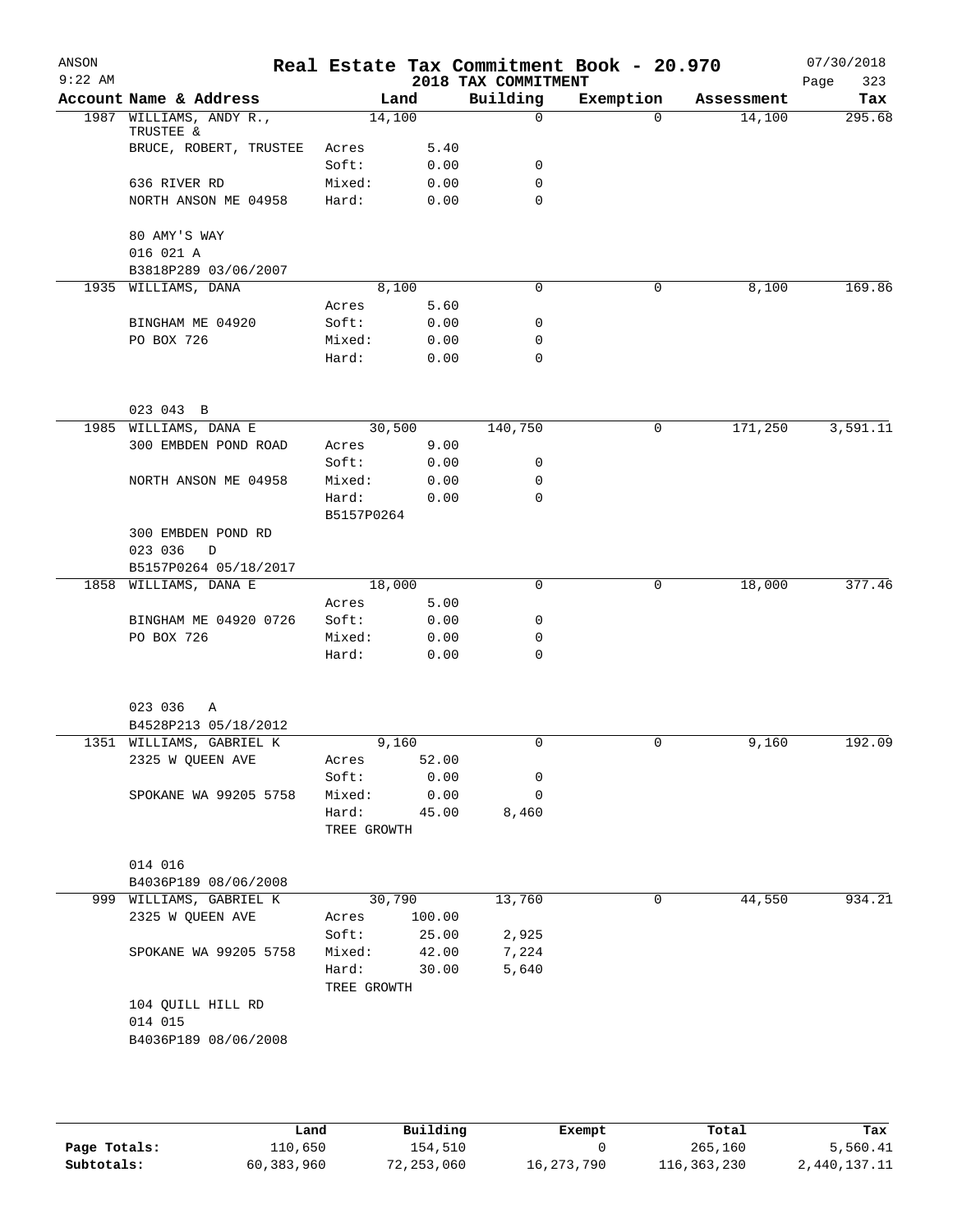| ANSON        |                                           |                 |                     |                     | Real Estate Tax Commitment Book - 20.970 |                  | 07/30/2018      |
|--------------|-------------------------------------------|-----------------|---------------------|---------------------|------------------------------------------|------------------|-----------------|
| $9:22$ AM    |                                           |                 |                     | 2018 TAX COMMITMENT |                                          |                  | 324<br>Page     |
|              | Account Name & Address                    |                 | Land                | Building            | Exemption                                | Assessment       | Tax             |
|              | 2035 WILLIAMS, HUNTER D<br>636 RIVER ROAD | Acres           | 23,750<br>3.50      | 26,910              |                                          | 50,660<br>0      | 1,062.34        |
|              |                                           | Soft:           | 0.00                | 0                   |                                          |                  |                 |
|              | NORTH ANSON ME 04958                      | Mixed:          | 0.00                | 0                   |                                          |                  |                 |
|              |                                           | Hard:           | 0.00                | $\mathbf 0$         |                                          |                  |                 |
|              | 395 CAMPGROUND ROAD                       |                 |                     |                     |                                          |                  |                 |
|              | 015 046 C                                 |                 |                     |                     |                                          |                  |                 |
|              | B5253P342 10/25/2018                      |                 |                     |                     |                                          |                  |                 |
| 1852         | WILLIAMS, RICHARD                         |                 | 16,610<br>2.07      | 99,340              | 20,000<br>01 Homestead Exempt            | 95,950           | 2,012.07        |
|              | NORTH ANSON ME 04958<br>0000              | Acres<br>Soft:  | 0.00                | 0                   |                                          |                  |                 |
|              | 532 RIVER RD                              | Mixed:          | 0.00                | 0                   |                                          |                  |                 |
|              |                                           | Hard:           | 0.00                | $\mathbf 0$         |                                          |                  |                 |
|              | 532 RIVER RD<br>016 010<br>$\mathsf{C}$   |                 |                     |                     |                                          |                  |                 |
| 1205         | WILLIAMS, RICKEY                          |                 | 18,140              | $\mathsf{O}$        |                                          | 0<br>18,140      | 380.40          |
|              | WILLIAMS, LESLEY                          | Acres           | 5.09                |                     |                                          |                  |                 |
|              |                                           | Soft:           | 0.00                | 0                   |                                          |                  |                 |
|              | 31 ALEXANDER DR                           | Mixed:          | 0.00                | 0                   |                                          |                  |                 |
|              | SOUTH DENNIS MA 02660<br>0000             | Hard:           | 0.00                | $\mathbf 0$         |                                          |                  |                 |
|              | 012 009<br>6<br>B1487P169                 |                 |                     |                     |                                          |                  |                 |
| 1383         | WILLS, BARBARA HARVIE                     |                 | 25,400              | 61,000              | 20,000                                   | 66,400           | 1,392.41        |
|              |                                           | Acres           | 4.60                |                     | 01 Homestead Exempt                      |                  |                 |
|              | NORTH ANSON ME 04958<br>0114              | Soft:           | 0.00                | 0                   |                                          |                  |                 |
|              | PO BOX 114                                | Mixed:<br>Hard: | 0.00<br>0.00        | 0<br>$\mathbf 0$    |                                          |                  |                 |
|              | 69 UNION ST                               |                 |                     |                     |                                          |                  |                 |
|              | 005 036                                   |                 |                     |                     |                                          |                  |                 |
|              | B2256P257                                 |                 |                     |                     |                                          |                  |                 |
|              | 1854 WILLS, CHRISTINE M                   |                 | 44,800              | 0                   |                                          | 44,800<br>0      | 939.46          |
|              |                                           | Acres           | 32.00               |                     |                                          |                  |                 |
|              | NORTH ANSON ME 04958<br>0114              | Soft:           | 0.00                | 0                   |                                          |                  |                 |
|              | PO BOX 114                                | Mixed:          | 0.00                | 0                   |                                          |                  |                 |
|              |                                           | Hard:           | 0.00                | 0                   |                                          |                  |                 |
|              | 171 EMBDEN POND RD<br>023 018             |                 |                     |                     |                                          |                  |                 |
|              | B5060P160 08/10/2016 B2210P116            |                 |                     |                     |                                          |                  |                 |
| 1190         | WILLS, EDWARD                             |                 | 21,000              | $\mathbf 0$         |                                          | 21,000<br>0      | 440.37          |
|              |                                           | Acres           | 7.50                |                     |                                          |                  |                 |
|              | PALO ALTO CA 94303 0000 Soft:             |                 | 0.00                | 0                   |                                          |                  |                 |
|              | PO BOX 51195                              | Mixed:          | 0.00                | 0                   |                                          |                  |                 |
|              |                                           | Hard:           | 0.00                | 0                   |                                          |                  |                 |
|              | 015 005<br>Α                              |                 |                     |                     |                                          |                  |                 |
|              | B1344P87                                  |                 |                     |                     |                                          |                  |                 |
|              |                                           |                 |                     |                     |                                          |                  |                 |
| Page Totals: | Land<br>149,700                           |                 | Building<br>187,250 |                     | Exempt<br>40,000                         | Total<br>296,950 | Tax<br>6,227.05 |
|              |                                           |                 |                     |                     |                                          |                  |                 |

**Subtotals:** 60,533,660 72,440,310 16,313,790 116,660,180 2,446,364.16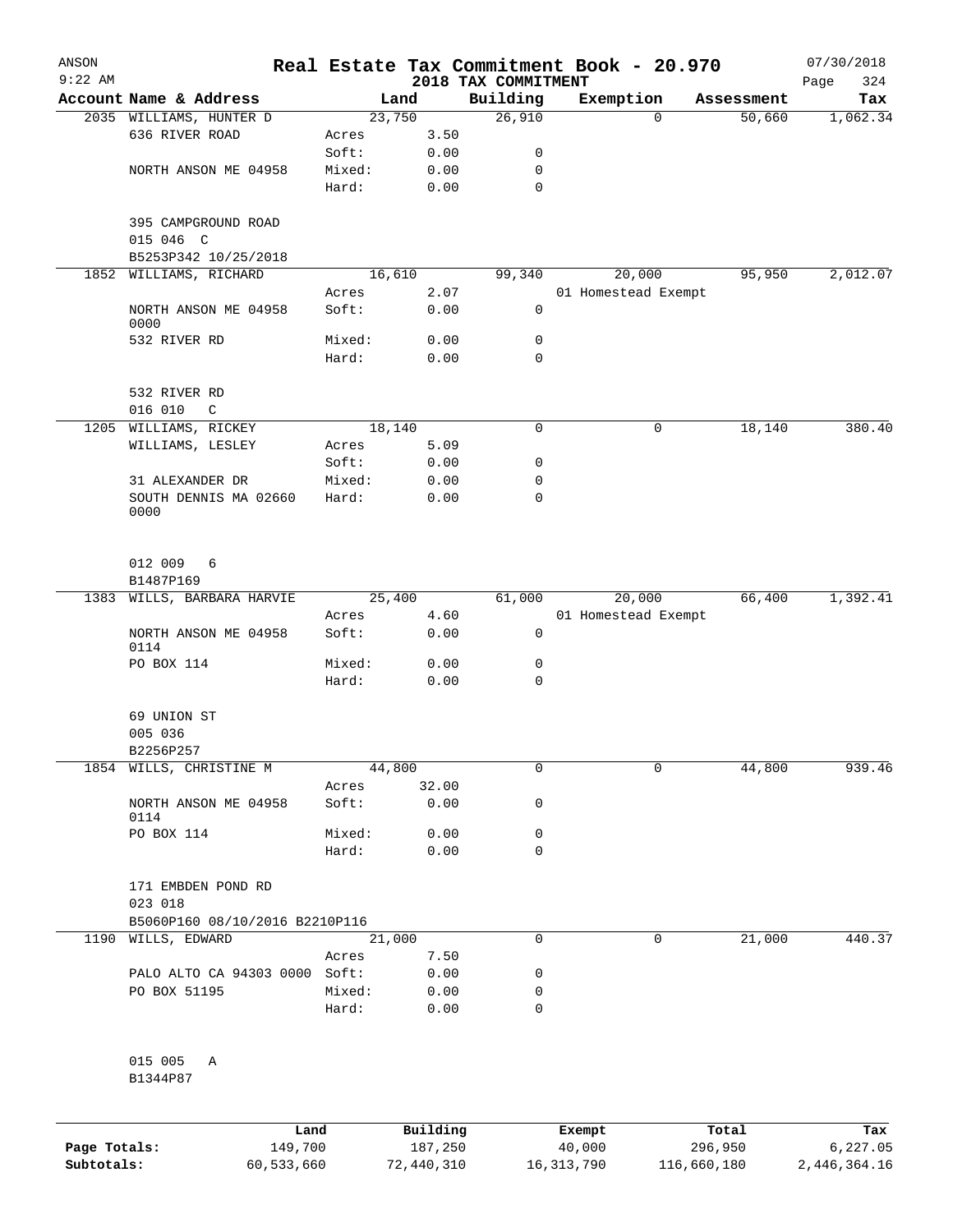| ANSON<br>$9:22$ AM |                               |            |            |            |      |                                 |            | Real Estate Tax Commitment Book - 20.970 |             | 07/30/2018         |
|--------------------|-------------------------------|------------|------------|------------|------|---------------------------------|------------|------------------------------------------|-------------|--------------------|
|                    | Account Name & Address        |            |            | Land       |      | 2018 TAX COMMITMENT<br>Building |            | Exemption                                | Assessment  | Page<br>325<br>Tax |
|                    | 1396 WILSON, SCOTT            |            |            | 7,480      |      | 630                             |            | 0                                        | 8,110       | 170.07             |
|                    | PO BOX 221                    |            | Acres      |            | 0.14 |                                 |            |                                          |             |                    |
|                    |                               |            | Soft:      |            | 0.00 | 0                               |            |                                          |             |                    |
|                    | CLINTON ME 04927 0221         |            | Mixed:     |            | 0.00 | $\mathbf 0$                     |            |                                          |             |                    |
|                    |                               |            | Hard:      |            | 0.00 | $\mathbf 0$                     |            |                                          |             |                    |
|                    |                               |            | B4976P0311 |            |      |                                 |            |                                          |             |                    |
|                    | 63 RANDALL ST                 |            |            |            |      |                                 |            |                                          |             |                    |
|                    | 003 036<br>B                  |            |            |            |      |                                 |            |                                          |             |                    |
|                    | B4976P311 11/19/2015 B2366P16 |            |            |            |      |                                 |            |                                          |             |                    |
| 1209               | WITHEE, HARRY                 |            |            | 12,330     |      | 84,640                          |            | 26,000                                   | 70,970      | 1,488.24           |
|                    | WITHEE, CHARLOTTE S           |            | Acres      |            | 0.38 |                                 |            | 01 Homestead Exempt                      |             |                    |
|                    |                               |            | Soft:      |            | 0.00 | $\mathbf{0}$                    |            | 08 Vietnam Veteran                       |             |                    |
|                    | PO BOX 26                     |            | Mixed:     |            | 0.00 | 0                               |            |                                          |             |                    |
|                    | ANSON ME 04911 0026           |            | Hard:      |            | 0.00 | 0                               |            |                                          |             |                    |
|                    | 20 BUSWELL ST                 |            |            |            |      |                                 |            |                                          |             |                    |
|                    | 002 025                       |            |            |            |      |                                 |            |                                          |             |                    |
|                    | B676P361                      |            |            |            |      |                                 |            |                                          |             |                    |
| 1145               | WITHEE, RONALD E., SR.        |            |            | 7,750      |      | 59,430                          |            | 0                                        | 67,180      | 1,408.76           |
|                    | & ROSALYN                     |            |            |            |      |                                 |            |                                          |             |                    |
|                    |                               |            | Acres      |            | 0.15 |                                 |            |                                          |             |                    |
|                    | ANSON ME 04911 0019           |            | Soft:      |            | 0.00 | 0                               |            |                                          |             |                    |
|                    | 30 WILSON STREET              |            | Mixed:     |            | 0.00 | 0                               |            |                                          |             |                    |
|                    |                               |            | Hard:      |            | 0.00 | $\mathbf 0$                     |            |                                          |             |                    |
|                    | 30 WILSON ST                  |            |            |            |      |                                 |            |                                          |             |                    |
|                    | 003 025                       |            |            |            |      |                                 |            |                                          |             |                    |
|                    | B4019P133 06/27/2008          |            |            |            |      |                                 |            |                                          |             |                    |
| 1210               | WOLFE, KEVIN                  |            |            | 23,000     |      | 15,060                          |            | 0                                        | 38,060      | 798.12             |
|                    |                               |            | Acres      |            | 3.00 |                                 |            |                                          |             |                    |
|                    | LYNN MA 01902 4866            |            | Soft:      |            | 0.00 | 0                               |            |                                          |             |                    |
|                    | 150 LEWIS ST. APT #112        |            | Mixed:     |            | 0.00 | 0                               |            |                                          |             |                    |
|                    |                               |            | Hard:      |            | 0.00 | 0                               |            |                                          |             |                    |
|                    | 210 CARRABASSETT RD           |            |            |            |      |                                 |            |                                          |             |                    |
|                    | 022 024                       |            |            |            |      |                                 |            |                                          |             |                    |
|                    | B1157P842                     |            |            |            |      |                                 |            |                                          |             |                    |
|                    | 1215 WOOD, KEVIN M            |            |            | 44,500     |      | 0                               |            | 0                                        | 44,500      | 933.17             |
|                    |                               |            | Acres      | 50.00      |      |                                 |            |                                          |             |                    |
|                    | GEORGETOWN MA 01833           |            | Soft:      |            | 0.00 | 0                               |            |                                          |             |                    |
|                    | 0000                          |            |            |            |      |                                 |            |                                          |             |                    |
|                    | 8 PINE PLAIN RD               |            | Mixed:     |            | 0.00 | 0                               |            |                                          |             |                    |
|                    |                               |            | Hard:      |            | 0.00 | 0                               |            |                                          |             |                    |
|                    |                               |            |            |            |      |                                 |            |                                          |             |                    |
|                    | 020 010<br>Α                  |            |            |            |      |                                 |            |                                          |             |                    |
|                    | B893P850                      |            |            |            |      |                                 |            |                                          |             |                    |
| 1223               | WOOD, PAMELA E                |            |            | 12,650     |      | 36,020                          |            | 20,000                                   | 28,670      | 601.21             |
|                    |                               |            | Acres      |            | 0.40 |                                 |            | 01 Homestead Exempt                      |             |                    |
|                    | ANSON ME 04911 0473           |            | Soft:      |            | 0.00 | 0                               |            |                                          |             |                    |
|                    | PO BOX 473                    |            | Mixed:     |            | 0.00 | 0                               |            |                                          |             |                    |
|                    |                               |            | Hard:      |            | 0.00 | $\mathbf 0$                     |            |                                          |             |                    |
|                    | 19 BUSWELL ST                 |            |            |            |      |                                 |            |                                          |             |                    |
|                    | 002 033                       |            |            |            |      |                                 |            |                                          |             |                    |
|                    | B2771P23                      |            |            |            |      |                                 |            |                                          |             |                    |
|                    |                               |            |            |            |      |                                 |            |                                          |             |                    |
|                    |                               | Land       |            | Building   |      |                                 |            | Exempt                                   | Total       | Tax                |
| Page Totals:       |                               | 107,710    |            | 195,780    |      |                                 |            | 46,000                                   | 257,490     | 5,399.57           |
| Subtotals:         |                               | 60,641,370 |            | 72,636,090 |      |                                 | 16,359,790 |                                          | 116,917,670 | 2, 451, 763. 73    |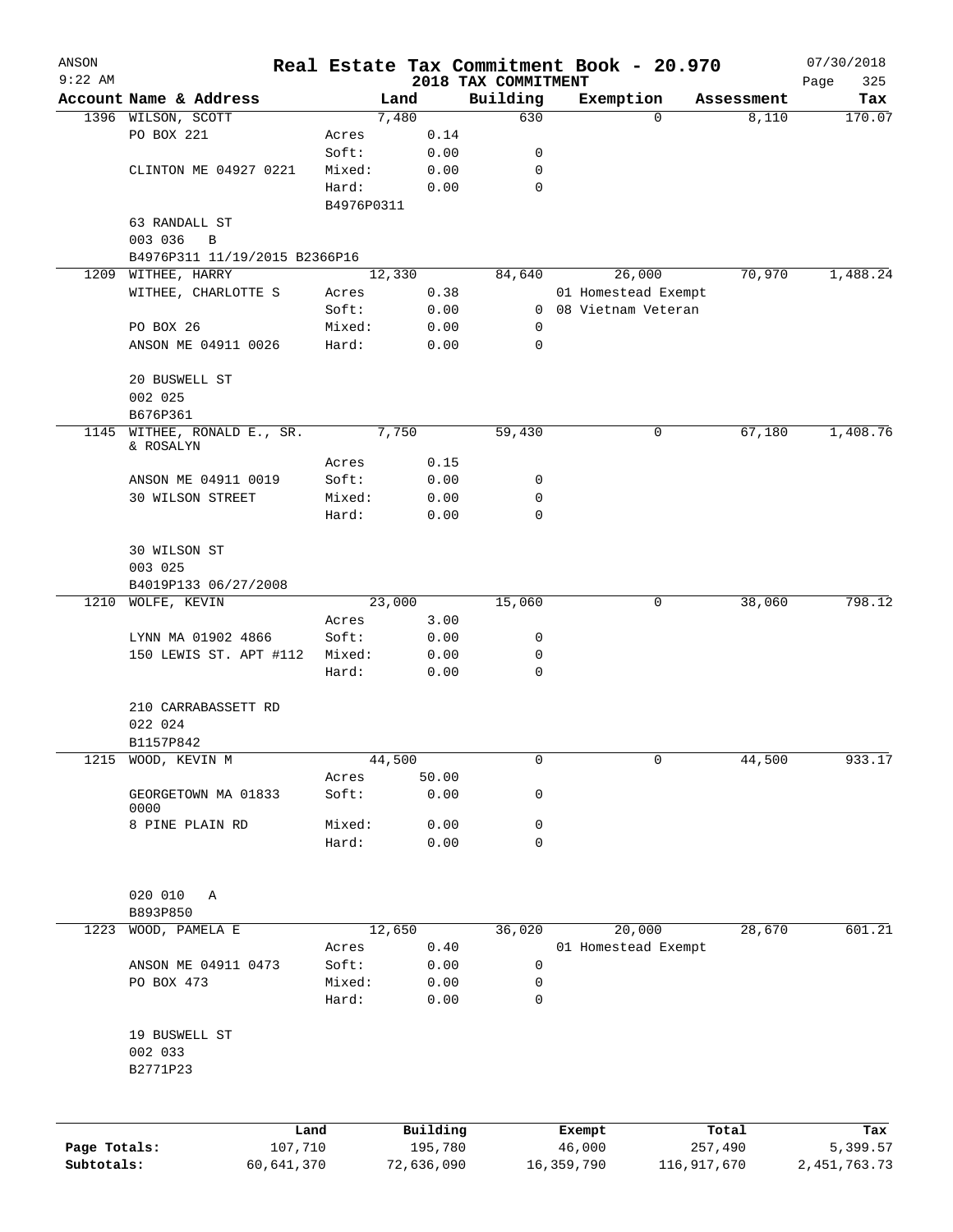| Account Name & Address<br>Building<br>Exemption Assessment<br>Land<br>2012 WOOD, SCOTT A<br>22,400<br>$\mathbf 0$<br>$\Omega$<br>22,400<br>BRADBURY, CHRISTENE L<br>8.90<br>Acres<br>3 STAVE MILL ROAD<br>Soft:<br>0.00<br>0<br>0.00<br>0<br>Mixed:<br>GRAY ME 04039<br>Hard:<br>0<br>0.00<br>B5022P0316 JT<br>TOWN FARM ROAD<br>022 012 003<br>B5022P316 04/01/2016 B2015P65 09/25/2015<br>26,220<br>90,890<br>1216 WOODPECKER LOGGING INC<br>64,670<br>0<br>C/O GARY DUNPHY<br>8.72<br>Acres<br>PO BOX 339<br>Soft:<br>0.00<br>0<br>NORTH ANSON ME 04958<br>Mixed:<br>0.00<br>0<br>0339<br>Hard:<br>0.00<br>0<br>017 031 A<br>B438P325<br>$\mathbf 0$<br>349 WOODPECKER LOGGING,<br>20,500<br>0<br>20,500<br>INC.<br>7.00<br>Acres<br>NORTH ANSON ME 04958<br>Soft:<br>0.00<br>0<br>0339 | ANSON<br>$9:22$ AM |  | 2018 TAX COMMITMENT | Real Estate Tax Commitment Book - 20.970 | 07/30/2018<br>Page<br>326 |
|--------------------------------------------------------------------------------------------------------------------------------------------------------------------------------------------------------------------------------------------------------------------------------------------------------------------------------------------------------------------------------------------------------------------------------------------------------------------------------------------------------------------------------------------------------------------------------------------------------------------------------------------------------------------------------------------------------------------------------------------------------------------------------------------|--------------------|--|---------------------|------------------------------------------|---------------------------|
|                                                                                                                                                                                                                                                                                                                                                                                                                                                                                                                                                                                                                                                                                                                                                                                            |                    |  |                     |                                          | Tax                       |
|                                                                                                                                                                                                                                                                                                                                                                                                                                                                                                                                                                                                                                                                                                                                                                                            |                    |  |                     |                                          | 469.73                    |
|                                                                                                                                                                                                                                                                                                                                                                                                                                                                                                                                                                                                                                                                                                                                                                                            |                    |  |                     |                                          |                           |
|                                                                                                                                                                                                                                                                                                                                                                                                                                                                                                                                                                                                                                                                                                                                                                                            |                    |  |                     |                                          |                           |
|                                                                                                                                                                                                                                                                                                                                                                                                                                                                                                                                                                                                                                                                                                                                                                                            |                    |  |                     |                                          |                           |
|                                                                                                                                                                                                                                                                                                                                                                                                                                                                                                                                                                                                                                                                                                                                                                                            |                    |  |                     |                                          |                           |
|                                                                                                                                                                                                                                                                                                                                                                                                                                                                                                                                                                                                                                                                                                                                                                                            |                    |  |                     |                                          |                           |
|                                                                                                                                                                                                                                                                                                                                                                                                                                                                                                                                                                                                                                                                                                                                                                                            |                    |  |                     |                                          |                           |
|                                                                                                                                                                                                                                                                                                                                                                                                                                                                                                                                                                                                                                                                                                                                                                                            |                    |  |                     |                                          |                           |
|                                                                                                                                                                                                                                                                                                                                                                                                                                                                                                                                                                                                                                                                                                                                                                                            |                    |  |                     |                                          | 1,905.96                  |
|                                                                                                                                                                                                                                                                                                                                                                                                                                                                                                                                                                                                                                                                                                                                                                                            |                    |  |                     |                                          |                           |
|                                                                                                                                                                                                                                                                                                                                                                                                                                                                                                                                                                                                                                                                                                                                                                                            |                    |  |                     |                                          |                           |
|                                                                                                                                                                                                                                                                                                                                                                                                                                                                                                                                                                                                                                                                                                                                                                                            |                    |  |                     |                                          |                           |
|                                                                                                                                                                                                                                                                                                                                                                                                                                                                                                                                                                                                                                                                                                                                                                                            |                    |  |                     |                                          |                           |
|                                                                                                                                                                                                                                                                                                                                                                                                                                                                                                                                                                                                                                                                                                                                                                                            |                    |  |                     |                                          |                           |
|                                                                                                                                                                                                                                                                                                                                                                                                                                                                                                                                                                                                                                                                                                                                                                                            |                    |  |                     |                                          |                           |
|                                                                                                                                                                                                                                                                                                                                                                                                                                                                                                                                                                                                                                                                                                                                                                                            |                    |  |                     |                                          | 429.89                    |
|                                                                                                                                                                                                                                                                                                                                                                                                                                                                                                                                                                                                                                                                                                                                                                                            |                    |  |                     |                                          |                           |
|                                                                                                                                                                                                                                                                                                                                                                                                                                                                                                                                                                                                                                                                                                                                                                                            |                    |  |                     |                                          |                           |
|                                                                                                                                                                                                                                                                                                                                                                                                                                                                                                                                                                                                                                                                                                                                                                                            |                    |  |                     |                                          |                           |
| PO BOX 339<br>Mixed:<br>0.00<br>0                                                                                                                                                                                                                                                                                                                                                                                                                                                                                                                                                                                                                                                                                                                                                          |                    |  |                     |                                          |                           |
| 0.00<br>Hard:<br>$\Omega$                                                                                                                                                                                                                                                                                                                                                                                                                                                                                                                                                                                                                                                                                                                                                                  |                    |  |                     |                                          |                           |
| 017 031 D                                                                                                                                                                                                                                                                                                                                                                                                                                                                                                                                                                                                                                                                                                                                                                                  |                    |  |                     |                                          |                           |
| B4614P251 12/21/2012 B1103P170<br>339 WOODPECKER LOGGING,<br>$\mathbf 0$<br>$\mathbf 0$<br>35,130<br>35,130                                                                                                                                                                                                                                                                                                                                                                                                                                                                                                                                                                                                                                                                                |                    |  |                     |                                          | 736.68                    |
| INC.                                                                                                                                                                                                                                                                                                                                                                                                                                                                                                                                                                                                                                                                                                                                                                                       |                    |  |                     |                                          |                           |
| 22.25<br>Acres                                                                                                                                                                                                                                                                                                                                                                                                                                                                                                                                                                                                                                                                                                                                                                             |                    |  |                     |                                          |                           |
| 0.00<br>Soft:<br>0<br>NORTH ANSON ME 04958<br>0339                                                                                                                                                                                                                                                                                                                                                                                                                                                                                                                                                                                                                                                                                                                                         |                    |  |                     |                                          |                           |
| Mixed:<br>0.00<br>0<br>PO BOX 339                                                                                                                                                                                                                                                                                                                                                                                                                                                                                                                                                                                                                                                                                                                                                          |                    |  |                     |                                          |                           |
| Hard:<br>0<br>0.00                                                                                                                                                                                                                                                                                                                                                                                                                                                                                                                                                                                                                                                                                                                                                                         |                    |  |                     |                                          |                           |
| 015 063<br>1<br>B4833P293 08/05/2014 B4614P251 12/21/2012 B1468P251                                                                                                                                                                                                                                                                                                                                                                                                                                                                                                                                                                                                                                                                                                                        |                    |  |                     |                                          |                           |
| 10/07/1988                                                                                                                                                                                                                                                                                                                                                                                                                                                                                                                                                                                                                                                                                                                                                                                 |                    |  |                     |                                          |                           |
| 16,850<br>20,000<br>60,870<br>186 WOOSTER, JAMES A<br>64,020                                                                                                                                                                                                                                                                                                                                                                                                                                                                                                                                                                                                                                                                                                                               |                    |  |                     |                                          | 1,276.44                  |
| 18 HALL STREET<br>0.71<br>01 Homestead Exempt<br>Acres                                                                                                                                                                                                                                                                                                                                                                                                                                                                                                                                                                                                                                                                                                                                     |                    |  |                     |                                          |                           |
| Soft:<br>0.00<br>$\mathbf 0$                                                                                                                                                                                                                                                                                                                                                                                                                                                                                                                                                                                                                                                                                                                                                               |                    |  |                     |                                          |                           |
| 0.00<br>NORTH ANSON ME 04958<br>Mixed:<br>0                                                                                                                                                                                                                                                                                                                                                                                                                                                                                                                                                                                                                                                                                                                                                |                    |  |                     |                                          |                           |
| Hard:<br>0.00<br>0                                                                                                                                                                                                                                                                                                                                                                                                                                                                                                                                                                                                                                                                                                                                                                         |                    |  |                     |                                          |                           |
| 18 HALL ST                                                                                                                                                                                                                                                                                                                                                                                                                                                                                                                                                                                                                                                                                                                                                                                 |                    |  |                     |                                          |                           |
| 009 029<br>B4869P335 01/16/2015 B4443P127 09/23/2011                                                                                                                                                                                                                                                                                                                                                                                                                                                                                                                                                                                                                                                                                                                                       |                    |  |                     |                                          |                           |
|                                                                                                                                                                                                                                                                                                                                                                                                                                                                                                                                                                                                                                                                                                                                                                                            |                    |  |                     |                                          |                           |
|                                                                                                                                                                                                                                                                                                                                                                                                                                                                                                                                                                                                                                                                                                                                                                                            |                    |  |                     |                                          |                           |

|              | Land       | Building   | Exempt     | Total       | Tax          |
|--------------|------------|------------|------------|-------------|--------------|
| Page Totals: | 121,100    | 128,690    | 20,000     | 229,790     | 4,818.70     |
| Subtotals:   | 60,762,470 | 72,764,780 | 16,379,790 | 117,147,460 | 2,456,582.43 |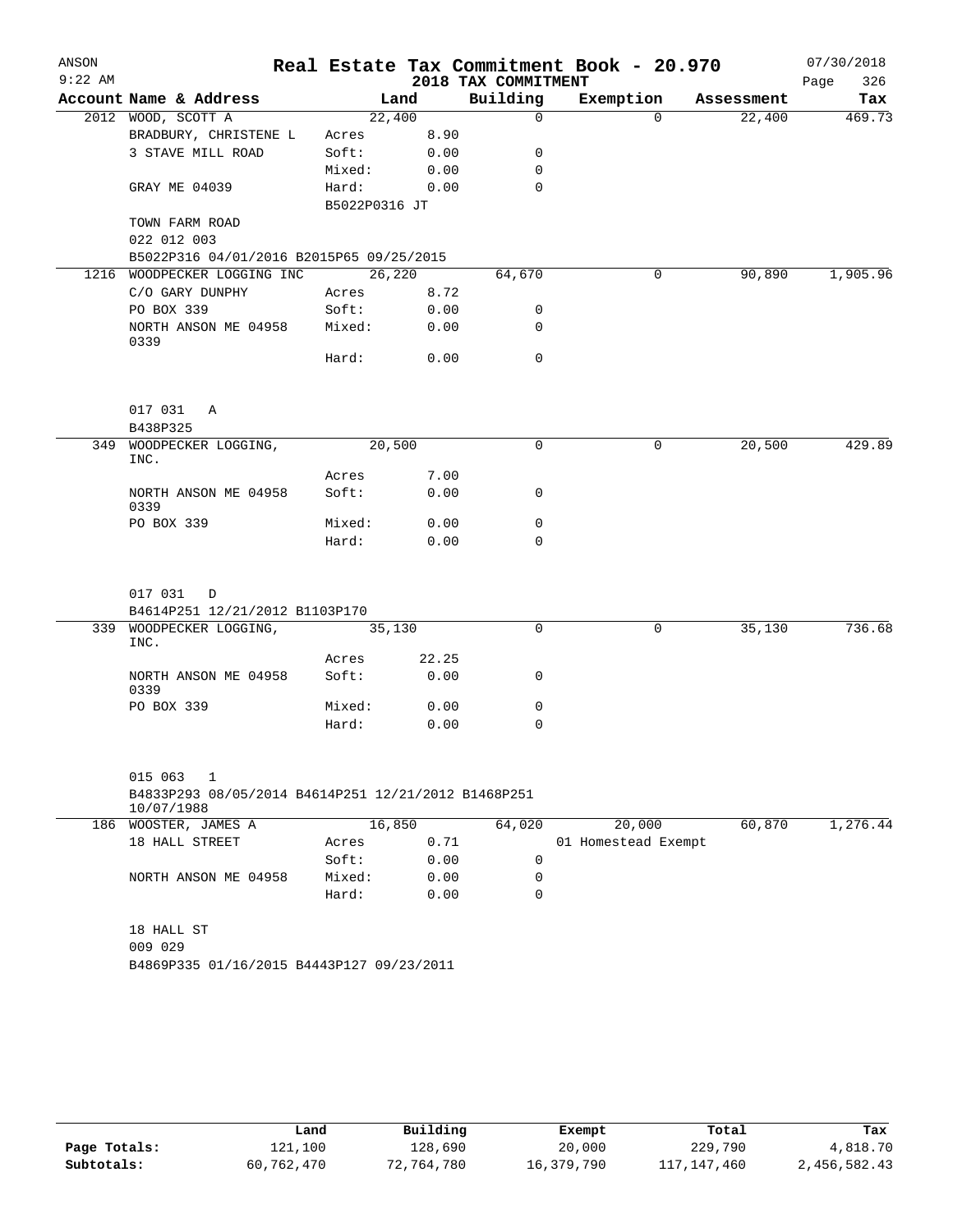| ANSON        |                                    |        |                     |                                 | Real Estate Tax Commitment Book - 20.970 |                  | 07/30/2018         |
|--------------|------------------------------------|--------|---------------------|---------------------------------|------------------------------------------|------------------|--------------------|
| $9:22$ AM    | Account Name & Address             | Land   |                     | 2018 TAX COMMITMENT<br>Building | Exemption                                | Assessment       | 327<br>Page<br>Tax |
|              | 1218 WRIGHT, DAVID E &             | 25,250 |                     | 65,240                          | 20,000                                   | 70,490           | 1,478.18           |
|              | WRIGHT, SANDRA CARTER              | Acres  | 4.50                |                                 | 01 Homestead Exempt                      |                  |                    |
|              |                                    | Soft:  | 0.00                | 0                               |                                          |                  |                    |
|              | 335 CAMPGROUND RD                  | Mixed: | 0.00                | 0                               |                                          |                  |                    |
|              | NORTH ANSON ME 04958<br>0000       | Hard:  | 0.00                | $\mathbf 0$                     |                                          |                  |                    |
|              | 335 CAMPGROUND RD                  |        |                     |                                 |                                          |                  |                    |
|              | 015 046 B<br>B2031P216             |        |                     |                                 |                                          |                  |                    |
| 1267         | WRIGHT, JAMES G                    | 11,660 |                     | 60,150                          | 0                                        | 71,810           | 1,505.86           |
|              |                                    | Acres  | 0.34                |                                 |                                          |                  |                    |
|              | NORTH ANSON ME 04958<br>0000       | Soft:  | 0.00                | 0                               |                                          |                  |                    |
|              | 80 ELM STREET                      | Mixed: | 0.00                | 0                               |                                          |                  |                    |
|              |                                    | Hard:  | 0.00                | $\mathbf 0$                     |                                          |                  |                    |
|              | 80 ELM ST                          |        |                     |                                 |                                          |                  |                    |
|              | 008 019<br>B4643P338 03/19/2013    |        |                     |                                 |                                          |                  |                    |
|              | 1360 WYMAN, JOSEPH                 | 11,310 |                     | 43,330                          | 0                                        | 54,640           | 1,145.80           |
|              | PO Box 442                         | Acres  | 0.32                |                                 |                                          |                  |                    |
|              |                                    | Soft:  | 0.00                | 0                               |                                          |                  |                    |
|              | Skowhegan ME 04976                 | Mixed: | 0.00                | 0                               |                                          |                  |                    |
|              |                                    | Hard:  | 0.00                | $\mathbf 0$                     |                                          |                  |                    |
|              | 78 ELM ST<br>008 018               |        |                     |                                 |                                          |                  |                    |
|              | B4975P229 11/06/2015               |        |                     |                                 |                                          |                  |                    |
|              | 1477 WYMAN, JOSEPH                 | 9,380  |                     | 10,560                          | 0                                        | 19,940           | 418.14             |
|              | PO Box 442                         | Acres  | 0.22                |                                 |                                          |                  |                    |
|              |                                    | Soft:  | 0.00                | 0                               |                                          |                  |                    |
|              | Skowhegan ME 04976                 | Mixed: | 0.00                | 0                               |                                          |                  |                    |
|              |                                    | Hard:  | 0.00                | 0                               |                                          |                  |                    |
|              | 3 CHURCH ST<br>001 080             |        |                     |                                 |                                          |                  |                    |
|              | B4897P188 04/22/2015               |        |                     |                                 |                                          |                  |                    |
| 978          | WYSOSKI, TAMMY L                   | 9,800  |                     | 61,470                          | 20,000                                   | 51,270           | 1,075.13           |
|              | 31 UNION STREET                    | Acres  | 0.24                |                                 | 01 Homestead Exempt                      |                  |                    |
|              |                                    | Soft:  | 0.00                | 0                               |                                          |                  |                    |
|              | NORTH ANSON ME 04958               | Mixed: | 0.00                | 0                               |                                          |                  |                    |
|              |                                    | Hard:  | 0.00                | 0                               |                                          |                  |                    |
|              | 31 UNION ST<br>005 029<br>B2833P56 |        |                     |                                 |                                          |                  |                    |
|              | 1224 YARNELL, LESTER N             | 18,150 |                     | 0                               | 0                                        | 18,150           | 380.61             |
|              |                                    | Acres  | 5.10                |                                 |                                          |                  |                    |
|              | HARTFORD CT 06118 0000             | Soft:  | 0.00                | 0                               |                                          |                  |                    |
|              | 61 MULHANY DR                      | Mixed: | 0.00                | 0                               |                                          |                  |                    |
|              |                                    | Hard:  | 0.00                | 0                               |                                          |                  |                    |
|              | 012 009<br>8<br>B1824P115          |        |                     |                                 |                                          |                  |                    |
|              |                                    |        |                     |                                 |                                          |                  |                    |
| Page Totals: | Land<br>85,550                     |        | Building<br>240,750 |                                 | Exempt<br>40,000                         | Total<br>286,300 | Tax<br>6,003.72    |

**Subtotals:** 60,848,020 73,005,530 16,419,790 117,433,760 2,462,586.15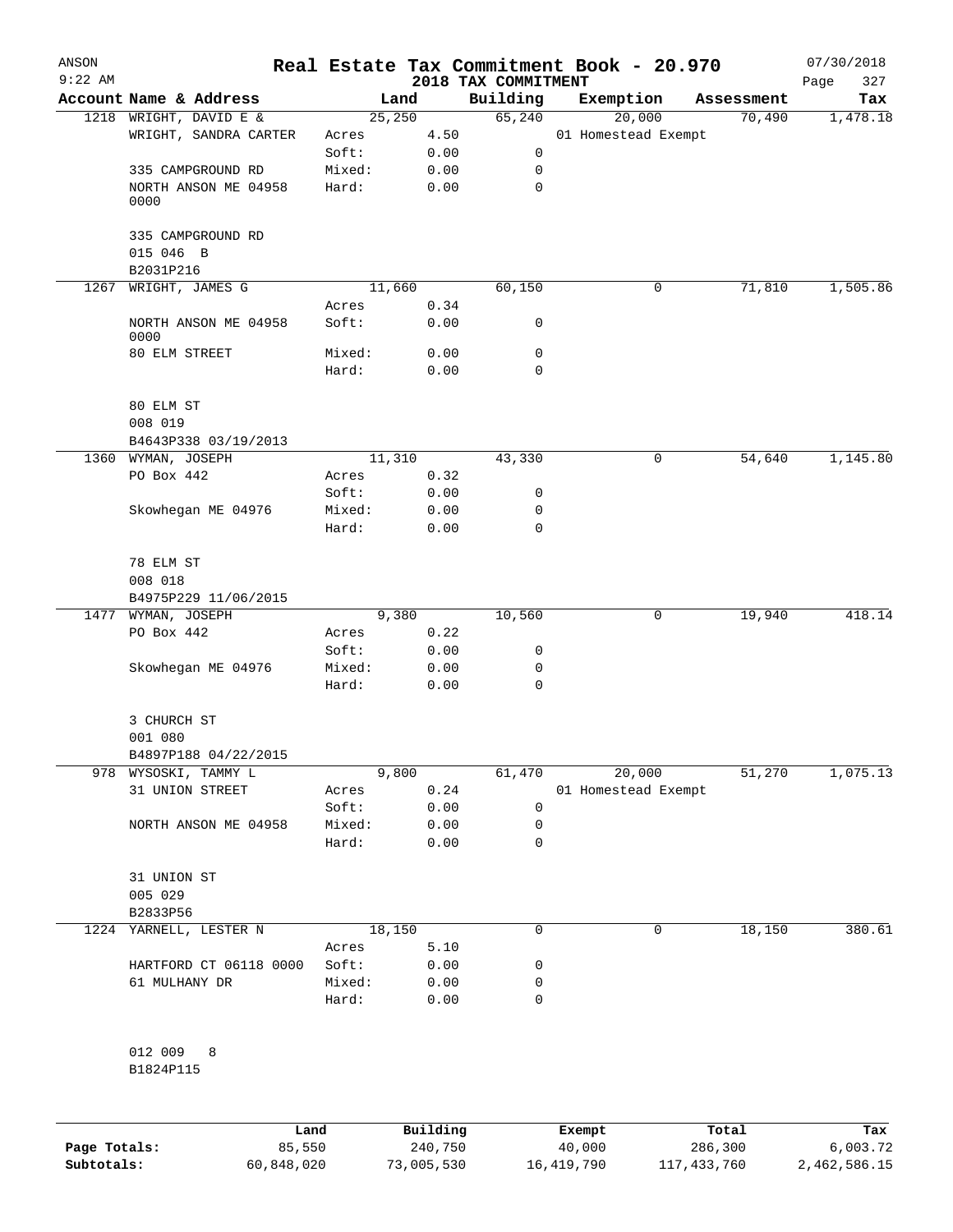| ANSON<br>$9:22$ AM |                                          |        |             | 2018 TAX COMMITMENT | Real Estate Tax Commitment Book - 20.970 |                | 07/30/2018<br>Page<br>328 |
|--------------------|------------------------------------------|--------|-------------|---------------------|------------------------------------------|----------------|---------------------------|
|                    | Account Name & Address                   |        | Land        | Building            | Exemption                                | Assessment     | Tax                       |
|                    | 1226 YORK, OLIVER T                      |        | 11,490      | 55,170              | 20,000                                   | 46,660         | 978.46                    |
|                    | 33 WILSON STREET                         | Acres  | 0.33        |                     | 01 Homestead Exempt                      |                |                           |
|                    |                                          | Soft:  | 0.00        | 0                   |                                          |                |                           |
|                    | ANSON ME 04911                           | Mixed: | 0.00        | 0                   |                                          |                |                           |
|                    |                                          | Hard:  | 0.00        | 0                   |                                          |                |                           |
|                    | 33 WILSON ST                             |        |             |                     |                                          |                |                           |
|                    | 003 028                                  |        |             |                     |                                          |                |                           |
|                    | B3562P1 09/27/2005                       |        |             |                     |                                          |                |                           |
|                    | 1278 YORK, SCOTT G                       |        | 6,960       | $\mathbf 0$         | 0                                        | 6,960          | 145.95                    |
|                    | PO BOX 109                               | Acres  | 0.86        |                     |                                          |                |                           |
|                    |                                          | Soft:  | 0.00        | 0                   |                                          |                |                           |
|                    | STRONG ME 04983                          | Mixed: | 0.00        | 0                   |                                          |                |                           |
|                    |                                          | Hard:  | 0.00        | $\mathbf 0$         |                                          |                |                           |
|                    | 018 036<br>$\mathbf{1}$                  |        |             |                     |                                          |                |                           |
|                    | B5263P260 03/19/2018                     |        |             |                     |                                          |                |                           |
|                    | 2024 YORK, SCOTT G                       |        | 31,340      | 0                   | 0                                        | 31,340         | 657.20                    |
|                    | YORK, JOY                                | Acres  | 168.00      |                     |                                          |                |                           |
|                    | PO BOX 109                               | Soft:  | 0.00        | 0                   |                                          |                |                           |
|                    |                                          | Mixed: | 15.00       | 2,580               |                                          |                |                           |
|                    | STRONG ME 04983                          | Hard:  | 153.00      | 28,764              |                                          |                |                           |
|                    | GREENLEAF RD                             |        |             |                     |                                          |                |                           |
|                    | 013 025 B                                |        |             |                     |                                          |                |                           |
|                    | B5058P223 07/08/2016                     |        |             |                     |                                          |                |                           |
|                    | 125 YORK, SCOTT G                        |        | 32,000      | $\mathbf 0$         | 0                                        | 32,000         | 671.04                    |
|                    | PO BOX 109                               | Acres  | 18.50       |                     |                                          |                |                           |
|                    |                                          | Soft:  | 0.00        | 0                   |                                          |                |                           |
|                    | STRONG ME 04983                          | Mixed: | 0.00        | 0                   |                                          |                |                           |
|                    |                                          | Hard:  | 0.00        | 0                   |                                          |                |                           |
|                    | 018 036                                  |        |             |                     |                                          |                |                           |
|                    | B5263P260 03/19/2018                     |        |             |                     |                                          |                |                           |
|                    | 648 YOUNG, GEORGE V Jr                   |        | 16,610      | 81,940              | $\mathsf{O}$                             | 98,550         | 2,066.59                  |
|                    | 248 SOUTH MAIN STREET                    | Acres  | 0.69        |                     |                                          |                |                           |
|                    |                                          | Soft:  | 0.00        | 0                   |                                          |                |                           |
|                    | AUBURN ME 04210                          | Mixed: | 0.00        | 0                   |                                          |                |                           |
|                    |                                          | Hard:  | 0.00        | 0                   |                                          |                |                           |
|                    | 33 PINE ST                               |        |             |                     |                                          |                |                           |
|                    | 002 034                                  |        |             |                     |                                          |                |                           |
|                    | B3852P233 05/22/2007                     |        |             |                     |                                          |                |                           |
| 1228               | YOUNG, HATTIE E,<br>TRUSTEE              |        | 44,500      | 77,110              | 20,000                                   | 101,610        | 2,130.76                  |
|                    |                                          | Acres  | 25.00       |                     | 01 Homestead Exempt                      |                |                           |
|                    | ANSON ME 04911 0000                      | Soft:  | 0.00        | 0                   |                                          |                |                           |
|                    | 49 WEST MILLS RD                         | Mixed: | 0.00        | 0                   |                                          |                |                           |
|                    |                                          | Hard:  | 0.00        | 0                   |                                          |                |                           |
|                    | 49 WEST MILLS RD<br>010 013<br>B2588P237 |        |             |                     |                                          |                |                           |
|                    |                                          |        |             |                     |                                          |                |                           |
|                    |                                          | Land.  | $P1$ ilding |                     | $F$ vomnt                                | $T \cap F = I$ |                           |

|              | Land       | Building   | Exempt     | Total       | Tax          |
|--------------|------------|------------|------------|-------------|--------------|
| Page Totals: | 142,900    | 214,220    | 40,000     | 317,120     | 6,650.00     |
| Subtotals:   | 60,990,920 | 73,219,750 | 16,459,790 | 117,750,880 | 2,469,236.15 |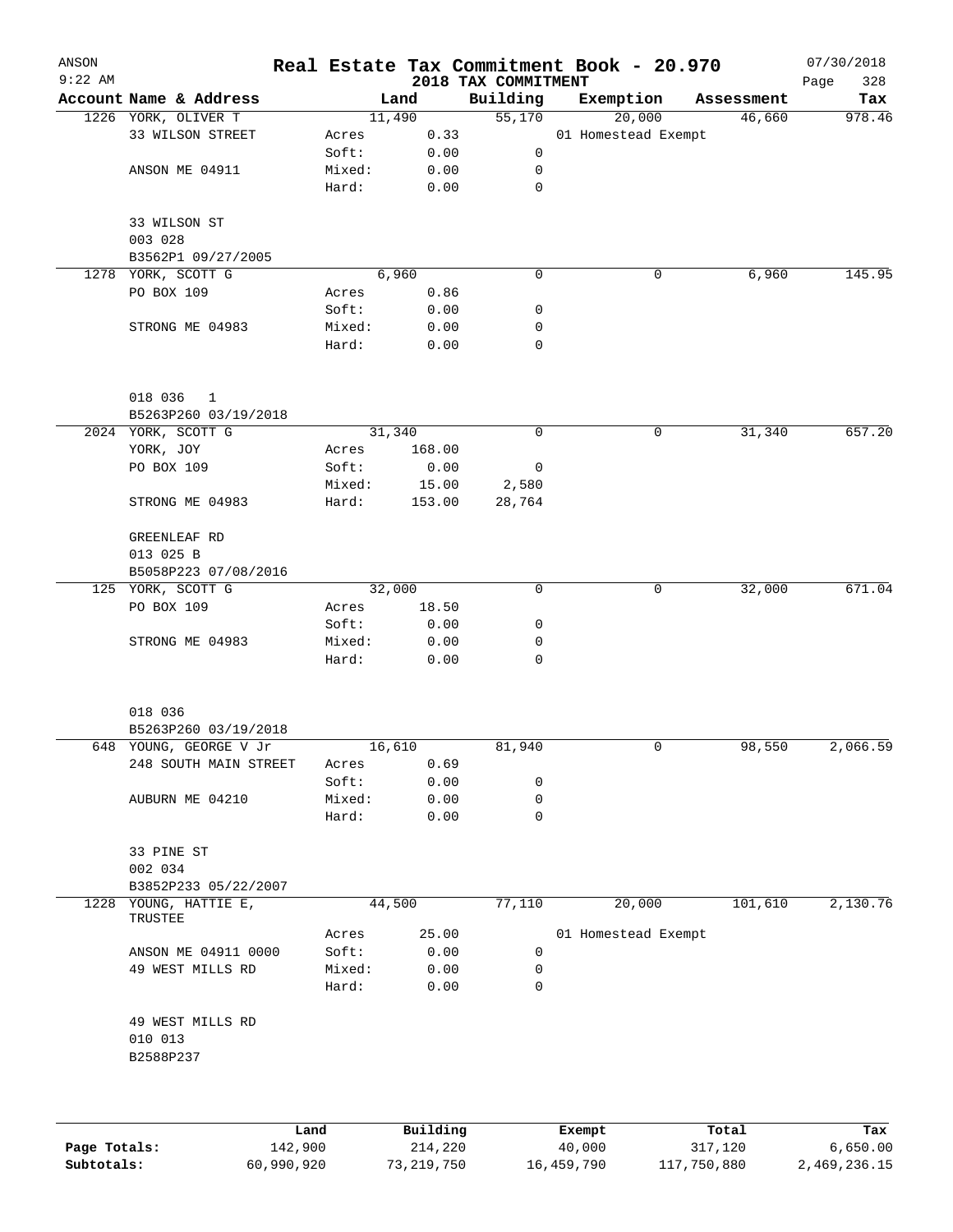| ANSON     |                                                     |                 |               |                                 | Real Estate Tax Commitment Book - 20.970 |            | 07/30/2018         |
|-----------|-----------------------------------------------------|-----------------|---------------|---------------------------------|------------------------------------------|------------|--------------------|
| $9:22$ AM | Account Name & Address                              |                 | Land          | 2018 TAX COMMITMENT<br>Building | Exemption                                | Assessment | 329<br>Page<br>Tax |
|           | 1874 YOUNG, LLEWELLYN A                             | 21,560          |               | 0                               | $\Omega$                                 | 21,560     | 452.11             |
|           |                                                     | Acres           | 2.04          |                                 |                                          |            |                    |
|           | NORTH ANSON ME 04958<br>0235                        | Soft:           | 0.00          | 0                               |                                          |            |                    |
|           | PO BOX 235                                          | Mixed:          | 0.00          | 0                               |                                          |            |                    |
|           |                                                     | Hard:           | 0.00          | 0                               |                                          |            |                    |
|           | 14 PEASE HILL RD<br>010 015                         |                 |               |                                 |                                          |            |                    |
|           | B3533P279 08/08/2005                                |                 |               |                                 |                                          |            |                    |
|           | 783 YOUNG, TRUDY A                                  | 15,100          |               | 28,410                          | 20,000                                   | 23,510     | 493.00             |
|           | NORTH ANSON ME 04958<br>0235                        | Acres<br>Soft:  | 0.57<br>0.00  | 0                               | 01 Homestead Exempt                      |            |                    |
|           | PO BOX 235                                          | Mixed:          | 0.00          | 0                               |                                          |            |                    |
|           |                                                     | Hard:           | 0.00          | 0                               |                                          |            |                    |
|           | 24 PATTERSON BRIDGE RD<br>017 037 1                 |                 |               |                                 |                                          |            |                    |
|           | B1735P91                                            |                 |               | $\Omega$                        |                                          |            |                    |
|           | 1901 ZAHN, JOSHUA<br>CAPACCIOLI, JOHN IV            | 39,250<br>Acres | 30.50         |                                 | 0                                        | 39,250     | 823.07             |
|           | 62 HOUSE ROCK ROAD                                  | Soft:           | 0.00          | 0                               |                                          |            |                    |
|           |                                                     | Mixed:          | 0.00          | 0                               |                                          |            |                    |
|           | WEYMOUTH MA 02188 4139                              | Hard:           | 0.00          | 0                               |                                          |            |                    |
|           |                                                     | B5032P0194 JT   |               |                                 |                                          |            |                    |
|           | VALLEY ROAD<br>020 014<br>-1                        |                 |               |                                 |                                          |            |                    |
|           | B5032P194 06/03/2016 B3263P181 10/09/2003           |                 |               |                                 |                                          |            |                    |
|           | 765 ZALUSKI, NATHAN                                 | Acres           | 7,750<br>0.15 | 33,660                          | 20,000<br>01 Homestead Exempt            | 21,410     | 448.97             |
|           | ANSON ME 04911 0187                                 | Soft:           | 0.00          | 0                               |                                          |            |                    |
|           | 16 SPEAR HILL ROAD                                  | Mixed:          | 0.00          | 0                               |                                          |            |                    |
|           |                                                     | Hard:           | 0.00          | 0                               |                                          |            |                    |
|           | 16 SPEAR HILL RD<br>001 100<br>B3906P129 09/11/2007 |                 |               |                                 |                                          |            |                    |
| 1842      | ZARTMAN, TODD R                                     |                 | 0             | 14,400                          | 0                                        | 14,400     | 301.97             |
|           | ZARTMAN, PATRICIA M                                 |                 |               |                                 |                                          |            |                    |
|           | 63 EDGEWOOD RD<br>RINGWOOD NJ 07456                 |                 |               |                                 |                                          |            |                    |
|           | 7 PAIGE DR                                          |                 |               |                                 |                                          |            |                    |
|           | 009 010 ON                                          |                 |               |                                 |                                          |            |                    |
| 1232      | ZELONIS, TIMOTHY J                                  | 65,700          |               | 0                               | 0                                        | 65,700     | 1,377.73           |
|           |                                                     | Acres           | 85.00         |                                 |                                          |            |                    |
|           | PELHAM NH 03076 0430                                | Soft:           | 0.00          | 0                               |                                          |            |                    |
|           | PO BOX 430                                          | Mixed:          | 0.00          | 0                               |                                          |            |                    |
|           |                                                     | Hard:           | 0.00          | 0                               |                                          |            |                    |
|           | 019 020                                             |                 |               |                                 |                                          |            |                    |
|           | B1305P8                                             |                 |               |                                 |                                          |            |                    |
|           |                                                     |                 |               |                                 |                                          |            |                    |
|           |                                                     |                 |               |                                 |                                          |            |                    |
|           |                                                     |                 |               |                                 |                                          |            |                    |

|              | Land       | Building   | Exempt     | Total       | Tax          |
|--------------|------------|------------|------------|-------------|--------------|
| Page Totals: | 149,360    | 76,470     | 40,000     | 185,830     | 3,896.85     |
| Subtotals:   | 61,140,280 | 73,296,220 | 16,499,790 | 117,936,710 | 2,473,133.00 |